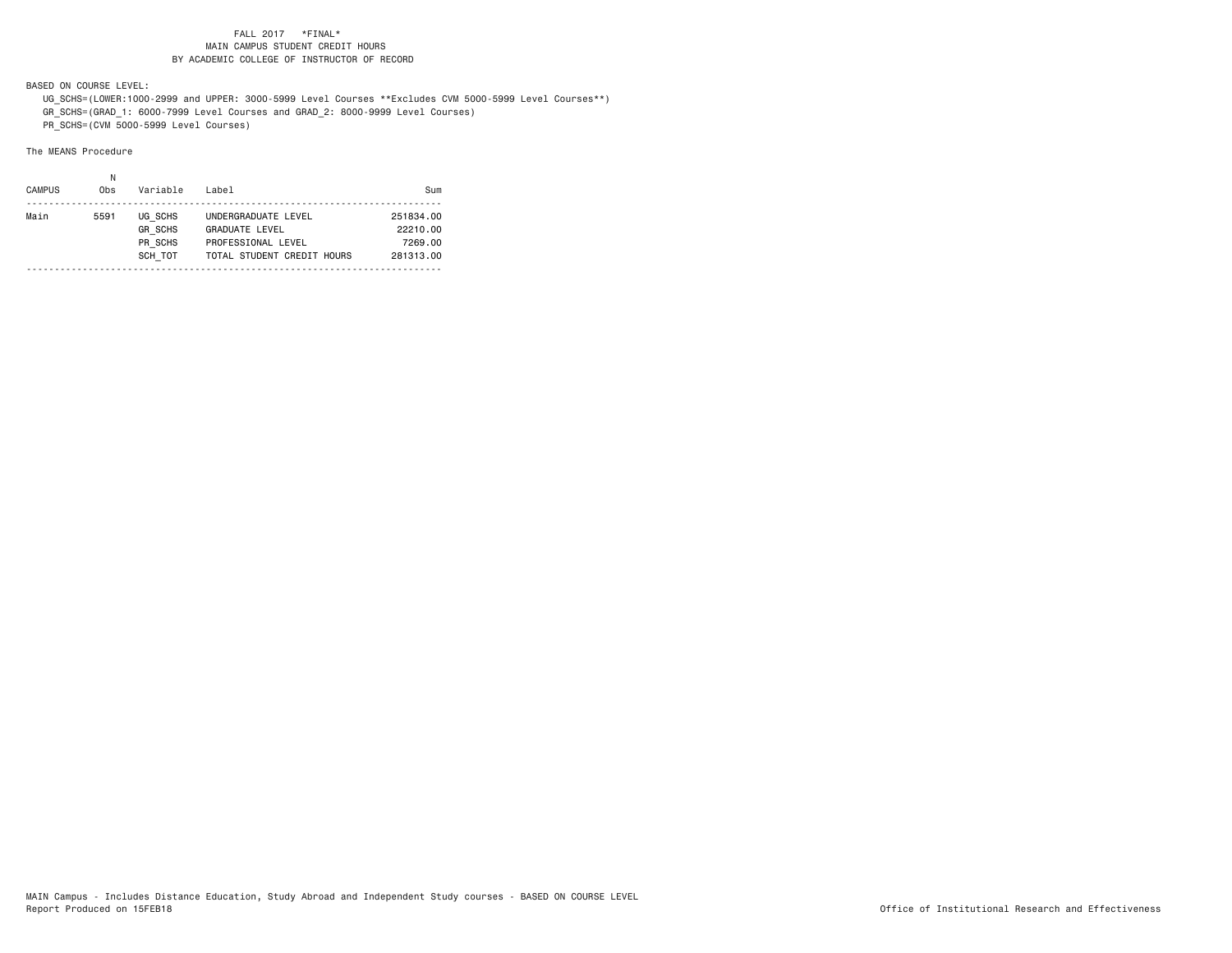BASED ON COURSE LEVEL:

 UG\_SCHS=(LOWER:1000-2999 and UPPER: 3000-5999 Level Courses \*\*Excludes CVM 5000-5999 Level Courses\*\*) GR\_SCHS=(GRAD\_1: 6000-7999 Level Courses and GRAD\_2: 8000-9999 Level Courses)

PR\_SCHS=(CVM 5000-5999 Level Courses)

# The MEANS Procedure

| <b>COURSE CAMPUS</b> | N<br>Obs | Variable Label |                                                       | Sum                   |
|----------------------|----------|----------------|-------------------------------------------------------|-----------------------|
| Starkville           | 5187     |                | UG SCHS UNDERGRADUATE LEVEL<br>GR SCHS GRADUATE LEVEL | 241058.00<br>17088.00 |
|                      |          |                | PR SCHS PROFESSIONAL LEVEL                            | 7269.00               |
|                      |          |                | SCH TOT TOTAL STUDENT CREDIT HOURS                    | 265415.00             |
| Distance Education   | 383      | UG SCHS        | UNDERGRADUATE LEVEL                                   | 9706.00               |
|                      |          | GR SCHS        | <b>GRADUATE LEVEL</b>                                 | 5119.00               |
|                      |          |                | PR SCHS PROFESSIONAL LEVEL                            | 0.00                  |
|                      |          | SCH TOT        | TOTAL STUDENT CREDIT HOURS                            | 14825.00              |
| MSU Gulf Coast       | 18       | UG SCHS        | UNDERGRADUATE LEVEL                                   | 808,00                |
|                      |          | GR SCHS        | <b>GRADUATE LEVEL</b>                                 | 0.00                  |
|                      |          | PR SCHS        | PROFESSIONAL LEVEL                                    | 0.00                  |
|                      |          | SCH TOT        | TOTAL STUDENT CREDIT HOURS                            | 808.00                |
| Study Abroad         | 3        | UG SCHS        | UNDERGRADUATE LEVEL                                   | 262,00                |
|                      |          | GR SCHS        | <b>GRADUATE LEVEL</b>                                 | 3.00                  |
|                      |          |                | PR SCHS PROFESSIONAL LEVEL                            | 0.00                  |
|                      |          | SCH TOT        | TOTAL STUDENT CREDIT HOURS                            | 265.00                |
|                      |          |                |                                                       |                       |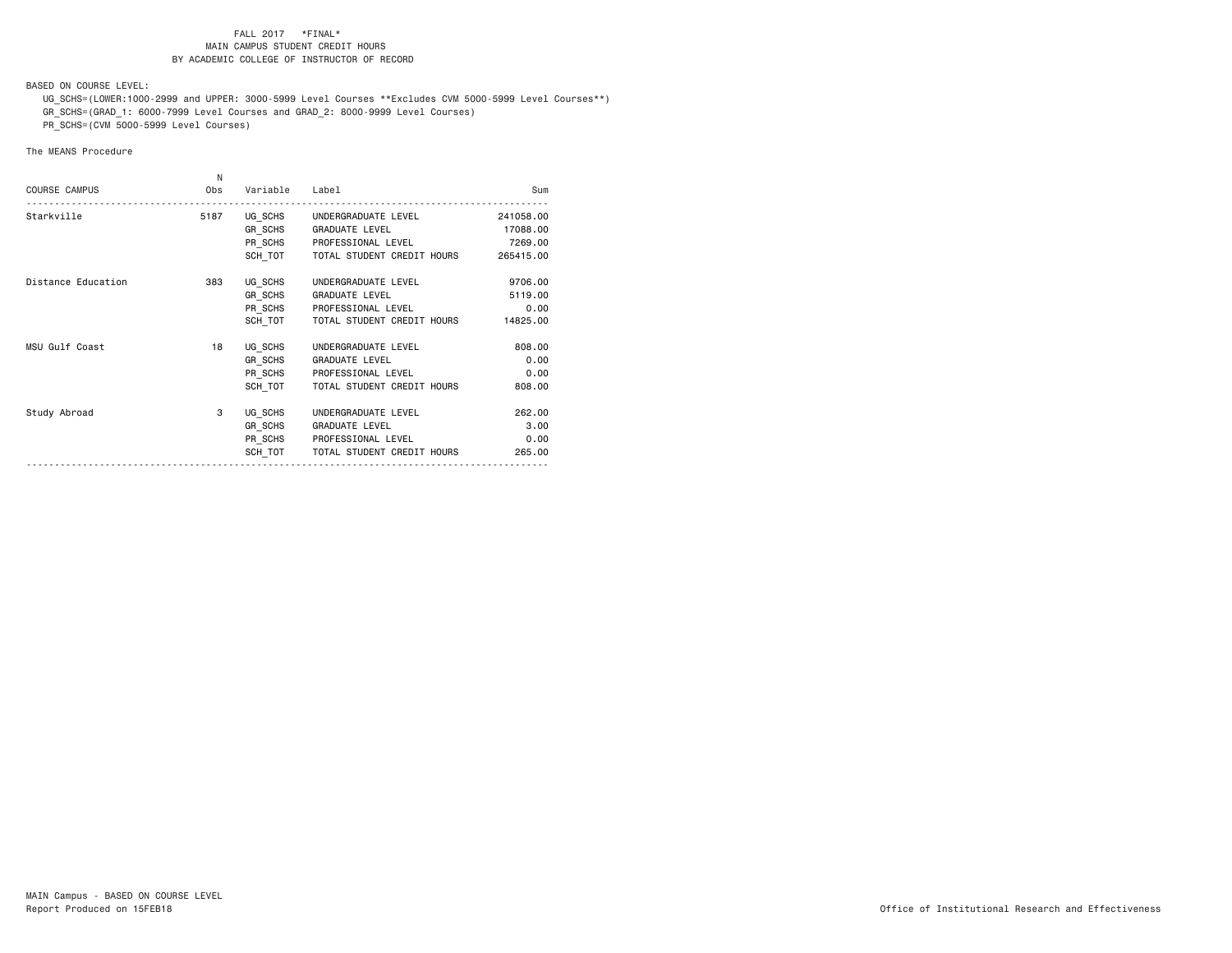BASED ON COURSE LEVEL:

The MEANS Procedure

 UG\_SCHS=(LOWER:1000-2999 and UPPER: 3000-5999 Level Courses \*\*Excludes CVM 5000-5999 Level Courses\*\*) GR\_SCHS=(GRAD\_1: 6000-7999 Level Courses and GRAD\_2: 8000-9999 Level Courses) PR SCHS=(CVM 5000-5999 Level Courses)

# NACADEMIC COLLEGE Obs Variable Label Sum---------------------------------------------------------------------------------------------Agriculture & Life Sciences 750 UG SCHS UNDERGRADUATE LEVEL 21578.50 GR\_SCHS GRADUATE LEVEL 2778.00 PROFESSIONAL LEVEL 0.00 SCH\_TOT TOTAL STUDENT CREDIT HOURS 24356.50 Architecture, Art & Design 180 UG SCHS UNDERGRADUATE LEVEL 9583.00 GR\_SCHS GRADUATE LEVEL 1.00 PR\_SCHS PROFESSIONAL LEVEL 0.00 SCH\_TOT TOTAL STUDENT CREDIT HOURS 9584.00 Arts & Sciences 2499 UG\_SCHS UNDERGRADUATE LEVEL 127861.80<br>GR\_SCHS GRADUATE LEVEL 6715.00 GRADUATE LEVEL 6715.00 PR\_SCHS PROFESSIONAL LEVEL 0.00 SCH\_TOT TOTAL STUDENT CREDIT HOURS 134576.80 Business 242 UG\_SCHS UNDERGRADUATE LEVEL 26673.00 GR SCHS GRADUATE LEVEL 2201.00 PR\_SCHS PROFESSIONAL LEVEL 0.00 SCH\_TOT TOTAL STUDENT CREDIT HOURS 28874.00 Education 781 UG\_SCHS UNDERGRADUATE LEVEL 33854.20 GR\_SCHS GRADUATE LEVEL 4246.00 PR\_SCHS PROFESSIONAL LEVEL 0.00 SCH\_TOT TOTAL STUDENT CREDIT HOURS 38100.20 Engineering 700 VG SCHS UNDERGRADUATE LEVEL 27933.50 GR\_SCHS GRADUATE LEVEL 4714.00 PR\_SCHS PROFESSIONAL LEVEL 0.00 SCH\_TOT TOTAL STUDENT CREDIT HOURS 32647.50 Forest Resources 220 UG SCHS UNDERGRADUATE LEVEL 3536.00 GR\_SCHS GRADUATE LEVEL 1101.00 PR\_SCHS PROFESSIONAL LEVEL 0.00 SCH\_TOT TOTAL STUDENT CREDIT HOURS 4637.00 Veterinary Medicine 217 UG SCHS UNDERGRADUATE LEVEL 799.00 GR SCHS GRADUATE LEVEL 454.00 PR\_SCHS PROFESSIONAL LEVEL 7269.00 SCH\_TOT TOTAL STUDENT CREDIT HOURS 8522.00 Academic Affairs  $\overline{2}$  UG SCHS UNDERGRADUATE LEVEL  $\overline{15.00}$ GR\_SCHS GRADUATE LEVEL 0.00 PR\_SCHS PROFESSIONAL LEVEL 0.00 SCH\_TOT TOTAL STUDENT CREDIT HOURS 15.00 ---------------------------------------------------------------------------------------------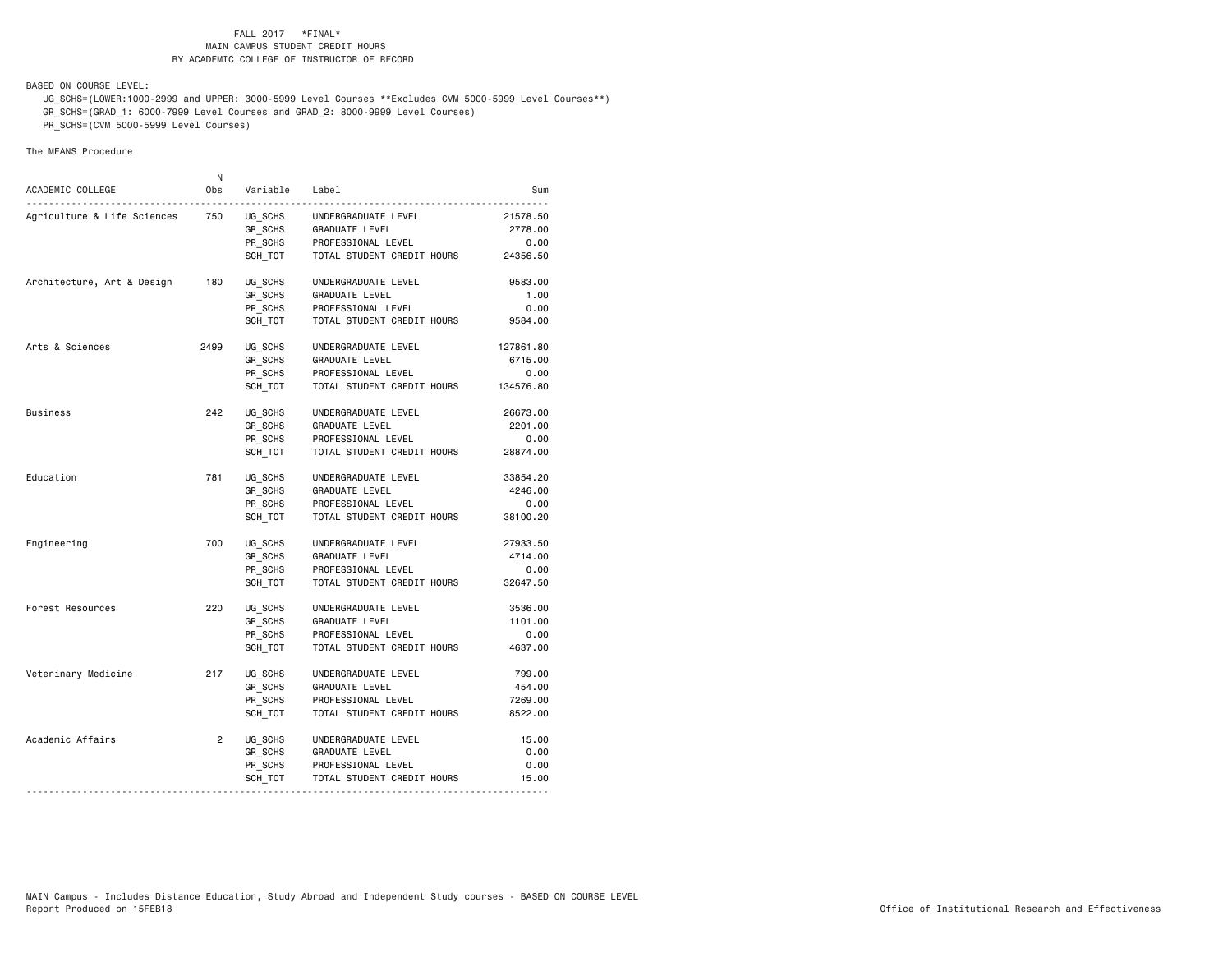BASED ON COURSE LEVEL:

 UG\_SCHS=(LOWER:1000-2999 and UPPER: 3000-5999 Level Courses \*\*Excludes CVM 5000-5999 Level Courses\*\*) GR\_SCHS=(GRAD\_1: 6000-7999 Level Courses and GRAD\_2: 8000-9999 Level Courses) PR\_SCHS=(CVM 5000-5999 Level Courses)

The MEANS Procedure

|                                       |                    | N            |          |                                      |           |
|---------------------------------------|--------------------|--------------|----------|--------------------------------------|-----------|
| ACADEMIC COLLEGE                      | COURSE CAMPUS      | Obs          | Variable | Label                                | Sum<br>.  |
| Agriculture & Life Sciences           | Starkville         | 735          | UG SCHS  | UNDERGRADUATE LEVEL                  | 20834.50  |
|                                       |                    |              | GR_SCHS  | GRADUATE LEVEL                       | 2565.00   |
|                                       |                    |              | PR SCHS  | PROFESSIONAL LEVEL                   | 0.00      |
|                                       |                    |              | SCH_TOT  | TOTAL STUDENT CREDIT HOURS           | 23399.50  |
|                                       |                    |              |          |                                      |           |
|                                       | Distance Education | 15           | UG_SCHS  | UNDERGRADUATE LEVEL                  | 744.00    |
|                                       |                    |              | GR_SCHS  | GRADUATE LEVEL                       | 213.00    |
|                                       |                    |              | PR_SCHS  | PROFESSIONAL LEVEL                   | 0.00      |
|                                       |                    |              | SCH TOT  | TOTAL STUDENT CREDIT HOURS           | 957.00    |
| Architecture, Art & Design Starkville |                    | 175          | UG_SCHS  | UNDERGRADUATE LEVEL                  | 9352.00   |
|                                       |                    |              | GR_SCHS  | GRADUATE LEVEL                       | 1.00      |
|                                       |                    |              | PR_SCHS  | PROFESSIONAL LEVEL                   | 0.00      |
|                                       |                    |              | SCH TOT  | TOTAL STUDENT CREDIT HOURS           | 9353.00   |
|                                       | Distance Education | 5            | UG_SCHS  | UNDERGRADUATE LEVEL                  | 231.00    |
|                                       |                    |              | GR SCHS  | GRADUATE LEVEL                       | 0.00      |
|                                       |                    |              | PR_SCHS  | PROFESSIONAL LEVEL                   | 0.00      |
|                                       |                    |              | SCH_TOT  | TOTAL STUDENT CREDIT HOURS           | 231.00    |
| Arts & Sciences                       | Starkville         | 2359         | UG SCHS  | UNDERGRADUATE LEVEL                  | 122360.80 |
|                                       |                    |              | GR_SCHS  | GRADUATE LEVEL                       | 5514.00   |
|                                       |                    |              | PR_SCHS  | PROFESSIONAL LEVEL                   | 0.00      |
|                                       |                    |              | SCH TOT  | TOTAL STUDENT CREDIT HOURS 127874.80 |           |
|                                       | Distance Education | 138          | UG SCHS  | UNDERGRADUATE LEVEL                  | 5459.00   |
|                                       |                    |              | GR_SCHS  | GRADUATE LEVEL                       | 1198.00   |
|                                       |                    |              | PR SCHS  | PROFESSIONAL LEVEL                   | 0.00      |
|                                       |                    |              | SCH TOT  | TOTAL STUDENT CREDIT HOURS           | 6657.00   |
|                                       | MSU Gulf Coast     | $\mathbf{1}$ | UG_SCHS  | UNDERGRADUATE LEVEL                  | 42.00     |
|                                       |                    |              | GR_SCHS  | GRADUATE LEVEL                       | 0.00      |
|                                       |                    |              | PR SCHS  | PROFESSIONAL LEVEL                   | 0.00      |
|                                       |                    |              | SCH TOT  | TOTAL STUDENT CREDIT HOURS           | 42.00     |
|                                       | Study Abroad       | $\mathbf{1}$ | UG SCHS  | UNDERGRADUATE LEVEL                  | 0.00      |
|                                       |                    |              | GR_SCHS  | GRADUATE LEVEL                       | 3.00      |
|                                       |                    |              | PR SCHS  | PROFESSIONAL LEVEL                   | 0.00      |
|                                       |                    |              | SCH_TOT  | TOTAL STUDENT CREDIT HOURS           | 3.00      |
| Business                              | Starkville         | 217          | UG SCHS  | UNDERGRADUATE LEVEL                  | 25755.00  |
|                                       |                    |              | GR_SCHS  | GRADUATE LEVEL                       | 1361.00   |
|                                       |                    |              | PR SCHS  | PROFESSIONAL LEVEL                   | 0.00      |
|                                       |                    |              | SCH_TOT  | TOTAL STUDENT CREDIT HOURS           | 27116.00  |
|                                       | Distance Education | 25           | UG_SCHS  | UNDERGRADUATE LEVEL                  | 918.00    |
|                                       |                    |              | GR_SCHS  | GRADUATE LEVEL                       | 840.00    |
|                                       |                    |              | PR SCHS  | PROFESSIONAL LEVEL                   | 0.00      |
|                                       |                    |              | SCH_TOT  | TOTAL STUDENT CREDIT HOURS           | 1758.00   |
|                                       |                    |              |          |                                      |           |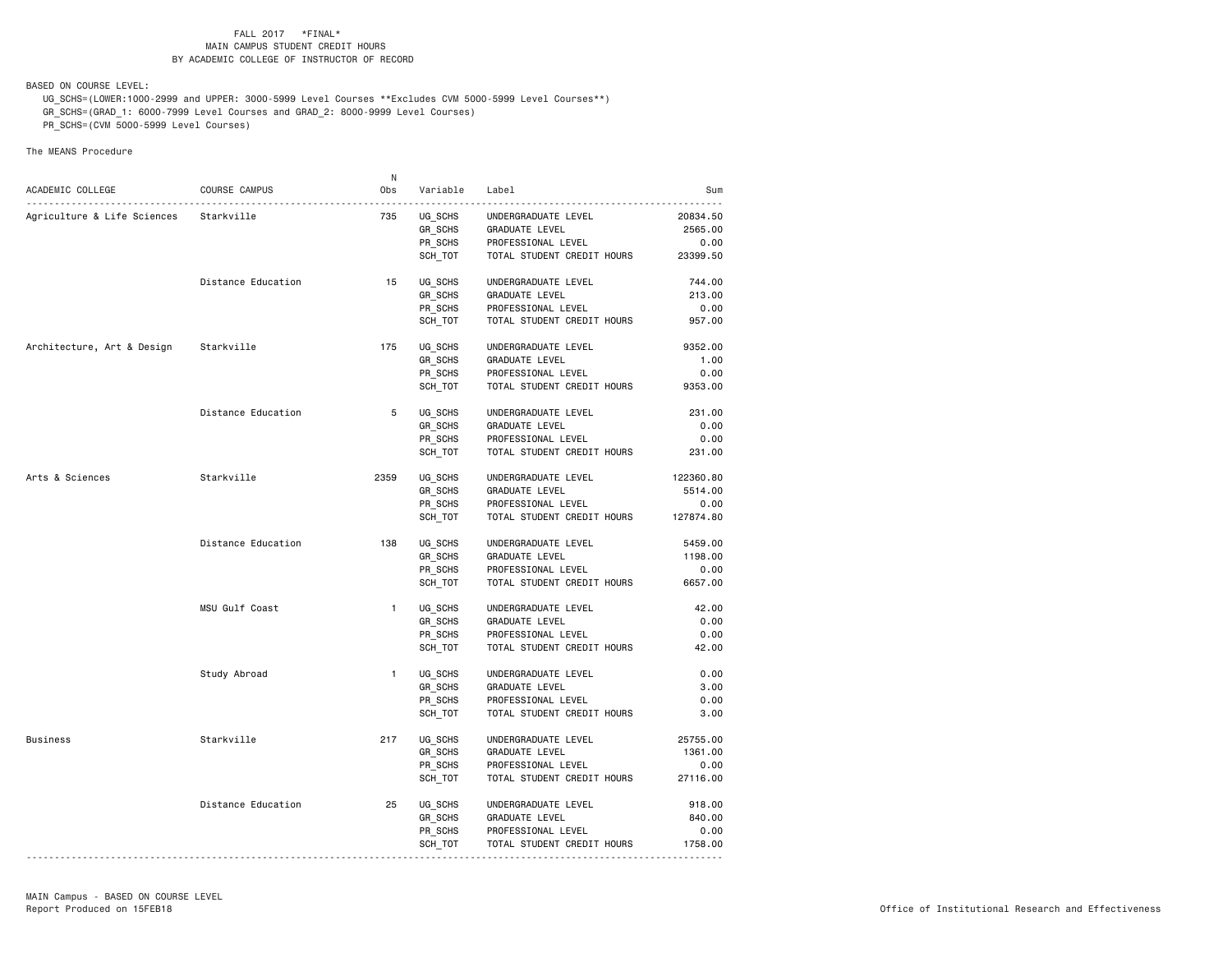BASED ON COURSE LEVEL:

 UG\_SCHS=(LOWER:1000-2999 and UPPER: 3000-5999 Level Courses \*\*Excludes CVM 5000-5999 Level Courses\*\*) GR\_SCHS=(GRAD\_1: 6000-7999 Level Courses and GRAD\_2: 8000-9999 Level Courses) PR\_SCHS=(CVM 5000-5999 Level Courses)

The MEANS Procedure

|                     |                    | N.             |          |                                                  |                 |
|---------------------|--------------------|----------------|----------|--------------------------------------------------|-----------------|
| ACADEMIC COLLEGE    | COURSE CAMPUS      | Obs            | Variable | Label                                            | Sum             |
| Education           | Starkville         | 678            | UG SCHS  | UNDERGRADUATE LEVEL                              | 31262.20        |
|                     |                    |                | GR_SCHS  | GRADUATE LEVEL                                   | 2399.00         |
|                     |                    |                | PR SCHS  | PROFESSIONAL LEVEL                               | 0.00            |
|                     |                    |                | SCH_TOT  | TOTAL STUDENT CREDIT HOURS                       | 33661.20        |
|                     |                    |                |          |                                                  |                 |
|                     | Distance Education | 101            | UG_SCHS  | UNDERGRADUATE LEVEL                              | 2330.00         |
|                     |                    |                | GR_SCHS  | <b>GRADUATE LEVEL</b>                            | 1847.00         |
|                     |                    |                | PR SCHS  | PROFESSIONAL LEVEL<br>TOTAL STUDENT CREDIT HOURS | 0.00<br>4177.00 |
|                     |                    |                | SCH_TOT  |                                                  |                 |
|                     | Study Abroad       | $\overline{2}$ | UG_SCHS  | UNDERGRADUATE LEVEL                              | 262.00          |
|                     |                    |                | GR_SCHS  | GRADUATE LEVEL                                   | 0.00            |
|                     |                    |                | PR SCHS  | PROFESSIONAL LEVEL                               | 0.00            |
|                     |                    |                | SCH_TOT  | TOTAL STUDENT CREDIT HOURS                       | 262.00          |
| Engineering         | Starkville         | 594            | UG SCHS  | UNDERGRADUATE LEVEL                              | 27143.50        |
|                     |                    |                | GR SCHS  | GRADUATE LEVEL                                   | 3741.00         |
|                     |                    |                | PR_SCHS  | PROFESSIONAL LEVEL                               | 0.00            |
|                     |                    |                | SCH_TOT  | TOTAL STUDENT CREDIT HOURS                       | 30884.50        |
|                     | Distance Education | 89             | UG SCHS  | UNDERGRADUATE LEVEL                              | 24.00           |
|                     |                    |                | GR SCHS  | GRADUATE LEVEL                                   | 973.00          |
|                     |                    |                | PR_SCHS  | PROFESSIONAL LEVEL                               | 0.00            |
|                     |                    |                | SCH_TOT  | TOTAL STUDENT CREDIT HOURS                       | 997.00          |
|                     |                    |                |          |                                                  |                 |
|                     | MSU Gulf Coast     | 17             | UG SCHS  | UNDERGRADUATE LEVEL                              | 766.00          |
|                     |                    |                | GR_SCHS  | <b>GRADUATE LEVEL</b>                            | 0.00            |
|                     |                    |                | PR SCHS  | PROFESSIONAL LEVEL                               | 0.00<br>766.00  |
|                     |                    |                | SCH TOT  | TOTAL STUDENT CREDIT HOURS                       |                 |
| Forest Resources    | Starkville         | 210            | UG_SCHS  | UNDERGRADUATE LEVEL                              | 3536.00         |
|                     |                    |                | GR SCHS  | <b>GRADUATE LEVEL</b>                            | 1053.00         |
|                     |                    |                | PR SCHS  | PROFESSIONAL LEVEL                               | 0.00            |
|                     |                    |                | SCH TOT  | TOTAL STUDENT CREDIT HOURS                       | 4589.00         |
|                     | Distance Education | 10             | UG SCHS  | UNDERGRADUATE LEVEL                              | 0.00            |
|                     |                    |                | GR_SCHS  | GRADUATE LEVEL                                   | 48.00           |
|                     |                    |                | PR SCHS  | PROFESSIONAL LEVEL                               | 0.00            |
|                     |                    |                | SCH_TOT  | TOTAL STUDENT CREDIT HOURS                       | 48.00           |
| Veterinary Medicine | Starkville         | 217            | UG SCHS  | UNDERGRADUATE LEVEL                              | 799.00          |
|                     |                    |                | GR_SCHS  | GRADUATE LEVEL                                   | 454.00          |
|                     |                    |                | PR SCHS  | PROFESSIONAL LEVEL                               | 7269.00         |
|                     |                    |                | SCH_TOT  | TOTAL STUDENT CREDIT HOURS                       | 8522.00         |
| Academic Affairs    | Starkville         | $\overline{2}$ | UG_SCHS  | UNDERGRADUATE LEVEL                              | 15.00           |
|                     |                    |                | GR_SCHS  | GRADUATE LEVEL                                   | 0.00            |
|                     |                    |                | PR SCHS  | PROFESSIONAL LEVEL                               | 0.00            |
|                     |                    |                | SCH_TOT  | TOTAL STUDENT CREDIT HOURS                       | 15.00           |
|                     |                    |                |          |                                                  |                 |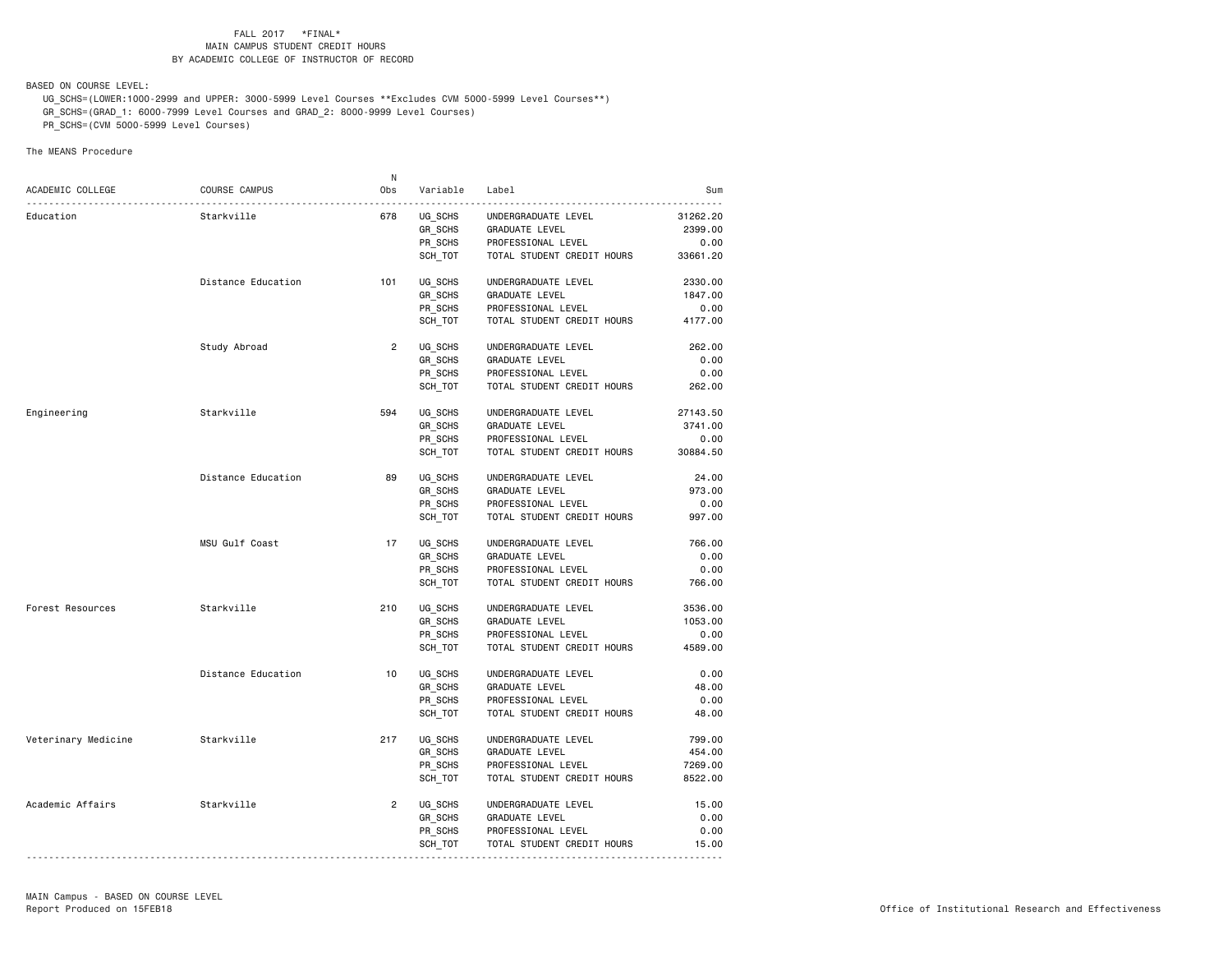BASED ON COURSE LEVEL:

 UG\_SCHS=(LOWER:1000-2999 and UPPER: 3000-5999 Level Courses \*\*Excludes CVM 5000-5999 Level Courses\*\*) GR\_SCHS=(GRAD\_1: 6000-7999 Level Courses and GRAD\_2: 8000-9999 Level Courses) PR\_SCHS=(CVM 5000-5999 Level Courses)

|                                                               | UNDERGRADUATE | GRADUATE | PROFESSIONAL |          |
|---------------------------------------------------------------|---------------|----------|--------------|----------|
| ACADEMIC DEPARTMENT                                           | LEVEL         | LEVEL    | LEVEL        | TOTAL    |
|                                                               |               |          |              |          |
|                                                               |               |          |              |          |
| Ag & Bio Engineering                                          | 1605.00       | 60.00    | 0.00         | 1665.00  |
| Agricultural Economics                                        | 1219.00       | 144.00   | 0.00         | 1363.00  |
| Animal Dairy Science                                          | 2964.00       | 144.00   | 0.00         | 3108.00  |
| Biochemistry, Molecular Biology, Entomology & Plant Pathology | 3212.50       | 617,00   | 0.00         | 3829.50  |
| Food Science, Nutrition & Health Promotion                    | 2877.98       | 639.98   | 0.00         | 3517.96  |
| Landscape Architecture                                        | 1774.98       | 89.98    | 0.00         | 1864.96  |
| Plant & Soil Sciences                                         | 2564.04       | 505.04   | 0.00         | 3069.08  |
| Poultry Science                                               | 1563.00       | 112.00   | 0.00         | 1675.00  |
| School of Human Sciences                                      | 3798.00       | 466,00   | 0.00         | 4264.00  |
|                                                               |               |          |              |          |
|                                                               | 21578.50      | 2778.00  | 0.00         | 24356.50 |
|                                                               |               |          |              |          |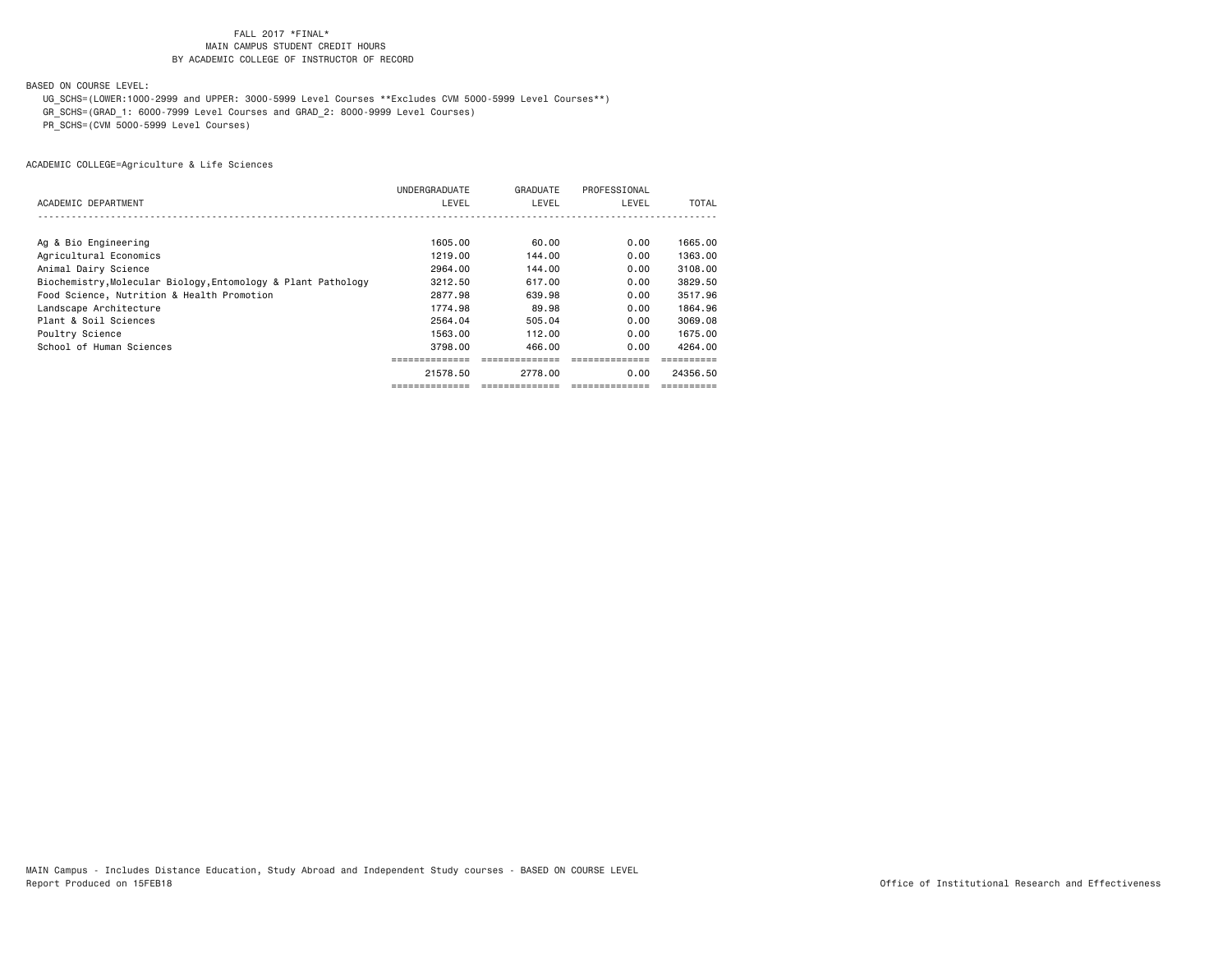BASED ON COURSE LEVEL:

 UG\_SCHS=(LOWER:1000-2999 and UPPER: 3000-5999 Level Courses \*\*Excludes CVM 5000-5999 Level Courses\*\*) GR\_SCHS=(GRAD\_1: 6000-7999 Level Courses and GRAD\_2: 8000-9999 Level Courses) PR\_SCHS=(CVM 5000-5999 Level Courses)

ACADEMIC COLLEGE=Architecture, Art & Design

|                               | UNDERGRADUATE | GRADUATE | PROFESSIONAL |              |
|-------------------------------|---------------|----------|--------------|--------------|
| ACADEMIC DEPARTMENT           | LEVEL         | LEVEL    | LEVEL        | <b>TOTAL</b> |
|                               |               |          |              |              |
| Art AAD                       | 3806.00       | 1.00     | 0.00         | 3807.00      |
| Building Construction Science | 306,00        | 0.00     | 0.00         | 306,00       |
| Interior Design               | 1151.00       | 0.00     | 0.00         | 1151.00      |
| School of Architecture        | 4320.00       | 0.00     | 0.00         | 4320.00      |
|                               |               |          |              |              |
|                               | 9583.00       | 1.00     | 0.00         | 9584.00      |
|                               |               |          |              |              |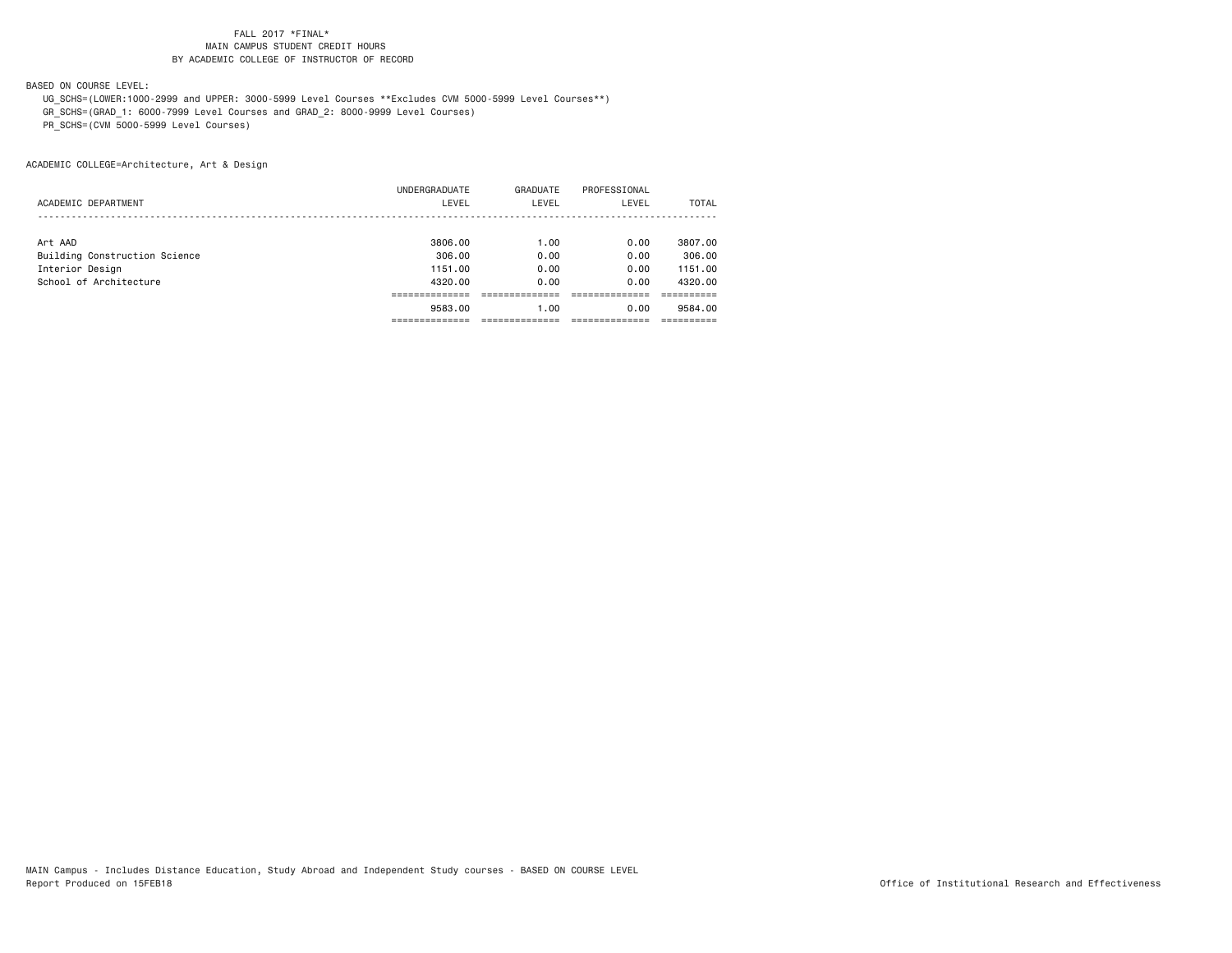BASED ON COURSE LEVEL:

 UG\_SCHS=(LOWER:1000-2999 and UPPER: 3000-5999 Level Courses \*\*Excludes CVM 5000-5999 Level Courses\*\*) GR\_SCHS=(GRAD\_1: 6000-7999 Level Courses and GRAD\_2: 8000-9999 Level Courses)

PR\_SCHS=(CVM 5000-5999 Level Courses)

ACADEMIC COLLEGE=Arts & Sciences

|                                            | UNDERGRADUATE  | GRADUATE                         | PROFESSIONAL   |            |
|--------------------------------------------|----------------|----------------------------------|----------------|------------|
| ACADEMIC DEPARTMENT                        | LEVEL          | LEVEL                            | LEVEL          | TOTAL      |
|                                            |                |                                  |                |            |
| Aerospace Studies                          | 113,00         | 0.00                             | 0.00           | 113.00     |
| Anthropology & Middle Eastern Cultures     | 2375.00        | 220,00                           | 0.00           | 2595.00    |
| Biological Sciences                        | 13194.00       | 623,00                           | 0.00           | 13817,00   |
| Chemistry                                  | 9955,00        | 733,00                           | 0.00           | 10688,00   |
| Classical & Modern Languages & Literatures | 6527.00        | 69.00                            | 0.00           | 6596.00    |
| Communication                              | 8906.60        | 42.00                            | 0.00           | 8948.60    |
| English                                    | 12940.00       | 289,00                           | 0.00           | 13229.00   |
| Geosciences                                | 8624.00        | 1553.00                          | 0.00           | 10177.00   |
| History                                    | 7121.00        | 618,00                           | 0.00           | 7739.00    |
| Mathematics & Statistics                   | 20506.00       | 929,00                           | 0.00           | 21435.00   |
| Military Science                           | 337,00         | 0.00                             | 0.00           | 337.00     |
| Philosophy & Religion                      | 5583.00        | 14.00                            | 0.00           | 5597.00    |
| Physics & Astronomy                        | 5041.00        | 415,00                           | 0.00           | 5456.00    |
| Political Science & Public Administration  | 5856.20        | 414.00                           | 0.00           | 6270.20    |
| Psychology                                 | 11820.00       | 489,00                           | 0.00           | 12309.00   |
| Sociology                                  | 8963.00        | 307.00                           | 0.00           | 9270.00    |
|                                            | ,-----------   | ==============                   | ============== |            |
|                                            | 127861.8       | 6715.00                          | 0.00           | 134576.80  |
|                                            | ============== | -------------------------------- |                | ========== |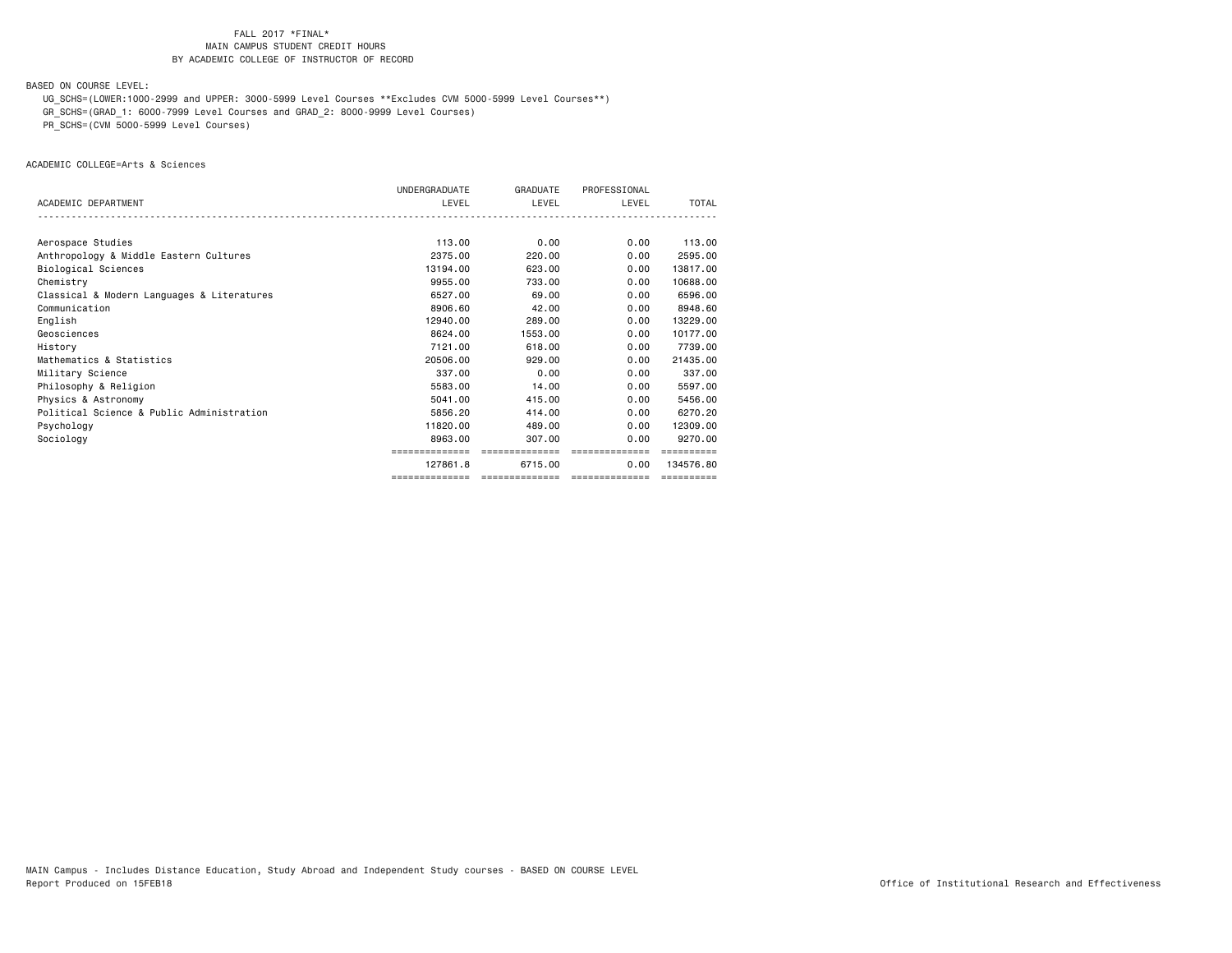BASED ON COURSE LEVEL:

 UG\_SCHS=(LOWER:1000-2999 and UPPER: 3000-5999 Level Courses \*\*Excludes CVM 5000-5999 Level Courses\*\*) GR\_SCHS=(GRAD\_1: 6000-7999 Level Courses and GRAD\_2: 8000-9999 Level Courses) PR\_SCHS=(CVM 5000-5999 Level Courses)

ACADEMIC COLLEGE=Business

|                                                 | UNDERGRADUATE | GRADUATE | PROFESSIONAL |          |
|-------------------------------------------------|---------------|----------|--------------|----------|
| ACADEMIC DEPARTMENT                             | LEVEL         | LEVEL    | LEVEL        | TOTAL    |
|                                                 |               |          |              |          |
| Finance & Economics                             | 8801.00       | 353.00   | 0.00         | 9154.00  |
| Management & Information Systems                | 6301.00       | 535.00   | 0.00         | 6836.00  |
| Marketing, Quantitative Analysis & Business Law | 7304.00       | 560.00   | 0.00         | 7864.00  |
| School of Accountancy                           | 4267.00       | 753.00   | 0.00         | 5020.00  |
|                                                 |               |          |              |          |
|                                                 | 26673.00      | 2201.00  | 0.00         | 28874.00 |
|                                                 |               |          |              |          |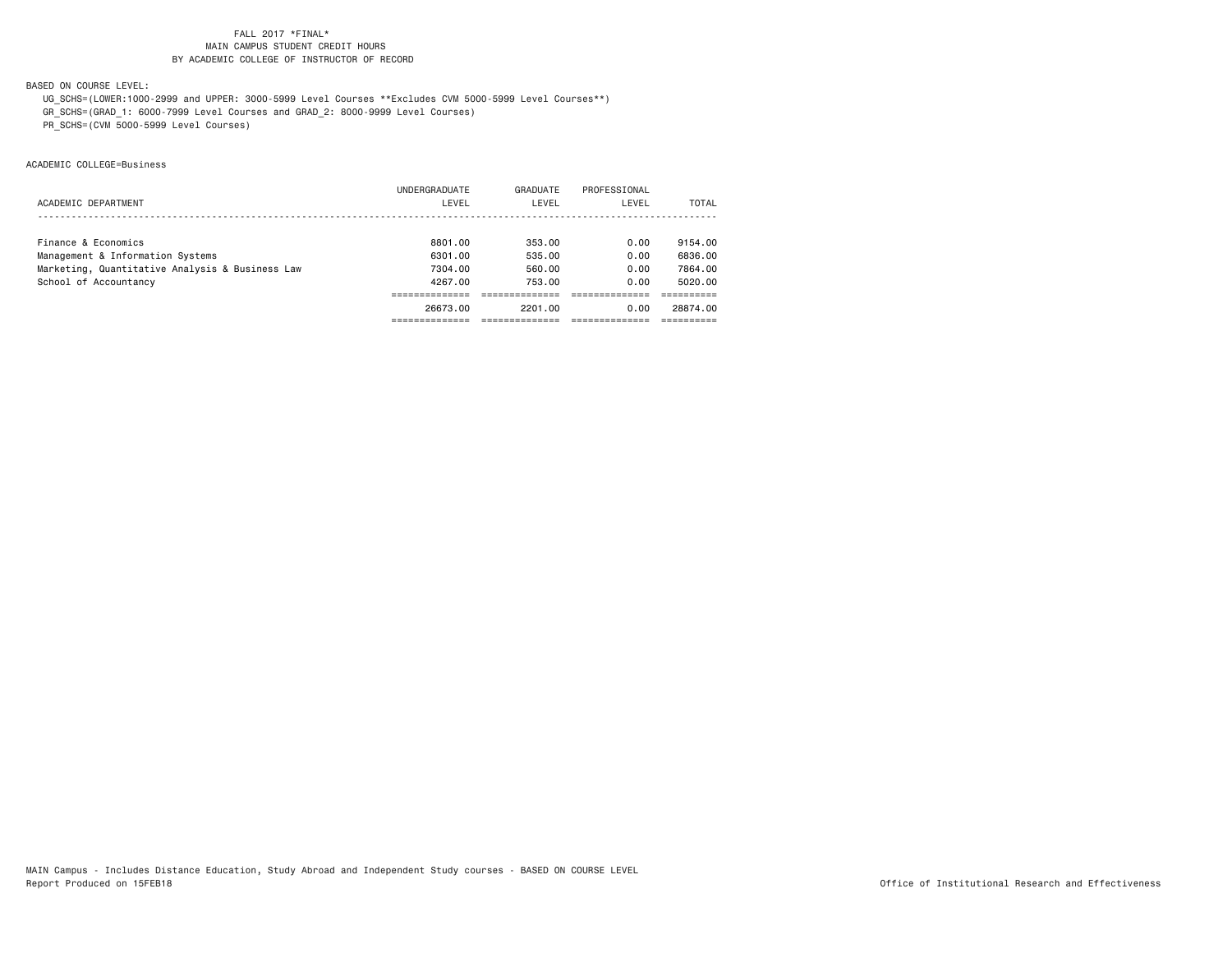BASED ON COURSE LEVEL:

 UG\_SCHS=(LOWER:1000-2999 and UPPER: 3000-5999 Level Courses \*\*Excludes CVM 5000-5999 Level Courses\*\*) GR\_SCHS=(GRAD\_1: 6000-7999 Level Courses and GRAD\_2: 8000-9999 Level Courses) PR\_SCHS=(CVM 5000-5999 Level Courses)

ACADEMIC COLLEGE=Education

|                                                     | UNDERGRADUATE | GRADUATE | PROFESSIONAL |          |
|-----------------------------------------------------|---------------|----------|--------------|----------|
| ACADEMIC DEPARTMENT                                 | LEVEL         | LEVEL    | LEVEL        | TOTAL    |
|                                                     |               |          |              |          |
| Counseling, Educational Psychology, and Foundations | 6652.75       | 1243.00  | 0.00         | 7895.75  |
| Curriculum, Instruction & Special Education         | 6709.00       | 1002.00  | 0.00         | 7711.00  |
| Educational Leadership                              | 2246.45       | 983.00   | 0.00         | 3229.45  |
| Instructional Systems & Workforce Development       | 4407.00       | 523.00   | 0.00         | 4930.00  |
| Kinesiology                                         | 9707.00       | 495.00   | 0.00         | 10202.00 |
| Music                                               | 4132.00       | 0.00     | 0.00         | 4132.00  |
|                                                     |               |          |              |          |
|                                                     | 33854.20      | 4246.00  | 0.00         | 38100.20 |
|                                                     |               |          |              |          |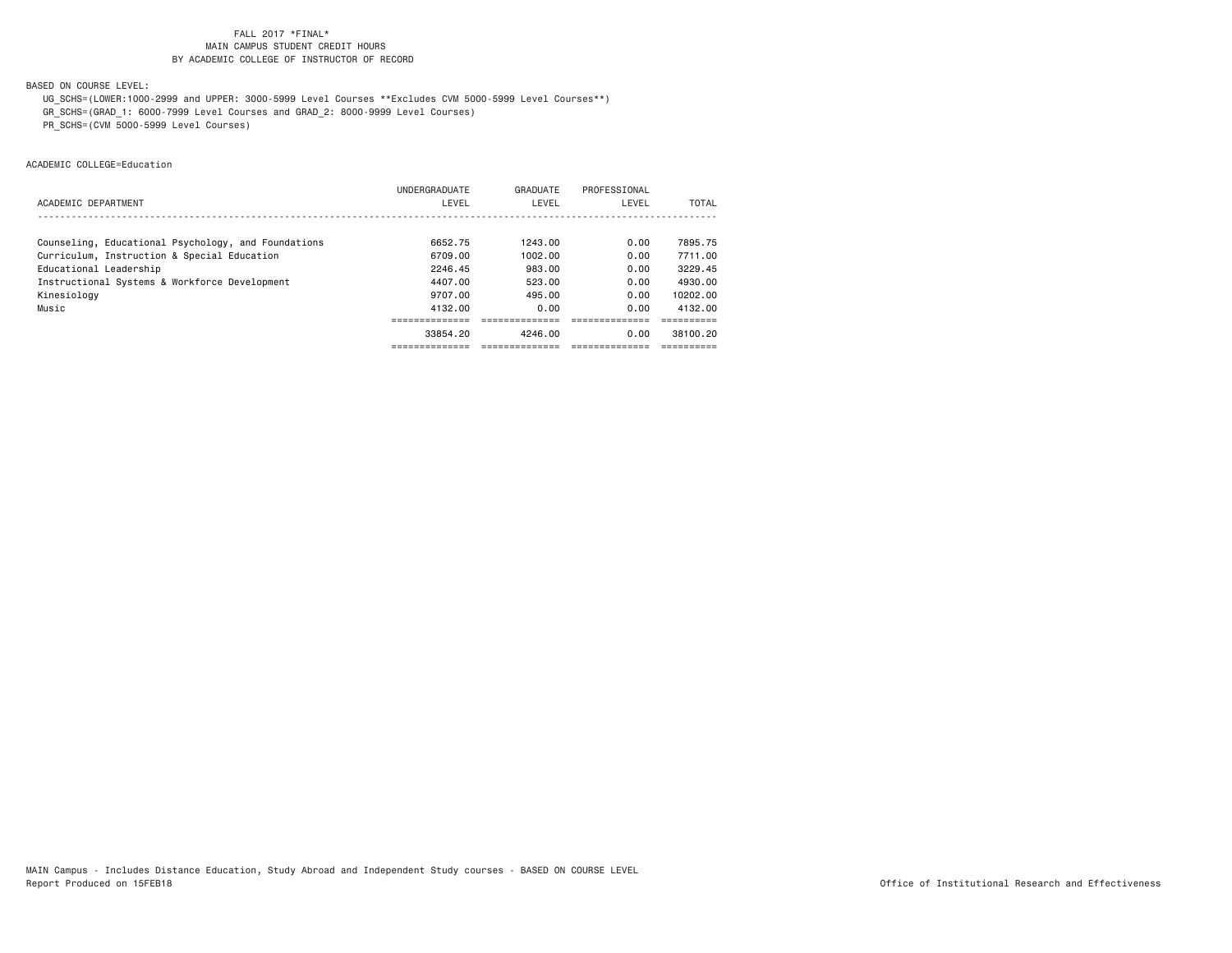BASED ON COURSE LEVEL:

 UG\_SCHS=(LOWER:1000-2999 and UPPER: 3000-5999 Level Courses \*\*Excludes CVM 5000-5999 Level Courses\*\*) GR\_SCHS=(GRAD\_1: 6000-7999 Level Courses and GRAD\_2: 8000-9999 Level Courses)

PR\_SCHS=(CVM 5000-5999 Level Courses)

ACADEMIC COLLEGE=Engineering

|                                   | UNDERGRADUATE | GRADUATE      | PROFESSIONAL   |              |
|-----------------------------------|---------------|---------------|----------------|--------------|
| ACADEMIC DEPARTMENT               | LEVEL         | LEVEL         | LEVEL          | <b>TOTAL</b> |
|                                   |               |               |                |              |
| Aerospace Engineering             | 4990.50       | 712.00        | 0.00           | 5702.50      |
| Ag & Bio Engineering              | 717.00        | 135.00        | 0.00           | 852,00       |
| Civil & Environmental Engineering | 2868.00       | 474.00        | 0.00           | 3342.00      |
| Computer Science & Engineering    | 4836.70       | 962.00        | 0.00           | 5798.70      |
| Electrical & Computer Engineering | 3388.50       | 747.00        | 0.00           | 4135.50      |
| Industrial & Systems Engineering  | 3072.80       | 755.00        | 0.00           | 3827.80      |
| Mechanical Engineering            | 4825.00       | 789.00        | 0.00           | 5614.00      |
| School of Chemical Engineering    | 3235.00       | 140.00        | 0.00           | 3375.00      |
|                                   |               |               |                |              |
|                                   | 27933.50      | 4714.00       | 0.00           | 32647.50     |
|                                   |               | ============= | -------------- |              |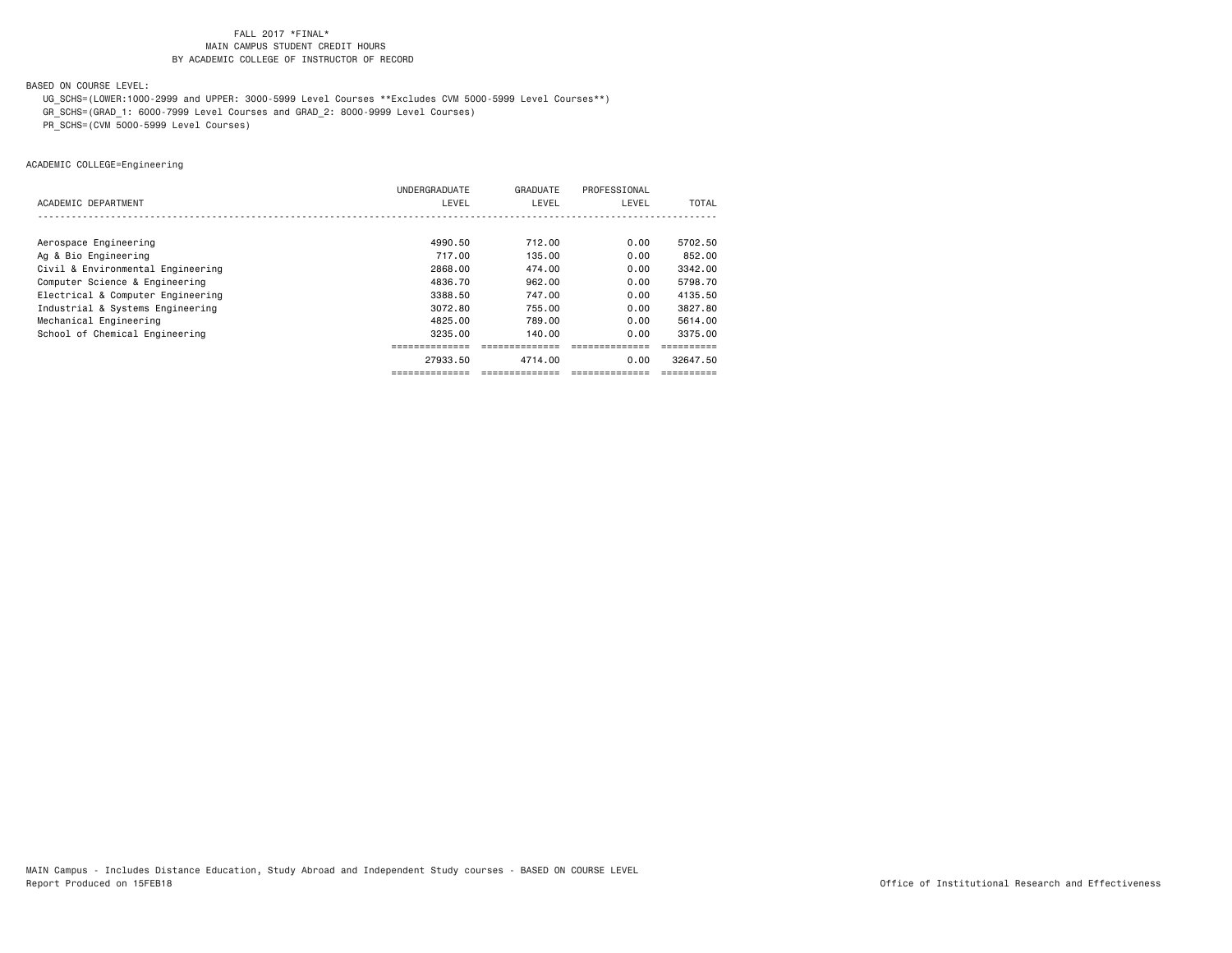BASED ON COURSE LEVEL:

 UG\_SCHS=(LOWER:1000-2999 and UPPER: 3000-5999 Level Courses \*\*Excludes CVM 5000-5999 Level Courses\*\*) GR\_SCHS=(GRAD\_1: 6000-7999 Level Courses and GRAD\_2: 8000-9999 Level Courses) PR\_SCHS=(CVM 5000-5999 Level Courses)

ACADEMIC COLLEGE=Forest Resources

|                                   | UNDERGRADUATE | GRADUATE | PROFESSIONAL |         |
|-----------------------------------|---------------|----------|--------------|---------|
| ACADEMIC DEPARTMENT               | LEVEL         | LEVEL    | LEVEL        | TOTAL   |
|                                   |               |          |              |         |
| Forestry                          | 1066.00       | 281.00   | 0.00         | 1347,00 |
|                                   |               |          |              |         |
| Sustainable Bioproducts           | 174.00        | 239,00   | 0.00         | 413,00  |
| Wildlife, Fisheries & Aquaculture | 2296.00       | 581,00   | 0.00         | 2877.00 |
|                                   |               |          |              |         |
|                                   | 3536.00       | 1101.00  | 0.00         | 4637.00 |
|                                   |               |          |              |         |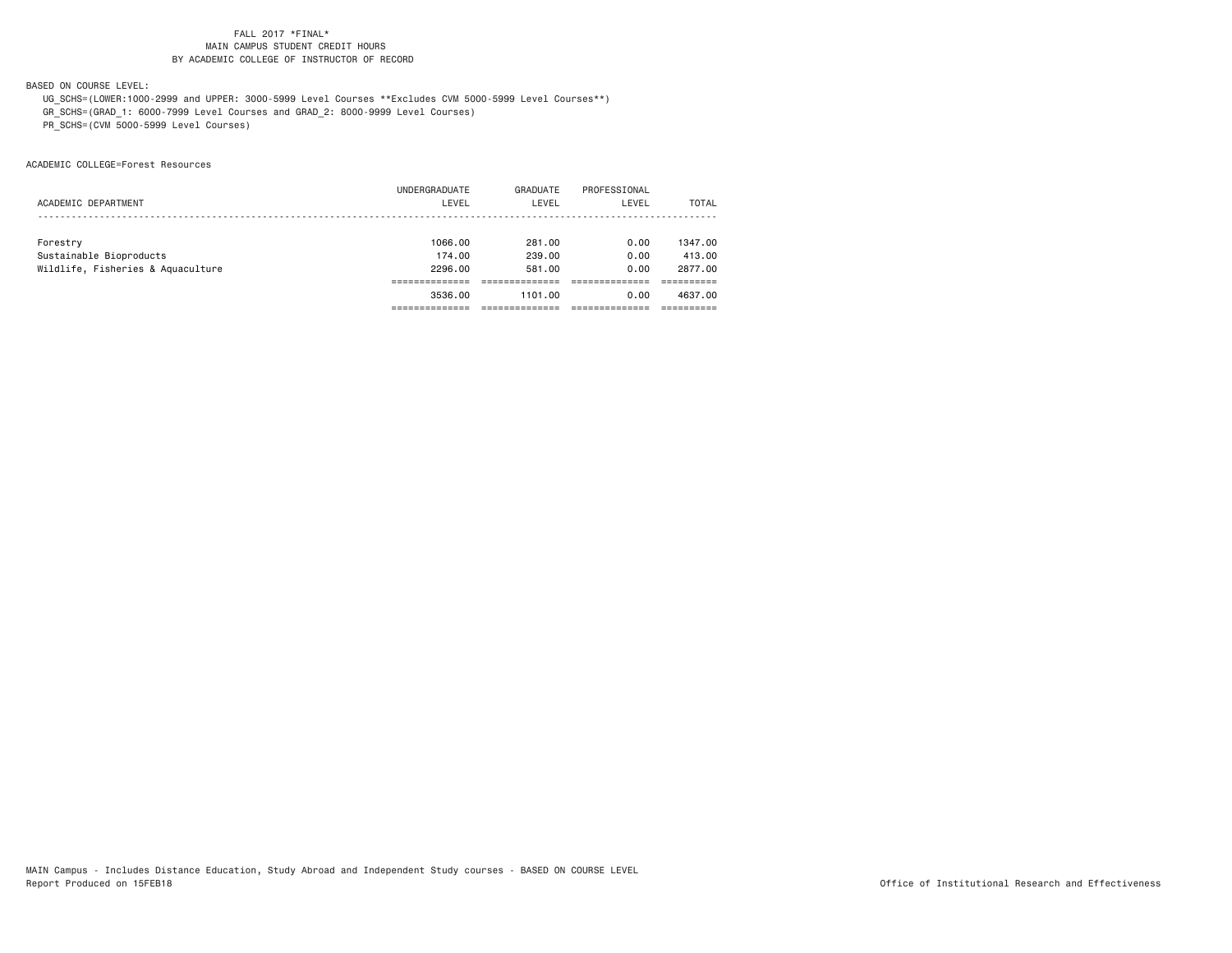BASED ON COURSE LEVEL:

 UG\_SCHS=(LOWER:1000-2999 and UPPER: 3000-5999 Level Courses \*\*Excludes CVM 5000-5999 Level Courses\*\*) GR\_SCHS=(GRAD\_1: 6000-7999 Level Courses and GRAD\_2: 8000-9999 Level Courses) PR\_SCHS=(CVM 5000-5999 Level Courses)

ACADEMIC COLLEGE=Veterinary Medicine

|                     | 799.00        | 454.00   | 7269.00      | 8522.00      |
|---------------------|---------------|----------|--------------|--------------|
|                     |               |          |              |              |
| Veterinary Medicine | 799.00        | 454.00   | 7269.00      | 8522.00      |
|                     |               |          |              |              |
| ACADEMIC DEPARTMENT | LEVEL         | LEVEL    | LEVEL        | <b>TOTAL</b> |
|                     | UNDERGRADUATE | GRADUATE | PROFESSIONAL |              |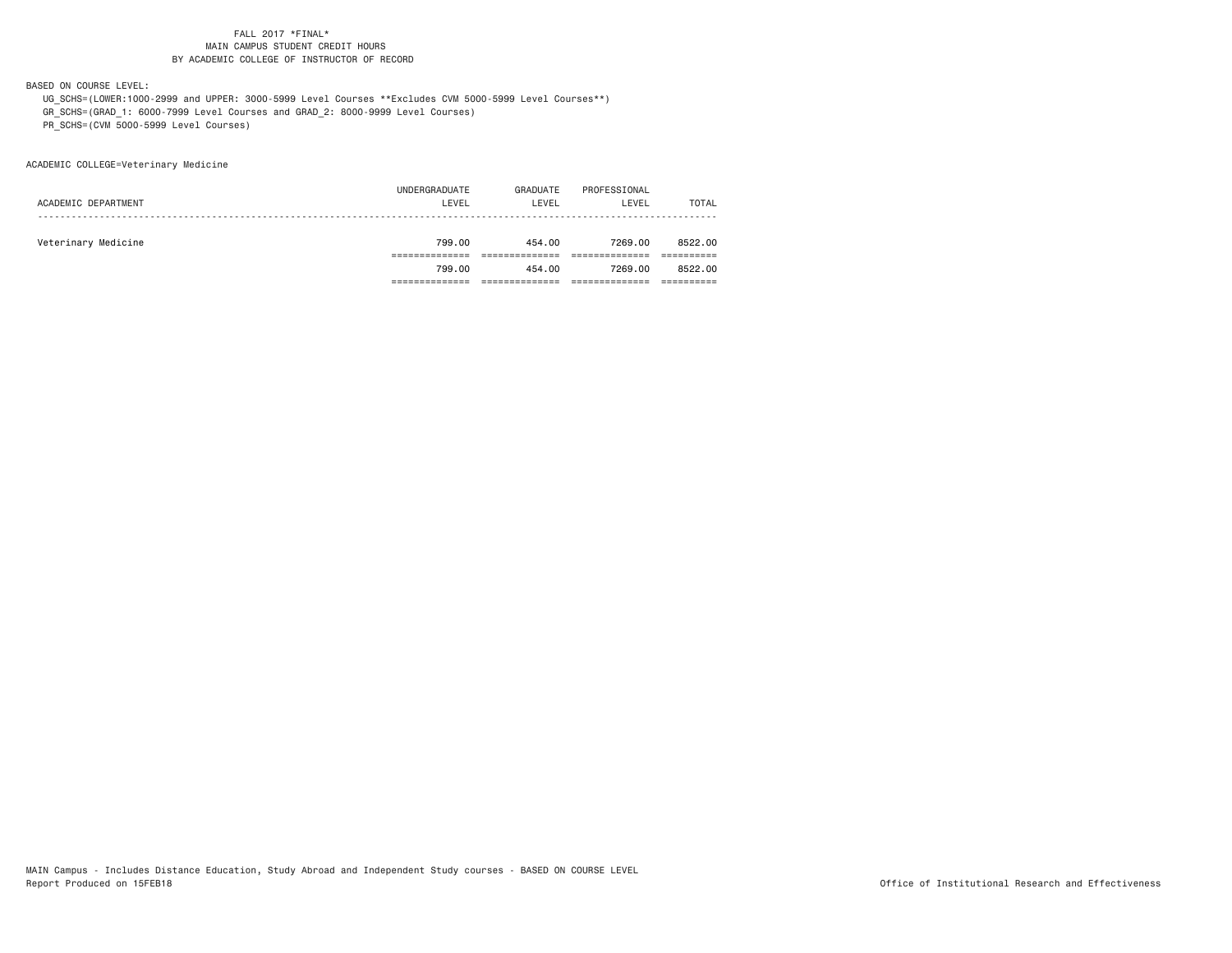BASED ON COURSE LEVEL:

 UG\_SCHS=(LOWER:1000-2999 and UPPER: 3000-5999 Level Courses \*\*Excludes CVM 5000-5999 Level Courses\*\*) GR\_SCHS=(GRAD\_1: 6000-7999 Level Courses and GRAD\_2: 8000-9999 Level Courses) PR\_SCHS=(CVM 5000-5999 Level Courses)

ACADEMIC COLLEGE=Academic Affairs

|                     | 15.00         | 0.00     | 0.00         | 15.00        |
|---------------------|---------------|----------|--------------|--------------|
|                     |               |          |              |              |
| Provost Office      | 15.00         | 0.00     | 0.00         | 15.00        |
|                     |               |          |              |              |
| ACADEMIC DEPARTMENT | LEVEL         | LEVEL    | LEVEL        | <b>TOTAL</b> |
|                     | UNDERGRADUATE | GRADUATE | PROFESSIONAL |              |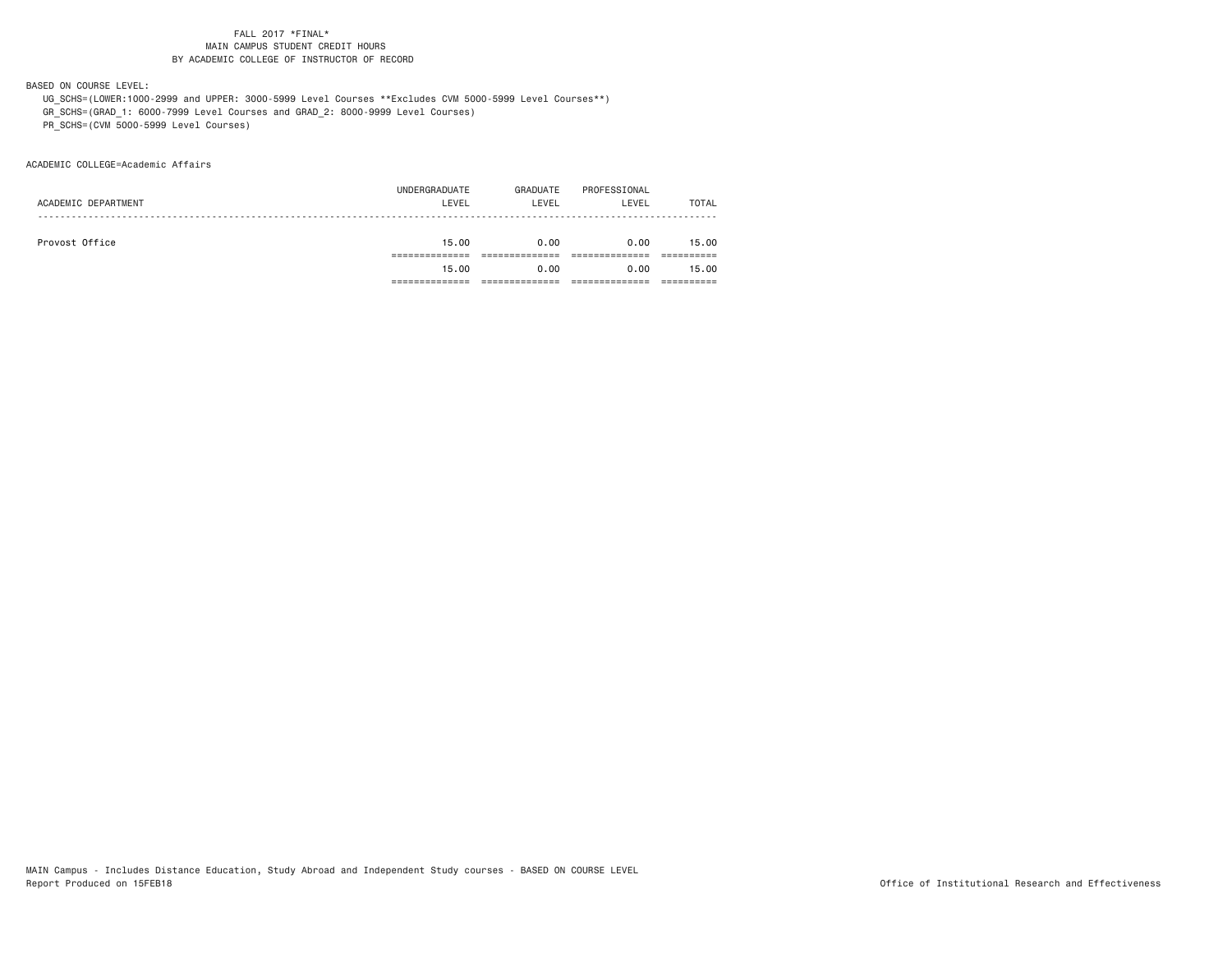| ACADEMIC DEPARTMENT  | Instructor Name    | Rank                          | Tenure<br>Status | Course<br>Cip # | CRN            | Course #             |                  | Crs            | Sec Type Title            | Inst<br>Per | UG<br><b>SCHS</b> | GR<br><b>SCHS</b>                                                                                                                                             | PR<br><b>SCHS</b>            | Total<br><b>SCHS</b>    |
|----------------------|--------------------|-------------------------------|------------------|-----------------|----------------|----------------------|------------------|----------------|---------------------------|-------------|-------------------|---------------------------------------------------------------------------------------------------------------------------------------------------------------|------------------------------|-------------------------|
| Ag & Bio Engineering | Bora, Ganesh       | Associate Professor Ten Track |                  | 140301          | 35194          | ABE 9000             | 07               | D              | Research / Diss           | 1.00        | 0.00              | 10.00                                                                                                                                                         | 0.00                         | 10.00                   |
|                      |                    |                               |                  | 150699          | 34553          | ABE 2173             | 01               | C              | Agri Off-Road Machin 1.00 |             | 45.00             | 0.00                                                                                                                                                          | 0.00                         | 45.00                   |
|                      |                    |                               |                  |                 | 34560          | ABE 2173             | 02               | К              | Agri Off-Road Machin 1.00 |             | 0.00              | 0.00                                                                                                                                                          | 0.00<br>.                    | 0.00                    |
|                      |                    |                               |                  |                 |                |                      |                  |                |                           |             | .<br>45.00        | $\frac{1}{2} \left( \frac{1}{2} \right) \left( \frac{1}{2} \right) \left( \frac{1}{2} \right) \left( \frac{1}{2} \right) \left( \frac{1}{2} \right)$<br>10.00 | 0.00                         | .<br>55.00              |
|                      | Chesser, Gary      | Non-Faculty                   | Not Applicable   | 010201          | 30014          | ABE 1073             | 01               | C              | Technology Design I. 1.00 |             | 75.00             | 0.00                                                                                                                                                          | 0.00                         | 75.00                   |
|                      |                    |                               |                  |                 | 30015          | ABE 1073             | 02               | К              | Technology Design I. 1.00 |             | 0.00              | 0.00                                                                                                                                                          | 0.00                         | 0.00                    |
|                      |                    |                               |                  |                 |                | 30016 ABE 1073       | 03               | K              | Technology Design I. 1.00 |             | 0.00<br>.         | 0.00<br>.                                                                                                                                                     | 0.00<br>.                    | 0.00                    |
|                      |                    |                               |                  |                 |                |                      |                  |                |                           |             | 75.00             | 0.00                                                                                                                                                          | 0.00                         | 75.00                   |
|                      | Horton, Renita     | Assistant Professor Ten Track |                  |                 |                | 010000 36824 GA 4000 | 02               | $\blacksquare$ | Dis in Agriculture        | 1.00        | 3.00              | 0.00                                                                                                                                                          | 0.00                         | 3.00                    |
|                      |                    |                               |                  | 140301          | 35179          | ABE 8000             | 03               | D              | Research / Thesis         | 1.00        | 0.00              | 6.00                                                                                                                                                          | 0.00                         | 6.00                    |
|                      |                    |                               |                  |                 | 35196          | ABE 9000             | 09               | D              | Research / Diss           | 1.00        | 0.00              | 3.00                                                                                                                                                          | 0.00                         | 3.00                    |
|                      |                    |                               |                  |                 | 140501 30029   | ABE 4323             | 01               | C              | Phys Sys Biomed Eng       | 1.00        | 213.00<br>.       | 0.00<br>.                                                                                                                                                     | 0.00<br>$\sim$ $\sim$ $\sim$ | 213.00<br>.             |
|                      |                    |                               |                  |                 |                |                      |                  |                |                           |             | 216.00            | 9.00                                                                                                                                                          | 0.00                         | 225.00                  |
|                      | Linhoss, Anna      | Assistant Professor Ten Track |                  | 140301          | 35197          | ABE 9000             | 10               | D              | Research / Diss           | 1.00        | 0.00              | 1.00                                                                                                                                                          | 0.00                         | 1.00                    |
|                      |                    |                               |                  | 140501          | 30041          | ABE 4803             | 01               | C              | Biosyst Simulation        | 1.00        | 87.00             | 0.00                                                                                                                                                          | 0.00                         | 87.00                   |
|                      |                    |                               |                  |                 |                | 34552 ABE 4803       | 02               | C              | Biosyst Simulation        | 1.00        | 108.00            | 0.00                                                                                                                                                          | 0.00                         | 108.00                  |
|                      |                    |                               |                  |                 |                |                      |                  |                |                           |             | .<br>195.00       | $\frac{1}{2} \left( \frac{1}{2} \right) \left( \frac{1}{2} \right) \left( \frac{1}{2} \right) \left( \frac{1}{2} \right) \left( \frac{1}{2} \right)$<br>1.00  | .<br>0.00                    | 196.00                  |
|                      | Linhoss, John      | Non-Faculty                   | Not Applicable   | 150699          | 30031          | ABE 4383             | 01               | C              | Bldg Const                | 1.00        | 90.00             | 0.00                                                                                                                                                          | 0.00                         | 90.00                   |
|                      |                    |                               |                  |                 |                | 30045 ABE 6383       | 01               | $\mathbf C$    | <b>Bldg Const</b>         | 1.00        | 0.00              | 6.00                                                                                                                                                          | 0.00                         | 6.00                    |
|                      |                    |                               |                  |                 |                |                      |                  |                |                           |             | .<br>90.00        | .<br>6.00                                                                                                                                                     | .<br>0.00                    | .<br>96.00              |
|                      | Paz, Joel          | Associate Professor Tenured   |                  | 143801          | 30020          | ABE 2873             | 01               | C              | Land Surveying            | 1.00        | 105.00            | 0.00                                                                                                                                                          | 0.00                         | 105.00                  |
|                      |                    |                               |                  |                 | 30021          | ABE 2873             | 02               | K              | Land Surveying            | 1.00        | 0.00              | 0.00                                                                                                                                                          | 0.00                         | 0.00                    |
|                      |                    |                               |                  |                 |                | 30022 ABE 2873       | 03               | К              | Land Surveying            | 1.00        | 0.00              | 0.00                                                                                                                                                          | 0.00                         | 0.00                    |
|                      |                    |                               |                  |                 |                |                      |                  |                |                           |             | .<br>105.00       | .<br>0.00                                                                                                                                                     | .<br>0.00                    | .<br>105.00             |
|                      | Priddy, Lauren     | Assistant Professor Ten Track |                  | 140301          | 35201          | ABE 9000             | 14               | D              | Research / Diss           | 1.00        | 0.00              | 6.00                                                                                                                                                          | 0.00                         | 6.00                    |
|                      |                    |                               |                  |                 | 36942          | ABE 4000             | 10               | $\mathbf{I}$   | Directed Indiv Study      | 1.00        | 3.00              | 0.00                                                                                                                                                          | 0.00                         | 3.00                    |
|                      |                    |                               |                  | 140501          | 30018          | ABE 1911             | 01               | C              | Eng In Life Sciences      | 1.00        | 158.00            | 0.00                                                                                                                                                          | 0.00                         | 158.00                  |
|                      |                    |                               |                  |                 | 30040          | ABE 4723             | 01               | C              | Tissue Engineering        | 1.00        | 135.00            | 0.00                                                                                                                                                          | 0.00                         | 135.00                  |
|                      |                    |                               |                  |                 |                | 30051 ABE 6723       | 01               | C              | Tissue Engineering        | 1.00        | 0.00              | 12.00                                                                                                                                                         | 0.00                         | 12.00                   |
|                      |                    |                               |                  |                 |                |                      |                  |                |                           |             | .<br>296.00       | المستمال<br>18.00                                                                                                                                             | .<br>0.00                    | $\frac{1}{2}$<br>314.00 |
|                      | Simpson, Chartrisa | Assistant Professor Ten Track |                  | 140301          | 30043          | ABE 4911             | 01               | s              | Engineering Seminar       | 1.00        | 83.00             | 0.00                                                                                                                                                          | 0.00                         | 83.00                   |
|                      |                    |                               |                  |                 | 36213          | ABE 4000             | 03               | $\mathbf{I}$   | Directed Indiv Study      | 1.00        | 3.00              | 0.00                                                                                                                                                          | 0.00                         | 3.00                    |
|                      |                    |                               |                  |                 | 36214          | ABE 4000             | 04               | I              | Directed Indiv Study 1.00 |             | 3.00              | 0.00                                                                                                                                                          | 0.00                         | 3.00                    |
|                      |                    |                               |                  |                 | 36215          | ABE 4000             | 05               | $\mathbf I$    | Directed Indiv Study 1.00 |             | 3.00              | 0.00                                                                                                                                                          | 0.00                         | 3.00                    |
|                      |                    |                               |                  |                 | 36216          | ABE 4000             | 06               | $\mathbf{I}$   | Directed Indiv Study      | 1.00        | 3.00              | 0.00                                                                                                                                                          | 0.00                         | 3.00                    |
|                      |                    |                               |                  |                 | 36217          | ABE 4000             | 07               | I              | Directed Indiv Study 1.00 |             | 3.00              | 0.00                                                                                                                                                          | 0.00                         | 3.00                    |
|                      |                    |                               |                  |                 | 36218          | ABE 4000             | 08               | $\mathbf{I}$   | Directed Indiv Study      | 1.00        | 3.00              | 0.00                                                                                                                                                          | 0.00                         | 3.00                    |
|                      |                    |                               |                  | 140501          | 30034          | ABE 4523             | 01               | C              | Biomedical Materials      | 1.00        | 60.00             | 0.00                                                                                                                                                          | 0.00                         | 60.00                   |
|                      |                    |                               |                  |                 | 30035<br>30037 | ABE 4523             | 02<br><b>HO1</b> | C<br>C         | Biomedical Materials      | 1.00        | 75.00<br>21.00    | 0.00<br>0.00                                                                                                                                                  | 0.00<br>0.00                 | 75.00<br>21.00          |
|                      |                    |                               |                  |                 |                | ABE 4523             |                  |                | Honors Biomedical Ma 1.00 |             |                   |                                                                                                                                                               |                              |                         |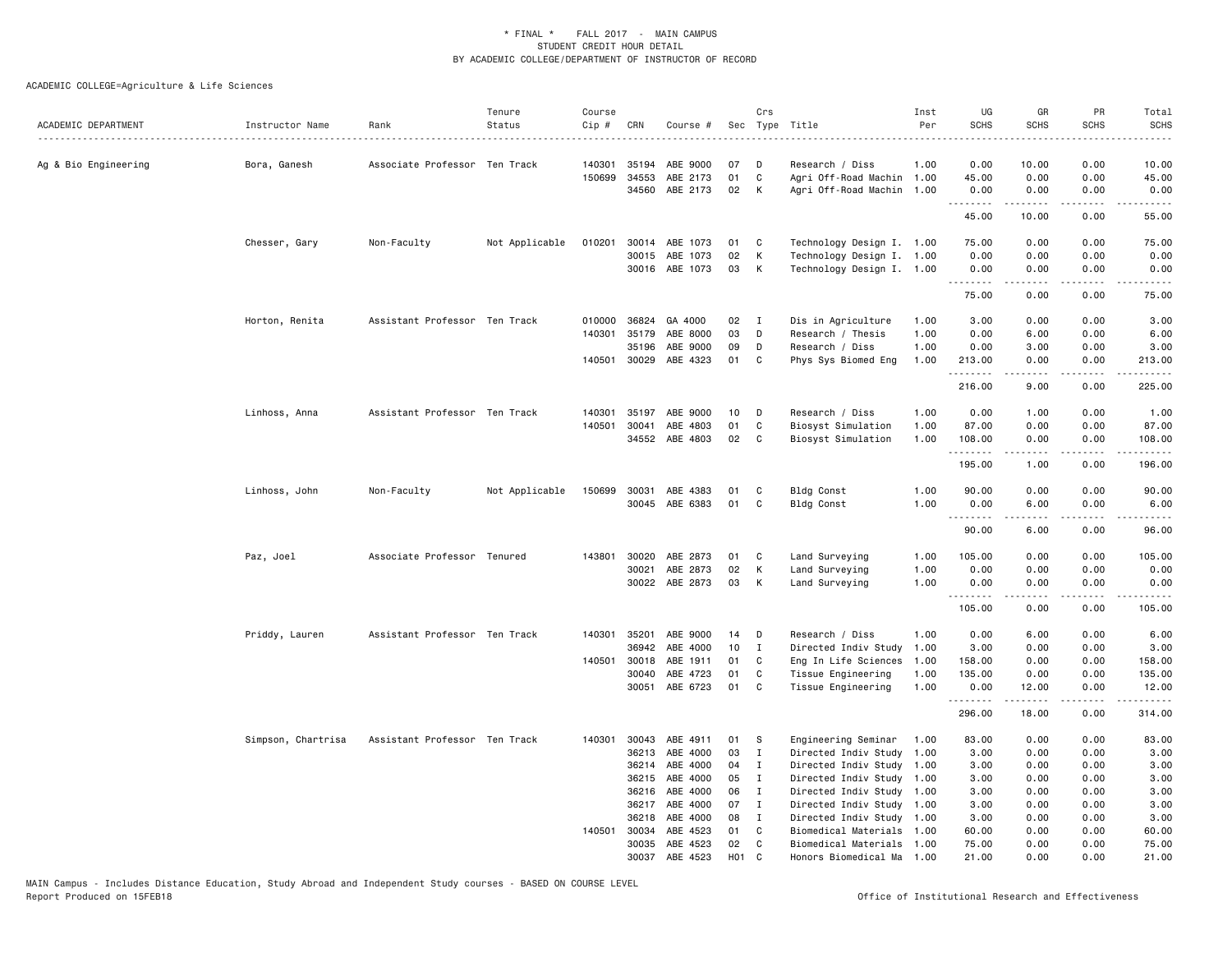| ACADEMIC DEPARTMENT                                          | Instructor Name    | Rank                          | Tenure<br>Status | Course<br>Cip #  | CRN                     | Course #                         | Sec              | Crs<br>Type | Title                                                                | Inst<br>Per  | UG<br><b>SCHS</b>             | GR<br><b>SCHS</b>    | PR<br><b>SCHS</b>    | Total<br><b>SCHS</b>  |
|--------------------------------------------------------------|--------------------|-------------------------------|------------------|------------------|-------------------------|----------------------------------|------------------|-------------|----------------------------------------------------------------------|--------------|-------------------------------|----------------------|----------------------|-----------------------|
| Ag & Bio Engineering                                         | Simpson, Chartrisa | Assistant Professor Ten Track |                  | 140501<br>150699 | 30048<br>30044          | ABE 6523<br>ABE 4961             | 01<br>01         | - C<br>- S  | BIomedical Materials<br>Seminar                                      | 1.00<br>1.00 | 0.00<br>29.00                 | 6.00<br>0.00         | 0.00<br>0.00         | 6.00<br>29.00         |
|                                                              |                    |                               |                  |                  |                         |                                  |                  |             |                                                                      |              | --------<br>286.00            | 6.00                 | $\cdots$<br>0.00     | 292.00                |
|                                                              | Yu, Fei            | Associate Professor Tenured   |                  | 140301<br>140501 | 35192                   | ABE 9000<br>30042 ABE 4813       | 05<br>01         | - D<br>- B  | Research / Diss<br>Prin of Engr Design                               | 1.00<br>1.00 | 0.00<br>231.00                | 4.00<br>0.00         | 0.00<br>0.00         | 4.00<br>231.00        |
|                                                              |                    |                               |                  |                  |                         |                                  |                  |             |                                                                      |              | --------<br>231.00            | 4.00                 | . <b>.</b> .<br>0.00 | .<br>235.00           |
|                                                              | Zhao, Yang         | Assistant Professor Ten Track |                  | 140301<br>150699 | 35193<br>30032<br>30033 | ABE 9000<br>ABE 4473<br>ABE 4473 | 06<br>01<br>02 K | D.<br>- C   | Research / Diss<br>Electrical Applicati<br>Electrical Applicati 1.00 | 1.00<br>1.00 | 0.00<br>66.00<br>0.00<br>---- | 6.00<br>0.00<br>0.00 | 0.00<br>0.00<br>0.00 | 6.00<br>66.00<br>0.00 |
| ====================================                         |                    |                               |                  |                  |                         |                                  |                  |             |                                                                      |              | 66.00<br>========             | 6.00                 | 0.00                 | 72.00                 |
| Ag & Bio Engineering<br>==================================== |                    |                               |                  |                  |                         |                                  |                  |             |                                                                      |              | 1605,00                       | 60.00                | 0.00                 | 1665.00               |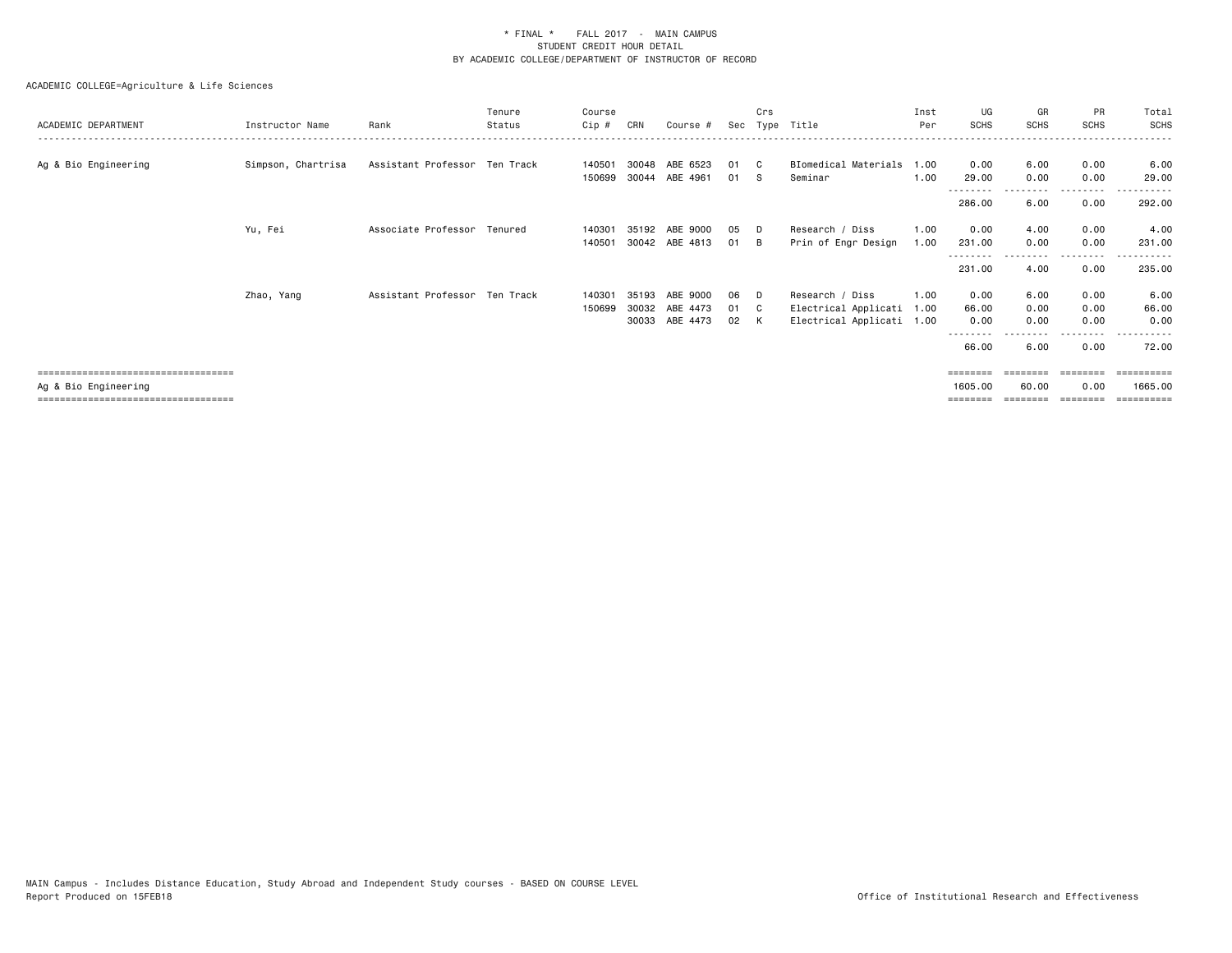| ACADEMIC DEPARTMENT    | Instructor Name  | Rank                              | Tenure<br>Status | Course<br>Cip # | CRN          | Course #                   |          | Crs          | Sec Type Title                                 | Inst<br>Per | UG<br><b>SCHS</b>                                                                                                                 | GR<br><b>SCHS</b>                                                                                                                                            | PR<br><b>SCHS</b>                   | Total<br><b>SCHS</b>                                                                                                |
|------------------------|------------------|-----------------------------------|------------------|-----------------|--------------|----------------------------|----------|--------------|------------------------------------------------|-------------|-----------------------------------------------------------------------------------------------------------------------------------|--------------------------------------------------------------------------------------------------------------------------------------------------------------|-------------------------------------|---------------------------------------------------------------------------------------------------------------------|
| Agricultural Economics | Barnes, James    | Extension Assoc Pro Non-Ten Track |                  |                 |              | 450602 34083 AEC 6323      | 501 C    |              | Applied Region Econ 1.00                       |             | 0.00<br>.                                                                                                                         | 15.00                                                                                                                                                        | 0.00                                | 15.00                                                                                                               |
|                        |                  |                                   |                  |                 |              |                            |          |              |                                                |             | 0.00                                                                                                                              | 15.00                                                                                                                                                        | 0.00                                | 15.00                                                                                                               |
|                        | Barnett, Barry   | Professor                         | Tenured          |                 |              | 010103 30184 AEC 8611      | 01       | C            | Research Seminar I                             | 1.00        | 0.00                                                                                                                              | 6.00                                                                                                                                                         | 0.00                                | 6.00                                                                                                                |
|                        |                  |                                   |                  |                 |              | 450601 30182 AEC 8163      | 01       | C            | Consum, Produc, Mark 1.00                      |             | 0.00<br>د د د د                                                                                                                   | 18.00                                                                                                                                                        | 0.00<br>$\sim$ $\sim$ $\sim$ $\sim$ | 18.00                                                                                                               |
|                        |                  |                                   |                  |                 |              |                            |          |              |                                                |             | 0.00                                                                                                                              | 24.00                                                                                                                                                        | 0.00                                | 24.00                                                                                                               |
|                        | Coatney, Kalyn   | Associate Professor Tenured       |                  |                 |              | 010103 36136 AEC 8000      | 02       | D            | Research / Thesis                              | 1.00        | 0.00<br>$\frac{1}{2} \left( \frac{1}{2} \right) \left( \frac{1}{2} \right) \left( \frac{1}{2} \right) \left( \frac{1}{2} \right)$ | 1.00<br>-----                                                                                                                                                | 0.00<br>.                           | 1.00<br>$\cdots$                                                                                                    |
|                        |                  |                                   |                  |                 |              |                            |          |              |                                                |             | 0.00                                                                                                                              | 1.00                                                                                                                                                         | 0.00                                | 1.00                                                                                                                |
|                        | Coble, Keith     | Professor                         | Tenured          |                 |              | 010103 36951 AEC 4000      | 01       | $\mathbf{I}$ | Directed Indiv Study 1.00                      |             | 3.00<br>.                                                                                                                         | 0.00<br>$\frac{1}{2} \left( \frac{1}{2} \right) \left( \frac{1}{2} \right) \left( \frac{1}{2} \right) \left( \frac{1}{2} \right) \left( \frac{1}{2} \right)$ | 0.00<br>.                           | 3.00                                                                                                                |
|                        |                  |                                   |                  |                 |              |                            |          |              |                                                |             | 3.00                                                                                                                              | 0.00                                                                                                                                                         | 0.00                                | 3.00                                                                                                                |
|                        | Harri, Ardian    | Associate Professor Tenured       |                  |                 | 010103 36138 | AEC 8000                   | 04       | D            | Research / Thesis                              | 1.00        | 0.00                                                                                                                              | 6.00                                                                                                                                                         | 0.00                                | 6.00                                                                                                                |
|                        |                  |                                   |                  |                 |              | 450603 30181 AEC 6733      | 01       | $\mathbf c$  | Economet Anal in Ag                            | 1.00        | 0.00<br><u>.</u>                                                                                                                  | 18.00                                                                                                                                                        | 0.00                                | 18.00                                                                                                               |
|                        |                  |                                   |                  |                 |              |                            |          |              |                                                |             | 0.00                                                                                                                              | 24.00                                                                                                                                                        | 0.00                                | 24.00                                                                                                               |
|                        | Interis, Matthew | Associate Professor Tenured       |                  |                 |              | 010103 36496 AEC 8000      | 10       | D            | Research / Thesis                              | 1.00        | 0.00<br>.                                                                                                                         | 3.00                                                                                                                                                         | 0.00                                | 3.00                                                                                                                |
|                        |                  |                                   |                  |                 |              |                            |          |              |                                                |             | 0.00                                                                                                                              | 3.00                                                                                                                                                         | 0.00                                | 3.00                                                                                                                |
|                        | Keenum, Mark     | Non-Faculty                       | Tenured          |                 |              | 240101 32565 HON 2081      | 01       | - S          | Honors Forum III                               | 1.00        | 19.00<br>.                                                                                                                        | 0.00<br><b>.</b>                                                                                                                                             | 0.00<br>.                           | 19.00<br>.                                                                                                          |
|                        |                  |                                   |                  |                 |              |                            |          |              |                                                |             | 19.00                                                                                                                             | 0.00                                                                                                                                                         | 0.00                                | 19.00                                                                                                               |
|                        | Little, Randall  | Professor                         | Tenured          |                 | 010101 30161 | AEC 2611                   | 01       | C            | Seminar I                                      | 1.00        | 57.00                                                                                                                             | 0.00                                                                                                                                                         | 0.00                                | 57.00                                                                                                               |
|                        |                  |                                   |                  |                 | 30171        | AEC 4530                   | 01       | E            | Internship AEC-AGBM                            | 1.00        | 63.00                                                                                                                             | 0.00                                                                                                                                                         | 0.00                                | 63.00                                                                                                               |
|                        |                  |                                   |                  |                 | 010103 30166 | AEC 3513                   | 01       | C            | Food & Fiber Product                           | 1.00        | 111.00                                                                                                                            | 0.00                                                                                                                                                         | 0.00                                | 111.00                                                                                                              |
|                        |                  |                                   |                  |                 |              | 450603 30164 AEC 3113      | 01       | C            | Intro To Quant Econ                            | 1.00        | 99.00<br>.                                                                                                                        | 0.00<br>.                                                                                                                                                    | 0.00                                | 99.00<br>.                                                                                                          |
|                        |                  |                                   |                  |                 |              |                            |          |              |                                                |             | 330.00                                                                                                                            | 0.00                                                                                                                                                         | 0.00                                | 330.00                                                                                                              |
|                        | Maples, Joshua   | Assistant Professor Ten Track     |                  |                 |              | 010103 30168 AEC 4123      | 01       | C            | Fin & Comm Futures M 1.00                      |             | 108.00                                                                                                                            | 0.00                                                                                                                                                         | 0.00                                | 108.00                                                                                                              |
|                        |                  |                                   |                  |                 |              | 30176 AEC 6123             | 01       | C            | Fin & Comm Futures M 1.00                      |             | 0.00<br>.                                                                                                                         | 3.00<br>$\frac{1}{2} \left( \frac{1}{2} \right) \left( \frac{1}{2} \right) \left( \frac{1}{2} \right) \left( \frac{1}{2} \right) \left( \frac{1}{2} \right)$ | 0.00<br>.                           | 3.00<br>$\begin{array}{cccccccccc} \bullet & \bullet & \bullet & \bullet & \bullet & \bullet & \bullet \end{array}$ |
|                        |                  |                                   |                  |                 |              |                            |          |              |                                                |             | 108.00                                                                                                                            | 3.00                                                                                                                                                         | 0.00                                | 111.00                                                                                                              |
|                        | Maples, McKenzie | Instructor                        | Non-Ten Track    |                 |              | 010101 30165 AEC 3133      | 01       | C            | Introductory Agribus 1.00                      |             | 240.00                                                                                                                            | 0.00                                                                                                                                                         | 0.00                                | 240.00                                                                                                              |
|                        |                  |                                   |                  |                 |              | 010103 30172 AEC 4711      | 01       | L.           | Agri-marketing Pract 1.00                      |             | 18.00<br>.                                                                                                                        | 0.00                                                                                                                                                         | 0.00<br>.                           | 18.00                                                                                                               |
|                        |                  |                                   |                  |                 |              |                            |          |              |                                                |             | 258.00                                                                                                                            | 0.00                                                                                                                                                         | 0.00                                | 258.00                                                                                                              |
|                        | Parman, Bryon    | Extension Assist Pr Non-Ten Track |                  |                 | 010103 36741 | AEC 4990                   | 01       | C            | Special Topic In AEC 1.00                      |             | 78.00                                                                                                                             | 0.00                                                                                                                                                         | 0.00                                | 78.00                                                                                                               |
|                        |                  |                                   |                  |                 |              | 36743 AEC 6990             | 01       | C            | Special Topic In AEC 1.00                      |             | 0.00<br>.                                                                                                                         | 18.00                                                                                                                                                        | 0.00                                | 18.00                                                                                                               |
|                        |                  |                                   |                  |                 |              |                            |          |              |                                                |             | 78.00                                                                                                                             | 18.00                                                                                                                                                        | 0.00                                | 96.00                                                                                                               |
|                        | Petrolia, Daniel | Associate Professor Tenured       |                  | 010103          | 450602 30183 | 36394 AEC 8000<br>AEC 8233 | 08<br>01 | D<br>C       | Research / Thesis<br>App Welf & Env Econo 1.00 | 1.00        | 0.00<br>0.00                                                                                                                      | 3.00<br>15.00                                                                                                                                                | 0.00<br>0.00                        | 3.00<br>15.00                                                                                                       |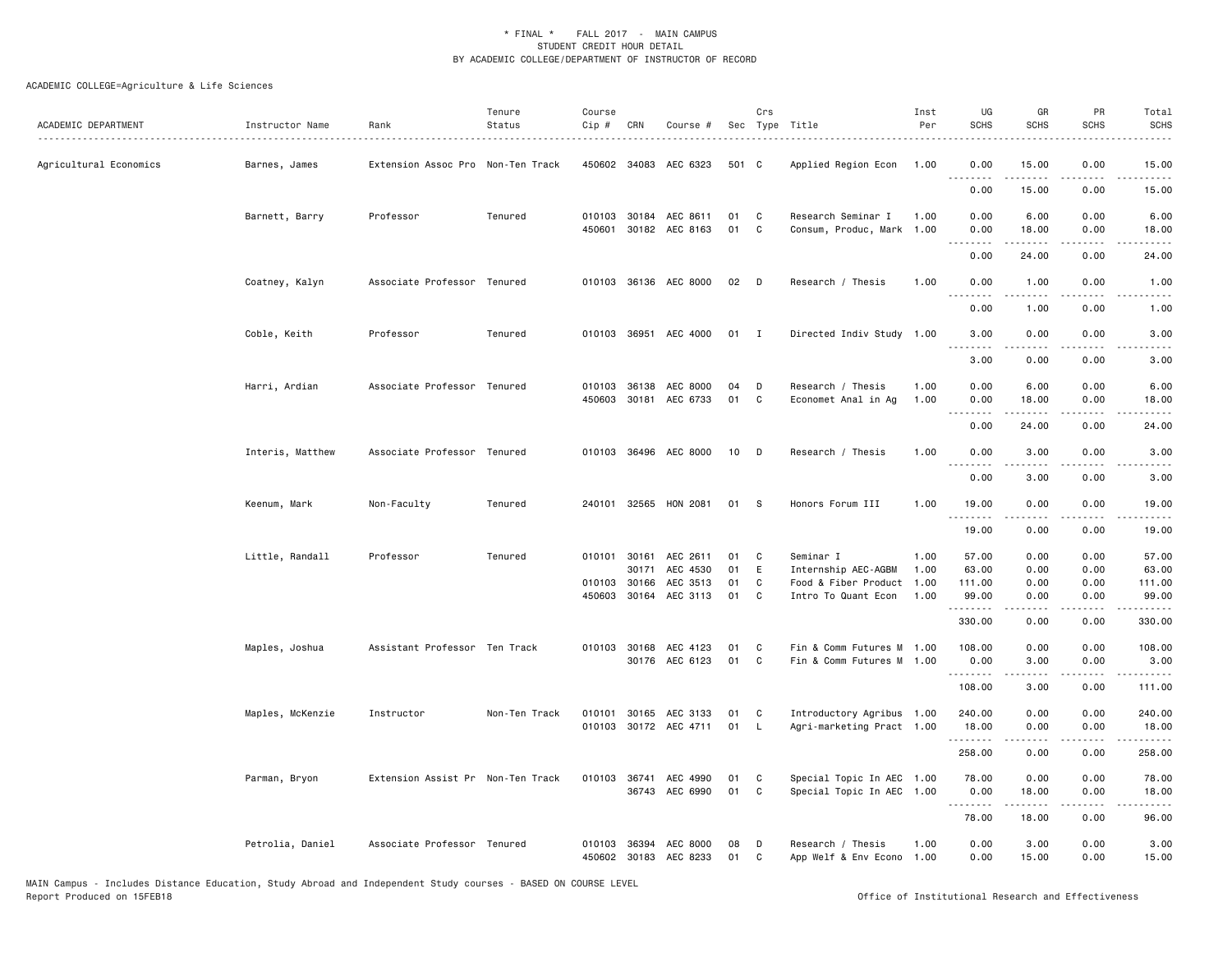| ACADEMIC DEPARTMENT                                              | Instructor Name    | Rank                              | Tenure<br>Status | Course<br>Cip #  | CRN            | Course #              | Sec               | Crs                          | Type Title                                             | Inst<br>Per | UG<br><b>SCHS</b>            | GR<br><b>SCHS</b> | PR<br><b>SCHS</b> | Total<br><b>SCHS</b>  |
|------------------------------------------------------------------|--------------------|-----------------------------------|------------------|------------------|----------------|-----------------------|-------------------|------------------------------|--------------------------------------------------------|-------------|------------------------------|-------------------|-------------------|-----------------------|
| Agricultural Economics                                           | Petrolia, Daniel   | Associate Professor Tenured       |                  |                  |                | 450603 30180 AEC 6713 | 01                | C                            | Quant Econ                                             | 1.00        | 0.00<br>--------             | 21.00             | 0.00              | 21.00                 |
|                                                                  |                    |                                   |                  |                  |                |                       |                   |                              |                                                        |             | 0.00                         | 39.00             | 0.00              | 39.00                 |
|                                                                  | Posadas, Benedict  | Extension Assoc Pro Non-Ten Track |                  |                  |                | 030601 36584 WFA 7000 | 02                | $\mathbf{I}$                 | Directed Indiv Study 1.00                              |             | 0.00<br>--------             | 2.00              | 0.00              | 2.00                  |
|                                                                  |                    |                                   |                  |                  |                |                       |                   |                              |                                                        |             | 0.00                         | 2.00              | 0.00              | 2.00                  |
|                                                                  | Walters, Lurleen   | Assistant Professor Ten Track     |                  |                  |                | 010103 36140 AEC 8000 | 06                | D.                           | Research / Thesis                                      | 1.00        | 0.00<br>$  -$                | 3.00              | 0.00              | 3.00                  |
|                                                                  |                    |                                   |                  |                  |                |                       |                   |                              |                                                        |             | 0.00                         | 3.00              | 0.00              | 3.00                  |
|                                                                  | Williams, Angelica | Instructor                        | Non-Ten Track    | 010101<br>010103 | 30167<br>30162 | AEC 4113<br>AEC 2713  | 01<br>01          | $\mathbf{C}$<br>$\mathbf{C}$ | Agribusiness Firm Mg 1.00<br>Intro to Food & Reso 1.00 |             | 90.00<br>264.00              | 0.00<br>0.00      | 0.00<br>0.00      | 90.00<br>264.00       |
|                                                                  |                    |                                   |                  |                  | 30163          | AEC 2713              | H <sub>01</sub> C |                              | Hon Intro to Food &                                    | 1.00        | 30.00                        | 0.00              | 0.00              | 30.00                 |
|                                                                  |                    |                                   |                  |                  |                | 30175 AEC 6113        | 01 C              |                              | Agribusiness Firm Mg 1.00                              |             | 0.00                         | 6.00              | 0.00              | 6.00                  |
|                                                                  |                    |                                   |                  |                  |                |                       |                   |                              |                                                        |             | - - - - - - - -<br>384.00    | 6.00              | 0.00              | 390.00                |
|                                                                  | Yun, Seong         | Assistant Professor Ten Track     |                  | 010103           | 30177          | AEC 6243              | 01                | $\mathbf{C}$                 | Natural Resource Eco 1.00                              |             | 0.00                         | 6.00              | 0.00              | 6.00                  |
|                                                                  |                    |                                   |                  | 030204           |                | 30169 AEC 4243        | 01                | $\mathbf{C}$                 | Natural Resource Eco 1.00                              |             | 39.00                        | 0.00              | 0.00              | 39.00                 |
|                                                                  |                    |                                   |                  |                  |                |                       |                   |                              |                                                        |             | 39.00                        | 6.00              | 0.00              | 45.00                 |
| ======================================<br>Agricultural Economics |                    |                                   |                  |                  |                |                       |                   |                              |                                                        |             | $=$ = = = = = = =<br>1219.00 | eeeeeee<br>144.00 | ========<br>0.00  | ==========<br>1363.00 |
| ======================================                           |                    |                                   |                  |                  |                |                       |                   |                              |                                                        |             | $=$ = = = = = = =            | $=$ = = = = = = = | ========          |                       |
|                                                                  |                    |                                   |                  |                  |                |                       |                   |                              |                                                        |             |                              |                   |                   |                       |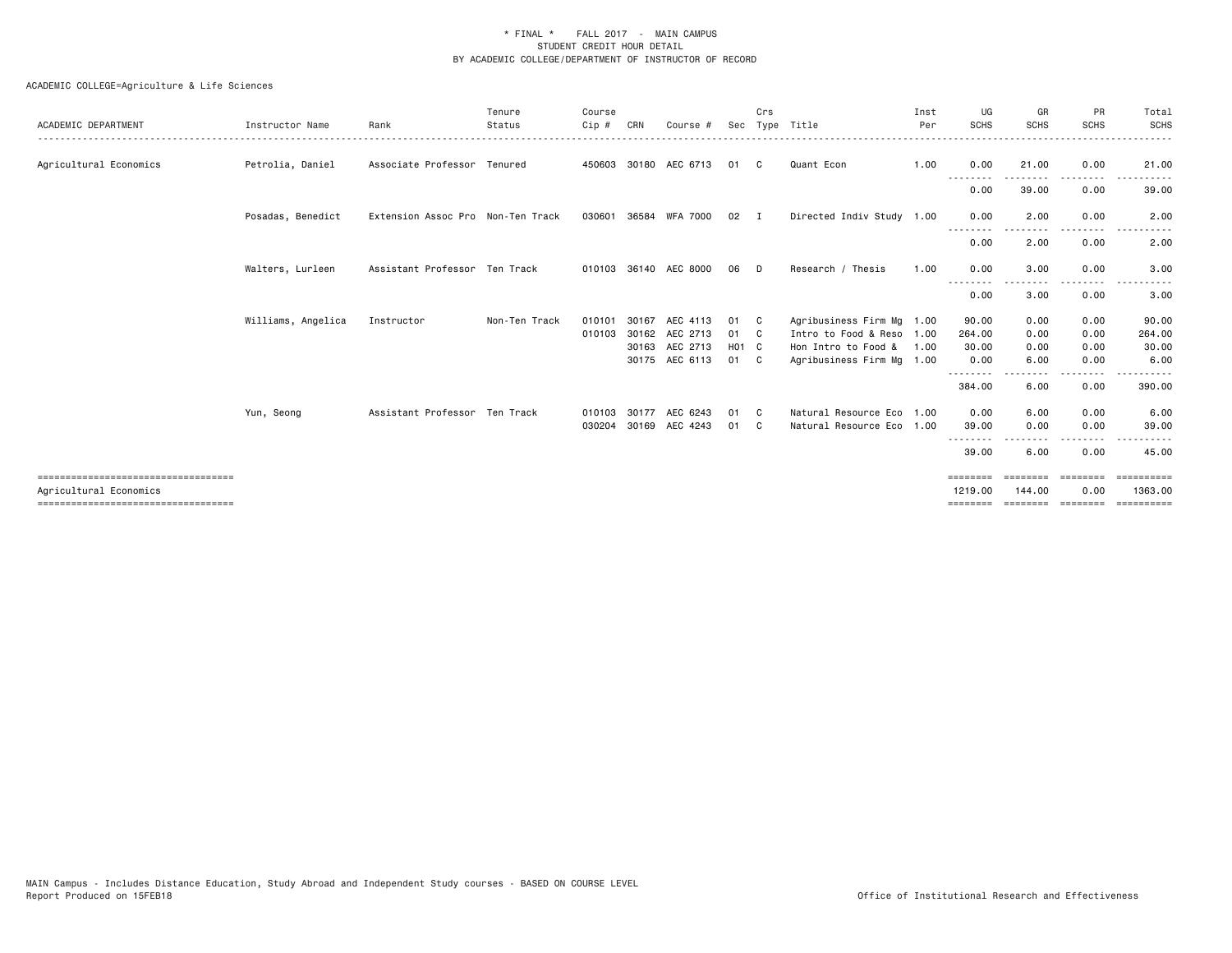| ACADEMIC DEPARTMENT  | Instructor Name                                    | Rank                              | Tenure<br>Status | Course<br>$Cip$ # | CRN          | Course #             |                  | Crs          | Sec Type Title            | Inst<br>Per | UG<br><b>SCHS</b><br>. | GR<br><b>SCHS</b>                                                                                                                                            | PR<br><b>SCHS</b><br>-----                  | Total<br><b>SCHS</b><br>$- - - - -$                                                                                                                                                      |
|----------------------|----------------------------------------------------|-----------------------------------|------------------|-------------------|--------------|----------------------|------------------|--------------|---------------------------|-------------|------------------------|--------------------------------------------------------------------------------------------------------------------------------------------------------------|---------------------------------------------|------------------------------------------------------------------------------------------------------------------------------------------------------------------------------------------|
| Animal Dairy Science | Cavinder, Clay                                     | Associate Professor Tenured       |                  |                   | 010101 36436 | ADS 4000             | 01               | $\mathbf{I}$ | Directed Indiv Study 1.00 |             | 3.00                   | 0.00                                                                                                                                                         | 0.00                                        | 3.00                                                                                                                                                                                     |
|                      |                                                    |                                   |                  |                   | 36439        | ADS 4000             | 02               | Ι.           | Directed Indiv Study      | 1.00        | 3.00                   | 0.00                                                                                                                                                         | 0.00                                        | 3.00                                                                                                                                                                                     |
|                      |                                                    |                                   |                  |                   | 36507        | ADS 4000             | 03               | Ι.           | Directed Indiv Study      | 1.00        | 3.00                   | 0.00                                                                                                                                                         | 0.00                                        | 3.00                                                                                                                                                                                     |
|                      |                                                    |                                   |                  |                   | 36612        | ADS 4000             | 04               | Ι.           | Directed Indiv Study      | 1.00        | 3.00                   | 0.00                                                                                                                                                         | 0.00                                        | 3.00                                                                                                                                                                                     |
|                      |                                                    |                                   |                  | 010507            | 30108        | ADS 2122             | 01               | L.           | Adv Equine Eval           | 1.00        | 12.00                  | 0.00                                                                                                                                                         | 0.00                                        | 12.00                                                                                                                                                                                    |
|                      |                                                    |                                   |                  | 010901            | 35101        | ADS 8000             | 02               | D            | Research/Thesis           | 1.00        | 0.00                   | 6.00                                                                                                                                                         | 0.00                                        | 6.00                                                                                                                                                                                     |
|                      |                                                    |                                   |                  |                   | 35118        | ADS 9000             | 02               | D            | Research/Diss             | 1.00        | 0.00<br>.              | 4.00<br>.                                                                                                                                                    | 0.00<br>$\omega$ $\omega$ $\omega$ $\omega$ | 4.00<br>$\omega$ is $\omega$ in                                                                                                                                                          |
|                      |                                                    |                                   |                  |                   |              |                      |                  |              |                           |             | 24.00                  | 10.00                                                                                                                                                        | 0.00                                        | 34.00                                                                                                                                                                                    |
|                      | Crow, Brett                                        | Instructor                        | Non-Ten Track    | 010901            | 30098        | ADS 1121             | 01               | <b>L</b>     | Animal Science Labor      | 1.00        | 25.00                  | 0.00                                                                                                                                                         | 0.00                                        | 25.00                                                                                                                                                                                    |
|                      |                                                    |                                   |                  |                   | 30099        | ADS 1121             | 02               | $\mathsf{L}$ | Animal Science Labor      | 1.00        | 23.00                  | 0.00                                                                                                                                                         | 0.00                                        | 23.00                                                                                                                                                                                    |
|                      |                                                    |                                   |                  |                   | 30100        | ADS 1121             | 03               | L            | Animal Science Labor      | 1.00        | 25.00                  | 0.00                                                                                                                                                         | 0.00                                        | 25.00                                                                                                                                                                                    |
|                      |                                                    |                                   |                  |                   | 30101        | ADS 1121             | 04               | $\mathsf{L}$ | Animal Science Labor      | 1.00        | 22.00                  | 0.00                                                                                                                                                         | 0.00                                        | 22.00                                                                                                                                                                                    |
|                      |                                                    |                                   |                  |                   | 30102        | ADS 1121             | 05               | L.           | Animal Science Labor      | 1.00        | 23.00                  | 0.00                                                                                                                                                         | 0.00                                        | 23.00                                                                                                                                                                                    |
|                      |                                                    |                                   |                  |                   | 30103        | ADS 1121             | 06               | L.           | Animal Science Labor      | 1.00        | 25.00                  | 0.00                                                                                                                                                         | 0.00                                        | 25.00                                                                                                                                                                                    |
|                      |                                                    |                                   |                  |                   | 30120        | ADS 4212             | 01               | L            | Livestock Eval            | 1.00        | 60.00                  | 0.00                                                                                                                                                         | 0.00                                        | 60.00                                                                                                                                                                                    |
|                      |                                                    |                                   |                  | 010906            | 30114        | ADS 3312             | 01               | L.           | Livestock Mgt Prac        | 1.00        | 36.00                  | 0.00<br>.                                                                                                                                                    | 0.00<br>د د د د                             | 36.00<br>.                                                                                                                                                                               |
|                      |                                                    |                                   |                  |                   |              |                      |                  |              |                           |             | 239.00                 | 0.00                                                                                                                                                         | 0.00                                        | 239.00                                                                                                                                                                                   |
|                      | Devost-Burnett, Derr Assistant Professor Ten Track |                                   |                  | 010901            | 30109        | ADS 3213             | 01               | C            | Growth Development E 1.00 |             | 63.00                  | 0.00                                                                                                                                                         | 0.00                                        | 63.00                                                                                                                                                                                    |
|                      |                                                    |                                   |                  |                   | 30110        | ADS 3213             | 02               | К            | Growth Development E 1.00 |             | 0.00                   | 0.00                                                                                                                                                         | 0.00                                        | 0.00                                                                                                                                                                                     |
|                      |                                                    |                                   |                  |                   | 30111        | ADS 3213             | H <sub>0</sub> 1 | C            | Growth Development E 1.00 |             | 12.00                  | 0.00                                                                                                                                                         | 0.00                                        | 12.00                                                                                                                                                                                    |
|                      |                                                    |                                   |                  |                   | 35102        | ADS 8000             | 03               | D            | Research/Thesis           | 1.00        | 0.00                   | 8.00                                                                                                                                                         | 0.00                                        | 8.00                                                                                                                                                                                     |
|                      |                                                    |                                   |                  | 010999            | 30091        | ADS 1001             | F01 C            |              | First Year Seminar        | 0.50        | 10.00                  | 0.00                                                                                                                                                         | 0.00<br>.                                   | 10.00<br>$- - - -$                                                                                                                                                                       |
|                      |                                                    |                                   |                  |                   |              |                      |                  |              |                           |             | 85.00                  | 8.00                                                                                                                                                         | 0.00                                        | 93.00                                                                                                                                                                                    |
|                      | Dinh, Thu                                          | Assistant Professor Ten Track     |                  | 010401            | 30115        | ADS 3314             | 01               | C            | Intro to Meat Scienc      | 1.00        | 184,00                 | 0.00                                                                                                                                                         | 0.00                                        | 184.00                                                                                                                                                                                   |
|                      |                                                    |                                   |                  |                   | 30116        | ADS 3314             | 02               | K            | Intro to Meat Scienc      | 1.00        | 0.00                   | 0.00                                                                                                                                                         | 0.00                                        | 0.00                                                                                                                                                                                     |
|                      |                                                    |                                   |                  |                   | 30117        | ADS 3314             | 03               | К            | Intro to Meat Scienc      | 1.00        | 0.00                   | 0.00                                                                                                                                                         | 0.00                                        | 0.00                                                                                                                                                                                     |
|                      |                                                    |                                   |                  |                   | 010901 35103 | ADS 8000             | 04               | D            | Research/Thesis           | 1.00        | 0.00                   | 4.00                                                                                                                                                         | 0.00                                        | 4.00                                                                                                                                                                                     |
|                      |                                                    |                                   |                  |                   | 35120        | ADS 9000             | 04               | D            | Research/Diss             | 1.00        | 0.00                   | 12.00                                                                                                                                                        | 0.00                                        | 12.00                                                                                                                                                                                    |
|                      |                                                    |                                   |                  | 010999            | 30091        | ADS 1001             | F01 C            |              | First Year Seminar        | 0.50        | 10.00<br>.             | 0.00<br>$\frac{1}{2} \left( \frac{1}{2} \right) \left( \frac{1}{2} \right) \left( \frac{1}{2} \right) \left( \frac{1}{2} \right) \left( \frac{1}{2} \right)$ | 0.00<br>.                                   | 10.00<br>$- - - - - -$                                                                                                                                                                   |
|                      |                                                    |                                   |                  |                   |              |                      |                  |              |                           |             | 194.00                 | 16.00                                                                                                                                                        | 0.00                                        | 210.00                                                                                                                                                                                   |
|                      | Graves, Jessica                                    | Instructor                        | Non-Ten Track    | 010000            | 30092        | ADS 1013             | 01               | C            | Animal Agriculture & 0.50 |             | 51.00                  | 0.00                                                                                                                                                         | 0.00                                        | 51.00                                                                                                                                                                                    |
|                      |                                                    |                                   |                  |                   | 33418        | PO 1013              | 01               | C            | Animal Agriculture &      | 0.50        | 24.00                  | 0.00                                                                                                                                                         | 0.00                                        | 24.00                                                                                                                                                                                    |
|                      |                                                    |                                   |                  | 010101            | 30127        | ADS 4420             | 01               | Ε            | ADS Internship            | 1.00        | 80.00                  | 0.00                                                                                                                                                         | 0.00                                        | 80.00                                                                                                                                                                                    |
|                      |                                                    |                                   |                  |                   | 37016        | ADS 4000             | 05               | $\mathbf I$  | Directed Indiv Study 1.00 |             | 3.00                   | 0.00                                                                                                                                                         | 0.00                                        | 3.00                                                                                                                                                                                     |
|                      |                                                    |                                   |                  |                   | 010901 30093 | ADS 1111             | 01               | C            | Orientation to ADS        | 1.00        | 125.00                 | 0.00                                                                                                                                                         | 0.00                                        | 125.00                                                                                                                                                                                   |
|                      |                                                    |                                   |                  |                   | 30121        | ADS 4221             | S01 S            |              | Capstone in Animal & 0.50 |             | 17.50<br>.             | 0.00<br><u>.</u>                                                                                                                                             | 0.00<br>.                                   | 17.50<br>$\frac{1}{2} \left( \frac{1}{2} \right) \left( \frac{1}{2} \right) \left( \frac{1}{2} \right) \left( \frac{1}{2} \right) \left( \frac{1}{2} \right) \left( \frac{1}{2} \right)$ |
|                      |                                                    |                                   |                  |                   |              |                      |                  |              |                           |             | 300.50                 | 0.00                                                                                                                                                         | 0.00                                        | 300.50                                                                                                                                                                                   |
|                      | Karisch, Brandi                                    | Extension Assist Pr Non-Ten Track |                  | 010901            | 30121        | ADS 4221             | S01 S            |              | Capstone in Animal & 0.50 |             | 17.50                  | 0.00                                                                                                                                                         | 0.00                                        | 17.50                                                                                                                                                                                    |
|                      |                                                    |                                   |                  |                   | 35104        | ADS 8000             | 05               | D            | Research/Thesis           | 1.00        | 0.00                   | 4.00                                                                                                                                                         | 0.00                                        | 4.00                                                                                                                                                                                     |
|                      |                                                    |                                   |                  | 010999            |              | 30142 ADS 4520       | 01               | E            | Livestock Extension       | 1.00        | 3.00<br>. <b>.</b>     | 0.00<br>.                                                                                                                                                    | 0.00<br>$- - - -$                           | 3.00                                                                                                                                                                                     |
|                      |                                                    |                                   |                  |                   |              |                      |                  |              |                           |             | 20.50                  | 4.00                                                                                                                                                         | 0.00                                        | 24.50                                                                                                                                                                                    |
|                      | Larson, Jamie                                      | Associate Professor Tenured       |                  |                   |              | 010000 36650 GA 4000 | $01$ I           |              | Dis in Agriculture        | 1.00        | 2.00                   | 0.00                                                                                                                                                         | 0.00                                        | 2.00                                                                                                                                                                                     |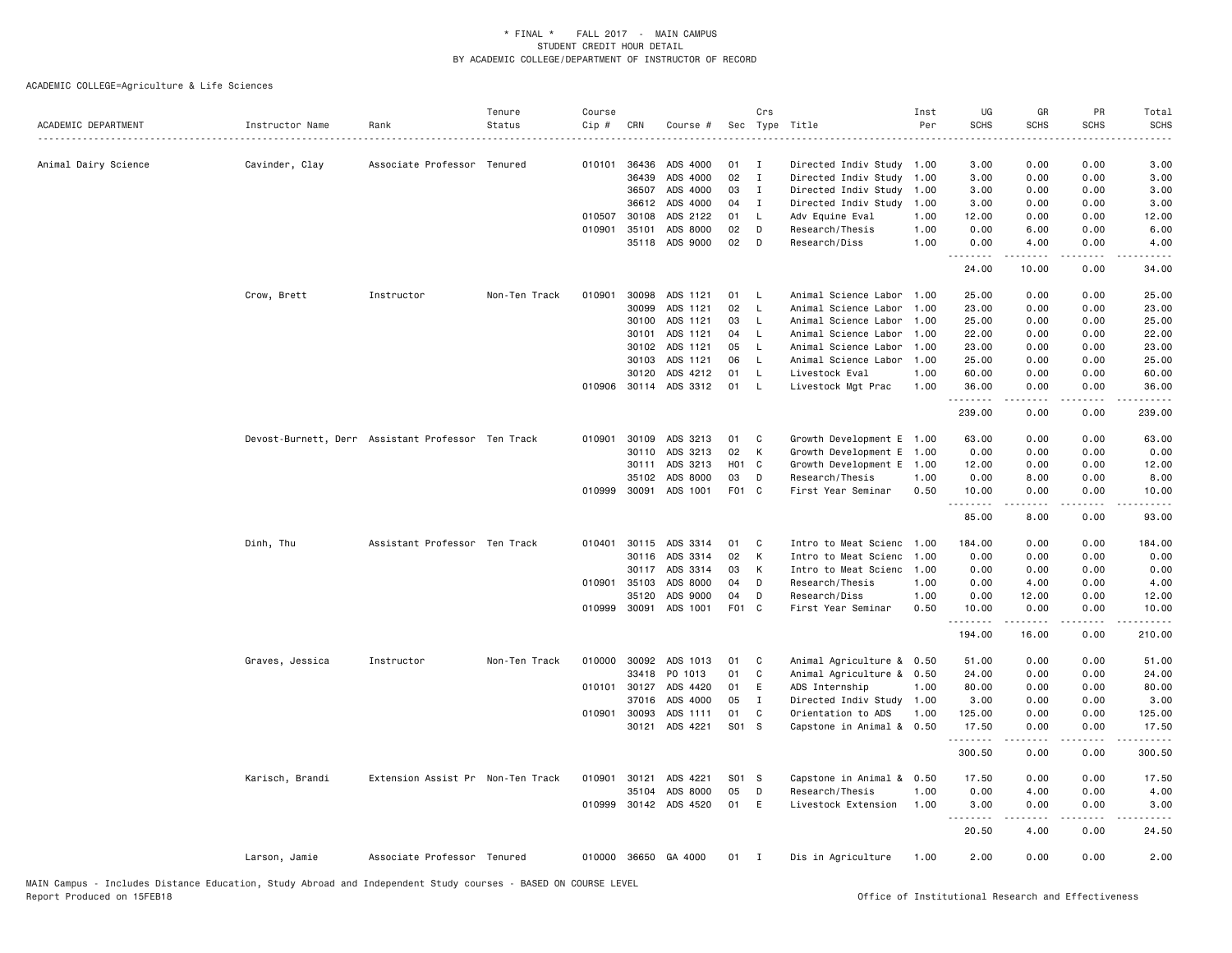|                      |                  |                                   | Tenure  | Course  |              |                       |       | Crs          |                           | Inst | UG          | GR                    | PR                                  | Total                               |
|----------------------|------------------|-----------------------------------|---------|---------|--------------|-----------------------|-------|--------------|---------------------------|------|-------------|-----------------------|-------------------------------------|-------------------------------------|
| ACADEMIC DEPARTMENT  | Instructor Name  | Rank                              | Status  | $Cip$ # | CRN          | Course #              | Sec   |              | Type Title                | Per  | <b>SCHS</b> | <b>SCHS</b>           | <b>SCHS</b>                         | <b>SCHS</b>                         |
| Animal Dairy Science | Larson, Jamie    | Associate Professor Tenured       |         | 010901  | 30096        | ADS 1113              | 03    | C            | Animal Science            | 1.00 | 291.00      | 0.00                  | 0.00                                | 291.00                              |
|                      |                  |                                   |         |         | 30097        | ADS 1113              | 04    | C            | Animal Science            | 1.00 | 69.00       | 0.00                  | 0.00                                | 69.00                               |
|                      |                  |                                   |         |         | 35105        | ADS 8000              | 06    | D            | Research/Thesis           | 1.00 | 0.00        | 5.00                  | 0.00                                | 5.00                                |
|                      |                  |                                   |         | 010904  | 30158        | ADS 8111              | 01    | s            | Nutrition Seminar         | 1.00 | 0.00        | 2.00                  | 0.00                                | 2.00                                |
|                      |                  |                                   |         | 011001  | 30159        | ADS 8121              | 01    | s            | Nutrition Seminar         | 1.00 | 0.00        | 9.00                  | 0.00                                | 9.00                                |
|                      |                  |                                   |         | 260707  | 30144        | ADS 4611              | 01    | L.           | Prac In Phy & Repro       | 1.00 | 20.00       | 0.00                  | 0.00                                | 20.00                               |
|                      |                  |                                   |         |         | 30145        | ADS 4611              | 02    | L.           | Prac In Phy & Repro       | 1.00 | 25.00       | 0.00                  | 0.00                                | 25.00                               |
|                      |                  |                                   |         |         | 30146        | ADS 4613              | 01    | C            | Physiology Of Repro       | 1.00 | 132.00      | 0.00                  | 0.00                                | 132.00                              |
|                      |                  |                                   |         |         | 30147        | ADS 4613              | H01 C |              | Physiology Of Repro-      | 1.00 | 9.00        | 0.00                  | 0.00                                | 9.00                                |
|                      |                  |                                   |         |         | 30155        | ADS 6611              | 01    | L.           | Prac In Phy & Repro       | 1.00 | 0.00        | 1.00                  | 0.00                                | 1.00                                |
|                      |                  |                                   |         |         | 30157        | ADS 6613              | 01    | C            | Physiology Of Repro       | 1.00 | 0.00<br>.   | 3,00<br>$- - - - -$   | 0.00<br>.                           | 3.00<br>.                           |
|                      |                  |                                   |         |         |              |                       |       |              |                           |      | 548.00      | 20.00                 | 0.00                                | 568.00                              |
|                      | Lemley, Caleb    | Assistant Professor Ten Track     |         | 010901  | 35106        | ADS 8000              | 07    | D            | Research/Thesis           | 1.00 | 0.00        | 5.00                  | 0.00                                | 5.00                                |
|                      |                  |                                   |         |         | 35123        | ADS 9000              | 07    | D            | Research/Diss             | 1.00 | 0.00        | 9.00                  | 0.00                                | 9.00                                |
|                      |                  |                                   |         | 512501  | 33858        | VS 3014               | 01    | В            | Anatomy & Physiology      | 1.00 | 100.00      | 0.00                  | 0.00                                | 100.00                              |
|                      |                  |                                   |         |         | 33859        | VS 3014               | 02    | B            | Anatomy & Physiology      | 1.00 | 96.00<br>.  | 0.00<br><b>.</b>      | 0.00<br>د د د د                     | 96.00<br>.                          |
|                      |                  |                                   |         |         |              |                       |       |              |                           |      | 196.00      | 14.00                 | 0.00                                | 210.00                              |
|                      | Liao, Shengfa    | Assistant Professor Ten Track     |         | 010000  | 37109        | GA 4000               | 03    | $\mathbf{I}$ | Dis in Agriculture        | 1.00 | 3.00        | 0.00                  | 0.00                                | 3.00                                |
|                      |                  |                                   |         | 010901  | 35107        | ADS 8000              | 08    | D            | Research/Thesis           | 1.00 | 0.00        | 7.00                  | 0.00                                | 7.00                                |
|                      |                  |                                   |         |         | 35124        | ADS 9000              | 08    | D            | Research/Diss             | 1.00 | 0.00        | 9.00                  | 0.00                                | 9.00                                |
|                      |                  |                                   |         |         |              | 010904 35088 ADS 8162 | 01    | C            | Monogastric Nutri         | 1.00 | 0.00        | 14.00                 | 0.00                                | 14.00                               |
|                      |                  |                                   |         |         |              |                       |       |              |                           |      | .<br>3.00   | .<br>30.00            | .<br>0.00                           | .<br>33.00                          |
|                      | Memili, Erdogan  | Professor                         | Tenured |         | 010302 30119 | ADS 4211              | 01    | L.           | Goat and Sheep Produ 1.00 |      | 19.00       | 0.00                  | 0.00                                | 19.00                               |
|                      |                  |                                   |         |         | 30122        | ADS 4223              | 01    | C            | Goat and Sheep Produ      | 1.00 | 114.00      | 0.00                  | 0.00                                | 114.00                              |
|                      |                  |                                   |         |         | 34561        | ADS 4211              | 02    | L.           | Goat and Sheep Produ      | 1.00 | 16.00       | 0.00                  | 0.00                                | 16.00                               |
|                      |                  |                                   |         |         | 010901 35108 | ADS 8000              | 09    | D            | Research/Thesis           | 1.00 | 0.00        | 1.00                  | 0.00                                | 1.00                                |
|                      |                  |                                   |         |         | 35125        | ADS 9000              | 09    | D            | Research/Diss             | 1.00 | 0.00<br>.   | 9.00<br>.             | 0.00<br>$\sim$ $\sim$ $\sim$ $\sim$ | 9.00<br>$\sim$ $\sim$ $\sim$ $\sim$ |
|                      |                  |                                   |         |         |              |                       |       |              |                           |      | 149.00      | 10.00                 | 0.00                                | 159.00                              |
|                      | Nicodemus, Molly | Associate Professor Tenured       |         | 010507  | 30104        | ADS 1132              | 01    | C.           | Intro to Horsemanshi      | 1.00 | 38.00       | 0.00                  | 0.00                                | 38.00                               |
|                      |                  |                                   |         |         | 30105        | ADS 1132              | 02    | K            | Intro to Horsemanshi      | 1.00 | 0.00        | 0.00                  | 0.00                                | 0.00                                |
|                      |                  |                                   |         |         | 30106        | ADS 1132              | 03    | К            | Intro to Horsemanshi      | 1.00 | 0.00        | 0.00                  | 0.00                                | 0.00                                |
|                      |                  |                                   |         |         | 30126        | ADS 4333              | 01    | C            | Equine Exercise Phy       | 1.00 | 66.00       | 0.00                  | 0.00                                | 66.00                               |
|                      |                  |                                   |         |         | 010901 30107 | ADS 2111              | 01    | C            | ADS Career Planning       | 1.00 | 50.00       | 0.00                  | 0.00                                | 50.00                               |
|                      |                  |                                   |         |         | 35110        | ADS 8000              | 11    | D            | Research/Thesis           | 1.00 | 0.00        | 1.00                  | 0.00                                | 1.00                                |
|                      |                  |                                   |         | 010999  | 30138        | ADS 4440              | 11    | E            | Research Exp Pract        | 1.00 | 1.00        | 0.00                  | 0.00                                | 1.00                                |
|                      |                  |                                   |         | 260706  | 30154        | ADS 6333              | 01    | C            | Equine Exercise Phy       | 1.00 | 0.00        | 6.00                  | 0.00                                | 6.00                                |
|                      |                  |                                   |         | 512313  | 30112        | ADS 3233              | 01    | B            | Equine Assisted Ther      | 1.00 | 24.00       | 0.00                  | 0.00                                | 24.00                               |
|                      |                  |                                   |         |         |              | 30113 ADS 3233        | 02    | B            | Equine Assisted Ther 1.00 |      | 30.00<br>.  | 0.00<br>.             | 0.00<br>.                           | 30.00<br>.                          |
|                      |                  |                                   |         |         |              |                       |       |              |                           |      | 209.00      | 7.00                  | 0.00                                | 216.00                              |
|                      | Rivera, J.       | Extension Assoc Pro Non-Ten Track |         |         |              | 010901 35112 ADS 8000 | 13    | D            | Research/Thesis           | 1.00 | 0.00        | 3.00<br>$\frac{1}{2}$ | 0.00<br>.                           | 3.00<br>.                           |
|                      |                  |                                   |         |         |              |                       |       |              |                           |      | 0.00        | 3.00                  | 0.00                                | 3.00                                |
|                      | Rude, Brian      | Professor                         | Tenured |         |              | 010901 30094 ADS 1113 | 01    | C            | Animal Science            | 1.00 | 267.00      | 0.00                  | 0.00                                | 267.00                              |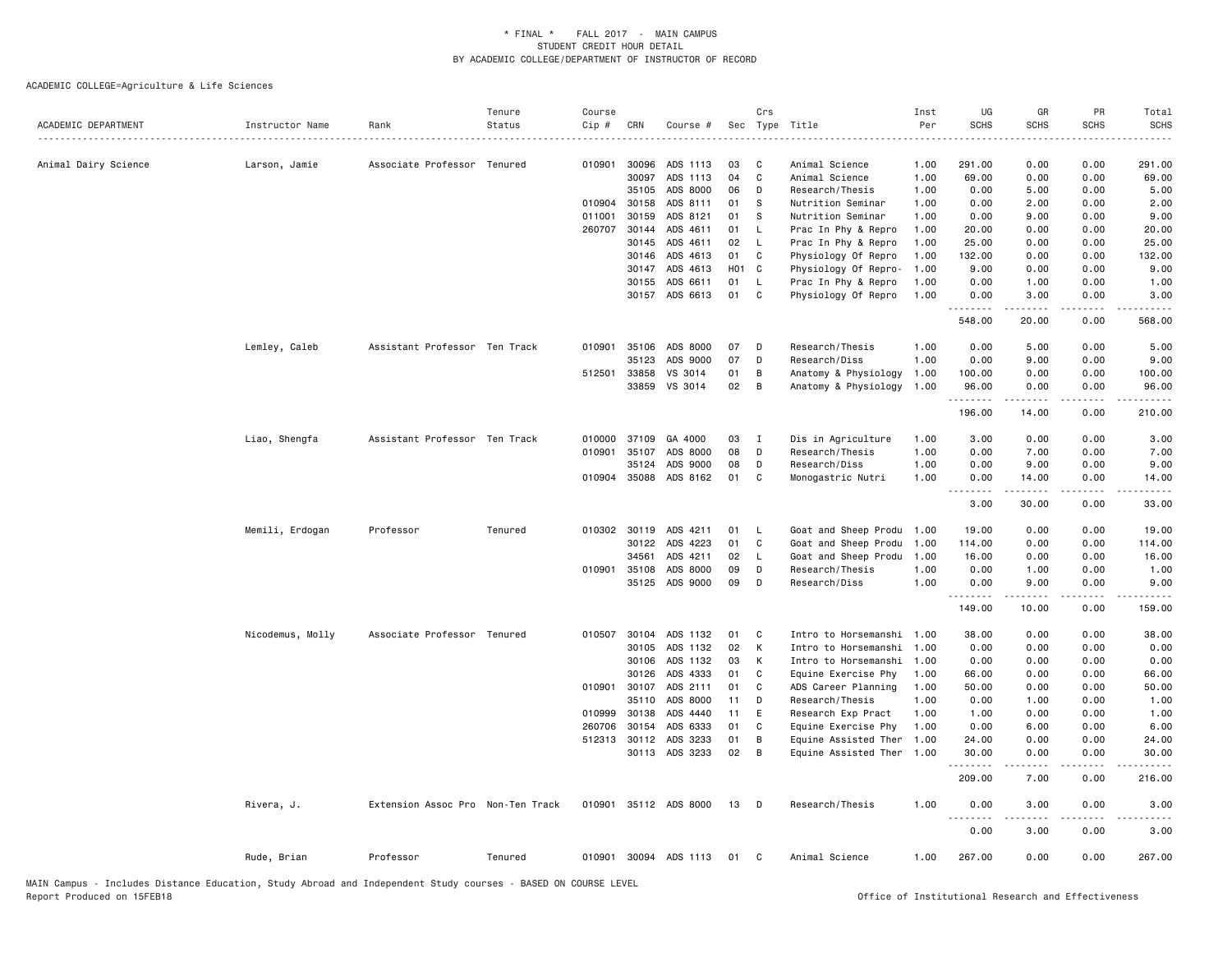| ACADEMIC DEPARTMENT                    | Instructor Name | Rank                          | Tenure<br>Status | Course<br>$Cip \#$ | CRN   | Course #       |      | Crs          | Sec Type Title            | Inst<br>Per | UG<br><b>SCHS</b>       | GR<br><b>SCHS</b> | PR<br><b>SCHS</b> | Total<br>SCHS |
|----------------------------------------|-----------------|-------------------------------|------------------|--------------------|-------|----------------|------|--------------|---------------------------|-------------|-------------------------|-------------------|-------------------|---------------|
|                                        |                 |                               |                  |                    |       |                |      |              |                           |             |                         |                   |                   |               |
| Animal Dairy Science                   | Rude, Brian     | Professor                     | Tenured          | 010901             |       | 30095 ADS 1113 | 02   | - C          | Animal Science            | 1.00        | 69.00                   | 0.00              | 0.00              | 69.00         |
|                                        |                 |                               |                  |                    | 30118 | ADS 4114       | 01   | - C          | Animal Nutrition          | 1.00        | 428.00                  | 0.00              | 0.00              | 428.00        |
|                                        |                 |                               |                  |                    |       | 30148 ADS 6114 | 01   | $\mathbf{C}$ | Animal Nutrition          | 1.00        | 0.00                    | 4.00              | 0.00              | 4.00          |
|                                        |                 |                               |                  |                    | 35113 | ADS 8000       | 14   | D            | Research/Thesis           | 1.00        | 0.00                    | 7.00              | 0.00              | 7.00          |
|                                        |                 |                               |                  |                    |       | 35129 ADS 9000 | 13   | D            | Research/Diss             | 1.00        | 0.00<br>.               | 8.00              | 0.00<br>$- - - -$ | 8.00          |
|                                        |                 |                               |                  |                    |       |                |      |              |                           |             | 764.00                  | 19.00             | 0.00              | 783.00        |
|                                        | Ryan, Peter     | Non-Faculty                   | Tenured          | 309999             | 33213 | NSE 4200       | 01   | A            | Natl Student Exchang 1.00 |             | 45.00                   | 0.00              | 0.00              | 45.00         |
|                                        |                 |                               |                  |                    |       | 33214 NSE 4200 | 02 A |              | Natl Student Exch.        | 1.00        | 30.00                   | 0.00              | 0.00              | 30.00         |
|                                        |                 |                               |                  |                    |       |                |      |              |                           |             | --------<br>75.00       | <b>.</b><br>0.00  | .<br>0.00         | 75.00         |
|                                        | Smith, Trent    | Associate Professor Tenured   |                  | 010302 30123       |       | ADS 4321       | 01   | <b>L</b>     | Beef Cattle Laborato 1.00 |             | 20.00                   | 0.00              | 0.00              | 20.00         |
|                                        |                 |                               |                  |                    | 30124 | ADS 4321       | 02   | $\mathsf{L}$ | Beef Cattle Laborato 1.00 |             | 17.00                   | 0.00              | 0.00              | 17.00         |
|                                        |                 |                               |                  | 010901             | 30125 | ADS 4323       | 01   | - C          | Beef Cattle Science       | 1.00        | 120.00                  | 0.00              | 0.00              | 120.00        |
|                                        |                 |                               |                  |                    |       |                |      |              |                           |             | .<br>157.00             | 0.00              | 0.00              | 157.00        |
|                                        | Stone, Amanda   | Assistant Professor Ten Track |                  | 010901             |       | 35115 ADS 8000 | 16   | D.           | Research/Thesis           | 1.00        | 0.00                    | 3.00              | 0.00              | 3.00          |
|                                        |                 |                               |                  |                    |       |                |      |              |                           |             | - - - - - - - -<br>0.00 | 3.00              | --------<br>0.00  | .<br>3.00     |
| ====================================   |                 |                               |                  |                    |       |                |      |              |                           |             | ========                | ========          | --------          | ==========    |
| Animal Dairy Science                   |                 |                               |                  |                    |       |                |      |              |                           |             | 2964.00                 | 144,00            | 0.00              | 3108.00       |
| ====================================== |                 |                               |                  |                    |       |                |      |              |                           |             |                         | ========          | ---------         | ==========    |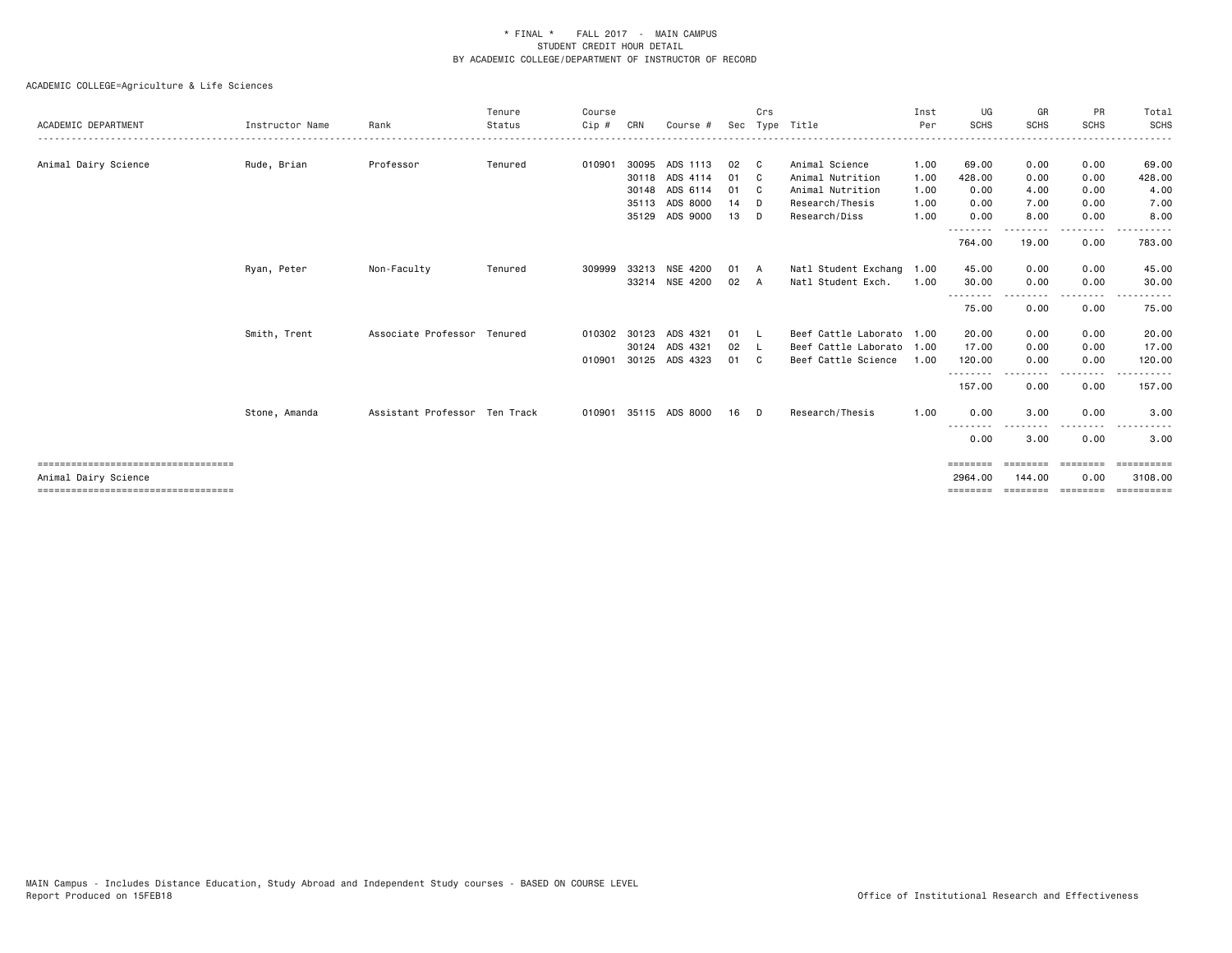| ACADEMIC DEPARTMENT                               | Instructor Name                  | Rank                              | Tenure<br>Status | Course<br>Cip # | CRN            | Course #             |          | Crs                         | Sec Type Title                       | Inst<br>Per  | UG<br><b>SCHS</b>   | GR<br><b>SCHS</b>                                                                                                                                                                        | PR<br><b>SCHS</b> | Total<br><b>SCHS</b>                                                                       |
|---------------------------------------------------|----------------------------------|-----------------------------------|------------------|-----------------|----------------|----------------------|----------|-----------------------------|--------------------------------------|--------------|---------------------|------------------------------------------------------------------------------------------------------------------------------------------------------------------------------------------|-------------------|--------------------------------------------------------------------------------------------|
|                                                   |                                  |                                   |                  |                 |                |                      |          |                             |                                      | .            |                     |                                                                                                                                                                                          |                   |                                                                                            |
| Biochemistry,Molecular Biology,Ento Baker, Gerald |                                  | Professor                         | Tenured          |                 | 260702 31894   | EPP 2213             | 01<br>02 | C<br>K                      | Intro To Insects                     | 1.00         | 150.00              | 0.00                                                                                                                                                                                     | 0.00              | 150.00                                                                                     |
|                                                   |                                  |                                   |                  |                 | 31895<br>31896 | EPP 2213<br>EPP 2213 | 03       | К                           | Intro To Insects<br>Intro To Insects | 1.00<br>1.00 | 0.00<br>0.00        | 0.00<br>0.00                                                                                                                                                                             | 0.00<br>0.00      | 0.00<br>0.00                                                                               |
|                                                   |                                  |                                   |                  |                 | 31897          | EPP 2213             | 04       | К                           | Intro To Insects                     | 1.00         | 0.00                | 0.00                                                                                                                                                                                     | 0.00              | 0.00                                                                                       |
|                                                   |                                  |                                   |                  |                 | 31898          | EPP 2213             | 05       | К                           | Intro To Insects                     | 1.00         | 0.00                | 0.00                                                                                                                                                                                     | 0.00              | 0.00                                                                                       |
|                                                   |                                  |                                   |                  |                 | 31902          | EPP 3423             | 01       | C                           | Ornamtl Turf Insects                 | 1.00         | 72.00               | 0.00                                                                                                                                                                                     | 0.00              | 72.00                                                                                      |
|                                                   |                                  |                                   |                  |                 | 31903          | EPP 3423             | 02       | К                           | Ornamtl Turf Insects                 | 1.00         | 0.00                | 0.00                                                                                                                                                                                     | 0.00              | 0.00                                                                                       |
|                                                   |                                  |                                   |                  |                 | 31904          | EPP 3423             | 03       | K                           | Ornamtl Turf Insects                 | 1.00         | 0.00                | 0.00                                                                                                                                                                                     | 0.00              | 0.00                                                                                       |
|                                                   |                                  |                                   |                  |                 | 31908          | EPP 4154             | 01       | C                           | General Entomology                   | 1.00         | 44.00               | 0.00                                                                                                                                                                                     | 0.00              | 44.00                                                                                      |
|                                                   |                                  |                                   |                  |                 | 31909          | EPP 4154             | 02       | К                           | General Entomology                   | 1.00         | 0.00                | 0.00                                                                                                                                                                                     | 0.00              | 0.00                                                                                       |
|                                                   |                                  |                                   |                  |                 | 31918          | EPP 6154             | 01       | C                           | General Entomology                   | 1.00         | 0.00                | 20.00                                                                                                                                                                                    | 0.00              | 20.00                                                                                      |
|                                                   |                                  |                                   |                  |                 | 31919          | EPP 6154             | 02       | К                           | General Entomology                   | 1.00         | 0.00                | 0.00                                                                                                                                                                                     | 0.00              | 0.00                                                                                       |
|                                                   |                                  |                                   |                  |                 | 31928          | EPP 8223             | 01       | C                           | Scanning E M                         | 1.00         | 0.00                | 36.00                                                                                                                                                                                    | 0.00              | 36.00                                                                                      |
|                                                   |                                  |                                   |                  |                 | 31929          | EPP 8223             | 02       | К                           | Scanning E M                         | 1.00         | 0.00                | 0.00                                                                                                                                                                                     | 0.00              | 0.00                                                                                       |
|                                                   |                                  |                                   |                  |                 |                | 36212 EPP 4000       | 01       | I                           | Directed Indiv Study                 | 1.00         | 1.00                | 0.00                                                                                                                                                                                     | 0.00              | 1.00                                                                                       |
|                                                   |                                  |                                   |                  |                 |                |                      |          |                             |                                      |              | .<br>267.00         | $\frac{1}{2} \left( \frac{1}{2} \right) \left( \frac{1}{2} \right) \left( \frac{1}{2} \right) \left( \frac{1}{2} \right) \left( \frac{1}{2} \right)$<br>56.00                            | .<br>0.00         | $\mathbf{1} \cdot \mathbf{1} \cdot \mathbf{1} \cdot \mathbf{1} \cdot \mathbf{1}$<br>323.00 |
|                                                   | Brown Johnson, Ashli Non-Faculty |                                   | Tenured          |                 | 260202 30400   | <b>BCH 1001</b>      | 01       | C                           | Intro To Biochem                     | 1.00         | 188.00              | 0.00                                                                                                                                                                                     | 0.00              | 188.00                                                                                     |
|                                                   |                                  |                                   |                  |                 | 30401          | <b>BCH 3901</b>      | 01       | S                           | Senior Seminar                       | 0.50         | 12.50               | 0.00                                                                                                                                                                                     | 0.00              | 12.50                                                                                      |
|                                                   |                                  |                                   |                  |                 | 35457          | <b>BCH 9000</b>      | 01       | D                           | Research/Diss                        | 1.00         | 0.00                | 2.00                                                                                                                                                                                     | 0.00              | 2.00                                                                                       |
|                                                   |                                  |                                   |                  |                 |                |                      |          |                             |                                      |              | .<br>200.50         | 2.00                                                                                                                                                                                     | 0.00              | 202.50                                                                                     |
|                                                   | Brown, Richard                   | Professor                         | Tenured          |                 | 260702 35439   | EPP 8000             | 03       | D                           | Research / Thesis                    | 1.00         | 0.00                | 1.00                                                                                                                                                                                     | 0.00              | 1.00                                                                                       |
|                                                   |                                  |                                   |                  |                 | 35445          | EPP 9000             | 02       | D                           | Research / Diss                      | 1.00         | 0.00                | 6.00                                                                                                                                                                                     | 0.00              | 6.00                                                                                       |
|                                                   |                                  |                                   |                  |                 | 36925          | EPP 7000             | 23       | $\mathbf I$                 | Directed Indiv Study                 | 1.00         | 0.00                | 3.00                                                                                                                                                                                     | 0.00              | 3.00                                                                                       |
|                                                   |                                  |                                   |                  |                 |                |                      |          |                             |                                      |              | .<br>0.00           | $\frac{1}{2} \left( \frac{1}{2} \right) \left( \frac{1}{2} \right) \left( \frac{1}{2} \right) \left( \frac{1}{2} \right) \left( \frac{1}{2} \right) \left( \frac{1}{2} \right)$<br>10.00 | .<br>0.00         | .<br>10.00                                                                                 |
|                                                   | Caprio, Michael                  | Professor                         | Tenured          | 260305          | 31925          | EPP 8111             | 01       | S                           | Seminar                              | 1.00         | 0.00                | 2.00                                                                                                                                                                                     | 0.00              | 2.00                                                                                       |
|                                                   |                                  |                                   |                  |                 |                | 31927 EPP 8121       | 01       | S                           | Seminar                              | 1.00         | 0.00<br>$- - - - -$ | 2.00                                                                                                                                                                                     | 0.00              | 2.00                                                                                       |
|                                                   |                                  |                                   |                  |                 |                |                      |          |                             |                                      |              | 0.00                | 4.00                                                                                                                                                                                     | 0.00              | 4.00                                                                                       |
|                                                   | Catchot, Angus                   | Extension Professor Non-Ten Track |                  |                 | 260702 35437   | EPP 8000             | 01       | D                           | Research / Thesis                    | 1.00         | 0.00                | 36.00                                                                                                                                                                                    | 0.00              | 36.00                                                                                      |
|                                                   |                                  |                                   |                  |                 | 35446          | EPP 9000             | 03       | D                           | Research / Diss                      | 1.00         | 0.00                | 28.00                                                                                                                                                                                    | 0.00              | 28.00                                                                                      |
|                                                   |                                  |                                   |                  |                 | 36301          | EPP 7000             | 02       | $\mathbf{I}$                | Directed Indiv Study                 | 1.00         | 0.00                | 3.00                                                                                                                                                                                     | 0.00              | 3.00                                                                                       |
|                                                   |                                  |                                   |                  |                 | 36673          | EPP 7000             | 05       | <b>I</b>                    | Directed Indiv Study                 | 1.00         | 0.00                | 1.00                                                                                                                                                                                     | 0.00              | 1.00                                                                                       |
|                                                   |                                  |                                   |                  |                 | 36674          | EPP 7000             | 06       | I                           | Directed Indiv Study                 | 1.00         | 0.00                | 1.00                                                                                                                                                                                     | 0.00              | 1.00                                                                                       |
|                                                   |                                  |                                   |                  |                 | 36675          | EPP 7000             | 07       | $\mathbf{I}$                | Directed Indiv Study                 | 1.00         | 0.00                | 1.00                                                                                                                                                                                     | 0.00              | 1.00                                                                                       |
|                                                   |                                  |                                   |                  |                 | 36676          | EPP 7000             | 08       | I                           | Directed Indiv Study                 | 1.00         | 0.00                | 1.00                                                                                                                                                                                     | 0.00              | 1.00                                                                                       |
|                                                   |                                  |                                   |                  |                 | 36677          | EPP 7000             | 09       | Ι                           | Directed Indiv Study                 | 1.00         | 0.00                | 1.00                                                                                                                                                                                     | 0.00              | 1.00                                                                                       |
|                                                   |                                  |                                   |                  |                 | 36680          | EPP 7000             | 12       | $\mathbf{I}$                | Directed Indiv Study 1.00            |              | 0.00                | 1.00                                                                                                                                                                                     | 0.00              | 1.00                                                                                       |
|                                                   |                                  |                                   |                  |                 | 36681          | EPP 7000             | 13       | $\mathbf{I}$                | Directed Indiv Study                 | 1.00         | 0.00                | 1.00                                                                                                                                                                                     | 0.00              | 1.00                                                                                       |
|                                                   |                                  |                                   |                  |                 | 36682          | EPP 7000             | 14       | $\mathbf{I}$                | Directed Indiv Study                 | 1.00         | 0.00                | 1.00                                                                                                                                                                                     | 0.00              | 1.00                                                                                       |
|                                                   |                                  |                                   |                  |                 | 36683          | EPP 7000             | 15       | $\mathbf{I}$                | Directed Indiv Study                 | 1.00         | 0.00                | 1.00                                                                                                                                                                                     | 0.00              | 1.00                                                                                       |
|                                                   |                                  |                                   |                  |                 | 36684          | EPP 7000             | 16       | $\mathbf{I}$                | Directed Indiv Study 1.00            |              | 0.00                | 1.00                                                                                                                                                                                     | 0.00              | 1.00                                                                                       |
|                                                   |                                  |                                   |                  |                 | 36685          | EPP 7000             | 17       | I                           | Directed Indiv Study                 | 1.00         | 0.00                | 1.00                                                                                                                                                                                     | 0.00              | 1.00                                                                                       |
|                                                   |                                  |                                   |                  |                 | 36686          | EPP 7000             | 18       | $\mathbf{I}$                | Directed Indiv Study 1.00            |              | 0.00                | 1.00                                                                                                                                                                                     | 0.00              | 1.00                                                                                       |
|                                                   |                                  |                                   |                  |                 | 36687          | EPP 7000             | 19       | I                           | Directed Indiv Study 1.00            |              | 0.00                | 1.00                                                                                                                                                                                     | 0.00              | 1.00                                                                                       |
|                                                   |                                  |                                   |                  |                 | 36739          | EPP 7000             | 21       | I                           | Directed Indiv Study 1.00            |              | 0.00                | 1.00                                                                                                                                                                                     | 0.00              | 1.00                                                                                       |
|                                                   |                                  |                                   |                  |                 | 36888          | EPP 7000             | 22       | $\mathbf I$<br>$\mathbf{r}$ | Directed Indiv Study 1.00            |              | 0.00                | 1.00                                                                                                                                                                                     | 0.00              | 1.00                                                                                       |
|                                                   |                                  |                                   |                  |                 | 37081          | EPP 7000             | 24       |                             | Directed Indiv Study 1.00            |              | 0.00                | 1.00                                                                                                                                                                                     | 0.00              | 1.00                                                                                       |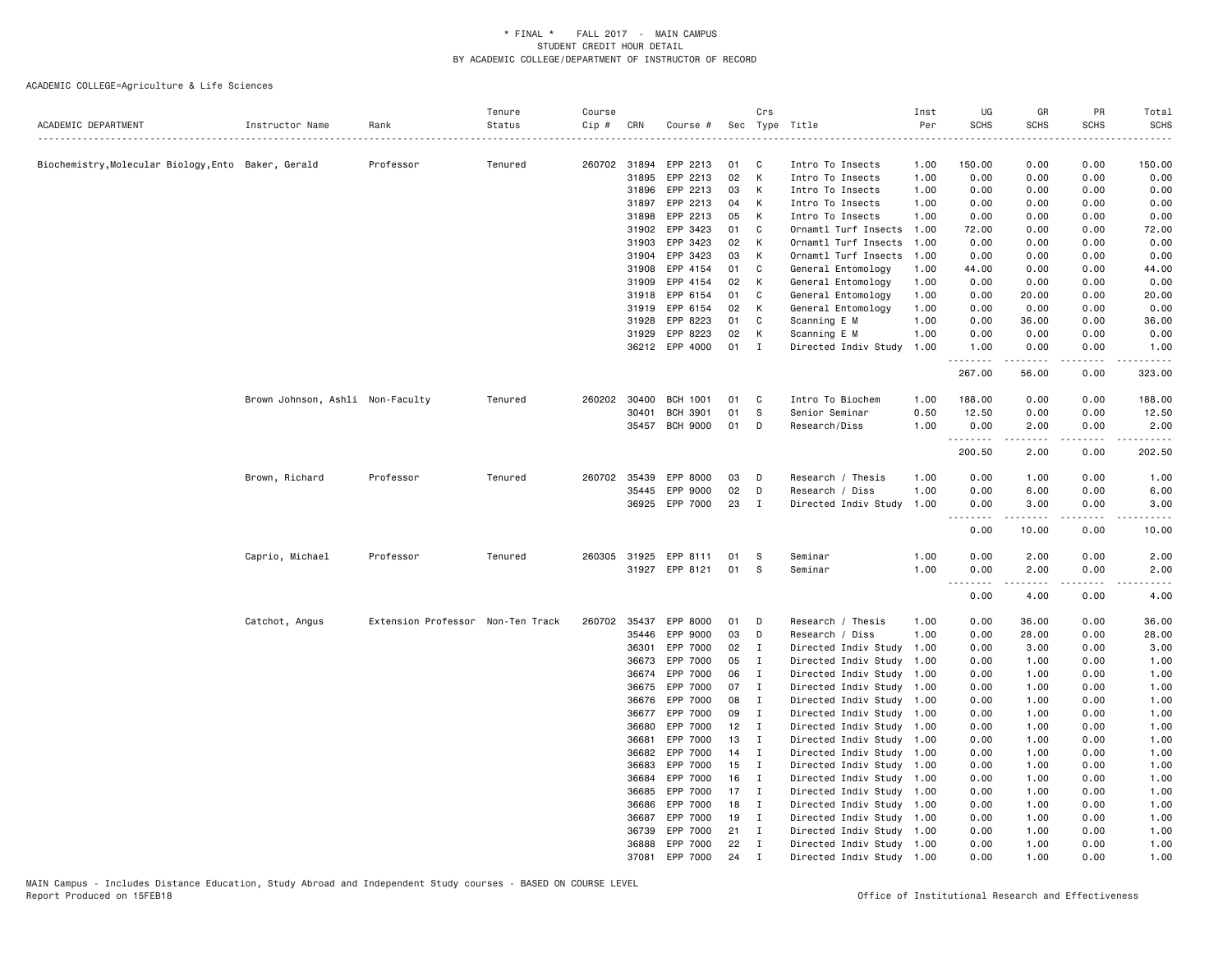| ACADEMIC DEPARTMENT                                   | Instructor Name    | Rank                              | Tenure<br>Status | Course<br>Cip # | CRN   | Course #              |    | Crs         | Sec Type Title            | Inst<br>Per | UG<br><b>SCHS</b>                   | GR<br><b>SCHS</b>   | PR<br><b>SCHS</b>                   | Total<br><b>SCHS</b>  |
|-------------------------------------------------------|--------------------|-----------------------------------|------------------|-----------------|-------|-----------------------|----|-------------|---------------------------|-------------|-------------------------------------|---------------------|-------------------------------------|-----------------------|
|                                                       |                    |                                   |                  |                 |       |                       |    |             |                           |             | <u>.</u>                            |                     |                                     |                       |
|                                                       |                    |                                   |                  |                 |       |                       |    |             |                           |             | 0.00                                | 83.00               | 0.00                                | 83.00                 |
| Biochemistry, Molecular Biology, Ento Chastain, Daryl |                    | Research Assist Pro Non-Ten Track |                  |                 |       | 011101 35324 PSS 9000 | 08 | D           | Research / Diss           | 1.00        | 0.00<br>$\sim$ $\sim$ $\sim$        | 2.00                | 0.00<br>$\sim$ $\sim$ $\sim$ $\sim$ | 2.00                  |
|                                                       |                    |                                   |                  |                 |       |                       |    |             |                           |             | 0.00                                | 2.00                | 0.00                                | 2.00                  |
|                                                       | Dean, Jeffrey      | Professor                         | Tenured          |                 |       | 260802 30404 BCH 4100 | 01 | - F         | Biochem Mol Bio Inte 1.00 |             | 3.00<br>$- - - -$                   | 0.00<br>.           | 0.00<br>$- - - -$                   | 3.00<br>----          |
|                                                       |                    |                                   |                  |                 |       |                       |    |             |                           |             | 3.00                                | 0.00                | 0.00                                | 3.00                  |
|                                                       | Goddard, Jerome    | Extension Professor Non-Ten Track |                  |                 |       | 260702 34615 EPP 4173 | 01 | B           | Med & Veterinary Ent 1.00 |             | 12.00                               | 0.00                | 0.00                                | 12.00                 |
|                                                       |                    |                                   |                  |                 | 34616 | EPP 6173              | 01 | B           | Med & Veterinary Ent 1.00 |             | 0.00                                | 27.00               | 0.00                                | 27.00                 |
|                                                       |                    |                                   |                  |                 | 35440 | EPP 8000              | 04 | D           | Research / Thesis         | 1.00        | 0.00                                | 9.00                | 0.00                                | 9.00                  |
|                                                       |                    |                                   |                  |                 |       | 35447 EPP 9000        | 04 | D           | Research / Diss           | 1.00        | 0.00                                | 9.00                | 0.00                                | 9.00                  |
|                                                       |                    |                                   |                  |                 | 36663 | EPP 7000              | 04 | Ι           | Directed Indiv Study 1.00 |             | 0.00<br>$\sim$ $\sim$ $\sim$ $\sim$ | 3.00<br>-----       | 0.00<br>$\sim$ $\sim$ $\sim$ $\sim$ | 3.00                  |
|                                                       |                    |                                   |                  |                 |       |                       |    |             |                           |             | 12.00                               | 48.00               | 0.00                                | 60.00                 |
|                                                       | Hoffmann, Federico | Associate Professor Tenured       |                  |                 |       | 110101 35215 CSE 4990 | 02 | C           | Special Topic in CSE 0.50 |             | 3.00                                | 0.00                | 0.00                                | 3.00                  |
|                                                       |                    |                                   |                  |                 | 35216 | CSE 6990              | 02 | C           | Special Topic in CSE      | 0.50        | 0.00                                | 9.00                | 0.00                                | 9.00                  |
|                                                       |                    |                                   |                  | 260202 30411    |       | <b>BCH 4503</b>       | 01 | C           | Sci Comm Skills           | 1.00        | 285.00                              | 0.00                | 0.00                                | 285.00                |
|                                                       |                    |                                   |                  |                 | 30424 | <b>BCH 6503</b>       | 01 | C           | Sci Comm Skills           | 1.00        | 0.00                                | 3.00                | 0.00                                | 3.00                  |
|                                                       |                    |                                   |                  |                 | 35458 | <b>BCH 9000</b>       | 02 | D           | Research/Diss             | 1.00        | 0.00                                | 6.00                | 0.00                                | 6.00                  |
|                                                       |                    |                                   |                  |                 | 36129 | <b>BCH 4990</b>       | 02 | C           | Special Topic In BCH      | 0.50        | 1.50                                | 0.00                | 0.00                                | 1.50                  |
|                                                       |                    |                                   |                  |                 | 36130 | BCH 6990              | 02 | C           | Special Topic In BCH 0.50 |             | 0.00<br>.                           | 15.00<br>.          | 0.00<br>.                           | 15.00<br>.            |
|                                                       |                    |                                   |                  |                 |       |                       |    |             |                           |             | 289.50                              | 33.00               | 0.00                                | 322.50                |
|                                                       | King, Jonas        | Assistant Professor Ten Track     |                  |                 |       | 260202 34613 BCH 4990 | 01 | C           | Special Topic In BCH 1.00 |             | 108.00                              | 0.00                | 0.00                                | 108.00                |
|                                                       |                    |                                   |                  |                 | 35459 | <b>BCH 9000</b>       | 03 | D           | Research/Diss             | 1.00        | 0.00                                | 6.00                | 0.00                                | 6.00                  |
|                                                       |                    |                                   |                  |                 | 36128 | BCH 6990              | 01 | C           | Special Topic In BCH 1.00 |             | 0.00                                | 6.00                | 0.00                                | 6.00                  |
|                                                       |                    |                                   |                  |                 | 36664 | <b>BCH 4000</b>       | 04 | $\mathbf I$ | Directed Indiv Study 1.00 |             | 2.00                                | 0.00                | 0.00                                | 2.00                  |
|                                                       |                    |                                   |                  |                 | 36966 | <b>BCH 4000</b>       | 09 | Ι           | Directed Indiv Study      | 1.00        | 3.00                                | 0.00                | 0.00                                | 3.00                  |
|                                                       |                    |                                   |                  | 260702 35441    |       | EPP 8000              | 05 | D           | Research / Thesis         | 1.00        | 0.00<br>.                           | 3.00<br>$- - - - -$ | 0.00<br>.                           | 3.00<br>.             |
|                                                       |                    |                                   |                  |                 |       |                       |    |             |                           |             | 113.00                              | 15.00               | 0.00                                | 128.00                |
|                                                       | Krishnan, Natraj   | Assistant Professor Ten Track     |                  |                 |       | 260202 36777 BCH 7000 | 05 | I           | Directed Indiv Study 1.00 |             | 0.00                                | 3.00                | 0.00                                | 3.00                  |
|                                                       |                    |                                   |                  |                 |       | 260702 36149 EPP 8990 | 01 | C           | Special Topics In EP 1.00 |             | 0.00<br>$\omega$ is a $\omega$      | 24.00<br>-----      | 0.00<br>.                           | 24.00                 |
|                                                       |                    |                                   |                  |                 |       |                       |    |             |                           |             | 0.00                                | 27.00               | 0.00                                | 27.00                 |
|                                                       | Lawrence, Gary     | Associate Professor Tenured       |                  |                 |       | 260702 35449 EPP 9000 | 06 | D           | Research / Diss           | 1.00        | 0.00<br>.                           | 8.00<br>.           | 0.00<br>$\frac{1}{2}$               | 8.00<br>$\frac{1}{2}$ |
|                                                       |                    |                                   |                  |                 |       |                       |    |             |                           |             | 0.00                                | 8.00                | 0.00                                | 8.00                  |
|                                                       | Li, Jiaxu          | Associate Professor Tenured       |                  |                 |       | 260202 30402 BCH 4013 | 01 | C           | Principles of Bioche      | 1.00        | 573.00                              | 0.00                | 0.00                                | 573.00                |
|                                                       |                    |                                   |                  |                 | 35452 | <b>BCH 8000</b>       | 02 | D           | Research / Thesis         | 1.00        | 0.00                                | 10.00               | 0.00                                | 10.00                 |
|                                                       |                    |                                   |                  |                 | 35460 | <b>BCH 9000</b>       | 04 | D           | Research/Diss             | 1.00        | 0.00                                | 10.00               | 0.00                                | 10.00                 |
|                                                       |                    |                                   |                  |                 | 36665 | <b>BCH 7000</b>       | 03 | Ι.          | Directed Indiv Study 1.00 |             | 0.00                                | 1.00                | 0.00                                | 1.00                  |
|                                                       |                    |                                   |                  |                 | 36666 | <b>BCH 7000</b>       | 04 |             | Directed Indiv Study 1.00 |             | 0.00                                | 1.00                | 0.00                                | 1.00                  |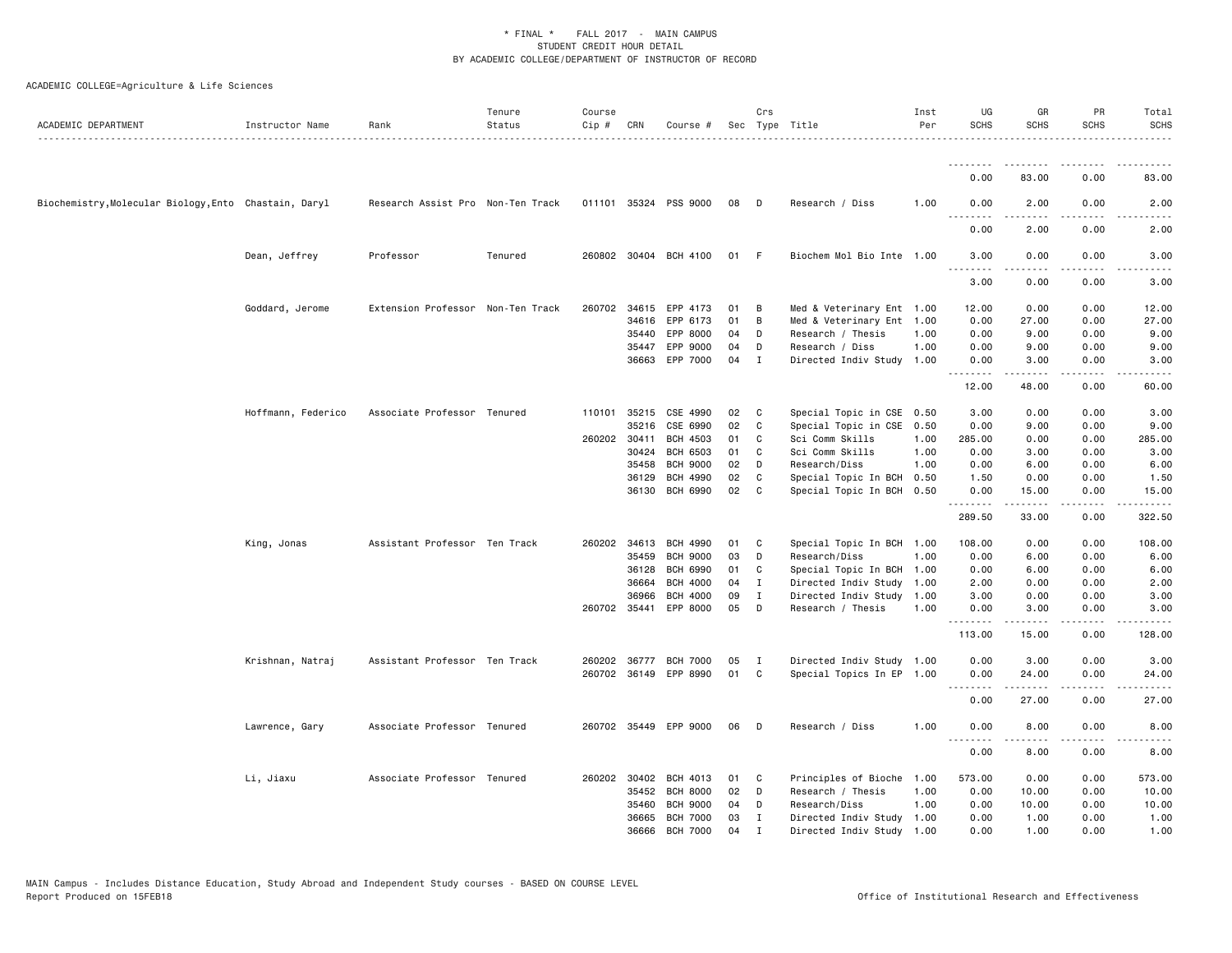| ACADEMIC DEPARTMENT                             | Instructor Name  | Rank                          | Tenure<br>Status | Course<br>Cip # | CRN            | Course #                           |          | Crs          | Sec Type Title                     | Inst<br>Per  | UG<br><b>SCHS</b> | GR<br><b>SCHS</b>                                                                                                                                            | PR<br><b>SCHS</b> | Total<br><b>SCHS</b> |
|-------------------------------------------------|------------------|-------------------------------|------------------|-----------------|----------------|------------------------------------|----------|--------------|------------------------------------|--------------|-------------------|--------------------------------------------------------------------------------------------------------------------------------------------------------------|-------------------|----------------------|
|                                                 |                  |                               |                  |                 |                |                                    |          |              |                                    |              | .                 | .                                                                                                                                                            | .                 |                      |
|                                                 |                  |                               |                  |                 |                |                                    |          |              |                                    |              | 573.00            | 22.00                                                                                                                                                        | 0.00              | 595.00               |
| Biochemistry, Molecular Biology, Ento Lu, Shien |                  | Professor                     | Tenured          | 011105          | 31892          | EPP 1001                           | F01 C    |              | First Year Experienc 1.00          |              | 27.00             | 0.00                                                                                                                                                         | 0.00              | 27.00                |
|                                                 |                  |                               |                  | 260305          | 31905          | EPP 4113                           | 01       | C            | Principles of Plant                | 1.00         | 150.00            | 0.00                                                                                                                                                         | 0.00              | 150.00               |
|                                                 |                  |                               |                  |                 | 31906          | EPP 4113                           | 02       | K            | Principles of Plant                | 1.00         | 0.00              | 0.00                                                                                                                                                         | 0.00              | 0.00                 |
|                                                 |                  |                               |                  |                 | 31907          | EPP 4113                           | 03       | К            | Principles of Plant                | 1.00         | 0.00              | 0.00                                                                                                                                                         | 0.00              | 0.00                 |
|                                                 |                  |                               |                  |                 | 31915          | EPP 6113                           | 01       | C            | Principles of Plant                | 1.00         | 0.00              | 3.00                                                                                                                                                         | 0.00              | 3.00                 |
|                                                 |                  |                               |                  |                 |                | 31916 EPP 6113                     | 02       | K            | Principles of Plant                | 1.00         | 0.00<br>.         | 0.00                                                                                                                                                         | 0.00              | 0.00                 |
|                                                 |                  |                               |                  |                 |                |                                    |          |              |                                    |              | 177.00            | 3.00                                                                                                                                                         | 0.00              | 180.00               |
|                                                 | Ma, Din-Pow      | Professor                     | Tenured          | 260202 30428    |                | <b>BCH 8101</b>                    | 01       | - S          | Seminar                            | 1.00         | 0.00              | 10.00                                                                                                                                                        | 0.00              | 10.00                |
|                                                 |                  |                               |                  |                 | 35453          | <b>BCH 8000</b>                    | 03       | $\mathsf D$  | Research / Thesis                  | 1.00         | 0.00              | 9.00                                                                                                                                                         | 0.00              | 9.00                 |
|                                                 |                  |                               |                  | 260802 34612    |                | BCH 8643                           | 01       | C            | Molecular Genetics                 | 1.00         | 0.00<br><u>.</u>  | 36.00                                                                                                                                                        | 0.00              | 36.00                |
|                                                 |                  |                               |                  |                 |                |                                    |          |              |                                    |              | 0.00              | 55.00                                                                                                                                                        | 0.00              | 55.00                |
|                                                 | Meyer, Florencia | Associate Professor Tenured   |                  | 260202 36336    |                | <b>BCH 4000</b>                    | 03       | $\mathbf{I}$ | Directed Indiv Study 1.00          |              | 3.00              | 0.00                                                                                                                                                         | 0.00              | 3.00                 |
|                                                 |                  |                               |                  |                 | 37063          | <b>BCH 9000</b>                    | 10       | D            | Research/Diss                      | 1.00         | 0.00              | 3.00                                                                                                                                                         | 0.00              | 3.00                 |
|                                                 |                  |                               |                  | 400510 30406    |                | BCH 4333                           | 01       | C            | Adv Forensic Science 1.00          |              | 42.00<br>.        | 0.00                                                                                                                                                         | 0.00<br>الداعات   | 42.00                |
|                                                 |                  |                               |                  |                 |                |                                    |          |              |                                    |              | 45.00             | <b>.</b><br>3.00                                                                                                                                             | 0.00              | .<br>48.00           |
|                                                 | Musser, Fred     | Professor                     | Tenured          | 260702          | 31910          | EPP 4234                           | 01       | C            | Field Crop Insect                  | 1.00         | 52.00             | 0.00                                                                                                                                                         | 0.00              | 52.00                |
|                                                 |                  |                               |                  |                 | 31911          | EPP 4234                           | 02       | К            | Field Crop Insect                  | 1.00         | 0.00              | 0.00                                                                                                                                                         | 0.00              | 0.00                 |
|                                                 |                  |                               |                  |                 | 31920          | EPP 6234                           | 01       | C            | Field Crop Insect                  | 1.00         | 0.00              | 24.00                                                                                                                                                        | 0.00              | 24.00                |
|                                                 |                  |                               |                  |                 | 31921          | EPP 6234                           | 02       | K            | Field Crop Insect                  | 1.00         | 0.00<br>.         | 0.00<br>.                                                                                                                                                    | 0.00<br>.         | 0.00<br>.            |
|                                                 |                  |                               |                  |                 |                |                                    |          |              |                                    |              | 52.00             | 24.00                                                                                                                                                        | 0.00              | 76.00                |
|                                                 | Peng, Zhaohua    | Professor                     | Tenured          | 260202          | 35461          | <b>BCH 9000</b>                    | 05       | D            | Research/Diss                      | 1.00         | 0.00              | 10.00                                                                                                                                                        | 0.00              | 10.00                |
|                                                 |                  |                               |                  | 260204          | 30427          | BCH 6713                           | 01       | C            | Molecular Biology                  | 1.00         | 0.00              | 24.00                                                                                                                                                        | 0.00              | 24.00                |
|                                                 |                  |                               |                  | 260210          | 30416          | <b>BCH 4713</b>                    | 01       | C            | Molecular Biology                  | 1.00         | 210.00            | 0.00                                                                                                                                                         | 0.00              | 210.00               |
|                                                 |                  |                               |                  |                 | 30417          | BCH 4713                           | H01 C    |              | Honors Molecular Bio               | 1.00         | 12.00<br>.        | 0.00<br>.                                                                                                                                                    | 0.00<br>.         | 12.00<br>.           |
|                                                 |                  |                               |                  |                 |                |                                    |          |              |                                    |              | 222.00            | 34.00                                                                                                                                                        | 0.00              | 256.00               |
|                                                 | Popescu, Sorina  | Assistant Professor Ten Track |                  | 260202 30412    |                | <b>BCH 4603</b>                    | 01       | C            | Gen Biochem                        | 1.00         | 309.00            | 0.00                                                                                                                                                         | 0.00              | 309.00               |
|                                                 |                  |                               |                  |                 | 30413          | <b>BCH 4603</b>                    | H01 C    |              | Honors Gen Biochem                 | 1.00         | 42.00             | 0.00                                                                                                                                                         | 0.00              | 42.00                |
|                                                 |                  |                               |                  |                 | 30425          | <b>BCH 6603</b>                    | 01       | C            | Gen Biochem                        | 1.00         | 0.00              | 33.00                                                                                                                                                        | 0.00              | 33.00                |
|                                                 |                  |                               |                  |                 | 35455<br>35463 | <b>BCH 8000</b><br><b>BCH 9000</b> | 05<br>07 | D<br>D       | Research / Thesis<br>Research/Diss | 1.00<br>1.00 | 0.00<br>0.00      | 6.00<br>20.00                                                                                                                                                | 0.00<br>0.00      | 6.00<br>20.00        |
|                                                 |                  |                               |                  |                 | 35982          | <b>BCH 4000</b>                    | 01       | $\mathbf{I}$ | Directed Indiv Study               | 1.00         | 3.00              | 0.00                                                                                                                                                         | 0.00              | 3.00                 |
|                                                 |                  |                               |                  |                 | 36246          | <b>BCH 4000</b>                    | 02       | $\mathbf{I}$ | Directed Indiv Study 1.00          |              | 2.00              | 0.00                                                                                                                                                         | 0.00              | 2.00                 |
|                                                 |                  |                               |                  |                 | 36829          | <b>BCH 7000</b>                    | 06       | $\mathbf{I}$ | Directed Indiv Study 1.00          |              | 0.00              | 6.00                                                                                                                                                         | 0.00              | 6.00                 |
|                                                 |                  |                               |                  |                 | 36854          | <b>BCH 4000</b>                    | 05       | $\mathbf{I}$ | Directed Indiv Study 1.00          |              | 3.00              | 0.00                                                                                                                                                         | 0.00              | 3.00                 |
|                                                 |                  |                               |                  |                 | 36980          | <b>BCH 4000</b>                    | 10       | $\mathbf{I}$ | Directed Indiv Study 1.00          |              | 3.00              | 0.00                                                                                                                                                         | 0.00              | 3.00                 |
|                                                 |                  |                               |                  |                 | 36981          | <b>BCH 4000</b>                    | 11       | $\mathbf{I}$ | Directed Indiv Study 1.00          |              | 3.00<br>.         | 0.00<br>$\frac{1}{2} \left( \frac{1}{2} \right) \left( \frac{1}{2} \right) \left( \frac{1}{2} \right) \left( \frac{1}{2} \right) \left( \frac{1}{2} \right)$ | 0.00<br>.         | 3.00                 |
|                                                 |                  |                               |                  |                 |                |                                    |          |              |                                    |              | 365.00            | 65.00                                                                                                                                                        | 0.00              | 430.00               |
|                                                 | Riggins, John    | Associate Professor Tenured   |                  | 260702 31899    |                | EPP 3124                           | 01       | C            | Forest Pest Mgt                    | 1.00         | 172.00            | 0.00                                                                                                                                                         | 0.00              | 172.00               |
|                                                 |                  |                               |                  |                 | 31900          | EPP 3124                           | 02       | к            | Forest Pest Mgt                    | 1.00         | 0.00              | 0.00                                                                                                                                                         | 0.00              | 0.00                 |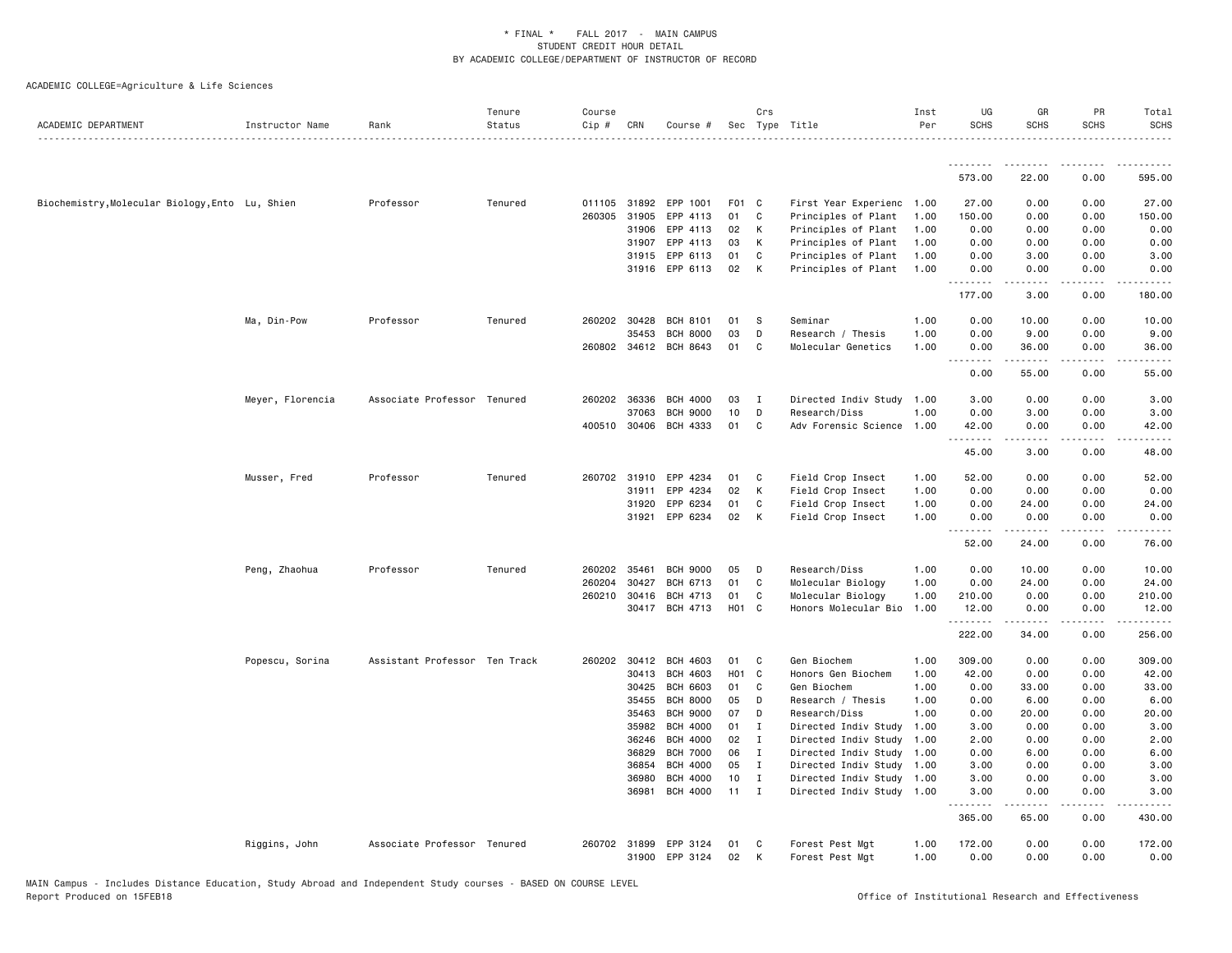| ACADEMIC DEPARTMENT                               | Instructor Name                         | Rank                              | Tenure<br>Status | Course<br>Cip # | CRN          | Course #              |       | Crs          | Sec Type Title            | Inst<br>Per | UG<br><b>SCHS</b> | GR<br><b>SCHS</b>                                                                                                                                            | PR<br><b>SCHS</b>                                                                                                                 | Total<br><b>SCHS</b><br>$\frac{1}{2} \left( \frac{1}{2} \right) \left( \frac{1}{2} \right) \left( \frac{1}{2} \right) \left( \frac{1}{2} \right)$ |
|---------------------------------------------------|-----------------------------------------|-----------------------------------|------------------|-----------------|--------------|-----------------------|-------|--------------|---------------------------|-------------|-------------------|--------------------------------------------------------------------------------------------------------------------------------------------------------------|-----------------------------------------------------------------------------------------------------------------------------------|---------------------------------------------------------------------------------------------------------------------------------------------------|
| Biochemistry,Molecular Biology,Ento Riggins, John |                                         | Associate Professor Tenured       |                  |                 | 260702 31901 | EPP 3124              | 03    | К            | Forest Pest Mgt           | 1.00        | 0.00              | 0.00                                                                                                                                                         | 0.00                                                                                                                              | 0.00                                                                                                                                              |
|                                                   |                                         |                                   |                  |                 | 35442        | EPP 8000              | 06    | D            | Research / Thesis         | 1.00        | 0.00              | 10.00                                                                                                                                                        | 0.00                                                                                                                              | 10.00                                                                                                                                             |
|                                                   |                                         |                                   |                  |                 |              | 36171 EPP 7000        | 01    | $\mathbf{I}$ | Directed Indiv Study      | 1.00        | 0.00<br>.         | 4.00<br>.                                                                                                                                                    | 0.00<br>.                                                                                                                         | 4.00<br>.                                                                                                                                         |
|                                                   |                                         |                                   |                  |                 |              |                       |       |              |                           |             | 172.00            | 14.00                                                                                                                                                        | 0.00                                                                                                                              | 186.00                                                                                                                                            |
|                                                   | Schneider, John                         | Professor                         | Tenured          |                 |              | 260702 31930 EPP 8272 | 01    | C            | Empir Res Theor/Prac 1.00 |             | 0.00<br><u>.</u>  | 6.00<br>-----                                                                                                                                                | 0.00<br>.                                                                                                                         | 6.00<br>-----                                                                                                                                     |
|                                                   |                                         |                                   |                  |                 |              |                       |       |              |                           |             | 0.00              | 6.00                                                                                                                                                         | 0.00                                                                                                                              | 6.00                                                                                                                                              |
|                                                   | Seltzer, Jennifer                       | Non-Faculty                       | Not Applicable   |                 |              | 450201 30207 AN 1001  | F01 C |              | First Year Seminar        | 1.00        | 30.00<br>.        | 0.00<br>لأعاجب                                                                                                                                               | 0.00<br>.                                                                                                                         | 30.00<br>.                                                                                                                                        |
|                                                   |                                         |                                   |                  |                 |              |                       |       |              |                           |             | 30.00             | 0.00                                                                                                                                                         | 0.00                                                                                                                              | 30.00                                                                                                                                             |
|                                                   | Shan, Xueyan                            | Research Assist Pro Non-Ten Track |                  | 260202          | 30408        | <b>BCH 4414</b>       | 01    | C            | Protein Methods           | 0.50        | 126.00            | 0.00                                                                                                                                                         | 0.00                                                                                                                              | 126.00                                                                                                                                            |
|                                                   |                                         |                                   |                  |                 | 30409        | <b>BCH 4414</b>       | 02    | K            | Protein Methods           | 0.50        | 0.00              | 0.00                                                                                                                                                         | 0.00                                                                                                                              | 0.00                                                                                                                                              |
|                                                   |                                         |                                   |                  |                 | 30410        | BCH 4414              | 03    | К            | Protein Methods           | 0.50        | 0.00              | 0.00                                                                                                                                                         | 0.00                                                                                                                              | 0.00                                                                                                                                              |
|                                                   |                                         |                                   |                  |                 | 30421        | BCH 6414              | 01    | C            | Protein Methods           | 0.50        | 0.00              | 4.00                                                                                                                                                         | 0.00                                                                                                                              | 4.00                                                                                                                                              |
|                                                   |                                         |                                   |                  |                 | 30422        | BCH 6414              | 02    | K            | Protein Methods           | 0.50        | 0.00              | 0.00                                                                                                                                                         | 0.00                                                                                                                              | 0.00                                                                                                                                              |
|                                                   |                                         |                                   |                  |                 | 30423        | BCH 6414              | 03    | К            | Protein Methods           | 0.50        | 0.00              | 0.00                                                                                                                                                         | 0.00                                                                                                                              | 0.00                                                                                                                                              |
|                                                   |                                         |                                   |                  |                 | 35456        | <b>BCH 8000</b>       | 06    | D            | Research / Thesis         | 1.00        | 0.00<br>.         | 5.00                                                                                                                                                         | 0.00<br>$\frac{1}{2} \left( \frac{1}{2} \right) \left( \frac{1}{2} \right) \left( \frac{1}{2} \right) \left( \frac{1}{2} \right)$ | 5.00                                                                                                                                              |
|                                                   |                                         |                                   |                  |                 |              |                       |       |              |                           |             | 126.00            | 9.00                                                                                                                                                         | 0.00                                                                                                                              | 135.00                                                                                                                                            |
|                                                   | Sparks, Darrell                         | Associate Professor Tenured       |                  |                 | 260202 30401 | <b>BCH 3901</b>       | 01    | S            | Senior Seminar            | 0.50        | 12.50             | 0.00                                                                                                                                                         | 0.00                                                                                                                              | 12.50                                                                                                                                             |
|                                                   |                                         |                                   |                  |                 | 30403        | BCH 4013              | H01 C |              | Principles of BCH-Ho      | 1.00        | 114.00            | 0.00                                                                                                                                                         | 0.00                                                                                                                              | 114.00                                                                                                                                            |
|                                                   |                                         |                                   |                  |                 | 30418        | <b>BCH 6013</b>       | 01    | C            | Principles of Bioche      | 1.00        | 0.00              | 6.00                                                                                                                                                         | 0.00                                                                                                                              | 6.00                                                                                                                                              |
|                                                   |                                         |                                   |                  |                 | 260707 36081 | PHY 9000              | 10    | D            | Research / Diss           | 1.00        | 0.00              | 9.00<br>$\frac{1}{2} \left( \frac{1}{2} \right) \left( \frac{1}{2} \right) \left( \frac{1}{2} \right) \left( \frac{1}{2} \right) \left( \frac{1}{2} \right)$ | 0.00<br>.                                                                                                                         | 9.00<br>.                                                                                                                                         |
|                                                   |                                         |                                   |                  |                 |              |                       |       |              |                           |             | 126.50            | 15.00                                                                                                                                                        | 0.00                                                                                                                              | 141.50                                                                                                                                            |
|                                                   | Tomaso-Peterson, Mar Research Professor |                                   | Non-Ten Track    |                 |              | 260305 31913 EPP 4523 | 01    | C            | Turfgrass Diseases        | 1.00        | 24.00             | 0.00                                                                                                                                                         | 0.00                                                                                                                              | 24.00                                                                                                                                             |
|                                                   |                                         |                                   |                  |                 | 31914        | EPP 4523              | 02    | К            | Turfgrass Diseases        | 1.00        | 0.00              | 0.00                                                                                                                                                         | 0.00                                                                                                                              | 0.00                                                                                                                                              |
|                                                   |                                         |                                   |                  |                 | 31923        | EPP 6523              | 01    | C            | Turfgrass Diseases        | 1.00        | 0.00              | 3.00                                                                                                                                                         | 0.00                                                                                                                              | 3.00                                                                                                                                              |
|                                                   |                                         |                                   |                  |                 | 31924        | EPP 6523              | 02    | К            | Turfgrass Diseases        | 1.00        | 0.00              | 0.00                                                                                                                                                         | 0.00                                                                                                                              | 0.00                                                                                                                                              |
|                                                   |                                         |                                   |                  |                 | 260702 35443 | EPP 8000              | 07    | D            | Research / Thesis         | 1.00        | 0.00<br>.         | 5.00                                                                                                                                                         | 0.00<br>$\sim$ $\sim$ $\sim$ $\sim$                                                                                               | 5.00                                                                                                                                              |
|                                                   |                                         |                                   |                  |                 |              |                       |       |              |                           |             | 24.00             | 8.00                                                                                                                                                         | 0.00                                                                                                                              | 32.00                                                                                                                                             |
|                                                   | Vance, Carrie                           | Research Assist Pro Non-Ten Track |                  |                 | 260202 30414 | BCH 4613              | 01    | C            | Gen Biochem               | 1.00        | 45.00             | 0.00                                                                                                                                                         | 0.00                                                                                                                              | 45.00                                                                                                                                             |
|                                                   |                                         |                                   |                  |                 | 30426        | BCH 6613              | 01    | C            | Gen Biochem               | 1.00        | 0.00              | 9.00                                                                                                                                                         | 0.00                                                                                                                              | 9.00                                                                                                                                              |
|                                                   |                                         |                                   |                  |                 | 34618        | <b>BCH 1011</b>       | F02 C |              | First Year Seminar        | 0.50        | 23.00             | 0.00                                                                                                                                                         | 0.00                                                                                                                              | 23.00                                                                                                                                             |
|                                                   |                                         |                                   |                  |                 | 35464        | <b>BCH 9000</b>       | 08    | D            | Research/Diss             | 1.00        | 0.00              | 9.00                                                                                                                                                         | 0.00                                                                                                                              | 9.00                                                                                                                                              |
|                                                   |                                         |                                   |                  |                 | 36892        | <b>BCH 4000</b>       | 07    | $\mathbf I$  | Directed Indiv Study      | 1.00        | 3.00              | 0.00                                                                                                                                                         | 0.00                                                                                                                              | 3.00                                                                                                                                              |
|                                                   |                                         |                                   |                  |                 | 37073        | <b>BCH 4000</b>       | 15    | I            | Directed Indiv Study      | 1.00        | 2.00              | 0.00                                                                                                                                                         | 0.00                                                                                                                              | 2.00                                                                                                                                              |
|                                                   |                                         |                                   |                  |                 | 37091        | <b>BCH 4000</b>       | 17    | Ι            | Directed Indiv Study      | 1.00        | 2.00              | 0.00                                                                                                                                                         | 0.00                                                                                                                              | 2.00                                                                                                                                              |
|                                                   |                                         |                                   |                  |                 |              | 260707 36096 PHY 8000 | 11    | D            | Research / Thesis         | 1.00        | 0.00              | 12.00<br>$   -$                                                                                                                                              | 0.00<br>.                                                                                                                         | 12.00<br>.                                                                                                                                        |
|                                                   |                                         |                                   |                  |                 |              |                       |       |              |                           |             | .<br>75.00        | 30.00                                                                                                                                                        | 0.00                                                                                                                              | 105.00                                                                                                                                            |
|                                                   | Wang, Ying                              | Assistant Professor Ten Track     |                  | 260301          | 30521        | BIO 2113              | 01    | C            | Plant Biology             | 1.00        | 207.00            | 0.00                                                                                                                                                         | 0.00                                                                                                                              | 207.00                                                                                                                                            |
|                                                   |                                         |                                   |                  | 269999          |              | 35685 BIO 9000        | 16    | D            | Research / Diss           | 1.00        | 0.00              | 3.00                                                                                                                                                         | 0.00                                                                                                                              | 3.00                                                                                                                                              |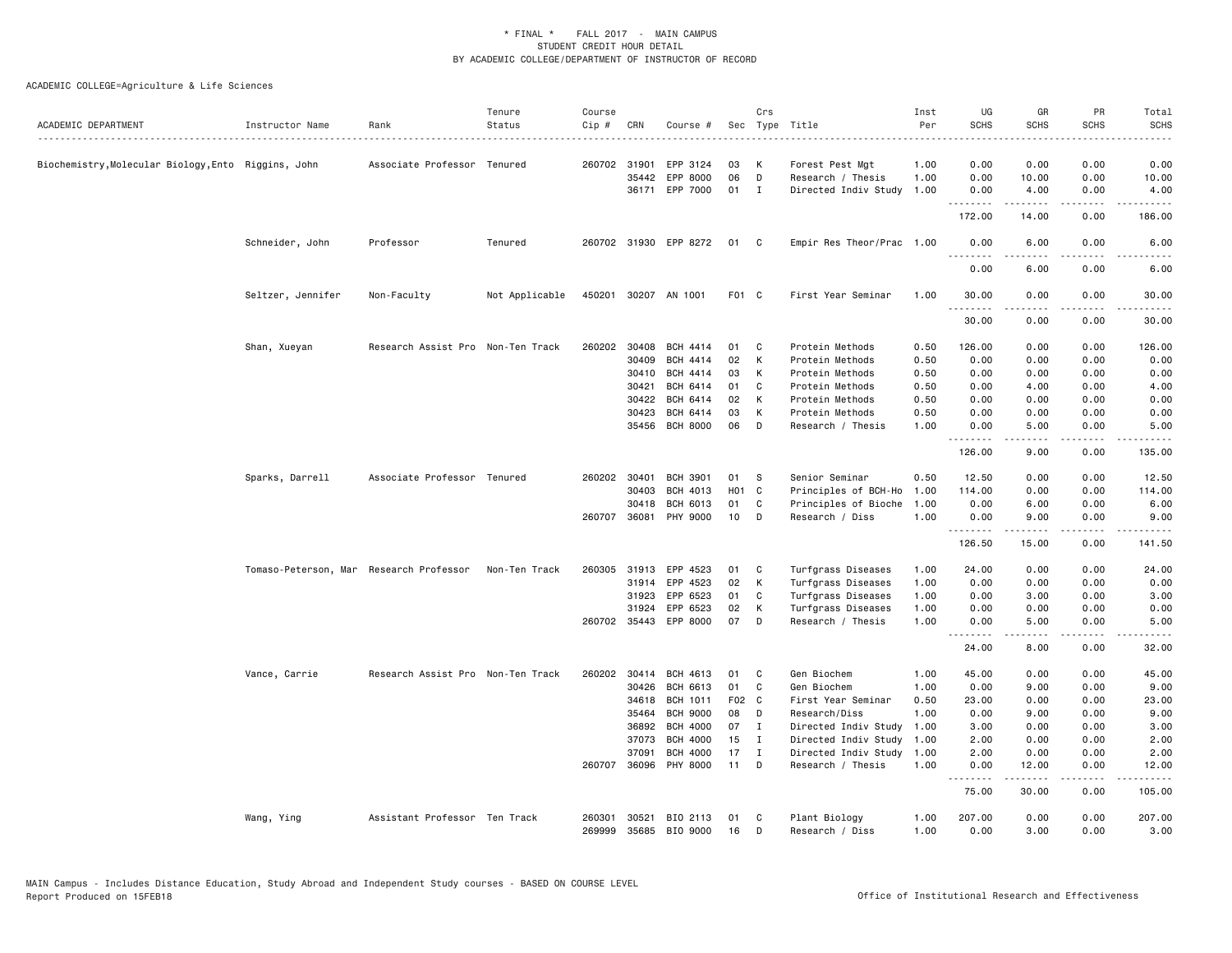| ACADEMIC DEPARTMENT                                      | Instructor Name    | Rank         | Tenure<br>Status | Course<br>Cip # | CRN   | Course #        | Sec | Crs            | Type Title                | Inst<br>Per | UG<br><b>SCHS</b>         | GR<br><b>SCHS</b> | PR<br><b>SCHS</b> | Total<br><b>SCHS</b> |
|----------------------------------------------------------|--------------------|--------------|------------------|-----------------|-------|-----------------|-----|----------------|---------------------------|-------------|---------------------------|-------------------|-------------------|----------------------|
|                                                          |                    |              |                  |                 |       |                 |     |                |                           |             |                           |                   |                   |                      |
|                                                          |                    |              |                  |                 |       |                 |     |                |                           |             | 207.00                    | 3.00              | 0.00              | 210.00               |
| Biochemistry, Molecular Biology, Ento Warburton, Marilyn |                    | Non-Employee | Not Applicable   | 011101          | 35350 | <b>PSS 9000</b> | 34  | - D            | Research / Diss           | 1.00        | 0.00                      | 9.00              | 0.00              | 9.00                 |
|                                                          |                    |              |                  | 260202          |       | 36910 BCH 4000  | 08  | $\blacksquare$ | Directed Indiv Study      | 1.00        | 3.00                      | 0.00              | 0.00              | 3.00                 |
|                                                          |                    |              |                  |                 |       |                 |     |                |                           |             | 3.00                      | 9.00              | 0.00              | 12.00                |
|                                                          | Willeford, Kenneth | Professor    | Tenured          | 260202          | 30408 | BCH 4414        | 01  | - C            | Protein Methods           | 0.50        | 126.00                    | 0.00              | 0.00              | 126.00               |
|                                                          |                    |              |                  |                 | 30409 | BCH 4414        | 02  | K              | Protein Methods           | 0.50        | 0.00                      | 0.00              | 0.00              | 0.00                 |
|                                                          |                    |              |                  |                 |       | 30410 BCH 4414  | 03  | K              | Protein Methods           | 0.50        | 0.00                      | 0.00              | 0.00              | 0.00                 |
|                                                          |                    |              |                  |                 | 30421 | BCH 6414        | 01  | - C            | Protein Methods           | 0.50        | 0.00                      | 4.00              | 0.00              | 4.00                 |
|                                                          |                    |              |                  |                 | 30422 | BCH 6414        | 02  | K              | Protein Methods           | 0.50        | 0.00                      | 0.00              | 0.00              | 0.00                 |
|                                                          |                    |              |                  |                 | 30423 | BCH 6414        | 03  | K              | Protein Methods           | 0.50        | 0.00                      | 0.00              | 0.00              | 0.00                 |
|                                                          |                    |              |                  |                 | 35465 | <b>BCH 9000</b> | 09  | - D            | Research/Diss             | 1.00        | 0.00                      | 21.00             | 0.00              | 21.00                |
|                                                          |                    |              |                  |                 | 36275 | <b>BCH 7000</b> | 01  | I.             | Directed Indiv Study      | 1.00        | 0.00                      | 4.00              | 0.00              | 4.00                 |
|                                                          |                    |              |                  |                 | 37044 | BCH 4000        | 12  | $\mathbf I$    | Directed Indiv Study 1.00 |             | 4.00                      | 0.00              | 0.00              | 4.00                 |
|                                                          |                    |              |                  |                 |       |                 |     |                |                           |             | - - - - - - - -<br>130.00 | 29.00             | 0.00              | 159.00               |
| ====================================                     |                    |              |                  |                 |       |                 |     |                |                           |             | ========                  |                   | ========          | ==========           |
| Biochemistry, Molecular Biology, Ento                    |                    |              |                  |                 |       |                 |     |                |                           |             | 3212.50                   | 617.00            | 0.00              | 3829.50              |
| =====================================                    |                    |              |                  |                 |       |                 |     |                |                           |             | ========                  | ========          | ---------         |                      |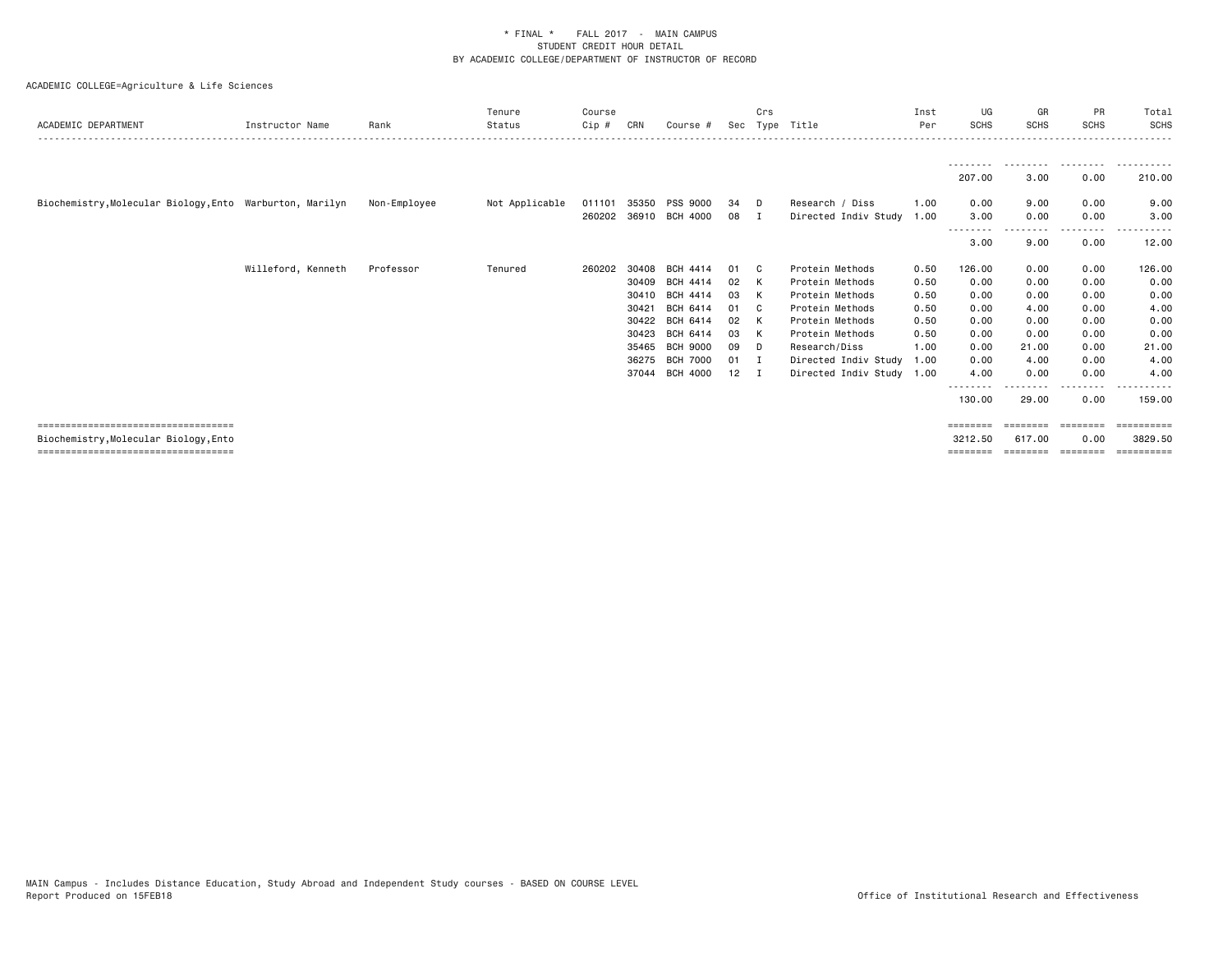| ACADEMIC DEPARTMENT                                                                         | Instructor Name  | Rank                              | Tenure<br>Status | Course<br>Cip # | CRN          | Course #              |    | Crs                        | Sec Type Title            | Inst<br>Per | UG<br><b>SCHS</b> | GR<br><b>SCHS</b>                                                                                                                                            | PR<br><b>SCHS</b>                   | Total<br><b>SCHS</b>                                                                                                      |
|---------------------------------------------------------------------------------------------|------------------|-----------------------------------|------------------|-----------------|--------------|-----------------------|----|----------------------------|---------------------------|-------------|-------------------|--------------------------------------------------------------------------------------------------------------------------------------------------------------|-------------------------------------|---------------------------------------------------------------------------------------------------------------------------|
| Food Science, Nutrition & Health Pr Abdallah Ruiz, Angel Grad Research Assis Not Applicable |                  |                                   |                  |                 | 190504 32166 | <b>FNH 2293</b>       | 01 | C                          | Indiv & Family Nutri 0.25 |             | 159.00            | 0.00                                                                                                                                                         | 0.00                                | 159.00                                                                                                                    |
|                                                                                             |                  |                                   |                  |                 |              | 32596 HS 2293         | 01 | $\mathbf{C}$               | Indiv & Family Nutri 0.25 |             | 55.50<br>.        | 0.00<br><u>.</u>                                                                                                                                             | 0.00<br>.                           | 55.50<br><u>.</u>                                                                                                         |
|                                                                                             |                  |                                   |                  |                 |              |                       |    |                            |                           |             | 214.50            | 0.00                                                                                                                                                         | 0.00                                | 214.50                                                                                                                    |
|                                                                                             | Allsopp, Marie   | Assistant Professor Ten Track     |                  | 190501          | 32184        | FNH 4373              | 01 | C                          | NTR Ed & Counsel Ski 1.00 |             | 84.00             | 0.00                                                                                                                                                         | 0.00                                | 84.00                                                                                                                     |
|                                                                                             |                  |                                   |                  | 190504          | 32175        | FNH 3701              | 01 | - S                        | NTR Professional Dev 1.00 |             | 22.00             | 0.00                                                                                                                                                         | 0.00                                | 22.00                                                                                                                     |
|                                                                                             |                  |                                   |                  |                 |              | 513102 32197 FNH 6373 | 01 | $\mathbf{C}$               | NTR Ed & Counsel Ski 1.00 |             | 0.00              | 6.00                                                                                                                                                         | 0.00<br>.                           | 6.00                                                                                                                      |
|                                                                                             |                  |                                   |                  |                 |              |                       |    |                            |                           |             | .<br>106.00       | $\begin{array}{cccccccccccccc} \bullet & \bullet & \bullet & \bullet & \bullet & \bullet & \bullet \end{array}$<br>6.00                                      | 0.00                                | $\begin{array}{cccccccccccccc} \bullet & \bullet & \bullet & \bullet & \bullet & \bullet & \bullet \end{array}$<br>112.00 |
|                                                                                             | Byrd, Sylvia     | Professor                         | Tenured          | 190599          |              | 35926 FNH 9000        | 03 | D                          | Research/Diss             | 1.00        | 0.00              | 1.00                                                                                                                                                         | 0.00                                | 1.00                                                                                                                      |
|                                                                                             |                  |                                   |                  |                 |              |                       |    |                            |                           |             | .<br>0.00         | $\frac{1}{2} \left( \frac{1}{2} \right) \left( \frac{1}{2} \right) \left( \frac{1}{2} \right) \left( \frac{1}{2} \right) \left( \frac{1}{2} \right)$<br>1.00 | $\sim$ $\sim$ $\sim$<br>0.00        | 1.00                                                                                                                      |
|                                                                                             | Chang, Kow-Ching | Professor                         | Tenured          | 190599          | 35910        | <b>FNH 8000</b>       | 04 | D                          | Research/Thesis           | 1.00        | 0.00              | 5.00                                                                                                                                                         | 0.00                                | 5.00                                                                                                                      |
|                                                                                             |                  |                                   |                  |                 |              | 35927 FNH 9000        | 04 | D                          | Research/Diss             | 1.00        | 0.00<br>.         | 37.00<br>.                                                                                                                                                   | 0.00                                | 37.00                                                                                                                     |
|                                                                                             |                  |                                   |                  |                 |              |                       |    |                            |                           |             | 0.00              | 42.00                                                                                                                                                        | 0.00                                | 42.00                                                                                                                     |
|                                                                                             | Cheng, Wen-Hsing | Associate Professor Ten Track     |                  | 190504          | 30405        | <b>BCH 4253</b>       | 01 | C                          | Macronutrients            | 1.00        | 3.00              | 0.00                                                                                                                                                         | 0.00                                | 3.00                                                                                                                      |
|                                                                                             |                  |                                   |                  |                 | 32181        | FNH 4253              | 01 | C                          | Macronutrients            | 1.00        | 66.00             | 0.00                                                                                                                                                         | 0.00                                | 66.00                                                                                                                     |
|                                                                                             |                  |                                   |                  |                 | 32194        | FNH 6253              | 01 | C                          | Macronutrients            | 1.00        | 0.00              | 30.00                                                                                                                                                        | 0.00                                | 30.00                                                                                                                     |
|                                                                                             |                  |                                   |                  |                 | 32200        | FNH 8253              | 01 | B                          | Ntr & Food Sci Resea      | 1.00        | 0.00              | 18.00                                                                                                                                                        | 0.00                                | 18.00                                                                                                                     |
|                                                                                             |                  |                                   |                  |                 | 190599 35928 | <b>FNH 9000</b>       | 05 | D                          | Research/Diss             | 1.00        | 0.00              | 13.00                                                                                                                                                        | 0.00                                | 13.00                                                                                                                     |
|                                                                                             |                  |                                   |                  |                 |              |                       |    |                            |                           |             | .<br>69.00        | .<br>61.00                                                                                                                                                   | $\sim$ $\sim$ $\sim$ $\sim$<br>0.00 | .<br>130.00                                                                                                               |
|                                                                                             | Conrad, Amanda   | Instructor                        | Non-Ten Track    | 190504          | 32165        | FNH 2283              | 01 | C                          | Child Health & Nutri 1.00 |             | 57.00             | 0.00                                                                                                                                                         | 0.00                                | 57.00                                                                                                                     |
|                                                                                             |                  |                                   |                  |                 | 32166        | <b>FNH 2293</b>       | 01 | C.                         | Indiv & Family Nutri 0.75 |             | 477.00            | 0.00                                                                                                                                                         | 0.00                                | 477.00                                                                                                                    |
|                                                                                             |                  |                                   |                  |                 |              | 32167 FNH 2293        | 02 | $\mathbf{C}$               | Indiv & Family Nutri 1.00 |             | 129.00            | 0.00                                                                                                                                                         | 0.00                                | 129.00                                                                                                                    |
|                                                                                             |                  |                                   |                  |                 | 32595        | HS 2283               | 01 | C                          | Child Health & Nutri 1.00 |             | 99.00             | 0.00                                                                                                                                                         | 0.00                                | 99.00                                                                                                                     |
|                                                                                             |                  |                                   |                  |                 | 32596        | HS 2293               | 01 | C                          | Indiv & Family Nutri 0.75 |             | 166.50            | 0.00                                                                                                                                                         | 0.00                                | 166.50                                                                                                                    |
|                                                                                             |                  |                                   |                  |                 |              | 32597 HS 2293         | 02 | $\overline{\phantom{a}}$ c | Indiv & Family Nutri 1.00 |             | 24.00<br>.        | 0.00<br>-----                                                                                                                                                | 0.00<br>.                           | 24.00<br>-----                                                                                                            |
|                                                                                             |                  |                                   |                  |                 |              |                       |    |                            |                           |             | 952.50            | 0.00                                                                                                                                                         | 0.00                                | 952.50                                                                                                                    |
|                                                                                             | Cord, Christine  | Clinical Assist Pro Non-Ten Track |                  | 011001          | 32182        | FNH 4333              | 01 | $\mathbf{C}$               | Food Law                  | 1.00        | 42.00             | 0.00                                                                                                                                                         | 0.00                                | 42.00                                                                                                                     |
|                                                                                             |                  |                                   |                  |                 | 32183        | FNH 4333              | 02 | K                          | Food Law                  | 1.00        | 0.00              | 0.00                                                                                                                                                         | 0.00                                | 0.00                                                                                                                      |
|                                                                                             |                  |                                   |                  |                 | 011002 34630 | FNH 4593              | 01 | B                          | New Food Product Dev      | 1.00        | 27.00             | 0.00                                                                                                                                                         | 0.00                                | 27.00                                                                                                                     |
|                                                                                             |                  |                                   |                  | 190501          | 32195        | FNH 6333              | 01 | C                          | Food Law                  | 1.00        | 0.00              | 3.00                                                                                                                                                         | 0.00                                | 3.00                                                                                                                      |
|                                                                                             |                  |                                   |                  |                 |              | 32196 FNH 6333        | 02 | K                          | Food Law                  | 1.00        | 0.00<br>.         | 0.00                                                                                                                                                         | 0.00                                | 0.00                                                                                                                      |
|                                                                                             |                  |                                   |                  |                 |              |                       |    |                            |                           |             | 69.00             | 3.00                                                                                                                                                         | 0.00                                | 72.00                                                                                                                     |
|                                                                                             | Crist, Courtney  | Extension Assist Pr Non-Ten Track |                  |                 |              | 190599 35912 FNH 8000 | 06 | D                          | Research/Thesis           | 1.00        | 0.00<br>.         | 2.00<br>-----                                                                                                                                                | 0.00                                | 2.00                                                                                                                      |
|                                                                                             |                  |                                   |                  |                 |              |                       |    |                            |                           |             | 0.00              | 2.00                                                                                                                                                         | 0.00                                | 2.00                                                                                                                      |
|                                                                                             | Fountain, Brent  | Extension Assoc Pro Non-Ten Track |                  |                 | 011102 36228 | PSS 4990              | 03 | B                          | Special Topic In PSS 0.33 |             | 1.98              | 0.00                                                                                                                                                         | 0.00                                | 1.98                                                                                                                      |
|                                                                                             |                  |                                   |                  |                 | 36229        | PSS 6990              | 03 | B                          | Special Topic In PSS 0.33 |             | 0.00              | 1.98                                                                                                                                                         | 0.00                                | 1.98                                                                                                                      |
|                                                                                             |                  |                                   |                  |                 | 513102 32176 | FNH 4013              | 01 | В                          | Nutrition Assessment 1.00 |             | 66.00             | 0.00                                                                                                                                                         | 0.00                                | 66.00                                                                                                                     |
|                                                                                             |                  |                                   |                  |                 | 32190        | FNH 6013              | 01 | B                          | Nutrition Assessment 1.00 |             | 0.00              | 9.00                                                                                                                                                         | 0.00                                | 9.00                                                                                                                      |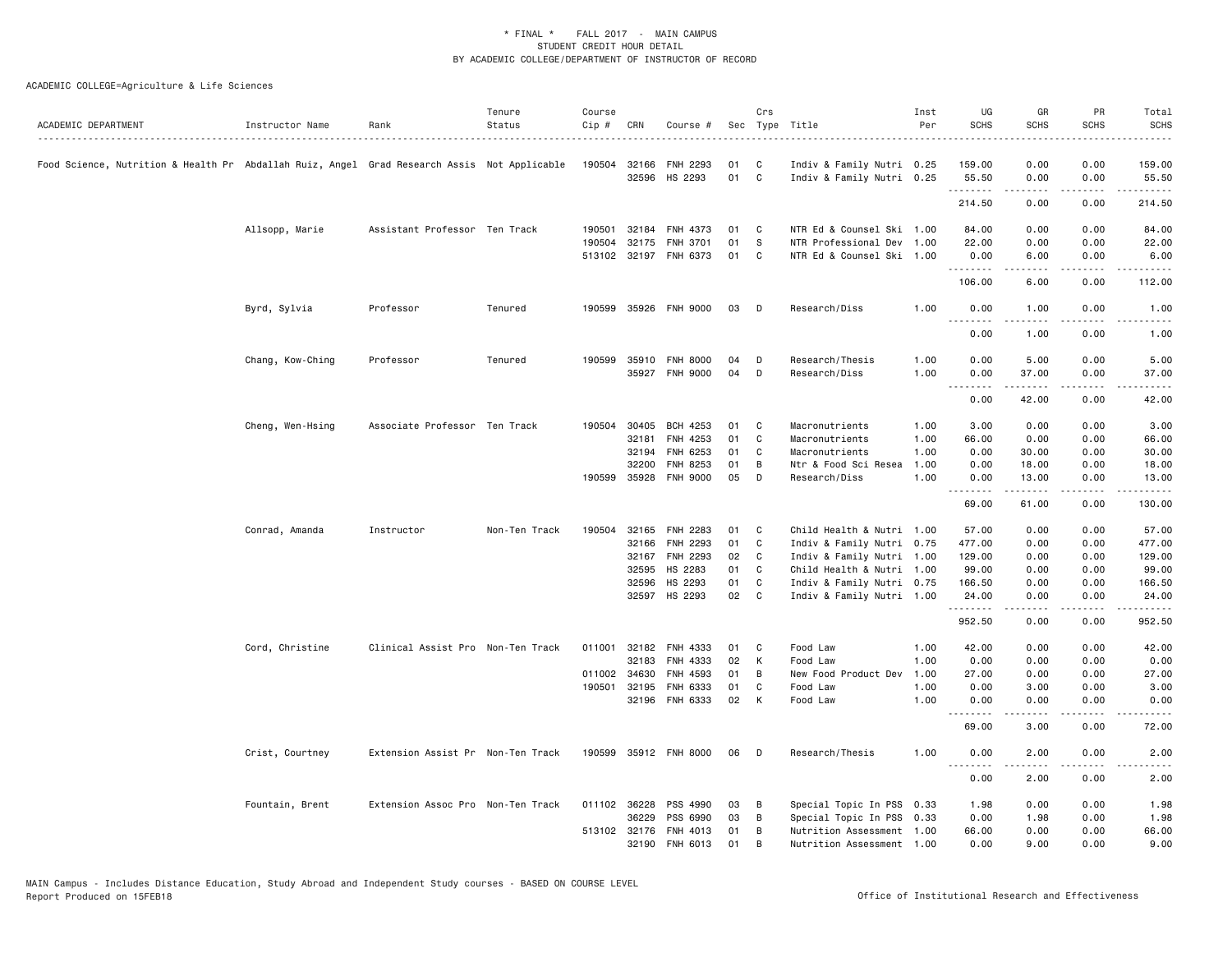| ACADEMIC DEPARTMENT                                  | Instructor Name  | Rank                                                   | Tenure<br>Status | Course<br>Cip # | CRN            | Course #              |             | Crs            | Sec Type Title                                         | Inst<br>Per | UG<br>SCHS    | GR<br><b>SCHS</b>                                                                                                                                            | PR<br><b>SCHS</b>      | Total<br><b>SCHS</b>                                                                                                                |
|------------------------------------------------------|------------------|--------------------------------------------------------|------------------|-----------------|----------------|-----------------------|-------------|----------------|--------------------------------------------------------|-------------|---------------|--------------------------------------------------------------------------------------------------------------------------------------------------------------|------------------------|-------------------------------------------------------------------------------------------------------------------------------------|
|                                                      |                  |                                                        |                  |                 |                |                       |             |                |                                                        |             | .             |                                                                                                                                                              |                        |                                                                                                                                     |
|                                                      |                  |                                                        |                  |                 |                |                       |             |                |                                                        |             | 67.98         | 10.98                                                                                                                                                        | 0.00                   | 78.96                                                                                                                               |
| Food Science, Nutrition & Health Pr Gardner, Antonio |                  | Assistant Professor Ten Track                          |                  |                 | 512207 32169   | FNH 3163              | 02          | $\mathbf{C}$   | Basic Principle Heal 1.00                              |             | 138.00        | 0.00                                                                                                                                                         | 0.00                   | 138.00                                                                                                                              |
|                                                      |                  |                                                        |                  |                 | 32204          | <b>FNH 8563</b>       | 01          | C              | Prin Epic & Hlth Sci 1.00                              |             | 0.00          | 33.00                                                                                                                                                        | 0.00                   | 33.00                                                                                                                               |
|                                                      |                  |                                                        |                  |                 | 34234          | FNH 8543              | 501 C       |                | Health Ed for Divers 1.00                              |             | 0.00<br>.     | 48.00<br>.                                                                                                                                                   | 0.00<br>.              | 48.00<br>.                                                                                                                          |
|                                                      |                  |                                                        |                  |                 |                |                       |             |                |                                                        |             | 138.00        | 81.00                                                                                                                                                        | 0.00                   | 219.00                                                                                                                              |
|                                                      | Hunt, Barry      | Professor                                              | Tenured          |                 | 512207 32202   | FNH 8513              | 01          | $\mathbf{C}$   | Theory Pract in Hlt 1.00                               |             | 0.00          | 30.00                                                                                                                                                        | 0.00                   | 30.00                                                                                                                               |
|                                                      |                  |                                                        |                  |                 | 34232          | FNH 8513              | 501 C       |                | Theory Pract in Hlt 1.00                               |             | 0.00          | 57.00                                                                                                                                                        | 0.00                   | 57.00                                                                                                                               |
|                                                      |                  |                                                        |                  |                 |                | 34236 FNH 8673        | 501 I       |                | Appl Proj for CHES                                     | 1.00        | 0.00<br>.     | 42.00<br>-----                                                                                                                                               | 0.00<br>المتمام المتنا | 42.00<br>.                                                                                                                          |
|                                                      |                  |                                                        |                  |                 |                |                       |             |                |                                                        |             | 0.00          | 129.00                                                                                                                                                       | 0.00                   | 129.00                                                                                                                              |
|                                                      | Leach, Vicki     | Lecturer                                               | Non-Ten Track    | 190501          | 32162          | <b>FNH 2203</b>       | 01          | B              | Science of Food Prep 1.00                              |             | 87.00         | 0.00                                                                                                                                                         | 0.00                   | 87.00                                                                                                                               |
|                                                      |                  |                                                        |                  | 190505          |                | 32171 FNH 3283        | 01          | C              | The Foodservice Syst 1.00                              |             | 120.00        | 0.00                                                                                                                                                         | 0.00                   | 120.00                                                                                                                              |
|                                                      |                  |                                                        |                  |                 |                |                       |             |                |                                                        |             | .<br>207.00   | $\frac{1}{2} \left( \frac{1}{2} \right) \left( \frac{1}{2} \right) \left( \frac{1}{2} \right) \left( \frac{1}{2} \right) \left( \frac{1}{2} \right)$<br>0.00 | .<br>0.00              | .<br>207.00                                                                                                                         |
|                                                      | Mosby, Terezie   | Assistant Professor Ten Track                          |                  | 190599          | 35918          | <b>FNH 8000</b>       | 12          | D              | Research/Thesis                                        | 1.00        | 0.00          | 6.00                                                                                                                                                         | 0.00                   | 6.00                                                                                                                                |
|                                                      |                  |                                                        |                  |                 | 35933          | <b>FNH 9000</b>       | 10          | D              | Research/Diss                                          | 1.00        | 0.00          | 2.00                                                                                                                                                         | 0.00                   | 2.00                                                                                                                                |
|                                                      |                  |                                                        |                  |                 | 36625          | <b>FNH 7000</b>       | 02          | $\blacksquare$ | Directed Indiv Study 1.00                              |             | 0.00          | 4.00                                                                                                                                                         | 0.00                   | 4.00                                                                                                                                |
|                                                      |                  |                                                        |                  | 513101 32180    |                | FNH 4233              | 01          | C              | Medical Nutrition Th 1.00                              |             | 78.00         | 0.00                                                                                                                                                         | 0.00                   | 78.00                                                                                                                               |
|                                                      |                  |                                                        |                  |                 | 32201          | FNH 8286              | 01          | E              | Supervised Practice                                    | 1.00        | 0.00          | 96.00                                                                                                                                                        | 0.00                   | 96.00                                                                                                                               |
|                                                      |                  |                                                        |                  |                 | 513102 32193   | FNH 6233              | 01          | C              | Medical Nutrition Th 1.00                              |             | 0.00<br>.     | 9.00<br>.                                                                                                                                                    | 0.00<br>.              | 9.00<br><u>.</u>                                                                                                                    |
|                                                      |                  |                                                        |                  |                 |                |                       |             |                |                                                        |             | 78.00         | 117.00                                                                                                                                                       | 0.00                   | 195.00                                                                                                                              |
|                                                      | Mukherjee, Soma  | Grad Teach Assist                                      | Not Applicable   |                 |                | 190501 32159 FNH 1103 | 01 C        |                | Intro Food Sci, Nutr 1.00                              |             | 219.00        | 0.00                                                                                                                                                         | 0.00                   | 219.00                                                                                                                              |
|                                                      |                  |                                                        |                  |                 |                |                       |             |                |                                                        |             | 219.00        | 0.00                                                                                                                                                         | 0.00                   | 219.00                                                                                                                              |
|                                                      |                  | Nannapaneni, Ramakri Research Assoc Prof Non-Ten Track |                  |                 | 190599 35919   | <b>FNH 8000</b>       | 13          | D              | Research/Thesis                                        | 1.00        | 0.00          | 1.00                                                                                                                                                         | 0.00                   | 1.00                                                                                                                                |
|                                                      |                  |                                                        |                  |                 | 35934          | FNH 9000              | 11          | D              | Research/Diss                                          | 1.00        | 0.00          | 4.00                                                                                                                                                         | 0.00                   | 4.00                                                                                                                                |
|                                                      |                  |                                                        |                  |                 |                |                       |             |                |                                                        |             | .<br>0.00     | $\frac{1}{2}$<br>5.00                                                                                                                                        | $\frac{1}{2}$<br>0.00  | 5.00                                                                                                                                |
|                                                      |                  |                                                        |                  |                 |                |                       |             |                |                                                        |             |               |                                                                                                                                                              |                        |                                                                                                                                     |
|                                                      | Oliver, Brittney | Assistant Professor Ten Track                          |                  | 190501          | 34626          | FNH 4393              | 501 C       |                | Prevention of Diseas 1.00                              |             | 60.00         | 0.00                                                                                                                                                         | 0.00                   | 60.00                                                                                                                               |
|                                                      |                  |                                                        |                  | 512207 32203    | 34233          | FNH 8523<br>FNH 8523  | 01<br>501 C | C              | Health Promotion Tec 1.00<br>Health Promotion Tec 1.00 |             | 0.00<br>0.00  | 24.00<br>51.00                                                                                                                                               | 0.00<br>0.00           | 24.00<br>51.00                                                                                                                      |
|                                                      |                  |                                                        |                  |                 |                |                       |             |                |                                                        |             | .             | .                                                                                                                                                            | .                      | <u>.</u>                                                                                                                            |
|                                                      |                  |                                                        |                  |                 |                |                       |             |                |                                                        |             | 60.00         | 75.00                                                                                                                                                        | 0.00                   | 135.00                                                                                                                              |
|                                                      | Pylate, Leah     | Non-Faculty                                            | Not Applicable   |                 |                | 512207 34231 FNH 3163 | 501 C       |                | Basic Principle Heal 1.00                              |             | 120.00<br>.   | 0.00<br>د د د د د                                                                                                                                            | 0.00<br>.              | 120.00<br>$\begin{array}{cccccccccccccc} \bullet & \bullet & \bullet & \bullet & \bullet & \bullet & \bullet & \bullet \end{array}$ |
|                                                      |                  |                                                        |                  |                 |                |                       |             |                |                                                        |             | 120.00        | 0.00                                                                                                                                                         | 0.00                   | 120.00                                                                                                                              |
|                                                      | Schilling, Mark  | Professor                                              | Tenured          | 011001          | 34627          | FNH 4114              | 01          | B              | Analysis of Food Pro 1.00                              |             | 32.00         | 0.00                                                                                                                                                         | 0.00                   | 32.00                                                                                                                               |
|                                                      |                  |                                                        |                  | 120509          | 32178          | FNH 4200              | 01          | C              | Dual Enroll MUW Culi 1.00                              |             | 52.00         | 0.00                                                                                                                                                         | 0.00                   | 52.00                                                                                                                               |
|                                                      |                  |                                                        |                  | 190501          | 32161          | FNH 2011              | 01          | C              | Career Pln/Succ Food 1.00                              |             | 22.00         | 0.00                                                                                                                                                         | 0.00                   | 22.00                                                                                                                               |
|                                                      |                  |                                                        |                  |                 | 32185<br>34628 | FNH 4480<br>FNH 6114  | 01<br>01    | E<br>B         | Food Science Interns 1.00                              |             | 30.00<br>0.00 | 0.00<br>8.00                                                                                                                                                 | 0.00<br>0.00           | 30.00<br>8.00                                                                                                                       |
|                                                      |                  |                                                        |                  | 190599          | 35921          | <b>FNH 8000</b>       | 15          | D              | Analysis of Food Pro 1.00<br>Research/Thesis           | 1.00        | 0.00          | 18.00                                                                                                                                                        | 0.00                   | 18.00                                                                                                                               |
|                                                      |                  |                                                        |                  |                 |                |                       |             |                |                                                        |             |               |                                                                                                                                                              |                        |                                                                                                                                     |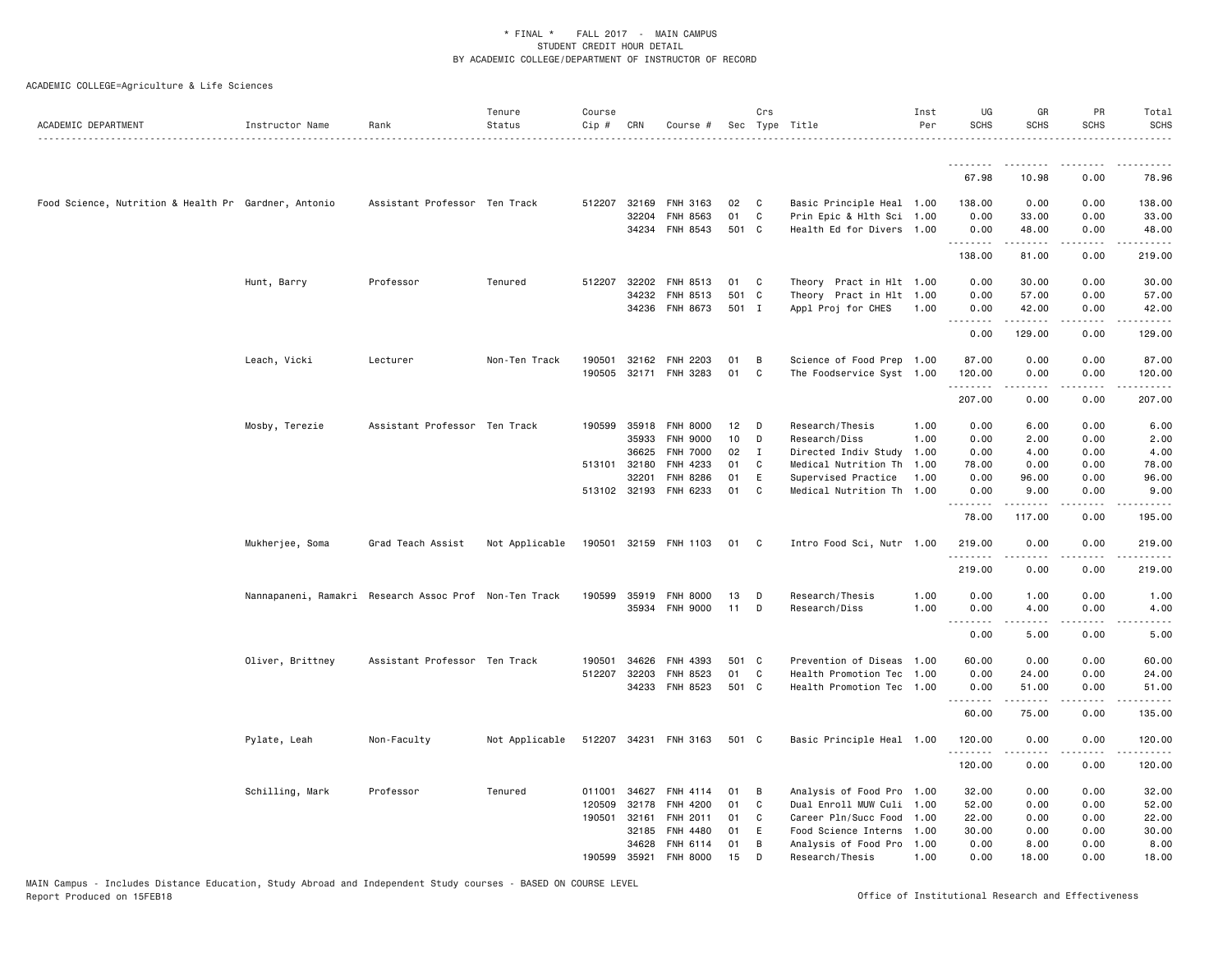|                                                     |                 |             | Tenure         | Course       |       |                 |                 | Crs            |                           | Inst | UG                        | GR                 | PR                                                                                                                                | Total            |
|-----------------------------------------------------|-----------------|-------------|----------------|--------------|-------|-----------------|-----------------|----------------|---------------------------|------|---------------------------|--------------------|-----------------------------------------------------------------------------------------------------------------------------------|------------------|
| ACADEMIC DEPARTMENT                                 | Instructor Name | Rank        | Status         | Cip #        | CRN   | Course          |                 |                | Sec Type Title            | Per  | SCHS                      | <b>SCHS</b>        | <b>SCHS</b>                                                                                                                       | <b>SCHS</b>      |
| Food Science, Nutrition & Health Pr Schilling, Mark |                 | Professor   | Tenured        | 190599       | 35935 | <b>FNH 9000</b> | 12              | D              | Research/Diss             | 1.00 | 0.00                      | 11.00              | 0.00                                                                                                                              | 11.00            |
|                                                     |                 |             |                |              |       | 36420 FNH 7000  | 01              | I.             | Directed Indiv Study      | 1.00 | 0.00                      | 1.00               | 0.00                                                                                                                              | 1.00             |
|                                                     |                 |             |                |              |       |                 |                 |                |                           |      | <u>.</u><br>136.00        | 38.00              | $\cdots$<br>0.00                                                                                                                  | .<br>174.00      |
|                                                     | Silva, Juan     | Professor   | Tenured        | 190501       |       | 36975 FNH 4000  | 01 I            |                | Directed Indiv Study 1.00 |      | 3.00                      | 0.00               | 0.00                                                                                                                              | 3.00             |
|                                                     |                 |             |                | 190599       | 35922 | <b>FNH 8000</b> | 16 D            |                | Research/Thesis           | 1.00 | 0.00                      | 7.00               | 0.00                                                                                                                              | 7.00             |
|                                                     |                 |             |                |              | 36968 | <b>FNH 7000</b> | 03              | $\mathbf{I}$   | Directed Indiv Study 1.00 |      | 0.00                      | 3.00               | 0.00                                                                                                                              | 3.00             |
|                                                     |                 |             |                |              |       | 37079 FNH 7000  | 04              | $\blacksquare$ | Directed Indiv Study 1.00 |      | 0.00<br>.                 | 3.00               | 0.00<br>$\frac{1}{2} \left( \frac{1}{2} \right) \left( \frac{1}{2} \right) \left( \frac{1}{2} \right) \left( \frac{1}{2} \right)$ | 3,00<br>$\cdots$ |
|                                                     |                 |             |                |              |       |                 |                 |                |                           |      | 3.00                      | -----<br>13.00     | 0.00                                                                                                                              | 16.00            |
|                                                     | Street, Susan   | Lecturer    | Non-Ten Track  | 190504       | 34229 | FNH 2283        | 501 C           |                | Child Health & Nutri 1.00 |      | 84.00                     | 0.00               | 0.00                                                                                                                              | 84.00            |
|                                                     |                 |             |                |              | 34230 | FNH 2293        | 501 C           |                | Indiv & Family Nutri 1.00 |      | 114.00                    | 0.00               | 0.00                                                                                                                              | 114.00           |
|                                                     |                 |             |                |              |       | 34298 HS 2283   | 501 C           |                | Child Health & Nutri 1.00 |      | 36.00                     | 0.00               | 0.00                                                                                                                              | 36.00            |
|                                                     |                 |             |                |              |       | 34299 HS 2293   | 501 C           |                | Indiv & Family Nutri 1.00 |      | 30.00                     | 0.00               | 0.00                                                                                                                              | 30.00            |
|                                                     |                 |             |                |              |       |                 |                 |                |                           |      | - - - - - - - -<br>264.00 | 0.00               | 0.00                                                                                                                              | 264.00           |
|                                                     | Tidwell, Diane  | Professor   | Tenured        | 190504       | 32170 | FNH 3263        | 01              | B              | Research Mth in Fd &      | 1.00 | 90.00                     | 0.00               | 0.00                                                                                                                              | 90.00            |
|                                                     |                 |             |                | 190599       | 35923 | <b>FNH 8000</b> | 17 <sup>2</sup> | D D            | Research/Thesis           | 1.00 | 0.00                      | 1.00               | 0.00                                                                                                                              | 1.00             |
|                                                     |                 |             |                |              | 35937 | <b>FNH 9000</b> | 14              | D              | Research/Diss             | 1.00 | 0.00                      | 10.00              | 0.00                                                                                                                              | 10.00            |
|                                                     |                 |             |                | 513102 32168 |       | FNH 3003        | 01 E            |                | Nutr Field Experienc      | 1.00 | 30.00                     | 0.00               | 0.00                                                                                                                              | 30.00            |
|                                                     |                 |             |                |              |       |                 |                 |                |                           |      | .<br>120.00               | 11.00              | $\cdots$<br>0.00                                                                                                                  | 131.00           |
|                                                     | White, Kelly    | Non-Faculty | Not Applicable | 190501       |       | 32192 FNH 6223  | 01 C            |                | Sports Nutrition          | 1.00 | 0.00                      | 45.00              | 0.00                                                                                                                              | 45.00            |
|                                                     |                 |             |                | 190504       |       | 32179 FNH 4223  | 01 C            |                | Sports Nutrition          | 1.00 | 30.00                     | 0.00               | 0.00                                                                                                                              | 30.00            |
|                                                     |                 |             |                |              |       | 36356 FNH 4223  | 501 C           |                | Sports Nutrition          | 1.00 | 24.00                     | 0.00               | 0.00                                                                                                                              | 24.00            |
|                                                     |                 |             |                |              |       |                 |                 |                |                           |      | .<br>54.00                | 45.00              | 0.00                                                                                                                              | 99.00            |
| Food Science, Nutrition & Health Pr                 |                 |             |                |              |       |                 |                 |                |                           |      | ========<br>2877.98       | ========<br>639.98 | ========<br>0.00                                                                                                                  | 3517.96          |
|                                                     |                 |             |                |              |       |                 |                 |                |                           |      |                           |                    | -------- ------- -------                                                                                                          | ==========       |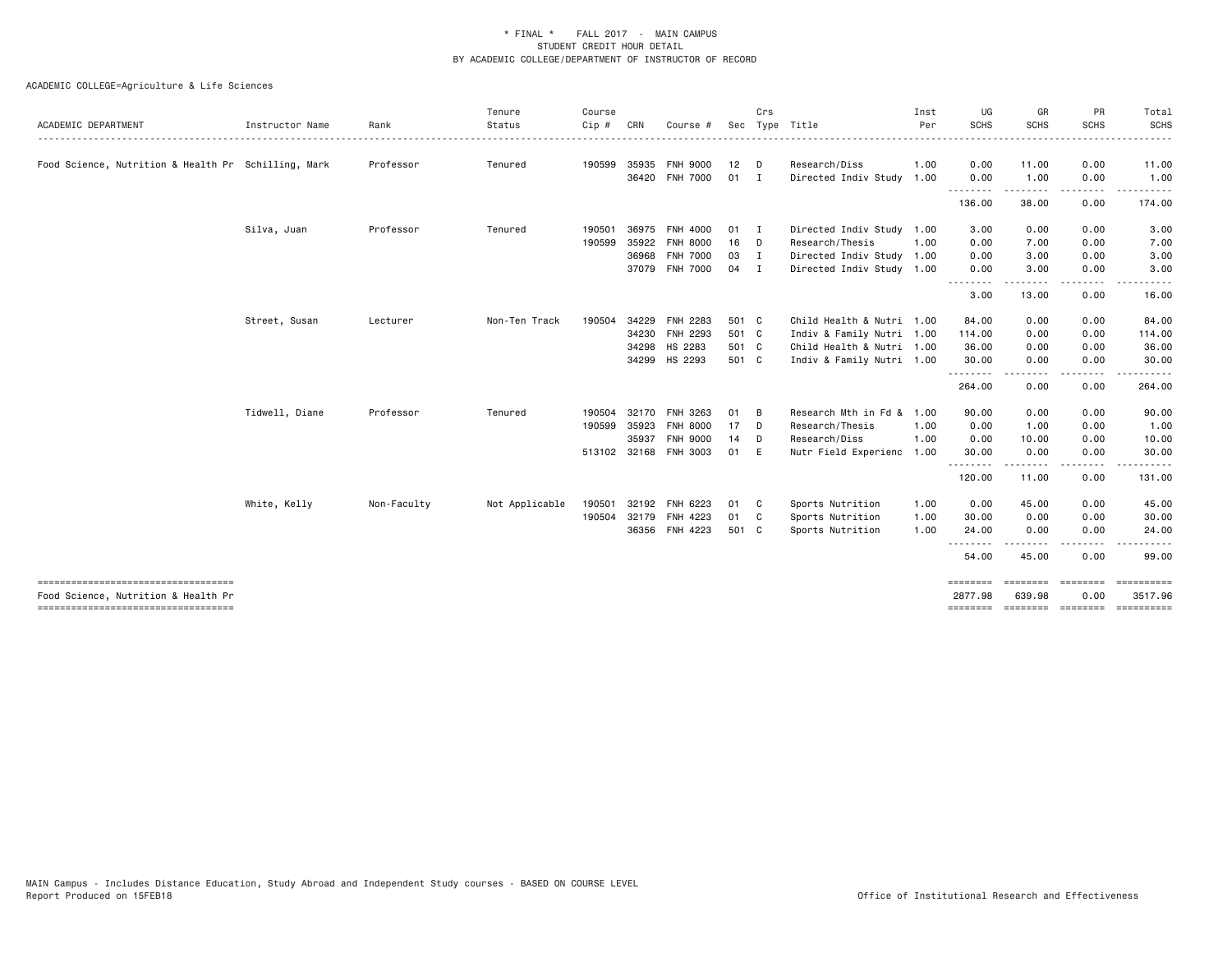| ACADEMIC DEPARTMENT    | Instructor Name                                  | Rank                        | Tenure<br>Status | Course<br>Cip # | CRN   | Course #              |       | Crs          | Sec Type Title             | Inst<br>Per | UG<br><b>SCHS</b> | GR<br><b>SCHS</b>                                                                                                                                             | PR<br><b>SCHS</b>                   | Total<br><b>SCHS</b>                                                                                                                                                                     |
|------------------------|--------------------------------------------------|-----------------------------|------------------|-----------------|-------|-----------------------|-------|--------------|----------------------------|-------------|-------------------|---------------------------------------------------------------------------------------------------------------------------------------------------------------|-------------------------------------|------------------------------------------------------------------------------------------------------------------------------------------------------------------------------------------|
| Landscape Architecture | Artunc, Sadik                                    | Professor                   | Tenured          | 040601          |       | 32710 LA 3554         | 01    | Q            | Design III Small Tow 0.50  |             | 32.00             | 0.00                                                                                                                                                          | 0.00                                | 32.00                                                                                                                                                                                    |
|                        |                                                  |                             |                  |                 |       |                       |       |              |                            |             | .<br>32.00        | 0.00                                                                                                                                                          | 0.00                                | 32.00                                                                                                                                                                                    |
|                        | Brzuszek, Robert                                 | Professor                   | Tenured          | 040601          |       | 32701 LA 1333         | 01    | B            | Landscape Sys. & Pla 0.50  |             | 61.50             | 0.00                                                                                                                                                          | 0.00                                | 61.50                                                                                                                                                                                    |
|                        |                                                  |                             |                  |                 |       | 32707 LA 2554         | 01    | L            | Land Arch Des I:Site 0.50  |             | 44.00             | 0.00                                                                                                                                                          | 0.00                                | 44.00                                                                                                                                                                                    |
|                        |                                                  |                             |                  |                 |       | 35817 LA 1433         | 01    | B            | LA Creativity              | 0.50        | 12.00             | 0.00                                                                                                                                                          | 0.00                                | 12.00                                                                                                                                                                                    |
|                        |                                                  |                             |                  |                 | 36004 | LA 7000               | 01    | $\mathbf{I}$ | Directed Indiv Study 1.00  |             | 0.00              | 3.00                                                                                                                                                          | 0.00                                | 3.00                                                                                                                                                                                     |
|                        |                                                  |                             |                  |                 | 36386 | LA 8000               | 01    | D            | Research / Thesis          | 1.00        | 0.00              | 20.00                                                                                                                                                         | 0.00                                | 20.00                                                                                                                                                                                    |
|                        |                                                  |                             |                  |                 | 36557 | LA 7000               | 05    | I            | Directed Indiv Study       | 1.00        | 0.00              | 3.00                                                                                                                                                          | 0.00                                | 3.00                                                                                                                                                                                     |
|                        |                                                  |                             |                  |                 | 36558 | LA 7000               | 06    | $\mathbf{I}$ | Directed Indiv Study 1.00  |             | 0.00              | 3.00                                                                                                                                                          | 0.00                                | 3.00                                                                                                                                                                                     |
|                        |                                                  |                             |                  |                 |       | 36560 LA 7000         | 08    | $\mathbf{I}$ | Directed Indiv Study 1.00  |             | 0.00<br>.         | 3.00<br>.                                                                                                                                                     | 0.00<br>$\sim$ $\sim$ $\sim$ $\sim$ | 3.00                                                                                                                                                                                     |
|                        |                                                  |                             |                  |                 |       |                       |       |              |                            |             | 117.50            | 32.00                                                                                                                                                         | 0.00                                | 149.50                                                                                                                                                                                   |
|                        | Fulford, Charles                                 | Associate Professor Tenured |                  | 040601          |       | 32702 LA 1533         | 01    | L.           | Pres Meth & Media          | 1.00        | 72.00             | 0.00                                                                                                                                                          | 0.00                                | 72.00                                                                                                                                                                                    |
|                        |                                                  |                             |                  |                 | 32703 | LA 1533               | 02    | L.           | Pres Meth & Media          | 1.00        | 48.00             | 0.00                                                                                                                                                          | 0.00                                | 48.00                                                                                                                                                                                    |
|                        |                                                  |                             |                  |                 |       | 35817 LA 1433         | 01    | B            | LA Creativity              | 0.50        | 12.00<br>.        | 0.00<br>$- - - - -$                                                                                                                                           | 0.00<br>.                           | 12.00<br>$\frac{1}{2} \left( \frac{1}{2} \right) \left( \frac{1}{2} \right) \left( \frac{1}{2} \right) \left( \frac{1}{2} \right) \left( \frac{1}{2} \right) \left( \frac{1}{2} \right)$ |
|                        |                                                  |                             |                  |                 |       |                       |       |              |                            |             | 132.00            | 0.00                                                                                                                                                          | 0.00                                | 132.00                                                                                                                                                                                   |
|                        | Gallo, Katarzyna                                 | Instructor                  | Non-Ten Track    | 130101          | 31947 | EPY 4033              | 01    | C            | Lear Theo Ed Rel Set 1.00  |             | 63.00             | 0.00                                                                                                                                                          | 0.00                                | 63.00                                                                                                                                                                                    |
|                        |                                                  |                             |                  | 130499          | 31935 | EPY 3063              | 01    | C            | Indiv Diff/Exception 1.00  |             | 144.00            | 0.00                                                                                                                                                          | 0.00                                | 144.00                                                                                                                                                                                   |
|                        |                                                  |                             |                  |                 |       | 231303 31944 EPY 3513 | 01    | C            | Behavioral Sci Writi 1.00  |             | 66.00             | 0.00                                                                                                                                                          | 0.00                                | 66.00                                                                                                                                                                                    |
|                        |                                                  |                             |                  |                 |       |                       |       |              |                            |             | .                 | 2.2.2.2.2                                                                                                                                                     | .                                   | .                                                                                                                                                                                        |
|                        |                                                  |                             |                  |                 |       |                       |       |              |                            |             | 273.00            | 0.00                                                                                                                                                          | 0.00                                | 273.00                                                                                                                                                                                   |
|                        | Gallo, Warren                                    | Associate Professor Tenured |                  | 011102 36228    |       | PSS 4990              | 03    | B            | Special Topic In PSS 0.33  |             | 1.98              | 0.00                                                                                                                                                          | 0.00                                | 1.98                                                                                                                                                                                     |
|                        |                                                  |                             |                  |                 | 36229 | PSS 6990              | 03    | B            | Special Topic In PSS 0.33  |             | 0.00              | 1.98                                                                                                                                                          | 0.00                                | 1.98                                                                                                                                                                                     |
|                        |                                                  |                             |                  | 040601 32709    |       | LA 3534               | 01    | В            | Construction III: Hyd 1.00 |             | 64.00             | 0.00                                                                                                                                                          | 0.00                                | 64.00                                                                                                                                                                                    |
|                        |                                                  |                             |                  |                 | 32710 | LA 3554               | 01    | Q            | Design III Small Tow 0.50  |             | 32.00             | 0.00                                                                                                                                                          | 0.00                                | 32.00                                                                                                                                                                                    |
|                        |                                                  |                             |                  |                 | 32722 | LA 8513               | 01    | Q            | LA Grad Design Studi 1.00  |             | 0.00              | 9.00                                                                                                                                                          | 0.00                                | 9.00                                                                                                                                                                                     |
|                        |                                                  |                             |                  |                 | 32725 | LA 8711               | 01    | C            | Sem Watershed Man          | 1.00        | 0.00              | 3.00                                                                                                                                                          | 0.00                                | 3.00                                                                                                                                                                                     |
|                        |                                                  |                             |                  | 521003          | 32269 | FYE 1001              | F21 C |              | First Year Experienc 1.00  |             | 13.00             | 0.00                                                                                                                                                          | 0.00                                | 13.00                                                                                                                                                                                    |
|                        |                                                  |                             |                  |                 |       | 32270 FYE 1001        | F22 C |              | First Year Experienc 1.00  |             | 15.00<br>.        | 0.00<br>د د د د د                                                                                                                                             | 0.00<br>.                           | 15.00<br>$\frac{1}{2} \left( \frac{1}{2} \right) \left( \frac{1}{2} \right) \left( \frac{1}{2} \right) \left( \frac{1}{2} \right) \left( \frac{1}{2} \right) \left( \frac{1}{2} \right)$ |
|                        |                                                  |                             |                  |                 |       |                       |       |              |                            |             | 125.98            | 13.98                                                                                                                                                         | 0.00                                | 139.96                                                                                                                                                                                   |
|                        | Li, Chuo                                         | Associate Professor Tenured |                  |                 |       | 040601 32715 LA 4113  | 01    | C            | LA Theory and Critic 1.00  |             | 18.00             | 0.00                                                                                                                                                          | 0.00                                | 18.00                                                                                                                                                                                    |
|                        |                                                  |                             |                  |                 |       | 32720 LA 6113         | 01    | C            | LA Theory and Critic       | 1.00        | 0.00              | 9.00                                                                                                                                                          | 0.00                                | 9.00                                                                                                                                                                                     |
|                        |                                                  |                             |                  |                 |       | 32724 LA 8613         | 01    | C            | Int Res Meth in LA         | 1.00        | 0.00              | 9.00                                                                                                                                                          | 0.00                                | 9.00                                                                                                                                                                                     |
|                        |                                                  |                             |                  |                 |       |                       |       |              |                            |             | .<br>18.00        | $\frac{1}{2} \left( \frac{1}{2} \right) \left( \frac{1}{2} \right) \left( \frac{1}{2} \right) \left( \frac{1}{2} \right) \left( \frac{1}{2} \right)$<br>18.00 | .<br>0.00                           | .<br>36.00                                                                                                                                                                               |
|                        | Mansfield, James                                 | Lecturer                    | Non-Ten Track    | 040601          |       | 32718 LA 4723         | 01    | C            | L Arch Pro Practice        | 1.00        | 54.00             | 0.00                                                                                                                                                          | 0.00                                | 54.00                                                                                                                                                                                    |
|                        |                                                  |                             |                  |                 |       |                       |       |              |                            |             | .<br>54.00        | 0.00                                                                                                                                                          | 0.00                                | 54.00                                                                                                                                                                                    |
|                        | Rood, Cynthia                                    | Lecturer                    | Non-Ten Track    |                 |       | 040601 32705 LA 1803  | 01    | C            | Land Arch Appre            | 1.00        | 324.00            | 0.00                                                                                                                                                          | 0.00                                | 324.00                                                                                                                                                                                   |
|                        |                                                  |                             |                  |                 |       | 34316 LA 1803         | 501 C |              | Land Arch Appre            | 1.00        | 195.00            | 0.00                                                                                                                                                          | 0.00                                | 195.00                                                                                                                                                                                   |
|                        |                                                  |                             |                  |                 |       |                       |       |              |                            |             | .<br>519.00       | 0.00                                                                                                                                                          | .<br>0.00                           | $- - - - - -$<br>519.00                                                                                                                                                                  |
|                        | Schauwecker, Timothy Associate Professor Tenured |                             |                  |                 |       | 010605 32712 LA 3701  | 01    | C            | LC Seminar II              | 1.00        | 10.00             | 0.00                                                                                                                                                          | 0.00                                | 10.00                                                                                                                                                                                    |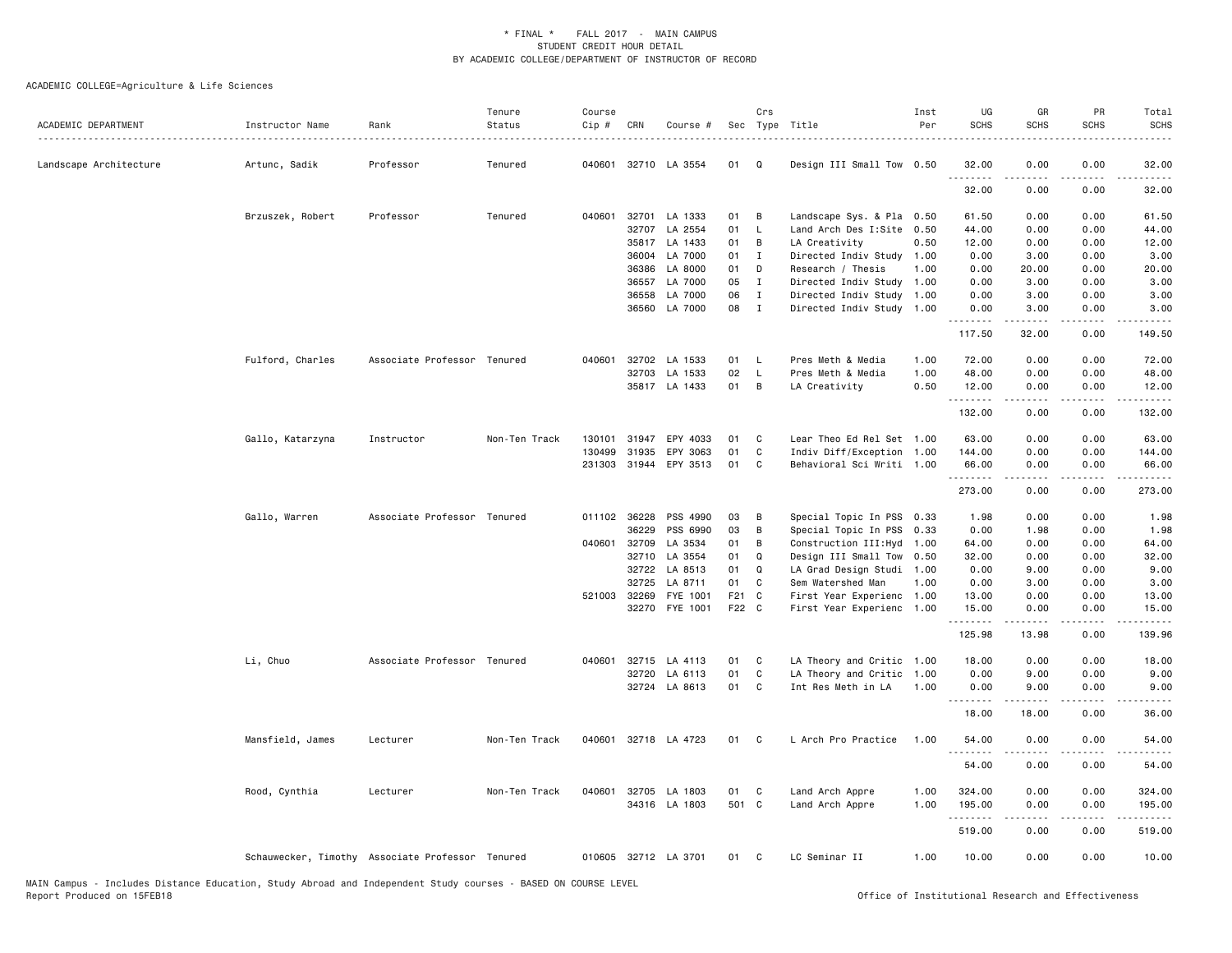| ACADEMIC DEPARTMENT                                                                                  | Instructor Name  | Rank                                             | Tenure<br>Status<br><u>.</u> | Course<br>Cip # | CRN            | Course #           |              | Crs            | Sec Type Title                                         | Inst<br>Per | UG<br><b>SCHS</b><br>.          | GR<br><b>SCHS</b>                                                                                                                                            | PR<br><b>SCHS</b>    | Total<br><b>SCHS</b><br>.           |
|------------------------------------------------------------------------------------------------------|------------------|--------------------------------------------------|------------------------------|-----------------|----------------|--------------------|--------------|----------------|--------------------------------------------------------|-------------|---------------------------------|--------------------------------------------------------------------------------------------------------------------------------------------------------------|----------------------|-------------------------------------|
| Landscape Architecture                                                                               |                  | Schauwecker, Timothy Associate Professor Tenured |                              | 010605          | 32717          | LA 4701            | 01           | $\mathbf{C}$   | LC Seminar III                                         | 1.00        | 10.00                           | 0.00                                                                                                                                                         | 0.00                 | 10.00                               |
|                                                                                                      |                  |                                                  |                              | 040601          | 32701          | LA 1333            | 01           | B              | Landscape Sys. & Pla 0.50                              |             | 61.50                           | 0.00                                                                                                                                                         | 0.00                 | 61.50                               |
|                                                                                                      |                  |                                                  |                              |                 | 35432          | LA 6753            | 01 C         |                | Sustain Landscape Mg 1.00                              |             | 0.00                            | 3.00                                                                                                                                                         | 0.00                 | 3.00                                |
|                                                                                                      |                  |                                                  |                              |                 | 35434          | LA 6753            | 02 C         |                | Sustain Landscape Mg 0.50                              |             | 0.00                            | 3.00                                                                                                                                                         | 0.00                 | 3.00                                |
|                                                                                                      |                  |                                                  |                              |                 | 37071          | LA 4000            | 06           | $\blacksquare$ | Directed Indiv Study 1.00                              |             | 2.00                            | 0.00                                                                                                                                                         | 0.00                 | 2.00                                |
|                                                                                                      |                  |                                                  |                              | 303301 35431    |                | LA 4753            | 01           | $\mathbf{C}$   | Sustain Landscape Mg 1.00                              |             | 66.00                           | 0.00                                                                                                                                                         | 0.00                 | 66.00                               |
|                                                                                                      |                  |                                                  |                              |                 |                | 35433 LA 4753      | 02 C         |                | Sustain Landscape Mg 0.50                              |             | 33.00<br>.                      | 0.00<br>.                                                                                                                                                    | 0.00<br>.            | 33.00                               |
|                                                                                                      |                  |                                                  |                              |                 |                |                    |              |                |                                                        |             | 182.50                          | 6.00                                                                                                                                                         | 0.00                 | 188.50                              |
|                                                                                                      | Seymour, Michael | Professor                                        | Tenured                      | 040601          | 32707          | LA 2554            | 01 L         |                | Land Arch Des I:Site 0.50                              |             | 44.00                           | 0.00                                                                                                                                                         | 0.00                 | 44.00                               |
|                                                                                                      |                  |                                                  |                              |                 | 32726          | LA 8731            | 01 C         |                | Seminar Com Bas Plan 1.00                              |             | 0.00                            | 1.00                                                                                                                                                         | 0.00                 | 1.00                                |
|                                                                                                      |                  |                                                  |                              | 521003 32257    |                | FYE 1001           | F07 C        |                | First Year Experienc 0.50                              |             | 8.00                            | 0.00                                                                                                                                                         | 0.00                 | 8.00                                |
|                                                                                                      |                  |                                                  |                              |                 | 32258          | FYE 1001           | F08 C        |                | First Year Experienc 0.50                              |             | 4.50<br>.                       | 0.00<br>$\frac{1}{2} \left( \frac{1}{2} \right) \left( \frac{1}{2} \right) \left( \frac{1}{2} \right) \left( \frac{1}{2} \right) \left( \frac{1}{2} \right)$ | 0.00<br>.            | 4.50                                |
|                                                                                                      |                  |                                                  |                              |                 |                |                    |              |                |                                                        |             | 56.50                           | 1.00                                                                                                                                                         | 0.00                 | 57.50                               |
|                                                                                                      | Summerlin, Peter | Assistant Professor Ten Track                    |                              | 040601          | 32706          | LA 2544            | 01 B         |                | LA Contruction I: Mat 1.00                             |             | 88.00                           | 0.00                                                                                                                                                         | 0.00                 | 88.00                               |
|                                                                                                      |                  |                                                  |                              |                 | 32719          | LA 4754            | 01           | L.             | LA Design V-Regional 0.50                              |             | 32.00                           | 0.00                                                                                                                                                         | 0.00                 | 32.00                               |
|                                                                                                      |                  |                                                  |                              |                 | 32723          | LA 8533            | 01 Q         |                | LA Grad Design Studi 0.50                              |             | 0.00                            | 1.50                                                                                                                                                         | 0.00                 | 1.50                                |
|                                                                                                      |                  |                                                  |                              |                 | 36005          | LA 7000            | 02 I         |                | Directed Indiv Study 1.00                              |             | 0.00                            | 3.00                                                                                                                                                         | 0.00                 | 3.00                                |
|                                                                                                      |                  |                                                  |                              |                 | 36489          | LA 7000            | 03           | $\mathbf{I}$   | Directed Indiv Study 1.00                              |             | 0.00                            | 4.00                                                                                                                                                         | 0.00                 | 4.00                                |
|                                                                                                      |                  |                                                  |                              |                 | 36556          | LA 7000            | $04$ I       |                | Directed Indiv Study 1.00                              |             | 0.00                            | 3.00                                                                                                                                                         | 0.00                 | 3.00                                |
|                                                                                                      |                  |                                                  |                              |                 | 36559          | LA 7000            | 07           | $\mathbf{I}$   | Directed Indiv Study 1.00                              |             | 0.00                            | 3.00                                                                                                                                                         | 0.00                 | 3.00                                |
|                                                                                                      |                  |                                                  |                              |                 | 36561          | LA 7000<br>LA 4000 | 09 I<br>04 I |                | Directed Indiv Study 1.00                              |             | 0.00                            | 3.00                                                                                                                                                         | 0.00<br>0.00         | 3.00<br>1.00                        |
|                                                                                                      |                  |                                                  |                              |                 | 37029<br>37057 | LA 4000            | 05 I         |                | Directed Indiv Study 1.00<br>Directed Indiv Study 1.00 |             | 1.00<br>1.00                    | 0.00<br>0.00                                                                                                                                                 | 0.00                 | 1.00                                |
|                                                                                                      |                  |                                                  |                              | 521003          | 32257          | FYE 1001           | F07 C        |                | First Year Experienc 0.50                              |             | 8.00                            | 0.00                                                                                                                                                         | 0.00                 | 8.00                                |
|                                                                                                      |                  |                                                  |                              |                 |                | 32258 FYE 1001     | F08 C        |                | First Year Experienc 0.50                              |             | 4.50                            | 0.00                                                                                                                                                         | 0.00                 | 4.50                                |
|                                                                                                      |                  |                                                  |                              |                 |                |                    |              |                |                                                        |             | .<br>134.50                     | -----<br>17.50                                                                                                                                               | $\cdots$<br>0.00     | 152.00                              |
|                                                                                                      | Tofte, Elizabeth | Assistant Professor Ten Track                    |                              | 040601          | 32698          | LA 1001            | F01 C        |                | First Year Seminar                                     | 1.00        | 18.00                           | 0.00                                                                                                                                                         | 0.00                 | 18.00                               |
|                                                                                                      |                  |                                                  |                              |                 | 34609          | LA 3653            | 01 B         |                | Plant Design Fund in 1.00                              |             | 45.00                           | 0.00                                                                                                                                                         | 0.00                 | 45.00                               |
|                                                                                                      |                  |                                                  |                              |                 | 36148          | LA 4000            | 01 I         |                | Directed Indiv Study 1.00                              |             | 1.00                            | 0.00                                                                                                                                                         | 0.00                 | 1.00                                |
|                                                                                                      |                  |                                                  |                              |                 |                | 36849 LA 4000      | 03 I         |                | Directed Indiv Study 1.00                              |             | 1.00                            | 0.00                                                                                                                                                         | 0.00                 | 1.00                                |
|                                                                                                      |                  |                                                  |                              |                 |                |                    |              |                |                                                        |             | .<br>65.00                      | .<br>0.00                                                                                                                                                    | 0.00                 | .<br>65.00                          |
|                                                                                                      | Walker, Jason    | Associate Professor Tenured                      |                              | 040601          | 32719          | LA 4754            | 01           | $\mathsf{L}$   | LA Design V-Regional 0.50                              |             | 32.00                           | 0.00                                                                                                                                                         | 0.00                 | 32.00                               |
|                                                                                                      |                  |                                                  |                              |                 | 32723          | LA 8533            | 01 Q         |                | LA Grad Design Studi 0.50                              |             | 0.00                            | 1.50                                                                                                                                                         | 0.00                 | 1.50                                |
|                                                                                                      |                  |                                                  |                              |                 | 34608          | LA 1001            | F02 C        |                | First Year Seminar                                     | 1.00        | 29.00                           | 0.00                                                                                                                                                         | 0.00                 | 29.00                               |
|                                                                                                      |                  |                                                  |                              |                 | 36833          | LA 4000            | 02 I         |                | Directed Indiv Study 1.00                              |             | 4.00<br><u>.</u>                | 0.00                                                                                                                                                         | 0.00                 | 4.00                                |
|                                                                                                      |                  |                                                  |                              |                 |                |                    |              |                |                                                        |             | 65.00                           | 1.50                                                                                                                                                         | 0.00                 | 66.50                               |
| -----------------------------------<br>Landscape Architecture<br>----------------------------------- |                  |                                                  |                              |                 |                |                    |              |                |                                                        |             | ========<br>1774.98<br>======== | ========<br>89.98                                                                                                                                            | $=$ ========<br>0.00 | ==========<br>1864.96<br>========== |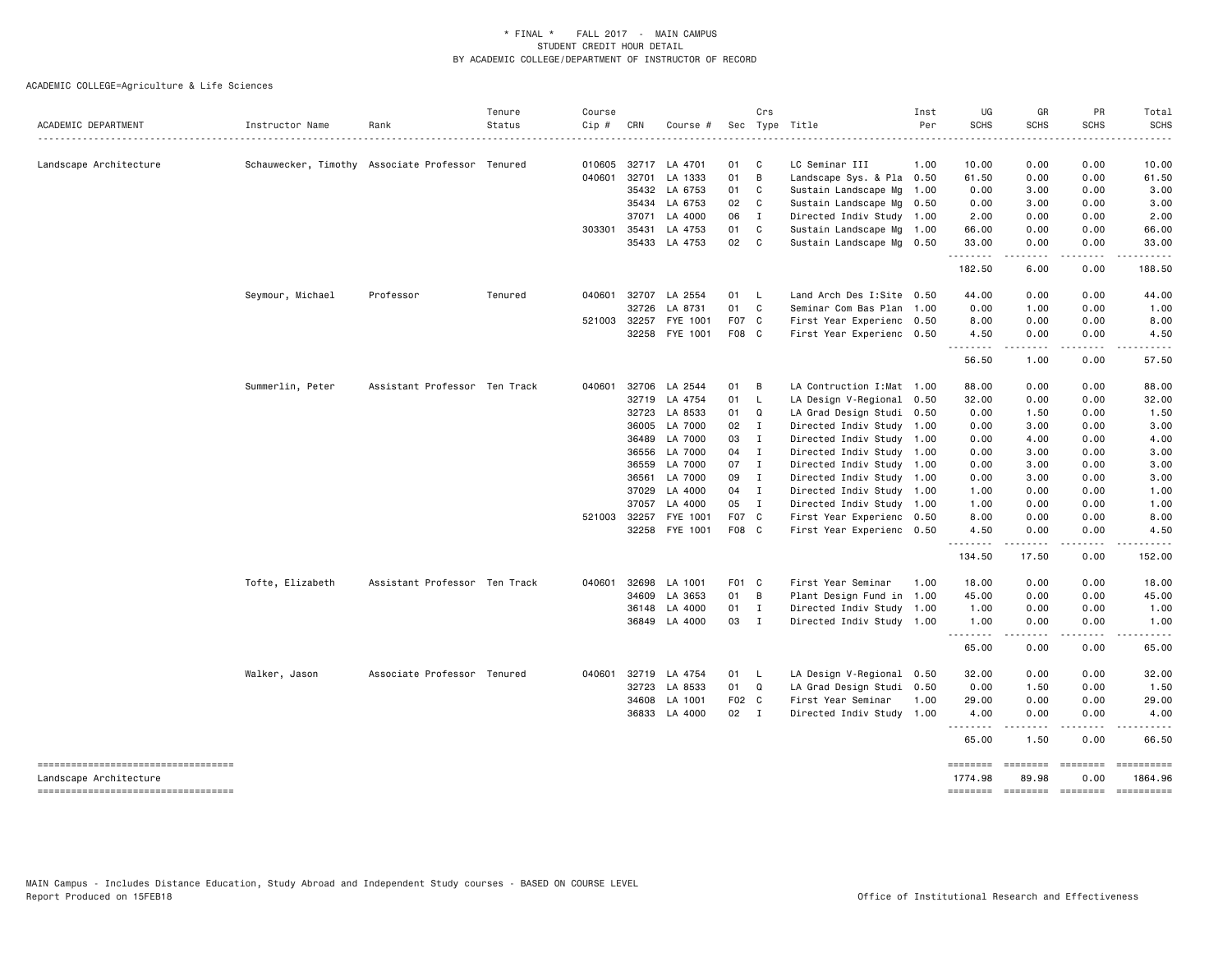| ACADEMIC DEPARTMENT   | Instructor Name   | Rank                              | Tenure<br>Status | Course<br>Cip # | CRN          | Course #              |    | Crs | Sec Type Title            | Inst<br>Per | UG<br><b>SCHS</b>     | GR<br><b>SCHS</b>   | PR<br><b>SCHS</b>     | Total<br><b>SCHS</b> |
|-----------------------|-------------------|-----------------------------------|------------------|-----------------|--------------|-----------------------|----|-----|---------------------------|-------------|-----------------------|---------------------|-----------------------|----------------------|
|                       |                   |                                   |                  |                 |              |                       |    |     |                           |             |                       |                     |                       |                      |
| Plant & Soil Sciences | Baldwin, Brian    | Professor                         | Tenured          | 010304          | 35282        | PSS 8000              | 01 | D   | Research / Thesis         | 1.00        | 0.00                  | 4.00                | 0.00                  | 4.00                 |
|                       |                   |                                   |                  | 011101          | 35317        | PSS 9000              | 01 | D   | Research / Diss           | 1.00        | 0.00                  | 20.00               | 0.00                  | 20.00                |
|                       |                   |                                   |                  | 011104          | 33534        | PSS 4503              | 02 | C   | Plant Breeding            | 1.00        | 6.00                  | 0.00                | 0.00                  | 6.00                 |
|                       |                   |                                   |                  |                 | 33553        | PSS 6503              | 02 | C   | Plant Breeding            | 1.00        | 0.00                  | 15.00               | 0.00                  | 15.00                |
|                       |                   |                                   |                  |                 |              |                       |    |     |                           |             | 6.00                  | 39.00               | 0.00                  | 45.00                |
|                       | Barickman, Thomas | Extension Assist Pr Non-Ten Track |                  |                 | 010304 35283 | PSS 8000              | 02 | D   | Research / Thesis         | 1.00        | 0.00                  | 9.00                | 0.00                  | 9.00                 |
|                       |                   |                                   |                  |                 |              |                       |    |     |                           |             | 0.00                  | 9.00                | 0.00                  | 9.00                 |
|                       | Bi, Guihong       | Research Professor                | Non-Ten Track    | 010601          | 33504        | PSS 2423              | 01 | C   | Plant Matl I              | 1.00        | 147.00                | 0.00                | 0.00                  | 147.00               |
|                       |                   |                                   |                  |                 | 33505        | PSS 2423              | 02 | K   | Plant Matl I Lab          | 1.00        | 0.00                  | 0.00                | 0.00                  | 0.00                 |
|                       |                   |                                   |                  |                 | 33506        | PSS 2423              | 03 | К   | Plant Matl I              | 1.00        | 0.00                  | 0.00                | 0.00                  | 0.00                 |
|                       |                   |                                   |                  |                 | 33507        | PSS 2423              | 04 | К   | Plant Matl I              | 1.00        | 0.00                  | 0.00                | 0.00                  | 0.00                 |
|                       |                   |                                   |                  |                 |              | 011101 35319 PSS 9000 | 03 | D   | Research / Diss           | 1.00        | 0.00<br>$\frac{1}{2}$ | 3.00<br>.           | 0.00<br>$\frac{1}{2}$ | 3.00                 |
|                       |                   |                                   |                  |                 |              |                       |    |     |                           |             | 147.00                | 3.00                | 0.00                  | 150.00               |
|                       | Bond, Jason       | Extension Professor Non-Ten Track |                  | 010304          | 35286        | PSS 8000              | 05 | D   | Research / Thesis         | 1.00        | 0.00                  | 5.00                | 0.00                  | 5.00                 |
|                       |                   |                                   |                  | 011101          | 35321        | PSS 9000              | 05 | D   | Research / Diss           | 1.00        | 0.00                  | 5.00                | 0.00                  | 5.00                 |
|                       |                   |                                   |                  |                 |              |                       |    |     |                           |             | .<br>0.00             | 10.00               | 0.00                  | 10.00                |
|                       | Bradford, Timothy | Instructor                        | Non-Ten Track    | 010000          | 34632        | PSS 2543              | 01 | C   | Precision Agricultur 1.00 |             | 99.00                 | 0.00                | 0.00                  | 99.00                |
|                       |                   |                                   |                  |                 | 34633        | ABE 2543              | 01 | C   | Precision Agricultur 1.00 |             | 9.00                  | 0.00                | 0.00                  | 9.00                 |
|                       |                   |                                   |                  |                 | 34634        | PSS 2543              | 02 | К   | Precision Agricultur 1.00 |             | 0.00                  | 0.00                | 0.00                  | 0.00                 |
|                       |                   |                                   |                  |                 | 34636        | PSS 2543              | 03 | К   | Precision Agricultur 1.00 |             | 0.00                  | 0.00                | 0.00                  | 0.00                 |
|                       |                   |                                   |                  |                 | 34637        | ABE 2543              | 03 | К   | Precision Agricultur 1.00 |             | 0.00                  | 0.00                | 0.00                  | 0.00                 |
|                       |                   |                                   |                  |                 | 34645        | PSS 4543              | 01 | C   | Precision Agricultur 1.00 |             | 18.00                 | 0.00                | 0.00                  | 18.00                |
|                       |                   |                                   |                  |                 | 34647        | ABE 4543              | 01 | C   | Precision Agricultur 1.00 |             | 18.00                 | 0.00                | 0.00                  | 18.00                |
|                       |                   |                                   |                  |                 | 34648        | ABE 6543              | 01 | C   | Precision Agricultur 1.00 |             | 0.00                  | 6.00                | 0.00                  | 6.00                 |
|                       |                   |                                   |                  |                 | 010304 33532 | PSS 4453              | 01 | C   | Vegetable Production 1.00 |             | 57.00                 | 0.00                | 0.00                  | 57.00                |
|                       |                   |                                   |                  |                 | 33533        | PSS 4453              | 02 | К   | Vegetable Production 1.00 |             | 0.00<br>.             | 0.00<br><u>.</u>    | 0.00<br>.             | 0.00<br>.            |
|                       |                   |                                   |                  |                 |              |                       |    |     |                           |             | 201.00                | 6.00                | 0.00                  | 207.00               |
|                       | Broderick, Shaun  | Extension Assist Pr Non-Ten Track |                  | 010304          | 35287        | PSS 8000              | 06 | D   | Research / Thesis         | 1.00        | 0.00                  | 6.00                | 0.00                  | 6.00                 |
|                       |                   |                                   |                  |                 |              | 011101 35322 PSS 9000 | 06 | D   | Research / Diss           | 1.00        | 0.00                  | 8.00                | 0.00                  | 8.00                 |
|                       |                   |                                   |                  |                 |              |                       |    |     |                           |             | $- - -$<br>.<br>0.00  | 14.00               | 0.00                  | 14.00                |
|                       | Byrd, John        | Extension Professor Non-Ten Track |                  | 010304          | 35288        | PSS 8000              | 07 | D   | Research / Thesis         | 1.00        | 0.00                  | 6.00                | 0.00                  | 6.00                 |
|                       |                   |                                   |                  |                 |              | 011101 35323 PSS 9000 | 07 | D   | Research / Diss           | 1.00        | 0.00                  | 3.00                | 0.00                  | 3.00                 |
|                       |                   |                                   |                  |                 |              |                       |    |     |                           |             | .<br>0.00             | 9.00                | 0.00                  | 9.00                 |
|                       | Coker, Christine  | Extension Assoc Pro Non-Ten Track |                  |                 |              | 011101 35325 PSS 9000 | 09 | D   | Research / Diss           | 1.00        | 0.00<br>$\frac{1}{2}$ | 6.00<br>$- - - - -$ | 0.00<br>.             | 6.00                 |
|                       |                   |                                   |                  |                 |              |                       |    |     |                           |             | 0.00                  | 6.00                | 0.00                  | 6.00                 |
|                       | Cox, Michael      | Professor                         | Tenured          | 010304          | 35291        | PSS 8000              | 10 | Ð   | Research / Thesis         | 1.00        | 0.00                  | 1.00                | 0.00                  | 1.00                 |
|                       |                   |                                   |                  | 011101          | 34642        | PSS 6373              | 01 | C   | Geospatial Agn Mgt        | 1.00        | 0.00                  | 12.00               | 0.00                  | 12.00                |
|                       |                   |                                   |                  |                 |              | 34644 PSS 6373        | 02 | K   | Geospatial Agn Mgt        | 1.00        | 0.00                  | 0.00                | 0.00                  | 0.00                 |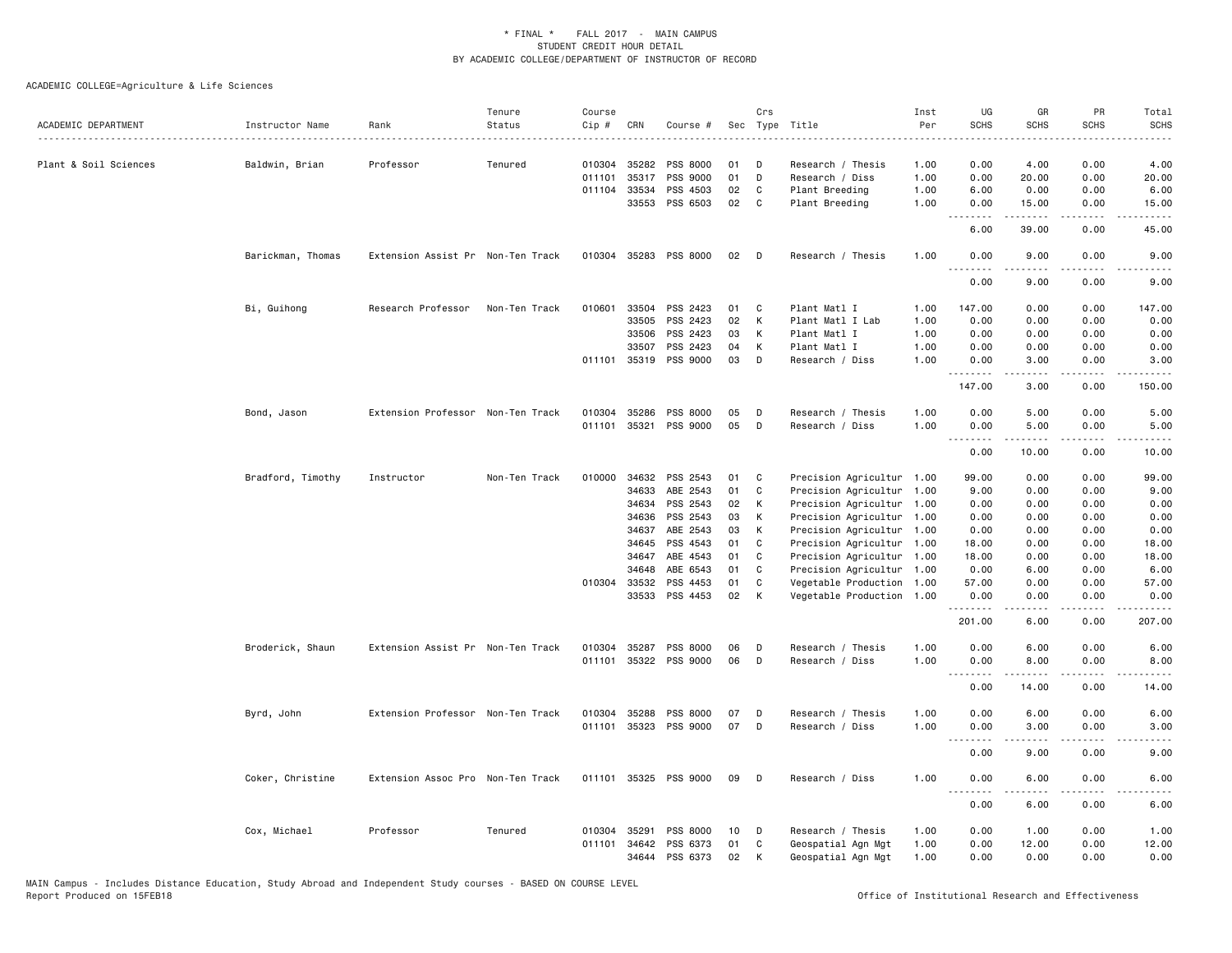|                       |                    |                                   | Tenure         | Course           |                |                       |          | Crs          |                                                        | Inst | UG                                | GR                       | PR                                  | Total         |
|-----------------------|--------------------|-----------------------------------|----------------|------------------|----------------|-----------------------|----------|--------------|--------------------------------------------------------|------|-----------------------------------|--------------------------|-------------------------------------|---------------|
| ACADEMIC DEPARTMENT   | Instructor Name    | Rank                              | Status         | $Cip$ #          | CRN            | Course #              | Sec      |              | Type Title                                             | Per  | <b>SCHS</b>                       | <b>SCHS</b>              | <b>SCHS</b>                         | <b>SCHS</b>   |
| Plant & Soil Sciences | Cox, Michael       | Professor                         | Tenured        | 011201           | 34658          | PSS 6603              | 01       | C            | Soil Chemistry                                         | 1.00 | 0.00                              | 27.00                    | 0.00                                | 27.00         |
|                       |                    |                                   |                |                  | 34660          | PSS 6603              | 02       | К            | Soil Chemistry                                         | 1.00 | 0.00                              | 0.00                     | 0.00                                | 0.00          |
|                       |                    |                                   |                |                  | 011202 34657   | PSS 4603              | 01       | C            | Soil Chemistry                                         | 1.00 | 3.00                              | 0.00                     | 0.00                                | 3.00          |
|                       |                    |                                   |                |                  | 34659          | PSS 4603              | 02       | К            | Soil Chemistry                                         | 1.00 | 0.00                              | 0.00                     | 0.00                                | 0.00          |
|                       |                    |                                   |                |                  | 450702 34641   | PSS 4373              | 01       | C            | Geospatial Agn Mgt                                     | 1.00 | 45.00                             | 0.00                     | 0.00                                | 45.00         |
|                       |                    |                                   |                |                  | 34643          | PSS 4373              | 02       | К            | Geospatial Agn Mgt                                     | 1.00 | 0.00<br>.                         | 0.00                     | 0.00                                | 0.00          |
|                       |                    |                                   |                |                  |                |                       |          |              |                                                        |      | 48.00                             | 40.00                    | 0.00                                | 88.00         |
|                       | Denny, Geoffrey    | Extension Assist Pr Non-Ten Track |                |                  | 010699 33528   | PSS 4353              | 01       | C            | Arboriculture                                          | 1.00 | 66.00                             | 0.00                     | 0.00                                | 66.00         |
|                       |                    |                                   |                |                  | 33529          | PSS 4353              | 02       | К            | Arboriculture                                          | 1.00 | 0.00<br>.                         | 0.00                     | 0.00                                | 0.00          |
|                       |                    |                                   |                |                  |                |                       |          |              |                                                        |      | 66.00                             | 0.00                     | 0.00                                | 66.00         |
|                       | Dodds, Darrin      | Extension Assoc Pro Non-Ten Track |                |                  | 010304 35292   | PSS 8000              | 11       | D            | Research / Thesis                                      | 1.00 | 0.00                              | 3.00                     | 0.00                                | 3.00          |
|                       |                    |                                   |                | 011101           |                | 35327 PSS 9000        | 11       | D            | Research / Diss                                        | 1.00 | 0.00<br>$\sim$ $\sim$ $\sim$<br>. | 14.00<br>المتمام المتعاد | 0.00<br>$\sim$ $\sim$ $\sim$ $\sim$ | 14.00<br>.    |
|                       |                    |                                   |                |                  |                |                       |          |              |                                                        |      | 0.00                              | 17.00                    | 0.00                                | 17.00         |
|                       | Etheredge, Coleman | Assistant Professor Ten Track     |                | 010608           | 33499          | PSS 2343              | 01       | C            | Floral Design                                          | 1.00 | 363.00                            | 0.00                     | 0.00                                | 363.00        |
|                       |                    |                                   |                |                  | 33500          | PSS 2343              | 02       | К            | Floral Design                                          | 1.00 | 0.00                              | 0.00                     | 0.00                                | 0.00          |
|                       |                    |                                   |                |                  | 33501          | PSS 2343              | 03       | К            | Floral Design                                          | 1.00 | 0.00                              | 0.00                     | 0.00                                | 0.00          |
|                       |                    |                                   |                |                  | 33502          | PSS 2343              | 04       | К            | Floral Design                                          | 1.00 | 0.00                              | 0.00                     | 0.00                                | 0.00          |
|                       |                    |                                   |                |                  | 33503          | PSS 2343              | 05       | K            | Floral Design                                          | 1.00 | 0.00                              | 0.00                     | 0.00                                | 0.00          |
|                       |                    |                                   |                | 011103           | 34639          | PSS 3443              | 01       | C            | Permanent Floral Des                                   | 0.50 | 13.50                             | 0.00                     | 0.00                                | 13.50         |
|                       |                    |                                   |                |                  | 34640          | PSS 3443              | 02       | К            | Permanent Floral Des                                   | 0.50 | 0.00<br>.                         | 0.00                     | 0.00                                | 0.00          |
|                       |                    |                                   |                |                  |                |                       |          |              |                                                        |      | 376.50                            | 0.00                     | 0.00                                | 376.50        |
|                       | Evans, William     | Non-Employee                      | Not Applicable |                  |                | 011101 35328 PSS 9000 | 12       | $\mathsf{D}$ | Research / Diss                                        | 1.00 | 0.00<br>.                         | 3.00                     | 0.00                                | 3.00          |
|                       |                    |                                   |                |                  |                |                       |          |              |                                                        |      | 0.00                              | 3.00                     | 0.00                                | 3.00          |
|                       | Harkess, Richard   | Professor                         | Tenured        |                  | 010304 35295   | PSS 8000              | 14       | D            | Research / Thesis                                      | 1.00 | 0.00                              | 3.00                     | 0.00                                | 3.00          |
|                       |                    |                                   |                | 010601           | 33517          | PSS 3433              | 01       | Ε            | Hort Internship                                        | 1.00 | 9.00                              | 0.00                     | 0.00                                | 9.00          |
|                       |                    |                                   |                | 010604           | 33527          | PSS 4343              | 01       | C            | Control Enviro Ag                                      | 1.00 | 60.00                             | 0.00                     | 0.00                                | 60.00         |
|                       |                    |                                   |                | 011101           | 35330          | PSS 9000              | 14       | D            | Research / Diss                                        | 1.00 | 0.00                              | 9.00                     | 0.00                                | 9.00          |
|                       |                    |                                   |                |                  | 011103 33535   | PSS 4553              | 01       | $\mathbf{C}$ | Plant Growth & Devel                                   | 1.00 | 117.00                            | 0.00                     | 0.00                                | 117.00        |
|                       |                    |                                   |                |                  | 33536          | PSS 4553              | 02       | C            | Plant Growth & Devel                                   | 1.00 | 21.00                             | 0.00                     | 0.00                                | 21.00         |
|                       |                    |                                   |                |                  | 33546          | PSS 6343              | 01       | C            | Control Enviro Ag                                      | 1.00 | 0.00                              | 15.00                    | 0.00                                | 15.00         |
|                       |                    |                                   |                |                  | 33554          | PSS 6553              | 01       | C            | Plant Growth & Devel 1.00                              |      | 0.00                              | 24.00                    | 0.00                                | 24.00         |
|                       |                    |                                   |                |                  | 33555          | PSS 6553              | 02       | C            | Plant Growth & Devel                                   | 1.00 | 0.00                              | 12.00                    | 0.00                                | 12.00         |
|                       |                    |                                   |                |                  | 011105 33526   | PSS 4341              | 01       | L            | Control Enviro Ag La                                   | 1.00 | 8.00                              | 0.00                     | 0.00                                | 8.00          |
|                       |                    |                                   |                |                  | 33545          | PSS 6341              | 01       | L.           | Control Enviro Ag La                                   | 1.00 | 0.00                              | 3.00                     | 0.00                                | 3.00          |
|                       |                    |                                   |                | 040601<br>260307 | 35434<br>34661 | LA 6753<br>PSS 8553   | 02<br>01 | C<br>C       | Sustain Landscape Mg 0.50                              |      | 0.00<br>0.00                      | 3.00<br>45.00            | 0.00<br>0.00                        | 3.00<br>45.00 |
|                       |                    |                                   |                | 303301           |                | 35433 LA 4753         | 02       | C            | Phytohormon & Growth 1.00<br>Sustain Landscape Mg 0.50 |      | 33.00                             | 0.00                     | 0.00                                | 33.00         |
|                       |                    |                                   |                |                  |                |                       |          |              |                                                        |      | <u>.</u><br>248.00                | <u>.</u><br>114.00       | .<br>0.00                           | .<br>362.00   |
|                       | Henry, William     | Non-Faculty                       | Ten Track      | 010304           | 35296          | PSS 8000              | 15       | D            | Research / Thesis                                      | 1.00 | 0.00                              | 4.00                     | 0.00                                | 4.00          |
|                       |                    |                                   |                | 011101           | 35331          | PSS 9000              | 15       | D            | Research / Diss                                        | 1.00 | 0.00                              | 9.00                     | 0.00                                | 9.00          |
|                       |                    |                                   |                | 030506           | 33530          | PSS 4411              | 01       | C            | Remote Sensing Semin                                   | 1.00 | 6.00                              | 0.00                     | 0.00                                | 6.00          |
|                       |                    |                                   |                |                  | 33549          | PSS 6411              | 01       | C            | Remote Sensing Semin                                   | 1.00 | 0.00                              | 1.00                     | 0.00                                | 1.00          |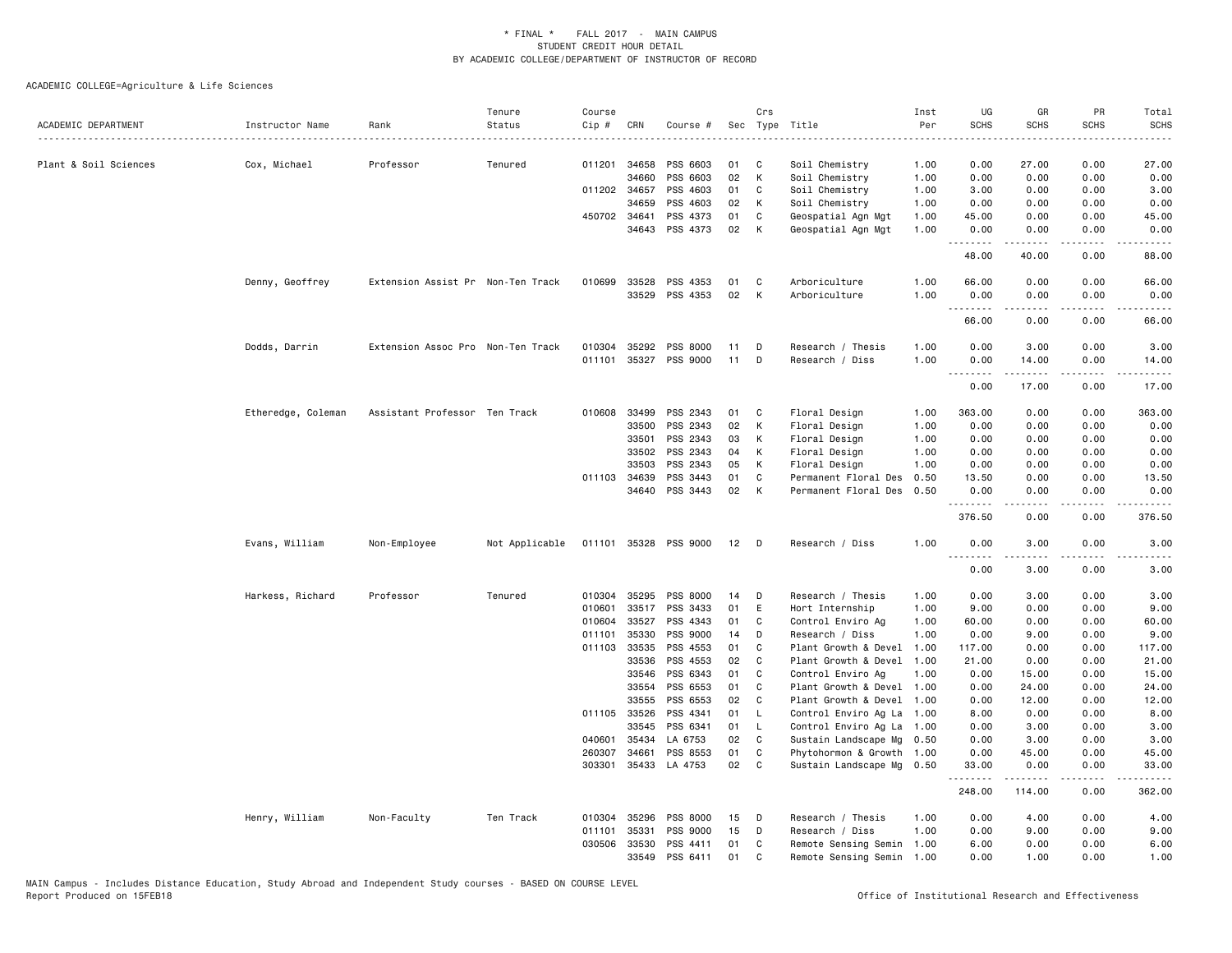| ACADEMIC DEPARTMENT   | Instructor Name  | Rank                              | Tenure<br>Status | Course<br>Cip # | CRN          | Course #              |    | Crs          | Sec Type Title            | Inst<br>Per | UG<br><b>SCHS</b>                                                                            | GR<br><b>SCHS</b> | PR<br><b>SCHS</b> | Total<br><b>SCHS</b> |
|-----------------------|------------------|-----------------------------------|------------------|-----------------|--------------|-----------------------|----|--------------|---------------------------|-------------|----------------------------------------------------------------------------------------------|-------------------|-------------------|----------------------|
| Plant & Soil Sciences | Henry, William   | Non-Faculty                       | Ten Track        | 450701          | 32394        | GR 4411               | 01 | C            | Remote Sensing Semin 1.00 |             | 3.00                                                                                         | 0.00              | 0.00              | 3.00                 |
|                       |                  |                                   |                  |                 | 32420        | GR 6411               | 01 | C.           | Remote Sensing Semin 1.00 |             | 0.00                                                                                         | 3.00              | 0.00              | 3.00                 |
|                       |                  |                                   |                  |                 | 450702 31466 | ECE 4411              | 01 | C            | Remote Sensing Semin 1.00 |             | 1.00                                                                                         | 0.00              | 0.00              | 1.00                 |
|                       |                  |                                   |                  |                 | 31488        | ECE 6411              | 01 | C            | Remote Sensing Semin 1.00 |             | 0.00                                                                                         | 1.00              | 0.00              | 1.00                 |
|                       |                  |                                   |                  |                 | 32233        | F0 6411               | 01 | $\mathbf{C}$ | Remote Sensing Semin 1.00 |             | 0.00<br>.                                                                                    | 2.00              | 0.00              | 2.00                 |
|                       |                  |                                   |                  |                 |              |                       |    |              |                           |             | 10.00                                                                                        | 20.00             | 0.00              | 30.00                |
|                       | Irby, Jon        | Extension Assist Pr Non-Ten Track |                  |                 |              | 010304 35297 PSS 8000 | 16 | - D          | Research / Thesis         | 1.00        | 0.00                                                                                         | 4.00              | 0.00              | 4.00                 |
|                       |                  |                                   |                  |                 |              |                       |    |              |                           |             | 0.00                                                                                         | 4.00              | 0.00              | 4.00                 |
|                       | Jones, Keri      | Non-Faculty                       | Not Applicable   | 011101 33542    |              | PSS 6223              | 01 | C            | Seed Production           | 1.00        | 0.00                                                                                         | 12.00             | 0.00              | 12.00                |
|                       |                  |                                   |                  |                 | 33543        | PSS 6223              | 02 | K            | Seed Production           | 1.00        | 0.00                                                                                         | 0.00              | 0.00              | 0.00                 |
|                       |                  |                                   |                  |                 | 011102 33523 | PSS 4223              | 01 | C            | Seed Production           | 1.00        | 69.00                                                                                        | 0.00              | 0.00              | 69.00                |
|                       |                  |                                   |                  |                 | 33524        | PSS 4223              | 02 | $\mathsf{K}$ | Seed Production           | 1.00        | 0.00<br>.                                                                                    | 0.00              | 0.00              | 0.00                 |
|                       |                  |                                   |                  |                 |              |                       |    |              |                           |             | 69.00                                                                                        | 12.00             | 0.00              | 81.00                |
|                       | Kingery, William | Professor                         | Tenured          | 011101          | 35333        | PSS 9000              | 17 | D            | Research / Diss           | 1.00        | 0.00                                                                                         | 1.00              | 0.00              | 1.00                 |
|                       |                  |                                   |                  | 011201          | 33525        | PSS 4333              | 01 | B            | Soil Conservation         | 1.00        | 66.00                                                                                        | 0.00              | 0.00              | 66.00                |
|                       |                  |                                   |                  |                 |              | 33544 PSS 6333        | 01 | B            | Soil Conservation         | 1.00        | 0.00<br>.                                                                                    | 9.00<br>.         | 0.00<br>.         | 9.00<br>.            |
|                       |                  |                                   |                  |                 |              |                       |    |              |                           |             | 66.00                                                                                        | 10.00             | 0.00              | 76.00                |
|                       | Krutz, Larry     | Non-Faculty                       | Not Applicable   | 010304          | 35299        | PSS 8000              | 18 | D            | Research / Thesis         | 1.00        | 0.00                                                                                         | 6.00              | 0.00              | 6.00                 |
|                       |                  |                                   |                  | 011101          |              | 35334 PSS 9000        | 18 | D            | Research / Diss           | 1.00        | 0.00                                                                                         | 11.00             | 0.00              | 11.00                |
|                       |                  |                                   |                  |                 |              |                       |    |              |                           |             | .<br>$\frac{1}{2} \left( \frac{1}{2} \right) \frac{1}{2} \left( \frac{1}{2} \right)$<br>0.00 | 17.00             | 0.00              | 17.00                |
|                       |                  |                                   |                  |                 |              |                       |    |              |                           |             |                                                                                              |                   |                   |                      |
|                       | Lang, David      | Professor                         | Tenured          | 010304 33521    |              | PSS 4103              | 01 | C            | Forage Pasture            | 1.00        | 105.00                                                                                       | 0.00              | 0.00              | 105.00               |
|                       |                  |                                   |                  |                 | 33522        | PSS 4103              | 02 | K            | Forage Pasture            | 1.00        | 0.00                                                                                         | 0.00              | 0.00              | 0.00                 |
|                       |                  |                                   |                  |                 | 33540        | PSS 6103              | 01 | C            | Forage Pasture            | 1.00        | 0.00                                                                                         | 3.00              | 0.00              | 3.00                 |
|                       |                  |                                   |                  |                 | 33541        | PSS 6103              | 02 | K            | Forage Pasture            | 1.00        | 0.00<br>.                                                                                    | 0.00<br>.         | 0.00<br>$\cdots$  | 0.00<br>.            |
|                       |                  |                                   |                  |                 |              |                       |    |              |                           |             | 105.00                                                                                       | 3.00              | 0.00              | 108.00               |
|                       | Larson, Erick    | Extension Assoc Pro Non-Ten Track |                  | 010304          | 35300        | PSS 8000              | 19 | D            | Research / Thesis         | 1.00        | 0.00                                                                                         | 1.00              | 0.00              | 1.00                 |
|                       |                  |                                   |                  | 011101          |              | 35335 PSS 9000        | 19 | D            | Research / Diss           | 1.00        | 0.00<br>.                                                                                    | 3.00              | 0.00              | 3.00                 |
|                       |                  |                                   |                  |                 |              |                       |    |              |                           |             | 0.00                                                                                         | 4.00              | 0.00              | 4.00                 |
|                       | Lemus, Rocky     | Extension Assoc Pro Non-Ten Track |                  |                 |              | 011101 35336 PSS 9000 | 20 | D            | Research / Diss           | 1.00        | 0.00<br>.                                                                                    | 1.00<br>-----     | 0.00              | 1.00                 |
|                       |                  |                                   |                  |                 |              |                       |    |              |                           |             | 0.00                                                                                         | 1.00              | 0.00              | 1.00                 |
|                       | Li, Tongyin      | Assistant Professor Ten Track     |                  |                 | 010304 34638 | PSS 3043              | 01 | C            | Fruit Science             | 1.00        | 81.00                                                                                        | 0.00              | 0.00              | 81.00                |
|                       |                  |                                   |                  |                 | 011102 36228 | PSS 4990              | 03 | B            | Special Topic In PSS      | 0.34        | 2.04                                                                                         | 0.00              | 0.00              | 2.04                 |
|                       |                  |                                   |                  |                 | 36229        | PSS 6990              | 03 | B            | Special Topic In PSS 0.34 |             | 0.00                                                                                         | 2.04              | 0.00              | 2.04                 |
|                       |                  |                                   |                  |                 | 011103 33489 | PSS 1113              | 01 | B            | The Gardening Experi 1.00 |             | 51.00<br>.                                                                                   | 0.00              | 0.00              | 51.00                |
|                       |                  |                                   |                  |                 |              |                       |    |              |                           |             | 134.04                                                                                       | 2.04              | 0.00              | 136.08               |
|                       | McCurdy, James   | Assistant Professor Ten Track     |                  |                 |              | 010304 35303 PSS 8000 | 22 | D            | Research / Thesis         | 1.00        | 0.00                                                                                         | 6.00              | 0.00              | 6.00                 |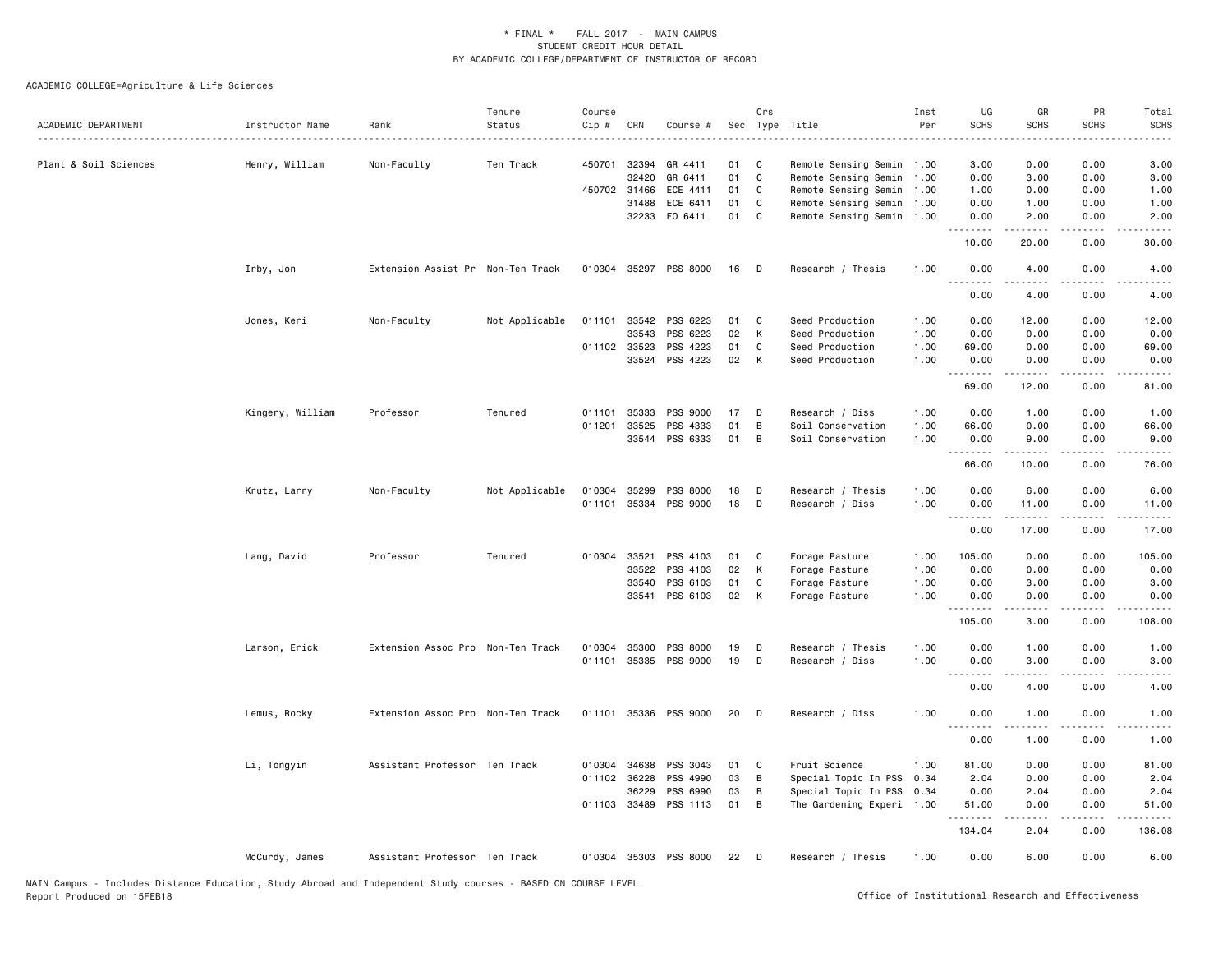| 011102 33508 PSS 3133<br>Plant & Soil Sciences<br>McCurdy, James<br>Assistant Professor Ten Track<br>01<br>C<br>Intro Weed Science<br>1.00<br>219.00<br>0.00<br>0.00<br>219.00<br>.<br>219.00<br>6.00<br>0.00<br>225.00<br>Floristry Internship 1.00<br>McDougald, Lynette<br>Instructor<br>Non-Ten Track<br>010608<br>33514<br>PSS 3413<br>01<br>E<br>3.00<br>0.00<br>0.00<br>3.00<br>33520<br>PSS 4083<br>01<br>B<br>Flor Des Spec Events 1.00<br>30.00<br>0.00<br>0.00<br>30.00<br>35139<br>PSS 2343<br>06<br>К<br>1.00<br>0.00<br>0.00<br>0.00<br>0.00<br>Floral Design<br>PSS 2343<br>07<br>1.00<br>0.00<br>0.00<br>0.00<br>35140<br>К<br>Floral Design<br>0.00<br>PSS 3443<br>01<br>C<br>0.50<br>13.50<br>0.00<br>13.50<br>011103 34639<br>Permanent Floral Des<br>0.00<br>PSS 3443<br>02<br>К<br>0.50<br>34640<br>Permanent Floral Des<br>0.00<br>0.00<br>0.00<br>0.00<br>F01<br>PSS 1001<br>$\mathbf{C}$<br>1.00<br>35151<br>First Year Seminar<br>18.00<br>0.00<br>0.00<br>18.00<br>.<br>.<br>.<br>.<br>64.50<br>0.00<br>0.00<br>64.50<br>Meyers, Stephen<br>Extension Assist Pr Non-Ten Track<br>010304 35304 PSS 8000<br>23<br>Research / Thesis<br>1.00<br>0.00<br>1.00<br>0.00<br>D<br>1.00<br>د د د د<br>.<br>0.00<br>1.00<br>0.00<br>1.00<br>010304<br>35305 PSS 8000<br>1.00<br>0.00<br>2.00<br>Orlowski, John<br>Extension Assist Pr Non-Ten Track<br>24<br>D<br>Research / Thesis<br>0.00<br>2.00<br>$- - - -$<br>$   -$<br>.<br>$- - - -$<br>0.00<br>2.00<br>0.00<br>2.00<br>Peterson, Daniel<br>260202 34610<br>Topics in Genomics<br>Non-Faculty<br>Tenured<br>BCH 8631<br>01<br>-S<br>1.00<br>0.00<br>5.00<br>0.00<br>5.00<br>35462 BCH 9000<br>06<br>D<br>Research/Diss<br>1.00<br>0.00<br>3.00<br>0.00<br>3.00<br>.<br>0.00<br>8.00<br>0.00<br>8.00<br>PSS 8811<br>Phillips, Jerry<br>Professor<br>Tenured<br>011101 33561<br>01<br>S<br>Seminar<br>1.00<br>0.00<br>4.00<br>0.00<br>4.00<br>33562<br>PSS 8821<br>01<br>S<br>1.00<br>0.00<br>8.00<br>0.00<br>8.00<br>Seminar<br>PSS 8831<br>01<br>0.00<br>0.00<br>33563<br>S<br>Seminar<br>1.00<br>6.00<br>6.00<br>ENS 4102<br>01<br>E<br>0.00<br>030101 31849<br>Practicum<br>1.00<br>6.00<br>0.00<br>6.00<br>.<br>-----<br>.<br>6.00<br>18.00<br>0.00<br>24.00<br>Reasor, Eric<br>Assistant Professor Ten Track<br>010607 33495<br>PSS 2111<br>01<br>- L<br>Turf Management Lab<br>1.00<br>18.00<br>0.00<br>0.00<br>18.00<br>02<br>33496<br>PSS 2111<br><b>L</b><br>Turf Management Lab<br>1.00<br>12.00<br>0.00<br>0.00<br>12.00<br>33497<br>PSS 2111<br>03<br>Turf Management Lab<br>0.00<br><b>L</b><br>1.00<br>11.00<br>0.00<br>11.00<br>PSS 2113<br>01<br>Intr to Turf Science<br>1.00<br>159.00<br>0.00<br>159.00<br>33498<br>C<br>0.00<br>011101 33513 PSS 3411<br>01<br>C<br>Turf Seminar I<br>1.00<br>0.00<br>0.00<br>14.00<br>14.00<br>22222<br>د د د د<br>$\begin{array}{cccccccccc} \bullet & \bullet & \bullet & \bullet & \bullet & \bullet & \bullet \end{array}$<br>214.00<br>214.00<br>0.00<br>0.00<br>010304 36542<br>PSS 7000<br>0.00<br>3.00<br>0.00<br>3.00<br>Reddy, Kambham<br>Research Professor<br>Non-Ten Track<br>02<br>Ι<br>Directed Indiv Study 1.00<br>03<br>PSS 7000<br>$\mathbf I$<br>Directed Indiv Study<br>0.00<br>0.00<br>36543<br>1.00<br>3.00<br>3.00<br>35341<br>PSS 9000<br>25<br>011101<br>D<br>Research / Diss<br>1.00<br>0.00<br>34.00<br>0.00<br>34.00<br>$\frac{1}{2}$<br>0.00<br>40.00<br>0.00<br>40.00<br>Reynolds, Daniel<br>Professor<br>Tenured<br>010304 35307<br>PSS 8000<br>26<br>Research / Thesis<br>1.00<br>0.00<br>1.00<br>0.00<br>1.00<br>D<br>011101 35342 PSS 9000<br>26<br>D<br>Research / Diss<br>1.00<br>0.00<br>5.00<br>0.00<br>5.00<br>.<br>.<br>$- - - -$<br>0.00<br>6.00<br>6.00<br>0.00<br>010304 35309 PSS 8000<br>1.00<br>0.00<br>2.00<br>0.00<br>2.00<br>Sarver, Jason<br>Extension Assist Pr Non-Ten Track<br>28<br>D<br>Research / Thesis | ACADEMIC DEPARTMENT | Instructor Name | Rank | Tenure<br>Status | Course<br>Cip # | CRN | Course # | Crs | Sec Type Title | Inst<br>Per | UG<br><b>SCHS</b> | GR<br><b>SCHS</b> | PR<br><b>SCHS</b> | Total<br><b>SCHS</b> |
|---------------------------------------------------------------------------------------------------------------------------------------------------------------------------------------------------------------------------------------------------------------------------------------------------------------------------------------------------------------------------------------------------------------------------------------------------------------------------------------------------------------------------------------------------------------------------------------------------------------------------------------------------------------------------------------------------------------------------------------------------------------------------------------------------------------------------------------------------------------------------------------------------------------------------------------------------------------------------------------------------------------------------------------------------------------------------------------------------------------------------------------------------------------------------------------------------------------------------------------------------------------------------------------------------------------------------------------------------------------------------------------------------------------------------------------------------------------------------------------------------------------------------------------------------------------------------------------------------------------------------------------------------------------------------------------------------------------------------------------------------------------------------------------------------------------------------------------------------------------------------------------------------------------------------------------------------------------------------------------------------------------------------------------------------------------------------------------------------------------------------------------------------------------------------------------------------------------------------------------------------------------------------------------------------------------------------------------------------------------------------------------------------------------------------------------------------------------------------------------------------------------------------------------------------------------------------------------------------------------------------------------------------------------------------------------------------------------------------------------------------------------------------------------------------------------------------------------------------------------------------------------------------------------------------------------------------------------------------------------------------------------------------------------------------------------------------------------------------------------------------------------------------------------------------------------------------------------------------------------------------------------------------------------------------------------------------------------------------------------------------------------------------------------------------------------------------------------------------------------------------------------------------------------------------------------------------------------------------------------------------------------------------------------------------------------------------------------------------------------------------------------------------------------------------------------------------------------------------------------------------------------------|---------------------|-----------------|------|------------------|-----------------|-----|----------|-----|----------------|-------------|-------------------|-------------------|-------------------|----------------------|
|                                                                                                                                                                                                                                                                                                                                                                                                                                                                                                                                                                                                                                                                                                                                                                                                                                                                                                                                                                                                                                                                                                                                                                                                                                                                                                                                                                                                                                                                                                                                                                                                                                                                                                                                                                                                                                                                                                                                                                                                                                                                                                                                                                                                                                                                                                                                                                                                                                                                                                                                                                                                                                                                                                                                                                                                                                                                                                                                                                                                                                                                                                                                                                                                                                                                                                                                                                                                                                                                                                                                                                                                                                                                                                                                                                                                                                                                                             |                     |                 |      |                  |                 |     |          |     |                |             |                   |                   |                   |                      |
|                                                                                                                                                                                                                                                                                                                                                                                                                                                                                                                                                                                                                                                                                                                                                                                                                                                                                                                                                                                                                                                                                                                                                                                                                                                                                                                                                                                                                                                                                                                                                                                                                                                                                                                                                                                                                                                                                                                                                                                                                                                                                                                                                                                                                                                                                                                                                                                                                                                                                                                                                                                                                                                                                                                                                                                                                                                                                                                                                                                                                                                                                                                                                                                                                                                                                                                                                                                                                                                                                                                                                                                                                                                                                                                                                                                                                                                                                             |                     |                 |      |                  |                 |     |          |     |                |             |                   |                   |                   |                      |
|                                                                                                                                                                                                                                                                                                                                                                                                                                                                                                                                                                                                                                                                                                                                                                                                                                                                                                                                                                                                                                                                                                                                                                                                                                                                                                                                                                                                                                                                                                                                                                                                                                                                                                                                                                                                                                                                                                                                                                                                                                                                                                                                                                                                                                                                                                                                                                                                                                                                                                                                                                                                                                                                                                                                                                                                                                                                                                                                                                                                                                                                                                                                                                                                                                                                                                                                                                                                                                                                                                                                                                                                                                                                                                                                                                                                                                                                                             |                     |                 |      |                  |                 |     |          |     |                |             |                   |                   |                   |                      |
|                                                                                                                                                                                                                                                                                                                                                                                                                                                                                                                                                                                                                                                                                                                                                                                                                                                                                                                                                                                                                                                                                                                                                                                                                                                                                                                                                                                                                                                                                                                                                                                                                                                                                                                                                                                                                                                                                                                                                                                                                                                                                                                                                                                                                                                                                                                                                                                                                                                                                                                                                                                                                                                                                                                                                                                                                                                                                                                                                                                                                                                                                                                                                                                                                                                                                                                                                                                                                                                                                                                                                                                                                                                                                                                                                                                                                                                                                             |                     |                 |      |                  |                 |     |          |     |                |             |                   |                   |                   |                      |
|                                                                                                                                                                                                                                                                                                                                                                                                                                                                                                                                                                                                                                                                                                                                                                                                                                                                                                                                                                                                                                                                                                                                                                                                                                                                                                                                                                                                                                                                                                                                                                                                                                                                                                                                                                                                                                                                                                                                                                                                                                                                                                                                                                                                                                                                                                                                                                                                                                                                                                                                                                                                                                                                                                                                                                                                                                                                                                                                                                                                                                                                                                                                                                                                                                                                                                                                                                                                                                                                                                                                                                                                                                                                                                                                                                                                                                                                                             |                     |                 |      |                  |                 |     |          |     |                |             |                   |                   |                   |                      |
|                                                                                                                                                                                                                                                                                                                                                                                                                                                                                                                                                                                                                                                                                                                                                                                                                                                                                                                                                                                                                                                                                                                                                                                                                                                                                                                                                                                                                                                                                                                                                                                                                                                                                                                                                                                                                                                                                                                                                                                                                                                                                                                                                                                                                                                                                                                                                                                                                                                                                                                                                                                                                                                                                                                                                                                                                                                                                                                                                                                                                                                                                                                                                                                                                                                                                                                                                                                                                                                                                                                                                                                                                                                                                                                                                                                                                                                                                             |                     |                 |      |                  |                 |     |          |     |                |             |                   |                   |                   |                      |
|                                                                                                                                                                                                                                                                                                                                                                                                                                                                                                                                                                                                                                                                                                                                                                                                                                                                                                                                                                                                                                                                                                                                                                                                                                                                                                                                                                                                                                                                                                                                                                                                                                                                                                                                                                                                                                                                                                                                                                                                                                                                                                                                                                                                                                                                                                                                                                                                                                                                                                                                                                                                                                                                                                                                                                                                                                                                                                                                                                                                                                                                                                                                                                                                                                                                                                                                                                                                                                                                                                                                                                                                                                                                                                                                                                                                                                                                                             |                     |                 |      |                  |                 |     |          |     |                |             |                   |                   |                   |                      |
|                                                                                                                                                                                                                                                                                                                                                                                                                                                                                                                                                                                                                                                                                                                                                                                                                                                                                                                                                                                                                                                                                                                                                                                                                                                                                                                                                                                                                                                                                                                                                                                                                                                                                                                                                                                                                                                                                                                                                                                                                                                                                                                                                                                                                                                                                                                                                                                                                                                                                                                                                                                                                                                                                                                                                                                                                                                                                                                                                                                                                                                                                                                                                                                                                                                                                                                                                                                                                                                                                                                                                                                                                                                                                                                                                                                                                                                                                             |                     |                 |      |                  |                 |     |          |     |                |             |                   |                   |                   |                      |
|                                                                                                                                                                                                                                                                                                                                                                                                                                                                                                                                                                                                                                                                                                                                                                                                                                                                                                                                                                                                                                                                                                                                                                                                                                                                                                                                                                                                                                                                                                                                                                                                                                                                                                                                                                                                                                                                                                                                                                                                                                                                                                                                                                                                                                                                                                                                                                                                                                                                                                                                                                                                                                                                                                                                                                                                                                                                                                                                                                                                                                                                                                                                                                                                                                                                                                                                                                                                                                                                                                                                                                                                                                                                                                                                                                                                                                                                                             |                     |                 |      |                  |                 |     |          |     |                |             |                   |                   |                   |                      |
|                                                                                                                                                                                                                                                                                                                                                                                                                                                                                                                                                                                                                                                                                                                                                                                                                                                                                                                                                                                                                                                                                                                                                                                                                                                                                                                                                                                                                                                                                                                                                                                                                                                                                                                                                                                                                                                                                                                                                                                                                                                                                                                                                                                                                                                                                                                                                                                                                                                                                                                                                                                                                                                                                                                                                                                                                                                                                                                                                                                                                                                                                                                                                                                                                                                                                                                                                                                                                                                                                                                                                                                                                                                                                                                                                                                                                                                                                             |                     |                 |      |                  |                 |     |          |     |                |             |                   |                   |                   |                      |
|                                                                                                                                                                                                                                                                                                                                                                                                                                                                                                                                                                                                                                                                                                                                                                                                                                                                                                                                                                                                                                                                                                                                                                                                                                                                                                                                                                                                                                                                                                                                                                                                                                                                                                                                                                                                                                                                                                                                                                                                                                                                                                                                                                                                                                                                                                                                                                                                                                                                                                                                                                                                                                                                                                                                                                                                                                                                                                                                                                                                                                                                                                                                                                                                                                                                                                                                                                                                                                                                                                                                                                                                                                                                                                                                                                                                                                                                                             |                     |                 |      |                  |                 |     |          |     |                |             |                   |                   |                   |                      |
|                                                                                                                                                                                                                                                                                                                                                                                                                                                                                                                                                                                                                                                                                                                                                                                                                                                                                                                                                                                                                                                                                                                                                                                                                                                                                                                                                                                                                                                                                                                                                                                                                                                                                                                                                                                                                                                                                                                                                                                                                                                                                                                                                                                                                                                                                                                                                                                                                                                                                                                                                                                                                                                                                                                                                                                                                                                                                                                                                                                                                                                                                                                                                                                                                                                                                                                                                                                                                                                                                                                                                                                                                                                                                                                                                                                                                                                                                             |                     |                 |      |                  |                 |     |          |     |                |             |                   |                   |                   |                      |
|                                                                                                                                                                                                                                                                                                                                                                                                                                                                                                                                                                                                                                                                                                                                                                                                                                                                                                                                                                                                                                                                                                                                                                                                                                                                                                                                                                                                                                                                                                                                                                                                                                                                                                                                                                                                                                                                                                                                                                                                                                                                                                                                                                                                                                                                                                                                                                                                                                                                                                                                                                                                                                                                                                                                                                                                                                                                                                                                                                                                                                                                                                                                                                                                                                                                                                                                                                                                                                                                                                                                                                                                                                                                                                                                                                                                                                                                                             |                     |                 |      |                  |                 |     |          |     |                |             |                   |                   |                   |                      |
|                                                                                                                                                                                                                                                                                                                                                                                                                                                                                                                                                                                                                                                                                                                                                                                                                                                                                                                                                                                                                                                                                                                                                                                                                                                                                                                                                                                                                                                                                                                                                                                                                                                                                                                                                                                                                                                                                                                                                                                                                                                                                                                                                                                                                                                                                                                                                                                                                                                                                                                                                                                                                                                                                                                                                                                                                                                                                                                                                                                                                                                                                                                                                                                                                                                                                                                                                                                                                                                                                                                                                                                                                                                                                                                                                                                                                                                                                             |                     |                 |      |                  |                 |     |          |     |                |             |                   |                   |                   |                      |
|                                                                                                                                                                                                                                                                                                                                                                                                                                                                                                                                                                                                                                                                                                                                                                                                                                                                                                                                                                                                                                                                                                                                                                                                                                                                                                                                                                                                                                                                                                                                                                                                                                                                                                                                                                                                                                                                                                                                                                                                                                                                                                                                                                                                                                                                                                                                                                                                                                                                                                                                                                                                                                                                                                                                                                                                                                                                                                                                                                                                                                                                                                                                                                                                                                                                                                                                                                                                                                                                                                                                                                                                                                                                                                                                                                                                                                                                                             |                     |                 |      |                  |                 |     |          |     |                |             |                   |                   |                   |                      |
|                                                                                                                                                                                                                                                                                                                                                                                                                                                                                                                                                                                                                                                                                                                                                                                                                                                                                                                                                                                                                                                                                                                                                                                                                                                                                                                                                                                                                                                                                                                                                                                                                                                                                                                                                                                                                                                                                                                                                                                                                                                                                                                                                                                                                                                                                                                                                                                                                                                                                                                                                                                                                                                                                                                                                                                                                                                                                                                                                                                                                                                                                                                                                                                                                                                                                                                                                                                                                                                                                                                                                                                                                                                                                                                                                                                                                                                                                             |                     |                 |      |                  |                 |     |          |     |                |             |                   |                   |                   |                      |
|                                                                                                                                                                                                                                                                                                                                                                                                                                                                                                                                                                                                                                                                                                                                                                                                                                                                                                                                                                                                                                                                                                                                                                                                                                                                                                                                                                                                                                                                                                                                                                                                                                                                                                                                                                                                                                                                                                                                                                                                                                                                                                                                                                                                                                                                                                                                                                                                                                                                                                                                                                                                                                                                                                                                                                                                                                                                                                                                                                                                                                                                                                                                                                                                                                                                                                                                                                                                                                                                                                                                                                                                                                                                                                                                                                                                                                                                                             |                     |                 |      |                  |                 |     |          |     |                |             |                   |                   |                   |                      |
|                                                                                                                                                                                                                                                                                                                                                                                                                                                                                                                                                                                                                                                                                                                                                                                                                                                                                                                                                                                                                                                                                                                                                                                                                                                                                                                                                                                                                                                                                                                                                                                                                                                                                                                                                                                                                                                                                                                                                                                                                                                                                                                                                                                                                                                                                                                                                                                                                                                                                                                                                                                                                                                                                                                                                                                                                                                                                                                                                                                                                                                                                                                                                                                                                                                                                                                                                                                                                                                                                                                                                                                                                                                                                                                                                                                                                                                                                             |                     |                 |      |                  |                 |     |          |     |                |             |                   |                   |                   |                      |
|                                                                                                                                                                                                                                                                                                                                                                                                                                                                                                                                                                                                                                                                                                                                                                                                                                                                                                                                                                                                                                                                                                                                                                                                                                                                                                                                                                                                                                                                                                                                                                                                                                                                                                                                                                                                                                                                                                                                                                                                                                                                                                                                                                                                                                                                                                                                                                                                                                                                                                                                                                                                                                                                                                                                                                                                                                                                                                                                                                                                                                                                                                                                                                                                                                                                                                                                                                                                                                                                                                                                                                                                                                                                                                                                                                                                                                                                                             |                     |                 |      |                  |                 |     |          |     |                |             |                   |                   |                   |                      |
|                                                                                                                                                                                                                                                                                                                                                                                                                                                                                                                                                                                                                                                                                                                                                                                                                                                                                                                                                                                                                                                                                                                                                                                                                                                                                                                                                                                                                                                                                                                                                                                                                                                                                                                                                                                                                                                                                                                                                                                                                                                                                                                                                                                                                                                                                                                                                                                                                                                                                                                                                                                                                                                                                                                                                                                                                                                                                                                                                                                                                                                                                                                                                                                                                                                                                                                                                                                                                                                                                                                                                                                                                                                                                                                                                                                                                                                                                             |                     |                 |      |                  |                 |     |          |     |                |             |                   |                   |                   |                      |
|                                                                                                                                                                                                                                                                                                                                                                                                                                                                                                                                                                                                                                                                                                                                                                                                                                                                                                                                                                                                                                                                                                                                                                                                                                                                                                                                                                                                                                                                                                                                                                                                                                                                                                                                                                                                                                                                                                                                                                                                                                                                                                                                                                                                                                                                                                                                                                                                                                                                                                                                                                                                                                                                                                                                                                                                                                                                                                                                                                                                                                                                                                                                                                                                                                                                                                                                                                                                                                                                                                                                                                                                                                                                                                                                                                                                                                                                                             |                     |                 |      |                  |                 |     |          |     |                |             |                   |                   |                   |                      |
|                                                                                                                                                                                                                                                                                                                                                                                                                                                                                                                                                                                                                                                                                                                                                                                                                                                                                                                                                                                                                                                                                                                                                                                                                                                                                                                                                                                                                                                                                                                                                                                                                                                                                                                                                                                                                                                                                                                                                                                                                                                                                                                                                                                                                                                                                                                                                                                                                                                                                                                                                                                                                                                                                                                                                                                                                                                                                                                                                                                                                                                                                                                                                                                                                                                                                                                                                                                                                                                                                                                                                                                                                                                                                                                                                                                                                                                                                             |                     |                 |      |                  |                 |     |          |     |                |             |                   |                   |                   |                      |
|                                                                                                                                                                                                                                                                                                                                                                                                                                                                                                                                                                                                                                                                                                                                                                                                                                                                                                                                                                                                                                                                                                                                                                                                                                                                                                                                                                                                                                                                                                                                                                                                                                                                                                                                                                                                                                                                                                                                                                                                                                                                                                                                                                                                                                                                                                                                                                                                                                                                                                                                                                                                                                                                                                                                                                                                                                                                                                                                                                                                                                                                                                                                                                                                                                                                                                                                                                                                                                                                                                                                                                                                                                                                                                                                                                                                                                                                                             |                     |                 |      |                  |                 |     |          |     |                |             |                   |                   |                   |                      |
|                                                                                                                                                                                                                                                                                                                                                                                                                                                                                                                                                                                                                                                                                                                                                                                                                                                                                                                                                                                                                                                                                                                                                                                                                                                                                                                                                                                                                                                                                                                                                                                                                                                                                                                                                                                                                                                                                                                                                                                                                                                                                                                                                                                                                                                                                                                                                                                                                                                                                                                                                                                                                                                                                                                                                                                                                                                                                                                                                                                                                                                                                                                                                                                                                                                                                                                                                                                                                                                                                                                                                                                                                                                                                                                                                                                                                                                                                             |                     |                 |      |                  |                 |     |          |     |                |             |                   |                   |                   |                      |
|                                                                                                                                                                                                                                                                                                                                                                                                                                                                                                                                                                                                                                                                                                                                                                                                                                                                                                                                                                                                                                                                                                                                                                                                                                                                                                                                                                                                                                                                                                                                                                                                                                                                                                                                                                                                                                                                                                                                                                                                                                                                                                                                                                                                                                                                                                                                                                                                                                                                                                                                                                                                                                                                                                                                                                                                                                                                                                                                                                                                                                                                                                                                                                                                                                                                                                                                                                                                                                                                                                                                                                                                                                                                                                                                                                                                                                                                                             |                     |                 |      |                  |                 |     |          |     |                |             |                   |                   |                   |                      |
|                                                                                                                                                                                                                                                                                                                                                                                                                                                                                                                                                                                                                                                                                                                                                                                                                                                                                                                                                                                                                                                                                                                                                                                                                                                                                                                                                                                                                                                                                                                                                                                                                                                                                                                                                                                                                                                                                                                                                                                                                                                                                                                                                                                                                                                                                                                                                                                                                                                                                                                                                                                                                                                                                                                                                                                                                                                                                                                                                                                                                                                                                                                                                                                                                                                                                                                                                                                                                                                                                                                                                                                                                                                                                                                                                                                                                                                                                             |                     |                 |      |                  |                 |     |          |     |                |             |                   |                   |                   |                      |
|                                                                                                                                                                                                                                                                                                                                                                                                                                                                                                                                                                                                                                                                                                                                                                                                                                                                                                                                                                                                                                                                                                                                                                                                                                                                                                                                                                                                                                                                                                                                                                                                                                                                                                                                                                                                                                                                                                                                                                                                                                                                                                                                                                                                                                                                                                                                                                                                                                                                                                                                                                                                                                                                                                                                                                                                                                                                                                                                                                                                                                                                                                                                                                                                                                                                                                                                                                                                                                                                                                                                                                                                                                                                                                                                                                                                                                                                                             |                     |                 |      |                  |                 |     |          |     |                |             |                   |                   |                   |                      |
|                                                                                                                                                                                                                                                                                                                                                                                                                                                                                                                                                                                                                                                                                                                                                                                                                                                                                                                                                                                                                                                                                                                                                                                                                                                                                                                                                                                                                                                                                                                                                                                                                                                                                                                                                                                                                                                                                                                                                                                                                                                                                                                                                                                                                                                                                                                                                                                                                                                                                                                                                                                                                                                                                                                                                                                                                                                                                                                                                                                                                                                                                                                                                                                                                                                                                                                                                                                                                                                                                                                                                                                                                                                                                                                                                                                                                                                                                             |                     |                 |      |                  |                 |     |          |     |                |             |                   |                   |                   |                      |
|                                                                                                                                                                                                                                                                                                                                                                                                                                                                                                                                                                                                                                                                                                                                                                                                                                                                                                                                                                                                                                                                                                                                                                                                                                                                                                                                                                                                                                                                                                                                                                                                                                                                                                                                                                                                                                                                                                                                                                                                                                                                                                                                                                                                                                                                                                                                                                                                                                                                                                                                                                                                                                                                                                                                                                                                                                                                                                                                                                                                                                                                                                                                                                                                                                                                                                                                                                                                                                                                                                                                                                                                                                                                                                                                                                                                                                                                                             |                     |                 |      |                  |                 |     |          |     |                |             |                   |                   |                   |                      |
|                                                                                                                                                                                                                                                                                                                                                                                                                                                                                                                                                                                                                                                                                                                                                                                                                                                                                                                                                                                                                                                                                                                                                                                                                                                                                                                                                                                                                                                                                                                                                                                                                                                                                                                                                                                                                                                                                                                                                                                                                                                                                                                                                                                                                                                                                                                                                                                                                                                                                                                                                                                                                                                                                                                                                                                                                                                                                                                                                                                                                                                                                                                                                                                                                                                                                                                                                                                                                                                                                                                                                                                                                                                                                                                                                                                                                                                                                             |                     |                 |      |                  |                 |     |          |     |                |             |                   |                   |                   |                      |
|                                                                                                                                                                                                                                                                                                                                                                                                                                                                                                                                                                                                                                                                                                                                                                                                                                                                                                                                                                                                                                                                                                                                                                                                                                                                                                                                                                                                                                                                                                                                                                                                                                                                                                                                                                                                                                                                                                                                                                                                                                                                                                                                                                                                                                                                                                                                                                                                                                                                                                                                                                                                                                                                                                                                                                                                                                                                                                                                                                                                                                                                                                                                                                                                                                                                                                                                                                                                                                                                                                                                                                                                                                                                                                                                                                                                                                                                                             |                     |                 |      |                  |                 |     |          |     |                |             |                   |                   |                   |                      |
|                                                                                                                                                                                                                                                                                                                                                                                                                                                                                                                                                                                                                                                                                                                                                                                                                                                                                                                                                                                                                                                                                                                                                                                                                                                                                                                                                                                                                                                                                                                                                                                                                                                                                                                                                                                                                                                                                                                                                                                                                                                                                                                                                                                                                                                                                                                                                                                                                                                                                                                                                                                                                                                                                                                                                                                                                                                                                                                                                                                                                                                                                                                                                                                                                                                                                                                                                                                                                                                                                                                                                                                                                                                                                                                                                                                                                                                                                             |                     |                 |      |                  |                 |     |          |     |                |             |                   |                   |                   |                      |
|                                                                                                                                                                                                                                                                                                                                                                                                                                                                                                                                                                                                                                                                                                                                                                                                                                                                                                                                                                                                                                                                                                                                                                                                                                                                                                                                                                                                                                                                                                                                                                                                                                                                                                                                                                                                                                                                                                                                                                                                                                                                                                                                                                                                                                                                                                                                                                                                                                                                                                                                                                                                                                                                                                                                                                                                                                                                                                                                                                                                                                                                                                                                                                                                                                                                                                                                                                                                                                                                                                                                                                                                                                                                                                                                                                                                                                                                                             |                     |                 |      |                  |                 |     |          |     |                |             |                   |                   |                   |                      |
|                                                                                                                                                                                                                                                                                                                                                                                                                                                                                                                                                                                                                                                                                                                                                                                                                                                                                                                                                                                                                                                                                                                                                                                                                                                                                                                                                                                                                                                                                                                                                                                                                                                                                                                                                                                                                                                                                                                                                                                                                                                                                                                                                                                                                                                                                                                                                                                                                                                                                                                                                                                                                                                                                                                                                                                                                                                                                                                                                                                                                                                                                                                                                                                                                                                                                                                                                                                                                                                                                                                                                                                                                                                                                                                                                                                                                                                                                             |                     |                 |      |                  |                 |     |          |     |                |             |                   |                   |                   |                      |
|                                                                                                                                                                                                                                                                                                                                                                                                                                                                                                                                                                                                                                                                                                                                                                                                                                                                                                                                                                                                                                                                                                                                                                                                                                                                                                                                                                                                                                                                                                                                                                                                                                                                                                                                                                                                                                                                                                                                                                                                                                                                                                                                                                                                                                                                                                                                                                                                                                                                                                                                                                                                                                                                                                                                                                                                                                                                                                                                                                                                                                                                                                                                                                                                                                                                                                                                                                                                                                                                                                                                                                                                                                                                                                                                                                                                                                                                                             |                     |                 |      |                  |                 |     |          |     |                |             |                   |                   |                   |                      |
|                                                                                                                                                                                                                                                                                                                                                                                                                                                                                                                                                                                                                                                                                                                                                                                                                                                                                                                                                                                                                                                                                                                                                                                                                                                                                                                                                                                                                                                                                                                                                                                                                                                                                                                                                                                                                                                                                                                                                                                                                                                                                                                                                                                                                                                                                                                                                                                                                                                                                                                                                                                                                                                                                                                                                                                                                                                                                                                                                                                                                                                                                                                                                                                                                                                                                                                                                                                                                                                                                                                                                                                                                                                                                                                                                                                                                                                                                             |                     |                 |      |                  |                 |     |          |     |                |             |                   |                   |                   |                      |
|                                                                                                                                                                                                                                                                                                                                                                                                                                                                                                                                                                                                                                                                                                                                                                                                                                                                                                                                                                                                                                                                                                                                                                                                                                                                                                                                                                                                                                                                                                                                                                                                                                                                                                                                                                                                                                                                                                                                                                                                                                                                                                                                                                                                                                                                                                                                                                                                                                                                                                                                                                                                                                                                                                                                                                                                                                                                                                                                                                                                                                                                                                                                                                                                                                                                                                                                                                                                                                                                                                                                                                                                                                                                                                                                                                                                                                                                                             |                     |                 |      |                  |                 |     |          |     |                |             |                   |                   |                   |                      |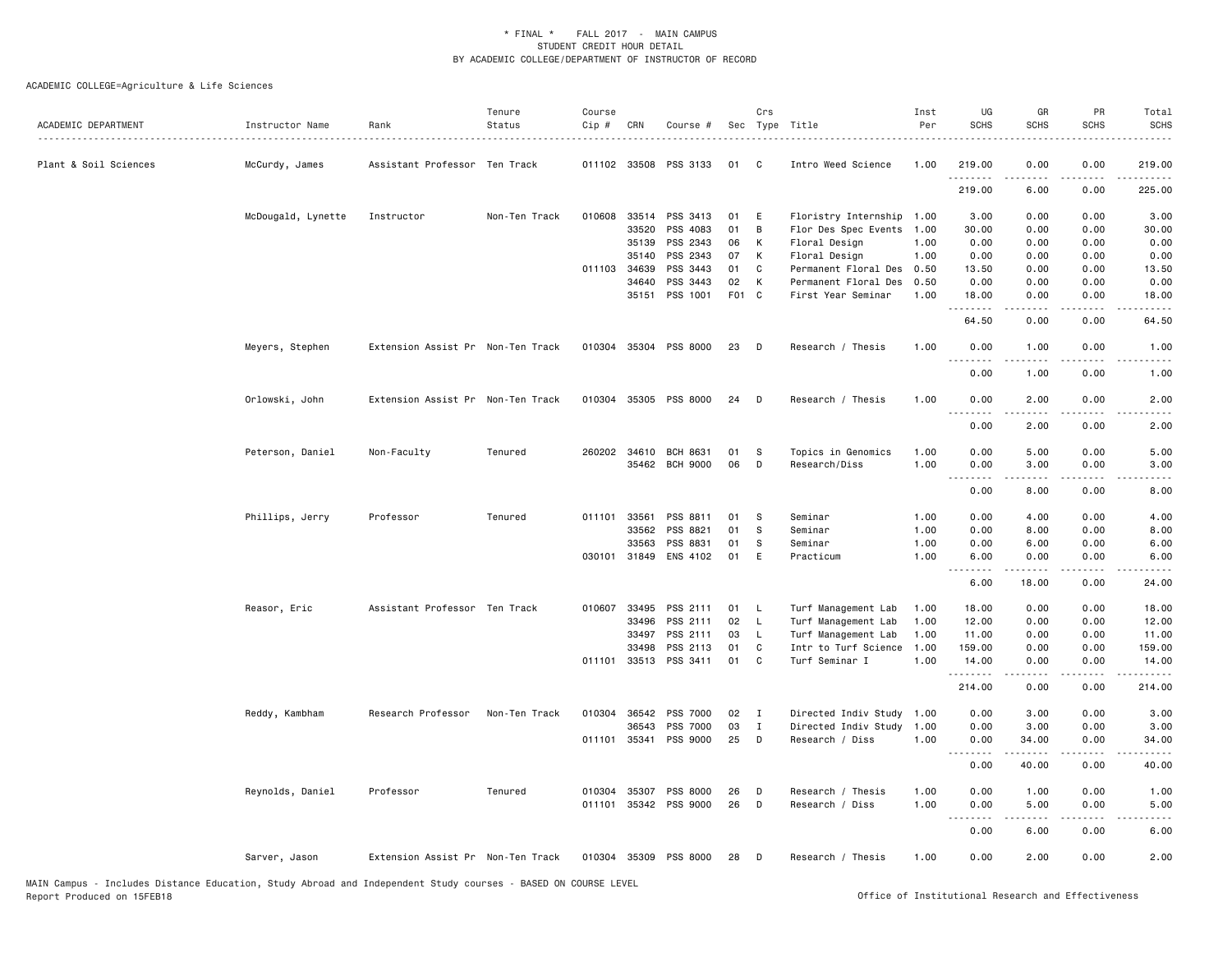| ACADEMIC DEPARTMENT                                         | Instructor Name | Rank                          | Tenure<br>Status | Course<br>Cip # | CRN   | Course #              |    | Crs            | Sec Type Title            | Inst<br>Per | UG<br><b>SCHS</b>                                    | GR<br><b>SCHS</b>        | PR<br><b>SCHS</b>     | Total<br><b>SCHS</b> |
|-------------------------------------------------------------|-----------------|-------------------------------|------------------|-----------------|-------|-----------------------|----|----------------|---------------------------|-------------|------------------------------------------------------|--------------------------|-----------------------|----------------------|
|                                                             |                 |                               |                  |                 |       |                       |    |                |                           |             | <u>.</u>                                             |                          |                       |                      |
|                                                             |                 |                               |                  |                 |       |                       |    |                |                           |             | 0.00                                                 | 2.00                     | 0.00                  | 2.00                 |
| Plant & Soil Sciences                                       | Shaw, David     | Non-Faculty                   | Tenured          |                 |       | 011101 35346 PSS 9000 | 30 | D              | Research / Diss           | 1.00        | 0.00                                                 | 1.00                     | 0.00                  | 1.00                 |
|                                                             |                 |                               |                  |                 |       |                       |    |                |                           |             | $\sim$ $\sim$ $\sim$<br>0.00                         | 1.00                     | 0.00                  | 1.00                 |
|                                                             | Stewart, Barry  | Associate Professor Tenured   |                  | 010304 35311    |       | PSS 8000              | 30 | D              | Research / Thesis         | 1.00        | 0.00                                                 | 3.00                     | 0.00                  | 3.00                 |
|                                                             |                 |                               |                  | 010607          | 33531 | PSS 4413              | 01 | $\mathbf{C}$   | Turfgrass Management 1.00 |             | 27.00                                                | 0.00                     | 0.00                  | 27.00                |
|                                                             |                 |                               |                  |                 | 33550 | PSS 6413              | 01 | $\mathbf{C}$   | Turfgrass Management      | 1.00        | 0.00                                                 | 3.00                     | 0.00                  | 3.00                 |
|                                                             |                 |                               |                  | 011103 33490    |       | PSS 1313              | 01 | C <sub>c</sub> | Plant Science             | 1.00        | 261.00                                               | 0.00                     | 0.00                  | 261.00               |
|                                                             |                 |                               |                  |                 | 33491 | PSS 1313              | 02 | K              | Plant Science             | 1.00        | 0.00                                                 | 0.00                     | 0.00                  | 0.00                 |
|                                                             |                 |                               |                  |                 | 33492 | PSS 1313              | 03 | K              | Plant Science             | 1.00        | 0.00                                                 | 0.00                     | 0.00                  | 0.00                 |
|                                                             |                 |                               |                  |                 | 33493 | PSS 1313              | 04 | K              | Plant Science             | 1.00        | 0.00                                                 | 0.00                     | 0.00                  | 0.00                 |
|                                                             |                 |                               |                  |                 |       | 33494 PSS 1313        | 05 | K              | Plant Science             | 1.00        | 0.00<br>$- - -$<br>.                                 | 0.00                     | 0.00                  | 0.00                 |
|                                                             |                 |                               |                  |                 |       |                       |    |                |                           |             | 288.00                                               | 6.00                     | 0.00                  | 294.00               |
|                                                             | Tseng, Te Ming  | Assistant Professor Ten Track |                  | 010304 35312    |       | PSS 8000              | 31 | $\mathsf{D}$   | Research / Thesis         | 1.00        | 0.00                                                 | 2.00                     | 0.00                  | 2.00                 |
|                                                             |                 |                               |                  | 011101          | 35347 | PSS 9000              | 31 | $\Box$         | Research / Diss           | 1.00        | 0.00                                                 | 1.00                     | 0.00                  | 1.00                 |
|                                                             |                 |                               |                  | 011199 34662    |       | PSS 8724              | 01 | C              | Herb Phys & Biochem       | 1.00        | 0.00                                                 | 64.00                    | 0.00                  | 64.00                |
|                                                             |                 |                               |                  |                 | 34663 | PSS 8724              | 02 | K              | Herb Phys & Biochem       | 1.00        | 0.00                                                 | 0.00                     | 0.00                  | 0.00                 |
|                                                             |                 |                               |                  |                 |       |                       |    |                |                           |             | 0.00                                                 | 67.00                    | 0.00                  | 67.00                |
|                                                             | Varco, Jac      | Professor                     | Tenured          | 010304 35313    |       | PSS 8000              | 32 | $\Box$         | Research / Thesis         | 1.00        | 0.00                                                 | 3.00                     | 0.00                  | 3.00                 |
|                                                             |                 |                               |                  | 010605 33509    |       | PSS 3301              | 01 | $\mathsf{L}$   | Soils Laboratory          | 1.00        | 24.00                                                | 0.00                     | 0.00                  | 24.00                |
|                                                             |                 |                               |                  |                 | 33510 | PSS 3301              | 02 | - L            | Soils Laboratory          | 1.00        | 23.00                                                | 0.00                     | 0.00                  | 23.00                |
|                                                             |                 |                               |                  |                 | 33511 | PSS 3301              | 03 | - L            | Soils Laboratory          | 1.00        | 24.00                                                | 0.00                     | 0.00                  | 24.00                |
|                                                             |                 |                               |                  |                 |       | 33512 PSS 3303        | 01 | C <sub>c</sub> | Soils                     | 1.00        | 225.00                                               | 0.00                     | 0.00                  | 225.00               |
|                                                             |                 |                               |                  |                 |       |                       |    |                |                           |             | 296.00                                               | .<br>3.00                | $\frac{1}{2}$<br>0.00 | 299.00               |
|                                                             | Wallace, Teddy  | Associate Professor Tenured   |                  |                 |       | 010304 35314 PSS 8000 | 33 | D              | Research / Thesis         | 1.00        | 0.00                                                 | 1.00                     | 0.00                  | 1.00                 |
|                                                             |                 |                               |                  |                 |       |                       |    |                |                           |             | $\sim$ $\sim$ $\sim$<br>$\sim$ $\sim$ $\sim$<br>0.00 | .<br>1.00                | .<br>0.00             | 1.00                 |
|                                                             | Williams, W.    | Non-Employee                  | Not Applicable   |                 |       | 011101 35351 PSS 9000 | 35 | $\Box$         | Research / Diss           | 1.00        | 0.00                                                 | 1.00                     | 0.00                  | 1.00                 |
|                                                             |                 |                               |                  |                 |       |                       |    |                |                           |             | .<br>$\sim$ $\sim$ $\sim$<br>0.00                    | 1.00                     | 0.00                  | 1.00                 |
| ----------------------------------<br>Plant & Soil Sciences |                 |                               |                  |                 |       |                       |    |                |                           |             | <b>EEEEEEEE</b><br>2564.04                           | <b>EEEEEEE</b><br>505.04 | ========<br>0.00      | 3069.08              |
| ----------------------------------                          |                 |                               |                  |                 |       |                       |    |                |                           |             | ========                                             |                          | --------- --------    | ==========           |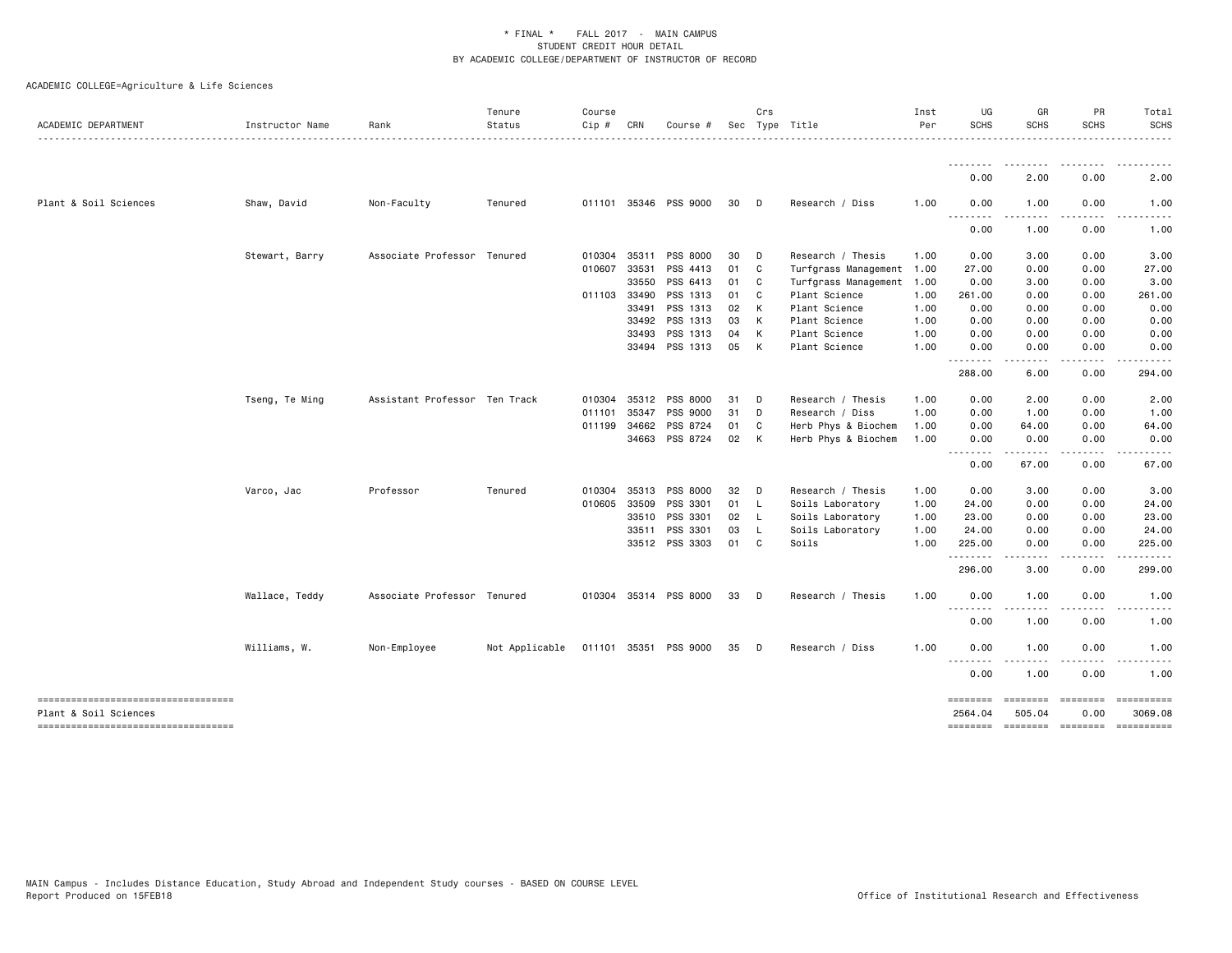| ACADEMIC DEPARTMENT | Instructor Name                | Rank                               | Tenure<br>Status | Course<br>$Cip$ # | CRN            | Course #              | Sec             | Crs          | Type Title                | Inst<br>Per  | UG<br><b>SCHS</b> | GR<br><b>SCHS</b>                                                                                                                                            | PR<br><b>SCHS</b> | Total<br><b>SCHS</b>                                                                                                                |
|---------------------|--------------------------------|------------------------------------|------------------|-------------------|----------------|-----------------------|-----------------|--------------|---------------------------|--------------|-------------------|--------------------------------------------------------------------------------------------------------------------------------------------------------------|-------------------|-------------------------------------------------------------------------------------------------------------------------------------|
| Poultry Science     | Beck, Mary                     | Professor                          | Tenured          | 010907            | 33437          | PO 8011               | 01              | -S           | Graduate Seminar in       | 1.00         | 0.00              | 5.00                                                                                                                                                         | 0.00              | 5.00                                                                                                                                |
|                     |                                |                                    |                  |                   |                | 36645 PO 8111         | 01              | s            | Adv Grad Poultry Sem 1.00 |              | 0.00<br>.         | 11.00<br><u>.</u>                                                                                                                                            | 0.00<br>.         | 11.00<br>.                                                                                                                          |
|                     |                                |                                    |                  |                   |                |                       |                 |              |                           |              | 0.00              | 16.00                                                                                                                                                        | 0.00              | 16.00                                                                                                                               |
|                     | Kiess, Aaron                   | Associate Professor Tenured        |                  | 010907            | 32186          | FNH 4514              | 01              | В            | Poultry Processing        | 0.10         | 0.80              | 0.00                                                                                                                                                         | 0.00              | 0.80                                                                                                                                |
|                     |                                |                                    |                  |                   | 33432          | PO 4514               | 01              | B            | Poultry Processing        | 0.10         | 11.60             | 0.00                                                                                                                                                         | 0.00              | 11.60                                                                                                                               |
|                     |                                |                                    |                  |                   |                | 36317 PO 9000         | 03              | D            | Research / Diss           | 1.00         | 0.00              | 13.00                                                                                                                                                        | 0.00              | 13.00                                                                                                                               |
|                     |                                |                                    |                  |                   | 36318          | P0 9000               | 04              | D            | Research / Diss           | 1.00         | 0.00              | 3.00                                                                                                                                                         | 0.00              | 3.00                                                                                                                                |
|                     |                                |                                    |                  |                   | 36330          | P0 8000               | 06              | D            | Research / Thesis         | 1.00         | 0.00              | 3.00                                                                                                                                                         | 0.00              | 3.00                                                                                                                                |
|                     |                                |                                    |                  |                   | 37159          | P0 4000               | 10 <sub>1</sub> | $\mathbf{I}$ | Directed Indiv Study      | 1.00         | 3.00<br>.         | 0.00<br>$\frac{1}{2} \left( \frac{1}{2} \right) \left( \frac{1}{2} \right) \left( \frac{1}{2} \right) \left( \frac{1}{2} \right) \left( \frac{1}{2} \right)$ | 0.00<br>المتماما  | 3.00<br>$- - - -$                                                                                                                   |
|                     |                                |                                    |                  |                   |                |                       |                 |              |                           |              | 15.40             | 19.00                                                                                                                                                        | 0.00              | 34.40                                                                                                                               |
|                     | McDaniel, Christophe Professor |                                    | Tenured          | 010907            | 33429          | PO 4324               | 01              | C            | Avian Reproduction        | 1.00         | 60.00             | 0.00                                                                                                                                                         | 0.00              | 60.00                                                                                                                               |
|                     |                                |                                    |                  |                   | 33430          | PO 4324               | 02              | $\mathsf{K}$ | Avian Reproduction        | 1.00         | 0.00              | 0.00                                                                                                                                                         | 0.00              | 0.00                                                                                                                                |
|                     |                                |                                    |                  |                   | 33433          | PO 6324               | 01              | C            | Avian Reproduction        | 1.00         | 0.00              | 4.00                                                                                                                                                         | 0.00              | 4.00                                                                                                                                |
|                     |                                |                                    |                  |                   | 33434          | PO 6324               | 02              | K            | Avian Reproduction        | 1.00         | 0.00              | 0.00                                                                                                                                                         | 0.00              | 0.00                                                                                                                                |
|                     |                                |                                    |                  |                   | 36319          | PO 9000               | 05              | D            | Research / Diss           | 1.00         | 0.00              | 5.00                                                                                                                                                         | 0.00              | 5.00                                                                                                                                |
|                     |                                |                                    |                  |                   |                | 36320 PO 9000         | 06              | D            | Research / Diss           | 1.00         | 0.00<br><u>.</u>  | 3.00                                                                                                                                                         | 0.00<br>----      | 3.00                                                                                                                                |
|                     |                                |                                    |                  |                   |                |                       |                 |              |                           |              | 60.00             | 12.00                                                                                                                                                        | 0.00              | 72.00                                                                                                                               |
|                     | Obe, Tomilola                  | Grad Research Assis Not Applicable |                  |                   |                | 010907 32186 FNH 4514 | 01              | B            | Poultry Processing        | 0.90         | 7.20              | 0.00                                                                                                                                                         | 0.00              | 7.20                                                                                                                                |
|                     |                                |                                    |                  |                   |                | 33432 PO 4514         | 01              | B            | Poultry Processing        | 0.90         | 104.40<br>.       | 0.00<br><b>.</b>                                                                                                                                             | 0.00<br>.         | 104.40<br>$\begin{array}{cccccccccccccc} \bullet & \bullet & \bullet & \bullet & \bullet & \bullet & \bullet & \bullet \end{array}$ |
|                     |                                |                                    |                  |                   |                |                       |                 |              |                           |              | 111.60            | 0.00                                                                                                                                                         | 0.00              | 111.60                                                                                                                              |
|                     | Peebles, Edgar                 | Professor                          | Tenured          | 010907            | 36321          | PO 9000               | 07              | D            | Research / Diss           | 1.00         | 0.00              | 5.00                                                                                                                                                         | 0.00              | 5.00                                                                                                                                |
|                     |                                |                                    |                  |                   | 36322          | P0 9000               | 08              | D            | Research / Diss           | 1.00         | 0.00              | 5.00                                                                                                                                                         | 0.00              | 5.00                                                                                                                                |
|                     |                                |                                    |                  | 260801            | 30537          | BIO 3103              | 01              | C            | Genetics I                | 1.00         | 447.00            | 0.00                                                                                                                                                         | 0.00              | 447.00                                                                                                                              |
|                     |                                |                                    |                  |                   | 30538          | BIO 3103              | 02              | К            | Genetics I                | 1.00         | 0.00              | 0.00                                                                                                                                                         | 0.00              | 0.00                                                                                                                                |
|                     |                                |                                    |                  |                   | 30539          | BIO 3103              | 03              | К            | Genetics I                | 1.00         | 0.00              | 0.00                                                                                                                                                         | 0.00              | 0.00                                                                                                                                |
|                     |                                |                                    |                  |                   | 32356          | GNS 3103              | 01              | C            | Genetics I                | 1.00         | 27.00             | 0.00                                                                                                                                                         | 0.00              | 27.00                                                                                                                               |
|                     |                                |                                    |                  |                   | 32357          | GNS 3103              | 02              | K            | Genetics I                | 1.00         | 0.00              | 0.00                                                                                                                                                         | 0.00              | 0.00                                                                                                                                |
|                     |                                |                                    |                  |                   | 32358          | GNS 3103              | 03              | К            | Genetics I                | 1.00         | 0.00              | 0.00                                                                                                                                                         | 0.00              | 0.00                                                                                                                                |
|                     |                                |                                    |                  |                   | 33421          | PO 3103               | 01              | C            | Genetics I                | 1.00         | 216.00            | 0.00                                                                                                                                                         | 0.00              | 216.00                                                                                                                              |
|                     |                                |                                    |                  |                   | 33422<br>33423 | PO 3103<br>PO 3103    | 02<br>03        | К<br>К       | Genetics I<br>Genetics I  | 1.00<br>1.00 | 0.00<br>0.00      | 0.00<br>0.00                                                                                                                                                 | 0.00<br>0.00      | 0.00<br>0.00                                                                                                                        |
|                     |                                |                                    |                  |                   |                |                       |                 |              |                           |              | .<br>690.00       | .<br>10.00                                                                                                                                                   | .<br>0.00         | 700.00                                                                                                                              |
|                     | Sadler, Clarence               | Lecturer                           | Non-Ten Track    | 010907            | 34547          | PO 4334               | 01              | В            | Broiler Production        | 1.00         | 136.00            | 0.00                                                                                                                                                         | 0.00              | 136.00                                                                                                                              |
|                     |                                |                                    |                  |                   |                | 34548 PO 6334         | 01              | B            | Broiler Production        | 1.00         | 0.00              | 24.00                                                                                                                                                        | 0.00              | 24.00                                                                                                                               |
|                     |                                |                                    |                  |                   |                |                       |                 |              |                           |              | .                 | $\frac{1}{2} \left( \frac{1}{2} \right) \left( \frac{1}{2} \right) \left( \frac{1}{2} \right) \left( \frac{1}{2} \right) \left( \frac{1}{2} \right)$         | .                 | .                                                                                                                                   |
|                     |                                |                                    |                  |                   |                |                       |                 |              |                           |              | 136.00            | 24.00                                                                                                                                                        | 0.00              | 160.00                                                                                                                              |
|                     | Tabler, George                 | Extension Professor Non-Ten Track  |                  |                   |                | 010907 36333 PO 8000  | 09              | D            | Research / Thesis         | 1.00         | 0.00<br>.         | 2.00<br>.                                                                                                                                                    | 0.00              | 2.00                                                                                                                                |
|                     |                                |                                    |                  |                   |                |                       |                 |              |                           |              | 0.00              | 2.00                                                                                                                                                         | 0.00              | 2.00                                                                                                                                |
|                     | Wamsley, Kelley                | Assistant Professor Ten Track      |                  |                   |                | 010907 33419 PO 3011  | 01              | -S           | Seminar                   | 1.00         | 12.00             | 0.00                                                                                                                                                         | 0.00              | 12.00                                                                                                                               |
|                     |                                |                                    |                  |                   | 33420          | PO 3021               | 01              | s            | Seminar                   | 1.00         | 10.00             | 0.00                                                                                                                                                         | 0.00              | 10.00                                                                                                                               |
|                     |                                |                                    |                  |                   |                | 33427 PO 4031         | 01              | S            | Seminar                   | 1.00         | 7.00              | 0.00                                                                                                                                                         | 0.00              | 7.00                                                                                                                                |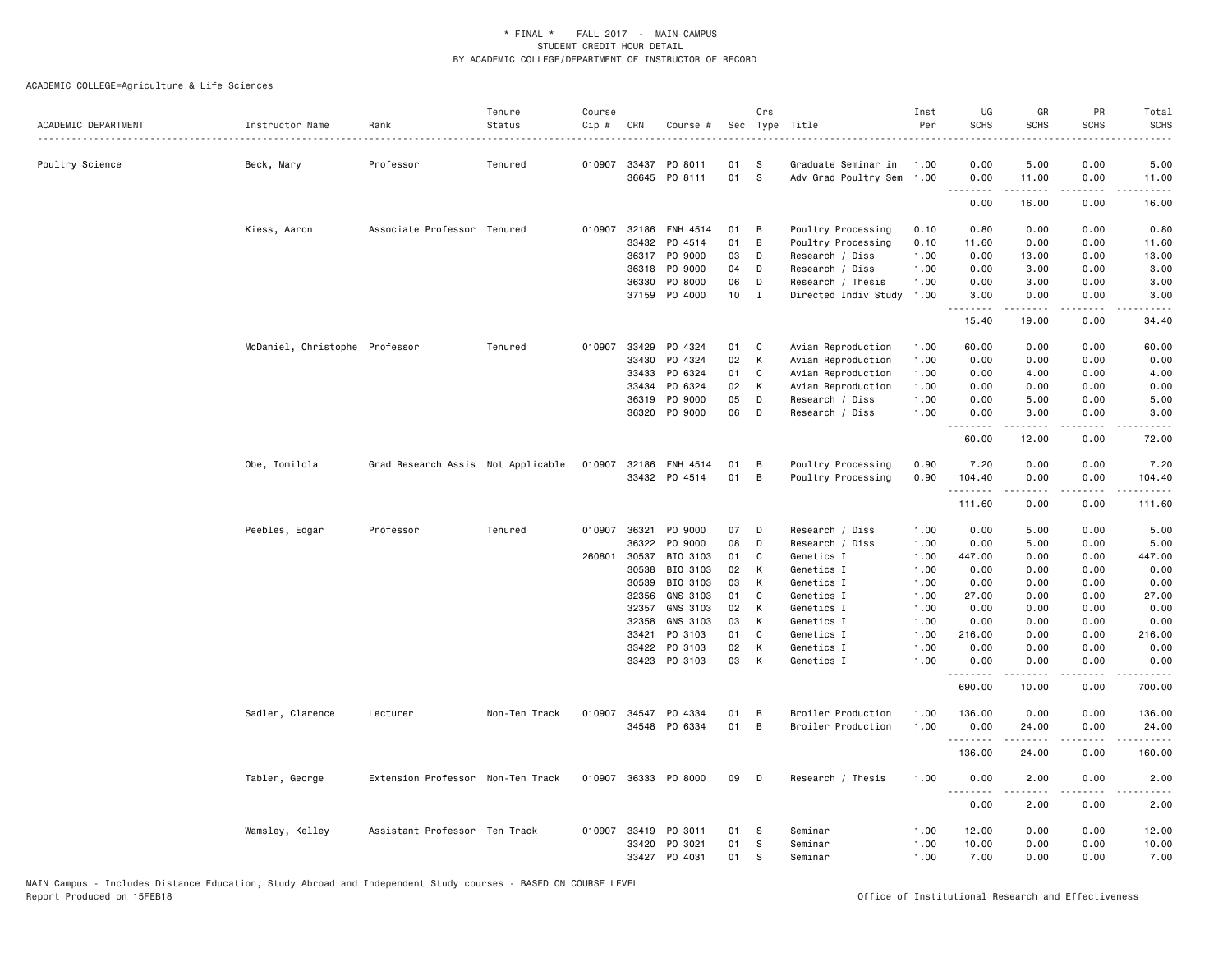|                     |                 |                                   | Tenure | Course |       |                |                 | Crs            |                           | Inst | UG                  | GR                 | PR                                                                                                                                | Total                              |
|---------------------|-----------------|-----------------------------------|--------|--------|-------|----------------|-----------------|----------------|---------------------------|------|---------------------|--------------------|-----------------------------------------------------------------------------------------------------------------------------------|------------------------------------|
| ACADEMIC DEPARTMENT | Instructor Name | Rank                              | Status | Cip #  | CRN   | Course #       |                 |                | Sec Type Title            | Per  | <b>SCHS</b>         | <b>SCHS</b>        | <b>SCHS</b>                                                                                                                       | <b>SCHS</b>                        |
| Poultry Science     | Wamsley, Kelley | Assistant Professor Ten Track     |        | 010907 |       | 33428 PO 4041  | 01 S            |                | Seminar                   | 1.00 | 6.00                | 0.00               | 0.00                                                                                                                              | 6.00                               |
|                     |                 |                                   |        |        | 36325 | PO 8000        | 01              | D              | Research / Thesis         | 1.00 | 0.00                | 3.00               | 0.00                                                                                                                              | 3.00                               |
|                     |                 |                                   |        |        | 36334 | PO 9000        | $11$ D          |                | Research / Diss           | 1.00 | 0.00                | 16.00              | 0.00                                                                                                                              | 16.00                              |
|                     |                 |                                   |        |        |       | 36866 PO 4000  | 04 I            |                | Directed Indiv Study 1.00 |      | 2.00                | 0.00               | 0.00                                                                                                                              | 2.00                               |
|                     |                 |                                   |        |        |       | 37099 P0 4000  | 06 I            |                | Directed Indiv Study 1.00 |      | 1.00                | 0.00               | 0.00                                                                                                                              | 1.00                               |
|                     |                 |                                   |        |        |       | 37114 PO 4000  | 07 I            |                | Directed Indiv Study 1.00 |      | 3.00                | 0.00               | 0.00                                                                                                                              | 3.00                               |
|                     |                 |                                   |        |        |       | 37128 PO 4000  | 08 I            |                | Directed Indiv Study 1.00 |      | 3.00                | 0.00               | 0.00                                                                                                                              | 3.00                               |
|                     |                 |                                   |        |        |       | 37132 PO 4000  | 09 I            |                | Directed Indiv Study 1.00 |      | 2.00                | 0.00               | 0.00                                                                                                                              | 2.00                               |
|                     |                 |                                   |        |        |       |                |                 |                |                           |      | 46.00               | 19.00              | 0.00                                                                                                                              | 65.00                              |
|                     | Wells, Jessica  | Extension Instructo Non-Ten Track |        | 010000 |       | 30092 ADS 1013 | 01              | $\mathbf{C}$   | Animal Agriculture & 0.50 |      | 51.00               | 0.00               | 0.00                                                                                                                              | 51.00                              |
|                     |                 |                                   |        |        |       | 33418 PO 1013  | 01              | $\mathbf{C}$   | Animal Agriculture &      | 0.50 | 24.00               | 0.00               | 0.00                                                                                                                              | 24.00                              |
|                     |                 |                                   |        | 010907 | 33424 | PO 3313        | 01              | C <sub>1</sub> | Com Poultry Prod          | 1.00 | 237.00              | 0.00               | 0.00                                                                                                                              | 237.00                             |
|                     |                 |                                   |        |        |       | 33425 PO 3313  | 02              | C <sub>1</sub> | Com Poultry Prod          | 1.00 | 120.00              | 0.00               | 0.00                                                                                                                              | 120.00                             |
|                     |                 |                                   |        |        | 36691 | P0 4000        | 01 I            |                | Directed Indiv Study      | 1.00 | 3.00                | 0.00               | 0.00                                                                                                                              | 3.00                               |
|                     |                 |                                   |        |        | 36847 | P0 4000        | $02 \qquad I$   |                | Directed Indiv Study      | 1.00 | 3.00                | 0.00               | 0.00                                                                                                                              | 3.00                               |
|                     |                 |                                   |        |        |       | 37024 P0 4000  | 05 I            |                | Directed Indiv Study 1.00 |      | 3.00                | 0.00               | 0.00<br>$\frac{1}{2} \left( \frac{1}{2} \right) \left( \frac{1}{2} \right) \left( \frac{1}{2} \right) \left( \frac{1}{2} \right)$ | 3.00                               |
|                     |                 |                                   |        |        |       |                |                 |                |                           |      | 441.00              | 0.00               | 0.00                                                                                                                              | 441.00                             |
|                     | Zhai, Wei       | Assistant Professor Ten Track     |        | 010907 |       | 33431 PO 4413  | 01              | $\mathbf{C}$   | Poultry Nutrition         | 1.00 | 63.00               | 0.00               | 0.00                                                                                                                              | 63.00                              |
|                     |                 |                                   |        |        |       | 33435 PO 6413  | 01              | - C            | Poultry Nutrition         | 1.00 | 0.00                | 3.00               | 0.00                                                                                                                              | 3.00                               |
|                     |                 |                                   |        |        | 36327 | PO 8000        | 03              | D              | Research / Thesis         | 1.00 | 0.00                | 5.00               | 0.00                                                                                                                              | 5.00                               |
|                     |                 |                                   |        |        |       | 36335 PO 9000  | 12 <sub>2</sub> | D              | Research / Diss           | 1.00 | 0.00                | 2.00               | 0.00                                                                                                                              | 2.00                               |
|                     |                 |                                   |        |        |       |                |                 |                |                           |      | .<br>63.00          | 10.00              | $\cdots$<br>0.00                                                                                                                  | 73.00                              |
| Poultry Science     |                 |                                   |        |        |       |                |                 |                |                           |      | ========<br>1563.00 | ========<br>112.00 | ========<br>0.00                                                                                                                  | $=$ = = = = = = = = = =<br>1675.00 |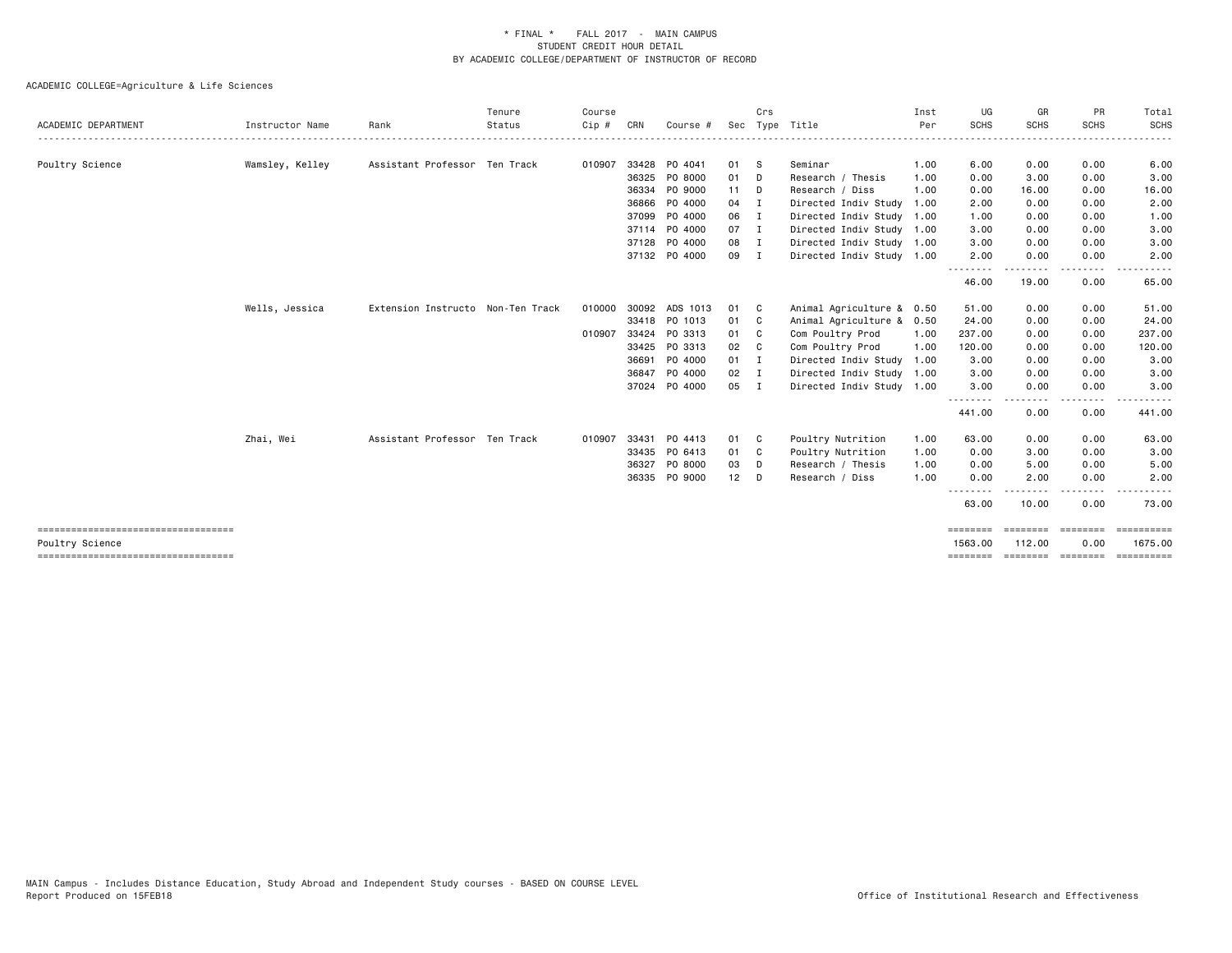|                          |                  |                                                   | Tenure        | Course |              |                           |       | Crs          |                           | Inst | UG          | GR                                                                                                                                                   | PR                   | Total                                                                                                                     |
|--------------------------|------------------|---------------------------------------------------|---------------|--------|--------------|---------------------------|-------|--------------|---------------------------|------|-------------|------------------------------------------------------------------------------------------------------------------------------------------------------|----------------------|---------------------------------------------------------------------------------------------------------------------------|
| ACADEMIC DEPARTMENT      | Instructor Name  | Rank                                              | Status        | Cip #  | CRN          | Course #                  |       |              | Sec Type Title            | Per  | <b>SCHS</b> | <b>SCHS</b>                                                                                                                                          | <b>SCHS</b>          | <b>SCHS</b>                                                                                                               |
| School of Human Sciences | Black, Catherine | Professor                                         | Non-Ten Track | 190101 | 36159        | HS 4000                   | 01    | <b>I</b>     | Directed Indiv Study      | 1.00 | 3.00        | 0.00                                                                                                                                                 | 0.00                 | 3.00                                                                                                                      |
|                          |                  |                                                   |               | 190403 | 34987        | FDM 4363                  | 01    | C            | Draping                   | 1.00 | 24.00       | 0.00                                                                                                                                                 | 0.00                 | 24.00                                                                                                                     |
|                          |                  |                                                   |               | 199999 | 34903        | FDM 1001                  | F01 C |              | First Year Seminar        | 1.00 | 28.00       | 0.00                                                                                                                                                 | 0.00                 | 28.00                                                                                                                     |
|                          |                  |                                                   |               | 500407 | 34904        | FDM 1523                  | 01    | C            | Visual Dsgn & Dress       | 1.00 | 162.00      | 0.00                                                                                                                                                 | 0.00                 | 162.00                                                                                                                    |
|                          |                  |                                                   |               |        | 36807        | <b>FDM 7000</b>           | 01    | I            | Directed Indiv Study      | 1.00 | 0.00        | 3.00                                                                                                                                                 | 0.00                 | 3.00                                                                                                                      |
|                          |                  |                                                   |               |        | 36864        | FDM 4000                  | 04    | $\mathbf{I}$ | Directed Indiv Study 1.00 |      | 3.00        | 0.00                                                                                                                                                 | 0.00                 | 3.00                                                                                                                      |
|                          |                  |                                                   |               |        | 36950        | FDM 4000                  | 05    | $\mathbf{I}$ | Directed Indiv Study 1.00 |      | 3.00        | 0.00                                                                                                                                                 | 0.00                 | 3.00                                                                                                                      |
|                          |                  |                                                   |               |        |              |                           |       |              |                           |      | .<br>223.00 | .<br>3.00                                                                                                                                            | .<br>0.00            | .<br>226.00                                                                                                               |
|                          | Boutwell, Angela | Lecturer                                          | Non-Ten Track | 190706 | 34850        | HDFS 2803 501 B           |       |              | Prenatal & Infant De 1.00 |      | 30.00       | 0.00                                                                                                                                                 | 0.00                 | 30.00                                                                                                                     |
|                          |                  |                                                   |               |        |              |                           |       |              |                           |      | .<br>30.00  | 0.00                                                                                                                                                 | $  -$<br>0.00        | .<br>30.00                                                                                                                |
|                          | Browning, Ned    | Lecturer                                          | Non-Ten Track |        |              | 090101 30952 CO 1013      | 15    | C            | Intro to Communicati 1.00 |      | 99.00       | 0.00                                                                                                                                                 | 0.00                 | 99.00                                                                                                                     |
|                          |                  |                                                   |               |        |              |                           |       |              |                           |      | 99.00       | 0.00                                                                                                                                                 | 0.00                 | 99.00                                                                                                                     |
|                          | Denny, Marina    | Assistant Professor Ten Track                     |               | 010801 | 35227        | AELC 9000 01              |       | D            | Research/Dissertatio      | 1.00 | 0.00        | 3.00                                                                                                                                                 | 0.00                 | 3.00                                                                                                                      |
|                          |                  |                                                   |               |        |              | 010802 34935 AELC 8243 01 |       | C            | Admin & Supervision       | 1.00 | 0.00        | 33.00                                                                                                                                                | 0.00                 | 33.00                                                                                                                     |
|                          |                  |                                                   |               |        |              |                           |       |              |                           |      | د د د د     | $\frac{1}{2} \left( \frac{1}{2} \right) \left( \frac{1}{2} \right) \left( \frac{1}{2} \right) \left( \frac{1}{2} \right) \left( \frac{1}{2} \right)$ | $\sim$ $\sim$ $\sim$ | $\frac{1}{2} \left( \frac{1}{2} \right) \left( \frac{1}{2} \right) \left( \frac{1}{2} \right) \left( \frac{1}{2} \right)$ |
|                          |                  |                                                   |               |        |              |                           |       |              |                           |      | 0.00        | 36.00                                                                                                                                                | 0.00                 | 36.00                                                                                                                     |
|                          | Downey, Laura    | Extension Assoc Pro Non-Ten Track                 |               |        | 010801 34897 | AELC 8503 01              |       | C            | Pro Pln & Dev AEE         | 0.50 | 0.00        | 19.50                                                                                                                                                | 0.00                 | 19.50                                                                                                                     |
|                          |                  |                                                   |               |        | 34901        | AELC 8803                 | 01    | C            | App Res Meth to AEE       | 0.50 | 0.00        | 24.00                                                                                                                                                | 0.00                 | 24.00                                                                                                                     |
|                          |                  |                                                   |               |        |              | 35228 AELC 9000 02        |       | D            | Research/Dissertatio      | 1.00 | 0.00<br>.   | 11.00<br>.                                                                                                                                           | 0.00<br>.            | 11.00<br>.                                                                                                                |
|                          |                  |                                                   |               |        |              |                           |       |              |                           |      | 0.00        | 54.50                                                                                                                                                | 0.00                 | 54.50                                                                                                                     |
|                          |                  | Elmore-Staton, Lori Assistant Professor Ten Track |               | 190101 | 36729        | <b>HDFS 7000</b>          | 03    | I            | Directed Indiv Study 1.00 |      | 0.00        | 3.00                                                                                                                                                 | 0.00                 | 3.00                                                                                                                      |
|                          |                  |                                                   |               | 190701 | 34937        | HDFS 1813 01              |       | C            | Devel through Lifesp      | 0.40 | 94.80       | 0.00                                                                                                                                                 | 0.00                 | 94.80                                                                                                                     |
|                          |                  |                                                   |               |        | 34982        | <b>HDFS 8823</b>          | 01    | C            | Theories in HDFS          | 0.50 | 0.00        | 13.50                                                                                                                                                | 0.00                 | 13.50                                                                                                                     |
|                          |                  |                                                   |               |        | 35235        | <b>HDFS 9000</b>          | 02    | D            | Research/Dissertatio      | 1.00 | 0.00        | 2.00                                                                                                                                                 | 0.00                 | 2.00                                                                                                                      |
|                          |                  |                                                   |               |        |              | 190704 34972 HDFS 4803 01 |       | C            | Parenting                 | 1.00 | 141.00      | 0.00                                                                                                                                                 | 0.00                 | 141.00                                                                                                                    |
|                          |                  |                                                   |               |        |              |                           |       |              |                           |      | .<br>235.80 | $- - - - -$<br>18.50                                                                                                                                 | .<br>0.00            | .<br>254.30                                                                                                               |
|                          | Fason, Angel     | Instructor                                        | Non-Ten Track | 190101 | 32609        | HS 4701                   | 01    | C            | Internship Placement 1.00 |      | 10.00       | 0.00                                                                                                                                                 | 0.00                 | 10.00                                                                                                                     |
|                          |                  |                                                   |               | 190701 | 34962        | <b>HDFS 4740</b>          | 01    | E            | PreK-K Teacher Cand       | 1.00 | 168.00      | 0.00                                                                                                                                                 | 0.00                 | 168.00                                                                                                                    |
|                          |                  |                                                   |               |        | 34965        | <b>HDFS 4780</b>          | 01    | E            | Youth Development In      | 1.00 | 12.00       | 0.00                                                                                                                                                 | 0.00                 | 12.00                                                                                                                     |
|                          |                  |                                                   |               |        | 34966        | HDFS 4790 01              |       | E            | Family Science Inter      | 1.00 | 24.00       | 0.00                                                                                                                                                 | 0.00                 | 24.00                                                                                                                     |
|                          |                  |                                                   |               |        | 190706 35137 | <b>HDFS 2803</b>          | 01    | B            | Prenatal & Infant De      | 1.00 | 141.00      | 0.00                                                                                                                                                 | 0.00                 | 141.00                                                                                                                    |
|                          |                  |                                                   |               |        | 35138        | HDFS 2813 01              |       | B            | Child Development         | 1.00 | 114.00<br>. | 0.00                                                                                                                                                 | 0.00                 | 114.00<br>.                                                                                                               |
|                          |                  |                                                   |               |        |              |                           |       |              |                           |      | 469.00      | 0.00                                                                                                                                                 | 0.00                 | 469.00                                                                                                                    |
|                          | Freeman, Charles | Assistant Professor Ten Track                     |               | 190101 | 32610        | HS 4702                   | 01    | C            | HS Senior Seminar         | 0.50 | 38.00       | 0.00                                                                                                                                                 | 0.00                 | 38.00                                                                                                                     |
|                          |                  |                                                   |               | 190901 | 34905        | FDM 2123                  | 01    | C            | Product Development       | 1.00 | 153.00      | 0.00                                                                                                                                                 | 0.00                 | 153.00                                                                                                                    |
|                          |                  |                                                   |               |        | 34906        | FDM 2123                  | 02    | К            | Product Development       | 1.00 | 0.00        | 0.00                                                                                                                                                 | 0.00                 | 0.00                                                                                                                      |
|                          |                  |                                                   |               |        | 34907        | FDM 2123                  | 03    | К            | Product Development       | 1.00 | 0.00        | 0.00                                                                                                                                                 | 0.00                 | 0.00                                                                                                                      |
|                          |                  |                                                   |               |        | 34910        | FDM 3593                  | 01    | C            | Mdse & Promotion Str      | 1.00 | 87.00       | 0.00                                                                                                                                                 | 0.00                 | 87.00                                                                                                                     |
|                          |                  |                                                   |               |        | 34983        | HS 2593                   | 01    | C            | Product Development       | 1.00 | 66.00       | 0.00                                                                                                                                                 | 0.00                 | 66.00                                                                                                                     |
|                          |                  |                                                   |               |        | 36248        | HS 2593                   | 02    | C            | Product Development       | 1.00 | 54.00       | 0.00                                                                                                                                                 | 0.00                 | 54.00                                                                                                                     |
|                          |                  |                                                   |               | 500407 | 36349        | FDM 4000                  | 01    | $\mathbf{I}$ | Directed Indiv Study 1.00 |      | 3.00        | 0.00                                                                                                                                                 | 0.00                 | 3.00                                                                                                                      |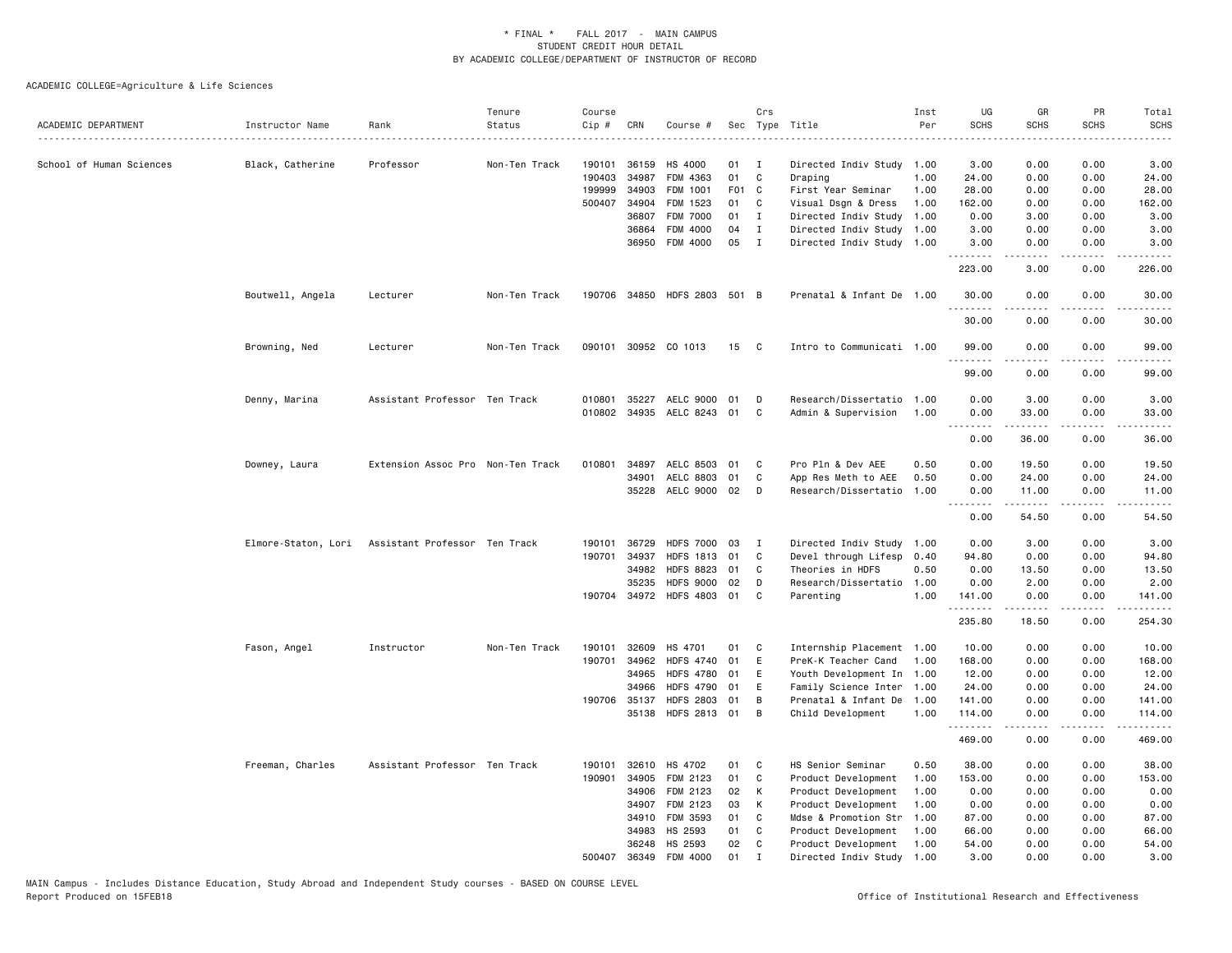| ACADEMIC DEPARTMENT      | Instructor Name  | Rank                          | Tenure<br>Status | Course<br>Cip # | CRN          | Course #                    |    | Crs            | Sec Type Title<br>.       | Inst<br>Per | UG<br><b>SCHS</b> | GR<br><b>SCHS</b>   | PR<br><b>SCHS</b> | Total<br><b>SCHS</b> |
|--------------------------|------------------|-------------------------------|------------------|-----------------|--------------|-----------------------------|----|----------------|---------------------------|-------------|-------------------|---------------------|-------------------|----------------------|
| School of Human Sciences | Freeman, Charles | Assistant Professor Ten Track |                  |                 | 500407 36505 | <b>FDM 4000</b>             | 03 | $\mathbf{I}$   | Directed Indiv Study 1.00 |             | 1.00              | 0.00                | 0.00              | 1.00                 |
|                          |                  |                               |                  |                 | 37129        | <b>FDM 4000</b>             | 08 | $\blacksquare$ | Directed Indiv Study 1.00 |             | 3.00              | 0.00                | 0.00              | 3.00                 |
|                          |                  |                               |                  |                 |              |                             |    |                |                           |             | 405.00            | 0.00                | 0.00              | 405.00               |
|                          | Green, Tina      | Non-Faculty                   | Not Applicable   |                 |              | 010801 34873 AELC 4203 01 B |    |                | App Compute Tech AEL 1.00 |             | 87.00             | 0.00                | 0.00              | 87.00                |
|                          |                  |                               |                  |                 |              |                             |    |                |                           |             | .<br>87.00        | -----<br>0.00       | .<br>0.00         | 87.00                |
|                          | Greenhaw, Laura  | Assistant Professor Ten Track |                  |                 | 010801 34872 | AELC 3803                   | 01 | C              | Fnd Ldsh Ag/Life Sci 1.00 |             | 87.00             | 0.00                | 0.00              | 87.00                |
|                          |                  |                               |                  |                 | 34895        | AELC 8100                   | 02 | $\mathbf{I}$   | Creative Component A 1.00 |             | 0.00              | 2.00                | 0.00              | 2.00                 |
|                          |                  |                               |                  |                 | 35229        | <b>AELC 9000</b>            | 03 | D              | Research/Dissertatio 1.00 |             | 0.00              | 6.00                | 0.00              | 6.00                 |
|                          |                  |                               |                  |                 | 131301 34930 | AELC 3500                   | 01 | E              | Internship Ag Leader 1.00 |             | 3.00              | 0.00                | 0.00              | 3.00                 |
|                          |                  |                               |                  |                 | 34936        | AELC 3500                   | 02 | E              | Internship Ag Leader 1.00 |             | 3.00              | 0.00                | 0.00              | 3.00                 |
|                          |                  |                               |                  |                 | 36947        | AELC 4000                   | 03 | I              | Directed Indiv Study 1.00 |             | 3.00              | 0.00                | 0.00              | 3.00                 |
|                          |                  |                               |                  |                 | 36948        | AELC 4000 04                |    | $\blacksquare$ | Directed Indiv Study 1.00 |             | 1.00<br>.         | 0.00                | 0.00<br>$- - - -$ | 1.00                 |
|                          |                  |                               |                  |                 |              |                             |    |                |                           |             | 97.00             | 8.00                | 0.00              | 105.00               |
|                          | Hardman, Alisha  | Assistant Professor Ten Track |                  | 190701          | 35236        | <b>HDFS 9000</b>            | 03 | D              | Research/Dissertatio      | 1.00        | 0.00              | 21.00               | 0.00              | 21.00                |
|                          |                  |                               |                  |                 | 35242        | <b>HDFS 8000</b>            | 03 | D              | Research/Thesis           | 1.00        | 0.00              | 1.00                | 0.00              | 1.00                 |
|                          |                  |                               |                  |                 | 36201        | HDFS 8813 01                |    | - S            | Seminar in HDFS           | 1.00        | 0.00<br>.         | 36.00<br>. <b>.</b> | 0.00<br>.         | 36.00<br>.           |
|                          |                  |                               |                  |                 |              |                             |    |                |                           |             | 0.00              | 58.00               | 0.00              | 58.00                |
|                          | Jagger, Carla    | Assistant Professor Ten Track |                  | 010801          | 34922        | AELC 2413                   | 01 | C              | Orientation to AELC       | 1.00        | 114.00            | 0.00                | 0.00              | 114.00               |
|                          |                  |                               |                  |                 | 34931        | AELC 4873                   | 01 | C              | Prof Seminar in Ag E 0.50 |             | 4.50              | 0.00                | 0.00              | 4.50                 |
|                          |                  |                               |                  |                 | 34934        | AELC 8100                   | 03 | $\mathbf{I}$   | Creative Component A 1.00 |             | 0.00              | 2.00                | 0.00              | 2.00                 |
|                          |                  |                               |                  |                 | 35230        | AELC 9000                   | 04 | D              | Research/Dissertatio 1.00 |             | 0.00              | 2.00                | 0.00              | 2.00                 |
|                          |                  |                               |                  |                 | 131301 34874 | AELC 4424                   | 01 | C              | Teach Meth in Ag & H 1.00 |             | 104.00            | 0.00                | 0.00              | 104.00               |
|                          |                  |                               |                  |                 | 34876        | AELC 4424                   | 02 | K              | Teach Meth in Ag & H 1.00 |             | 0.00              | 0.00                | 0.00              | 0.00                 |
|                          |                  |                               |                  |                 | 34886        | AELC 4424                   | 03 | К              | Teach Meth in Ag & H 1.00 |             | 0.00              | 0.00                | 0.00              | 0.00                 |
|                          |                  |                               |                  |                 | 34887        | AELC 4424                   | 04 | К              | Teach Meth in Ag & H 1.00 |             | 0.00              | 0.00                | 0.00              | 0.00                 |
|                          |                  |                               |                  |                 | 34888        | AELC 4424                   | 05 | K              | Teach Meth in Ag & H 1.00 |             | 0.00              | 0.00                | 0.00              | 0.00                 |
|                          |                  |                               |                  |                 | 34891        | AELC 4424                   | 06 | K              | Teach Meth in Ag & H 1.00 |             | 0.00              | 0.00                | 0.00              | 0.00                 |
|                          |                  |                               |                  |                 | 34892        | AELC 4424                   | 07 | K              | Teach Meth in Ag & H 1.00 |             | 0.00              | 0.00                | 0.00              | 0.00                 |
|                          |                  |                               |                  |                 | 34893        | AELC 4424                   | 08 | К              | Teach Meth in Ag & H 1.00 |             | 0.00              | 0.00                | 0.00              | 0.00                 |
|                          |                  |                               |                  |                 | 34933        | AELC 4896                   | 01 | F              | Stu Teach Ag Ed           | 1.00        | 18.00             | 0.00                | 0.00              | 18.00                |
|                          |                  |                               |                  |                 | 35993        | AELC 4000                   | 01 | $\mathbf{I}$   | Directed Indiv Study 1.00 |             | 3.00              | 0.00                | 0.00              | 3.00                 |
|                          |                  |                               |                  |                 | 35994        | AELC 4000                   | 02 | I              | Directed Indiv Study      | 1.00        | 3.00              | 0.00                | 0.00              | 3.00                 |
|                          |                  |                               |                  |                 | 131308 34875 | <b>HDFS 4424</b>            | 01 | C              | Teach Methods in Ag       | 1.00        | 136.00            | 0.00                | 0.00              | 136.00               |
|                          |                  |                               |                  |                 | 34955        | <b>HDFS 4424</b>            | 02 | K              | Teach Methods in Ag       | 1.00        | 0.00              | 0.00                | 0.00              | 0.00                 |
|                          |                  |                               |                  |                 | 34956        | <b>HDFS 4424</b>            | 03 | K              | Teach Methods in Ag       | 1.00        | 0.00              | 0.00                | 0.00              | 0.00                 |
|                          |                  |                               |                  |                 | 34957        | <b>HDFS 4424</b>            | 04 | К              | Teach Methods in Ag       | 1.00        | 0.00              | 0.00                | 0.00              | 0.00                 |
|                          |                  |                               |                  |                 | 34958        | <b>HDFS 4424</b>            | 05 | K              | Teach Methods in Ag       | 1.00        | 0.00              | 0.00                | 0.00              | 0.00                 |
|                          |                  |                               |                  |                 | 34959        | <b>HDFS 4424</b>            | 06 | К              | Teach Methods in Ag       | 1.00        | 0.00              | 0.00                | 0.00              | 0.00                 |
|                          |                  |                               |                  |                 | 34960        | <b>HDFS 4424</b>            | 07 | К              | Teach Methods in Ag       | 1.00        | 0.00              | 0.00                | 0.00              | 0.00                 |
|                          |                  |                               |                  |                 | 34961        | HDFS 4424 08                |    | K              | Teach Methods in Ag       | 1.00        | 0.00              | 0.00                | 0.00              | 0.00                 |
|                          |                  |                               |                  |                 |              |                             |    |                |                           |             | 382.50            | 4.00                | 0.00              | 386.50               |
|                          | Kobia, Caroline  | Assistant Professor Ten Track |                  |                 | 190201 34911 | FDM 4583                    | 01 | $\mathbf{C}$   | Fashion Entrepreneur 1.00 |             | 48.00             | 0.00                | 0.00              | 48.00                |
|                          |                  |                               |                  |                 | 35549        | FDM 6583                    | 01 | C              | Fashion Entrepreneur 1.00 |             | 0.00              | 3.00                | 0.00              | 3.00                 |
|                          |                  |                               |                  | 190904          | 32598        | HS 2524                     | 01 | C              | Textiles for Apparel 1.00 |             | 240.00            | 0.00                | 0.00              | 240.00               |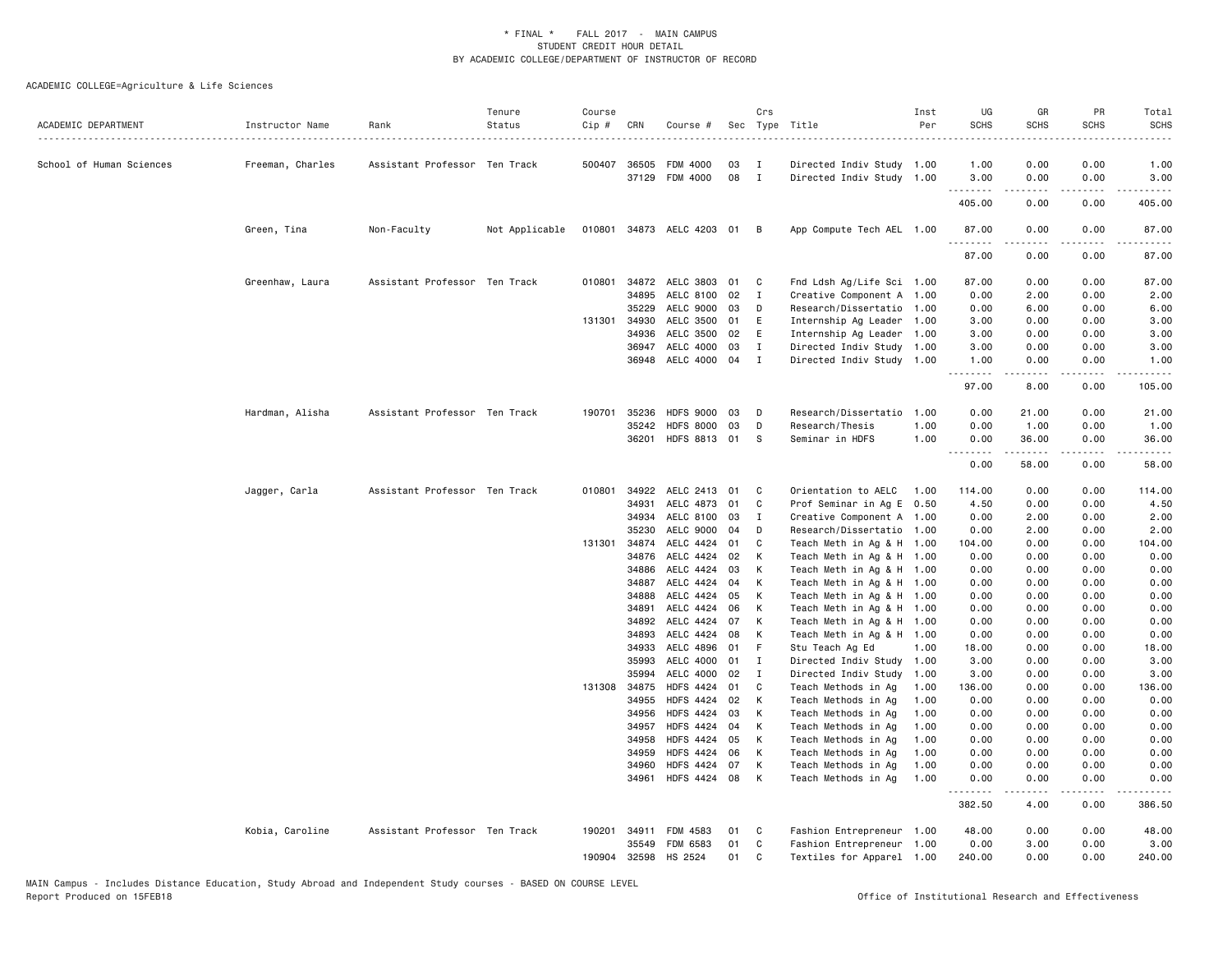| ACADEMIC DEPARTMENT      | Instructor Name  | Rank                               | Tenure<br>Status | Course<br>Cip # | CRN          | Course #                  |       | Crs          | Sec Type Title            | Inst<br>Per | UG<br><b>SCHS</b> | GR<br><b>SCHS</b>   | PR<br><b>SCHS</b>                   | Total<br><b>SCHS</b><br>$\frac{1}{2} \left( \frac{1}{2} \right) \left( \frac{1}{2} \right) \left( \frac{1}{2} \right) \left( \frac{1}{2} \right)$ |
|--------------------------|------------------|------------------------------------|------------------|-----------------|--------------|---------------------------|-------|--------------|---------------------------|-------------|-------------------|---------------------|-------------------------------------|---------------------------------------------------------------------------------------------------------------------------------------------------|
| School of Human Sciences | Kobia, Caroline  | Assistant Professor Ten Track      |                  |                 | 190904 32599 | HS 2524                   | 02    | к            | Textiles for Apparel 1.00 |             | 0.00              | 0.00                | 0.00                                | 0.00                                                                                                                                              |
|                          |                  |                                    |                  |                 | 32600        | HS 2524                   | 03    | К            | Textiles for Apparel      | 1.00        | 0.00              | 0.00                | 0.00                                | 0.00                                                                                                                                              |
|                          |                  |                                    |                  |                 | 36384        | HS 2524                   | 04    | К            | Textiles for Apparel 1.00 |             | 0.00              | 0.00                | 0.00                                | 0.00                                                                                                                                              |
|                          |                  |                                    |                  |                 | 500407 37098 | FDM 4000                  | 07    | $\mathbf{I}$ | Directed Indiv Study 1.00 |             | 1.00<br><u>.</u>  | 0.00                | 0.00                                | 1.00                                                                                                                                              |
|                          |                  |                                    |                  |                 |              |                           |       |              |                           |             | 289.00            | 3.00                | 0.00                                | 292.00                                                                                                                                            |
|                          | Lee, JuYoung     | Assistant Professor Ten Track      |                  | 190901          | 34908        | FDM 3553                  | 01    | B            | Fashion Retailing         | 1.00        | 75.00             | 0.00                | 0.00                                | 75.00                                                                                                                                             |
|                          |                  |                                    |                  |                 | 34986        | FDM 4513                  | 01    | C            | Soc-Psy Aspect Cloth      | 1.00        | 87.00             | 0.00                | 0.00                                | 87.00                                                                                                                                             |
|                          |                  |                                    |                  |                 | 500407 37009 | FDM 4000                  | 06    | $\mathbf I$  | Directed Indiv Study 1.00 |             | 3.00<br>.         | 0.00<br>$- - - - -$ | 0.00<br>.                           | 3.00<br>.                                                                                                                                         |
|                          |                  |                                    |                  |                 |              |                           |       |              |                           |             | 165.00            | 0.00                | 0.00                                | 165.00                                                                                                                                            |
|                          | Long, Alice      | Grad Research Assis Not Applicable |                  |                 |              | 190701 34937 HDFS 1813 01 |       | C            | Devel through Lifesp 0.60 |             | 142.20<br>.       | 0.00<br>.           | 0.00<br>.                           | 142.20<br>.                                                                                                                                       |
|                          |                  |                                    |                  |                 |              |                           |       |              |                           |             | 142.20            | 0.00                | 0.00                                | 142.20                                                                                                                                            |
|                          | Morrison, Carley | Visiting Assist Pro Non-Ten Track  |                  | 010801          | 34871        | AELC 3333                 | 01    | C            | Present Ag and Life       | 1.00        | 57.00             | 0.00                | 0.00                                | 57.00                                                                                                                                             |
|                          |                  |                                    |                  |                 | 36804        | AELC 2990                 | 01    | C            | Special Topic in AEL      | 1.00        | 13.00             | 0.00                | 0.00                                | 13.00                                                                                                                                             |
|                          |                  |                                    |                  |                 | 010802 34924 | AELC 3203                 | 01    | C            | Prof Writing ANR Hum 0.50 |             | 40.50             | 0.00                | 0.00                                | 40.50                                                                                                                                             |
|                          |                  |                                    |                  |                 | 34925        | AELC 3203 02              |       | C            | Prof Writing ANR Hum 1.00 |             | 75.00<br>.        | 0.00<br>.           | 0.00<br>$\sim$ $\sim$ $\sim$ $\sim$ | 75.00<br>.                                                                                                                                        |
|                          |                  |                                    |                  |                 |              |                           |       |              |                           |             | 185.50            | 0.00                | 0.00                                | 185.50                                                                                                                                            |
|                          | Newman, Michael  | Professor                          | Tenured          | 010801          | 34900        | AELC 8801                 | 01    | S            | Graduate Prof Semina      | 1.00        | 0.00              | 8.00                | 0.00                                | 8.00                                                                                                                                              |
|                          |                  |                                    |                  |                 | 35231        | AELC 9000                 | 05    | D            | Research/Dissertatio      | 1.00        | 0.00              | 8.00                | 0.00                                | 8.00                                                                                                                                              |
|                          |                  |                                    |                  |                 | 131301 35224 | <b>AELC 8000</b>          | 05    | D            | Research/Thesis in A 1.00 |             | 0.00              | 3.00                | 0.00                                | 3.00                                                                                                                                              |
|                          |                  |                                    |                  | 190101          | 32588        | HS 1701                   | 01    | C            | Survey Of Human Sci       | 1.00        | 53.00             | 0.00                | 0.00                                | 53.00                                                                                                                                             |
|                          |                  |                                    |                  |                 | 32589        | HS 1701                   | 02    | $\mathbf{C}$ | Survey Of Human Sci       | 1.00        | 30.00             | 0.00                | 0.00                                | 30.00                                                                                                                                             |
|                          |                  |                                    |                  |                 |              |                           |       |              |                           |             | 83.00             | 19.00               | 0.00                                | 102.00                                                                                                                                            |
|                          | Noffsinger, Rick | Non-Faculty                        | Not Applicable   |                 |              | 010802 34924 AELC 3203 01 |       | $\mathbf{C}$ | Prof Writing ANR Hum 0.50 |             | 40.50<br>.        | 0.00                | 0.00                                | 40.50                                                                                                                                             |
|                          |                  |                                    |                  |                 |              |                           |       |              |                           |             | 40.50             | 0.00                | 0.00                                | 40.50                                                                                                                                             |
|                          | Owen, Sean       | Research Assoc Prof Non-Ten Track  |                  |                 |              | 130901 36563 EDF 3333     | 502 C |              | Social Foundation Ed 1.00 |             | 51.00<br>.        | 0.00<br>.           | 0.00<br>$- - - -$                   | 51.00<br>.                                                                                                                                        |
|                          |                  |                                    |                  |                 |              |                           |       |              |                           |             | 51.00             | 0.00                | 0.00                                | 51.00                                                                                                                                             |
|                          | Parker, Julie    | Assistant Professor Ten Track      |                  |                 | 190101 36599 | <b>HDFS 4000</b>          | 02    | $\mathbf{I}$ | Directed Indiv Study      | 1.00        | 3.00              | 0.00                | 0.00                                | 3.00                                                                                                                                              |
|                          |                  |                                    |                  |                 | 36727        | <b>HDFS 4000</b>          | 03    | I            | Directed Indiv Study      | 1.00        | 1.00              | 0.00                | 0.00                                | 1.00                                                                                                                                              |
|                          |                  |                                    |                  |                 | 37028        | <b>HDFS 7000</b>          | 05    | $\mathbf I$  | Directed Indiv Study      | 1.00        | 0.00              | 3.00                | 0.00                                | 3.00                                                                                                                                              |
|                          |                  |                                    |                  |                 | 190701 34982 | <b>HDFS 8823</b>          | 01    | C            | Theories in HDFS          | 0.50        | 0.00              | 13.50               | 0.00                                | 13.50                                                                                                                                             |
|                          |                  |                                    |                  |                 | 35237        | HDFS 9000 04              |       | D            | Research/Dissertatio      | 1.00        | 0.00              | 8.00                | 0.00                                | 8.00                                                                                                                                              |
|                          |                  |                                    |                  |                 | 35243        | <b>HDFS 8000</b>          | 04    | D            | Research/Thesis           | 1.00        | 0.00              | 3.00                | 0.00                                | 3.00                                                                                                                                              |
|                          |                  |                                    |                  |                 | 190706 34950 | <b>HDFS 3843</b>          | 01    | C            | Guiding Child Behavi 1.00 |             | 120.00            | 0.00                | 0.00                                | 120.00                                                                                                                                            |
|                          |                  |                                    |                  |                 |              | 190799 34973 HDFS 4833 01 |       | C            | The Hospitalized Chi 1.00 |             | 24.00<br>.        | 0.00                | 0.00                                | 24.00                                                                                                                                             |
|                          |                  |                                    |                  |                 |              |                           |       |              |                           |             | 148.00            | 27.50               | 0.00                                | 175.50                                                                                                                                            |
|                          | Peterson, Donna  | Extension Assoc Pro Non-Ten Track  |                  |                 | 010801 34897 | AELC 8503 01              |       | C            | Pro Pln & Dev AEE         | 0.50        | 0.00              | 19.50               | 0.00                                | 19.50                                                                                                                                             |
|                          |                  |                                    |                  |                 | 35232        | AELC 9000                 | 06    | D            | Research/Dissertatio      | 1.00        | 0.00              | 3.00                | 0.00                                | 3.00                                                                                                                                              |
|                          |                  |                                    |                  | 190701          | 35546        | HDFS 9000 07              |       | D            | Research/Dissertatio      | 1.00        | 0.00              | 6.00                | 0.00                                | 6.00                                                                                                                                              |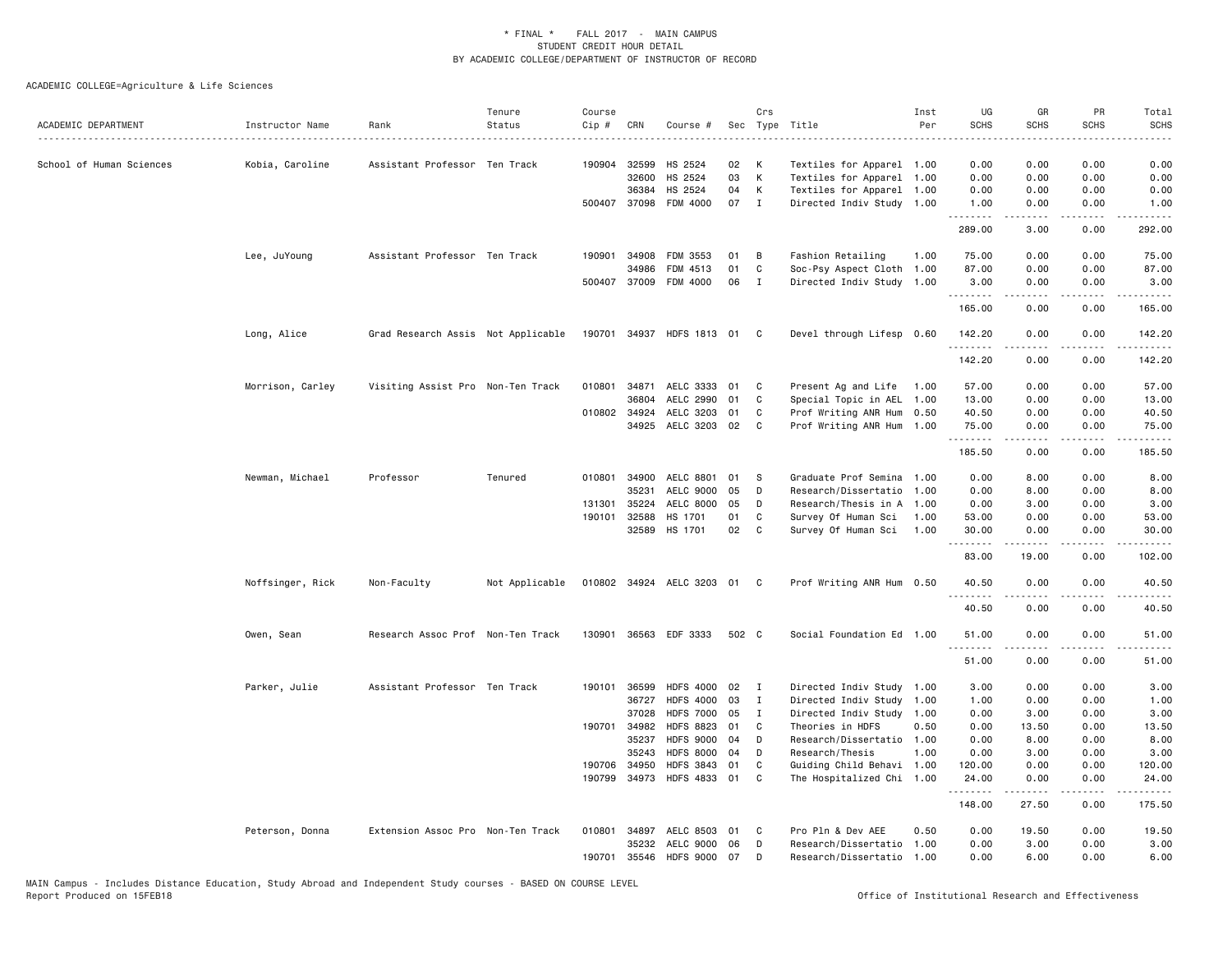ACADEMIC COLLEGE=Agriculture & Life Sciences

| ACADEMIC DEPARTMENT                                            | Instructor Name                  | Rank                              | Tenure<br>Status | Course<br>$Cip \#$ | CRN          | Course #                  |    | Crs            | Sec Type Title            | Inst<br>Per | UG<br><b>SCHS</b> | GR<br><b>SCHS</b>           | PR<br><b>SCHS</b>                   | Total<br><b>SCHS</b><br>. |
|----------------------------------------------------------------|----------------------------------|-----------------------------------|------------------|--------------------|--------------|---------------------------|----|----------------|---------------------------|-------------|-------------------|-----------------------------|-------------------------------------|---------------------------|
|                                                                |                                  |                                   |                  |                    |              |                           |    |                |                           |             | --------          | <u>.</u>                    | . <b>.</b> .                        |                           |
|                                                                |                                  |                                   |                  |                    |              |                           |    |                |                           |             | 0.00              | 28.50                       | 0.00                                | 28.50                     |
| School of Human Sciences                                       | Phillips, Tommy                  | Associate Professor Tenured       |                  | 190701             |              | 34916 HDFS 8313 01        |    | C              | Youth Issues              | 1.00        | 0.00              | 15.00                       | 0.00                                | 15,00                     |
|                                                                |                                  |                                   |                  |                    | 34976        | <b>HDFS 4873</b>          | 01 | C              | Positive Youth Dev        | 1.00        | 12.00             | 0.00                        | 0.00                                | 12.00                     |
|                                                                |                                  |                                   |                  |                    |              | 34977 HDFS 6873 01        |    | C              | Positive Youth Dev        | 1.00        | 0.00<br>.         | 6.00<br>.                   | 0.00<br>.                           | 6.00<br>.                 |
|                                                                |                                  |                                   |                  |                    |              |                           |    |                |                           |             | 12.00             | 21.00                       | 0.00                                | 33.00                     |
|                                                                | Settle, Quisto                   | Non-Employee                      | Not Applicable   |                    |              | 010801 34901 AELC 8803 01 |    | C              | App Res Meth to AEE       | 0.50        | 0.00              | 24.00                       | 0.00                                | 24.00                     |
|                                                                |                                  |                                   |                  |                    |              |                           |    |                |                           |             | 0.00              | 24.00                       | 0.00                                | 24.00                     |
|                                                                | Sexton, Julie                    | Extension Professor Non-Ten Track |                  |                    |              | 010801 36667 AELC 8100 04 |    | $\blacksquare$ | Creative Component A 1.00 |             | 0.00              | 6.00                        | 0.00                                | 6.00                      |
|                                                                |                                  |                                   |                  |                    |              |                           |    |                |                           |             | .<br>0.00         | 6.00                        | 0.00                                | 6.00                      |
|                                                                | Swortzel, Kirk                   | Professor                         | Tenured          | 010801             | 34894        | AELC 8100                 | 01 | I              | Creative Component A 1.00 |             | 0.00              | 16.00                       | 0.00                                | 16.00                     |
|                                                                |                                  |                                   |                  |                    | 34902        | AELC 9583                 | 01 | C              | Analysis of Data in       | 1.00        | 0.00              | 36.00                       | 0.00                                | 36.00                     |
|                                                                |                                  |                                   |                  |                    | 34923        | AELC 3013 01              |    | Ε              | Field Experience in       | 1.00        | 30.00             | 0.00                        | 0.00                                | 30.00                     |
|                                                                |                                  |                                   |                  |                    | 34931        | AELC 4873 01              |    | C              | Prof Seminar in Ag E 0.50 |             | 4.50              | 0.00                        | 0.00                                | 4.50                      |
|                                                                |                                  |                                   |                  |                    | 35233        | AELC 9000                 | 07 | D              | Research/Dissertatio      | 1.00        | 0.00              | 54.00                       | 0.00                                | 54.00                     |
|                                                                |                                  |                                   |                  | 131301             | 34896        | AELC 8403                 | 01 | C              | Directing Learn Exp       | 1.00        | 0.00              | 21.00                       | 0.00                                | 21.00                     |
|                                                                |                                  |                                   |                  |                    | 34932        | AELC 4886                 | 01 | F.             | Stu Teach Ag Ed           | 1.00        | 18.00             | 0.00                        | 0.00                                | 18.00                     |
|                                                                |                                  |                                   |                  |                    |              | 35226 AELC 8000 07        |    | D              | Research/Thesis in A 1.00 |             | 0.00              | 1.00                        | 0.00                                | 1.00                      |
|                                                                |                                  |                                   |                  |                    |              |                           |    |                |                           |             | .<br>52.50        | .<br>128.00                 | .<br>0.00                           | .<br>180.50               |
|                                                                | Tenhet, Melissa                  | Instructor                        | Non-Ten Track    |                    |              | 190708 34949 HDFS 3803 01 |    | B              | Creat & Play Young C 1.00 |             | 123.00            | 0.00                        | 0.00                                | 123.00                    |
|                                                                |                                  |                                   |                  |                    |              |                           |    |                |                           |             | 123.00            | 0.00                        | 0.00                                | 123.00                    |
|                                                                | Washington, Adrienne Non-Faculty |                                   | Not Applicable   |                    |              | 190101 32590 HS 1711      | 01 | C.             | Profess Protocol          | 1.00        | 47.00             | 0.00                        | 0.00                                | 47.00                     |
|                                                                |                                  |                                   |                  |                    |              |                           |    |                |                           |             | <u>.</u><br>47.00 | .<br>0.00                   | .<br>0.00                           | .<br>47.00                |
|                                                                | Wheeler, Brandan                 | Assistant Professor Ten Track     |                  | 190401             | 34953        | HDFS 4313 01              |    | C              | Family Resource Mana 1.00 |             | 42.00             | 0.00                        | 0.00                                | 42.00                     |
|                                                                |                                  |                                   |                  |                    | 34954        | HDFS 6313 01              |    | C              | Family Resource Mana 1.00 |             | 0.00              | 3.00                        | 0.00                                | 3.00                      |
|                                                                |                                  |                                   |                  |                    | 190402 34909 | <b>HDFS 3303</b>          | 01 | C              | Consumer Economics        | 1.00        | 126.00            | 0.00                        | 0.00                                | 126.00                    |
|                                                                |                                  |                                   |                  |                    | 190403 34951 | HDFS 4333 01              |    | $\mathtt{C}$   | Family Public Policy 1.00 |             | 69.00<br>.        | 0.00<br>$- - - - -$         | 0.00<br>.                           | 69.00<br>.                |
|                                                                |                                  |                                   |                  |                    |              |                           |    |                |                           |             | 237.00            | 3.00                        | 0.00                                | 240.00                    |
|                                                                | Wilmoth, Joe                     | Associate Professor Tenured       |                  | 190101             | 32610        | HS 4702                   | 01 | C              | HS Senior Seminar         | 0.50        | 38.00             | 0.00                        | 0.00                                | 38.00                     |
|                                                                |                                  |                                   |                  | 190701             | 35239        | <b>HDFS 9000</b>          | 06 | D              | Research/Dissertatio      | 1.00        | 0.00              | 9.00                        | 0.00                                | 9.00                      |
|                                                                |                                  |                                   |                  | 190704             | 34913        | <b>HDFS 4843</b>          | 01 | C              | Family Interaction        | 1.00        | 42.00             | 0.00                        | 0.00                                | 42.00                     |
|                                                                |                                  |                                   |                  |                    | 34914        | <b>HDFS 6843</b>          | 01 | C              | Family Interaction        | 1.00        | 0.00              | 15.00                       | 0.00                                | 15.00                     |
|                                                                |                                  |                                   |                  |                    | 34975        | <b>HDFS 4853</b>          | 01 | C              | Family: Human Ecolog      | 1.00        | 114.00<br>.       | 0.00                        | 0.00<br>$\sim$ $\sim$ $\sim$ $\sim$ | 114.00<br>.               |
|                                                                |                                  |                                   |                  |                    |              |                           |    |                |                           |             | 194.00            | 24.00                       | 0.00                                | 218.00                    |
| ----------------------------------                             |                                  |                                   |                  |                    |              |                           |    |                |                           |             | ========          | ========                    |                                     | ==========                |
| School of Human Sciences<br>---------------------------------- |                                  |                                   |                  |                    |              |                           |    |                |                           |             | 3798.00           | 466.00<br>======== ======== | 0.00<br>========                    | 4264.00<br>==========     |

MAIN Campus - Includes Distance Education, Study Abroad and Independent Study courses - BASED ON COURSE LEVEL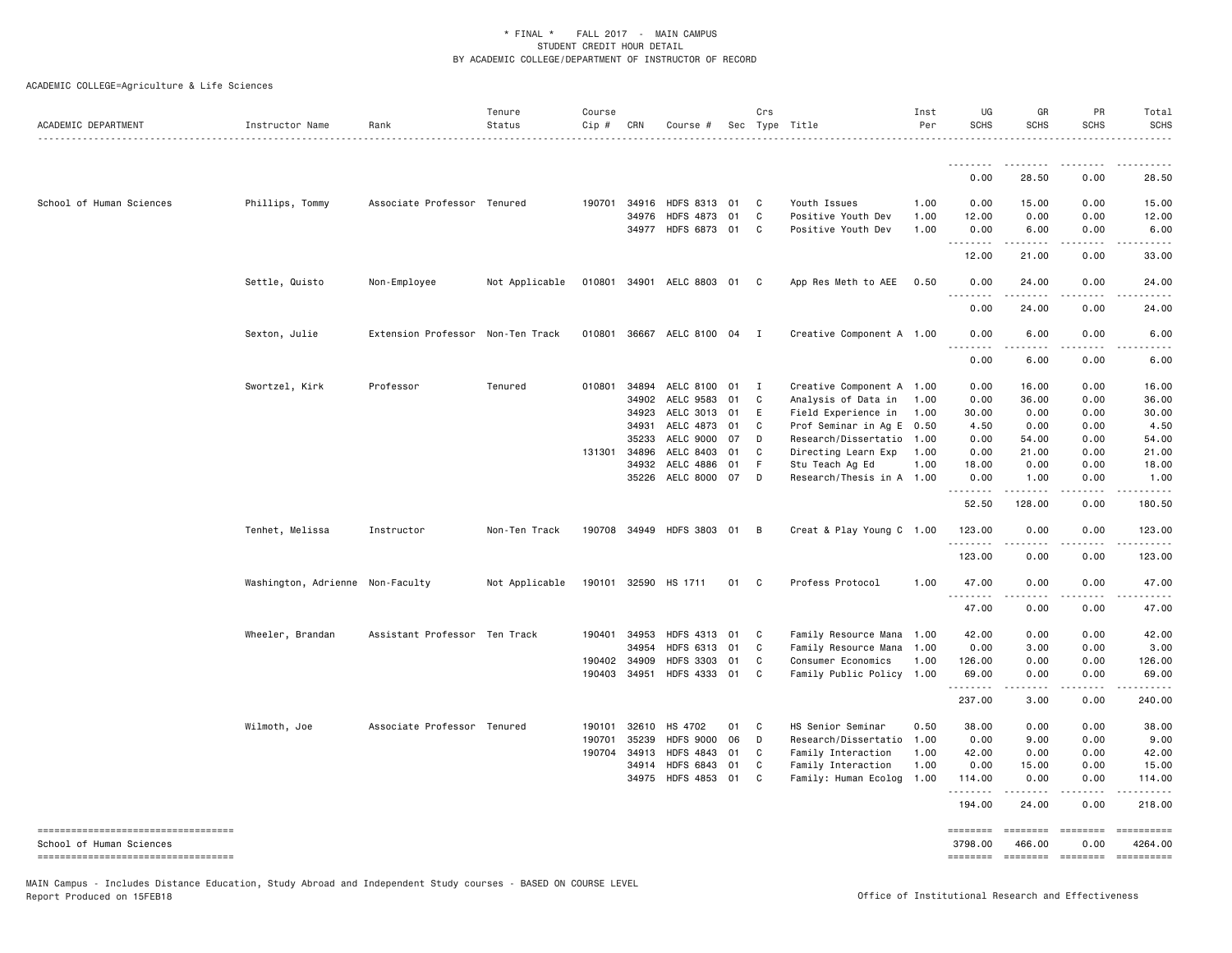| ACADEMIC DEPARTMENT | Instructor Name    | Rank                          | Tenure<br>Status | Course<br>Cip # | CRN          | Course #              |                  | Crs          | Sec Type Title            | Inst<br>Per | UG<br><b>SCHS</b> | GR<br><b>SCHS</b>   | PR<br><b>SCHS</b>                   | Total<br><b>SCHS</b><br>$\frac{1}{2}$                                                                                                                                                    |
|---------------------|--------------------|-------------------------------|------------------|-----------------|--------------|-----------------------|------------------|--------------|---------------------------|-------------|-------------------|---------------------|-------------------------------------|------------------------------------------------------------------------------------------------------------------------------------------------------------------------------------------|
| Art AAD             | Altomonte, Jenna   | Assistant Professor Ten Track |                  | 500703          | 34697        | ART 4573              | 01               | C            | Crit Issues in Recen 1.00 |             | 42.00             | 0.00                | 0.00                                | 42.00                                                                                                                                                                                    |
|                     |                    |                               |                  |                 |              | 500799 36379 ART 4990 | 04               | C            | Special Topic In ART 1.00 |             | 60.00             | 0.00                | 0.00<br>$\sim$ $\sim$ $\sim$ $\sim$ | 60.00                                                                                                                                                                                    |
|                     |                    |                               |                  |                 |              |                       |                  |              |                           |             | 102.00            | 0.00                | 0.00                                | 102.00                                                                                                                                                                                   |
|                     | Bostic, Alexander  | Associate Professor Tenured   |                  | 500401          | 30309        | ART 1123              | 03               | - L          | Design I                  | 1.00        | 45.00             | 0.00                | 0.00                                | 45.00                                                                                                                                                                                    |
|                     |                    |                               |                  | 500701          | 30296        | ART 1001              | F <sub>0</sub> 1 | C            | First Year Seminar        | 1.00        | 13.00             | 0.00                | 0.00                                | 13.00                                                                                                                                                                                    |
|                     |                    |                               |                  | 500705          | 30323        | ART 1213              | 05               | - L          | Drawing I                 | 1.00        | 48.00             | 0.00                | 0.00                                | 48.00                                                                                                                                                                                    |
|                     |                    |                               |                  |                 |              | 500708 30334 ART 2013 | 02               | - L          | Painting Survey           | 1.00        | 36.00<br>.        | 0.00<br>.           | 0.00<br>د د د د                     | 36.00<br>.                                                                                                                                                                               |
|                     |                    |                               |                  |                 |              |                       |                  |              |                           |             | 142.00            | 0.00                | 0.00                                | 142.00                                                                                                                                                                                   |
|                     | Campbell, Frank    | Associate Professor Tenured   |                  |                 |              | 500701 36858 ART 4000 | 02               | $\mathbf{I}$ | Directed Indiv Study 1.00 |             | 3.00              | 0.00                | 0.00                                | 3.00                                                                                                                                                                                     |
|                     |                    |                               |                  |                 | 37015        | ART 4000              | 04               | I            | Directed Indiv Study      | 1.00        | 3.00              | 0.00                | 0.00                                | 3.00                                                                                                                                                                                     |
|                     |                    |                               |                  | 500709          | 30341        | ART 2403              | 01               | - L          | Sculpture Survey          | 1.00        | 39.00             | 0.00                | 0.00                                | 39.00                                                                                                                                                                                    |
|                     |                    |                               |                  |                 | 30342        | ART 2403              | 02               | <b>L</b>     | Sculpture Survey          | 1.00        | 39.00             | 0.00                | 0.00                                | 39.00                                                                                                                                                                                    |
|                     |                    |                               |                  |                 | 30369        | ART 4733              | 01               | Q            | Sculp.Furniture Maki 1.00 |             | 30.00<br>.        | 0.00<br>2.2.2.2.2   | 0.00<br>.                           | 30.00<br>.                                                                                                                                                                               |
|                     |                    |                               |                  |                 |              |                       |                  |              |                           |             | 114.00            | 0.00                | 0.00                                | 114.00                                                                                                                                                                                   |
|                     | Crook, Jacob       | Lecturer                      | Non-Ten Track    | 500401          | 30308        | ART 1123              | 02               | - L          | Design I                  | 1.00        | 48.00             | 0.00                | 0.00                                | 48.00                                                                                                                                                                                    |
|                     |                    |                               |                  |                 | 30311        | ART 1123              | 05               | L            | Design I                  | 1.00        | 45.00             | 0.00                | 0.00                                | 45.00                                                                                                                                                                                    |
|                     |                    |                               |                  |                 | 500705 30322 | ART 1213              | 04               | L            | Drawing I                 | 1.00        | 42.00             | 0.00                | 0.00                                | 42.00                                                                                                                                                                                    |
|                     |                    |                               |                  |                 | 30326        | ART 1213              | 08               | L.           | Drawing I                 | 1.00        | 42.00<br>.        | 0.00<br>.           | 0.00<br>د د د د                     | 42.00<br>.                                                                                                                                                                               |
|                     |                    |                               |                  |                 |              |                       |                  |              |                           |             | 177.00            | 0.00                | 0.00                                | 177.00                                                                                                                                                                                   |
|                     | Funderburk, Thomas | Professor                     | Tenured          | 500701          | 30363        | ART 4620              | 01               | Q            | Advanced Studio - Fi 1.00 |             | 60.00             | 0.00                | 0.00                                | 60.00                                                                                                                                                                                    |
|                     |                    |                               |                  | 500708          | 34692        | ART 3053              | 01               | L            | Watercolor Painting       | 1.00        | 42.00             | 0.00                | 0.00                                | 42.00                                                                                                                                                                                    |
|                     |                    |                               |                  |                 | 35041        | ART 3023              | 01               | Q            | Painting II               | 1.00        | 45.00             | 0.00                | 0.00                                | 45.00                                                                                                                                                                                    |
|                     |                    |                               |                  |                 |              | 500799 36378 ART 7000 | 01               | I            | Directed Indiv Study 1.00 |             | 0.00<br>.         | 1.00<br>$- - - - -$ | 0.00<br>.                           | 1.00<br>.                                                                                                                                                                                |
|                     |                    |                               |                  |                 |              |                       |                  |              |                           |             | 147.00            | 1.00                | 0.00                                | 148.00                                                                                                                                                                                   |
|                     | Gipson, Claire     | Assistant Professor Ten Track |                  | 500401          | 30345        | ART 2803              | 03               | B            | Intro to Computing A 1.00 |             | 33.00             | 0.00                | 0.00                                | 33.00                                                                                                                                                                                    |
|                     |                    |                               |                  |                 | 500402 30359 | ART 4403              | 02               | - L          | Advertising Design I 1.00 |             | 33.00             | 0.00                | 0.00                                | 33.00                                                                                                                                                                                    |
|                     |                    |                               |                  |                 |              | 30360 ART 4403        | 03               | - L          | Advertising Design I 1.00 |             | 27.00<br>.        | 0.00                | 0.00                                | 27.00                                                                                                                                                                                    |
|                     |                    |                               |                  |                 |              |                       |                  |              |                           |             | 93.00             | 0.00                | 0.00                                | 93.00                                                                                                                                                                                    |
|                     | Gootee, Marita     | Professor                     | Tenured          |                 |              | 500701 35042 ART 1001 | F02 C            |              | First Year Seminar        | 1.00        | 9.00              | 0.00                | 0.00                                | 9.00                                                                                                                                                                                     |
|                     |                    |                               |                  |                 |              | 500702 35550 ART 3263 | 01               | $\Omega$     | Scanography               | 1.00        | 24.00             | 0.00                | 0.00                                | 24.00                                                                                                                                                                                    |
|                     |                    |                               |                  |                 |              |                       |                  |              |                           |             | .                 | .                   | .                                   | .                                                                                                                                                                                        |
|                     |                    |                               |                  |                 |              |                       |                  |              |                           |             | 33.00             | 0.00                | 0.00                                | 33.00                                                                                                                                                                                    |
|                     | Gordon, Jeffery    | Non-Faculty                   | Not Applicable   | 500401          | 30313        | ART 1123              | 07               | - L          | Design I                  | 1.00        | 48.00             | 0.00                | 0.00                                | 48.00                                                                                                                                                                                    |
|                     |                    |                               |                  |                 | 500703 30304 | ART 1113              | 01               | C            | Art Appreciation          | 1.00        | 363.00            | 0.00                | 0.00                                | 363.00                                                                                                                                                                                   |
|                     |                    |                               |                  |                 |              | 30306 ART 1113        | H01 C            |              | Honors Art Appreciat 1.00 |             | 75.00<br>.        | 0.00<br>$    -$     | 0.00<br>.                           | 75.00<br>$\frac{1}{2} \left( \frac{1}{2} \right) \left( \frac{1}{2} \right) \left( \frac{1}{2} \right) \left( \frac{1}{2} \right) \left( \frac{1}{2} \right) \left( \frac{1}{2} \right)$ |
|                     |                    |                               |                  |                 |              |                       |                  |              |                           |             | 486.00            | 0.00                | 0.00                                | 486.00                                                                                                                                                                                   |
|                     | Harvey, Benjamin   | Associate Professor Tenured   |                  | 500701          | 37011        | ART 4000              | 03               | I            | Directed Indiv Study 1.00 |             | 3.00              | 0.00                | 0.00                                | 3.00                                                                                                                                                                                     |
|                     |                    |                               |                  | 500703          | 30302        | ART 1023              | 01               | C            | History Of Art II         | 1.00        | 114.00            | 0.00                | 0.00                                | 114.00                                                                                                                                                                                   |
|                     |                    |                               |                  |                 | 30303        | ART 1023              | <b>HO1</b>       | C            | Honors History Of Ar 1.00 |             | 21,00             | 0.00                | 0.00                                | 21.00                                                                                                                                                                                    |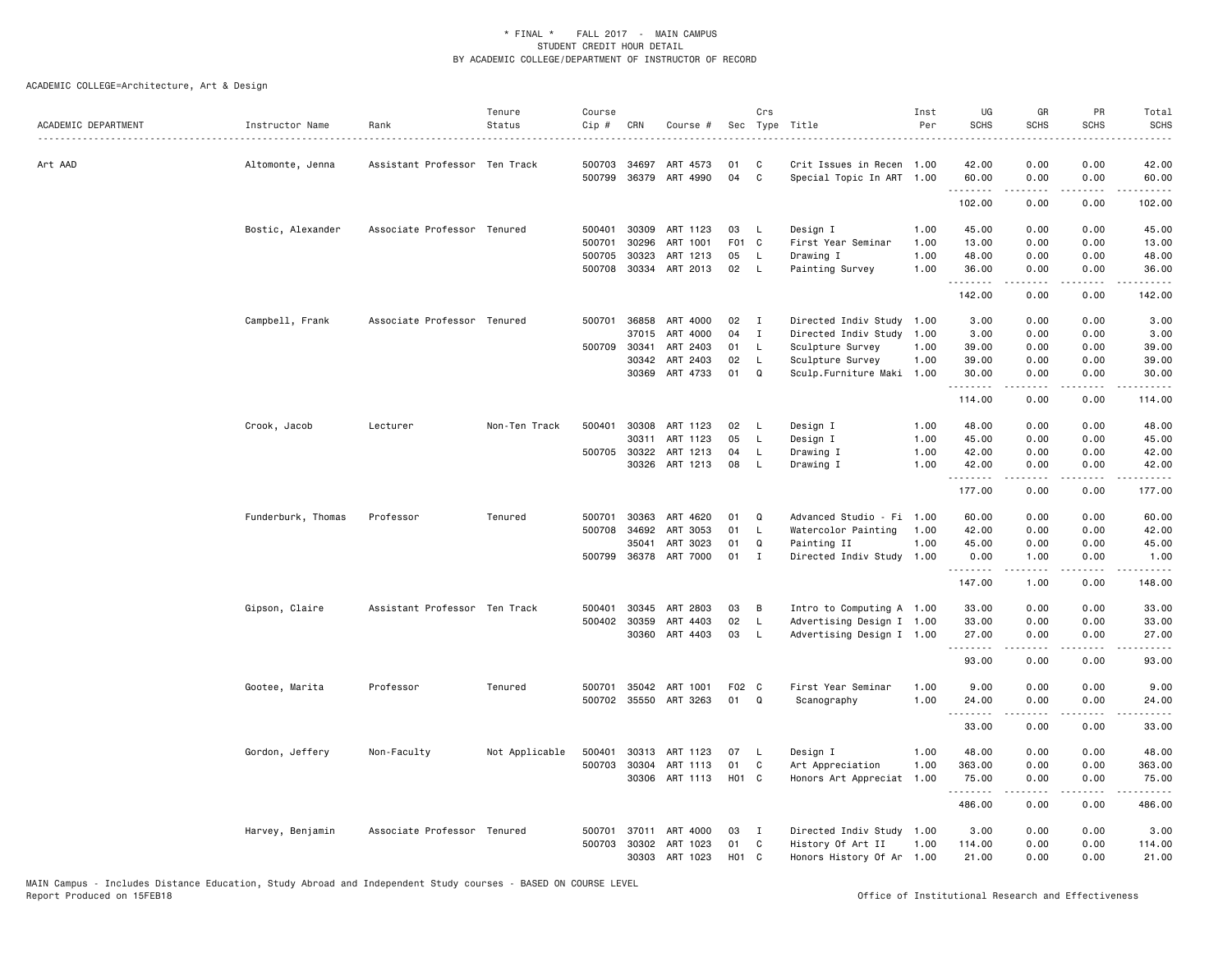| ACADEMIC DEPARTMENT | Instructor Name   | Rank                          | Tenure<br>Status | Course<br>Cip # | CRN          | Course #              |       | Crs            | Sec Type Title            | Inst<br>Per | UG<br><b>SCHS</b> | GR<br><b>SCHS</b> | PR<br><b>SCHS</b> | Total<br><b>SCHS</b><br>والمناصبات |
|---------------------|-------------------|-------------------------------|------------------|-----------------|--------------|-----------------------|-------|----------------|---------------------------|-------------|-------------------|-------------------|-------------------|------------------------------------|
| Art AAD             | Harvey, Benjamin  | Associate Professor Tenured   |                  |                 | 500703 35086 | ART 3643              | 01    | C              | Art of the Graphic N 1.00 |             | 81.00             | 0.00              | 0.00              | 81.00                              |
|                     |                   |                               |                  |                 |              | 35087 ART 3623        | 01    | $\mathbf c$    | Art in France 1850-1 1.00 |             | 75.00<br>.        | 0.00              | 0.00<br>.         | 75.00                              |
|                     |                   |                               |                  |                 |              |                       |       |                |                           |             | 294.00            | -----<br>0.00     | 0.00              | .<br>294.00                        |
|                     | Haug, Rowan       | Lecturer                      | Non-Ten Track    | 500401          |              | 30312 ART 1123        | 06    | $\mathsf{L}$   | Design I                  | 1.00        | 48.00             | 0.00              | 0.00              | 48.00                              |
|                     |                   |                               |                  |                 |              | 30317 ART 1153        | 01    | L.             | Three-Dimen Design        | 1.00        | 45.00             | 0.00              | 0.00              | 45.00                              |
|                     |                   |                               |                  |                 |              | 30318 ART 1153        | 02    | $\mathsf{L}$   | Three-Dimen Design        | 1.00        | 42.00<br>.        | 0.00              | 0.00<br>.         | 42.00<br>.                         |
|                     |                   |                               |                  |                 |              |                       |       |                |                           |             | 135.00            | 0.00              | 0.00              | 135.00                             |
|                     | Haupt, Jeffrey    | Non-Faculty                   | Tenured          | 040201          |              | 35472 ARC 1001        | F02 C |                | First Year Seminar        | 1.00        | 18.00             | 0.00              | 0.00              | 18.00                              |
|                     |                   |                               |                  | 500408          | 35430        | ID 1001               | F01 C |                | First Year Seminar        | 1.00        | 4.00              | 0.00              | 0.00              | 4.00                               |
|                     |                   |                               |                  | 500701          | 35429        | ART 1001              | F03 C |                | First Year Seminar        | 1.00        | 5.00              | 0.00              | 0.00              | 5.00                               |
|                     |                   |                               |                  | 522001          |              | 35352 BCS 1001        | F01 C |                | First Year Seminar        | 1.00        | 2.00              | 0.00              | 0.00              | 2.00                               |
|                     |                   |                               |                  |                 |              |                       |       |                |                           |             | 29.00             | 0.00              | 0.00              | 29.00                              |
|                     | Hester, Cassie    | Assistant Professor Ten Track |                  |                 |              | 500402 30357 ART 4103 | 01    | <b>L</b>       | Typography I              | 1.00        | 42.00             | 0.00              | 0.00              | 42.00                              |
|                     |                   |                               |                  |                 |              | 30358 ART 4103        | 02    | $\mathsf{L}$   | Typography I              | 1.00        | 39.00             | 0.00              | 0.00              | 39.00                              |
|                     |                   |                               |                  |                 |              |                       |       |                |                           |             |                   | -----             | .                 | .                                  |
|                     |                   |                               |                  |                 |              |                       |       |                |                           |             | 81.00             | 0.00              | 0.00              | 81.00                              |
|                     | Hitt, Candace     | Lecturer                      | Non-Ten Track    | 500605          |              | 30335 ART 2103        | 01    | C              | Photography Survey        | 1.00        | 36.00             | 0.00              | 0.00              | 36.00                              |
|                     |                   |                               |                  |                 | 30336        | ART 2103              | 02    | B              | Photography Survey        | 1.00        | 36.00             | 0.00              | 0.00              | 36.00                              |
|                     |                   |                               |                  |                 | 34086        | ART 2103              | 501   | $\overline{B}$ | Photography Survey        | 1.00        | 27.00             | 0.00              | 0.00              | 27.00                              |
|                     |                   |                               |                  |                 |              | 500702 30349 ART 3233 | 01    | $\Omega$       | Studio Lighting           | 1.00        | 27.00<br>.        | 0.00<br>-----     | 0.00<br>.         | 27.00<br>.                         |
|                     |                   |                               |                  |                 |              |                       |       |                |                           |             | 126.00            | 0.00              | 0.00              | 126.00                             |
|                     | Hsu, Shih         | Assistant Professor Ten Track |                  | 500409          | 30371        | ART 4883              | 01    | B              | Graphic Design for W      | 1.00        | 27.00             | 0.00              | 0.00              | 27.00                              |
|                     |                   |                               |                  | 500706          | 30370        | ART 4813              | 01    | В              | Multimedia I              | 1.00        | 30.00             | 0.00              | 0.00              | 30.00                              |
|                     |                   |                               |                  |                 |              | 500799 35265 ART 4990 | 01    | Q              | Special Topic In ART 1.00 |             | 30.00<br>.        | 0.00              | 0.00              | 30.00                              |
|                     |                   |                               |                  |                 |              |                       |       |                |                           |             | 87.00             | .<br>0.00         | .<br>0.00         | .<br>87.00                         |
|                     | Koch, Zachary     | Lecturer                      | Non-Ten Track    | 500401          | 30307        | ART 1123              | 01    | - L            | Design I                  | 1.00        | 33.00             | 0.00              | 0.00              | 33.00                              |
|                     |                   |                               |                  |                 | 30344        | ART 2803              | 01    | В              | Intro to Computing A 1.00 |             | 48.00             | 0.00              | 0.00              | 48.00                              |
|                     |                   |                               |                  |                 | 30346        | ART 2803              | 04    | B              | Intro to Computing A 1.00 |             | 42.00             | 0.00              | 0.00              | 42.00                              |
|                     |                   |                               |                  |                 |              | 36209 ART 2803        | 02    | B              | Intro to Computing A 1.00 |             | 45.00<br>.        | 0.00<br>.         | 0.00<br>.         | 45.00<br>.                         |
|                     |                   |                               |                  |                 |              |                       |       |                |                           |             | 168.00            | 0.00              | 0.00              | 168.00                             |
|                     | Kornreich, Jordan | Lecturer                      | Non-Ten Track    | 500401          |              | 30310 ART 1123        | 04    | - L            | Design I                  | 1.00        | 45.00             | 0.00              | 0.00              | 45.00                              |
|                     |                   |                               |                  | 500705          | 30321        | ART 1213              | 03    | $\mathsf{L}$   | Drawing I                 | 1.00        | 45.00             | 0.00              | 0.00              | 45.00                              |
|                     |                   |                               |                  |                 | 30324        | ART 1213              | 06    | <b>L</b>       | Drawing I                 | 1.00        | 42.00             | 0.00              | 0.00              | 42.00                              |
|                     |                   |                               |                  |                 | 30325        | ART 1213              | 07    | L.             | Drawing I                 | 1.00        | 48.00             | 0.00              | 0.00              | 48.00                              |
|                     |                   |                               |                  |                 |              | 30328 ART 1213        | 10    | $\mathsf{L}$   | Drawing I                 | 1.00        | 48.00<br>.        | 0.00<br>.         | 0.00<br>.         | 48.00<br>2.2.2.2.2.                |
|                     |                   |                               |                  |                 |              |                       |       |                |                           |             | 228.00            | 0.00              | 0.00              | 228.00                             |
|                     | Lippillo, Dominic | Associate Professor Tenured   |                  | 500102          | 34698        | ART 4873              | 01    | - L            | Digital Imaging I         | 1.00        | 30.00             | 0.00              | 0.00              | 30.00                              |
|                     |                   |                               |                  |                 |              | 500605 30362 ART 4593 | 01    | $\Omega$       | Photographic Portfol 1.00 |             | 24.00             | 0.00              | 0.00              | 24.00                              |
|                     |                   |                               |                  |                 | 30366        | ART 4660              | 01    | $\mathsf{L}$   | Advanced Photography 1.00 |             | 36.00             | 0.00              | 0.00              | 36.00                              |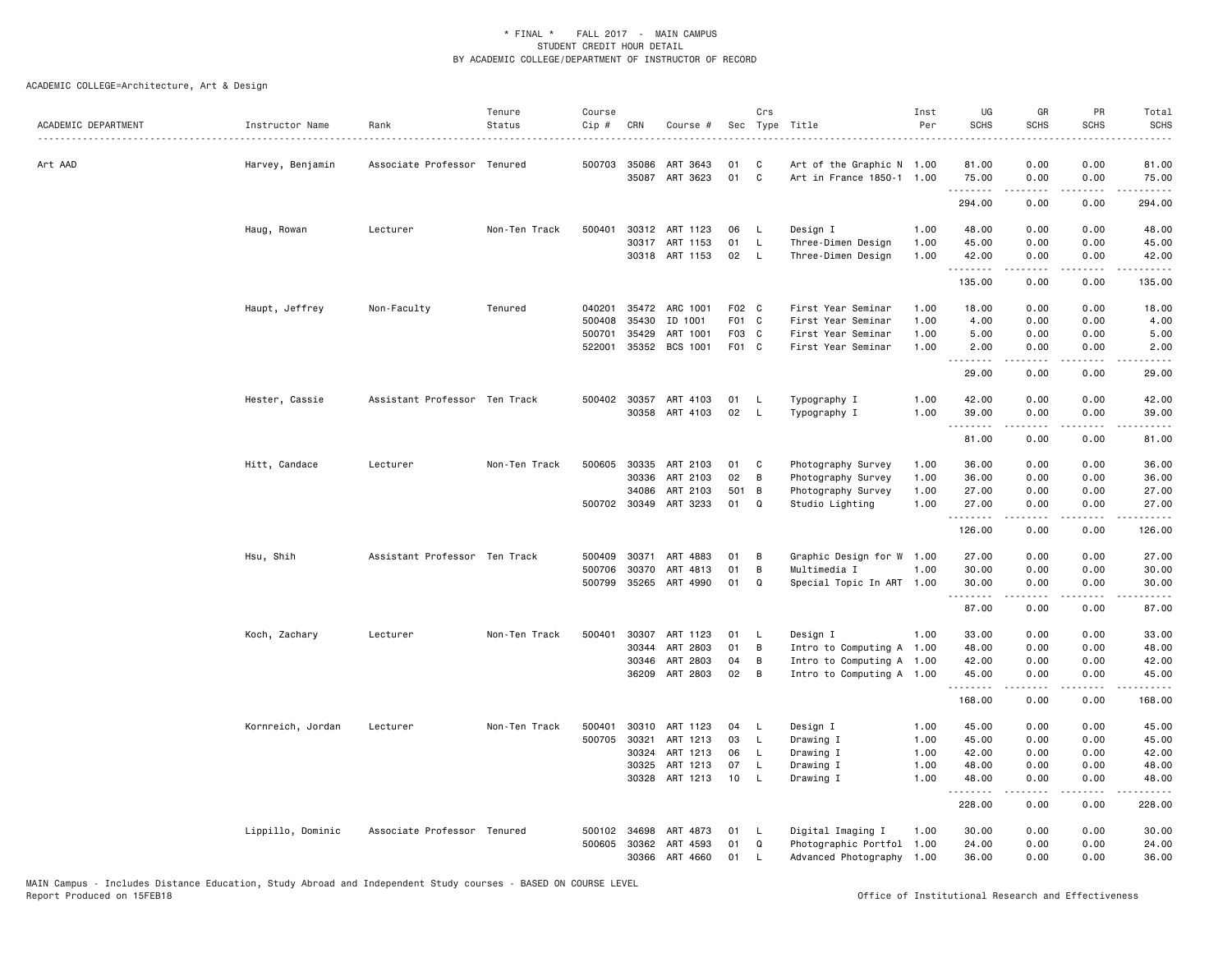| ACADEMIC DEPARTMENT | Instructor Name  | Rank                          | Tenure<br>Status | Course<br>$Cip \#$ | CRN   | Course #              |          | Crs                          | Sec Type Title                                  | Inst<br>Per | UG<br><b>SCHS</b>   | GR<br><b>SCHS</b>     | PR<br><b>SCHS</b> | Total<br><b>SCHS</b> |
|---------------------|------------------|-------------------------------|------------------|--------------------|-------|-----------------------|----------|------------------------------|-------------------------------------------------|-------------|---------------------|-----------------------|-------------------|----------------------|
|                     |                  |                               |                  |                    |       |                       |          |                              |                                                 |             | .<br>90.00          | 0.00                  | 0.00              | 90.00                |
|                     |                  |                               |                  |                    |       |                       |          |                              |                                                 |             |                     |                       |                   |                      |
| Art AAD             | Long, Robert     | Professor                     | Tenured          | 500711 30343       | 30365 | ART 2503<br>ART 4650  | 01<br>01 | $\mathsf{L}$<br>$\mathsf{L}$ | Ceramic Art Survey<br>Advanced Studio-Cera 1.00 | 1.00        | 36.00<br>42.00<br>. | 0.00<br>0.00          | 0.00<br>0.00      | 36.00<br>42.00       |
|                     |                  |                               |                  |                    |       |                       |          |                              |                                                 |             | 78.00               | 0.00                  | 0.00              | 78.00                |
|                     | Luke, Bradley    | Lecturer                      | Non-Ten Track    |                    |       | 500703 34085 ART 1113 | 501 C    |                              | Art Appreciation                                | 1.00        | 114.00<br>.         | 0.00<br>$\frac{1}{2}$ | 0.00<br>.         | 114.00               |
|                     |                  |                               |                  |                    |       |                       |          |                              |                                                 |             | 114.00              | 0.00                  | 0.00              | 114.00               |
|                     | Martin, Gregory  | Assistant Professor Ten Track |                  | 500701 37059       |       | ART 4000              | 07       | $\mathbf{I}$                 | Directed Indiv Study 1.00                       |             | 3.00                | 0.00                  | 0.00              | 3.00                 |
|                     |                  |                               |                  | 500705 30320       |       | ART 1213              | 02       | $\mathsf{L}$                 | Drawing I                                       | 1.00        | 45.00               | 0.00                  | 0.00              | 45.00                |
|                     |                  |                               |                  |                    | 30337 | ART 2213              | 02       | L.                           | Life Drawing I                                  | 1.00        | 33.00               | 0.00                  | 0.00              | 33.00                |
|                     |                  |                               |                  |                    |       | 500708 30333 ART 2013 | 01       | - L                          | Painting Survey                                 | 1.00        | 33.00<br>.          | 0.00                  | 0.00              | 33.00                |
|                     |                  |                               |                  |                    |       |                       |          |                              |                                                 |             | 114.00              | 0.00                  | 0.00              | 114.00               |
|                     | McCourt, Timothy | Professor                     | Tenured          | 500401 30315       |       | ART 1133              | 01       | $\mathsf{L}$                 | Design II                                       | 1.00        | 33.00               | 0.00                  | 0.00              | 33.00                |
|                     |                  |                               |                  |                    | 30316 | ART 1133              | 02       | $\mathsf{L}$                 | Design II                                       | 1.00        | 27.00               | 0.00                  | 0.00              | 27.00                |
|                     |                  |                               |                  |                    |       | 500708 30347 ART 3033 | 01       | L.                           | Non-Representational 1.00                       |             | 45.00<br>.          | 0.00<br>.             | 0.00<br>.         | 45.00<br>.           |
|                     |                  |                               |                  |                    |       |                       |          |                              |                                                 |             | 105.00              | 0.00                  | 0.00              | 105.00               |
|                     | McElfish, Aaron  | Non-Faculty                   | Not Applicable   | 500705 30319       |       | ART 1213              | 01       | - L                          | Drawing I                                       | 1.00        | 45.00               | 0.00                  | 0.00              | 45.00                |
|                     |                  |                               |                  |                    | 30327 | ART 1213              | 09       | L                            | Drawing I                                       | 1.00        | 48.00               | 0.00                  | 0.00              | 48.00                |
|                     |                  |                               |                  |                    | 30329 | ART 1213              | 11       | - L                          | Drawing I                                       | 1.00        | 45.00               | 0.00                  | 0.00              | 45.00                |
|                     |                  |                               |                  | 500799 35268       |       | ART 4990              | 03       | $\mathbf Q$                  | Special Topic In ART 1.00                       |             | 42.00<br>.          | 0.00<br>.             | 0.00<br>.         | 42.00<br>.           |
|                     |                  |                               |                  |                    |       |                       |          |                              |                                                 |             | 180.00              | 0.00                  | 0.00              | 180.00               |
|                     | Mixon, Jamie     | Professor                     | Tenured          | 500409 30351       |       | ART 3313              | 01       | - L                          | Graphic Art Des I                               | 1.00        | 42.00               | 0.00                  | 0.00              | 42.00                |
|                     |                  |                               |                  |                    | 30352 | ART 3313              | 02       | L.                           | Graphic Art Des I                               | 1.00        | 42.00               | 0.00                  | 0.00              | 42.00                |
|                     |                  |                               |                  |                    | 30361 | ART 4523              | 01       | - L                          | Graphic Art Intern                              | 1.00        | 27.00               | 0.00                  | 0.00              | 27.00                |
|                     |                  |                               |                  | 500701             | 36826 | ART 4000              | $01$ I   |                              | Directed Indiv Study                            | 1.00        | 3.00<br>.           | 0.00                  | 0.00              | 3.00                 |
|                     |                  |                               |                  |                    |       |                       |          |                              |                                                 |             | 114.00              | 0.00                  | 0.00              | 114.00               |
|                     | Neuenfeldt, Lori | Instructor                    | Non-Ten Track    | 500703 30298       |       | ART 1013              | 01       | $\mathbf{C}$                 | History Of Art I                                | 1.00        | 135.00              | 0.00                  | 0.00              | 135.00               |
|                     |                  |                               |                  |                    | 30299 | ART 1013              | 02       | C                            | History Of Art I                                | 1.00        | 141.00              | 0.00                  | 0.00              | 141.00               |
|                     |                  |                               |                  |                    | 30301 | ART 1013              | H01 C    |                              | History Of Art I - H 1.00                       |             | 30.00               | 0.00                  | 0.00              | 30.00                |
|                     |                  |                               |                  | 500799 30356       |       | ART 4083              | 01       | s                            | Senior Research                                 | 1.00        | 45.00<br>.          | 0.00<br>.             | 0.00<br>المستبدا  | 45.00<br>.           |
|                     |                  |                               |                  |                    |       |                       |          |                              |                                                 |             | 351.00              | 0.00                  | 0.00              | 351.00               |
|                     | Ngoh, Soon       | Professor                     | Tenured          | 500701             | 37021 | ART 4000              | 05       | $\mathbf{I}$                 | Directed Indiv Study 1.00                       |             | 3.00                | 0.00                  | 0.00              | 3.00                 |
|                     |                  |                               |                  | 500705 30331       |       | ART 1223              | 01       | $\mathsf{L}$                 | Drawing II                                      | 1.00        | 30.00               | 0.00                  | 0.00              | 30.00                |
|                     |                  |                               |                  |                    | 30332 | ART 1223              | 02       | L.                           | Drawing II                                      | 1.00        | 21.00               | 0.00                  | 0.00              | 21.00                |
|                     |                  |                               |                  |                    | 30338 | ART 2233              | 01       | <b>L</b>                     | Drawing III                                     | 1.00        | 36.00<br><u>.</u>   | 0.00                  | 0.00              | 36.00                |
|                     |                  |                               |                  |                    |       |                       |          |                              |                                                 |             | 90.00               | 0.00                  | 0.00              | 90.00                |
|                     | Powney, Jeralyn  | Assistant Professor Ten Track |                  |                    |       | 500409 30364 ART 4640 | 01       | - L                          | Adv Studio - Graphic 1.00                       |             | 27.00               | 0.00                  | 0.00              | 27.00                |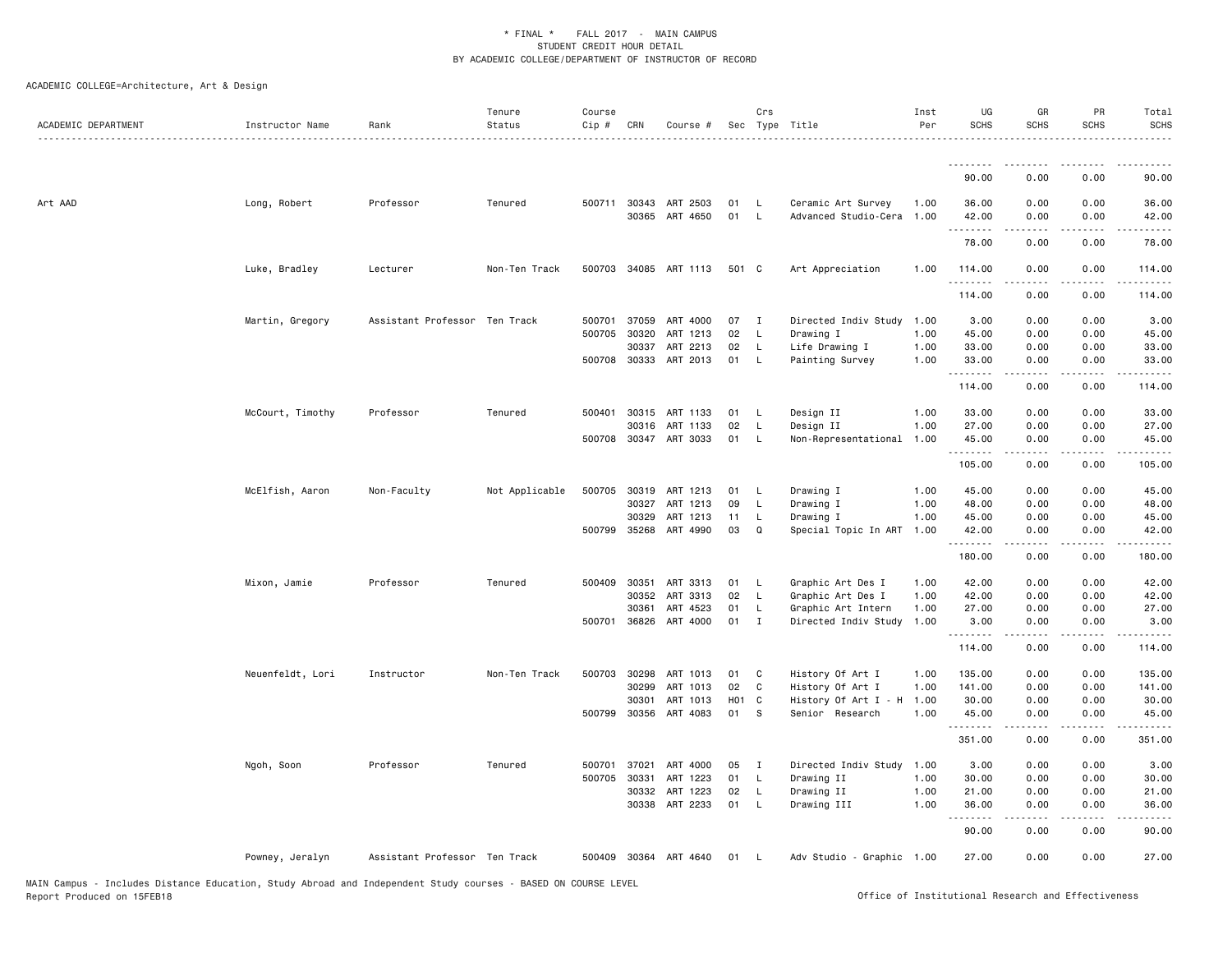| ACADEMIC DEPARTMENT                   | Instructor Name  | Rank                          | Tenure<br>Status | Course<br>Cip #  | CRN            | Course #                        |            | Crs<br>Sec Type Title |                                              | Inst<br>Per  | UG<br><b>SCHS</b>           | GR<br><b>SCHS</b>    | PR<br><b>SCHS</b>         | Total<br>SCHS                          |
|---------------------------------------|------------------|-------------------------------|------------------|------------------|----------------|---------------------------------|------------|-----------------------|----------------------------------------------|--------------|-----------------------------|----------------------|---------------------------|----------------------------------------|
| Art AAD                               | Powney, Jeralyn  | Assistant Professor Ten Track |                  | 500710<br>509999 | 30355<br>30354 | ART 3913<br>ART 3801            | 01<br>01 N | $\Omega$              | Intro to Print Produ 1.00<br>Art Field Study | 1.00         | 21.00<br>20.00<br>--------- | 0.00<br>0.00         | 0.00<br>0.00<br>.         | 21.00<br>20.00<br>. <u>.</u> .<br>$ -$ |
|                                       |                  |                               |                  |                  |                |                                 |            |                       |                                              |              | 68.00                       | 0.00                 | 0.00                      | 68.00                                  |
|                                       | Seckinger, Linda | Professor                     | Tenured          | 500710           | 30339          | ART 2303<br>30340 ART 2303 02 L | 01         | . L                   | Printmaking Survey<br>Printmaking Survey     | 1.00<br>1.00 | 30.00<br>30.00<br>60.00     | 0.00<br>0.00<br>0.00 | 0.00<br>0.00<br>0.00      | 30.00<br>30.00<br>------<br>60.00      |
| Art AAD                               |                  |                               |                  |                  |                |                                 |            |                       |                                              |              | 3806.00                     | ========<br>1.00     | $=$ = = = = = = =<br>0.00 | 3807.00                                |
| ===================================== |                  |                               |                  |                  |                |                                 |            |                       |                                              |              | ========                    |                      | ========                  | ==========                             |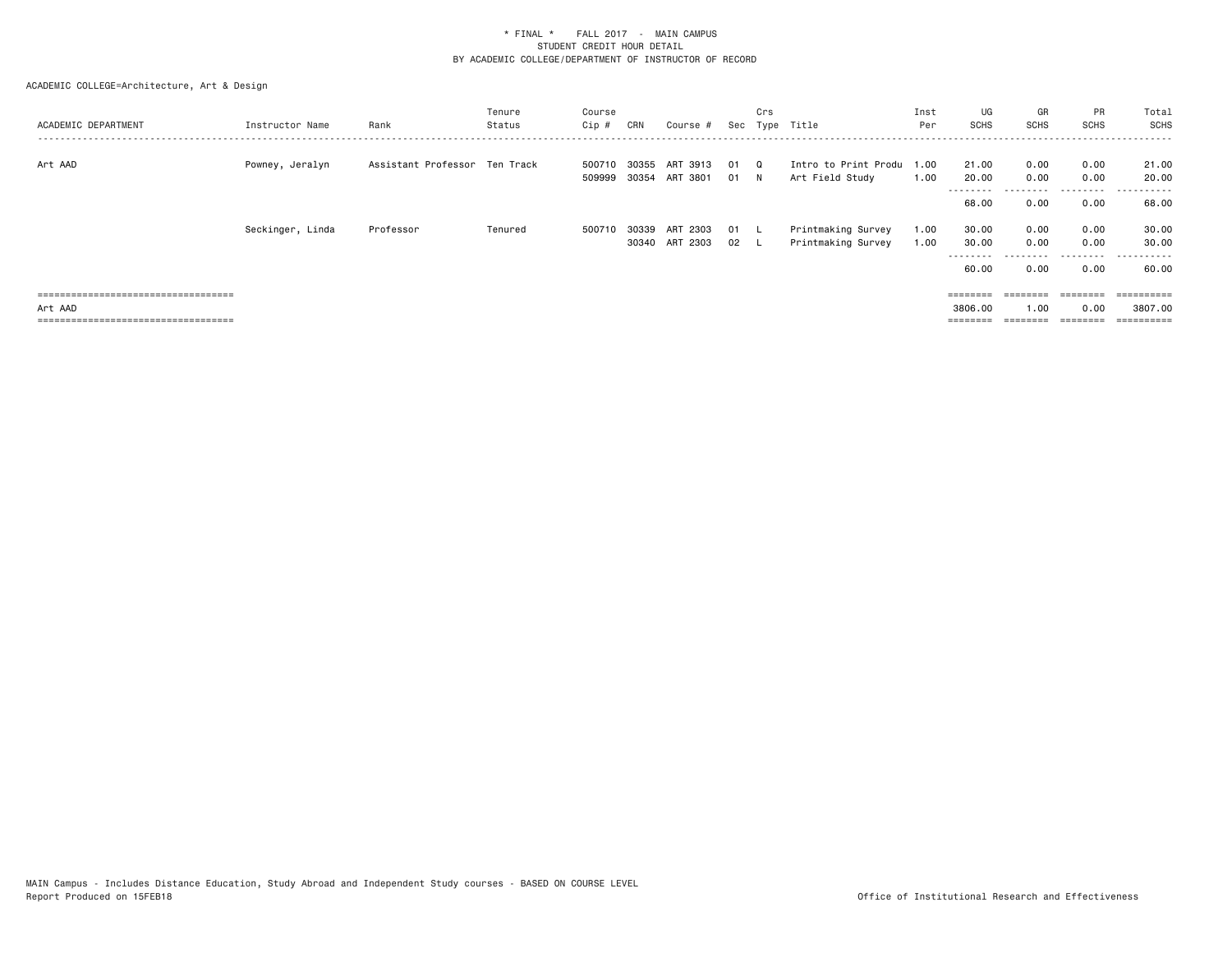| ACADEMIC DEPARTMENT                                                   | Instructor Name   | Rank                          | Tenure<br>Status | Course<br>Cip #  | CRN            | Course #             |          | Crs        | Sec Type Title                                         | Inst<br>Per | UG<br><b>SCHS</b>  | GR<br><b>SCHS</b> | PR<br><b>SCHS</b>                                                               | Total<br>SCHS       |
|-----------------------------------------------------------------------|-------------------|-------------------------------|------------------|------------------|----------------|----------------------|----------|------------|--------------------------------------------------------|-------------|--------------------|-------------------|---------------------------------------------------------------------------------|---------------------|
| Building Construction Science                                         | Herrmann, Michele | Assistant Professor Ten Track |                  | 522001           | 30439          | BCS 4116             | 01       |            | Build Construct Stud 1.00                              |             | 114.00             | 0.00              | 0.00                                                                            | 114.00              |
|                                                                       |                   |                               |                  |                  |                | 30440 BCS 4222       | 01       | C.         | Pro Comm and Practic 1.00                              |             | 36.00<br>150.00    | 0.00<br>0.00      | 0.00<br>.<br>0.00                                                               | 36.00<br>150.00     |
|                                                                       | Kemp, Edward      | Lecturer                      | Non-Ten Track    | 522001           |                | 30436 BCS 3213       | 01       | C.         | Electrical Systems                                     | 1.00        | 51.00              | 0.00              | 0.00<br>.                                                                       | 51.00<br>.<br>$  -$ |
|                                                                       |                   |                               |                  |                  |                |                      |          |            |                                                        |             | 51.00              | 0.00              | 0.00                                                                            | 51.00               |
|                                                                       | Rokooei, Saeed    | Assistant Professor Ten Track |                  | 460412<br>522001 | 30434<br>30435 | BCS 3006<br>BCS 3116 | 01<br>01 | - F<br>- 0 | Construction Interns 1.00<br>Building Constructio 0.50 |             | 30.00<br>75.00     | 0.00<br>0.00      | 0.00<br>0.00                                                                    | 30.00<br>75.00      |
|                                                                       |                   |                               |                  |                  |                |                      |          |            |                                                        |             | 105.00             | 0.00              | 0.00                                                                            | .<br>105.00         |
| ====================================<br>Building Construction Science |                   |                               |                  |                  |                |                      |          |            |                                                        |             | ========<br>306.00 | ========<br>0.00  | $\qquad \qquad \equiv \equiv \equiv \equiv \equiv \equiv \equiv \equiv$<br>0.00 | 306,00              |
| =====================================                                 |                   |                               |                  |                  |                |                      |          |            |                                                        |             | ========           |                   | ========                                                                        | ==========          |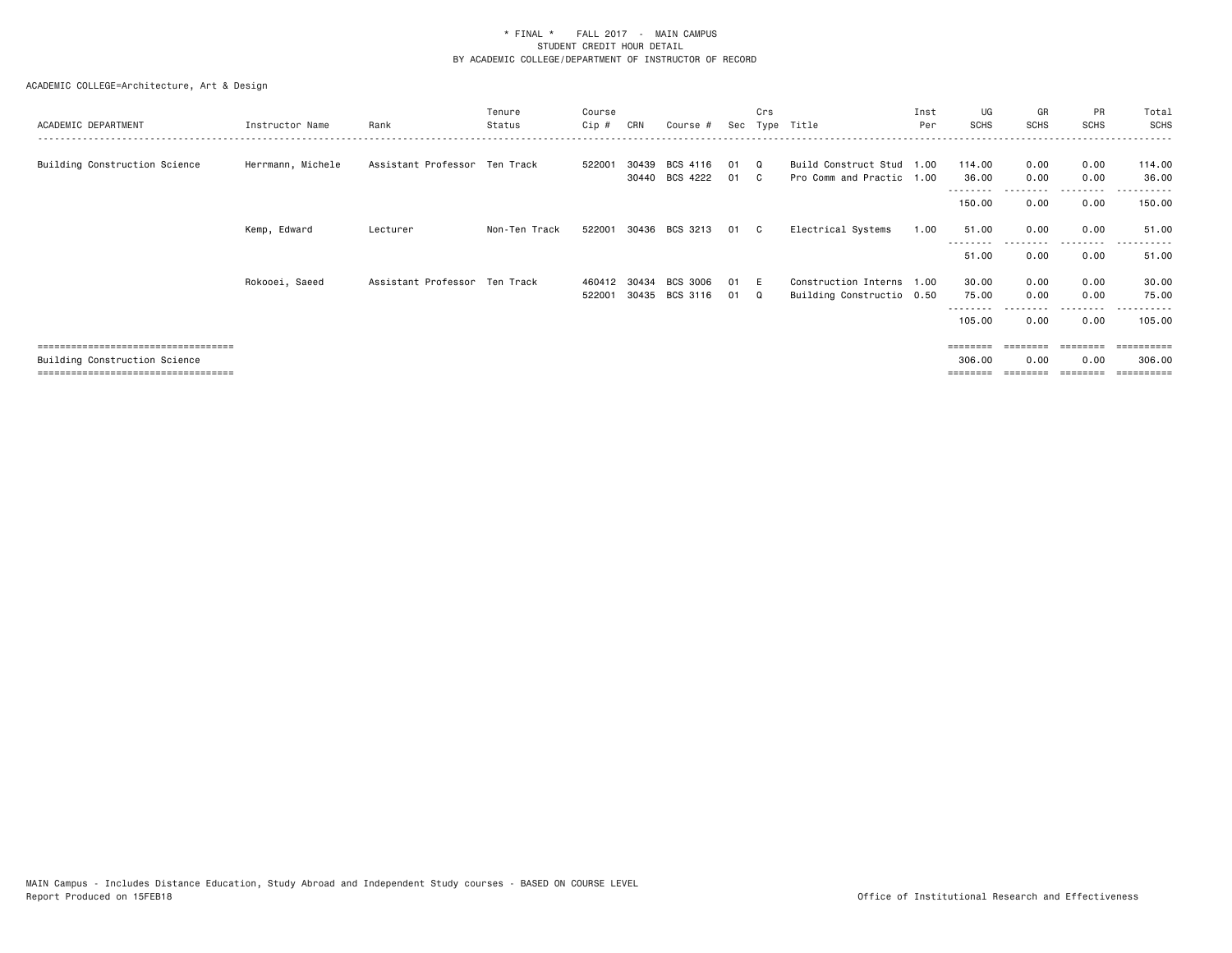| ACADEMIC DEPARTMENT                                   | Instructor Name                                        | Rank                          | Tenure<br>Status | Course<br>Cip # | CRN          | Course #             |       | Crs            | Sec Type Title            | Inst<br>Per | UG<br><b>SCHS</b>          | GR<br><b>SCHS</b> | PR<br><b>SCHS</b> | Total<br><b>SCHS</b>         |
|-------------------------------------------------------|--------------------------------------------------------|-------------------------------|------------------|-----------------|--------------|----------------------|-------|----------------|---------------------------|-------------|----------------------------|-------------------|-------------------|------------------------------|
|                                                       |                                                        |                               |                  |                 |              |                      |       |                |                           |             |                            |                   |                   |                              |
| Interior Design                                       | Carroll, Robin                                         | Instructor                    | Non-Ten Track    | 040501          | 32635        | ID 3663              | 01 C  |                | Color & Lighting for 1.00 |             | 75.00                      | 0.00              | 0.00              | 75.00                        |
|                                                       |                                                        |                               |                  | 190601          | 32606        | HS 3673              | 01 C  |                | Envir For Sp Needs        | 1.00        | 6.00                       | 0.00              | 0.00              | 6.00                         |
|                                                       |                                                        |                               |                  |                 |              | 32607 HS 3673        | 02    | C              | Envir For Sp Needs        | 1.00        | 18.00                      | 0.00              | 0.00              | 18.00                        |
|                                                       |                                                        |                               |                  |                 | 32637        | ID 3673              | 01 C  |                | Environments for Spe 1.00 |             | 75.00                      | 0.00              | 0.00              | 75.00                        |
|                                                       |                                                        |                               |                  |                 | 32638        | ID 3673              | 02    | C              | Environments for Spe 1.00 |             | 57.00                      | 0.00              | 0.00              | 57.00                        |
|                                                       |                                                        |                               |                  |                 | 34301        | HS 3673              | 501 C |                | Envir For Sp Needs        | 1.00        | 21.00                      | 0.00              | 0.00              | 21.00                        |
|                                                       |                                                        |                               |                  |                 |              | 34302 ID 3673        | 501 C |                | Environments for Spe 1.00 |             | 21.00<br>.                 | 0.00<br>.         | 0.00<br>.         | 21.00<br>.                   |
|                                                       |                                                        |                               |                  |                 |              |                      |       |                |                           |             | 273.00                     | 0.00              | 0.00              | 273.00                       |
|                                                       | Chaney, Anna                                           | Lecturer                      | Non-Ten Track    |                 |              | 190601 32642 ID 4693 | 01 B  |                | Furniture Design          | 1.00        | 57.00<br>.                 | 0.00<br>.         | 0.00<br>-----     | 57.00<br>.                   |
|                                                       |                                                        |                               |                  |                 |              |                      |       |                |                           |             | 57.00                      | 0.00              | 0.00              | 57.00                        |
|                                                       | Crumpton, Amy                                          | Associate Professor Tenured   |                  |                 | 500408 32622 | ID 1683              | 01    | $\mathbf{C}$   | Interior Design Grap 0.01 |             | 0.60                       | 0.00              | 0.00              | 0.60                         |
|                                                       |                                                        |                               |                  |                 | 32623        | ID 1683              | 02 C  |                | Interior Design Grap 0.01 |             | 0.75                       | 0.00              | 0.00              | 0.75                         |
|                                                       |                                                        |                               |                  |                 |              |                      |       |                |                           |             | 1.35                       | 0.00              | 0.00              | 1.35                         |
|                                                       | Fulton, Glen                                           | Assistant Professor Ten Track |                  |                 | 040501 32628 | ID 2664              | 01 B  |                | Textiles for Interio 1.00 |             | 84.00                      | 0.00              | 0.00              | 84.00                        |
|                                                       |                                                        |                               |                  |                 | 32629        | ID 2664              | 02    | $\overline{B}$ | Textiles for Interio 1.00 |             | 80.00                      | 0.00              | 0.00              | 80.00                        |
|                                                       |                                                        |                               |                  | 500408 32622    |              | ID 1683              | 01    | C.             | Interior Design Grap 0.99 |             | 59.40                      | 0.00              | 0.00              | 59.40                        |
|                                                       |                                                        |                               |                  |                 | 32623        | ID 1683              | 02 C  |                | Interior Design Grap 0.99 |             | 74.25<br>. <b>.</b>        | 0.00              | 0.00<br>.         | 74.25<br>.                   |
|                                                       |                                                        |                               |                  |                 |              |                      |       |                |                           |             | 297.65                     | 0.00              | 0.00              | 297.65                       |
|                                                       | Miller, Beth                                           | Professor                     | Tenured          |                 | 040501 32634 | ID 3643              | 01    | $\mathbf{C}$   | History of Interiors 1.00 |             | 129.00                     | 0.00              | 0.00              | 129.00                       |
|                                                       |                                                        |                               |                  |                 | 36339        | ID 4661              | 01    | C              | Senior Portfolio Pro 1.00 |             | 25.00<br>.                 | 0.00              | 0.00              | 25.00                        |
|                                                       |                                                        |                               |                  |                 |              |                      |       |                |                           |             | 154.00                     | 0.00              | 0.00              | 154.00                       |
|                                                       | Miller, Lyndsey                                        | Assistant Professor Ten Track |                  | 040501          | 32627        | ID 2633              | 01    | C              | Int Mat, Treat & Res 1.00 |             | 87.00                      | 0.00              | 0.00              | 87.00                        |
|                                                       |                                                        |                               |                  | 190699          | 36794        | ID 4000              | 01 I  |                | Directed Individual       | 1.00        | 1.00                       | 0.00              | 0.00              | 1.00                         |
|                                                       |                                                        |                               |                  |                 |              | 500408 32640 ID 4644 | 02 B  |                | Interior Design Stud 1.00 |             | 100.00<br>. <b>.</b>       | 0.00<br>----      | 0.00<br>.         | 100.00<br>.                  |
|                                                       |                                                        |                               |                  |                 |              |                      |       |                |                           |             | 188.00                     | 0.00              | 0.00              | 188.00                       |
|                                                       | Studdard Hughes, Lau Visiting Assist Pro Non-Ten Track |                               |                  |                 | 500408 32625 | ID 2614              | 01    | B              | ID Studio II              | 1.00        | 80.00                      | 0.00              | 0.00              | 80.00                        |
|                                                       |                                                        |                               |                  |                 |              | 32633 ID 3614        | 02 B  |                | Interior Design Stud 1.00 |             | 100.00<br>.                | 0.00              | 0.00              | 100.00                       |
|                                                       |                                                        |                               |                  |                 |              |                      |       |                |                           |             | 180.00                     | 0.00              | 0.00              | 180.00                       |
| ----------------------------------<br>Interior Design |                                                        |                               |                  |                 |              |                      |       |                |                           |             | <b>ESSESSES</b><br>1151.00 | ========<br>0.00  | ========<br>0.00  | ==========<br>1151.00        |
| ----------------------------------                    |                                                        |                               |                  |                 |              |                      |       |                |                           |             | ========                   |                   |                   | --------- -------- --------- |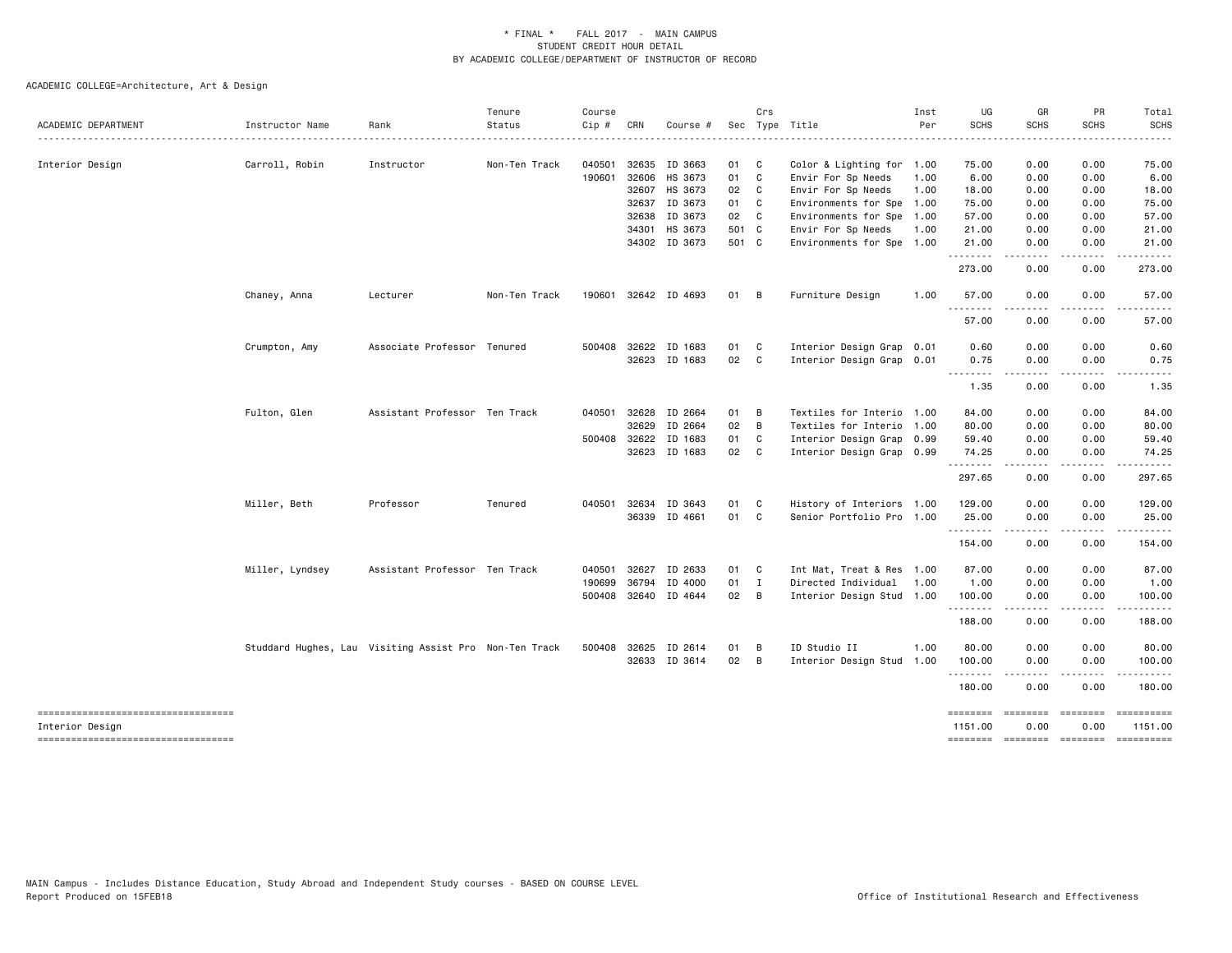| ACADEMIC DEPARTMENT    | Instructor Name<br>. | Rank                              | Tenure<br>Status | Course<br>Cip # | CRN          | Course #              |        | Crs            | Sec Type Title            | Inst<br>Per | UG<br><b>SCHS</b>      | GR<br><b>SCHS</b> | PR<br><b>SCHS</b> | Total<br><b>SCHS</b> |
|------------------------|----------------------|-----------------------------------|------------------|-----------------|--------------|-----------------------|--------|----------------|---------------------------|-------------|------------------------|-------------------|-------------------|----------------------|
| School of Architecture | Callender, Jassen    | Associate Professor Tenured       |                  |                 | 040201 30289 | ARC 5576              | 01     | B              | Arch Design V-A           | 1.00        | 120.00                 | 0.00              | 0.00              | 120.00               |
|                        |                      |                                   |                  |                 |              | 30291 ARC 5623        | 01     | C              | Urban Design Studies 1.00 |             | 75.00                  | 0.00              | 0.00              | 75.00                |
|                        |                      |                                   |                  |                 |              |                       |        |                |                           |             | .<br>195.00            | .<br>0.00         | .<br>0.00         | 195.00               |
|                        | Carson, Foster       | Clinical Assist Pro Non-Ten Track |                  | 522001          | 30430        | BCS 1116              | 01     | Q              | Build Construct Stud 0.70 |             | 151.20                 | 0.00              | 0.00              | 151.20               |
|                        |                      |                                   |                  |                 |              | 36513 BCS 1116        | 02     | Q              | Build Construct Stud 0.70 |             | 21.00<br>.             | 0.00              | 0.00              | 21.00                |
|                        |                      |                                   |                  |                 |              |                       |        |                |                           |             | 172.20                 | 0.00              | 0.00              | 172.20               |
|                        | Esenwein, Frederick  | Assistant Professor Ten Track     |                  |                 | 040201 30280 | ARC 4313              | 01     | <b>C</b>       | Architectural Theory 1.00 |             | 69.00                  | 0.00              | 0.00              | 69.00                |
|                        |                      |                                   |                  |                 | 30283        | ARC 4536              | 02     | B              | Arch Design IV-A          | 0.99        | 100.98                 | 0.00              | 0.00              | 100.98               |
|                        |                      |                                   |                  |                 | 36604        | ARC 4000              | 02     | $\mathbf{I}$   | Directed Indiv Study 1.00 |             | 3.00<br>.              | 0.00              | 0.00              | 3.00                 |
|                        |                      |                                   |                  |                 |              |                       |        |                |                           |             | 172.98                 | 0.00              | 0.00              | 172.98               |
|                        | Gines, Jacob         | Assistant Professor Ten Track     |                  |                 | 040201 30282 | ARC 4536              | 01     | B              | Arch Design IV-A          | 1.00        | 108.00                 | 0.00              | 0.00              | 108.00               |
|                        |                      |                                   |                  |                 | 30283        | ARC 4536              | 02     | B              | Arch Design IV-A          | 0.01        | 1.02                   | 0.00              | 0.00              | 1.02                 |
|                        |                      |                                   |                  |                 |              | 36772 ARC 4990        | 02     | B              | Special Topic In ARC      | 1.00        | 42.00<br>.             | 0.00<br>.         | 0.00<br>.         | 42.00<br>. <b>.</b>  |
|                        |                      |                                   |                  |                 |              |                       |        |                |                           |             | 151.02                 | 0.00              | 0.00              | 151.02               |
|                        | Gregory, Alexis      | Associate Professor Tenured       |                  |                 | 040201 30269 | ARC 2536              | 02     | $\overline{B}$ | Arch Design II-A          | 0.99        | 118.80                 | 0.00              | 0.00              | 118.80               |
|                        |                      |                                   |                  |                 |              | 30277 ARC 3713        | 01     | C              | Assemblages               | 1.00        | 111.00<br>. <u>.</u> . | 0.00              | 0.00              | 111.00<br>.          |
|                        |                      |                                   |                  |                 |              |                       |        |                |                           |             | 229.80                 | 0.00              | 0.00              | 229.80               |
|                        | Hall, Gregory        | Non-Faculty                       | Tenured          |                 |              | 522001 30435 BCS 3116 | 01 Q   |                | Building Constructio 0.50 |             | 75.00<br>.             | 0.00              | 0.00<br>.         | 75.00                |
|                        |                      |                                   |                  |                 |              |                       |        |                |                           |             | 75.00                  | 0.00              | 0.00              | 75.00                |
|                        | Hankins, Francesca   | Visiting Assist Pro Non-Ten Track |                  | 040201          | 30262        | ARC 1013              | 02     | $\mathbf{C}$   | Arch Appreciation         | 1.00        | 528.00                 | 0.00              | 0.00              | 528.00               |
|                        |                      |                                   |                  |                 | 30266        | ARC 1536              | 04     | B              | Arch Design I-A           | 1.00        | 78.00                  | 0.00              | 0.00              | 78.00                |
|                        |                      |                                   |                  |                 | 37032        | ARC 4000              | 04 I   |                | Directed Indiv Study 1.00 |             | 3.00                   | 0.00              | 0.00              | 3.00                 |
|                        |                      |                                   |                  |                 | 37033        | ARC 4000              | 05     | $\mathbf{I}$   | Directed Indiv Study 1.00 |             | 3.00                   | 0.00              | 0.00              | 3.00                 |
|                        |                      |                                   |                  |                 | 37034        | ARC 4000              | 06     | $\mathbf{I}$   | Directed Indiv Study 1.00 |             | 1.00                   | 0.00              | 0.00              | 1.00                 |
|                        |                      |                                   |                  |                 | 37035        | ARC 4000              | 07     | $\mathbf{I}$   | Directed Indiv Study 1.00 |             | 1.00                   | 0.00              | 0.00              | 1.00                 |
|                        |                      |                                   |                  |                 | 37036        | ARC 4000              | 08     | $\mathbf{I}$   | Directed Indiv Study 1.00 |             | 1.00                   | 0.00              | 0.00              | 1.00                 |
|                        |                      |                                   |                  |                 | 37037        | ARC 4000              | 09     | $\mathbf{I}$   | Directed Indiv Study 1.00 |             | 1.00                   | 0.00              | 0.00              | 1.00                 |
|                        |                      |                                   |                  |                 | 37039        | ARC 4000              | 10     | $\blacksquare$ | Directed Indiv Study 1.00 |             | 1.00                   | 0.00              | 0.00              | 1.00                 |
|                        |                      |                                   |                  |                 | 37041        | ARC 4000              | $12$ I |                | Directed Indiv Study 1.00 |             | 1.00                   | 0.00              | 0.00              | 1.00                 |
|                        |                      |                                   |                  |                 | 37042        | ARC 4000              | 13     | $\mathbf{I}$   | Directed Indiv Study 1.00 |             | 1.00                   | 0.00              | 0.00              | 1.00                 |
|                        |                      |                                   |                  |                 | 37043        | ARC 4000              | $14$ I |                | Directed Indiv Study 1.00 |             | 1.00                   | 0.00              | 0.00              | 1.00                 |
|                        |                      |                                   |                  |                 | 37045        | ARC 4000              | 15     | $\mathbf{I}$   | Directed Indiv Study 1.00 |             | 1.00                   | 0.00              | 0.00              | 1.00                 |
|                        |                      |                                   |                  |                 | 37047        | ARC 4000              | 16     | $\mathbf{I}$   | Directed Indiv Study 1.00 |             | 1.00                   | 0.00              | 0.00              | 1.00                 |
|                        |                      |                                   |                  |                 | 37048        | ARC 4000              | 17     | $\mathbf{I}$   | Directed Indiv Study 1.00 |             | 1.00                   | 0.00              | 0.00              | 1.00                 |
|                        |                      |                                   |                  |                 |              | 37049 ARC 4000        | 18     | $\blacksquare$ | Directed Indiv Study 1.00 |             | 1.00<br>.              | 0.00              | 0.00<br>.         | 1.00                 |
|                        |                      |                                   |                  |                 |              |                       |        |                |                           |             | 624.00                 | 0.00              | 0.00              | 624.00               |
|                        | Jones, William       | Lecturer                          | Non-Ten Track    | 040201          | 30261        | ARC 1013              | 01     | $\mathbf{C}$   | Arch Appreciation         | 1.00        | 534.00                 | 0.00              | 0.00              | 534.00               |
|                        |                      |                                   |                  |                 | 36618        | ARC 4000              | 03     | $\mathbf{I}$   | Directed Indiv Study 1.00 |             | 3.00                   | 0.00              | 0.00              | 3.00                 |
|                        |                      |                                   |                  | 522001          | 30431        | BCS 2116              | 01     | Q              | Building Constructio 1.00 |             | 108.00                 | 0.00              | 0.00              | 108.00               |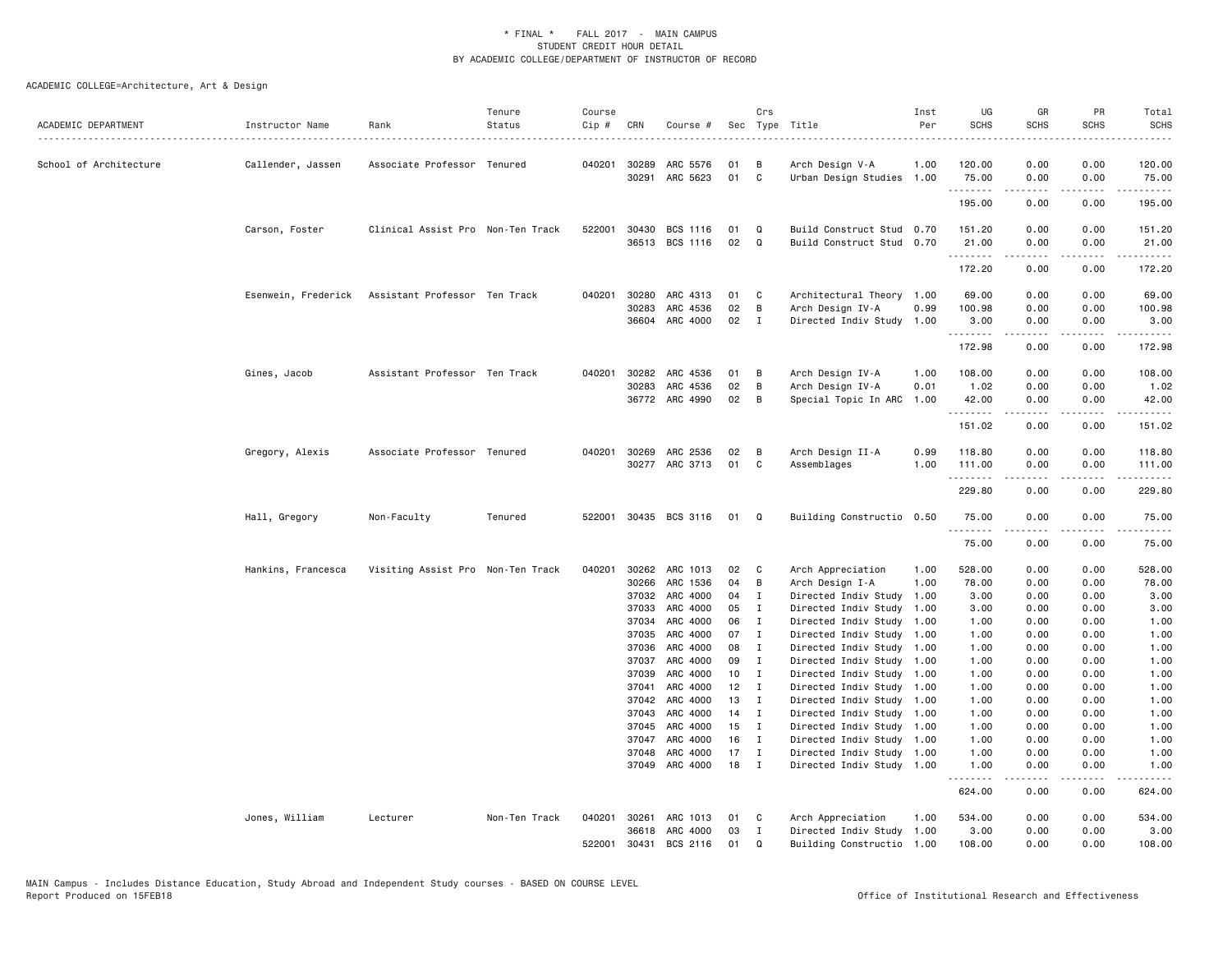| ACADEMIC DEPARTMENT    | Instructor Name | Rank                              | Tenure<br>Status | Course<br>Cip # | CRN          | Course #              |                   | Crs            | Sec Type Title            | Inst<br>Per | UG<br><b>SCHS</b> | GR<br><b>SCHS</b> | PR<br><b>SCHS</b>                   | Total<br><b>SCHS</b> |
|------------------------|-----------------|-----------------------------------|------------------|-----------------|--------------|-----------------------|-------------------|----------------|---------------------------|-------------|-------------------|-------------------|-------------------------------------|----------------------|
|                        |                 |                                   |                  |                 |              |                       |                   |                |                           |             |                   |                   |                                     |                      |
|                        |                 |                                   |                  |                 |              |                       |                   |                |                           |             | 645.00            | 0.00              | 0.00                                | 645.00               |
| School of Architecture | Kemp, Leah      | Non-Faculty                       | Not Applicable   |                 |              | 040201 34084 ARC 1013 | 501 C             |                | Arch Appreciation         | 1.00        | 48.00<br>.        | 0.00<br>.         | 0.00                                | 48.00<br>-----       |
|                        |                 |                                   |                  |                 |              |                       |                   |                |                           |             | 48.00             | 0.00              | 0.00                                | 48.00                |
|                        | Latham, Angela  | Instructor                        | Non-Ten Track    | 090404          | 31005        | CO 3403               | 04                | B              | Photographic Communi 1.00 |             | 51.00             | 0.00              | 0.00                                | 51.00                |
|                        |                 |                                   |                  | 500799          | 33826        | TKI 2413              | 01                | C              | Hi & Appr Artcrafts       | 1.00        | 75.00             | 0.00              | 0.00                                | 75.00                |
|                        |                 |                                   |                  |                 | 33827        | TKI 2413              | 02                | C              | Hi & Appr Artcrafts       | 1.00        | 75.00             | 0.00              | 0.00                                | 75.00                |
|                        |                 |                                   |                  |                 | 33828        | TKI 2413              | 03                | C              | Hi & Appr Artcrafts       | 1.00        | 75.00             | 0.00              | 0.00                                | 75.00                |
|                        |                 |                                   |                  |                 |              | 33829 TKI 2413        | H04 C             |                | Honors Hi & Appr Art 1.00 |             | 75.00<br>.        | 0.00              | 0.00                                | 75.00                |
|                        |                 |                                   |                  |                 |              |                       |                   |                |                           |             | 351.00            | 0.00              | 0.00                                | 351.00               |
|                        | Martin, George  | Visiting Assoc Prof Non-Ten Track |                  | 040201          | 30263        | ARC 1013              | H01 C             |                | Arch Appreciation - 1.00  |             | 60.00             | 0.00              | 0.00                                | 60.00                |
|                        |                 |                                   |                  | 522001          | 30432        | BCS 2116              | 02                | Q              | Building Constructio 1.00 |             | 114.00            | 0.00              | 0.00                                | 114.00               |
|                        |                 |                                   |                  |                 | 36954        | BCS 4990              | 01                | C              | Special Topics IN BC 1.00 |             | 4.00              | 0.00              | 0.00                                | 4.00                 |
|                        |                 |                                   |                  |                 |              |                       |                   |                |                           |             | 178.00            | 0.00              | 0.00                                | 178.00               |
|                        | Newman, Charles | Lecturer                          | Non-Ten Track    |                 |              | 040201 30287 ARC 5443 | 01                | $\overline{B}$ | Architectural Progra 1.00 |             | 78.00             | 0.00              | 0.00                                | 78.00                |
|                        |                 |                                   |                  |                 |              |                       |                   |                |                           |             | 78.00             | 0.00              | 0.00                                | 78.00                |
|                        | Norwood, Bryan  | Visiting Assist Pro Non-Ten Track |                  | 040201          | 30275        | ARC 3536              | 02                | B              | Arch Design III-A         | 1.00        | 102.00            | 0.00              | 0.00                                | 102.00               |
|                        |                 |                                   |                  |                 |              | 36771 ARC 4990        | 01                | C              | Special Topic In ARC 1.00 |             | 54.00             | 0.00              | 0.00                                | 54.00                |
|                        |                 |                                   |                  |                 |              |                       |                   |                |                           |             | .<br>156.00       | -----<br>0.00     | .<br>0.00                           | .<br>156.00          |
|                        | Poros, John     | Professor                         | Tenured          | 040201          | 30268        | ARC 2536              | 01                | B              | Arch Design II-A          | 1.00        | 84.00             | 0.00              | 0.00                                | 84.00                |
|                        |                 |                                   |                  |                 | 30269        | ARC 2536              | 02                | B              | Arch Design II-A          | 0.01        | 1.20              | 0.00              | 0.00                                | 1.20                 |
|                        |                 |                                   |                  |                 | 30270        | ARC 2536              | 03                | B              | Arch Design II-A          | 1.00        | 24.00             | 0.00              | 0.00                                | 24.00                |
|                        |                 |                                   |                  |                 | 30271        | ARC 2536              | $H01$ B           |                | Hon Arch Design II-A 1.00 |             | 36.00             | 0.00              | 0.00                                | 36.00                |
|                        |                 |                                   |                  |                 | 30278        | ARC 3904              | 01                | C              | Structures I              | 1.00        | 136.00            | 0.00              | 0.00                                | 136.00               |
|                        |                 |                                   |                  |                 | 30279        | ARC 3904              | 02                | К              | Structures I              | 1.00        | 0.00              | 0.00              | 0.00                                | 0.00                 |
|                        |                 |                                   |                  |                 | 30437        | BCS 3904              | 01                | C              | Structures I              | 1.00        | 88.00             | 0.00              | 0.00                                | 88.00                |
|                        |                 |                                   |                  |                 |              | 30438 BCS 3904        | 02                | К              | Structures I              | 1.00        | 0.00<br>.         | 0.00              | 0.00<br>$\sim$ $\sim$ $\sim$ $\sim$ | 0.00<br>.            |
|                        |                 |                                   |                  |                 |              |                       |                   |                |                           |             | 369.20            | 0.00              | 0.00                                | 369.20               |
|                        | Salmon, Amelia  | Lecturer                          | Non-Ten Track    | 040201          |              | 30288 ARC 5493        | 01                | $\mathbf{C}$   | Arch Practice             | 1.00        | 75.00<br>.        | 0.00<br>.         | 0.00<br>المستبدا                    | 75.00<br>.           |
|                        |                 |                                   |                  |                 |              |                       |                   |                |                           |             | 75.00             | 0.00              | 0.00                                | 75.00                |
|                        | Taylor, Justin  | Clinical Assist Pro Non-Ten Track |                  | 040201          | 30272        | ARC 2713              | 01                | $\mathbf C$    | Passive Build Sys         | 1.00        | 135.00            | 0.00              | 0.00                                | 135.00               |
|                        |                 |                                   |                  |                 | 30274        | ARC 3536              | 01                | B              | Arch Design III-A         | 1.00        | 102.00            | 0.00              | 0.00                                | 102.00               |
|                        |                 |                                   |                  |                 |              | 30433 BCS 2713        | 01                | C              | Passive Building Sys 1.00 |             | 96.00<br>.        | 0.00              | 0.00                                | 96.00                |
|                        |                 |                                   |                  |                 |              |                       |                   |                |                           |             | 333.00            | 0.00              | 0.00                                | 333.00               |
|                        | Tripp, Andrew   | Assistant Professor Ten Track     |                  |                 | 040201 30264 | ARC 1536              | 01                | B              | Arch Design I-A           | 1.00        | 72.00             | 0.00              | 0.00                                | 72.00                |
|                        |                 |                                   |                  |                 | 30265        | ARC 1536              | 02                | B              | Arch Design I-A           | 1.00        | 90.00             | 0.00              | 0.00                                | 90.00                |
|                        |                 |                                   |                  |                 | 30267        | ARC 1536              | H <sub>01</sub> B |                | Hon Arch Design I-A       | 1.00        | 54.00             | 0.00              | 0.00                                | 54.00                |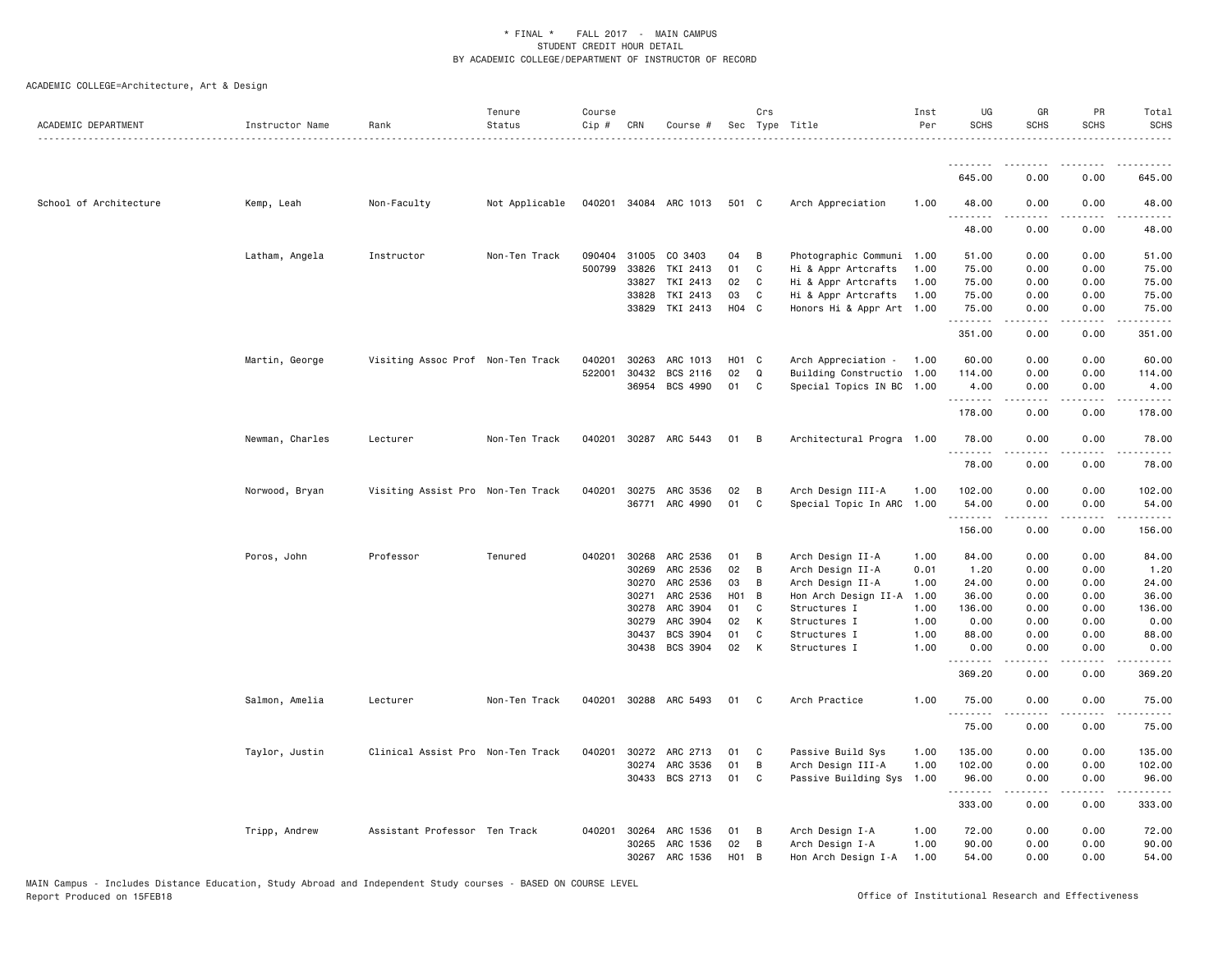| ACADEMIC DEPARTMENT                  | Instructor Name | Rank                          | Tenure<br>Status | Course<br>Cip # | CRN   | Course #       |    | Crs          | Sec Type Title            | Inst<br>Per | UG<br><b>SCHS</b>         | GR<br><b>SCHS</b> | PR<br><b>SCHS</b> | Total<br>SCHS |
|--------------------------------------|-----------------|-------------------------------|------------------|-----------------|-------|----------------|----|--------------|---------------------------|-------------|---------------------------|-------------------|-------------------|---------------|
| School of Architecture               | Tripp, Andrew   | Assistant Professor Ten Track |                  | 040201          | 30273 | ARC 3313       | 01 | $\mathbf{C}$ | History Of Arch II        | 1.00        | 147.00<br>- - - - - - - - | 0.00              | 0.00<br>.         | 147.00        |
|                                      |                 |                               |                  |                 |       |                |    |              |                           |             | 363.00                    | 0.00              | 0.00              | 363.00        |
|                                      | Vaughan, Mark   | Lecturer                      | Non-Ten Track    | 040201          | 30290 | ARC 5576       | 02 | — В          | Arch Design V-A           | 1.00        | 30.00<br>--------         | 0.00<br>.         | 0.00<br>.         | 30.00<br>.    |
|                                      |                 |                               |                  |                 |       |                |    |              |                           |             | 30.00                     | 0.00              | 0.00              | 30.00         |
|                                      | West, James     | Non-Faculty                   | Tenured          | 522001          | 30430 | BCS 1116       | 01 | $\Omega$     | Build Construct Stud 0.30 |             | 64.80                     | 0.00              | 0.00              | 64.80         |
|                                      |                 |                               |                  |                 |       | 36513 BCS 1116 | 02 | $\Omega$     | Build Construct Stud 0.30 |             | 9.00<br>--------          | 0.00              | 0.00<br>--------  | 9.00          |
|                                      |                 |                               |                  |                 |       |                |    |              |                           |             | 73.80                     | 0.00              | 0.00              | 73.80         |
| ==================================== |                 |                               |                  |                 |       |                |    |              |                           |             |                           | ========          | ========          | ==========    |
| School of Architecture               |                 |                               |                  |                 |       |                |    |              |                           |             | 4320.00                   | 0.00              | 0.00              | 4320.00       |
| ------------------------------------ |                 |                               |                  |                 |       |                |    |              |                           |             |                           |                   |                   | ==========    |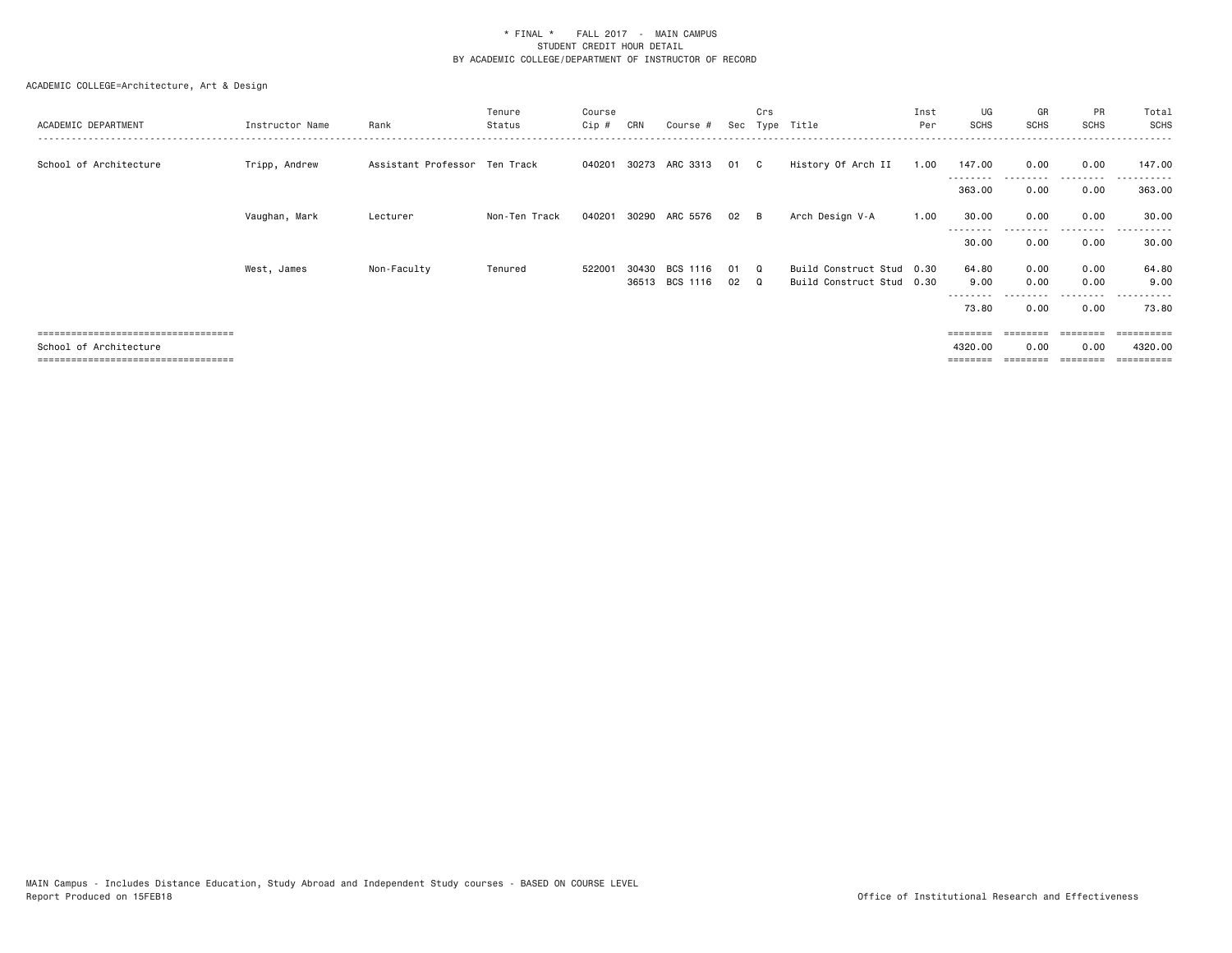| ACADEMIC DEPARTMENT                                                                                 | Instructor Name | Rank         | Tenure<br>Status | Course<br>Cip #  | CRN            | Course #                                             |                          | Crs | Sec Type Title                                                                                                   | Inst<br>Per | UG<br><b>SCHS</b>                              | GR<br><b>SCHS</b>                         | PR<br><b>SCHS</b>                         | Total<br>SCHS<br>- - - - - - -                                  |
|-----------------------------------------------------------------------------------------------------|-----------------|--------------|------------------|------------------|----------------|------------------------------------------------------|--------------------------|-----|------------------------------------------------------------------------------------------------------------------|-------------|------------------------------------------------|-------------------------------------------|-------------------------------------------|-----------------------------------------------------------------|
| Aerospace Studies                                                                                   | Cassidy, Joseph | Non-Employee | Not Applicable   | 280101<br>290201 | 30375<br>36670 | AS 2012<br>30376 AS 2012<br>30378 AS 4013<br>AS 4000 | 01 B<br>02 B<br>01<br>01 | - B | Air and Space Power- 1.00<br>Air and Space Power- 1.00<br>NSA/Prep for Act Dut 1.00<br>Directed Indiv Study 1.00 |             | 34.00<br>22.00<br>54.00<br>3.00<br>.<br>113.00 | 0.00<br>0.00<br>0.00<br>0.00<br>.<br>0.00 | 0.00<br>0.00<br>0.00<br>0.00<br>.<br>0.00 | 34.00<br>22.00<br>54.00<br>3.00<br>. <u>.</u> .<br>--<br>113,00 |
| =====================================<br>Aerospace Studies<br>===================================== |                 |              |                  |                  |                |                                                      |                          |     |                                                                                                                  |             | 113.00                                         | ========<br>0.00<br>________              | 0.00<br>========                          | ==========<br>113,00                                            |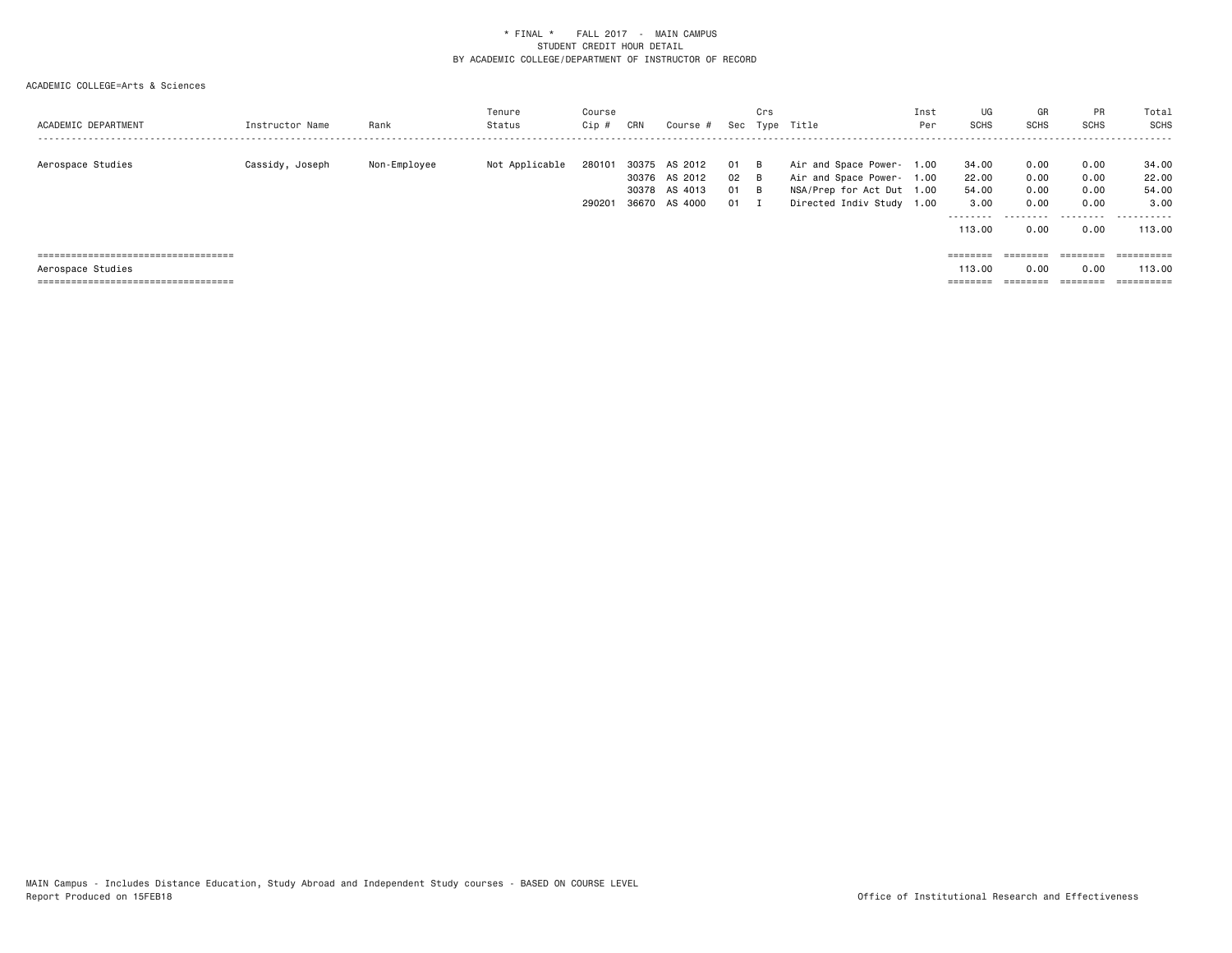| ACADEMIC DEPARTMENT                                 | Instructor Name  | Rank                          | Tenure<br>Status | Course<br>Cip # | CRN   | Course #                       |          | Crs            | Sec Type Title                     | Inst<br>Per  | UG<br><b>SCHS</b> | GR<br><b>SCHS</b>                                                                                                                                             | PR<br><b>SCHS</b>            | Total<br><b>SCHS</b>                                                                                                                |
|-----------------------------------------------------|------------------|-------------------------------|------------------|-----------------|-------|--------------------------------|----------|----------------|------------------------------------|--------------|-------------------|---------------------------------------------------------------------------------------------------------------------------------------------------------------|------------------------------|-------------------------------------------------------------------------------------------------------------------------------------|
| Anthropology & Middle Eastern Cultu Anderson, Derek |                  | Non-Faculty                   | Not Applicable   | 450201          |       | 30208 AN 1001                  | F02 C    |                | First Year Seminar                 | 1.00         | 15.00             | 0.00                                                                                                                                                          | 0.00                         | 15.00                                                                                                                               |
|                                                     |                  |                               |                  |                 |       |                                |          |                |                                    |              | .<br>15.00        | 0.00                                                                                                                                                          | $\sim$ $\sim$ $\sim$<br>0.00 | 15.00                                                                                                                               |
|                                                     | Banks, Petra     | Lecturer                      | Non-Ten Track    | 450201          |       | 30209 AN 1103<br>30210 AN 1103 | 01<br>02 | C<br>C         | Intro To Anthro<br>Intro To Anthro | 1.00<br>1.00 | 126.00<br>135.00  | 0.00<br>0.00                                                                                                                                                  | 0.00<br>0.00                 | 126.00<br>135.00                                                                                                                    |
|                                                     |                  |                               |                  |                 |       |                                |          |                |                                    |              | .<br>261.00       | 0.00                                                                                                                                                          | .<br>0.00                    | .<br>261.00                                                                                                                         |
|                                                     | Hardin, James    | Associate Professor Tenured   |                  | 050299          | 35074 | HI 4403                        | 01       | C              | Ancient Near East                  | 1.00         | 66.00             | 0.00                                                                                                                                                          | 0.00                         | 66.00                                                                                                                               |
|                                                     |                  |                               |                  | 190702          | 35075 | HI 6403                        | 01       | C              | Ancient Near East                  | 1.00         | 0.00              | 3.00                                                                                                                                                          | 0.00                         | 3.00                                                                                                                                |
|                                                     |                  |                               |                  | 380201          | 32991 | MEC 4403                       | 01       | C              | Ancient Near East                  | 1.00         | 6.00              | 0.00                                                                                                                                                          | 0.00                         | 6.00                                                                                                                                |
|                                                     |                  |                               |                  |                 | 32992 | MEC 6403                       | 01       | C              | Ancient Near East                  | 1.00         | 0.00              | 3.00                                                                                                                                                          | 0.00                         | 3.00                                                                                                                                |
|                                                     |                  |                               |                  | 450201          | 30213 | AN 1103                        | 05       | C              | Intro To Anthro                    | 1.00         | 249.00            | 0.00                                                                                                                                                          | 0.00                         | 249.00                                                                                                                              |
|                                                     |                  |                               |                  |                 | 35064 | AN 8000                        | 02       | D              | Thesis Research                    | 1.00         | 0.00              | 8.00                                                                                                                                                          | 0.00                         | 8.00                                                                                                                                |
|                                                     |                  |                               |                  |                 | 36041 | AN 4000                        | 01       | $\mathbf{I}$   | Directed Indiv Study               | 1.00         | 3.00              | 0.00                                                                                                                                                          | 0.00                         | 3.00                                                                                                                                |
|                                                     |                  |                               |                  |                 | 36779 | AN 4000                        | 03       | $\mathbf{I}$   | Directed Indiv Study               | 1.00         | 3.00              | 0.00                                                                                                                                                          | 0.00                         | 3.00                                                                                                                                |
|                                                     |                  |                               |                  |                 | 37077 | AN 4000                        | 04       | $\mathbf{I}$   | Directed Indiv Study               | 1.00         | 1.00              | 0.00                                                                                                                                                          | 0.00                         | 1.00                                                                                                                                |
|                                                     |                  |                               |                  |                 | 37078 | AN 4000                        | 05       | $\mathbf{I}$   | Directed Indiv Study               | 1.00         | 1.00              | 0.00                                                                                                                                                          | 0.00                         | 1.00                                                                                                                                |
|                                                     |                  |                               |                  |                 |       | 37135 AN 4000                  | 09       | $\blacksquare$ | Directed Indiv Study 1.00          |              | 1.00              | 0.00                                                                                                                                                          | 0.00                         | 1.00                                                                                                                                |
|                                                     |                  |                               |                  |                 |       |                                |          |                |                                    |              | .<br>330.00       | $\frac{1}{2} \left( \frac{1}{2} \right) \left( \frac{1}{2} \right) \left( \frac{1}{2} \right) \left( \frac{1}{2} \right) \left( \frac{1}{2} \right)$<br>14.00 | .<br>0.00                    | $\begin{array}{cccccccccccccc} \bullet & \bullet & \bullet & \bullet & \bullet & \bullet & \bullet & \bullet \end{array}$<br>344.00 |
|                                                     |                  |                               |                  |                 |       |                                |          |                |                                    |              |                   |                                                                                                                                                               |                              |                                                                                                                                     |
|                                                     | Hoffman, David   | Associate Professor Tenured   |                  | 450201          |       | 30248 AN 8011                  | 01       | <b>S</b>       | Professn Applied Ant               | 1.00         | 0.00              | 11.00                                                                                                                                                         | 0.00                         | 11.00                                                                                                                               |
|                                                     |                  |                               |                  |                 |       | 34545 AN 8123                  | 01       | - S            | Environmental Anth                 | 1.00         | 0.00              | 21.00                                                                                                                                                         | 0.00                         | 21.00                                                                                                                               |
|                                                     |                  |                               |                  |                 | 35065 | AN 8000                        | 03       | D              | Thesis Research                    | 1.00         | 0.00              | 11.00                                                                                                                                                         | 0.00                         | 11.00                                                                                                                               |
|                                                     |                  |                               |                  | 450204          | 30215 | AN 1143                        | 01       | C              | Cultural Anthro                    | 1.00         | 87.00             | 0.00                                                                                                                                                          | 0.00                         | 87.00                                                                                                                               |
|                                                     |                  |                               |                  |                 | 30216 | AN 1143                        | 02       | $\mathbf{C}$   | Cultural Anthro                    | 1.00         | 99.00             | 0.00                                                                                                                                                          | 0.00                         | 99.00                                                                                                                               |
|                                                     |                  |                               |                  |                 |       | 30217 AN 1143                  | 03       | C              | Cultural Anthro                    | 1.00         | 81.00             | 0.00                                                                                                                                                          | 0.00                         | 81.00                                                                                                                               |
|                                                     |                  |                               |                  |                 |       | 30218 AN 1143                  | 04       | $\mathbf c$    | Cultural Anthro                    | 1.00         | 84.00<br>.        | 0.00                                                                                                                                                          | 0.00<br>.                    | 84.00<br>$\cdots$                                                                                                                   |
|                                                     |                  |                               |                  |                 |       |                                |          |                |                                    |              | 351.00            | 43.00                                                                                                                                                         | 0.00                         | 394.00                                                                                                                              |
|                                                     | Kennett, Curtis  | Lecturer                      | Non-Ten Track    | 450201          |       | 30211 AN 1103                  | 03       | C              | Intro To Anthro                    | 1.00         | 129.00<br>.       | 0.00                                                                                                                                                          | 0.00<br>$- - - -$            | 129.00<br>.                                                                                                                         |
|                                                     |                  |                               |                  |                 |       |                                |          |                |                                    |              | 129.00            | 0.00                                                                                                                                                          | 0.00                         | 129.00                                                                                                                              |
|                                                     | McClellan, Laura | Assistant Professor Ten Track |                  | 450201          | 30236 | AN 4123                        | 01       | C              | Anthro Theory                      | 1.00         | 39.00             | 0.00                                                                                                                                                          | 0.00                         | 39.00                                                                                                                               |
|                                                     |                  |                               |                  |                 |       | 30242 AN 6123                  | 01       | C              | Anthro Theory                      | 1.00         | 0.00              | 6.00                                                                                                                                                          | 0.00                         | 6.00                                                                                                                                |
|                                                     |                  |                               |                  |                 |       | 35066 AN 8000                  | 04       | D              | Thesis Research                    | 1.00         | 0.00              | 9.00                                                                                                                                                          | 0.00                         | 9.00                                                                                                                                |
|                                                     |                  |                               |                  |                 |       | 35174 AN 2990                  | 01       | C              | Special Topic In AN                | 1.00         | 48.00<br><b></b>  | 0.00<br>$- - - - -$                                                                                                                                           | 0.00<br>.                    | 48.00<br>.                                                                                                                          |
|                                                     |                  |                               |                  |                 |       |                                |          |                |                                    |              | 87.00             | 15.00                                                                                                                                                         | 0.00                         | 102.00                                                                                                                              |
|                                                     | Miller, Darcy    | Assistant Professor Ten Track |                  | 450201          | 30214 | AN 1103                        | H01 C    |                | Intro To Anthro - Ho               | 1.00         | 75.00             | 0.00                                                                                                                                                          | 0.00                         | 75.00                                                                                                                               |
|                                                     |                  |                               |                  |                 | 30254 | AN 8215                        | 05       | E              | Internship in Applie               | 1.00         | 0.00              | 10.00                                                                                                                                                         | 0.00                         | 10.00                                                                                                                               |
|                                                     |                  |                               |                  |                 | 34921 | AN 4990                        | 01       | C              | Special Topic In AN                | 1.00         | 42.00             | 0.00                                                                                                                                                          | 0.00                         | 42.00                                                                                                                               |
|                                                     |                  |                               |                  |                 | 35067 | AN 8000                        | 05       | D              | Thesis Research                    | 1.00         | 0.00              | 5.00                                                                                                                                                          | 0.00                         | 5.00                                                                                                                                |
|                                                     |                  |                               |                  |                 | 35076 | AN 6990                        | 01       | C              | Special Topic In AN                | 1.00         | 0.00              | 15.00                                                                                                                                                         | 0.00                         | 15.00                                                                                                                               |
|                                                     |                  |                               |                  | 450301          | 30227 | AN 1543                        | 01       | C              | Intro To Archaeology               | 1.00         | 63.00             | 0.00                                                                                                                                                          | 0.00                         | 63.00                                                                                                                               |
|                                                     |                  |                               |                  |                 | 30228 | AN 1543                        | 02       | C              | Intro To Archaeology               | 1.00         | 60.00             | 0.00                                                                                                                                                          | 0.00                         | 60.00                                                                                                                               |
|                                                     |                  |                               |                  |                 |       | 30229 AN 1543                  | 03       | C              | Intro To Archaeology 1.00          |              | 54.00             | 0.00                                                                                                                                                          | 0.00                         | 54.00                                                                                                                               |
|                                                     |                  |                               |                  |                 |       | 30230 AN 1543                  | 04       | $\mathsf{C}$   | Intro To Archaeology 1.00          |              | 42.00             | 0.00                                                                                                                                                          | 0.00                         | 42.00                                                                                                                               |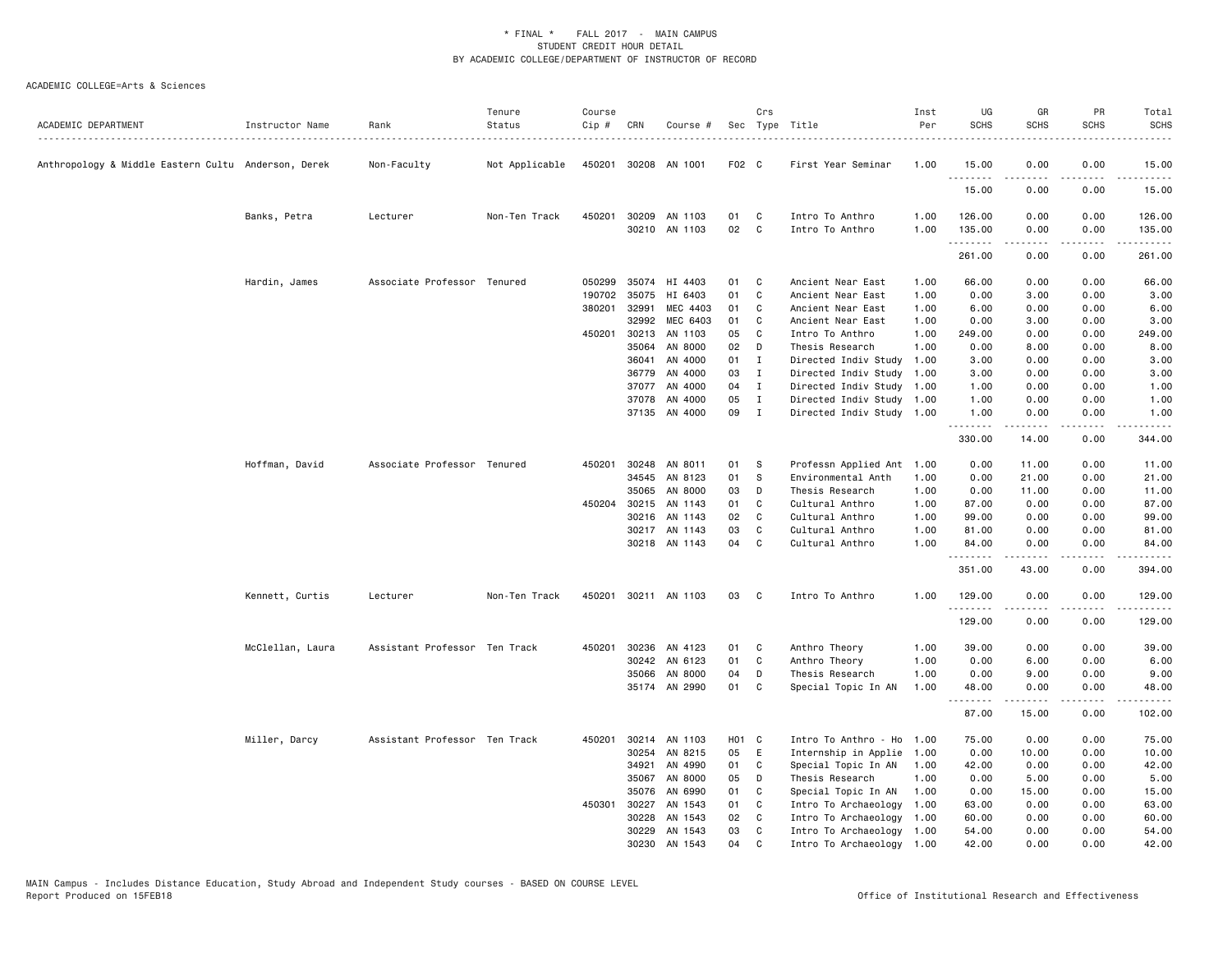| ACADEMIC DEPARTMENT                                                        | Instructor Name    | Rank                          | Tenure<br>Status | Course<br>Cip # | CRN   | Course #                 |          | Crs                 | Sec Type Title                          | Inst<br>Per  | UG<br><b>SCHS</b>   | GR<br>SCHS   | PR<br><b>SCHS</b>          | Total<br><b>SCHS</b> |
|----------------------------------------------------------------------------|--------------------|-------------------------------|------------------|-----------------|-------|--------------------------|----------|---------------------|-----------------------------------------|--------------|---------------------|--------------|----------------------------|----------------------|
|                                                                            |                    |                               |                  |                 |       |                          |          |                     |                                         |              | 336.00              | 30.00        | 0.00                       | -------<br>366.00    |
|                                                                            |                    |                               | Non-Ten Track    |                 |       | 450201 30212 AN 1103     | 04       | $\mathbf{C}$        | Intro To Anthro                         | 1.00         | 129.00              | 0.00         | 0.00                       |                      |
| Anthropology & Middle Eastern Cultu Niemann, Erika                         |                    | Lecturer                      |                  |                 |       |                          |          |                     |                                         |              | <u>.</u>            |              |                            | 129.00               |
|                                                                            |                    |                               |                  |                 |       |                          |          |                     |                                         |              | 129.00              | 0.00         | 0.00                       | 129.00               |
|                                                                            | Osterholtz, Anna   | Assistant Professor Ten Track |                  | 450201          | 35089 | AN 4990                  | 02       | C                   | Special Topic In AN                     | 1.00         | 51.00               | 0.00         | 0.00                       | 51.00                |
|                                                                            |                    |                               |                  |                 | 35090 | AN 6990                  | 02       | C                   | Special Topic In AN                     | 1.00         | 0.00                | 15.00        | 0.00                       | 15.00                |
|                                                                            |                    |                               |                  |                 | 35136 | AN 1001                  | F03 C    |                     | First Year Seminar                      | 1.00         | 20.00               | 0.00         | 0.00                       | 20.00                |
|                                                                            |                    |                               |                  |                 | 36594 | AN 7000                  | 01 I     |                     | Directed Indiv Study                    | 1.00         | 0.00                | 3.00         | 0.00                       | 3.00                 |
|                                                                            |                    |                               |                  | 450301          | 34546 | AN 8303                  | 01       | $\mathbf{C}$        | Bioarchaeology                          | 1.00         | 0.00<br>.           | 21.00        | 0.00                       | 21.00                |
|                                                                            |                    |                               |                  |                 |       |                          |          |                     |                                         |              | 71.00               | 39.00        | 0.00                       | 110.00               |
|                                                                            | Ostrowski, Caitlin | Grad Teach Assist             | Not Applicable   | 050207          | 30220 | AN 1173                  | 01       | C                   | Intro Gender Studies 1.00               |              | 30.00               | 0.00         | 0.00                       | 30.00                |
|                                                                            |                    |                               |                  |                 | 33721 | SO 1173                  | 01       | C                   | Intro Gender Studies 1.00               |              | 39.00               | 0.00         | 0.00                       | 39.00                |
|                                                                            |                    |                               |                  |                 | 34849 | GS 1173                  | 01       | $\mathbf{C}$        | Introduction to Gend 1.00               |              | 63.00<br>.          | 0.00         | 0.00                       | 63.00                |
|                                                                            |                    |                               |                  |                 |       |                          |          |                     |                                         |              | 132.00              | 0.00         | 0.00                       | 132.00               |
|                                                                            | Peacock, Claude    | Professor                     | Tenured          | 450201          | 35069 | AN 8000                  | 07       | D                   | Thesis Research                         | 1.00         | 0.00                | 27.00        | 0.00                       | 27.00                |
|                                                                            |                    |                               |                  | 450301          | 35073 | AN 8523                  | 01       | C                   | Environmental Archy                     | 1.00         | 0.00<br>.           | 15.00        | 0.00<br>.                  | 15.00                |
|                                                                            |                    |                               |                  |                 |       |                          |          |                     |                                         |              | 0.00                | 42.00        | 0.00                       | 42.00                |
|                                                                            | Williams, Karen    | Assistant Professor Ten Track |                  | 050201          | 30006 | AAS 2203                 | 01       | C                   | Racial Minorities                       | 1.00         | 60.00               | 0.00         | 0.00                       | 60.00                |
|                                                                            |                    |                               |                  | 450201          | 30231 | AN 2203                  | 01       | C.                  | Racial Minorities                       | 1.00         | 24.00               | 0.00         | 0.00                       | 24.00                |
|                                                                            |                    |                               |                  |                 | 33727 | SO 2203                  | 01       | C.                  | Racial Minorities                       | 1.00         | 60.00               | 0.00         | 0.00                       | 60.00                |
|                                                                            |                    |                               |                  |                 | 34540 | AN 4143                  | 01       | C                   | Ethnographic Methods                    | 1.00         | 12.00               | 0.00         | 0.00                       | 12.00                |
|                                                                            |                    |                               |                  |                 | 34541 | AN 6143                  | 01       | C.                  | Ethnographic Methods 1.00               |              | 0.00<br>.           | 12.00<br>.   | 0.00<br>.                  | 12.00<br>.           |
|                                                                            |                    |                               |                  |                 |       |                          |          |                     |                                         |              | 156.00              | 12.00        | 0.00                       | 168.00               |
|                                                                            | Zuckerman, Molly   | Associate Professor Tenured   |                  | 450201          | 30221 | AN 1344                  | 01       | C                   | Intro to Biol Anthro 1.00               |              | 172.00              | 0.00         | 0.00                       | 172.00               |
|                                                                            |                    |                               |                  |                 | 30222 | AN 1344                  | 02       | K                   | Intro to Biol Anthro 1.00               |              | 0.00                | 0.00         | 0.00                       | 0.00                 |
|                                                                            |                    |                               |                  |                 | 30223 | AN 1344                  | 03       | K                   | Intro to Biol Anthro 1.00               |              | 0.00                | 0.00         | 0.00                       | 0.00                 |
|                                                                            |                    |                               |                  |                 | 30224 | AN 1344                  | 04       | K                   | Intro to Biol Anthro 1.00               |              | 0.00                | 0.00         | 0.00                       | 0.00                 |
|                                                                            |                    |                               |                  |                 | 30225 | AN 1344                  | 05       | K                   | Intro to Biol Anthro                    | 1.00         | 0.00                | 0.00         | 0.00                       | 0.00                 |
|                                                                            |                    |                               |                  |                 | 30226 | AN 1344                  | 06       | C                   | Intro to Biol Anthro                    | 1.00         | 152.00              | 0.00         | 0.00                       | 152.00               |
|                                                                            |                    |                               |                  |                 | 34543 | AN 4313                  | 01       | B                   | Human Osteology                         | 1.00         | 51.00               | 0.00         | 0.00                       | 51.00                |
|                                                                            |                    |                               |                  |                 | 34544 | AN 6313                  | 01       | B                   | Human Osteology                         | 1.00         | 0.00                | 21.00        | 0.00                       | 21.00                |
|                                                                            |                    |                               |                  |                 | 35070 | AN 8000<br>37086 AN 4000 | 08<br>07 | D<br>$\blacksquare$ | Thesis Research<br>Directed Indiv Study | 1.00<br>1.00 | 0.00<br>3.00        | 4.00<br>0.00 | 0.00<br>0.00               | 4.00<br>3.00         |
|                                                                            |                    |                               |                  |                 |       |                          |          |                     |                                         |              | $\frac{1}{2}$       |              | .                          |                      |
|                                                                            |                    |                               |                  |                 |       |                          |          |                     |                                         |              | 378.00              | 25.00        | 0.00                       | 403.00               |
| -------------------------------------                                      |                    |                               |                  |                 |       |                          |          |                     |                                         |              |                     | ========     | <b>ESSESSEE</b>            | ==========           |
| Anthropology & Middle Eastern Cultu<br>----------------------------------- |                    |                               |                  |                 |       |                          |          |                     |                                         |              | 2375.00<br>======== | 220.00       | 0.00<br>--------- -------- | 2595.00              |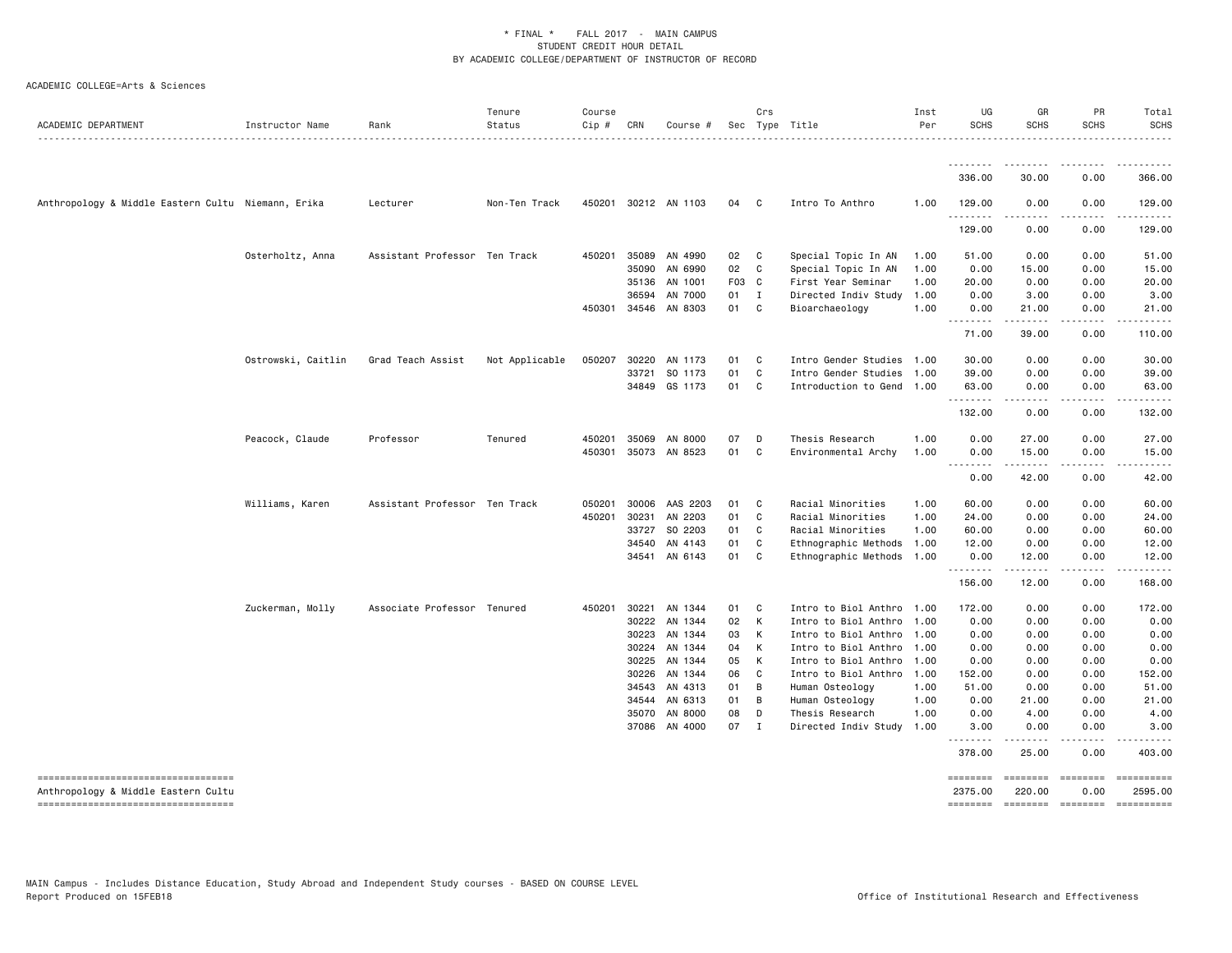| ACADEMIC DEPARTMENT | Instructor Name     | Rank                          | Tenure<br>Status | Course<br>Cip # | CRN          | Course #              |       | Crs          | Sec Type Title            | Inst<br>Per | UG<br><b>SCHS</b> | GR<br><b>SCHS</b>                                                                                                                                                                                                                                                                                                                             | PR<br><b>SCHS</b>            | Total<br><b>SCHS</b> |
|---------------------|---------------------|-------------------------------|------------------|-----------------|--------------|-----------------------|-------|--------------|---------------------------|-------------|-------------------|-----------------------------------------------------------------------------------------------------------------------------------------------------------------------------------------------------------------------------------------------------------------------------------------------------------------------------------------------|------------------------------|----------------------|
| Biological Sciences | Barrett, Amanda     | Non-Employee                  | Not Applicable   |                 | 280101 30372 | AS 1012               | 01    | в            | Foundations of USAF- 1.00 |             | 92.00             | 0.00                                                                                                                                                                                                                                                                                                                                          | 0.00                         | 92.00                |
|                     |                     |                               |                  |                 |              | 30377 AS 3013         | 01    | B            | Af Leadership Studie      | 1.00        | 36.00<br>.        | 0.00                                                                                                                                                                                                                                                                                                                                          | 0.00                         | 36.00                |
|                     |                     |                               |                  |                 |              |                       |       |              |                           |             | 128.00            | 0.00                                                                                                                                                                                                                                                                                                                                          | 0.00                         | 128.00               |
|                     | Barton, Brandon     | Assistant Professor Ten Track |                  | 260101          | 30599        | BIO 8021              | 01    | s            | Seminar II                | 1.00        | 0.00              | 2.00                                                                                                                                                                                                                                                                                                                                          | 0.00                         | 2.00                 |
|                     |                     |                               |                  | 269999          | 30598        | BIO 8011              | 01    | S            | Seminar I                 | 1.00        | 0.00              | 50.00                                                                                                                                                                                                                                                                                                                                         | 0.00                         | 50.00                |
|                     |                     |                               |                  |                 | 35653        | BIO 8000              | 01    | D            | Research/Thesis           | 1.00        | 0.00              | 10.00                                                                                                                                                                                                                                                                                                                                         | 0.00                         | 10.00                |
|                     |                     |                               |                  |                 | 35670        | BIO 9000              | 01    | D            | Research / Diss           | 1.00        | 0.00              | 8.00                                                                                                                                                                                                                                                                                                                                          | 0.00                         | 8.00                 |
|                     |                     |                               |                  |                 | 36190        | BIO 4000              | 01    | $\mathbf{I}$ | Directed Indiv Study      | 1.00        | 1.00              | 0.00                                                                                                                                                                                                                                                                                                                                          | 0.00                         | 1.00                 |
|                     |                     |                               |                  |                 | 36550        | BIO 4000              | 09    | I            | Directed Indiv Study      | 1.00        | 3.00              | 0.00                                                                                                                                                                                                                                                                                                                                          | 0.00                         | 3.00                 |
|                     |                     |                               |                  |                 | 36551        | BIO 4000              | 10    | $\mathbf{I}$ | Directed Indiv Study      | 1.00        | 3.00              | 0.00                                                                                                                                                                                                                                                                                                                                          | 0.00                         | 3.00                 |
|                     |                     |                               |                  |                 | 36552        | BIO 4000              | 11    | $\mathbf{I}$ | Directed Indiv Study      | 1.00        | 3.00              | 0.00                                                                                                                                                                                                                                                                                                                                          | 0.00                         | 3.00                 |
|                     |                     |                               |                  |                 | 36939        | BIO 4000              | 18    | I            | Directed Indiv Study 1.00 |             | 1.00              | 0.00                                                                                                                                                                                                                                                                                                                                          | 0.00                         | 1.00                 |
|                     |                     |                               |                  |                 | 36940        | BIO 4000              | 19    | $\mathbf{I}$ | Directed Indiv Study 1.00 |             | 3.00              | 0.00                                                                                                                                                                                                                                                                                                                                          | 0.00                         | 3.00                 |
|                     |                     |                               |                  |                 |              |                       |       |              |                           |             | 14.00             | 70.00                                                                                                                                                                                                                                                                                                                                         | 0.00                         | 84.00                |
|                     | Brooks, Christopher | Associate Professor Tenured   |                  |                 | 261301 30540 | BIO 3104              | 01    | C            | Ecology                   | 1.00        | 212.00            | 0.00                                                                                                                                                                                                                                                                                                                                          | 0.00                         | 212.00               |
|                     |                     |                               |                  |                 | 30541        | BIO 3104              | 02    | К            | Ecology                   | 1.00        | 0.00              | 0.00                                                                                                                                                                                                                                                                                                                                          | 0.00                         | 0.00                 |
|                     |                     |                               |                  |                 | 30542        | BIO 3104              | 04    | К            | Ecology                   | 1.00        | 0.00              | 0.00                                                                                                                                                                                                                                                                                                                                          | 0.00                         | 0.00                 |
|                     |                     |                               |                  |                 | 269999 35654 | BIO 8000              | 02    | D            | Research/Thesis           | 1.00        | 0.00              | 2.00                                                                                                                                                                                                                                                                                                                                          | 0.00                         | 2.00                 |
|                     |                     |                               |                  |                 |              |                       |       |              |                           |             | .<br>212.00       | $\frac{1}{2} \left( \frac{1}{2} \right) \left( \frac{1}{2} \right) \left( \frac{1}{2} \right) \left( \frac{1}{2} \right) \left( \frac{1}{2} \right)$<br>2.00                                                                                                                                                                                  | .<br>0.00                    | 214.00               |
|                     |                     |                               |                  |                 |              |                       |       |              |                           |             |                   |                                                                                                                                                                                                                                                                                                                                               |                              |                      |
|                     | Brown, Matthew      | Assistant Professor Ten Track |                  | 260503          | 30568        | BIO 4442              | 01    | L.           | Bacterial Genetics L      | 1.00        | 60.00             | 0.00                                                                                                                                                                                                                                                                                                                                          | 0.00                         | 60.00                |
|                     |                     |                               |                  |                 |              | 269999 35672 BIO 9000 | 03    | D            | Research / Diss           | 1.00        | 0.00<br>.         | 19.00<br>.                                                                                                                                                                                                                                                                                                                                    | 0.00<br>.                    | 19.00<br>.           |
|                     |                     |                               |                  |                 |              |                       |       |              |                           |             | 60.00             | 19.00                                                                                                                                                                                                                                                                                                                                         | 0.00                         | 79.00                |
|                     | Chevalier, David    | Lecturer                      | Non-Ten Track    |                 |              | 260701 34090 BIO 6043 | 501 C |              | Develop & Reproduct       | 1.00        | 0.00<br><u>.</u>  | 39.00<br>.                                                                                                                                                                                                                                                                                                                                    | 0.00<br>.                    | 39.00<br>.           |
|                     |                     |                               |                  |                 |              |                       |       |              |                           |             | 0.00              | 39.00                                                                                                                                                                                                                                                                                                                                         | 0.00                         | 39.00                |
|                     | Counterman, Brian   | Associate Professor Tenured   |                  | 260801          | 30560        | BIO 4143              | 01    | C            | Population Genetics       | 1.00        | 93.00             | 0.00                                                                                                                                                                                                                                                                                                                                          | 0.00                         | 93.00                |
|                     |                     |                               |                  |                 | 30585        | BIO 6143              | 01    | C            | Population Genetics       | 1.00        | 0.00              | 15.00                                                                                                                                                                                                                                                                                                                                         | 0.00                         | 15.00                |
|                     |                     |                               |                  | 269999          | 35656        | BIO 8000              | 04    | D            | Research/Thesis           | 1.00        | 0.00              | 15.00                                                                                                                                                                                                                                                                                                                                         | 0.00                         | 15.00                |
|                     |                     |                               |                  |                 | 35673        | BIO 9000              | 04    | D            | Research / Diss           | 1.00        | 0.00              | 11.00                                                                                                                                                                                                                                                                                                                                         | 0.00                         | 11.00                |
|                     |                     |                               |                  |                 |              |                       |       |              |                           |             | .<br>93.00        | $\frac{1}{2} \left( \begin{array}{ccc} 1 & 0 & 0 & 0 \\ 0 & 0 & 0 & 0 \\ 0 & 0 & 0 & 0 \\ 0 & 0 & 0 & 0 \\ 0 & 0 & 0 & 0 \\ 0 & 0 & 0 & 0 \\ 0 & 0 & 0 & 0 \\ 0 & 0 & 0 & 0 \\ 0 & 0 & 0 & 0 \\ 0 & 0 & 0 & 0 \\ 0 & 0 & 0 & 0 & 0 \\ 0 & 0 & 0 & 0 & 0 \\ 0 & 0 & 0 & 0 & 0 \\ 0 & 0 & 0 & 0 & 0 \\ 0 & 0 & 0 & 0 & 0 \\ 0 & 0 & 0$<br>41.00 | .<br>0.00                    | .<br>134.00          |
|                     | Dawe, Angus         | Professor                     | Tenured          | 269999          | 35674        | BIO 9000              | 05    | D            | Research / Diss           | 1.00        | 0.00              | 22.00                                                                                                                                                                                                                                                                                                                                         | 0.00                         | 22.00                |
|                     |                     |                               |                  |                 | 37005        | BIO 4000              | 20    | $\mathbf I$  | Directed Indiv Study      | 1.00        | 2.00              | 0.00                                                                                                                                                                                                                                                                                                                                          | 0.00                         | 2.00                 |
|                     |                     |                               |                  |                 | 37006        | BIO 4000              | 21    | $\mathbf{I}$ | Directed Indiv Study 1.00 |             | 2.00              | 0.00                                                                                                                                                                                                                                                                                                                                          | 0.00                         | 2.00                 |
|                     |                     |                               |                  |                 |              |                       |       |              |                           |             | د د د د<br>4.00   | $\frac{1}{2} \left( \frac{1}{2} \right) \left( \frac{1}{2} \right) \left( \frac{1}{2} \right) \left( \frac{1}{2} \right) \left( \frac{1}{2} \right)$<br>22.00                                                                                                                                                                                 | $\sim$ $\sim$ $\sim$<br>0.00 | 26.00                |
|                     | Echols, Jeffrey     | Instructor                    | Non-Ten Track    |                 | 260502 30548 | BIO 3304              | 03    | К            | General Microbiology 1.00 |             | 0.00              | 0.00                                                                                                                                                                                                                                                                                                                                          | 0.00                         | 0.00                 |
|                     |                     |                               |                  |                 | 30549        | BIO 3304              | 04    | К            | General Microbiology      | 1.00        | 0.00              | 0.00                                                                                                                                                                                                                                                                                                                                          | 0.00                         | 0.00                 |
|                     |                     |                               |                  |                 | 30550        | BIO 3304              | 05    | К            | General Microbiology 1.00 |             | 0.00              | 0.00                                                                                                                                                                                                                                                                                                                                          | 0.00                         | 0.00                 |
|                     |                     |                               |                  |                 | 30551        | BIO 3304              | 06    | К            | General Microbiology      | 1.00        | 0.00              | 0.00                                                                                                                                                                                                                                                                                                                                          | 0.00                         | 0.00                 |
|                     |                     |                               |                  |                 | 30552        | BIO 3304              | 07    | К            | General Microbiology      | 1.00        | 0.00              | 0.00                                                                                                                                                                                                                                                                                                                                          | 0.00                         | 0.00                 |
|                     |                     |                               |                  |                 | 30553        | BIO 3304              | 08    | К            | General Microbiology      | 1.00        | 0.00              | 0.00                                                                                                                                                                                                                                                                                                                                          | 0.00                         | 0.00                 |
|                     |                     |                               |                  | 260701          | 30554        | BIO 3504              | 01    | C            | Comparative Anatomy       | 1.00        | 276.00            | 0.00                                                                                                                                                                                                                                                                                                                                          | 0.00                         | 276.00               |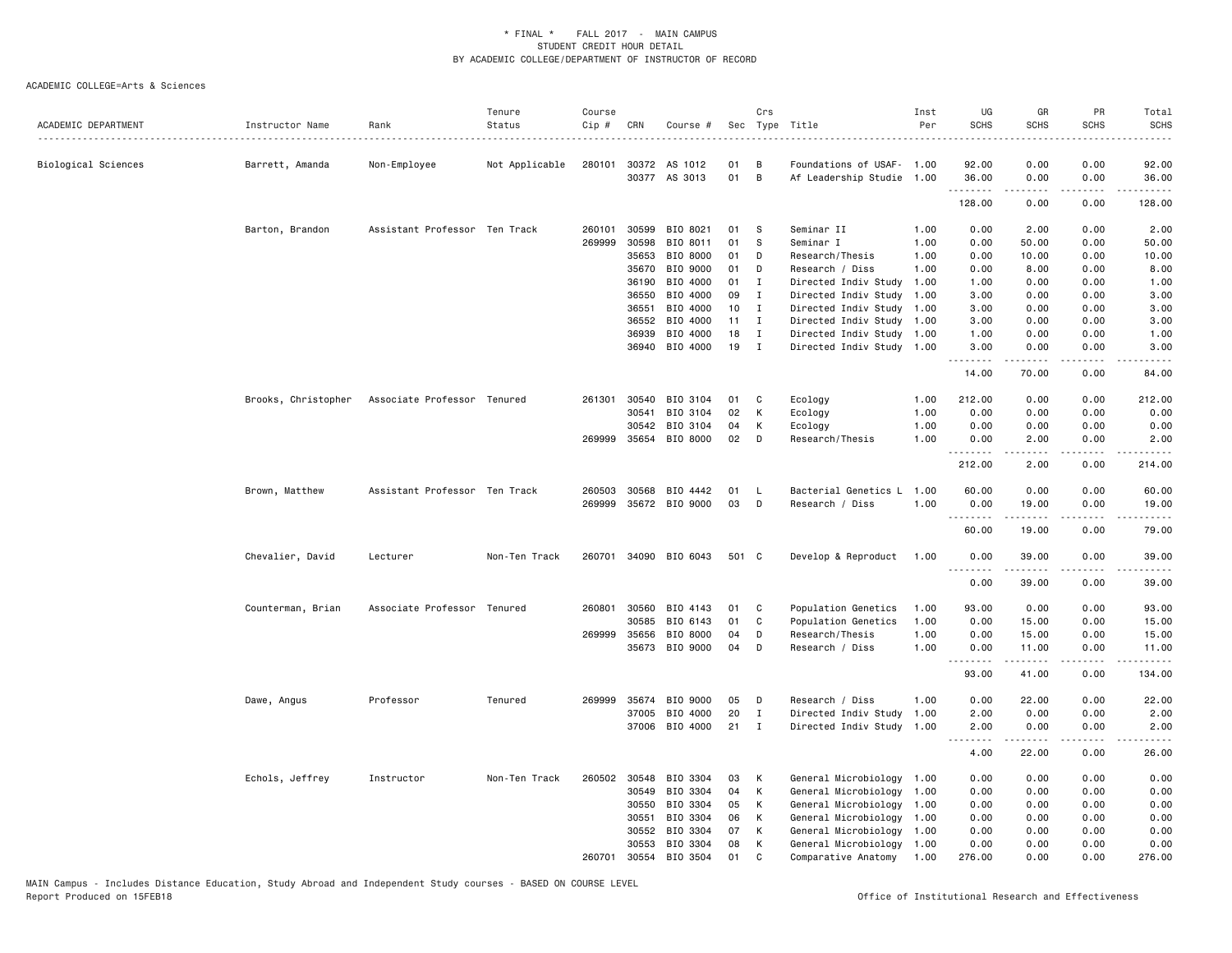| ACADEMIC DEPARTMENT | Instructor Name | Rank                          | Tenure<br>Status<br>. | Course<br>Cip # | CRN          | Course # |            | Crs          | Sec Type Title            | Inst<br>Per | UG<br><b>SCHS</b><br>. | GR<br><b>SCHS</b>   | PR<br><b>SCHS</b> | Total<br><b>SCHS</b><br>$\cdots$ |
|---------------------|-----------------|-------------------------------|-----------------------|-----------------|--------------|----------|------------|--------------|---------------------------|-------------|------------------------|---------------------|-------------------|----------------------------------|
| Biological Sciences | Echols, Jeffrey | Instructor                    | Non-Ten Track         | 260701          | 30555        | BIO 3504 | 02         | К            | Comparative Anatomy       | 1.00        | 0.00                   | 0.00                | 0.00              | 0.00                             |
|                     |                 |                               |                       |                 | 30556        | BIO 3504 | 03         | К            | Comparative Anatomy       | 1.00        | 0.00                   | 0.00                | 0.00              | 0.00                             |
|                     |                 |                               |                       |                 | 30557        | BIO 3504 | 04         | К            | Comparative Anatomy       | 1.00        | 0.00                   | 0.00                | 0.00              | 0.00                             |
|                     |                 |                               |                       |                 |              |          |            |              |                           |             | .<br>276.00            | .<br>0.00           | .<br>0.00         | .<br>276.00                      |
|                     | Ervin, Gary     | Professor                     | Tenured               | 260301          | 34595        | BIO 4224 | 01         | В            | Aquatic Botany            | 1.00        | 68.00                  | 0.00                | 0.00              | 68.00                            |
|                     |                 |                               |                       |                 | 34596        | BIO 6224 | 01         | B            | Aquatic Botany            | 1.00        | 0.00                   | 12.00               | 0.00              | 12.00                            |
|                     |                 |                               |                       |                 | 269999 35658 | BIO 8000 | 06         | D            | Research/Thesis           | 1.00        | 0.00                   | 12.00               | 0.00              | 12.00                            |
|                     |                 |                               |                       |                 | 35675        | BIO 9000 | 06         | D            | Research / Diss           | 1.00        | 0.00<br>.              | 12.00               | 0.00              | 12.00                            |
|                     |                 |                               |                       |                 |              |          |            |              |                           |             | 68.00                  | 36.00               | 0.00              | 104.00                           |
|                     | Gordon, Donna   | Associate Professor Tenured   |                       | 240101          | 32568        | HON 4003 | H01 I      |              | Oxbridge Tutorial         | 1.00        | 3.00                   | 0.00                | 0.00              | 3.00                             |
|                     |                 |                               |                       | 260101          | 34093        | BIO 8191 | 501 S      |              | Seminar in General B      | 1.00        | 0.00                   | 2.00                | 0.00              | 2.00                             |
|                     |                 |                               |                       | 260401          | 30520        | BIO 2103 | 01         | C            | Cell Biology              | 1.00        | 534.00                 | 0.00                | 0.00              | 534.00                           |
|                     |                 |                               |                       | 269999          | 35659        | BIO 8000 | 07         | D            | Research/Thesis           | 1.00        | 0.00                   | 12.00               | 0.00              | 12.00                            |
|                     |                 |                               |                       |                 | 36744        | BIO 4000 | 13         | $\mathbf I$  | Directed Indiv Study      | 1.00        | 2.00                   | 0.00                | 0.00              | 2.00                             |
|                     |                 |                               |                       |                 | 36745        | BIO 4000 | 14         | I            | Directed Indiv Study      | 1.00        | 2.00<br>.              | 0.00<br>$- - - - -$ | 0.00<br>الأعامات  | 2.00<br>.                        |
|                     |                 |                               |                       |                 |              |          |            |              |                           |             | 541.00                 | 14.00               | 0.00              | 555.00                           |
|                     | Holder, Thomas  | Instructor                    | Non-Ten Track         | 260101          | 30508        | BIO 1144 | 01         | C            | Biology II-SI             | 1.00        | 572.00                 | 0.00                | 0.00              | 572.00                           |
|                     |                 |                               |                       |                 | 30509        | BIO 1144 | 02         | C            | Biology II-SI             | 1.00        | 788.00                 | 0.00                | 0.00              | 788.00                           |
|                     |                 |                               |                       |                 | 30510        | BIO 1144 | 03         | к            | Biology II                | 1.00        | 0.00                   | 0.00                | 0.00              | 0.00                             |
|                     |                 |                               |                       |                 | 30511        | BIO 1144 | 04         | К            | Biology II                | 1.00        | 0.00                   | 0.00                | 0.00              | 0.00                             |
|                     |                 |                               |                       |                 | 30512        | BIO 1144 | 05         | К            | Biology II                | 1.00        | 0.00                   | 0.00                | 0.00              | 0.00                             |
|                     |                 |                               |                       |                 | 30513        | BIO 1144 | 06         | К            | Biology II                | 1.00        | 0.00                   | 0.00                | 0.00              | 0.00                             |
|                     |                 |                               |                       |                 | 30514        | BIO 1144 | 07         | К            | Biology II                | 1.00        | 0.00                   | 0.00                | 0.00              | 0.00                             |
|                     |                 |                               |                       |                 | 30515        | BIO 1144 | 08         | К            | Biology II                | 1.00        | 0.00                   | 0.00                | 0.00              | 0.00                             |
|                     |                 |                               |                       |                 | 30516        | BIO 1144 | 09         | К            | Biology II                | 1.00        | 0.00                   | 0.00                | 0.00              | 0.00                             |
|                     |                 |                               |                       |                 | 30517        | BIO 1144 | 10         | К            | Biology II                | 1.00        | 0.00                   | 0.00                | 0.00              | 0.00                             |
|                     |                 |                               |                       |                 | 30518        | BIO 1144 | 11         | К            | Biology II                | 1.00        | 0.00                   | 0.00                | 0.00              | 0.00                             |
|                     |                 |                               |                       | 260301          | 30522        | BIO 2113 | 02         | К            | Plant Biology             | 1.00        | 0.00                   | 0.00                | 0.00              | 0.00                             |
|                     |                 |                               |                       |                 | 30523        | BIO 2113 | 03         | K            | Plant Biology             | 1.00        | 0.00<br>.              | 0.00<br><u>.</u>    | 0.00<br>.         | 0.00<br><b>.</b>                 |
|                     |                 |                               |                       |                 |              |          |            |              |                           |             | 1360.00                | 0.00                | 0.00              | 1360.00                          |
|                     | Jordan, Heather | Assistant Professor Ten Track |                       | 269999          | 35172        | BIO 4990 | 01         | C            | Special Topic in BIO      | 1.00        | 87.00                  | 0.00                | 0.00              | 87.00                            |
|                     |                 |                               |                       |                 | 35173        | BIO 6990 | 01         | C            | Special Topic in BIO      | 1.00        | 0.00                   | 9.00                | 0.00              | 9.00                             |
|                     |                 |                               |                       |                 | 35660        | BIO 8000 | 08         | D            | Research/Thesis           | 1.00        | 0.00                   | 2.00                | 0.00              | 2.00                             |
|                     |                 |                               |                       |                 | 35677        | BIO 9000 | 08         | D            | Research / Diss           | 1.00        | 0.00                   | 21.00               | 0.00              | 21.00                            |
|                     |                 |                               |                       |                 | 36746        | BIO 4000 | 15         | $\mathbf{I}$ | Directed Indiv Study      | 1.00        | 2.00                   | 0.00                | 0.00              | 2.00                             |
|                     |                 |                               |                       |                 | 37007        | BIO 4000 | 22         | I            | Directed Indiv Study      | 1.00        | 3.00                   | 0.00                | 0.00              | 3.00                             |
|                     |                 |                               |                       |                 | 37074        | BIO 4000 | 25         | $\mathbf I$  | Directed Indiv Study      | 1.00        | 2.00                   | 0.00                | 0.00              | 2.00                             |
|                     |                 |                               |                       |                 | 37178        | BIO 4000 | 27         | $\mathbf{I}$ | Directed Indiv Study 1.00 |             | 3.00<br>.              | 0.00<br>$- - - - -$ | 0.00<br>.         | 3.00<br>.                        |
|                     |                 |                               |                       |                 |              |          |            |              |                           |             | 97.00                  | 32.00               | 0.00              | 129.00                           |
|                     | Kaplan, Evan    | Instructor                    | Non-Ten Track         | 260101          | 30463        | BIO 1134 | 01         | C            | Biology I-SI              | 1.00        | 844.00                 | 0.00                | 0.00              | 844.00                           |
|                     |                 |                               |                       |                 | 30465        | BIO 1134 | 03         | C            | Biology I - SI            | 1.00        | 836.00                 | 0.00                | 0.00              | 836.00                           |
|                     |                 |                               |                       | 261201          | 35168        | BIO 2123 | 01         | C            | Ethical Issues in Bi      | 1.00        | 30.00                  | 0.00                | 0.00              | 30.00                            |
|                     |                 |                               |                       |                 | 35169        | BIO 2123 | <b>HO1</b> | C            | Ethical Issues in Bi 1.00 |             | 42.00                  | 0.00                | 0.00              | 42.00                            |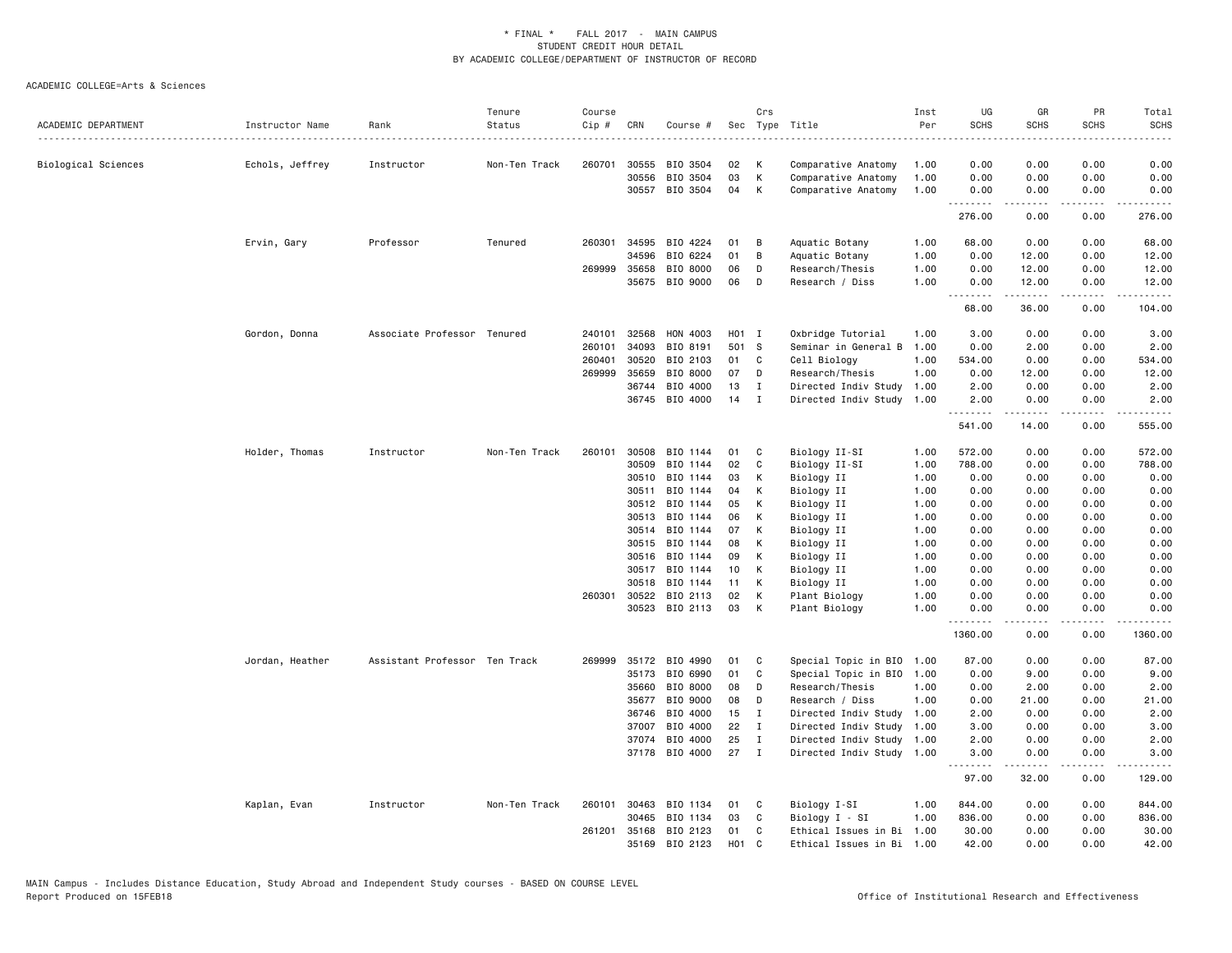| ACADEMIC DEPARTMENT | Instructor Name   | Rank                              | Tenure<br>Status<br>. | Course<br>Cip # | CRN          | Course #              |          | Crs            | Sec Type Title            | Inst<br>Per  | UG<br><b>SCHS</b> | GR<br><b>SCHS</b>   | PR<br><b>SCHS</b> | Total<br><b>SCHS</b> |
|---------------------|-------------------|-----------------------------------|-----------------------|-----------------|--------------|-----------------------|----------|----------------|---------------------------|--------------|-------------------|---------------------|-------------------|----------------------|
|                     |                   |                                   |                       |                 |              |                       |          |                |                           |              |                   |                     |                   |                      |
|                     |                   |                                   |                       |                 |              |                       |          |                |                           |              | 1752.00           | 0.00                | 0.00              | 1752.00              |
| Biological Sciences | Klink, Vincent    | Associate Professor Tenured       |                       | 260307          | 34597        | BIO 8223              | 01       | C              | Plant Metabolism          | 1.00         | 0.00              | 21.00               | 0.00              | 21.00                |
|                     |                   |                                   |                       |                 | 269999 35678 | BIO 9000              | 09       | D              | Research / Diss           | 1.00         | 0.00              | 33.00               | 0.00              | 33.00                |
|                     |                   |                                   |                       |                 | 36303        | BIO 4000              | 03       | $\mathbf{I}$   | Directed Indiv Study 1.00 |              | 1.00              | 0.00                | 0.00              | 1.00                 |
|                     |                   |                                   |                       |                 | 36304        | BIO 4000              | 04       | $\mathbf{I}$   | Directed Indiv Study 1.00 |              | 2.00              | 0.00                | 0.00              | 2.00                 |
|                     |                   |                                   |                       |                 | 36305        | BIO 4000              | 05       | $\mathbf{I}$   | Directed Indiv Study 1.00 |              | 3.00              | 0.00                | 0.00              | 3.00                 |
|                     |                   |                                   |                       |                 | 36346        | BIO 4000              | 06       | $\mathbf{I}$   | Directed Indiv Study 1.00 |              | 2.00              | 0.00                | 0.00              | 2.00                 |
|                     |                   |                                   |                       |                 | 36347        | BIO 4000              | 07       | $\mathbf{I}$   | Directed Indiv Study 1.00 |              | 1.00              | 0.00                | 0.00              | 1.00                 |
|                     |                   |                                   |                       |                 | 36602        | BIO 4000              | $12$ I   |                | Directed Indiv Study 1.00 |              | 3.00              | 0.00                | 0.00              | 3.00                 |
|                     |                   |                                   |                       |                 | 36747        | BIO 4000              | 16 I     |                | Directed Indiv Study 1.00 |              | 2.00              | 0.00                | 0.00              | 2.00                 |
|                     |                   |                                   |                       |                 | 37017        | BIO 4000              | 24       | $\mathbf{I}$   | Directed Indiv Study 1.00 |              | 3.00              | 0.00                | 0.00              | 3.00                 |
|                     |                   |                                   |                       |                 |              | 37102 BIO 4000        | 26       | $\mathbf{I}$   | Directed Indiv Study 1.00 |              | 2.00<br>.         | 0.00<br>.           | 0.00              | 2.00                 |
|                     |                   |                                   |                       |                 |              |                       |          |                |                           |              | 19.00             | 54.00               | 0.00              | 73.00                |
|                     | Li, Ling          | Assistant Professor Ten Track     |                       |                 |              | 269999 37012 BIO 4000 | 23       | $\blacksquare$ | Directed Indiv Study 1.00 |              | 3.00<br>.         | 0.00<br>$- - - - -$ | 0.00<br>.         | 3.00<br>-----        |
|                     |                   |                                   |                       |                 |              |                       |          |                |                           |              | 3.00              | 0.00                | 0.00              | 3.00                 |
|                     | Liu, Bin          | Research Assist Pro Non-Ten Track |                       | 260701          | 30524        | BIO 3004              | 01       | C              | Human Anatomy             | 1.00         | 184.00            | 0.00                | 0.00              | 184.00               |
|                     |                   |                                   |                       |                 | 30525        | BIO 3004              | 02       | C              | Human Anatomy             | 1.00         | 1056.00           | 0.00                | 0.00              | 1056.00              |
|                     |                   |                                   |                       |                 | 30526        | BIO 3004              | 03       | K              | Human Anatomy             | 1.00         | 0.00              | 0.00                | 0.00              | 0.00                 |
|                     |                   |                                   |                       |                 | 30527        | BIO 3004              | 04       | К              | Human Anatomy             | 1.00         | 0.00              | 0.00                | 0.00              | 0.00                 |
|                     |                   |                                   |                       |                 | 30528        | BIO 3004              | 05       | К              | Human Anatomy             | 1.00         | 0.00              | 0.00                | 0.00              | 0.00                 |
|                     |                   |                                   |                       |                 | 30529        | BIO 3004              | 06       | К              | Human Anatomy             | 1.00         | 0.00              | 0.00                | 0.00              | 0.00                 |
|                     |                   |                                   |                       |                 | 30530        | BIO 3004              | 07       | К              | Human Anatomy             | 1.00         | 0.00              | 0.00                | 0.00              | 0.00                 |
|                     |                   |                                   |                       |                 | 30531        | BIO 3004              | 08       | К              | Human Anatomy             | 1.00         | 0.00              | 0.00                | 0.00              | 0.00                 |
|                     |                   |                                   |                       |                 | 30532        | BIO 3004              | 09       | К              | Human Anatomy             | 1.00         | 0.00              | 0.00                | 0.00              | 0.00                 |
|                     |                   |                                   |                       |                 | 30533        | BIO 3004              | 10       | К              | Human Anatomy             | 1.00         | 0.00              | 0.00                | 0.00              | 0.00                 |
|                     |                   |                                   |                       |                 | 30534        | BIO 3004              | 11       | К              | Human Anatomy             | 1.00         | 0.00              | 0.00                | 0.00              | 0.00                 |
|                     |                   |                                   |                       |                 | 30535        | BIO 3004              | 12       | К              | Human Anatomy             | 1.00         | 0.00              | 0.00                | 0.00              | 0.00                 |
|                     |                   |                                   |                       |                 | 30536        | BIO 3004              | 13       | К              | Human Anatomy             | 1.00         | 0.00<br><u>.</u>  | 0.00<br>.           | 0.00<br>.         | 0.00<br>.            |
|                     |                   |                                   |                       |                 |              |                       |          |                |                           |              | 1240.00           | 0.00                | 0.00              | 1240.00              |
|                     | McCurdy, Victoria | Instructor                        | Non-Ten Track         | 260101          | 30464        | BIO 1134              | 02       | $\mathbf{C}$   | Biology I - SI            | 1.00         | 1008.00           | 0.00                | 0.00              | 1008.00              |
|                     |                   |                                   |                       |                 | 30468        | BIO 1134              | 06       | K              | Biology I                 | 0.50         | 0.00              | 0.00                | 0.00              | 0.00                 |
|                     |                   |                                   |                       |                 | 30469        | BIO 1134              | 07       | К              | Biology I                 | 0.50         | 0.00              | 0.00                | 0.00              | 0.00                 |
|                     |                   |                                   |                       |                 | 30470        | BIO 1134              | 08       | К              | Biology I                 | 0.50         | 0.00              | 0.00                | 0.00              | 0.00                 |
|                     |                   |                                   |                       |                 | 30471        | BIO 1134              | 09       | К              | Biology I                 | 0.50         | 0.00              | 0.00                | 0.00              | 0.00                 |
|                     |                   |                                   |                       |                 | 30472        | BIO 1134              | 10       | К              | Biology I                 | 0.50         | 0.00              | 0.00                | 0.00              | 0.00                 |
|                     |                   |                                   |                       |                 | 30473        | BIO 1134              | 11       | К              | Biology I                 | 0.50         | 0.00              | 0.00                | 0.00              | 0.00                 |
|                     |                   |                                   |                       |                 | 30474        | BIO 1134              | 12       | к              | Biology I                 | 0.50         | 0.00              | 0.00                | 0.00              | 0.00                 |
|                     |                   |                                   |                       |                 | 30475        | BIO 1134              | 13       | К              | Biology I                 | 0.50         | 0.00              | 0.00                | 0.00              | 0.00                 |
|                     |                   |                                   |                       |                 | 30476        | BIO 1134              | 14       | К              | Biology I                 | 0.50         | 0.00              | 0.00                | 0.00              | 0.00                 |
|                     |                   |                                   |                       |                 | 30477        | BIO 1134              | 15       | K              | Biology I                 | 0.50         | 0.00              | 0.00                | 0.00              | 0.00                 |
|                     |                   |                                   |                       |                 | 30478        | BIO 1134              | 16       | К              | Biology I                 | 0.50         | 0.00              | 0.00                | 0.00              | 0.00                 |
|                     |                   |                                   |                       |                 | 30479        | BIO 1134              | 17       | К              | Biology I                 | 0.50         | 0.00              | 0.00                | 0.00              | 0.00                 |
|                     |                   |                                   |                       |                 | 30480        | BIO 1134              | 18       | К              | Biology I                 | 0.50         | 0.00              | 0.00                | 0.00              | 0.00                 |
|                     |                   |                                   |                       |                 | 30481        | BIO 1134              | 19<br>20 | К<br>К         | Biology I                 | 0.50         | 0.00<br>0.00      | 0.00                | 0.00              | 0.00<br>0.00         |
|                     |                   |                                   |                       |                 | 30482        | BIO 1134              | 21       |                | Biology I                 | 0.50<br>0.50 | 0.00              | 0.00<br>0.00        | 0.00<br>0.00      | 0.00                 |
|                     |                   |                                   |                       |                 | 30483        | BIO 1134              |          |                | Biology I                 |              |                   |                     |                   |                      |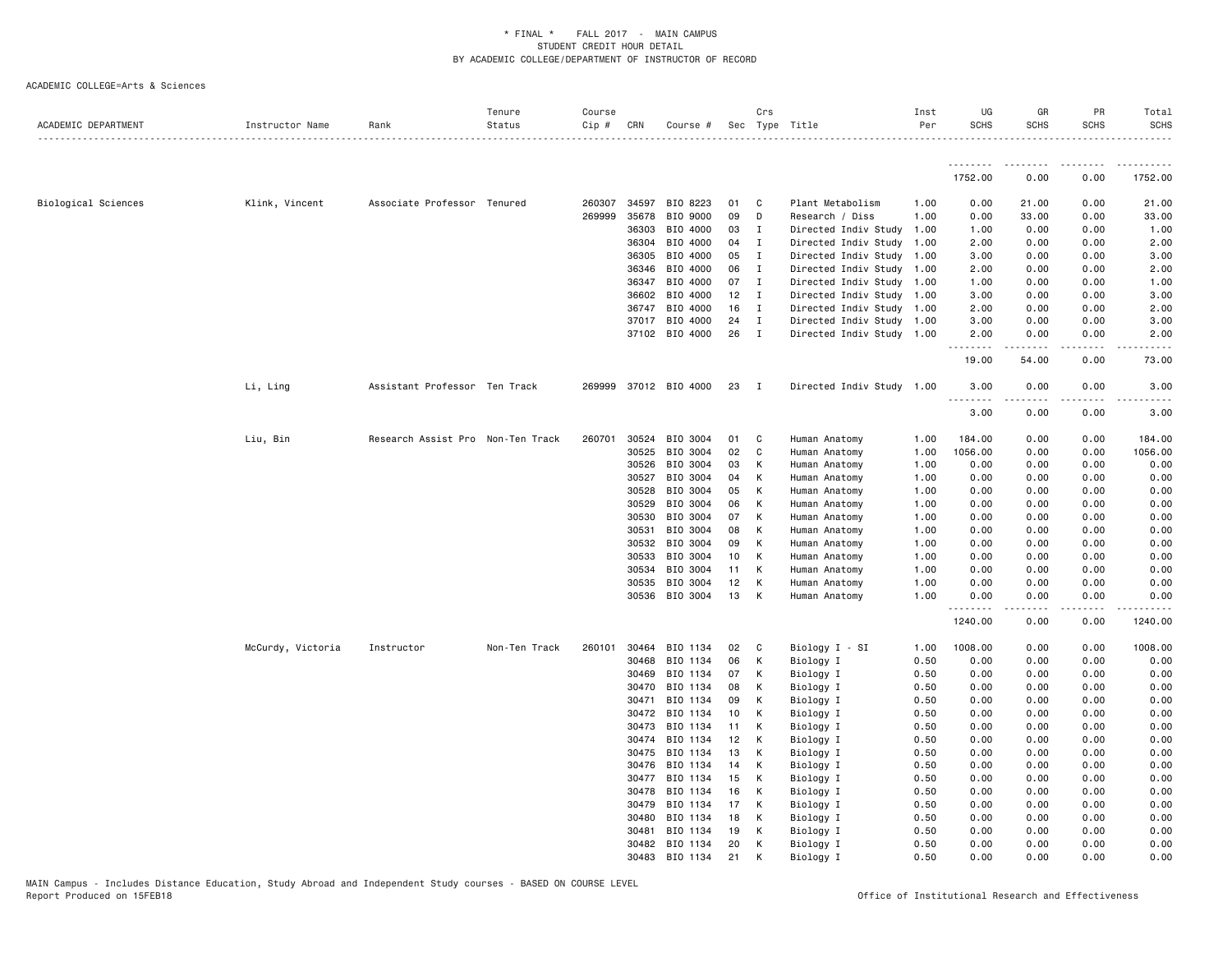| ACADEMIC DEPARTMENT | Instructor Name   | Rank                          | Tenure<br>Status | Course<br>Cip # | CRN          | Course # |                 | Crs          | Sec Type Title       | Inst<br>Per | UG<br><b>SCHS</b>       | GR<br><b>SCHS</b>        | PR<br><b>SCHS</b> | Total<br><b>SCHS</b> |
|---------------------|-------------------|-------------------------------|------------------|-----------------|--------------|----------|-----------------|--------------|----------------------|-------------|-------------------------|--------------------------|-------------------|----------------------|
|                     |                   |                               |                  |                 |              |          |                 |              |                      | .           |                         |                          |                   |                      |
| Biological Sciences | McCurdy, Victoria | Instructor                    | Non-Ten Track    | 260101          | 30484        | BIO 1134 | 22              | к            | Biology I            | 0.50        | 0.00                    | 0.00                     | 0.00              | 0.00                 |
|                     |                   |                               |                  |                 | 30485        | BIO 1134 | 23              | К            | Biology I            | 0.50        | 0.00                    | 0.00                     | 0.00              | 0.00                 |
|                     |                   |                               |                  |                 | 30486        | BIO 1134 | 24              | К            | Biology I            | 0.50        | 0.00                    | 0.00                     | 0.00              | 0.00                 |
|                     |                   |                               |                  |                 | 30487        | BIO 1134 | 25              | К            | Biology I            | 0.50        | 0.00                    | 0.00                     | 0.00              | 0.00                 |
|                     |                   |                               |                  |                 | 30488        | BIO 1134 | 26              | К            | Biology I            | 0.50        | 0.00                    | 0.00                     | 0.00              | 0.00                 |
|                     |                   |                               |                  |                 | 30489        | BIO 1134 | 27              | К            | Biology I            | 0.50        | 0.00                    | 0.00                     | 0.00              | 0.00                 |
|                     |                   |                               |                  |                 | 30490        | BIO 1134 | 28              | К            | Biology I            | 0.50        | 0.00                    | 0.00                     | 0.00              | 0.00                 |
|                     |                   |                               |                  |                 | 30491        | BIO 1134 | 29              | К            | Biology I            | 0.50        | 0.00                    | 0.00                     | 0.00              | 0.00                 |
|                     |                   |                               |                  |                 | 30492        | BIO 1134 | 30              | К            | Biology I            | 0.50        | 0.00                    | 0.00                     | 0.00              | 0.00                 |
|                     |                   |                               |                  |                 | 30493        | BIO 1134 | 31              | к            | Biology I            | 0.50        | 0.00                    | 0.00                     | 0.00              | 0.00                 |
|                     |                   |                               |                  |                 | 30494        | BIO 1134 | 32              | К            | Biology I            | 0.50        | 0.00                    | 0.00                     | 0.00              | 0.00                 |
|                     |                   |                               |                  |                 | 30495        | BIO 1134 | 33              | К            | Biology I            | 0.50        | 0.00                    | 0.00                     | 0.00              | 0.00                 |
|                     |                   |                               |                  |                 | 30496        | BIO 1134 | 34              | К            | Biology I            | 0.50        | 0.00                    | 0.00                     | 0.00              | 0.00                 |
|                     |                   |                               |                  |                 | 30497        | BIO 1134 | 35              | К            | Biology I            | 0.50        | 0.00                    | 0.00                     | 0.00              | 0.00                 |
|                     |                   |                               |                  |                 | 30498        | BIO 1134 | 36              | К            | Biology I            | 0.50        | 0.00                    | 0.00                     | 0.00              | 0.00                 |
|                     |                   |                               |                  |                 | 30499        | BIO 1134 | 37              | К            | Biology I            | 0.50        | 0.00                    | 0.00                     | 0.00              | 0.00                 |
|                     |                   |                               |                  |                 | 30501        | BIO 1134 | 39              | К            | Biology I            | 0.50        | 0.00                    | 0.00                     | 0.00              | 0.00                 |
|                     |                   |                               |                  |                 | 30503        | BIO 1134 | 41              | К            |                      | 0.50        | 0.00                    | 0.00                     | 0.00              | 0.00                 |
|                     |                   |                               |                  |                 |              |          |                 |              | Biology I            |             |                         |                          |                   |                      |
|                     |                   |                               |                  |                 | 30504        | BIO 1134 | 42              | К            | Biology I            | 0.50        | 0.00                    | 0.00                     | 0.00              | 0.00                 |
|                     |                   |                               |                  |                 | 30505        | BIO 1134 | 43              | К            | Biology I            | 0.50        | 0.00                    | 0.00                     | 0.00              | 0.00                 |
|                     |                   |                               |                  |                 | 34590        | BIO 1134 | 46              | К            | Biology I            | 0.50        | 0.00                    | 0.00                     | 0.00              | 0.00                 |
|                     |                   |                               |                  |                 | 34591        | BIO 1134 | 47              | К            | Biology I            | 0.50        | 0.00                    | 0.00                     | 0.00              | 0.00                 |
|                     |                   |                               |                  |                 | 34593        | BIO 1134 | 49              | к            | Biology I            | 0.50        | 0.00                    | 0.00                     | 0.00              | 0.00                 |
|                     |                   |                               |                  |                 | 34594        | BIO 1134 | 50              | К            | Biology I            | 0.50        | 0.00                    | 0.00                     | 0.00              | 0.00                 |
|                     |                   |                               |                  |                 | 260802 34089 | BIO 6013 | 501             | $\mathbf{C}$ | Genetics & Molecular | 1.00        | 0.00<br>.               | 54.00<br>المتمام المتعاد | 0.00<br>.         | 54.00<br>2.2.2.2.2.  |
|                     |                   |                               |                  |                 |              |          |                 |              |                      |             | 1008.00                 | 54.00                    | 0.00              | 1062.00              |
|                     | Outlaw, Diana     | Associate Professor Tenured   |                  | 260799          | 30582        | BIO 4703 | 01              | C            | Avian Diversity      | 1.00        | 66.00                   | 0.00                     | 0.00              | 66.00                |
|                     |                   |                               |                  |                 | 30583        | BIO 4703 | 02              | К            | Avian Diversity      | 1.00        | 0.00                    | 0.00                     | 0.00              | 0.00                 |
|                     |                   |                               |                  |                 | 269999 35662 | BIO 8000 | 10 <sub>1</sub> | D            | Research/Thesis      | 1.00        | 0.00                    | 2.00                     | 0.00              | 2.00                 |
|                     |                   |                               |                  |                 | 35679        | BIO 9000 | 10              | D            | Research / Diss      | 1.00        | 0.00                    | 1.00                     | 0.00              | 1.00                 |
|                     |                   |                               |                  |                 | 36903        | BIO 7000 | 01              | I            | Directed Indiv Study | 1.00        | 0.00<br>.               | 3.00<br>.                | 0.00              | 3.00                 |
|                     |                   |                               |                  |                 |              |          |                 |              |                      |             | 66.00                   | 6.00                     | 0.00              | 72.00                |
|                     | Outlaw, Robert    | Instructor                    | Non-Ten Track    | 260101          | 30467        | BIO 1134 | 05              | C            | Biology I-SI         | 1.00        | 1156.00                 | 0.00                     | 0.00              | 1156.00              |
|                     |                   |                               |                  | 260701          | 30441        | BIO 1023 | 01              | C            | Plants & Humans      | 1.00        | 624.00                  | 0.00                     | 0.00              | 624.00               |
|                     |                   |                               |                  |                 | 30442        | BIO 1023 | 02              | C            | Plants & Humans      | 1.00        | 585.00                  | 0.00                     | 0.00              | 585.00               |
|                     |                   |                               |                  |                 | 30443        | BIO 1023 | 03              | К            | Plants & Humans      | 1.00        | 0.00                    | 0.00                     | 0.00              | 0.00                 |
|                     |                   |                               |                  |                 | 30444        | BIO 1023 | 04              | К            | Plants & Humans      | 1.00        | 0.00                    | 0.00                     | 0.00              | 0.00                 |
|                     |                   |                               |                  |                 | 30445        | BIO 1023 | 05              | К            | Plants & Humans      | 1.00        | 0.00                    | 0.00                     | 0.00              | 0.00                 |
|                     |                   |                               |                  |                 | 30446        | BIO 1023 | 06              | K            | Plants & Humans      | 1.00        | 0.00                    | 0.00                     | 0.00              | 0.00                 |
|                     |                   |                               |                  |                 | 30447        | BIO 1023 | 07              | К            | Plants & Humans      | 1.00        | 0.00                    | 0.00                     | 0.00              | 0.00                 |
|                     |                   |                               |                  |                 | 30448        | BIO 1023 | 08              | K            | Plants & Humans      | 1.00        | 0.00                    | 0.00                     | 0.00              | 0.00                 |
|                     |                   |                               |                  |                 | 30449        | BIO 1023 | 09              | К            | Plants & Humans      | 1.00        | 0.00                    | 0.00                     | 0.00              | 0.00                 |
|                     |                   |                               |                  |                 | 30450        | BIO 1023 | 10              | K            | Plants & Humans      | 1.00        | 0.00                    | 0.00                     | 0.00              | 0.00                 |
|                     |                   |                               |                  |                 |              |          |                 |              |                      |             | .<br>$- - -$<br>2365.00 | .<br>0.00                | .<br>0.00         | 2365.00              |
|                     | Range, Ryan       | Assistant Professor Ten Track |                  | 260905          | 35170        | BIO 4563 | 01              | C            | Evo-Devo Biology     | 1.00        | 81.00                   | 0.00                     | 0.00              | 81.00                |
|                     |                   |                               |                  |                 | 35171        | BIO 6563 | 01              | C            | Evo-Devo Biology     | 1.00        | 0.00                    | 6.00                     | 0.00              | 6.00                 |
|                     |                   |                               |                  | 269999          | 35680        | BIO 9000 | 11              | D            | Research / Diss      | 1.00        | 0.00                    | 17.00                    | 0.00              | 17.00                |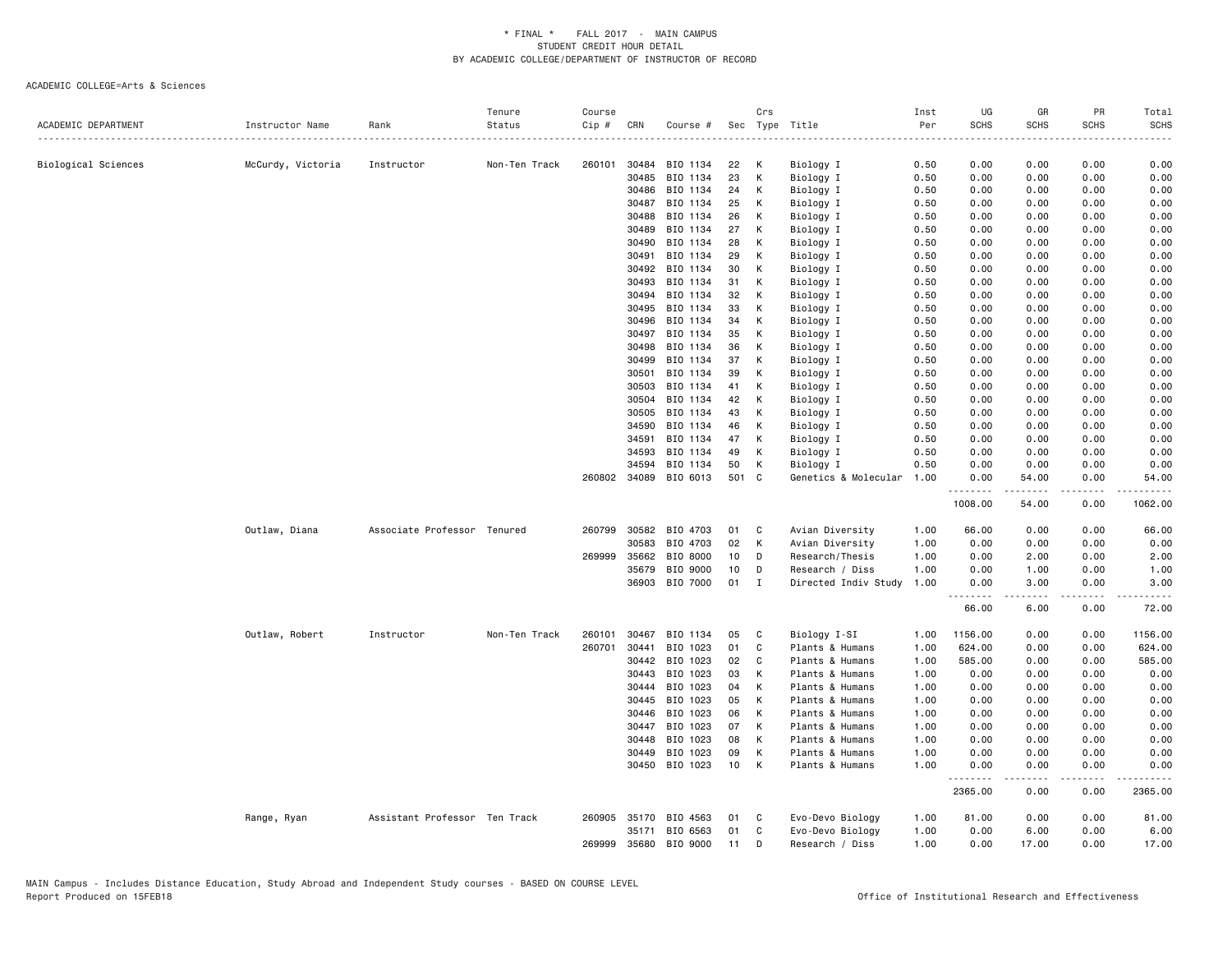| ACADEMIC DEPARTMENT | Instructor Name  | Rank                              | Tenure<br>Status | Course<br>$Cip$ # | CRN            | Course #              |          | Crs          | Sec Type Title                                  | Inst<br>Per  | UG<br><b>SCHS</b> | GR<br><b>SCHS</b>   | <b>PR</b><br><b>SCHS</b>            | Total<br><b>SCHS</b>                 |
|---------------------|------------------|-----------------------------------|------------------|-------------------|----------------|-----------------------|----------|--------------|-------------------------------------------------|--------------|-------------------|---------------------|-------------------------------------|--------------------------------------|
|                     |                  |                                   |                  |                   |                |                       |          |              |                                                 |              | <u>.</u>          |                     |                                     |                                      |
|                     |                  |                                   |                  |                   |                |                       |          |              |                                                 |              | 81.00             | 23.00               | 0.00                                | 104.00                               |
| Biological Sciences | Reese, Mary      | Clinical Assist Pro Non-Ten Track |                  | 269999<br>511005  | 37189<br>30558 | BIO 4000<br>BIO 4100  | 28<br>01 | I<br>H       | Directed Indiv Study 1.00<br>Med Tech Clinicals | 1.00         | 1.00<br>48.00     | 0.00<br>0.00        | 0.00<br>0.00                        | 1.00<br>48.00                        |
|                     |                  |                                   |                  |                   |                |                       |          |              |                                                 |              | .<br>49.00        | .<br>0.00           | .<br>0.00                           | .<br>49.00                           |
|                     | Reichert, Nancy  | Professor                         | Tenured          | 260301            | 30561          | BIO 4204              | 01       | C            | Plant Anatomy                                   | 1.00         | 80.00             | 0.00                | 0.00                                | 80.00                                |
|                     |                  |                                   |                  |                   | 30563          | BIO 4204              | 03       | К            | Plant Anatomy                                   | 1.00         | 0.00              | 0.00                | 0.00                                | 0.00                                 |
|                     |                  |                                   |                  | 260399            | 30586          | BIO 6204              | 01       | C            | Plant Anatomy                                   | 1.00         | 0.00              | 4.00                | 0.00                                | 4.00                                 |
|                     |                  |                                   |                  |                   | 30588          | BIO 6204              | 03       | К            | Plant Anatomy                                   | 1.00         | 0.00              | 0.00                | 0.00                                | 0.00                                 |
|                     |                  |                                   |                  | 269999            | 35664          | BIO 8000              | 12       | D            | Research/Thesis                                 | 1.00         | 0.00              | 4.00                | 0.00                                | 4.00                                 |
|                     |                  |                                   |                  |                   | 35681          | BIO 9000              | 12       | D            | Research / Diss                                 | 1.00         | 0.00<br>.         | 5.00<br>$- - - - -$ | 0.00<br>$\frac{1}{2}$               | 5.00                                 |
|                     |                  |                                   |                  |                   |                |                       |          |              |                                                 |              | 80.00             | 13.00               | 0.00                                | 93.00                                |
|                     | Roberts, Brandy  | Lecturer                          | Non-Ten Track    | 260502 30546      |                | BIO 3304              | 01       | C            | General Microbiology                            | 1.00         | 196.00            | 0.00                | 0.00                                | 196.00                               |
|                     |                  |                                   |                  |                   | 30547          | BIO 3304              | 02       | C            | General Microbiology                            | 1.00         | 656.00            | 0.00                | 0.00                                | 656.00                               |
|                     |                  |                                   |                  |                   | 34091          | BIO 8023              | 501      | C            | Modern Microbiology                             | 1.00         | 0.00              | 48.00               | 0.00                                | 48.00                                |
|                     |                  |                                   |                  | 260503            | 30566          | BIO 4405              | 02       | к            | Pathogenic Micro                                | 1.00         | 0.00              | 0.00                | 0.00                                | 0.00                                 |
|                     |                  |                                   |                  |                   | 30567          | BIO 4405              | 03       | К            | Pathogenic Micro                                | 1.00         | 0.00              | 0.00                | 0.00                                | 0.00                                 |
|                     |                  |                                   |                  |                   | 30569          | BIO 4463              | 01       | C            | Bacterial Physiology                            | 1.00         | 153.00            | 0.00                | 0.00                                | 153.00                               |
|                     |                  |                                   |                  |                   | 30590          | BIO 6405              | 02       | К            | Pathogenic Micro                                | 1.00         | 0.00              | 0.00                | 0.00                                | 0.00                                 |
|                     |                  |                                   |                  |                   | 30591          | BIO 6405              | 03       | К            | Pathogenic Micro                                | 1.00         | 0.00              | 0.00                | 0.00                                | 0.00                                 |
|                     |                  |                                   |                  | 260505            | 30543<br>30544 | BIO 3303<br>BIO 3303  | 01<br>02 | C<br>К       | Parasitology<br>Parasitology                    | 1.00<br>1.00 | 204.00<br>0.00    | 0.00<br>0.00        | 0.00<br>0.00                        | 204.00<br>0.00                       |
|                     |                  |                                   |                  |                   | 30545          | BIO 3303              | 03       | К            | Parasitology                                    | 1.00         | 0.00              | 0.00                | 0.00                                | 0.00                                 |
|                     |                  |                                   |                  | 269999            | 30593          | BIO 6463              | 01       | C            | Bacterial Physiology                            | 1.00         | 0.00              | 12.00               | 0.00                                | 12.00                                |
|                     |                  |                                   |                  |                   |                |                       |          |              |                                                 |              | .<br>1209.00      | -----<br>60.00      | $  -$<br>0.00                       | $  -$<br>1269.00                     |
|                     | Stewart, James   | Lecturer                          | Non-Ten Track    |                   |                | 260701 34092 BIO 8053 | 501 C    |              | Comp Study of Animal 1.00                       |              | 0.00              | 30.00               | 0.00                                | 30.00                                |
|                     |                  |                                   |                  |                   |                |                       |          |              |                                                 |              | .<br>0.00         | 30.00               | 0.00                                | 30.00                                |
|                     | Thornton, Justin | Assistant Professor Tenured       |                  | 240101            | 36945          | HON 4000              | 05       | $\mathbf{I}$ | Directed Individual                             | 1.00         | 3.00              | 0.00                | 0.00                                | 3.00                                 |
|                     |                  |                                   |                  | 260503            | 30565          | BIO 4405              | 01       | C            | Pathogenic Micro                                | 1.00         | 385.00            | 0.00                | 0.00                                | 385.00                               |
|                     |                  |                                   |                  |                   | 30589          | BIO 6405              | 01       | C            | Pathogenic Micro                                | 1.00         | 0.00              | 15.00               | 0.00                                | 15.00                                |
|                     |                  |                                   |                  | 269999            | 35666          | BIO 8000              | 14       | D            | Research/Thesis                                 | 1.00         | 0.00              | 5.00                | 0.00                                | 5.00                                 |
|                     |                  |                                   |                  |                   | 35683          | BIO 9000              | 14       | D            | Research / Diss                                 | 1.00         | 0.00<br>.         | 15.00<br>.          | 0.00<br>.                           | 15.00<br>.                           |
|                     |                  |                                   |                  |                   |                |                       |          |              |                                                 |              | 388.00            | 35.00               | 0.00                                | 423.00                               |
|                     | Wallace, Lisa    | Non-Employee                      | Not Applicable   | 269999            | 35684          | BIO 9000              | 15       | D            | Research / Diss                                 | 1.00         | 0.00<br>.         | 13.00<br>2.2.2.2.2  | 0.00<br>$\sim$ $\sim$ $\sim$ $\sim$ | 13.00<br>$\sim$ $\sim$ $\sim$ $\sim$ |
|                     |                  |                                   |                  |                   |                |                       |          |              |                                                 |              | 0.00              | 13.00               | 0.00                                | 13.00                                |
|                     | Welch, Mark      | Associate Professor Tenured       |                  | 261399            | 34598          | BIO 8123              | 01       | S            | Speciation                                      | 1.00         | 0.00              | 21.00               | 0.00                                | 21.00                                |
|                     |                  |                                   |                  | 269999            | 35669          | BIO 8000              | 17       | D            | Research/Thesis                                 | 1.00         | 0.00              | 4.00                | 0.00                                | 4.00                                 |
|                     |                  |                                   |                  |                   | 35686          | BIO 9000              | 17       | D            | Research / Diss                                 | 1.00         | 0.00              | 35.00               | 0.00                                | 35.00                                |
|                     |                  |                                   |                  |                   |                |                       |          |              |                                                 |              | $- - -$<br>0.00   | . <u>.</u><br>60.00 | .<br>0.00                           | .<br>60.00                           |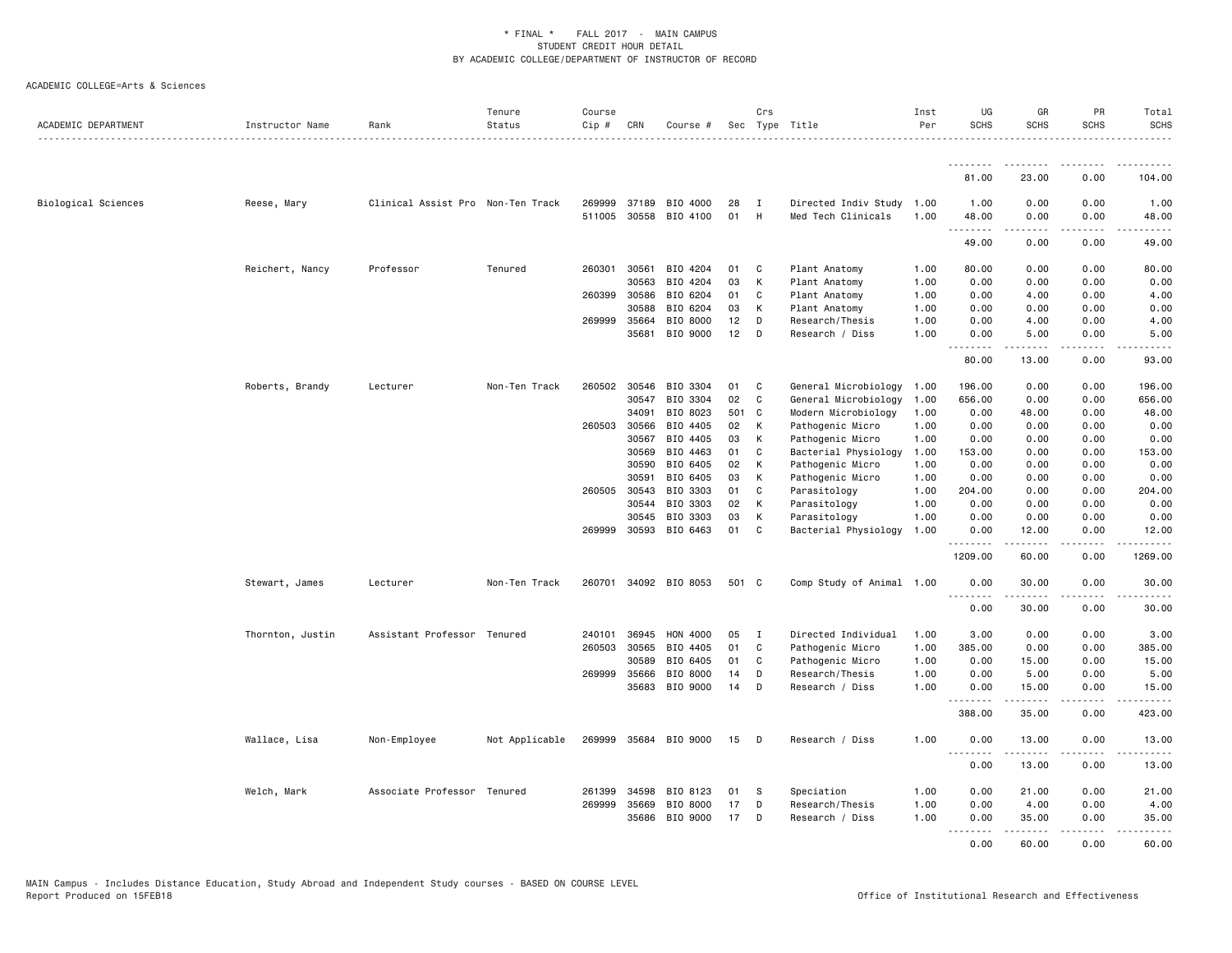# ACADEMIC COLLEGE=Arts & Sciences

| ACADEMIC DEPARTMENT | Instructor Name   | Rank       | Tenure<br>Status | Course<br>$Cip \#$ | CRN            | Course #                                                                                                                                                                               | Sec                                                              | Crs                                                                         | Type Title                                                                                                                                                                                               | Inst<br>Per                                                                          | UG<br>SCHS                                                                                                        | GR<br><b>SCHS</b>                                                                                 | PR<br><b>SCHS</b>                                                                                 | Total<br><b>SCHS</b>                                                                                       |
|---------------------|-------------------|------------|------------------|--------------------|----------------|----------------------------------------------------------------------------------------------------------------------------------------------------------------------------------------|------------------------------------------------------------------|-----------------------------------------------------------------------------|----------------------------------------------------------------------------------------------------------------------------------------------------------------------------------------------------------|--------------------------------------------------------------------------------------|-------------------------------------------------------------------------------------------------------------------|---------------------------------------------------------------------------------------------------|---------------------------------------------------------------------------------------------------|------------------------------------------------------------------------------------------------------------|
| Biological Sciences | Williamson, Emily | Instructor | Non-Ten Track    | 260101<br>260701   | 30457<br>30461 | 30466 BIO 1134<br>30452 BIO 1123<br>30453 BIO 1123<br>30454 BIO 1123<br>30455 BIO 1123<br>30456 BIO 1123<br>BIO 1123<br>30458 BIO 1123<br>30459 BIO 1123<br>30460 BIO 1123<br>BIO 1123 | - 04<br>01<br>02<br>03<br>04<br>05<br>06<br>07<br>08<br>09<br>10 | - C<br>$\mathbf{C}$<br>$\mathbf{C}$<br>K<br>K<br>K<br>K<br>K<br>K<br>K<br>K | Biology I - SI<br>Animal Biology-SI<br>Animal Biology-SI<br>Animal Biology<br>Animal Biology<br>Animal Biology<br>Animal Biology<br>Animal Biology<br>Animal Biology<br>Animal Biology<br>Animal Biology | 1.00<br>1.00<br>1.00<br>1.00<br>1.00<br>1.00<br>1.00<br>1.00<br>1.00<br>1.00<br>1.00 | 848.00<br>651.00<br>582.00<br>0.00<br>0.00<br>0.00<br>0.00<br>0.00<br>0.00<br>0.00<br>0.00<br>--------<br>2081.00 | 0.00<br>0.00<br>0.00<br>0.00<br>0.00<br>0.00<br>0.00<br>0.00<br>0.00<br>0.00<br>0.00<br>.<br>0.00 | 0.00<br>0.00<br>0.00<br>0.00<br>0.00<br>0.00<br>0.00<br>0.00<br>0.00<br>0.00<br>0.00<br>.<br>0.00 | 848.00<br>651.00<br>582.00<br>0.00<br>0.00<br>0.00<br>0.00<br>0.00<br>0.00<br>0.00<br>0.00<br>.<br>2081.00 |
|                     |                   |            |                  |                    |                |                                                                                                                                                                                        |                                                                  |                                                                             |                                                                                                                                                                                                          |                                                                                      |                                                                                                                   |                                                                                                   |                                                                                                   | -----------                                                                                                |

 Biological Sciences 13194.00 623.00 0.00 13817.00 =================================== ======== ======== ======== ==========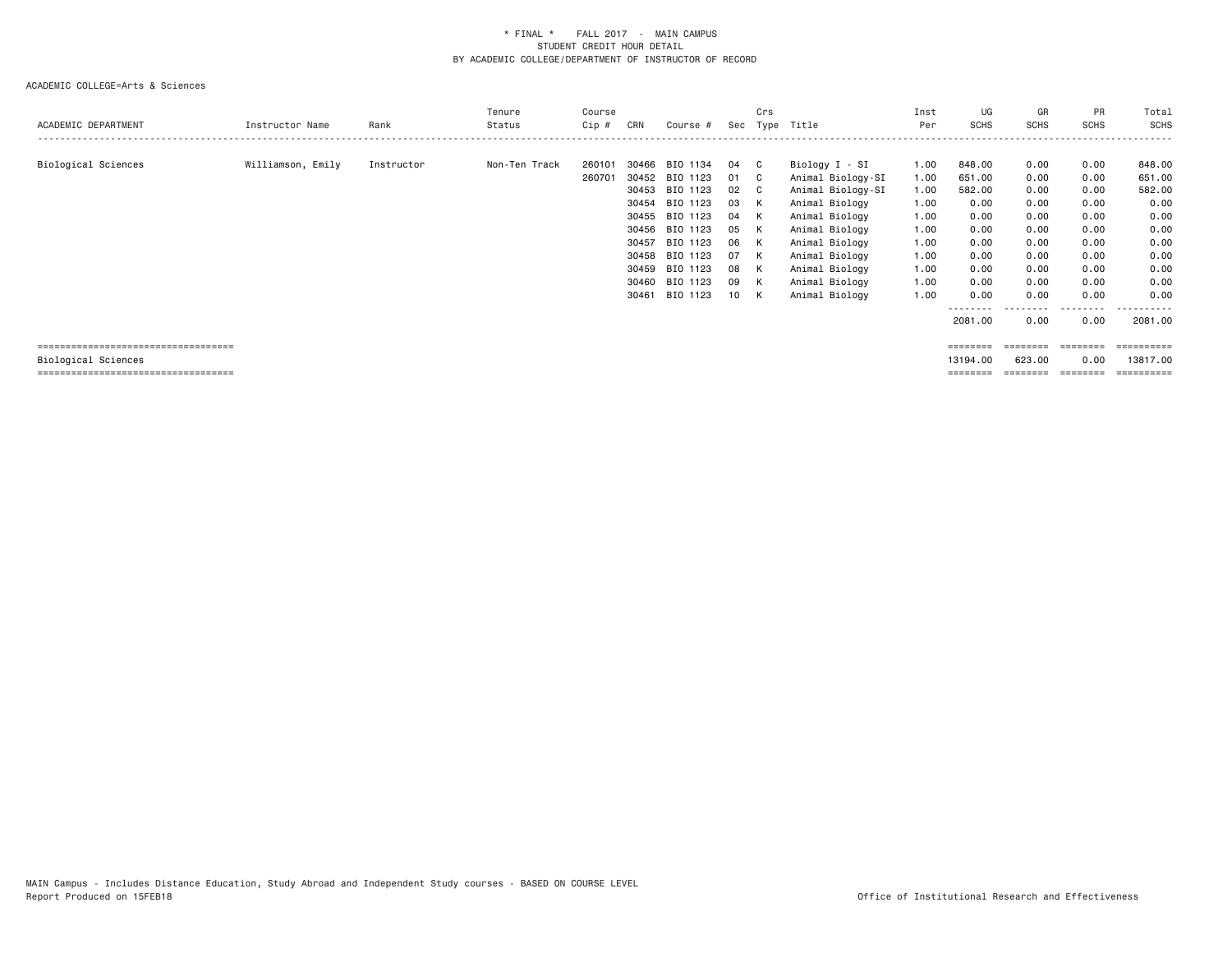| ACADEMIC DEPARTMENT | Instructor Name  | Rank                          | Tenure<br>Status | Course<br>Cip # | CRN   | Course #             |    | Crs          | Sec Type Title            | Inst<br>Per | UG<br><b>SCHS</b> | GR<br><b>SCHS</b>                                                                                                                                            | PR<br><b>SCHS</b> | Total<br><b>SCHS</b>                                                                                                                                           |
|---------------------|------------------|-------------------------------|------------------|-----------------|-------|----------------------|----|--------------|---------------------------|-------------|-------------------|--------------------------------------------------------------------------------------------------------------------------------------------------------------|-------------------|----------------------------------------------------------------------------------------------------------------------------------------------------------------|
| Chemistry           | Burk, Griffin    | Lecturer                      | Non-Ten Track    | 400501          | 30779 | CH 1213              | 01 | C            | Chemistry I               | .<br>0.90   | 99.90             | 0.00                                                                                                                                                         | 0.00              | $\sim$ $\sim$ $\sim$ $\sim$<br>99.90                                                                                                                           |
|                     |                  |                               |                  |                 | 30780 | CH 1213              | 02 | C            | Chemistry I               | 0.90        | 91.80             | 0.00                                                                                                                                                         | 0.00              | 91.80                                                                                                                                                          |
|                     |                  |                               |                  |                 | 30781 | CH 1213              | 03 | C            | Chemistry I               | 0.90        | 102.60            | 0.00                                                                                                                                                         | 0.00              | 102.60                                                                                                                                                         |
|                     |                  |                               |                  |                 | 30782 | CH 1213              | 04 | C            | Chemistry I               | 0.90        | 86.40             | 0.00                                                                                                                                                         | 0.00              | 86.40                                                                                                                                                          |
|                     |                  |                               |                  |                 | 30783 | CH 1213              | 05 | C            | Chemistry I               | 0.90        | 97.20             | 0.00                                                                                                                                                         | 0.00              | 97.20                                                                                                                                                          |
|                     |                  |                               |                  |                 | 30800 | CH 1213              | 22 | C            | Chemistry I               | 0.90        | 102.60            | 0.00                                                                                                                                                         | 0.00              | 102.60                                                                                                                                                         |
|                     |                  |                               |                  |                 | 30801 | CH 1213              | 23 | C            | Chemistry I               | 0.90        | 97.20             | 0.00                                                                                                                                                         | 0.00              | 97.20                                                                                                                                                          |
|                     |                  |                               |                  |                 | 30802 | CH 1213              | 24 | C            | Chemistry I               | 0.90        | 94.50             | 0.00                                                                                                                                                         | 0.00              | 94.50                                                                                                                                                          |
|                     |                  |                               |                  |                 | 30803 | CH 1213              | 25 | C            | Chemistry I               | 0.90        | 89.10             | 0.00                                                                                                                                                         | 0.00              | 89.10                                                                                                                                                          |
|                     |                  |                               |                  |                 |       | 30804 CH 1213        | 26 | C            | Chemistry I               | 0.90        | 67.50<br>.        | 0.00<br>$\frac{1}{2} \left( \frac{1}{2} \right) \left( \frac{1}{2} \right) \left( \frac{1}{2} \right) \left( \frac{1}{2} \right) \left( \frac{1}{2} \right)$ | 0.00<br>.         | 67.50<br>.                                                                                                                                                     |
|                     |                  |                               |                  |                 |       |                      |    |              |                           |             | 928.80            | 0.00                                                                                                                                                         | 0.00              | 928.80                                                                                                                                                         |
|                     | Cui, Xin         | Assistant Professor Ten Track |                  | 400501          | 30883 | CH 4603              | 09 | L            | Undergraduate Resear      | 1.00        | 3.00              | 0.00                                                                                                                                                         | 0.00              | 3.00                                                                                                                                                           |
|                     |                  |                               |                  |                 | 35627 | CH 9000              | 01 | D            | Research / Diss           | 1.00        | 0.00              | 19.00                                                                                                                                                        | 0.00              | 19.00                                                                                                                                                          |
|                     |                  |                               |                  |                 | 35639 | CH 8000              | 01 | D            | Research / Thesis         | 1.00        | 0.00              | 2.00                                                                                                                                                         | 0.00              | 2.00                                                                                                                                                           |
|                     |                  |                               |                  |                 |       | 400504 30873 CH 4523 | 02 | C            | Organic Chemistry II 1.00 |             | 93.00<br><u>.</u> | 0.00<br>$\frac{1}{2}$                                                                                                                                        | 0.00<br>.         | 93.00<br>.                                                                                                                                                     |
|                     |                  |                               |                  |                 |       |                      |    |              |                           |             | 96.00             | 21.00                                                                                                                                                        | 0.00              | 117.00                                                                                                                                                         |
|                     | Donnadieu, Bruno | Instructor                    | Non-Ten Track    | 400504          | 30851 | CH 4511              | 03 | - L          | Org Chem Lab I            | 0.60        | 12.60             | 0.00                                                                                                                                                         | 0.00              | 12.60                                                                                                                                                          |
|                     |                  |                               |                  |                 | 30852 | CH 4511              | 05 | - L          | Org Chem Lab I            | 0.60        | 13.20             | 0.00                                                                                                                                                         | 0.00              | 13.20                                                                                                                                                          |
|                     |                  |                               |                  |                 | 30853 | CH 4511              | 06 | L            | Org Chem Lab I            | 0.60        | 10.20             | 0.00                                                                                                                                                         | 0.00              | 10.20                                                                                                                                                          |
|                     |                  |                               |                  |                 | 30854 | CH 4511              | 07 | $\mathsf{L}$ | Org Chem Lab I            | 0.60        | 9.00              | 0.00                                                                                                                                                         | 0.00              | 9.00                                                                                                                                                           |
|                     |                  |                               |                  |                 | 30859 | CH 4511              | 12 | $\mathsf{L}$ | Org Chem Lab I            | 0.60        | 13.20             | 0.00                                                                                                                                                         | 0.00              | 13.20                                                                                                                                                          |
|                     |                  |                               |                  |                 | 30860 | CH 4511              | 13 | <b>L</b>     | Org Chem Lab I            | 0.60        | 9.60              | 0.00                                                                                                                                                         | 0.00              | 9.60                                                                                                                                                           |
|                     |                  |                               |                  |                 | 30861 | CH 4511              | 14 | - L          | Org Chem Lab I            | 0.60        | 13.20             | 0.00                                                                                                                                                         | 0.00              | 13.20                                                                                                                                                          |
|                     |                  |                               |                  |                 | 30862 | CH 4511              | 15 | <b>L</b>     | Org Chem Lab I            | 0.60        | 9.60              | 0.00                                                                                                                                                         | 0.00              | 9.60                                                                                                                                                           |
|                     |                  |                               |                  |                 | 30863 | CH 4511              | 16 | L,           | Org Chem Lab I            | 0.60        | 13.20             | 0.00                                                                                                                                                         | 0.00              | 13.20                                                                                                                                                          |
|                     |                  |                               |                  |                 | 30864 | CH 4511              | 18 | - L          | Org Chem Lab I            | 0.60        | 10.20             | 0.00                                                                                                                                                         | 0.00              | 10.20                                                                                                                                                          |
|                     |                  |                               |                  |                 | 30869 | CH 4521              | 01 | L            | Org Chem Lab II           | 1.00        | 20.00             | 0.00                                                                                                                                                         | 0.00              | 20.00                                                                                                                                                          |
|                     |                  |                               |                  |                 | 30870 | CH 4521              | 02 | $\mathsf{L}$ | Org Chem Lab II           | 1.00        | 21.00             | 0.00                                                                                                                                                         | 0.00              | 21.00                                                                                                                                                          |
|                     |                  |                               |                  |                 | 30871 | CH 4521              | 03 | <b>L</b>     | Org Chem Lab II           | 1.00        | 18.00             | 0.00                                                                                                                                                         | 0.00              | 18.00                                                                                                                                                          |
|                     |                  |                               |                  |                 | 34823 | CH 4511              | 04 | L            | Org Chem Lab I            | 0.60        | 8.40              | 0.00                                                                                                                                                         | 0.00              | 8.40                                                                                                                                                           |
|                     |                  |                               |                  |                 | 34825 | CH 4511              | 21 | $\mathsf{L}$ | Org Chem Lab I            | 0.60        | 9.60              | 0.00                                                                                                                                                         | 0.00              | 9.60                                                                                                                                                           |
|                     |                  |                               |                  |                 | 34829 | CH 4511              | 23 | L.           | Org Chem Lab I            | 0.60        | 8.40              | 0.00                                                                                                                                                         | 0.00              | 8.40                                                                                                                                                           |
|                     |                  |                               |                  |                 | 34833 | CH 4511              | 27 | - L          | Org Chem Lab I            | 0.60        | 12.60             | 0.00                                                                                                                                                         | 0.00              | 12.60                                                                                                                                                          |
|                     |                  |                               |                  |                 | 34835 | CH 4511              | 28 | - L          | Org Chem Lab I            | 0.60        | 9.60              | 0.00                                                                                                                                                         | 0.00              | 9.60                                                                                                                                                           |
|                     |                  |                               |                  |                 | 34837 | CH 4511              | 29 | L            | Org Chem Lab I            | 0.60        | 9.00              | 0.00                                                                                                                                                         | 0.00              | 9.00                                                                                                                                                           |
|                     |                  |                               |                  |                 | 34838 | CH 4521              | 06 | L.           | Org Chem Lab II           | 1.00        | 17.00             | 0.00                                                                                                                                                         | 0.00              | 17.00                                                                                                                                                          |
|                     |                  |                               |                  |                 | 34839 | CH 4521              | 07 | $\mathsf{L}$ | Org Chem Lab II           | 1.00        | 7.00              | 0.00                                                                                                                                                         | 0.00              | 7.00                                                                                                                                                           |
|                     |                  |                               |                  |                 |       | 34840 CH 4511        | 19 | $\mathsf{L}$ | Org Chem Lab I            | 0.60        | 9.60              | 0.00<br>-----                                                                                                                                                | 0.00<br>.         | 9.60<br>.                                                                                                                                                      |
|                     |                  |                               |                  |                 |       |                      |    |              |                           |             | 264.20            | 0.00                                                                                                                                                         | 0.00              | 264.20                                                                                                                                                         |
|                     | Dornshuld, Eric  | Lecturer                      | Non-Ten Track    | 400501          |       | 30717 CH 1141        | 01 | C            | Prof Chem: Paths          | 1.00        | 30.00             | 0.00                                                                                                                                                         | 0.00              | 30.00                                                                                                                                                          |
|                     |                  |                               |                  |                 | 30718 | CH 1141              | 02 | C            | Prof Chem: Paths          | 1.00        | 14.00             | 0.00                                                                                                                                                         | 0.00              | 14.00                                                                                                                                                          |
|                     |                  |                               |                  |                 | 30833 | CH 1223              | 01 | C            | Chemistry II-SI           | 1.00        | 405.00            | 0.00                                                                                                                                                         | 0.00              | 405.00                                                                                                                                                         |
|                     |                  |                               |                  |                 |       | 30834 CH 1223        | 02 | C            | Chemistry II-SI           | 1.00        | 516.00<br>.       | 0.00<br>.                                                                                                                                                    | 0.00<br>لأعامل    | 516.00<br>$\frac{1}{2} \left( \frac{1}{2} \right) \left( \frac{1}{2} \right) \left( \frac{1}{2} \right) \left( \frac{1}{2} \right) \left( \frac{1}{2} \right)$ |
|                     |                  |                               |                  |                 |       |                      |    |              |                           |             | 965.00            | 0.00                                                                                                                                                         | 0.00              | 965.00                                                                                                                                                         |
|                     | Emerson, Joseph  | Associate Professor Tenured   |                  | 400501          | 30884 | CH 4603              | 10 | - L          | Undergraduate Resear      | 1.00        | 3.00              | 0.00                                                                                                                                                         | 0.00              | 3.00                                                                                                                                                           |
|                     |                  |                               |                  |                 | 35628 | CH 9000              | 02 | D            | Research / Diss           | 1.00        | 0.00              | 39,00                                                                                                                                                        | 0.00              | 39.00                                                                                                                                                          |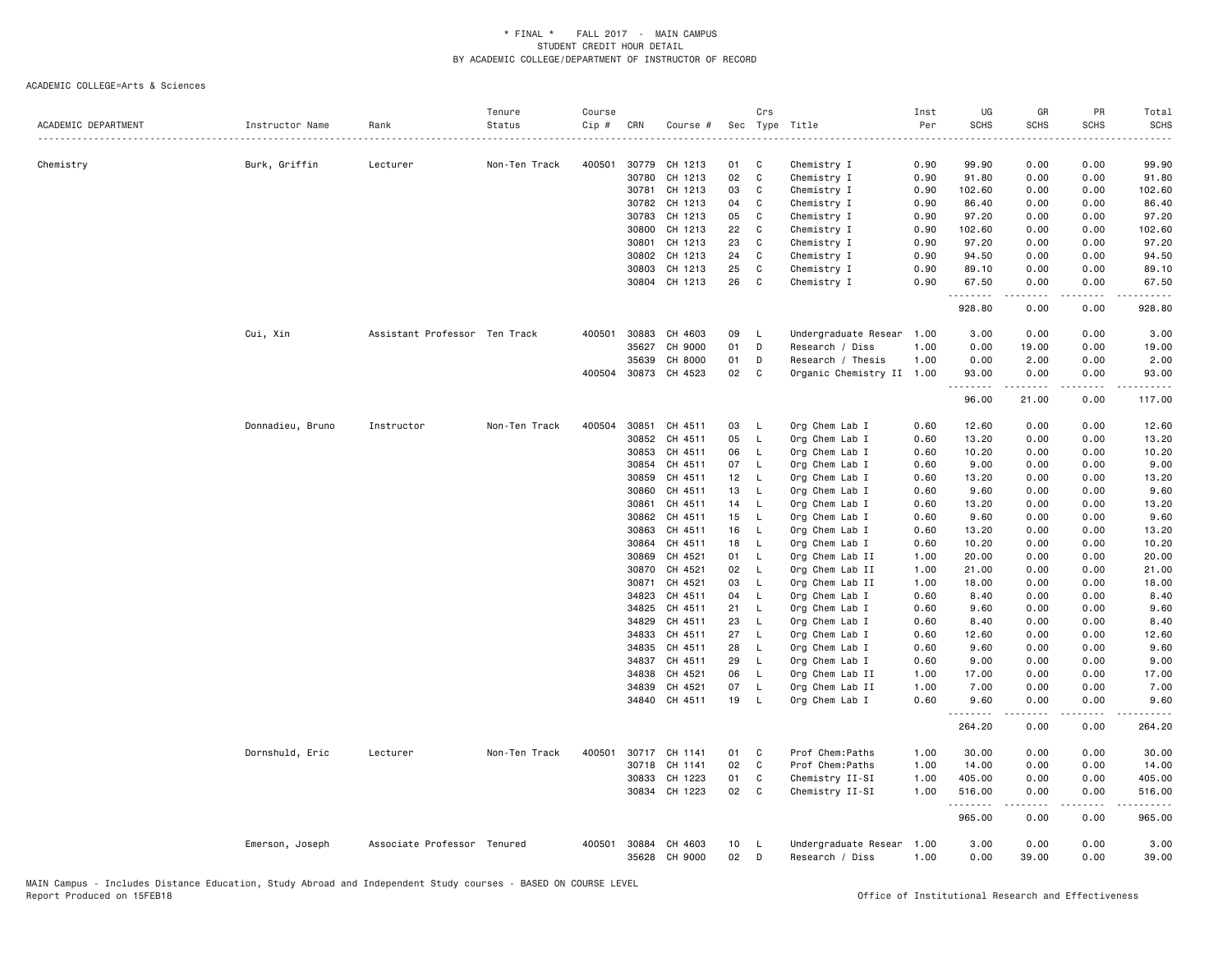| ACADEMIC DEPARTMENT | Instructor Name   | Rank                        | Tenure<br>Status | Course<br>Cip # | CRN          | Course #             |                 | Crs            | Sec Type Title            | Inst<br>Per | UG<br><b>SCHS</b> | GR<br><b>SCHS</b>                                                                                                                                                                       | PR<br><b>SCHS</b>     | Total<br><b>SCHS</b>                                                                                                              |
|---------------------|-------------------|-----------------------------|------------------|-----------------|--------------|----------------------|-----------------|----------------|---------------------------|-------------|-------------------|-----------------------------------------------------------------------------------------------------------------------------------------------------------------------------------------|-----------------------|-----------------------------------------------------------------------------------------------------------------------------------|
|                     | .                 |                             |                  |                 |              |                      |                 |                |                           |             |                   |                                                                                                                                                                                         |                       |                                                                                                                                   |
| Chemistry           | Emerson, Joseph   | Associate Professor Tenured |                  | 400501          | 35640        | CH 8000              | 02              | D              | Research / Thesis         | 1.00        | 0.00              | 22.00                                                                                                                                                                                   | 0.00                  | 22.00                                                                                                                             |
|                     |                   |                             |                  |                 | 36359        | CH 4000              | 15              | $\mathbf{I}$   | Directed Indiv Study 1.00 |             | 3.00              | 0.00                                                                                                                                                                                    | 0.00                  | 3.00                                                                                                                              |
|                     |                   |                             |                  |                 | 36748        | CH 4000              | 16              | $\blacksquare$ | Directed Indiv Study      | 1.00        | 1.00              | 0.00                                                                                                                                                                                    | 0.00                  | 1.00                                                                                                                              |
|                     |                   |                             |                  |                 | 36887        | CH 4000              | 24              | Ι.             | Directed Indiv Study 1.00 |             | 1.00              | 0.00                                                                                                                                                                                    | 0.00                  | 1.00                                                                                                                              |
|                     |                   |                             |                  |                 | 37023        | CH 4000              | 32              | $\mathbf{I}$   | Directed Indiv Study      | 1.00        | 2.00              | 0.00                                                                                                                                                                                    | 0.00                  | 2.00                                                                                                                              |
|                     |                   |                             |                  |                 |              | 400503 34842 CH 4213 | 01              | C              | Adv Inorganic Chem        | 1.00        | 21.00<br>.        | 0.00                                                                                                                                                                                    | 0.00<br>. <u>.</u> .  | 21.00<br>$- - - -$                                                                                                                |
|                     |                   |                             |                  |                 |              |                      |                 |                |                           |             | 31.00             | 61.00                                                                                                                                                                                   | 0.00                  | 92.00                                                                                                                             |
|                     | Fitzkee, Nicholas | Associate Professor Tenured |                  | 400501          | 35629        | CH 9000              | 03              | D              | Research / Diss           | 1.00        | 0.00              | 58.00                                                                                                                                                                                   | 0.00                  | 58.00                                                                                                                             |
|                     |                   |                             |                  |                 | 36207        | CH 4000              | 10 <sub>1</sub> | $\mathbf{I}$   | Directed Indiv Study 1.00 |             | 3.00              | 0.00                                                                                                                                                                                    | 0.00                  | 3.00                                                                                                                              |
|                     |                   |                             |                  |                 | 36263        | CH 4000              | 12              | I              | Directed Indiv Study      | 1.00        | 2.00              | 0.00                                                                                                                                                                                    | 0.00                  | 2.00                                                                                                                              |
|                     |                   |                             |                  |                 | 36889        | CH 4000              | 25              | $\mathbf I$    | Directed Indiv Study      | 1.00        | 2.00              | 0.00                                                                                                                                                                                    | 0.00                  | 2.00                                                                                                                              |
|                     |                   |                             |                  |                 | 36927        | CH 4000              | 27              | $\mathbf I$    | Directed Indiv Study 1.00 |             | 3.00              | 0.00                                                                                                                                                                                    | 0.00                  | 3.00                                                                                                                              |
|                     |                   |                             |                  |                 | 36999        | CH 4000              | 29              | I              | Directed Indiv Study      | 1.00        | 3.00              | 0.00                                                                                                                                                                                    | 0.00                  | 3.00                                                                                                                              |
|                     |                   |                             |                  |                 | 37000        | CH 4000              | 30              | $\mathbf{I}$   | Directed Indiv Study      | 1.00        | 2.00              | 0.00                                                                                                                                                                                    | 0.00                  | 2.00                                                                                                                              |
|                     |                   |                             |                  |                 | 400506 30848 | CH 4413              | 01              | C              | Thermo and Kinetics       | 1.00        | 159.00<br>.       | 0.00<br>$\frac{1}{2} \left( \frac{1}{2} \right) \left( \frac{1}{2} \right) \left( \frac{1}{2} \right) \left( \frac{1}{2} \right) \left( \frac{1}{2} \right) \left( \frac{1}{2} \right)$ | 0.00<br>.             | 159.00<br>$- - - - -$                                                                                                             |
|                     |                   |                             |                  |                 |              |                      |                 |                |                           |             | 174.00            | 58.00                                                                                                                                                                                   | 0.00                  | 232.00                                                                                                                            |
|                     | Foster, Stephen   | Non-Employee                | Not Applicable   | 400506          | 30846        | CH 4411              | 01              | - L            | Physical Chem Lab I       | 0.40        | 4.80              | 0.00                                                                                                                                                                                    | 0.00                  | 4.80                                                                                                                              |
|                     |                   |                             |                  |                 |              | 30847 CH 4411        | 02              | $\mathsf{L}$   | Physical Chem Lab I       | 0.40        | 5.20<br><u>.</u>  | 0.00<br>.                                                                                                                                                                               | 0.00<br>لأعامل        | 5.20<br>$\frac{1}{2} \left( \frac{1}{2} \right) \left( \frac{1}{2} \right) \left( \frac{1}{2} \right) \left( \frac{1}{2} \right)$ |
|                     |                   |                             |                  |                 |              |                      |                 |                |                           |             | 10.00             | 0.00                                                                                                                                                                                    | 0.00                  | 10.00                                                                                                                             |
|                     | Gwaltney, Steven  | Professor                   | Tenured          | 400501          |              | 35642 CH 8000        | 04              | D              | Research / Thesis         | 1.00        | 0.00              | 61.00                                                                                                                                                                                   | 0.00                  | 61.00                                                                                                                             |
|                     |                   |                             |                  | 400504          | 30836        | CH 1234              | 01              | C              | Integrated Chemistry      | 1.00        | 84.00             | 0.00                                                                                                                                                                                    | 0.00                  | 84.00                                                                                                                             |
|                     |                   |                             |                  |                 | 30837        | CH 1234              | 02              | К              | Integrated Chemistry 0.50 |             | 0.00              | 0.00                                                                                                                                                                                    | 0.00                  | 0.00                                                                                                                              |
|                     |                   |                             |                  |                 | 30838        | CH 1234              | 03              | К              | Integrated Chemistry 0.50 |             | 0.00              | 0.00                                                                                                                                                                                    | 0.00                  | 0.00                                                                                                                              |
|                     |                   |                             |                  |                 | 30839        | CH 1234              | 04              | К              | Integrated Chemistry 0.50 |             | 0.00              | 0.00                                                                                                                                                                                    | 0.00                  | 0.00                                                                                                                              |
|                     |                   |                             |                  |                 | 30840        | CH 1234              | H01 C           |                | Integrated Chemistry 1.00 |             | 52.00<br>.        | 0.00<br>-----                                                                                                                                                                           | 0.00<br>$\frac{1}{2}$ | 52.00<br>.                                                                                                                        |
|                     |                   |                             |                  |                 |              |                      |                 |                |                           |             | 136.00            | 61.00                                                                                                                                                                                   | 0.00                  | 197.00                                                                                                                            |
|                     | Hollis, Thedford  | Associate Professor Tenured |                  |                 | 400504 30867 | CH 4513              | 03              | C              | Organic Chemistry I       | 1.00        | 291.00            | 0.00                                                                                                                                                                                    | 0.00                  | 291.00                                                                                                                            |
|                     |                   |                             |                  |                 | 30868        | CH 4513              | 04              | C              | Organic Chemistry I       | 1.00        | 288.00            | 0.00                                                                                                                                                                                    | 0.00                  | 288.00                                                                                                                            |
|                     |                   |                             |                  |                 | 30889        | CH 6513              | 03              | C              | Organic Chemistry I       | 1.00        | 0.00<br>.         | 3.00<br>.                                                                                                                                                                               | 0.00                  | 3.00<br>.                                                                                                                         |
|                     |                   |                             |                  |                 |              |                      |                 |                |                           |             | 579.00            | 3.00                                                                                                                                                                                    | 0.00                  | 582.00                                                                                                                            |
|                     | Lewis, Edwin      | Professor                   | Tenured          | 400501          | 30882        | CH 4603              | 07 L            |                | Undergraduate Resear      | 1.00        | 3.00              | 0.00                                                                                                                                                                                    | 0.00                  | 3.00                                                                                                                              |
|                     |                   |                             |                  |                 | 35643        | CH 8000              | 05              | D              | Research / Thesis         | 1.00        | 0.00              | 2.00                                                                                                                                                                                    | 0.00                  | 2.00                                                                                                                              |
|                     |                   |                             |                  |                 | 36030        | CH 4000              | 06              | $\mathbf I$    | Directed Indiv Study 1.00 |             | 6.00              | 0.00                                                                                                                                                                                    | 0.00                  | 6.00                                                                                                                              |
|                     |                   |                             |                  |                 | 36192        | CH 4000              | 09              | Ι.             | Directed Indiv Study 1.00 |             | 3.00              | 0.00                                                                                                                                                                                    | 0.00                  | 3.00                                                                                                                              |
|                     |                   |                             |                  |                 | 36971        | CH 4000              | 28              | $\mathbf I$    | Directed Indiv Study      | 1.00        | 1.00              | 0.00                                                                                                                                                                                    | 0.00                  | 1.00                                                                                                                              |
|                     |                   |                             |                  |                 | 37100        | CH 4000              | 33              | I              | Directed Indiv Study 1.00 |             | 1.00              | 0.00                                                                                                                                                                                    | 0.00                  | 1.00                                                                                                                              |
|                     |                   |                             |                  |                 |              | 400599 36298 CH 4990 | 01              | C              | Special Topic In CH       | 1.00        | 42.00<br>.        | 0.00<br>.                                                                                                                                                                               | 0.00<br>.             | 42.00<br>.                                                                                                                        |
|                     |                   |                             |                  |                 |              |                      |                 |                |                           |             | 56.00             | 2.00                                                                                                                                                                                    | 0.00                  | 58.00                                                                                                                             |
|                     | Mead, Keith       | Lecturer                    | Non-Ten Track    | 400504          | 30865        | CH 4513              | 01              | C              | Organic Chemistry I       | 1.00        | 249.00            | 0.00                                                                                                                                                                                    | 0.00                  | 249.00                                                                                                                            |
|                     |                   |                             |                  |                 |              | 30866 CH 4513        | 02              | $\mathbf{C}$   | Organic Chemistry I       | 1.00        | 291.00            | 0.00                                                                                                                                                                                    | 0.00                  | 291.00                                                                                                                            |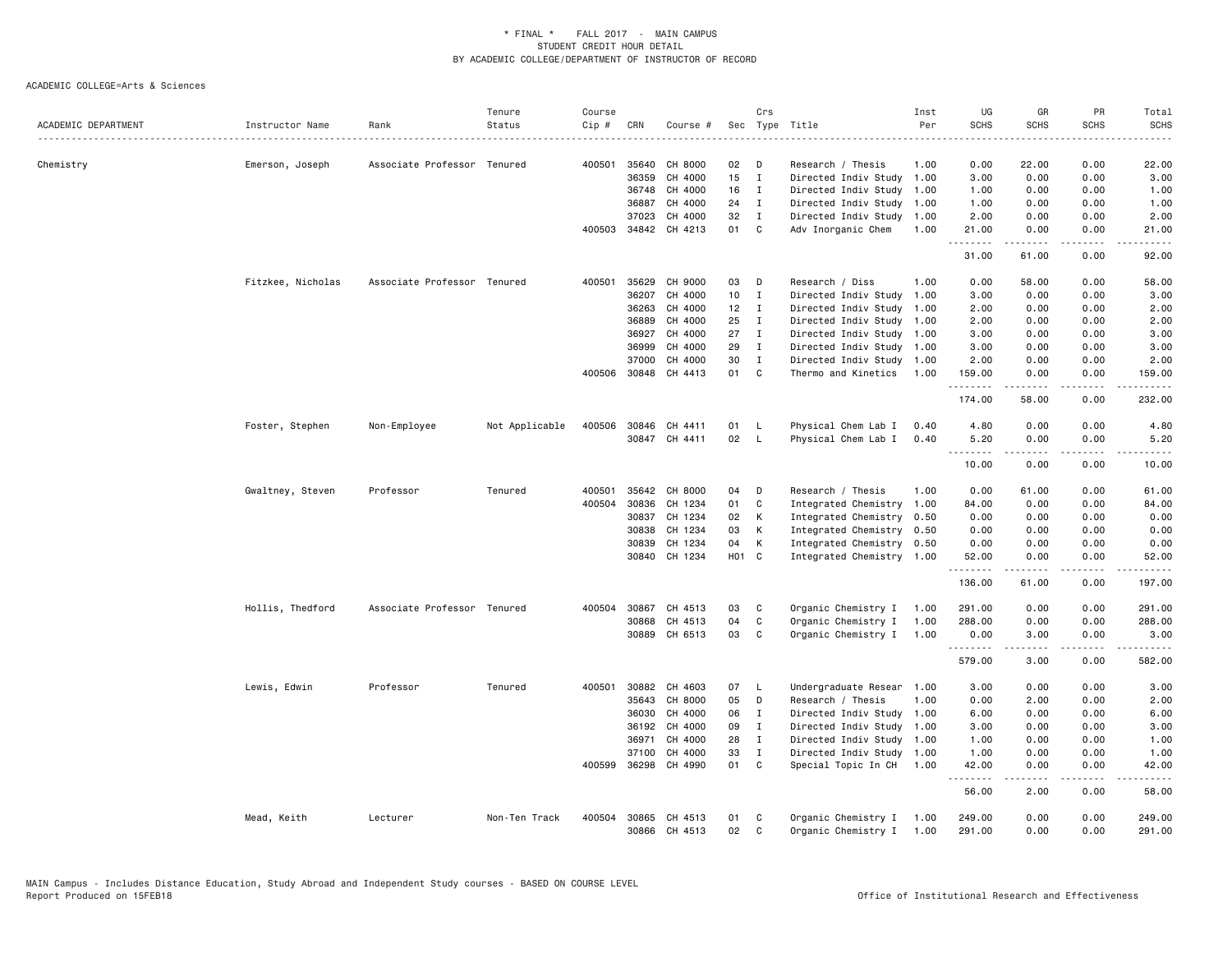| ACADEMIC DEPARTMENT | Instructor Name | Rank                          | Tenure<br>Status | Course<br>Cip # | CRN          | Course #             |              | Crs          | Sec Type Title            | Inst<br>Per | UG<br><b>SCHS</b> | GR<br><b>SCHS</b> | PR<br><b>SCHS</b> | Total<br><b>SCHS</b> |
|---------------------|-----------------|-------------------------------|------------------|-----------------|--------------|----------------------|--------------|--------------|---------------------------|-------------|-------------------|-------------------|-------------------|----------------------|
|                     |                 |                               |                  |                 |              |                      |              |              |                           |             |                   |                   |                   |                      |
|                     |                 |                               |                  |                 |              |                      |              |              |                           |             | 540.00            | 0.00              | 0.00              | 540.00               |
| Chemistry           | Mlsna, Debra    | Assistant Professor Ten Track |                  |                 |              | 400501 30779 CH 1213 | 01           | $\mathbf{C}$ | Chemistry I               | 0.10        | 11.10             | 0.00              | 0.00              | 11.10                |
|                     |                 |                               |                  |                 | 30780        | CH 1213              | 02 C         |              | Chemistry I               | 0.10        | 10.20             | 0.00              | 0.00              | 10.20                |
|                     |                 |                               |                  |                 | 30781        | CH 1213              | 03           | C            | Chemistry I               | 0.10        | 11.40             | 0.00              | 0.00              | 11.40                |
|                     |                 |                               |                  |                 | 30782        | CH 1213              | 04           | C            | Chemistry I               | 0.10        | 9.60              | 0.00              | 0.00              | 9.60                 |
|                     |                 |                               |                  |                 | 30783        | CH 1213              | 05           | C            | Chemistry I               | 0.10        | 10.80             | 0.00              | 0.00              | 10.80                |
|                     |                 |                               |                  |                 | 30784        | CH 1213              | 06           | $\mathbf{C}$ | Chemistry I               | 0.10        | 10.80             | 0.00              | 0.00              | 10.80                |
|                     |                 |                               |                  |                 | 30785        | CH 1213              | 07           | C            | Chemistry I               | 0.10        | 11.40             | 0.00              | 0.00              | 11.40                |
|                     |                 |                               |                  |                 | 30786        | CH 1213              | 08           | C            | Chemistry I               | 0.10        | 10.80             | 0.00              | 0.00              | 10.80                |
|                     |                 |                               |                  |                 | 30787        | CH 1213              | 09           | C            | Chemistry I               | 0.10        | 9.90              | 0.00              | 0.00              | 9.90                 |
|                     |                 |                               |                  |                 | 30788        | CH 1213              | 10           | $\mathbf{C}$ | Chemistry I               | 0.10        | 10.50             | 0.00              | 0.00              | 10.50                |
|                     |                 |                               |                  |                 | 30789        | CH 1213              | 11           | C            | Chemistry I               | 0.10        | 9.90              | 0.00              | 0.00              | 9.90                 |
|                     |                 |                               |                  |                 | 30790        | CH 1213              | 12           | C            | Chemistry I               | 0.10        | 10.20             | 0.00              | 0.00              | 10.20                |
|                     |                 |                               |                  |                 | 30791        | CH 1213              | 13           | C            | Chemistry I               | 0.10        | 11.40             | 0.00              | 0.00              | 11.40                |
|                     |                 |                               |                  |                 | 30792        | CH 1213              | 14           | C            | Chemistry I               | 0.10        | 10.80             | 0.00              | 0.00              | 10.80                |
|                     |                 |                               |                  |                 | 30793        | CH 1213              | 15           | C            | Chemistry I               | 0.10        | 10.80             | 0.00              | 0.00              | 10.80                |
|                     |                 |                               |                  |                 | 30794        | CH 1213              | 16           | C.           | Chemistry I               | 0.10        | 10.20             | 0.00              | 0.00              | 10.20                |
|                     |                 |                               |                  |                 | 30795        | CH 1213              | 17 C         |              | Chemistry I               | 0.10        | 9.60              | 0.00              | 0.00              | 9.60                 |
|                     |                 |                               |                  |                 | 30796        | CH 1213              | 18           | $\mathbf{C}$ | Chemistry I               | 0.10        | 9.60              | 0.00              | 0.00              | 9.60                 |
|                     |                 |                               |                  |                 | 30797        | CH 1213              | 19           | C            | Chemistry I               | 0.10        | 7.80              | 0.00              | 0.00              | 7.80                 |
|                     |                 |                               |                  |                 | 30798        | CH 1213              | 20           | C            | Chemistry I               | 0.10        | 9.60              | 0.00              | 0.00              | 9.60                 |
|                     |                 |                               |                  |                 | 30799        | CH 1213              | 21           | C            | Chemistry I               | 0.10        | 4.80              | 0.00              | 0.00              | 4.80                 |
|                     |                 |                               |                  |                 | 30800        | CH 1213              | 22           | C            | Chemistry I               | 0.10        | 11.40             | 0.00              | 0.00              | 11.40                |
|                     |                 |                               |                  |                 | 30801        | CH 1213              | 23           | C            | Chemistry I               | 0.10        | 10.80             | 0.00              | 0.00              | 10.80                |
|                     |                 |                               |                  |                 | 30802        | CH 1213              | 24           | C            | Chemistry I               | 0.10        | 10.50             | 0.00              | 0.00              | 10.50                |
|                     |                 |                               |                  |                 | 30803        | CH 1213              | 25           | C.           | Chemistry I               | 0.10        | 9.90              | 0.00              | 0.00              | 9.90                 |
|                     |                 |                               |                  |                 | 30804        | CH 1213              | 26           | C            | Chemistry I               | 0.10        | 7.50              | 0.00              | 0.00              | 7.50                 |
|                     |                 |                               |                  |                 | 30805        | CH 1213              | 27           | C            | Chemistry I               | 1.00        | 120.00            | 0.00              | 0.00              | 120.00               |
|                     |                 |                               |                  |                 | 30806        | CH 1213              | 28           | C            | Chemistry I               | 1.00        | 117.00            | 0.00              | 0.00              | 117.00               |
|                     |                 |                               |                  |                 | 30807        | CH 1213              | 29           | C            | Chemistry I               | 1.00        | 105.00            | 0.00              | 0.00              | 105.00               |
|                     |                 |                               |                  |                 | 30808        | CH 1213              | 30           | C            | Chemistry I               | 1.00        | 108.00            | 0.00              | 0.00              | 108.00               |
|                     |                 |                               |                  |                 | 30809        | CH 1213              | 31           | C            | Chemistry I               | 1.00        | 69.00             | 0.00              | 0.00              | 69.00                |
|                     |                 |                               |                  |                 | 30810        | CH 1213              | 32           | C            | Chemistry I               | 1.00        | 120.00            | 0.00              | 0.00              | 120.00               |
|                     |                 |                               |                  |                 | 30811        | CH 1213              | 33           | C            | Chemistry I               | 1.00        | 84.00             | 0.00              | 0.00              | 84.00                |
|                     |                 |                               |                  |                 |              | 30812 CH 1213        | 34           | C            | Chemistry I               | 1.00        | 117.00            | 0.00              | 0.00              | 117.00               |
|                     |                 |                               |                  |                 | 30813        | CH 1213              | 35           | $\mathbf{C}$ | Chemistry I               | 1.00        | 42.00             | 0.00              | 0.00              | 42.00                |
|                     |                 |                               |                  |                 |              | 30814 CH 1213        | 36           | C            | Chemistry I               | 1.00        | 57.00             | 0.00              | 0.00              | 57.00                |
|                     |                 |                               |                  |                 |              | 30815 CH 1213        | 37           | C            | Chemistry I               | 1.00        | 114.00            | 0.00              | 0.00              | 114.00               |
|                     |                 |                               |                  |                 | 35632        | CH 9000              | 06           | D            | Research / Diss           | 1.00        | 0.00              | 46.00             | 0.00              | 46.00                |
|                     |                 |                               |                  |                 | 36908        | CH 4000              | 26           | $\mathbf I$  | Directed Indiv Study      | 1.00        | 2.00              | 0.00              | 0.00              | 2.00                 |
|                     |                 |                               |                  | 400599          |              | 36640 CH 6990        | 01           | В            | Special Topic In CH       | 0.20        | 0.00<br>.         | 8.40              | 0.00              | 8.40<br>.            |
|                     |                 |                               |                  |                 |              |                      |              |              |                           |             | 1316.30           | 54.40             | 0.00              | 1370.70              |
|                     | Mlsna, Todd     | Associate Professor Tenured   |                  |                 | 400501 35633 | CH 9000              | 07           | $\Box$       | Research / Diss           | 1.00        | 0.00              | 89.00             | 0.00              | 89.00                |
|                     |                 |                               |                  |                 | 35645        | CH 8000              | 07           | D            | Research / Thesis         | 1.00        | 0.00              | 3.00              | 0.00              | 3.00                 |
|                     |                 |                               |                  |                 | 35792        | CH 4000              | 03           | $\mathbf{I}$ | Directed Indiv Study      | 1.00        | 3.00              | 0.00              | 0.00              | 3.00                 |
|                     |                 |                               |                  |                 | 36032        | CH 4000              | 08           | $\mathbf{I}$ | Directed Indiv Study 1.00 |             | 1.00              | 0.00              | 0.00              | 1.00                 |
|                     |                 |                               |                  |                 | 36245        | CH 4000              | $11 \quad I$ |              | Directed Indiv Study 1.00 |             | 2.00              | 0.00              | 0.00              | 2.00                 |
|                     |                 |                               |                  |                 | 36769        | CH 7000              | 02           | $\mathbf{I}$ | Directed Indiv Study 1.00 |             | 0.00              | 4.00              | 0.00              | 4.00                 |
|                     |                 |                               |                  |                 | 36815        | CH 4000              | 17           | $\mathbf{I}$ | Directed Indiv Study 1.00 |             | 3.00              | 0.00              | 0.00              | 3.00                 |
|                     |                 |                               |                  |                 |              | 36842 CH 4000        | 19           | $\mathbf{I}$ | Directed Indiv Study 1.00 |             | 2.00              | 0.00              | 0.00              | 2.00                 |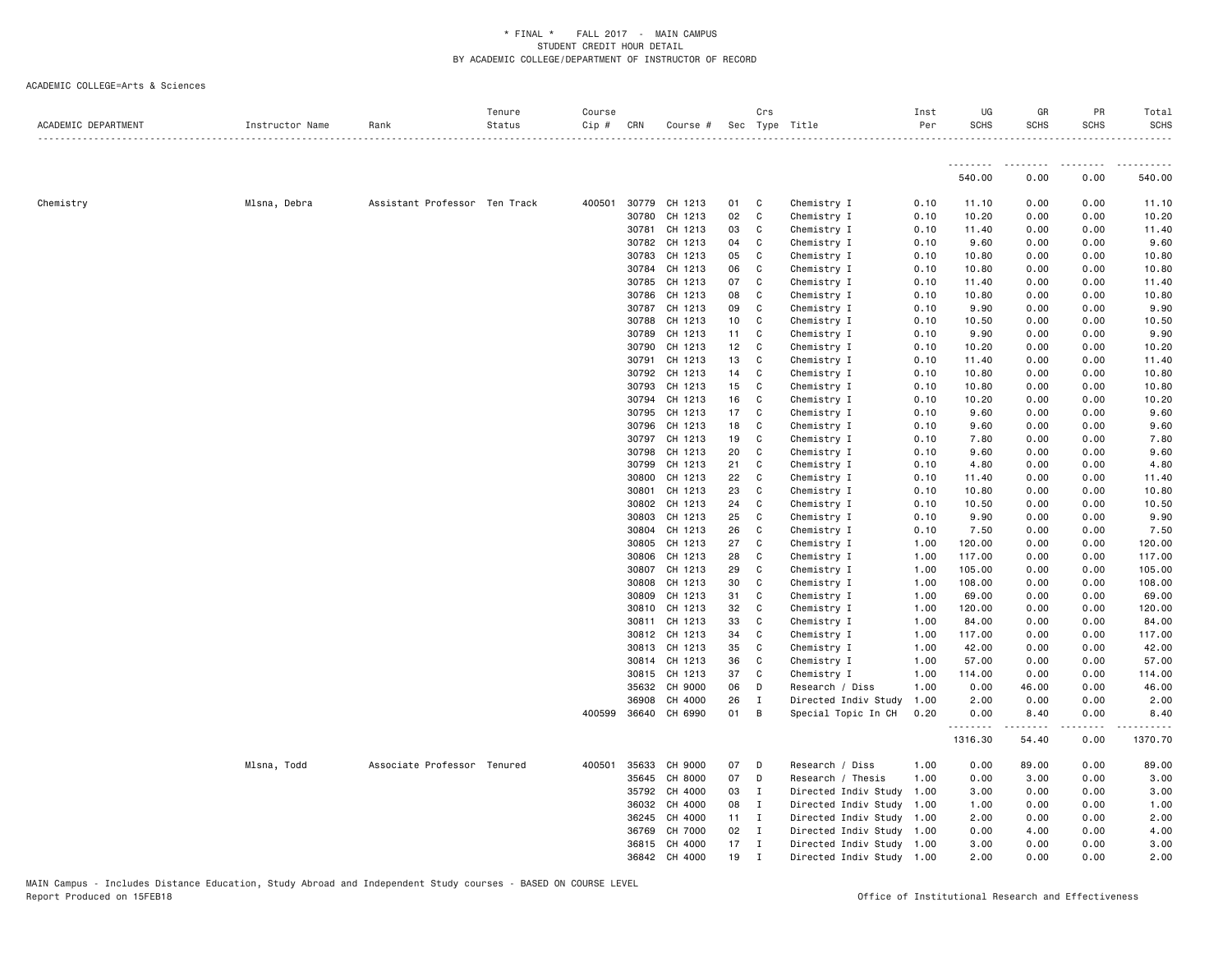|                     |                  |                             | Tenure        | Course         |                |                      |            | Crs          |                                                        | Inst | UG             | GR           | PR           | Total          |
|---------------------|------------------|-----------------------------|---------------|----------------|----------------|----------------------|------------|--------------|--------------------------------------------------------|------|----------------|--------------|--------------|----------------|
| ACADEMIC DEPARTMENT | Instructor Name  | Rank                        | Status        | $Cip \#$ $CRN$ |                | Course #             |            |              | Sec Type Title                                         | Per  | <b>SCHS</b>    | <b>SCHS</b>  | <b>SCHS</b>  | <b>SCHS</b>    |
| Chemistry           | Mlsna, Todd      | Associate Professor Tenured |               |                | 400501 36868   | CH 4000              | $22 \tI$   |              | Directed Indiv Study 1.00                              |      | 1.00           | 0.00         | 0.00         | 1.00           |
|                     |                  |                             |               |                | 36886          | CH 4000              | 23         | $\mathbf{I}$ | Directed Indiv Study 1.00                              |      | 3.00           | 0.00         | 0.00         | 3.00           |
|                     |                  |                             |               |                |                | 400502 30844 CH 2313 | 01 C       |              | Analytical Chemistry 1.00                              |      | 63.00          | 0.00         | 0.00         | 63.00          |
|                     |                  |                             |               |                |                |                      |            |              |                                                        |      | .<br>78.00     | .<br>96.00   | .<br>0.00    | .<br>174.00    |
|                     | Nettles, Whitnee | Instructor                  | Non-Ten Track | 400501         |                | 30719 CH 1211        | 01 L       |              | Invst In Chemistry I 1.00                              |      | 22.00          | 0.00         | 0.00         | 22.00          |
|                     |                  |                             |               |                |                | 30720 CH 1211        | 02         | - L          | Invst In Chemistry I 1.00                              |      | 18.00          | 0.00         | 0.00         | 18.00          |
|                     |                  |                             |               |                |                | 30722 CH 1211        | 04 L       |              | Invst In Chemistry I 1.00                              |      | 23.00          | 0.00         | 0.00         | 23.00          |
|                     |                  |                             |               |                | 30723          | CH 1211              | 05         | $\mathsf{L}$ | Invst In Chemistry I 1.00                              |      | 19.00          | 0.00         | 0.00         | 19.00          |
|                     |                  |                             |               |                |                | 30724 CH 1211        | 06         | $\mathsf{L}$ | Invst In Chemistry I 1.00                              |      | 20.00          | 0.00         | 0.00         | 20.00          |
|                     |                  |                             |               |                | 30725          | CH 1211              | 07 L       |              | Invst In Chemistry I 1.00                              |      | 22.00          | 0.00         | 0.00         | 22.00          |
|                     |                  |                             |               |                | 30726          | CH 1211              | 08         | $\mathsf{L}$ | Invst In Chemistry I 1.00                              |      | 24.00          | 0.00         | 0.00         | 24.00          |
|                     |                  |                             |               |                |                | 30727 CH 1211        | 09         | $\mathsf{L}$ | Invst In Chemistry I 1.00                              |      | 22.00          | 0.00         | 0.00         | 22.00          |
|                     |                  |                             |               |                | 30728          | CH 1211              | 10 L       |              | Invst In Chemistry I 1.00                              |      | 19.00          | 0.00         | 0.00         | 19.00          |
|                     |                  |                             |               |                | 30729          | CH 1211              | 11 L       |              | Invst In Chemistry I 1.00                              |      | 20.00          | 0.00         | 0.00         | 20.00          |
|                     |                  |                             |               |                | 30731          | CH 1211              | 13 L       |              | Invst In Chemistry I 1.00                              |      | 22.00          | 0.00         | 0.00         | 22.00          |
|                     |                  |                             |               |                | 30732          | CH 1211              | 16         | $\mathsf{L}$ | Invst In Chemistry I 1.00                              |      | 23.00          | 0.00         | 0.00         | 23.00          |
|                     |                  |                             |               |                | 30733          | CH 1211              | 17 L       |              | Invst In Chemistry I 1.00                              |      | 23.00          | 0.00         | 0.00         | 23.00          |
|                     |                  |                             |               |                | 30734          | CH 1211              | 18         | $\mathsf{L}$ | Invst In Chemistry I 1.00                              |      | 20.00          | 0.00         | 0.00         | 20.00          |
|                     |                  |                             |               |                | 30735          | CH 1211              | 19         | $\mathsf{L}$ | Invst In Chemistry I 1.00                              |      | 21.00          | 0.00         | 0.00         | 21.00          |
|                     |                  |                             |               |                |                | 30736 CH 1211        | 20         | $\mathsf{L}$ | Invst In Chemistry I 1.00                              |      | 24.00          | 0.00         | 0.00         | 24.00          |
|                     |                  |                             |               |                | 30737          | CH 1211              | 21         | $\mathsf{L}$ | Invst In Chemistry I 1.00                              |      | 20.00          | 0.00         | 0.00         | 20.00          |
|                     |                  |                             |               |                | 30738          | CH 1211              | 22         | $\mathsf{L}$ | Invst In Chemistry I 1.00                              |      | 22.00          | 0.00         | 0.00         | 22.00          |
|                     |                  |                             |               |                | 30739          | CH 1211              | 23         | - L          | Invst In Chemistry I 1.00                              |      | 23.00          | 0.00         | 0.00         | 23.00          |
|                     |                  |                             |               |                | 30740          | CH 1211              | 24         | $\mathsf{L}$ | Invst In Chemistry I 1.00                              |      | 21.00          | 0.00         | 0.00         | 21.00          |
|                     |                  |                             |               |                | 30741          | CH 1211              | 25         | $\mathsf{L}$ | Invst In Chemistry I 1.00                              |      | 22.00          | 0.00         | 0.00         | 22.00          |
|                     |                  |                             |               |                |                | 30742 CH 1211        | 26         | $\mathsf{L}$ | Invst In Chemistry I 1.00                              |      | 22.00          | 0.00         | 0.00         | 22.00          |
|                     |                  |                             |               |                | 30743<br>30746 | CH 1211<br>CH 1211   | 27<br>31 L | $\mathsf{L}$ | Invst In Chemistry I 1.00                              |      | 20.00<br>22.00 | 0.00<br>0.00 | 0.00         | 20.00<br>22.00 |
|                     |                  |                             |               |                |                | 30747 CH 1211        | 32         | $\mathsf{L}$ | Invst In Chemistry I 1.00<br>Invst In Chemistry I 1.00 |      | 23.00          | 0.00         | 0.00<br>0.00 | 23.00          |
|                     |                  |                             |               |                | 30748          | CH 1211              | 33         | $\mathsf{L}$ | Invst In Chemistry I 1.00                              |      | 22.00          | 0.00         | 0.00         | 22.00          |
|                     |                  |                             |               |                |                | 30749 CH 1211        | 34 L       |              | Invst In Chemistry I 1.00                              |      | 23.00          | 0.00         | 0.00         | 23.00          |
|                     |                  |                             |               |                | 30750          | CH 1211              | 35         | $\mathsf{L}$ | Invst In Chemistry I 1.00                              |      | 21.00          | 0.00         | 0.00         | 21.00          |
|                     |                  |                             |               |                | 30751          | CH 1211              | 36         | - L          | Invst In Chemistry I 1.00                              |      | 24.00          | 0.00         | 0.00         | 24.00          |
|                     |                  |                             |               |                |                | 30752 CH 1211        | 37 L       |              | Invst In Chemistry I 1.00                              |      | 22.00          | 0.00         | 0.00         | 22.00          |
|                     |                  |                             |               |                | 30753          | CH 1211              | 38         | $\mathsf{L}$ | Invst In Chemistry I 1.00                              |      | 18.00          | 0.00         | 0.00         | 18.00          |
|                     |                  |                             |               |                |                | 30754 CH 1211        | 39         | $-L$         | Invst In Chemistry I 1.00                              |      | 19.00          | 0.00         | 0.00         | 19.00          |
|                     |                  |                             |               |                |                | 30755 CH 1211        | 40         | $\mathsf{L}$ | Invst In Chemistry I 1.00                              |      | 21.00          | 0.00         | 0.00         | 21.00          |
|                     |                  |                             |               |                |                | 30756 CH 1211        | 41 L       |              | Invst In Chemistry I 1.00                              |      | 19.00          | 0.00         | 0.00         | 19.00          |
|                     |                  |                             |               |                |                | 30757 CH 1211        | 42         | $\mathsf{L}$ | Invst In Chemistry I 1.00                              |      | 22.00          | 0.00         | 0.00         | 22.00          |
|                     |                  |                             |               |                | 30758          | CH 1211              | 43         | - L          | Invst In Chemistry I 1.00                              |      | 22.00          | 0.00         | 0.00         | 22.00          |
|                     |                  |                             |               |                | 30759          | CH 1211              | 44 L       |              | Invst In Chemistry I 1.00                              |      | 15.00          | 0.00         | 0.00         | 15.00          |
|                     |                  |                             |               |                | 30760          | CH 1211              | 45         | $\mathsf{L}$ | Invst In Chemistry I 1.00                              |      | 22.00          | 0.00         | 0.00         | 22.00          |
|                     |                  |                             |               |                | 30761          | CH 1211              | 46         | $\mathsf{L}$ | Invst In Chemistry I 1.00                              |      | 22.00          | 0.00         | 0.00         | 22.00          |
|                     |                  |                             |               |                |                | 30762 CH 1211        | 47         | $\mathsf{L}$ | Invst In Chemistry I 1.00                              |      | 21.00          | 0.00         | 0.00         | 21.00          |
|                     |                  |                             |               |                | 30763          | CH 1211              | 48         | $\mathsf{L}$ | Invst In Chemistry I 1.00                              |      | 23.00          | 0.00         | 0.00         | 23.00          |
|                     |                  |                             |               |                | 30764          | CH 1211              | 49         | - L          | Invst In Chemistry I 1.00                              |      | 22.00          | 0.00         | 0.00         | 22.00          |
|                     |                  |                             |               |                | 30765          | CH 1211              | 50         | $\mathsf{L}$ | Invst In Chemistry I 1.00                              |      | 21.00          | 0.00         | 0.00         | 21.00          |
|                     |                  |                             |               |                | 30766          | CH 1211              | 51 L       |              | Invst In Chemistry I 1.00                              |      | 24.00          | 0.00         | 0.00         | 24.00          |
|                     |                  |                             |               |                |                | 30767 CH 1211        | 52 L       |              | Invst In Chemistry I 1.00                              |      | 22.00          | 0.00         | 0.00         | 22.00          |
|                     |                  |                             |               |                | 30768          | CH 1211              | 53         | L.           | Invst In Chemistry I 1.00                              |      | 23.00          | 0.00         | 0.00         | 23.00          |
|                     |                  |                             |               |                |                | 30769 CH 1211        | 54         | - L          | Invst In Chemistry I 1.00                              |      | 20.00          | 0.00         | 0.00         | 20.00          |
|                     |                  |                             |               |                | 30770          | CH 1211              | 55         | $\mathsf{L}$ | Invst In Chemistry I 1.00                              |      | 24.00          | 0.00         | 0.00         | 24,00          |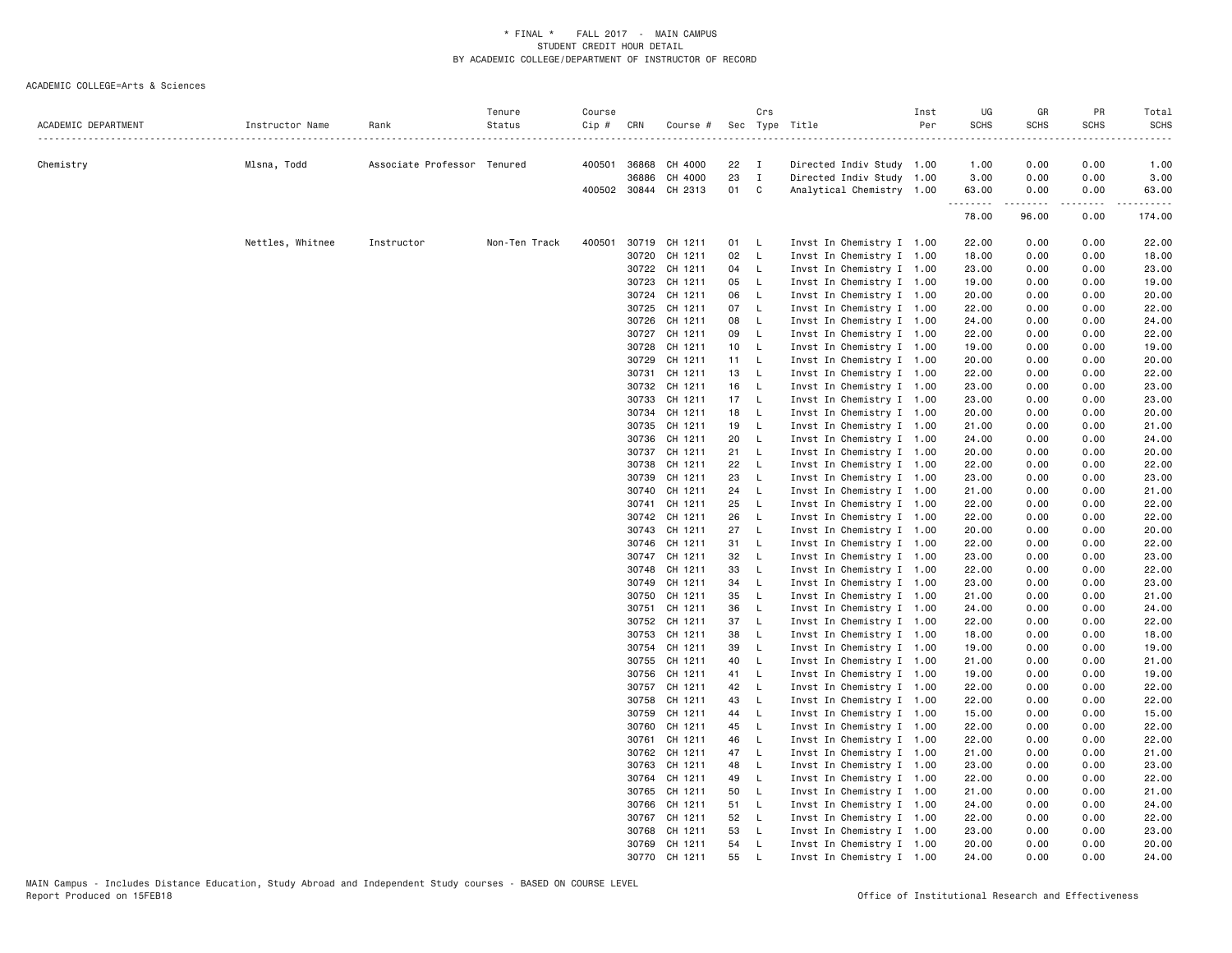| 400501 30771<br>CH 1211<br>0.00<br>0.00<br>21.00<br>Chemistry<br>Nettles, Whitnee<br>Instructor<br>Non-Ten Track<br>56<br>- L<br>Invst In Chemistry I 1.00<br>21.00<br>57<br>$\mathsf{L}$<br>30772<br>CH 1211<br>Invst In Chemistry I 1.00<br>0.00<br>0.00<br>20.00<br>20.00<br>CH 1211<br>58<br>0.00<br>10.00<br>30773<br>L.<br>Invst In Chemistry I 1.00<br>10.00<br>0.00<br>30774<br>CH 1211<br>59<br>Invst In Chemistry I 1.00<br>0.00<br>0.00<br>23.00<br>L.<br>23.00<br>CH 1211<br>62<br>Invst In Chemistry I 1.00<br>0.00<br>22.00<br>30776<br>- L<br>22.00<br>0.00<br>CH 1211<br>63<br>L<br>Invst In Chemistry I 1.00<br>0.00<br>18.00<br>30777<br>18.00<br>0.00<br>30819<br>CH 1221<br>03<br>Invst Chemistry II<br>23.00<br>0.00<br>0.00<br>23.00<br><b>L</b><br>1.00<br>30820<br>CH 1221<br>04<br>Invst Chemistry II<br>19.00<br>0.00<br>19.00<br>L.<br>1.00<br>0.00<br>CH 1221<br>06<br>$\mathsf{L}$<br>20.00<br>0.00<br>30822<br>Invst Chemistry II<br>1.00<br>0.00<br>20.00<br>07<br>0.00<br>30823<br>CH 1221<br>- L<br>Invst Chemistry II<br>1.00<br>22.00<br>0.00<br>22.00<br>30824<br>CH 1221<br>08<br>Invst Chemistry II<br>20.00<br>0.00<br>20.00<br>L.<br>1.00<br>0.00<br>30825<br>CH 1221<br>09<br>$\mathsf{L}$<br>Invst Chemistry II<br>1.00<br>15.00<br>0.00<br>0.00<br>15.00<br>30827<br>CH 1221<br>13<br>$\mathsf{L}$<br>Invst Chemistry II<br>1.00<br>22.00<br>0.00<br>0.00<br>22.00<br>CH 1221<br>0.00<br>22.00<br>30829<br>15<br>$\mathsf{L}$<br>Invst Chemistry II<br>1.00<br>22.00<br>0.00<br>30830<br>CH 1221<br>16<br>$\mathsf{L}$<br>Invst Chemistry II<br>1.00<br>23.00<br>0.00<br>0.00<br>23.00<br>34812<br>CH 1221<br>02<br>$\mathsf{L}$<br>Invst Chemistry II<br>1.00<br>16.00<br>0.00<br>0.00<br>16.00<br>12<br>CH 1221<br>$\mathsf{L}$<br>Invst Chemistry II<br>1.00<br>19.00<br>0.00<br>0.00<br>19.00<br>34814<br>34818<br>CH 1211<br>65<br>Invst In Chemistry I 1.00<br>0.00<br>12.00<br>L.<br>12.00<br>0.00<br>34819<br>CH 1211<br>61<br>Invst In Chemistry I<br>22.00<br>- L<br>1.00<br>22.00<br>0.00<br>0.00<br>34822<br>CH 1221<br>20<br>15.00<br>L.<br>Invst Chemistry II<br>1.00<br>15.00<br>0.00<br>0.00<br>0.00<br>400504 30837<br>CH 1234<br>02<br>K<br>Integrated Chemistry 0.50<br>0.00<br>0.00<br>0.00<br>30838<br>CH 1234<br>03<br>Integrated Chemistry<br>0.00<br>0.00<br>K<br>0.50<br>0.00<br>0.00<br>30839<br>CH 1234<br>04<br>K<br>Integrated Chemistry<br>0.50<br>0.00<br>0.00<br>0.00<br>0.00<br>CH 4511<br>03<br>$\mathsf{L}$<br>8.40<br>0.00<br>30851<br>Org Chem Lab I<br>0.40<br>0.00<br>8.40<br>CH 4511<br>0.00<br>30852<br>05<br>$\mathsf{L}$<br>Org Chem Lab I<br>0.40<br>8.80<br>0.00<br>8.80<br>06<br>30853<br>CH 4511<br>L<br>Org Chem Lab I<br>0.40<br>6.80<br>0.00<br>0.00<br>6.80<br>30854<br>CH 4511<br>07<br>$\mathsf{L}$<br>Org Chem Lab I<br>0.40<br>6.00<br>0.00<br>0.00<br>6.00<br>30859<br>CH 4511<br>12<br>8.80<br>0.00<br>0.00<br>8.80<br>- L<br>Org Chem Lab I<br>0.40<br>30860<br>CH 4511<br>13<br>$\mathsf{L}$<br>Org Chem Lab I<br>0.40<br>6.40<br>0.00<br>0.00<br>6.40<br>30861<br>CH 4511<br>14<br>Org Chem Lab I<br>0.40<br>8.80<br>0.00<br>8.80<br>- L<br>0.00<br>30862<br>CH 4511<br>15<br>$\mathsf{L}$<br>6.40<br>0.00<br>0.00<br>6.40<br>Org Chem Lab I<br>0.40<br>30863<br>CH 4511<br>16<br>Org Chem Lab I<br>0.40<br>8.80<br>0.00<br>0.00<br>8.80<br>L.<br>30864<br>CH 4511<br>18<br>0.40<br>6.80<br>0.00<br>0.00<br>6.80<br>L<br>Org Chem Lab I<br>34823<br>CH 4511<br>04<br>Org Chem Lab I<br>0.40<br>5.60<br>0.00<br>5.60<br>L.<br>0.00<br>21<br>0.00<br>34825<br>CH 4511<br>- L<br>Org Chem Lab I<br>0.40<br>6.40<br>0.00<br>6.40<br>5.60<br>34829<br>CH 4511<br>23<br>Org Chem Lab I<br>0.40<br>5.60<br>0.00<br>0.00<br>L.<br>27<br>34833<br>CH 4511<br>L<br>Org Chem Lab I<br>0.40<br>8.40<br>0.00<br>0.00<br>8.40<br>34835<br>CH 4511<br>28<br>L<br>Org Chem Lab I<br>0.40<br>6.40<br>0.00<br>0.00<br>6.40<br>0.00<br>34837<br>CH 4511<br>29<br>L,<br>Org Chem Lab I<br>0.40<br>6.00<br>0.00<br>6.00<br>19<br>34840<br>CH 4511<br>L<br>Org Chem Lab I<br>0.40<br>6.40<br>0.00<br>0.00<br>6.40<br>400599 36640<br>CH 6990<br>01<br>B<br>Special Topic In CH<br>0.80<br>0.00<br>33.60<br>0.00<br>33.60<br>.<br>.<br>.<br><u>.</u><br>1533.80<br>33.60<br>0.00<br>1567.40<br>3.00<br>3.00<br>Scott, Colleen<br>Assistant Professor Ten Track<br>400501<br>30878<br>CH 4603<br>01<br>- L<br>Undergraduate Resear 1.00<br>0.00<br>0.00<br>35634<br>CH 9000<br>08<br>0.00<br>0.00<br>23.00<br>$\mathsf{D}$<br>Research / Diss<br>1.00<br>23.00<br>35856<br>CH 4000<br>04<br>Directed Indiv Study 1.00<br>2.00<br>0.00<br>0.00<br>2.00<br>$\mathbf{I}$<br>400504 30872<br>CH 4523<br>01<br>C<br>Organic Chemistry II 1.00<br>258.00<br>0.00<br>258.00<br>0.00<br>02<br>400599 36641<br>CH 8990<br>C.<br>Special Topic In CH 1.00<br>0.00<br>13.00<br>0.00<br>13.00<br>.<br>.<br>-----<br>. <b>.</b><br>263.00<br>36.00<br>0.00<br>299.00<br>400501<br>30714 CH 1043<br>Survey of Chemistry<br>1044.00<br>0.00<br>0.00<br>1044.00<br>Smith, Laura<br>Instructor<br>Non-Ten Track<br>01<br><b>C</b><br>1.00<br>30715 CH 1051<br>01<br>$\mathsf{L}$<br>Experimental Chem<br>1.00<br>111.00<br>0.00<br>0.00<br>111.00 | ACADEMIC DEPARTMENT | Instructor Name | Rank | Tenure<br>Status<br>. | Course<br>Cip # | CRN | Course # | Crs | Sec Type Title | Inst<br>Per | UG<br><b>SCHS</b> | GR<br><b>SCHS</b> | PR<br><b>SCHS</b> | Total<br><b>SCHS</b> |
|-----------------------------------------------------------------------------------------------------------------------------------------------------------------------------------------------------------------------------------------------------------------------------------------------------------------------------------------------------------------------------------------------------------------------------------------------------------------------------------------------------------------------------------------------------------------------------------------------------------------------------------------------------------------------------------------------------------------------------------------------------------------------------------------------------------------------------------------------------------------------------------------------------------------------------------------------------------------------------------------------------------------------------------------------------------------------------------------------------------------------------------------------------------------------------------------------------------------------------------------------------------------------------------------------------------------------------------------------------------------------------------------------------------------------------------------------------------------------------------------------------------------------------------------------------------------------------------------------------------------------------------------------------------------------------------------------------------------------------------------------------------------------------------------------------------------------------------------------------------------------------------------------------------------------------------------------------------------------------------------------------------------------------------------------------------------------------------------------------------------------------------------------------------------------------------------------------------------------------------------------------------------------------------------------------------------------------------------------------------------------------------------------------------------------------------------------------------------------------------------------------------------------------------------------------------------------------------------------------------------------------------------------------------------------------------------------------------------------------------------------------------------------------------------------------------------------------------------------------------------------------------------------------------------------------------------------------------------------------------------------------------------------------------------------------------------------------------------------------------------------------------------------------------------------------------------------------------------------------------------------------------------------------------------------------------------------------------------------------------------------------------------------------------------------------------------------------------------------------------------------------------------------------------------------------------------------------------------------------------------------------------------------------------------------------------------------------------------------------------------------------------------------------------------------------------------------------------------------------------------------------------------------------------------------------------------------------------------------------------------------------------------------------------------------------------------------------------------------------------------------------------------------------------------------------------------------------------------------------------------------------------------------------------------------------------------------------------------------------------------------------------------------------------------------------------------------------------------------------------------------------------------------------------------------------------------------------------------------------------------------------------------------------------------------------------------------------------------------------------------------------------------------------------------------------------------------------------------------------------------------------------------------------------------------------------------------------------------------------------------------------------------------------------------------------------------------------------------------------------------------------------------------------------------------------------------------------------------|---------------------|-----------------|------|-----------------------|-----------------|-----|----------|-----|----------------|-------------|-------------------|-------------------|-------------------|----------------------|
|                                                                                                                                                                                                                                                                                                                                                                                                                                                                                                                                                                                                                                                                                                                                                                                                                                                                                                                                                                                                                                                                                                                                                                                                                                                                                                                                                                                                                                                                                                                                                                                                                                                                                                                                                                                                                                                                                                                                                                                                                                                                                                                                                                                                                                                                                                                                                                                                                                                                                                                                                                                                                                                                                                                                                                                                                                                                                                                                                                                                                                                                                                                                                                                                                                                                                                                                                                                                                                                                                                                                                                                                                                                                                                                                                                                                                                                                                                                                                                                                                                                                                                                                                                                                                                                                                                                                                                                                                                                                                                                                                                                                                                                                                                                                                                                                                                                                                                                                                                                                                                                                                                                                                                                                                 |                     |                 |      |                       |                 |     |          |     |                |             |                   |                   |                   |                      |
|                                                                                                                                                                                                                                                                                                                                                                                                                                                                                                                                                                                                                                                                                                                                                                                                                                                                                                                                                                                                                                                                                                                                                                                                                                                                                                                                                                                                                                                                                                                                                                                                                                                                                                                                                                                                                                                                                                                                                                                                                                                                                                                                                                                                                                                                                                                                                                                                                                                                                                                                                                                                                                                                                                                                                                                                                                                                                                                                                                                                                                                                                                                                                                                                                                                                                                                                                                                                                                                                                                                                                                                                                                                                                                                                                                                                                                                                                                                                                                                                                                                                                                                                                                                                                                                                                                                                                                                                                                                                                                                                                                                                                                                                                                                                                                                                                                                                                                                                                                                                                                                                                                                                                                                                                 |                     |                 |      |                       |                 |     |          |     |                |             |                   |                   |                   |                      |
|                                                                                                                                                                                                                                                                                                                                                                                                                                                                                                                                                                                                                                                                                                                                                                                                                                                                                                                                                                                                                                                                                                                                                                                                                                                                                                                                                                                                                                                                                                                                                                                                                                                                                                                                                                                                                                                                                                                                                                                                                                                                                                                                                                                                                                                                                                                                                                                                                                                                                                                                                                                                                                                                                                                                                                                                                                                                                                                                                                                                                                                                                                                                                                                                                                                                                                                                                                                                                                                                                                                                                                                                                                                                                                                                                                                                                                                                                                                                                                                                                                                                                                                                                                                                                                                                                                                                                                                                                                                                                                                                                                                                                                                                                                                                                                                                                                                                                                                                                                                                                                                                                                                                                                                                                 |                     |                 |      |                       |                 |     |          |     |                |             |                   |                   |                   |                      |
|                                                                                                                                                                                                                                                                                                                                                                                                                                                                                                                                                                                                                                                                                                                                                                                                                                                                                                                                                                                                                                                                                                                                                                                                                                                                                                                                                                                                                                                                                                                                                                                                                                                                                                                                                                                                                                                                                                                                                                                                                                                                                                                                                                                                                                                                                                                                                                                                                                                                                                                                                                                                                                                                                                                                                                                                                                                                                                                                                                                                                                                                                                                                                                                                                                                                                                                                                                                                                                                                                                                                                                                                                                                                                                                                                                                                                                                                                                                                                                                                                                                                                                                                                                                                                                                                                                                                                                                                                                                                                                                                                                                                                                                                                                                                                                                                                                                                                                                                                                                                                                                                                                                                                                                                                 |                     |                 |      |                       |                 |     |          |     |                |             |                   |                   |                   |                      |
|                                                                                                                                                                                                                                                                                                                                                                                                                                                                                                                                                                                                                                                                                                                                                                                                                                                                                                                                                                                                                                                                                                                                                                                                                                                                                                                                                                                                                                                                                                                                                                                                                                                                                                                                                                                                                                                                                                                                                                                                                                                                                                                                                                                                                                                                                                                                                                                                                                                                                                                                                                                                                                                                                                                                                                                                                                                                                                                                                                                                                                                                                                                                                                                                                                                                                                                                                                                                                                                                                                                                                                                                                                                                                                                                                                                                                                                                                                                                                                                                                                                                                                                                                                                                                                                                                                                                                                                                                                                                                                                                                                                                                                                                                                                                                                                                                                                                                                                                                                                                                                                                                                                                                                                                                 |                     |                 |      |                       |                 |     |          |     |                |             |                   |                   |                   |                      |
|                                                                                                                                                                                                                                                                                                                                                                                                                                                                                                                                                                                                                                                                                                                                                                                                                                                                                                                                                                                                                                                                                                                                                                                                                                                                                                                                                                                                                                                                                                                                                                                                                                                                                                                                                                                                                                                                                                                                                                                                                                                                                                                                                                                                                                                                                                                                                                                                                                                                                                                                                                                                                                                                                                                                                                                                                                                                                                                                                                                                                                                                                                                                                                                                                                                                                                                                                                                                                                                                                                                                                                                                                                                                                                                                                                                                                                                                                                                                                                                                                                                                                                                                                                                                                                                                                                                                                                                                                                                                                                                                                                                                                                                                                                                                                                                                                                                                                                                                                                                                                                                                                                                                                                                                                 |                     |                 |      |                       |                 |     |          |     |                |             |                   |                   |                   |                      |
|                                                                                                                                                                                                                                                                                                                                                                                                                                                                                                                                                                                                                                                                                                                                                                                                                                                                                                                                                                                                                                                                                                                                                                                                                                                                                                                                                                                                                                                                                                                                                                                                                                                                                                                                                                                                                                                                                                                                                                                                                                                                                                                                                                                                                                                                                                                                                                                                                                                                                                                                                                                                                                                                                                                                                                                                                                                                                                                                                                                                                                                                                                                                                                                                                                                                                                                                                                                                                                                                                                                                                                                                                                                                                                                                                                                                                                                                                                                                                                                                                                                                                                                                                                                                                                                                                                                                                                                                                                                                                                                                                                                                                                                                                                                                                                                                                                                                                                                                                                                                                                                                                                                                                                                                                 |                     |                 |      |                       |                 |     |          |     |                |             |                   |                   |                   |                      |
|                                                                                                                                                                                                                                                                                                                                                                                                                                                                                                                                                                                                                                                                                                                                                                                                                                                                                                                                                                                                                                                                                                                                                                                                                                                                                                                                                                                                                                                                                                                                                                                                                                                                                                                                                                                                                                                                                                                                                                                                                                                                                                                                                                                                                                                                                                                                                                                                                                                                                                                                                                                                                                                                                                                                                                                                                                                                                                                                                                                                                                                                                                                                                                                                                                                                                                                                                                                                                                                                                                                                                                                                                                                                                                                                                                                                                                                                                                                                                                                                                                                                                                                                                                                                                                                                                                                                                                                                                                                                                                                                                                                                                                                                                                                                                                                                                                                                                                                                                                                                                                                                                                                                                                                                                 |                     |                 |      |                       |                 |     |          |     |                |             |                   |                   |                   |                      |
|                                                                                                                                                                                                                                                                                                                                                                                                                                                                                                                                                                                                                                                                                                                                                                                                                                                                                                                                                                                                                                                                                                                                                                                                                                                                                                                                                                                                                                                                                                                                                                                                                                                                                                                                                                                                                                                                                                                                                                                                                                                                                                                                                                                                                                                                                                                                                                                                                                                                                                                                                                                                                                                                                                                                                                                                                                                                                                                                                                                                                                                                                                                                                                                                                                                                                                                                                                                                                                                                                                                                                                                                                                                                                                                                                                                                                                                                                                                                                                                                                                                                                                                                                                                                                                                                                                                                                                                                                                                                                                                                                                                                                                                                                                                                                                                                                                                                                                                                                                                                                                                                                                                                                                                                                 |                     |                 |      |                       |                 |     |          |     |                |             |                   |                   |                   |                      |
|                                                                                                                                                                                                                                                                                                                                                                                                                                                                                                                                                                                                                                                                                                                                                                                                                                                                                                                                                                                                                                                                                                                                                                                                                                                                                                                                                                                                                                                                                                                                                                                                                                                                                                                                                                                                                                                                                                                                                                                                                                                                                                                                                                                                                                                                                                                                                                                                                                                                                                                                                                                                                                                                                                                                                                                                                                                                                                                                                                                                                                                                                                                                                                                                                                                                                                                                                                                                                                                                                                                                                                                                                                                                                                                                                                                                                                                                                                                                                                                                                                                                                                                                                                                                                                                                                                                                                                                                                                                                                                                                                                                                                                                                                                                                                                                                                                                                                                                                                                                                                                                                                                                                                                                                                 |                     |                 |      |                       |                 |     |          |     |                |             |                   |                   |                   |                      |
|                                                                                                                                                                                                                                                                                                                                                                                                                                                                                                                                                                                                                                                                                                                                                                                                                                                                                                                                                                                                                                                                                                                                                                                                                                                                                                                                                                                                                                                                                                                                                                                                                                                                                                                                                                                                                                                                                                                                                                                                                                                                                                                                                                                                                                                                                                                                                                                                                                                                                                                                                                                                                                                                                                                                                                                                                                                                                                                                                                                                                                                                                                                                                                                                                                                                                                                                                                                                                                                                                                                                                                                                                                                                                                                                                                                                                                                                                                                                                                                                                                                                                                                                                                                                                                                                                                                                                                                                                                                                                                                                                                                                                                                                                                                                                                                                                                                                                                                                                                                                                                                                                                                                                                                                                 |                     |                 |      |                       |                 |     |          |     |                |             |                   |                   |                   |                      |
|                                                                                                                                                                                                                                                                                                                                                                                                                                                                                                                                                                                                                                                                                                                                                                                                                                                                                                                                                                                                                                                                                                                                                                                                                                                                                                                                                                                                                                                                                                                                                                                                                                                                                                                                                                                                                                                                                                                                                                                                                                                                                                                                                                                                                                                                                                                                                                                                                                                                                                                                                                                                                                                                                                                                                                                                                                                                                                                                                                                                                                                                                                                                                                                                                                                                                                                                                                                                                                                                                                                                                                                                                                                                                                                                                                                                                                                                                                                                                                                                                                                                                                                                                                                                                                                                                                                                                                                                                                                                                                                                                                                                                                                                                                                                                                                                                                                                                                                                                                                                                                                                                                                                                                                                                 |                     |                 |      |                       |                 |     |          |     |                |             |                   |                   |                   |                      |
|                                                                                                                                                                                                                                                                                                                                                                                                                                                                                                                                                                                                                                                                                                                                                                                                                                                                                                                                                                                                                                                                                                                                                                                                                                                                                                                                                                                                                                                                                                                                                                                                                                                                                                                                                                                                                                                                                                                                                                                                                                                                                                                                                                                                                                                                                                                                                                                                                                                                                                                                                                                                                                                                                                                                                                                                                                                                                                                                                                                                                                                                                                                                                                                                                                                                                                                                                                                                                                                                                                                                                                                                                                                                                                                                                                                                                                                                                                                                                                                                                                                                                                                                                                                                                                                                                                                                                                                                                                                                                                                                                                                                                                                                                                                                                                                                                                                                                                                                                                                                                                                                                                                                                                                                                 |                     |                 |      |                       |                 |     |          |     |                |             |                   |                   |                   |                      |
|                                                                                                                                                                                                                                                                                                                                                                                                                                                                                                                                                                                                                                                                                                                                                                                                                                                                                                                                                                                                                                                                                                                                                                                                                                                                                                                                                                                                                                                                                                                                                                                                                                                                                                                                                                                                                                                                                                                                                                                                                                                                                                                                                                                                                                                                                                                                                                                                                                                                                                                                                                                                                                                                                                                                                                                                                                                                                                                                                                                                                                                                                                                                                                                                                                                                                                                                                                                                                                                                                                                                                                                                                                                                                                                                                                                                                                                                                                                                                                                                                                                                                                                                                                                                                                                                                                                                                                                                                                                                                                                                                                                                                                                                                                                                                                                                                                                                                                                                                                                                                                                                                                                                                                                                                 |                     |                 |      |                       |                 |     |          |     |                |             |                   |                   |                   |                      |
|                                                                                                                                                                                                                                                                                                                                                                                                                                                                                                                                                                                                                                                                                                                                                                                                                                                                                                                                                                                                                                                                                                                                                                                                                                                                                                                                                                                                                                                                                                                                                                                                                                                                                                                                                                                                                                                                                                                                                                                                                                                                                                                                                                                                                                                                                                                                                                                                                                                                                                                                                                                                                                                                                                                                                                                                                                                                                                                                                                                                                                                                                                                                                                                                                                                                                                                                                                                                                                                                                                                                                                                                                                                                                                                                                                                                                                                                                                                                                                                                                                                                                                                                                                                                                                                                                                                                                                                                                                                                                                                                                                                                                                                                                                                                                                                                                                                                                                                                                                                                                                                                                                                                                                                                                 |                     |                 |      |                       |                 |     |          |     |                |             |                   |                   |                   |                      |
|                                                                                                                                                                                                                                                                                                                                                                                                                                                                                                                                                                                                                                                                                                                                                                                                                                                                                                                                                                                                                                                                                                                                                                                                                                                                                                                                                                                                                                                                                                                                                                                                                                                                                                                                                                                                                                                                                                                                                                                                                                                                                                                                                                                                                                                                                                                                                                                                                                                                                                                                                                                                                                                                                                                                                                                                                                                                                                                                                                                                                                                                                                                                                                                                                                                                                                                                                                                                                                                                                                                                                                                                                                                                                                                                                                                                                                                                                                                                                                                                                                                                                                                                                                                                                                                                                                                                                                                                                                                                                                                                                                                                                                                                                                                                                                                                                                                                                                                                                                                                                                                                                                                                                                                                                 |                     |                 |      |                       |                 |     |          |     |                |             |                   |                   |                   |                      |
|                                                                                                                                                                                                                                                                                                                                                                                                                                                                                                                                                                                                                                                                                                                                                                                                                                                                                                                                                                                                                                                                                                                                                                                                                                                                                                                                                                                                                                                                                                                                                                                                                                                                                                                                                                                                                                                                                                                                                                                                                                                                                                                                                                                                                                                                                                                                                                                                                                                                                                                                                                                                                                                                                                                                                                                                                                                                                                                                                                                                                                                                                                                                                                                                                                                                                                                                                                                                                                                                                                                                                                                                                                                                                                                                                                                                                                                                                                                                                                                                                                                                                                                                                                                                                                                                                                                                                                                                                                                                                                                                                                                                                                                                                                                                                                                                                                                                                                                                                                                                                                                                                                                                                                                                                 |                     |                 |      |                       |                 |     |          |     |                |             |                   |                   |                   |                      |
|                                                                                                                                                                                                                                                                                                                                                                                                                                                                                                                                                                                                                                                                                                                                                                                                                                                                                                                                                                                                                                                                                                                                                                                                                                                                                                                                                                                                                                                                                                                                                                                                                                                                                                                                                                                                                                                                                                                                                                                                                                                                                                                                                                                                                                                                                                                                                                                                                                                                                                                                                                                                                                                                                                                                                                                                                                                                                                                                                                                                                                                                                                                                                                                                                                                                                                                                                                                                                                                                                                                                                                                                                                                                                                                                                                                                                                                                                                                                                                                                                                                                                                                                                                                                                                                                                                                                                                                                                                                                                                                                                                                                                                                                                                                                                                                                                                                                                                                                                                                                                                                                                                                                                                                                                 |                     |                 |      |                       |                 |     |          |     |                |             |                   |                   |                   |                      |
|                                                                                                                                                                                                                                                                                                                                                                                                                                                                                                                                                                                                                                                                                                                                                                                                                                                                                                                                                                                                                                                                                                                                                                                                                                                                                                                                                                                                                                                                                                                                                                                                                                                                                                                                                                                                                                                                                                                                                                                                                                                                                                                                                                                                                                                                                                                                                                                                                                                                                                                                                                                                                                                                                                                                                                                                                                                                                                                                                                                                                                                                                                                                                                                                                                                                                                                                                                                                                                                                                                                                                                                                                                                                                                                                                                                                                                                                                                                                                                                                                                                                                                                                                                                                                                                                                                                                                                                                                                                                                                                                                                                                                                                                                                                                                                                                                                                                                                                                                                                                                                                                                                                                                                                                                 |                     |                 |      |                       |                 |     |          |     |                |             |                   |                   |                   |                      |
|                                                                                                                                                                                                                                                                                                                                                                                                                                                                                                                                                                                                                                                                                                                                                                                                                                                                                                                                                                                                                                                                                                                                                                                                                                                                                                                                                                                                                                                                                                                                                                                                                                                                                                                                                                                                                                                                                                                                                                                                                                                                                                                                                                                                                                                                                                                                                                                                                                                                                                                                                                                                                                                                                                                                                                                                                                                                                                                                                                                                                                                                                                                                                                                                                                                                                                                                                                                                                                                                                                                                                                                                                                                                                                                                                                                                                                                                                                                                                                                                                                                                                                                                                                                                                                                                                                                                                                                                                                                                                                                                                                                                                                                                                                                                                                                                                                                                                                                                                                                                                                                                                                                                                                                                                 |                     |                 |      |                       |                 |     |          |     |                |             |                   |                   |                   |                      |
|                                                                                                                                                                                                                                                                                                                                                                                                                                                                                                                                                                                                                                                                                                                                                                                                                                                                                                                                                                                                                                                                                                                                                                                                                                                                                                                                                                                                                                                                                                                                                                                                                                                                                                                                                                                                                                                                                                                                                                                                                                                                                                                                                                                                                                                                                                                                                                                                                                                                                                                                                                                                                                                                                                                                                                                                                                                                                                                                                                                                                                                                                                                                                                                                                                                                                                                                                                                                                                                                                                                                                                                                                                                                                                                                                                                                                                                                                                                                                                                                                                                                                                                                                                                                                                                                                                                                                                                                                                                                                                                                                                                                                                                                                                                                                                                                                                                                                                                                                                                                                                                                                                                                                                                                                 |                     |                 |      |                       |                 |     |          |     |                |             |                   |                   |                   |                      |
|                                                                                                                                                                                                                                                                                                                                                                                                                                                                                                                                                                                                                                                                                                                                                                                                                                                                                                                                                                                                                                                                                                                                                                                                                                                                                                                                                                                                                                                                                                                                                                                                                                                                                                                                                                                                                                                                                                                                                                                                                                                                                                                                                                                                                                                                                                                                                                                                                                                                                                                                                                                                                                                                                                                                                                                                                                                                                                                                                                                                                                                                                                                                                                                                                                                                                                                                                                                                                                                                                                                                                                                                                                                                                                                                                                                                                                                                                                                                                                                                                                                                                                                                                                                                                                                                                                                                                                                                                                                                                                                                                                                                                                                                                                                                                                                                                                                                                                                                                                                                                                                                                                                                                                                                                 |                     |                 |      |                       |                 |     |          |     |                |             |                   |                   |                   |                      |
|                                                                                                                                                                                                                                                                                                                                                                                                                                                                                                                                                                                                                                                                                                                                                                                                                                                                                                                                                                                                                                                                                                                                                                                                                                                                                                                                                                                                                                                                                                                                                                                                                                                                                                                                                                                                                                                                                                                                                                                                                                                                                                                                                                                                                                                                                                                                                                                                                                                                                                                                                                                                                                                                                                                                                                                                                                                                                                                                                                                                                                                                                                                                                                                                                                                                                                                                                                                                                                                                                                                                                                                                                                                                                                                                                                                                                                                                                                                                                                                                                                                                                                                                                                                                                                                                                                                                                                                                                                                                                                                                                                                                                                                                                                                                                                                                                                                                                                                                                                                                                                                                                                                                                                                                                 |                     |                 |      |                       |                 |     |          |     |                |             |                   |                   |                   |                      |
|                                                                                                                                                                                                                                                                                                                                                                                                                                                                                                                                                                                                                                                                                                                                                                                                                                                                                                                                                                                                                                                                                                                                                                                                                                                                                                                                                                                                                                                                                                                                                                                                                                                                                                                                                                                                                                                                                                                                                                                                                                                                                                                                                                                                                                                                                                                                                                                                                                                                                                                                                                                                                                                                                                                                                                                                                                                                                                                                                                                                                                                                                                                                                                                                                                                                                                                                                                                                                                                                                                                                                                                                                                                                                                                                                                                                                                                                                                                                                                                                                                                                                                                                                                                                                                                                                                                                                                                                                                                                                                                                                                                                                                                                                                                                                                                                                                                                                                                                                                                                                                                                                                                                                                                                                 |                     |                 |      |                       |                 |     |          |     |                |             |                   |                   |                   |                      |
|                                                                                                                                                                                                                                                                                                                                                                                                                                                                                                                                                                                                                                                                                                                                                                                                                                                                                                                                                                                                                                                                                                                                                                                                                                                                                                                                                                                                                                                                                                                                                                                                                                                                                                                                                                                                                                                                                                                                                                                                                                                                                                                                                                                                                                                                                                                                                                                                                                                                                                                                                                                                                                                                                                                                                                                                                                                                                                                                                                                                                                                                                                                                                                                                                                                                                                                                                                                                                                                                                                                                                                                                                                                                                                                                                                                                                                                                                                                                                                                                                                                                                                                                                                                                                                                                                                                                                                                                                                                                                                                                                                                                                                                                                                                                                                                                                                                                                                                                                                                                                                                                                                                                                                                                                 |                     |                 |      |                       |                 |     |          |     |                |             |                   |                   |                   |                      |
|                                                                                                                                                                                                                                                                                                                                                                                                                                                                                                                                                                                                                                                                                                                                                                                                                                                                                                                                                                                                                                                                                                                                                                                                                                                                                                                                                                                                                                                                                                                                                                                                                                                                                                                                                                                                                                                                                                                                                                                                                                                                                                                                                                                                                                                                                                                                                                                                                                                                                                                                                                                                                                                                                                                                                                                                                                                                                                                                                                                                                                                                                                                                                                                                                                                                                                                                                                                                                                                                                                                                                                                                                                                                                                                                                                                                                                                                                                                                                                                                                                                                                                                                                                                                                                                                                                                                                                                                                                                                                                                                                                                                                                                                                                                                                                                                                                                                                                                                                                                                                                                                                                                                                                                                                 |                     |                 |      |                       |                 |     |          |     |                |             |                   |                   |                   |                      |
|                                                                                                                                                                                                                                                                                                                                                                                                                                                                                                                                                                                                                                                                                                                                                                                                                                                                                                                                                                                                                                                                                                                                                                                                                                                                                                                                                                                                                                                                                                                                                                                                                                                                                                                                                                                                                                                                                                                                                                                                                                                                                                                                                                                                                                                                                                                                                                                                                                                                                                                                                                                                                                                                                                                                                                                                                                                                                                                                                                                                                                                                                                                                                                                                                                                                                                                                                                                                                                                                                                                                                                                                                                                                                                                                                                                                                                                                                                                                                                                                                                                                                                                                                                                                                                                                                                                                                                                                                                                                                                                                                                                                                                                                                                                                                                                                                                                                                                                                                                                                                                                                                                                                                                                                                 |                     |                 |      |                       |                 |     |          |     |                |             |                   |                   |                   |                      |
|                                                                                                                                                                                                                                                                                                                                                                                                                                                                                                                                                                                                                                                                                                                                                                                                                                                                                                                                                                                                                                                                                                                                                                                                                                                                                                                                                                                                                                                                                                                                                                                                                                                                                                                                                                                                                                                                                                                                                                                                                                                                                                                                                                                                                                                                                                                                                                                                                                                                                                                                                                                                                                                                                                                                                                                                                                                                                                                                                                                                                                                                                                                                                                                                                                                                                                                                                                                                                                                                                                                                                                                                                                                                                                                                                                                                                                                                                                                                                                                                                                                                                                                                                                                                                                                                                                                                                                                                                                                                                                                                                                                                                                                                                                                                                                                                                                                                                                                                                                                                                                                                                                                                                                                                                 |                     |                 |      |                       |                 |     |          |     |                |             |                   |                   |                   |                      |
|                                                                                                                                                                                                                                                                                                                                                                                                                                                                                                                                                                                                                                                                                                                                                                                                                                                                                                                                                                                                                                                                                                                                                                                                                                                                                                                                                                                                                                                                                                                                                                                                                                                                                                                                                                                                                                                                                                                                                                                                                                                                                                                                                                                                                                                                                                                                                                                                                                                                                                                                                                                                                                                                                                                                                                                                                                                                                                                                                                                                                                                                                                                                                                                                                                                                                                                                                                                                                                                                                                                                                                                                                                                                                                                                                                                                                                                                                                                                                                                                                                                                                                                                                                                                                                                                                                                                                                                                                                                                                                                                                                                                                                                                                                                                                                                                                                                                                                                                                                                                                                                                                                                                                                                                                 |                     |                 |      |                       |                 |     |          |     |                |             |                   |                   |                   |                      |
|                                                                                                                                                                                                                                                                                                                                                                                                                                                                                                                                                                                                                                                                                                                                                                                                                                                                                                                                                                                                                                                                                                                                                                                                                                                                                                                                                                                                                                                                                                                                                                                                                                                                                                                                                                                                                                                                                                                                                                                                                                                                                                                                                                                                                                                                                                                                                                                                                                                                                                                                                                                                                                                                                                                                                                                                                                                                                                                                                                                                                                                                                                                                                                                                                                                                                                                                                                                                                                                                                                                                                                                                                                                                                                                                                                                                                                                                                                                                                                                                                                                                                                                                                                                                                                                                                                                                                                                                                                                                                                                                                                                                                                                                                                                                                                                                                                                                                                                                                                                                                                                                                                                                                                                                                 |                     |                 |      |                       |                 |     |          |     |                |             |                   |                   |                   |                      |
|                                                                                                                                                                                                                                                                                                                                                                                                                                                                                                                                                                                                                                                                                                                                                                                                                                                                                                                                                                                                                                                                                                                                                                                                                                                                                                                                                                                                                                                                                                                                                                                                                                                                                                                                                                                                                                                                                                                                                                                                                                                                                                                                                                                                                                                                                                                                                                                                                                                                                                                                                                                                                                                                                                                                                                                                                                                                                                                                                                                                                                                                                                                                                                                                                                                                                                                                                                                                                                                                                                                                                                                                                                                                                                                                                                                                                                                                                                                                                                                                                                                                                                                                                                                                                                                                                                                                                                                                                                                                                                                                                                                                                                                                                                                                                                                                                                                                                                                                                                                                                                                                                                                                                                                                                 |                     |                 |      |                       |                 |     |          |     |                |             |                   |                   |                   |                      |
|                                                                                                                                                                                                                                                                                                                                                                                                                                                                                                                                                                                                                                                                                                                                                                                                                                                                                                                                                                                                                                                                                                                                                                                                                                                                                                                                                                                                                                                                                                                                                                                                                                                                                                                                                                                                                                                                                                                                                                                                                                                                                                                                                                                                                                                                                                                                                                                                                                                                                                                                                                                                                                                                                                                                                                                                                                                                                                                                                                                                                                                                                                                                                                                                                                                                                                                                                                                                                                                                                                                                                                                                                                                                                                                                                                                                                                                                                                                                                                                                                                                                                                                                                                                                                                                                                                                                                                                                                                                                                                                                                                                                                                                                                                                                                                                                                                                                                                                                                                                                                                                                                                                                                                                                                 |                     |                 |      |                       |                 |     |          |     |                |             |                   |                   |                   |                      |
|                                                                                                                                                                                                                                                                                                                                                                                                                                                                                                                                                                                                                                                                                                                                                                                                                                                                                                                                                                                                                                                                                                                                                                                                                                                                                                                                                                                                                                                                                                                                                                                                                                                                                                                                                                                                                                                                                                                                                                                                                                                                                                                                                                                                                                                                                                                                                                                                                                                                                                                                                                                                                                                                                                                                                                                                                                                                                                                                                                                                                                                                                                                                                                                                                                                                                                                                                                                                                                                                                                                                                                                                                                                                                                                                                                                                                                                                                                                                                                                                                                                                                                                                                                                                                                                                                                                                                                                                                                                                                                                                                                                                                                                                                                                                                                                                                                                                                                                                                                                                                                                                                                                                                                                                                 |                     |                 |      |                       |                 |     |          |     |                |             |                   |                   |                   |                      |
|                                                                                                                                                                                                                                                                                                                                                                                                                                                                                                                                                                                                                                                                                                                                                                                                                                                                                                                                                                                                                                                                                                                                                                                                                                                                                                                                                                                                                                                                                                                                                                                                                                                                                                                                                                                                                                                                                                                                                                                                                                                                                                                                                                                                                                                                                                                                                                                                                                                                                                                                                                                                                                                                                                                                                                                                                                                                                                                                                                                                                                                                                                                                                                                                                                                                                                                                                                                                                                                                                                                                                                                                                                                                                                                                                                                                                                                                                                                                                                                                                                                                                                                                                                                                                                                                                                                                                                                                                                                                                                                                                                                                                                                                                                                                                                                                                                                                                                                                                                                                                                                                                                                                                                                                                 |                     |                 |      |                       |                 |     |          |     |                |             |                   |                   |                   |                      |
|                                                                                                                                                                                                                                                                                                                                                                                                                                                                                                                                                                                                                                                                                                                                                                                                                                                                                                                                                                                                                                                                                                                                                                                                                                                                                                                                                                                                                                                                                                                                                                                                                                                                                                                                                                                                                                                                                                                                                                                                                                                                                                                                                                                                                                                                                                                                                                                                                                                                                                                                                                                                                                                                                                                                                                                                                                                                                                                                                                                                                                                                                                                                                                                                                                                                                                                                                                                                                                                                                                                                                                                                                                                                                                                                                                                                                                                                                                                                                                                                                                                                                                                                                                                                                                                                                                                                                                                                                                                                                                                                                                                                                                                                                                                                                                                                                                                                                                                                                                                                                                                                                                                                                                                                                 |                     |                 |      |                       |                 |     |          |     |                |             |                   |                   |                   |                      |
|                                                                                                                                                                                                                                                                                                                                                                                                                                                                                                                                                                                                                                                                                                                                                                                                                                                                                                                                                                                                                                                                                                                                                                                                                                                                                                                                                                                                                                                                                                                                                                                                                                                                                                                                                                                                                                                                                                                                                                                                                                                                                                                                                                                                                                                                                                                                                                                                                                                                                                                                                                                                                                                                                                                                                                                                                                                                                                                                                                                                                                                                                                                                                                                                                                                                                                                                                                                                                                                                                                                                                                                                                                                                                                                                                                                                                                                                                                                                                                                                                                                                                                                                                                                                                                                                                                                                                                                                                                                                                                                                                                                                                                                                                                                                                                                                                                                                                                                                                                                                                                                                                                                                                                                                                 |                     |                 |      |                       |                 |     |          |     |                |             |                   |                   |                   |                      |
|                                                                                                                                                                                                                                                                                                                                                                                                                                                                                                                                                                                                                                                                                                                                                                                                                                                                                                                                                                                                                                                                                                                                                                                                                                                                                                                                                                                                                                                                                                                                                                                                                                                                                                                                                                                                                                                                                                                                                                                                                                                                                                                                                                                                                                                                                                                                                                                                                                                                                                                                                                                                                                                                                                                                                                                                                                                                                                                                                                                                                                                                                                                                                                                                                                                                                                                                                                                                                                                                                                                                                                                                                                                                                                                                                                                                                                                                                                                                                                                                                                                                                                                                                                                                                                                                                                                                                                                                                                                                                                                                                                                                                                                                                                                                                                                                                                                                                                                                                                                                                                                                                                                                                                                                                 |                     |                 |      |                       |                 |     |          |     |                |             |                   |                   |                   |                      |
|                                                                                                                                                                                                                                                                                                                                                                                                                                                                                                                                                                                                                                                                                                                                                                                                                                                                                                                                                                                                                                                                                                                                                                                                                                                                                                                                                                                                                                                                                                                                                                                                                                                                                                                                                                                                                                                                                                                                                                                                                                                                                                                                                                                                                                                                                                                                                                                                                                                                                                                                                                                                                                                                                                                                                                                                                                                                                                                                                                                                                                                                                                                                                                                                                                                                                                                                                                                                                                                                                                                                                                                                                                                                                                                                                                                                                                                                                                                                                                                                                                                                                                                                                                                                                                                                                                                                                                                                                                                                                                                                                                                                                                                                                                                                                                                                                                                                                                                                                                                                                                                                                                                                                                                                                 |                     |                 |      |                       |                 |     |          |     |                |             |                   |                   |                   |                      |
|                                                                                                                                                                                                                                                                                                                                                                                                                                                                                                                                                                                                                                                                                                                                                                                                                                                                                                                                                                                                                                                                                                                                                                                                                                                                                                                                                                                                                                                                                                                                                                                                                                                                                                                                                                                                                                                                                                                                                                                                                                                                                                                                                                                                                                                                                                                                                                                                                                                                                                                                                                                                                                                                                                                                                                                                                                                                                                                                                                                                                                                                                                                                                                                                                                                                                                                                                                                                                                                                                                                                                                                                                                                                                                                                                                                                                                                                                                                                                                                                                                                                                                                                                                                                                                                                                                                                                                                                                                                                                                                                                                                                                                                                                                                                                                                                                                                                                                                                                                                                                                                                                                                                                                                                                 |                     |                 |      |                       |                 |     |          |     |                |             |                   |                   |                   |                      |
|                                                                                                                                                                                                                                                                                                                                                                                                                                                                                                                                                                                                                                                                                                                                                                                                                                                                                                                                                                                                                                                                                                                                                                                                                                                                                                                                                                                                                                                                                                                                                                                                                                                                                                                                                                                                                                                                                                                                                                                                                                                                                                                                                                                                                                                                                                                                                                                                                                                                                                                                                                                                                                                                                                                                                                                                                                                                                                                                                                                                                                                                                                                                                                                                                                                                                                                                                                                                                                                                                                                                                                                                                                                                                                                                                                                                                                                                                                                                                                                                                                                                                                                                                                                                                                                                                                                                                                                                                                                                                                                                                                                                                                                                                                                                                                                                                                                                                                                                                                                                                                                                                                                                                                                                                 |                     |                 |      |                       |                 |     |          |     |                |             |                   |                   |                   |                      |
|                                                                                                                                                                                                                                                                                                                                                                                                                                                                                                                                                                                                                                                                                                                                                                                                                                                                                                                                                                                                                                                                                                                                                                                                                                                                                                                                                                                                                                                                                                                                                                                                                                                                                                                                                                                                                                                                                                                                                                                                                                                                                                                                                                                                                                                                                                                                                                                                                                                                                                                                                                                                                                                                                                                                                                                                                                                                                                                                                                                                                                                                                                                                                                                                                                                                                                                                                                                                                                                                                                                                                                                                                                                                                                                                                                                                                                                                                                                                                                                                                                                                                                                                                                                                                                                                                                                                                                                                                                                                                                                                                                                                                                                                                                                                                                                                                                                                                                                                                                                                                                                                                                                                                                                                                 |                     |                 |      |                       |                 |     |          |     |                |             |                   |                   |                   |                      |
|                                                                                                                                                                                                                                                                                                                                                                                                                                                                                                                                                                                                                                                                                                                                                                                                                                                                                                                                                                                                                                                                                                                                                                                                                                                                                                                                                                                                                                                                                                                                                                                                                                                                                                                                                                                                                                                                                                                                                                                                                                                                                                                                                                                                                                                                                                                                                                                                                                                                                                                                                                                                                                                                                                                                                                                                                                                                                                                                                                                                                                                                                                                                                                                                                                                                                                                                                                                                                                                                                                                                                                                                                                                                                                                                                                                                                                                                                                                                                                                                                                                                                                                                                                                                                                                                                                                                                                                                                                                                                                                                                                                                                                                                                                                                                                                                                                                                                                                                                                                                                                                                                                                                                                                                                 |                     |                 |      |                       |                 |     |          |     |                |             |                   |                   |                   |                      |
|                                                                                                                                                                                                                                                                                                                                                                                                                                                                                                                                                                                                                                                                                                                                                                                                                                                                                                                                                                                                                                                                                                                                                                                                                                                                                                                                                                                                                                                                                                                                                                                                                                                                                                                                                                                                                                                                                                                                                                                                                                                                                                                                                                                                                                                                                                                                                                                                                                                                                                                                                                                                                                                                                                                                                                                                                                                                                                                                                                                                                                                                                                                                                                                                                                                                                                                                                                                                                                                                                                                                                                                                                                                                                                                                                                                                                                                                                                                                                                                                                                                                                                                                                                                                                                                                                                                                                                                                                                                                                                                                                                                                                                                                                                                                                                                                                                                                                                                                                                                                                                                                                                                                                                                                                 |                     |                 |      |                       |                 |     |          |     |                |             |                   |                   |                   |                      |
|                                                                                                                                                                                                                                                                                                                                                                                                                                                                                                                                                                                                                                                                                                                                                                                                                                                                                                                                                                                                                                                                                                                                                                                                                                                                                                                                                                                                                                                                                                                                                                                                                                                                                                                                                                                                                                                                                                                                                                                                                                                                                                                                                                                                                                                                                                                                                                                                                                                                                                                                                                                                                                                                                                                                                                                                                                                                                                                                                                                                                                                                                                                                                                                                                                                                                                                                                                                                                                                                                                                                                                                                                                                                                                                                                                                                                                                                                                                                                                                                                                                                                                                                                                                                                                                                                                                                                                                                                                                                                                                                                                                                                                                                                                                                                                                                                                                                                                                                                                                                                                                                                                                                                                                                                 |                     |                 |      |                       |                 |     |          |     |                |             |                   |                   |                   |                      |
|                                                                                                                                                                                                                                                                                                                                                                                                                                                                                                                                                                                                                                                                                                                                                                                                                                                                                                                                                                                                                                                                                                                                                                                                                                                                                                                                                                                                                                                                                                                                                                                                                                                                                                                                                                                                                                                                                                                                                                                                                                                                                                                                                                                                                                                                                                                                                                                                                                                                                                                                                                                                                                                                                                                                                                                                                                                                                                                                                                                                                                                                                                                                                                                                                                                                                                                                                                                                                                                                                                                                                                                                                                                                                                                                                                                                                                                                                                                                                                                                                                                                                                                                                                                                                                                                                                                                                                                                                                                                                                                                                                                                                                                                                                                                                                                                                                                                                                                                                                                                                                                                                                                                                                                                                 |                     |                 |      |                       |                 |     |          |     |                |             |                   |                   |                   |                      |
|                                                                                                                                                                                                                                                                                                                                                                                                                                                                                                                                                                                                                                                                                                                                                                                                                                                                                                                                                                                                                                                                                                                                                                                                                                                                                                                                                                                                                                                                                                                                                                                                                                                                                                                                                                                                                                                                                                                                                                                                                                                                                                                                                                                                                                                                                                                                                                                                                                                                                                                                                                                                                                                                                                                                                                                                                                                                                                                                                                                                                                                                                                                                                                                                                                                                                                                                                                                                                                                                                                                                                                                                                                                                                                                                                                                                                                                                                                                                                                                                                                                                                                                                                                                                                                                                                                                                                                                                                                                                                                                                                                                                                                                                                                                                                                                                                                                                                                                                                                                                                                                                                                                                                                                                                 |                     |                 |      |                       |                 |     |          |     |                |             |                   |                   |                   |                      |
|                                                                                                                                                                                                                                                                                                                                                                                                                                                                                                                                                                                                                                                                                                                                                                                                                                                                                                                                                                                                                                                                                                                                                                                                                                                                                                                                                                                                                                                                                                                                                                                                                                                                                                                                                                                                                                                                                                                                                                                                                                                                                                                                                                                                                                                                                                                                                                                                                                                                                                                                                                                                                                                                                                                                                                                                                                                                                                                                                                                                                                                                                                                                                                                                                                                                                                                                                                                                                                                                                                                                                                                                                                                                                                                                                                                                                                                                                                                                                                                                                                                                                                                                                                                                                                                                                                                                                                                                                                                                                                                                                                                                                                                                                                                                                                                                                                                                                                                                                                                                                                                                                                                                                                                                                 |                     |                 |      |                       |                 |     |          |     |                |             |                   |                   |                   |                      |
|                                                                                                                                                                                                                                                                                                                                                                                                                                                                                                                                                                                                                                                                                                                                                                                                                                                                                                                                                                                                                                                                                                                                                                                                                                                                                                                                                                                                                                                                                                                                                                                                                                                                                                                                                                                                                                                                                                                                                                                                                                                                                                                                                                                                                                                                                                                                                                                                                                                                                                                                                                                                                                                                                                                                                                                                                                                                                                                                                                                                                                                                                                                                                                                                                                                                                                                                                                                                                                                                                                                                                                                                                                                                                                                                                                                                                                                                                                                                                                                                                                                                                                                                                                                                                                                                                                                                                                                                                                                                                                                                                                                                                                                                                                                                                                                                                                                                                                                                                                                                                                                                                                                                                                                                                 |                     |                 |      |                       |                 |     |          |     |                |             |                   |                   |                   |                      |
|                                                                                                                                                                                                                                                                                                                                                                                                                                                                                                                                                                                                                                                                                                                                                                                                                                                                                                                                                                                                                                                                                                                                                                                                                                                                                                                                                                                                                                                                                                                                                                                                                                                                                                                                                                                                                                                                                                                                                                                                                                                                                                                                                                                                                                                                                                                                                                                                                                                                                                                                                                                                                                                                                                                                                                                                                                                                                                                                                                                                                                                                                                                                                                                                                                                                                                                                                                                                                                                                                                                                                                                                                                                                                                                                                                                                                                                                                                                                                                                                                                                                                                                                                                                                                                                                                                                                                                                                                                                                                                                                                                                                                                                                                                                                                                                                                                                                                                                                                                                                                                                                                                                                                                                                                 |                     |                 |      |                       |                 |     |          |     |                |             |                   |                   |                   |                      |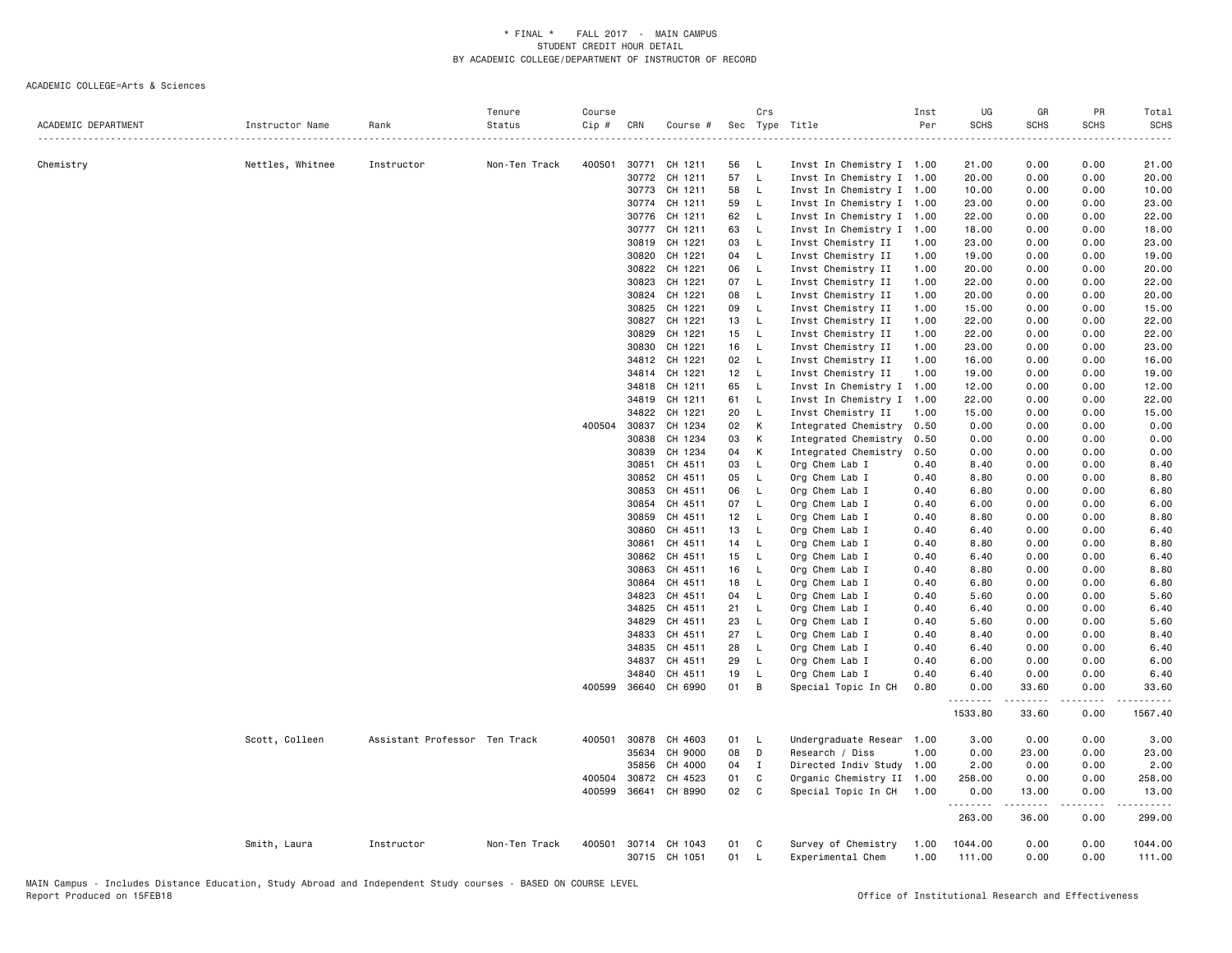| ACADEMIC DEPARTMENT | Instructor Name  | Rank                              | Tenure<br>Status | Course<br>Cip # | CRN          | Course #             |                   | Crs          | Sec Type Title            | Inst<br>Per | UG<br><b>SCHS</b> | GR<br><b>SCHS</b> | PR<br><b>SCHS</b> | Total<br><b>SCHS</b> |
|---------------------|------------------|-----------------------------------|------------------|-----------------|--------------|----------------------|-------------------|--------------|---------------------------|-------------|-------------------|-------------------|-------------------|----------------------|
|                     |                  |                                   |                  |                 |              |                      |                   |              |                           |             |                   |                   |                   |                      |
| Chemistry           | Smith, Laura     | Instructor                        | Non-Ten Track    | 400501          | 30716        | CH 1053              | 01                | C            | Survey of Chemistry       | 1.00        | 162.00            | 0.00              | 0.00              | 162.00               |
|                     |                  |                                   |                  |                 | 34121        | CH 1043              | 501 C             |              | Survey of Chemistry       | 1.00        | 75.00             | 0.00              | 0.00              | 75.00                |
|                     |                  |                                   |                  |                 | 34122        | CH 1051              | 501 L             |              | Experimental Chem         | 1.00        | 10.00             | 0.00              | 0.00              | 10.00                |
|                     |                  |                                   |                  |                 | 400502 30841 | CH 2311              | 01                | - L          | Analytical Chem I La      | 1.00        | 8.00              | 0.00              | 0.00              | 8.00                 |
|                     |                  |                                   |                  |                 | 30842        | CH 2311              | 02                | <b>L</b>     | Analytical Chem I La      | 1.00        | 9.00              | 0.00              | 0.00              | 9.00                 |
|                     |                  |                                   |                  |                 | 400506 30846 | CH 4411              | 01                | $\mathsf{L}$ | Physical Chem Lab I       | 0.60        | 7.20              | 0.00              | 0.00              | 7.20                 |
|                     |                  |                                   |                  |                 |              | 30847 CH 4411        | 02                | - L          | Physical Chem Lab I       | 0.60        | 7.80<br>.         | 0.00              | 0.00              | 7.80                 |
|                     |                  |                                   |                  |                 |              |                      |                   |              |                           |             | 1434.00           | 0.00              | 0.00              | 1434.00              |
|                     | Stokes, Sean     | Instructor                        | Non-Ten Track    | 400504          |              | 30874 CH 4554        | 01                | C            | Integrated Organic I 1.00 |             | 72.00             | 0.00              | 0.00              | 72.00                |
|                     |                  |                                   |                  |                 | 30875        | CH 4554              | 02                | К            | Integrated Organic I 1.00 |             | 0.00              | 0.00              | 0.00              | 0.00                 |
|                     |                  |                                   |                  |                 | 30876        | CH 4554              | 03                | К            | Integrated Organic I 1.00 |             | 0.00              | 0.00              | 0.00              | 0.00                 |
|                     |                  |                                   |                  |                 |              | 30877 CH 4554        | H <sub>01</sub> C |              | Integrated Organic I 1.00 |             | 20.00<br>.        | 0.00              | 0.00              | 20.00                |
|                     |                  |                                   |                  |                 |              |                      |                   |              |                           |             | 92.00             | 0.00              | 0.00              | 92.00                |
|                     | Sygula, Andrzej  | Professor                         | Tenured          |                 |              | 400599 36639 CH 8990 | 01                | C.           | Special Topic In CH       | 1.00        | 0.00<br><u>.</u>  | 60.00             | 0.00              | 60.00                |
|                     |                  |                                   |                  |                 |              |                      |                   |              |                           |             | 0.00              | 60.00             | 0.00              | 60.00                |
|                     | Webster, Charles | Professor                         | Tenured          | 400501          | 35636        | CH 9000              | 10                | D            | Research / Diss           | 1.00        | 0.00              | 49.00             | 0.00              | 49.00                |
|                     |                  |                                   |                  |                 | 35648        | CH 8000              | 10                | D            | Research / Thesis         | 1.00        | 0.00              | 1.00              | 0.00              | 1.00                 |
|                     |                  |                                   |                  |                 | 36848        | CH 4000              | 20                | $\mathbf I$  | Directed Indiv Study      | 1.00        | 3.00              | 0.00              | 0.00              | 3.00                 |
|                     |                  |                                   |                  |                 |              | 400503 36166 CH 8203 | 01                | C            | Adv Inorg Chem II         | 1.00        | 0.00<br>--------  | 12.00<br>-----    | 0.00              | 12.00                |
|                     |                  |                                   |                  |                 |              |                      |                   |              |                           |             | 3.00              | 62.00             | 0.00              | 65.00                |
|                     | Wipf, David      | Professor                         | Tenured          | 400501          | 30888        | CH 4711              | 01                | C            | Senior Seminar            | 1.00        | 15.00             | 0.00              | 0.00              | 15.00                |
|                     |                  |                                   |                  |                 | 30894        | CH 8711              | 01                | -S           | Seminar                   | 1.00        | 0.00              | 2.00              | 0.00              | 2.00                 |
|                     |                  |                                   |                  |                 | 30895        | CH 8721              | 01                | -S           | Seminar                   | 1.00        | 0.00              | 1.00              | 0.00              | 1.00                 |
|                     |                  |                                   |                  |                 | 30896        | CH 8731              | 01                | S            | Seminar                   | 1.00        | 0.00              | 1.00              | 0.00              | 1.00                 |
|                     |                  |                                   |                  |                 | 35637        | CH 9000              | 11                | D            | Research / Diss           | 1.00        | 0.00              | 39.00             | 0.00              | 39.00                |
|                     |                  |                                   |                  |                 | 35649        | CH 8000              | 11                | D            | Research / Thesis         | 1.00        | 0.00              | 15.00             | 0.00              | 15.00                |
|                     |                  |                                   |                  |                 | 36856        | CH 4000              | 21                | I            | Directed Indiv Study      | 1.00        | 1.00              | 0.00              | 0.00              | 1.00                 |
|                     |                  |                                   |                  |                 | 400502 36167 | CH 8333              | 01                | C            | Adv Instrum Analysis      | 1.00        | 0.00              | 48.00             | 0.00              | 48.00                |
|                     |                  |                                   |                  | 400504          |              | 30890 CH 8111        | 01                | C            | Professional Chemist 1.00 |             | 0.00<br><b></b>   | 15.00<br>.        | 0.00<br>.         | 15.00<br>.           |
|                     |                  |                                   |                  |                 |              |                      |                   |              |                           |             | 16.00             | 121.00            | 0.00              | 137.00               |
|                     | Xu, Xue          | Clinical Assist Pro Non-Ten Track |                  | 400501          | 30784        | CH 1213              | 06                | C            | Chemistry I               | 0.90        | 97.20             | 0.00              | 0.00              | 97.20                |
|                     |                  |                                   |                  |                 | 30785        | CH 1213              | 07                | C            | Chemistry I               | 0.90        | 102.60            | 0.00              | 0.00              | 102.60               |
|                     |                  |                                   |                  |                 | 30786        | CH 1213              | 08                | C            | Chemistry I               | 0.90        | 97.20             | 0.00              | 0.00              | 97.20                |
|                     |                  |                                   |                  |                 | 30787        | CH 1213              | 09                | C            | Chemistry I               | 0.90        | 89.10             | 0.00              | 0.00              | 89.10                |
|                     |                  |                                   |                  |                 | 30788        | CH 1213              | 10 <sub>1</sub>   | C            | Chemistry I               | 0.90        | 94.50             | 0.00              | 0.00              | 94.50                |
|                     |                  |                                   |                  |                 | 30789        | CH 1213              | 11                | C            | Chemistry I               | 0.90        | 89.10             | 0.00              | 0.00              | 89.10                |
|                     |                  |                                   |                  |                 | 30790        | CH 1213              | 12                | C            | Chemistry I               | 0.90        | 91.80             | 0.00              | 0.00              | 91.80                |
|                     |                  |                                   |                  |                 | 30791        | CH 1213              | 13                | C            | Chemistry I               | 0.90        | 102.60            | 0.00              | 0.00              | 102.60               |
|                     |                  |                                   |                  |                 | 30792        | CH 1213              | 14                | C            | Chemistry I               | 0.90        | 97.20             | 0.00              | 0.00              | 97.20                |
|                     |                  |                                   |                  |                 | 30793        | CH 1213              | 15                | C            | Chemistry I               | 0.90        | 97.20             | 0.00              | 0.00              | 97.20                |
|                     |                  |                                   |                  |                 | 30794        | CH 1213              | 16                | C            | Chemistry I               | 0.90        | 91.80             | 0.00              | 0.00              | 91.80                |
|                     |                  |                                   |                  |                 | 30795        | CH 1213              | 17                | C            | Chemistry I               | 0.90        | 86.40             | 0.00              | 0.00              | 86.40                |
|                     |                  |                                   |                  |                 | 30796        | CH 1213              | 18                | C            | Chemistry I               | 0.90        | 86.40             | 0.00              | 0.00              | 86.40                |
|                     |                  |                                   |                  |                 | 30797        | CH 1213              | 19                | C.           | Chemistry I               | 0.90        | 70.20             | 0.00              | 0.00              | 70.20                |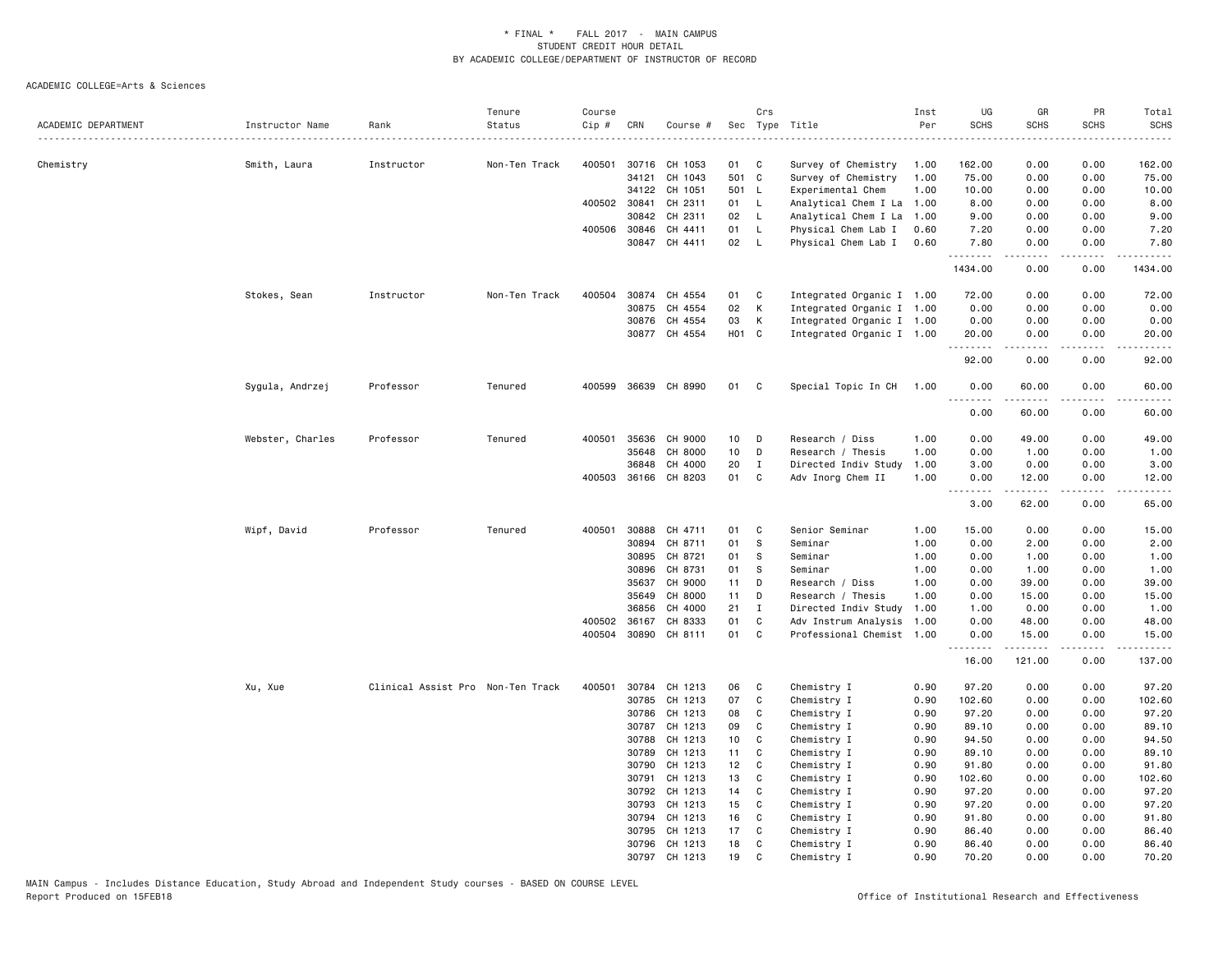| ACADEMIC DEPARTMENT                                | Instructor Name | Rank                              | Tenure<br>Status | Course<br>$Cip$ # | CRN            | Course #                                  |                      | Crs | Sec Type Title                                     | Inst<br>Per          | UG<br><b>SCHS</b>                    | GR<br><b>SCHS</b>      | PR<br><b>SCHS</b>                 | Total<br>SCHS                         |
|----------------------------------------------------|-----------------|-----------------------------------|------------------|-------------------|----------------|-------------------------------------------|----------------------|-----|----------------------------------------------------|----------------------|--------------------------------------|------------------------|-----------------------------------|---------------------------------------|
| Chemistry                                          | Xu, Xue         | Clinical Assist Pro Non-Ten Track |                  | 400501            | 30798          | CH 1213<br>30799 CH 1213<br>30845 CH 3141 | 20 C<br>21 C<br>01 C |     | Chemistry I<br>Chemistry I<br>Prof Chem: Literatur | 0.90<br>0.90<br>1.00 | 86.40<br>43.20<br>16.00<br>--------- | 0.00<br>0.00<br>0.00   | 0.00<br>0.00<br>0.00<br>--------- | 86.40<br>43.20<br>16.00<br>---------- |
|                                                    |                 |                                   |                  |                   |                |                                           |                      |     |                                                    |                      | 1438.90                              | 0.00                   | 0.00                              | 1438.90                               |
|                                                    | Zhang, Dongmao  | Associate Professor               | Tenured          | 400501            | 35638<br>35650 | CH 9000<br>CH 8000                        | $12$ D<br>$12$ D     |     | Research / Diss<br>Research / Thesis               | 1.00<br>1.00         | 0.00<br>0.00<br>----<br>0.00         | 58.00<br>6.00<br>64.00 | 0.00<br>0.00<br>0.00              | 58.00<br>6.00<br>. <u>.</u><br>64.00  |
| =====================================              |                 |                                   |                  |                   |                |                                           |                      |     |                                                    |                      |                                      | ========               | ========                          | ==========                            |
| Chemistry<br>===================================== |                 |                                   |                  |                   |                |                                           |                      |     |                                                    |                      | 9955.00<br>=======                   | 733.00                 | 0.00<br>========                  | 10688.00                              |
|                                                    |                 |                                   |                  |                   |                |                                           |                      |     |                                                    |                      |                                      |                        |                                   |                                       |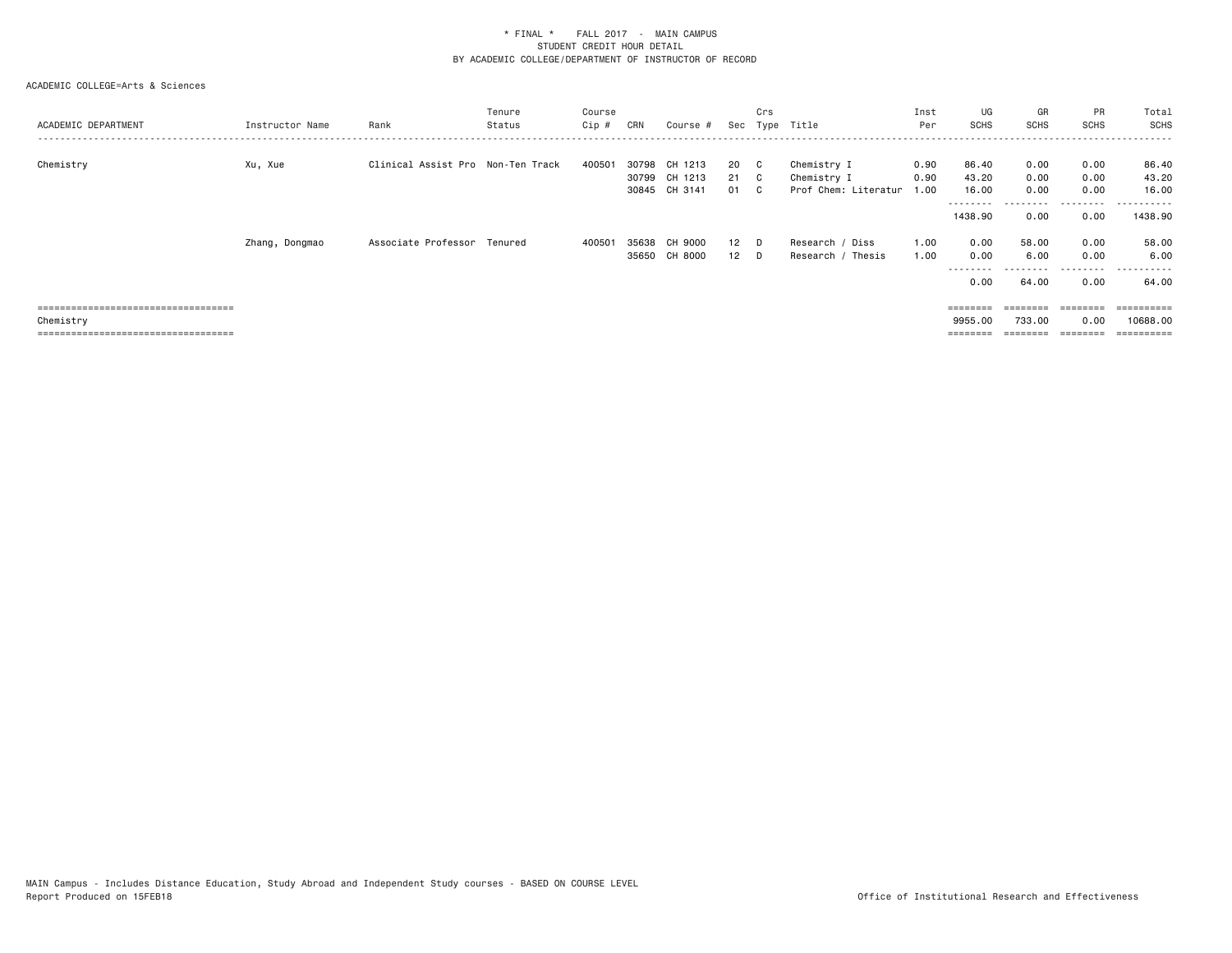| ACADEMIC DEPARTMENT                                | Instructor Name   | Rank                              | Tenure<br>Status | Course<br>$Cip \#$ | CRN            | Course #                          |             | Crs              | Sec Type Title                               | Inst<br>Per  | UG<br><b>SCHS</b> | GR<br><b>SCHS</b>                                                                                                                                            | PR<br><b>SCHS</b>     | Total<br><b>SCHS</b><br>$\sim$ $\sim$ $\sim$ $\sim$ |
|----------------------------------------------------|-------------------|-----------------------------------|------------------|--------------------|----------------|-----------------------------------|-------------|------------------|----------------------------------------------|--------------|-------------------|--------------------------------------------------------------------------------------------------------------------------------------------------------------|-----------------------|-----------------------------------------------------|
| Classical & Modern Languages & Lite Arroyo, Silvia |                   | Assistant Professor Ten Track     |                  |                    | 32121          | 160905 32111 FLS 1113<br>FLS 1113 | 18<br>H01 C | C                | Spanish I<br>Spanish I - Honors              | 0.75<br>0.75 | 47.25<br>56.25    | 0.00<br>0.00                                                                                                                                                 | 0.00<br>0.00          | 47.25<br>56.25                                      |
|                                                    |                   |                                   |                  |                    |                | 36160 FLS 7000                    | 01          | $\mathbf I$      | Directed Indiv Study                         | 1.00         | 0.00              | 3.00                                                                                                                                                         | 0.00                  | 3.00                                                |
|                                                    |                   |                                   |                  |                    |                | 169999 36006 FLS 8990             | 01          | C                | Special Topic In FLS                         | 1.00         | 0.00<br>.         | 15.00<br><u>.</u>                                                                                                                                            | 0.00<br>$- - - -$     | 15.00<br>$\frac{1}{2}$                              |
|                                                    |                   |                                   |                  |                    |                |                                   |             |                  |                                              |              | 103.50            | 18.00                                                                                                                                                        | 0.00                  | 121.50                                              |
|                                                    | Bartera, Salvador | Assistant Professor Ten Track     |                  |                    | 161200 34469   | FL 4133                           | 01          | C                | Roman Civilization                           | 1.00         | 24.00             | 0.00                                                                                                                                                         | 0.00                  | 24.00                                               |
|                                                    |                   |                                   |                  | 161203             | 32082          | FLL 1113                          | 02          | C                | Latin I                                      | 1.00         | 63.00             | 0.00                                                                                                                                                         | 0.00                  | 63.00                                               |
|                                                    |                   |                                   |                  |                    | 32083          | FLL 1113                          | 03          | $\mathtt{C}$     | Latin I                                      | 1.00         | 48.00             | 0.00                                                                                                                                                         | 0.00                  | 48.00                                               |
|                                                    |                   |                                   |                  |                    |                | 32084 FLL 1113                    | 04          | C                | Latin I                                      | 1.00         | 15.00<br>.        | 0.00<br>.                                                                                                                                                    | 0.00<br>$\frac{1}{2}$ | 15.00<br>.                                          |
|                                                    |                   |                                   |                  |                    |                |                                   |             |                  |                                              |              | 150.00            | 0.00                                                                                                                                                         | 0.00                  | 150.00                                              |
|                                                    | Boufous, Nadine   | Grad Teach Assist                 | Not Applicable   |                    |                | 141101 31620 EM 3313              | 02 C        |                  | Fluid Mechanics                              | 1.00         | 171.00            | 0.00                                                                                                                                                         | 0.00                  | 171.00                                              |
|                                                    |                   |                                   |                  |                    |                |                                   |             |                  |                                              |              | 171.00            | 0.00                                                                                                                                                         | 0.00                  | 171.00                                              |
|                                                    | Bunz, Morgane     | Lecturer                          | Non-Ten Track    | 160901             |                | 34223 FLF 1113                    | 501 C       |                  | French I                                     | 1.00         | 39.00             | 0.00                                                                                                                                                         | 0.00                  | 39.00                                               |
|                                                    |                   |                                   |                  |                    |                | 34851 FLF 1123                    | 501 C       |                  | French II                                    | 1.00         | 24.00             | 0.00                                                                                                                                                         | 0.00                  | 24.00                                               |
|                                                    |                   |                                   |                  |                    |                |                                   |             |                  |                                              |              | .<br>63.00        | 0.00                                                                                                                                                         | 0.00                  | 63.00                                               |
|                                                    | Clark, Mark       | Associate Professor Tenured       |                  |                    |                | 161202 32073 FLH 1113             | 01          | C                | Greek I                                      | 1.00         | 60.00             | 0.00                                                                                                                                                         | 0.00                  | 60.00                                               |
|                                                    |                   |                                   |                  |                    |                | 32074 FLH 2133                    | 01          | $\mathtt{C}$     | Greek III                                    | 1.00         | 18.00             | 0.00                                                                                                                                                         | 0.00                  | 18.00                                               |
|                                                    |                   |                                   |                  |                    | 161203 34460   | FLL 1113                          | 05          | C                | Latin I                                      | 1.00         | 93.00             | 0.00                                                                                                                                                         | 0.00                  | 93.00                                               |
|                                                    |                   |                                   |                  |                    | 36470          | FLL 4000<br>36655 FLL 3111        | 02<br>01    | Ι<br>C           | Directed Indiv Study<br>Latin Prose Composit | 1.00<br>1.00 | 2.00<br>1.00      | 0.00<br>0.00                                                                                                                                                 | 0.00<br>0.00          | 2.00<br>1.00                                        |
|                                                    |                   |                                   |                  |                    |                | 169999 32025 FL 1001              | F01 C       |                  | First Year Seminar                           | 1.00         | 17.00             | 0.00                                                                                                                                                         | 0.00                  | 17.00                                               |
|                                                    |                   |                                   |                  |                    |                |                                   |             |                  |                                              |              | .<br>191.00       | 0.00                                                                                                                                                         | 0.00                  | 191.00                                              |
|                                                    | Davisson, Brian   | Assistant Professor Ten Track     |                  |                    |                | 160905 32148 FLS 3113             | 02          | $\mathbf{C}$     | Advanced Spanish Com                         | 1.00         | 54.00             | 0.00                                                                                                                                                         | 0.00                  | 54.00                                               |
|                                                    |                   |                                   |                  |                    | 35078          | FLS 4453                          | 01          | C                | Spanish Culture, 189                         | 1.00         | 42.00             | 0.00                                                                                                                                                         | 0.00                  | 42.00                                               |
|                                                    |                   |                                   |                  |                    |                | 35079 FLS 6453                    | 01          | C                | Spanish Culture, 189 1.00                    |              | 0.00<br>.         | 18.00<br>.                                                                                                                                                   | 0.00<br>.             | 18.00<br>.                                          |
|                                                    |                   |                                   |                  |                    |                |                                   |             |                  |                                              |              | 96.00             | 18.00                                                                                                                                                        | 0.00                  | 114.00                                              |
|                                                    | Debicka, Anna     | Instructor                        | Non-Ten Track    | 160905             |                | 32118 FLS 1113                    | 26          | C                | Spanish I                                    | 0.75         | 54.00             | 0.00                                                                                                                                                         | 0.00                  | 54.00                                               |
|                                                    |                   |                                   |                  |                    |                | 32122 FLS 1123                    | 01          | C                | Spanish II                                   | 0.75         | 63.00             | 0.00                                                                                                                                                         | 0.00                  | 63.00                                               |
|                                                    |                   |                                   |                  |                    |                | 32123 FLS 1123                    | 02          | C<br>C           | Spanish II                                   | 0.75         | 60.75             | 0.00                                                                                                                                                         | 0.00                  | 60.75                                               |
|                                                    |                   |                                   |                  |                    |                | 32124 FLS 1123                    | 03          |                  | Spanish II                                   | 0.75         | 56.25<br>.        | 0.00<br>$\frac{1}{2} \left( \frac{1}{2} \right) \left( \frac{1}{2} \right) \left( \frac{1}{2} \right) \left( \frac{1}{2} \right) \left( \frac{1}{2} \right)$ | 0.00<br>.             | 56.25<br>.                                          |
|                                                    |                   |                                   |                  |                    |                |                                   |             |                  |                                              |              | 234.00            | 0.00                                                                                                                                                         | 0.00                  | 234.00                                              |
|                                                    | DiGiulio, Scott   | Visiting Assist Pro Non-Ten Track |                  | 160101             |                | 32027 FL 4143                     | 02          | C                | Classical Mythology                          | 1.00         | 123.00            | 0.00                                                                                                                                                         | 0.00                  | 123.00                                              |
|                                                    |                   |                                   |                  | 161203<br>240101   | 34461<br>36583 | FLL 1113<br>HON 4000              | 06<br>04    | C<br>$\mathbf I$ | Latin I<br>Directed Individual               | 1.00<br>1.00 | 48.00<br>1.00     | 0.00<br>0.00                                                                                                                                                 | 0.00<br>0.00          | 48.00<br>1.00                                       |
|                                                    |                   |                                   |                  | 380201             | 34586          | REL 4143                          | 02          | C                | Classical Mythology                          | 1.00         | 60.00             | 0.00                                                                                                                                                         | 0.00                  | 60.00                                               |
|                                                    |                   |                                   |                  |                    |                |                                   |             |                  |                                              |              | 232.00            | .<br>0.00                                                                                                                                                    | .<br>0.00             | .<br>232.00                                         |
|                                                    | Dunlap, Monika    | Instructor                        | Non-Ten Track    | 160901             |                | 32039 FLF 1123                    | 01          | C                | French II                                    | 0.75         | 20.25             | 0.00                                                                                                                                                         | 0.00                  | 20.25                                               |
|                                                    |                   |                                   |                  |                    |                | 32040 FLF 1123                    | 02          | C                | French II                                    | 0.75         | 58.50             | 0.00                                                                                                                                                         | 0.00                  | 58.50                                               |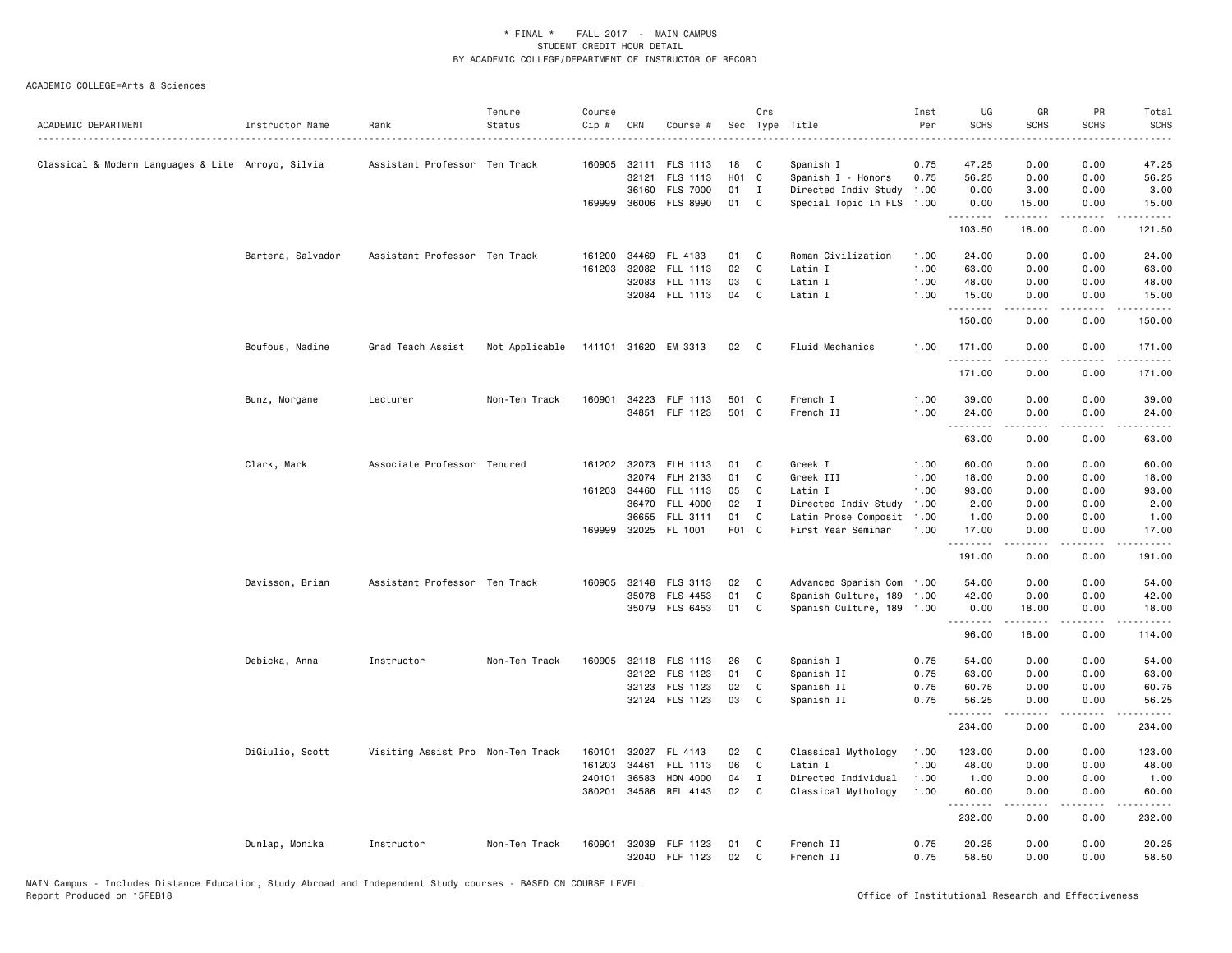| ACADEMIC DEPARTMENT                                | Instructor Name   | Rank                        | Tenure<br>Status | Course<br>Cip # | CRN   | Course #              |    | Crs            | Sec Type Title            | Inst<br>Per | UG<br><b>SCHS</b> | GR<br><b>SCHS</b>                                                                                                                                                                       | PR<br><b>SCHS</b> | Total<br><b>SCHS</b> |
|----------------------------------------------------|-------------------|-----------------------------|------------------|-----------------|-------|-----------------------|----|----------------|---------------------------|-------------|-------------------|-----------------------------------------------------------------------------------------------------------------------------------------------------------------------------------------|-------------------|----------------------|
| Classical & Modern Languages & Lite Dunlap, Monika |                   | Instructor                  | Non-Ten Track    |                 |       | 160901 32041 FLF 1123 | 03 | C              | French II                 | 0.75        | 27.00             | 0.00                                                                                                                                                                                    | 0.00              | 27.00                |
|                                                    |                   |                             |                  |                 |       | 32048 FLF 3114        | 01 | $\overline{B}$ | Adv French Comp           | 0.75        | 24.00<br>.        | 0.00<br>.                                                                                                                                                                               | 0.00<br>.         | 24.00<br>.           |
|                                                    |                   |                             |                  |                 |       |                       |    |                |                           |             | 129.75            | 0.00                                                                                                                                                                                    | 0.00              | 129.75               |
|                                                    | Fabel, Ekaterina  | Lecturer                    | Non-Ten Track    | 160402          |       | 32090 FLR 1113        | 01 | C              | Russian I                 | 1.00        | 30.00             | 0.00                                                                                                                                                                                    | 0.00              | 30.00                |
|                                                    |                   |                             |                  |                 | 32091 | FLR 1113              | 02 | $\mathbf c$    | Russian I                 | 1.00        | 45.00             | 0.00                                                                                                                                                                                    | 0.00              | 45.00                |
|                                                    |                   |                             |                  |                 |       | 32092 FLR 2133        | 01 | C              | Russian III               | 1.00        | 21.00             | 0.00                                                                                                                                                                                    | 0.00              | 21.00                |
|                                                    |                   |                             |                  |                 |       | 36816 FLR 4990        | 01 | C              | Special Topic In Flr 1.00 |             | 21.00             | 0.00                                                                                                                                                                                    | 0.00              | 21.00                |
|                                                    |                   |                             |                  |                 |       |                       |    |                |                           |             | .<br>117.00       | $- - - - -$<br>0.00                                                                                                                                                                     | .<br>0.00         | .<br>117.00          |
|                                                    | Fondren, Chevy    | Lecturer                    | Non-Ten Track    | 160501          |       | 32056 FLG 1113        | 01 | C              | German I                  | 0.75        | 54.00             | 0.00                                                                                                                                                                                    | 0.00              | 54.00                |
|                                                    |                   |                             |                  |                 |       | 32057 FLG 1113        | 02 | C              | German I                  | 0.25        | 9.75              | 0.00                                                                                                                                                                                    | 0.00              | 9.75                 |
|                                                    |                   |                             |                  |                 |       | 32058 FLG 1113        | 03 | C              | German I                  | 0.25        | 9.00              | 0.00                                                                                                                                                                                    | 0.00              | 9.00                 |
|                                                    |                   |                             |                  |                 | 32059 | FLG 1113              | 04 | C              | German I                  | 0.25        | 14.25             | 0.00                                                                                                                                                                                    | 0.00              | 14.25                |
|                                                    |                   |                             |                  |                 |       | 32064 FLG 2133        | 02 | C              | German III                | 1.00        | 60.00             | 0.00                                                                                                                                                                                    | 0.00              | 60.00                |
|                                                    |                   |                             |                  |                 |       | 34462 FLG 1123        | 02 | C              | German II                 | 0.75        | 33.75             | 0.00                                                                                                                                                                                    | 0.00              | 33.75                |
|                                                    |                   |                             |                  |                 |       |                       |    |                |                           |             | .<br>180.75       | $- - - - -$<br>0.00                                                                                                                                                                     | .<br>0.00         | .<br>180.75          |
|                                                    | Frerot, Stephanie | Grad Teach Assist           | Not Applicable   | 160901          |       | 32033 FLF 1113        | 01 | C              | French I                  | 0.25        | 21.00             | 0.00                                                                                                                                                                                    | 0.00              | 21.00                |
|                                                    |                   |                             |                  |                 |       | 32048 FLF 3114        | 01 | B              | Adv French Comp           | 0.25        | 8.00              | 0.00                                                                                                                                                                                    | 0.00              | 8.00                 |
|                                                    |                   |                             |                  |                 |       |                       |    |                |                           |             | 29.00             | -----<br>0.00                                                                                                                                                                           | .<br>0.00         | .<br>29.00           |
|                                                    | Gray, Sally       | Associate Professor Tenured |                  | 160501          |       | 32057 FLG 1113        | 02 | C              | German I                  | 0.75        | 29.25             | 0.00                                                                                                                                                                                    | 0.00              | 29.25                |
|                                                    |                   |                             |                  |                 |       | 32059 FLG 1113        | 04 | C              | German I                  | 0.75        | 42.75             | 0.00                                                                                                                                                                                    | 0.00              | 42.75                |
|                                                    |                   |                             |                  |                 | 34464 | FLG 3124              | 01 | C              | Advan German Convers      | 1.00        | 52.00             | 0.00                                                                                                                                                                                    | 0.00              | 52.00                |
|                                                    |                   |                             |                  |                 |       | 36895 FLG 4000        | 01 | $\mathbf{I}$   | Directed Indiv Study 1.00 |             | 3.00<br>.         | 0.00<br>.                                                                                                                                                                               | 0.00              | 3.00<br>.            |
|                                                    |                   |                             |                  |                 |       |                       |    |                |                           |             | 127.00            | 0.00                                                                                                                                                                                    | 0.00              | 127.00               |
|                                                    | Hainsey, Arianne  | Lecturer                    | Non-Ten Track    | 160501          |       | 32056 FLG 1113        | 01 | C              | German I                  | 0.25        | 18.00             | 0.00                                                                                                                                                                                    | 0.00              | 18.00                |
|                                                    |                   |                             |                  |                 |       | 32058 FLG 1113        | 03 | C              | German I                  | 0.75        | 27.00             | 0.00                                                                                                                                                                                    | 0.00              | 27.00                |
|                                                    |                   |                             |                  |                 |       | 34462 FLG 1123        | 02 | C              | German II                 | 0.25        | 11.25             | 0.00                                                                                                                                                                                    | 0.00              | 11.25                |
|                                                    |                   |                             |                  |                 |       | 160905 32095 FLS 1113 | 02 | C              | Spanish I                 | 0.25        | 21.00             | 0.00                                                                                                                                                                                    | 0.00              | 21.00                |
|                                                    |                   |                             |                  |                 | 32096 | FLS 1113              | 03 | C              | Spanish I                 | 0.25        | 21.75             | 0.00                                                                                                                                                                                    | 0.00              | 21.75                |
|                                                    |                   |                             |                  |                 |       | 32097 FLS 1113        | 04 | C              | Spanish I                 | 0.25        | 19.50             | 0.00                                                                                                                                                                                    | 0.00              | 19.50                |
|                                                    |                   |                             |                  |                 |       | 32101 FLS 1113        | 08 | C              | Spanish I                 | 0.25        | 20.25             | 0.00                                                                                                                                                                                    | 0.00              | 20.25                |
|                                                    |                   |                             |                  |                 |       | 32108 FLS 1113        | 15 | C              | Spanish I                 | 0.25        | 20.25             | 0.00                                                                                                                                                                                    | 0.00              | 20.25                |
|                                                    |                   |                             |                  |                 |       | 32109 FLS 1113        | 16 | C              | Spanish I                 | 0.25        | 21.00             | 0.00                                                                                                                                                                                    | 0.00              | 21.00                |
|                                                    |                   |                             |                  |                 |       | 32118 FLS 1113        | 26 | C              | Spanish I                 | 0.25        | 18.00<br>.        | 0.00<br>$\frac{1}{2} \left( \frac{1}{2} \right) \left( \frac{1}{2} \right) \left( \frac{1}{2} \right) \left( \frac{1}{2} \right) \left( \frac{1}{2} \right) \left( \frac{1}{2} \right)$ | 0.00<br>.         | 18.00<br>.           |
|                                                    |                   |                             |                  |                 |       |                       |    |                |                           |             | 198.00            | 0.00                                                                                                                                                                                    | 0.00              | 198.00               |
|                                                    | Harland, Robert   | Associate Professor Tenured |                  |                 |       | 160905 32099 FLS 1113 | 06 | C              | Spanish I                 | 0.75        | 51.75             | 0.00                                                                                                                                                                                    | 0.00              | 51.75                |
|                                                    |                   |                             |                  |                 |       | 32106 FLS 1113        | 13 | C              | Spanish I                 | 0.75        | 45.00             | 0.00                                                                                                                                                                                    | 0.00              | 45.00                |
|                                                    |                   |                             |                  |                 |       | 32117 FLS 1113        | 24 | C              | Spanish I                 | 0.75        | 56.25             | 0.00                                                                                                                                                                                    | 0.00              | 56.25                |
|                                                    |                   |                             |                  |                 |       | 36622 FLS 7000        | 02 | $\mathbf I$    | Directed Indiv Study      | 1.00        | 0.00              | 1.00                                                                                                                                                                                    | 0.00              | 1.00                 |
|                                                    |                   |                             |                  |                 |       | 37062 FLS 7000        | 03 | I              | Directed Indiv Study 1.00 |             | 0.00              | 3.00                                                                                                                                                                                    | 0.00<br>.         | 3.00<br>.            |
|                                                    |                   |                             |                  |                 |       |                       |    |                |                           |             | 153.00            | 4.00                                                                                                                                                                                    | 0.00              | 157.00               |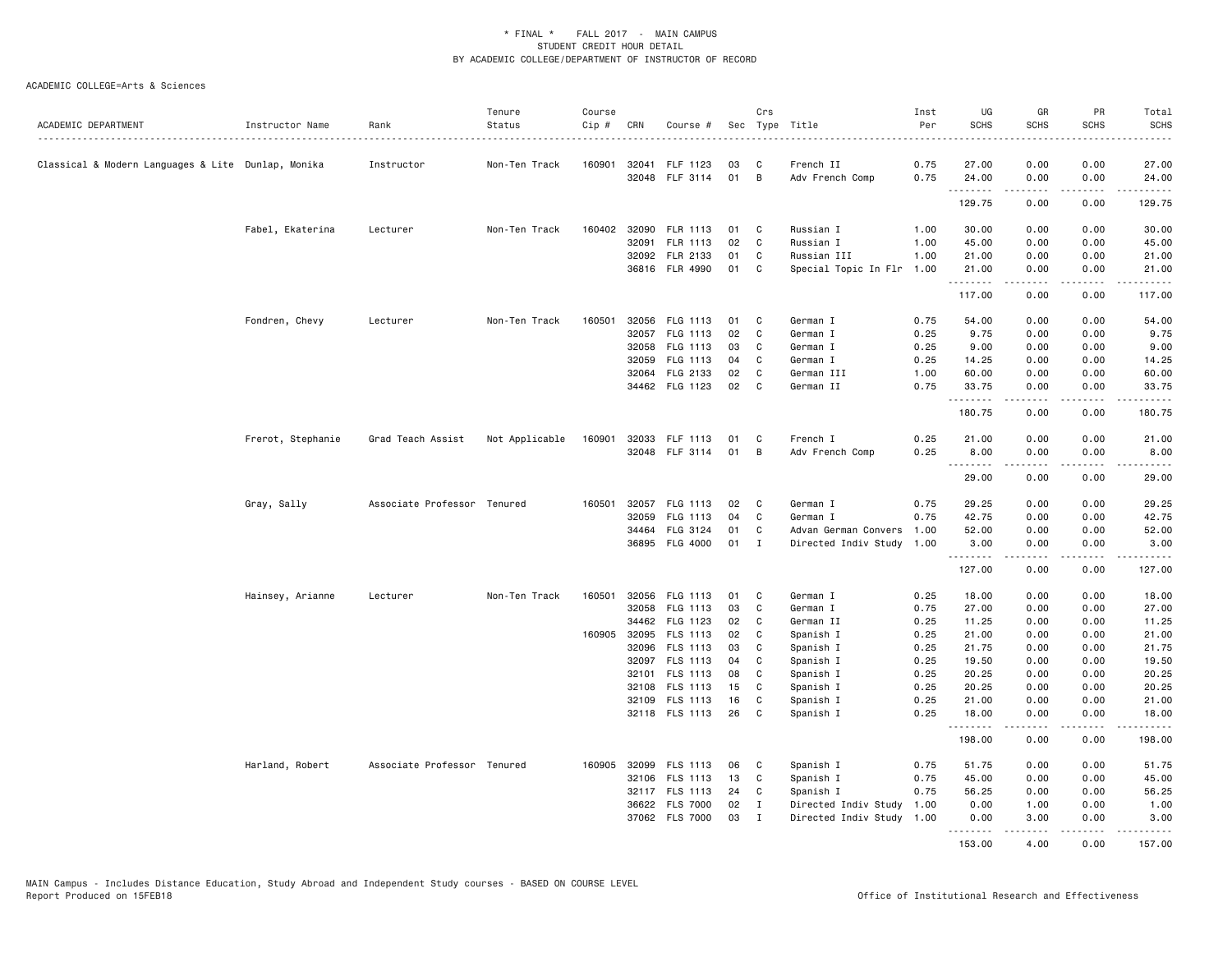| ACADEMIC DEPARTMENT                                  | Instructor Name   | Rank                          | Tenure<br>Status | Course<br>Cip # | CRN          | Course #              |       | Crs          | Sec Type Title            | Inst<br>Per | UG<br><b>SCHS</b>  | GR<br><b>SCHS</b> | PR<br><b>SCHS</b>            | Total<br><b>SCHS</b>                |
|------------------------------------------------------|-------------------|-------------------------------|------------------|-----------------|--------------|-----------------------|-------|--------------|---------------------------|-------------|--------------------|-------------------|------------------------------|-------------------------------------|
|                                                      |                   |                               |                  |                 |              |                       |       |              |                           |             |                    |                   |                              | $\sim$ $\sim$ $\sim$ $\sim$ $\sim$  |
| Classical & Modern Languages & Lite Hernandez, Magda |                   | Lecturer                      | Non-Ten Track    |                 |              | 160905 32127 FLS 1123 | 06    | C            | Spanish II                | 0.75        | 51.75              | 0.00              | 0.00                         | 51.75                               |
|                                                      |                   |                               |                  |                 |              | 32128 FLS 1123        | 07    | $\mathbf{C}$ | Spanish II                | 0.75        | 31.50              | 0.00              | 0.00                         | 31.50                               |
|                                                      |                   |                               |                  |                 |              | 32134 FLS 2133        | 04    | C            | Spanish III               | 1.00        | 42.00              | 0.00              | 0.00                         | 42.00                               |
|                                                      |                   |                               |                  |                 |              | 32138 FLS 2133        | 08    | C            | Spanish III               | 1.00        | 72.00              | 0.00              | 0.00                         | 72.00                               |
|                                                      |                   |                               |                  |                 |              | 32139 FLS 2133        | 09    | C            | Spanish III               | 1.00        | 72.00<br>.         | 0.00<br>.         | 0.00<br>.                    | 72.00<br>.                          |
|                                                      |                   |                               |                  |                 |              |                       |       |              |                           |             | 269.25             | 0.00              | 0.00                         | 269.25                              |
|                                                      | Huang, Shu Yu     | Lecturer                      | Non-Ten Track    | 160101          | 32030        | FLC 1113              | 01    | C            | Chinese I                 | 1.00        | 24.00              | 0.00              | 0.00                         | 24.00                               |
|                                                      |                   |                               |                  |                 | 32031        | FLC 1113              | 02    | В            | Chinese I                 | 1.00        | 30.00              | 0.00              | 0.00                         | 30.00                               |
|                                                      |                   |                               |                  |                 | 32032        | FLC 2133              | 01    | C            | Chinese III               | 1.00        | 15.00              | 0.00              | 0.00                         | 15.00                               |
|                                                      |                   |                               |                  | 169999          | 36707        | <b>FLC 4000</b>       | 01    | $\mathbf{I}$ | Directed Indiv Study      | 1.00        | 3.00               | 0.00              | 0.00                         | 3.00                                |
|                                                      |                   |                               |                  |                 |              | 36906 FLC 4000        | 02    | $\mathbf{I}$ | Directed Indiv Study      | 1.00        | 3.00               | 0.00              | 0.00                         | 3.00                                |
|                                                      |                   |                               |                  |                 |              |                       |       |              |                           |             | 75.00              | 0.00              | 0.00                         | 75.00                               |
|                                                      | Joo, Fumiko       | Assistant Professor Ten Track |                  |                 |              | 160302 36706 FLJ 4000 | 01    | $\mathbf{I}$ | Directed Indiv Study 1.00 |             | 3.00               | 0.00              | 0.00                         | 3.00                                |
|                                                      |                   |                               |                  |                 |              | 36846 FLJ 4000        | 02    | $\mathbf{I}$ | Directed Indiv Study 1.00 |             | 3.00               | 0.00              | 0.00                         | 3.00                                |
|                                                      |                   |                               |                  |                 | 36862        | FLJ 4990              | 01    | C            | Special Topic In FLJ      | 1.00        | 24.00              | 0.00              | 0.00                         | 24.00                               |
|                                                      |                   |                               |                  |                 | 36965        | <b>FLJ 4000</b>       | 03    | $\mathbf{I}$ | Directed Indiv Study 1.00 |             | 3.00               | 0.00              | 0.00                         | 3.00                                |
|                                                      |                   |                               |                  |                 | 169999 35255 | FL 4990               | 02    | C            | Special Topic In FL       | 1.00        | 30.00              | 0.00              | 0.00                         | 30.00                               |
|                                                      |                   |                               |                  |                 | 36660        | FL 7000               | 01    | $\mathbf{I}$ | Directed Indiv Study 1.00 |             | 0.00               | 3.00              | 0.00                         | 3.00<br>$\sim$ $\sim$ $\sim$ $\sim$ |
|                                                      |                   |                               |                  |                 |              |                       |       |              |                           |             | .<br>63.00         | .<br>3.00         | $\frac{1}{2}$<br>0.00        | 66.00                               |
|                                                      | King, Lydia       | Instructor                    | Non-Ten Track    | 160901          |              | 32033 FLF 1113        | 01    | C            | French I                  | 0.75        | 63.00              | 0.00              | 0.00                         | 63.00                               |
|                                                      |                   |                               |                  |                 | 32034        | FLF 1113              | 02    | $\mathbf{C}$ | French I                  | 0.75        | 65.25              | 0.00              | 0.00                         | 65.25                               |
|                                                      |                   |                               |                  |                 |              | 32035 FLF 1113        | 03    | C            | French I                  | 0.75        | 63.00              | 0.00              | 0.00                         | 63.00                               |
|                                                      |                   |                               |                  |                 |              | 32037 FLF 1113        | 05    | C            | French I                  | 0.75        | 63.00              | 0.00              | 0.00                         | 63.00                               |
|                                                      |                   |                               |                  |                 |              |                       |       |              |                           |             | <u>.</u><br>254.25 | .<br>0.00         | .<br>0.00                    | .<br>254.25                         |
|                                                      | Kraker, Julia     | Lecturer                      | Non-Ten Track    | 160905          |              | 32112 FLS 1113        | 19    | C            | Spanish I                 | 1.00        | 78.00              | 0.00              | 0.00                         | 78.00                               |
|                                                      |                   |                               |                  |                 |              | 32113 FLS 1113        | 20    | $\mathbf C$  | Spanish I                 | 1.00        | 81.00              | 0.00              | 0.00                         | 81.00                               |
|                                                      |                   |                               |                  |                 | 32119        | FLS 1113              | 27    | C            | Spanish I                 | 1.00        | 75.00              | 0.00              | 0.00                         | 75.00                               |
|                                                      |                   |                               |                  |                 |              | 34226 FLS 1123        | 501 C |              | Spanish II                | 1.00        | 45.00              | 0.00              | 0.00                         | 45.00                               |
|                                                      |                   |                               |                  |                 |              | 34227 FLS 1123        | 503 C |              | Spanish II                | 1.00        | 66.00              | 0.00              | 0.00                         | 66.00                               |
|                                                      |                   |                               |                  |                 |              |                       |       |              |                           |             | .<br>345.00        | -----<br>0.00     | .<br>0.00                    | .<br>345.00                         |
|                                                      | Massey, Brittany  | Grad Teach Assist             | Not Applicable   | 160901          |              | 32034 FLF 1113        | 02    | C            | French I                  | 0.25        | 21.75              | 0.00              | 0.00                         | 21.75                               |
|                                                      |                   |                               |                  |                 |              | 32035 FLF 1113        | 03    | C            | French I                  | 0.25        | 21.00              | 0.00              | 0.00                         | 21.00                               |
|                                                      |                   |                               |                  |                 |              | 32036 FLF 1113        | 04    | C            | French I                  | 1.00        | 36.00              | 0.00              | 0.00                         | 36.00                               |
|                                                      |                   |                               |                  |                 |              |                       |       |              |                           |             | .<br>78.75         | .<br>0.00         | $\sim$ $\sim$ $\sim$<br>0.00 | 78.75                               |
|                                                      | McFadden, Michael | Lecturer                      | Non-Ten Track    | 160905          |              | 32094 FLS 1113        | 01    | C            | Spanish I                 | 0.75        | 63.00              | 0.00              | 0.00                         | 63.00                               |
|                                                      |                   |                               |                  |                 | 32100        | <b>FLS 1113</b>       | 07    | C            | Spanish I                 | 0.75        | 63.00              | 0.00              | 0.00                         | 63.00                               |
|                                                      |                   |                               |                  |                 |              | 32101 FLS 1113        | 08    | C            | Spanish I                 | 0.75        | 60.75              | 0.00              | 0.00                         | 60.75                               |
|                                                      |                   |                               |                  |                 |              | 32115 FLS 1113        | 22    | C            | Spanish I                 | 0.75        | 63.00              | 0.00              | 0.00                         | 63.00                               |
|                                                      |                   |                               |                  |                 |              | 32130 FLS 1123        | 09    | C            | Spanish II                | 0.75        | 60.75              | 0.00<br>.         | 0.00                         | 60.75                               |
|                                                      |                   |                               |                  |                 |              |                       |       |              |                           |             | .<br>310.50        | 0.00              | .<br>0.00                    | .<br>310.50                         |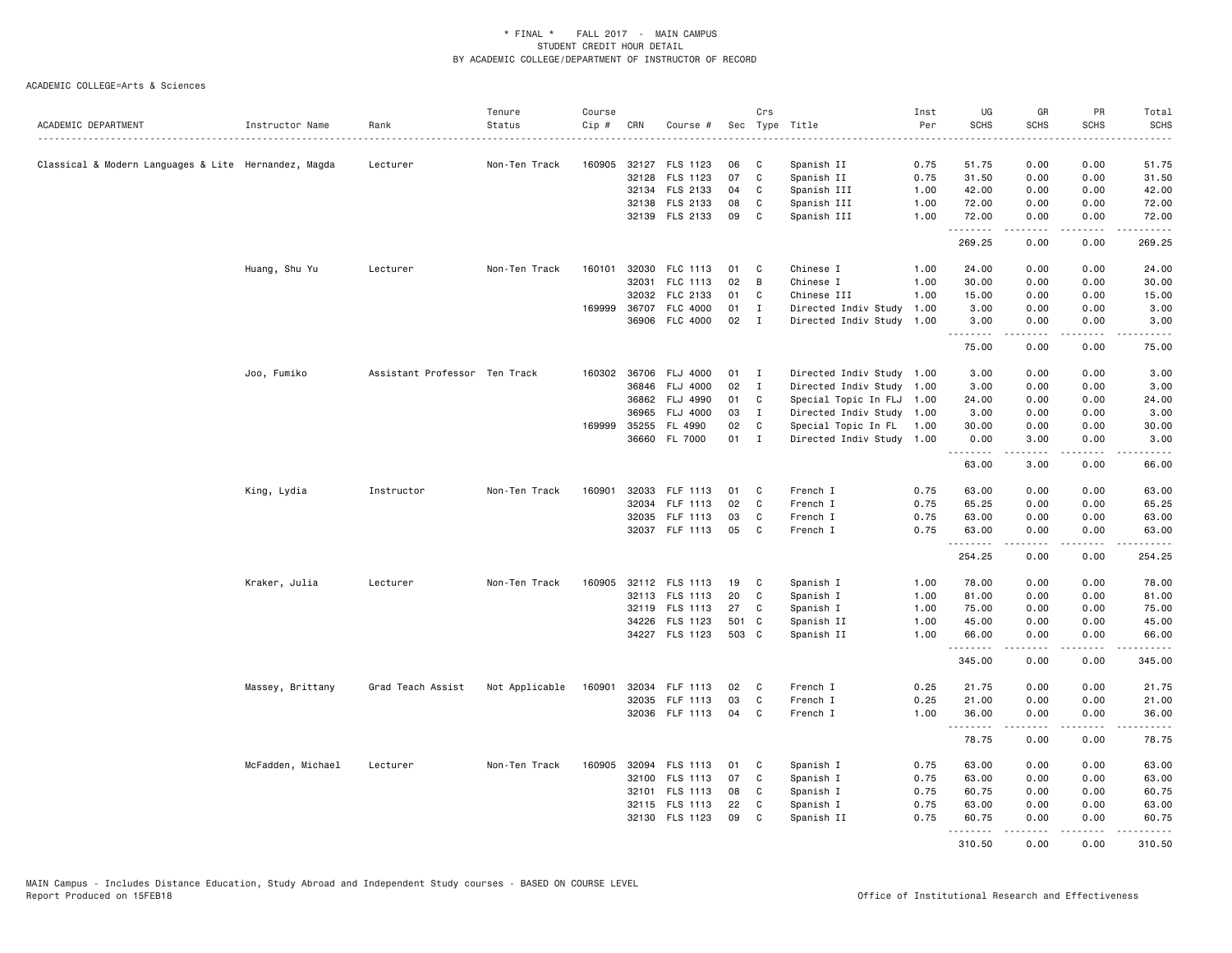| ACADEMIC DEPARTMENT                              | Instructor Name | Rank                          | Tenure<br>Status | Course<br>Cip# | CRN   | Course #              |       | Crs          | Sec Type Title            | Inst<br>Per | UG<br><b>SCHS</b> | GR<br><b>SCHS</b>                                                                                                    | PR<br><b>SCHS</b> | Total<br><b>SCHS</b> |
|--------------------------------------------------|-----------------|-------------------------------|------------------|----------------|-------|-----------------------|-------|--------------|---------------------------|-------------|-------------------|----------------------------------------------------------------------------------------------------------------------|-------------------|----------------------|
|                                                  |                 | Associate Professor Tenured   |                  | 160901         | 32046 | FLF 2143              | 01    | C            | French IV                 | 1.00        | 45.00             | 0.00                                                                                                                 | 0.00              | .<br>45.00           |
| Classical & Modern Languages & Lite Moser, Keith |                 |                               |                  |                | 34465 | FLF 4103              | 01    | C            | 20th Cen Fr Nov & Ss 1.00 |             | 27.00             | 0.00                                                                                                                 | 0.00              | 27.00                |
|                                                  |                 |                               |                  |                | 34466 | FLF 6103              | 01    | C            | 20th Cen Fr Nov & Ss      | 1.00        | 0.00              | 12.00                                                                                                                | 0.00              | 12.00                |
|                                                  |                 |                               |                  |                | 36233 | <b>FLF 7000</b>       | 01    | Ι.           | Directed Indiv Study 1.00 |             | 0.00              | 1.00                                                                                                                 | 0.00              | 1.00                 |
|                                                  |                 |                               |                  |                | 36578 | <b>FLF 4000</b>       | 01    | $\mathbf{I}$ | Directed Indiv Study 1.00 |             | 3.00              | 0.00                                                                                                                 | 0.00              | 3.00                 |
|                                                  |                 |                               |                  |                |       |                       |       |              |                           |             | .<br>75.00        | $\begin{array}{cccccccccc} \bullet & \bullet & \bullet & \bullet & \bullet & \bullet & \bullet \end{array}$<br>13.00 | .<br>0.00         | .<br>88.00           |
|                                                  | Moya, Arleana   | Instructor                    | Non-Ten Track    | 160905         |       | 32095 FLS 1113        | 02    | C            | Spanish I                 | 0.75        | 63.00             | 0.00                                                                                                                 | 0.00              | 63.00                |
|                                                  |                 |                               |                  |                | 32096 | FLS 1113              | 03    | C            | Spanish I                 | 0.75        | 65.25             | 0.00                                                                                                                 | 0.00              | 65.25                |
|                                                  |                 |                               |                  |                |       | 32097 FLS 1113        | 04    | C            | Spanish I                 | 0.75        | 58.50             | 0.00                                                                                                                 | 0.00              | 58.50                |
|                                                  |                 |                               |                  |                |       | 32098 FLS 1113        | 05    | C            | Spanish I                 | 0.75        | 60.75<br>.        | 0.00<br>.                                                                                                            | 0.00<br>.         | 60.75<br><u>.</u>    |
|                                                  |                 |                               |                  |                |       |                       |       |              |                           |             | 247.50            | 0.00                                                                                                                 | 0.00              | 247.50               |
|                                                  | Munn, David     | Lecturer                      | Non-Ten Track    | 160905         |       | 32102 FLS 1113        | 09    | C            | Spanish I                 | 0.75        | 63.00             | 0.00                                                                                                                 | 0.00              | 63.00                |
|                                                  |                 |                               |                  |                |       | 32107 FLS 1113        | 14    | C            | Spanish I                 | 0.75        | 67.50             | 0.00                                                                                                                 | 0.00              | 67.50                |
|                                                  |                 |                               |                  |                |       | 32108 FLS 1113        | 15    | C            | Spanish I                 | 0.75        | 60.75             | 0.00                                                                                                                 | 0.00              | 60.75                |
|                                                  |                 |                               |                  |                | 32109 | FLS 1113              | 16    | C            | Spanish I                 | 0.75        | 63.00             | 0.00                                                                                                                 | 0.00              | 63.00                |
|                                                  |                 |                               |                  |                |       | 32126 FLS 1123        | 05    | C            | Spanish II                | 0.75        | 58.50<br>.        | 0.00<br>.                                                                                                            | 0.00<br>.         | 58.50<br>.           |
|                                                  |                 |                               |                  |                |       |                       |       |              |                           |             | 312.75            | 0.00                                                                                                                 | 0.00              | 312.75               |
|                                                  | Nigro, Rosa     | Lecturer                      | Non-Ten Track    |                |       | 160902 32075 FLI 1113 | 02    | C            | Italian I                 | 1.00        | 78.00             | 0.00                                                                                                                 | 0.00              | 78.00                |
|                                                  |                 |                               |                  |                |       | 32076 FLI 1123        | 01    | C            | Italian II                | 1.00        | 33.00             | 0.00                                                                                                                 | 0.00              | 33.00                |
|                                                  |                 |                               |                  |                |       | 34459 FLI 2133        | 01    | C            | Italian III               | 1.00        | 12.00<br>.        | 0.00<br>-----                                                                                                        | 0.00<br>.         | 12.00<br>.           |
|                                                  |                 |                               |                  |                |       |                       |       |              |                           |             | 123.00            | 0.00                                                                                                                 | 0.00              | 123.00               |
|                                                  | Okorie, Chinwe  | Grad Teach Assist             | Not Applicable   | 160901         | 32039 | FLF 1123              | 01    | C            | French II                 | 0.25        | 6.75              | 0.00                                                                                                                 | 0.00              | 6.75                 |
|                                                  |                 |                               |                  |                |       | 32041 FLF 1123        | 03    | C            | French II                 | 0.25        | 9.00              | 0.00                                                                                                                 | 0.00              | 9.00                 |
|                                                  |                 |                               |                  |                |       |                       |       |              |                           |             | .<br>15.75        | .<br>0.00                                                                                                            | .<br>0.00         | .<br>15.75           |
|                                                  | Pelaez, Sol     | Assistant Professor Ten Track |                  |                |       | 160905 32132 FLS 2133 | 02    | C            | Spanish III               | 1.00        | 72.00             | 0.00                                                                                                                 | 0.00              | 72.00                |
|                                                  |                 |                               |                  |                | 32135 | FLS 2133              | 05    | C            | Spanish III               | 1.00        | 39.00             | 0.00                                                                                                                 | 0.00              | 39.00                |
|                                                  |                 |                               |                  |                |       | 32141 FLS 2133        | H01 C |              | Spanish III- Honors       | 1.00        | 15.00             | 0.00                                                                                                                 | 0.00              | 15.00                |
|                                                  |                 |                               |                  |                |       | 32152 FLS 3143        | 01    | C            | Hispanic Civiliza         | 1.00        | 42.00             | 0.00                                                                                                                 | 0.00              | 42.00                |
|                                                  |                 |                               |                  |                |       |                       |       |              |                           |             | .<br>168.00       | .<br>0.00                                                                                                            | .<br>0.00         | .<br>168.00          |
|                                                  | Popovic, Monika | Grad Teach Assist             | Not Applicable   | 160905         | 32094 | FLS 1113              | 01    | C            | Spanish I                 | 0.25        | 21.00             | 0.00                                                                                                                 | 0.00              | 21.00                |
|                                                  |                 |                               |                  |                |       | 32107 FLS 1113        | 14    | C            | Spanish I                 | 0.25        | 22.50             | 0.00                                                                                                                 | 0.00              | 22.50                |
|                                                  |                 |                               |                  |                |       | 32111 FLS 1113        | 18    | C            | Spanish I                 | 0.25        | 15.75             | 0.00                                                                                                                 | 0.00              | 15.75                |
|                                                  |                 |                               |                  |                |       | 32117 FLS 1113        | 24    | C            | Spanish I                 | 0.25        | 18.75             | 0.00                                                                                                                 | 0.00              | 18.75                |
|                                                  |                 |                               |                  |                |       | 32121 FLS 1113        | H01 C |              | Spanish I - Honors        | 0.25        | 18.75<br>.        | 0.00<br>.                                                                                                            | 0.00<br>$- - - -$ | 18.75<br>.           |
|                                                  |                 |                               |                  |                |       |                       |       |              |                           |             | 96.75             | 0.00                                                                                                                 | 0.00              | 96.75                |
|                                                  | Potter, Edward  | Associate Professor Tenured   |                  | 160501         |       | 32063 FLG 2133        | 01    | C            | German III                | 1.00        | 24.00             | 0.00                                                                                                                 | 0.00              | 24.00                |
|                                                  |                 |                               |                  |                | 34463 | FLG 3313              | 01    | C            | Business German I         | 1.00        | 33.00             | 0.00                                                                                                                 | 0.00              | 33.00                |
|                                                  |                 |                               |                  |                | 36901 | <b>FLG 4000</b>       | 03    | $\mathbf I$  | Directed Indiv Study      | 1.00        | 2.00              | 0.00                                                                                                                 | 0.00              | 2.00                 |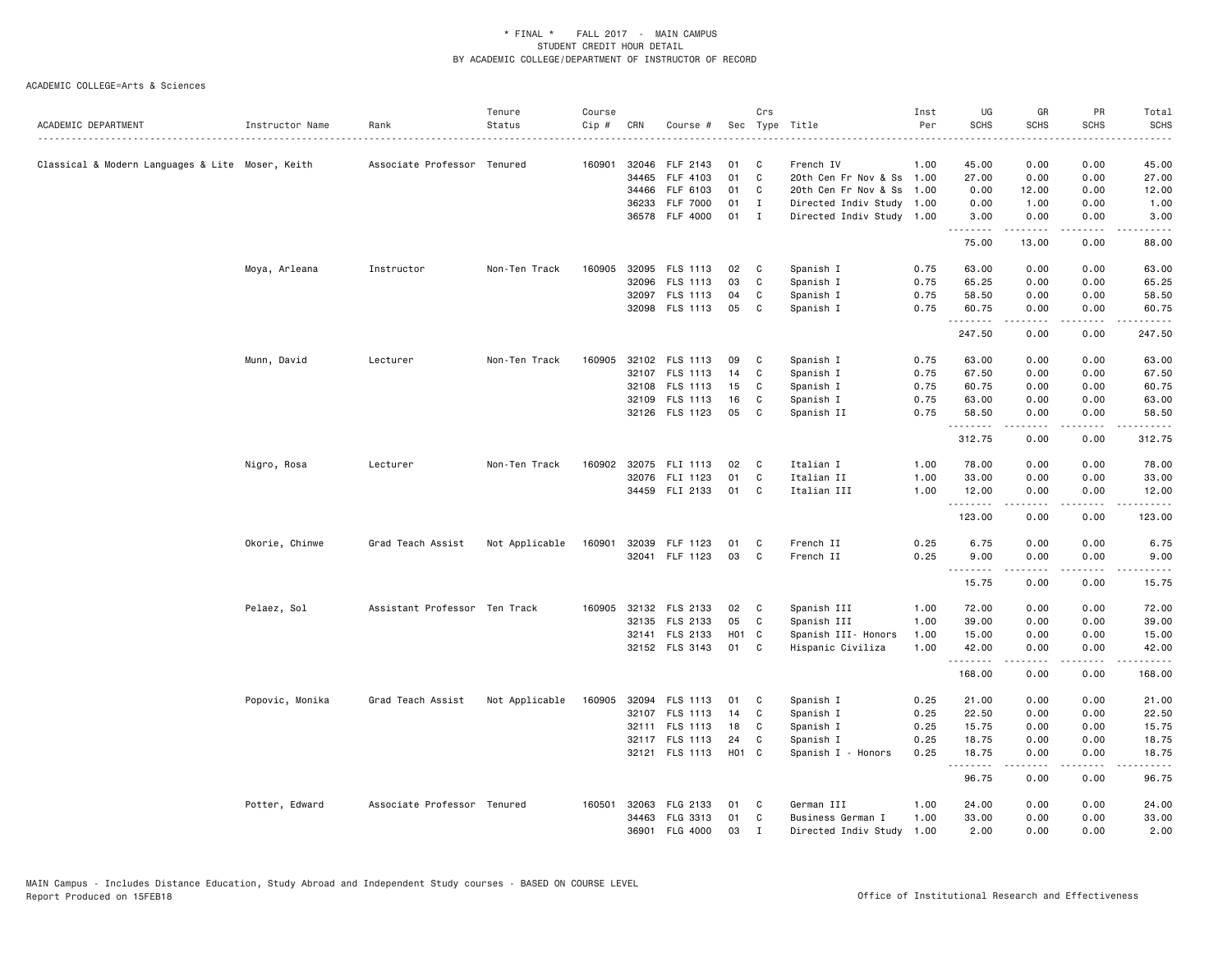| ACADEMIC DEPARTMENT                                 | Instructor Name                        | Rank                          | Tenure<br>Status | Course<br>Cip # | CRN   | Course #                         |                  | Crs            | Sec Type Title                                    | Inst<br>Per  | UG<br><b>SCHS</b> | GR<br><b>SCHS</b>              | PR<br><b>SCHS</b> | Total<br><b>SCHS</b> |
|-----------------------------------------------------|----------------------------------------|-------------------------------|------------------|-----------------|-------|----------------------------------|------------------|----------------|---------------------------------------------------|--------------|-------------------|--------------------------------|-------------------|----------------------|
|                                                     |                                        |                               |                  |                 |       |                                  |                  |                |                                                   |              | --------          |                                |                   |                      |
|                                                     |                                        |                               |                  |                 |       |                                  |                  |                |                                                   |              | 59.00             | 0.00                           | 0.00              | 59.00                |
| Classical & Modern Languages & Lite Ricketts, Maria |                                        | Lecturer                      | Non-Ten Track    |                 |       | 160905 34224 FLS 1113            | 501 C            |                | Spanish I                                         | 1.00         | 60.00             | 0.00                           | 0.00              | 60.00                |
|                                                     |                                        |                               |                  |                 |       | 34225 FLS 1113<br>34228 FLS 2133 | 502 C<br>501 C   |                | Spanish I<br>Spanish III                          | 1.00<br>1.00 | 63.00<br>69.00    | 0.00<br>0.00                   | 0.00<br>0.00      | 63.00<br>69.00       |
|                                                     |                                        |                               |                  |                 |       |                                  |                  |                |                                                   |              | .                 | .                              | المتماما          | .                    |
|                                                     |                                        |                               |                  |                 |       |                                  |                  |                |                                                   |              | 192.00            | 0.00                           | 0.00              | 192.00               |
|                                                     | Roskelley, Martha                      | Grad Teach Assist             | Not Applicable   | 160905          |       | 32125 FLS 1123                   | 04               | C              | Spanish II                                        | 0.50         | 34.50             | 0.00                           | 0.00              | 34.50                |
|                                                     |                                        |                               |                  |                 |       | 32130 FLS 1123                   | 09               | C              | Spanish II                                        | 0.25         | 20.25             | 0.00                           | 0.00              | 20.25                |
|                                                     |                                        |                               |                  |                 |       | 32145 FLS 3111                   | 01               | L              | Adv Spanish Lab I                                 | 1.00         | 24.00<br>.        | 0.00<br><b><i><u>.</u></i></b> | 0.00<br>.         | 24.00<br>والمستحدث   |
|                                                     |                                        |                               |                  |                 |       |                                  |                  |                |                                                   |              | 78.75             | 0.00                           | 0.00              | 78.75                |
|                                                     | Russell, Amie                          | Instructor                    | Non-Ten Track    | 160905          |       | 32103 FLS 1113                   | 10               | C              | Spanish I                                         | 1.00         | 72.00             | 0.00                           | 0.00              | 72.00                |
|                                                     |                                        |                               |                  |                 |       | 32104 FLS 1113                   | 11               | C              | Spanish I                                         | 1.00         | 69.00             | 0.00                           | 0.00              | 69.00                |
|                                                     |                                        |                               |                  |                 |       | 32105 FLS 1113                   | 12               | C              | Spanish I                                         | 1.00         | 69.00<br><u>.</u> | 0.00<br>.                      | 0.00<br>.         | 69.00<br>.           |
|                                                     |                                        |                               |                  |                 |       |                                  |                  |                |                                                   |              | 210.00            | 0.00                           | 0.00              | 210.00               |
|                                                     | Ruz, Gerardo De Jesu Grad Teach Assist |                               | Not Applicable   | 160905          |       | 32125 FLS 1123                   | 04               | C              | Spanish II                                        | 0.50         | 34.50             | 0.00                           | 0.00              | 34.50                |
|                                                     |                                        |                               |                  |                 |       | 32126 FLS 1123                   | 05               | C              | Spanish II                                        | 0.25         | 19.50             | 0.00                           | 0.00              | 19.50                |
|                                                     |                                        |                               |                  |                 |       | 32127 FLS 1123                   | 06               | C              | Spanish II                                        | 0.25         | 17.25             | 0.00                           | 0.00              | 17.25                |
|                                                     |                                        |                               |                  |                 |       | 32150 FLS 3121                   | 02               | L,             | Advan Spanish Conv P                              | 1.00         | 23.00<br>.        | 0.00<br>-----                  | 0.00<br>.         | 23.00<br>.           |
|                                                     |                                        |                               |                  |                 |       |                                  |                  |                |                                                   |              | 94.25             | 0.00                           | 0.00              | 94.25                |
|                                                     | Simpore, Karim                         | Assistant Professor Ten Track |                  | 160901          | 32043 | FLF 2133                         | 01               | C              | French III                                        | 1.00         | 81.00             | 0.00                           | 0.00              | 81.00                |
|                                                     |                                        |                               |                  |                 | 32044 | FLF 2133                         | 02               | C              | French III                                        | 1.00         | 63.00             | 0.00                           | 0.00              | 63.00                |
|                                                     |                                        |                               |                  |                 |       | 34467 FLF 4173<br>34468 FLF 6173 | 01<br>01         | C<br>C         | Intro Francophone Ci<br>Intro Francophone Ci 1.00 | 1.00         | 30.00<br>0.00     | 0.00<br>12.00                  | 0.00<br>0.00      | 30.00<br>12.00       |
|                                                     |                                        |                               |                  |                 |       |                                  |                  |                |                                                   |              | .                 | .                              | .                 | .                    |
|                                                     |                                        |                               |                  |                 |       |                                  |                  |                |                                                   |              | 174.00            | 12.00                          | 0.00              | 186.00               |
|                                                     | Sykes, Savannah                        | Grad Teach Assist             | Not Applicable   | 160905          |       | 32098 FLS 1113                   | 05               | C              | Spanish I                                         | 0.25         | 20.25             | 0.00                           | 0.00              | 20.25                |
|                                                     |                                        |                               |                  |                 | 32099 | FLS 1113                         | 06               | C              | Spanish I                                         | 0.25         | 17.25             | 0.00                           | 0.00              | 17.25                |
|                                                     |                                        |                               |                  |                 | 32102 | 32100 FLS 1113<br>FLS 1113       | 07<br>09         | C<br>C         | Spanish I<br>Spanish I                            | 0.25<br>0.25 | 21.00<br>21.00    | 0.00<br>0.00                   | 0.00<br>0.00      | 21.00<br>21.00       |
|                                                     |                                        |                               |                  |                 |       | 32115 FLS 1113                   | 22               | C              | Spanish I                                         | 0.25         | 21.00             | 0.00                           | 0.00              | 21.00                |
|                                                     |                                        |                               |                  |                 |       |                                  |                  |                |                                                   |              | .<br>100.50       | .<br>0.00                      | 0.00              | .<br>100.50          |
|                                                     |                                        |                               |                  |                 |       |                                  |                  |                |                                                   |              |                   |                                |                   |                      |
|                                                     | Truesdale, Scott                       | Grad Teach Assist             | Not Applicable   | 160901          |       | 32037 FLF 1113<br>32040 FLF 1123 | 05<br>02         | C<br>C         | French I<br>French II                             | 0.25<br>0.25 | 21.00<br>19.50    | 0.00<br>0.00                   | 0.00<br>0.00      | 21.00                |
|                                                     |                                        |                               |                  |                 |       |                                  |                  |                |                                                   |              | .                 | .                              | .                 | 19.50<br>.           |
|                                                     |                                        |                               |                  |                 |       |                                  |                  |                |                                                   |              | 40.50             | 0.00                           | 0.00              | 40.50                |
|                                                     | Vozzo, Rosa                            | Instructor                    | Non-Ten Track    |                 |       | 160905 32133 FLS 2133            | 03               | C              | Spanish III                                       | 1.00         | 63.00             | 0.00                           | 0.00              | 63.00                |
|                                                     |                                        |                               |                  |                 |       | 32136 FLS 2133                   | 06               | C              | Spanish III                                       | 1.00         | 69.00             | 0.00                           | 0.00              | 69.00                |
|                                                     |                                        |                               |                  |                 | 32156 | 32154 FLS 3233<br>FLS 3313       | 01<br>01         | C<br>C         | Adv Spanish Conversa<br>Econ for Span-speak       | 1.00<br>1.00 | 57.00<br>57.00    | 0.00<br>0.00                   | 0.00<br>0.00      | 57.00<br>57.00       |
|                                                     |                                        |                               |                  | 169999          |       | 32093 FLS 1001                   | F <sub>0</sub> 1 | C <sub>c</sub> | First Year Seminar                                | 1.00         | 26.00             | 0.00                           | 0.00              | 26.00                |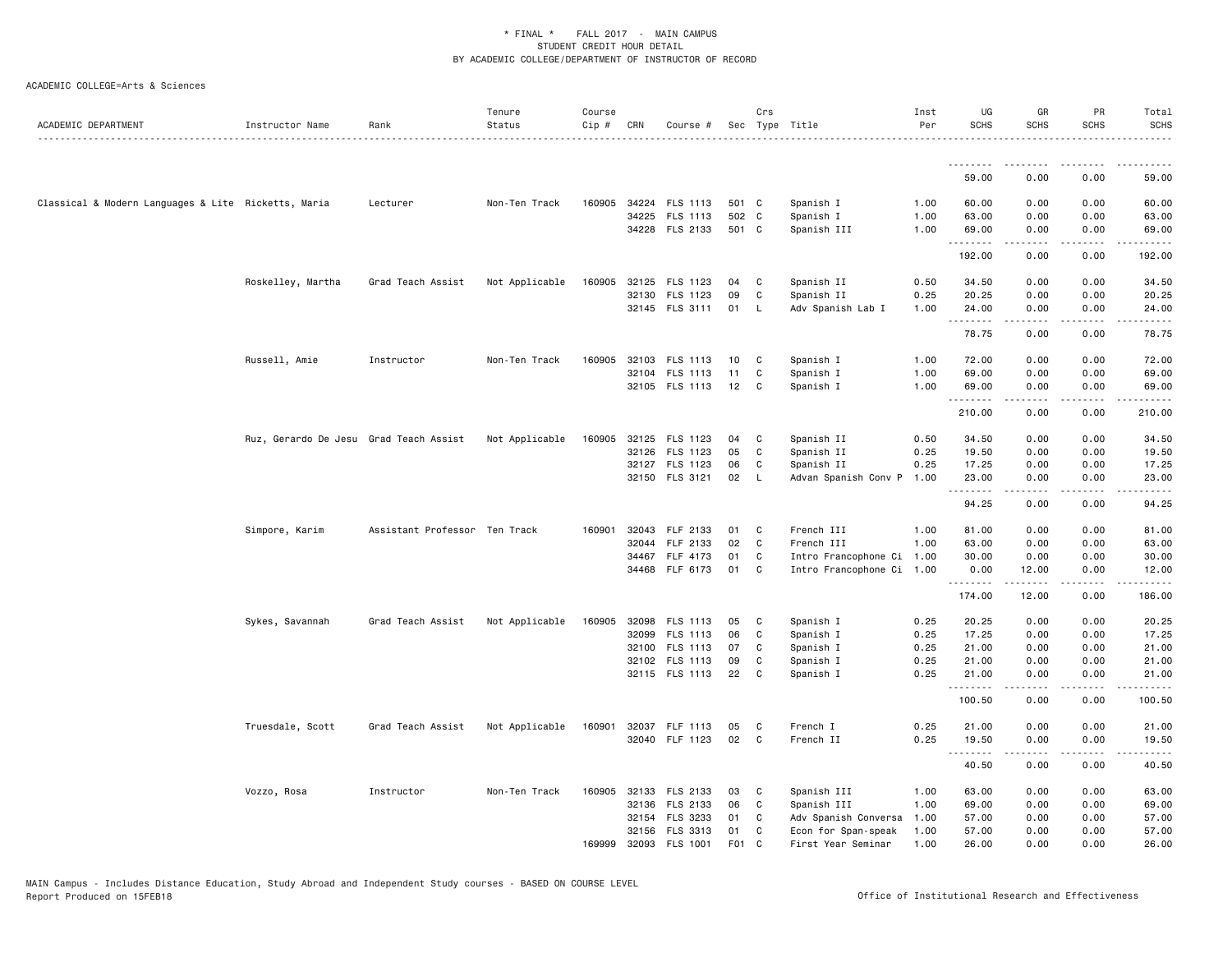| ACADEMIC DEPARTMENT                                                           | Instructor Name   | Rank                          | Tenure<br>Status | Course<br>Cip# | CRN   | Course #              |      | Crs          | Sec Type Title            | Inst<br>Per | UG<br><b>SCHS</b>   | GR<br><b>SCHS</b> | PR<br><b>SCHS</b> | Total<br><b>SCHS</b>      |
|-------------------------------------------------------------------------------|-------------------|-------------------------------|------------------|----------------|-------|-----------------------|------|--------------|---------------------------|-------------|---------------------|-------------------|-------------------|---------------------------|
|                                                                               |                   |                               |                  |                |       |                       |      |              |                           |             |                     |                   |                   |                           |
|                                                                               |                   |                               |                  |                |       |                       |      |              |                           |             | 272.00              | 0.00              | 0.00              | 272.00                    |
| Classical & Modern Languages & Lite Wadlington, Francesc Grad Teach Assist    |                   |                               | Not Applicable   | 160905         |       | 32106 FLS 1113        | 13 C |              | Spanish I                 | 0.25        | 15.00               | 0.00              | 0.00              | 15.00                     |
|                                                                               |                   |                               |                  |                |       | 32122 FLS 1123        | 01 C |              | Spanish II                | 0.25        | 21.00               | 0.00              | 0.00              | 21.00                     |
|                                                                               |                   |                               |                  |                |       | 32123 FLS 1123        | 02   | C            | Spanish II                | 0.25        | 20.25               | 0.00              | 0.00              | 20.25                     |
|                                                                               |                   |                               |                  |                |       | 32124 FLS 1123        | 03   | C            | Spanish II                | 0.25        | 18.75               | 0.00              | 0.00              | 18.75                     |
|                                                                               |                   |                               |                  |                |       | 32128 FLS 1123        | 07   | C.           | Spanish II                | 0.25        | 10.50<br>.          | 0.00              | 0.00              | 10.50                     |
|                                                                               |                   |                               |                  |                |       |                       |      |              |                           |             | 85.50               | 0.00              | 0.00              | 85.50                     |
|                                                                               | Wolverton, Robert | Professor                     | Tenured          | 160101         | 32026 | FL 4143               | 01   | $\mathbf{C}$ | Classical Mythology       | 1.00        | 54.00               | 0.00              | 0.00              | 54.00                     |
|                                                                               |                   |                               |                  | 161203 32081   |       | FLL 1113              | 01 C |              | Latin I                   | 1.00        | 78.00               | 0.00              | 0.00              | 78.00                     |
|                                                                               |                   |                               |                  |                | 32087 | FLL 2133              | 01 C |              | Latin III                 | 1.00        | 51.00               | 0.00              | 0.00              | 51.00                     |
|                                                                               |                   |                               |                  |                | 36234 | <b>FLL 4000</b>       | 01 I |              | Directed Indiv Study 1.00 |             | 1.00                | 0.00              | 0.00              | 1.00                      |
|                                                                               |                   |                               |                  |                |       | 36671 FLL 7000        | 01 I |              | Directed Indiv Study 1.00 |             | 0.00                | 1.00              | 0.00              | 1.00                      |
|                                                                               |                   |                               |                  | 240101         | 36582 | HON 4000              | 03 I |              | Directed Individual       | 1.00        | 1.00                | 0.00              | 0.00              | 1.00                      |
|                                                                               |                   |                               |                  | 380201         | 33687 | REL 4143              | 01   | $\mathbf{C}$ | Classical Mythology       | 1.00        | 27.00               | 0.00              | 0.00              | 27.00                     |
|                                                                               |                   |                               |                  |                |       |                       |      |              |                           |             | .<br>212.00         | .<br>1.00         | $\cdots$<br>0.00  | 213.00                    |
|                                                                               | Yamamoto, Tsumugi | Lecturer                      | Non-Ten Track    | 160302         |       | 32078 FLJ 1113        | 01 C |              | Japanese I                | 1.00        | 81.00               | 0.00              | 0.00              | 81.00                     |
|                                                                               |                   |                               |                  |                |       | 32079 FLJ 1113        | 02   | $\mathbf{C}$ | Japanese I                | 1.00        | 84.00               | 0.00              | 0.00              | 84.00                     |
|                                                                               |                   |                               |                  |                |       | 32080 FLJ 2133        | 01   | C.           | Japanese III              | 1.00        | 45.00               | 0.00              | 0.00              | 45.00                     |
|                                                                               |                   |                               |                  |                |       |                       |      |              |                           |             | .<br>210.00         | 0.00              | 0.00              | 210.00                    |
|                                                                               | Zelaya, Karina    | Assistant Professor Ten Track |                  |                |       | 160905 32142 FLS 2143 | 01 C |              | Spanish IV                | 1.00        | 66.00               | 0.00              | 0.00              | 66.00                     |
|                                                                               |                   |                               |                  |                |       | 32143 FLS 2143        | 02 C |              | Spanish IV                | 1.00        | 69.00               | 0.00              | 0.00              | 69.00                     |
|                                                                               |                   |                               |                  |                |       | 32147 FLS 3113        | 01   | $\mathbf{C}$ | Advanced Spanish Com      | 1.00        | 54.00               | 0.00              | 0.00              | 54.00                     |
|                                                                               |                   |                               |                  |                |       |                       |      |              |                           |             | .<br>189.00         | 0.00              | .<br>0.00         | .<br>189.00               |
| ======================================<br>Classical & Modern Languages & Lite |                   |                               |                  |                |       |                       |      |              |                           |             | ========<br>6527.00 | ========<br>69.00 | ========<br>0.00  | ==========<br>6596.00     |
| ----------------------------------                                            |                   |                               |                  |                |       |                       |      |              |                           |             | ========            |                   |                   | -------- ------- -------- |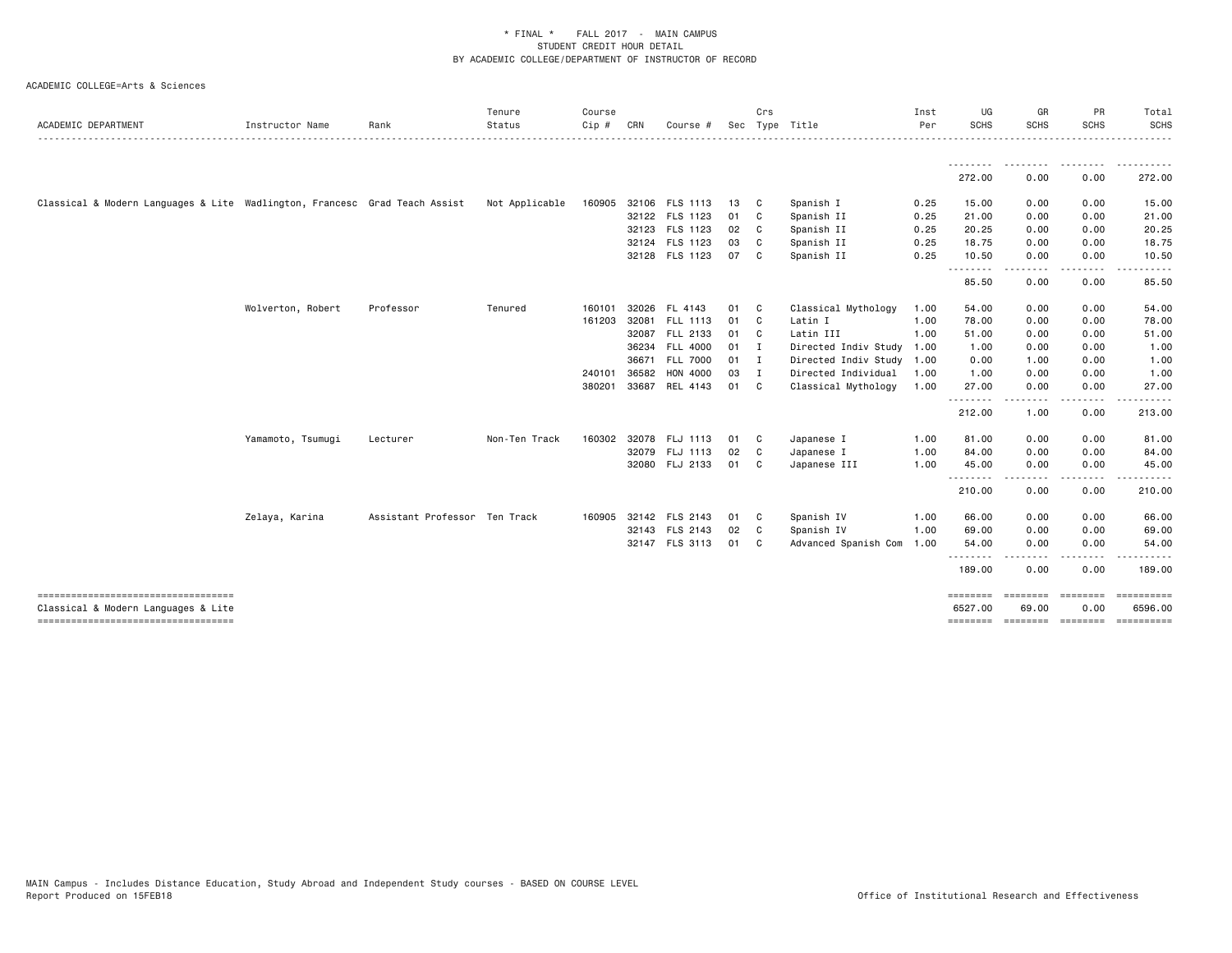| ACADEMIC DEPARTMENT | Instructor Name   | Rank        | Tenure<br>Status | Course<br>Cip # | CRN          | Course #             |                 | Crs          | Sec Type Title            | Inst<br>Per | UG<br><b>SCHS</b>             | GR<br><b>SCHS</b> | PR<br><b>SCHS</b> | Total<br><b>SCHS</b>   |
|---------------------|-------------------|-------------|------------------|-----------------|--------------|----------------------|-----------------|--------------|---------------------------|-------------|-------------------------------|-------------------|-------------------|------------------------|
| Communication       | Anthony, Kelli    | Instructor  | Non-Ten Track    | 090101          | 34126        | CO 1223              | 501 C           |              | Intro Comm Theory         | 1.00        | 96.00                         | 0.00              | 0.00              | 96.00                  |
|                     |                   |             |                  |                 | 34130        | CO 3833              | 501 C           |              | Interviewing              | 1.00        | 60.00                         | 0.00              | 0.00              | 60.00                  |
|                     |                   |             |                  |                 | 090401 34127 | CO 1403              | 501 C           |              | Intro Mass Media          | 1.00        | 144.00                        | 0.00              | 0.00              | 144.00                 |
|                     |                   |             |                  |                 |              | 090900 34129 CO 3813 | 501 C           |              | PR Case Problems          | 1.00        | 24.00                         | 0.00              | 0.00              | 24.00                  |
|                     |                   |             |                  |                 |              |                      |                 |              |                           |             | .<br>324.00                   | 0.00              | 0.00              | .<br>324.00            |
|                     | Blount, Anna      | Lecturer    | Non-Ten Track    | 090101          | 30939        | CO 1013              | 02              | C            | Intro to Communicati      | 1.00        | 99.00                         | 0.00              | 0.00              | 99.00                  |
|                     |                   |             |                  |                 | 30945        | CO 1013              | 08              | C            | Intro to Communicati      | 1.00        | 96.00                         | 0.00              | 0.00              | 96.00                  |
|                     |                   |             |                  | 090900 31021    |              | CO 3863              | 01              | B            | PR Production             | 1.00        | 54.00                         | 0.00              | 0.00              | 54.00                  |
|                     |                   |             |                  |                 |              | 31022 CO 3863        | 02              | B            | PR Production             | 1.00        | 54.00                         | 0.00              | 0.00              | 54.00                  |
|                     |                   |             |                  |                 |              |                      |                 |              |                           |             | . <b>.</b><br>303.00          | 0.00              | 0.00              | . <b>.</b> .<br>303.00 |
|                     | Bogue, Patty      | Instructor  | Non-Ten Track    | 231304          | 31031        | CO 4253              | 03              | C            | Elements Of Persuasn      | 1.00        | 75.00                         | 0.00              | 0.00              | 75.00                  |
|                     |                   |             |                  | 520201          | 32995        | MGT 3213             | 01              | C            | Org Communications        | 1.00        | 153.00                        | 0.00              | 0.00              | 153.00                 |
|                     |                   |             |                  |                 | 34332        | MGT 3213             | 506 C           |              | Org Communications        | 1.00        | 120.00                        | 0.00              | 0.00              | 120.00                 |
|                     |                   |             |                  |                 | 34450        | MGT 3213             | 08              | C            | Org Communications        | 1.00        | 153.00                        | 0.00              | 0.00              | 153.00                 |
|                     |                   |             |                  |                 | 521003 33696 | <b>SLCE 1002</b>     | <b>S01</b>      | $\mathbf{C}$ | Day One Leadership C      | 0.40        | 107.20                        | 0.00              | 0.00              | 107.20                 |
|                     |                   |             |                  |                 | 33697        | <b>SLCE 1002</b>     | S02 B           |              | Day One Leadership C 0.40 |             | 16.80                         | 0.00              | 0.00              | 16.80                  |
|                     |                   |             |                  |                 | 33698        | SLCE 1002            | S03 B           |              | Day One Leadership C 0.40 |             | 13.60                         | 0.00              | 0.00              | 13.60                  |
|                     |                   |             |                  |                 |              |                      |                 |              |                           |             | .<br>638.60                   | 0.00              | 0.00              | 638.60                 |
|                     | Brown, Karyn      | Instructor  | Non-Ten Track    |                 |              | 090900 31044 CO 4813 | 02              | $\mathbf{C}$ | PR Organizations          | 1.00        | 57.00                         | 0.00              | 0.00              | 57.00                  |
|                     |                   |             |                  |                 |              |                      |                 |              |                           |             | .<br>57.00                    | 0.00              | 0.00              | 57.00                  |
|                     | Cain, Emily       | Instructor  | Non-Ten Track    |                 |              | 090900 31023 CO 3863 | 03              | B            | PR Production             | 1.00        | 54.00                         | 0.00              | 0.00              | 54.00                  |
|                     |                   |             |                  |                 |              |                      |                 |              |                           |             | .                             |                   |                   |                        |
|                     |                   |             |                  |                 |              |                      |                 |              |                           |             | 54.00                         | 0.00              | 0.00              | 54.00                  |
|                     | Carskadon, Leslie | Non-Faculty | Not Applicable   |                 |              | 090701 30991 CO 2423 | 01              | C            | News Edit-Typo-Mkup       | 1.00        | 48.00<br>$\sim$ $\sim$ $\sim$ | 0.00              | 0.00<br>$- - - -$ | 48.00                  |
|                     |                   |             |                  |                 |              |                      |                 |              |                           |             | 48.00                         | 0.00              | 0.00              | 48.00                  |
|                     | Chambers, Cheryl  | Instructor  | Non-Ten Track    | 090101          | 30965        | CO 1013              | 28              | C            | Intro to Communicati      | 1.00        | 90.00                         | 0.00              | 0.00              | 90.00                  |
|                     |                   |             |                  |                 | 30967        | CO 1013              | 30              | C            | Intro to Communicati      | 1.00        | 93.00                         | 0.00              | 0.00              | 93.00                  |
|                     |                   |             |                  |                 | 090102 31033 | CO 4323              | 01              | C            | Mass Media-Society        | 1.00        | 99.00                         | 0.00              | 0.00              | 99.00                  |
|                     |                   |             |                  |                 | 34132        | CO 4323              | 501 C           |              | Mass Media-Society        | 1.00        | 93.00                         | 0.00              | 0.00              | 93.00                  |
|                     |                   |             |                  |                 | 090702 31008 | CO 3713              | 01              | C            | Digital Communicatio      | 1.00        | 48.00                         | 0.00              | 0.00              | 48.00                  |
|                     |                   |             |                  |                 | 231304 34480 | CO 1001              | F01 C           |              | First Year Seminar        | 1.00        | 12.00                         | 0.00              | 0.00              | 12.00                  |
|                     |                   |             |                  |                 |              |                      |                 |              |                           |             | .<br>435.00                   | 0.00              | 0.00              | 435.00                 |
|                     | Clevinger, Donna  | Professor   | Tenured          | 240101          | 36380        | HON 1173             | H03 S           |              | The Quest II              | 1.00        | 45.00                         | 0.00              | 0.00              | 45.00                  |
|                     |                   |             |                  |                 | 36957        | HON 4000             | 06              | $\mathbf{I}$ | Directed Individual       | 1.00        | 1.00                          | 0.00              | 0.00              | 1.00                   |
|                     |                   |             |                  |                 | 36958        | HON 4000             | 07              | I            | Directed Individual       | 1.00        | 1.00                          | 0.00              | 0.00              | 1.00                   |
|                     |                   |             |                  |                 | 36959        | HON 4000             | 08              | $\mathbf I$  | Directed Individual       | 1.00        | 1.00                          | 0.00              | 0.00              | 1.00                   |
|                     |                   |             |                  |                 | 36960        | HON 4000             | 09              | I            | Directed Individual       | 1.00        | 1.00                          | 0.00              | 0.00              | 1.00                   |
|                     |                   |             |                  |                 | 36962        | HON 4000             | 10 <sub>1</sub> | I            | Directed Individual       | 1.00        | 1.00                          | 0.00              | 0.00              | 1.00                   |
|                     |                   |             |                  |                 | 36969        | HON 4000             | 11              | I            | Directed Individual       | 1.00        | 1.00                          | 0.00              | 0.00              | 1.00                   |
|                     |                   |             |                  |                 | 36970        | HON 4000             | 12              | $\mathbf I$  | Directed Individual       | 1.00        | 1.00                          | 0.00              | 0.00              | 1.00                   |
|                     |                   |             |                  |                 | 36973        | HON 4000             | 13              | $\mathsf{T}$ | Directed Individual       | 1.00        | 1.00                          | 0.00              | 0.00              | 1.00                   |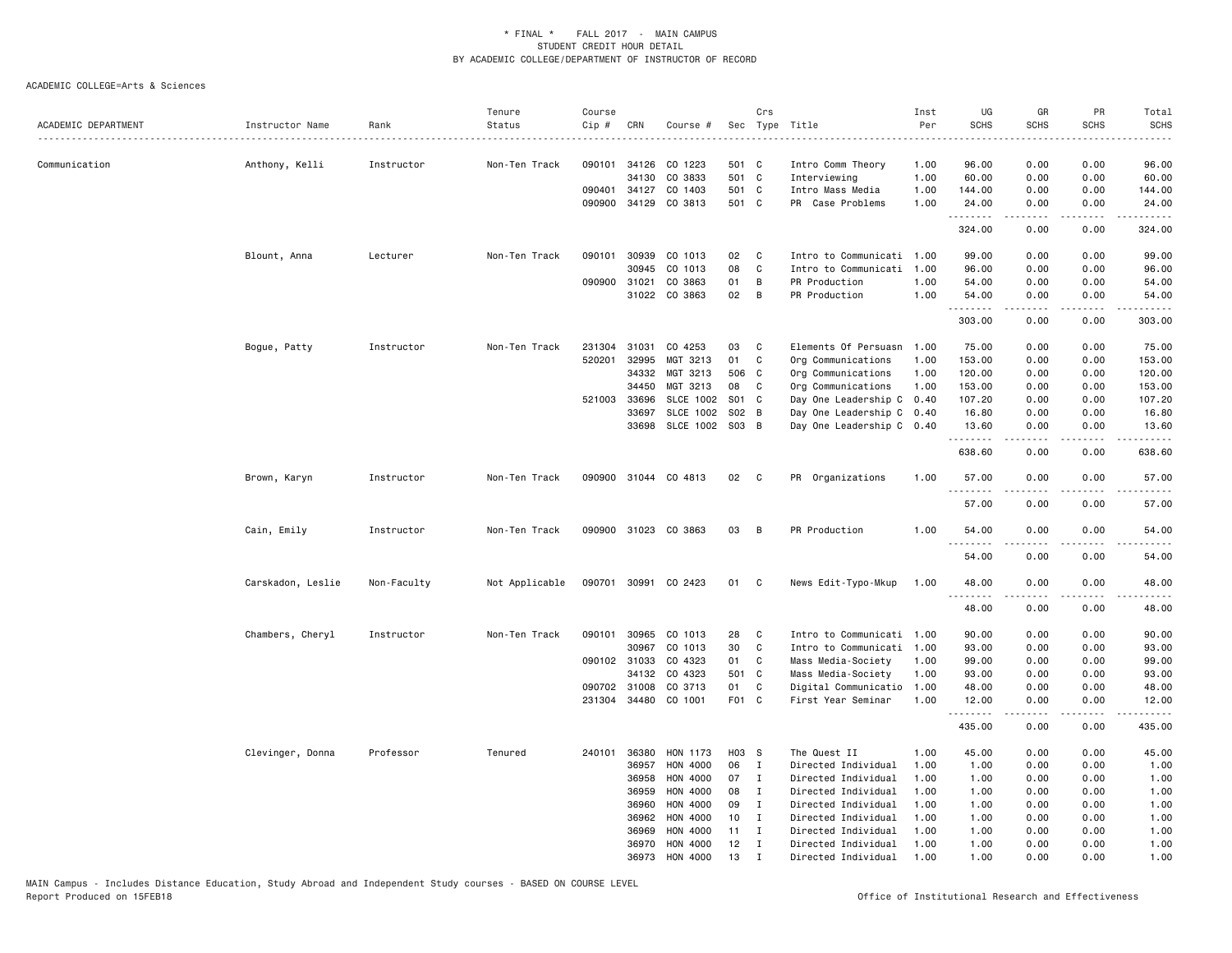| ACADEMIC DEPARTMENT | Instructor Name    | Rank                          | Tenure<br>Status | Course<br>Cip # | CRN                   | Course #                   |                | Crs          | Sec Type Title<br>.                          | Inst<br>Per<br>. <b>.</b> | UG<br><b>SCHS</b> | GR<br><b>SCHS</b>                                                                                                                                            | PR<br><b>SCHS</b> | Total<br><b>SCHS</b><br><u>.</u> |
|---------------------|--------------------|-------------------------------|------------------|-----------------|-----------------------|----------------------------|----------------|--------------|----------------------------------------------|---------------------------|-------------------|--------------------------------------------------------------------------------------------------------------------------------------------------------------|-------------------|----------------------------------|
| Communication       | Clevinger, Donna   | Professor                     | Tenured          | 240101          | 36974                 | HON 4000                   | 14             | I            | Directed Individual                          | 1.00                      | 1.00              | 0.00                                                                                                                                                         | 0.00              | 1.00                             |
|                     |                    |                               |                  |                 | 36979<br>500506 30993 | <b>HON 4000</b><br>CO 2503 | 15<br>H01 C    | $\mathbf{I}$ | Directed Individual<br>Acting - Honors       | 1.00<br>1.00              | 2.00<br>45.00     | 0.00<br>0.00                                                                                                                                                 | 0.00<br>0.00      | 2.00<br>45.00                    |
|                     |                    |                               |                  |                 |                       |                            |                |              |                                              |                           | .                 | $\omega$ is $\omega$ in $\omega$                                                                                                                             | .                 | .                                |
|                     |                    |                               |                  |                 |                       |                            |                |              |                                              |                           | 101.00            | 0.00                                                                                                                                                         | 0.00              | 101.00                           |
|                     | Edmonds, Khristina | Instructor                    | Non-Ten Track    | 090101          |                       | 31014 CO 3833              | 01             | C            | Interviewing                                 | 1.00                      | 57.00             | 0.00                                                                                                                                                         | 0.00              | 57.00                            |
|                     |                    |                               |                  |                 | 31016                 | CO 3833                    | 03             | C            | Interviewing                                 | 1.00                      | 63.00             | 0.00                                                                                                                                                         | 0.00              | 63.00                            |
|                     |                    |                               |                  | 231304          | 30935<br>30937        | CO 1003<br>CO 1003         | HO1 C<br>H03 C |              | Hon Fund of Public S<br>Hon Fund Public Spea | 1.00                      | 54.00<br>57.00    | 0.00<br>0.00                                                                                                                                                 | 0.00<br>0.00      | 54.00<br>57.00                   |
|                     |                    |                               |                  |                 |                       | 30976 CO 2253              | 01 C           |              | Fund Interprsn Comm                          | 1.00<br>1.00              | 54.00             | 0.00                                                                                                                                                         | 0.00              | 54.00                            |
|                     |                    |                               |                  |                 |                       |                            |                |              |                                              |                           | .                 | .                                                                                                                                                            | $- - - -$         | .                                |
|                     |                    |                               |                  |                 |                       |                            |                |              |                                              |                           | 285.00            | 0.00                                                                                                                                                         | 0.00              | 285.00                           |
|                     | Fisher, Melody     | Assistant Professor Ten Track |                  |                 |                       | 090900 31012 CO 3813       | 01             | C            | PR Case Problems                             | 1.00                      | 72.00             | 0.00                                                                                                                                                         | 0.00              | 72.00                            |
|                     |                    |                               |                  |                 |                       | 31013 CO 3813              | 02             | C            | PR Case Problems                             | 1.00                      | 72.00             | 0.00                                                                                                                                                         | 0.00              | 72.00                            |
|                     |                    |                               |                  |                 |                       | 31017 CO 3853              | 01 C           |              | Public Relations Wri 1.00                    |                           | 42.00<br><u>.</u> | 0.00<br>$- - - - -$                                                                                                                                          | 0.00<br>.         | 42.00<br>.                       |
|                     |                    |                               |                  |                 |                       |                            |                |              |                                              |                           | 186.00            | 0.00                                                                                                                                                         | 0.00              | 186.00                           |
|                     | Forde, John        | Professor                     | Tenured          |                 |                       | 090900 31011 CO 3803       | 01             | C            | Prin Public Relation 1.00                    |                           | 381.00            | 0.00                                                                                                                                                         | 0.00              | 381.00                           |
|                     |                    |                               |                  |                 |                       | 34128 CO 3803              | 501 C          |              | Prin Public Relation 1.00                    |                           | 60.00             | 0.00                                                                                                                                                         | 0.00              | 60.00                            |
|                     |                    |                               |                  |                 |                       |                            |                |              |                                              |                           | .<br>441.00       | 0.00                                                                                                                                                         | 0.00              | 441.00                           |
|                     |                    |                               |                  |                 |                       |                            |                |              |                                              |                           |                   |                                                                                                                                                              |                   |                                  |
|                     | Fountain, Amy      | Instructor                    | Non-Ten Track    | 090401          | 31024                 | CO 4053                    | 01             | E            | Internship Comm                              | 1.00                      | 30.00             | 0.00                                                                                                                                                         | 0.00              | 30.00                            |
|                     |                    |                               |                  | 231304          | 30929                 | CO 1003                    | 05             | C            | Fund Of Public Speak 1.00                    |                           | 75.00             | 0.00                                                                                                                                                         | 0.00              | 75.00                            |
|                     |                    |                               |                  |                 |                       | 30930 CO 1003              | 06             | C            | Fund Of Public Speak 1.00                    |                           | 75.00<br>.        | 0.00<br>$\frac{1}{2} \left( \frac{1}{2} \right) \left( \frac{1}{2} \right) \left( \frac{1}{2} \right) \left( \frac{1}{2} \right) \left( \frac{1}{2} \right)$ | 0.00<br>.         | 75.00<br>.                       |
|                     |                    |                               |                  |                 |                       |                            |                |              |                                              |                           | 180.00            | 0.00                                                                                                                                                         | 0.00              | 180.00                           |
|                     | Fulton, Joyce      | Lecturer                      | Non-Ten Track    |                 |                       | 231304 30933 CO 1003       | 09             | C            | Fund Of Public Speak 1.00                    |                           | 69.00             | 0.00                                                                                                                                                         | 0.00              | 69.00                            |
|                     |                    |                               |                  |                 |                       | 30934 CO 1003              | 10 C           |              | Fund Of Public Speak 1.00                    |                           | 75.00             | 0.00                                                                                                                                                         | 0.00              | 75.00                            |
|                     |                    |                               |                  |                 |                       |                            |                |              |                                              |                           | .                 | $- - - - -$                                                                                                                                                  | .                 | <u>.</u>                         |
|                     |                    |                               |                  |                 |                       |                            |                |              |                                              |                           | 144.00            | 0.00                                                                                                                                                         | 0.00              | 144.00                           |
|                     | Gardner, Daniel    | Lecturer                      | Non-Ten Track    | 231304          | 30925                 | CO 1003                    | 01             | C            | Fund Of Public Speak 1.00                    |                           | 75.00             | 0.00                                                                                                                                                         | 0.00              | 75.00                            |
|                     |                    |                               |                  |                 |                       | 30926 CO 1003              | 02             | $\mathbf{C}$ | Fund Of Public Speak 1.00                    |                           | 72.00             | 0.00                                                                                                                                                         | 0.00              | 72.00                            |
|                     |                    |                               |                  |                 |                       |                            |                |              |                                              |                           | .<br>147.00       | -----<br>0.00                                                                                                                                                | .<br>0.00         | 147.00                           |
|                     |                    |                               |                  |                 |                       |                            |                |              |                                              |                           |                   |                                                                                                                                                              |                   |                                  |
|                     | Garraway, David    | Non-Faculty                   | Not Applicable   |                 |                       | 090701 30998 CO 3333       | 01 B           |              | Adv Television Prd                           | 1.00                      | 45.00<br><u>.</u> | 0.00<br>$- - - - -$                                                                                                                                          | 0.00<br>.         | 45.00<br>.                       |
|                     |                    |                               |                  |                 |                       |                            |                |              |                                              |                           | 45.00             | 0.00                                                                                                                                                         | 0.00              | 45.00                            |
|                     | Goodman, Mark      | Professor                     | Tenured          | 090401          | 30971                 | CO 1403                    | H01 C          |              | Honors Intro Mass Me                         | 1.00                      | 54.00             | 0.00                                                                                                                                                         | 0.00              | 54.00                            |
|                     |                    |                               |                  | 090404          | 31004                 | CO 3403                    | 03             | B            | Photographic Communi 1.00                    |                           | 48.00             | 0.00                                                                                                                                                         | 0.00              | 48.00                            |
|                     |                    |                               |                  | 090701          |                       | 34133 CO 4433              | 501 C          |              | Television Criticism 1.00                    |                           | 33.00             | 0.00                                                                                                                                                         | 0.00              | 33.00                            |
|                     |                    |                               |                  |                 |                       |                            |                |              |                                              |                           | .                 | .                                                                                                                                                            | $\cdots$          | .                                |
|                     |                    |                               |                  |                 |                       |                            |                |              |                                              |                           | 135.00            | 0.00                                                                                                                                                         | 0.00              | 135.00                           |
|                     | Gordon, Meaghan    | Instructor                    | Non-Ten Track    |                 |                       | 090900 31018 CO 3853       | 02             | C            | Public Relations Wri 1.00                    |                           | 39.00             | 0.00                                                                                                                                                         | 0.00              | 39.00                            |
|                     |                    |                               |                  |                 |                       | 31019 CO 3853              | 03             | C            | Public Relations Wri 1.00                    |                           | 45.00             | 0.00                                                                                                                                                         | 0.00              | 45.00                            |
|                     |                    |                               |                  |                 |                       | 31020 CO 3853              | 04             | C            | Public Relations Wri 1.00                    |                           | 39.00             | 0.00                                                                                                                                                         | 0.00              | 39.00                            |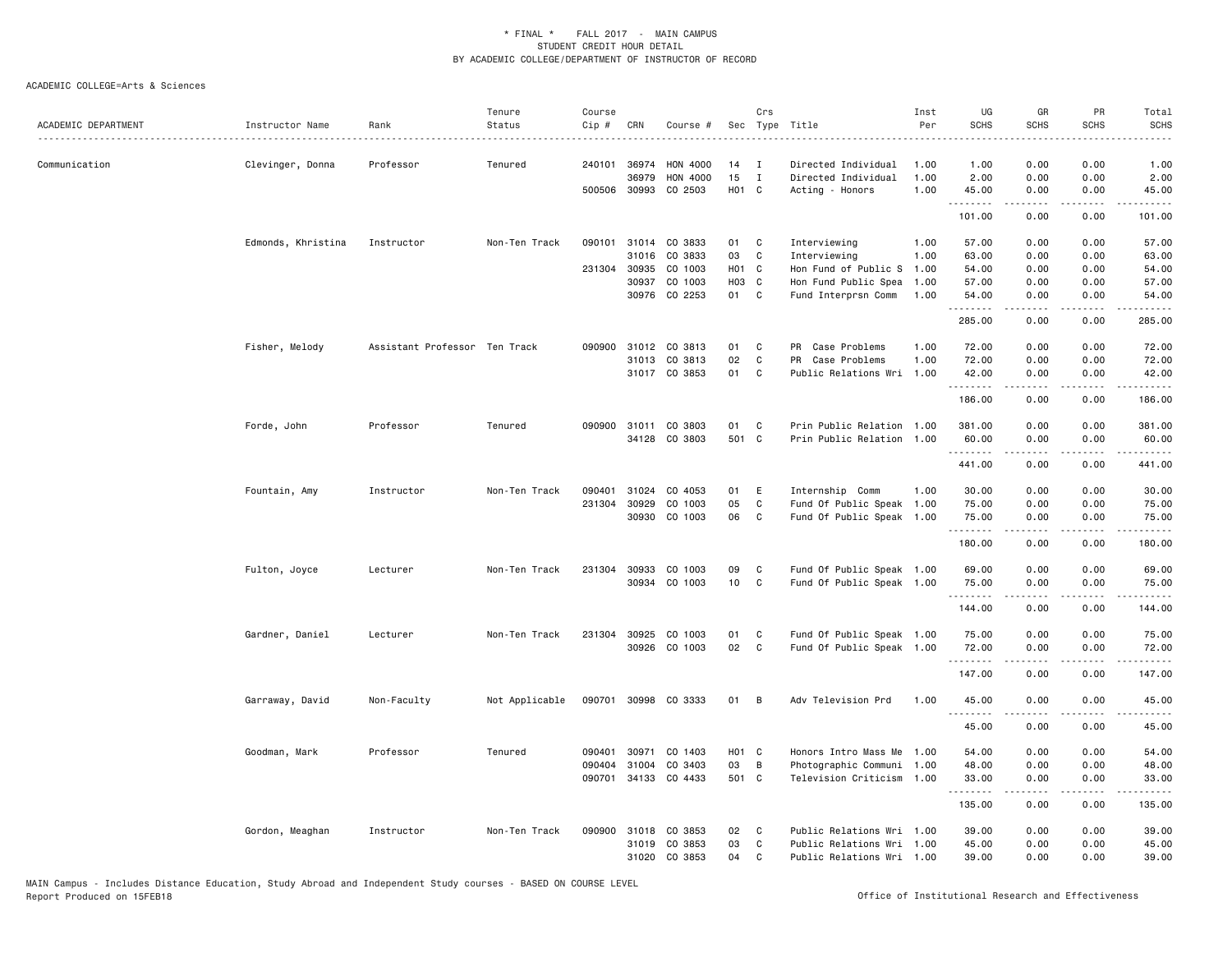| ACADEMIC DEPARTMENT | Instructor Name   | Rank                          | Tenure<br>Status | Course<br>Cip # | CRN          | Course #             |       | Crs          | Sec Type Title            | Inst<br>Per | UG<br><b>SCHS</b> | GR<br><b>SCHS</b>   | PR<br><b>SCHS</b>     | Total<br><b>SCHS</b>    |
|---------------------|-------------------|-------------------------------|------------------|-----------------|--------------|----------------------|-------|--------------|---------------------------|-------------|-------------------|---------------------|-----------------------|-------------------------|
| Communication       | Gordon, Meaghan   | Instructor                    | Non-Ten Track    |                 |              | 090900 31043 CO 4813 | 01 C  |              | PR Organizations          | 1.00        | 57.00             | 0.00                | 0.00                  | 57.00                   |
|                     |                   |                               |                  |                 |              |                      |       |              |                           |             | .<br>180.00       | .<br>0.00           | .<br>0.00             | .<br>180.00             |
|                     | Harmon, Nicole    | Lecturer                      | Non-Ten Track    | 090101          |              | 30947 CO 1013        | 10    | C            | Intro to Communicati 1.00 |             | 96.00             | 0.00                | 0.00                  | 96.00                   |
|                     |                   |                               |                  |                 | 30955        | CO 1013              | 18    | C            | Intro to Communicati 1.00 |             | 102.00            | 0.00                | 0.00                  | 102.00                  |
|                     |                   |                               |                  |                 | 30962        | CO 1013              | 25    | C            | Intro to Communicati 1.00 |             | 105,00            | 0.00                | 0.00                  | 105.00                  |
|                     |                   |                               |                  |                 |              | 30963 CO 1013        | 26    | $\mathbf{C}$ | Intro to Communicati 1.00 |             | 105.00<br>.       | 0.00<br>. <b>.</b>  | 0.00<br>.             | 105.00<br>$- - - - - -$ |
|                     |                   |                               |                  |                 |              |                      |       |              |                           |             | 408.00            | 0.00                | 0.00                  | 408.00                  |
|                     | Harris, Melanie   | Instructor                    | Non-Ten Track    |                 |              | 500501 30972 CO 1503 | 01 C  |              | Intro To Theatre          | 1.00        | 471.00<br>.       | 0.00<br>.           | 0.00<br>.             | 471.00<br>.             |
|                     |                   |                               |                  |                 |              |                      |       |              |                           |             | 471.00            | 0.00                | 0.00                  | 471.00                  |
|                     | Knight, Amy       | Instructor                    | Non-Ten Track    | 090101          |              | 30948 CO 1013        | 11    | C.           | Intro to Communicati 1.00 |             | 102,00            | 0.00                | 0.00                  | 102.00                  |
|                     |                   |                               |                  |                 | 30950        | CO 1013              | 13    | C            | Intro to Communicati 1.00 |             | 102.00            | 0.00                | 0.00                  | 102.00                  |
|                     |                   |                               |                  |                 | 30994        | CO 3213              | 01    | C            | Small Group Coummuni 1.00 |             | 75.00             | 0.00                | 0.00                  | 75.00                   |
|                     |                   |                               |                  |                 | 30995        | CO 3213              | 02    | C            | Small Group Coummuni 1.00 |             | 75.00             | 0.00                | 0.00                  | 75.00                   |
|                     |                   |                               |                  |                 |              | 34124 CO 1013        | 501 C |              | Intro to Communicati 1.00 |             | 96.00<br>.        | 0.00                | 0.00<br>$\frac{1}{2}$ | 96.00<br>.              |
|                     |                   |                               |                  |                 |              |                      |       |              |                           |             | 450.00            | 0.00                | 0.00                  | 450.00                  |
|                     | Lindley, William  | Lecturer                      | Non-Ten Track    |                 |              | 090101 31015 CO 3833 | 02    | $\mathbf{C}$ | Interviewing              | 1.00        | 69.00<br>.        | 0.00<br>. <b>.</b>  | 0.00                  | 69.00<br>.              |
|                     |                   |                               |                  |                 |              |                      |       |              |                           |             | 69.00             | 0.00                | 0.00                  | 69.00                   |
|                     | Lionberger, Amy   | Lecturer                      | Non-Ten Track    | 090101          |              | 30946 CO 1013        | 09    | C            | Intro to Communicati 1.00 |             | 96.00             | 0.00                | 0.00                  | 96.00                   |
|                     |                   |                               |                  |                 | 30949        | CO 1013              | 12    | C.           | Intro to Communicati 1.00 |             | 99.00             | 0.00                | 0.00                  | 99.00                   |
|                     |                   |                               |                  |                 | 30958        | CO 1013              | 21    | C            | Intro to Communicati 1.00 |             | 102.00            | 0.00                | 0.00                  | 102.00                  |
|                     |                   |                               |                  |                 | 30968        | CO 1013              | 31    | C            | Intro to Communicati 1.00 |             | 87.00             | 0.00                | 0.00                  | 87.00                   |
|                     |                   |                               |                  |                 |              | 231304 30931 CO 1003 | 07    | $\mathbf{C}$ | Fund Of Public Speak 1.00 |             | 75.00<br>.        | 0.00<br>$- - - - -$ | 0.00<br>.             | 75.00<br>.              |
|                     |                   |                               |                  |                 |              |                      |       |              |                           |             | 459.00            | 0.00                | 0.00                  | 459.00                  |
|                     | Loehwing, Melanie | Assistant Professor Ten Track |                  | 090101          | 36242        | CO 4000              | 03    | $\mathbf{I}$ | Directed Indiv Study 1.00 |             | 3.00              | 0.00                | 0.00                  | 3.00                    |
|                     |                   |                               |                  | 231304          | 31028        | CO 4243              | 01    | C            | Rhetorical Theory         | 1.00        | 45.00             | 0.00                | 0.00                  | 45.00                   |
|                     |                   |                               |                  |                 | 31029        | CO 4253              | 01    | $\mathbf{C}$ | Elements Of Persuasn 1.00 |             | 69.00             | 0.00                | 0.00                  | 69.00                   |
|                     |                   |                               |                  |                 | 31047        | CO 6243              | 01    | C            | Rhetorical Theory         | 1.00        | 0.00              | 6.00                | 0.00                  | 6.00                    |
|                     |                   |                               |                  |                 | 31048        | CO 6253              | 01    | C            | Elements Of Persuasn 1.00 |             | 0.00              | 6.00                | 0.00                  | 6.00                    |
|                     |                   |                               |                  |                 | 34131        | CO 4253              | 501 C |              | Elements Of Persuasn      | 1.00        | 39.00             | 0.00                | 0.00                  | 39.00                   |
|                     |                   |                               |                  |                 | 240101 32579 | HON 4093             | H04 E |              | Honors Thesis             | 1.00        | 3.00<br>.         | 0.00<br>.           | 0.00<br>.             | 3.00<br>.               |
|                     |                   |                               |                  |                 |              |                      |       |              |                           |             | 159.00            | 12.00               | 0.00                  | 171.00                  |
|                     | Mabry, Paula      | Lecturer                      | Non-Ten Track    |                 |              | 231304 30975 CO 2013 | 01 C  |              | Voice & Articulation 1.00 |             | 51.00<br><u>.</u> | 0.00<br>-----       | 0.00<br>.             | 51.00<br>.              |
|                     |                   |                               |                  |                 |              |                      |       |              |                           |             | 51.00             | 0.00                | 0.00                  | 51.00                   |
|                     | Matheny, James    | Assistant Professor Ten Track |                  | 090101          | 35091        | CO 3563              | 01    | C            | Voice and Movement        | 1.00        | 36.00             | 0.00                | 0.00                  | 36.00                   |
|                     |                   |                               |                  |                 |              | 500506 30992 CO 2503 | 01 C  |              | Acting                    | 1.00        | 39.00             | 0.00                | 0.00                  | 39.00                   |
|                     |                   |                               |                  |                 |              |                      |       |              |                           |             | .                 | $    -$             | .                     | .                       |
|                     |                   |                               |                  |                 |              |                      |       |              |                           |             | 75.00             | 0.00                | 0.00                  | 75.00                   |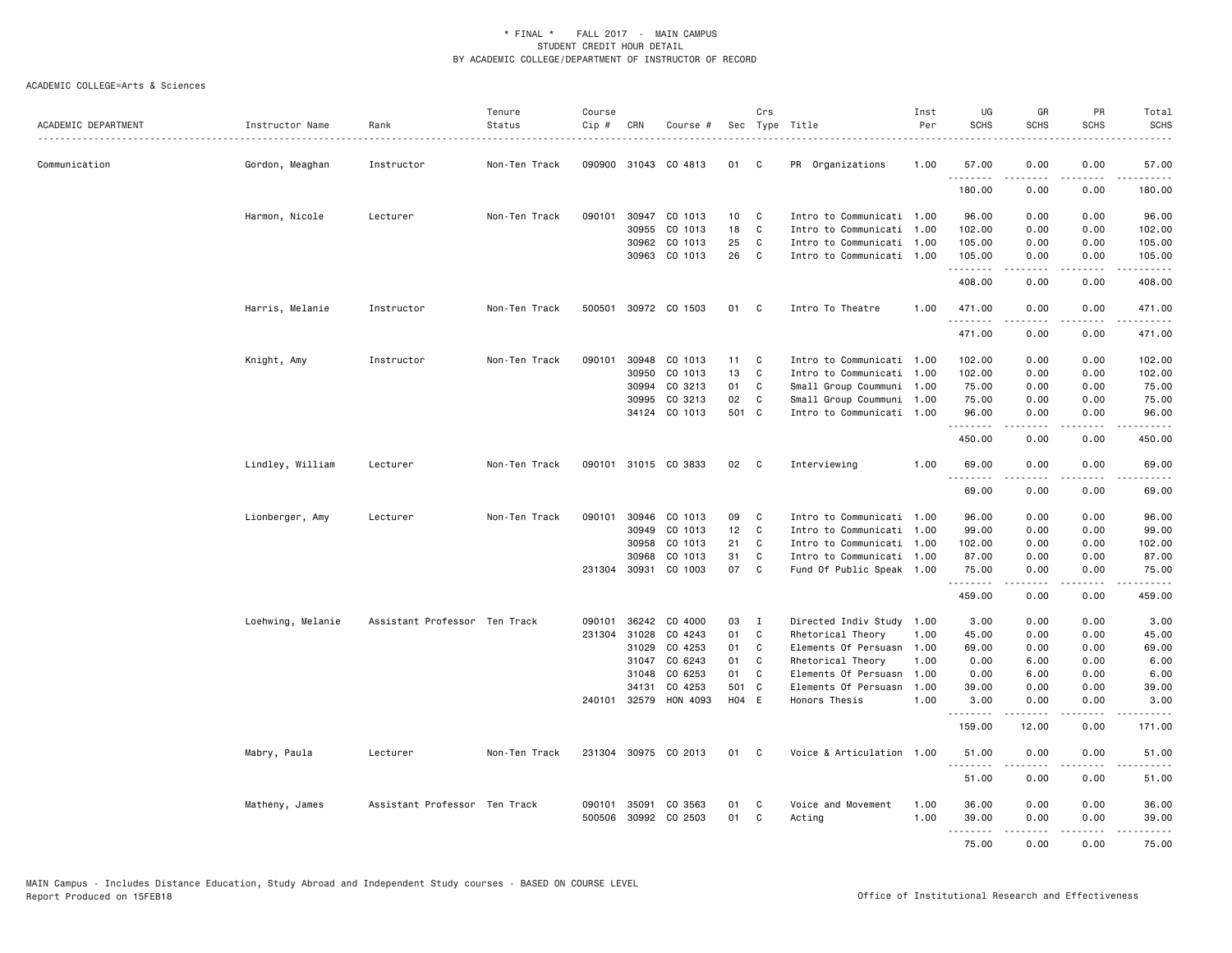| ACADEMIC DEPARTMENT | Instructor Name    | Rank                          | Tenure<br>Status | Course<br>Cip # | CRN            | Course #             |          | Crs            | Sec Type Title<br><u>.</u>                             | Inst<br>Per | UG<br><b>SCHS</b>  | GR<br><b>SCHS</b>   | PR<br><b>SCHS</b>                                                                                                                 | Total<br><b>SCHS</b> |
|---------------------|--------------------|-------------------------------|------------------|-----------------|----------------|----------------------|----------|----------------|--------------------------------------------------------|-------------|--------------------|---------------------|-----------------------------------------------------------------------------------------------------------------------------------|----------------------|
| Communication       | McDavid, Frances   | Instructor                    | Non-Ten Track    | 090401          | 31007          | CO 3443              | 01       | C              | Adv News Writ-Report 1.00                              |             | 48.00              | 0.00                | 0.00                                                                                                                              | 48.00                |
|                     |                    |                               |                  |                 | 31038          | CO 4403              | 01       | C              | Journalism Ethics                                      | 1.00        | 54.00<br>.         | 0.00                | 0.00                                                                                                                              | 54.00                |
|                     |                    |                               |                  |                 |                |                      |          |                |                                                        |             | 102.00             | 0.00                | 0.00                                                                                                                              | 102.00               |
|                     | Misun, Christopher | Non-Faculty                   | Not Applicable   |                 |                | 090701 30999 CO 3333 | 02       | $\overline{B}$ | Adv Television Prd                                     | 1.00        | 42.00<br>.         | 0.00<br>-----       | 0.00<br>.                                                                                                                         | 42.00<br>.           |
|                     |                    |                               |                  |                 |                |                      |          |                |                                                        |             | 42.00              | 0.00                | 0.00                                                                                                                              | 42.00                |
|                     | Nicholson, John    | Associate Professor Tenured   |                  | 090101          | 30969          | CO 1223              | 01       | C              | Intro Comm Theory                                      | 1.00        | 450.00             | 0.00                | 0.00                                                                                                                              | 450.00               |
|                     |                    |                               |                  |                 | 31025          | CO 4203              | 01       | C              | Nonverbal Communicat                                   | 1.00        | 69.00              | 0.00                | 0.00                                                                                                                              | 69.00                |
|                     |                    |                               |                  |                 | 31045          | CO 6203              | 01       | C              | Nonverbal Communicat 1.00                              |             | 0.00               | 3.00                | 0.00                                                                                                                              | 3.00                 |
|                     |                    |                               |                  |                 |                | 231304 31030 CO 4253 | 02       | $\mathbf C$    | Elements Of Persuasn 1.00                              |             | 75.00<br>.         | 0.00<br>$- - - - -$ | 0.00<br>.                                                                                                                         | 75.00<br>.           |
|                     |                    |                               |                  |                 |                |                      |          |                |                                                        |             | 594.00             | 3.00                | 0.00                                                                                                                              | 597.00               |
|                     | Poe, Lindsey       | Instructor                    | Non-Ten Track    | 400404          | 32396          | GR 4502              | 01       | C              | Prac in Broadcast Me                                   | 1.00        | 28.00              | 0.00                | 0.00                                                                                                                              | 28.00                |
|                     |                    |                               |                  |                 | 32397          | GR 4502              | 02       | K              | Prac in Broadcast Me                                   | 1.00        | 0.00               | 0.00                | 0.00                                                                                                                              | 0.00                 |
|                     |                    |                               |                  |                 | 32398          | GR 4502              | 03       | К              | Prac in Broadcast Me                                   | 1.00        | 0.00               | 0.00                | 0.00                                                                                                                              | 0.00                 |
|                     |                    |                               |                  |                 | 32399          | GR 4522              | 01       | C              | Prac Broadcast Meteo                                   | 1.00        | 36.00              | 0.00                | 0.00                                                                                                                              | 36.00                |
|                     |                    |                               |                  |                 | 32400          | GR 4522              | 02       | К              | Prac Broadcast Meteo                                   | 1.00        | 0.00               | 0.00                | 0.00                                                                                                                              | 0.00                 |
|                     |                    |                               |                  |                 | 32401          | GR 4522              | 03       | к              | Prac Broadcast Meteo                                   | 1.00        | 0.00               | 0.00                | 0.00                                                                                                                              | 0.00                 |
|                     |                    |                               |                  |                 | 32403          | GR 4640              | 01       | Ε              | Met Internship                                         | 1.00        | 27.00              | 0.00                | 0.00                                                                                                                              | 27.00                |
|                     |                    |                               |                  | 450701          | 32421          | GR 6502              | 01       | C              | Prac in Broadcast Me                                   | 1.00        | 0.00               | 10.00               | 0.00                                                                                                                              | 10.00                |
|                     |                    |                               |                  |                 | 32422          | GR 6502              | 02       | K              | Prac in Broadcast Me                                   | 1.00        | 0.00               | 0.00                | 0.00                                                                                                                              | 0.00                 |
|                     |                    |                               |                  |                 | 32423          | GR 6502              | 03       | К              | Prac in Broadcast Me                                   | 1.00        | 0.00               | 0.00                | 0.00                                                                                                                              | 0.00                 |
|                     |                    |                               |                  |                 | 32424          | GR 6522              | 01       | C              | Prac Broadcast Meteo                                   | 1.00        | 0.00               | 8.00                | 0.00                                                                                                                              | 8.00                 |
|                     |                    |                               |                  |                 | 32425          | GR 6522              | 02       | К              | Prac Broadcast Meteo                                   | 1.00        | 0.00               | 0.00                | 0.00                                                                                                                              | 0.00                 |
|                     |                    |                               |                  |                 | 32426          | GR 6522              | 03       | К              | Prac Broadcast Meteo                                   | 1.00        | 0.00               | 0.00                | 0.00                                                                                                                              | 0.00                 |
|                     |                    |                               |                  |                 | 32428          | GR 6640              | 01       | $\mathbf c$    | Met Internship                                         | 1.00        | 0.00<br>. <b>.</b> | 3.00<br>-----       | 0.00<br>$\frac{1}{2} \left( \frac{1}{2} \right) \left( \frac{1}{2} \right) \left( \frac{1}{2} \right) \left( \frac{1}{2} \right)$ | 3.00                 |
|                     |                    |                               |                  |                 |                |                      |          |                |                                                        |             | 91.00              | 21.00               | 0.00                                                                                                                              | 112.00               |
|                     | Poe, Philip        | Assistant Professor Ten Track |                  | 090101          | 36206          | CO 4000              | 02       | $\mathbf{I}$   | Directed Indiv Study                                   | 1.00        | 3.00               | 0.00                | 0.00                                                                                                                              | 3.00                 |
|                     |                    |                               |                  | 090701          | 30977          | CO 2333              | 01       | C              | Tv Production                                          | 1.00        | 153.00             | 0.00                | 0.00                                                                                                                              | 153.00               |
|                     |                    |                               |                  |                 | 30978          | CO 2333              | 02       | K              | Tv Production                                          | 1.00        | 0.00               | 0.00                | 0.00                                                                                                                              | 0.00                 |
|                     |                    |                               |                  |                 | 30979          | CO 2333              | 03       | К              | Tv Production                                          | 1.00        | 0.00               | 0.00                | 0.00                                                                                                                              | 0.00                 |
|                     |                    |                               |                  |                 | 30980          | CO 2333              | 04       | К              | Tv Production                                          | 1.00        | 0.00               | 0.00                | 0.00                                                                                                                              | 0.00                 |
|                     |                    |                               |                  |                 | 30981          | CO 2333              | 05       | К              | Tv Production                                          | 1.00        | 0.00               | 0.00                | 0.00                                                                                                                              | 0.00                 |
|                     |                    |                               |                  |                 | 30982          | CO 2333              | 06       | K              | Tv Production                                          | 1.00        | 0.00               | 0.00                | 0.00                                                                                                                              | 0.00                 |
|                     |                    |                               |                  |                 | 30983          | CO 2333              | 07       | К              | Tv Production                                          | 1.00        | 0.00               | 0.00                | 0.00                                                                                                                              | 0.00                 |
|                     |                    |                               |                  |                 | 30984          | CO 2413              | 01       | C              | Intro News Writ-Repo                                   | 1.00        | 267.00             | 0.00                | 0.00                                                                                                                              | 267.00               |
|                     |                    |                               |                  |                 | 30985          | CO 2413              | 02       | K              | Intro News Writ-Repo                                   | 1.00        | 0.00               | 0.00                | 0.00                                                                                                                              | 0.00                 |
|                     |                    |                               |                  |                 | 30986          | CO 2413              | 03       | К              | Intro News Writ-Repo                                   | 1.00        | 0.00               | 0.00                | 0.00                                                                                                                              | 0.00                 |
|                     |                    |                               |                  |                 | 30987          | CO 2413              | 04       | К              | Intro News Writ-Repo 1.00                              |             | 0.00               | 0.00                | 0.00                                                                                                                              | 0.00                 |
|                     |                    |                               |                  |                 | 30988          | CO 2413              | 05<br>06 | К              | Intro News Writ-Repo 1.00                              |             | 0.00               | 0.00                | 0.00                                                                                                                              | 0.00                 |
|                     |                    |                               |                  |                 | 30989<br>30990 | CO 2413<br>CO 2413   | 07       | К<br>К         | Intro News Writ-Repo 1.00<br>Intro News Writ-Repo 1.00 |             | 0.00<br>0.00       | 0.00<br>0.00        | 0.00<br>0.00                                                                                                                      | 0.00<br>0.00         |
|                     |                    |                               |                  |                 |                |                      |          |                |                                                        |             | 423.00             | 0.00                | 0.00                                                                                                                              | 423.00               |
|                     | Roussin, Wendy     | Associate Professor Tenured   |                  | 090101          | 36204          | CO 4000              | 01       | I              | Directed Indiv Study 1.00                              |             | 1.00               | 0.00                | 0.00                                                                                                                              | 1.00                 |
|                     |                    |                               |                  | 090404          | 31002          | CO 3403              | 01       | B              | Photographic Communi 1.00                              |             | 36.00              | 0.00                | 0.00                                                                                                                              | 36.00                |
|                     |                    |                               |                  | 090702          | 31009          | CO 3713              | 02       | C              | Digital Communicatio 1.00                              |             | 39.00              | 0.00                | 0.00                                                                                                                              | 39.00                |
|                     |                    |                               |                  |                 |                |                      |          |                |                                                        |             |                    |                     |                                                                                                                                   |                      |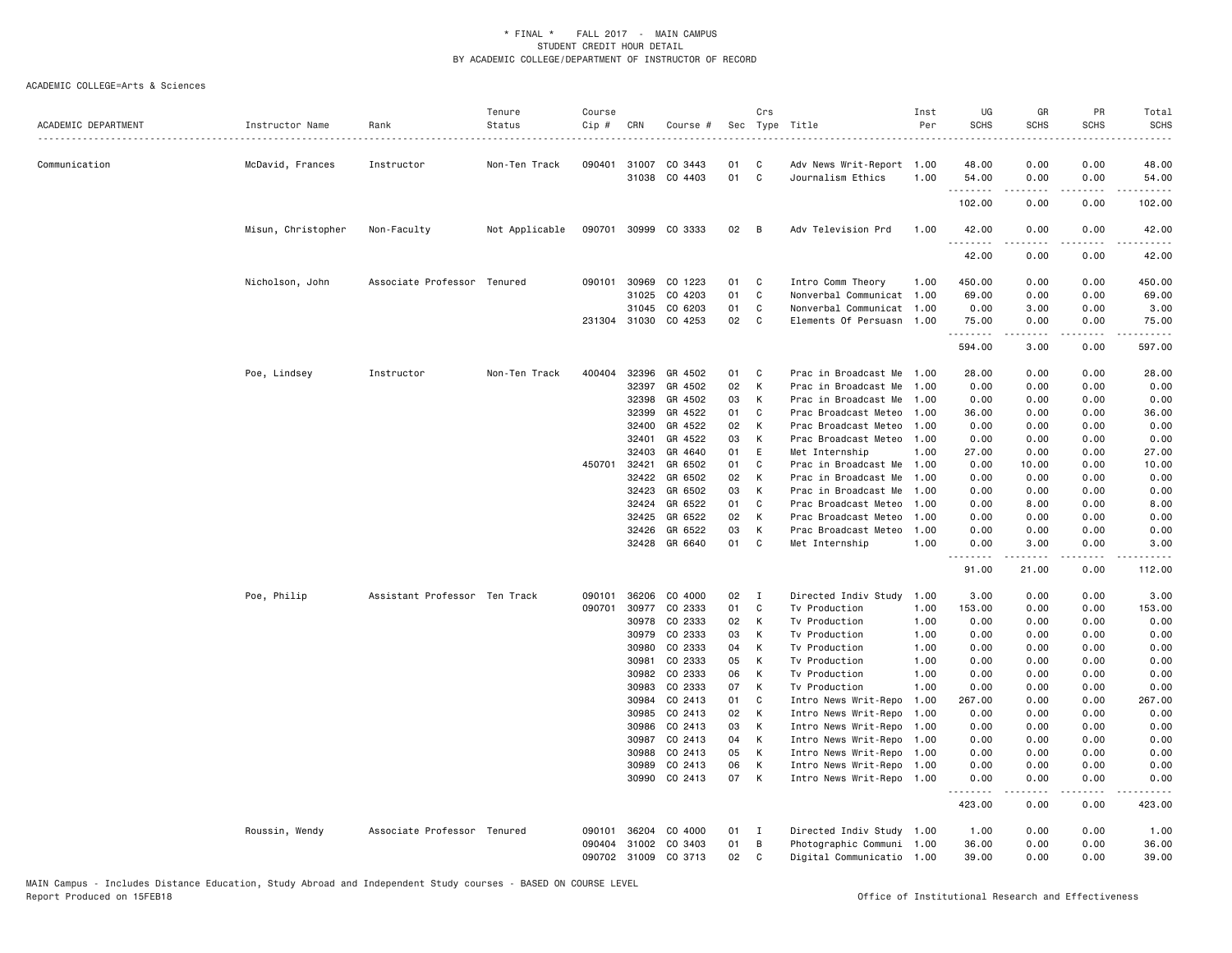| ACADEMIC DEPARTMENT | Instructor Name  | Rank                                              | Tenure<br>Status | Course<br>Cip # | CRN          | Course #             |              | Crs            | Sec Type Title            | Inst<br>Per | UG<br><b>SCHS</b>   | GR<br><b>SCHS</b>   | PR<br><b>SCHS</b>     | Total<br><b>SCHS</b>                                                                                                                                                                      |
|---------------------|------------------|---------------------------------------------------|------------------|-----------------|--------------|----------------------|--------------|----------------|---------------------------|-------------|---------------------|---------------------|-----------------------|-------------------------------------------------------------------------------------------------------------------------------------------------------------------------------------------|
| Communication       | Roussin, Wendy   | Associate Professor Tenured                       |                  |                 |              | 090702 31010 CO 3713 | 03           | $\overline{B}$ | Digital Communicatio 1.00 |             | 45.00               | 0.00                | 0.00                  | 45.00                                                                                                                                                                                     |
|                     |                  |                                                   |                  |                 |              |                      |              |                |                           |             | .<br>121.00         | .<br>0.00           | .<br>0.00             | .<br>121.00                                                                                                                                                                               |
|                     | Rupp, Jeffrey    | Non-Faculty                                       | Not Applicable   |                 |              | 090401 30997 CO 3313 | 02           | <b>C</b>       | News Write for Elec 1.00  |             | 39.00               | 0.00                | 0.00                  | 39.00                                                                                                                                                                                     |
|                     |                  |                                                   |                  |                 |              |                      |              |                |                           |             | 39.00               | 0.00                | 0.00                  | 39.00                                                                                                                                                                                     |
|                     | Schneider, Blake | Non-Faculty                                       | Not Applicable   |                 |              | 231304 30932 CO 1003 | 08 C         |                | Fund Of Public Speak 1.00 |             | 75.00<br>.          | 0.00<br>$- - - - -$ | 0.00<br>.             | 75.00<br>.                                                                                                                                                                                |
|                     |                  |                                                   |                  |                 |              |                      |              |                |                           |             | 75.00               | 0.00                | 0.00                  | 75.00                                                                                                                                                                                     |
|                     | Seitz, Holli     | Assistant Professor Ten Track                     |                  | 099999          |              | 34919 CO 4990        | 01           | C              | Special Topic In CO       | 1.00        | 81.00               | 0.00                | 0.00                  | 81.00                                                                                                                                                                                     |
|                     |                  |                                                   |                  |                 |              | 34920 CO 6990        | 01           | C              | Special Topic In CO       | 1.00        | 0.00                | 6.00                | 0.00                  | 6.00                                                                                                                                                                                      |
|                     |                  |                                                   |                  |                 |              |                      |              |                |                           |             | .<br>81.00          | .<br>6.00           | .<br>0.00             | .<br>87.00                                                                                                                                                                                |
|                     |                  |                                                   |                  |                 |              |                      |              |                |                           |             |                     |                     |                       |                                                                                                                                                                                           |
|                     | Smith, Glenn     | Associate Professor Tenured                       |                  |                 |              | 050207 31027 CO 4233 | 01 C         |                | Gender and Media          | 1.00        | 102.00              | 0.00                | 0.00                  | 102.00                                                                                                                                                                                    |
|                     |                  |                                                   |                  | 090101          | 36453        | CO 4000              | 04           | $\mathbf{I}$   | Directed Indiv Study      | 1.00        | 1.00                | 0.00                | 0.00                  | 1.00                                                                                                                                                                                      |
|                     |                  |                                                   |                  |                 | 090102 31034 | CO 4323              | 02           | C              | Mass Media-Society        | 1.00        | 102.00              | 0.00                | 0.00                  | 102.00                                                                                                                                                                                    |
|                     |                  |                                                   |                  |                 |              | 090401 30970 CO 1403 | 01 C         |                | Intro Mass Media          | 1.00        | 462.00<br>.         | 0.00<br><b>.</b>    | 0.00<br>.             | 462.00<br>$\frac{1}{2} \left( \frac{1}{2} \right) \left( \frac{1}{2} \right) \left( \frac{1}{2} \right) \left( \frac{1}{2} \right) \left( \frac{1}{2} \right) \left( \frac{1}{2} \right)$ |
|                     |                  |                                                   |                  |                 |              |                      |              |                |                           |             | 667.00              | 0.00                | 0.00                  | 667.00                                                                                                                                                                                    |
|                     |                  | Stockstill, William Assistant Professor Ten Track |                  | 500501          |              | 34479 CO 1533        | 01           | E              | Theatre Practicum #3 1.00 |             | 42.00               | 0.00                | 0.00                  | 42.00                                                                                                                                                                                     |
|                     |                  |                                                   |                  |                 |              | 500502 34481 CO 2524 | 01           | $\mathbf{C}$   | Stagecraft & Lightin 1.00 |             | 52.00<br>.          | 0.00                | 0.00                  | 52.00<br>.                                                                                                                                                                                |
|                     |                  |                                                   |                  |                 |              |                      |              |                |                           |             | 94.00               | 0.00                | 0.00                  | 94.00                                                                                                                                                                                     |
|                     | Strout, Lawrence | Associate Professor Tenured                       |                  | 090102          | 31032        | CO 4313              | 01           | C.             | Mass Media Law            | 1.00        | 90.00               | 0.00                | 0.00                  | 90.00                                                                                                                                                                                     |
|                     |                  |                                                   |                  | 090401          | 30996        | CO 3313              | 01           | C              | News Write for Elec       | 1.00        | 42.00               | 0.00                | 0.00                  | 42.00                                                                                                                                                                                     |
|                     |                  |                                                   |                  |                 |              | 090701 31000 CO 3343 | 01 C         |                | Writing for the Medi 1.00 |             | 45.00<br>.          | 0.00<br>-----       | 0.00<br>-----         | 45.00<br>.                                                                                                                                                                                |
|                     |                  |                                                   |                  |                 |              |                      |              |                |                           |             | 177.00              | 0.00                | 0.00                  | 177.00                                                                                                                                                                                    |
|                     | Sullivan, Mary   | Lecturer                                          | Non-Ten Track    |                 |              | 090701 31035 CO 4373 | 01           | B              | Prac In Tv News           | 1.00        | 45.00<br>. <b>.</b> | 0.00                | 0.00                  | 45.00                                                                                                                                                                                     |
|                     |                  |                                                   |                  |                 |              |                      |              |                |                           |             | 45.00               | .<br>0.00           | $\frac{1}{2}$<br>0.00 | .<br>45.00                                                                                                                                                                                |
|                     | Thompson, Thomas | Non-Faculty                                       | Not Applicable   |                 |              | 090404 31003 CO 3403 | $02 \quad B$ |                | Photographic Communi 1.00 |             | 36.00               | 0.00                | 0.00                  | 36.00                                                                                                                                                                                     |
|                     |                  |                                                   |                  |                 |              |                      |              |                |                           |             | .<br>36.00          | .<br>0.00           | .<br>0.00             | .<br>36.00                                                                                                                                                                                |
|                     | Tucker, Boyd     | Lecturer                                          | Non-Ten Track    |                 |              | 090401 31006 CO 3423 | 01 C         |                | Feature Writing           | 1.00        | 48.00               | 0.00                | 0.00                  | 48.00                                                                                                                                                                                     |
|                     |                  |                                                   |                  |                 |              |                      |              |                |                           |             | .<br>48.00          | .<br>0.00           | .<br>0.00             | .<br>48.00                                                                                                                                                                                |
|                     | Walton, Laura    | Lecturer                                          | Non-Ten Track    |                 |              | 090101 30953 CO 1013 | 16           | $\mathbf{C}$   | Intro to Communicati 1.00 |             | 102.00              | 0.00                | 0.00                  | 102.00                                                                                                                                                                                    |
|                     |                  |                                                   |                  |                 | 30954        | CO 1013              | 17           | $\mathbf{C}$   | Intro to Communicati 1.00 |             | 105.00              | 0.00                | 0.00                  | 105.00                                                                                                                                                                                    |
|                     |                  |                                                   |                  |                 | 090900 31041 | CO 4803              | S01 C        |                | Research in PR & Adv 1.00 |             | 66.00               | 0.00                | 0.00                  | 66.00                                                                                                                                                                                     |
|                     |                  |                                                   |                  |                 |              | 31042 CO 4803        | S02 C        |                | Research in PR & Adv 1.00 |             | 54.00<br><b></b>    | 0.00<br>.           | 0.00<br>. <u>.</u>    | 54.00<br>.                                                                                                                                                                                |
|                     |                  |                                                   |                  |                 |              |                      |              |                |                           |             | 327.00              | 0.00                | 0.00                  | 327.00                                                                                                                                                                                    |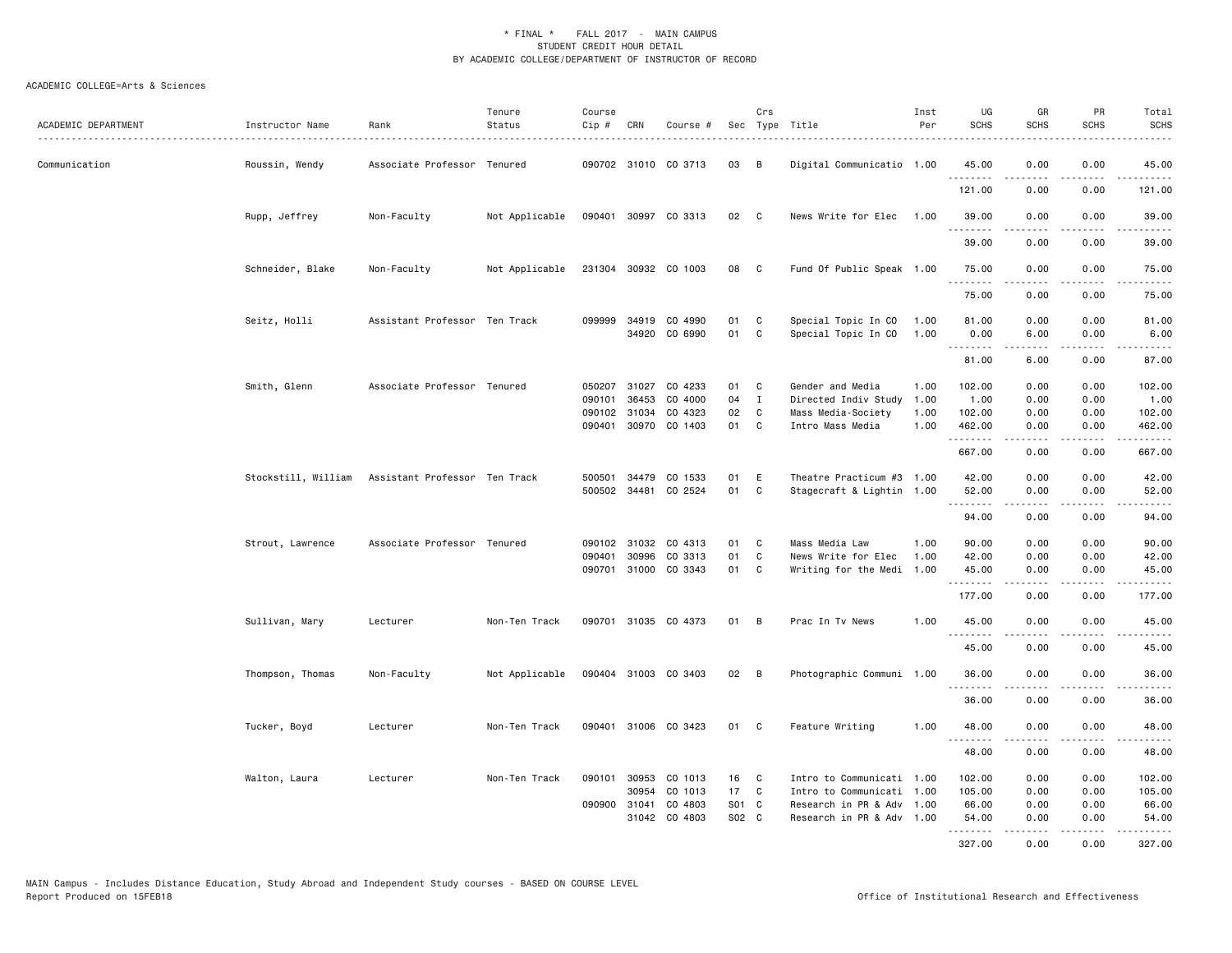| ACADEMIC DEPARTMENT                    | Instructor Name | Rank     | Tenure<br>Status | Course<br>Cip # | CRN   | Course # |      | Crs | Sec Type Title            | Inst<br>Per | UG<br>SCHS | GR<br><b>SCHS</b> | PR<br><b>SCHS</b> | Total<br>SCHS |
|----------------------------------------|-----------------|----------|------------------|-----------------|-------|----------|------|-----|---------------------------|-------------|------------|-------------------|-------------------|---------------|
| Communication                          | Watson, Olivia  | Lecturer | Non-Ten Track    | 090101          | 30957 | CO 1013  | 20 C |     | Intro to Communicati 1.00 |             | 99.00<br>. | 0.00              | 0.00<br>--------- | 99.00<br>.    |
|                                        |                 |          |                  |                 |       |          |      |     |                           |             | 99.00      | 0.00              | 0.00              | 99.00         |
| ===============================        |                 |          |                  |                 |       |          |      |     |                           |             |            | ========          | ========          |               |
| Communication                          |                 |          |                  |                 |       |          |      |     |                           |             | 8906.60    | 42.00             | 0.00              | 8948.60       |
| ====================================== |                 |          |                  |                 |       |          |      |     |                           |             | ========   | ========          | ========          | ==========    |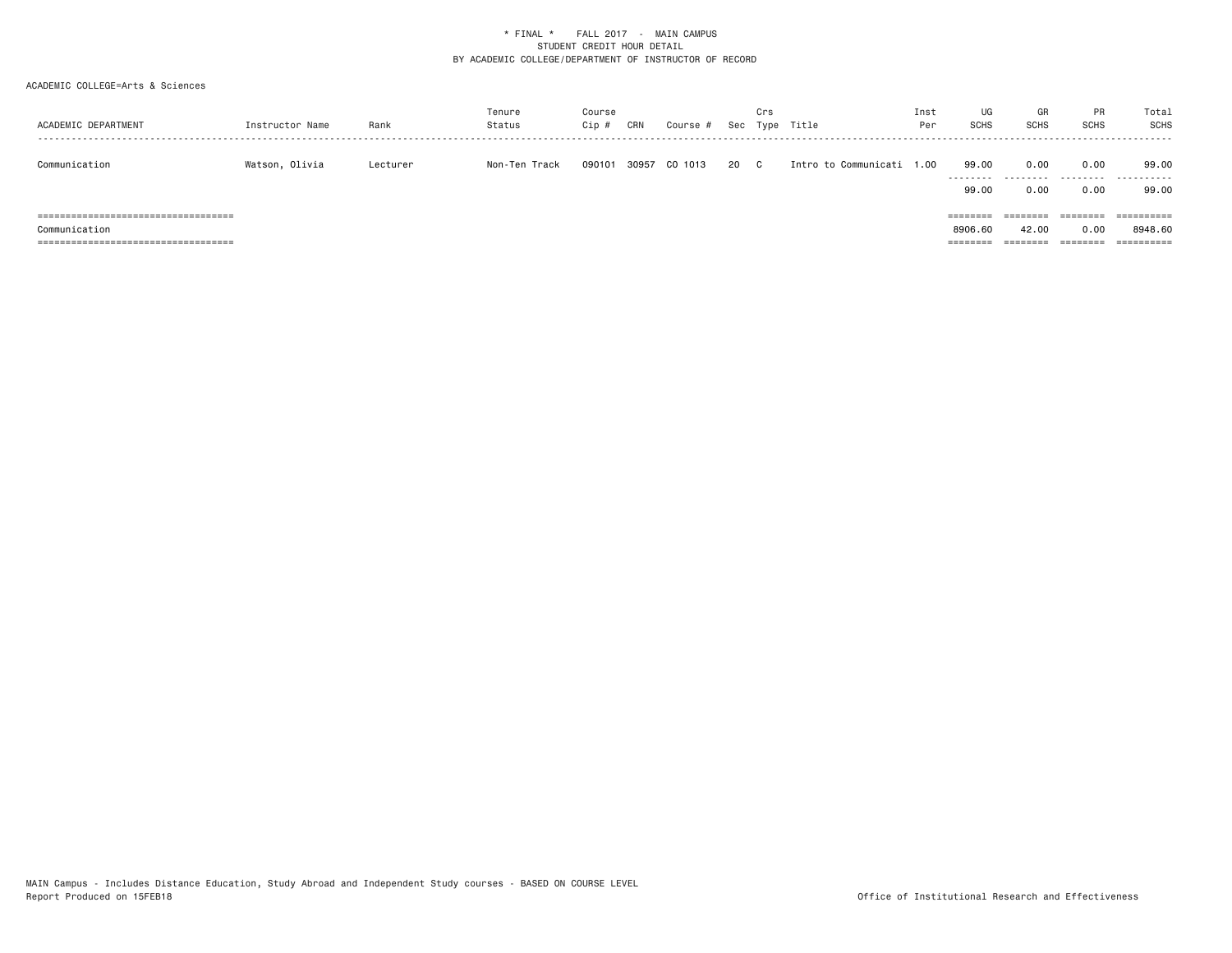| ACADEMIC DEPARTMENT | Instructor Name                        | Rank                        | Tenure<br>Status<br>. | Course<br>Cip # | CRN          | Course #             |                   | Crs          | Sec Type Title<br>.  | Inst<br>Per<br>. | UG<br><b>SCHS</b> | GR<br><b>SCHS</b>                   | PR<br><b>SCHS</b><br>.              | Total<br><b>SCHS</b><br>$\sim$ $\sim$ $\sim$ $\sim$ |
|---------------------|----------------------------------------|-----------------------------|-----------------------|-----------------|--------------|----------------------|-------------------|--------------|----------------------|------------------|-------------------|-------------------------------------|-------------------------------------|-----------------------------------------------------|
| English             | Agee, Kelly                            | Instructor                  | Non-Ten Track         | 231303          | 32289        | GE 3513              | 02                | C            | Technical Writing    | 1.00             | 63.00             | 0.00                                | 0.00                                | 63.00                                               |
|                     |                                        |                             |                       |                 | 32293        | GE 3513              | 06                | $\mathtt{C}$ | Technical Writing    | 1.00             | 126.00            | 0.00                                | 0.00                                | 126.00                                              |
|                     |                                        |                             |                       |                 | 32297        | GE 3513              | 10 <sub>1</sub>   | C            | Technical Writing    | 1.00             | 60.00             | 0.00                                | 0.00                                | 60.00                                               |
|                     |                                        |                             |                       |                 |              |                      |                   |              |                      |                  | .<br>249.00       | <b>.</b><br>0.00                    | .<br>0.00                           | .<br>249.00                                         |
|                     | Anderson, Thomas                       | Professor                   | Tenured               |                 |              | 231404 31822 EN 4503 | 01                | C            | Shakespeare          | 1.00             | 54.00             | 0.00                                | 0.00                                | 54.00                                               |
|                     |                                        |                             |                       | 240101          |              | 32576 HON 4093       | H01 S             |              | Honors Thesis        | 1.00             | 3.00<br>.         | 0.00<br>.                           | 0.00<br>$\sim$ $\sim$ $\sim$        | 3.00                                                |
|                     |                                        |                             |                       |                 |              |                      |                   |              |                      |                  | 57.00             | 0.00                                | 0.00                                | 57.00                                               |
|                     | Austin, Daniel                         | Instructor                  | Non-Ten Track         |                 |              | 231301 31732 EN 1113 | 14                | C            | En Composition II    | 1.00             | 72.00             | 0.00                                | 0.00                                | 72.00                                               |
|                     |                                        |                             |                       |                 | 31743        | EN 1173              | 01                | C            | Accelerated Comp II  | 1.00             | 60.00             | 0.00                                | 0.00                                | 60.00                                               |
|                     |                                        |                             |                       |                 |              | 31745 EN 1173        | 03                | C            | Accelerated Comp II  | 1.00             | 60.00             | 0.00                                | 0.00                                | 60.00                                               |
|                     |                                        |                             |                       |                 |              | 31746 EN 1173        | 04                | C            | Accelerated Comp II  | 1.00             | 57.00<br>.        | 0.00<br>$- - - - -$                 | 0.00<br>.                           | 57.00<br>.                                          |
|                     |                                        |                             |                       |                 |              |                      |                   |              |                      |                  | 249.00            | 0.00                                | 0.00                                | 249.00                                              |
|                     | Barton, Amy                            | Instructor                  | Non-Ten Track         | 231303          | 32288        | GE 3513              | 01                | C            | Technical Writing    | 1.00             | 60.00             | 0.00                                | 0.00                                | 60.00                                               |
|                     |                                        |                             |                       |                 | 32291        | GE 3513              | 04                | C            | Technical Writing    | 1.00             | 60.00             | 0.00                                | 0.00                                | 60.00                                               |
|                     |                                        |                             |                       |                 | 32296        | GE 3513              | 09                | C            | Technical Writing    | 1.00             | 60.00<br>.        | 0.00                                | 0.00<br>$\sim$ $\sim$ $\sim$ $\sim$ | 60.00                                               |
|                     |                                        |                             |                       |                 |              |                      |                   |              |                      |                  | 180.00            | 0.00                                | 0.00                                | 180.00                                              |
|                     | Baumgartner, Casandr Grad Teach Assist |                             | Not Applicable        |                 |              | 231301 31644 EN 1103 | 07                | C            | En Composition I     | 1.00             | 57.00<br>.        | 0.00<br>-----                       | 0.00<br>لأعامل                      | 57.00<br>.                                          |
|                     |                                        |                             |                       |                 |              |                      |                   |              |                      |                  | 57.00             | 0.00                                | 0.00                                | 57.00                                               |
|                     | Bentley, Gregory                       | Associate Professor Tenured |                       | 231404          | 34774        | EN 2213              | 02                | C            | English Lit Before 1 | 1.00             | 60.00             | 0.00                                | 0.00                                | 60.00                                               |
|                     |                                        |                             |                       | 239999          | 36368        | EN 4990              | 02                | C            | Special Topic In EN  | 1.00             | 30.00             | 0.00                                | 0.00                                | 30.00                                               |
|                     |                                        |                             |                       |                 |              | 36370 EN 6990        | 02                | C            | Special Topic In EN  | 1.00             | 0.00<br>.         | 6.00<br>-----                       | 0.00<br>.                           | 6.00<br>.                                           |
|                     |                                        |                             |                       |                 |              |                      |                   |              |                      |                  | 90.00             | 6.00                                | 0.00                                | 96.00                                               |
|                     | Bogard, LaToya                         | Instructor                  | Non-Ten Track         | 231301          | 31728        | EN 1113              | 12                | C            | En Composition II    | 1.00             | 63.00             | 0.00                                | 0.00                                | 63.00                                               |
|                     |                                        |                             |                       |                 | 31755        | EN 1173              | 10                | C            | Accelerated Comp II  | 1.00             | 57.00             | 0.00                                | 0.00                                | 57.00                                               |
|                     |                                        |                             |                       |                 | 231401 31762 | EN 2203              | 03                | C            | Intro To Literature  | 1.00             | 45.00             | 0.00                                | 0.00                                | 45.00                                               |
|                     |                                        |                             |                       |                 |              | 31764 EN 2203        | 05                | C            | Intro To Literature  | 1.00             | 45.00<br>.        | 0.00<br>$- - - - -$                 | 0.00<br>.                           | 45.00<br>.                                          |
|                     |                                        |                             |                       |                 |              |                      |                   |              |                      |                  | 210.00            | 0.00                                | 0.00                                | 210.00                                              |
|                     | Brandon, Stephen                       | Lecturer                    | Non-Ten Track         | 231301          | 31682        | EN 1103              | 45                | C            | En Composition I     | 1.00             | 66.00             | 0.00                                | 0.00                                | 66.00                                               |
|                     |                                        |                             |                       |                 | 31688        | EN 1103              | 51                | C            | En Composition I     | 1.00             | 63.00             | 0.00                                | 0.00                                | 63.00                                               |
|                     |                                        |                             |                       |                 |              | 31692 EN 1103        | 55                | C            | En Composition I     | 1.00             | 66.00             | 0.00                                | 0.00                                | 66.00                                               |
|                     |                                        |                             |                       |                 | 31705        | EN 1103              | 68                | C            | En Composition I     | 1.00             | 63.00<br>.        | 0.00<br>$\sim$ $\sim$ $\sim$ $\sim$ | 0.00<br>----                        | 63.00<br>$\frac{1}{2}$                              |
|                     |                                        |                             |                       |                 |              |                      |                   |              |                      |                  | 258.00            | 0.00                                | 0.00                                | 258.00                                              |
|                     | Brocato, John                          | Instructor                  | Non-Ten Track         |                 | 231303 32290 | GE 3513              | 03                | C            | Technical Writing    | 1.00             | 63.00             | 0.00                                | 0.00                                | 63.00                                               |
|                     |                                        |                             |                       |                 | 32295        | GE 3513              | 08                | C            | Technical Writing    | 1.00             | 33.00             | 0.00                                | 0.00                                | 33.00                                               |
|                     |                                        |                             |                       |                 | 32301        | GE 3513              | H <sub>01</sub> C |              | Honors Technical Wri | 1.00             | 27.00<br>.        | 0.00<br><b><i><u>.</u></i></b>      | 0.00<br>.                           | 27.00<br>.                                          |
|                     |                                        |                             |                       |                 |              |                      |                   |              |                      |                  | 123.00            | 0.00                                | 0.00                                | 123.00                                              |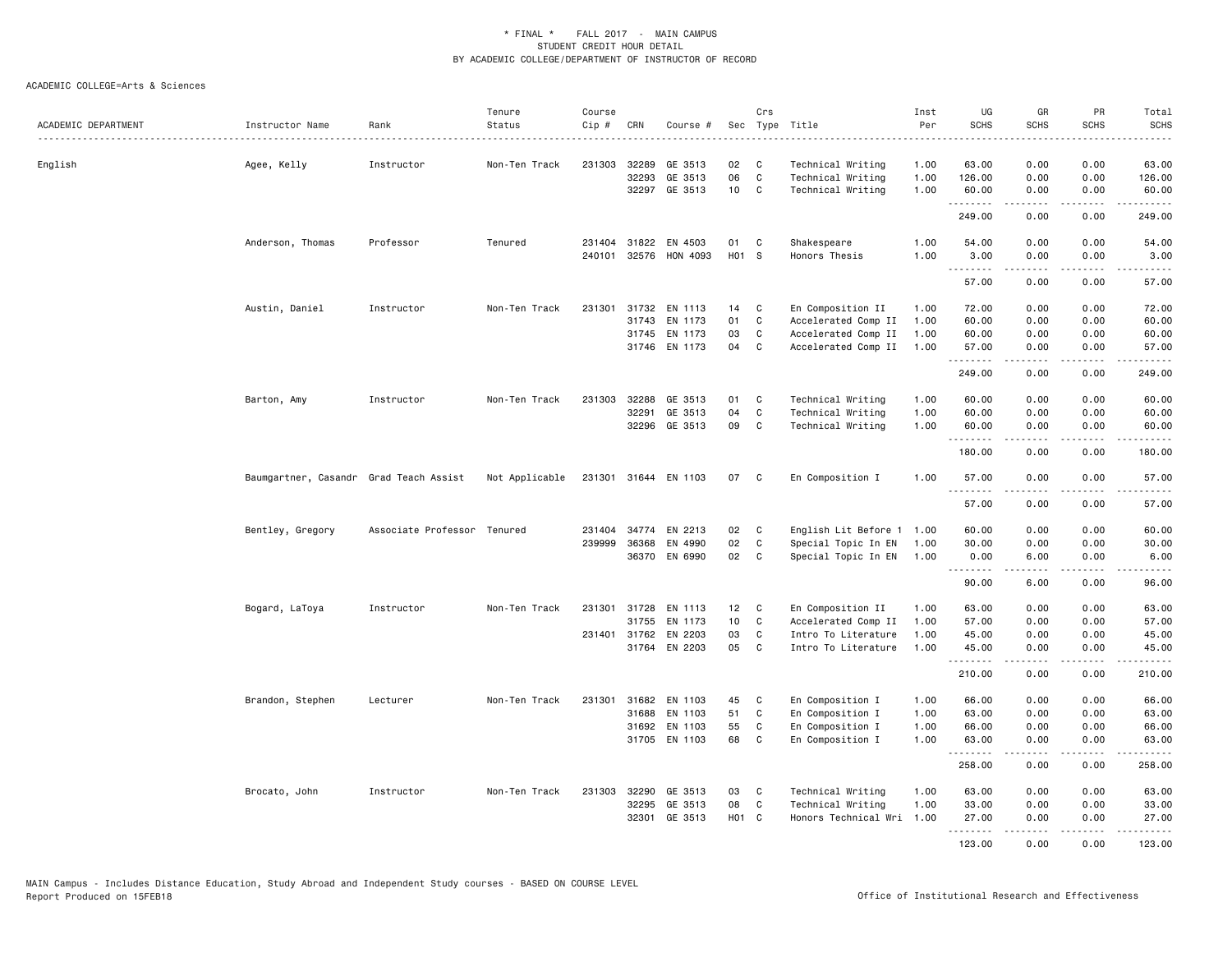| ACADEMIC DEPARTMENT | Instructor Name    | Rank                        | Tenure<br>Status | Course<br>Cip #  | CRN            | Course #              |            | Crs          | Sec Type Title                               | Inst<br>Per  | UG<br><b>SCHS</b>   | GR<br><b>SCHS</b>                                                                                                                                             | PR<br><b>SCHS</b>     | Total<br><b>SCHS</b>                                                                                                                                          |
|---------------------|--------------------|-----------------------------|------------------|------------------|----------------|-----------------------|------------|--------------|----------------------------------------------|--------------|---------------------|---------------------------------------------------------------------------------------------------------------------------------------------------------------|-----------------------|---------------------------------------------------------------------------------------------------------------------------------------------------------------|
| English             | Cagaitan, Merzamie | Lecturer                    | Non-Ten Track    | 231301           | 31681          | EN 1103               | 44         | C            | En Composition I                             | 1.00         | 48.00               | 0.00                                                                                                                                                          | 0.00                  | 48.00                                                                                                                                                         |
|                     |                    |                             |                  |                  |                |                       |            |              |                                              |              | 48.00               | 0.00                                                                                                                                                          | 0.00                  | 48.00                                                                                                                                                         |
|                     | Chancellor, Marian | Non-Faculty                 | Not Applicable   |                  |                | 240102 34303 IDS 4111 | 501 C      |              | Professional Seminar 0.50                    |              | 9.00<br>.           | 0.00<br>.                                                                                                                                                     | 0.00<br>$\frac{1}{2}$ | 9.00<br>.                                                                                                                                                     |
|                     |                    |                             |                  |                  |                |                       |            |              |                                              |              | 9.00                | 0.00                                                                                                                                                          | 0.00                  | 9.00                                                                                                                                                          |
|                     | Childs, Jennifer   | Lecturer                    | Non-Ten Track    | 230101<br>231301 | 31627<br>31639 | EN 0103<br>EN 1103    | 02<br>02   | C<br>C       | Basic English<br>En Composition I            | 1.00<br>1.00 | 39.00<br>63.00<br>. | 0.00<br>0.00<br><b>.</b>                                                                                                                                      | 0.00<br>0.00<br>.     | 39.00<br>63.00<br>.                                                                                                                                           |
|                     |                    |                             |                  |                  |                |                       |            |              |                                              |              | 102.00              | 0.00                                                                                                                                                          | 0.00                  | 102.00                                                                                                                                                        |
|                     | Claggett, Shalyn   | Associate Professor Tenured |                  | 231401<br>231404 | 34789<br>31782 | EN 8543<br>EN 2223    | 01<br>03   | S<br>C       | Stu En Lit 1832-1900<br>English Lit After 18 | 1.00<br>1.00 | 0.00<br>84.00       | 27.00<br>0.00                                                                                                                                                 | 0.00<br>0.00          | 27.00<br>84.00                                                                                                                                                |
|                     |                    |                             |                  |                  | 36299          | EN 2223               | <b>HO1</b> | C            | English Lit After 18                         | 1.00         | 48.00               | 0.00                                                                                                                                                          | 0.00                  | 48.00                                                                                                                                                         |
|                     |                    |                             |                  |                  |                | 239999 36395 EN 8000  | 06         | D            | Research / Thesis                            | 1.00         | 0.00<br>.           | 3.00<br>$- - - - -$                                                                                                                                           | 0.00<br>.             | 3.00<br>.                                                                                                                                                     |
|                     |                    |                             |                  |                  |                |                       |            |              |                                              |              | 132.00              | 30.00                                                                                                                                                         | 0.00                  | 162.00                                                                                                                                                        |
|                     | Craig, Heather     | Lecturer                    | Non-Ten Track    | 231301           | 31659          | EN 1103               | 22         | C            | En Composition I                             | 1.00         | 69.00               | 0.00                                                                                                                                                          | 0.00                  | 69.00                                                                                                                                                         |
|                     |                    |                             |                  |                  |                | 31685 EN 1103         | 48         | C            | En Composition I                             | 1.00         | 57.00<br>.          | 0.00<br>$\frac{1}{2} \left( \frac{1}{2} \right) \left( \frac{1}{2} \right) \left( \frac{1}{2} \right) \left( \frac{1}{2} \right) \left( \frac{1}{2} \right)$  | 0.00<br>.             | 57.00<br>$\frac{1}{2} \left( \frac{1}{2} \right) \left( \frac{1}{2} \right) \left( \frac{1}{2} \right) \left( \frac{1}{2} \right) \left( \frac{1}{2} \right)$ |
|                     |                    |                             |                  |                  |                |                       |            |              |                                              |              | 126.00              | 0.00                                                                                                                                                          | 0.00                  | 126.00                                                                                                                                                        |
|                     | Crescenzo, Michele | Lecturer                    | Non-Ten Track    | 231401           | 31763          | EN 2203               | 04         | C            | Intro To Literature                          | 1.00         | 90.00               | 0.00                                                                                                                                                          | 0.00                  | 90.00                                                                                                                                                         |
|                     |                    |                             |                  |                  | 31793          | EN 2283               | 01         | $\mathbf c$  | World Literature Aft 1.00                    |              | 87.00               | 0.00                                                                                                                                                          | 0.00                  | 87.00                                                                                                                                                         |
|                     |                    |                             |                  |                  | 31794          | EN 2283               | 02         | C            | World Literature Aft 1.00                    |              | 84.00               | 0.00                                                                                                                                                          | 0.00                  | 84.00                                                                                                                                                         |
|                     |                    |                             |                  |                  |                | 231402 31788 EN 2253  | 01         | C            | American Lit After 1 1.00                    |              | 90.00<br>.          | 0.00                                                                                                                                                          | 0.00                  | 90.00                                                                                                                                                         |
|                     |                    |                             |                  |                  |                |                       |            |              |                                              |              | 351.00              | 0.00                                                                                                                                                          | 0.00                  | 351.00                                                                                                                                                        |
|                     | Davis, Hannah      | Lecturer                    | Non-Ten Track    |                  | 231301 31661   | EN 1103               | 24         | C            | En Composition I                             | 1.00         | 69.00               | 0.00                                                                                                                                                          | 0.00                  | 69.00                                                                                                                                                         |
|                     |                    |                             |                  |                  | 31666          | EN 1103               | 29         | C            | En Composition I                             | 1.00         | 69.00               | 0.00                                                                                                                                                          | 0.00                  | 69.00                                                                                                                                                         |
|                     |                    |                             |                  |                  | 31709          | EN 1103               | 72         | C            | En Composition I                             | 1.00         | 66.00               | 0.00                                                                                                                                                          | 0.00                  | 66.00                                                                                                                                                         |
|                     |                    |                             |                  |                  | 31710          | EN 1103               | 73         | C            | En Composition I                             | 1.00         | 69.00               | 0.00                                                                                                                                                          | 0.00                  | 69.00                                                                                                                                                         |
|                     |                    |                             |                  |                  |                | 231303 36009 GE 3513  | 14         | C            | Technical Writing                            | 1.00         | 63.00<br>.          | 0.00                                                                                                                                                          | 0.00                  | 63.00                                                                                                                                                         |
|                     |                    |                             |                  |                  |                |                       |            |              |                                              |              | 336.00              | 0.00                                                                                                                                                          | 0.00                  | 336.00                                                                                                                                                        |
|                     | De Gabriele, Peter | Associate Professor Tenured |                  |                  |                | 231404 31776 EN 2213  | 01         | C            | English Lit Before 1 1.00                    |              | 72.00               | 0.00                                                                                                                                                          | 0.00                  | 72.00                                                                                                                                                         |
|                     |                    |                             |                  |                  | 31778          | EN 2213               | 04         | $\mathbf c$  | English Lit Before 1                         | 1.00         | 72.00               | 0.00                                                                                                                                                          | 0.00                  | 72.00                                                                                                                                                         |
|                     |                    |                             |                  |                  | 34779          | EN 4643               | 01         | C            | 18th C British Novel                         | 1.00         | 45.00               | 0.00                                                                                                                                                          | 0.00                  | 45.00                                                                                                                                                         |
|                     |                    |                             |                  |                  |                | 34780 EN 6643         | 01         | C            | 18th C British Novel 1.00                    |              | 0.00<br>.           | 12.00<br>$\frac{1}{2} \left( \frac{1}{2} \right) \left( \frac{1}{2} \right) \left( \frac{1}{2} \right) \left( \frac{1}{2} \right) \left( \frac{1}{2} \right)$ | 0.00<br>.             | 12.00                                                                                                                                                         |
|                     |                    |                             |                  |                  |                |                       |            |              |                                              |              | 189.00              | 12.00                                                                                                                                                         | 0.00                  | 201.00                                                                                                                                                        |
|                     | Dechert, Francis   | Non-Faculty                 | Not Applicable   |                  |                | 231303 32300 GE 3513  | 13         | $\mathbf{C}$ | Technical Writing                            | 1.00         | 63.00<br>.          | 0.00<br>.                                                                                                                                                     | 0.00<br>.             | 63.00<br>.                                                                                                                                                    |
|                     |                    |                             |                  |                  |                |                       |            |              |                                              |              | 63.00               | 0.00                                                                                                                                                          | 0.00                  | 63.00                                                                                                                                                         |
|                     | Dodds, Lara        | Professor                   | Tenured          |                  | 231404 34783   | EN 4533               | 01         | C            | Milton                                       | 1.00         | 48.00               | 0.00                                                                                                                                                          | 0.00                  | 48.00                                                                                                                                                         |
|                     |                    |                             |                  |                  |                | 34784 EN 6533         | 01         | C            | Milton                                       | 1.00         | 0.00                | 15.00                                                                                                                                                         | 0.00                  | 15.00                                                                                                                                                         |
|                     |                    |                             |                  | 239999           |                | 31845 EN 8103         | 01         | s            | Grad Research in EN                          | 1.00         | 0.00                | 36.00                                                                                                                                                         | 0.00                  | 36.00                                                                                                                                                         |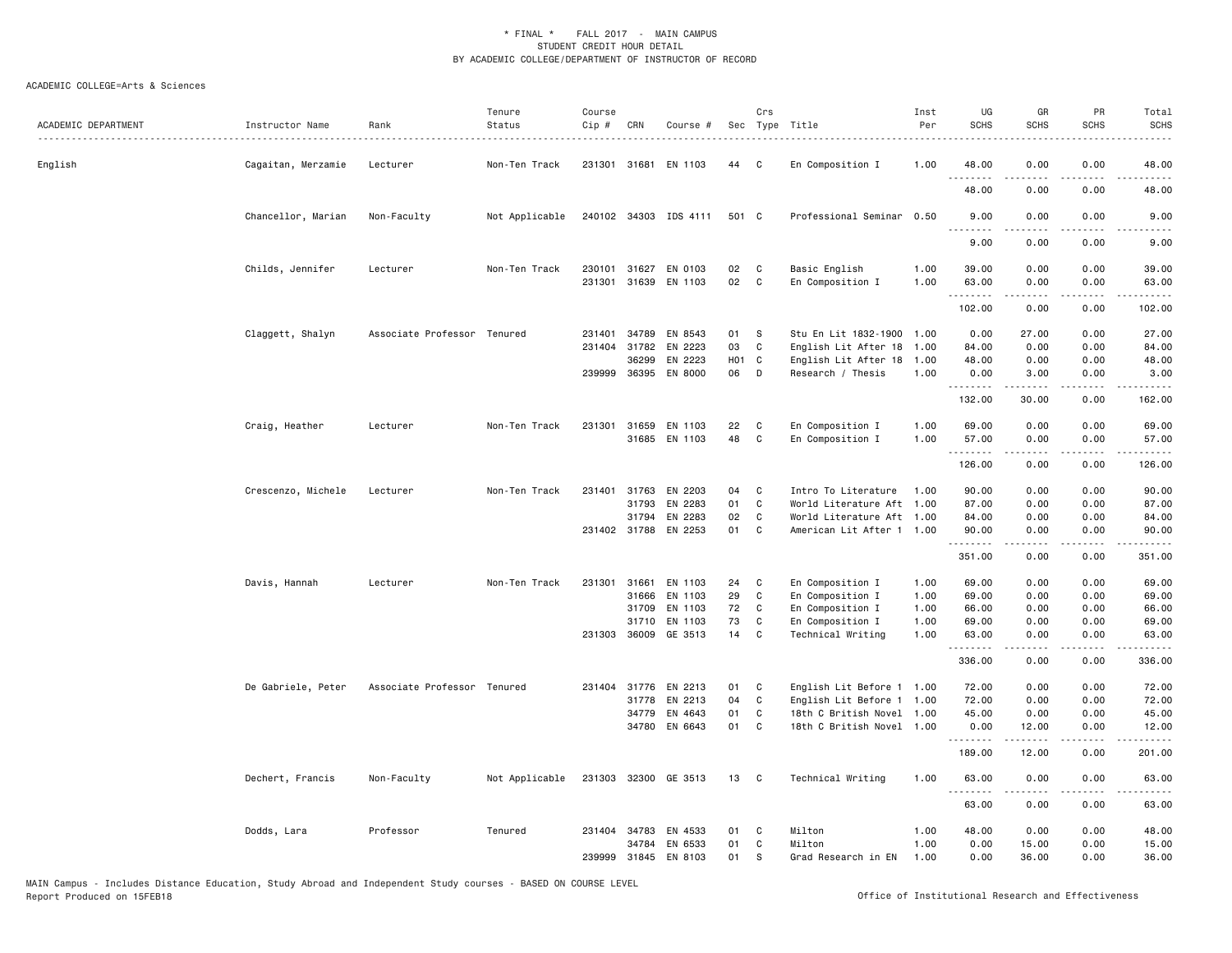| ACADEMIC DEPARTMENT | Instructor Name<br>. | Rank                          | Tenure<br>Status | Course<br>Cip # | CRN   | Course #                 |                 | Crs          | Sec Type Title                          | Inst<br>Per  | UG<br><b>SCHS</b> | GR<br><b>SCHS</b>                                                                                                                                            | PR<br><b>SCHS</b>               | Total<br><b>SCHS</b> |
|---------------------|----------------------|-------------------------------|------------------|-----------------|-------|--------------------------|-----------------|--------------|-----------------------------------------|--------------|-------------------|--------------------------------------------------------------------------------------------------------------------------------------------------------------|---------------------------------|----------------------|
| English             | Dodds, Lara          | Professor                     | Tenured          | 239999          |       | 35473 EN 8000            | 01              | D            | Research / Thesis                       | 1.00         | 0.00<br>.         | 9.00                                                                                                                                                         | 0.00                            | 9.00                 |
|                     |                      |                               |                  |                 |       |                          |                 |              |                                         |              | 48.00             | 60.00                                                                                                                                                        | 0.00                            | 108.00               |
|                     | Doughty, Catherine   | Instructor                    | Non-Ten Track    | 231301          |       | 31714 EN 1103            | 77              | C            | En Composition I                        | 1.00         | 42.00             | 0.00                                                                                                                                                         | 0.00                            | 42.00                |
|                     |                      |                               |                  |                 | 31753 | EN 1173<br>34767 EN 1103 | 11<br>79        | C<br>C       | Accelerated Comp II<br>En Composition I | 1.00<br>1.00 | 60.00<br>27.00    | 0.00<br>0.00                                                                                                                                                 | 0.00<br>0.00                    | 60.00<br>27.00       |
|                     |                      |                               |                  |                 |       |                          |                 |              |                                         |              | .<br>129.00       | 0.00                                                                                                                                                         | 0.00                            | .<br>129.00          |
|                     | Dueitt, Courtney     | Instructor                    | Non-Ten Track    | 231301          |       | 31667 EN 1103            | 30              | C            | En Composition I                        | 1.00         | 72.00             | 0.00                                                                                                                                                         | 0.00                            | 72.00                |
|                     |                      |                               |                  |                 | 31748 | EN 1173                  | 06              | C            | Accelerated Comp II                     | 1.00         | 60.00             | 0.00                                                                                                                                                         | 0.00                            | 60.00                |
|                     |                      |                               |                  |                 |       | 31752 EN 1173            | 08              | C            | Accelerated Comp II                     | 1.00         | 60.00<br>.        | 0.00                                                                                                                                                         | 0.00                            | 60.00                |
|                     |                      |                               |                  |                 |       |                          |                 |              |                                         |              | 192.00            | 0.00                                                                                                                                                         | 0.00                            | 192.00               |
|                     | Few, Kayleigh        | Instructor                    | Non-Ten Track    |                 |       | 131305 31813 EN 4243     | 01              | C            | Writing Center Tutor 1.00               |              | 21.00             | 0.00                                                                                                                                                         | 0.00                            | 21.00                |
|                     |                      |                               |                  | 231301          |       | 31656 EN 1103            | 19              | C            | En Composition I                        | 1.00         | 72.00<br>.        | 0.00<br>.                                                                                                                                                    | 0.00<br>$\sim$ $\sim$ $\sim$    | 72.00                |
|                     |                      |                               |                  |                 |       |                          |                 |              |                                         |              | 93.00             | 0.00                                                                                                                                                         | 0.00                            | 93.00                |
|                     | Flowers, Jessica     | Lecturer                      | Non-Ten Track    |                 |       | 231301 31672 EN 1103     | 35              | C            | En Composition I                        | 1.00         | 66.00             | 0.00                                                                                                                                                         | 0.00                            | 66.00                |
|                     |                      |                               |                  |                 | 31687 | EN 1103                  | 50              | C            | En Composition I                        | 1.00         | 66.00             | 0.00                                                                                                                                                         | 0.00                            | 66.00                |
|                     |                      |                               |                  |                 |       | 31693 EN 1103            | 56              | C            | En Composition I                        | 1.00         | 51.00<br>.        | 0.00<br>.                                                                                                                                                    | 0.00<br>.                       | 51.00<br>.           |
|                     |                      |                               |                  |                 |       |                          |                 |              |                                         |              | 183.00            | 0.00                                                                                                                                                         | 0.00                            | 183.00               |
|                     | Flowers, Katherine   | Assistant Professor Ten Track |                  |                 |       | 231303 31804 EN 3313     | 01              | C            | Writing for the Work 1.00               |              | 63.00             | 0.00                                                                                                                                                         | 0.00                            | 63.00                |
|                     |                      |                               |                  |                 | 36039 | EN 3313                  | 03              | C            | Writing for the Work 1.00               |              | 60.00<br>.        | 0.00<br>.                                                                                                                                                    | 0.00<br>.                       | 60.00<br>.           |
|                     |                      |                               |                  |                 |       |                          |                 |              |                                         |              | 123.00            | 0.00                                                                                                                                                         | 0.00                            | 123.00               |
|                     | Furby, Althea        | Lecturer                      | Non-Ten Track    | 231301          | 31649 | EN 1103                  | 12 <sub>2</sub> | $\mathbf{C}$ | En Composition I                        | 1.00         | 60.00             | 0.00                                                                                                                                                         | 0.00                            | 60.00                |
|                     |                      |                               |                  |                 | 31664 | EN 1103                  | 27              | C            | En Composition I                        | 1.00         | 66.00             | 0.00                                                                                                                                                         | 0.00                            | 66.00                |
|                     |                      |                               |                  |                 |       | 31665 EN 1103            | 28              | C            | En Composition I                        | 1.00         | 54.00<br>.        | 0.00<br>$\frac{1}{2} \left( \frac{1}{2} \right) \left( \frac{1}{2} \right) \left( \frac{1}{2} \right) \left( \frac{1}{2} \right) \left( \frac{1}{2} \right)$ | 0.00<br>.                       | 54.00<br>.           |
|                     |                      |                               |                  |                 |       |                          |                 |              |                                         |              | 180.00            | 0.00                                                                                                                                                         | 0.00                            | 180.00               |
|                     | Garner, William      | Instructor                    | Non-Ten Track    | 231301          | 31719 | EN 1113                  | 03              | C            | En Composition II                       | 1.00         | 72.00             | 0.00                                                                                                                                                         | 0.00                            | 72.00                |
|                     |                      |                               |                  | 231401          | 31765 | EN 2203                  | 06              | C            | Intro To Literature                     | 1.00         | 87.00             | 0.00                                                                                                                                                         | 0.00                            | 87.00                |
|                     |                      |                               |                  |                 | 31770 | EN 2203                  | 10 <sub>1</sub> | C            | Intro To Literature                     | 1.00         | 90.00             | 0.00                                                                                                                                                         | 0.00                            | 90.00                |
|                     |                      |                               |                  |                 | 31771 | EN 2203                  | 11              | C            | Intro To Literature                     | 1.00         | 84.00<br>.        | 0.00<br>.                                                                                                                                                    | 0.00<br>$\omega$ is $\omega$ in | 84.00<br>.           |
|                     |                      |                               |                  |                 |       |                          |                 |              |                                         |              | 333.00            | 0.00                                                                                                                                                         | 0.00                            | 333.00               |
|                     | Gentry, Craig        | Grad Teach Assist             | Not Applicable   |                 |       | 231301 31653 EN 1103     | 16 C            |              | En Composition I                        | 1.00         | 66.00<br>.        | 0.00                                                                                                                                                         | 0.00                            | 66.00                |
|                     |                      |                               |                  |                 |       |                          |                 |              |                                         |              | 66.00             | 0.00                                                                                                                                                         | 0.00                            | 66.00                |
|                     | Gibson, Marie        | Lecturer                      | Non-Ten Track    | 231301          | 31684 | EN 1103                  | 47              | C            | En Composition I                        | 1.00         | 42.00             | 0.00                                                                                                                                                         | 0.00                            | 42.00                |
|                     |                      |                               |                  |                 | 31689 | EN 1103                  | 52              | C            | En Composition I                        | 1.00         | 45.00             | 0.00                                                                                                                                                         | 0.00                            | 45.00                |
|                     |                      |                               |                  |                 | 31696 | EN 1103                  | 59              | C            | En Composition I                        | 1.00         | 69.00             | 0.00                                                                                                                                                         | 0.00                            | 69.00                |
|                     |                      |                               |                  |                 | 31706 | EN 1103                  | 69              | $\mathbf C$  | En Composition I                        | 1.00         | 63.00             | 0.00                                                                                                                                                         | 0.00                            | 63.00                |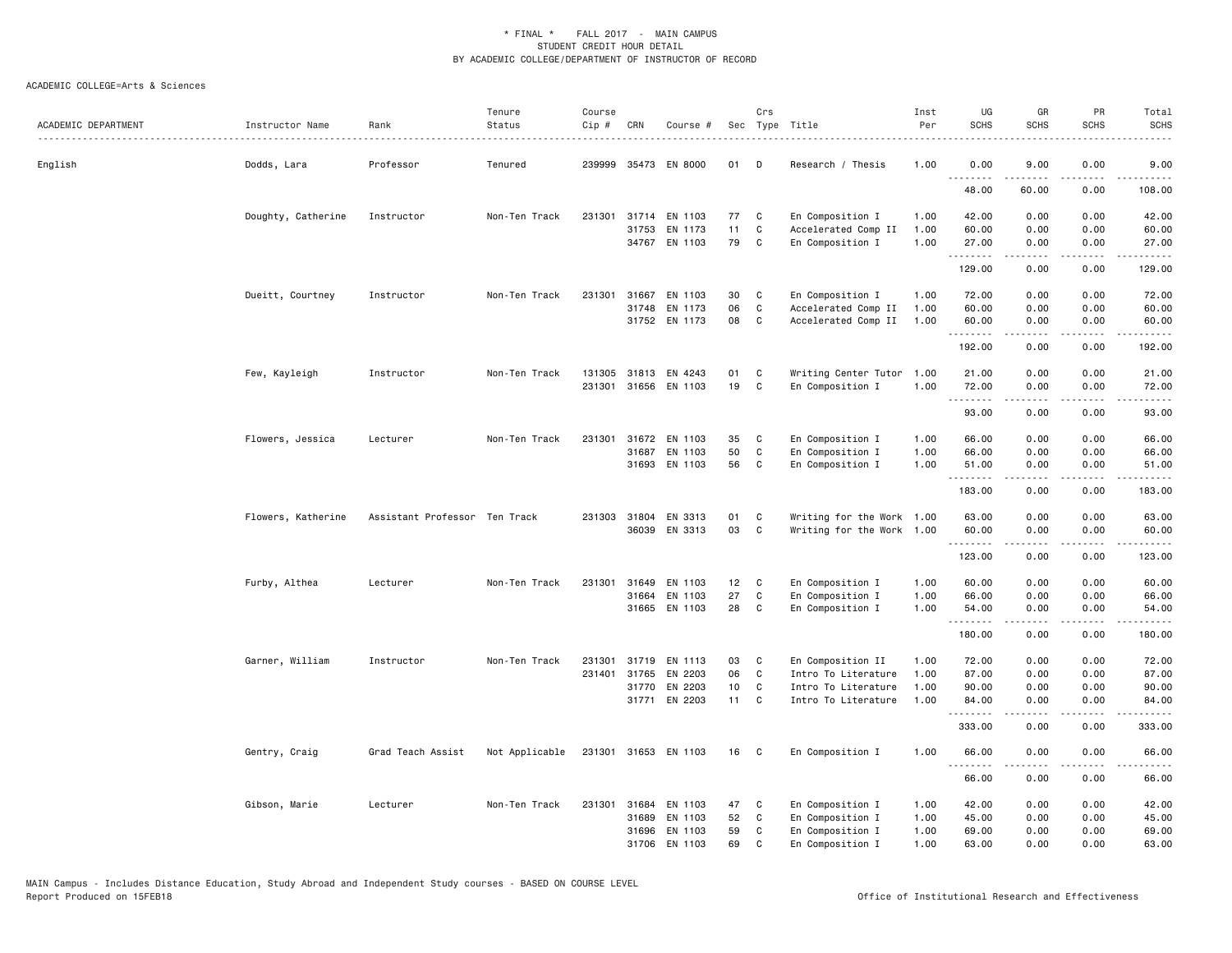| ACADEMIC DEPARTMENT | Instructor Name    | Rank                        | Tenure<br>Status | Course<br>Cip # | CRN          | Course #             |       | Crs          | Sec Type Title            | Inst<br>Per | UG<br><b>SCHS</b>             | GR<br><b>SCHS</b>                                                                                                                                            | PR<br><b>SCHS</b>                   | Total<br><b>SCHS</b> |
|---------------------|--------------------|-----------------------------|------------------|-----------------|--------------|----------------------|-------|--------------|---------------------------|-------------|-------------------------------|--------------------------------------------------------------------------------------------------------------------------------------------------------------|-------------------------------------|----------------------|
|                     |                    |                             |                  |                 |              |                      |       |              |                           |             | .                             | - - - - - -                                                                                                                                                  |                                     |                      |
|                     |                    |                             |                  |                 |              |                      |       |              |                           |             | 219.00                        | 0.00                                                                                                                                                         | 0.00                                | 219.00               |
| English             | Grimes, John Aaron | Lecturer                    | Non-Ten Track    |                 | 231301 31638 | EN 1103              | 01    | C            | En Composition I          | 1.00        | 66.00                         | 0.00                                                                                                                                                         | 0.00                                | 66.00                |
|                     |                    |                             |                  |                 | 31712        | EN 1103              | 75    | $\mathbf c$  | En Composition I          | 1.00        | 39.00                         | 0.00                                                                                                                                                         | 0.00                                | 39.00                |
|                     |                    |                             |                  |                 |              | 34768 EN 1103        | 80    | C            | En Composition I          | 1.00        | 33.00<br>.                    | 0.00                                                                                                                                                         | 0.00<br>$\sim$ $\sim$ $\sim$ $\sim$ | 33.00                |
|                     |                    |                             |                  |                 |              |                      |       |              |                           |             | 138.00                        | 0.00                                                                                                                                                         | 0.00                                | 138.00               |
|                     | Hagenston, Becky   | Associate Professor Tenured |                  |                 | 231302 31797 | EN 3303              | 01    | C            | Creative Writing          | 1.00        | 45.00                         | 0.00                                                                                                                                                         | 0.00                                | 45.00                |
|                     |                    |                             |                  |                 |              | 34775 EN 3903        | 02    | $\mathbf c$  | Intermediate Fiction 1.00 |             | 24.00<br>$\sim$ $\sim$ $\sim$ | 0.00                                                                                                                                                         | 0.00                                | 24.00                |
|                     |                    |                             |                  |                 |              |                      |       |              |                           |             | 69.00                         | 0.00                                                                                                                                                         | 0.00                                | 69.00                |
|                     | Hampton, Hayley    | Grad Teach Assist           | Not Applicable   |                 |              | 231301 31646 EN 1103 | 09    | $\mathbf{C}$ | En Composition I          | 1.00        | 63.00<br>.                    | 0.00<br>$\frac{1}{2} \left( \frac{1}{2} \right) \left( \frac{1}{2} \right) \left( \frac{1}{2} \right) \left( \frac{1}{2} \right) \left( \frac{1}{2} \right)$ | 0.00<br>.                           | 63.00<br>.           |
|                     |                    |                             |                  |                 |              |                      |       |              |                           |             | 63.00                         | 0.00                                                                                                                                                         | 0.00                                | 63.00                |
|                     | Hayden, Antoinette | Lecturer                    | Non-Ten Track    | 131099          | 32730        | LSK 0103             | 02    | C            | Intermediate Reading      | 1.00        | 54.00                         | 0.00                                                                                                                                                         | 0.00                                | 54.00                |
|                     |                    |                             |                  | 230101          | 31630        | EN 0103              | 05    | C            | Basic English             | 1.00        | 45.00                         | 0.00                                                                                                                                                         | 0.00                                | 45.00                |
|                     |                    |                             |                  |                 | 31632        | EN 0103              | 06    | C            | Basic English             | 1.00        | 42.00                         | 0.00                                                                                                                                                         | 0.00                                | 42.00                |
|                     |                    |                             |                  |                 | 231301 31729 | EN 1113              | 13    | C            | En Composition II         | 1.00        | 75.00<br>.                    | 0.00<br>.                                                                                                                                                    | 0.00<br>المستبدا                    | 75.00<br>.           |
|                     |                    |                             |                  |                 |              |                      |       |              |                           |             | 216.00                        | 0.00                                                                                                                                                         | 0.00                                | 216.00               |
|                     | Henshaw, Chelsea   | Non-Faculty                 | Not Applicable   |                 |              | 231301 31650 EN 1103 | 13    | $\mathbf{C}$ | En Composition I          | 1.00        | 54.00<br>.                    | 0.00                                                                                                                                                         | 0.00                                | 54.00                |
|                     |                    |                             |                  |                 |              |                      |       |              |                           |             | 54.00                         | 0.00                                                                                                                                                         | 0.00                                | 54.00                |
|                     | Herd, Wendy        | Associate Professor Tenured |                  |                 | 131401 31819 | EN 4453              | 01    | C.           | Methods in TESOL          | 1.00        | 39.00                         | 0.00                                                                                                                                                         | 0.00                                | 39.00                |
|                     |                    |                             |                  |                 | 31835        | EN 6453              | 01    | C            | Methods in TESOL          | 1.00        | 0.00                          | 6.00                                                                                                                                                         | 0.00                                | 6.00                 |
|                     |                    |                             |                  | 160102 31821    |              | EN 4473              | 01    | C            | Phonetics                 | 1.00        | 36.00                         | 0.00                                                                                                                                                         | 0.00                                | 36.00                |
|                     |                    |                             |                  |                 | 31837        | EN 6473              | 01    | C            | Phonetics                 | 1.00        | 0.00                          | 3.00                                                                                                                                                         | 0.00                                | 3.00                 |
|                     |                    |                             |                  |                 | 33629        | PSY 4473             | 01    | C            | Phonetics                 | 1.00        | 15.00                         | 0.00                                                                                                                                                         | 0.00                                | 15.00                |
|                     |                    |                             |                  |                 | 239999 36252 | EN 4000              | 01    | $\mathbf{I}$ | Directed Indiv Study      | 1.00        | 3.00<br>.                     | 0.00<br>$\frac{1}{2} \left( \frac{1}{2} \right) \left( \frac{1}{2} \right) \left( \frac{1}{2} \right) \left( \frac{1}{2} \right) \left( \frac{1}{2} \right)$ | 0.00<br>.                           | 3.00<br>.            |
|                     |                    |                             |                  |                 |              |                      |       |              |                           |             | 93.00                         | 9.00                                                                                                                                                         | 0.00                                | 102.00               |
|                     | Johnson, Holly     | Professor                   | Tenured          |                 | 231404 31779 | EN 2213              | 06    | C            | English Lit Before        | 1.00        | 72.00                         | 0.00                                                                                                                                                         | 0.00                                | 72.00                |
|                     |                    |                             |                  |                 | 31780        | EN 2213              | HO1 C |              | Honors English Lit B      | 1.00        | 33.00                         | 0.00                                                                                                                                                         | 0.00                                | 33.00                |
|                     |                    |                             |                  |                 | 239999 34689 | EN 4990              | 01    | $\mathbf c$  | Special Topic In EN       | 1.00        | 24.00                         | 0.00                                                                                                                                                         | 0.00                                | 24.00                |
|                     |                    |                             |                  |                 | 34690        | EN 6990              | 01    | C            | Special Topic In EN       | 1.00        | 0.00<br>.                     | 3.00                                                                                                                                                         | 0.00                                | 3.00                 |
|                     |                    |                             |                  |                 |              |                      |       |              |                           |             | 129.00                        | 3.00                                                                                                                                                         | 0.00                                | 132.00               |
|                     | Johnson, Logan     | Grad Teach Assist           | Not Applicable   |                 |              | 231301 31640 EN 1103 | 03    | $\mathbf{C}$ | En Composition I          | 1.00        | 63.00<br>.                    | 0.00<br>.                                                                                                                                                    | 0.00                                | 63.00                |
|                     |                    |                             |                  |                 |              |                      |       |              |                           |             | 63.00                         | 0.00                                                                                                                                                         | 0.00                                | 63.00                |
|                     | Kardos, Michael    | Associate Professor Tenured |                  |                 | 231302 31800 | EN 3303              | 04    | <b>C</b>     | Creative Writing          | 1.00        | 45.00                         | 0.00                                                                                                                                                         | 0.00                                | 45.00                |
|                     |                    |                             |                  |                 | 31801        | EN 3303              | 05    | C            | Creative Writing          | 1.00        | 36.00                         | 0.00                                                                                                                                                         | 0.00                                | 36.00                |
|                     |                    |                             |                  |                 | 31811        | EN 3903              | 01    | C            | Intermediate Fiction      | 1.00        | 33.00                         | 0.00                                                                                                                                                         | 0.00                                | 33.00                |
|                     |                    |                             |                  | 239999          | 36294        | EN 8000              | 04    | D            | Research / Thesis         | 1.00        | 0.00                          | 1.00                                                                                                                                                         | 0.00                                | 1.00                 |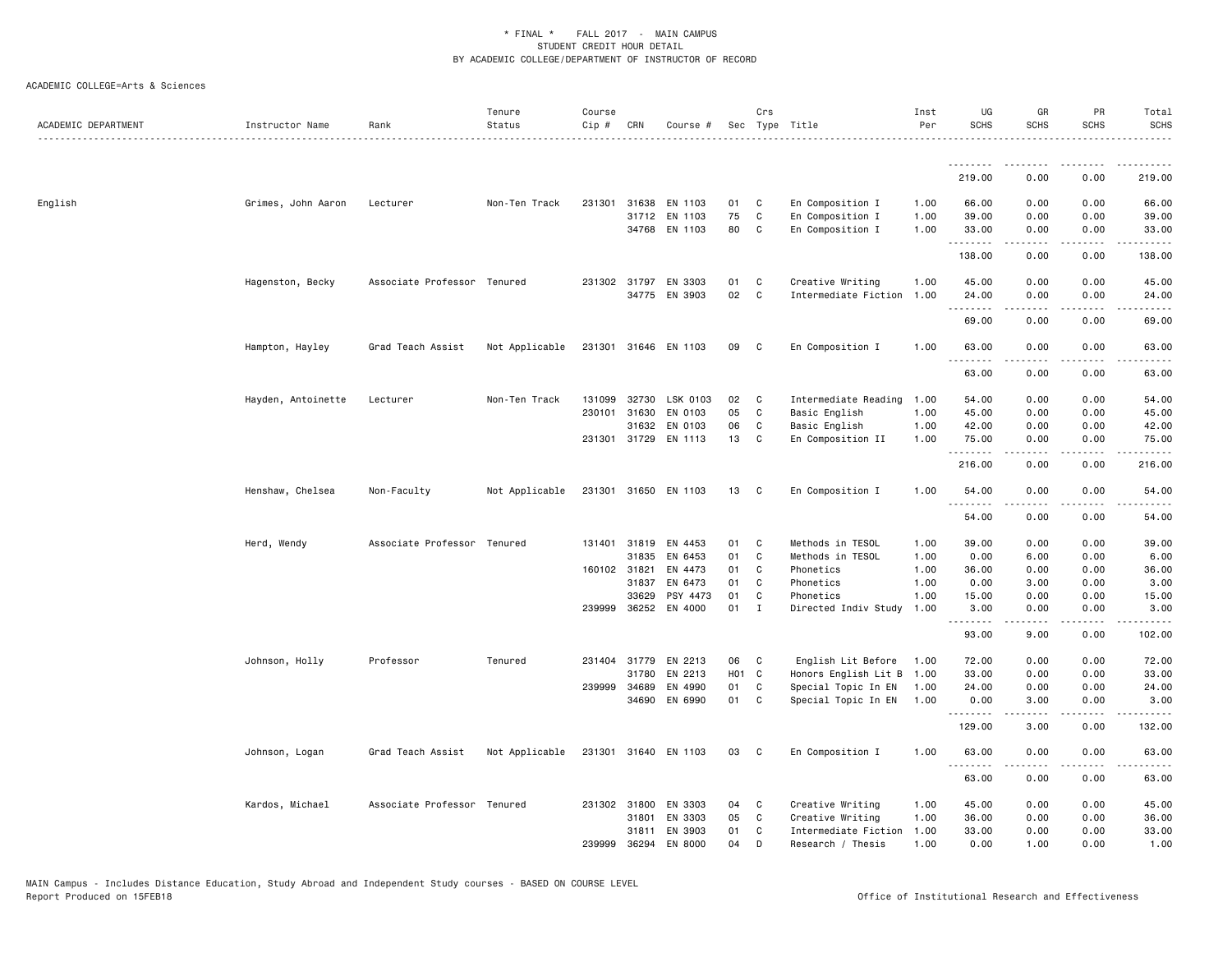| ACADEMIC DEPARTMENT | Instructor Name | Rank                        | Tenure<br>Status | Course<br>Cip # | CRN          | Course #                 |                 | Crs               | Sec Type Title                       | Inst<br>Per  | UG<br><b>SCHS</b> | GR<br><b>SCHS</b> | PR<br><b>SCHS</b>                   | Total<br><b>SCHS</b>                                                                                                                                          |
|---------------------|-----------------|-----------------------------|------------------|-----------------|--------------|--------------------------|-----------------|-------------------|--------------------------------------|--------------|-------------------|-------------------|-------------------------------------|---------------------------------------------------------------------------------------------------------------------------------------------------------------|
|                     |                 |                             |                  |                 |              |                          |                 |                   |                                      |              | <u>.</u>          |                   |                                     | .                                                                                                                                                             |
|                     |                 |                             |                  |                 |              |                          |                 |                   |                                      |              | 114.00            | 1.00              | 0.00                                | 115.00                                                                                                                                                        |
| English             | Kolev, Sava     | Lecturer                    | Non-Ten Track    | 231301          | 31701        | 31660 EN 1103<br>EN 1103 | 23<br>64        | C<br>$\mathtt{C}$ | En Composition I<br>En Composition I | 1.00<br>1.00 | 60.00<br>60.00    | 0.00<br>0.00      | 0.00<br>0.00                        | 60.00<br>60.00                                                                                                                                                |
|                     |                 |                             |                  |                 |              |                          |                 |                   |                                      |              | .<br>120.00       | .<br>0.00         | د د د د<br>0.00                     | .<br>120.00                                                                                                                                                   |
|                     | Lafleur, Amy    | Grad Teach Assist           | Not Applicable   |                 |              | 231301 31676 EN 1103     | 39              | $\mathbf{C}$      | En Composition I                     | 1.00         | 69.00             | 0.00              | 0.00                                | 69.00                                                                                                                                                         |
|                     |                 |                             |                  |                 |              |                          |                 |                   |                                      |              | 69.00             | 0.00              | 0.00                                | 69.00                                                                                                                                                         |
|                     | Lammert, Thomas | Lecturer                    | Non-Ten Track    | 231301          | 31673        | EN 1103                  | 36              | C                 | En Composition I                     | 1.00         | 54.00             | 0.00              | 0.00                                | 54.00                                                                                                                                                         |
|                     |                 |                             |                  |                 | 31679        | EN 1103                  | 42              | C                 | En Composition I                     | 1.00         | 63.00             | 0.00              | 0.00                                | 63.00                                                                                                                                                         |
|                     |                 |                             |                  |                 |              | 31726 EN 1113            | 10 <sub>1</sub> | C                 | En Composition II                    | 1.00         | 60.00<br>.        | 0.00<br>-----     | 0.00<br>.                           | 60.00<br>$\frac{1}{2} \left( \frac{1}{2} \right) \left( \frac{1}{2} \right) \left( \frac{1}{2} \right) \left( \frac{1}{2} \right) \left( \frac{1}{2} \right)$ |
|                     |                 |                             |                  |                 |              |                          |                 |                   |                                      |              | 177.00            | 0.00              | 0.00                                | 177.00                                                                                                                                                        |
|                     | Leonard, Ashley | Instructor                  | Non-Ten Track    | 230101          | 31796        | EN 2503                  | 01              | C                 | Teaching Grammar                     | 1.00         | 240.00            | 0.00              | 0.00                                | 240.00                                                                                                                                                        |
|                     |                 |                             |                  | 231301          | 31750        | EN 1173                  | 07              | $\mathtt{C}$      | Accelerated Comp II                  | 1.00         | 57.00             | 0.00              | 0.00                                | 57.00                                                                                                                                                         |
|                     |                 |                             |                  |                 |              | 31754 EN 1173            | 09              | $\mathbf c$       | Accelerated Comp II                  | 1.00         | 57.00<br>.        | 0.00              | 0.00                                | 57.00<br>.                                                                                                                                                    |
|                     |                 |                             |                  |                 |              |                          |                 |                   |                                      |              | 354.00            | 0.00              | 0.00                                | 354.00                                                                                                                                                        |
|                     | Lindley, Lisa   | Lecturer                    | Non-Ten Track    |                 |              | 131099 32729 LSK 0103    | 01              | C                 | Intermediate Reading 1.00            |              | 54.00<br>.        | 0.00              | 0.00                                | 54.00                                                                                                                                                         |
|                     |                 |                             |                  |                 |              |                          |                 |                   |                                      |              | 54.00             | 0.00              | 0.00                                | 54.00                                                                                                                                                         |
|                     | Little, Matthew | Associate Professor Tenured |                  | 231303          | 36261        | EN 4223                  | 501 C           |                   | Prin Legal Writing                   | 1.00         | 18.00             | 0.00              | 0.00                                | 18.00                                                                                                                                                         |
|                     |                 |                             |                  |                 | 36262        | EN 6223                  | 501 C           |                   | Prin Legal Writing                   | 1.00         | 0.00              | 6.00              | 0.00                                | 6.00                                                                                                                                                          |
|                     |                 |                             |                  |                 | 231402 31784 | EN 2243                  | 01              | $\mathtt{C}$      | American Lit Before                  | 1.00         | 42.00             | 0.00              | 0.00                                | 42.00                                                                                                                                                         |
|                     |                 |                             |                  |                 |              | 31785 EN 2243            | 04              | C                 | American Lit Before                  | 1.00         | 69.00<br>.        | 0.00<br>.         | 0.00<br>الأعامات                    | 69.00<br>.                                                                                                                                                    |
|                     |                 |                             |                  |                 |              |                          |                 |                   |                                      |              | 129.00            | 6.00              | 0.00                                | 135.00                                                                                                                                                        |
|                     | Lockhart, Cory  | Lecturer                    | Non-Ten Track    | 231301          | 31654        | EN 1103                  | 17              | C                 | En Composition I                     | 1.00         | 63.00             | 0.00              | 0.00                                | 63.00                                                                                                                                                         |
|                     |                 |                             |                  |                 | 31663        | EN 1103                  | 26              | $\mathtt{C}$      | En Composition I                     | 1.00         | 69.00             | 0.00              | 0.00                                | 69.00                                                                                                                                                         |
|                     |                 |                             |                  |                 | 31699        | EN 1103                  | 62              | C                 | En Composition I                     | 1.00         | 66.00             | 0.00              | 0.00                                | 66.00                                                                                                                                                         |
|                     |                 |                             |                  |                 |              | 31723 EN 1113            | 07              | $\mathbf{C}$      | En Composition II                    | 1.00         | 69.00<br>.        | 0.00              | 0.00                                | 69.00<br>.                                                                                                                                                    |
|                     |                 |                             |                  |                 |              |                          |                 |                   |                                      |              | 267.00            | 0.00              | 0.00                                | 267.00                                                                                                                                                        |
|                     | Long, Jeffrey   | Lecturer                    | Non-Ten Track    | 231301          | 31668        | EN 1103                  | 31              | C                 | En Composition I                     | 1.00         | 60.00             | 0.00              | 0.00                                | 60.00                                                                                                                                                         |
|                     |                 |                             |                  |                 | 31669        | EN 1103                  | 32              | C                 | En Composition I                     | 1.00         | 63.00             | 0.00              | 0.00                                | 63.00                                                                                                                                                         |
|                     |                 |                             |                  |                 |              | 31675 EN 1103            | 38              | C                 | En Composition I                     | 1.00         | 48.00             | 0.00              | 0.00                                | 48.00                                                                                                                                                         |
|                     |                 |                             |                  |                 |              | 31702 EN 1103            | 65              | C                 | En Composition I                     | 1.00         | 39.00<br>.        | 0.00              | 0.00<br>$\sim$ $\sim$ $\sim$ $\sim$ | 39.00                                                                                                                                                         |
|                     |                 |                             |                  |                 |              |                          |                 |                   |                                      |              | 210.00            | 0.00              | 0.00                                | 210.00                                                                                                                                                        |
|                     | Long, Loreeda   | Lecturer                    | Non-Ten Track    | 231301          |              | 31642 EN 1103            | 05              | C                 | En Composition I                     | 1.00         | 51.00             | 0.00              | 0.00                                | 51.00                                                                                                                                                         |
|                     |                 |                             |                  |                 |              | 31648 EN 1103            | 11              | C                 | En Composition I                     | 1.00         | 63.00             | 0.00              | 0.00                                | 63.00                                                                                                                                                         |
|                     |                 |                             |                  |                 |              | 31717 EN 1113            | 01              | C.                | En Composition II                    | 1.00         | 66.00             | 0.00              | 0.00                                | 66.00                                                                                                                                                         |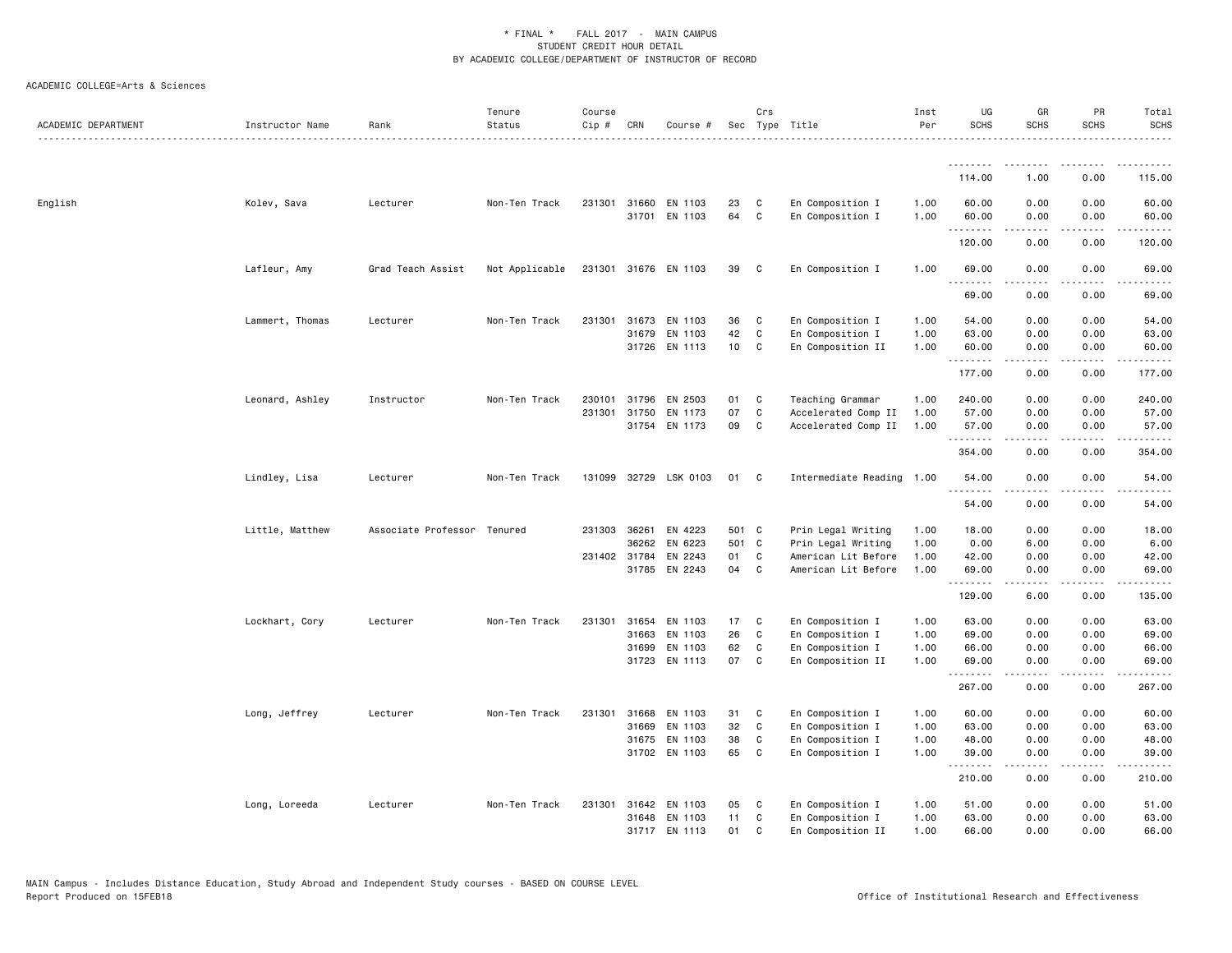| ACADEMIC DEPARTMENT | Instructor Name   | Rank                          | Tenure<br>Status | Course<br>$Cip$ # | CRN            | Course #                        |                   | Crs              | Sec Type Title                                    | Inst<br>Per  | UG<br><b>SCHS</b> | GR<br><b>SCHS</b>                        | <b>PR</b><br><b>SCHS</b>                                                                                                          | Total<br><b>SCHS</b>   |
|---------------------|-------------------|-------------------------------|------------------|-------------------|----------------|---------------------------------|-------------------|------------------|---------------------------------------------------|--------------|-------------------|------------------------------------------|-----------------------------------------------------------------------------------------------------------------------------------|------------------------|
|                     |                   |                               |                  |                   |                |                                 |                   |                  |                                                   |              | .                 |                                          |                                                                                                                                   |                        |
|                     |                   |                               |                  |                   |                |                                 |                   |                  |                                                   |              | 180.00            | 0.00                                     | 0.00                                                                                                                              | 180.00                 |
| English             | Lyons, Richard    | Professor                     | Tenured          |                   | 231302 31798   | EN 3303<br>31799 EN 3303        | 02<br>03          | C<br>C           | Creative Writing<br>Creative Writing              | 1.00<br>1.00 | 45.00<br>45.00    | 0.00<br>0.00                             | 0.00<br>0.00                                                                                                                      | 45.00<br>45.00         |
|                     |                   |                               |                  |                   |                |                                 |                   |                  |                                                   |              | .<br>90.00        | .<br>0.00                                | .<br>0.00                                                                                                                         | $\frac{1}{2}$<br>90.00 |
|                     | Mahadin, Tamara   | Grad Teach Assist             | Not Applicable   | 231301            | 31655          | EN 1103<br>31683 EN 1103        | 18<br>46          | C<br>C           | En Composition I<br>En Composition I              | 1.00<br>1.00 | 63.00<br>63.00    | 0.00<br>0.00                             | 0.00<br>0.00                                                                                                                      | 63.00<br>63.00         |
|                     |                   |                               |                  |                   |                |                                 |                   |                  |                                                   |              | .<br>126.00       | 0.00                                     | 0.00                                                                                                                              | 126.00                 |
|                     | Marcus, Gregory   | Lecturer                      | Non-Ten Track    | 231301            | 31643          | EN 1103                         | 06                | C                | En Composition I                                  | 1.00         | 54.00             | 0.00                                     | 0.00                                                                                                                              | 54.00                  |
|                     |                   |                               |                  |                   | 31671          | EN 1103<br>31678 EN 1103        | 34<br>41          | $\mathbf C$<br>C | En Composition I<br>En Composition I              | 1.00<br>1.00 | 66.00<br>60.00    | 0.00<br>0.00                             | 0.00<br>0.00                                                                                                                      | 66.00<br>60.00         |
|                     |                   |                               |                  |                   |                |                                 |                   |                  |                                                   |              | .<br>180.00       | 0.00                                     | 0.00                                                                                                                              | 180.00                 |
|                     | Marsh, Kelly      | Professor                     | Tenured          | 230101            | 31716          | EN 1111                         | 01                | C                | English Studies                                   | 1.00         | 50.00             | 0.00                                     | 0.00                                                                                                                              | 50.00                  |
|                     |                   |                               |                  | 231401            | 34790          | EN 8573                         | 01                | -S               | Studies in Lit Since                              | 1.00         | 0.00              | 27.00                                    | 0.00                                                                                                                              | 27.00                  |
|                     |                   |                               |                  |                   | 231404 31781   | EN 2223                         | 01                | C                | English Lit After 18 1.00                         |              | 84.00<br>.        | 0.00<br>$\omega$ is $\omega$ in $\omega$ | 0.00<br>$\frac{1}{2} \left( \frac{1}{2} \right) \left( \frac{1}{2} \right) \left( \frac{1}{2} \right) \left( \frac{1}{2} \right)$ | 84.00<br>.             |
|                     |                   |                               |                  |                   |                |                                 |                   |                  |                                                   |              | 134.00            | 27.00                                    | 0.00                                                                                                                              | 161.00                 |
|                     | Mattison, Suzanne | Lecturer                      | Non-Ten Track    | 010802            | 34926          | AELC 3203                       | 03                | C                | Prof Writing ANR Hum                              | 1.00         | 72.00             | 0.00                                     | 0.00                                                                                                                              | 72.00                  |
|                     |                   |                               |                  |                   | 34927          | AELC 3203                       | 04                | C                | Prof Writing ANR Hum                              | 1.00         | 75.00             | 0.00                                     | 0.00                                                                                                                              | 75.00                  |
|                     |                   |                               |                  |                   | 34928<br>34929 | AELC 3203<br>AELC 3203 06       | 05                | C<br>C           | Prof Writing ANR Hum<br>Prof Writing ANR Hum 1.00 | 1.00         | 78.00<br>69.00    | 0.00<br>0.00                             | 0.00<br>0.00                                                                                                                      | 78.00<br>69.00         |
|                     |                   |                               |                  |                   |                |                                 |                   |                  |                                                   |              | .<br>294.00       | 0.00                                     | 0.00                                                                                                                              | 294.00                 |
|                     | Miller, Elizabeth | Assistant Professor Ten Track |                  | 231301            |                | 31740 EN 1113                   | H <sub>01</sub> C |                  | Honors En Compositio 1.00                         |              | 45.00             | 0.00                                     | 0.00                                                                                                                              | 45.00                  |
|                     |                   |                               |                  |                   |                | 31812 EN 4111                   | 01                | C                | Portfol & Reflec Wri 1.00                         |              | 32.00             | 0.00                                     | 0.00                                                                                                                              | 32.00                  |
|                     |                   |                               |                  |                   |                |                                 |                   |                  |                                                   |              | 77.00             | .<br>0.00                                | $\sim$ $\sim$ $\sim$<br>0.00                                                                                                      | 77.00                  |
|                     | Moseley, Jessica  | Instructor                    | Non-Ten Track    | 231301            | 34766          | EN 1103                         | 78                | C                | En Composition I                                  | 1.00         | 42.00             | 0.00                                     | 0.00                                                                                                                              | 42.00                  |
|                     |                   |                               |                  | 231401            |                | 31766 EN 2203                   | 07                | C                | Intro To Literature                               | 1.00         | 87.00<br><u>.</u> | 0.00                                     | 0.00                                                                                                                              | 87.00                  |
|                     |                   |                               |                  |                   |                |                                 |                   |                  |                                                   |              | 129.00            | 0.00                                     | 0.00                                                                                                                              | 129.00                 |
|                     | O'Neill, Bonnie   | Associate Professor Tenured   |                  |                   | 231301 31807   | EN 3414                         | 02                | C                | Crit Writ/Resrch Lit 1.00                         |              | 40.00             | 0.00                                     | 0.00                                                                                                                              | 40.00                  |
|                     |                   |                               |                  |                   | 31808          | EN 3414                         | 03                | C                | Crit Writ/Resrch Lit 1.00                         |              | 52.00             | 0.00                                     | 0.00                                                                                                                              | 52.00                  |
|                     |                   |                               |                  |                   | 231402 31786   | EN 2243<br>239999 35474 EN 8000 | 05<br>02          | C<br>D           | American Lit Before<br>Research / Thesis          | 1.00<br>1.00 | 66.00<br>0.00     | 0.00<br>3.00                             | 0.00<br>0.00                                                                                                                      | 66.00<br>3.00          |
|                     |                   |                               |                  |                   |                |                                 |                   |                  |                                                   |              | .<br>158.00       | 3.00                                     | $\frac{1}{2}$<br>0.00                                                                                                             | .<br>161.00            |
|                     | Olson, Peter      | Lecturer                      | Non-Ten Track    | 231301            | 34213          | EN 1103                         | 501 C             |                  | En Composition I                                  | 1.00         | 33.00             | 0.00                                     | 0.00                                                                                                                              | 33.00                  |
|                     |                   |                               |                  | 231303            |                | 34216 EN 3313                   | 501 C             |                  | Writing for the Work 1.00                         |              | 24.00             | 0.00                                     | 0.00                                                                                                                              | 24.00                  |
|                     |                   |                               |                  |                   |                | 34217 EN 3313                   | 502 C             |                  | Writing for the Work 1.00                         |              | 27.00             | 0.00                                     | 0.00                                                                                                                              | 27.00                  |
|                     |                   |                               |                  | 231401            |                | 34214 EN 2273                   | 501 C             |                  | World Literature Bef 1.00                         |              | 45.00             | 0.00                                     | 0.00                                                                                                                              | 45.00                  |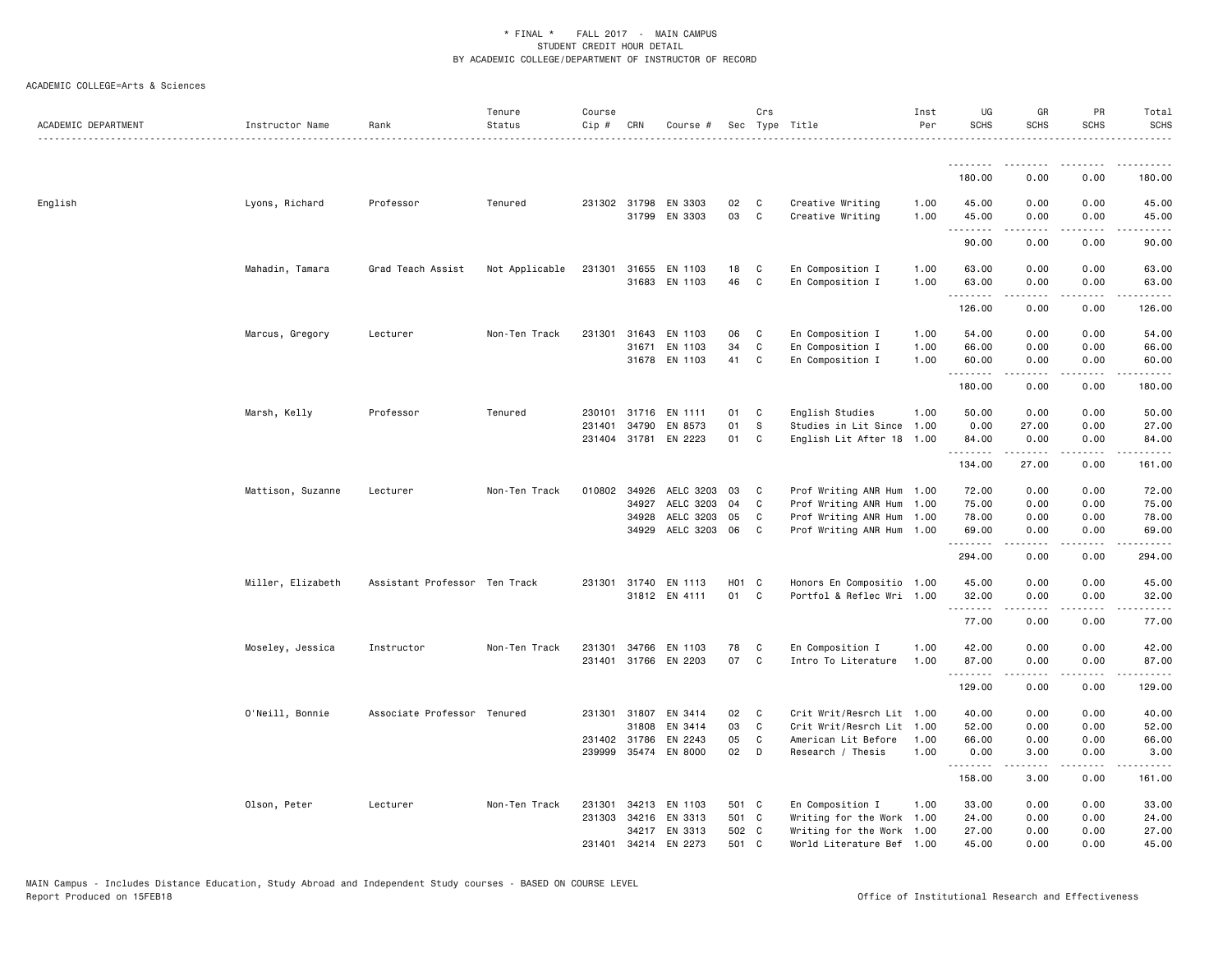| ACADEMIC DEPARTMENT | Instructor Name   | Rank                        | Tenure<br>Status | Course<br>Cip # | CRN          | Course #             |       | Crs          | Sec Type Title            | Inst<br>Per | UG<br><b>SCHS</b> | GR<br><b>SCHS</b>                                                                                                                                             | PR<br><b>SCHS</b> | Total<br><b>SCHS</b>                                                                                                                                          |
|---------------------|-------------------|-----------------------------|------------------|-----------------|--------------|----------------------|-------|--------------|---------------------------|-------------|-------------------|---------------------------------------------------------------------------------------------------------------------------------------------------------------|-------------------|---------------------------------------------------------------------------------------------------------------------------------------------------------------|
|                     |                   |                             |                  |                 |              |                      |       |              |                           |             | <u>.</u>          |                                                                                                                                                               |                   |                                                                                                                                                               |
|                     |                   |                             |                  |                 |              |                      |       |              |                           |             | 129.00            | 0.00                                                                                                                                                          | 0.00              | 129.00                                                                                                                                                        |
| English             | Pevey, Leslie     | Lecturer                    | Non-Ten Track    |                 | 231301 31658 | EN 1103              | 21    | C            | En Composition I          | 1.00        | 66.00             | 0.00                                                                                                                                                          | 0.00              | 66.00                                                                                                                                                         |
|                     |                   |                             |                  |                 | 31686        | EN 1103              | 49    | C            | En Composition I          | 1.00        | 39.00             | 0.00                                                                                                                                                          | 0.00              | 39.00                                                                                                                                                         |
|                     |                   |                             |                  |                 | 31700        | EN 1103              | 63    | C            | En Composition I          | 1.00        | 69.00             | 0.00                                                                                                                                                          | 0.00              | 69.00                                                                                                                                                         |
|                     |                   |                             |                  |                 | 31708        | EN 1103              | 71 C  |              | En Composition I          | 1.00        | 57.00<br>.        | 0.00                                                                                                                                                          | 0.00              | 57.00                                                                                                                                                         |
|                     |                   |                             |                  |                 |              |                      |       |              |                           |             | 231.00            | 0.00                                                                                                                                                          | 0.00              | 231.00                                                                                                                                                        |
|                     | Pierce, Catherine | Associate Professor Tenured |                  |                 | 230101 31814 | EN 4303              | 01    | C            | Craft Of Poetry           | 1.00        | 24.00             | 0.00                                                                                                                                                          | 0.00              | 24.00                                                                                                                                                         |
|                     |                   |                             |                  |                 | 231302 31803 | EN 3303              | 07    | $\mathbf c$  | Creative Writing          | 1.00        | 42.00             | 0.00                                                                                                                                                          | 0.00              | 42.00                                                                                                                                                         |
|                     |                   |                             |                  |                 | 31830        | EN 6303              | 01    | C.           | Craft Of Poetry           | 1.00        | 0.00<br>.         | 15.00<br>$\frac{1}{2} \left( \frac{1}{2} \right) \left( \frac{1}{2} \right) \left( \frac{1}{2} \right) \left( \frac{1}{2} \right) \left( \frac{1}{2} \right)$ | 0.00<br>د د د د   | 15.00<br>$\frac{1}{2} \left( \frac{1}{2} \right) \left( \frac{1}{2} \right) \left( \frac{1}{2} \right) \left( \frac{1}{2} \right) \left( \frac{1}{2} \right)$ |
|                     |                   |                             |                  |                 |              |                      |       |              |                           |             | 66.00             | 15.00                                                                                                                                                         | 0.00              | 81.00                                                                                                                                                         |
|                     | Pizer, Ginger     | Associate Professor Tenured |                  |                 | 160102 30239 | AN 4403              | 01    | $\mathbf{C}$ | Intro To Linguistics 1.00 |             | 15.00             | 0.00                                                                                                                                                          | 0.00              | 15.00                                                                                                                                                         |
|                     |                   |                             |                  |                 | 31817        | EN 4403              | 01    | C            | Intro To Linguistics 1.00 |             | 30.00             | 0.00                                                                                                                                                          | 0.00              | 30.00                                                                                                                                                         |
|                     |                   |                             |                  |                 | 31833        | EN 6403              | 01    | C            | Intro To Linguistics 1.00 |             | 0.00              | 12.00                                                                                                                                                         | 0.00              | 12.00                                                                                                                                                         |
|                     |                   |                             |                  | 450201 30241    |              | AN 4623              | 01    | C            | Language And Culture 1.00 |             | 15.00             | 0.00                                                                                                                                                          | 0.00              | 15.00                                                                                                                                                         |
|                     |                   |                             |                  |                 | 30247        | AN 6623              | 01    | C            | Language And Culture 1.00 |             | 0.00              | 3.00                                                                                                                                                          | 0.00              | 3.00                                                                                                                                                          |
|                     |                   |                             |                  |                 | 31823        | EN 4623              | 01    | C            | Language And Culture 1.00 |             | 15.00             | 0.00                                                                                                                                                          | 0.00              | 15.00                                                                                                                                                         |
|                     |                   |                             |                  |                 |              | 33740 SO 4623        | 01    | <b>C</b>     | Language And Culture 1.00 |             | 27.00<br>.        | 0.00<br>$\cdots$                                                                                                                                              | 0.00<br>.         | 27.00                                                                                                                                                         |
|                     |                   |                             |                  |                 |              |                      |       |              |                           |             | 102.00            | 15.00                                                                                                                                                         | 0.00              | 117.00                                                                                                                                                        |
|                     | Price, Marty      | Instructor                  | Non-Ten Track    |                 |              | 231402 31787 EN 2243 | 06    | C            | American Lit Before       | 1.00        | 81.00             | 0.00                                                                                                                                                          | 0.00              | 81.00                                                                                                                                                         |
|                     |                   |                             |                  |                 | 31789        | EN 2253              | 02    | C            | American Lit After 1      | 1.00        | 87.00             | 0.00                                                                                                                                                          | 0.00              | 87.00                                                                                                                                                         |
|                     |                   |                             |                  |                 | 31790        | EN 2253              | 03    | C            | American Lit After 1 1.00 |             | 84.00             | 0.00                                                                                                                                                          | 0.00              | 84.00                                                                                                                                                         |
|                     |                   |                             |                  |                 |              | 231404 31777 EN 2213 | 03    | C            | English Lit Before 1 1.00 |             | 81.00<br>.        | 0.00                                                                                                                                                          | 0.00              | 81.00                                                                                                                                                         |
|                     |                   |                             |                  |                 |              |                      |       |              |                           |             | 333.00            | 0.00                                                                                                                                                          | 0.00              | 333.00                                                                                                                                                        |
|                     | Punday, Dan       | Professor                   | Tenured          |                 |              | 231402 31791 EN 2253 | 04    | $\mathbf{C}$ | American Lit After 1 1.00 |             | 81.00<br><u>.</u> | 0.00<br>-----                                                                                                                                                 | 0.00<br>.         | 81.00                                                                                                                                                         |
|                     |                   |                             |                  |                 |              |                      |       |              |                           |             | 81.00             | 0.00                                                                                                                                                          | 0.00              | 81.00                                                                                                                                                         |
|                     | Purl, Laura       | Lecturer                    | Non-Ten Track    | 231301 31641    |              | EN 1103              | 04    | C            | En Composition I          | 1.00        | 54.00             | 0.00                                                                                                                                                          | 0.00              | 54.00                                                                                                                                                         |
|                     |                   |                             |                  |                 | 31645        | EN 1103              | 08    | C            | En Composition I          | 1.00        | 57.00             | 0.00                                                                                                                                                          | 0.00              | 57.00                                                                                                                                                         |
|                     |                   |                             |                  |                 | 31651        | EN 1103              | 14    | C            | En Composition I          | 1.00        | 63.00             | 0.00                                                                                                                                                          | 0.00              | 63.00                                                                                                                                                         |
|                     |                   |                             |                  |                 |              | 31674 EN 1103        | 37    | C            | En Composition I          | 1.00        | 48.00<br>.        | 0.00<br>.                                                                                                                                                     | 0.00<br>.         | 48.00<br>.                                                                                                                                                    |
|                     |                   |                             |                  |                 |              |                      |       |              |                           |             | 222.00            | 0.00                                                                                                                                                          | 0.00              | 222.00                                                                                                                                                        |
|                     | Raymond, Richard  | Lecturer                    | Non-Ten Track    | 231303 31805    |              | EN 3313              | 02 C  |              | Writing for the Work 1.00 |             | 72.00             | 0.00                                                                                                                                                          | 0.00              | 72.00                                                                                                                                                         |
|                     |                   |                             |                  |                 | 35246        | EN 3313              | 503 C |              | Writing for the Work 1.00 |             | 36.00             | 0.00                                                                                                                                                          | 0.00              | 36.00                                                                                                                                                         |
|                     |                   |                             |                  |                 |              | 231404 36038 EN 2213 | 501 C |              | English Lit Before 1 1.00 |             | 42.00<br>.        | 0.00<br><b>.</b>                                                                                                                                              | 0.00<br>.         | 42.00<br>.                                                                                                                                                    |
|                     |                   |                             |                  |                 |              |                      |       |              |                           |             | 150.00            | 0.00                                                                                                                                                          | 0.00              | 150.00                                                                                                                                                        |
|                     | Redd, James       | Lecturer                    | Non-Ten Track    |                 | 231302 34776 | EN 3303              | 08    | $\mathbf{C}$ | Creative Writing          | 1.00        | 42.00             | 0.00                                                                                                                                                          | 0.00              | 42.00                                                                                                                                                         |
|                     |                   |                             |                  | 231401 31792    |              | EN 2273              | 01    | C            | World Literature Bef 1.00 |             | 75.00             | 0.00                                                                                                                                                          | 0.00              | 75.00                                                                                                                                                         |
|                     |                   |                             |                  |                 | 34215        | EN 2273              | 502 C |              | World Literature Bef 1.00 |             | 39.00             | 0.00                                                                                                                                                          | 0.00              | 39.00                                                                                                                                                         |
|                     |                   |                             |                  | 231404 31783    |              | EN 2223              | 04    | C            | English Lit After 18 1.00 |             | 81.00             | 0.00                                                                                                                                                          | 0.00              | 81.00                                                                                                                                                         |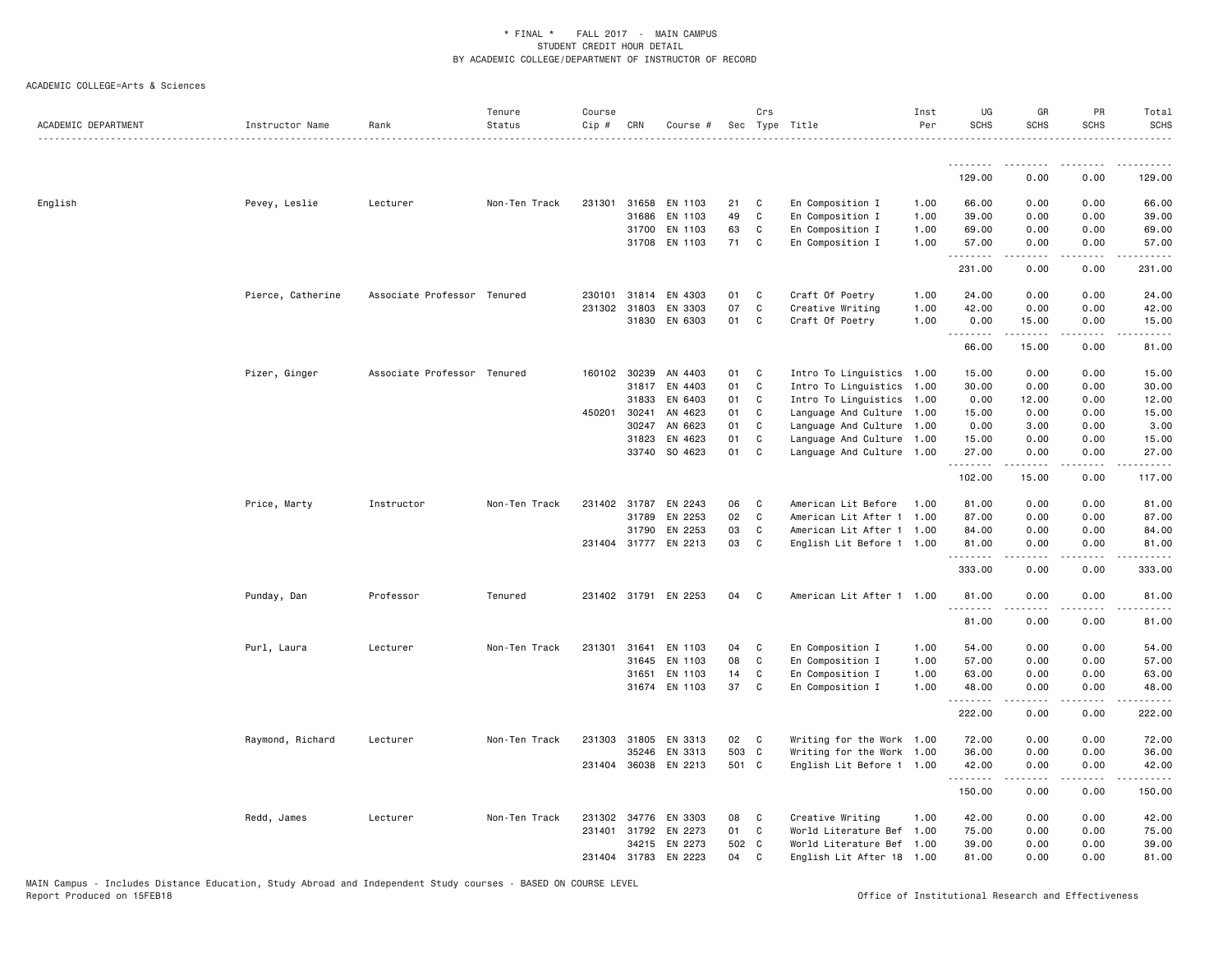| ACADEMIC DEPARTMENT | Instructor Name               | Rank                          | Tenure<br>Status | Course<br>Cip #        | CRN   | Course #                              |          | Crs              | Sec Type Title                         | Inst<br>Per  | UG<br><b>SCHS</b> | GR<br><b>SCHS</b>                                                                                                                                            | PR<br><b>SCHS</b>        | Total<br><b>SCHS</b>           |
|---------------------|-------------------------------|-------------------------------|------------------|------------------------|-------|---------------------------------------|----------|------------------|----------------------------------------|--------------|-------------------|--------------------------------------------------------------------------------------------------------------------------------------------------------------|--------------------------|--------------------------------|
|                     |                               |                               |                  |                        |       |                                       |          |                  |                                        |              | <u>.</u>          |                                                                                                                                                              |                          |                                |
|                     |                               |                               |                  |                        |       |                                       |          |                  |                                        |              | 237.00            | 0.00                                                                                                                                                         | 0.00                     | 237.00                         |
| English             | Robinson, Kristopher Lecturer |                               | Non-Ten Track    |                        |       | 231301 31725 EN 1113<br>31738 EN 1113 | 09<br>17 | C<br>$\mathbf c$ | En Composition II<br>En Composition II | 1.00<br>1.00 | 69.00<br>69.00    | 0.00<br>0.00<br>.                                                                                                                                            | 0.00<br>0.00<br>$\cdots$ | 69.00<br>69.00<br>. <u>.</u> . |
|                     |                               |                               |                  |                        |       |                                       |          |                  |                                        |              | .<br>138.00       | 0.00                                                                                                                                                         | 0.00                     | 138.00                         |
|                     | Rodolfich, Suzanne            | Lecturer                      | Non-Ten Track    |                        |       | 231303 35421 GE 3513                  | 601 C    |                  | Technical Writing                      | 1.00         | 42.00<br>.        | 0.00<br>$\frac{1}{2}$                                                                                                                                        | 0.00<br>.                | 42.00<br>.                     |
|                     |                               |                               |                  |                        |       |                                       |          |                  |                                        |              | 42.00             | 0.00                                                                                                                                                         | 0.00                     | 42.00                          |
|                     | Sanders, Shelly               | Instructor                    | Non-Ten Track    | 231303                 | 32292 | GE 3513                               | 05       | C                | Technical Writing                      | 1.00         | 60.00             | 0.00                                                                                                                                                         | 0.00                     | 60.00                          |
|                     |                               |                               |                  |                        | 32294 | GE 3513                               | 07       | C                | Technical Writing                      | 1.00         | 60.00             | 0.00                                                                                                                                                         | 0.00                     | 60.00                          |
|                     |                               |                               |                  |                        | 32299 | GE 3513                               | 12       | C                | Technical Writing                      | 1.00         | 63.00<br>.        | 0.00                                                                                                                                                         | 0.00                     | 63.00<br>.                     |
|                     |                               |                               |                  |                        |       |                                       |          |                  |                                        |              | 183.00            | 0.00                                                                                                                                                         | 0.00                     | 183.00                         |
|                     | Shaffer, Donald               | Associate Professor Tenured   |                  | 050201                 | 30002 | AAS 1063                              | 01       | $\mathbf{C}$     | Intro to African Ame                   | 1.00         | 153.00            | 0.00                                                                                                                                                         | 0.00                     | 153.00                         |
|                     |                               |                               |                  | 231402                 | 30009 | AAS 2363                              | 01       | C                | Intro AFAM Lit                         | 1.00         | 57.00             | 0.00                                                                                                                                                         | 0.00                     | 57.00                          |
|                     |                               |                               |                  |                        | 31795 | EN 2363                               | 01       | C                | Intro AFAM Lit                         | 1.00         | 27.00             | 0.00                                                                                                                                                         | 0.00                     | 27.00                          |
|                     |                               |                               |                  | 521003 32263           |       | FYE 1001                              | F13 C    |                  | First Year Experienc 1.00              |              | 13.00             | 0.00                                                                                                                                                         | 0.00                     | 13.00                          |
|                     |                               |                               |                  |                        | 32264 | FYE 1001                              | F14 C    |                  | First Year Experienc 1.00              |              | 10.00<br>.        | 0.00<br>$\frac{1}{2} \left( \frac{1}{2} \right) \left( \frac{1}{2} \right) \left( \frac{1}{2} \right) \left( \frac{1}{2} \right) \left( \frac{1}{2} \right)$ | 0.00<br>.                | 10.00<br>.                     |
|                     |                               |                               |                  |                        |       |                                       |          |                  |                                        |              | 260.00            | 0.00                                                                                                                                                         | 0.00                     | 260.00                         |
|                     | Sheperis, Claire              | Instructor                    | Non-Ten Track    | 231301                 | 31720 | EN 1113                               | 04       | C                | En Composition II                      | 1.00         | 72.00             | 0.00                                                                                                                                                         | 0.00                     | 72.00                          |
|                     |                               |                               |                  |                        | 31721 | EN 1113                               | 05       | C                | En Composition II                      | 1.00         | 66.00             | 0.00                                                                                                                                                         | 0.00                     | 66.00                          |
|                     |                               |                               |                  |                        | 31733 | EN 1113                               | 15       | C                | En Composition II                      | 1.00         | 72.00             | 0.00                                                                                                                                                         | 0.00                     | 72.00                          |
|                     |                               |                               |                  | 231401 31775           |       | EN 2203                               | 12       | C                | Intro To Literature                    | 1.00         | 87.00<br>.        | 0.00<br>.                                                                                                                                                    | 0.00<br>$\frac{1}{2}$    | 87.00<br>.                     |
|                     |                               |                               |                  |                        |       |                                       |          |                  |                                        |              | 297.00            | 0.00                                                                                                                                                         | 0.00                     | 297.00                         |
|                     | Smith, Megan                  | Assistant Professor Ten Track |                  | 160102 30240           |       | AN 4403                               | 02       | $\mathbf{C}$     | Intro To Linguistics 1.00              |              | 12.00             | 0.00                                                                                                                                                         | 0.00                     | 12.00                          |
|                     |                               |                               |                  |                        | 31818 | EN 4403                               | 02       | C                | Intro To Linguistics 1.00              |              | 36.00             | 0.00                                                                                                                                                         | 0.00                     | 36.00                          |
|                     |                               |                               |                  |                        | 31820 | EN 4463                               | 01       | C                | Stud In 2nd Lang Acq                   | 1.00         | 30.00             | 0.00                                                                                                                                                         | 0.00                     | 30.00                          |
|                     |                               |                               |                  |                        | 31834 | EN 6403                               | 02       | C                | Intro To Linguistics 1.00              |              | 0.00              | 3.00                                                                                                                                                         | 0.00                     | 3.00                           |
|                     |                               |                               |                  |                        | 31836 | EN 6463                               | 01       | C                | Stud In 2nd Lang Acq 1.00              |              | 0.00              | 9.00                                                                                                                                                         | 0.00                     | 9.00                           |
|                     |                               |                               |                  | 230101 31809<br>239999 | 35475 | EN 3423<br>EN 8000                    | 01<br>03 | C<br>D           | Desc Eng Grammar<br>Research / Thesis  | 1.00<br>1.00 | 69.00<br>0.00     | 0.00<br>3.00                                                                                                                                                 | 0.00<br>0.00             | 69.00<br>3.00                  |
|                     |                               |                               |                  |                        |       |                                       |          |                  |                                        |              | .                 | $\frac{1}{2}$                                                                                                                                                | .                        | .                              |
|                     |                               |                               |                  |                        |       |                                       |          |                  |                                        |              | 147.00            | 15.00                                                                                                                                                        | 0.00                     | 162.00                         |
|                     | Spain, Andrea                 | Assistant Professor Tenured   |                  | 230101                 | 34777 | EN 4393                               | 01       | <b>C</b>         | Postcolonial Lit/The 1.00              |              | 36.00             | 0.00                                                                                                                                                         | 0.00                     | 36.00                          |
|                     |                               |                               |                  |                        | 34778 | EN 6393                               | 01       | C                | Postcolonial Lit/The 1.00              |              | 0.00              | 12.00                                                                                                                                                        | 0.00                     | 12.00                          |
|                     |                               |                               |                  |                        | 34781 | EN 4353                               | 01       | C                | Critical Theory Sinc 1.00              |              | 48.00             | 0.00                                                                                                                                                         | 0.00                     | 48.00                          |
|                     |                               |                               |                  | 239999                 | 34782 | EN 6353                               | 01       | C                | Critical Theory Sinc 1.00              |              | 0.00              | 9.00                                                                                                                                                         | 0.00                     | 9.00                           |
|                     |                               |                               |                  |                        | 36314 | EN 8000                               | 05       | D                | Research / Thesis                      | 1.00         | 0.00              | 3.00                                                                                                                                                         | 0.00                     | 3.00                           |
|                     |                               |                               |                  | 240101 32569           |       | HON 4003                              | H02 I    |                  | Oxbridge Tutorial                      | 1.00         | 3.00<br><u>.</u>  | 0.00<br>.                                                                                                                                                    | 0.00<br>.                | 3.00                           |
|                     |                               |                               |                  |                        |       |                                       |          |                  |                                        |              | 87.00             | 24.00                                                                                                                                                        | 0.00                     | 111.00                         |
|                     | Spurlock, Ann                 | Instructor                    | Non-Ten Track    |                        |       | 231301 31829 EN 6013                  | 01       | E                | Tchng Col Writing                      | 1.00         | 0.00              | 45.00                                                                                                                                                        | 0.00                     | 45.00                          |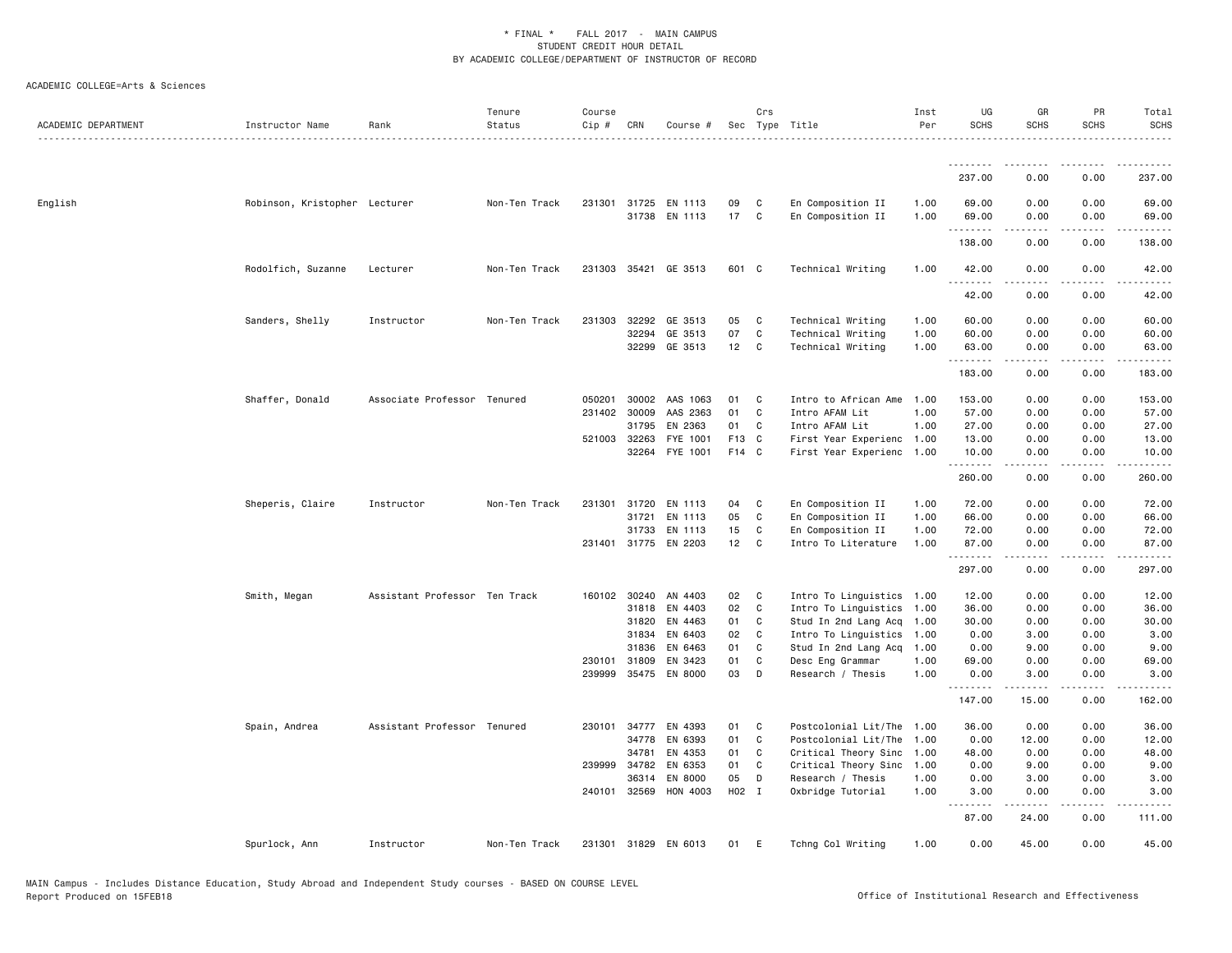| ACADEMIC DEPARTMENT | Instructor Name   | Rank                          | Tenure<br>Status | Course<br>Cip # | CRN   | Course #              |       | Crs          | Sec Type Title              | Inst<br>Per | UG<br><b>SCHS</b> | GR<br><b>SCHS</b> | PR<br><b>SCHS</b> | Total<br><b>SCHS</b> |
|---------------------|-------------------|-------------------------------|------------------|-----------------|-------|-----------------------|-------|--------------|-----------------------------|-------------|-------------------|-------------------|-------------------|----------------------|
|                     |                   |                               |                  |                 |       |                       |       |              |                             |             | .                 |                   |                   |                      |
|                     |                   |                               |                  |                 |       |                       |       |              |                             |             | 0.00              | 45.00             | 0.00              | 45.00                |
| English             | Stamps, Alison    | Instructor                    | Non-Ten Track    | 130301          | 32756 | LSK 1041              | 07    | C            | College Success I           | 1.00        | 34.00             | 0.00              | 0.00              | 34.00                |
|                     |                   |                               |                  |                 | 32757 | LSK 1041              | 08    | $\mathbf c$  | College Success I           | 1.00        | 33.00             | 0.00              | 0.00              | 33.00                |
|                     |                   |                               |                  |                 | 32758 | LSK 1041              | 09    | C            | College Success I           | 1.00        | 25.00             | 0.00              | 0.00              | 25.00                |
|                     |                   |                               |                  |                 | 32759 | LSK 1041              | 10    | C            | College Success I           | 1.00        | 18.00             | 0.00              | 0.00              | 18.00                |
|                     |                   |                               |                  |                 |       | 131315 32743 LSK 1023 | 02    | C.           | Col Read/Study Skill 1.00   |             | 84.00<br><u>.</u> | 0.00<br>.         | 0.00<br>.         | 84.00<br><u>.</u>    |
|                     |                   |                               |                  |                 |       |                       |       |              |                             |             | 194.00            | 0.00              | 0.00              | 194.00               |
|                     | Stinson, Emily    | Instructor                    | Non-Ten Track    | 231301 31722    |       | EN 1113               | 06    | C            | En Composition II           | 1.00        | 66.00             | 0.00              | 0.00              | 66.00                |
|                     |                   |                               |                  |                 | 31741 | EN 1113               | H02 C |              | Honors En Compositio 1.00   |             | 42.00             | 0.00              | 0.00              | 42.00                |
|                     |                   |                               |                  |                 | 31747 | EN 1173               | 05    | C            | Accelerated Comp II         | 1.00        | 57.00             | 0.00              | 0.00              | 57.00                |
|                     |                   |                               |                  |                 | 31756 | EN 1173               | 12    | C            | Accelerated Comp II         | 1.00        | 60.00             | 0.00              | 0.00              | 60.00                |
|                     |                   |                               |                  |                 |       | 231302 31802 EN 3303  | 06    | C            | Creative Writing            | 1.00        | 45.00<br>.        | 0.00              | 0.00<br>د د د د   | 45.00                |
|                     |                   |                               |                  |                 |       |                       |       |              |                             |             | 270.00            | 0.00              | 0.00              | 270.00               |
|                     | Street, Alisha    | Lecturer                      | Non-Ten Track    | 231301          | 31647 | EN 1103               | 10    | C            | En Composition I            | 1.00        | 66.00             | 0.00              | 0.00              | 66.00                |
|                     |                   |                               |                  |                 | 31662 | EN 1103               | 25    | C            | En Composition I            | 1.00        | 63.00             | 0.00              | 0.00              | 63.00                |
|                     |                   |                               |                  |                 | 31677 | EN 1103               | 40    | C            | En Composition I            | 1.00        | 63.00             | 0.00              | 0.00              | 63.00                |
|                     |                   |                               |                  |                 | 31695 | EN 1103               | 58    | C            | En Composition I            | 1.00        | 66.00<br><u>.</u> | 0.00              | 0.00              | 66.00                |
|                     |                   |                               |                  |                 |       |                       |       |              |                             |             | 258.00            | 0.00              | 0.00              | 258.00               |
|                     | Thompson, Jessica | Instructor                    | Non-Ten Track    | 231301          | 31657 | EN 1103               | 20    | C            | En Composition $I - L$ 1.00 |             | 54.00             | 0.00              | 0.00              | 54.00                |
|                     |                   |                               |                  |                 | 31670 | EN 1103               | 33    | C            | En Composition I            | 1.00        | 66.00             | 0.00              | 0.00              | 66.00                |
|                     |                   |                               |                  |                 | 31744 | EN 1173               | 02    | $\mathbb C$  | Accelerated Comp II         | 1.00        | 60.00             | 0.00              | 0.00              | 60.00                |
|                     |                   |                               |                  | 231401 31761    |       | EN 2203               | 02    | C            | Intro To Literature         | 1.00        | 90.00<br><u>.</u> | 0.00<br>.         | 0.00<br>.         | 90.00<br>.           |
|                     |                   |                               |                  |                 |       |                       |       |              |                             |             | 270.00            | 0.00              | 0.00              | 270.00               |
|                     | Torrence, Devan   | Lecturer                      | Non-Ten Track    | 230101          | 31628 | EN 0103               | 03    | C            | Basic English               | 1.00        | 39.00             | 0.00              | 0.00              | 39.00                |
|                     |                   |                               |                  |                 | 31629 | EN 0103               | 04    | C            | Basic English               | 1.00        | 45.00             | 0.00              | 0.00              | 45.00                |
|                     |                   |                               |                  | 231301          | 31690 | EN 1103               | 53    | C            | En Composition I            | 1.00        | 66.00             | 0.00              | 0.00              | 66.00                |
|                     |                   |                               |                  |                 | 31691 | EN 1103               | 54    | C            | En Composition I            | 1.00        | 66.00<br>.        | 0.00<br>.         | 0.00<br>.         | 66.00<br>.           |
|                     |                   |                               |                  |                 |       |                       |       |              |                             |             | 216.00            | 0.00              | 0.00              | 216.00               |
|                     | Trimm, James      | Lecturer                      | Non-Ten Track    | 231301          | 31704 | EN 1103               | 67    | C            | En Composition I            | 1.00        | 54.00             | 0.00              | 0.00              | 54.00                |
|                     |                   |                               |                  |                 | 31707 | EN 1103               | 70    | C            | En Composition I            | 1.00        | 33.00             | 0.00              | 0.00              | 33.00                |
|                     |                   |                               |                  | 231401 31767    |       | EN 2203               | 08    | C            | Intro To Literature         | 1.00        | 90.00             | 0.00              | 0.00              | 90.00                |
|                     |                   |                               |                  |                 |       | 31769 EN 2203         | 09    | C.           | Intro To Literature         | 1.00        | 90.00<br><u>.</u> | 0.00<br>.         | 0.00<br>.         | 90.00<br>.           |
|                     |                   |                               |                  |                 |       |                       |       |              |                             |             | 267.00            | 0.00              | 0.00              | 267.00               |
|                     | Vivier, Eric      | Assistant Professor Ten Track |                  | 240101 32560    |       | HON 1163              | H02 S |              | The Quest I                 | 1.00        | 45.00             | 0.00              | 0.00              | 45.00                |
|                     |                   |                               |                  |                 | 32561 | HON 1163              | HO3 S |              | The Quest I                 | 1.00        | 42.00             | 0.00              | 0.00              | 42.00                |
|                     |                   |                               |                  |                 | 35990 | HON 1163              | H04 S |              | The Quest I                 | 1.00        | 48.00<br><u>.</u> | 0.00              | 0.00              | 48.00                |
|                     |                   |                               |                  |                 |       |                       |       |              |                             |             | 135.00            | 0.00              | 0.00              | 135.00               |
|                     | Voller, Leslie    | Instructor                    | Non-Ten Track    |                 |       | 231301 31711 EN 1103  | 74    | $\mathbf{C}$ | En Composition I            | 1.00        | 39.00             | 0.00              | 0.00              | 39.00                |
|                     |                   |                               |                  |                 |       |                       |       |              |                             |             |                   |                   |                   |                      |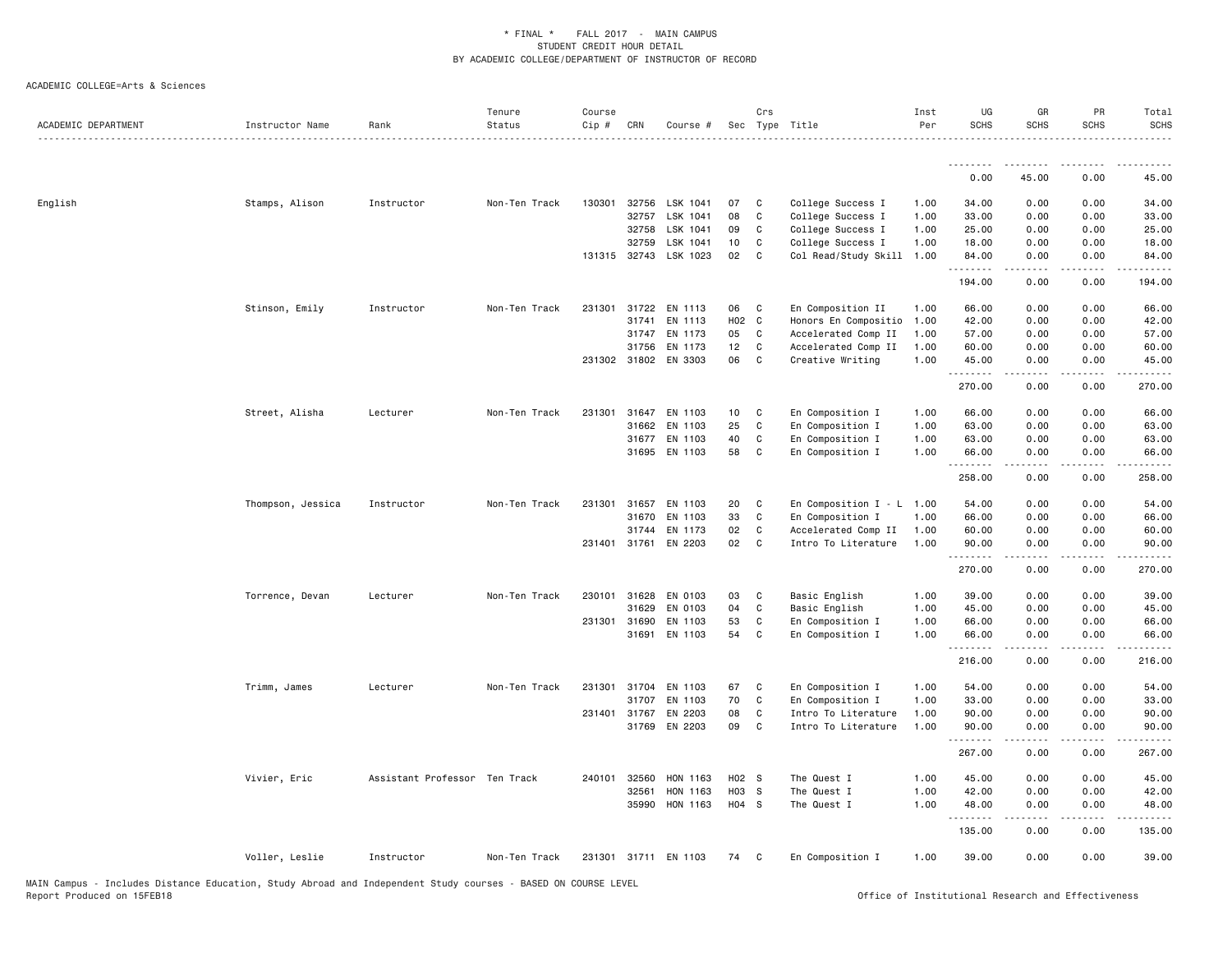| ACADEMIC DEPARTMENT                   | Instructor Name    | Rank                        | Tenure<br>Status | Course<br>Cip # | CRN   | Course #      | Sec  | Crs | Type Title          | Inst<br>Per | UG<br><b>SCHS</b>  | GR<br><b>SCHS</b>  | <b>PR</b><br><b>SCHS</b> | Total<br>SCHS |
|---------------------------------------|--------------------|-----------------------------|------------------|-----------------|-------|---------------|------|-----|---------------------|-------------|--------------------|--------------------|--------------------------|---------------|
| English                               | Voller, Leslie     | Instructor                  | Non-Ten Track    | 231301          |       | 34769 EN 1103 | 81   | C.  | En Composition I    | 1.00        | 39.00              | 0.00               | 0.00                     | 39.00         |
|                                       |                    |                             |                  | 231401          |       | 31760 EN 2203 | 01   | C.  | Intro To Literature | 1.00        | 87.00              | 0.00               | 0.00                     | 87.00         |
|                                       |                    |                             |                  |                 |       |               |      |     |                     |             | 165.00             | 0.00               | ----<br>0.00             | 165.00        |
|                                       | West, Robert       | Associate Professor Tenured |                  | 160104          | 34771 | EN 6823       | 01 C |     | Poetry Since 1900   | 1.00        | 0.00               | 6.00               | 0.00                     | 6.00          |
|                                       |                    |                             |                  |                 |       | 34773 EN 6933 | 01 C |     | Survey Contemp Lit  | 1.00        | 0.00               | 12.00              | 0.00                     | 12.00         |
|                                       |                    |                             |                  | 231401          |       | 34770 EN 4823 | 01 C |     | Poetry Since 1900   | 1.00        | 18.00              | 0.00               | 0.00                     | 18.00         |
|                                       |                    |                             |                  |                 |       | 34772 EN 4933 | 01 C |     | Survey Contemp Lit  | 1.00        | 45.00              | 0.00               | 0.00                     | 45.00<br>.    |
|                                       |                    |                             |                  |                 |       |               |      |     |                     |             | --------<br>63.00  | 18.00              | ----<br>0.00             | 81.00         |
|                                       | White, Rebekah     | Lecturer                    | Non-Ten Track    | 231301          | 31724 | EN 1113       | 08   | C.  | En Composition II   | 1.00        | 60.00              | 0.00               | 0.00                     | 60.00         |
|                                       |                    |                             |                  |                 |       | 31727 EN 1113 | 11   | C.  | En Composition II   | 1.00        | 60.00              | 0.00               | 0.00                     | 60.00         |
|                                       |                    |                             |                  |                 |       | 31737 EN 1113 | 16   | C.  | En Composition II   | 1.00        | 69.00              | 0.00               | 0.00                     | 69.00         |
|                                       |                    |                             |                  |                 |       |               |      |     |                     |             | 189.00             | . <b>.</b><br>0.00 | ----<br>0.00             | 189.00        |
|                                       | Wiltshire, Allison | Grad Teach Assist           | Not Applicable   | 231301          |       | 31680 EN 1103 | 43   | C.  | En Composition I    | 1.00        | 60.00              | 0.00               | 0.00                     | 60.00         |
|                                       |                    |                             |                  |                 |       | 31698 EN 1103 | 61 C |     | En Composition I    | 1.00        | 66.00              | 0.00               | 0.00                     | 66.00         |
|                                       |                    |                             |                  |                 |       |               |      |     |                     |             | --------<br>126.00 | 0.00               | 0.00                     | 126.00        |
| ===================================== |                    |                             |                  |                 |       |               |      |     |                     |             | ========           |                    | $=$ = = = = = = =        | ==========    |
| English                               |                    |                             |                  |                 |       |               |      |     |                     |             | 12940.00           | 289,00             | 0.00                     | 13229,00      |
| ===================================== |                    |                             |                  |                 |       |               |      |     |                     |             | ========           | ========           | ---------                | -==========   |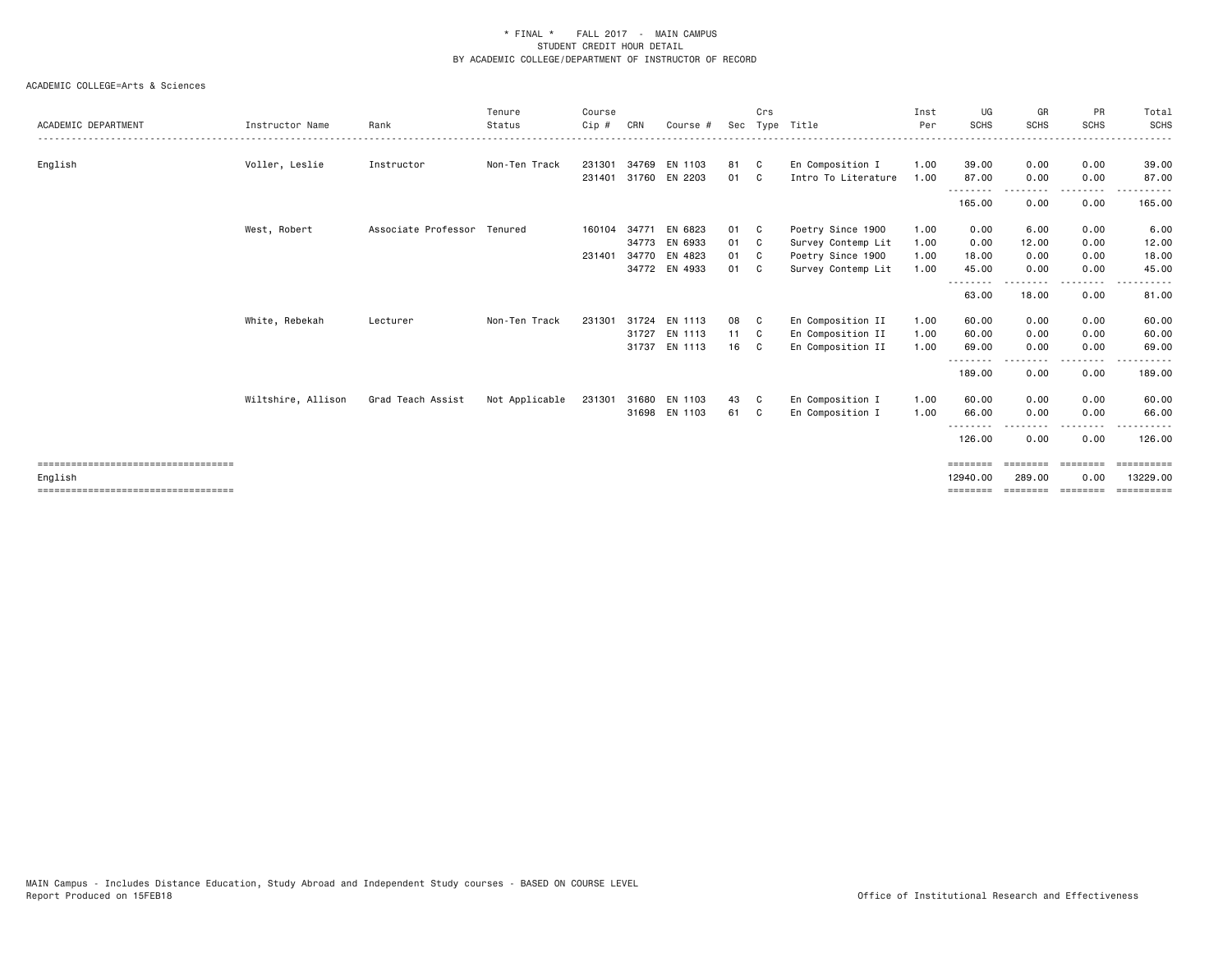| ACADEMIC DEPARTMENT | Instructor Name   | Rank                                             | Tenure<br>Status | Course<br>Cip # | CRN          | Course #             |                 | Crs            | Sec Type Title            | Inst<br>Per | UG<br><b>SCHS</b> | GR<br><b>SCHS</b> | PR<br><b>SCHS</b> | Total<br><b>SCHS</b>                                                                                        |
|---------------------|-------------------|--------------------------------------------------|------------------|-----------------|--------------|----------------------|-----------------|----------------|---------------------------|-------------|-------------------|-------------------|-------------------|-------------------------------------------------------------------------------------------------------------|
| Geosciences         |                   | Ambinakudige, Shrini Associate Professor Tenured |                  | 450701          | 32410        | GR 6303              | 01              | C              | Principles of GIS         | 1.00        | 0.00              | 24.00             | 0.00              | 24.00                                                                                                       |
|                     |                   |                                                  |                  |                 | 32411        | GR 6303              | 02              | К              | Principles of GIS         | 0.90        | 0.00              | 0.00              | 0.00              | 0.00                                                                                                        |
|                     |                   |                                                  |                  |                 | 32413        | GR 6303              | 04              | К              | Principles of GIS         | 0.90        | 0.00              | 0.00              | 0.00              | 0.00                                                                                                        |
|                     |                   |                                                  |                  |                 | 32414        | GR 6303              | 05              | К              | Principles of GIS         | 0.90        | 0.00              | 0.00              | 0.00              | 0.00                                                                                                        |
|                     |                   |                                                  |                  |                 | 36238        | GR 8000              | 08              | D              | Research / Thesis         | 1.00        | 0.00              | 1.00              | 0.00              | 1.00                                                                                                        |
|                     |                   |                                                  |                  |                 | 36239        | GR 9000              | 07              | D              | Research/Dissertatio      | 1.00        | 0.00              | 10.00             | 0.00              | 10.00                                                                                                       |
|                     |                   |                                                  |                  |                 | 450702 32377 | GR 2313              | 01              | C              | Maps Remote               | 0.10        | 9.00              | 0.00              | 0.00              | 9.00                                                                                                        |
|                     |                   |                                                  |                  |                 | 32378        | GR 2313              | 02              | К              | Maps Remote               | 0.10        | 0.00              | 0.00              | 0.00              | 0.00                                                                                                        |
|                     |                   |                                                  |                  |                 | 32379        | GR 2313              | 03              | К              | Maps Remote               | 0.10        | 0.00              | 0.00              | 0.00              | 0.00                                                                                                        |
|                     |                   |                                                  |                  |                 | 32384        | GR 4303              | 01              | C              | Principles of GIS         | 1.00        | 255.00            | 0.00              | 0.00              | 255.00                                                                                                      |
|                     |                   |                                                  |                  |                 | 32385        | GR 4303              | 02              | К              | Principles of GIS         | 0.90        | 0.00              | 0.00              | 0.00              | 0.00                                                                                                        |
|                     |                   |                                                  |                  |                 | 32386        | GR 4303              | 03              | К              | Principles of GIS         | 0.90        | 0.00              | 0.00              | 0.00              | 0.00                                                                                                        |
|                     |                   |                                                  |                  |                 | 32387        | GR 4303              | 04              | К              | Principles of GIS         | 0.90        | 0.00              | 0.00              | 0.00              | 0.00                                                                                                        |
|                     |                   |                                                  |                  |                 | 32388        | GR 4303              | 05              | К              | Principles of GIS         | 0.90        | 0.00<br>.         | 0.00<br><b>.</b>  | 0.00<br>لأعامل    | 0.00<br>.                                                                                                   |
|                     |                   |                                                  |                  |                 |              |                      |                 |                |                           |             | 264.00            | 35.00             | 0.00              | 299.00                                                                                                      |
|                     | Bray, Mason       | Grad Teach Assist                                | Not Applicable   | 450701          | 32360        | GR 1114              | 01              | C              | Physical Geography        | 1.00        | 232.00            | 0.00              | 0.00              | 232.00                                                                                                      |
|                     |                   |                                                  |                  |                 | 32361        | GR 1114              | 02              | К              | Physical Geography        | 1.00        | 0.00              | 0.00              | 0.00              | 0.00                                                                                                        |
|                     |                   |                                                  |                  |                 | 32362        | GR 1114              | 03              | К              | Physical Geography        | 1.00        | 0.00              | 0.00              | 0.00              | 0.00                                                                                                        |
|                     |                   |                                                  |                  |                 | 32363        | GR 1114              | 04              | C              | Physical Geography        | 1.00        | 220.00            | 0.00              | 0.00              | 220.00                                                                                                      |
|                     |                   |                                                  |                  |                 | 32364        | GR 1114              | 05              | Κ              | Physical Geography        | 1.00        | 0.00              | 0.00              | 0.00              | 0.00                                                                                                        |
|                     |                   |                                                  |                  |                 | 32365        | GR 1114              | 06              | К              | Physical Geography        | 1.00        | 0.00              | 0.00              | 0.00              | 0.00                                                                                                        |
|                     |                   |                                                  |                  |                 |              |                      |                 |                |                           |             | .<br>452.00       | -----<br>0.00     | .<br>0.00         | .<br>452.00                                                                                                 |
|                     | Brown, Michael E. | Professor                                        | Tenured          | 400401          | 34793        | GR 4883              | 01              | в              | Radar Meteorology         | 1.00        | 90.00             | 0.00              | 0.00              | 90.00                                                                                                       |
|                     |                   |                                                  |                  |                 | 34794        | GR 6883              | 01              | B              | Radar Meteorology         | 1.00        | 0.00              | 15.00             | 0.00              | 15.00                                                                                                       |
|                     |                   |                                                  |                  |                 |              | 450701 35093 GR 8000 | 01              | D              | Research / Thesis         | 1.00        | 0.00              | 3.00              | 0.00              | 3.00                                                                                                        |
|                     |                   |                                                  |                  |                 |              |                      |                 |                |                           |             | .                 | د د د د د         | .                 | .                                                                                                           |
|                     |                   |                                                  |                  |                 |              |                      |                 |                |                           |             | 90.00             | 18.00             | 0.00              | 108.00                                                                                                      |
|                     | Cho, Youngwoo     | Grad Teach Assist                                | Not Applicable   | 400601          | 32316        | GG 1113              | 02              | C              | Survey Earth Sci I        | 0.90        | 78.30             | 0.00              | 0.00              | 78.30                                                                                                       |
|                     |                   |                                                  |                  |                 |              | 32328 GG 1133        | 01              | C              | Planetary Geology         | 1.00        | 129.00            | 0.00              | 0.00              | 129.00                                                                                                      |
|                     |                   |                                                  |                  |                 |              |                      |                 |                |                           |             | .                 | -----             | $\frac{1}{2}$     | $\begin{array}{cccccccccc} \bullet & \bullet & \bullet & \bullet & \bullet & \bullet & \bullet \end{array}$ |
|                     |                   |                                                  |                  |                 |              |                      |                 |                |                           |             | 207.30            | 0.00              | 0.00              | 207.30                                                                                                      |
|                     | Clary, Renee      | Associate Professor Tenured                      |                  | 400601          | 34249        | GG 8123              | 501 C           |                | Geol II: Earth and T 1.00 |             | 0.00              | 72.00             | 0.00              | 72.00                                                                                                       |
|                     |                   |                                                  |                  |                 | 34250        | GG 8123              | 502 C           |                | Geol II: Earth and T 1.00 |             | 0.00              | 18.00             | 0.00              | 18.00                                                                                                       |
|                     |                   |                                                  |                  |                 | 34619        | GG 8000              | 501 D           |                | Research / Thesis         | 1.00        | 0.00              | 1.00              | 0.00              | 1.00                                                                                                        |
|                     |                   |                                                  |                  |                 | 35152        | GG 8000              | 03              | D              | Research / Thesis         | 1.00        | 0.00              | 11.00             | 0.00              | 11.00                                                                                                       |
|                     |                   |                                                  |                  |                 | 35153        | GG 9000              | 02              | D              | Research/Dissertatio 1.00 |             | 0.00              | 14.00             | 0.00              | 14.00                                                                                                       |
|                     |                   |                                                  |                  | 400604          | 32334        | GG 4201              | 01              | C              | Prac In Paleontology      | 1.00        | 7.00              | 0.00              | 0.00              | 7.00                                                                                                        |
|                     |                   |                                                  |                  |                 | 32335        | GG 4203              | 01              | C              | Prin Of Paleobiology 1.00 |             | 18.00             | 0.00              | 0.00              | 18.00                                                                                                       |
|                     |                   |                                                  |                  |                 | 521003 32265 | FYE 1001             | F15 C           |                | First Year Experienc 1.00 |             | 15.00             | 0.00              | 0.00              | 15.00                                                                                                       |
|                     |                   |                                                  |                  |                 | 32266        | FYE 1001             | F16 C           |                | First Year Experienc 1.00 |             | 14.00<br>.        | 0.00              | 0.00              | 14.00                                                                                                       |
|                     |                   |                                                  |                  |                 |              |                      |                 |                |                           |             | 54.00             | 116.00            | 0.00              | 170.00                                                                                                      |
|                     | Cooke, William    | Professor                                        | Tenured          | 450701          | 34281        | GR 6333              | 501 B           |                | Remote Sensing Phys       | 0.10        | 0.00              | 4.80              | 0.00              | 4.80                                                                                                        |
|                     |                   |                                                  |                  |                 | 36512        | GR 9000              | 10 <sub>1</sub> | D              | Research/Dissertatio      | 1.00        | 0.00              | 13.00             | 0.00              | 13.00                                                                                                       |
|                     |                   |                                                  |                  |                 | 450702 34262 | GR 4333              | 501             | $\overline{B}$ | Remote Sensing Phys       | 0.10        | 0.90              | 0.00              | 0.00              | 0.90                                                                                                        |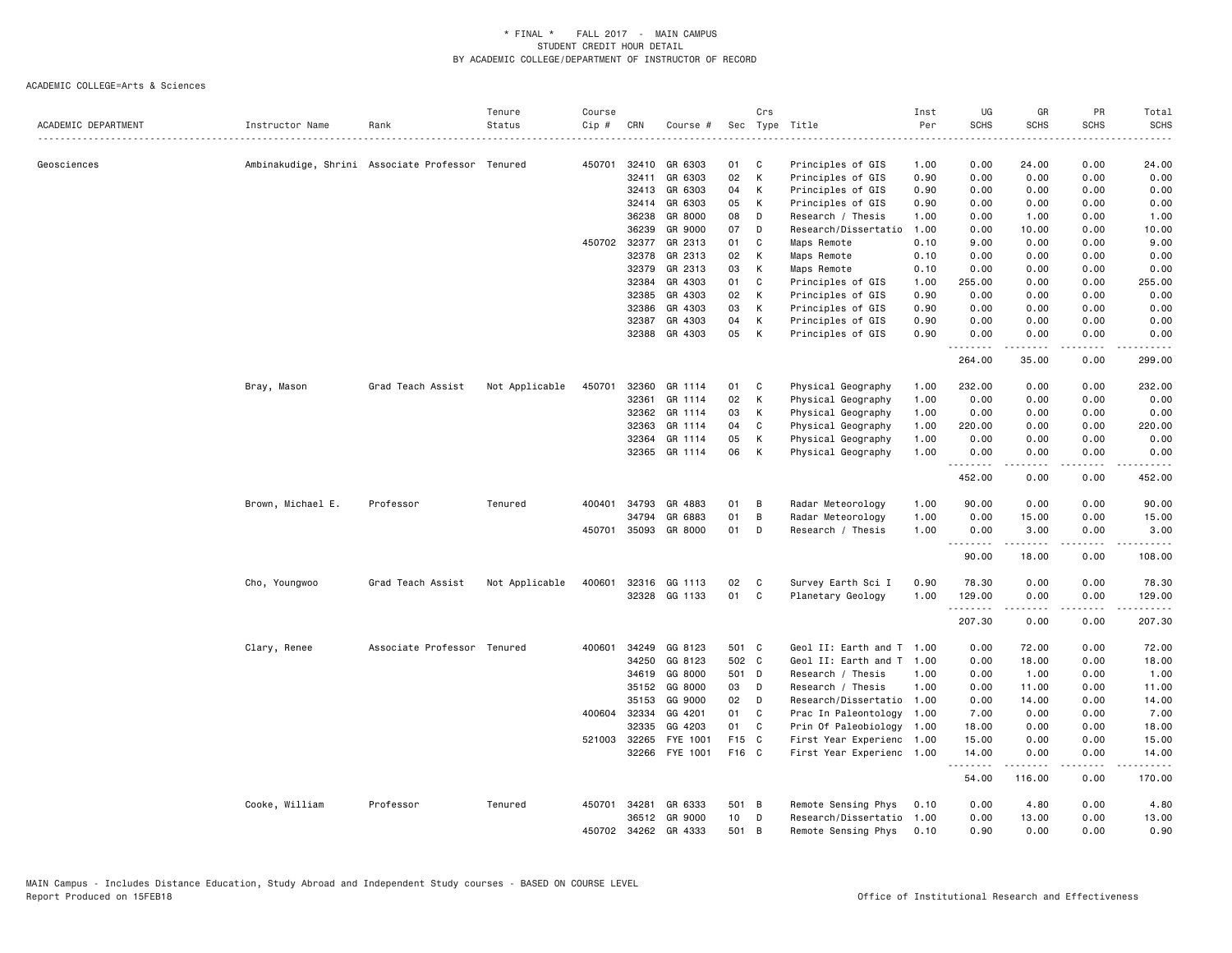| ACADEMIC DEPARTMENT | Instructor Name    | Rank                              | Tenure<br>Status | Course<br>Cip # | CRN          | Course #             |                 | Crs            | Sec Type Title                                         | Inst<br>Per  | UG<br><b>SCHS</b> | GR<br><b>SCHS</b>   | PR<br><b>SCHS</b>     | Total<br><b>SCHS</b> |
|---------------------|--------------------|-----------------------------------|------------------|-----------------|--------------|----------------------|-----------------|----------------|--------------------------------------------------------|--------------|-------------------|---------------------|-----------------------|----------------------|
|                     |                    |                                   |                  |                 |              |                      |                 |                |                                                        |              | .                 |                     |                       |                      |
|                     |                    |                                   |                  |                 |              |                      |                 |                |                                                        |              | 0.90              | 17.80               | 0.00                  | 18.70                |
| Geosciences         | Dash, Padmanava    | Assistant Professor Ten Track     |                  | 450701          | 32418        | GR 6333              | 01              | C              | Remote Sensing Phys                                    | 1.00         | 0.00              | 21.00               | 0.00                  | 21.00                |
|                     |                    |                                   |                  |                 | 32419        | GR 6333              | 02              | К              | Remote Sensing Phys                                    | 1.00         | 0.00              | 0.00                | 0.00                  | 0.00                 |
|                     |                    |                                   |                  |                 | 36381        | GR 8000              | 10 <sub>1</sub> | D              | Research / Thesis                                      | 1.00         | 0.00              | 10.00               | 0.00                  | 10.00                |
|                     |                    |                                   |                  |                 | 36382        | GR 9000              | 08              | D              | Research/Dissertatio                                   | 1.00         | 0.00              | 18.00               | 0.00                  | 18.00                |
|                     |                    |                                   |                  |                 | 36659        | GR 7000              | 01              | Ι.             | Directed Indiv Study                                   | 1.00         | 0.00              | 3.00                | 0.00                  | 3.00                 |
|                     |                    |                                   |                  |                 | 450702 32392 | GR 4333              | 01              | C              | Remote Sensing Phys                                    | 1.00         | 54.00             | 0.00                | 0.00                  | 54.00                |
|                     |                    |                                   |                  |                 | 32393        | GR 4333              | 02              | К              | Remote Sensing Phys                                    | 1.00         | 0.00              | 0.00                | 0.00                  | 0.00                 |
|                     |                    |                                   |                  |                 |              | 32432 GR 8333        | 01              | $\mathbf c$    | Field Remote Sensing 1.00                              |              | 0.00<br>.         | 21.00<br>د د د د د  | 0.00<br>.             | 21.00                |
|                     |                    |                                   |                  |                 |              |                      |                 |                |                                                        |              | 54.00             | 73.00               | 0.00                  | 127.00               |
|                     | Dyer, Jamie        | Professor                         | Tenured          |                 | 110202 34791 | GR 4553              | 01              | B              | Comp Methods in Mete 1.00                              |              | 30.00             | 0.00                | 0.00                  | 30.00                |
|                     |                    |                                   |                  |                 | 34792        | GR 6553              | 01              | B              | Comp Methods in Mete 1.00                              |              | 0.00              | 6.00                | 0.00                  | 6.00                 |
|                     |                    |                                   |                  |                 | 400404 32373 | GR 1603              | 01              | C              | Intro To Meteorology 0.10                              |              | 8.40              | 0.00                | 0.00                  | 8.40                 |
|                     |                    |                                   |                  |                 | 32374        | GR 1603              | 02              | C              | Intro To Meteorology 0.10                              |              | 4.80              | 0.00                | 0.00                  | 4.80                 |
|                     |                    |                                   |                  |                 | 32406        | GR 4823              | 01              | C              | Dynamic Meteorology                                    | 1.00         | 87.00             | 0.00                | 0.00                  | 87.00                |
|                     |                    |                                   |                  |                 | 450701 32430 | GR 6823<br>GR 8000   | 01<br>03        | C<br>D         | Dynamic Meteorolgy I                                   | 1.00<br>1.00 | 0.00<br>0.00      | 9.00<br>6.00        | 0.00<br>0.00          | 9.00                 |
|                     |                    |                                   |                  |                 | 35098        |                      |                 |                | Research / Thesis                                      |              | .                 |                     |                       | 6.00                 |
|                     |                    |                                   |                  |                 |              |                      |                 |                |                                                        |              | 130.20            | 21.00               | 0.00                  | 151.20               |
|                     | Dykes, Richard     | Grad Teach Assist                 | Not Applicable   | 400601          |              | 32317 GG 1113        | 03              | C              | Survey Earth Sci I                                     | 0.90         | 116.10            | 0.00                | 0.00                  | 116.10               |
|                     |                    |                                   |                  |                 |              | 34859 GG 4433        | 02              | K              | Subsurface Methods                                     | 0.90         | 0.00<br>.         | 0.00                | 0.00                  | 0.00                 |
|                     |                    |                                   |                  |                 |              |                      |                 |                |                                                        |              | 116.10            | 0.00                | 0.00                  | 116.10               |
|                     |                    | Grad Teach Assist                 |                  |                 |              | 400404 32373 GR 1603 | 01              | C              |                                                        |              |                   | 0.00                | 0.00                  | 75.60                |
|                     | Elcik, Christopher |                                   | Not Applicable   |                 |              | 32374 GR 1603        | 02              | $\mathbf{C}$   | Intro To Meteorology 0.90<br>Intro To Meteorology 0.90 |              | 75.60<br>43.20    | 0.00                | 0.00                  | 43.20                |
|                     |                    |                                   |                  |                 |              |                      |                 |                |                                                        |              | .                 | .                   | .                     | .                    |
|                     |                    |                                   |                  |                 |              |                      |                 |                |                                                        |              | 118.80            | 0.00                | 0.00                  | 118.80               |
|                     | Flickinger, Devon  | Grad Teach Assist                 | Not Applicable   | 450701          | 32366        | GR 1123              | 01              | C.             | Intro World Geog                                       | 0.90         | 253.80            | 0.00                | 0.00                  | 253.80               |
|                     |                    |                                   |                  |                 | 32369        | GR 1123              | 04              | C.             | Intro World Geog                                       | 0.90         | 256.50<br>.       | 0.00<br>$- - - - -$ | 0.00<br>.             | 256.50<br>. <u>.</u> |
|                     |                    |                                   |                  |                 |              |                      |                 |                |                                                        |              | 510.30            | 0.00                | 0.00                  | 510.30               |
|                     | Fox, Amelia        | Instructor                        | Non-Ten Track    | 010000          | 34649        | PSS 4543             | 02              | K              | Precision Agricultur 1.00                              |              | 0.00              | 0.00                | 0.00                  | 0.00                 |
|                     |                    |                                   |                  |                 | 34651        | ABE 4543             | 02              | к              | Precision Agricultur 1.00                              |              | 0.00              | 0.00                | 0.00                  | 0.00                 |
|                     |                    |                                   |                  |                 | 34652        | ABE 6543             | 02              | К              | Precision Agricultur 1.00                              |              | 0.00              | 0.00                | 0.00                  | 0.00                 |
|                     |                    |                                   |                  |                 | 34653        | PSS 4543             | 03              | K              | Precision Agricultur 1.00                              |              | 0.00              | 0.00                | 0.00                  | 0.00                 |
|                     |                    |                                   |                  |                 | 34655        | ABE 4543             | 03              | К              | Precision Agricultur 1.00                              |              | 0.00              | 0.00                | 0.00                  | 0.00                 |
|                     |                    |                                   |                  | 010304          | 35218        | PSS 7000             | 01              | $\mathbf{I}$   | Directed Indiv Study 1.00                              |              | 0.00              | 3.00                | 0.00                  | 3.00                 |
|                     |                    |                                   |                  |                 | 011102 35828 | PSS 4990             | 01              | B              | Special Topic In PSS 1.00                              |              | 18.00             | 0.00                | 0.00                  | 18.00                |
|                     |                    |                                   |                  |                 | 35829        | PSS 6990             | 01              | $\overline{B}$ | Special Topic In PSS 1.00                              |              | 0.00              | 15.00               | 0.00<br>$\frac{1}{2}$ | 15.00                |
|                     |                    |                                   |                  |                 |              |                      |                 |                |                                                        |              | .<br>18.00        | .<br>18.00          | 0.00                  | 36.00                |
|                     | Fraza, Erik        | Clinical Assist Pro Non-Ten Track |                  | 400401          | 34283        | GR 6943              | 501 C           |                | Tropical Meteorology 1.00                              |              | 0.00              | 78.00               | 0.00                  | 78.00                |
|                     |                    |                                   |                  | 400404          | 34263        | GR 4623              | 501 C           |                | Physical Meteorology 1.00                              |              | 93.00             | 0.00                | 0.00                  | 93.00                |
|                     |                    |                                   |                  |                 | 34264        | GR 4623              | 502 C           |                | Physical Meteorology 1.00                              |              | 84.00             | 0.00                | 0.00                  | 84.00                |
|                     |                    |                                   |                  |                 | 34275        | GR 4943              | 501 C           |                | Tropical Meteorology 1.00                              |              | 18.00             | 0.00                | 0.00                  | 18.00                |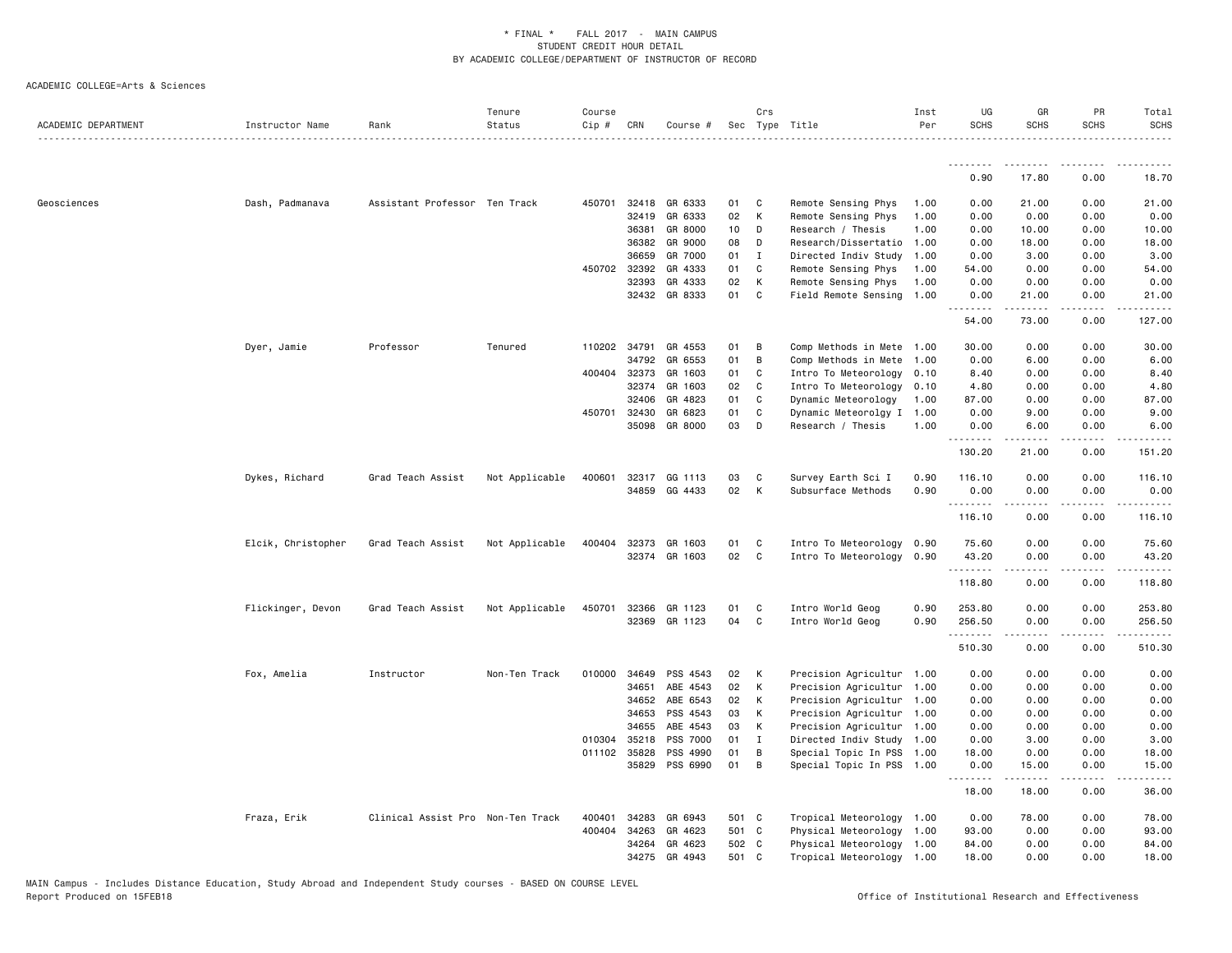| ACADEMIC DEPARTMENT | Instructor Name                                    | Rank                              | Tenure<br>Status | Course<br>$Cip$ # | CRN          | Course #             | Sec   | Crs          | Type Title                | Inst<br>Per | UG<br><b>SCHS</b>  | GR<br><b>SCHS</b>   | PR<br><b>SCHS</b> | Total<br>SCHS<br>$\frac{1}{2}$                                                                                                                               |
|---------------------|----------------------------------------------------|-----------------------------------|------------------|-------------------|--------------|----------------------|-------|--------------|---------------------------|-------------|--------------------|---------------------|-------------------|--------------------------------------------------------------------------------------------------------------------------------------------------------------|
| Geosciences         | Fraza, Erik                                        | Clinical Assist Pro Non-Ten Track |                  | 450701            |              | 34276 GR 6113        | 501 C |              | Met I: Observations       | 1.00        | 0.00<br>. <b>.</b> | 78.00               | 0.00<br>$\cdots$  | 78.00<br>.                                                                                                                                                   |
|                     |                                                    |                                   |                  |                   |              |                      |       |              |                           |             | 195.00             | 156.00              | 0.00              | 351.00                                                                                                                                                       |
|                     | Fuhrmann, Christophe Assistant Professor Ten Track |                                   |                  |                   |              | 400401 32436 GR 8633 | 01    | C            | Climate Change            | 1.00        | 0.00               | 27.00               | 0.00              | 27.00                                                                                                                                                        |
|                     |                                                    |                                   |                  |                   | 34802        | GR 4643              | 01    | C            | Physical Climatology      | 1.00        | 75.00              | 0.00                | 0.00              | 75.00                                                                                                                                                        |
|                     |                                                    |                                   |                  |                   | 34803        | GR 6643              | 01    | C            | Physical Climatology      | 1.00        | 0.00               | 15.00               | 0.00              | 15.00                                                                                                                                                        |
|                     |                                                    |                                   |                  |                   | 450701 36361 | GR 8000              | 09    | D            | Research / Thesis         | 1.00        | 0.00               | 7.00                | 0.00              | 7.00                                                                                                                                                         |
|                     |                                                    |                                   |                  |                   | 36494        | GR 9000              | 09    | D            | Research/Dissertatio 1.00 |             | 0.00               | 6.00                | 0.00              | 6.00                                                                                                                                                         |
|                     |                                                    |                                   |                  |                   | 36758        | GR 7000              | 02    | I            | Directed Indiv Study      | 1.00        | 0.00               | 3.00                | 0.00              | 3.00                                                                                                                                                         |
|                     |                                                    |                                   |                  |                   |              | 36759 GR 7000        | 03    | $\mathbf{I}$ | Directed Indiv Study 1.00 |             | 0.00<br>.          | 3,00<br><b>.</b>    | 0.00<br>.         | 3,00<br>.                                                                                                                                                    |
|                     |                                                    |                                   |                  |                   |              |                      |       |              |                           |             | 75.00              | 61.00               | 0.00              | 136.00                                                                                                                                                       |
|                     | Gabitov, Rinat                                     | Assistant Professor Ten Track     |                  | 400601            | 32331        | GG 4114              | 01    | В            | Mineralogy                | 1.00        | 60.00              | 0.00                | 0.00              | 60.00                                                                                                                                                        |
|                     |                                                    |                                   |                  |                   | 32332        | GG 4114              | 02    | K            | Mineralogy                | 1.00        | 0.00               | 0.00                | 0.00              | 0.00                                                                                                                                                         |
|                     |                                                    |                                   |                  |                   | 32333        | GG 4114              | 03    | К            | Mineralogy                | 1.00        | 0.00               | 0.00                | 0.00              | 0.00                                                                                                                                                         |
|                     |                                                    |                                   |                  |                   | 36605        | GG 9000              | 05    | D            | Research/Dissertatio      | 1.00        | 0.00               | 9.00                | 0.00              | 9.00                                                                                                                                                         |
|                     |                                                    |                                   |                  |                   | 400602 36467 | GG 4633              | 01    | C            | Intro Geochem             | 1.00        | 9.00               | 0.00                | 0.00              | 9.00                                                                                                                                                         |
|                     |                                                    |                                   |                  |                   |              | 36468 GG 6633        | 01    | C            | Intro Geochem             | 1.00        | 0.00<br>.          | 6.00<br><b>.</b>    | 0.00<br>د د د د   | 6.00<br>$\frac{1}{2}$                                                                                                                                        |
|                     |                                                    |                                   |                  |                   |              |                      |       |              |                           |             | 69.00              | 15.00               | 0.00              | 84.00                                                                                                                                                        |
|                     | Gabriel, Nathaniel                                 | Assistant Professor Ten Track     |                  | 450701            | 35252        | GR 4123              | 01    | C            | Urban Geog                | 1.00        | 54.00              | 0.00                | 0.00              | 54.00                                                                                                                                                        |
|                     |                                                    |                                   |                  |                   | 35253        | GR 6123              | 01    | C            | Urban Geog                | 1.00        | 0.00               | 6.00                | 0.00              | 6.00                                                                                                                                                         |
|                     |                                                    |                                   |                  |                   |              | 37108 GR 8000        | 11    | D            | Research / Thesis         | 1.00        | 0.00<br>.          | 3.00<br>.           | 0.00<br>لأعاما    | 3.00<br>$\frac{1}{2} \left( \frac{1}{2} \right) \left( \frac{1}{2} \right) \left( \frac{1}{2} \right) \left( \frac{1}{2} \right) \left( \frac{1}{2} \right)$ |
|                     |                                                    |                                   |                  |                   |              |                      |       |              |                           |             | 54.00              | 9.00                | 0.00              | 63.00                                                                                                                                                        |
|                     | Garner, Brittany                                   | Grad Teach Assist                 | Not Applicable   | 400601            |              | 32315 GG 1113        | 01    | C            | Survey Earth Sci I        | 0.90        | 91.80              | 0.00                | 0.00              | 91.80                                                                                                                                                        |
|                     |                                                    |                                   |                  |                   | 32318        | GG 1113              | 04    | C            | Survey Earth Sci I        | 0.90        | 113.40             | 0.00                | 0.00              | 113.40                                                                                                                                                       |
|                     |                                                    |                                   |                  |                   |              | 32323 GG 1113        | H01 C |              | Honors Survey Earth       | 0.90        | 24.30              | 0.00                | 0.00              | 24.30                                                                                                                                                        |
|                     |                                                    |                                   |                  |                   |              |                      |       |              |                           |             | .                  | .                   | .                 | .                                                                                                                                                            |
|                     |                                                    |                                   |                  |                   |              |                      |       |              |                           |             | 229.50             | 0.00                | 0.00              | 229.50                                                                                                                                                       |
|                     | Grala, Katarzyna                                   | Non-Faculty                       | Not Applicable   | 450701            | 34281        | GR 6333              | 501 B |              | Remote Sensing Phys       | 0.90        | 0.00               | 43.20               | 0.00              | 43.20                                                                                                                                                        |
|                     |                                                    |                                   |                  |                   | 34622        | GR 6363              | 501   | B            | GIS Programming           | 0.90        | 0.00               | 21.60               | 0.00              | 21.60                                                                                                                                                        |
|                     |                                                    |                                   |                  |                   |              | 450702 34262 GR 4333 | 501 B |              | Remote Sensing Phys       | 0.90        | 8.10<br>.          | 0.00<br>.           | 0.00<br>.         | 8.10<br>.                                                                                                                                                    |
|                     |                                                    |                                   |                  |                   |              |                      |       |              |                           |             | 8.10               | 64.80               | 0.00              | 72.90                                                                                                                                                        |
|                     | Gutter, Barrett                                    | Clinical Assist Pro Non-Ten Track |                  | 400404            |              | 34270 GR 4713        | 501 B |              | Synoptic Met I            | 1.00        | 111.00             | 0.00                | 0.00              | 111.00                                                                                                                                                       |
|                     |                                                    |                                   |                  |                   | 34271        | GR 4713              | 502 B |              | Synoptic Met I            | 1.00        | 108.00             | 0.00                | 0.00              | 108.00                                                                                                                                                       |
|                     |                                                    |                                   |                  |                   | 34623        | GR 8143              | 501 C |              | Adv Forecasting Tech      | 1.00        | 0.00               | 42.00               | 0.00              | 42.00                                                                                                                                                        |
|                     |                                                    |                                   |                  |                   |              | 450701 34282 GR 6923 | 501 C |              | Severe Weather            | 1.00        | 0.00<br>.          | 66.00<br>. <u>.</u> | 0.00<br>.         | 66.00<br>.                                                                                                                                                   |
|                     |                                                    |                                   |                  |                   |              |                      |       |              |                           |             | 219.00             | 108.00              | 0.00              | 327.00                                                                                                                                                       |
|                     | Haney, Christa                                     | Instructor                        | Non-Ten Track    | 400401            | 34266        | GR 4633              | 501 B |              | Statistical Clim          | 1.00        | 105.00             | 0.00                | 0.00              | 105.00                                                                                                                                                       |
|                     |                                                    |                                   |                  |                   | 34267        | GR 4633              | 502 B |              | Statistical Clim          | 1.00        | 105,00             | 0.00                | 0.00              | 105.00                                                                                                                                                       |
|                     |                                                    |                                   |                  | 400601            | 34251        | GG 8233              | 501 C |              | Environmental Geosci      | 0.90        | 0.00               | 51.30               | 0.00              | 51.30                                                                                                                                                        |
|                     |                                                    |                                   |                  |                   | 34252        | GG 8233              | 502   | C            | Environmental Geosci      | 0.90        | 0.00               | 45.90               | 0.00              | 45.90                                                                                                                                                        |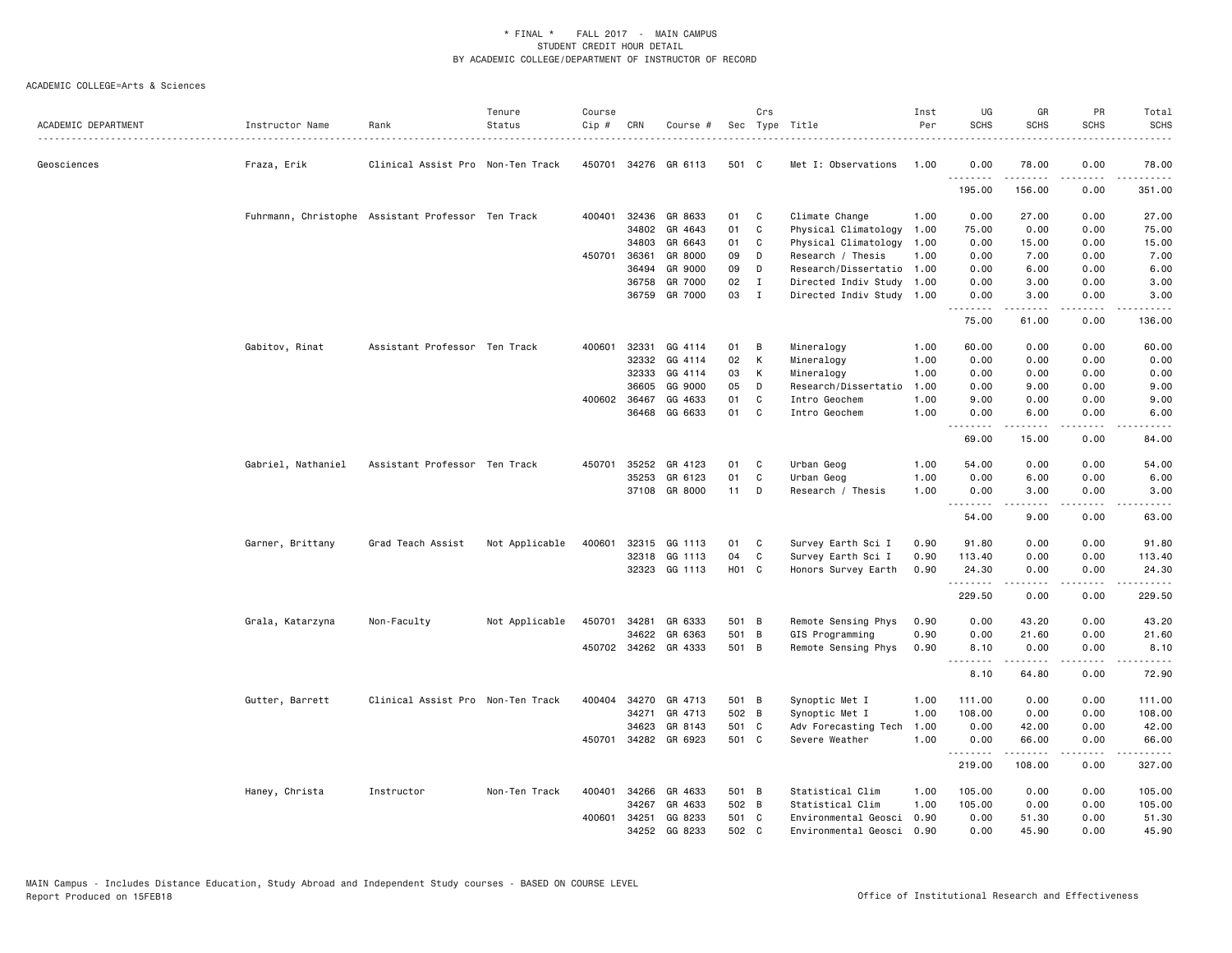| ACADEMIC DEPARTMENT | Instructor Name                        | Rank                          | Tenure<br>Status | Course<br>Cip # | CRN   | Course #                 |                   | Crs          | Sec Type Title                       | Inst<br>Per  | UG<br><b>SCHS</b>     | GR<br><b>SCHS</b> | PR<br><b>SCHS</b> | Total<br><b>SCHS</b>                                                                                                                                                     |
|---------------------|----------------------------------------|-------------------------------|------------------|-----------------|-------|--------------------------|-------------------|--------------|--------------------------------------|--------------|-----------------------|-------------------|-------------------|--------------------------------------------------------------------------------------------------------------------------------------------------------------------------|
|                     |                                        |                               |                  |                 |       |                          |                   |              |                                      |              | .                     | <b></b>           | <u>.</u>          | .                                                                                                                                                                        |
|                     |                                        |                               |                  |                 |       |                          |                   |              |                                      |              | 210.00                | 97.20             | 0.00              | 307.20                                                                                                                                                                   |
| Geosciences         | Hossain, Mohammad Kh Grad Teach Assist |                               | Not Applicable   | 450701          | 32367 | GR 1123<br>32372 GR 1123 | 02<br>07          | C<br>C       | Intro World Geog<br>Intro World Geog | 0.90<br>0.90 | 264.60<br>234.90<br>. | 0.00<br>0.00<br>. | 0.00<br>0.00<br>. | 264.60<br>234.90<br>$\frac{1}{2} \left( \frac{1}{2} \right) \left( \frac{1}{2} \right) \left( \frac{1}{2} \right) \left( \frac{1}{2} \right) \left( \frac{1}{2} \right)$ |
|                     |                                        |                               |                  |                 |       |                          |                   |              |                                      |              | 499.50                | 0.00              | 0.00              | 499.50                                                                                                                                                                   |
|                     | Kirkland, Brenda                       | Professor                     | Tenured          | 400601          |       | 32315 GG 1113            | 01                | C            | Survey Earth Sci I                   | 0.10         | 10.20                 | 0.00              | 0.00              | 10.20                                                                                                                                                                    |
|                     |                                        |                               |                  |                 | 32316 | GG 1113                  | 02                | C            | Survey Earth Sci I                   | 0.10         | 8.70                  | 0.00              | 0.00              | 8.70                                                                                                                                                                     |
|                     |                                        |                               |                  |                 | 32317 | GG 1113                  | 03                | C            | Survey Earth Sci I                   | 0.10         | 12.90                 | 0.00              | 0.00              | 12.90                                                                                                                                                                    |
|                     |                                        |                               |                  |                 | 32318 | GG 1113                  | 04                | C            | Survey Earth Sci I                   | 0.10         | 12.60                 | 0.00              | 0.00              | 12.60                                                                                                                                                                    |
|                     |                                        |                               |                  |                 | 32319 | GG 1113                  | 05                | C            | Survey Earth Sci I                   | 0.10         | 29.40                 | 0.00              | 0.00              | 29.40                                                                                                                                                                    |
|                     |                                        |                               |                  |                 | 32320 | GG 1113                  | 06                | C            | Survey Earth Sci I                   | 0.10         | 28.20                 | 0.00              | 0.00              | 28.20                                                                                                                                                                    |
|                     |                                        |                               |                  |                 | 32321 | GG 1113                  | 07                | C            | Survey Earth Sci I                   | 0.10         | 25.20                 | 0.00              | 0.00              | 25.20                                                                                                                                                                    |
|                     |                                        |                               |                  |                 | 32322 | GG 1113                  | 08                | C            | Survey Earth Sci I                   | 0.10         | 27.30                 | 0.00              | 0.00              | 27.30                                                                                                                                                                    |
|                     |                                        |                               |                  |                 | 32323 | GG 1113                  | H01 C             |              | Honors Survey Earth                  | 0.10         | 2.70                  | 0.00              | 0.00              | 2.70                                                                                                                                                                     |
|                     |                                        |                               |                  |                 | 32324 | GG 1121                  | 01                | L.           | Earth Science II Lab                 | 0.10         | 2.10                  | 0.00              | 0.00              | 2.10                                                                                                                                                                     |
|                     |                                        |                               |                  |                 | 32325 | GG 1121                  | H01 L             |              | Honors Earth Science                 | 0.10         | 0.20                  | 0.00              | 0.00              | 0.20                                                                                                                                                                     |
|                     |                                        |                               |                  |                 | 32326 | GG 1123                  | 01                | C            | Survey Earth Sci II                  | 0.10         | 12.00                 | 0.00              | 0.00              | 12.00                                                                                                                                                                    |
|                     |                                        |                               |                  |                 | 32327 | GG 1123                  | H01 C             |              | Honors Survey Earth                  | 0.10         | 1.50                  | 0.00              | 0.00              | 1.50                                                                                                                                                                     |
|                     |                                        |                               |                  |                 | 32337 | GG 4304                  | 01                | C            | Prin Sed Dep I                       | 1.00         | 36.00                 | 0.00              | 0.00              | 36.00                                                                                                                                                                    |
|                     |                                        |                               |                  |                 | 32338 | GG 4304                  | 02                | К            | Prin Sed Dep I                       | 1.00         | 0.00                  | 0.00              | 0.00              | 0.00                                                                                                                                                                     |
|                     |                                        |                               |                  |                 | 32341 | GG 4433                  | 01                | B            | Subsurface Methods                   | 1.00         | 24.00                 | 0.00              | 0.00              | 24.00                                                                                                                                                                    |
|                     |                                        |                               |                  |                 | 32349 | GG 6304                  | 01                | C            | Prin Sed Dep I                       | 1.00         | 0.00                  | 8.00              | 0.00              | 8.00                                                                                                                                                                     |
|                     |                                        |                               |                  |                 | 32350 | GG 6304                  | 02                | К            | Prin Sed Dep I                       | 1.00         | 0.00                  | 0.00              | 0.00              | 0.00                                                                                                                                                                     |
|                     |                                        |                               |                  |                 | 34859 | GG 4433                  | 02                | К            | Subsurface Methods                   | 0.10         | 0.00                  | 0.00              | 0.00              | 0.00                                                                                                                                                                     |
|                     |                                        |                               |                  |                 | 36126 | GG 8000                  | 05                | D            | Research / Thesis                    | 1.00         | 0.00                  | 21.00             | 0.00              | 21.00                                                                                                                                                                    |
|                     |                                        |                               |                  |                 | 36127 | GG 9000                  | 04                | D            | Research/Dissertatio                 | 1.00         | 0.00                  | 11.00             | 0.00              | 11.00                                                                                                                                                                    |
|                     |                                        |                               |                  |                 | 36500 | GG 4000                  | 01                | $\mathbf I$  | Directed Indiv Study                 | 1.00         | 3.00                  | 0.00              | 0.00              | 3.00                                                                                                                                                                     |
|                     |                                        |                               |                  |                 | 36776 | GG 7000                  | 03                | $\mathbf{I}$ | Directed Indiv Study 1.00            |              | 0.00                  | 3.00              | 0.00              | 3.00                                                                                                                                                                     |
|                     |                                        |                               |                  |                 | 36871 | GG 4000                  | 02                | $\mathbf{I}$ | Directed Indiv Study 1.00            |              | 2.00                  | 0.00              | 0.00              | 2.00                                                                                                                                                                     |
|                     |                                        |                               |                  |                 |       |                          |                   |              |                                      |              | 238.00                | 43.00             | 0.00              | 281.00                                                                                                                                                                   |
|                     | Lalk, Sarah                            | Instructor                    | Non-Ten Track    | 231303          | 32340 | GG 4333                  | 01                | C            | Geowriting                           | 1.00         | 69.00                 | 0.00              | 0.00              | 69.00                                                                                                                                                                    |
|                     |                                        |                               |                  | 400601          | 34800 | GG 4503                  | 01                | C            | Geomorphology                        | 1.00         | 87.00                 | 0.00              | 0.00              | 87.00                                                                                                                                                                    |
|                     |                                        |                               |                  |                 | 34801 | GG 6503                  | 01                | C            | Geomorphology                        | 1.00         | 0.00                  | 3.00              | 0.00              | 3.00                                                                                                                                                                     |
|                     |                                        |                               |                  | 450701          | 32368 | GR 1123                  | 03                | C            | Intro World Geog                     | 0.10         | 29.10                 | 0.00              | 0.00              | 29.10                                                                                                                                                                    |
|                     |                                        |                               |                  |                 | 34258 | GR 1123                  | 501               | C            | Intro World Geog                     | 0.10         | 10.20                 | 0.00              | 0.00              | 10.20                                                                                                                                                                    |
|                     |                                        |                               |                  |                 | 36431 | GR 1123                  | H01 C             |              | Intro World Geog                     | 1.00         | 75.00<br>.            | 0.00<br>.         | 0.00<br>.         | 75.00<br>.                                                                                                                                                               |
|                     |                                        |                               |                  |                 |       |                          |                   |              |                                      |              | 270.30                | 3.00              | 0.00              | 273.30                                                                                                                                                                   |
|                     | Manalilkada Sasidhar Grad Teach Assist |                               | Not Applicable   | 400601          | 32324 | GG 1121                  | 01                | L.           | Earth Science II Lab 0.90            |              | 18.90                 | 0.00              | 0.00              | 18.90                                                                                                                                                                    |
|                     |                                        |                               |                  |                 | 32325 | GG 1121                  | H01 L             |              | Honors Earth Science 0.90            |              | 1.80                  | 0.00              | 0.00              | 1.80                                                                                                                                                                     |
|                     |                                        |                               |                  |                 | 32326 | GG 1123                  | 01                | C            | Survey Earth Sci II                  | 0.90         | 108.00                | 0.00              | 0.00              | 108.00                                                                                                                                                                   |
|                     |                                        |                               |                  |                 | 32327 | GG 1123                  | H <sub>01</sub> C |              | Honors Survey Earth                  | 0.90         | 13.50                 | 0.00              | 0.00              | 13.50                                                                                                                                                                    |
|                     |                                        |                               |                  |                 |       |                          |                   |              |                                      |              | .<br>142.20           | د د د د د<br>0.00 | .<br>0.00         | ------<br>142.20                                                                                                                                                         |
|                     | Meng, Qingmin                          | Assistant Professor Ten Track |                  | 400699          | 32354 | GG 8913                  | 01                | S            | Reading Techniques G                 | 1.00         | 0.00                  | 24.00             | 0.00              | 24.00                                                                                                                                                                    |
|                     |                                        |                               |                  | 450701          |       | 32415 GR 6313            | 01                | B            | Advanced GIS                         | 1.00         | 0.00                  | 51.00             | 0.00              | 51.00                                                                                                                                                                    |
|                     |                                        |                               |                  |                 |       | 32416 GR 6323            | 01                | $\mathbf{C}$ | Cartographic Science 1.00            |              | 0.00                  | 6.00              | 0.00              | 6.00                                                                                                                                                                     |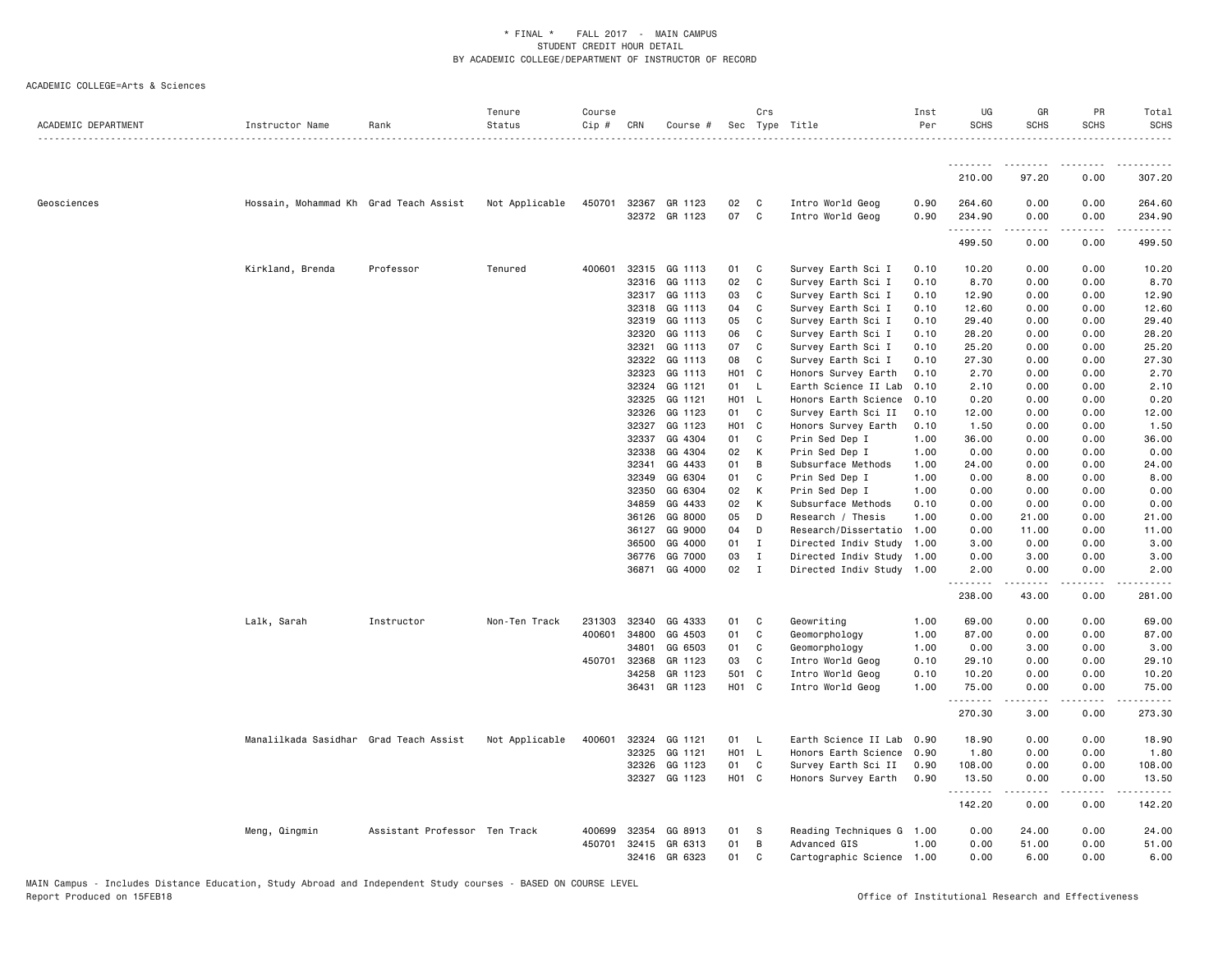| ACADEMIC DEPARTMENT | Instructor Name  | Rank                          | Tenure<br>Status | Course<br>Cip # | CRN   | Course #      |                 | Crs          | Sec Type Title            | Inst<br>Per | UG<br><b>SCHS</b><br>$\frac{1}{2} \left( \frac{1}{2} \right) \left( \frac{1}{2} \right) \left( \frac{1}{2} \right) \left( \frac{1}{2} \right)$ | GR<br><b>SCHS</b>    | PR<br><b>SCHS</b>                   | Total<br><b>SCHS</b><br>$- - - -$                                                                                                                              |
|---------------------|------------------|-------------------------------|------------------|-----------------|-------|---------------|-----------------|--------------|---------------------------|-------------|------------------------------------------------------------------------------------------------------------------------------------------------|----------------------|-------------------------------------|----------------------------------------------------------------------------------------------------------------------------------------------------------------|
| Geosciences         |                  | Assistant Professor Ten Track |                  | 450701          | 32417 | GR 6323       | 02              | к            | Cartographic Science      | 1.00        | 0.00                                                                                                                                           | 0.00                 | 0.00                                | 0.00                                                                                                                                                           |
|                     | Meng, Qingmin    |                               |                  |                 | 36001 | GR 8000       | 05              | D            | Research / Thesis         | 1.00        | 0.00                                                                                                                                           | 6.00                 | 0.00                                | 6.00                                                                                                                                                           |
|                     |                  |                               |                  |                 | 36763 | GR 9000       | 11              | D            | Research/Dissertatio      | 1.00        | 0.00                                                                                                                                           | 3.00                 | 0.00                                | 3.00                                                                                                                                                           |
|                     |                  |                               |                  |                 | 36879 | GR 7000       | 05              | $\mathbf I$  | Directed Indiv Study 1.00 |             | 0.00                                                                                                                                           | 3.00                 | 0.00                                | 3.00                                                                                                                                                           |
|                     |                  |                               |                  | 450702 32389    |       | GR 4313       | 01              | B            | Advanced GIS              | 1.00        | 39.00                                                                                                                                          | 0.00                 | 0.00                                | 39.00                                                                                                                                                          |
|                     |                  |                               |                  |                 | 32390 | GR 4323       | 01              | C            | Cartographic Science 1.00 |             | 42.00                                                                                                                                          | 0.00                 | 0.00                                | 42.00                                                                                                                                                          |
|                     |                  |                               |                  |                 | 32391 | GR 4323       | 02              | K            | Cartographic Science      | 1.00        | 0.00                                                                                                                                           | 0.00                 | 0.00                                | 0.00                                                                                                                                                           |
|                     |                  |                               |                  |                 |       |               |                 |              |                           |             | .<br>81.00                                                                                                                                     | -----<br>93.00       | 0.00                                | .<br>174.00                                                                                                                                                    |
|                     | Mercer, Andrew   | Associate Professor Tenured   |                  | 400401          | 32402 | GR 4633       | 01              | B            | Statistical Clim          | 1.00        | 72.00                                                                                                                                          | 0.00                 | 0.00                                | 72.00                                                                                                                                                          |
|                     |                  |                               |                  | 400404          | 32405 | GR 4733       | 01              | $\mathtt{C}$ | Synoptic Meteorology      | 1.00        | 60.00                                                                                                                                          | 0.00                 | 0.00                                | 60.00                                                                                                                                                          |
|                     |                  |                               |                  | 450701          | 32429 | GR 6733       | 01              | C            | Synoptic Meteorology      | 1.00        | 0.00                                                                                                                                           | 18.00                | 0.00                                | 18.00                                                                                                                                                          |
|                     |                  |                               |                  |                 | 35830 | GR 8000       | 04              | D            | Research / Thesis         | 1.00        | 0.00                                                                                                                                           | 14.00                | 0.00                                | 14.00                                                                                                                                                          |
|                     |                  |                               |                  |                 | 35831 | GR 9000       | 04              | D            | Research/Dissertatio      | 1.00        | 0.00                                                                                                                                           | 9.00                 | 0.00                                | 9.00                                                                                                                                                           |
|                     |                  |                               |                  |                 |       |               |                 |              |                           |             | .<br>132.00                                                                                                                                    | $- - - - -$<br>41.00 | لأعامل<br>0.00                      | .<br>173.00                                                                                                                                                    |
|                     | Millard, Craig   | Grad Teach Assist             | Not Applicable   | 400601          | 32319 | GG 1113       | 05              | C            | Survey Earth Sci I        | 0.90        | 264.60                                                                                                                                         | 0.00                 | 0.00                                | 264.60                                                                                                                                                         |
|                     |                  |                               |                  |                 |       | 32320 GG 1113 | 06              | C            | Survey Earth Sci I        | 0.90        | 253.80                                                                                                                                         | 0.00                 | 0.00                                | 253.80                                                                                                                                                         |
|                     |                  |                               |                  |                 |       |               |                 |              |                           |             | .<br>518.40                                                                                                                                    | .<br>0.00            | لأعامل<br>0.00                      | $\frac{1}{2} \left( \frac{1}{2} \right) \left( \frac{1}{2} \right) \left( \frac{1}{2} \right) \left( \frac{1}{2} \right) \left( \frac{1}{2} \right)$<br>518.40 |
|                     | Moe Hoffman, Amy | Instructor                    | Non-Ten Track    | 400601          | 32302 | GG 1111       | 01              | - L          | Earth Science I Lab       | 1.00        | 31.00                                                                                                                                          | 0.00                 | 0.00                                | 31.00                                                                                                                                                          |
|                     |                  |                               |                  |                 | 32303 | GG 1111       | 02              | - L          | Earth Science I Lab       | 1.00        | 31.00                                                                                                                                          | 0.00                 | 0.00                                | 31.00                                                                                                                                                          |
|                     |                  |                               |                  |                 | 32304 | GG 1111       | 03              | L            | Earth Science I Lab       | 1.00        | 32.00                                                                                                                                          | 0.00                 | 0.00                                | 32.00                                                                                                                                                          |
|                     |                  |                               |                  |                 | 32305 | GG 1111       | 04              | $\mathsf{L}$ | Earth Science I Lab       | 1.00        | 31.00                                                                                                                                          | 0.00                 | 0.00                                | 31.00                                                                                                                                                          |
|                     |                  |                               |                  |                 | 32306 | GG 1111       | 05              | - L          | Earth Science I Lab       | 1.00        | 32.00                                                                                                                                          | 0.00                 | 0.00                                | 32.00                                                                                                                                                          |
|                     |                  |                               |                  |                 | 32307 | GG 1111       | 06              | L            | Earth Science I Lab       | 1.00        | 32.00                                                                                                                                          | 0.00                 | 0.00                                | 32.00                                                                                                                                                          |
|                     |                  |                               |                  |                 | 32308 | GG 1111       | 07              | <b>L</b>     | Earth Science I Lab       | 1.00        | 32.00                                                                                                                                          | 0.00                 | 0.00                                | 32.00                                                                                                                                                          |
|                     |                  |                               |                  |                 | 32309 | GG 1111       | 08              | - L          | Earth Science I Lab       | 1.00        | 15.00                                                                                                                                          | 0.00                 | 0.00                                | 15.00                                                                                                                                                          |
|                     |                  |                               |                  |                 | 32310 | GG 1111       | 09              | L            | Earth Science I Lab       | 1.00        | 35.00                                                                                                                                          | 0.00                 | 0.00                                | 35.00                                                                                                                                                          |
|                     |                  |                               |                  |                 | 32311 | GG 1111       | 10 <sub>1</sub> | $\mathsf{L}$ | Earth Science I Lab       | 1.00        | 34.00                                                                                                                                          | 0.00                 | 0.00                                | 34.00                                                                                                                                                          |
|                     |                  |                               |                  |                 | 32312 | GG 1111       | 11              | - L          | Earth Science I Lab       | 1.00        | 28.00                                                                                                                                          | 0.00                 | 0.00                                | 28.00                                                                                                                                                          |
|                     |                  |                               |                  |                 | 32313 | GG 1111       | 12              | $\mathsf{L}$ | Earth Science I Lab       | 1.00        | 33.00                                                                                                                                          | 0.00                 | 0.00                                | 33.00                                                                                                                                                          |
|                     |                  |                               |                  |                 | 32314 | GG 1111       | H01 L           |              | Honors Earth Science      | 1.00        | 4.00                                                                                                                                           | 0.00                 | 0.00                                | 4.00                                                                                                                                                           |
|                     |                  |                               |                  |                 | 34246 | GG 1111       | 501 L           |              | Earth Science I Lab       | 1.00        | 24.00                                                                                                                                          | 0.00                 | 0.00                                | 24.00                                                                                                                                                          |
|                     |                  |                               |                  |                 |       | 34247 GG 1113 | 501 C           |              | Survey Earth Sci I        | 1.00        | 78.00                                                                                                                                          | 0.00                 | 0.00                                | 78.00                                                                                                                                                          |
|                     |                  |                               |                  |                 |       |               |                 |              |                           |             | .<br>472.00                                                                                                                                    | 0.00                 | $\sim$ $\sim$ $\sim$ $\sim$<br>0.00 | 472.00                                                                                                                                                         |
|                     | Morris, John     | Instructor                    | Non-Ten Track    | 450701          | 32411 | GR 6303       | 02              | К            | Principles of GIS         | 0.10        | 0.00                                                                                                                                           | 0.00                 | 0.00                                | 0.00                                                                                                                                                           |
|                     |                  |                               |                  |                 | 32413 | GR 6303       | 04              | К            | Principles of GIS         | 0.10        | 0.00                                                                                                                                           | 0.00                 | 0.00                                | 0.00                                                                                                                                                           |
|                     |                  |                               |                  |                 | 32414 | GR 6303       | 05              | К            | Principles of GIS         | 0.10        | 0.00                                                                                                                                           | 0.00                 | 0.00                                | 0.00                                                                                                                                                           |
|                     |                  |                               |                  | 450702 32385    |       | GR 4303       | 02              | К            | Principles of GIS         | 0.10        | 0.00                                                                                                                                           | 0.00                 | 0.00                                | 0.00                                                                                                                                                           |
|                     |                  |                               |                  |                 | 32386 | GR 4303       | 03              | К            | Principles of GIS         | 0.10        | 0.00                                                                                                                                           | 0.00                 | 0.00                                | 0.00                                                                                                                                                           |
|                     |                  |                               |                  |                 | 32387 | GR 4303       | 04              | К            | Principles of GIS         | 0.10        | 0.00                                                                                                                                           | 0.00                 | 0.00                                | 0.00                                                                                                                                                           |
|                     |                  |                               |                  |                 |       | 32388 GR 4303 | 05              | К            | Principles of GIS         | 0.10        | 0.00<br>.                                                                                                                                      | 0.00<br>.            | 0.00<br>لأعامل                      | 0.00<br>.                                                                                                                                                      |
|                     |                  |                               |                  |                 |       |               |                 |              |                           |             | 0.00                                                                                                                                           | 0.00                 | 0.00                                | 0.00                                                                                                                                                           |
|                     | Muir, Jennifer   | Lecturer                      | Non-Ten Track    | 400601          |       | 34248 GG 1113 | 502 C           |              | Survey Earth Sci I        | 1.00        | 78.00                                                                                                                                          | 0.00                 | 0.00                                | 78.00                                                                                                                                                          |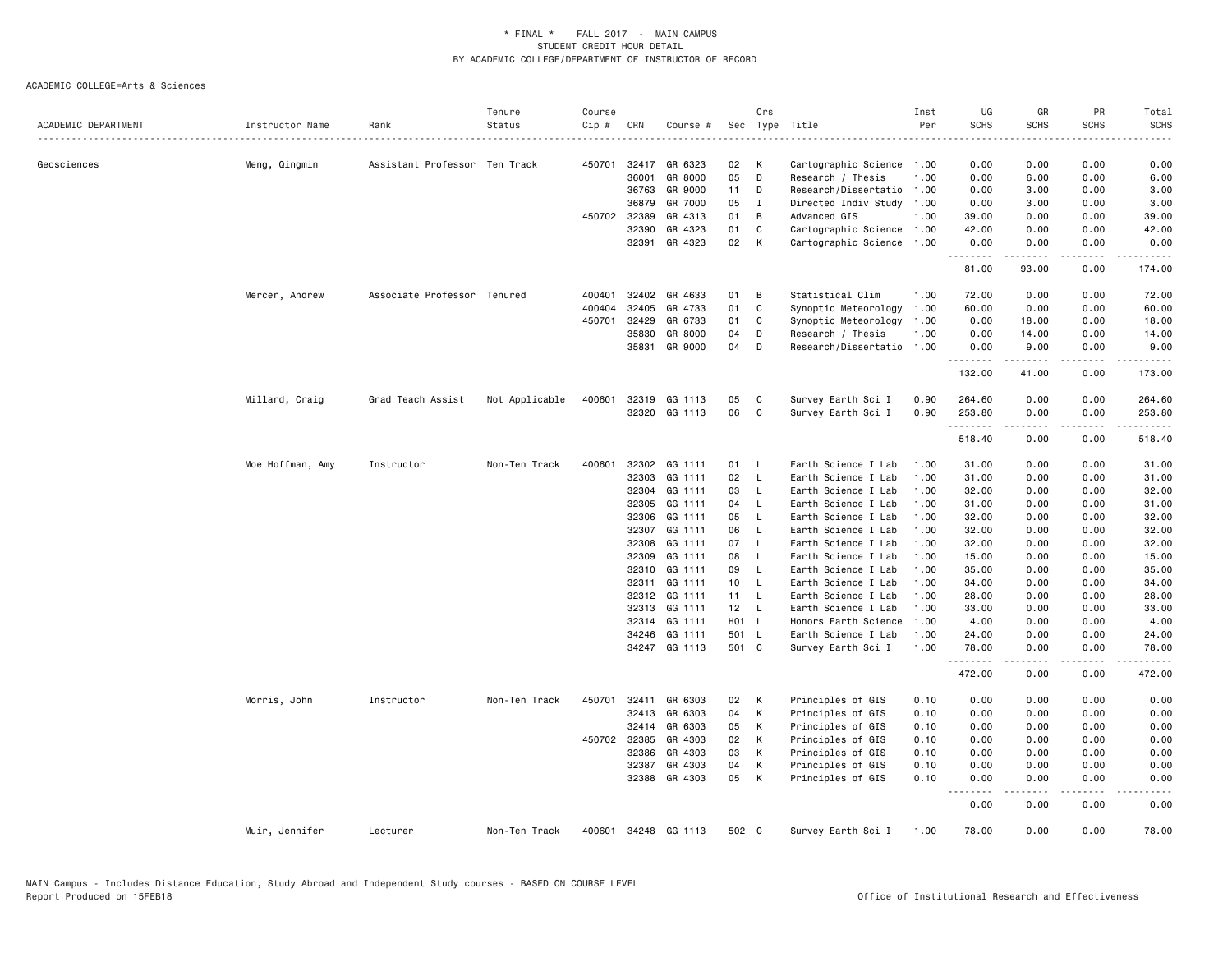| ACADEMIC DEPARTMENT | Instructor Name     | Rank                              | Tenure<br>Status | Course<br>$Cip$ # | CRN            | Course #           |          | Crs            | Sec Type Title                         | Inst<br>Per  | UG<br><b>SCHS</b>    | GR<br><b>SCHS</b>    | PR<br><b>SCHS</b> | Total<br><b>SCHS</b> |
|---------------------|---------------------|-----------------------------------|------------------|-------------------|----------------|--------------------|----------|----------------|----------------------------------------|--------------|----------------------|----------------------|-------------------|----------------------|
|                     |                     |                                   |                  |                   |                |                    |          |                |                                        |              | <u>.</u>             |                      |                   |                      |
|                     |                     |                                   |                  |                   |                |                    |          |                |                                        |              | 78.00                | 0.00                 | 0.00              | 78.00                |
| Geosciences         | Nagel, Athena       | Clinical Assist Pro Non-Ten Track |                  | 400699            | 34253          | GG 8333            | 501 C    |                | Planetary Science                      | 1.00         | 0.00                 | 57.00                | 0.00              | 57.00                |
|                     |                     |                                   |                  |                   | 34254          | GG 8333            | 502 C    |                | Planetary Science                      | 1.00         | 0.00                 | 33.00                | 0.00              | 33.00                |
|                     |                     |                                   |                  |                   | 450701 34278   | GR 6303            | 501 B    |                | Principles of GIS                      | 1.00         | 0.00                 | 42.00                | 0.00              | 42.00                |
|                     |                     |                                   |                  |                   | 34279          | GR 6303            | 502 B    |                | Principles of GIS                      | 1.00         | 0.00                 | 39.00                | 0.00              | 39.00                |
|                     |                     |                                   |                  |                   | 36617          | GR 6303            | 503 B    |                | Principles of GIS                      | 1.00         | 0.00                 | 48.00                | 0.00              | 48.00                |
|                     |                     |                                   |                  | 450702 34261      |                | GR 4303            | 501 B    |                | Principles of GIS                      | 1.00         | 12.00                | 0.00                 | 0.00              | 12.00                |
|                     |                     |                                   |                  |                   | 34620          | GR 4303            | 502 B    |                | Principles of GIS                      | 1.00         | 12.00                | 0.00                 | 0.00              | 12.00                |
|                     |                     |                                   |                  |                   |                | 36616 GR 4303      | 503 B    |                | Principles of GIS                      | 1.00         | 3.00<br>.            | 0.00                 | 0.00<br>.         | 3.00<br>. <u>.</u>   |
|                     |                     |                                   |                  |                   |                |                    |          |                |                                        |              | 27.00                | 219.00               | 0.00              | 246.00               |
|                     | Nordstrom, Gregory  | Instructor                        | Non-Ten Track    | 450701            | 32395          | GR 4422            | 01       | $\overline{B}$ | Weather Forecasting                    | 1.00         | 64.00                | 0.00                 | 0.00              | 64.00                |
|                     |                     |                                   |                  |                   | 34255          | GR 1114            | 501 B    |                | Physical Geography                     | 1.00         | 124.00               | 0.00                 | 0.00              | 124.00               |
|                     |                     |                                   |                  |                   | 34256          | GR 1114            | 502 B    |                | Physical Geography                     | 1.00         | 156.00               | 0.00                 | 0.00              | 156.00               |
|                     |                     |                                   |                  |                   | 34257          | GR 1114            | 503 B    |                | Physical Geography                     | 1.00         | 128.00<br>.          | 0.00                 | 0.00              | 128.00<br>.          |
|                     |                     |                                   |                  |                   |                |                    |          |                |                                        |              | 472.00               | 0.00                 | 0.00              | 472.00               |
|                     | Nunley, Christopher | Grad Teach Assist                 | Not Applicable   |                   | 450701 32370   | GR 1123            | 05       | C              | Intro World Geog                       | 0.90         | 267.30               | 0.00                 | 0.00              | 267.30               |
|                     |                     |                                   |                  |                   |                | 32371 GR 1123      | 06       | $\mathbf{C}$   | Intro World Geog                       | 0.90         | 264.60<br>.          | 0.00<br>.            | 0.00<br>.         | 264.60<br>.          |
|                     |                     |                                   |                  |                   |                |                    |          |                |                                        |              | 531.90               | 0.00                 | 0.00              | 531.90               |
|                     | Paul, Varun         | Assistant Professor Ten Track     |                  |                   | 400601 32330   | GG 3613            | 01       | $\mathbf{C}$   | Water Resources                        | 1.00         | 177.00               | 0.00                 | 0.00              | 177.00               |
|                     |                     |                                   |                  |                   | 32342          | GG 4613            | 01       | C              | Phys Hydrogeology                      | 1.00         | 30.00                | 0.00                 | 0.00              | 30.00                |
|                     |                     |                                   |                  |                   | 32353          | GG 6613            | 01       | C              | Phys Hydrogeology                      | 1.00         | 0.00                 | 3.00                 | 0.00              | 3.00                 |
|                     |                     |                                   |                  |                   | 35095          | GG 8000            | 01       | D              | Research / Thesis                      | 1.00         | 0.00                 | 6.00                 | 0.00              | 6.00                 |
|                     |                     |                                   |                  |                   | 36471          | GG 7000            | 01       | $\mathbf{I}$   | Directed Indiv Study                   | 1.00         | 0.00                 | 3.00<br>المتمامين    | 0.00<br>.         | 3.00<br>. <u>.</u>   |
|                     |                     |                                   |                  |                   |                |                    |          |                |                                        |              | 207.00               | 12.00                | 0.00              | 219.00               |
|                     | Rodgers, John       | Professor                         | Tenured          | 400601            | 34251          | GG 8233            | 501 C    |                | Environmental Geosci                   | 0.10         | 0.00                 | 5.70                 | 0.00              | 5.70                 |
|                     |                     |                                   |                  |                   | 34252          | GG 8233            | 502 C    |                | Environmental Geosci                   | 0.10         | 0.00                 | 5.10                 | 0.00              | 5.10                 |
|                     |                     |                                   |                  | 450701            | 32366          | GR 1123            | 01       | $\mathbf{C}$   | Intro World Geog                       | 0.10         | 28.20                | 0.00                 | 0.00              | 28.20                |
|                     |                     |                                   |                  |                   | 32367          | GR 1123            | 02       | $\mathbf{C}$   | Intro World Geog                       | 0.10         | 29.40                | 0.00                 | 0.00              | 29.40                |
|                     |                     |                                   |                  |                   | 32369          | GR 1123            | 04       | C.             | Intro World Geog                       | 0.10         | 28.50                | 0.00                 | 0.00              | 28.50                |
|                     |                     |                                   |                  |                   | 32370          | GR 1123            | 05       | C.<br>C.       | Intro World Geog                       | 0.10         | 29.70                | 0.00                 | 0.00              | 29.70                |
|                     |                     |                                   |                  |                   | 32371<br>32372 | GR 1123<br>GR 1123 | 06<br>07 | $\mathbf{C}$   | Intro World Geog                       | 0.10         | 29.40                | 0.00<br>0.00         | 0.00<br>0.00      | 29.40<br>26.10       |
|                     |                     |                                   |                  |                   | 32380          | GR 3113            | 01       | C              | Intro World Geog<br>Conserv Of Nat Res | 0.10<br>0.10 | 26.10<br>9.90        | 0.00                 | 0.00              | 9.90                 |
|                     |                     |                                   |                  |                   | 34622          | GR 6363            | 501 B    |                | GIS Programming                        | 0.10         | 0.00                 | 2.40                 | 0.00              | 2.40                 |
|                     |                     |                                   |                  |                   | 35096          | GR 8000            | 02       | $\mathsf{D}$   | Research / Thesis                      | 1.00         | 0.00                 | 12.00                | 0.00              | 12.00                |
|                     |                     |                                   |                  |                   | 35097          | GR 9000            | 02       | D              | Research/Dissertatio                   | 1.00         | 0.00                 | 6.00                 | 0.00              | 6.00                 |
|                     |                     |                                   |                  |                   | 450702 32381   | GR 3303            | 01       | C              | Survey Geospatial Te 0.10              |              | 8.70                 | 0.00                 | 0.00              | 8.70                 |
|                     |                     |                                   |                  |                   |                |                    |          |                |                                        |              | . <b>.</b><br>189.90 | $- - - - -$<br>31.20 | .<br>0.00         | 221.10               |
|                     | Schmitz, Darrel     | Professor                         | Tenured          |                   | 400601 34798   | GG 4403            | 01       | $\mathbf{C}$   | Gulf Coast Strat                       | 1.00         | 33.00                | 0.00                 | 0.00              | 33.00                |
|                     |                     |                                   |                  |                   | 34799          | GG 6403            | 01       | C              | Gulf Coast Strat                       | 1.00         | 0.00                 | 18.00                | 0.00              | 18.00                |
|                     |                     |                                   |                  |                   | 35826          | GG 8000            | 04       | D              | Research / Thesis                      | 1.00         | 0.00                 | 6.00                 | 0.00              | 6.00                 |
|                     |                     |                                   |                  |                   | 35827          | GG 9000            | 03       | D              | Research/Dissertatio                   | 1.00         | 0.00                 | 25.00                | 0.00              | 25.00                |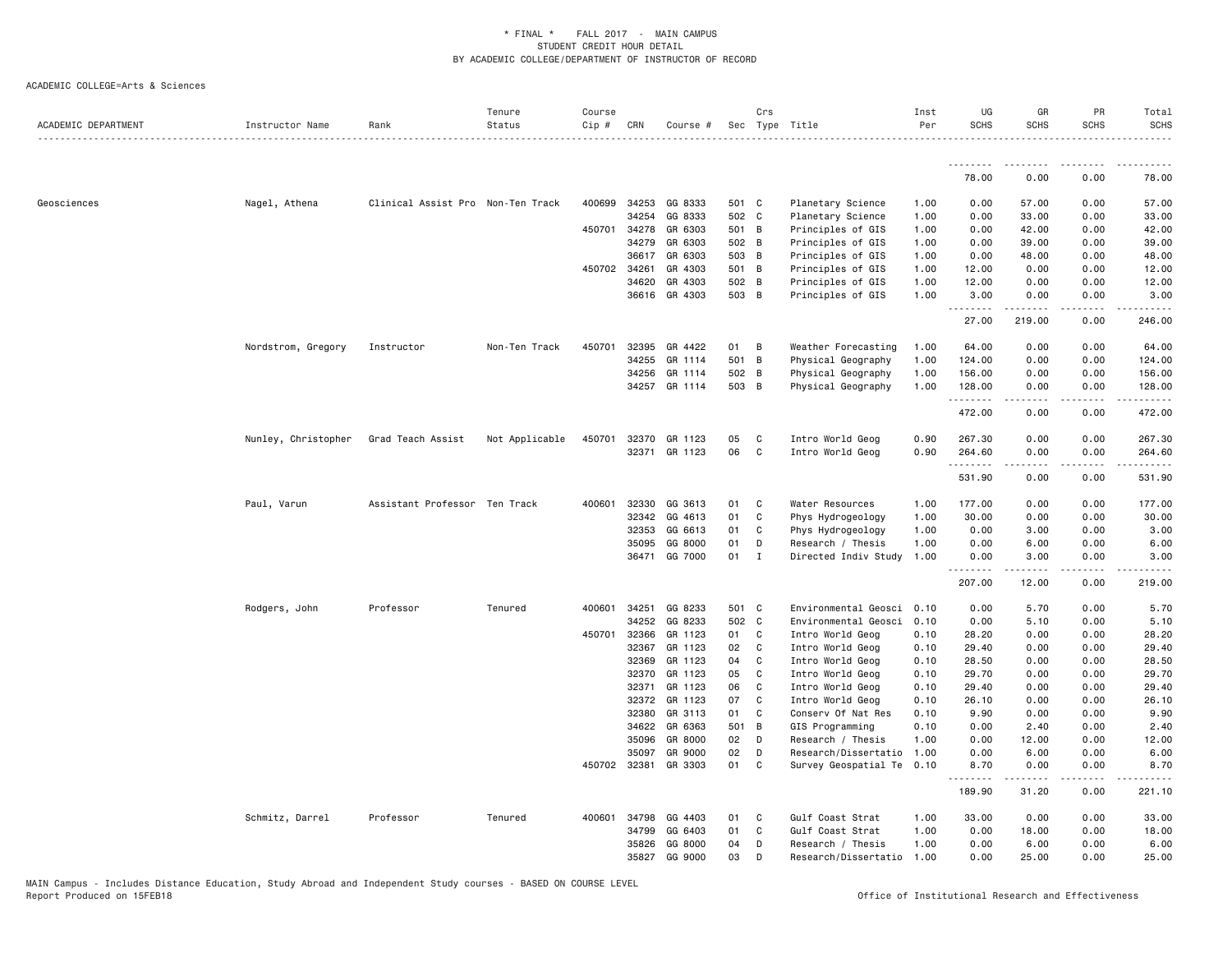| ACADEMIC DEPARTMENT | Instructor Name                                  | Rank                          | Tenure<br>Status | Course<br>$Cip$ # | CRN                   | Course #             |          | Crs               | Sec Type Title                                         | Inst<br>Per  | UG<br><b>SCHS</b>  | GR<br><b>SCHS</b>                                                                                                                 | PR<br><b>SCHS</b> | Total<br><b>SCHS</b> |
|---------------------|--------------------------------------------------|-------------------------------|------------------|-------------------|-----------------------|----------------------|----------|-------------------|--------------------------------------------------------|--------------|--------------------|-----------------------------------------------------------------------------------------------------------------------------------|-------------------|----------------------|
|                     |                                                  |                               |                  |                   |                       |                      |          |                   |                                                        |              | <u>.</u>           |                                                                                                                                   |                   |                      |
|                     |                                                  |                               |                  |                   |                       |                      |          |                   |                                                        |              | 33.00              | 49.00                                                                                                                             | 0.00              | 82.00                |
| Geosciences         | Shelton, John                                    | Assistant Professor Ten Track |                  |                   | 450701 32383<br>32409 | GR 4203<br>GR 6203   | 01<br>01 | C.<br>C           | Geog Of N. America<br>Geog Of N. America               | 1.00<br>1.00 | 75.00<br>0.00<br>. | 0.00<br>3.00                                                                                                                      | 0.00<br>0.00      | 75.00<br>3.00        |
|                     |                                                  |                               |                  |                   |                       |                      |          |                   |                                                        |              | 75.00              | 3.00                                                                                                                              | 0.00              | 78.00                |
|                     | Sherman-Morris, Kath Associate Professor Tenured |                               |                  |                   | 400404 34269          | GR 4640              | 501 E    |                   | Met Internship                                         | 1.00         | 3.00               | 0.00                                                                                                                              | 0.00              | 3.00                 |
|                     |                                                  |                               |                  |                   | 34624                 | GR 8813              | 501 C    |                   | Advanc Hazard & Disa                                   | 1.00         | 0.00               | 78.00                                                                                                                             | 0.00              | 78.00                |
|                     |                                                  |                               |                  | 400601 34284      |                       | GR 8191              | 501 S    |                   | Geoscience Review                                      | 1.00         | 0.00               | 4.00                                                                                                                              | 0.00              | 4.00                 |
|                     |                                                  |                               |                  |                   | 450701 34285          | GR 8553              | 501 S    |                   | Research Methods in                                    | 1.00         | 0.00               | 69.00                                                                                                                             | 0.00              | 69.00                |
|                     |                                                  |                               |                  |                   | 36152                 | GR 8000              | 06       | D                 | Research / Thesis                                      | 1.00         | 0.00               | 9.00                                                                                                                              | 0.00              | 9.00                 |
|                     |                                                  |                               |                  |                   | 36153<br>36831        | GR 9000<br>GR 7000   | 06<br>04 | D<br>$\mathbf{I}$ | Research/Dissertatio 1.00<br>Directed Indiv Study 1.00 |              | 0.00<br>0.00       | 9.00<br>3.00                                                                                                                      | 0.00<br>0.00      | 9.00<br>3.00         |
|                     |                                                  |                               |                  |                   |                       |                      |          |                   |                                                        |              | 3.00               | . <b>.</b><br>172.00                                                                                                              | .<br>0.00         | .<br>175.00          |
|                     | Singh, Shatrughan                                | Lecturer                      | Non-Ten Track    | 450701            | 32368                 | GR 1123              | 03       | C                 | Intro World Geog                                       | 0.90         | 261.90             | 0.00                                                                                                                              | 0.00              | 261.90               |
|                     |                                                  |                               |                  |                   | 32380                 | GR 3113              | 01       | C                 | Conserv Of Nat Res                                     | 0.90         | 89.10              | 0.00                                                                                                                              | 0.00              | 89.10                |
|                     |                                                  |                               |                  |                   | 34258                 | GR 1123              | 501 C    |                   | Intro World Geog                                       | 0.90         | 91.80              | 0.00                                                                                                                              | 0.00              | 91.80                |
|                     |                                                  |                               |                  |                   | 450702 32381          | GR 3303              | 01 C     |                   | Survey Geospatial Te 0.90                              |              | 78.30<br><u>.</u>  | 0.00<br><b>.</b>                                                                                                                  | 0.00<br>.         | 78.30<br><u>.</u>    |
|                     |                                                  |                               |                  |                   |                       |                      |          |                   |                                                        |              | 521.10             | 0.00                                                                                                                              | 0.00              | 521.10               |
|                     | Skarke, Adam                                     | Assistant Professor Ten Track |                  |                   | 400601 35133          | GG 8000              | 02       | D                 | Research / Thesis                                      | 1.00         | 0.00               | 5.00                                                                                                                              | 0.00              | 5.00                 |
|                     |                                                  |                               |                  |                   | 35134                 | GG 9000              | 01       | D                 | Research/Dissertatio 1.00                              |              | 0.00               | 6.00                                                                                                                              | 0.00              | 6.00                 |
|                     |                                                  |                               |                  |                   | 35263                 | GG 8990              | 01       | C                 | Special Topic In GG                                    | 1.00         | 0.00               | 18.00                                                                                                                             | 0.00              | 18.00                |
|                     |                                                  |                               |                  |                   |                       | 400607 34795 GG 3603 | 01       | C                 | Intro To Oceanograph 1.00                              |              | 84.00              | 0.00                                                                                                                              | 0.00              | 84.00                |
|                     |                                                  |                               |                  |                   |                       |                      |          |                   |                                                        |              | 84.00              | 29.00                                                                                                                             | 0.00              | 113.00               |
|                     | Testa, Maurice                                   | Grad Teach Assist             | Not Applicable   | 400601            | 32321                 | GG 1113              | 07       | C                 | Survey Earth Sci I                                     | 0.90         | 226.80             | 0.00                                                                                                                              | 0.00              | 226.80               |
|                     |                                                  |                               |                  |                   |                       | 32322 GG 1113        | 08       | C                 | Survey Earth Sci I                                     | 0.90         | 245.70<br>.        | 0.00                                                                                                                              | 0.00<br>بالمحامر  | 245.70<br>------     |
|                     |                                                  |                               |                  |                   |                       |                      |          |                   |                                                        |              | 472.50             | 0.00                                                                                                                              | 0.00              | 472.50               |
|                     | Threatt, Patrick                                 | Lecturer                      | Non-Ten Track    | 450701            | 34259                 | GR 1123              | 502 C    |                   | Intro World Geog                                       | 1.00         | 111.00             | 0.00                                                                                                                              | 0.00              | 111.00               |
|                     |                                                  |                               |                  |                   |                       | 34260 GR 1123        | 503 C    |                   | Intro World Geog                                       | 1.00         | 102.00             | 0.00                                                                                                                              | 0.00              | 102.00               |
|                     |                                                  |                               |                  |                   |                       |                      |          |                   |                                                        |              | 213.00             | 0.00                                                                                                                              | 0.00              | 213.00               |
|                     | Tiwari, Sweta                                    | Grad Teach Assist             | Not Applicable   | 450702 32377      |                       | GR 2313              | 01       | C                 | Maps Remote                                            | 0.90         | 81.00              | 0.00                                                                                                                              | 0.00              | 81.00                |
|                     |                                                  |                               |                  |                   | 32378                 | GR 2313              | 02       | K                 | Maps Remote                                            | 0.90         | 0.00               | 0.00                                                                                                                              | 0.00              | 0.00                 |
|                     |                                                  |                               |                  |                   |                       | 32379 GR 2313        | 03       | K                 | Maps Remote                                            | 0.90         | 0.00<br>.          | 0.00<br>$\frac{1}{2} \left( \frac{1}{2} \right) \left( \frac{1}{2} \right) \left( \frac{1}{2} \right) \left( \frac{1}{2} \right)$ | 0.00<br>.         | 0.00                 |
|                     |                                                  |                               |                  |                   |                       |                      |          |                   |                                                        |              | 81.00              | 0.00                                                                                                                              | 0.00              | 81.00                |
|                     | Williams, Christophe Lecturer                    |                               | Non-Ten Track    |                   |                       | 400404 34272 GR 4913 | 501 C    |                   | Thermodynamic Met                                      | 1.00         | 108.00             | 0.00                                                                                                                              | 0.00              | 108.00               |
|                     |                                                  |                               |                  |                   |                       | 34273 GR 4913        | 502 C    |                   | Thermodynamic Met                                      | 1.00         | 78.00<br>.         | 0.00<br>.                                                                                                                         | 0.00<br>المستبدا  | 78.00<br>.           |
|                     |                                                  |                               |                  |                   |                       |                      |          |                   |                                                        |              | 186.00             | 0.00                                                                                                                              | 0.00              | 186.00               |
|                     | Wood, Kimberly                                   | Assistant Professor Ten Track |                  |                   | 400401 32431          | GR 6943              | 01       | $\mathbf{C}$      | Tropical Meteorology 1.00                              |              | 0.00               | 18.00                                                                                                                             | 0.00              | 18.00                |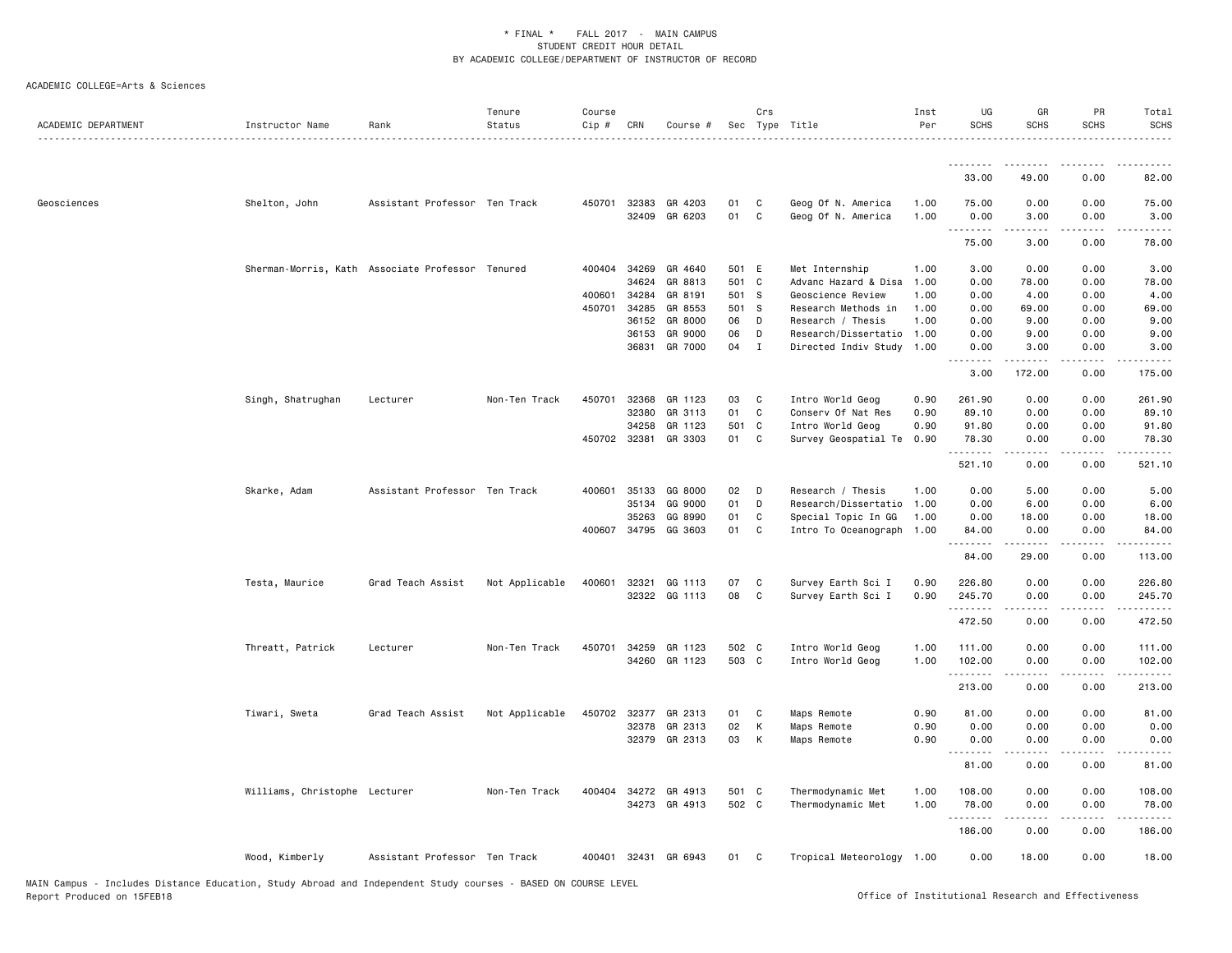| ACADEMIC DEPARTMENT                                                           | Instructor Name | Rank                          | Tenure<br>Status | Course<br>Cip #  | CRN            | Course #                                             | Sec                   | Crs                   | Type Title                                                                                              | Inst<br>Per  | UG<br><b>SCHS</b>                                                       | GR<br><b>SCHS</b>                           | PR<br><b>SCHS</b>                         | Total<br>SCHS                                |
|-------------------------------------------------------------------------------|-----------------|-------------------------------|------------------|------------------|----------------|------------------------------------------------------|-----------------------|-----------------------|---------------------------------------------------------------------------------------------------------|--------------|-------------------------------------------------------------------------|---------------------------------------------|-------------------------------------------|----------------------------------------------|
| Geosciences                                                                   | Wood, Kimberly  | Assistant Professor Ten Track |                  | 400404<br>450701 | 32407<br>32434 | GR 4943<br>GR 8553<br>35952 GR 9000<br>36154 GR 8000 | -01<br>01<br>05<br>07 | - C<br>- S<br>D.<br>D | Tropical Meteorology 1.00<br>Research Methods in<br>Research/Dissertatio 1.00<br>/ Thesis<br>Research / | 1.00<br>1.00 | 21.00<br>0.00<br>0.00<br>0.00<br>.<br>21.00                             | 0.00<br>15.00<br>9.00<br>6.00<br>.<br>48.00 | 0.00<br>0.00<br>0.00<br>0.00<br>.<br>0.00 | 21.00<br>15.00<br>9.00<br>6.00<br>.<br>69.00 |
| =====================================                                         |                 |                               |                  |                  |                |                                                      |                       |                       |                                                                                                         |              | ========                                                                | $=$ = = = = = = =                           | ========                                  | ==========                                   |
| Geosciences                                                                   |                 |                               |                  |                  |                |                                                      |                       |                       |                                                                                                         |              | 8624.00                                                                 | 1553.00                                     | 0.00                                      | 10177.00                                     |
| ------------------------------------<br>------------------------------------- |                 |                               |                  |                  |                |                                                      |                       |                       |                                                                                                         |              | $\qquad \qquad \equiv \equiv \equiv \equiv \equiv \equiv \equiv \equiv$ | --------<br>=======                         | ________<br>========                      | ==========                                   |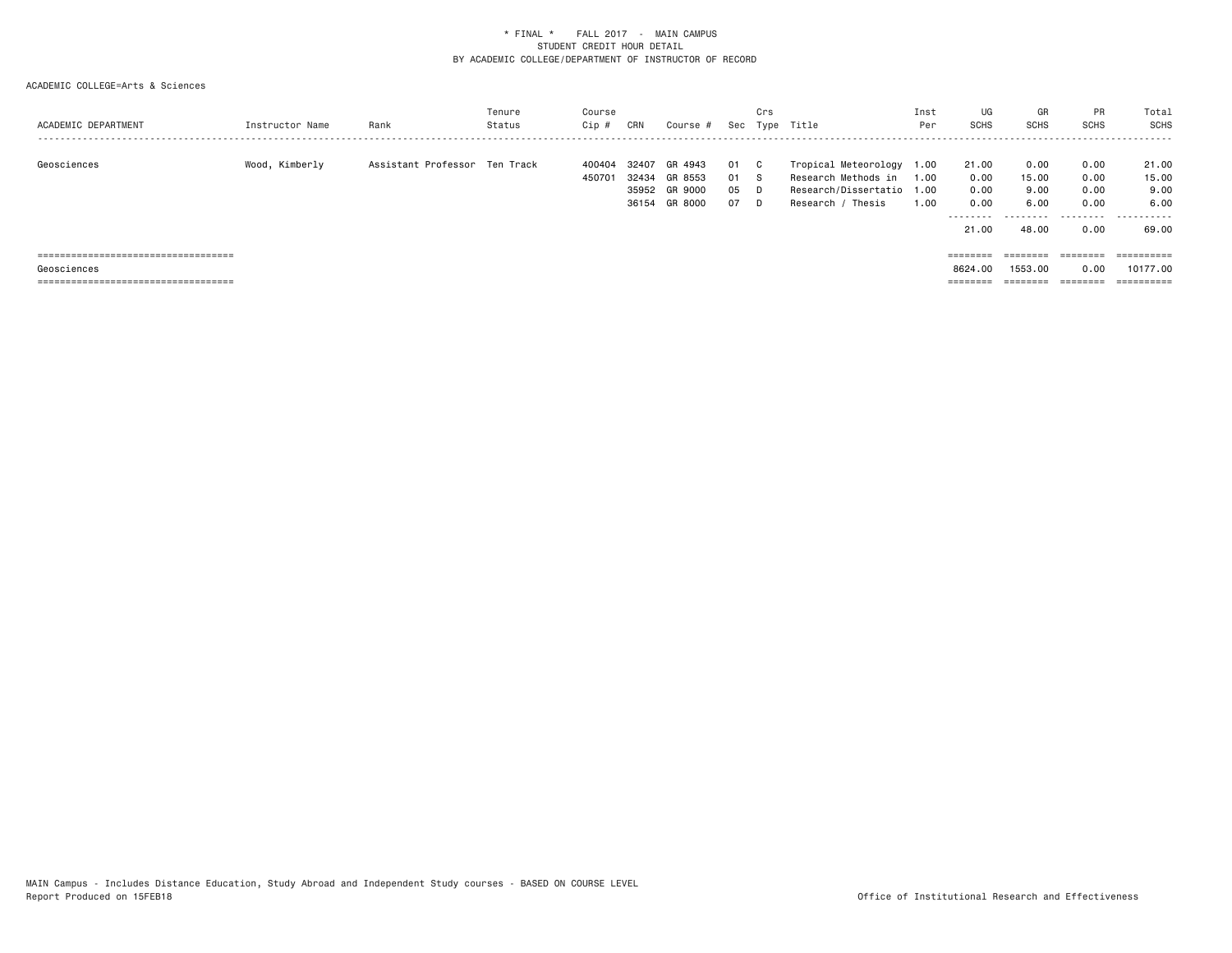| ACADEMIC DEPARTMENT | Instructor Name   | Rank                        | Tenure<br>Status | Course<br>Cip # | CRN          | Course #             |    | Crs          | Sec Type Title<br>.       | Inst<br>Per<br>. | UG<br><b>SCHS</b>   | GR<br><b>SCHS</b>                                                                                                                                                                                                                                                                                                                            | PR<br><b>SCHS</b>     | Total<br><b>SCHS</b><br>. |
|---------------------|-------------------|-----------------------------|------------------|-----------------|--------------|----------------------|----|--------------|---------------------------|------------------|---------------------|----------------------------------------------------------------------------------------------------------------------------------------------------------------------------------------------------------------------------------------------------------------------------------------------------------------------------------------------|-----------------------|---------------------------|
| History             | Adams, Michael    | Grad Teach Assist           | Not Applicable   |                 | 540102 32454 | HI 1063              | 17 | C            | Early U S History         | 0.25             | 18.75               | 0.00                                                                                                                                                                                                                                                                                                                                         | 0.00                  | 18.75                     |
|                     |                   |                             |                  |                 | 32455        | HI 1063              | 18 | C            | Early U S History         | 0.25             | 17.25               | 0.00                                                                                                                                                                                                                                                                                                                                         | 0.00                  | 17.25                     |
|                     |                   |                             |                  |                 |              | 34731 HI 1063        | 15 | C            | Early U S History         | 0.25             | 15.00<br>. <b>.</b> | 0.00<br>$- - - - -$                                                                                                                                                                                                                                                                                                                          | 0.00<br>.             | 15.00<br>.                |
|                     |                   |                             |                  |                 |              |                      |    |              |                           |                  | 51.00               | 0.00                                                                                                                                                                                                                                                                                                                                         | 0.00                  | 51.00                     |
|                     | Bader, Joshua     | Grad Teach Assist           | Not Applicable   |                 |              | 540102 32497 HI 1073 | 23 | C            | Modern U S History-S 0.25 |                  | 18.75               | 0.00                                                                                                                                                                                                                                                                                                                                         | 0.00                  | 18.75                     |
|                     |                   |                             |                  |                 |              | 32498 HI 1073        | 24 | C            | Modern U S History-S 0.25 |                  | 15.75<br>.          | 0.00                                                                                                                                                                                                                                                                                                                                         | 0.00                  | 15.75<br>.                |
|                     |                   |                             |                  |                 |              |                      |    |              |                           |                  | 34.50               | 0.00                                                                                                                                                                                                                                                                                                                                         | 0.00                  | 34.50                     |
|                     | Banks, Rachel     | Grad Teach Assist           | Not Applicable   |                 | 540102 32501 | HI 1073              | 29 | C            | Modern U S History        | 0.25             | 18.00               | 0.00                                                                                                                                                                                                                                                                                                                                         | 0.00                  | 18.00                     |
|                     |                   |                             |                  |                 | 32502        | HI 1073              | 30 | C            | Modern U S History        | 0.25             | 17.25               | 0.00                                                                                                                                                                                                                                                                                                                                         | 0.00                  | 17.25                     |
|                     |                   |                             |                  |                 |              | 34736 HI 1073        | 36 | C            | Modern U S History        | 0.25             | 18.75<br>.          | 0.00<br>.                                                                                                                                                                                                                                                                                                                                    | 0.00<br>.             | 18.75<br>.                |
|                     |                   |                             |                  |                 |              |                      |    |              |                           |                  | 54.00               | 0.00                                                                                                                                                                                                                                                                                                                                         | 0.00                  | 54.00                     |
|                     | Barrett, Marsha   | Non-Employee                | Not Applicable   |                 |              | 540102 35002 HI 8000 | 01 | D            | Research / Thesis         | 1.00             | 0.00<br>.           | 4.00<br>.                                                                                                                                                                                                                                                                                                                                    | 0.00<br>$- - - -$     | 4.00<br>$- - - -$         |
|                     |                   |                             |                  |                 |              |                      |    |              |                           |                  | 0.00                | 4.00                                                                                                                                                                                                                                                                                                                                         | 0.00                  | 4.00                      |
|                     | Baxter, Christina | Grad Teach Assist           | Not Applicable   | 540102          | 32457        | HI 1063              | 20 | C            | Early U S History         | 0.25             | 17.25               | 0.00                                                                                                                                                                                                                                                                                                                                         | 0.00                  | 17.25                     |
|                     |                   |                             |                  |                 | 32465        | HI 1063              | 28 | C            | Early U S History         | 0.25             | 17.25               | 0.00                                                                                                                                                                                                                                                                                                                                         | 0.00                  | 17.25                     |
|                     |                   |                             |                  |                 |              | 32466 HI 1063        | 29 | C            | Early U S History         | 0.25             | 18.00               | 0.00                                                                                                                                                                                                                                                                                                                                         | 0.00                  | 18.00                     |
|                     |                   |                             |                  |                 |              |                      |    |              |                           |                  | .<br>52.50          | <u>.</u><br>0.00                                                                                                                                                                                                                                                                                                                             | .<br>0.00             | .<br>52.50                |
|                     | Benek, Ali        | Grad Teach Assist           | Not Applicable   | 540101          | 32508        | HI 1163              | 01 | C            | Wld Hst Before 1500       | 0.25             | 11.25               | 0.00                                                                                                                                                                                                                                                                                                                                         | 0.00                  | 11.25                     |
|                     |                   |                             |                  |                 | 32509        | HI 1163              | 02 | C            | Wld Hst Before 1500       | 0.25             | 9.00                | 0.00                                                                                                                                                                                                                                                                                                                                         | 0.00                  | 9.00                      |
|                     |                   |                             |                  |                 |              | 32512 HI 1163        | 05 | C            | Wld Hst Before 1500       | 0.25             | 14.25<br>.          | 0.00<br>$\frac{1}{2} \left( \begin{array}{ccc} 1 & 0 & 0 & 0 \\ 0 & 0 & 0 & 0 \\ 0 & 0 & 0 & 0 \\ 0 & 0 & 0 & 0 \\ 0 & 0 & 0 & 0 \\ 0 & 0 & 0 & 0 \\ 0 & 0 & 0 & 0 \\ 0 & 0 & 0 & 0 \\ 0 & 0 & 0 & 0 \\ 0 & 0 & 0 & 0 \\ 0 & 0 & 0 & 0 & 0 \\ 0 & 0 & 0 & 0 & 0 \\ 0 & 0 & 0 & 0 & 0 \\ 0 & 0 & 0 & 0 & 0 \\ 0 & 0 & 0 & 0 & 0 \\ 0 & 0 & 0$ | 0.00                  | 14.25<br>.                |
|                     |                   |                             |                  |                 |              |                      |    |              |                           |                  | 34.50               | 0.00                                                                                                                                                                                                                                                                                                                                         | 0.00                  | 34.50                     |
|                     | Brain, Stephen    | Associate Professor Tenured |                  | 050110          | 32539        | HI 4753              | 01 | C            | History Of Russia         | 1.00             | 63.00               | 0.00                                                                                                                                                                                                                                                                                                                                         | 0.00                  | 63.00                     |
|                     |                   |                             |                  | 540101          | 35023        | HI 9000              | 02 | D            | Research / Diss           | 1.00             | 0.00                | 40.00                                                                                                                                                                                                                                                                                                                                        | 0.00                  | 40.00                     |
|                     |                   |                             |                  |                 | 540102 35003 | HI 8000              | 02 | D            | Research / Thesis         | 1.00             | 0.00<br>.           | 10.00<br>$\frac{1}{2} \left( \frac{1}{2} \right) \left( \frac{1}{2} \right) \left( \frac{1}{2} \right) \left( \frac{1}{2} \right) \left( \frac{1}{2} \right)$                                                                                                                                                                                | 0.00<br>.             | 10.00<br>.                |
|                     |                   |                             |                  |                 |              |                      |    |              |                           |                  | 63.00               | 50.00                                                                                                                                                                                                                                                                                                                                        | 0.00                  | 113.00                    |
|                     | Burford, David    | Grad Teach Assist           | Not Applicable   |                 | 540102 32459 | HI 1063              | 22 | $\mathbf{C}$ | Early U S History         | 0.25             | 18.00               | 0.00                                                                                                                                                                                                                                                                                                                                         | 0.00                  | 18.00                     |
|                     |                   |                             |                  |                 | 34729        | HI 1063              | 13 | C            | Early U S History         | 0.25             | 15.75               | 0.00                                                                                                                                                                                                                                                                                                                                         | 0.00                  | 15.75                     |
|                     |                   |                             |                  |                 |              | 34730 HI 1063        | 14 | C            | Early U S History         | 0.25             | 18.75<br><u>.</u>   | 0.00<br>$- - - - -$                                                                                                                                                                                                                                                                                                                          | 0.00<br>.             | 18.75<br>.                |
|                     |                   |                             |                  |                 |              |                      |    |              |                           |                  | 52.50               | 0.00                                                                                                                                                                                                                                                                                                                                         | 0.00                  | 52.50                     |
|                     | Burrow, John      | Grad Teach Assist           | Not Applicable   |                 |              | 050114 32517 HI 1213 | 02 | C            | Early Western World       | 0.25             | 9.75                | 0.00                                                                                                                                                                                                                                                                                                                                         | 0.00                  | 9.75                      |
|                     |                   |                             |                  |                 | 32519        | HI 1213              | 04 | C            | Early Western World       | 0.25             | 15.00               | 0.00                                                                                                                                                                                                                                                                                                                                         | 0.00                  | 15.00                     |
|                     |                   |                             |                  |                 |              | 32521 HI 1213        | 06 | C            | Early Western World       | 0.25             | 7.50<br><u>.</u>    | 0.00<br>.                                                                                                                                                                                                                                                                                                                                    | 0.00<br>$\frac{1}{2}$ | 7.50<br>.                 |
|                     |                   |                             |                  |                 |              |                      |    |              |                           |                  | 32.25               | 0.00                                                                                                                                                                                                                                                                                                                                         | 0.00                  | 32.25                     |
|                     | Cagle, Alexander  | Grad Teach Assist           | Not Applicable   |                 | 540102 32443 | HI 1063              | 02 | C            | Early U S History         | 0.25             | 15.00               | 0.00                                                                                                                                                                                                                                                                                                                                         | 0.00                  | 15.00                     |
|                     |                   |                             |                  |                 | 32450        | HI 1063              | 09 | C            | Early U S History         | 0.25             | 17.25               | 0.00                                                                                                                                                                                                                                                                                                                                         | 0.00                  | 17.25                     |
|                     |                   |                             |                  |                 |              | 32452 HI 1063        | 11 | C            | Early U S History         | 0.25             | 18.00               | 0.00                                                                                                                                                                                                                                                                                                                                         | 0.00                  | 18.00                     |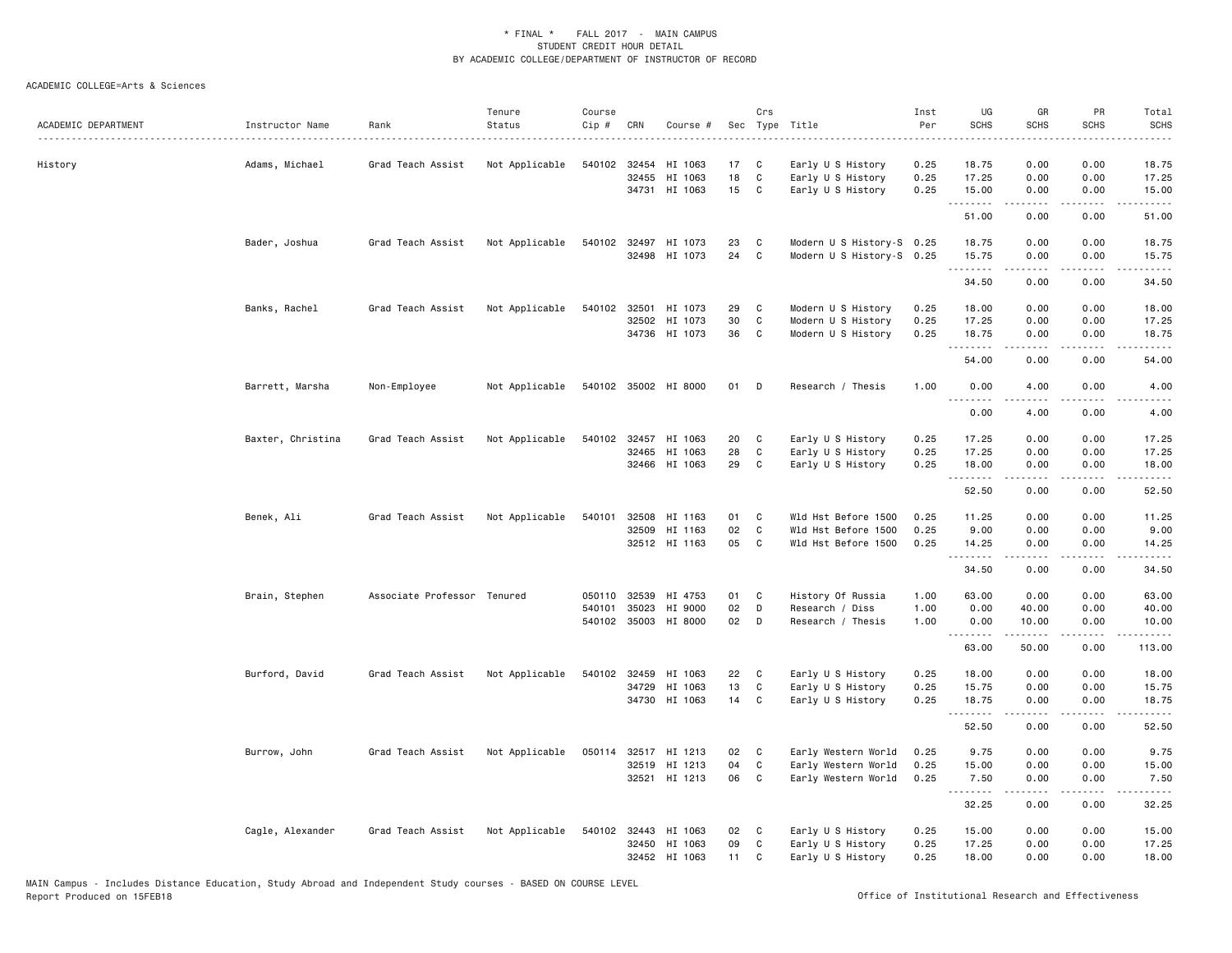| ACADEMIC DEPARTMENT | Instructor Name    | Rank                          | Tenure<br>Status | Course<br>Cip # | CRN            | Course #                 |          | Crs            | Sec Type Title                                         | Inst<br>Per  | UG<br><b>SCHS</b> | GR<br><b>SCHS</b>   | <b>PR</b><br><b>SCHS</b> | Total<br><b>SCHS</b><br>. |
|---------------------|--------------------|-------------------------------|------------------|-----------------|----------------|--------------------------|----------|----------------|--------------------------------------------------------|--------------|-------------------|---------------------|--------------------------|---------------------------|
|                     |                    |                               |                  |                 |                |                          |          |                |                                                        |              | <u>.</u>          |                     |                          |                           |
|                     |                    |                               |                  |                 |                |                          |          |                |                                                        |              | 50.25             | 0.00                | 0.00                     | 50.25                     |
| History             | Campbell, Colin    | Grad Teach Assist             | Not Applicable   |                 |                | 540102 32444 HI 1063     | 03       | C              | Early U S History                                      | 0.25         | 16.50             | 0.00                | 0.00                     | 16.50                     |
|                     |                    |                               |                  |                 | 32446          | HI 1063                  | 05       | C              | Early U S History                                      | 0.25         | 18.00             | 0.00                | 0.00                     | 18.00                     |
|                     |                    |                               |                  |                 |                | 32451 HI 1063            | 10       | $\mathbf{C}$   | Early U S History                                      | 0.25         | 18.00             | 0.00                | 0.00                     | 18.00                     |
|                     |                    |                               |                  |                 |                |                          |          |                |                                                        |              | .<br>52.50        | $- - - - -$<br>0.00 | .<br>0.00                | .<br>52.50                |
|                     | Cox, Adam          | Grad Teach Assist             | Not Applicable   | 540102          | 32460          | HI 1063                  | 23       | C              | Early U S History                                      | 0.25         | 18.00             | 0.00                | 0.00                     | 18.00                     |
|                     |                    |                               |                  |                 | 32461          | HI 1063                  | 24       | C              | Early U S History                                      | 0.25         | 17.25             | 0.00                | 0.00                     | 17.25                     |
|                     |                    |                               |                  |                 |                | 32467 HI 1063            | 30       | C              | Early U S History                                      | 0.25         | 14.25             | 0.00                | 0.00                     | 14.25                     |
|                     |                    |                               |                  |                 |                |                          |          |                |                                                        |              | .<br>49.50        | -----<br>0.00       | .<br>0.00                | .<br>49.50                |
|                     | Damms, Richard     | Associate Professor Tenured   |                  |                 |                | 540101 35024 HI 9000     | 03       | D              | Research / Diss                                        | 1.00         | 0.00              | 33.00               | 0.00                     | 33.00                     |
|                     |                    |                               |                  |                 |                |                          |          |                |                                                        |              | .<br>0.00         | .<br>33.00          | .<br>0.00                | .<br>33.00                |
|                     | Davenport, Christy | Grad Teach Assist             | Not Applicable   |                 | 540102 32495   | HI 1073                  | 21       | C              | Modern U S History-S 0.25                              |              | 15.00             | 0.00                | 0.00                     | 15.00                     |
|                     |                    |                               |                  |                 |                | 32496 HI 1073            | 22       | C              | Modern U S History-S 0.25                              |              | 18.75             | 0.00                | 0.00                     | 18.75                     |
|                     |                    |                               |                  |                 |                |                          |          |                |                                                        |              | .<br>33.75        | 0.00                | 0.00                     | 33.75                     |
|                     |                    |                               |                  |                 |                |                          |          |                |                                                        |              |                   |                     |                          |                           |
|                     | Davis, Henry       | Grad Teach Assist             | Not Applicable   |                 | 540102 32499   | HI 1073                  | 25       | C              | Modern U S History                                     | 0.25         | 16.50             | 0.00                | 0.00                     | 16.50                     |
|                     |                    |                               |                  |                 | 32504          | HI 1073<br>34715 HI 1073 | 32<br>26 | C<br>C         | Modern U S History<br>Modern U S History               | 0.25<br>0.25 | 18.75<br>16.50    | 0.00<br>0.00        | 0.00<br>0.00             | 18.75<br>16.50            |
|                     |                    |                               |                  |                 |                | 34742 HI 1073            | 42       | $\mathbf{C}$   | Modern U S History                                     | 0.25         | 12.00             | 0.00                | 0.00                     | 12.00                     |
|                     |                    |                               |                  |                 |                |                          |          |                |                                                        |              | .                 | <u>.</u>            | .                        | .                         |
|                     |                    |                               |                  |                 |                |                          |          |                |                                                        |              | 63.75             | 0.00                | 0.00                     | 63.75                     |
|                     | Estefan, Elizabeth | Grad Teach Assist             | Not Applicable   |                 |                | 540102 32475 HI 1073     | 01       | C              | Modern U S History-S 0.25                              |              | 13.50             | 0.00                | 0.00                     | 13.50                     |
|                     |                    |                               |                  |                 |                | 32476 HI 1073            | 02       | C <sub>1</sub> | Modern U S History-S 0.25                              |              | 17.25             | 0.00                | 0.00                     | 17.25                     |
|                     |                    |                               |                  |                 |                |                          |          |                |                                                        |              | .<br>30.75        | -----<br>0.00       | .<br>0.00                | .<br>30.75                |
|                     | Finley, Alexandra  | Assistant Professor Ten Track |                  | 050201          |                | 34917 HI 3013            | 01       | C              | AfAm History to 1865                                   | 1.00         | 78.00             | 0.00                | 0.00                     | 78.00                     |
|                     |                    |                               |                  |                 | 34918          | AAS 3013                 | 01       | C              | AfAm History to 1865                                   | 1.00         | 60.00             | 0.00                | 0.00                     | 60.00                     |
|                     |                    |                               |                  |                 |                | 540101 34915 HI 8803     | 08       | C              | Graduate Colloquium                                    | 1.00         | 0.00              | 30.00               | 0.00                     | 30.00                     |
|                     |                    |                               |                  |                 |                |                          |          |                |                                                        |              | .<br>138.00       | .<br>30.00          | .<br>0.00                | .<br>168.00               |
|                     | Giesen, James      | Associate Professor Tenured   |                  | 540101          | 35025          | HI 9000                  | 04       | D              | Research / Diss                                        | 1.00         | 0.00              | 18.00               | 0.00                     | 18.00                     |
|                     |                    |                               |                  |                 | 540102 32475   | HI 1073                  | 01       | C              | Modern U S History-S 0.75                              |              | 40.50             | 0.00                | 0.00                     | 40.50                     |
|                     |                    |                               |                  |                 | 32476          | HI 1073                  | 02       | C              | Modern U S History-S 0.75                              |              | 51.75             | 0.00                | 0.00                     | 51.75                     |
|                     |                    |                               |                  |                 | 32477          | HI 1073                  | 03       | C              | Modern U S History-S 0.75                              |              | 49.50             | 0.00                | 0.00                     | 49.50                     |
|                     |                    |                               |                  |                 | 32478          | HI 1073                  | 04       | C              | Modern U S History-S 0.75                              |              | 47.25             | 0.00                | 0.00                     | 47.25                     |
|                     |                    |                               |                  |                 | 32479          | HI 1073                  | 05       | C              | Modern U S History-S 0.75                              |              | 51.75             | 0.00                | 0.00                     | 51.75                     |
|                     |                    |                               |                  |                 | 32480          | HI 1073                  | 06       | C              | Modern U S History-S 0.75                              |              | 49.50             | 0.00                | 0.00                     | 49.50                     |
|                     |                    |                               |                  |                 | 32481<br>32482 | HI 1073<br>HI 1073       | 07<br>08 | C<br>C         | Modern U S History-S 0.75<br>Modern U S History-S 0.75 |              | 47.25<br>45.00    | 0.00<br>0.00        | 0.00<br>0.00             | 47.25<br>45.00            |
|                     |                    |                               |                  |                 | 32483          | HI 1073                  | 09       | C              | Modern U S History-S 0.75                              |              | 49.50             | 0.00                | 0.00                     | 49.50                     |
|                     |                    |                               |                  |                 |                | 32484 HI 1073            | 10       | C              | Modern U S History-S 0.75                              |              | 45.00             | 0.00                | 0.00                     | 45.00                     |
|                     |                    |                               |                  |                 |                | 32485 HI 1073            | 11       | C              | Modern U S History-S 0.75                              |              | 42.75             | 0.00                | 0.00                     | 42.75                     |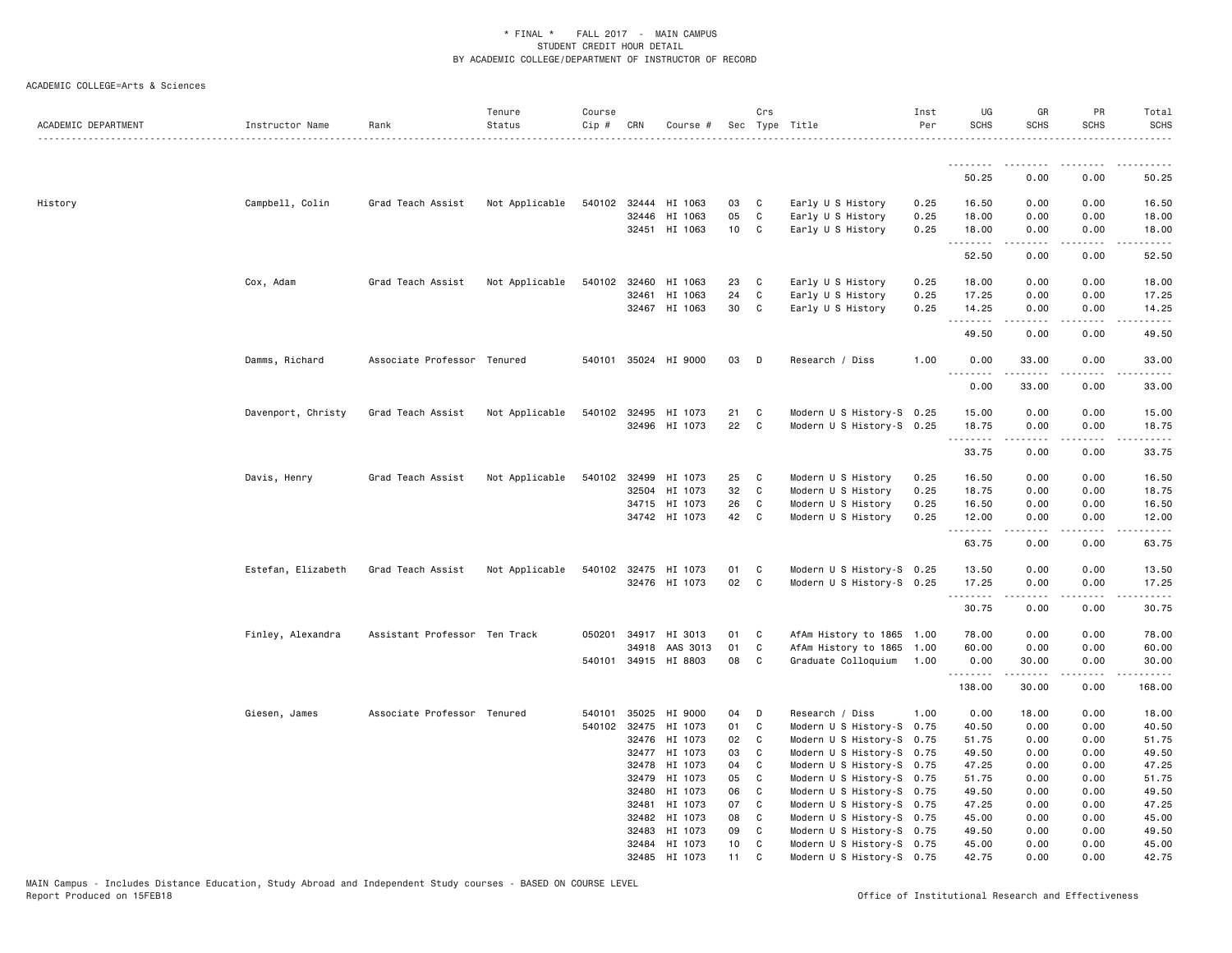| ACADEMIC DEPARTMENT | Instructor Name    | Rank                        | Tenure<br>Status | Course<br>$Cip$ # | CRN          | Course #             |       | Crs          | Sec Type Title             | Inst<br>Per | UG<br><b>SCHS</b> | GR<br><b>SCHS</b>                                                                                                                                             | PR<br><b>SCHS</b>            | Total<br><b>SCHS</b> |
|---------------------|--------------------|-----------------------------|------------------|-------------------|--------------|----------------------|-------|--------------|----------------------------|-------------|-------------------|---------------------------------------------------------------------------------------------------------------------------------------------------------------|------------------------------|----------------------|
|                     |                    |                             |                  |                   |              |                      |       |              |                            |             |                   |                                                                                                                                                               | .                            | .                    |
| History             | Giesen, James      | Associate Professor Tenured |                  |                   | 540102 32487 | HI 1073              | 13    | C            | Modern U S History-S 0.75  |             | 49.50             | 0.00                                                                                                                                                          | 0.00                         | 49.50                |
|                     |                    |                             |                  |                   | 32488        | HI 1073              | 14    | C            | Modern U S History-S 0.75  |             | 47.25             | 0.00                                                                                                                                                          | 0.00                         | 47.25                |
|                     |                    |                             |                  |                   | 32489        | HI 1073              | 15    | $\mathbf{C}$ | Modern U S History-S 0.75  |             | 56.25             | 0.00                                                                                                                                                          | 0.00                         | 56.25                |
|                     |                    |                             |                  |                   | 32490        | HI 1073              | 16    | C            | Modern U S History-S 0.75  |             | 51.75             | 0.00                                                                                                                                                          | 0.00                         | 51.75                |
|                     |                    |                             |                  |                   | 32491        | HI 1073              | 17    | C            | Modern U S History-S 0.75  |             | 47.25             | 0.00                                                                                                                                                          | 0.00                         | 47.25                |
|                     |                    |                             |                  |                   | 32492        | HI 1073              | 18    | C            | Modern U S History-S 0.75  |             | 45.00             | 0.00                                                                                                                                                          | 0.00                         | 45.00                |
|                     |                    |                             |                  |                   | 32493        | HI 1073              | 19    | C            | Modern U S History-S 0.75  |             | 51.75             | 0.00                                                                                                                                                          | 0.00                         | 51.75                |
|                     |                    |                             |                  |                   | 32494        | HI 1073              | 20    | C            | Modern U S History-S 0.75  |             | 45.00             | 0.00                                                                                                                                                          | 0.00                         | 45.00                |
|                     |                    |                             |                  |                   | 32495        | HI 1073              | 21    | C            | Modern U S History-S 0.75  |             | 45.00             | 0.00                                                                                                                                                          | 0.00                         | 45.00                |
|                     |                    |                             |                  |                   | 32496        | HI 1073              | 22    | C            | Modern U S History-S 0.75  |             | 56.25             | 0.00                                                                                                                                                          | 0.00                         | 56.25                |
|                     |                    |                             |                  |                   | 32497        | HI 1073              | 23    | C            | Modern U S History-S 0.75  |             | 56.25             | 0.00                                                                                                                                                          | 0.00                         | 56.25                |
|                     |                    |                             |                  |                   | 32498        | HI 1073              | 24    | C            | Modern U S History-S 0.75  |             | 47.25             | 0.00                                                                                                                                                          | 0.00                         | 47.25                |
|                     |                    |                             |                  |                   | 35005        | HI 8000              | 04    | D            | Research / Thesis          | 1.00        | 0.00              | 18.00                                                                                                                                                         | 0.00                         | 18.00                |
|                     |                    |                             |                  |                   |              |                      |       |              |                            |             | .<br>1118.25      | $\frac{1}{2} \left( \frac{1}{2} \right) \left( \frac{1}{2} \right) \left( \frac{1}{2} \right) \left( \frac{1}{2} \right) \left( \frac{1}{2} \right)$<br>36.00 | لأعامل<br>0.00               | .<br>1154.25         |
|                     | Green, Samuel      | Grad Teach Assist           | Not Applicable   |                   |              | 540102 32489 HI 1073 | 15    | C            | Modern U S History-S 0.25  |             | 18.75             | 0.00                                                                                                                                                          | 0.00                         | 18.75                |
|                     |                    |                             |                  |                   |              | 32491 HI 1073        | 17    | $\mathbf{C}$ | Modern U S History-S 0.25  |             | 15.75             | 0.00                                                                                                                                                          | 0.00                         | 15.75                |
|                     |                    |                             |                  |                   |              |                      |       |              |                            |             | .<br>34.50        | -----<br>0.00                                                                                                                                                 | .<br>0.00                    | .<br>34.50           |
|                     | Greene, Alison     | Associate Professor Tenured |                  |                   |              | 540101 32530 HI 3903 | 01    | C            | Hist & Hist Meth           | 1.00        | 45.00             | 0.00                                                                                                                                                          | 0.00                         | 45.00                |
|                     |                    |                             |                  |                   | 35026        | HI 9000              | 05    | D            | Research / Diss            | 1.00        | 0.00              | 13.00                                                                                                                                                         | 0.00                         | 13.00                |
|                     |                    |                             |                  |                   | 540102 32556 | HI 8953              | 01    | C            | U.S. History, 1877-19 1.00 |             | 0.00              | 27.00                                                                                                                                                         | 0.00                         | 27.00                |
|                     |                    |                             |                  |                   |              | 35006 HI 8000        | 05    | D            | Research / Thesis          | 1.00        | 0.00              | 8.00                                                                                                                                                          | 0.00                         | 8.00                 |
|                     |                    |                             |                  |                   |              |                      |       |              |                            |             | .<br>45.00        | .<br>48.00                                                                                                                                                    | .<br>0.00                    | .<br>93.00           |
|                     | Gullett, Ashleigh  | Grad Teach Assist           | Not Applicable   |                   |              | 540102 32477 HI 1073 | 03 C  |              | Modern U S History-S 0.25  |             | 16.50<br>.        | 0.00                                                                                                                                                          | 0.00<br>$\sim$ $\sim$ $\sim$ | 16.50<br>.           |
|                     |                    |                             |                  |                   |              |                      |       |              |                            |             | 16.50             | 0.00                                                                                                                                                          | 0.00                         | 16.50                |
|                     | Gusella, Christina | Grad Teach Assist           | Not Applicable   |                   |              | 540101 32510 HI 1163 | 03    | $\mathbf{C}$ | Wld Hst Before 1500        | 0.25        | 10.50             | 0.00                                                                                                                                                          | 0.00                         | 10.50                |
|                     |                    |                             |                  |                   |              | 32511 HI 1163        | 04    | $\mathbf{C}$ | Wld Hst Before 1500        | 0.25        | 9.75              | 0.00                                                                                                                                                          | 0.00                         | 9.75                 |
|                     |                    |                             |                  |                   |              |                      |       |              |                            |             | 20.25             | .<br>0.00                                                                                                                                                     | لأعامل<br>0.00               | .<br>20.25           |
|                     | Harris, Damarius   | Grad Teach Assist           | Not Applicable   |                   |              | 540102 32442 HI 1063 | 01 C  |              | Early U S History          | 0.25        | 18.00             | 0.00                                                                                                                                                          | 0.00                         | 18.00                |
|                     |                    |                             |                  |                   |              | 32445 HI 1063        | 04    | C.           | Early U S History          | 0.25        | 18.00             | 0.00                                                                                                                                                          | 0.00                         | 18.00                |
|                     |                    |                             |                  |                   |              | 32453 HI 1063        | 12    | $\mathbf{C}$ | Early U S History          | 0.25        | 17.25<br>.        | 0.00<br>22222                                                                                                                                                 | 0.00<br>.                    | 17.25<br>.           |
|                     |                    |                             |                  |                   |              |                      |       |              |                            |             | 53.25             | 0.00                                                                                                                                                          | 0.00                         | 53.25                |
|                     | Hauser, Jason      | Lecturer                    | Non-Ten Track    |                   |              | 540102 34287 HI 1063 | 501 C |              | Early U S History          | 0.75        | 56.25             | 0.00                                                                                                                                                          | 0.00                         | 56.25                |
|                     |                    |                             |                  |                   |              | 34288 HI 1073        | 501 C |              | Modern U S History         | 0.75        | 67.50             | 0.00                                                                                                                                                          | 0.00                         | 67.50                |
|                     |                    |                             |                  |                   |              |                      |       |              |                            |             | .<br>123.75       | .<br>0.00                                                                                                                                                     | .<br>0.00                    | .<br>123.75          |
|                     | Hay, William       | Associate Professor Tenured |                  | 050299            |              | 34752 HI 4713        | 01    | $\mathbf{C}$ | Tudor&Stuart England 1.00  |             | 75.00             | 0.00                                                                                                                                                          | 0.00                         | 75.00                |
|                     |                    |                             |                  | 540101            | 32544        | HI 8803              | 01    | C            | Graduate Colloquium        | 1.00        | 0.00              | 27.00                                                                                                                                                         | 0.00                         | 27.00                |
|                     |                    |                             |                  |                   |              | 35027 HI 9000        | 06    | D            | Research / Diss            | 1.00        | 0.00<br>.         | 24.00<br>$\begin{array}{cccccccccc} \bullet & \bullet & \bullet & \bullet & \bullet & \bullet \end{array}$                                                    | 0.00<br>.                    | 24.00<br>.           |
|                     |                    |                             |                  |                   |              |                      |       |              |                            |             | 75.00             | 51.00                                                                                                                                                         | 0.00                         | 126.00               |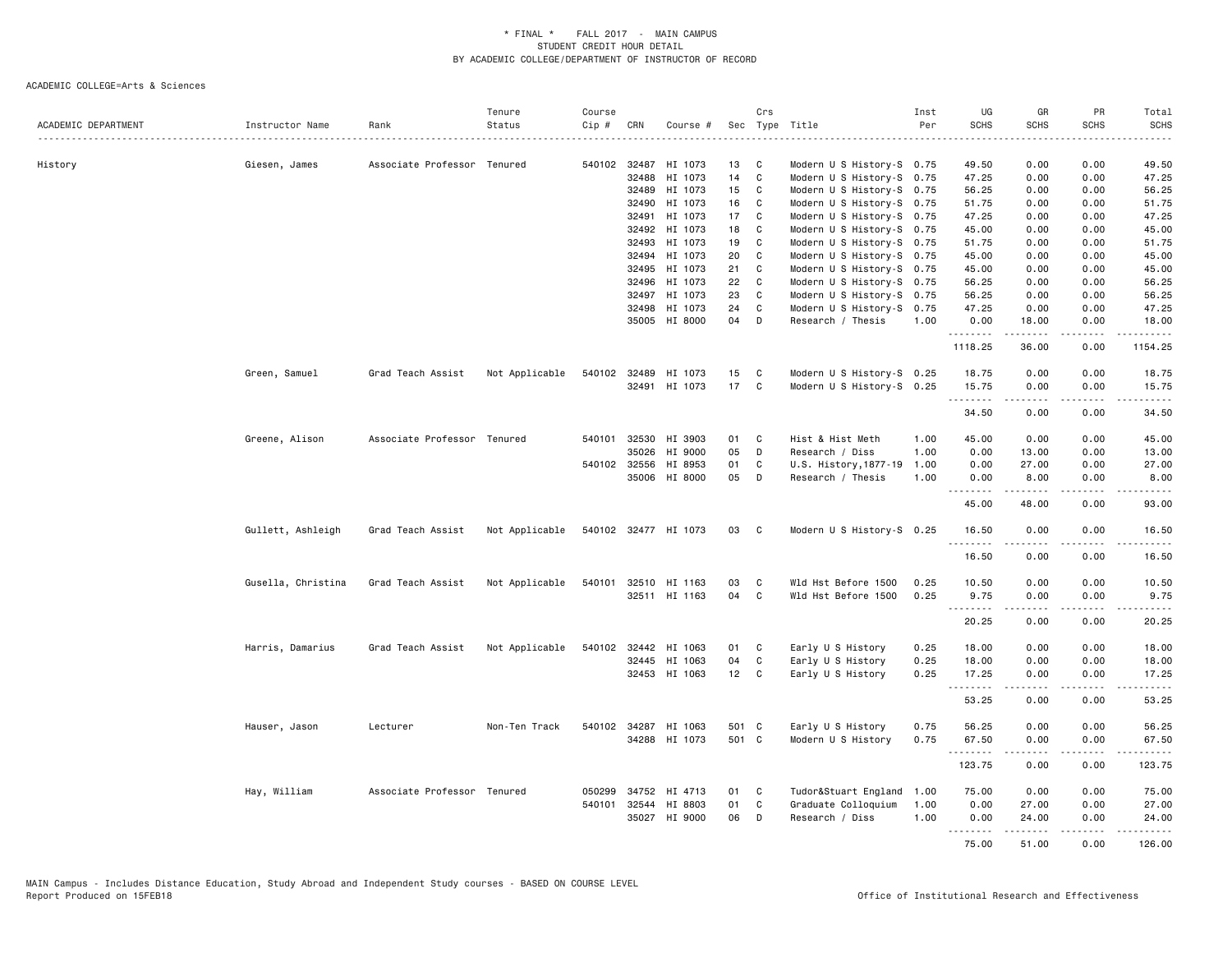| ACADEMIC DEPARTMENT | Instructor Name | Rank                          | Tenure<br>Status | Course<br>Cip # | CRN          | Course #                              |          | Crs          | Sec Type Title                       | Inst<br>Per  | UG<br><b>SCHS</b> | GR<br><b>SCHS</b> | PR<br><b>SCHS</b>            | Total<br><b>SCHS</b><br>$\frac{1}{2} \left( \frac{1}{2} \right) \left( \frac{1}{2} \right) \left( \frac{1}{2} \right) \left( \frac{1}{2} \right)$ |
|---------------------|-----------------|-------------------------------|------------------|-----------------|--------------|---------------------------------------|----------|--------------|--------------------------------------|--------------|-------------------|-------------------|------------------------------|---------------------------------------------------------------------------------------------------------------------------------------------------|
| History             | Hersey, Mark    | Associate Professor Tenured   |                  |                 |              | 540101 35028 HI 9000                  | 07       | D            | Research / Diss                      | 1.00         | 0.00<br>.         | 15.00             | 0.00                         | 15.00                                                                                                                                             |
|                     |                 |                               |                  |                 |              |                                       |          |              |                                      |              | 0.00              | 15.00             | 0.00                         | 15.00                                                                                                                                             |
|                     | Hill, James     | Lecturer                      | Non-Ten Track    | 050107          | 34912        | HI 3813                               | 01       | C            | Modern Latin America                 | 1.00         | 75.00             | 0.00              | 0.00                         | 75.00                                                                                                                                             |
|                     |                 |                               |                  | 540102          | 32454        | HI 1063                               | 17       | C            | Early U S History                    | 0.75         | 56.25             | 0.00              | 0.00                         | 56.25                                                                                                                                             |
|                     |                 |                               |                  |                 | 32455        | HI 1063                               | 18       | C            | Early U S History                    | 0.75         | 51.75             | 0.00              | 0.00                         | 51.75                                                                                                                                             |
|                     |                 |                               |                  |                 | 32456        | HI 1063                               | 19       | C            | Early U S History                    | 0.75         | 51.75             | 0.00              | 0.00                         | 51.75                                                                                                                                             |
|                     |                 |                               |                  |                 | 32457        | HI 1063                               | 20       | C            | Early U S History                    | 0.75         | 51.75             | 0.00              | 0.00                         | 51.75                                                                                                                                             |
|                     |                 |                               |                  |                 | 32458        | HI 1063                               | 21       | C            | Early U S History                    | 0.75         | 56.25             | 0.00              | 0.00                         | 56.25                                                                                                                                             |
|                     |                 |                               |                  |                 | 32459        | HI 1063                               | 22       | C            | Early U S History                    | 0.75         | 54.00             | 0.00              | 0.00                         | 54.00                                                                                                                                             |
|                     |                 |                               |                  |                 | 32460        | HI 1063                               | 23       | C            | Early U S History                    | 0.75         | 54.00             | 0.00              | 0.00                         | 54.00                                                                                                                                             |
|                     |                 |                               |                  |                 | 32461        | HI 1063                               | 24       | C            | Early U S History                    | 0.75         | 51.75             | 0.00              | 0.00                         | 51.75                                                                                                                                             |
|                     |                 |                               |                  |                 | 32462        | HI 1063                               | 25       | C            | Early U S History                    | 0.75         | 56.25             | 0.00              | 0.00                         | 56.25                                                                                                                                             |
|                     |                 |                               |                  |                 | 32463        | HI 1063                               | 26       | C            | Early U S History                    | 0.75         | 47.25             | 0.00              | 0.00                         | 47.25                                                                                                                                             |
|                     |                 |                               |                  |                 | 32464        | HI 1063                               | 27       | C            | Early U S History                    | 0.75         | 47.25             | 0.00              | 0.00                         | 47.25                                                                                                                                             |
|                     |                 |                               |                  |                 | 32465        | HI 1063                               | 28       | C            | Early U S History                    | 0.75         | 51.75             | 0.00              | 0.00                         | 51.75                                                                                                                                             |
|                     |                 |                               |                  |                 | 32466        | HI 1063                               | 29       | C            | Early U S History                    | 0.75         | 54.00             | 0.00              | 0.00                         | 54.00                                                                                                                                             |
|                     |                 |                               |                  |                 | 32467        | HI 1063                               | 30       | C            | Early U S History                    | 0.75         | 42.75             | 0.00              | 0.00                         | 42.75                                                                                                                                             |
|                     |                 |                               |                  |                 | 32468        | HI 1063                               | 31       | C            | Early U S History                    | 0.75         | 49.50             | 0.00              | 0.00                         | 49.50                                                                                                                                             |
|                     |                 |                               |                  |                 | 32469        | HI 1063                               | 32       | C            | Early U S History                    | 0.75         | 51.75             | 0.00              | 0.00                         | 51.75                                                                                                                                             |
|                     |                 |                               |                  |                 | 32470        | HI 1063                               | 33       | C            | Early U S History                    | 0.75         | 54.00             | 0.00              | 0.00                         | 54.00                                                                                                                                             |
|                     |                 |                               |                  |                 | 32471        | HI 1063                               | 34       | C            | Early U S History                    | 0.75         | 54.00             | 0.00              | 0.00                         | 54.00                                                                                                                                             |
|                     |                 |                               |                  |                 | 32472        | HI 1063                               | 35       | C            | Early U S History                    | 0.75         | 54.00             | 0.00              | 0.00                         | 54.00                                                                                                                                             |
|                     |                 |                               |                  |                 | 32473        | HI 1063                               | 36       | C            | Early U S History                    | 0.75         | 54.00             | 0.00              | 0.00                         | 54.00                                                                                                                                             |
|                     |                 |                               |                  |                 | 34729        | HI 1063                               | 13       | C            | Early U S History                    | 0.75         | 47.25             | 0.00              | 0.00                         | 47.25                                                                                                                                             |
|                     |                 |                               |                  |                 | 34730        | HI 1063                               | 14       | C            | Early U S History                    | 0.75         | 56.25             | 0.00              | 0.00                         | 56.25                                                                                                                                             |
|                     |                 |                               |                  |                 | 34731        | HI 1063                               | 15       | C            | Early U S History                    | 0.75         | 45.00             | 0.00              | 0.00                         | 45.00                                                                                                                                             |
|                     |                 |                               |                  |                 | 34732        | HI 1063                               | 16       | C            | Early U S History                    | 0.75         | 51.75             | 0.00              | 0.00                         | 51.75                                                                                                                                             |
|                     |                 |                               |                  |                 | 34733        | HI 1063                               | 37       | C            | Early U S History                    | 0.75         | 47.25             | 0.00              | 0.00                         | 47.25                                                                                                                                             |
|                     |                 |                               |                  |                 |              | 34734 HI 1063                         | 38       | C            | Early U S History                    | 0.75         | 49.50<br>.        | 0.00              | 0.00                         | 49.50                                                                                                                                             |
|                     |                 |                               |                  |                 |              |                                       |          |              |                                      |              | 1416.00           | 0.00              | 0.00                         | 1416.00                                                                                                                                           |
|                     | Himel, Matthew  | Grad Teach Assist             | Not Applicable   |                 | 540102 32458 | HI 1063                               | 21       | C.           | Early U S History                    | 0.25         | 18.75             | 0.00              | 0.00                         | 18.75                                                                                                                                             |
|                     |                 |                               |                  |                 | 32463        | HI 1063                               | 26       | C            | Early U S History                    | 0.25         | 15.75             | 0.00              | 0.00                         | 15.75                                                                                                                                             |
|                     |                 |                               |                  |                 |              | 34732 HI 1063                         | 16       | C            | Early U S History                    | 0.25         | 17.25<br>.        | 0.00              | 0.00                         | 17.25                                                                                                                                             |
|                     |                 |                               |                  |                 |              |                                       |          |              |                                      |              | 51.75             | 0.00              | 0.00                         | 51.75                                                                                                                                             |
|                     | Hui, Alexandra  | Associate Professor Tenured   |                  |                 | 050125 34753 | HI 4763                               | 01       | C            | Hist Of Mod Ger                      | 1.00         | 78.00             | 0.00              | 0.00                         | 78.00                                                                                                                                             |
|                     |                 |                               |                  |                 | 540101 34756 | HI 8803                               | 06       | C            | Graduate Colloquium                  | 1.00         | 0.00              | 30.00             | 0.00                         | 30.00                                                                                                                                             |
|                     |                 |                               |                  |                 | 35029        | HI 9000                               | 08       | D            | Research / Diss                      | 1.00         | 0.00              | 17.00             | 0.00                         | 17.00                                                                                                                                             |
|                     |                 |                               |                  |                 |              | 540104 34751 HI 4653                  | 01       | $\mathbf{C}$ | Hist Science & Tech                  | 1.00         | 78.00             | 0.00              | 0.00                         | 78.00                                                                                                                                             |
|                     |                 |                               |                  |                 |              |                                       |          |              |                                      |              | .<br>156.00       | .<br>47.00        | .<br>0.00                    | 203.00                                                                                                                                            |
|                     | Knapp, Steven   | Grad Teach Assist             | Not Applicable   |                 | 540102 32487 | HI 1073                               | 13       | C            | Modern U S History-S 0.25            |              | 16.50             | 0.00              | 0.00                         | 16.50                                                                                                                                             |
|                     |                 |                               |                  |                 |              | 32488 HI 1073                         | 14       | C            | Modern U S History-S 0.25            |              | 15.75             | 0.00              | 0.00                         | 15.75                                                                                                                                             |
|                     |                 |                               |                  |                 |              |                                       |          |              |                                      |              | .<br>32.25        | .<br>0.00         | $\sim$ $\sim$ $\sim$<br>0.00 | .<br>32.25                                                                                                                                        |
|                     |                 |                               |                  | 540101          |              |                                       |          | D            |                                      |              |                   |                   | 0.00                         |                                                                                                                                                   |
|                     | Lang, Andrew    | Assistant Professor Ten Track |                  |                 |              | 35030 HI 9000<br>540102 32442 HI 1063 | 09<br>01 | C            | Research / Diss<br>Early U S History | 1.00<br>0.75 | 0.00<br>54.00     | 12.00<br>0.00     | 0.00                         | 12.00<br>54.00                                                                                                                                    |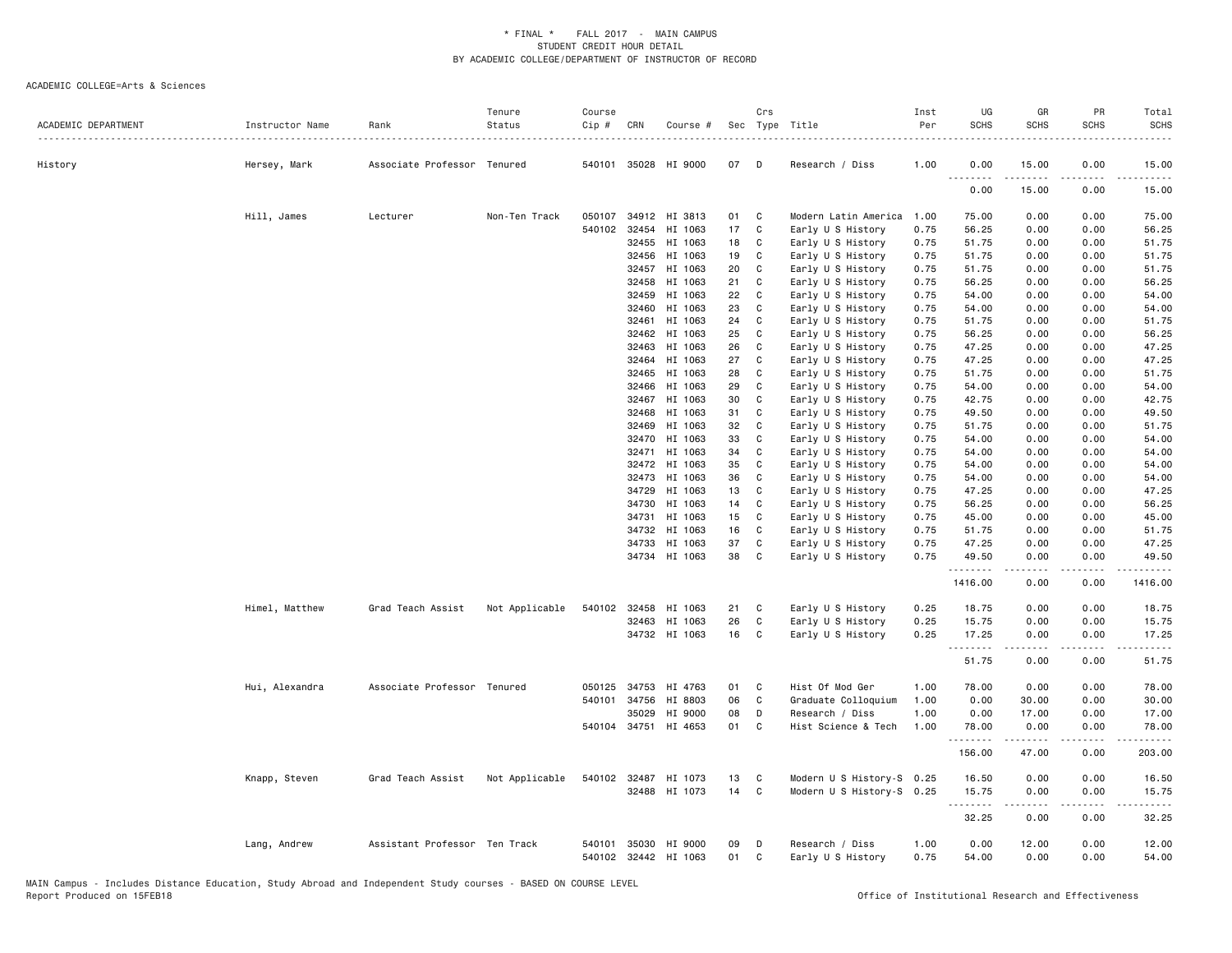| ACADEMIC DEPARTMENT | Instructor Name    | Rank                          | Tenure<br>Status | Course<br>$Cip \#$ | CRN          | Course #             |                 | Crs          | Sec Type Title            | Inst<br>Per<br>. | UG<br><b>SCHS</b>  | GR<br><b>SCHS</b>   | PR<br><b>SCHS</b>    | Total<br><b>SCHS</b><br>. |
|---------------------|--------------------|-------------------------------|------------------|--------------------|--------------|----------------------|-----------------|--------------|---------------------------|------------------|--------------------|---------------------|----------------------|---------------------------|
| History             |                    | Assistant Professor Ten Track |                  |                    | 540102 32443 | HI 1063              | 02              | C            | Early U S History         | 0.75             | 45.00              | 0.00                | 0.00                 | 45.00                     |
|                     | Lang, Andrew       |                               |                  |                    | 32444        | HI 1063              | 03              | C            | Early U S History         | 0.75             | 49.50              | 0.00                | 0.00                 | 49.50                     |
|                     |                    |                               |                  |                    |              | 32445 HI 1063        | 04              | C            | Early U S History         | 0.75             | 54.00              | 0.00                | 0.00                 | 54.00                     |
|                     |                    |                               |                  |                    | 32446        | HI 1063              | 05              | C            | Early U S History         | 0.75             | 54.00              | 0.00                | 0.00                 | 54.00                     |
|                     |                    |                               |                  |                    | 32447        | HI 1063              | 06              | C            | Early U S History         | 0.75             | 49.50              | 0.00                | 0.00                 | 49.50                     |
|                     |                    |                               |                  |                    | 32448        | HI 1063              | 07              | C            | Early U S History         | 0.75             | 47.25              | 0.00                | 0.00                 | 47.25                     |
|                     |                    |                               |                  |                    | 32449        | HI 1063              | 08              | C            | Early U S History         | 0.75             | 51.75              | 0.00                | 0.00                 | 51.75                     |
|                     |                    |                               |                  |                    | 32450        | HI 1063              | 09              | C            | Early U S History         | 0.75             | 51.75              | 0.00                | 0.00                 | 51.75                     |
|                     |                    |                               |                  |                    | 32451        | HI 1063              | 10 <sub>1</sub> | C            | Early U S History         | 0.75             | 54.00              | 0.00                | 0.00                 | 54.00                     |
|                     |                    |                               |                  |                    | 32452        | HI 1063              | 11              | C            | Early U S History         | 0.75             | 54.00              | 0.00                | 0.00                 | 54.00                     |
|                     |                    |                               |                  |                    | 32453        | HI 1063              | 12              | C            | Early U S History         | 0.75             | 51.75              | 0.00                | 0.00                 | 51.75                     |
|                     |                    |                               |                  |                    |              | 34758 HI 8943        | 01              | C            | U.S. History, 1787-1      | 1.00             | 0.00               | 30.00               | 0.00                 | 30.00                     |
|                     |                    |                               |                  |                    |              | 35010 HI 8000        | 09              | D            | Research / Thesis         | 1.00             | 0.00               | 5.00                | 0.00                 | 5.00                      |
|                     |                    |                               |                  |                    |              |                      |                 |              |                           |                  | .                  |                     | $\sim$ $\sim$ $\sim$ |                           |
|                     |                    |                               |                  |                    |              |                      |                 |              |                           |                  | 616.50             | 47.00               | 0.00                 | 663.50                    |
|                     | Lavine, Matthew    | Associate Professor Tenured   |                  |                    | 050114 34289 | HI 1213              | 501 C           |              | Early Western World       | 0.25             | 11.25              | 0.00                | 0.00                 | 11.25                     |
|                     |                    |                               |                  |                    | 34290        | HI 1223              | 501 C           |              | Modern Western World      | 0.25             | 6.00               | 0.00                | 0.00                 | 6.00                      |
|                     |                    |                               |                  | 050201             | 34293        | HI 4363              | 501 C           |              | African American His      | 0.25             | 9.75               | 0.00                | 0.00                 | 9.75                      |
|                     |                    |                               |                  |                    | 540101 35031 | HI 9000              | 10 <sub>1</sub> | D            | Research / Diss           | 1.00             | 0.00               | 4.00                | 0.00                 | 4.00                      |
|                     |                    |                               |                  |                    | 35254        | HI 3333              | 501 C           |              | Mississippi History       | 0.25             | 24.75              | 0.00                | 0.00                 | 24.75                     |
|                     |                    |                               |                  |                    | 540102 34287 | HI 1063              | 501 C           |              | Early U S History         | 0.25             | 18.75              | 0.00                | 0.00                 | 18.75                     |
|                     |                    |                               |                  |                    | 34288        | HI 1073              | 501 C           |              | Modern U S History        | 0.25             | 22.50              | 0.00                | 0.00                 | 22.50                     |
|                     |                    |                               |                  |                    | 34292        | HI 4313              | 501 C           |              | The New South             | 0.25             | 14.25              | 0.00                | 0.00                 | 14.25                     |
|                     |                    |                               |                  |                    | 34748        | HI 4173              | 01              | C            | U S Hist Since 1945       | 1.00             | 69.00              | 0.00                | 0.00                 | 69.00                     |
|                     |                    |                               |                  |                    | 540104 32551 | HI 8873              | 01 S            |              | History of Sci & Tec      | 1.00             | 0.00               | 9.00                | 0.00                 | 9.00                      |
|                     |                    |                               |                  |                    | 34294        | HI 4653              | 501 C           |              | Hist Science & Tech       | 0.25             | 9.00               | 0.00                | 0.00                 | 9.00                      |
|                     |                    |                               |                  |                    |              | 34296 HI 6653        | 501 C           |              | Hist Science & Tech       | 0.75             | 0.00<br>. <b>.</b> | 9.00<br>$- - - - -$ | 0.00<br>.            | 9.00<br>.                 |
|                     |                    |                               |                  |                    |              |                      |                 |              |                           |                  | 185.25             | 22.00               | 0.00                 | 207.25                    |
|                     | Lewin, Sarah       | Grad Teach Assist             | Not Applicable   |                    |              | 540102 32500 HI 1073 | 27              | $\mathbf{C}$ | Modern U S History        | 0.25             | 16.50              | 0.00                | 0.00                 | 16.50                     |
|                     |                    |                               |                  |                    | 34739        | HI 1073              | 39              | $\mathtt{C}$ | Modern U S History        | 0.25             | 18.00              | 0.00                | 0.00                 | 18.00                     |
|                     |                    |                               |                  |                    |              | 34741 HI 1073        | 41              | C            | Modern U S History        | 0.25             | 15.75<br><b></b>   | 0.00<br><b>.</b>    | 0.00<br>.            | 15.75<br>.                |
|                     |                    |                               |                  |                    |              |                      |                 |              |                           |                  | 50.25              | 0.00                | 0.00                 | 50.25                     |
|                     | Livingston, Edward | Grad Teach Assist             | Not Applicable   |                    |              | 540102 32505 HI 1073 | 33              | C            | Modern U S History        | 0.25             | 18.75              | 0.00                | 0.00                 | 18.75                     |
|                     |                    |                               |                  |                    | 32506        | HI 1073              | 34              | $\mathtt{C}$ | Modern U S History        | 0.25             | 17.25              | 0.00                | 0.00                 | 17.25                     |
|                     |                    |                               |                  |                    |              | 34737 HI 1073        | 37              | C            | Modern U S History        | 0.25             | 15.75              | 0.00                | 0.00                 | 15.75                     |
|                     |                    |                               |                  |                    |              |                      |                 |              |                           |                  | 51.75              | 0.00                | 0.00                 | .<br>51.75                |
|                     | Marcus, Alan       | Professor                     | Tenured          | 260801             |              | 32553 HI 8923        | 01              | -S           | Historiog & His Meth 1.00 |                  | 0.00               | 27.00               | 0.00                 | 27.00                     |
|                     |                    |                               |                  | 540101             | 35032        | HI 9000              | 11              | D            | Research / Diss           | 1.00             | 0.00               | 36.00               | 0.00                 | 36.00                     |
|                     |                    |                               |                  |                    | 36406        | HI 8803              | 09              | C            | Graduate Colloquium       | 1.00             | 0.00               | 15.00               | 0.00                 | 15.00                     |
|                     |                    |                               |                  |                    |              | 540102 35012 HI 8000 | $11$ D          |              | Research / Thesis         | 1.00             | 0.00               | 7.00                | 0.00                 | 7.00                      |
|                     |                    |                               |                  |                    |              |                      |                 |              |                           |                  | .<br>0.00          | .<br>85.00          | .<br>0.00            | .<br>85.00                |
|                     | Marshall, Anne     | Associate Professor Tenured   |                  | 540101             | 35033        | HI 9000              | 12              | D            | Research / Diss           | 1.00             | 0.00               | 13.00               | 0.00                 | 13.00                     |
|                     |                    |                               |                  |                    |              | 540102 35013 HI 8000 | 12              | D            | Research / Thesis         | 1.00             | 0.00               | 9.00                | 0.00                 | 9.00                      |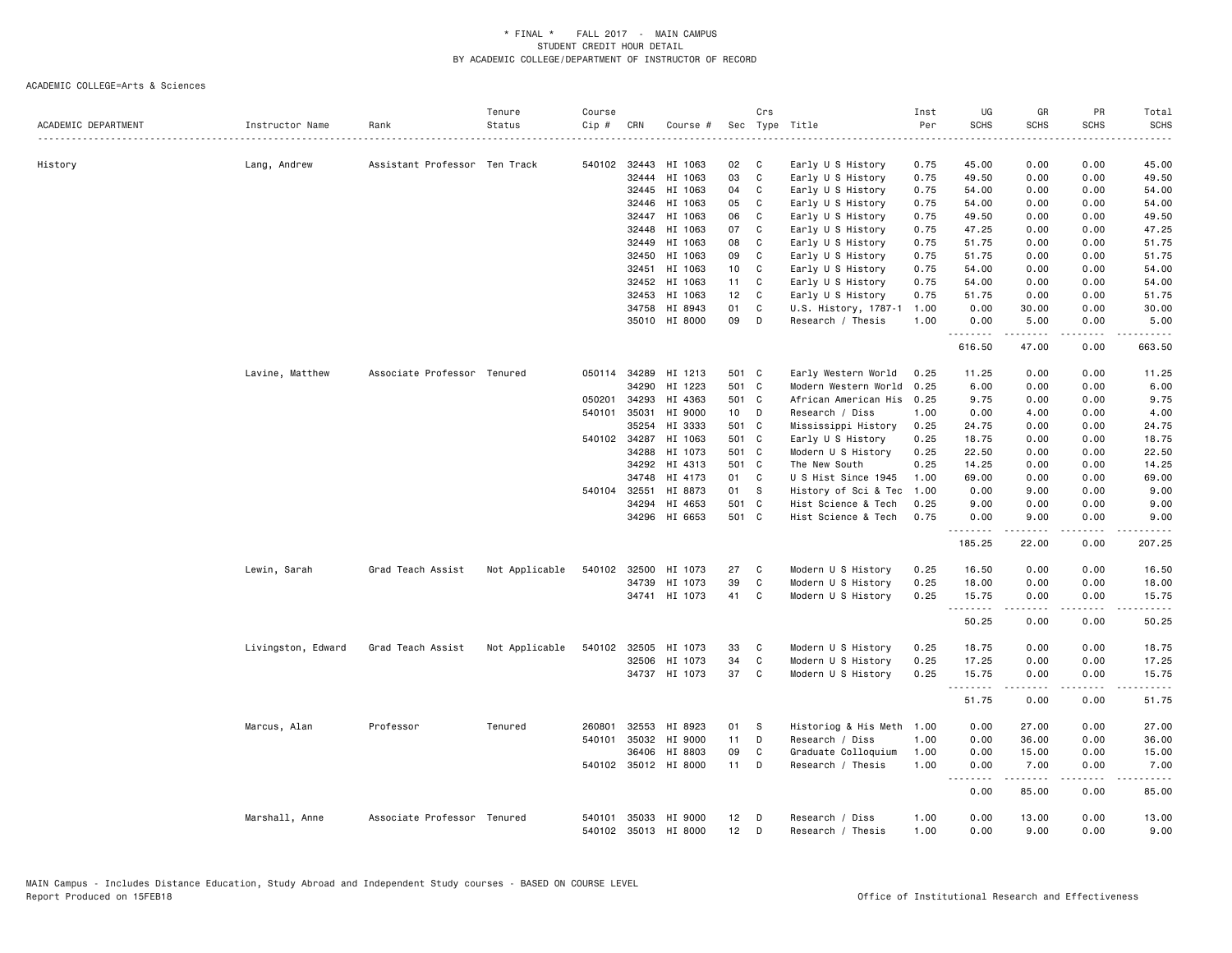| ACADEMIC DEPARTMENT | Instructor Name    | Rank              | Tenure<br>Status | Course<br>Cip # | CRN            | Course #                 |          | Crs          | Sec Type Title                           | Inst<br>Per  | UG<br><b>SCHS</b>                                                                                                                                             | GR<br><b>SCHS</b>                   | PR<br><b>SCHS</b> | Total<br><b>SCHS</b> |
|---------------------|--------------------|-------------------|------------------|-----------------|----------------|--------------------------|----------|--------------|------------------------------------------|--------------|---------------------------------------------------------------------------------------------------------------------------------------------------------------|-------------------------------------|-------------------|----------------------|
|                     |                    |                   |                  |                 |                |                          |          |              |                                          |              | .                                                                                                                                                             | --------                            | -----             | .                    |
|                     |                    |                   |                  |                 |                |                          |          |              |                                          |              | 0.00                                                                                                                                                          | 22.00                               | 0.00              | 22.00                |
| History             | Mcclellan, Kayla   | Grad Teach Assist | Not Applicable   |                 | 540102 32456   | HI 1063                  | 19       | C            | Early U S History                        | 0.25         | 17.25                                                                                                                                                         | 0.00                                | 0.00              | 17.25                |
|                     |                    |                   |                  |                 | 32462          | HI 1063                  | 25       | C            | Early U S History                        | 0.25         | 18.75                                                                                                                                                         | 0.00                                | 0.00              | 18.75                |
|                     |                    |                   |                  |                 |                | 32464 HI 1063            | 27       | $\mathbf{C}$ | Early U S History                        | 0.25         | 15.75<br>.                                                                                                                                                    | 0.00                                | 0.00              | 15.75                |
|                     |                    |                   |                  |                 |                |                          |          |              |                                          |              | 51.75                                                                                                                                                         | 0.00                                | 0.00              | 51.75                |
|                     | Montgomery, Jeremy | Grad Teach Assist | Not Applicable   |                 | 540102 32469   | HI 1063                  | 32 C     |              | Early U S History                        | 0.25         | 17.25                                                                                                                                                         | 0.00                                | 0.00              | 17.25                |
|                     |                    |                   |                  |                 | 32470          | HI 1063                  | 33       | C            | Early U S History                        | 0.25         | 18.00                                                                                                                                                         | 0.00                                | 0.00              | 18.00                |
|                     |                    |                   |                  |                 |                | 32473 HI 1063            | 36       | $\mathbf{C}$ | Early U S History                        | 0.25         | 18.00<br>.                                                                                                                                                    | 0.00<br>.                           | 0.00<br>.         | 18.00<br>.           |
|                     |                    |                   |                  |                 |                |                          |          |              |                                          |              | 53.25                                                                                                                                                         | 0.00                                | 0.00              | 53.25                |
|                     | Moses, Emily       | Grad Teach Assist | Not Applicable   | 540102          | 32468          | HI 1063                  | 31       | C            | Early U S History                        | 0.25         | 16.50                                                                                                                                                         | 0.00                                | 0.00              | 16.50                |
|                     |                    |                   |                  |                 | 34733          | HI 1063                  | 37       | C            | Early U S History                        | 0.25         | 15.75                                                                                                                                                         | 0.00                                | 0.00              | 15.75                |
|                     |                    |                   |                  |                 |                | 34734 HI 1063            | 38       | $\mathbf{C}$ | Early U S History                        | 0.25         | 16.50                                                                                                                                                         | 0.00                                | 0.00              | 16.50                |
|                     |                    |                   |                  |                 |                |                          |          |              |                                          |              | <u>.</u><br>48.75                                                                                                                                             | .<br>0.00                           | $\cdots$<br>0.00  | .<br>48.75           |
|                     | Mosley, Kasey      | Grad Teach Assist | Not Applicable   |                 |                | 540101 35254 HI 3333     | 501 C    |              | Mississippi History                      | 0.75         | 74.25<br>$\frac{1}{2} \left( \frac{1}{2} \right) \left( \frac{1}{2} \right) \left( \frac{1}{2} \right) \left( \frac{1}{2} \right) \left( \frac{1}{2} \right)$ | 0.00                                | 0.00              | 74.25                |
|                     |                    |                   |                  |                 |                |                          |          |              |                                          |              | 74.25                                                                                                                                                         | 0.00                                | 0.00              | 74.25                |
|                     | Murphy, Michael    | Grad Teach Assist | Not Applicable   |                 | 540101 32508   | HI 1163                  | 01 C     |              | Wld Hst Before 1500                      | 0.75         | 33.75                                                                                                                                                         | 0.00                                | 0.00              | 33.75                |
|                     |                    |                   |                  |                 | 32509          | HI 1163                  | 02       | $\mathbf{C}$ | Wld Hst Before 1500                      | 0.75         | 27.00                                                                                                                                                         | 0.00                                | 0.00              | 27.00                |
|                     |                    |                   |                  |                 | 32510          | HI 1163                  | 03       | C            | Wld Hst Before 1500                      | 0.75         | 31.50                                                                                                                                                         | 0.00                                | 0.00              | 31.50                |
|                     |                    |                   |                  |                 | 32511          | HI 1163                  | 04       | C            | Wld Hst Before 1500                      | 0.75         | 29.25                                                                                                                                                         | 0.00                                | 0.00              | 29.25                |
|                     |                    |                   |                  |                 |                | 32512 HI 1163            | 05       | C            | Wld Hst Before 1500                      | 0.75         | 42.75<br>.                                                                                                                                                    | 0.00<br>$\sim$ $\sim$ $\sim$ $\sim$ | 0.00<br>.         | 42.75<br>.           |
|                     |                    |                   |                  |                 |                |                          |          |              |                                          |              | 164.25                                                                                                                                                        | 0.00                                | 0.00              | 164.25               |
|                     | Neal, Kimberly     | Grad Teach Assist | Not Applicable   | 540102          | 32483          | HI 1073                  | 09       | C            | Modern U S History-S 0.25                |              | 16.50                                                                                                                                                         | 0.00                                | 0.00              | 16.50                |
|                     |                    |                   |                  |                 |                | 32485 HI 1073            | 11       | $\mathbf{C}$ | Modern U S History-S 0.25                |              | 14.25<br>$- - - -$                                                                                                                                            | 0.00                                | 0.00              | 14.25                |
|                     |                    |                   |                  |                 |                |                          |          |              |                                          |              | 30.75                                                                                                                                                         | 0.00                                | 0.00              | 30.75                |
|                     | Nelson, Kelli      | Grad Teach Assist | Not Applicable   |                 | 540102 32499   | HI 1073                  | 25       | C            | Modern U S History                       | 0.75         | 49.50                                                                                                                                                         | 0.00                                | 0.00              | 49.50                |
|                     |                    |                   |                  |                 | 32500          | HI 1073                  | 27       | C            | Modern U S History                       | 0.75         | 49.50                                                                                                                                                         | 0.00                                | 0.00              | 49.50                |
|                     |                    |                   |                  |                 | 32501          | HI 1073                  | 29       | C            | Modern U S History                       | 0.75         | 54.00                                                                                                                                                         | 0.00                                | 0.00              | 54.00                |
|                     |                    |                   |                  |                 | 32502          | HI 1073                  | 30       | C            | Modern U S History                       | 0.75         | 51.75                                                                                                                                                         | 0.00                                | 0.00              | 51.75                |
|                     |                    |                   |                  |                 | 32503<br>32504 | HI 1073<br>HI 1073       | 31<br>32 | C<br>C       | Modern U S History<br>Modern U S History | 0.75         | 47.25<br>56.25                                                                                                                                                | 0.00<br>0.00                        | 0.00<br>0.00      | 47.25<br>56.25       |
|                     |                    |                   |                  |                 | 32505          | HI 1073                  | 33       | C            | Modern U S History                       | 0.75<br>0.75 | 56.25                                                                                                                                                         | 0.00                                | 0.00              | 56.25                |
|                     |                    |                   |                  |                 | 32506          | HI 1073                  | 34       | C            | Modern U S History                       | 0.75         | 51.75                                                                                                                                                         | 0.00                                | 0.00              | 51.75                |
|                     |                    |                   |                  |                 | 34715          | HI 1073                  | 26       | C            | Modern U S History                       | 0.75         | 49.50                                                                                                                                                         | 0.00                                | 0.00              | 49.50                |
|                     |                    |                   |                  |                 | 34736          | HI 1073                  | 36       | C            | Modern U S History                       | 0.75         | 56.25                                                                                                                                                         | 0.00                                | 0.00              | 56.25                |
|                     |                    |                   |                  |                 | 34737          | HI 1073                  | 37       | C            | Modern U S History                       | 0.75         | 47.25                                                                                                                                                         | 0.00                                | 0.00              | 47.25                |
|                     |                    |                   |                  |                 | 34738          | HI 1073                  | 38       | C            | Modern U S History                       | 0.75         | 47.25                                                                                                                                                         | 0.00                                | 0.00              | 47.25                |
|                     |                    |                   |                  |                 | 34739          | HI 1073                  | 39       | C            | Modern U S History                       | 0.75         | 54.00                                                                                                                                                         | 0.00                                | 0.00              | 54.00                |
|                     |                    |                   |                  |                 | 34740          | HI 1073                  | 40       | C            | Modern U S History                       | 0.75         | 51.75                                                                                                                                                         | 0.00                                | 0.00              | 51.75                |
|                     |                    |                   |                  |                 | 34742          | 34741 HI 1073<br>HI 1073 | 41<br>42 | C<br>C       | Modern U S History<br>Modern U S History | 0.75<br>0.75 | 47.25<br>36.00                                                                                                                                                | 0.00<br>0.00                        | 0.00<br>0.00      | 47.25<br>36.00       |
|                     |                    |                   |                  |                 |                |                          |          |              |                                          |              |                                                                                                                                                               |                                     |                   |                      |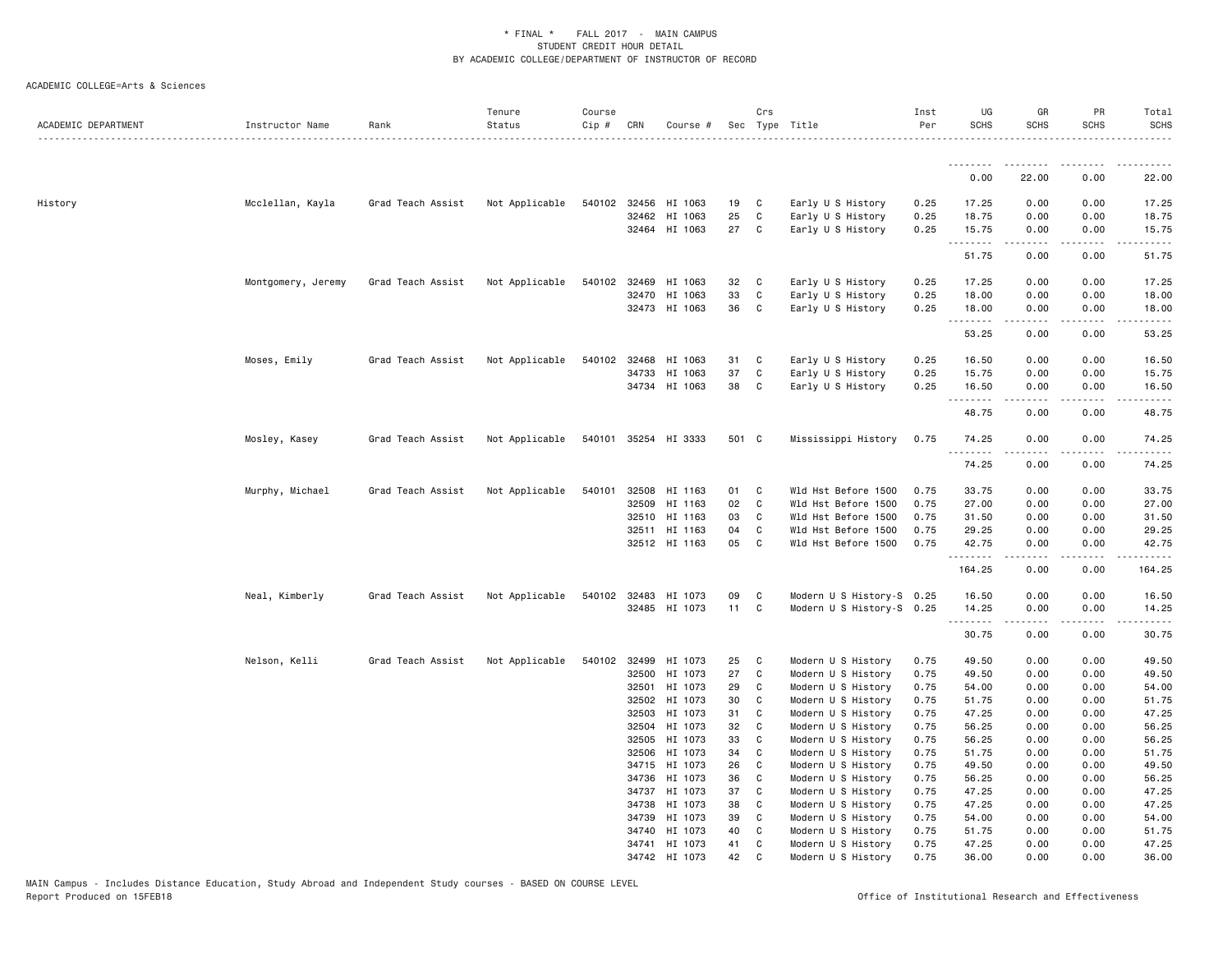| ACADEMIC DEPARTMENT | Instructor Name                        | Rank                          | Tenure<br>Status | Course<br>Cip # | CRN          | Course #                        |            | Crs          | Sec Type Title                                        | Inst<br>Per  | UG<br><b>SCHS</b>      | GR<br><b>SCHS</b>                                                                                 | PR<br><b>SCHS</b>                           | Total<br><b>SCHS</b> |
|---------------------|----------------------------------------|-------------------------------|------------------|-----------------|--------------|---------------------------------|------------|--------------|-------------------------------------------------------|--------------|------------------------|---------------------------------------------------------------------------------------------------|---------------------------------------------|----------------------|
|                     |                                        |                               |                  |                 |              |                                 |            |              |                                                       |              | --------               |                                                                                                   |                                             |                      |
|                     |                                        |                               |                  |                 |              |                                 |            |              |                                                       |              | 805.50                 | 0.00                                                                                              | 0.00                                        | 805.50               |
| History             | Orsini, Davide                         | Assistant Professor Ten Track |                  |                 | 540101 32548 | HI 8803<br>540104 34725 HI 1013 | 05<br>01 C | C C          | Graduate Colloquium 1.00<br>History of Tech in S 1.00 |              | 0.00<br>30.00<br>.     | 21.00<br>0.00                                                                                     | 0.00<br>0.00<br>$\sim$ $\sim$ $\sim$ $\sim$ | 21.00<br>30.00       |
|                     |                                        |                               |                  |                 |              |                                 |            |              |                                                       |              | 30.00                  | 21.00                                                                                             | 0.00                                        | 51.00                |
|                     | Osman, Julia                           | Associate Professor Tenured   |                  | 050114 32516    |              | HI 1213                         | 01 C       |              | Early Western World                                   | 0.75         | 36.00                  | 0.00                                                                                              | 0.00                                        | 36.00                |
|                     |                                        |                               |                  |                 | 32517        | HI 1213                         | 02         | $\mathbf{C}$ | Early Western World                                   | 0.75         | 29.25                  | 0.00                                                                                              | 0.00                                        | 29.25                |
|                     |                                        |                               |                  |                 | 32518        | HI 1213                         | 03         | C            | Early Western World                                   | 0.75         | 49.50                  | 0.00                                                                                              | 0.00                                        | 49.50                |
|                     |                                        |                               |                  |                 | 32519        | HI 1213                         | 04         | C            | Early Western World                                   | 0.75         | 45.00                  | 0.00                                                                                              | 0.00                                        | 45.00                |
|                     |                                        |                               |                  |                 | 32520        | HI 1213                         | 05         | C.           | Early Western World                                   | 0.75         | 38.25                  | 0.00                                                                                              | 0.00                                        | 38.25                |
|                     |                                        |                               |                  |                 | 32521        | HI 1213<br>450902 34757 HI 8893 | 06<br>01   | C.<br>s      | Early Western World                                   | 0.75<br>1.00 | 22.50                  | 0.00                                                                                              | 0.00<br>0.00                                | 22.50                |
|                     |                                        |                               |                  |                 |              |                                 |            |              | History of ISIS                                       |              | 0.00<br>.              | 27.00<br>.                                                                                        | $\sim$ $\sim$ $\sim$ $\sim$                 | 27.00<br>.           |
|                     |                                        |                               |                  |                 |              |                                 |            |              |                                                       |              | 220.50                 | 27.00                                                                                             | 0.00                                        | 247.50               |
|                     | Plyler, Larsen                         | Grad Teach Assist             | Not Applicable   | 540102 32447    |              | HI 1063                         | 06         | C            | Early U S History                                     | 0.25         | 16.50                  | 0.00                                                                                              | 0.00                                        | 16.50                |
|                     |                                        |                               |                  |                 | 32448        | HI 1063                         | 07         | C            | Early U S History                                     | 0.25         | 15.75                  | 0.00                                                                                              | 0.00                                        | 15.75                |
|                     |                                        |                               |                  |                 | 32449        | HI 1063                         | 08         | C            | Early U S History                                     | 0.25         | 17.25                  | 0.00                                                                                              | 0.00                                        | 17.25                |
|                     |                                        |                               |                  |                 |              |                                 |            |              |                                                       |              | <u>.</u><br>49.50      | 0.00                                                                                              | 0.00                                        | 49.50                |
|                     | Powell, Stephen                        | Grad Teach Assist             | Not Applicable   |                 |              | 540102 32471 HI 1063            | 34 C       |              | Early U S History                                     | 0.25         | 18.00                  | 0.00                                                                                              | 0.00                                        | 18.00                |
|                     |                                        |                               |                  |                 |              | 32472 HI 1063                   | 35         | C            | Early U S History                                     | 0.25         | 18.00                  | 0.00                                                                                              | 0.00                                        | 18.00                |
|                     |                                        |                               |                  |                 |              |                                 |            |              |                                                       |              | 1.1.1.1.1.1.1<br>36.00 | .<br>0.00                                                                                         | .<br>0.00                                   | .<br>36.00           |
|                     | Rangel, Eduardo                        | Grad Teach Assist             | Not Applicable   |                 |              | 050114 32516 HI 1213            | 01         | $\mathbf{C}$ | Early Western World                                   | 0.25         | 12.00                  | 0.00                                                                                              | 0.00                                        | 12.00                |
|                     |                                        |                               |                  |                 | 32518        | HI 1213                         | 03         | C            | Early Western World                                   | 0.25         | 16.50                  | 0.00                                                                                              | 0.00                                        | 16.50                |
|                     |                                        |                               |                  |                 |              | 32520 HI 1213                   | 05         | $\mathbf{C}$ | Early Western World                                   | 0.25         | 12.75                  | 0.00                                                                                              | 0.00                                        | 12.75                |
|                     |                                        |                               |                  |                 |              |                                 |            |              |                                                       |              | 41.25                  | 0.00                                                                                              | 0.00                                        | 41.25                |
|                     | Schmidt, Samantha                      | Grad Teach Assist             | Not Applicable   |                 |              | 540102 32478 HI 1073            | 04         | $\mathbf{C}$ | Modern U S History-S 0.25                             |              | 15.75                  | 0.00                                                                                              | 0.00                                        | 15.75                |
|                     |                                        |                               |                  |                 |              | 32482 HI 1073                   | 08         | C            | Modern U S History-S 0.25                             |              | 15.00                  | 0.00                                                                                              | 0.00                                        | 15.00                |
|                     |                                        |                               |                  |                 |              |                                 |            |              |                                                       |              | .                      |                                                                                                   |                                             |                      |
|                     |                                        |                               |                  |                 |              |                                 |            |              |                                                       |              | 30.75                  | 0.00                                                                                              | 0.00                                        | 30.75                |
|                     | Scott, John                            | Grad Teach Assist             | Not Applicable   |                 |              | 540102 32492 HI 1073            | 18         | C.           | Modern U S History-S 0.25                             |              | 15.00                  | 0.00                                                                                              | 0.00                                        | 15.00                |
|                     |                                        |                               |                  |                 |              | 32493 HI 1073                   | 19         | $\mathbf{C}$ | Modern U S History-S 0.25                             |              | 17.25                  | 0.00                                                                                              | 0.00                                        | 17.25                |
|                     |                                        |                               |                  |                 |              |                                 |            |              |                                                       |              | .<br>32.25             | .<br>0.00                                                                                         | -----<br>0.00                               | .<br>32.25           |
|                     | Sniezek, Christopher Grad Teach Assist |                               | Not Applicable   | 540102 32479    |              | HI 1073                         | 05         | $\mathbf{C}$ | Modern U S History-S 0.25                             |              | 17.25                  | 0.00                                                                                              | 0.00                                        | 17.25                |
|                     |                                        |                               |                  |                 |              | 32481 HI 1073                   | 07         | $\mathbf{C}$ | Modern U S History-S 0.25                             |              | 15.75                  | 0.00                                                                                              | 0.00                                        | 15.75                |
|                     |                                        |                               |                  |                 |              |                                 |            |              |                                                       |              | .                      | $\begin{array}{cccccccccc} \bullet & \bullet & \bullet & \bullet & \bullet & \bullet \end{array}$ | .                                           | .                    |
|                     |                                        |                               |                  |                 |              |                                 |            |              |                                                       |              | 33.00                  | 0.00                                                                                              | 0.00                                        | 33.00                |
|                     | Snyder, Christopher                    | Non-Faculty                   | Tenured          | 240101 32557    |              | HON 1081                        | 01         | $^{\circ}$ S | Honors Forum I                                        | 1.00         | 57.00                  | 0.00                                                                                              | 0.00                                        | 57.00                |
|                     |                                        |                               |                  |                 | 32558        | HON 1091                        | 01         | s.           | Honors Forum II                                       | 1.00         | 4.00                   | 0.00                                                                                              | 0.00                                        | 4.00                 |
|                     |                                        |                               |                  |                 | 32566        | HON 2091                        | 01         | - S          | Honors Forum IV                                       | 1.00         | 1.00                   | 0.00                                                                                              | 0.00                                        | 1.00                 |
|                     |                                        |                               |                  |                 | 32567        | HON 3183                        | H01 S      |              | Honors Seminar - Hum                                  | 1.00         | 24.00                  | 0.00                                                                                              | 0.00                                        | 24.00                |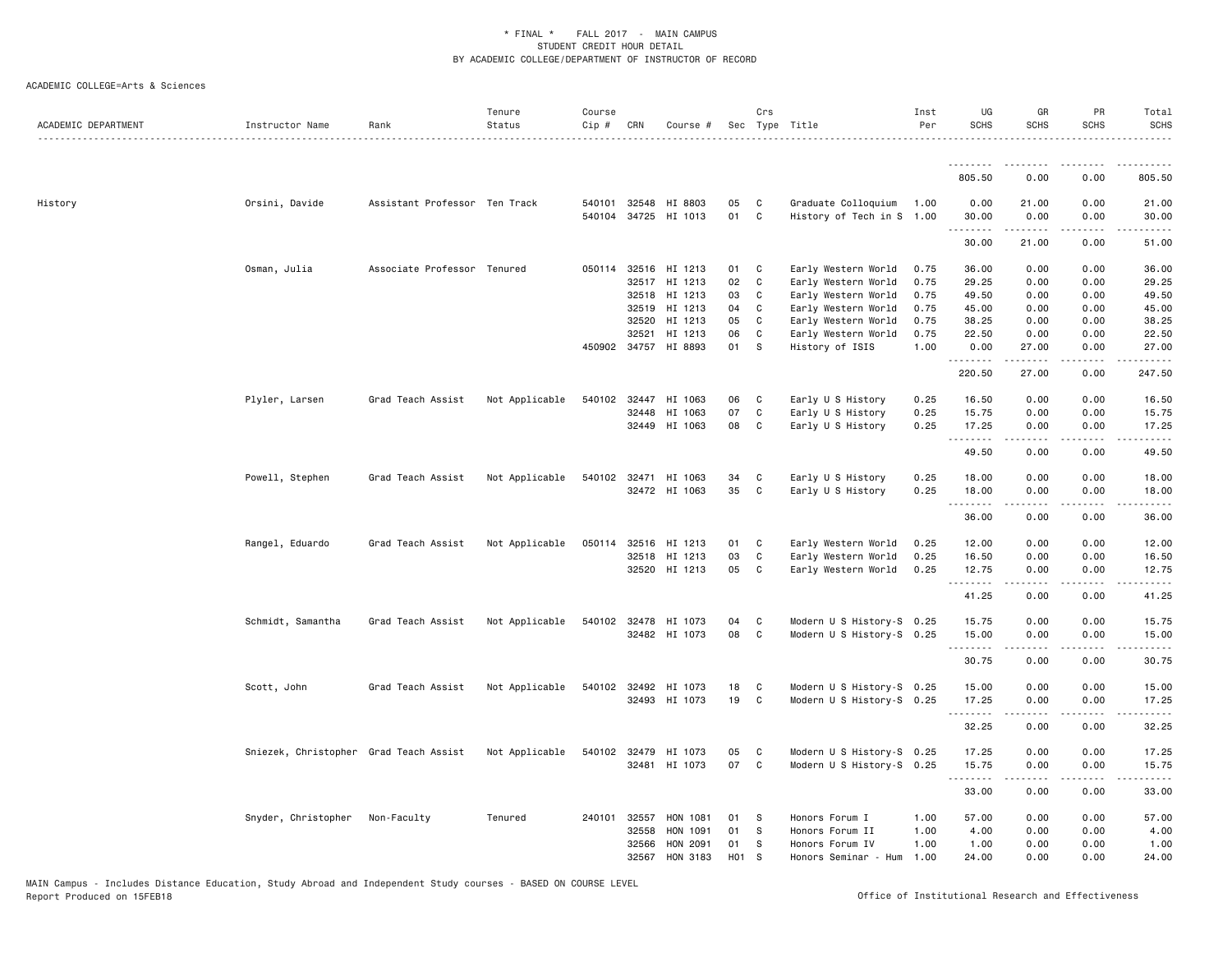| ACADEMIC DEPARTMENT | Instructor Name     | Rank                          | Tenure<br>Status | Course<br>Cip # | CRN          | Course #                 |            | Crs                          | Sec Type Title                                         | Inst<br>Per  | UG<br><b>SCHS</b>   | GR<br><b>SCHS</b>   | PR<br><b>SCHS</b> | Total<br><b>SCHS</b> |
|---------------------|---------------------|-------------------------------|------------------|-----------------|--------------|--------------------------|------------|------------------------------|--------------------------------------------------------|--------------|---------------------|---------------------|-------------------|----------------------|
|                     |                     |                               |                  |                 |              |                          |            |                              |                                                        |              | .                   | ------              |                   | .                    |
|                     |                     |                               |                  |                 |              |                          |            |                              |                                                        |              | 86.00               | 0.00                | 0.00              | 86.00                |
| History             | Thomas, Tommy       | Grad Teach Assist             | Not Applicable   |                 |              | 050114 34290 HI 1223     | 501 C      |                              | Modern Western World 0.75                              |              | 18.00<br>. <b>.</b> | 0.00<br>.           | 0.00<br>.         | 18.00<br>.           |
|                     |                     |                               |                  |                 |              |                          |            |                              |                                                        |              | 18.00               | 0.00                | 0.00              | 18.00                |
|                     | Thompson, Courtney  | Assistant Professor Ten Track |                  |                 | 540101 32547 | HI 8803                  | 04         | C                            | Graduate Colloquium                                    | 1.00         | 0.00                | 27.00               | 0.00              | 27.00                |
|                     |                     |                               |                  |                 |              | 540104 34723 HI 1003     | 01         | $\mathbf{C}$                 | Hist. Sci. in Six Id 1.00                              |              | 12.00<br>.          | 0.00                | 0.00              | 12.00                |
|                     |                     |                               |                  |                 |              |                          |            |                              |                                                        |              | 12.00               | 27.00               | 0.00              | 39.00                |
|                     | Timmerman, Nicholas | Lecturer                      | Non-Ten Track    |                 | 050114 34289 | HI 1213                  | 501 C      |                              | Early Western World                                    | 0.75         | 33.75               | 0.00                | 0.00              | 33.75                |
|                     |                     |                               |                  | 050201          | 34293        | HI 4363                  | 501 C      |                              | African American His 0.75                              |              | 29.25<br>.          | 0.00<br>.           | 0.00<br>.         | 29.25<br>.           |
|                     |                     |                               |                  |                 |              |                          |            |                              |                                                        |              | 63.00               | 0.00                | 0.00              | 63.00                |
|                     | Traylor, Nancy      | Grad Teach Assist             | Not Applicable   |                 | 540104 34294 | HI 4653                  | 501 C      |                              | Hist Science & Tech                                    | 0.75         | 27.00               | 0.00                | 0.00              | 27.00                |
|                     |                     |                               |                  |                 |              | 34296 HI 6653            | 501 C      |                              | Hist Science & Tech                                    | 0.25         | 0.00<br>.           | 3.00<br>.           | 0.00<br>$\cdots$  | 3.00<br>. <u>.</u>   |
|                     |                     |                               |                  |                 |              |                          |            |                              |                                                        |              | 27.00               | 3.00                | 0.00              | 30.00                |
|                     | Trzaskowski, Niklas | Grad Teach Assist             | Not Applicable   |                 |              | 540102 32503 HI 1073     | 31         | $\mathbf{C}$                 | Modern U S History                                     | 0.25         | 15.75               | 0.00                | 0.00              | 15.75                |
|                     |                     |                               |                  |                 | 34738        | HI 1073<br>34740 HI 1073 | 38<br>40   | C<br>C                       | Modern U S History<br>Modern U S History               | 0.25<br>0.25 | 15.75<br>17.25      | 0.00<br>0.00        | 0.00<br>0.00      | 15.75<br>17.25       |
|                     |                     |                               |                  |                 |              |                          |            |                              |                                                        |              | .<br>48.75          | .<br>0.00           | 0.00              | .<br>48.75           |
|                     |                     |                               |                  |                 |              |                          |            |                              |                                                        |              |                     |                     |                   |                      |
|                     | Verhayden, John     | Grad Teach Assist             | Not Applicable   |                 | 540102 32490 | HI 1073<br>32494 HI 1073 | 16<br>20   | $\mathbf{C}$<br>$\mathbf{C}$ | Modern U S History-S 0.25<br>Modern U S History-S 0.25 |              | 17.25<br>15.00      | 0.00<br>0.00        | 0.00<br>0.00      | 17.25<br>15.00       |
|                     |                     |                               |                  |                 |              |                          |            |                              |                                                        |              | .<br>32.25          | $- - - - -$<br>0.00 | .<br>0.00         | ------<br>32.25      |
|                     | Ward, Jason         | Professor                     | Tenured          | 430304          | 34750        | HI 4493                  | 01         | $\mathbf{C}$                 | Terrorism in America                                   | 1.00         | 69.00               | 0.00                | 0.00              | 69.00                |
|                     |                     |                               |                  |                 | 540101 32545 | HI 8803                  | 02         | C                            | Graduate Colloquium                                    | 1.00         | 0.00                | 30.00               | 0.00              | 30.00                |
|                     |                     |                               |                  |                 | 35039        | HI 9000                  | 18         | $\Box$                       | Research / Diss                                        | 1.00         | 0.00<br>.           | 17.00<br>.          | 0.00<br>.         | 17.00                |
|                     |                     |                               |                  |                 |              |                          |            |                              |                                                        |              | 69.00               | 47.00               | 0.00              | 116.00               |
|                     | Wooley, Scott       | Grad Teach Assist             | Not Applicable   |                 | 540102 32480 | HI 1073                  | 06         | $\mathbf{C}$                 | Modern U S History-S 0.25                              |              | 16.50               | 0.00                | 0.00              | 16.50                |
|                     |                     |                               |                  |                 |              | 32484 HI 1073            | 10         | $\mathbf{C}$                 | Modern U S History-S 0.25                              |              | 15.00<br>.          | 0.00                | 0.00              | 15.00                |
|                     |                     |                               |                  |                 |              |                          |            |                              |                                                        |              | 31.50               | 0.00                | 0.00              | 31.50                |
|                     | Wu, Shu-hui         | Professor                     | Tenured          |                 | 050104 34745 | HI 1313                  | 01         | $\overline{\phantom{a}}$ C   | East Asian Civ to 13 1.00                              |              | 48.00               | 0.00                | 0.00              | 48.00                |
|                     |                     |                               |                  |                 | 34746        | HI 1313                  | 02         | $\mathbf{C}$                 | East Asian Civ to 13 1.00                              |              | 75.00               | 0.00                | 0.00              | 75.00                |
|                     |                     |                               |                  |                 | 050299 34754 | HI 4903<br>34755 HI 6903 | 01<br>01 C | C                            | The Far East<br>The Far East                           | 1.00<br>1.00 | 27.00<br>0.00       | 0.00<br>3.00        | 0.00<br>0.00      | 27.00<br>3.00        |
|                     |                     |                               |                  |                 |              |                          |            |                              |                                                        |              | .                   | .                   | .                 | <u>.</u>             |
|                     |                     |                               |                  |                 |              |                          |            |                              |                                                        |              | 150.00              | 3.00                | 0.00              | 153.00               |
|                     | Zinsou, Cameron     | Grad Teach Assist             | Not Applicable   |                 |              | 540102 34292 HI 4313     | 501 C      |                              | The New South                                          | 0.75         | 42.75               | 0.00                | 0.00              | 42.75                |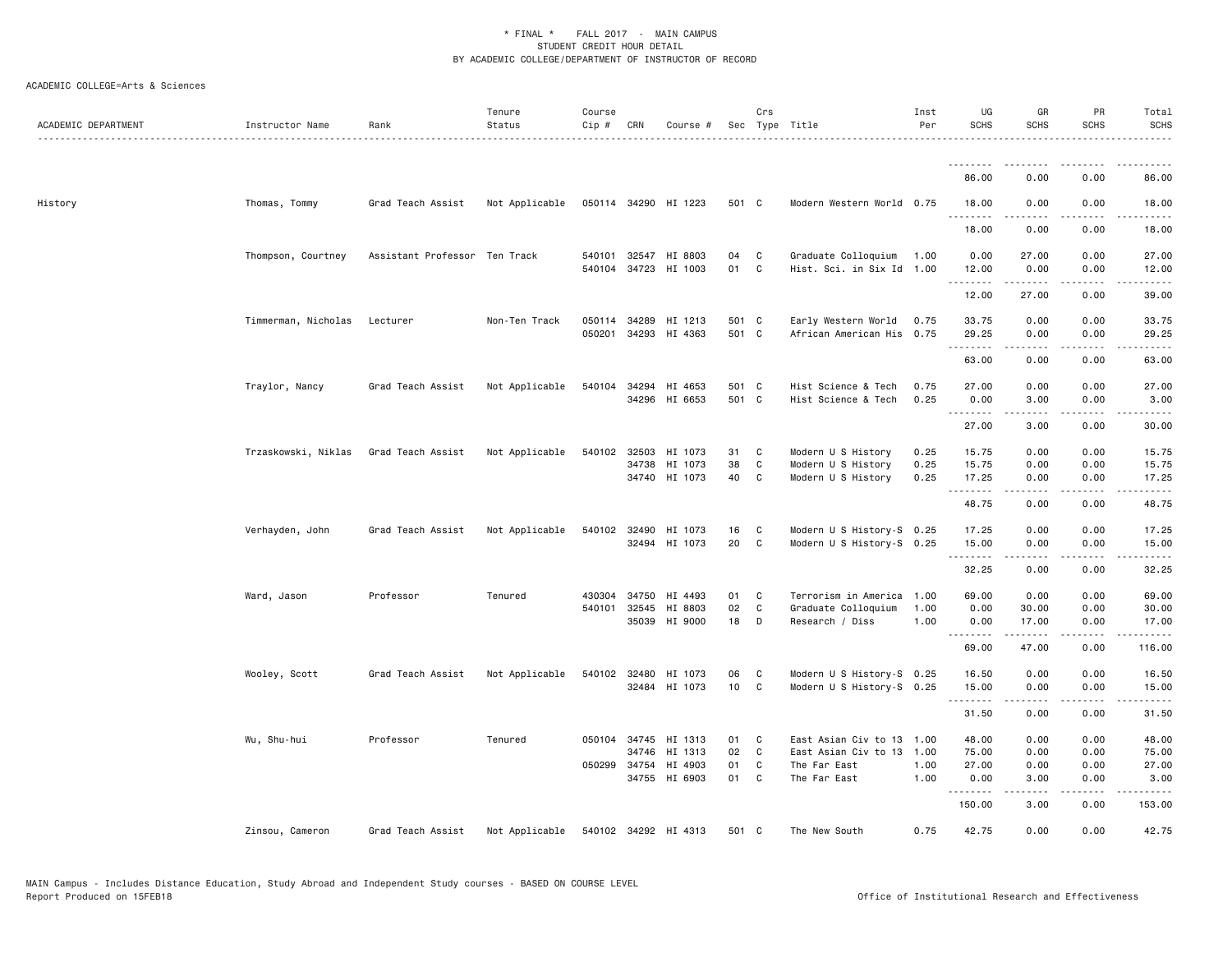# ACADEMIC COLLEGE=Arts & Sciences

|                               |                 |      | enure | Course |     |                     |     |      |       | Inst | UG                 |             |      | Total |
|-------------------------------|-----------------|------|-------|--------|-----|---------------------|-----|------|-------|------|--------------------|-------------|------|-------|
| ACADEMIC D<br><b>FPARTMEN</b> | Instructor Namo | Ran. |       | Cip #  | CRN | Course <del>h</del> | Sec | Type | Title | Per  | 0010<br><b>SUH</b> | <b>SCHS</b> | SCHS | SCHS  |
| -----                         |                 |      |       |        |     |                     |     |      |       |      |                    |             |      | ----- |

|                               | .        |         | -------- | -------    |
|-------------------------------|----------|---------|----------|------------|
|                               | 42.75    | 0.00    | 0.00     | 42.75      |
|                               |          |         |          |            |
| ;============================ | ======== | ======= | ====     | ---------- |
| ====                          |          |         |          |            |
| History                       | 7121.00  | 618.00  | 0.00     | 7739.00    |

MAIN Campus - Includes Distance Education, Study Abroad and Independent Study courses - BASED ON COURSE LEVEL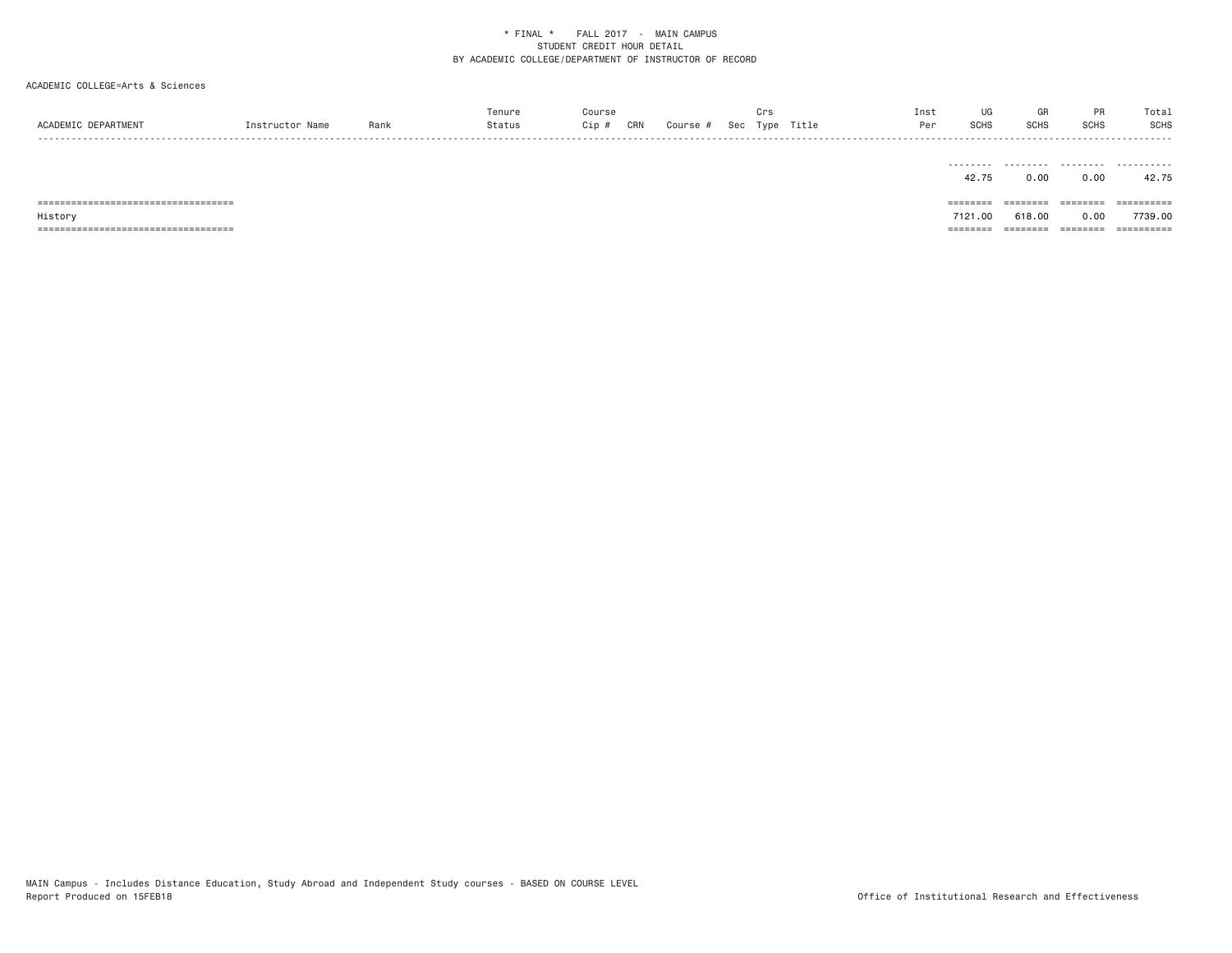| Mathematics & Statistics<br>Ballamoole, Snehalat Clinical Assist Pro Non-Ten Track<br>270102 32898<br>MA 3113<br>01<br>C<br>Intro Linear Algebra 1.00<br>126.00<br>0.00<br>0.00<br>126.00<br>32899<br>MA 3113<br>02<br>C<br>Intro Linear Algebra<br>0.00<br>1.00<br>144.00<br>0.00<br>144.00<br>05<br>32902<br>MA 3113<br>C<br>Intro Linear Algebra<br>1.00<br>144.00<br>0.00<br>0.00<br>144.00<br>32904 MA 3113<br>07<br>Intro Linear Algebra 1.00<br>$\mathbf{C}$<br>135.00<br>0.00<br>0.00<br>135.00<br>.<br>549.00<br>0.00<br>0.00<br>270101<br>32845<br>MA 1713<br>Calculus I -SI<br>22.80<br>0.00<br>Banik, Robert<br>Instructor<br>Non-Ten Track<br>01<br>C<br>0.05<br>0.00<br>02<br>32846<br>MA 1713<br>C<br>Calculus I - SI<br>1.00<br>348.00<br>0.00<br>0.00<br>348.00<br>32847<br>MA 1713<br>03<br>C<br>Calculus I-SI<br>0.00<br>0.05<br>22.05<br>0.00<br>32848<br>MA 1713<br>04<br>Calculus I-SI<br>0.05<br>C<br>8.10<br>0.00<br>0.00<br>32849<br>MA 1713<br>05<br>C<br>Calculus I-SI<br>0.05<br>9.60<br>0.00<br>0.00<br>32850<br>MA 1713<br>06<br>C<br>Calculus I-SI<br>0.05<br>0.00<br>9.60<br>0.00<br>MA 1713<br>07<br>32851<br>C<br>Calculus I-SI<br>0.05<br>8.55<br>0.00<br>0.00<br>32852<br>MA 1713<br>08<br>C<br>Calculus I -SI<br>0.05<br>10.05<br>0.00<br>0.00<br>32853<br>MA 1713<br>09<br>C<br>Calculus I-SI<br>0.05<br>16.65<br>0.00<br>0.00<br>32883<br>MA 2733<br>01<br>C<br>Calculus III<br>1.00<br>486.00<br>0.00<br>0.00<br>32884<br>MA 2733<br>02<br>Calculus III<br>1.00<br>474.00<br>0.00<br>C<br>0.00<br>32913 MA 3253<br>01<br>C<br>Diff Equations<br>1.00<br>132.00<br>0.00<br>0.00<br>.<br>.<br>.<br>-----<br>1547.40<br>0.00<br>0.00<br>Barber, Rachel<br>Not Applicable<br>32835<br>01<br>C<br>Cal Bus & Life Sc I<br>0.00<br>0.00<br>Grad Teach Assist<br>270101<br>MA 1613<br>0.95<br>116.85<br>116.85<br>08<br>32842 MA 1613<br>C<br>Cal Bus & Life Sc I<br>0.95<br>108.30<br>0.00<br>0.00<br>.<br>$\sim$ $\sim$ $\sim$ $\sim$<br>.<br>225.15<br>0.00<br>0.00<br>225.15<br>Non-Ten Track<br>270501<br>32910<br>MA 3123<br>02<br>0.00<br>Beckman, Jennifer<br>Instructor<br>B<br>Intro to Stat. Inf<br>1.00<br>90.00<br>0.00<br>32911 MA 3123<br>03<br>75.00<br>B<br>Intro to Stat. Inf<br>1.00<br>0.00<br>0.00<br>33779<br>ST 3123<br>02<br>B<br>Intro to Stat. Inf.<br>1.00<br>45.00<br>0.00<br>0.00<br>33780<br>ST 3123<br>03<br>57.00<br>0.00<br>0.00<br>В<br>Intro to Stat. Inf.<br>1.00<br>36256<br>MA 2113<br>19<br>B<br>Intro to Stats<br>0.95<br>11.40<br>0.00<br>0.00<br>36257<br>ST 2113<br>19<br>B<br>Intro to Stats<br>0.95<br>71.25<br>0.00<br>0.00<br>MA 2113<br>20<br>36258<br>B<br>Intro to Stats<br>0.95<br>31.35<br>0.00<br>0.00<br>36259<br>ST 2113<br>20<br>B<br>0.95<br>51.30<br>0.00<br>0.00<br>Intro to Stats<br>36364<br>ST 3123<br>501 B<br>1.00<br>15.00<br>0.00<br>0.00<br>Intro to Stat. Inf.<br>36365<br>MA 3123<br>04<br>B<br>1.00<br>60.00<br>Intro to Stat. Inf<br>0.00<br>0.00<br>04<br>36366<br>ST 3123<br>B<br>1.00<br>66.00<br>0.00<br>0.00<br>Intro to Stat. Inf.<br>36371 MA 3123<br>501 B<br>Intro to Stat. Inf<br>1.00<br>27.00<br>0.00<br>0.00<br>.<br>د د د د<br>600.30<br>0.00<br>0.00<br>Calvert, Velinda<br>Clinical Assist Pro Non-Ten Track<br>270102 32900<br>MA 3113<br>03<br>Intro Linear Algebra 1.00<br>132.00<br>0.00<br>C<br>0.00<br>32903<br>MA 3113<br>06<br>C<br>Intro Linear Algebra<br>1.00<br>144.00<br>0.00<br>0.00<br>09<br>32905<br>MA 3113<br>C<br>Intro Linear Algebra<br>144.00<br>0.00<br>0.00<br>1.00<br>32906<br>MA 3113<br>08<br>C<br>Intro Linear Algebra<br>144.00<br>1.00<br>0.00<br>0.00<br>10<br>32907 MA 3113<br>C<br>Intro Linear Algebra<br>1.00<br>129.00<br>0.00<br>0.00<br>.<br>.<br>.<br>.<br>693.00<br>0.00<br>0.00<br>05<br>0.05<br>0.00<br>Chumnaul, Jularat<br>Grad Teach Assist<br>Not Applicable<br>270501<br>32869<br>MA 2113<br>B<br>Intro to Stats<br>1.20<br>0.00<br>13<br>0.05<br>32877 MA 2113<br>B<br>Intro to Stats<br>1.50<br>0.00<br>0.00<br>ST 2113<br>05<br>0.05<br>33763<br>B<br>Intro to Stats<br>3.45<br>0.00<br>0.00<br>33771 ST 2113<br>13<br>B<br>0.05<br>2.55<br>0.00<br>0.00<br>Intro to Stats | ACADEMIC DEPARTMENT | Instructor Name | Rank | Tenure<br>Status | Course<br>Cip # | CRN | Course # | Crs | Sec Type Title<br>. | Inst<br>Per | UG<br><b>SCHS</b> | GR<br><b>SCHS</b> | PR<br><b>SCHS</b> | Total<br><b>SCHS</b> |
|-----------------------------------------------------------------------------------------------------------------------------------------------------------------------------------------------------------------------------------------------------------------------------------------------------------------------------------------------------------------------------------------------------------------------------------------------------------------------------------------------------------------------------------------------------------------------------------------------------------------------------------------------------------------------------------------------------------------------------------------------------------------------------------------------------------------------------------------------------------------------------------------------------------------------------------------------------------------------------------------------------------------------------------------------------------------------------------------------------------------------------------------------------------------------------------------------------------------------------------------------------------------------------------------------------------------------------------------------------------------------------------------------------------------------------------------------------------------------------------------------------------------------------------------------------------------------------------------------------------------------------------------------------------------------------------------------------------------------------------------------------------------------------------------------------------------------------------------------------------------------------------------------------------------------------------------------------------------------------------------------------------------------------------------------------------------------------------------------------------------------------------------------------------------------------------------------------------------------------------------------------------------------------------------------------------------------------------------------------------------------------------------------------------------------------------------------------------------------------------------------------------------------------------------------------------------------------------------------------------------------------------------------------------------------------------------------------------------------------------------------------------------------------------------------------------------------------------------------------------------------------------------------------------------------------------------------------------------------------------------------------------------------------------------------------------------------------------------------------------------------------------------------------------------------------------------------------------------------------------------------------------------------------------------------------------------------------------------------------------------------------------------------------------------------------------------------------------------------------------------------------------------------------------------------------------------------------------------------------------------------------------------------------------------------------------------------------------------------------------------------------------------------------------------------------------------------------------------------------------------------------------------------------------------------------------------------------------------------------------------------------------------------------------------------------------------------------------------------------------------------------------------------------|---------------------|-----------------|------|------------------|-----------------|-----|----------|-----|---------------------|-------------|-------------------|-------------------|-------------------|----------------------|
|                                                                                                                                                                                                                                                                                                                                                                                                                                                                                                                                                                                                                                                                                                                                                                                                                                                                                                                                                                                                                                                                                                                                                                                                                                                                                                                                                                                                                                                                                                                                                                                                                                                                                                                                                                                                                                                                                                                                                                                                                                                                                                                                                                                                                                                                                                                                                                                                                                                                                                                                                                                                                                                                                                                                                                                                                                                                                                                                                                                                                                                                                                                                                                                                                                                                                                                                                                                                                                                                                                                                                                                                                                                                                                                                                                                                                                                                                                                                                                                                                                                                                                                                                     |                     |                 |      |                  |                 |     |          |     |                     |             |                   |                   |                   |                      |
|                                                                                                                                                                                                                                                                                                                                                                                                                                                                                                                                                                                                                                                                                                                                                                                                                                                                                                                                                                                                                                                                                                                                                                                                                                                                                                                                                                                                                                                                                                                                                                                                                                                                                                                                                                                                                                                                                                                                                                                                                                                                                                                                                                                                                                                                                                                                                                                                                                                                                                                                                                                                                                                                                                                                                                                                                                                                                                                                                                                                                                                                                                                                                                                                                                                                                                                                                                                                                                                                                                                                                                                                                                                                                                                                                                                                                                                                                                                                                                                                                                                                                                                                                     |                     |                 |      |                  |                 |     |          |     |                     |             |                   |                   |                   |                      |
|                                                                                                                                                                                                                                                                                                                                                                                                                                                                                                                                                                                                                                                                                                                                                                                                                                                                                                                                                                                                                                                                                                                                                                                                                                                                                                                                                                                                                                                                                                                                                                                                                                                                                                                                                                                                                                                                                                                                                                                                                                                                                                                                                                                                                                                                                                                                                                                                                                                                                                                                                                                                                                                                                                                                                                                                                                                                                                                                                                                                                                                                                                                                                                                                                                                                                                                                                                                                                                                                                                                                                                                                                                                                                                                                                                                                                                                                                                                                                                                                                                                                                                                                                     |                     |                 |      |                  |                 |     |          |     |                     |             |                   |                   |                   |                      |
|                                                                                                                                                                                                                                                                                                                                                                                                                                                                                                                                                                                                                                                                                                                                                                                                                                                                                                                                                                                                                                                                                                                                                                                                                                                                                                                                                                                                                                                                                                                                                                                                                                                                                                                                                                                                                                                                                                                                                                                                                                                                                                                                                                                                                                                                                                                                                                                                                                                                                                                                                                                                                                                                                                                                                                                                                                                                                                                                                                                                                                                                                                                                                                                                                                                                                                                                                                                                                                                                                                                                                                                                                                                                                                                                                                                                                                                                                                                                                                                                                                                                                                                                                     |                     |                 |      |                  |                 |     |          |     |                     |             |                   |                   |                   |                      |
|                                                                                                                                                                                                                                                                                                                                                                                                                                                                                                                                                                                                                                                                                                                                                                                                                                                                                                                                                                                                                                                                                                                                                                                                                                                                                                                                                                                                                                                                                                                                                                                                                                                                                                                                                                                                                                                                                                                                                                                                                                                                                                                                                                                                                                                                                                                                                                                                                                                                                                                                                                                                                                                                                                                                                                                                                                                                                                                                                                                                                                                                                                                                                                                                                                                                                                                                                                                                                                                                                                                                                                                                                                                                                                                                                                                                                                                                                                                                                                                                                                                                                                                                                     |                     |                 |      |                  |                 |     |          |     |                     |             |                   |                   |                   |                      |
|                                                                                                                                                                                                                                                                                                                                                                                                                                                                                                                                                                                                                                                                                                                                                                                                                                                                                                                                                                                                                                                                                                                                                                                                                                                                                                                                                                                                                                                                                                                                                                                                                                                                                                                                                                                                                                                                                                                                                                                                                                                                                                                                                                                                                                                                                                                                                                                                                                                                                                                                                                                                                                                                                                                                                                                                                                                                                                                                                                                                                                                                                                                                                                                                                                                                                                                                                                                                                                                                                                                                                                                                                                                                                                                                                                                                                                                                                                                                                                                                                                                                                                                                                     |                     |                 |      |                  |                 |     |          |     |                     |             |                   |                   |                   | 549.00               |
|                                                                                                                                                                                                                                                                                                                                                                                                                                                                                                                                                                                                                                                                                                                                                                                                                                                                                                                                                                                                                                                                                                                                                                                                                                                                                                                                                                                                                                                                                                                                                                                                                                                                                                                                                                                                                                                                                                                                                                                                                                                                                                                                                                                                                                                                                                                                                                                                                                                                                                                                                                                                                                                                                                                                                                                                                                                                                                                                                                                                                                                                                                                                                                                                                                                                                                                                                                                                                                                                                                                                                                                                                                                                                                                                                                                                                                                                                                                                                                                                                                                                                                                                                     |                     |                 |      |                  |                 |     |          |     |                     |             |                   |                   |                   | 22.80                |
|                                                                                                                                                                                                                                                                                                                                                                                                                                                                                                                                                                                                                                                                                                                                                                                                                                                                                                                                                                                                                                                                                                                                                                                                                                                                                                                                                                                                                                                                                                                                                                                                                                                                                                                                                                                                                                                                                                                                                                                                                                                                                                                                                                                                                                                                                                                                                                                                                                                                                                                                                                                                                                                                                                                                                                                                                                                                                                                                                                                                                                                                                                                                                                                                                                                                                                                                                                                                                                                                                                                                                                                                                                                                                                                                                                                                                                                                                                                                                                                                                                                                                                                                                     |                     |                 |      |                  |                 |     |          |     |                     |             |                   |                   |                   |                      |
|                                                                                                                                                                                                                                                                                                                                                                                                                                                                                                                                                                                                                                                                                                                                                                                                                                                                                                                                                                                                                                                                                                                                                                                                                                                                                                                                                                                                                                                                                                                                                                                                                                                                                                                                                                                                                                                                                                                                                                                                                                                                                                                                                                                                                                                                                                                                                                                                                                                                                                                                                                                                                                                                                                                                                                                                                                                                                                                                                                                                                                                                                                                                                                                                                                                                                                                                                                                                                                                                                                                                                                                                                                                                                                                                                                                                                                                                                                                                                                                                                                                                                                                                                     |                     |                 |      |                  |                 |     |          |     |                     |             |                   |                   |                   | 22.05                |
|                                                                                                                                                                                                                                                                                                                                                                                                                                                                                                                                                                                                                                                                                                                                                                                                                                                                                                                                                                                                                                                                                                                                                                                                                                                                                                                                                                                                                                                                                                                                                                                                                                                                                                                                                                                                                                                                                                                                                                                                                                                                                                                                                                                                                                                                                                                                                                                                                                                                                                                                                                                                                                                                                                                                                                                                                                                                                                                                                                                                                                                                                                                                                                                                                                                                                                                                                                                                                                                                                                                                                                                                                                                                                                                                                                                                                                                                                                                                                                                                                                                                                                                                                     |                     |                 |      |                  |                 |     |          |     |                     |             |                   |                   |                   | 8.10                 |
|                                                                                                                                                                                                                                                                                                                                                                                                                                                                                                                                                                                                                                                                                                                                                                                                                                                                                                                                                                                                                                                                                                                                                                                                                                                                                                                                                                                                                                                                                                                                                                                                                                                                                                                                                                                                                                                                                                                                                                                                                                                                                                                                                                                                                                                                                                                                                                                                                                                                                                                                                                                                                                                                                                                                                                                                                                                                                                                                                                                                                                                                                                                                                                                                                                                                                                                                                                                                                                                                                                                                                                                                                                                                                                                                                                                                                                                                                                                                                                                                                                                                                                                                                     |                     |                 |      |                  |                 |     |          |     |                     |             |                   |                   |                   | 9.60                 |
|                                                                                                                                                                                                                                                                                                                                                                                                                                                                                                                                                                                                                                                                                                                                                                                                                                                                                                                                                                                                                                                                                                                                                                                                                                                                                                                                                                                                                                                                                                                                                                                                                                                                                                                                                                                                                                                                                                                                                                                                                                                                                                                                                                                                                                                                                                                                                                                                                                                                                                                                                                                                                                                                                                                                                                                                                                                                                                                                                                                                                                                                                                                                                                                                                                                                                                                                                                                                                                                                                                                                                                                                                                                                                                                                                                                                                                                                                                                                                                                                                                                                                                                                                     |                     |                 |      |                  |                 |     |          |     |                     |             |                   |                   |                   | 9.60                 |
|                                                                                                                                                                                                                                                                                                                                                                                                                                                                                                                                                                                                                                                                                                                                                                                                                                                                                                                                                                                                                                                                                                                                                                                                                                                                                                                                                                                                                                                                                                                                                                                                                                                                                                                                                                                                                                                                                                                                                                                                                                                                                                                                                                                                                                                                                                                                                                                                                                                                                                                                                                                                                                                                                                                                                                                                                                                                                                                                                                                                                                                                                                                                                                                                                                                                                                                                                                                                                                                                                                                                                                                                                                                                                                                                                                                                                                                                                                                                                                                                                                                                                                                                                     |                     |                 |      |                  |                 |     |          |     |                     |             |                   |                   |                   | 8.55                 |
|                                                                                                                                                                                                                                                                                                                                                                                                                                                                                                                                                                                                                                                                                                                                                                                                                                                                                                                                                                                                                                                                                                                                                                                                                                                                                                                                                                                                                                                                                                                                                                                                                                                                                                                                                                                                                                                                                                                                                                                                                                                                                                                                                                                                                                                                                                                                                                                                                                                                                                                                                                                                                                                                                                                                                                                                                                                                                                                                                                                                                                                                                                                                                                                                                                                                                                                                                                                                                                                                                                                                                                                                                                                                                                                                                                                                                                                                                                                                                                                                                                                                                                                                                     |                     |                 |      |                  |                 |     |          |     |                     |             |                   |                   |                   | 10.05                |
|                                                                                                                                                                                                                                                                                                                                                                                                                                                                                                                                                                                                                                                                                                                                                                                                                                                                                                                                                                                                                                                                                                                                                                                                                                                                                                                                                                                                                                                                                                                                                                                                                                                                                                                                                                                                                                                                                                                                                                                                                                                                                                                                                                                                                                                                                                                                                                                                                                                                                                                                                                                                                                                                                                                                                                                                                                                                                                                                                                                                                                                                                                                                                                                                                                                                                                                                                                                                                                                                                                                                                                                                                                                                                                                                                                                                                                                                                                                                                                                                                                                                                                                                                     |                     |                 |      |                  |                 |     |          |     |                     |             |                   |                   |                   | 16.65                |
|                                                                                                                                                                                                                                                                                                                                                                                                                                                                                                                                                                                                                                                                                                                                                                                                                                                                                                                                                                                                                                                                                                                                                                                                                                                                                                                                                                                                                                                                                                                                                                                                                                                                                                                                                                                                                                                                                                                                                                                                                                                                                                                                                                                                                                                                                                                                                                                                                                                                                                                                                                                                                                                                                                                                                                                                                                                                                                                                                                                                                                                                                                                                                                                                                                                                                                                                                                                                                                                                                                                                                                                                                                                                                                                                                                                                                                                                                                                                                                                                                                                                                                                                                     |                     |                 |      |                  |                 |     |          |     |                     |             |                   |                   |                   | 486.00               |
|                                                                                                                                                                                                                                                                                                                                                                                                                                                                                                                                                                                                                                                                                                                                                                                                                                                                                                                                                                                                                                                                                                                                                                                                                                                                                                                                                                                                                                                                                                                                                                                                                                                                                                                                                                                                                                                                                                                                                                                                                                                                                                                                                                                                                                                                                                                                                                                                                                                                                                                                                                                                                                                                                                                                                                                                                                                                                                                                                                                                                                                                                                                                                                                                                                                                                                                                                                                                                                                                                                                                                                                                                                                                                                                                                                                                                                                                                                                                                                                                                                                                                                                                                     |                     |                 |      |                  |                 |     |          |     |                     |             |                   |                   |                   | 474.00               |
|                                                                                                                                                                                                                                                                                                                                                                                                                                                                                                                                                                                                                                                                                                                                                                                                                                                                                                                                                                                                                                                                                                                                                                                                                                                                                                                                                                                                                                                                                                                                                                                                                                                                                                                                                                                                                                                                                                                                                                                                                                                                                                                                                                                                                                                                                                                                                                                                                                                                                                                                                                                                                                                                                                                                                                                                                                                                                                                                                                                                                                                                                                                                                                                                                                                                                                                                                                                                                                                                                                                                                                                                                                                                                                                                                                                                                                                                                                                                                                                                                                                                                                                                                     |                     |                 |      |                  |                 |     |          |     |                     |             |                   |                   |                   | 132.00               |
|                                                                                                                                                                                                                                                                                                                                                                                                                                                                                                                                                                                                                                                                                                                                                                                                                                                                                                                                                                                                                                                                                                                                                                                                                                                                                                                                                                                                                                                                                                                                                                                                                                                                                                                                                                                                                                                                                                                                                                                                                                                                                                                                                                                                                                                                                                                                                                                                                                                                                                                                                                                                                                                                                                                                                                                                                                                                                                                                                                                                                                                                                                                                                                                                                                                                                                                                                                                                                                                                                                                                                                                                                                                                                                                                                                                                                                                                                                                                                                                                                                                                                                                                                     |                     |                 |      |                  |                 |     |          |     |                     |             |                   |                   |                   | 1547.40              |
|                                                                                                                                                                                                                                                                                                                                                                                                                                                                                                                                                                                                                                                                                                                                                                                                                                                                                                                                                                                                                                                                                                                                                                                                                                                                                                                                                                                                                                                                                                                                                                                                                                                                                                                                                                                                                                                                                                                                                                                                                                                                                                                                                                                                                                                                                                                                                                                                                                                                                                                                                                                                                                                                                                                                                                                                                                                                                                                                                                                                                                                                                                                                                                                                                                                                                                                                                                                                                                                                                                                                                                                                                                                                                                                                                                                                                                                                                                                                                                                                                                                                                                                                                     |                     |                 |      |                  |                 |     |          |     |                     |             |                   |                   |                   |                      |
|                                                                                                                                                                                                                                                                                                                                                                                                                                                                                                                                                                                                                                                                                                                                                                                                                                                                                                                                                                                                                                                                                                                                                                                                                                                                                                                                                                                                                                                                                                                                                                                                                                                                                                                                                                                                                                                                                                                                                                                                                                                                                                                                                                                                                                                                                                                                                                                                                                                                                                                                                                                                                                                                                                                                                                                                                                                                                                                                                                                                                                                                                                                                                                                                                                                                                                                                                                                                                                                                                                                                                                                                                                                                                                                                                                                                                                                                                                                                                                                                                                                                                                                                                     |                     |                 |      |                  |                 |     |          |     |                     |             |                   |                   |                   | 108.30               |
|                                                                                                                                                                                                                                                                                                                                                                                                                                                                                                                                                                                                                                                                                                                                                                                                                                                                                                                                                                                                                                                                                                                                                                                                                                                                                                                                                                                                                                                                                                                                                                                                                                                                                                                                                                                                                                                                                                                                                                                                                                                                                                                                                                                                                                                                                                                                                                                                                                                                                                                                                                                                                                                                                                                                                                                                                                                                                                                                                                                                                                                                                                                                                                                                                                                                                                                                                                                                                                                                                                                                                                                                                                                                                                                                                                                                                                                                                                                                                                                                                                                                                                                                                     |                     |                 |      |                  |                 |     |          |     |                     |             |                   |                   |                   |                      |
|                                                                                                                                                                                                                                                                                                                                                                                                                                                                                                                                                                                                                                                                                                                                                                                                                                                                                                                                                                                                                                                                                                                                                                                                                                                                                                                                                                                                                                                                                                                                                                                                                                                                                                                                                                                                                                                                                                                                                                                                                                                                                                                                                                                                                                                                                                                                                                                                                                                                                                                                                                                                                                                                                                                                                                                                                                                                                                                                                                                                                                                                                                                                                                                                                                                                                                                                                                                                                                                                                                                                                                                                                                                                                                                                                                                                                                                                                                                                                                                                                                                                                                                                                     |                     |                 |      |                  |                 |     |          |     |                     |             |                   |                   |                   |                      |
|                                                                                                                                                                                                                                                                                                                                                                                                                                                                                                                                                                                                                                                                                                                                                                                                                                                                                                                                                                                                                                                                                                                                                                                                                                                                                                                                                                                                                                                                                                                                                                                                                                                                                                                                                                                                                                                                                                                                                                                                                                                                                                                                                                                                                                                                                                                                                                                                                                                                                                                                                                                                                                                                                                                                                                                                                                                                                                                                                                                                                                                                                                                                                                                                                                                                                                                                                                                                                                                                                                                                                                                                                                                                                                                                                                                                                                                                                                                                                                                                                                                                                                                                                     |                     |                 |      |                  |                 |     |          |     |                     |             |                   |                   |                   | 90.00                |
|                                                                                                                                                                                                                                                                                                                                                                                                                                                                                                                                                                                                                                                                                                                                                                                                                                                                                                                                                                                                                                                                                                                                                                                                                                                                                                                                                                                                                                                                                                                                                                                                                                                                                                                                                                                                                                                                                                                                                                                                                                                                                                                                                                                                                                                                                                                                                                                                                                                                                                                                                                                                                                                                                                                                                                                                                                                                                                                                                                                                                                                                                                                                                                                                                                                                                                                                                                                                                                                                                                                                                                                                                                                                                                                                                                                                                                                                                                                                                                                                                                                                                                                                                     |                     |                 |      |                  |                 |     |          |     |                     |             |                   |                   |                   | 75.00                |
|                                                                                                                                                                                                                                                                                                                                                                                                                                                                                                                                                                                                                                                                                                                                                                                                                                                                                                                                                                                                                                                                                                                                                                                                                                                                                                                                                                                                                                                                                                                                                                                                                                                                                                                                                                                                                                                                                                                                                                                                                                                                                                                                                                                                                                                                                                                                                                                                                                                                                                                                                                                                                                                                                                                                                                                                                                                                                                                                                                                                                                                                                                                                                                                                                                                                                                                                                                                                                                                                                                                                                                                                                                                                                                                                                                                                                                                                                                                                                                                                                                                                                                                                                     |                     |                 |      |                  |                 |     |          |     |                     |             |                   |                   |                   | 45.00                |
|                                                                                                                                                                                                                                                                                                                                                                                                                                                                                                                                                                                                                                                                                                                                                                                                                                                                                                                                                                                                                                                                                                                                                                                                                                                                                                                                                                                                                                                                                                                                                                                                                                                                                                                                                                                                                                                                                                                                                                                                                                                                                                                                                                                                                                                                                                                                                                                                                                                                                                                                                                                                                                                                                                                                                                                                                                                                                                                                                                                                                                                                                                                                                                                                                                                                                                                                                                                                                                                                                                                                                                                                                                                                                                                                                                                                                                                                                                                                                                                                                                                                                                                                                     |                     |                 |      |                  |                 |     |          |     |                     |             |                   |                   |                   | 57.00                |
|                                                                                                                                                                                                                                                                                                                                                                                                                                                                                                                                                                                                                                                                                                                                                                                                                                                                                                                                                                                                                                                                                                                                                                                                                                                                                                                                                                                                                                                                                                                                                                                                                                                                                                                                                                                                                                                                                                                                                                                                                                                                                                                                                                                                                                                                                                                                                                                                                                                                                                                                                                                                                                                                                                                                                                                                                                                                                                                                                                                                                                                                                                                                                                                                                                                                                                                                                                                                                                                                                                                                                                                                                                                                                                                                                                                                                                                                                                                                                                                                                                                                                                                                                     |                     |                 |      |                  |                 |     |          |     |                     |             |                   |                   |                   | 11.40                |
|                                                                                                                                                                                                                                                                                                                                                                                                                                                                                                                                                                                                                                                                                                                                                                                                                                                                                                                                                                                                                                                                                                                                                                                                                                                                                                                                                                                                                                                                                                                                                                                                                                                                                                                                                                                                                                                                                                                                                                                                                                                                                                                                                                                                                                                                                                                                                                                                                                                                                                                                                                                                                                                                                                                                                                                                                                                                                                                                                                                                                                                                                                                                                                                                                                                                                                                                                                                                                                                                                                                                                                                                                                                                                                                                                                                                                                                                                                                                                                                                                                                                                                                                                     |                     |                 |      |                  |                 |     |          |     |                     |             |                   |                   |                   | 71.25                |
|                                                                                                                                                                                                                                                                                                                                                                                                                                                                                                                                                                                                                                                                                                                                                                                                                                                                                                                                                                                                                                                                                                                                                                                                                                                                                                                                                                                                                                                                                                                                                                                                                                                                                                                                                                                                                                                                                                                                                                                                                                                                                                                                                                                                                                                                                                                                                                                                                                                                                                                                                                                                                                                                                                                                                                                                                                                                                                                                                                                                                                                                                                                                                                                                                                                                                                                                                                                                                                                                                                                                                                                                                                                                                                                                                                                                                                                                                                                                                                                                                                                                                                                                                     |                     |                 |      |                  |                 |     |          |     |                     |             |                   |                   |                   | 31.35                |
|                                                                                                                                                                                                                                                                                                                                                                                                                                                                                                                                                                                                                                                                                                                                                                                                                                                                                                                                                                                                                                                                                                                                                                                                                                                                                                                                                                                                                                                                                                                                                                                                                                                                                                                                                                                                                                                                                                                                                                                                                                                                                                                                                                                                                                                                                                                                                                                                                                                                                                                                                                                                                                                                                                                                                                                                                                                                                                                                                                                                                                                                                                                                                                                                                                                                                                                                                                                                                                                                                                                                                                                                                                                                                                                                                                                                                                                                                                                                                                                                                                                                                                                                                     |                     |                 |      |                  |                 |     |          |     |                     |             |                   |                   |                   | 51.30                |
|                                                                                                                                                                                                                                                                                                                                                                                                                                                                                                                                                                                                                                                                                                                                                                                                                                                                                                                                                                                                                                                                                                                                                                                                                                                                                                                                                                                                                                                                                                                                                                                                                                                                                                                                                                                                                                                                                                                                                                                                                                                                                                                                                                                                                                                                                                                                                                                                                                                                                                                                                                                                                                                                                                                                                                                                                                                                                                                                                                                                                                                                                                                                                                                                                                                                                                                                                                                                                                                                                                                                                                                                                                                                                                                                                                                                                                                                                                                                                                                                                                                                                                                                                     |                     |                 |      |                  |                 |     |          |     |                     |             |                   |                   |                   | 15.00                |
|                                                                                                                                                                                                                                                                                                                                                                                                                                                                                                                                                                                                                                                                                                                                                                                                                                                                                                                                                                                                                                                                                                                                                                                                                                                                                                                                                                                                                                                                                                                                                                                                                                                                                                                                                                                                                                                                                                                                                                                                                                                                                                                                                                                                                                                                                                                                                                                                                                                                                                                                                                                                                                                                                                                                                                                                                                                                                                                                                                                                                                                                                                                                                                                                                                                                                                                                                                                                                                                                                                                                                                                                                                                                                                                                                                                                                                                                                                                                                                                                                                                                                                                                                     |                     |                 |      |                  |                 |     |          |     |                     |             |                   |                   |                   | 60.00                |
|                                                                                                                                                                                                                                                                                                                                                                                                                                                                                                                                                                                                                                                                                                                                                                                                                                                                                                                                                                                                                                                                                                                                                                                                                                                                                                                                                                                                                                                                                                                                                                                                                                                                                                                                                                                                                                                                                                                                                                                                                                                                                                                                                                                                                                                                                                                                                                                                                                                                                                                                                                                                                                                                                                                                                                                                                                                                                                                                                                                                                                                                                                                                                                                                                                                                                                                                                                                                                                                                                                                                                                                                                                                                                                                                                                                                                                                                                                                                                                                                                                                                                                                                                     |                     |                 |      |                  |                 |     |          |     |                     |             |                   |                   |                   | 66.00                |
|                                                                                                                                                                                                                                                                                                                                                                                                                                                                                                                                                                                                                                                                                                                                                                                                                                                                                                                                                                                                                                                                                                                                                                                                                                                                                                                                                                                                                                                                                                                                                                                                                                                                                                                                                                                                                                                                                                                                                                                                                                                                                                                                                                                                                                                                                                                                                                                                                                                                                                                                                                                                                                                                                                                                                                                                                                                                                                                                                                                                                                                                                                                                                                                                                                                                                                                                                                                                                                                                                                                                                                                                                                                                                                                                                                                                                                                                                                                                                                                                                                                                                                                                                     |                     |                 |      |                  |                 |     |          |     |                     |             |                   |                   |                   | 27.00                |
|                                                                                                                                                                                                                                                                                                                                                                                                                                                                                                                                                                                                                                                                                                                                                                                                                                                                                                                                                                                                                                                                                                                                                                                                                                                                                                                                                                                                                                                                                                                                                                                                                                                                                                                                                                                                                                                                                                                                                                                                                                                                                                                                                                                                                                                                                                                                                                                                                                                                                                                                                                                                                                                                                                                                                                                                                                                                                                                                                                                                                                                                                                                                                                                                                                                                                                                                                                                                                                                                                                                                                                                                                                                                                                                                                                                                                                                                                                                                                                                                                                                                                                                                                     |                     |                 |      |                  |                 |     |          |     |                     |             |                   |                   |                   | 600.30               |
|                                                                                                                                                                                                                                                                                                                                                                                                                                                                                                                                                                                                                                                                                                                                                                                                                                                                                                                                                                                                                                                                                                                                                                                                                                                                                                                                                                                                                                                                                                                                                                                                                                                                                                                                                                                                                                                                                                                                                                                                                                                                                                                                                                                                                                                                                                                                                                                                                                                                                                                                                                                                                                                                                                                                                                                                                                                                                                                                                                                                                                                                                                                                                                                                                                                                                                                                                                                                                                                                                                                                                                                                                                                                                                                                                                                                                                                                                                                                                                                                                                                                                                                                                     |                     |                 |      |                  |                 |     |          |     |                     |             |                   |                   |                   | 132.00               |
|                                                                                                                                                                                                                                                                                                                                                                                                                                                                                                                                                                                                                                                                                                                                                                                                                                                                                                                                                                                                                                                                                                                                                                                                                                                                                                                                                                                                                                                                                                                                                                                                                                                                                                                                                                                                                                                                                                                                                                                                                                                                                                                                                                                                                                                                                                                                                                                                                                                                                                                                                                                                                                                                                                                                                                                                                                                                                                                                                                                                                                                                                                                                                                                                                                                                                                                                                                                                                                                                                                                                                                                                                                                                                                                                                                                                                                                                                                                                                                                                                                                                                                                                                     |                     |                 |      |                  |                 |     |          |     |                     |             |                   |                   |                   | 144.00               |
|                                                                                                                                                                                                                                                                                                                                                                                                                                                                                                                                                                                                                                                                                                                                                                                                                                                                                                                                                                                                                                                                                                                                                                                                                                                                                                                                                                                                                                                                                                                                                                                                                                                                                                                                                                                                                                                                                                                                                                                                                                                                                                                                                                                                                                                                                                                                                                                                                                                                                                                                                                                                                                                                                                                                                                                                                                                                                                                                                                                                                                                                                                                                                                                                                                                                                                                                                                                                                                                                                                                                                                                                                                                                                                                                                                                                                                                                                                                                                                                                                                                                                                                                                     |                     |                 |      |                  |                 |     |          |     |                     |             |                   |                   |                   | 144.00               |
|                                                                                                                                                                                                                                                                                                                                                                                                                                                                                                                                                                                                                                                                                                                                                                                                                                                                                                                                                                                                                                                                                                                                                                                                                                                                                                                                                                                                                                                                                                                                                                                                                                                                                                                                                                                                                                                                                                                                                                                                                                                                                                                                                                                                                                                                                                                                                                                                                                                                                                                                                                                                                                                                                                                                                                                                                                                                                                                                                                                                                                                                                                                                                                                                                                                                                                                                                                                                                                                                                                                                                                                                                                                                                                                                                                                                                                                                                                                                                                                                                                                                                                                                                     |                     |                 |      |                  |                 |     |          |     |                     |             |                   |                   |                   | 144.00               |
|                                                                                                                                                                                                                                                                                                                                                                                                                                                                                                                                                                                                                                                                                                                                                                                                                                                                                                                                                                                                                                                                                                                                                                                                                                                                                                                                                                                                                                                                                                                                                                                                                                                                                                                                                                                                                                                                                                                                                                                                                                                                                                                                                                                                                                                                                                                                                                                                                                                                                                                                                                                                                                                                                                                                                                                                                                                                                                                                                                                                                                                                                                                                                                                                                                                                                                                                                                                                                                                                                                                                                                                                                                                                                                                                                                                                                                                                                                                                                                                                                                                                                                                                                     |                     |                 |      |                  |                 |     |          |     |                     |             |                   |                   |                   | 129.00               |
|                                                                                                                                                                                                                                                                                                                                                                                                                                                                                                                                                                                                                                                                                                                                                                                                                                                                                                                                                                                                                                                                                                                                                                                                                                                                                                                                                                                                                                                                                                                                                                                                                                                                                                                                                                                                                                                                                                                                                                                                                                                                                                                                                                                                                                                                                                                                                                                                                                                                                                                                                                                                                                                                                                                                                                                                                                                                                                                                                                                                                                                                                                                                                                                                                                                                                                                                                                                                                                                                                                                                                                                                                                                                                                                                                                                                                                                                                                                                                                                                                                                                                                                                                     |                     |                 |      |                  |                 |     |          |     |                     |             |                   |                   |                   | 693.00               |
|                                                                                                                                                                                                                                                                                                                                                                                                                                                                                                                                                                                                                                                                                                                                                                                                                                                                                                                                                                                                                                                                                                                                                                                                                                                                                                                                                                                                                                                                                                                                                                                                                                                                                                                                                                                                                                                                                                                                                                                                                                                                                                                                                                                                                                                                                                                                                                                                                                                                                                                                                                                                                                                                                                                                                                                                                                                                                                                                                                                                                                                                                                                                                                                                                                                                                                                                                                                                                                                                                                                                                                                                                                                                                                                                                                                                                                                                                                                                                                                                                                                                                                                                                     |                     |                 |      |                  |                 |     |          |     |                     |             |                   |                   |                   | 1.20                 |
|                                                                                                                                                                                                                                                                                                                                                                                                                                                                                                                                                                                                                                                                                                                                                                                                                                                                                                                                                                                                                                                                                                                                                                                                                                                                                                                                                                                                                                                                                                                                                                                                                                                                                                                                                                                                                                                                                                                                                                                                                                                                                                                                                                                                                                                                                                                                                                                                                                                                                                                                                                                                                                                                                                                                                                                                                                                                                                                                                                                                                                                                                                                                                                                                                                                                                                                                                                                                                                                                                                                                                                                                                                                                                                                                                                                                                                                                                                                                                                                                                                                                                                                                                     |                     |                 |      |                  |                 |     |          |     |                     |             |                   |                   |                   | 1.50                 |
|                                                                                                                                                                                                                                                                                                                                                                                                                                                                                                                                                                                                                                                                                                                                                                                                                                                                                                                                                                                                                                                                                                                                                                                                                                                                                                                                                                                                                                                                                                                                                                                                                                                                                                                                                                                                                                                                                                                                                                                                                                                                                                                                                                                                                                                                                                                                                                                                                                                                                                                                                                                                                                                                                                                                                                                                                                                                                                                                                                                                                                                                                                                                                                                                                                                                                                                                                                                                                                                                                                                                                                                                                                                                                                                                                                                                                                                                                                                                                                                                                                                                                                                                                     |                     |                 |      |                  |                 |     |          |     |                     |             |                   |                   |                   | 3.45                 |
|                                                                                                                                                                                                                                                                                                                                                                                                                                                                                                                                                                                                                                                                                                                                                                                                                                                                                                                                                                                                                                                                                                                                                                                                                                                                                                                                                                                                                                                                                                                                                                                                                                                                                                                                                                                                                                                                                                                                                                                                                                                                                                                                                                                                                                                                                                                                                                                                                                                                                                                                                                                                                                                                                                                                                                                                                                                                                                                                                                                                                                                                                                                                                                                                                                                                                                                                                                                                                                                                                                                                                                                                                                                                                                                                                                                                                                                                                                                                                                                                                                                                                                                                                     |                     |                 |      |                  |                 |     |          |     |                     |             |                   |                   |                   | 2.55                 |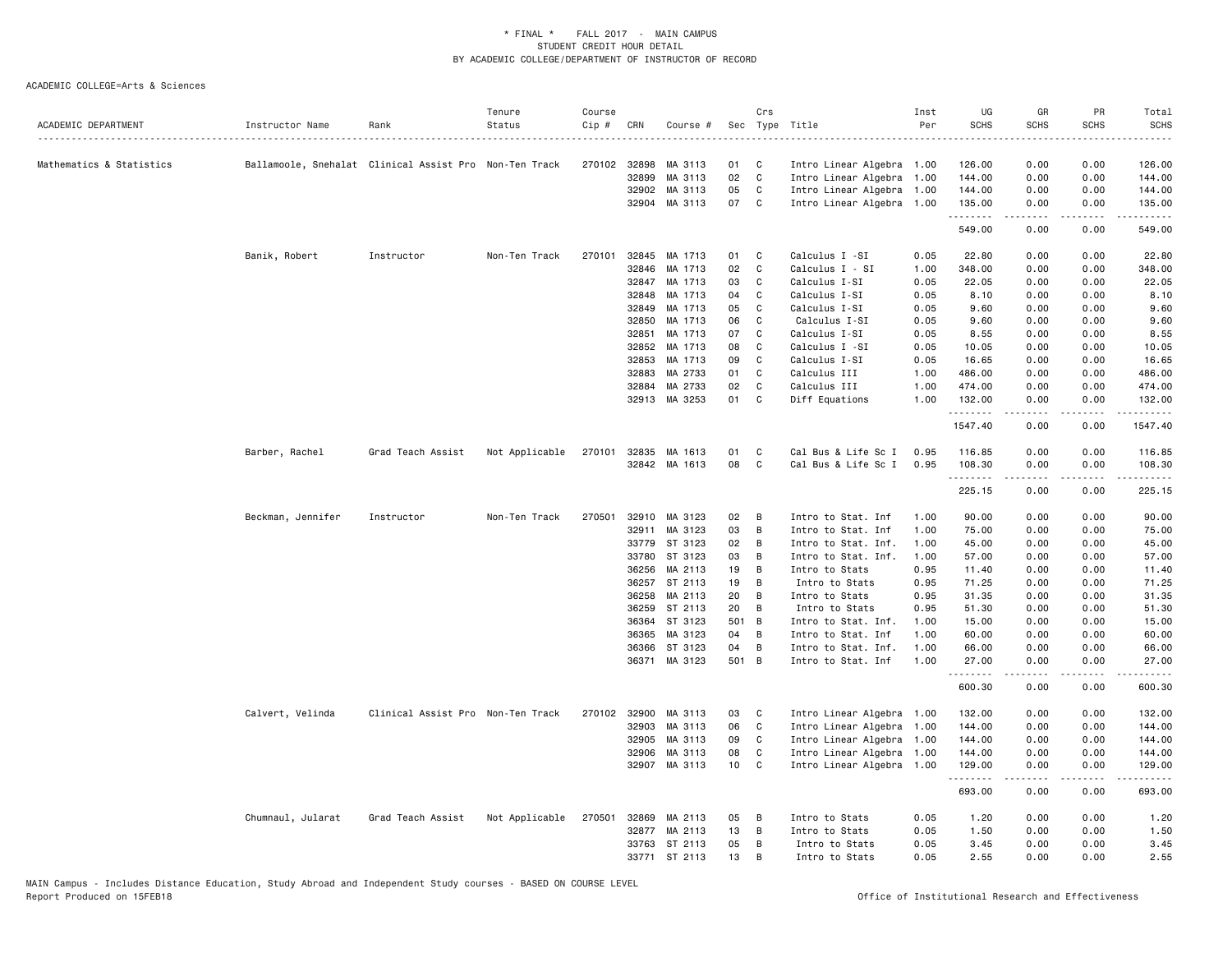| ACADEMIC DEPARTMENT      | Instructor Name    | Rank                        | Tenure<br>Status | Course<br>Cip # | CRN            | Course #             |          | Crs          | Sec Type Title                   | Inst<br>Per  | UG<br><b>SCHS</b> | GR<br><b>SCHS</b>      | PR<br><b>SCHS</b> | Total<br><b>SCHS</b><br><u>.</u> |
|--------------------------|--------------------|-----------------------------|------------------|-----------------|----------------|----------------------|----------|--------------|----------------------------------|--------------|-------------------|------------------------|-------------------|----------------------------------|
|                          |                    |                             |                  |                 |                |                      |          |              |                                  |              | <u>.</u>          |                        |                   |                                  |
|                          |                    |                             |                  |                 |                |                      |          |              |                                  |              | 8.70              | 0.00                   | 0.00              | 8.70                             |
| Mathematics & Statistics | Damircheli, Davood | Grad Teach Assist           | Not Applicable   |                 |                | 270101 32836 MA 1613 | 02       | $\mathbf{C}$ | Cal Bus & Life Sc I              | 0.95         | 102.60<br>.       | 0.00<br>.              | 0.00<br>$- - - -$ | 102.60<br>.                      |
|                          |                    |                             |                  |                 |                |                      |          |              |                                  |              | 102.60            | 0.00                   | 0.00              | 102.60                           |
|                          | Daniels, Diane     | Non-Faculty                 | Not Applicable   | 131099          | 32728          | LSK 0023             | 02       | - L          | Dev Studies Lab                  | 1.00         | 21.00             | 0.00                   | 0.00              | 21.00                            |
|                          |                    |                             |                  | 521003          | 32259          | FYE 1001             | F09 C    |              | First Year Experienc             | 1.00         | 17.00             | 0.00                   | 0.00              | 17.00                            |
|                          |                    |                             |                  |                 | 32260          | FYE 1001             | F10 C    |              | First Year Experienc             | 1.00         | 9.00<br>.         | 0.00                   | 0.00              | 9.00<br>.                        |
|                          |                    |                             |                  |                 |                |                      |          |              |                                  |              | 47.00             | 0.00                   | 0.00              | 47.00                            |
|                          | Dobson, Edward     | Professor                   | Tenured          |                 | 270101 36028   | MA 7000              | 01       | I.           | Directed Indiv Study 1.00        |              | 0.00              | 3.00                   | 0.00              | 3.00                             |
|                          |                    |                             |                  |                 | 36834          | MA 4000              | 03       | $\mathbf I$  | Directed Indiv Study             | 1.00         | 3.00              | 0.00                   | 0.00              | 3.00                             |
|                          |                    |                             |                  | 270102 32901    |                | MA 3113              | 04       | C            | Intro Linear Algebra             | 1.00         | 144.00            | 0.00                   | 0.00              | 144.00                           |
|                          |                    |                             |                  |                 |                | 34940 MA 8113        | 01       | $\mathbf{C}$ | Mod Higher Alg I                 | 1.00         | 0.00<br>.         | 12.00<br>$\frac{1}{2}$ | 0.00<br>.         | 12.00                            |
|                          |                    |                             |                  |                 |                |                      |          |              |                                  |              | 147.00            | 15.00                  | 0.00              | 162.00                           |
|                          | DuBien, Janice     | Associate Professor Tenured |                  | 270501          |                | 33787 ST 6211        | 01       | E            | Stat Consulting                  | 1.00         | 0.00              | 4.00                   | 0.00              | 4.00                             |
|                          |                    |                             |                  |                 | 33793          | ST 8214              | 01       | B            | Desn & Anal Of Exp               | 1.00         | 0.00              | 140.00                 | 0.00              | 140.00                           |
|                          |                    |                             |                  |                 | 33796          | ST 8603              | 01       | C            | Applied Statistics               | 1.00         | 0.00              | 21.00                  | 0.00              | 21.00                            |
|                          |                    |                             |                  |                 | 33798          | ST 8853              | 01       | C            | Adv Design Exper I               | 1.00         | 0.00              | 18.00                  | 0.00              | 18.00                            |
|                          |                    |                             |                  |                 |                | 36689 ST 7000        | 01       | $\mathbf{I}$ | Directed Indiv Study 1.00        |              | 0.00              | 1.00                   | 0.00              | 1.00                             |
|                          |                    |                             |                  |                 |                |                      |          |              |                                  |              | .<br>0.00         | .<br>184.00            | .<br>0.00         | .<br>184.00                      |
|                          | Eaton, Jonathan    | Instructor                  | Non-Ten Track    | 270101          | 32768          | MA 0103              | 01       | C            | Intermediate Algebra             | 1.00         | 399.00            | 0.00                   | 0.00              | 399.00                           |
|                          |                    |                             |                  |                 | 32769          | MA 0103              | 02       | C            | Intermediate Algebra             | 1.00         | 285.00            | 0.00                   | 0.00              | 285.00                           |
|                          |                    |                             |                  |                 |                | 32770 MA 0103        | 03       | К            | Intermediate Algebra             | 1.00         | 0.00              | 0.00                   | 0.00              | 0.00                             |
|                          |                    |                             |                  |                 | 32771          | MA 0103              | 04       | К            | Intermediate Algebra             | 1.00         | 0.00              | 0.00                   | 0.00              | 0.00                             |
|                          |                    |                             |                  |                 | 32772          | MA 0103              | 05       | К            | Intermediate Algebra             | 1.00         | 0.00              | 0.00                   | 0.00              | 0.00                             |
|                          |                    |                             |                  |                 | 32773          | MA 0103              | 06       | К            | Intermediate Algebra             | 1.00         | 0.00              | 0.00                   | 0.00              | 0.00                             |
|                          |                    |                             |                  |                 | 32774          | MA 0103              | 07       | К            | Intermediate Algebra             | 1.00         | 0.00              | 0.00                   | 0.00              | 0.00                             |
|                          |                    |                             |                  |                 | 32775          | MA 0103              | 08       | К            | Intermediate Algebra             | 1.00         | 0.00              | 0.00                   | 0.00              | 0.00                             |
|                          |                    |                             |                  |                 | 32776          | MA 0103              | 09       | К            | Intermediate Algebra             | 1.00         | 0.00              | 0.00                   | 0.00              | 0.00                             |
|                          |                    |                             |                  | 270501          | 32865          | MA 2113              | 01       | B            | Intro to Stats                   | 0.95         | 28.50             | 0.00                   | 0.00              | 28.50                            |
|                          |                    |                             |                  |                 | 32866          | MA 2113              | 02       | B            | Intro to Stats                   | 0.95         | 34.20             | 0.00                   | 0.00              | 34.20                            |
|                          |                    |                             |                  |                 | 32867          | MA 2113              | 03       | B            | Stats-with credit fo             | 0.95         | 19.95             | 0.00                   | 0.00              | 19.95                            |
|                          |                    |                             |                  |                 | 32868          | MA 2113              | 04       | B            | Intro to Stats                   | 0.95         | 31.35             | 0.00                   | 0.00              | 31.35                            |
|                          |                    |                             |                  |                 | 32869<br>32870 | MA 2113<br>MA 2113   | 05<br>06 | B<br>B       | Intro to Stats<br>Intro to Stats | 0.95<br>0.95 | 22.80<br>31.35    | 0.00<br>0.00           | 0.00<br>0.00      | 22.80<br>31.35                   |
|                          |                    |                             |                  |                 | 32871          | MA 2113              | 07       | B            | Intro to Stats                   | 0.95         | 28.50             | 0.00                   | 0.00              | 28.50                            |
|                          |                    |                             |                  |                 | 32872          | MA 2113              | 08       | B            | Intro to Stats                   | 0.95         | 28.50             | 0.00                   | 0.00              | 28.50                            |
|                          |                    |                             |                  |                 | 32873          | MA 2113              | 09       | B            | Intro to Stats                   | 0.95         | 39.90             | 0.00                   | 0.00              | 39.90                            |
|                          |                    |                             |                  |                 | 32874          | MA 2113              | 10       | B            | Stats-with credit fo             | 0.95         | 22.80             | 0.00                   | 0.00              | 22.80                            |
|                          |                    |                             |                  |                 | 32875          | MA 2113              | 11       | В            | Intro to Stats                   | 0.95         | 22.80             | 0.00                   | 0.00              | 22.80                            |
|                          |                    |                             |                  |                 | 32876          | MA 2113              | 12       | B            | Intro to Stats                   | 0.95         | 22.80             | 0.00                   | 0.00              | 22.80                            |
|                          |                    |                             |                  |                 | 33759          | ST 2113              | 01       | B            | Intro to Stats                   | 0.95         | 57.00             | 0.00                   | 0.00              | 57.00                            |
|                          |                    |                             |                  |                 | 33760          | ST 2113              | 02       | B            | Intro to Stats                   | 0.95         | 54.15             | 0.00                   | 0.00              | 54.15                            |
|                          |                    |                             |                  |                 |                | 33761 ST 2113        | 03       | В            | Stats-with credit f              | 0.95         | 65.55             | 0.00                   | 0.00              | 65.55                            |
|                          |                    |                             |                  |                 |                | 33762 ST 2113        | 04       | B            | Intro to Stats                   | 0.95         | 57.00             | 0.00                   | 0.00              | 57.00                            |
|                          |                    |                             |                  |                 |                | 33763 ST 2113        | 0.5      | <b>B</b>     | Intro to Stats                   | 0.95         | 65.55             | 0.00                   | 0.00              | 65.55                            |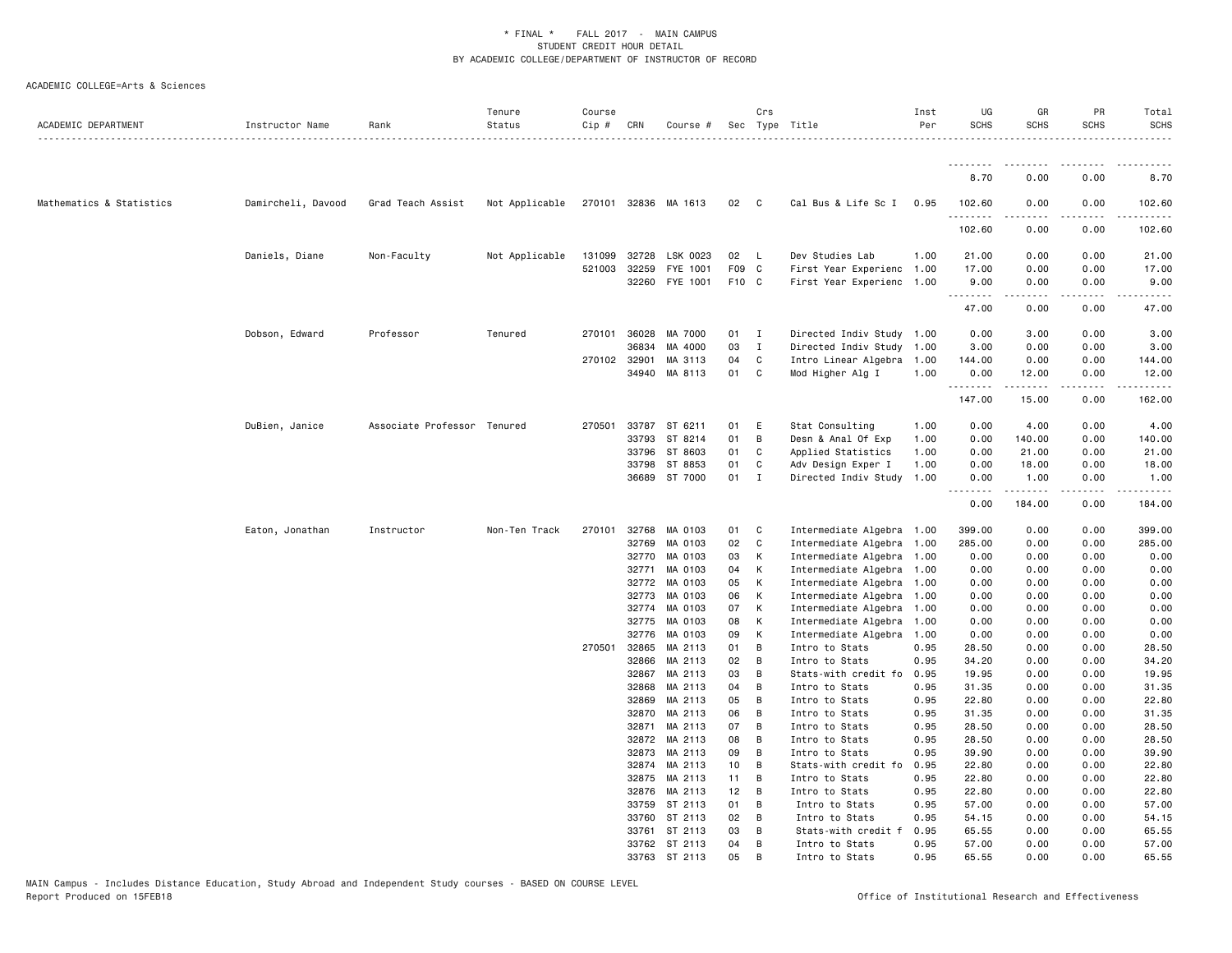| ACADEMIC DEPARTMENT      | Instructor Name                        | Rank                        | Tenure<br>Status | Course<br>$Cip$ # | CRN          | Course #                       |                 | Crs          | Sec Type Title                          | Inst<br>Per<br>. | UG<br><b>SCHS</b>            | GR<br><b>SCHS</b>    | PR<br><b>SCHS</b> | Total<br><b>SCHS</b><br>والمناصبات                                                                                                                   |
|--------------------------|----------------------------------------|-----------------------------|------------------|-------------------|--------------|--------------------------------|-----------------|--------------|-----------------------------------------|------------------|------------------------------|----------------------|-------------------|------------------------------------------------------------------------------------------------------------------------------------------------------|
| Mathematics & Statistics | Eaton, Jonathan                        | Instructor                  | Non-Ten Track    | 270501            |              | 33764 ST 2113                  | 06              | B            | Intro to Stats                          | 0.95             | 54.15                        | 0.00                 | 0.00              | 54.15                                                                                                                                                |
|                          |                                        |                             |                  |                   | 33765        | ST 2113                        | 07              | B            | Intro to Stats                          | 0.95             | 54.15                        | 0.00                 | 0.00              | 54.15                                                                                                                                                |
|                          |                                        |                             |                  |                   | 33766        | ST 2113                        | 08              | B            | Intro to Stats                          | 0.95             | 57.00                        | 0.00                 | 0.00              | 57.00                                                                                                                                                |
|                          |                                        |                             |                  |                   | 33767        | ST 2113                        | 09              | В            | Intro to Stats                          | 0.95             | 45.60                        | 0.00                 | 0.00              | 45.60                                                                                                                                                |
|                          |                                        |                             |                  |                   | 33768        | ST 2113                        | 10              | В            | Stats-with credit f                     | 0.95             | 62.70                        | 0.00                 | 0.00              | 62.70                                                                                                                                                |
|                          |                                        |                             |                  |                   | 33769        | ST 2113                        | 11              | B            | Intro to Stats                          | 0.95             | 62.70                        | 0.00                 | 0.00              | 62.70                                                                                                                                                |
|                          |                                        |                             |                  |                   | 33770        | ST 2113                        | 12              | B            | Intro to Stats                          | 0.95             | 68.40                        | 0.00                 | 0.00              | 68.40                                                                                                                                                |
|                          |                                        |                             |                  |                   | 34326        | MA 2113                        | 501 C           |              | Intro to Stats                          | 1.00             | 48.00                        | 0.00                 | 0.00              | 48.00                                                                                                                                                |
|                          |                                        |                             |                  |                   |              | 34375 ST 2113                  | 501 C           |              | Intro to Stats                          | 1.00             | 24.00<br>.                   | 0.00<br>. <u>.</u> . | 0.00<br>$- - - -$ | 24.00                                                                                                                                                |
|                          |                                        |                             |                  |                   |              |                                |                 |              |                                         |                  | 1793.40                      | 0.00                 | 0.00              | 1793.40                                                                                                                                              |
|                          | Fabel, Andrew                          | Associate Professor Tenured |                  | 270101            |              | 32857 MA 1713                  | H02 C           |              | Honors Calculus I                       | 1.00             | 60.00                        | 0.00                 | 0.00              | 60.00                                                                                                                                                |
|                          |                                        |                             |                  |                   | 32895        | MA 2743                        | 04              | C            | Calculus IV                             | 1.00             | 135.00<br>.                  | 0.00<br>.            | 0.00<br>.         | 135.00<br>.                                                                                                                                          |
|                          |                                        |                             |                  |                   |              |                                |                 |              |                                         |                  | 195.00                       | 0.00                 | 0.00              | 195.00                                                                                                                                               |
|                          | Fang, Zhou                             | Grad Teach Assist           | Not Applicable   | 270501            | 32872        | MA 2113                        | 08              | В            | Intro to Stats                          | 0.05             | 1.50                         | 0.00                 | 0.00              | 1.50                                                                                                                                                 |
|                          |                                        |                             |                  |                   | 32873        | MA 2113                        | 09              | B            | Intro to Stats                          | 0.05             | 2.10                         | 0.00                 | 0.00              | 2.10                                                                                                                                                 |
|                          |                                        |                             |                  |                   |              | 32874 MA 2113                  | 10 <sub>1</sub> | B            | Stats-with credit fo                    | 0.05             | 1.20                         | 0.00                 | 0.00              | 1.20                                                                                                                                                 |
|                          |                                        |                             |                  |                   | 32875        | MA 2113                        | 11              | B            | Intro to Stats                          | 0.05             | 1.20                         | 0.00                 | 0.00              | 1.20                                                                                                                                                 |
|                          |                                        |                             |                  |                   | 33766        | ST 2113                        | 08              | B            | Intro to Stats                          | 0.05             | 3.00                         | 0.00                 | 0.00              | 3.00                                                                                                                                                 |
|                          |                                        |                             |                  |                   | 33767        | ST 2113                        | 09              | В            | Intro to Stats                          | 0.05             | 2.40                         | 0.00                 | 0.00              | 2.40                                                                                                                                                 |
|                          |                                        |                             |                  |                   | 33768        | ST 2113                        | 10              | B            | Stats-with credit f                     | 0.05             | 3.30                         | 0.00                 | 0.00              | 3.30                                                                                                                                                 |
|                          |                                        |                             |                  |                   |              | 33769 ST 2113                  | 11              | B            | Intro to Stats                          | 0.05             | 3.30<br>$\sim$ $\sim$ $\sim$ | 0.00                 | 0.00              | 3.30                                                                                                                                                 |
|                          |                                        |                             |                  |                   |              |                                |                 |              |                                         |                  | 18.00                        | 0.00                 | 0.00              | 18.00                                                                                                                                                |
|                          | Good, Abigail                          | Grad Teach Assist           | Not Applicable   |                   |              | 270102 32811 MA 1313           | 40              | B            | College Algebra-SI                      | 0.05             | 2.55                         | 0.00                 | 0.00              | 2.55                                                                                                                                                 |
|                          |                                        |                             |                  |                   |              | 32812 MA 1313                  | 41              | B            | College Algebra-SI                      | 0.05             | 3.60                         | 0.00                 | 0.00              | 3.60                                                                                                                                                 |
|                          |                                        |                             |                  |                   |              |                                |                 |              |                                         |                  | $- - - -$                    | $\frac{1}{2}$        | $\frac{1}{2}$     | .                                                                                                                                                    |
|                          |                                        |                             |                  |                   |              |                                |                 |              |                                         |                  | 6.15                         | 0.00                 | 0.00              | 6.15                                                                                                                                                 |
|                          | Johnson, Corlis                        | Associate Professor Tenured |                  | 270101            | 32831        | MA 1453                        | 01              | C            | Precal w/Graphing Ca 0.05               |                  | 2.85                         | 0.00                 | 0.00              | 2.85                                                                                                                                                 |
|                          |                                        |                             |                  |                   |              | 270102 32912 MA 3163           | 01              | C            | Intro To Mod Algebra 1.00               |                  | 87.00                        | 0.00                 | 0.00              | 87.00                                                                                                                                                |
|                          |                                        |                             |                  |                   |              |                                |                 |              |                                         |                  | .<br>89.85                   | .<br>0.00            | المتماما<br>0.00  | .<br>89.85                                                                                                                                           |
|                          |                                        |                             |                  |                   |              |                                |                 |              |                                         |                  |                              |                      |                   |                                                                                                                                                      |
|                          | Jones, Chartese                        | Grad Teach Assist           | Not Applicable   | 270101            |              | 32816 MA 1323<br>32831 MA 1453 | 03<br>01        | C<br>C       | Trigonometry-SI<br>Precal w/Graphing Ca | 0.95<br>0.95     | 125.40<br>54.15              | 0.00<br>0.00         | 0.00<br>0.00      | 125.40<br>54.15                                                                                                                                      |
|                          |                                        |                             |                  |                   |              |                                |                 |              |                                         |                  | .                            | .                    | .                 | $\frac{1}{2} \left( \frac{1}{2} \right) \left( \frac{1}{2} \right) \left( \frac{1}{2} \right) \left( \frac{1}{2} \right) \left( \frac{1}{2} \right)$ |
|                          |                                        |                             |                  |                   |              |                                |                 |              |                                         |                  | 179.55                       | 0.00                 | 0.00              | 179.55                                                                                                                                               |
|                          | Junkin, Marilyn                        | Grad Teach Assist           | Not Applicable   |                   |              | 270101 32820 MA 1323           | 07              | C            | Trigonometry-SI                         | 0.95             | 119.70                       | 0.00                 | 0.00              | 119.70                                                                                                                                               |
|                          |                                        |                             |                  |                   |              |                                |                 |              |                                         |                  | .<br>119.70                  | 0.00                 | ----<br>0.00      | .<br>119.70                                                                                                                                          |
|                          |                                        |                             |                  |                   |              |                                |                 |              |                                         |                  |                              |                      |                   |                                                                                                                                                      |
|                          | Katterjohn, Kristoph Grad Teach Assist |                             | Not Applicable   |                   |              | 270101 32839 MA 1613           | 05              | $\mathbf{C}$ | Cal Bus & Life Sc I                     | 0.95             | 114.00<br>.                  | 0.00<br>$- - - - -$  | 0.00<br>.         | 114.00<br>.                                                                                                                                          |
|                          |                                        |                             |                  |                   |              |                                |                 |              |                                         |                  | 114.00                       | 0.00                 | 0.00              | 114.00                                                                                                                                               |
|                          | Kilpatrick, Matthew                    | Lecturer                    | Non-Ten Track    |                   | 270102 32779 | MA 1313                        | 01              | C            | College Algebra-SI                      | 0.95             | 179.55                       | 0.00                 | 0.00              | 179.55                                                                                                                                               |
|                          |                                        |                             |                  |                   | 32787        | MA 1313                        | 09              | C            | College Algebra-SI                      | 0.95             | 538.65                       | 0.00                 | 0.00              | 538.65                                                                                                                                               |
|                          |                                        |                             |                  | 270501            | 32880        | MA 2113                        | 16              | B            | Intro to Stats                          | 1.00             | 24.00                        | 0.00                 | 0.00              | 24.00                                                                                                                                                |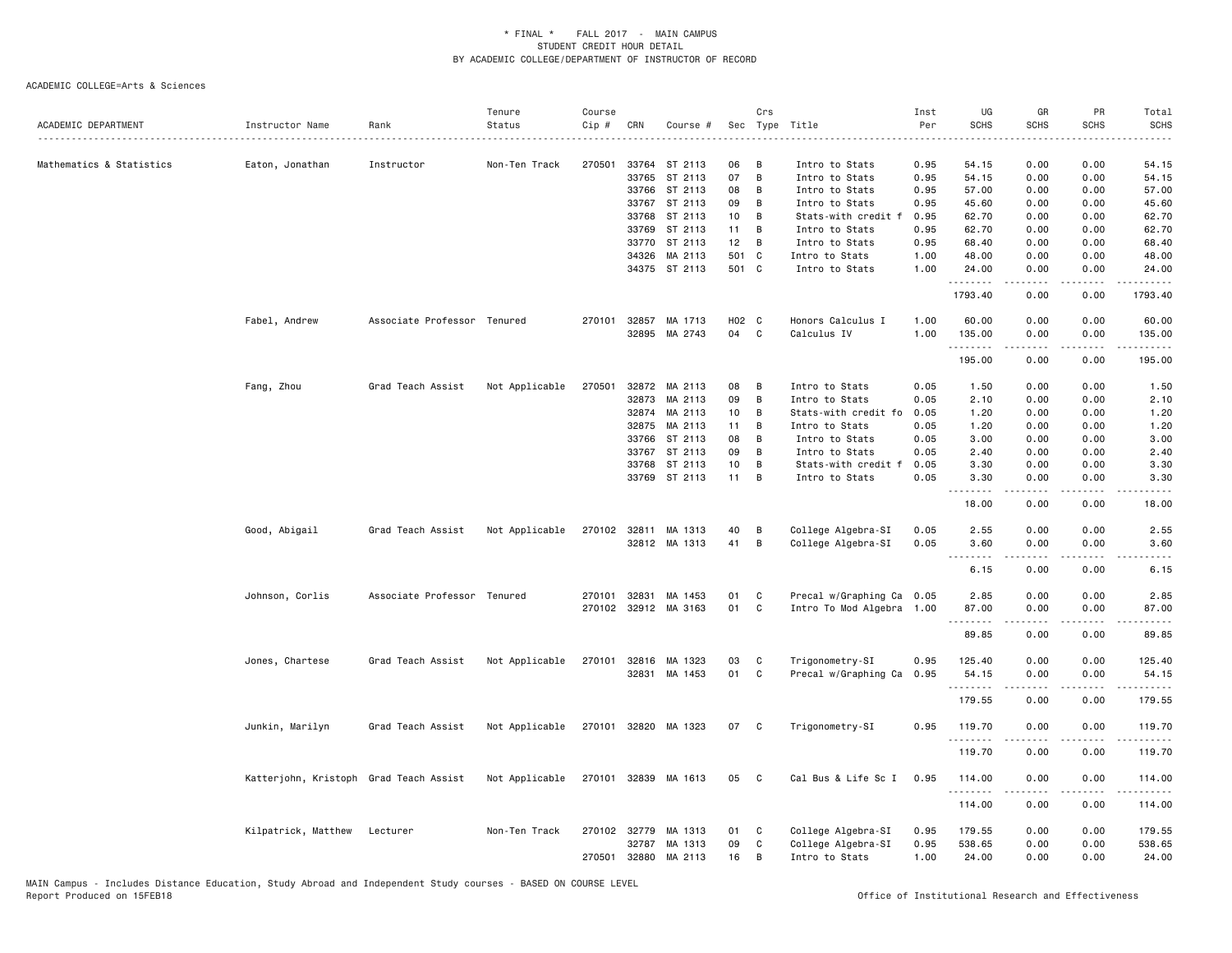| ACADEMIC DEPARTMENT      | Instructor Name     | Rank                          | Tenure<br>Status | Course<br>Cip # | CRN   | Course #        |    | Crs          | Sec Type Title       | Inst<br>Per | UG<br><b>SCHS</b> | GR<br><b>SCHS</b>                                                                                                                                             | PR<br><b>SCHS</b>            | Total<br><b>SCHS</b>  |
|--------------------------|---------------------|-------------------------------|------------------|-----------------|-------|-----------------|----|--------------|----------------------|-------------|-------------------|---------------------------------------------------------------------------------------------------------------------------------------------------------------|------------------------------|-----------------------|
| Mathematics & Statistics | Kilpatrick, Matthew | Lecturer                      | Non-Ten Track    | 270501          | 32881 | MA 2113         | 17 | B            | Intro to Stats       | 1.00        | 15.00             | 0.00                                                                                                                                                          | 0.00                         | 15.00                 |
|                          |                     |                               |                  |                 | 32882 | MA 2113         | 18 | B            | Intro to Stats       | 1.00        | 33.00             | 0.00                                                                                                                                                          | 0.00                         | 33.00                 |
|                          |                     |                               |                  |                 | 33774 | ST 2113         | 16 | B            | Intro to Stats       | 1.00        | 69.00             | 0.00                                                                                                                                                          | 0.00                         | 69.00                 |
|                          |                     |                               |                  |                 | 33775 | ST 2113         | 17 | B            | Intro to Stats       | 1.00        | 75.00             | 0.00                                                                                                                                                          | 0.00                         | 75.00                 |
|                          |                     |                               |                  |                 |       | 33776 ST 2113   | 18 | B            | Intro to Stats       | 1.00        | 57.00<br>.        | 0.00<br>.                                                                                                                                                     | 0.00<br>د د د د              | 57.00<br>.            |
|                          |                     |                               |                  |                 |       |                 |    |              |                      |             | 991.20            | 0.00                                                                                                                                                          | 0.00                         | 991.20                |
|                          | Kim, Hwamog         | Grad Teach Assist             | Not Applicable   | 270101          | 32840 | MA 1613         | 06 | C            | Cal Bus & Life Sc I  | 0.95        | 96.90             | 0.00                                                                                                                                                          | 0.00                         | 96.90                 |
|                          |                     |                               |                  |                 | 32841 | MA 1613         | 07 | C            | Cal Bus & Life Sc I  | 0.95        | 111.15<br>.       | 0.00<br>-----                                                                                                                                                 | 0.00<br>.                    | 111.15<br>المستملة    |
|                          |                     |                               |                  |                 |       |                 |    |              |                      |             | 208.05            | 0.00                                                                                                                                                          | 0.00                         | 208.05                |
|                          | Kim, Seongjai       | Professor                     | Tenured          | 270101          | 32894 | MA 2743         | 03 | C            | Calculus IV          | 1.00        | 105.00            | 0.00                                                                                                                                                          | 0.00                         | 105.00                |
|                          |                     |                               |                  |                 | 34942 | MA 8443         | 01 | $\mathtt{C}$ | Num Soln PDE I       | 1.00        | 0.00              | 18.00                                                                                                                                                         | 0.00                         | 18.00                 |
|                          |                     |                               |                  |                 |       | 36232 MA 9000   | 03 | D            | Research / Diss      | 1.00        | 0.00<br>.         | 12.00<br>$\frac{1}{2} \left( \frac{1}{2} \right) \left( \frac{1}{2} \right) \left( \frac{1}{2} \right) \left( \frac{1}{2} \right) \left( \frac{1}{2} \right)$ | 0.00<br>$\sim$ $\sim$ $\sim$ | 12.00<br>.            |
|                          |                     |                               |                  |                 |       |                 |    |              |                      |             | 105.00            | 30.00                                                                                                                                                         | 0.00                         | 135.00                |
|                          | King, Nancy         | Instructor                    | Non-Ten Track    | 270101          | 32826 | MA 1423         | 01 | C            | Problem Solving Real | 1.00        | 90.00             | 0.00                                                                                                                                                          | 0.00                         | 90.00                 |
|                          |                     |                               |                  |                 | 32830 | MA 1433         | 02 | C            | Informal Geom & Meas | 1.00        | 87.00             | 0.00                                                                                                                                                          | 0.00                         | 87.00                 |
|                          |                     |                               |                  |                 | 32835 | MA 1613         | 01 | C            | Cal Bus & Life Sc I  | 0.05        | 6.15              | 0.00                                                                                                                                                          | 0.00                         | 6.15                  |
|                          |                     |                               |                  |                 | 32836 | MA 1613         | 02 | C            | Cal Bus & Life Sc I  | 0.05        | 5.40              | 0.00                                                                                                                                                          | 0.00                         | 5.40                  |
|                          |                     |                               |                  |                 | 32837 | MA 1613         | 03 | C            | Cal Bus & Life Sc I  | 1.00        | 150.00            | 0.00                                                                                                                                                          | 0.00                         | 150.00                |
|                          |                     |                               |                  |                 | 32838 | MA 1613         | 04 | C            | Cal Bus & Life Sc I  | 1.00        | 165.00            | 0.00                                                                                                                                                          | 0.00                         | 165.00                |
|                          |                     |                               |                  |                 | 32839 | MA 1613         | 05 | C            | Cal Bus & Life Sc I  | 0.05        | 6.00              | 0.00                                                                                                                                                          | 0.00                         | 6.00                  |
|                          |                     |                               |                  |                 | 32840 | MA 1613         | 06 | C            | Cal Bus & Life Sc I  | 0.05        | 5.10              | 0.00                                                                                                                                                          | 0.00                         | 5.10                  |
|                          |                     |                               |                  |                 | 32841 | MA 1613         | 07 | C            | Cal Bus & Life Sc I  | 0.05        | 5.85              | 0.00                                                                                                                                                          | 0.00                         | 5.85                  |
|                          |                     |                               |                  |                 | 32842 | MA 1613         | 08 | C            | Cal Bus & Life Sc I  | 0.05        | 5.70              | 0.00                                                                                                                                                          | 0.00                         | 5.70                  |
|                          |                     |                               |                  |                 | 32843 | MA 1613         | 09 | C            | Cal Bus & Life Sc I  | 0.05        | 27.15<br>.        | 0.00<br>.                                                                                                                                                     | 0.00<br>.                    | 27.15<br>.            |
|                          |                     |                               |                  |                 |       |                 |    |              |                      |             | 553.35            | 0.00                                                                                                                                                          | 0.00                         | 553.35                |
|                          | Lim, Hyeona         | Associate Professor Tenured   |                  | 240101          | 36397 | <b>HON 4000</b> | 02 | Ι            | Directed Individual  | 1.00        | 3.00              | 0.00                                                                                                                                                          | 0.00                         | 3.00                  |
|                          |                     |                               |                  | 270101          | 32892 | MA 2743         | 01 | C            | Calculus IV          | 1.00        | 129.00            | 0.00                                                                                                                                                          | 0.00                         | 129.00                |
|                          |                     |                               |                  |                 | 35560 | MA 9000         | 01 | D            | Research / Diss      | 1.00        | 0.00              | 6.00                                                                                                                                                          | 0.00                         | 6.00                  |
|                          |                     |                               |                  |                 | 36224 | MA 9413         | 01 | C            | Topics Num Anal      | 1.00        | 0.00              | 3.00                                                                                                                                                          | 0.00                         | 3.00                  |
|                          |                     |                               |                  |                 |       | 36635 MA 4000   | 02 | $\mathbf{I}$ | Directed Indiv Study | 1.00        | 3.00<br>.         | 0.00<br>.                                                                                                                                                     | 0.00<br>.                    | 3.00<br>.             |
|                          |                     |                               |                  |                 |       |                 |    |              |                      |             | 135.00            | 9.00                                                                                                                                                          | 0.00                         | 144.00                |
|                          | Lindsey, Jabbar     | Grad Teach Assist             | Not Applicable   | 270101          |       | 32818 MA 1323   | 05 | C            | Trigonometry-SI      | 0.95        | 128.25<br>.       | 0.00<br>-----                                                                                                                                                 | 0.00<br>.                    | 128.25<br>$- - - - -$ |
|                          |                     |                               |                  |                 |       |                 |    |              |                      |             | 128.25            | 0.00                                                                                                                                                          | 0.00                         | 128.25                |
|                          | Liu, Yuan           | Assistant Professor Ten Track |                  | 270101          | 32923 | MA 4313         | 01 | C            | Numerical Anal I     | 1.00        | 60.00             | 0.00                                                                                                                                                          | 0.00                         | 60.00                 |
|                          |                     |                               |                  |                 | 32931 | MA 6313         | 01 | C            | Numerical Anal I     | 1.00        | 0.00              | 18.00                                                                                                                                                         | 0.00                         | 18.00                 |
|                          |                     |                               |                  |                 | 34944 | MA 4373         | 01 | C            | Int Part Diff Equa   | 1.00        | 27.00             | 0.00                                                                                                                                                          | 0.00                         | 27.00                 |
|                          |                     |                               |                  |                 | 34945 | MA 6373         | 01 | $\mathtt{C}$ | Int Part Diff Equa   | 1.00        | 0.00<br>.         | 12.00<br>د د د د د                                                                                                                                            | 0.00<br>.                    | 12.00<br>.            |
|                          |                     |                               |                  |                 |       |                 |    |              |                      |             | 87.00             | 30.00                                                                                                                                                         | 0.00                         | 117.00                |
|                          | McBride, Matthew    | Assistant Professor Ten Track |                  | 270101          | 32936 | MA 6933         | 01 | C            | Math Analysis I      | 1.00        | 0.00              | 21.00                                                                                                                                                         | 0.00                         | 21.00                 |
|                          |                     |                               |                  |                 |       | 34943 MA 8633   | 01 | $\mathtt{C}$ | Real Analysis I      | 1.00        | 0.00              | 15.00                                                                                                                                                         | 0.00                         | 15.00                 |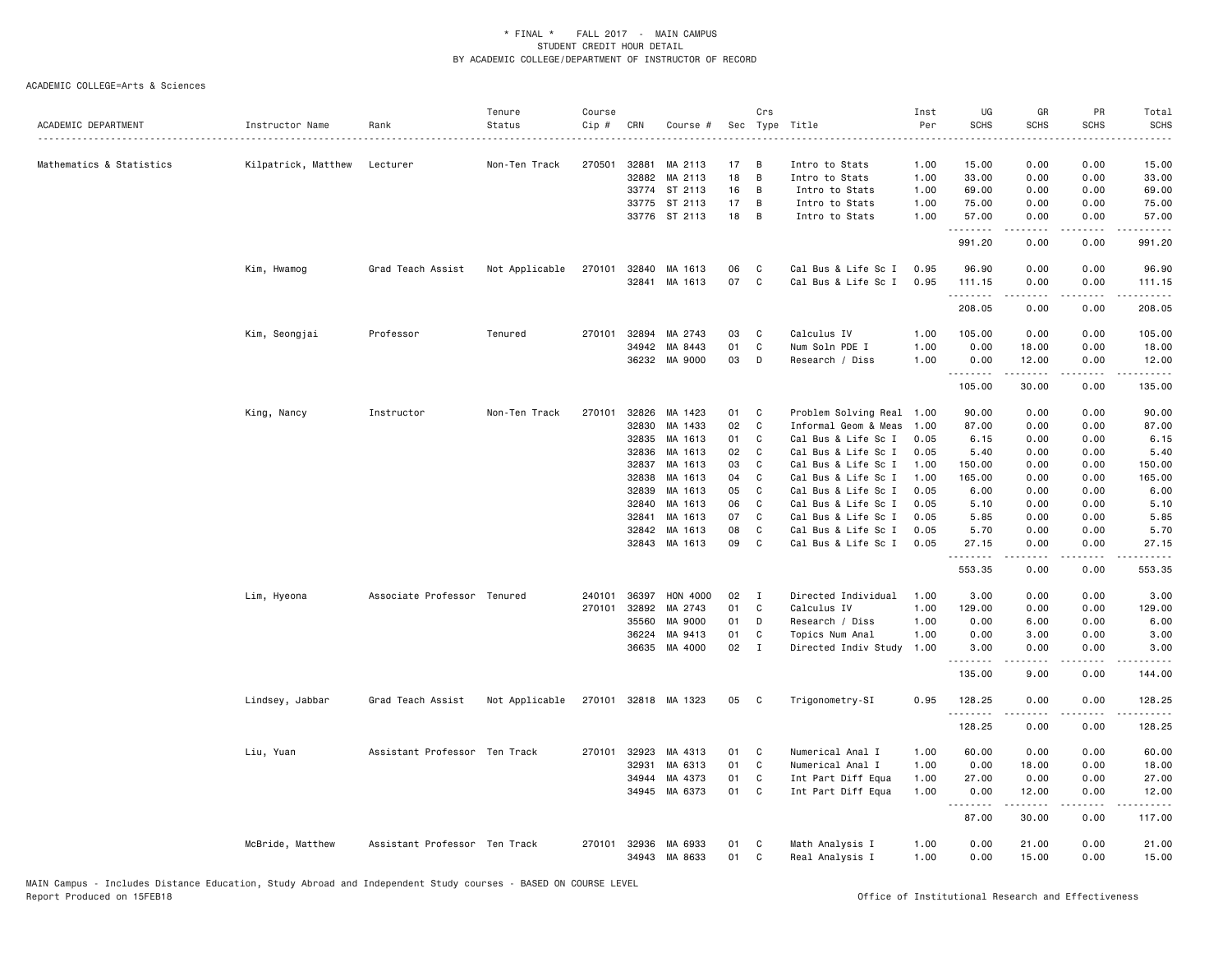| ACADEMIC DEPARTMENT      | Instructor Name   | Rank                          | Tenure<br>Status | Course<br>Cip # | CRN          | Course #             |       | Crs          | Sec Type Title            | Inst<br>Per | UG<br><b>SCHS</b>             | GR<br><b>SCHS</b>   | PR<br><b>SCHS</b>            | Total<br><b>SCHS</b>    |
|--------------------------|-------------------|-------------------------------|------------------|-----------------|--------------|----------------------|-------|--------------|---------------------------|-------------|-------------------------------|---------------------|------------------------------|-------------------------|
|                          |                   |                               |                  |                 |              |                      |       |              |                           |             | .                             |                     |                              |                         |
|                          |                   |                               |                  |                 |              |                      |       |              |                           |             | 0.00                          | 36.00               | 0.00                         | 36.00                   |
| Mathematics & Statistics | Miller, Thomas L. | Professor                     | Tenured          |                 | 270101 32926 | MA 4633              | 01    | C            | Adv Calculus I            | 1.00        | 75.00                         | 0.00                | 0.00                         | 75.00                   |
|                          |                   |                               |                  |                 | 32929        | MA 6153              | 01    | C            | Mat & Lin Algebra         | 1.00        | 0.00                          | 12.00               | 0.00                         | 12.00                   |
|                          |                   |                               |                  |                 | 32934        | MA 6633              | 01    | C            | Adv Calculus I            | 1.00        | 0.00                          | 6.00                | 0.00                         | 6.00                    |
|                          |                   |                               |                  |                 | 36421        | MA 4000              | 01    | $\mathbf{I}$ | Directed Indiv Study      | 1.00        | 3.00                          | 0.00                | 0.00                         | 3.00                    |
|                          |                   |                               |                  |                 | 270102 32921 | MA 4153              | 01    | $\mathbf{C}$ | Mat & Lin Algebra         | 1.00        | 27.00<br>$\sim$ $\sim$ $\sim$ | 0.00                | 0.00<br>$\sim$ $\sim$ $\sim$ | 27.00                   |
|                          |                   |                               |                  |                 |              |                      |       |              |                           |             | 105.00                        | 18.00               | 0.00                         | 123.00                  |
|                          | Miller, Vivien    | Professor                     | Tenured          | 270101          | 32856        | MA 1713              | H01 C |              | Honors Calculus I         | 1.00        | 60.00                         | 0.00                | 0.00                         | 60.00                   |
|                          |                   |                               |                  |                 | 32927        | MA 4753              | 01    | C            | Ap Complex Variables 1.00 |             | 36.00                         | 0.00                | 0.00                         | 36.00                   |
|                          |                   |                               |                  |                 | 32935        | MA 6753              | 01    | C            | Ap Complex Variables 1.00 |             | 0.00                          | 18.00               | 0.00                         | 18.00                   |
|                          |                   |                               |                  |                 |              | 36867 MA 7000        | 03 I  |              | Directed Indiv Study 1.00 |             | 0.00<br>.                     | 1.00                | 0.00                         | 1.00                    |
|                          |                   |                               |                  |                 |              |                      |       |              |                           |             | 96.00                         | 19.00               | 0.00                         | 115.00                  |
|                          | Nation, Julie     | Instructor                    | Non-Ten Track    | 270101          |              | 32814 MA 1323        | 01    | $\mathbf{C}$ | Trigonometry-SI           | 0.95        | 538.65                        | 0.00                | 0.00                         | 538.65                  |
|                          |                   |                               |                  |                 | 32827        | MA 1423              | 02    | C            | Problem Solving Real      | 1.00        | 114.00                        | 0.00                | 0.00                         | 114.00                  |
|                          |                   |                               |                  |                 | 36555        | MA 1423              | 502 C |              | Problem Solving Real      | 1.00        | 30.00                         | 0.00                | 0.00                         | 30.00                   |
|                          |                   |                               |                  |                 | 270102 32780 | MA 1313              | 02    | C            | College Algebra-SI        | 0.95        | 532.95                        | 0.00                | 0.00                         | 532.95                  |
|                          |                   |                               |                  |                 | 32785        | MA 1313              | 07    | $\mathbf{C}$ | College Algebra-SI        | 0.95        | 532.95<br>.                   | 0.00<br>.           | 0.00<br>$\sim$ $\sim$ $\sim$ | 532.95<br>.             |
|                          |                   |                               |                  |                 |              |                      |       |              |                           |             | 1748.55                       | 0.00                | 0.00                         | 1748.55                 |
|                          | Neumann, Michael  | Professor                     | Tenured          | 270101          | 32893        | MA 2743              | 02    | C            | Calculus IV               | 1.00        | 123.00                        | 0.00                | 0.00                         | 123.00                  |
|                          |                   |                               |                  |                 |              | 36222 MA 2743        | 06    | C            | Calculus IV               | 1.00        | 93.00                         | 0.00                | 0.00                         | 93.00                   |
|                          |                   |                               |                  |                 |              |                      |       |              |                           |             | .<br>216.00                   | .<br>0.00           | المستبدا<br>0.00             | $- - - - - -$<br>216.00 |
|                          | Oppenheimer, Seth | Professor                     | Tenured          | 270101          | 32897        | MA 3053              | 01    | C            | Found Of Math I           | 1.00        | 90.00                         | 0.00                | 0.00                         | 90.00                   |
|                          |                   |                               |                  | 279999          |              | 36193 MA 1001        | 01    | C            | First Year Seminar        | 1.00        | 11.00                         | 0.00                | 0.00                         | 11.00                   |
|                          |                   |                               |                  |                 |              |                      |       |              |                           |             | .<br>101.00                   | 0.00                | 0.00                         | 101.00                  |
|                          |                   |                               |                  |                 |              |                      |       |              |                           |             |                               |                     |                              |                         |
|                          | Patel, Jatinkumar | Grad Teach Assist             | Not Applicable   |                 |              | 270101 32817 MA 1323 | 04 C  |              | Trigonometry-SI           | 0.95        | 111.15                        | 0.00                | 0.00                         | 111.15                  |
|                          |                   |                               |                  |                 |              |                      |       |              |                           |             | 111.15                        | 0.00                | 0.00                         | 111.15                  |
|                          | Patil, Prakash    | Associate Professor Ten Track |                  | 270501          | 33794        | ST 8253              | 01    | C            | Regression Analysis       | 1.00        | 0.00                          | 45.00               | 0.00                         | 45.00                   |
|                          |                   |                               |                  |                 | 33795        | ST 8413              | 01    | C            | Multiv Stat Meths         | 1.00        | 0.00                          | 21.00               | 0.00                         | 21.00                   |
|                          |                   |                               |                  |                 |              | 36198 ST 9000        | 01    | D            | Research / Diss           | 1.00        | 0.00<br>.                     | 18.00<br>. <u>.</u> | 0.00<br>.                    | 18.00<br>. <u>.</u>     |
|                          |                   |                               |                  |                 |              |                      |       |              |                           |             | 0.00                          | 84.00               | 0.00                         | 84.00                   |
|                          | Qian, Chuanxi     | Professor                     | Tenured          | 270101          | 32919        | MA 3253              | H01 C |              | Honors Diff Equation      | 1.00        | 21.00                         | 0.00                | 0.00                         | 21.00                   |
|                          |                   |                               |                  |                 | 32920        | MA 3353              | 01    | C            | Diff Equations II         | 1.00        | 69.00                         | 0.00                | 0.00                         | 69.00                   |
|                          |                   |                               |                  |                 |              | 36200 MA 9000        | 02 D  |              | Research / Diss           | 1.00        | 0.00                          | 9.00                | 0.00                         | 9.00                    |
|                          |                   |                               |                  |                 |              |                      |       |              |                           |             | <u>.</u><br>90.00             | -----<br>9.00       | .<br>0.00                    | 99.00                   |
|                          | Razzaghi, Mohsen  | Professor                     | Tenured          |                 |              | 270101 36492 MA 7000 | 02    | $\mathbf{I}$ | Directed Indiv Study 1.00 |             | 0.00                          | 3.00                | 0.00                         | 3.00                    |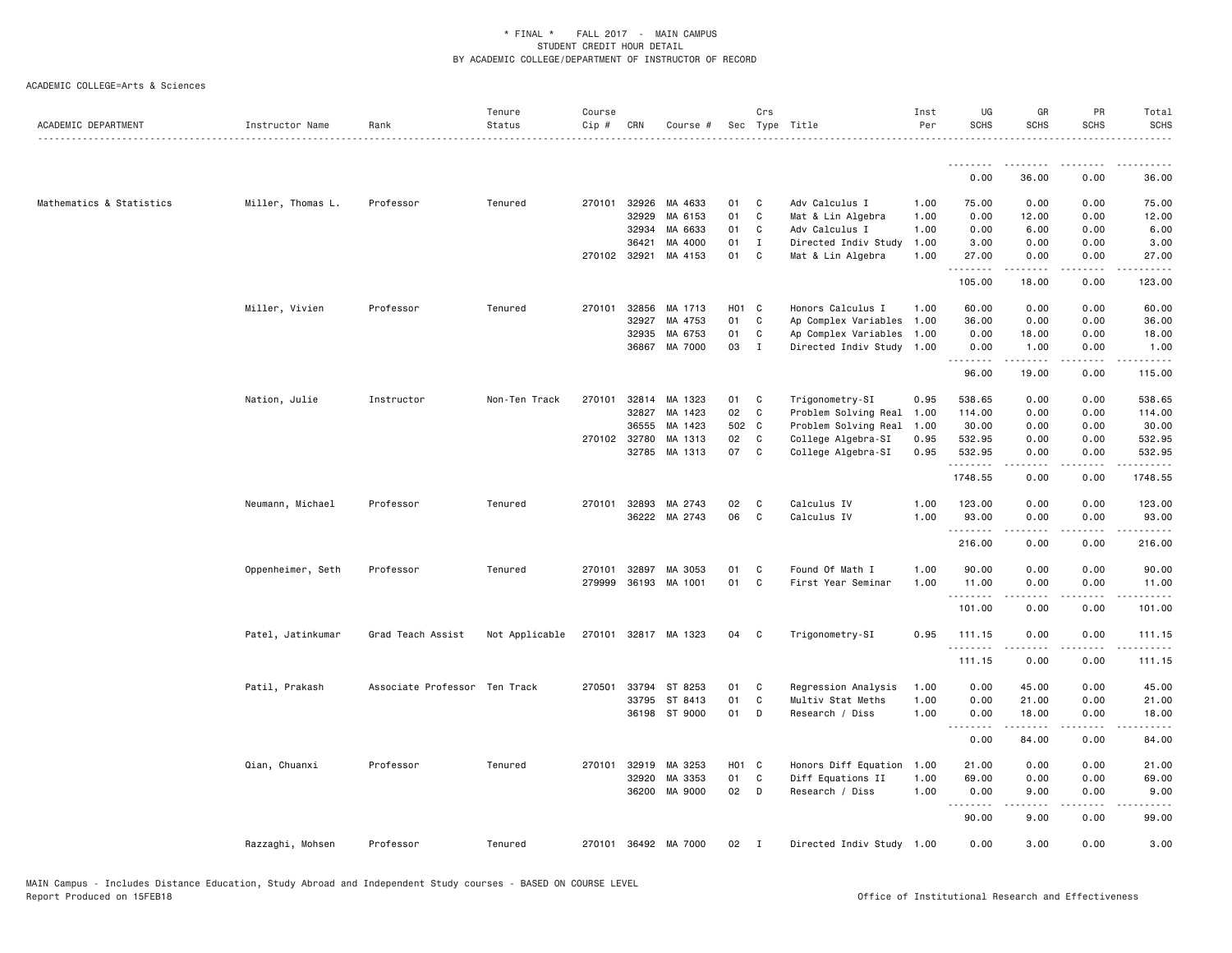| ACADEMIC DEPARTMENT      | Instructor Name | Rank                                             | Tenure<br>Status | Course<br>$Cip$ # | CRN            | Course #             |          | Crs            | Sec Type Title                         | Inst<br>Per  | UG<br><b>SCHS</b> | GR<br><b>SCHS</b> | PR<br><b>SCHS</b> | Total<br><b>SCHS</b> |
|--------------------------|-----------------|--------------------------------------------------|------------------|-------------------|----------------|----------------------|----------|----------------|----------------------------------------|--------------|-------------------|-------------------|-------------------|----------------------|
|                          |                 |                                                  |                  |                   |                |                      |          |                |                                        |              | .                 |                   |                   |                      |
|                          |                 |                                                  |                  |                   |                |                      |          |                |                                        |              | 0.00              | 3.00              | 0.00              | 3.00                 |
| Mathematics & Statistics | Riahi, Sheida   | Grad Teach Assist                                | Not Applicable   | 270501            | 32871          | MA 2113              | 07       | $\overline{B}$ | Intro to Stats                         | 0.05         | 1.50              | 0.00              | 0.00              | 1.50                 |
|                          |                 |                                                  |                  |                   | 32877          | MA 2113              | 13       | B              | Intro to Stats                         | 0.95         | 28.50             | 0.00              | 0.00              | 28.50                |
|                          |                 |                                                  |                  |                   | 32878          | MA 2113              | 14       | B              | Intro to Stats                         | 1.00         | 21.00             | 0.00              | 0.00              | 21.00                |
|                          |                 |                                                  |                  |                   | 32879          | MA 2113              | 15       | $\overline{B}$ | Intro to Stats                         | 1.00         | 30.00             | 0.00              | 0.00              | 30.00                |
|                          |                 |                                                  |                  |                   | 33765          | ST 2113              | 07       | B              | Intro to Stats                         | 0.05         | 2.85              | 0.00              | 0.00              | 2.85                 |
|                          |                 |                                                  |                  |                   | 33771          | ST 2113              | 13       | B              | Intro to Stats                         | 0.95         | 48.45             | 0.00              | 0.00              | 48.45                |
|                          |                 |                                                  |                  |                   | 33772          | ST 2113              | 14       | B              | Intro to Stats                         | 1.00         | 69.00             | 0.00              | 0.00              | 69.00                |
|                          |                 |                                                  |                  |                   | 33773          | ST 2113              | 15       | $\overline{B}$ | Intro to Stats                         | 1.00         | 63.00             | 0.00              | 0.00              | 63.00                |
|                          |                 |                                                  |                  | 521302 30636      |                | BQA 2113             | 02       | C              | Bus Stat Methods I                     | 1.00         | 120.00            | 0.00              | 0.00              | 120.00               |
|                          |                 |                                                  |                  |                   |                |                      |          |                |                                        |              | 384.30            | 0.00              | 0.00              | 384.30               |
|                          | Roalson, Haley  | Grad Teach Assist                                | Not Applicable   |                   |                | 270101 32822 MA 1323 | 09       | $\mathbf{C}$   | Trigonometry-SI                        | 0.95         | 119.70<br>.       | 0.00              | 0.00              | 119.70               |
|                          |                 |                                                  |                  |                   |                |                      |          |                |                                        |              | 119.70            | 0.00              | 0.00              | 119.70               |
|                          | Robinson, Amber | Lecturer                                         | Non-Ten Track    | 270101            | 32858          | MA 1723              | 01       | C              | Calculus II-SI                         | 1.00         | 282.00            | 0.00              | 0.00              | 282.00               |
|                          |                 |                                                  |                  |                   | 32859          | MA 1723              | 02       | C              | Calculus II-SI                         | 1.00         | 198.00            | 0.00              | 0.00              | 198.00               |
|                          |                 |                                                  |                  |                   | 32860          | MA 1723              | 03       | <b>C</b>       | Calculus II                            | 1.00         | 231.00            | 0.00              | 0.00              | 231.00               |
|                          |                 |                                                  |                  |                   | 32862          | MA 1723              | 05       | C              | Calculus II                            | 1.00         | 129.00            | 0.00              | 0.00              | 129.00               |
|                          |                 |                                                  |                  |                   | 32864          | MA 1723              | H01 C    |                | Honors Calculus II                     | 1.00         | 63.00<br>.        | 0.00              | 0.00<br>د د د د   | 63.00                |
|                          |                 |                                                  |                  |                   |                |                      |          |                |                                        |              | 903.00            | 0.00              | 0.00              | 903.00               |
|                          |                 | Sepehrifar, Mohammad Associate Professor Tenured |                  | 270501 32922      |                | MA 4243              | 01       | C              | Data Analysis I                        | 1.00         | 27.00             | 0.00              | 0.00              | 27.00                |
|                          |                 |                                                  |                  |                   | 32930          | MA 6243              | 01       | C              | Data Analysis I                        | 1.00         | 0.00              | 12.00             | 0.00              | 12.00                |
|                          |                 |                                                  |                  |                   | 32933          | MA 6543              | 01       | C              | Intro Math Stat I                      | 1.00         | 0.00              | 3.00              | 0.00              | 3.00                 |
|                          |                 |                                                  |                  |                   | 33783          | ST 4243              | 01       | C              | Data Analysis I                        | 1.00         | 3.00              | 0.00              | 0.00              | 3.00                 |
|                          |                 |                                                  |                  |                   | 33785          | ST 4543              | 01       | C              | Intro Math Stat I                      | 1.00         | 3.00              | 0.00              | 0.00              | 3.00                 |
|                          |                 |                                                  |                  |                   | 33788          | ST 6243              | 01       | C              | Data Analysis I                        | 1.00         | 0.00              | 60.00             | 0.00              | 60.00                |
|                          |                 |                                                  |                  | 270502 32925      | 33790          | ST 6543<br>MA 4543   | 01<br>01 | C<br>C         | Intro Math Stat I<br>Intro Math Stat I | 1.00<br>1.00 | 0.00<br>15.00     | 30.00<br>0.00     | 0.00<br>0.00      | 30.00<br>15.00       |
|                          |                 |                                                  |                  |                   |                |                      |          |                |                                        |              | <u>.</u><br>48.00 | 105.00            | 0.00              | 153.00               |
|                          | Shaw, Patricia  | Instructor                                       | Non-Ten Track    | 270101            | 32885          | MA 2733              | 03       | <b>C</b>       | Calculus III                           | 1.00         | 198.00            | 0.00              | 0.00              | 198.00               |
|                          |                 |                                                  |                  |                   | 32886          | MA 2733              | 04       | $\mathbf c$    | Calculus III                           | 1.00         | 186.00            | 0.00              | 0.00              | 186.00               |
|                          |                 |                                                  |                  |                   | 32887          | MA 2733              | 05       | C              | Calculus III                           | 1.00         | 111.00            | 0.00              | 0.00              | 111.00               |
|                          |                 |                                                  |                  |                   | 32888          | MA 2733              | 06       | C              | Calculus III                           | 1.00         | 153.00            | 0.00              | 0.00              | 153.00               |
|                          |                 |                                                  |                  |                   | 32889          | MA 2733              | 07       | C.             | Calculus III                           | 1.00         | 174.00<br>.       | 0.00              | 0.00              | 174.00<br><u>.</u>   |
|                          |                 |                                                  |                  |                   |                |                      |          |                |                                        |              | 822.00            | 0.00              | 0.00              | 822.00               |
|                          | Smith, Jaclyn   | Lecturer                                         | Non-Ten Track    | 270101            | 32845          | MA 1713              | 01       | C <sub>c</sub> | Calculus I -SI                         | 0.95         | 433.20            | 0.00              | 0.00              | 433.20               |
|                          |                 |                                                  |                  |                   | 32847          | MA 1713              | 03       | C              | Calculus I-SI                          | 0.95         | 418.95            | 0.00              | 0.00              | 418.95               |
|                          |                 |                                                  |                  |                   | 32852<br>32853 | MA 1713<br>MA 1713   | 08<br>09 | C<br>C         | Calculus I -SI<br>Calculus I-SI        | 0.95<br>0.95 | 190.95<br>316.35  | 0.00<br>0.00      | 0.00<br>0.00      | 190.95<br>316.35     |
|                          |                 |                                                  |                  |                   |                |                      |          |                |                                        |              | .<br>1359.45      | 0.00              | 0.00              | 1359.45              |
|                          | Smith, Justin   | Grad Teach Assist                                | Not Applicable   |                   |                | 270102 32782 MA 1313 | 04 C     |                | College Algebra-SI                     | 0.95         | 125.40            | 0.00              | 0.00              | 125.40               |
|                          |                 |                                                  |                  |                   |                |                      |          |                |                                        |              |                   |                   |                   |                      |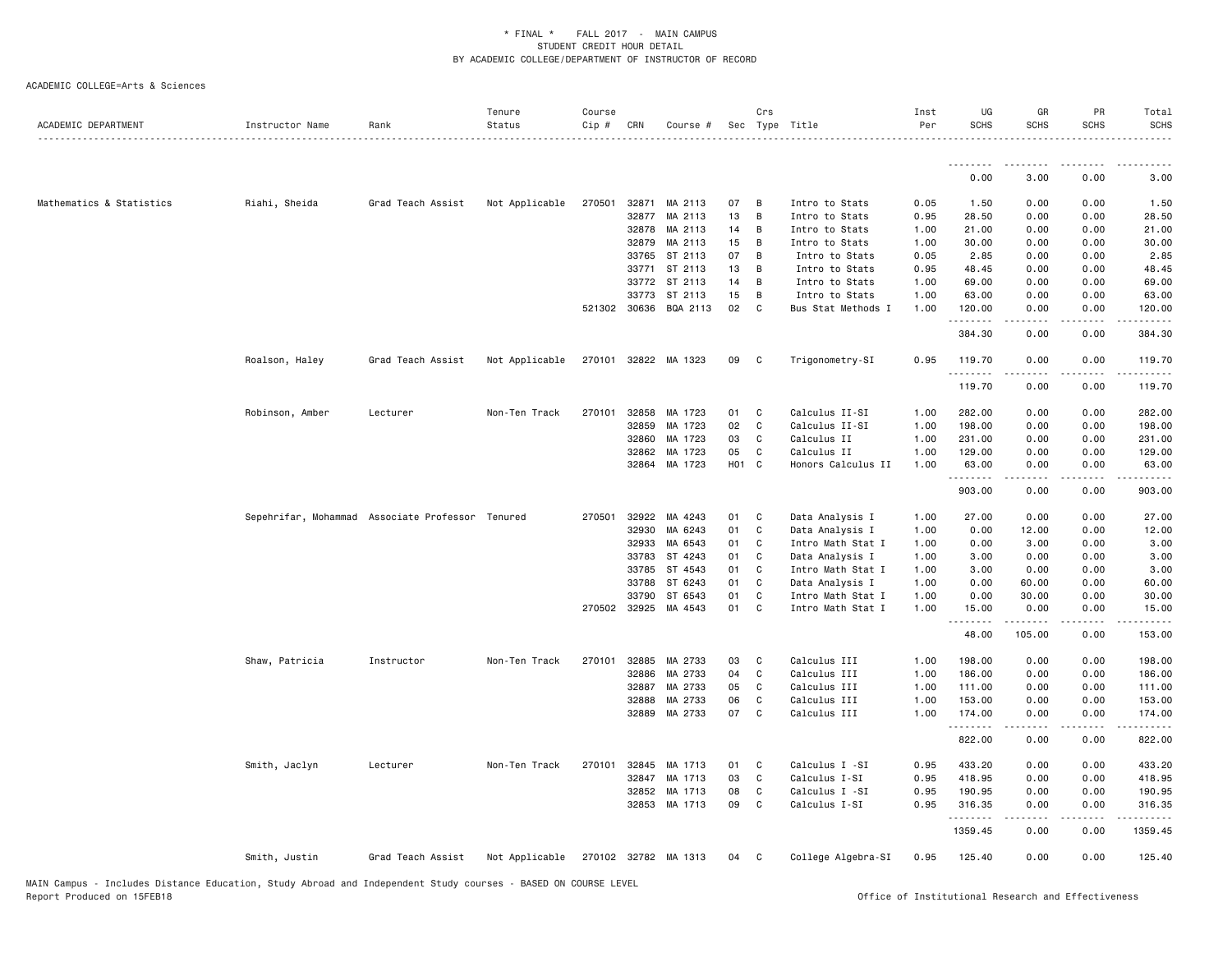| 270102 32783 MA 1313<br>Mathematics & Statistics<br>Smith, Justin<br>Grad Teach Assist<br>Not Applicable<br>05<br>$\mathbf{C}$<br>College Algebra-SI<br>0.95<br>119.70<br>0.00<br>0.00<br>119.70<br>245.10<br>0.00<br>0.00<br>245.10<br>Smith, Robert<br>Associate Professor Tenured<br>270101<br>32896<br>MA 2743<br>05<br>C<br>Calculus IV<br>1.00<br>129.00<br>0.00<br>0.00<br>129.00<br>32918<br>MA 3253<br>06<br>C<br>Diff Equations<br>1.00<br>114.00<br>0.00<br>0.00<br>114.00<br>32942 MA 8981<br>01<br>C<br>Teaching Seminar<br>0.00<br>8.00<br>0.00<br>1.00<br>8.00<br>.<br>.<br>.<br>.<br>243.00<br>8.00<br>0.00<br>251.00<br>Tschume, William<br>32814<br>Trigonometry-SI<br>28.35<br>Instructor<br>Non-Ten Track<br>270101<br>MA 1323<br>01<br>C<br>0.05<br>0.00<br>0.00<br>28.35<br>32815<br>MA 1323<br>02<br>C<br>Trig - credit for MA<br>0.05<br>6.45<br>0.00<br>0.00<br>6.45<br>32816 MA 1323<br>03<br>0.05<br>6.60<br>C<br>Trigonometry-SI<br>0.00<br>0.00<br>6.60<br>32817<br>MA 1323<br>Trigonometry-SI<br>0.05<br>5.85<br>04<br>C<br>0.00<br>0.00<br>5.85<br>05<br>0.05<br>32818<br>MA 1323<br>C<br>Trigonometry-SI<br>6.75<br>0.00<br>0.00<br>6.75<br>32819<br>MA 1323<br>06<br>C<br>1.00<br>567.00<br>0.00<br>0.00<br>567.00<br>Trigonometry-SI<br>MA 1323<br>07<br>C<br>0.05<br>6.30<br>6.30<br>32820<br>Trigonometry-SI<br>0.00<br>0.00<br>MA 1323<br>Trigonometry-SI<br>6.30<br>32822<br>09<br>C<br>0.05<br>0.00<br>0.00<br>6.30<br>32843<br>MA 1613<br>09<br>C<br>Cal Bus & Life Sc I<br>0.95<br>515.85<br>0.00<br>0.00<br>515.85<br>270102 32784<br>MA 1313<br>06<br>$\mathbb{C}$<br>0.95<br>538.65<br>0.00<br>538.65<br>College Algebra-SI<br>0.00<br>08<br>32786<br>MA 1313<br>C<br>College Algebra-SI<br>0.95<br>527.25<br>0.00<br>0.00<br>527.25<br>.<br>.<br>.<br>د د د د<br>2215.35<br>0.00<br>0.00<br>2215.35<br>Vital, Ralph Antoine Grad Teach Assist<br>Not Applicable<br>270501<br>32865<br>MA 2113<br>01<br>В<br>Intro to Stats<br>0.05<br>1.50<br>0.00<br>0.00<br>1.50<br>12<br>32876<br>MA 2113<br>В<br>Intro to Stats<br>0.05<br>1.20<br>0.00<br>0.00<br>1.20<br>3.00<br>33759<br>ST 2113<br>01<br>B<br>Intro to Stats<br>0.05<br>0.00<br>0.00<br>3.00<br>33770<br>ST 2113<br>12<br>B<br>Intro to Stats<br>0.05<br>3.60<br>0.00<br>0.00<br>3.60<br>19<br>0.05<br>0.60<br>36256<br>MA 2113<br>B<br>Intro to Stats<br>0.00<br>0.00<br>0.60<br>36257<br>ST 2113<br>19<br>0.05<br>3.75<br>0.00<br>3.75<br>В<br>Intro to Stats<br>0.00<br>20<br>0.05<br>1.65<br>36258<br>MA 2113<br>В<br>Intro to Stats<br>0.00<br>0.00<br>1.65<br>20<br>36259 ST 2113<br>В<br>Intro to Stats<br>0.05<br>2.70<br>0.00<br>0.00<br>2.70<br>18.00<br>0.00<br>0.00<br>18.00<br>Non-Ten Track<br>270101<br>32825<br>MA 1413<br>02<br>$\mathbf{C}$<br>Structure Real Numbe<br>1.00<br>93.00<br>0.00<br>0.00<br>93.00<br>Walters, Kimberly<br>Instructor<br>270102<br>32779<br>01<br>C<br>College Algebra-SI<br>0.05<br>9.45<br>0.00<br>0.00<br>9.45<br>MA 1313<br>02<br>College Algebra-SI<br>32780<br>MA 1313<br>C<br>0.05<br>28.05<br>0.00<br>0.00<br>28.05<br>College Algebra-SI<br>32781<br>MA 1313<br>03<br>C<br>1.00<br>330.00<br>0.00<br>0.00<br>330.00<br>32782<br>MA 1313<br>04<br>C<br>College Algebra-SI<br>0.05<br>6.60<br>0.00<br>0.00<br>6.60<br>32783<br>MA 1313<br>05<br>C<br>College Algebra-SI<br>0.05<br>6.30<br>0.00<br>0.00<br>6.30<br>32784<br>MA 1313<br>06<br>C<br>College Algebra-SI<br>0.05<br>28.35<br>0.00<br>0.00<br>28.35<br>MA 1313<br>07<br>C<br>College Algebra-SI<br>0.05<br>28.05<br>0.00<br>0.00<br>28.05<br>32785<br>MA 1313<br>08<br>C<br>College Algebra-SI<br>27.75<br>27.75<br>32786<br>0.05<br>0.00<br>0.00<br>MA 1313<br>09<br>C<br>College Algebra-SI<br>0.05<br>28.35<br>0.00<br>0.00<br>28.35<br>32787<br>32788<br>MA 1313<br>10<br>College Algebra<br>0.00<br>К<br>1.00<br>0.00<br>0.00<br>0.00<br>32789<br>MA 1313<br>11<br>K<br>College Algebra<br>1.00<br>0.00<br>0.00<br>0.00<br>0.00<br>MA 1313<br>12<br>College Algebra<br>0.00<br>0.00<br>0.00<br>32790<br>K<br>1.00<br>0.00<br>32791<br>MA 1313<br>13<br>К<br>College Algebra<br>0.00<br>0.00<br>0.00<br>1.00<br>0.00<br>32792<br>14<br>College Algebra<br>1.00<br>0.00<br>0.00<br>0.00<br>MA 1313<br>K<br>0.00<br>15<br>32793<br>MA 1313<br>К<br>College Algebra<br>1.00<br>0.00<br>0.00<br>0.00<br>0.00<br>16<br>MA 1313<br>К<br>College Algebra<br>1.00<br>0.00<br>0.00<br>0.00<br>0.00<br>32794<br>17<br>0.00<br>32795<br>MA 1313<br>К<br>College Algebra<br>1.00<br>0.00<br>0.00<br>0.00<br>32796 MA 1313<br>18<br>K<br>College Algebra<br>1.00<br>0.00<br>0.00<br>0.00<br>0.00 | ACADEMIC DEPARTMENT | Instructor Name | Rank | Tenure<br>Status | Course<br>$Cip$ # | CRN | Course # | Crs | Sec Type Title<br>. | Inst<br>Per | UG<br><b>SCHS</b> | GR<br><b>SCHS</b> | PR<br><b>SCHS</b> | Total<br><b>SCHS</b><br>. |
|-------------------------------------------------------------------------------------------------------------------------------------------------------------------------------------------------------------------------------------------------------------------------------------------------------------------------------------------------------------------------------------------------------------------------------------------------------------------------------------------------------------------------------------------------------------------------------------------------------------------------------------------------------------------------------------------------------------------------------------------------------------------------------------------------------------------------------------------------------------------------------------------------------------------------------------------------------------------------------------------------------------------------------------------------------------------------------------------------------------------------------------------------------------------------------------------------------------------------------------------------------------------------------------------------------------------------------------------------------------------------------------------------------------------------------------------------------------------------------------------------------------------------------------------------------------------------------------------------------------------------------------------------------------------------------------------------------------------------------------------------------------------------------------------------------------------------------------------------------------------------------------------------------------------------------------------------------------------------------------------------------------------------------------------------------------------------------------------------------------------------------------------------------------------------------------------------------------------------------------------------------------------------------------------------------------------------------------------------------------------------------------------------------------------------------------------------------------------------------------------------------------------------------------------------------------------------------------------------------------------------------------------------------------------------------------------------------------------------------------------------------------------------------------------------------------------------------------------------------------------------------------------------------------------------------------------------------------------------------------------------------------------------------------------------------------------------------------------------------------------------------------------------------------------------------------------------------------------------------------------------------------------------------------------------------------------------------------------------------------------------------------------------------------------------------------------------------------------------------------------------------------------------------------------------------------------------------------------------------------------------------------------------------------------------------------------------------------------------------------------------------------------------------------------------------------------------------------------------------------------------------------------------------------------------------------------------------------------------------------------------------------------------------------------------------------------------------------------------------------------------------------------------------------------------------------------------------------------------------------------------------------------------------------------------------------------------------------------------------------------------------------------------------------------------------------------------------------------------------------------------------------------------------------------------------------------------------------------------------------|---------------------|-----------------|------|------------------|-------------------|-----|----------|-----|---------------------|-------------|-------------------|-------------------|-------------------|---------------------------|
|                                                                                                                                                                                                                                                                                                                                                                                                                                                                                                                                                                                                                                                                                                                                                                                                                                                                                                                                                                                                                                                                                                                                                                                                                                                                                                                                                                                                                                                                                                                                                                                                                                                                                                                                                                                                                                                                                                                                                                                                                                                                                                                                                                                                                                                                                                                                                                                                                                                                                                                                                                                                                                                                                                                                                                                                                                                                                                                                                                                                                                                                                                                                                                                                                                                                                                                                                                                                                                                                                                                                                                                                                                                                                                                                                                                                                                                                                                                                                                                                                                                                                                                                                                                                                                                                                                                                                                                                                                                                                                                                                                                                             |                     |                 |      |                  |                   |     |          |     |                     |             |                   |                   |                   |                           |
|                                                                                                                                                                                                                                                                                                                                                                                                                                                                                                                                                                                                                                                                                                                                                                                                                                                                                                                                                                                                                                                                                                                                                                                                                                                                                                                                                                                                                                                                                                                                                                                                                                                                                                                                                                                                                                                                                                                                                                                                                                                                                                                                                                                                                                                                                                                                                                                                                                                                                                                                                                                                                                                                                                                                                                                                                                                                                                                                                                                                                                                                                                                                                                                                                                                                                                                                                                                                                                                                                                                                                                                                                                                                                                                                                                                                                                                                                                                                                                                                                                                                                                                                                                                                                                                                                                                                                                                                                                                                                                                                                                                                             |                     |                 |      |                  |                   |     |          |     |                     |             |                   |                   |                   |                           |
|                                                                                                                                                                                                                                                                                                                                                                                                                                                                                                                                                                                                                                                                                                                                                                                                                                                                                                                                                                                                                                                                                                                                                                                                                                                                                                                                                                                                                                                                                                                                                                                                                                                                                                                                                                                                                                                                                                                                                                                                                                                                                                                                                                                                                                                                                                                                                                                                                                                                                                                                                                                                                                                                                                                                                                                                                                                                                                                                                                                                                                                                                                                                                                                                                                                                                                                                                                                                                                                                                                                                                                                                                                                                                                                                                                                                                                                                                                                                                                                                                                                                                                                                                                                                                                                                                                                                                                                                                                                                                                                                                                                                             |                     |                 |      |                  |                   |     |          |     |                     |             |                   |                   |                   |                           |
|                                                                                                                                                                                                                                                                                                                                                                                                                                                                                                                                                                                                                                                                                                                                                                                                                                                                                                                                                                                                                                                                                                                                                                                                                                                                                                                                                                                                                                                                                                                                                                                                                                                                                                                                                                                                                                                                                                                                                                                                                                                                                                                                                                                                                                                                                                                                                                                                                                                                                                                                                                                                                                                                                                                                                                                                                                                                                                                                                                                                                                                                                                                                                                                                                                                                                                                                                                                                                                                                                                                                                                                                                                                                                                                                                                                                                                                                                                                                                                                                                                                                                                                                                                                                                                                                                                                                                                                                                                                                                                                                                                                                             |                     |                 |      |                  |                   |     |          |     |                     |             |                   |                   |                   |                           |
|                                                                                                                                                                                                                                                                                                                                                                                                                                                                                                                                                                                                                                                                                                                                                                                                                                                                                                                                                                                                                                                                                                                                                                                                                                                                                                                                                                                                                                                                                                                                                                                                                                                                                                                                                                                                                                                                                                                                                                                                                                                                                                                                                                                                                                                                                                                                                                                                                                                                                                                                                                                                                                                                                                                                                                                                                                                                                                                                                                                                                                                                                                                                                                                                                                                                                                                                                                                                                                                                                                                                                                                                                                                                                                                                                                                                                                                                                                                                                                                                                                                                                                                                                                                                                                                                                                                                                                                                                                                                                                                                                                                                             |                     |                 |      |                  |                   |     |          |     |                     |             |                   |                   |                   |                           |
|                                                                                                                                                                                                                                                                                                                                                                                                                                                                                                                                                                                                                                                                                                                                                                                                                                                                                                                                                                                                                                                                                                                                                                                                                                                                                                                                                                                                                                                                                                                                                                                                                                                                                                                                                                                                                                                                                                                                                                                                                                                                                                                                                                                                                                                                                                                                                                                                                                                                                                                                                                                                                                                                                                                                                                                                                                                                                                                                                                                                                                                                                                                                                                                                                                                                                                                                                                                                                                                                                                                                                                                                                                                                                                                                                                                                                                                                                                                                                                                                                                                                                                                                                                                                                                                                                                                                                                                                                                                                                                                                                                                                             |                     |                 |      |                  |                   |     |          |     |                     |             |                   |                   |                   |                           |
|                                                                                                                                                                                                                                                                                                                                                                                                                                                                                                                                                                                                                                                                                                                                                                                                                                                                                                                                                                                                                                                                                                                                                                                                                                                                                                                                                                                                                                                                                                                                                                                                                                                                                                                                                                                                                                                                                                                                                                                                                                                                                                                                                                                                                                                                                                                                                                                                                                                                                                                                                                                                                                                                                                                                                                                                                                                                                                                                                                                                                                                                                                                                                                                                                                                                                                                                                                                                                                                                                                                                                                                                                                                                                                                                                                                                                                                                                                                                                                                                                                                                                                                                                                                                                                                                                                                                                                                                                                                                                                                                                                                                             |                     |                 |      |                  |                   |     |          |     |                     |             |                   |                   |                   |                           |
|                                                                                                                                                                                                                                                                                                                                                                                                                                                                                                                                                                                                                                                                                                                                                                                                                                                                                                                                                                                                                                                                                                                                                                                                                                                                                                                                                                                                                                                                                                                                                                                                                                                                                                                                                                                                                                                                                                                                                                                                                                                                                                                                                                                                                                                                                                                                                                                                                                                                                                                                                                                                                                                                                                                                                                                                                                                                                                                                                                                                                                                                                                                                                                                                                                                                                                                                                                                                                                                                                                                                                                                                                                                                                                                                                                                                                                                                                                                                                                                                                                                                                                                                                                                                                                                                                                                                                                                                                                                                                                                                                                                                             |                     |                 |      |                  |                   |     |          |     |                     |             |                   |                   |                   |                           |
|                                                                                                                                                                                                                                                                                                                                                                                                                                                                                                                                                                                                                                                                                                                                                                                                                                                                                                                                                                                                                                                                                                                                                                                                                                                                                                                                                                                                                                                                                                                                                                                                                                                                                                                                                                                                                                                                                                                                                                                                                                                                                                                                                                                                                                                                                                                                                                                                                                                                                                                                                                                                                                                                                                                                                                                                                                                                                                                                                                                                                                                                                                                                                                                                                                                                                                                                                                                                                                                                                                                                                                                                                                                                                                                                                                                                                                                                                                                                                                                                                                                                                                                                                                                                                                                                                                                                                                                                                                                                                                                                                                                                             |                     |                 |      |                  |                   |     |          |     |                     |             |                   |                   |                   |                           |
|                                                                                                                                                                                                                                                                                                                                                                                                                                                                                                                                                                                                                                                                                                                                                                                                                                                                                                                                                                                                                                                                                                                                                                                                                                                                                                                                                                                                                                                                                                                                                                                                                                                                                                                                                                                                                                                                                                                                                                                                                                                                                                                                                                                                                                                                                                                                                                                                                                                                                                                                                                                                                                                                                                                                                                                                                                                                                                                                                                                                                                                                                                                                                                                                                                                                                                                                                                                                                                                                                                                                                                                                                                                                                                                                                                                                                                                                                                                                                                                                                                                                                                                                                                                                                                                                                                                                                                                                                                                                                                                                                                                                             |                     |                 |      |                  |                   |     |          |     |                     |             |                   |                   |                   |                           |
|                                                                                                                                                                                                                                                                                                                                                                                                                                                                                                                                                                                                                                                                                                                                                                                                                                                                                                                                                                                                                                                                                                                                                                                                                                                                                                                                                                                                                                                                                                                                                                                                                                                                                                                                                                                                                                                                                                                                                                                                                                                                                                                                                                                                                                                                                                                                                                                                                                                                                                                                                                                                                                                                                                                                                                                                                                                                                                                                                                                                                                                                                                                                                                                                                                                                                                                                                                                                                                                                                                                                                                                                                                                                                                                                                                                                                                                                                                                                                                                                                                                                                                                                                                                                                                                                                                                                                                                                                                                                                                                                                                                                             |                     |                 |      |                  |                   |     |          |     |                     |             |                   |                   |                   |                           |
|                                                                                                                                                                                                                                                                                                                                                                                                                                                                                                                                                                                                                                                                                                                                                                                                                                                                                                                                                                                                                                                                                                                                                                                                                                                                                                                                                                                                                                                                                                                                                                                                                                                                                                                                                                                                                                                                                                                                                                                                                                                                                                                                                                                                                                                                                                                                                                                                                                                                                                                                                                                                                                                                                                                                                                                                                                                                                                                                                                                                                                                                                                                                                                                                                                                                                                                                                                                                                                                                                                                                                                                                                                                                                                                                                                                                                                                                                                                                                                                                                                                                                                                                                                                                                                                                                                                                                                                                                                                                                                                                                                                                             |                     |                 |      |                  |                   |     |          |     |                     |             |                   |                   |                   |                           |
|                                                                                                                                                                                                                                                                                                                                                                                                                                                                                                                                                                                                                                                                                                                                                                                                                                                                                                                                                                                                                                                                                                                                                                                                                                                                                                                                                                                                                                                                                                                                                                                                                                                                                                                                                                                                                                                                                                                                                                                                                                                                                                                                                                                                                                                                                                                                                                                                                                                                                                                                                                                                                                                                                                                                                                                                                                                                                                                                                                                                                                                                                                                                                                                                                                                                                                                                                                                                                                                                                                                                                                                                                                                                                                                                                                                                                                                                                                                                                                                                                                                                                                                                                                                                                                                                                                                                                                                                                                                                                                                                                                                                             |                     |                 |      |                  |                   |     |          |     |                     |             |                   |                   |                   |                           |
|                                                                                                                                                                                                                                                                                                                                                                                                                                                                                                                                                                                                                                                                                                                                                                                                                                                                                                                                                                                                                                                                                                                                                                                                                                                                                                                                                                                                                                                                                                                                                                                                                                                                                                                                                                                                                                                                                                                                                                                                                                                                                                                                                                                                                                                                                                                                                                                                                                                                                                                                                                                                                                                                                                                                                                                                                                                                                                                                                                                                                                                                                                                                                                                                                                                                                                                                                                                                                                                                                                                                                                                                                                                                                                                                                                                                                                                                                                                                                                                                                                                                                                                                                                                                                                                                                                                                                                                                                                                                                                                                                                                                             |                     |                 |      |                  |                   |     |          |     |                     |             |                   |                   |                   |                           |
|                                                                                                                                                                                                                                                                                                                                                                                                                                                                                                                                                                                                                                                                                                                                                                                                                                                                                                                                                                                                                                                                                                                                                                                                                                                                                                                                                                                                                                                                                                                                                                                                                                                                                                                                                                                                                                                                                                                                                                                                                                                                                                                                                                                                                                                                                                                                                                                                                                                                                                                                                                                                                                                                                                                                                                                                                                                                                                                                                                                                                                                                                                                                                                                                                                                                                                                                                                                                                                                                                                                                                                                                                                                                                                                                                                                                                                                                                                                                                                                                                                                                                                                                                                                                                                                                                                                                                                                                                                                                                                                                                                                                             |                     |                 |      |                  |                   |     |          |     |                     |             |                   |                   |                   |                           |
|                                                                                                                                                                                                                                                                                                                                                                                                                                                                                                                                                                                                                                                                                                                                                                                                                                                                                                                                                                                                                                                                                                                                                                                                                                                                                                                                                                                                                                                                                                                                                                                                                                                                                                                                                                                                                                                                                                                                                                                                                                                                                                                                                                                                                                                                                                                                                                                                                                                                                                                                                                                                                                                                                                                                                                                                                                                                                                                                                                                                                                                                                                                                                                                                                                                                                                                                                                                                                                                                                                                                                                                                                                                                                                                                                                                                                                                                                                                                                                                                                                                                                                                                                                                                                                                                                                                                                                                                                                                                                                                                                                                                             |                     |                 |      |                  |                   |     |          |     |                     |             |                   |                   |                   |                           |
|                                                                                                                                                                                                                                                                                                                                                                                                                                                                                                                                                                                                                                                                                                                                                                                                                                                                                                                                                                                                                                                                                                                                                                                                                                                                                                                                                                                                                                                                                                                                                                                                                                                                                                                                                                                                                                                                                                                                                                                                                                                                                                                                                                                                                                                                                                                                                                                                                                                                                                                                                                                                                                                                                                                                                                                                                                                                                                                                                                                                                                                                                                                                                                                                                                                                                                                                                                                                                                                                                                                                                                                                                                                                                                                                                                                                                                                                                                                                                                                                                                                                                                                                                                                                                                                                                                                                                                                                                                                                                                                                                                                                             |                     |                 |      |                  |                   |     |          |     |                     |             |                   |                   |                   |                           |
|                                                                                                                                                                                                                                                                                                                                                                                                                                                                                                                                                                                                                                                                                                                                                                                                                                                                                                                                                                                                                                                                                                                                                                                                                                                                                                                                                                                                                                                                                                                                                                                                                                                                                                                                                                                                                                                                                                                                                                                                                                                                                                                                                                                                                                                                                                                                                                                                                                                                                                                                                                                                                                                                                                                                                                                                                                                                                                                                                                                                                                                                                                                                                                                                                                                                                                                                                                                                                                                                                                                                                                                                                                                                                                                                                                                                                                                                                                                                                                                                                                                                                                                                                                                                                                                                                                                                                                                                                                                                                                                                                                                                             |                     |                 |      |                  |                   |     |          |     |                     |             |                   |                   |                   |                           |
|                                                                                                                                                                                                                                                                                                                                                                                                                                                                                                                                                                                                                                                                                                                                                                                                                                                                                                                                                                                                                                                                                                                                                                                                                                                                                                                                                                                                                                                                                                                                                                                                                                                                                                                                                                                                                                                                                                                                                                                                                                                                                                                                                                                                                                                                                                                                                                                                                                                                                                                                                                                                                                                                                                                                                                                                                                                                                                                                                                                                                                                                                                                                                                                                                                                                                                                                                                                                                                                                                                                                                                                                                                                                                                                                                                                                                                                                                                                                                                                                                                                                                                                                                                                                                                                                                                                                                                                                                                                                                                                                                                                                             |                     |                 |      |                  |                   |     |          |     |                     |             |                   |                   |                   |                           |
|                                                                                                                                                                                                                                                                                                                                                                                                                                                                                                                                                                                                                                                                                                                                                                                                                                                                                                                                                                                                                                                                                                                                                                                                                                                                                                                                                                                                                                                                                                                                                                                                                                                                                                                                                                                                                                                                                                                                                                                                                                                                                                                                                                                                                                                                                                                                                                                                                                                                                                                                                                                                                                                                                                                                                                                                                                                                                                                                                                                                                                                                                                                                                                                                                                                                                                                                                                                                                                                                                                                                                                                                                                                                                                                                                                                                                                                                                                                                                                                                                                                                                                                                                                                                                                                                                                                                                                                                                                                                                                                                                                                                             |                     |                 |      |                  |                   |     |          |     |                     |             |                   |                   |                   |                           |
|                                                                                                                                                                                                                                                                                                                                                                                                                                                                                                                                                                                                                                                                                                                                                                                                                                                                                                                                                                                                                                                                                                                                                                                                                                                                                                                                                                                                                                                                                                                                                                                                                                                                                                                                                                                                                                                                                                                                                                                                                                                                                                                                                                                                                                                                                                                                                                                                                                                                                                                                                                                                                                                                                                                                                                                                                                                                                                                                                                                                                                                                                                                                                                                                                                                                                                                                                                                                                                                                                                                                                                                                                                                                                                                                                                                                                                                                                                                                                                                                                                                                                                                                                                                                                                                                                                                                                                                                                                                                                                                                                                                                             |                     |                 |      |                  |                   |     |          |     |                     |             |                   |                   |                   |                           |
|                                                                                                                                                                                                                                                                                                                                                                                                                                                                                                                                                                                                                                                                                                                                                                                                                                                                                                                                                                                                                                                                                                                                                                                                                                                                                                                                                                                                                                                                                                                                                                                                                                                                                                                                                                                                                                                                                                                                                                                                                                                                                                                                                                                                                                                                                                                                                                                                                                                                                                                                                                                                                                                                                                                                                                                                                                                                                                                                                                                                                                                                                                                                                                                                                                                                                                                                                                                                                                                                                                                                                                                                                                                                                                                                                                                                                                                                                                                                                                                                                                                                                                                                                                                                                                                                                                                                                                                                                                                                                                                                                                                                             |                     |                 |      |                  |                   |     |          |     |                     |             |                   |                   |                   |                           |
|                                                                                                                                                                                                                                                                                                                                                                                                                                                                                                                                                                                                                                                                                                                                                                                                                                                                                                                                                                                                                                                                                                                                                                                                                                                                                                                                                                                                                                                                                                                                                                                                                                                                                                                                                                                                                                                                                                                                                                                                                                                                                                                                                                                                                                                                                                                                                                                                                                                                                                                                                                                                                                                                                                                                                                                                                                                                                                                                                                                                                                                                                                                                                                                                                                                                                                                                                                                                                                                                                                                                                                                                                                                                                                                                                                                                                                                                                                                                                                                                                                                                                                                                                                                                                                                                                                                                                                                                                                                                                                                                                                                                             |                     |                 |      |                  |                   |     |          |     |                     |             |                   |                   |                   |                           |
|                                                                                                                                                                                                                                                                                                                                                                                                                                                                                                                                                                                                                                                                                                                                                                                                                                                                                                                                                                                                                                                                                                                                                                                                                                                                                                                                                                                                                                                                                                                                                                                                                                                                                                                                                                                                                                                                                                                                                                                                                                                                                                                                                                                                                                                                                                                                                                                                                                                                                                                                                                                                                                                                                                                                                                                                                                                                                                                                                                                                                                                                                                                                                                                                                                                                                                                                                                                                                                                                                                                                                                                                                                                                                                                                                                                                                                                                                                                                                                                                                                                                                                                                                                                                                                                                                                                                                                                                                                                                                                                                                                                                             |                     |                 |      |                  |                   |     |          |     |                     |             |                   |                   |                   |                           |
|                                                                                                                                                                                                                                                                                                                                                                                                                                                                                                                                                                                                                                                                                                                                                                                                                                                                                                                                                                                                                                                                                                                                                                                                                                                                                                                                                                                                                                                                                                                                                                                                                                                                                                                                                                                                                                                                                                                                                                                                                                                                                                                                                                                                                                                                                                                                                                                                                                                                                                                                                                                                                                                                                                                                                                                                                                                                                                                                                                                                                                                                                                                                                                                                                                                                                                                                                                                                                                                                                                                                                                                                                                                                                                                                                                                                                                                                                                                                                                                                                                                                                                                                                                                                                                                                                                                                                                                                                                                                                                                                                                                                             |                     |                 |      |                  |                   |     |          |     |                     |             |                   |                   |                   |                           |
|                                                                                                                                                                                                                                                                                                                                                                                                                                                                                                                                                                                                                                                                                                                                                                                                                                                                                                                                                                                                                                                                                                                                                                                                                                                                                                                                                                                                                                                                                                                                                                                                                                                                                                                                                                                                                                                                                                                                                                                                                                                                                                                                                                                                                                                                                                                                                                                                                                                                                                                                                                                                                                                                                                                                                                                                                                                                                                                                                                                                                                                                                                                                                                                                                                                                                                                                                                                                                                                                                                                                                                                                                                                                                                                                                                                                                                                                                                                                                                                                                                                                                                                                                                                                                                                                                                                                                                                                                                                                                                                                                                                                             |                     |                 |      |                  |                   |     |          |     |                     |             |                   |                   |                   |                           |
|                                                                                                                                                                                                                                                                                                                                                                                                                                                                                                                                                                                                                                                                                                                                                                                                                                                                                                                                                                                                                                                                                                                                                                                                                                                                                                                                                                                                                                                                                                                                                                                                                                                                                                                                                                                                                                                                                                                                                                                                                                                                                                                                                                                                                                                                                                                                                                                                                                                                                                                                                                                                                                                                                                                                                                                                                                                                                                                                                                                                                                                                                                                                                                                                                                                                                                                                                                                                                                                                                                                                                                                                                                                                                                                                                                                                                                                                                                                                                                                                                                                                                                                                                                                                                                                                                                                                                                                                                                                                                                                                                                                                             |                     |                 |      |                  |                   |     |          |     |                     |             |                   |                   |                   |                           |
|                                                                                                                                                                                                                                                                                                                                                                                                                                                                                                                                                                                                                                                                                                                                                                                                                                                                                                                                                                                                                                                                                                                                                                                                                                                                                                                                                                                                                                                                                                                                                                                                                                                                                                                                                                                                                                                                                                                                                                                                                                                                                                                                                                                                                                                                                                                                                                                                                                                                                                                                                                                                                                                                                                                                                                                                                                                                                                                                                                                                                                                                                                                                                                                                                                                                                                                                                                                                                                                                                                                                                                                                                                                                                                                                                                                                                                                                                                                                                                                                                                                                                                                                                                                                                                                                                                                                                                                                                                                                                                                                                                                                             |                     |                 |      |                  |                   |     |          |     |                     |             |                   |                   |                   |                           |
|                                                                                                                                                                                                                                                                                                                                                                                                                                                                                                                                                                                                                                                                                                                                                                                                                                                                                                                                                                                                                                                                                                                                                                                                                                                                                                                                                                                                                                                                                                                                                                                                                                                                                                                                                                                                                                                                                                                                                                                                                                                                                                                                                                                                                                                                                                                                                                                                                                                                                                                                                                                                                                                                                                                                                                                                                                                                                                                                                                                                                                                                                                                                                                                                                                                                                                                                                                                                                                                                                                                                                                                                                                                                                                                                                                                                                                                                                                                                                                                                                                                                                                                                                                                                                                                                                                                                                                                                                                                                                                                                                                                                             |                     |                 |      |                  |                   |     |          |     |                     |             |                   |                   |                   |                           |
|                                                                                                                                                                                                                                                                                                                                                                                                                                                                                                                                                                                                                                                                                                                                                                                                                                                                                                                                                                                                                                                                                                                                                                                                                                                                                                                                                                                                                                                                                                                                                                                                                                                                                                                                                                                                                                                                                                                                                                                                                                                                                                                                                                                                                                                                                                                                                                                                                                                                                                                                                                                                                                                                                                                                                                                                                                                                                                                                                                                                                                                                                                                                                                                                                                                                                                                                                                                                                                                                                                                                                                                                                                                                                                                                                                                                                                                                                                                                                                                                                                                                                                                                                                                                                                                                                                                                                                                                                                                                                                                                                                                                             |                     |                 |      |                  |                   |     |          |     |                     |             |                   |                   |                   |                           |
|                                                                                                                                                                                                                                                                                                                                                                                                                                                                                                                                                                                                                                                                                                                                                                                                                                                                                                                                                                                                                                                                                                                                                                                                                                                                                                                                                                                                                                                                                                                                                                                                                                                                                                                                                                                                                                                                                                                                                                                                                                                                                                                                                                                                                                                                                                                                                                                                                                                                                                                                                                                                                                                                                                                                                                                                                                                                                                                                                                                                                                                                                                                                                                                                                                                                                                                                                                                                                                                                                                                                                                                                                                                                                                                                                                                                                                                                                                                                                                                                                                                                                                                                                                                                                                                                                                                                                                                                                                                                                                                                                                                                             |                     |                 |      |                  |                   |     |          |     |                     |             |                   |                   |                   |                           |
|                                                                                                                                                                                                                                                                                                                                                                                                                                                                                                                                                                                                                                                                                                                                                                                                                                                                                                                                                                                                                                                                                                                                                                                                                                                                                                                                                                                                                                                                                                                                                                                                                                                                                                                                                                                                                                                                                                                                                                                                                                                                                                                                                                                                                                                                                                                                                                                                                                                                                                                                                                                                                                                                                                                                                                                                                                                                                                                                                                                                                                                                                                                                                                                                                                                                                                                                                                                                                                                                                                                                                                                                                                                                                                                                                                                                                                                                                                                                                                                                                                                                                                                                                                                                                                                                                                                                                                                                                                                                                                                                                                                                             |                     |                 |      |                  |                   |     |          |     |                     |             |                   |                   |                   |                           |
|                                                                                                                                                                                                                                                                                                                                                                                                                                                                                                                                                                                                                                                                                                                                                                                                                                                                                                                                                                                                                                                                                                                                                                                                                                                                                                                                                                                                                                                                                                                                                                                                                                                                                                                                                                                                                                                                                                                                                                                                                                                                                                                                                                                                                                                                                                                                                                                                                                                                                                                                                                                                                                                                                                                                                                                                                                                                                                                                                                                                                                                                                                                                                                                                                                                                                                                                                                                                                                                                                                                                                                                                                                                                                                                                                                                                                                                                                                                                                                                                                                                                                                                                                                                                                                                                                                                                                                                                                                                                                                                                                                                                             |                     |                 |      |                  |                   |     |          |     |                     |             |                   |                   |                   |                           |
|                                                                                                                                                                                                                                                                                                                                                                                                                                                                                                                                                                                                                                                                                                                                                                                                                                                                                                                                                                                                                                                                                                                                                                                                                                                                                                                                                                                                                                                                                                                                                                                                                                                                                                                                                                                                                                                                                                                                                                                                                                                                                                                                                                                                                                                                                                                                                                                                                                                                                                                                                                                                                                                                                                                                                                                                                                                                                                                                                                                                                                                                                                                                                                                                                                                                                                                                                                                                                                                                                                                                                                                                                                                                                                                                                                                                                                                                                                                                                                                                                                                                                                                                                                                                                                                                                                                                                                                                                                                                                                                                                                                                             |                     |                 |      |                  |                   |     |          |     |                     |             |                   |                   |                   |                           |
|                                                                                                                                                                                                                                                                                                                                                                                                                                                                                                                                                                                                                                                                                                                                                                                                                                                                                                                                                                                                                                                                                                                                                                                                                                                                                                                                                                                                                                                                                                                                                                                                                                                                                                                                                                                                                                                                                                                                                                                                                                                                                                                                                                                                                                                                                                                                                                                                                                                                                                                                                                                                                                                                                                                                                                                                                                                                                                                                                                                                                                                                                                                                                                                                                                                                                                                                                                                                                                                                                                                                                                                                                                                                                                                                                                                                                                                                                                                                                                                                                                                                                                                                                                                                                                                                                                                                                                                                                                                                                                                                                                                                             |                     |                 |      |                  |                   |     |          |     |                     |             |                   |                   |                   |                           |
|                                                                                                                                                                                                                                                                                                                                                                                                                                                                                                                                                                                                                                                                                                                                                                                                                                                                                                                                                                                                                                                                                                                                                                                                                                                                                                                                                                                                                                                                                                                                                                                                                                                                                                                                                                                                                                                                                                                                                                                                                                                                                                                                                                                                                                                                                                                                                                                                                                                                                                                                                                                                                                                                                                                                                                                                                                                                                                                                                                                                                                                                                                                                                                                                                                                                                                                                                                                                                                                                                                                                                                                                                                                                                                                                                                                                                                                                                                                                                                                                                                                                                                                                                                                                                                                                                                                                                                                                                                                                                                                                                                                                             |                     |                 |      |                  |                   |     |          |     |                     |             |                   |                   |                   |                           |
|                                                                                                                                                                                                                                                                                                                                                                                                                                                                                                                                                                                                                                                                                                                                                                                                                                                                                                                                                                                                                                                                                                                                                                                                                                                                                                                                                                                                                                                                                                                                                                                                                                                                                                                                                                                                                                                                                                                                                                                                                                                                                                                                                                                                                                                                                                                                                                                                                                                                                                                                                                                                                                                                                                                                                                                                                                                                                                                                                                                                                                                                                                                                                                                                                                                                                                                                                                                                                                                                                                                                                                                                                                                                                                                                                                                                                                                                                                                                                                                                                                                                                                                                                                                                                                                                                                                                                                                                                                                                                                                                                                                                             |                     |                 |      |                  |                   |     |          |     |                     |             |                   |                   |                   |                           |
|                                                                                                                                                                                                                                                                                                                                                                                                                                                                                                                                                                                                                                                                                                                                                                                                                                                                                                                                                                                                                                                                                                                                                                                                                                                                                                                                                                                                                                                                                                                                                                                                                                                                                                                                                                                                                                                                                                                                                                                                                                                                                                                                                                                                                                                                                                                                                                                                                                                                                                                                                                                                                                                                                                                                                                                                                                                                                                                                                                                                                                                                                                                                                                                                                                                                                                                                                                                                                                                                                                                                                                                                                                                                                                                                                                                                                                                                                                                                                                                                                                                                                                                                                                                                                                                                                                                                                                                                                                                                                                                                                                                                             |                     |                 |      |                  |                   |     |          |     |                     |             |                   |                   |                   |                           |
|                                                                                                                                                                                                                                                                                                                                                                                                                                                                                                                                                                                                                                                                                                                                                                                                                                                                                                                                                                                                                                                                                                                                                                                                                                                                                                                                                                                                                                                                                                                                                                                                                                                                                                                                                                                                                                                                                                                                                                                                                                                                                                                                                                                                                                                                                                                                                                                                                                                                                                                                                                                                                                                                                                                                                                                                                                                                                                                                                                                                                                                                                                                                                                                                                                                                                                                                                                                                                                                                                                                                                                                                                                                                                                                                                                                                                                                                                                                                                                                                                                                                                                                                                                                                                                                                                                                                                                                                                                                                                                                                                                                                             |                     |                 |      |                  |                   |     |          |     |                     |             |                   |                   |                   |                           |
|                                                                                                                                                                                                                                                                                                                                                                                                                                                                                                                                                                                                                                                                                                                                                                                                                                                                                                                                                                                                                                                                                                                                                                                                                                                                                                                                                                                                                                                                                                                                                                                                                                                                                                                                                                                                                                                                                                                                                                                                                                                                                                                                                                                                                                                                                                                                                                                                                                                                                                                                                                                                                                                                                                                                                                                                                                                                                                                                                                                                                                                                                                                                                                                                                                                                                                                                                                                                                                                                                                                                                                                                                                                                                                                                                                                                                                                                                                                                                                                                                                                                                                                                                                                                                                                                                                                                                                                                                                                                                                                                                                                                             |                     |                 |      |                  |                   |     |          |     |                     |             |                   |                   |                   |                           |
|                                                                                                                                                                                                                                                                                                                                                                                                                                                                                                                                                                                                                                                                                                                                                                                                                                                                                                                                                                                                                                                                                                                                                                                                                                                                                                                                                                                                                                                                                                                                                                                                                                                                                                                                                                                                                                                                                                                                                                                                                                                                                                                                                                                                                                                                                                                                                                                                                                                                                                                                                                                                                                                                                                                                                                                                                                                                                                                                                                                                                                                                                                                                                                                                                                                                                                                                                                                                                                                                                                                                                                                                                                                                                                                                                                                                                                                                                                                                                                                                                                                                                                                                                                                                                                                                                                                                                                                                                                                                                                                                                                                                             |                     |                 |      |                  |                   |     |          |     |                     |             |                   |                   |                   |                           |
|                                                                                                                                                                                                                                                                                                                                                                                                                                                                                                                                                                                                                                                                                                                                                                                                                                                                                                                                                                                                                                                                                                                                                                                                                                                                                                                                                                                                                                                                                                                                                                                                                                                                                                                                                                                                                                                                                                                                                                                                                                                                                                                                                                                                                                                                                                                                                                                                                                                                                                                                                                                                                                                                                                                                                                                                                                                                                                                                                                                                                                                                                                                                                                                                                                                                                                                                                                                                                                                                                                                                                                                                                                                                                                                                                                                                                                                                                                                                                                                                                                                                                                                                                                                                                                                                                                                                                                                                                                                                                                                                                                                                             |                     |                 |      |                  |                   |     |          |     |                     |             |                   |                   |                   |                           |
|                                                                                                                                                                                                                                                                                                                                                                                                                                                                                                                                                                                                                                                                                                                                                                                                                                                                                                                                                                                                                                                                                                                                                                                                                                                                                                                                                                                                                                                                                                                                                                                                                                                                                                                                                                                                                                                                                                                                                                                                                                                                                                                                                                                                                                                                                                                                                                                                                                                                                                                                                                                                                                                                                                                                                                                                                                                                                                                                                                                                                                                                                                                                                                                                                                                                                                                                                                                                                                                                                                                                                                                                                                                                                                                                                                                                                                                                                                                                                                                                                                                                                                                                                                                                                                                                                                                                                                                                                                                                                                                                                                                                             |                     |                 |      |                  |                   |     |          |     |                     |             |                   |                   |                   |                           |
|                                                                                                                                                                                                                                                                                                                                                                                                                                                                                                                                                                                                                                                                                                                                                                                                                                                                                                                                                                                                                                                                                                                                                                                                                                                                                                                                                                                                                                                                                                                                                                                                                                                                                                                                                                                                                                                                                                                                                                                                                                                                                                                                                                                                                                                                                                                                                                                                                                                                                                                                                                                                                                                                                                                                                                                                                                                                                                                                                                                                                                                                                                                                                                                                                                                                                                                                                                                                                                                                                                                                                                                                                                                                                                                                                                                                                                                                                                                                                                                                                                                                                                                                                                                                                                                                                                                                                                                                                                                                                                                                                                                                             |                     |                 |      |                  |                   |     |          |     |                     |             |                   |                   |                   |                           |
|                                                                                                                                                                                                                                                                                                                                                                                                                                                                                                                                                                                                                                                                                                                                                                                                                                                                                                                                                                                                                                                                                                                                                                                                                                                                                                                                                                                                                                                                                                                                                                                                                                                                                                                                                                                                                                                                                                                                                                                                                                                                                                                                                                                                                                                                                                                                                                                                                                                                                                                                                                                                                                                                                                                                                                                                                                                                                                                                                                                                                                                                                                                                                                                                                                                                                                                                                                                                                                                                                                                                                                                                                                                                                                                                                                                                                                                                                                                                                                                                                                                                                                                                                                                                                                                                                                                                                                                                                                                                                                                                                                                                             |                     |                 |      |                  |                   |     |          |     |                     |             |                   |                   |                   |                           |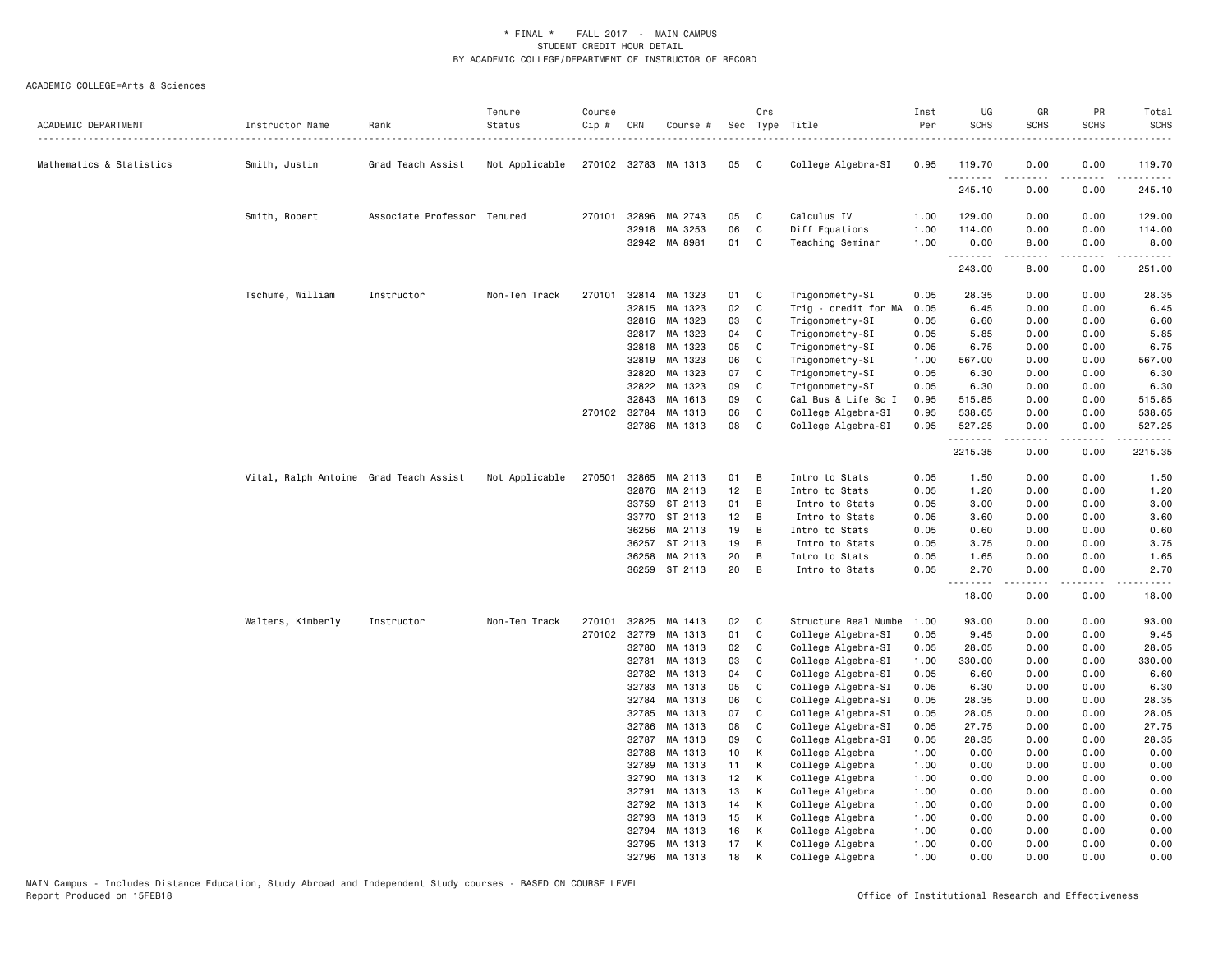| Non-Ten Track<br>270102 32797<br>MA 1313<br>19<br>College Algebra<br>0.00<br>0.00<br>0.00<br>0.00<br>Mathematics & Statistics<br>Walters, Kimberly<br>Instructor<br>К<br>1.00<br>20<br>К<br>32798<br>MA 1313<br>College Algebra<br>1.00<br>0.00<br>0.00<br>0.00<br>0.00<br>32799<br>MA 1313<br>21<br>К<br>College Algebra<br>1.00<br>0.00<br>0.00<br>0.00<br>0.00<br>MA 1313<br>22<br>К<br>0.00<br>32800<br>College Algebra<br>1.00<br>0.00<br>0.00<br>0.00<br>32801<br>MA 1313<br>23<br>К<br>College Algebra<br>1.00<br>0.00<br>0.00<br>0.00<br>0.00<br>32802<br>MA 1313<br>24<br>К<br>College Algebra<br>1.00<br>0.00<br>0.00<br>0.00<br>0.00<br>25<br>32803<br>MA 1313<br>К<br>College Algebra<br>1.00<br>0.00<br>0.00<br>0.00<br>0.00<br>32804<br>MA 1313<br>26<br>К<br>College Algebra<br>1.00<br>0.00<br>0.00<br>0.00<br>0.00<br>27<br>32805<br>MA 1313<br>К<br>College Algebra<br>1.00<br>0.00<br>0.00<br>0.00<br>0.00<br>MA 1313<br>32806<br>28<br>К<br>College Algebra<br>1.00<br>0.00<br>0.00<br>0.00<br>0.00<br>29<br>32807<br>MA 1313<br>К<br>College Algebra<br>1.00<br>0.00<br>0.00<br>0.00<br>0.00<br>MA 1313<br>32808<br>30<br>К<br>College Algebra<br>1.00<br>0.00<br>0.00<br>0.00<br>0.00<br>32809<br>MA 1313<br>31<br>0.00<br>К<br>College Algebra<br>1.00<br>0.00<br>0.00<br>0.00<br>32810<br>MA 1313<br>32<br>K<br>College Algebra<br>1.00<br>0.00<br>0.00<br>0.00<br>0.00<br>32811<br>MA 1313<br>40<br>B<br>College Algebra-SI<br>0.95<br>48.45<br>0.00<br>0.00<br>48.45<br>32812<br>MA 1313<br>41<br>B<br>College Algebra-SI<br>0.95<br>68.40<br>0.00<br>68.40<br>0.00<br>34321<br>MA 1313<br>501 B<br>College Algebra<br>1.00<br>63.00<br>0.00<br>0.00<br>63.00<br>35410<br>MA 1313<br>42<br>60.00<br>C<br>College Algebra-SI<br>1.00<br>0.00<br>0.00<br>60.00<br>36441<br>MA 1313<br>33<br>К<br>College Algebra<br>1.00<br>0.00<br>0.00<br>0.00<br>0.00<br>521003 32253<br>FYE 1001<br>F03 C<br>First Year Experienc<br>1.00<br>20.00<br>0.00<br>0.00<br>20.00<br>32254 FYE 1001<br>F04 C<br>First Year Experienc 1.00<br>9.00<br>0.00<br>9.00<br>0.00<br>.<br>.<br>$\frac{1}{2}$<br>.<br>854.75<br>0.00<br>0.00<br>854.75<br>Williams, Tyler<br>Grad Teach Assist<br>Not Applicable<br>270101 32815 MA 1323<br>02<br>Trig - credit for MA 0.95<br>122.55<br>0.00<br>0.00<br>122.55<br>$\mathbf{C}$<br>.<br>- - - -<br>.<br>122.55<br>0.00<br>0.00<br>Wood, Rebecca<br>Lecturer<br>Non-Ten Track<br>270101<br>32824<br>MA 1413<br>01<br>C<br>Structure Real Numbe<br>1.00<br>132.00<br>0.00<br>0.00<br>132.00<br>B<br>270501<br>32909<br>MA 3123<br>01<br>Intro to Stat. Inf<br>1.00<br>72.00<br>0.00<br>0.00<br>72.00<br>33778 ST 3123<br>01<br>B<br>Intro to Stat. Inf.<br>1.00<br>69.00<br>0.00<br>0.00<br>69.00<br>.<br>273.00<br>0.00<br>0.00<br>273.00<br>Woodard, Kelly<br>Lecturer<br>Non-Ten Track<br>270101<br>34320<br>MA 0103<br>501 B<br>Intermediate Algebra 1.00<br>57.00<br>0.00<br>0.00<br>34322<br>MA 1323<br>501 C<br>1.00<br>72.00<br>0.00<br>0.00<br>Trigonometry<br>501 C<br>34323<br>MA 1413<br>Structure Real Numbe 1.00<br>72.00<br>0.00<br>0.00<br>34324<br>MA 1423<br>501 C<br>Problem Solving Real<br>1.00<br>81.00<br>0.00<br>0.00<br>34325 MA 1433<br>501 C<br>0.00<br>Informal Geom & Meas<br>1.00<br>57.00<br>0.00<br>.<br>339.00<br>0.00<br>0.00<br>270501 33791<br>ST 8114<br>01<br>Statistical Methods<br>1.00<br>0.00<br>132.00<br>0.00<br>Woody, Jonathan<br>Assistant Professor Tenured<br>B<br>02<br>1.00<br>36649 ST 9000<br>D<br>Research / Diss<br>0.00<br>9.00<br>0.00<br>$\sim$ $\sim$ $\sim$<br>0.00<br>141.00<br>0.00<br>Assistant Professor Ten Track<br>270501 33781 ST 4111<br>01<br>Seminar In Stat Pkge 1.00<br>4.00<br>0.00<br>0.00<br>Wu, Tung-Lung<br>s<br>S<br>33786<br>ST 6111<br>01<br>Seminar In Stat Pkge<br>1.00<br>0.00<br>12.00<br>0.00<br>33797 ST 8613<br>Linear Models I<br>01<br>C<br>1.00<br>0.00<br>18.00<br>0.00<br>.<br>4.00<br>30.00<br>0.00<br>Xu, Xiangsheng<br>Professor<br>Tenured<br>270101 32914 MA 3253<br>02<br>C<br>Diff Equations<br>1.00<br>123.00<br>0.00<br>0.00 | ACADEMIC DEPARTMENT | Instructor Name | Rank | Tenure<br>Status | Course<br>Cip # | CRN | Course # | Crs | Sec Type Title | Inst<br>Per | UG<br><b>SCHS</b> | GR<br><b>SCHS</b> | PR<br><b>SCHS</b> | Total<br><b>SCHS</b> |
|-------------------------------------------------------------------------------------------------------------------------------------------------------------------------------------------------------------------------------------------------------------------------------------------------------------------------------------------------------------------------------------------------------------------------------------------------------------------------------------------------------------------------------------------------------------------------------------------------------------------------------------------------------------------------------------------------------------------------------------------------------------------------------------------------------------------------------------------------------------------------------------------------------------------------------------------------------------------------------------------------------------------------------------------------------------------------------------------------------------------------------------------------------------------------------------------------------------------------------------------------------------------------------------------------------------------------------------------------------------------------------------------------------------------------------------------------------------------------------------------------------------------------------------------------------------------------------------------------------------------------------------------------------------------------------------------------------------------------------------------------------------------------------------------------------------------------------------------------------------------------------------------------------------------------------------------------------------------------------------------------------------------------------------------------------------------------------------------------------------------------------------------------------------------------------------------------------------------------------------------------------------------------------------------------------------------------------------------------------------------------------------------------------------------------------------------------------------------------------------------------------------------------------------------------------------------------------------------------------------------------------------------------------------------------------------------------------------------------------------------------------------------------------------------------------------------------------------------------------------------------------------------------------------------------------------------------------------------------------------------------------------------------------------------------------------------------------------------------------------------------------------------------------------------------------------------------------------------------------------------------------------------------------------------------------------------------------------------------------------------------------------------------------------------------------------------------------------------------------------------------------------------------------------------------------------------------------------------------------------------------------------------------------------------------------------------------------------------------------------------------------------------------------------------------------------------------------------------------------------------------------------------------------------------------------------------------------------------------------------------------------------------------------------------------------------------------------|---------------------|-----------------|------|------------------|-----------------|-----|----------|-----|----------------|-------------|-------------------|-------------------|-------------------|----------------------|
|                                                                                                                                                                                                                                                                                                                                                                                                                                                                                                                                                                                                                                                                                                                                                                                                                                                                                                                                                                                                                                                                                                                                                                                                                                                                                                                                                                                                                                                                                                                                                                                                                                                                                                                                                                                                                                                                                                                                                                                                                                                                                                                                                                                                                                                                                                                                                                                                                                                                                                                                                                                                                                                                                                                                                                                                                                                                                                                                                                                                                                                                                                                                                                                                                                                                                                                                                                                                                                                                                                                                                                                                                                                                                                                                                                                                                                                                                                                                                                                                                                                                               |                     |                 |      |                  |                 |     |          |     |                |             |                   |                   |                   |                      |
|                                                                                                                                                                                                                                                                                                                                                                                                                                                                                                                                                                                                                                                                                                                                                                                                                                                                                                                                                                                                                                                                                                                                                                                                                                                                                                                                                                                                                                                                                                                                                                                                                                                                                                                                                                                                                                                                                                                                                                                                                                                                                                                                                                                                                                                                                                                                                                                                                                                                                                                                                                                                                                                                                                                                                                                                                                                                                                                                                                                                                                                                                                                                                                                                                                                                                                                                                                                                                                                                                                                                                                                                                                                                                                                                                                                                                                                                                                                                                                                                                                                                               |                     |                 |      |                  |                 |     |          |     |                |             |                   |                   |                   |                      |
|                                                                                                                                                                                                                                                                                                                                                                                                                                                                                                                                                                                                                                                                                                                                                                                                                                                                                                                                                                                                                                                                                                                                                                                                                                                                                                                                                                                                                                                                                                                                                                                                                                                                                                                                                                                                                                                                                                                                                                                                                                                                                                                                                                                                                                                                                                                                                                                                                                                                                                                                                                                                                                                                                                                                                                                                                                                                                                                                                                                                                                                                                                                                                                                                                                                                                                                                                                                                                                                                                                                                                                                                                                                                                                                                                                                                                                                                                                                                                                                                                                                                               |                     |                 |      |                  |                 |     |          |     |                |             |                   |                   |                   |                      |
|                                                                                                                                                                                                                                                                                                                                                                                                                                                                                                                                                                                                                                                                                                                                                                                                                                                                                                                                                                                                                                                                                                                                                                                                                                                                                                                                                                                                                                                                                                                                                                                                                                                                                                                                                                                                                                                                                                                                                                                                                                                                                                                                                                                                                                                                                                                                                                                                                                                                                                                                                                                                                                                                                                                                                                                                                                                                                                                                                                                                                                                                                                                                                                                                                                                                                                                                                                                                                                                                                                                                                                                                                                                                                                                                                                                                                                                                                                                                                                                                                                                                               |                     |                 |      |                  |                 |     |          |     |                |             |                   |                   |                   |                      |
|                                                                                                                                                                                                                                                                                                                                                                                                                                                                                                                                                                                                                                                                                                                                                                                                                                                                                                                                                                                                                                                                                                                                                                                                                                                                                                                                                                                                                                                                                                                                                                                                                                                                                                                                                                                                                                                                                                                                                                                                                                                                                                                                                                                                                                                                                                                                                                                                                                                                                                                                                                                                                                                                                                                                                                                                                                                                                                                                                                                                                                                                                                                                                                                                                                                                                                                                                                                                                                                                                                                                                                                                                                                                                                                                                                                                                                                                                                                                                                                                                                                                               |                     |                 |      |                  |                 |     |          |     |                |             |                   |                   |                   |                      |
|                                                                                                                                                                                                                                                                                                                                                                                                                                                                                                                                                                                                                                                                                                                                                                                                                                                                                                                                                                                                                                                                                                                                                                                                                                                                                                                                                                                                                                                                                                                                                                                                                                                                                                                                                                                                                                                                                                                                                                                                                                                                                                                                                                                                                                                                                                                                                                                                                                                                                                                                                                                                                                                                                                                                                                                                                                                                                                                                                                                                                                                                                                                                                                                                                                                                                                                                                                                                                                                                                                                                                                                                                                                                                                                                                                                                                                                                                                                                                                                                                                                                               |                     |                 |      |                  |                 |     |          |     |                |             |                   |                   |                   |                      |
|                                                                                                                                                                                                                                                                                                                                                                                                                                                                                                                                                                                                                                                                                                                                                                                                                                                                                                                                                                                                                                                                                                                                                                                                                                                                                                                                                                                                                                                                                                                                                                                                                                                                                                                                                                                                                                                                                                                                                                                                                                                                                                                                                                                                                                                                                                                                                                                                                                                                                                                                                                                                                                                                                                                                                                                                                                                                                                                                                                                                                                                                                                                                                                                                                                                                                                                                                                                                                                                                                                                                                                                                                                                                                                                                                                                                                                                                                                                                                                                                                                                                               |                     |                 |      |                  |                 |     |          |     |                |             |                   |                   |                   |                      |
|                                                                                                                                                                                                                                                                                                                                                                                                                                                                                                                                                                                                                                                                                                                                                                                                                                                                                                                                                                                                                                                                                                                                                                                                                                                                                                                                                                                                                                                                                                                                                                                                                                                                                                                                                                                                                                                                                                                                                                                                                                                                                                                                                                                                                                                                                                                                                                                                                                                                                                                                                                                                                                                                                                                                                                                                                                                                                                                                                                                                                                                                                                                                                                                                                                                                                                                                                                                                                                                                                                                                                                                                                                                                                                                                                                                                                                                                                                                                                                                                                                                                               |                     |                 |      |                  |                 |     |          |     |                |             |                   |                   |                   |                      |
|                                                                                                                                                                                                                                                                                                                                                                                                                                                                                                                                                                                                                                                                                                                                                                                                                                                                                                                                                                                                                                                                                                                                                                                                                                                                                                                                                                                                                                                                                                                                                                                                                                                                                                                                                                                                                                                                                                                                                                                                                                                                                                                                                                                                                                                                                                                                                                                                                                                                                                                                                                                                                                                                                                                                                                                                                                                                                                                                                                                                                                                                                                                                                                                                                                                                                                                                                                                                                                                                                                                                                                                                                                                                                                                                                                                                                                                                                                                                                                                                                                                                               |                     |                 |      |                  |                 |     |          |     |                |             |                   |                   |                   |                      |
|                                                                                                                                                                                                                                                                                                                                                                                                                                                                                                                                                                                                                                                                                                                                                                                                                                                                                                                                                                                                                                                                                                                                                                                                                                                                                                                                                                                                                                                                                                                                                                                                                                                                                                                                                                                                                                                                                                                                                                                                                                                                                                                                                                                                                                                                                                                                                                                                                                                                                                                                                                                                                                                                                                                                                                                                                                                                                                                                                                                                                                                                                                                                                                                                                                                                                                                                                                                                                                                                                                                                                                                                                                                                                                                                                                                                                                                                                                                                                                                                                                                                               |                     |                 |      |                  |                 |     |          |     |                |             |                   |                   |                   |                      |
|                                                                                                                                                                                                                                                                                                                                                                                                                                                                                                                                                                                                                                                                                                                                                                                                                                                                                                                                                                                                                                                                                                                                                                                                                                                                                                                                                                                                                                                                                                                                                                                                                                                                                                                                                                                                                                                                                                                                                                                                                                                                                                                                                                                                                                                                                                                                                                                                                                                                                                                                                                                                                                                                                                                                                                                                                                                                                                                                                                                                                                                                                                                                                                                                                                                                                                                                                                                                                                                                                                                                                                                                                                                                                                                                                                                                                                                                                                                                                                                                                                                                               |                     |                 |      |                  |                 |     |          |     |                |             |                   |                   |                   |                      |
|                                                                                                                                                                                                                                                                                                                                                                                                                                                                                                                                                                                                                                                                                                                                                                                                                                                                                                                                                                                                                                                                                                                                                                                                                                                                                                                                                                                                                                                                                                                                                                                                                                                                                                                                                                                                                                                                                                                                                                                                                                                                                                                                                                                                                                                                                                                                                                                                                                                                                                                                                                                                                                                                                                                                                                                                                                                                                                                                                                                                                                                                                                                                                                                                                                                                                                                                                                                                                                                                                                                                                                                                                                                                                                                                                                                                                                                                                                                                                                                                                                                                               |                     |                 |      |                  |                 |     |          |     |                |             |                   |                   |                   |                      |
|                                                                                                                                                                                                                                                                                                                                                                                                                                                                                                                                                                                                                                                                                                                                                                                                                                                                                                                                                                                                                                                                                                                                                                                                                                                                                                                                                                                                                                                                                                                                                                                                                                                                                                                                                                                                                                                                                                                                                                                                                                                                                                                                                                                                                                                                                                                                                                                                                                                                                                                                                                                                                                                                                                                                                                                                                                                                                                                                                                                                                                                                                                                                                                                                                                                                                                                                                                                                                                                                                                                                                                                                                                                                                                                                                                                                                                                                                                                                                                                                                                                                               |                     |                 |      |                  |                 |     |          |     |                |             |                   |                   |                   |                      |
|                                                                                                                                                                                                                                                                                                                                                                                                                                                                                                                                                                                                                                                                                                                                                                                                                                                                                                                                                                                                                                                                                                                                                                                                                                                                                                                                                                                                                                                                                                                                                                                                                                                                                                                                                                                                                                                                                                                                                                                                                                                                                                                                                                                                                                                                                                                                                                                                                                                                                                                                                                                                                                                                                                                                                                                                                                                                                                                                                                                                                                                                                                                                                                                                                                                                                                                                                                                                                                                                                                                                                                                                                                                                                                                                                                                                                                                                                                                                                                                                                                                                               |                     |                 |      |                  |                 |     |          |     |                |             |                   |                   |                   |                      |
|                                                                                                                                                                                                                                                                                                                                                                                                                                                                                                                                                                                                                                                                                                                                                                                                                                                                                                                                                                                                                                                                                                                                                                                                                                                                                                                                                                                                                                                                                                                                                                                                                                                                                                                                                                                                                                                                                                                                                                                                                                                                                                                                                                                                                                                                                                                                                                                                                                                                                                                                                                                                                                                                                                                                                                                                                                                                                                                                                                                                                                                                                                                                                                                                                                                                                                                                                                                                                                                                                                                                                                                                                                                                                                                                                                                                                                                                                                                                                                                                                                                                               |                     |                 |      |                  |                 |     |          |     |                |             |                   |                   |                   |                      |
|                                                                                                                                                                                                                                                                                                                                                                                                                                                                                                                                                                                                                                                                                                                                                                                                                                                                                                                                                                                                                                                                                                                                                                                                                                                                                                                                                                                                                                                                                                                                                                                                                                                                                                                                                                                                                                                                                                                                                                                                                                                                                                                                                                                                                                                                                                                                                                                                                                                                                                                                                                                                                                                                                                                                                                                                                                                                                                                                                                                                                                                                                                                                                                                                                                                                                                                                                                                                                                                                                                                                                                                                                                                                                                                                                                                                                                                                                                                                                                                                                                                                               |                     |                 |      |                  |                 |     |          |     |                |             |                   |                   |                   |                      |
|                                                                                                                                                                                                                                                                                                                                                                                                                                                                                                                                                                                                                                                                                                                                                                                                                                                                                                                                                                                                                                                                                                                                                                                                                                                                                                                                                                                                                                                                                                                                                                                                                                                                                                                                                                                                                                                                                                                                                                                                                                                                                                                                                                                                                                                                                                                                                                                                                                                                                                                                                                                                                                                                                                                                                                                                                                                                                                                                                                                                                                                                                                                                                                                                                                                                                                                                                                                                                                                                                                                                                                                                                                                                                                                                                                                                                                                                                                                                                                                                                                                                               |                     |                 |      |                  |                 |     |          |     |                |             |                   |                   |                   |                      |
|                                                                                                                                                                                                                                                                                                                                                                                                                                                                                                                                                                                                                                                                                                                                                                                                                                                                                                                                                                                                                                                                                                                                                                                                                                                                                                                                                                                                                                                                                                                                                                                                                                                                                                                                                                                                                                                                                                                                                                                                                                                                                                                                                                                                                                                                                                                                                                                                                                                                                                                                                                                                                                                                                                                                                                                                                                                                                                                                                                                                                                                                                                                                                                                                                                                                                                                                                                                                                                                                                                                                                                                                                                                                                                                                                                                                                                                                                                                                                                                                                                                                               |                     |                 |      |                  |                 |     |          |     |                |             |                   |                   |                   |                      |
|                                                                                                                                                                                                                                                                                                                                                                                                                                                                                                                                                                                                                                                                                                                                                                                                                                                                                                                                                                                                                                                                                                                                                                                                                                                                                                                                                                                                                                                                                                                                                                                                                                                                                                                                                                                                                                                                                                                                                                                                                                                                                                                                                                                                                                                                                                                                                                                                                                                                                                                                                                                                                                                                                                                                                                                                                                                                                                                                                                                                                                                                                                                                                                                                                                                                                                                                                                                                                                                                                                                                                                                                                                                                                                                                                                                                                                                                                                                                                                                                                                                                               |                     |                 |      |                  |                 |     |          |     |                |             |                   |                   |                   |                      |
|                                                                                                                                                                                                                                                                                                                                                                                                                                                                                                                                                                                                                                                                                                                                                                                                                                                                                                                                                                                                                                                                                                                                                                                                                                                                                                                                                                                                                                                                                                                                                                                                                                                                                                                                                                                                                                                                                                                                                                                                                                                                                                                                                                                                                                                                                                                                                                                                                                                                                                                                                                                                                                                                                                                                                                                                                                                                                                                                                                                                                                                                                                                                                                                                                                                                                                                                                                                                                                                                                                                                                                                                                                                                                                                                                                                                                                                                                                                                                                                                                                                                               |                     |                 |      |                  |                 |     |          |     |                |             |                   |                   |                   |                      |
|                                                                                                                                                                                                                                                                                                                                                                                                                                                                                                                                                                                                                                                                                                                                                                                                                                                                                                                                                                                                                                                                                                                                                                                                                                                                                                                                                                                                                                                                                                                                                                                                                                                                                                                                                                                                                                                                                                                                                                                                                                                                                                                                                                                                                                                                                                                                                                                                                                                                                                                                                                                                                                                                                                                                                                                                                                                                                                                                                                                                                                                                                                                                                                                                                                                                                                                                                                                                                                                                                                                                                                                                                                                                                                                                                                                                                                                                                                                                                                                                                                                                               |                     |                 |      |                  |                 |     |          |     |                |             |                   |                   |                   |                      |
|                                                                                                                                                                                                                                                                                                                                                                                                                                                                                                                                                                                                                                                                                                                                                                                                                                                                                                                                                                                                                                                                                                                                                                                                                                                                                                                                                                                                                                                                                                                                                                                                                                                                                                                                                                                                                                                                                                                                                                                                                                                                                                                                                                                                                                                                                                                                                                                                                                                                                                                                                                                                                                                                                                                                                                                                                                                                                                                                                                                                                                                                                                                                                                                                                                                                                                                                                                                                                                                                                                                                                                                                                                                                                                                                                                                                                                                                                                                                                                                                                                                                               |                     |                 |      |                  |                 |     |          |     |                |             |                   |                   |                   |                      |
|                                                                                                                                                                                                                                                                                                                                                                                                                                                                                                                                                                                                                                                                                                                                                                                                                                                                                                                                                                                                                                                                                                                                                                                                                                                                                                                                                                                                                                                                                                                                                                                                                                                                                                                                                                                                                                                                                                                                                                                                                                                                                                                                                                                                                                                                                                                                                                                                                                                                                                                                                                                                                                                                                                                                                                                                                                                                                                                                                                                                                                                                                                                                                                                                                                                                                                                                                                                                                                                                                                                                                                                                                                                                                                                                                                                                                                                                                                                                                                                                                                                                               |                     |                 |      |                  |                 |     |          |     |                |             |                   |                   |                   |                      |
|                                                                                                                                                                                                                                                                                                                                                                                                                                                                                                                                                                                                                                                                                                                                                                                                                                                                                                                                                                                                                                                                                                                                                                                                                                                                                                                                                                                                                                                                                                                                                                                                                                                                                                                                                                                                                                                                                                                                                                                                                                                                                                                                                                                                                                                                                                                                                                                                                                                                                                                                                                                                                                                                                                                                                                                                                                                                                                                                                                                                                                                                                                                                                                                                                                                                                                                                                                                                                                                                                                                                                                                                                                                                                                                                                                                                                                                                                                                                                                                                                                                                               |                     |                 |      |                  |                 |     |          |     |                |             |                   |                   |                   |                      |
|                                                                                                                                                                                                                                                                                                                                                                                                                                                                                                                                                                                                                                                                                                                                                                                                                                                                                                                                                                                                                                                                                                                                                                                                                                                                                                                                                                                                                                                                                                                                                                                                                                                                                                                                                                                                                                                                                                                                                                                                                                                                                                                                                                                                                                                                                                                                                                                                                                                                                                                                                                                                                                                                                                                                                                                                                                                                                                                                                                                                                                                                                                                                                                                                                                                                                                                                                                                                                                                                                                                                                                                                                                                                                                                                                                                                                                                                                                                                                                                                                                                                               |                     |                 |      |                  |                 |     |          |     |                |             |                   |                   |                   | 122.55               |
|                                                                                                                                                                                                                                                                                                                                                                                                                                                                                                                                                                                                                                                                                                                                                                                                                                                                                                                                                                                                                                                                                                                                                                                                                                                                                                                                                                                                                                                                                                                                                                                                                                                                                                                                                                                                                                                                                                                                                                                                                                                                                                                                                                                                                                                                                                                                                                                                                                                                                                                                                                                                                                                                                                                                                                                                                                                                                                                                                                                                                                                                                                                                                                                                                                                                                                                                                                                                                                                                                                                                                                                                                                                                                                                                                                                                                                                                                                                                                                                                                                                                               |                     |                 |      |                  |                 |     |          |     |                |             |                   |                   |                   |                      |
|                                                                                                                                                                                                                                                                                                                                                                                                                                                                                                                                                                                                                                                                                                                                                                                                                                                                                                                                                                                                                                                                                                                                                                                                                                                                                                                                                                                                                                                                                                                                                                                                                                                                                                                                                                                                                                                                                                                                                                                                                                                                                                                                                                                                                                                                                                                                                                                                                                                                                                                                                                                                                                                                                                                                                                                                                                                                                                                                                                                                                                                                                                                                                                                                                                                                                                                                                                                                                                                                                                                                                                                                                                                                                                                                                                                                                                                                                                                                                                                                                                                                               |                     |                 |      |                  |                 |     |          |     |                |             |                   |                   |                   |                      |
|                                                                                                                                                                                                                                                                                                                                                                                                                                                                                                                                                                                                                                                                                                                                                                                                                                                                                                                                                                                                                                                                                                                                                                                                                                                                                                                                                                                                                                                                                                                                                                                                                                                                                                                                                                                                                                                                                                                                                                                                                                                                                                                                                                                                                                                                                                                                                                                                                                                                                                                                                                                                                                                                                                                                                                                                                                                                                                                                                                                                                                                                                                                                                                                                                                                                                                                                                                                                                                                                                                                                                                                                                                                                                                                                                                                                                                                                                                                                                                                                                                                                               |                     |                 |      |                  |                 |     |          |     |                |             |                   |                   |                   |                      |
|                                                                                                                                                                                                                                                                                                                                                                                                                                                                                                                                                                                                                                                                                                                                                                                                                                                                                                                                                                                                                                                                                                                                                                                                                                                                                                                                                                                                                                                                                                                                                                                                                                                                                                                                                                                                                                                                                                                                                                                                                                                                                                                                                                                                                                                                                                                                                                                                                                                                                                                                                                                                                                                                                                                                                                                                                                                                                                                                                                                                                                                                                                                                                                                                                                                                                                                                                                                                                                                                                                                                                                                                                                                                                                                                                                                                                                                                                                                                                                                                                                                                               |                     |                 |      |                  |                 |     |          |     |                |             |                   |                   |                   |                      |
|                                                                                                                                                                                                                                                                                                                                                                                                                                                                                                                                                                                                                                                                                                                                                                                                                                                                                                                                                                                                                                                                                                                                                                                                                                                                                                                                                                                                                                                                                                                                                                                                                                                                                                                                                                                                                                                                                                                                                                                                                                                                                                                                                                                                                                                                                                                                                                                                                                                                                                                                                                                                                                                                                                                                                                                                                                                                                                                                                                                                                                                                                                                                                                                                                                                                                                                                                                                                                                                                                                                                                                                                                                                                                                                                                                                                                                                                                                                                                                                                                                                                               |                     |                 |      |                  |                 |     |          |     |                |             |                   |                   |                   |                      |
|                                                                                                                                                                                                                                                                                                                                                                                                                                                                                                                                                                                                                                                                                                                                                                                                                                                                                                                                                                                                                                                                                                                                                                                                                                                                                                                                                                                                                                                                                                                                                                                                                                                                                                                                                                                                                                                                                                                                                                                                                                                                                                                                                                                                                                                                                                                                                                                                                                                                                                                                                                                                                                                                                                                                                                                                                                                                                                                                                                                                                                                                                                                                                                                                                                                                                                                                                                                                                                                                                                                                                                                                                                                                                                                                                                                                                                                                                                                                                                                                                                                                               |                     |                 |      |                  |                 |     |          |     |                |             |                   |                   |                   | 57.00                |
|                                                                                                                                                                                                                                                                                                                                                                                                                                                                                                                                                                                                                                                                                                                                                                                                                                                                                                                                                                                                                                                                                                                                                                                                                                                                                                                                                                                                                                                                                                                                                                                                                                                                                                                                                                                                                                                                                                                                                                                                                                                                                                                                                                                                                                                                                                                                                                                                                                                                                                                                                                                                                                                                                                                                                                                                                                                                                                                                                                                                                                                                                                                                                                                                                                                                                                                                                                                                                                                                                                                                                                                                                                                                                                                                                                                                                                                                                                                                                                                                                                                                               |                     |                 |      |                  |                 |     |          |     |                |             |                   |                   |                   | 72.00                |
|                                                                                                                                                                                                                                                                                                                                                                                                                                                                                                                                                                                                                                                                                                                                                                                                                                                                                                                                                                                                                                                                                                                                                                                                                                                                                                                                                                                                                                                                                                                                                                                                                                                                                                                                                                                                                                                                                                                                                                                                                                                                                                                                                                                                                                                                                                                                                                                                                                                                                                                                                                                                                                                                                                                                                                                                                                                                                                                                                                                                                                                                                                                                                                                                                                                                                                                                                                                                                                                                                                                                                                                                                                                                                                                                                                                                                                                                                                                                                                                                                                                                               |                     |                 |      |                  |                 |     |          |     |                |             |                   |                   |                   | 72.00                |
|                                                                                                                                                                                                                                                                                                                                                                                                                                                                                                                                                                                                                                                                                                                                                                                                                                                                                                                                                                                                                                                                                                                                                                                                                                                                                                                                                                                                                                                                                                                                                                                                                                                                                                                                                                                                                                                                                                                                                                                                                                                                                                                                                                                                                                                                                                                                                                                                                                                                                                                                                                                                                                                                                                                                                                                                                                                                                                                                                                                                                                                                                                                                                                                                                                                                                                                                                                                                                                                                                                                                                                                                                                                                                                                                                                                                                                                                                                                                                                                                                                                                               |                     |                 |      |                  |                 |     |          |     |                |             |                   |                   |                   | 81.00                |
|                                                                                                                                                                                                                                                                                                                                                                                                                                                                                                                                                                                                                                                                                                                                                                                                                                                                                                                                                                                                                                                                                                                                                                                                                                                                                                                                                                                                                                                                                                                                                                                                                                                                                                                                                                                                                                                                                                                                                                                                                                                                                                                                                                                                                                                                                                                                                                                                                                                                                                                                                                                                                                                                                                                                                                                                                                                                                                                                                                                                                                                                                                                                                                                                                                                                                                                                                                                                                                                                                                                                                                                                                                                                                                                                                                                                                                                                                                                                                                                                                                                                               |                     |                 |      |                  |                 |     |          |     |                |             |                   |                   |                   | 57.00                |
|                                                                                                                                                                                                                                                                                                                                                                                                                                                                                                                                                                                                                                                                                                                                                                                                                                                                                                                                                                                                                                                                                                                                                                                                                                                                                                                                                                                                                                                                                                                                                                                                                                                                                                                                                                                                                                                                                                                                                                                                                                                                                                                                                                                                                                                                                                                                                                                                                                                                                                                                                                                                                                                                                                                                                                                                                                                                                                                                                                                                                                                                                                                                                                                                                                                                                                                                                                                                                                                                                                                                                                                                                                                                                                                                                                                                                                                                                                                                                                                                                                                                               |                     |                 |      |                  |                 |     |          |     |                |             |                   |                   |                   | 339.00               |
|                                                                                                                                                                                                                                                                                                                                                                                                                                                                                                                                                                                                                                                                                                                                                                                                                                                                                                                                                                                                                                                                                                                                                                                                                                                                                                                                                                                                                                                                                                                                                                                                                                                                                                                                                                                                                                                                                                                                                                                                                                                                                                                                                                                                                                                                                                                                                                                                                                                                                                                                                                                                                                                                                                                                                                                                                                                                                                                                                                                                                                                                                                                                                                                                                                                                                                                                                                                                                                                                                                                                                                                                                                                                                                                                                                                                                                                                                                                                                                                                                                                                               |                     |                 |      |                  |                 |     |          |     |                |             |                   |                   |                   | 132.00               |
|                                                                                                                                                                                                                                                                                                                                                                                                                                                                                                                                                                                                                                                                                                                                                                                                                                                                                                                                                                                                                                                                                                                                                                                                                                                                                                                                                                                                                                                                                                                                                                                                                                                                                                                                                                                                                                                                                                                                                                                                                                                                                                                                                                                                                                                                                                                                                                                                                                                                                                                                                                                                                                                                                                                                                                                                                                                                                                                                                                                                                                                                                                                                                                                                                                                                                                                                                                                                                                                                                                                                                                                                                                                                                                                                                                                                                                                                                                                                                                                                                                                                               |                     |                 |      |                  |                 |     |          |     |                |             |                   |                   |                   | 9.00                 |
|                                                                                                                                                                                                                                                                                                                                                                                                                                                                                                                                                                                                                                                                                                                                                                                                                                                                                                                                                                                                                                                                                                                                                                                                                                                                                                                                                                                                                                                                                                                                                                                                                                                                                                                                                                                                                                                                                                                                                                                                                                                                                                                                                                                                                                                                                                                                                                                                                                                                                                                                                                                                                                                                                                                                                                                                                                                                                                                                                                                                                                                                                                                                                                                                                                                                                                                                                                                                                                                                                                                                                                                                                                                                                                                                                                                                                                                                                                                                                                                                                                                                               |                     |                 |      |                  |                 |     |          |     |                |             |                   |                   |                   | 141.00               |
|                                                                                                                                                                                                                                                                                                                                                                                                                                                                                                                                                                                                                                                                                                                                                                                                                                                                                                                                                                                                                                                                                                                                                                                                                                                                                                                                                                                                                                                                                                                                                                                                                                                                                                                                                                                                                                                                                                                                                                                                                                                                                                                                                                                                                                                                                                                                                                                                                                                                                                                                                                                                                                                                                                                                                                                                                                                                                                                                                                                                                                                                                                                                                                                                                                                                                                                                                                                                                                                                                                                                                                                                                                                                                                                                                                                                                                                                                                                                                                                                                                                                               |                     |                 |      |                  |                 |     |          |     |                |             |                   |                   |                   | 4.00                 |
|                                                                                                                                                                                                                                                                                                                                                                                                                                                                                                                                                                                                                                                                                                                                                                                                                                                                                                                                                                                                                                                                                                                                                                                                                                                                                                                                                                                                                                                                                                                                                                                                                                                                                                                                                                                                                                                                                                                                                                                                                                                                                                                                                                                                                                                                                                                                                                                                                                                                                                                                                                                                                                                                                                                                                                                                                                                                                                                                                                                                                                                                                                                                                                                                                                                                                                                                                                                                                                                                                                                                                                                                                                                                                                                                                                                                                                                                                                                                                                                                                                                                               |                     |                 |      |                  |                 |     |          |     |                |             |                   |                   |                   | 12.00                |
|                                                                                                                                                                                                                                                                                                                                                                                                                                                                                                                                                                                                                                                                                                                                                                                                                                                                                                                                                                                                                                                                                                                                                                                                                                                                                                                                                                                                                                                                                                                                                                                                                                                                                                                                                                                                                                                                                                                                                                                                                                                                                                                                                                                                                                                                                                                                                                                                                                                                                                                                                                                                                                                                                                                                                                                                                                                                                                                                                                                                                                                                                                                                                                                                                                                                                                                                                                                                                                                                                                                                                                                                                                                                                                                                                                                                                                                                                                                                                                                                                                                                               |                     |                 |      |                  |                 |     |          |     |                |             |                   |                   |                   | 18.00                |
|                                                                                                                                                                                                                                                                                                                                                                                                                                                                                                                                                                                                                                                                                                                                                                                                                                                                                                                                                                                                                                                                                                                                                                                                                                                                                                                                                                                                                                                                                                                                                                                                                                                                                                                                                                                                                                                                                                                                                                                                                                                                                                                                                                                                                                                                                                                                                                                                                                                                                                                                                                                                                                                                                                                                                                                                                                                                                                                                                                                                                                                                                                                                                                                                                                                                                                                                                                                                                                                                                                                                                                                                                                                                                                                                                                                                                                                                                                                                                                                                                                                                               |                     |                 |      |                  |                 |     |          |     |                |             |                   |                   |                   | 34.00                |
|                                                                                                                                                                                                                                                                                                                                                                                                                                                                                                                                                                                                                                                                                                                                                                                                                                                                                                                                                                                                                                                                                                                                                                                                                                                                                                                                                                                                                                                                                                                                                                                                                                                                                                                                                                                                                                                                                                                                                                                                                                                                                                                                                                                                                                                                                                                                                                                                                                                                                                                                                                                                                                                                                                                                                                                                                                                                                                                                                                                                                                                                                                                                                                                                                                                                                                                                                                                                                                                                                                                                                                                                                                                                                                                                                                                                                                                                                                                                                                                                                                                                               |                     |                 |      |                  |                 |     |          |     |                |             |                   |                   |                   | 123.00               |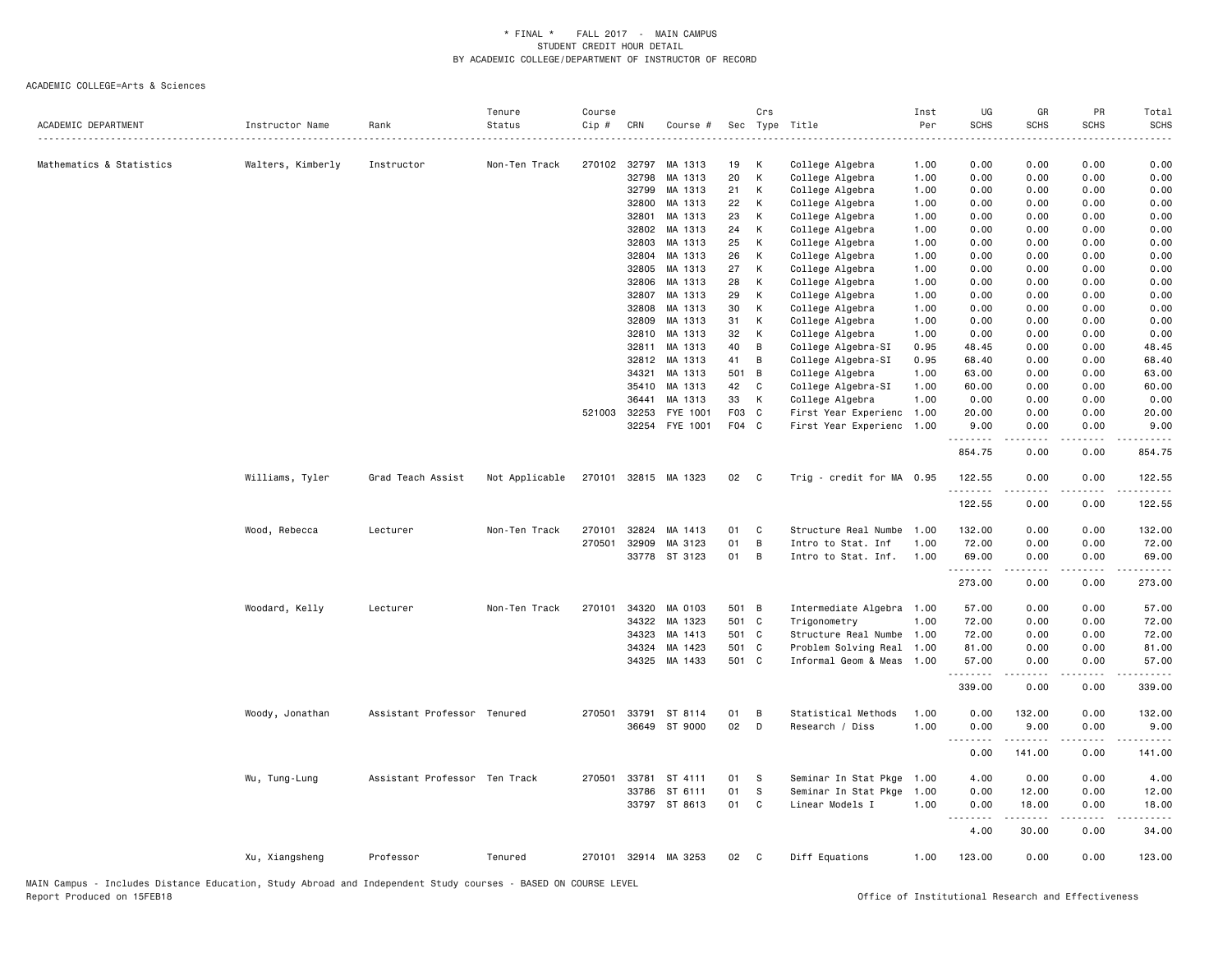| ACADEMIC DEPARTMENT                                             | Instructor Name | Rank                                             | Tenure<br>Status | Course<br>Cip # | CRN   | Course #             |       | Crs            | Sec Type Title            | Inst<br>Per | UG<br><b>SCHS</b>           | GR<br><b>SCHS</b>  | PR<br><b>SCHS</b>      | Total<br><b>SCHS</b>   |
|-----------------------------------------------------------------|-----------------|--------------------------------------------------|------------------|-----------------|-------|----------------------|-------|----------------|---------------------------|-------------|-----------------------------|--------------------|------------------------|------------------------|
| Mathematics & Statistics                                        | Xu, Xiangsheng  | Professor                                        | Tenured          |                 |       | 270101 32917 MA 3253 | 05    | $\mathbf{C}$   | Diff Equations            | 1.00        | 120.00                      | 0.00               | 0.00                   | 120.00                 |
|                                                                 |                 |                                                  |                  |                 |       |                      |       |                |                           |             | .<br>243.00                 | ----<br>0.00       | .<br>0.00              | .<br>243.00            |
|                                                                 |                 | Yarahmadian, Shantia Associate Professor Tenured |                  | 240101          | 32580 | HON 4093             | H05 E |                | Honors Thesis             | 1.00        | 3.00                        | 0.00               | 0.00                   | 3.00                   |
|                                                                 |                 |                                                  |                  | 270101          | 34941 | MA 8333              | 01 C  |                | Partial Diff Eqn I        | 1.00        | 0.00                        | 21.00              | 0.00                   | 21.00                  |
|                                                                 |                 |                                                  |                  | 270301          | 32937 | MA 8203              | 01 C  |                | Appl Math I               | 1.00        | 0.00                        | 48.00              | 0.00                   | 48.00                  |
|                                                                 |                 |                                                  |                  |                 | 34688 | MA 8203              | 501 C |                | Appl Math I               | 1.00        | 0.00                        | 12.00              | 0.00                   | 12.00                  |
|                                                                 |                 |                                                  |                  |                 |       |                      |       |                |                           |             | .<br>3.00                   | 81.00              | 0.00                   | 84.00                  |
|                                                                 | Young, Danielle | Lecturer                                         | Non-Ten Track    | 270101 32848    |       | MA 1713              | 04 C  |                | Calculus I-SI             | 0.95        | 153.90                      | 0.00               | 0.00                   | 153.90                 |
|                                                                 |                 |                                                  |                  |                 | 32849 | MA 1713              | 05    | $\mathbf{C}$   | Calculus I-SI             | 0.95        | 182.40                      | 0.00               | 0.00                   | 182.40                 |
|                                                                 |                 |                                                  |                  |                 | 32850 | MA 1713              | 06    | C              | Calculus I-SI             | 0.95        | 182.40                      | 0.00               | 0.00                   | 182.40                 |
|                                                                 |                 |                                                  |                  |                 | 32851 | MA 1713              | 07    | C              | Calculus I-SI             | 0.95        | 162.45                      | 0.00               | 0.00                   | 162.45                 |
|                                                                 |                 |                                                  |                  |                 | 32861 | MA 1723              | 04    | C.             | Calculus II-SI            | 1.00        | 192.00<br>.                 | 0.00<br>.          | 0.00<br>$\frac{1}{2}$  | 192.00<br>.            |
|                                                                 |                 |                                                  |                  |                 |       |                      |       |                |                           |             | 873.15                      | 0.00               | 0.00                   | 873.15                 |
|                                                                 | Zhang, Xiao     | Grad Teach Assist                                | Not Applicable   | 270501          | 32866 | MA 2113              | 02    | B              | Intro to Stats            | 0.05        | 1.80                        | 0.00               | 0.00                   | 1.80                   |
|                                                                 |                 |                                                  |                  |                 | 32867 | MA 2113              | 03    | $\overline{B}$ | Stats-with credit fo      | 0.05        | 1.05                        | 0.00               | 0.00                   | 1.05                   |
|                                                                 |                 |                                                  |                  |                 | 32868 | MA 2113              | 04    | B              | Intro to Stats            | 0.05        | 1.65                        | 0.00               | 0.00                   | 1.65                   |
|                                                                 |                 |                                                  |                  |                 | 32870 | MA 2113              | 06    | B              | Intro to Stats            | 0.05        | 1.65                        | 0.00               | 0.00                   | 1.65                   |
|                                                                 |                 |                                                  |                  |                 |       | 33760 ST 2113        | 02    | B              | Intro to Stats            | 0.05        | 2.85                        | 0.00               | 0.00                   | 2.85                   |
|                                                                 |                 |                                                  |                  |                 | 33761 | ST 2113              | 03    | B              | Stats-with credit f       | 0.05        | 3.45                        | 0.00               | 0.00                   | 3.45                   |
|                                                                 |                 |                                                  |                  |                 |       | 33762 ST 2113        | 04    | B              | Intro to Stats            | 0.05        | 3.00                        | 0.00               | 0.00                   | 3.00                   |
|                                                                 |                 |                                                  |                  |                 |       | 33764 ST 2113        | 06    | $\overline{B}$ | Intro to Stats            | 0.05        | 2.85<br>--------            | 0.00<br>.          | 0.00<br>.              | 2.85                   |
|                                                                 |                 |                                                  |                  |                 |       |                      |       |                |                           |             | 18.30                       | 0.00               | 0.00                   | 18.30                  |
|                                                                 | Zhang, Xu       | Assistant Professor Ten Track                    |                  | 270101          |       | 32915 MA 3253        | 03    | C              | Diff Equations            | 1.00        | 129.00                      | 0.00               | 0.00                   | 129.00                 |
|                                                                 |                 |                                                  |                  |                 |       | 32916 MA 3253        | 04 C  |                | Diff Equations            | 1.00        | 81.00<br>.                  | 0.00<br>.          | 0.00<br>.              | 81.00<br>.             |
|                                                                 |                 |                                                  |                  |                 |       |                      |       |                |                           |             | 210.00                      | 0.00               | 0.00                   | 210.00                 |
|                                                                 | Zhou, Qian      | Assistant Professor Ten Track                    |                  | 270501          | 32924 | MA 4523              | 01 C  |                | Intro To Probability 1.00 |             | 93.00                       | 0.00               | 0.00                   | 93.00                  |
|                                                                 |                 |                                                  |                  |                 | 33784 | ST 4523              | 01 C  |                | Intro To Probability 1.00 |             | 3.00                        | 0.00               | 0.00                   | 3.00                   |
|                                                                 |                 |                                                  |                  |                 |       | 33789 ST 6523        | 01 C  |                | Intro To Probability 1.00 |             | 0.00                        | 3.00               | 0.00                   | 3.00                   |
|                                                                 |                 |                                                  |                  |                 |       | 33792 ST 8114        | 02 B  |                | Statistical Methods       | 1.00        | 0.00<br>.                   | 124.00<br>.        | 0.00<br>.              | 124.00                 |
|                                                                 |                 |                                                  |                  |                 |       |                      |       |                |                           |             | 96.00                       | 127.00             | 0.00                   | 223.00                 |
| -----------------------------------<br>Mathematics & Statistics |                 |                                                  |                  |                 |       |                      |       |                |                           |             | <b>ESSESSES</b><br>20506.00 | ========<br>929.00 | <b>EBBEERE</b><br>0.00 | ==========<br>21435.00 |
| -----------------------------------                             |                 |                                                  |                  |                 |       |                      |       |                |                           |             | ========                    |                    | --------- --------     |                        |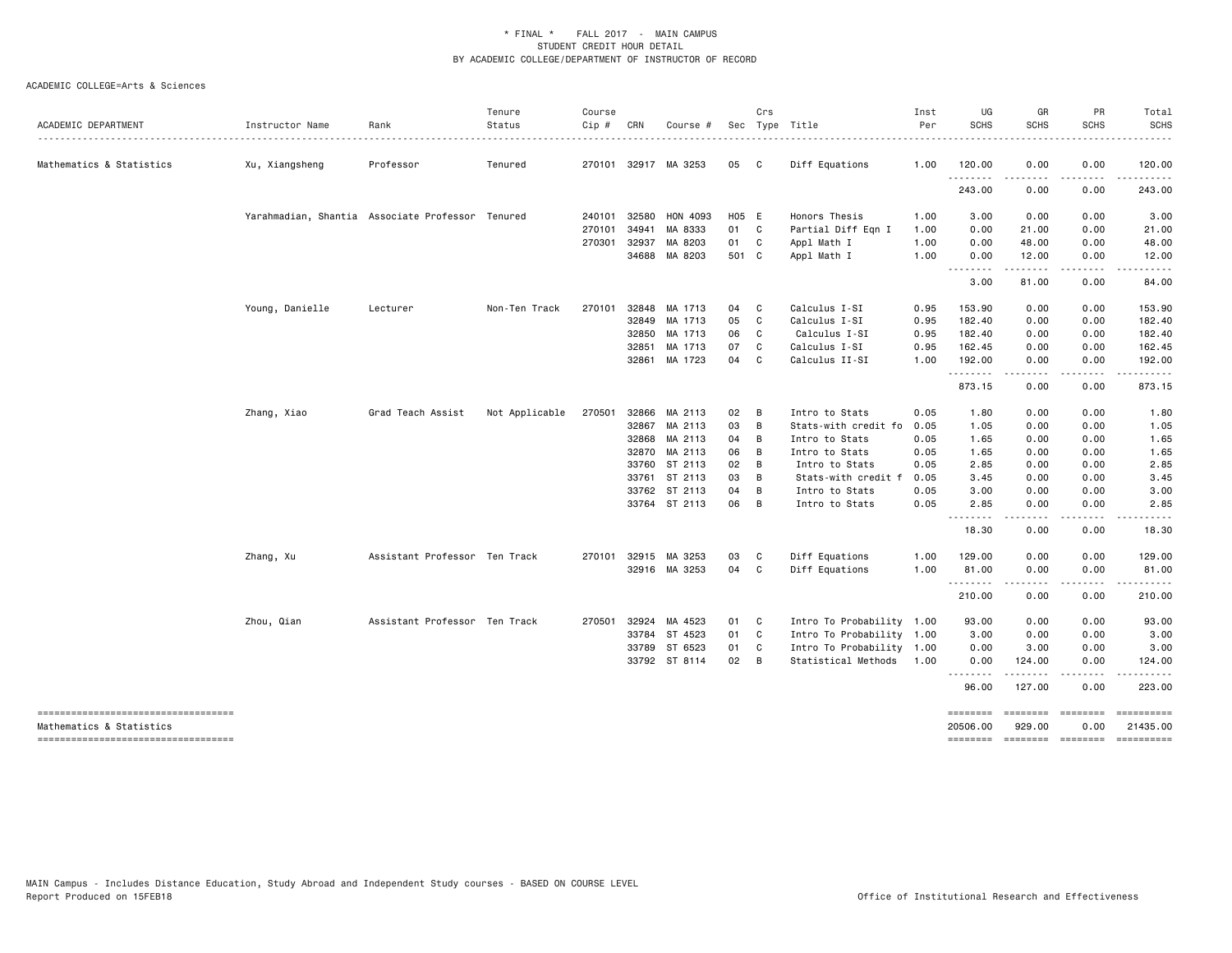| ACADEMIC DEPARTMENT                                        | Instructor Name   | Rank         | Tenure<br>Status | Course<br>Cip # | CRN   | Course #             | Sec          | Crs            | Type Title          | Inst<br>Per | UG<br><b>SCHS</b>                                                                                                                             | GR<br><b>SCHS</b> | PR<br><b>SCHS</b> | Total<br>SCHS<br>.   |
|------------------------------------------------------------|-------------------|--------------|------------------|-----------------|-------|----------------------|--------------|----------------|---------------------|-------------|-----------------------------------------------------------------------------------------------------------------------------------------------|-------------------|-------------------|----------------------|
| Military Science                                           | Collins, Jennifer | Non-Employee | Not Applicable   |                 |       | 280503 33056 MS 4114 | 01           | B              | Ldrship Chal & Goal | 0.50        | 18.00                                                                                                                                         | 0.00              | 0.00              | 18.00                |
|                                                            |                   |              |                  |                 |       |                      |              |                |                     |             | $\frac{1}{2} \left( \frac{1}{2} \right) \left( \frac{1}{2} \right) \left( \frac{1}{2} \right) \left( \frac{1}{2} \right)$<br>- - - -<br>18.00 | 0.00              | 0.00              | 18.00                |
|                                                            | Frantz, Mark      | Non-Employee | Not Applicable   | 131314          | 33249 | PE 3111              | 01           | - L            | Adv Mil Phy Fit     | 1.00        | 56.00                                                                                                                                         | 0.00              | 0.00              | 56.00                |
|                                                            |                   |              |                  | 280503          | 33054 | MS 3113              | 01           | B              | Adv Mil Skills I    | 1.00        | 57.00                                                                                                                                         | 0.00              | 0.00              | 57.00                |
|                                                            |                   |              |                  |                 |       | 33055 MS 3113        | 02           | B              | Adv Mil Skills I    | 1.00        | 45.00                                                                                                                                         | 0.00              | 0.00              | 45.00                |
|                                                            |                   |              |                  |                 |       |                      |              |                |                     |             | 158.00                                                                                                                                        | 0.00              | 0.00              | 158.00               |
|                                                            | Mock, Aaron       | Non-Employee | Not Applicable   | 280503          | 33056 | MS 4114              | 01           | в              | Ldrship Chal & Goal | 0.50        | 18.00                                                                                                                                         | 0.00              | 0.00              | 18.00                |
|                                                            |                   |              |                  |                 | 33057 | MS 4114              | 02           | B              | Ldrship Chal & Goal | 1.00        | 52.00                                                                                                                                         | 0.00              | 0.00              | 52.00                |
|                                                            |                   |              |                  |                 | 36764 | MS 4000              | 01           | I.             | Dir Indiv Study     | 1.00        | 1.00                                                                                                                                          | 0.00              | 0.00              | 1.00                 |
|                                                            |                   |              |                  |                 | 36765 | MS 4000              | 02           | $\blacksquare$ | Dir Indiv Study     | 1.00        | 1.00                                                                                                                                          | 0.00              | 0.00              | 1.00                 |
|                                                            |                   |              |                  |                 | 36766 | MS 4000              | 03           | $\blacksquare$ | Dir Indiv Study     | 1.00        | 1.00                                                                                                                                          | 0.00              | 0.00              | 1.00                 |
|                                                            |                   |              |                  |                 | 36767 | MS 4000              | 04           | $\mathbf{I}$   | Dir Indiv Study     | 1.00        | 1.00                                                                                                                                          | 0.00              | 0.00              | 1.00                 |
|                                                            |                   |              |                  |                 |       | 36770 MS 4000        | 06           | $\blacksquare$ | Dir Indiv Study     | 1.00        | 1.00                                                                                                                                          | 0.00              | 0.00              | 1.00                 |
|                                                            |                   |              |                  |                 |       | 36773 MS 4000        | 07           | $\blacksquare$ | Dir Indiv Study     | 1.00        | 1.00                                                                                                                                          | 0.00              | 0.00              | 1.00                 |
|                                                            |                   |              |                  |                 |       | 36774 MS 4000        | 08 I         |                | Dir Indiv Study     | 1.00        | 1.00                                                                                                                                          | 0.00              | 0.00              | 1.00                 |
|                                                            |                   |              |                  |                 | 36822 | MS 4000              | 09           | $\mathbf{I}$   | Dir Indiv Study     | 1.00        | 1.00                                                                                                                                          | 0.00              | 0.00              | 1.00                 |
|                                                            |                   |              |                  |                 | 36823 | MS 4000              | $10$ I       |                | Dir Indiv Study     | 1.00        | 1.00                                                                                                                                          | 0.00              | 0.00              | 1.00                 |
|                                                            |                   |              |                  |                 |       | 36916 MS 4000        | $11 \quad I$ |                | Dir Indiv Study     | 1.00        | 1.00<br>$\frac{1}{2}$                                                                                                                         | 0.00              | 0.00              | 1.00                 |
|                                                            |                   |              |                  |                 |       |                      |              |                |                     |             | 80.00                                                                                                                                         | 0.00              | 0.00              | 80.00                |
|                                                            | Vazquez, Luis     | Non-Employee | Not Applicable   | 280503          | 33051 | MS 2113              | 01           | B              | Advanced Leadership | 1.00        | 45.00                                                                                                                                         | 0.00              | 0.00              | 45.00                |
|                                                            |                   |              |                  |                 |       | 33052 MS 2113        | 02           | B              | Advanced Leadership | 1.00        | 36.00                                                                                                                                         | 0.00              | 0.00              | 36.00                |
|                                                            |                   |              |                  |                 |       |                      |              |                |                     |             | .<br>81.00                                                                                                                                    | 0.00              | 0.00              | 81.00                |
| ======================================<br>Military Science |                   |              |                  |                 |       |                      |              |                |                     |             | ========<br>337.00                                                                                                                            | ========<br>0.00  | ========<br>0.00  | ==========<br>337.00 |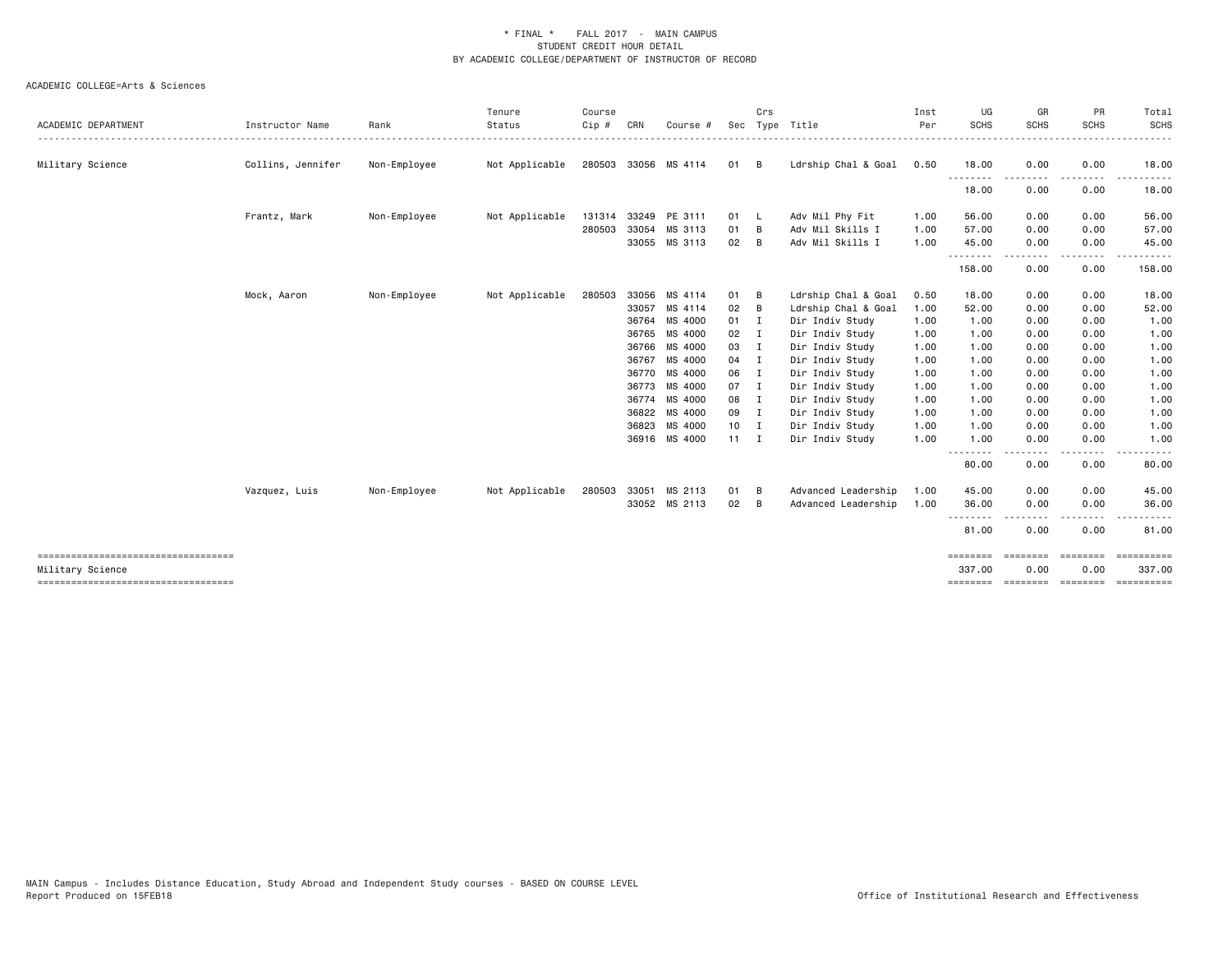| ACADEMIC DEPARTMENT   | Instructor Name   | Rank<br>.                     | Tenure<br>Status | Course<br>$Cip$ # | CRN          | Course #       |       | Crs          | Sec Type Title<br>.       | Inst<br>Per | UG<br><b>SCHS</b>  | GR<br><b>SCHS</b> | PR<br><b>SCHS</b>                   | Total<br><b>SCHS</b><br>.                                                                                                                                      |
|-----------------------|-------------------|-------------------------------|------------------|-------------------|--------------|----------------|-------|--------------|---------------------------|-------------|--------------------|-------------------|-------------------------------------|----------------------------------------------------------------------------------------------------------------------------------------------------------------|
| Philosophy & Religion | Bickle, John      | Professor                     | Tenured          | 380101            |              | 33385 PHI 1103 | 04    | C            | Intro To Philosophy       | 1.00        | 135.00             | 0.00              | 0.00                                | 135.00                                                                                                                                                         |
|                       |                   |                               |                  |                   |              |                |       |              |                           |             | .<br>135.00        | .<br>0.00         | $\sim$ $\sim$ $\sim$ $\sim$<br>0.00 | 135.00                                                                                                                                                         |
|                       | Bisson, Albert    | Instructor                    | Non-Ten Track    | 160101            | 35251        | FL 2990        | 01    | C            | Special Topic In FL       | 1.00        | 12.00              | 0.00              | 0.00                                | 12.00                                                                                                                                                          |
|                       |                   |                               |                  | 380201            | 37060        | REL 4000       | 02    | I            | Directed Indiv Study      | 1.00        | 3.00               | 0.00              | 0.00                                | 3.00                                                                                                                                                           |
|                       |                   |                               |                  | 380203            | 33683        | REL 1213       | 01    | C            | Intr To Old Test          | 1.00        | 117.00             | 0.00              | 0.00                                | 117.00                                                                                                                                                         |
|                       |                   |                               |                  |                   | 34582        | REL 1213       | 02    | C            | Intr To Old Test          | 1.00        | 129.00             | 0.00              | 0.00                                | 129.00                                                                                                                                                         |
|                       |                   |                               |                  |                   | 34583        | REL 3463       | 01    | C            | Systematic Theology       | 1.00        | 123.00             | 0.00              | 0.00                                | 123.00                                                                                                                                                         |
|                       |                   |                               |                  |                   | 450301 35250 | REL 2990       | 01    | C            | Special Topic In REL      | 1.00        | 69.00<br>.         | 0.00<br>.         | 0.00<br>$\cdots$                    | 69.00<br>.                                                                                                                                                     |
|                       |                   |                               |                  |                   |              |                |       |              |                           |             | 453.00             | 0.00              | 0.00                                | 453.00                                                                                                                                                         |
|                       | Boyce, Kristin    | Assistant Professor Ten Track |                  |                   | 240101 32562 | HON 1173       | H01 S |              | The Quest II              | 1.00        | 45.00              | 0.00              | 0.00                                | 45.00                                                                                                                                                          |
|                       |                   |                               |                  |                   | 32563        | HON 1173       | H02 S |              | The Quest II              | 1.00        | 45.00              | 0.00              | 0.00                                | 45.00                                                                                                                                                          |
|                       |                   |                               |                  |                   | 380102 33394 | PHI 1113       | 05    | C            | Intro To Logic            | 1.00        | 123.00<br>.        | 0.00              | 0.00<br>$\sim$ $\sim$ $\sim$        | 123.00<br>-----                                                                                                                                                |
|                       |                   |                               |                  |                   |              |                |       |              |                           |             | 213.00             | 0.00              | 0.00                                | 213.00                                                                                                                                                         |
|                       | Bruno, Michael    | Assistant Professor Ten Track |                  |                   | 380102 33392 | PHI 1113       | 03    | C            | Intro To Logic            | 1.00        | 120.00             | 0.00              | 0.00                                | 120.00                                                                                                                                                         |
|                       |                   |                               |                  |                   | 33393        | PHI 1113       | 04    | C            | Intro To Logic            | 1.00        | 123.00             | 0.00              | 0.00                                | 123.00                                                                                                                                                         |
|                       |                   |                               |                  |                   |              | 34575 PHI 1113 | 06    | C            | Intro To Logic            | 1.00        | 123.00             | 0.00              | 0.00                                | 123.00                                                                                                                                                         |
|                       |                   |                               |                  |                   |              |                |       |              |                           |             | .<br>366.00        | .<br>0.00         | .<br>0.00                           | .<br>366.00                                                                                                                                                    |
|                       | Clifford, Michael | Professor                     | Tenured          | 380101            | 33389        | PHI 1103       | H01 C |              | Intro To Philosophy-      | 1.00        | 75.00              | 0.00              | 0.00                                | 75.00                                                                                                                                                          |
|                       |                   |                               |                  |                   | 34578        | PHI 4123       | 01    | C            | Cont Continental Phi 1.00 |             | 18.00              | 0.00              | 0.00                                | 18.00                                                                                                                                                          |
|                       |                   |                               |                  |                   | 380103 33401 | PHI 3013       | 01    | C            | <b>Business Ethics</b>    | 1.00        | 120.00             | 0.00<br>.         | 0.00<br>.                           | 120.00<br>$\omega$ is a second                                                                                                                                 |
|                       |                   |                               |                  |                   |              |                |       |              |                           |             | 213.00             | 0.00              | 0.00                                | 213.00                                                                                                                                                         |
|                       | Codling, James    | Lecturer                      | Non-Ten Track    | 380201            |              | 35162 REL 1103 | 501 C |              | Intro To Religion         | 1.00        | 81.00              | 0.00              | 0.00                                | 81.00                                                                                                                                                          |
|                       |                   |                               |                  |                   |              |                |       |              |                           |             | .<br>81.00         | 0.00              | 0.00                                | 81.00                                                                                                                                                          |
|                       | Davis, Jordan     | Lecturer                      | Non-Ten Track    | 380101            | 33404        | PHI 3023       | 01    | C            | Hi West Phil: Part I      | 1.00        | 126.00             | 0.00              | 0.00                                | 126.00                                                                                                                                                         |
|                       |                   |                               |                  | 380103            | 33397        | PHI 1123       | 03    | $\mathbf{C}$ | Intro To Ethics           | 1.00        | 132.00             | 0.00              | 0.00                                | 132.00                                                                                                                                                         |
|                       |                   |                               |                  |                   | 33402        | PHI 3013       | 02    | C            | <b>Business Ethics</b>    | 1.00        | 111.00             | 0.00              | 0.00                                | 111.00                                                                                                                                                         |
|                       |                   |                               |                  |                   | 33403        | PHI 3013       | 03    | C            | <b>Business Ethics</b>    | 1.00        | 108.00<br>.        | 0.00              | 0.00                                | 108.00                                                                                                                                                         |
|                       |                   |                               |                  |                   |              |                |       |              |                           |             | 477.00             | 0.00              | 0.00                                | 477.00                                                                                                                                                         |
|                       | Derby, Timothy    | Lecturer                      | Non-Ten Track    | 380101            | 35043        | PHI 1001       | F01 C |              | First Year Seminar        | 1.00        | 24.00              | 0.00              | 0.00                                | 24.00                                                                                                                                                          |
|                       |                   |                               |                  | 380201            | 33681        | REL 1103       | 07    | C            | Intro To Religion         | 1.00        | 135.00             | 0.00              | 0.00                                | 135.00                                                                                                                                                         |
|                       |                   |                               |                  |                   |              | 33682 REL 1103 | 08    | C            | Intro To Religion         | 1.00        | 132.00<br>.        | 0.00              | 0.00                                | 132.00<br>$\frac{1}{2} \left( \frac{1}{2} \right) \left( \frac{1}{2} \right) \left( \frac{1}{2} \right) \left( \frac{1}{2} \right) \left( \frac{1}{2} \right)$ |
|                       |                   |                               |                  |                   |              |                |       |              |                           |             | 291.00             | 0.00              | 0.00                                | 291.00                                                                                                                                                         |
|                       | Hall, Alicia      | Assistant Professor Ten Track |                  | 380101            | 33407        | PHI 3323       | 01    | C            | Medical Ethics            | 1.00        | 114.00             | 0.00              | 0.00                                | 114.00                                                                                                                                                         |
|                       |                   |                               |                  |                   | 380103 33411 | PHI 8101       | 02    | S            | Case Studies Res Eth      | 1.00        | 0.00               | 3.00              | 0.00                                | 3.00                                                                                                                                                           |
|                       |                   |                               |                  |                   |              | 33412 PHI 8101 | 03    | S            | Case Studies Res Eth      | 1.00        | 0.00               | 11.00             | 0.00                                | 11.00                                                                                                                                                          |
|                       |                   |                               |                  |                   |              |                |       |              |                           |             | <u>.</u><br>114.00 | .<br>14.00        | .<br>0.00                           | .<br>128,00                                                                                                                                                    |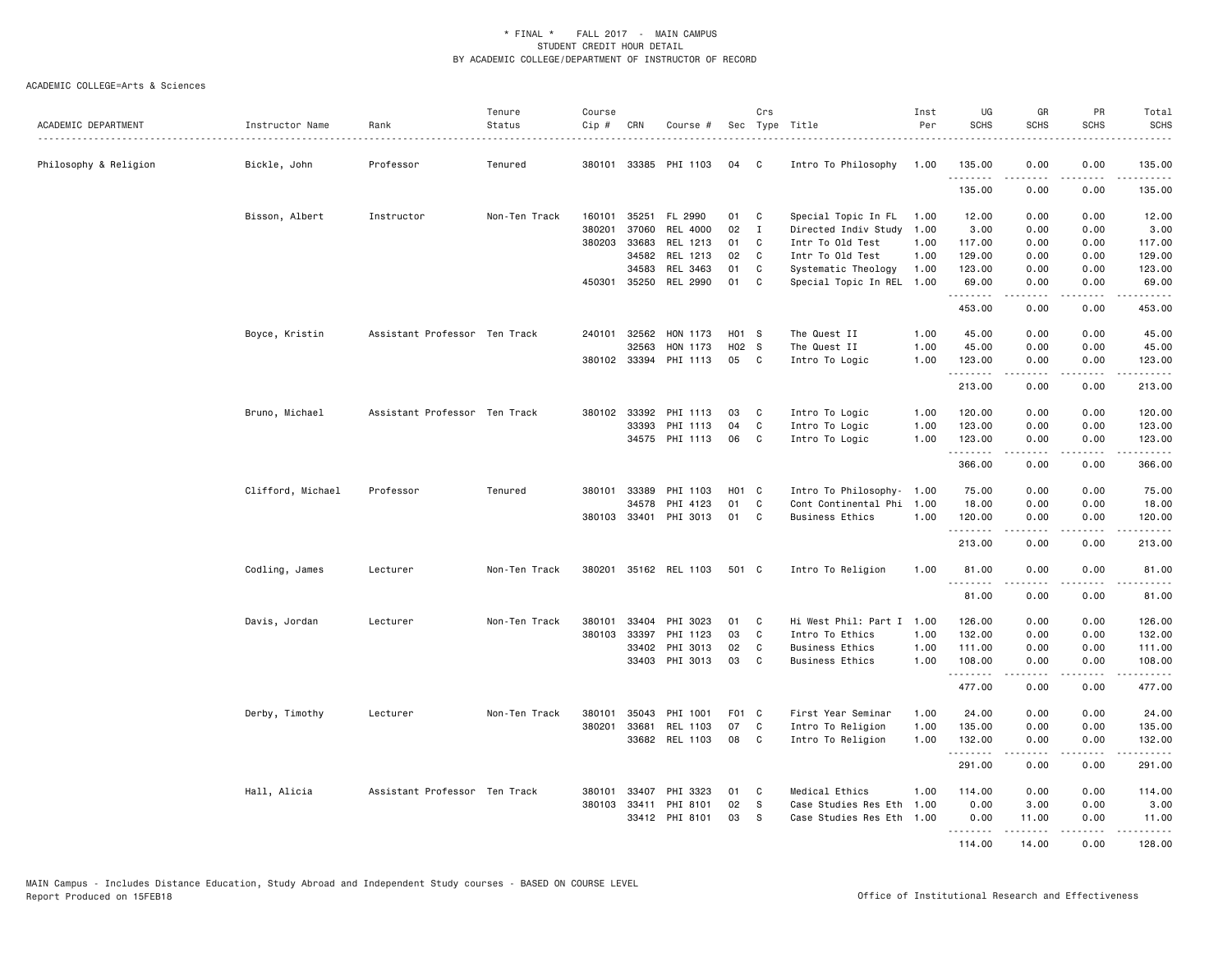| ACADEMIC DEPARTMENT   | Instructor Name                  | Rank                          | Tenure<br>Status | Course<br>Cip #  | CRN            | Course #              |                | Crs          | Sec Type Title                    | Inst<br>Per  | UG<br><b>SCHS</b>      | GR<br><b>SCHS</b>                                                                                                                                            | PR<br><b>SCHS</b>                   | Total<br><b>SCHS</b>                                                                                                                                           |
|-----------------------|----------------------------------|-------------------------------|------------------|------------------|----------------|-----------------------|----------------|--------------|-----------------------------------|--------------|------------------------|--------------------------------------------------------------------------------------------------------------------------------------------------------------|-------------------------------------|----------------------------------------------------------------------------------------------------------------------------------------------------------------|
| Philosophy & Religion | Hammons, Christopher Lecturer    |                               | Non-Ten Track    | 380102<br>380103 | 34625<br>34347 | PHI 1113<br>PHI 1123  | 501 C<br>501 C |              | Intro To Logic<br>Intro To Ethics | 1.00<br>1.00 | 45.00<br>45.00         | 0.00<br>0.00                                                                                                                                                 | 0.00<br>0.00                        | 45.00<br>45.00                                                                                                                                                 |
|                       |                                  |                               |                  |                  |                |                       |                |              |                                   |              | .<br>90.00             | -----<br>0.00                                                                                                                                                | $\sim$ $\sim$ $\sim$ $\sim$<br>0.00 | .<br>90.00                                                                                                                                                     |
|                       | Holt, Dale                       | Professor                     | Tenured          | 380103           |                | 33399 PHI 1123        | 05             | $\mathbf{C}$ | Intro To Ethics                   | 1.00         | 120.00                 | 0.00                                                                                                                                                         | 0.00                                | 120.00                                                                                                                                                         |
|                       |                                  |                               |                  |                  |                |                       |                |              |                                   |              | .<br>120.00            | 0.00                                                                                                                                                         | 0.00                                | 120.00                                                                                                                                                         |
|                       | Johnson, Gregory                 | Instructor                    | Non-Ten Track    | 380101           | 33386          | PHI 1103              | 05             | C            | Intro To Philosophy               | 1.00         | 111.00                 | 0.00                                                                                                                                                         | 0.00                                | 111.00                                                                                                                                                         |
|                       |                                  |                               |                  |                  |                | 33387 PHI 1103        | 06             | $\mathbf{C}$ | Intro To Philosophy               | 1.00         | 105.00<br>.            | 0.00<br>$\frac{1}{2} \left( \frac{1}{2} \right) \left( \frac{1}{2} \right) \left( \frac{1}{2} \right) \left( \frac{1}{2} \right) \left( \frac{1}{2} \right)$ | 0.00<br>.                           | 105.00<br>.                                                                                                                                                    |
|                       |                                  |                               |                  |                  |                |                       |                |              |                                   |              | 216.00                 | 0.00                                                                                                                                                         | 0.00                                | 216.00                                                                                                                                                         |
|                       | Kallfelz, William                | Instructor                    | Non-Ten Track    | 380103           | 34577          | PHI 3313              | 01             | C            | Environmental Ethics              | 1.00         | 90.00                  | 0.00                                                                                                                                                         | 0.00                                | 90.00                                                                                                                                                          |
|                       |                                  |                               |                  | 380201           | 33678          | REL 1103              | 04             | C            | Intro To Religion                 | 1.00         | 132.00                 | 0.00                                                                                                                                                         | 0.00                                | 132.00                                                                                                                                                         |
|                       |                                  |                               |                  |                  | 33685          | REL 3213              | 01             | C            | World Religions I                 | 1.00         | 108.00                 | 0.00                                                                                                                                                         | 0.00                                | 108.00                                                                                                                                                         |
|                       |                                  |                               |                  |                  | 34585          | REL 1103              | 09             | C            | Intro To Religion                 | 1.00         | 129.00                 | 0.00                                                                                                                                                         | 0.00                                | 129.00                                                                                                                                                         |
|                       |                                  |                               |                  |                  | 35950          | REL 4000              | 01             | I            | Directed Indiv Study              | 1.00         | 3.00<br>.              | 0.00                                                                                                                                                         | 0.00                                | 3.00                                                                                                                                                           |
|                       |                                  |                               |                  |                  |                |                       |                |              |                                   |              | 462.00                 | 0.00                                                                                                                                                         | 0.00                                | 462.00                                                                                                                                                         |
|                       | Kanzelmeyer, Jonatha Non-Faculty |                               | Not Applicable   |                  |                | 380102 33390 PHI 1113 | 01 C           |              | Intro To Logic                    | 1.00         | 108.00<br>. <u>.</u> . | 0.00<br>-----                                                                                                                                                | 0.00<br>.                           | 108.00<br>$\frac{1}{2} \left( \frac{1}{2} \right) \left( \frac{1}{2} \right) \left( \frac{1}{2} \right) \left( \frac{1}{2} \right) \left( \frac{1}{2} \right)$ |
|                       |                                  |                               |                  |                  |                |                       |                |              |                                   |              | 108.00                 | 0.00                                                                                                                                                         | 0.00                                | 108.00                                                                                                                                                         |
|                       | Moffatt, Barton                  | Associate Professor Tenured   |                  | 380101           | 34576          | PHI 3323              | H01 C          |              | Medical Ethics-Honor              | 1.00         | 75.00                  | 0.00                                                                                                                                                         | 0.00                                | 75.00                                                                                                                                                          |
|                       |                                  |                               |                  | 380103           | 33395          | PHI 1123              | 01             | C            | Intro To Ethics                   | 1.00         | 132.00                 | 0.00                                                                                                                                                         | 0.00                                | 132.00                                                                                                                                                         |
|                       |                                  |                               |                  |                  |                | 33400 PHI 1123        | 06             | $\mathbf{C}$ | Intro To Ethics                   | 1.00         | 132.00                 | 0.00                                                                                                                                                         | 0.00                                | 132.00                                                                                                                                                         |
|                       |                                  |                               |                  |                  |                |                       |                |              |                                   |              | .<br>339.00            | -----<br>0.00                                                                                                                                                | .<br>0.00                           | وعاعاه عامات<br>339.00                                                                                                                                         |
|                       | Montgomery, Robert               | Lecturer                      | Non-Ten Track    | 380201           | 33679          | REL 1103              | 05             | C            | Intro To Religion                 | 1.00         | 135.00                 | 0.00                                                                                                                                                         | 0.00                                | 135.00                                                                                                                                                         |
|                       |                                  |                               |                  |                  | 33680          | REL 1103              | 06             | C            | Intro To Religion                 | 1.00         | 135.00                 | 0.00                                                                                                                                                         | 0.00                                | 135.00                                                                                                                                                         |
|                       |                                  |                               |                  | 451101           | 33722          | SO 1203               | 01             | C            | Sociology of Familie              | 1.00         | 234.00                 | 0.00                                                                                                                                                         | 0.00                                | 234.00                                                                                                                                                         |
|                       |                                  |                               |                  |                  |                | 33723 SO 1203         | 02             | $\mathbf{C}$ | Sociology of Familie 1.00         |              | 240.00<br>.            | 0.00<br><b></b>                                                                                                                                              | 0.00<br>.                           | 240.00<br>.                                                                                                                                                    |
|                       |                                  |                               |                  |                  |                |                       |                |              |                                   |              | 744.00                 | 0.00                                                                                                                                                         | 0.00                                | 744.00                                                                                                                                                         |
|                       | Neal, Anthony                    | Assistant Professor Ten Track |                  | 050201           | 30003          | AAS 1063              | 02             | $\mathbf{C}$ | Intro to African Ame              | 1.00         | 177.00                 | 0.00                                                                                                                                                         | 0.00                                | 177.00                                                                                                                                                         |
|                       |                                  |                               |                  | 240101           | 32559          | HON 1163              | H01 S          |              | The Quest I                       | 1.00         | 45.00                  | 0.00                                                                                                                                                         | 0.00                                | 45.00                                                                                                                                                          |
|                       |                                  |                               |                  | 380201           |                | 33675 REL 1103        | 01             | $\mathbf{C}$ | Intro To Religion                 | 1.00         | 129.00<br>.            | 0.00<br>.                                                                                                                                                    | 0.00<br>.                           | 129.00<br><u>.</u>                                                                                                                                             |
|                       |                                  |                               |                  |                  |                |                       |                |              |                                   |              | 351.00                 | 0.00                                                                                                                                                         | 0.00                                | 351.00                                                                                                                                                         |
|                       | Roche, Michael                   | Lecturer                      | Non-Ten Track    | 380103           | 33396          | PHI 1123              | 02             | C.           | Intro To Ethics                   | 1.00         | 135.00                 | 0.00                                                                                                                                                         | 0.00                                | 135.00                                                                                                                                                         |
|                       |                                  |                               |                  |                  |                | 33398 PHI 1123        | 04             | $\mathbf{C}$ | Intro To Ethics                   | 1.00         | 132.00<br>.            | 0.00                                                                                                                                                         | 0.00<br>$\frac{1}{2}$               | 132.00<br>.                                                                                                                                                    |
|                       |                                  |                               |                  |                  |                |                       |                |              |                                   |              | 267.00                 | 0.00                                                                                                                                                         | 0.00                                | 267.00                                                                                                                                                         |
|                       | Thompson, James                  | Associate Professor Tenured   |                  | 380101           | 34580          | PHI 4223              | 01             | C            | Phil of Cognitive Sc              | 1.00         | 30.00                  | 0.00                                                                                                                                                         | 0.00                                | 30.00                                                                                                                                                          |
|                       |                                  |                               |                  | 380102           | 33391          | PHI 1113              | 02             | C            | Intro To Logic                    | 1.00         | 117.00                 | 0.00                                                                                                                                                         | 0.00                                | 117.00                                                                                                                                                         |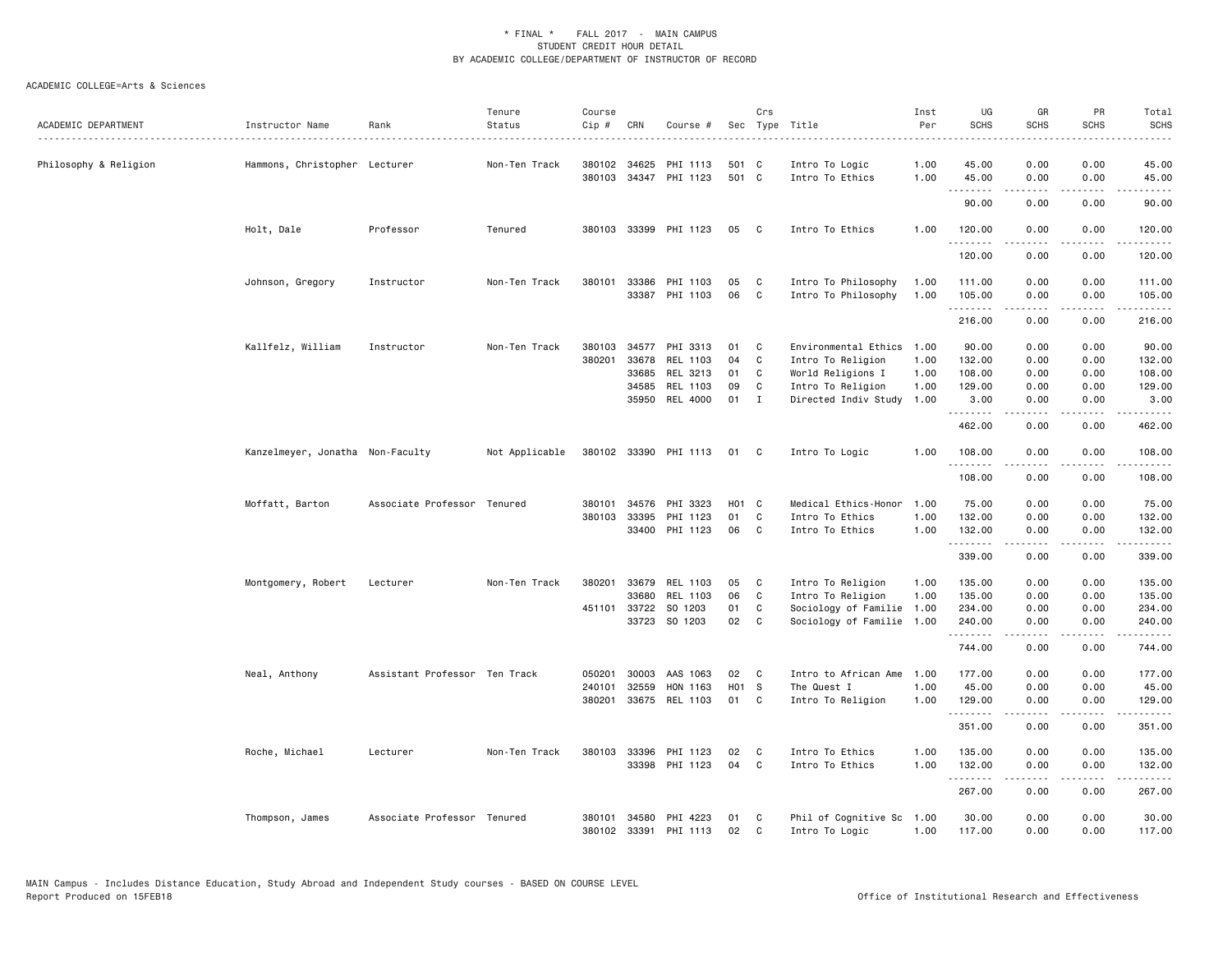| ACADEMIC DEPARTMENT                    | Instructor Name | Rank                          | Tenure<br>Status | Course<br>Cip # | CRN   | Course #                                        | Sec            | Crs<br>Type                | Title                                                             | Inst<br>Per          | UG<br><b>SCHS</b>                                                      | GR<br><b>SCHS</b>                                            | PR<br>SCHS                                | Total<br><b>SCHS</b><br>.                                |
|----------------------------------------|-----------------|-------------------------------|------------------|-----------------|-------|-------------------------------------------------|----------------|----------------------------|-------------------------------------------------------------------|----------------------|------------------------------------------------------------------------|--------------------------------------------------------------|-------------------------------------------|----------------------------------------------------------|
| Philosophy & Religion                  | Wylie, Danielle | Assistant Professor Ten Track |                  | 380101          | 33382 | PHI<br>1103<br>33383 PHI 1103<br>33384 PHI 1103 | 01<br>02<br>03 | - C<br>$\mathbf{C}$<br>- C | Intro To Philosophy<br>Intro To Philosophy<br>Intro To Philosophy | 1.00<br>1.00<br>1.00 | --------<br>147.00<br>132.00<br>132.00<br>132.00<br>--------<br>396.00 | 0.00<br>0.00<br>0.00<br>0.00<br>- - - - - - <b>-</b><br>0.00 | 0.00<br>0.00<br>0.00<br>0.00<br>.<br>0.00 | .<br>147.00<br>132.00<br>132.00<br>132.00<br>.<br>396.00 |
| -------------------------------------  |                 |                               |                  |                 |       |                                                 |                |                            |                                                                   |                      | ========                                                               | ========                                                     | eeeeeee                                   |                                                          |
| Philosophy & Religion                  |                 |                               |                  |                 |       |                                                 |                |                            |                                                                   |                      | 5583.00                                                                | 14.00                                                        | 0.00                                      | 5597.00                                                  |
| ====================================== |                 |                               |                  |                 |       |                                                 |                |                            |                                                                   |                      | ========                                                               |                                                              | $=$ $=$ $=$ $=$ $=$ $=$ $=$               |                                                          |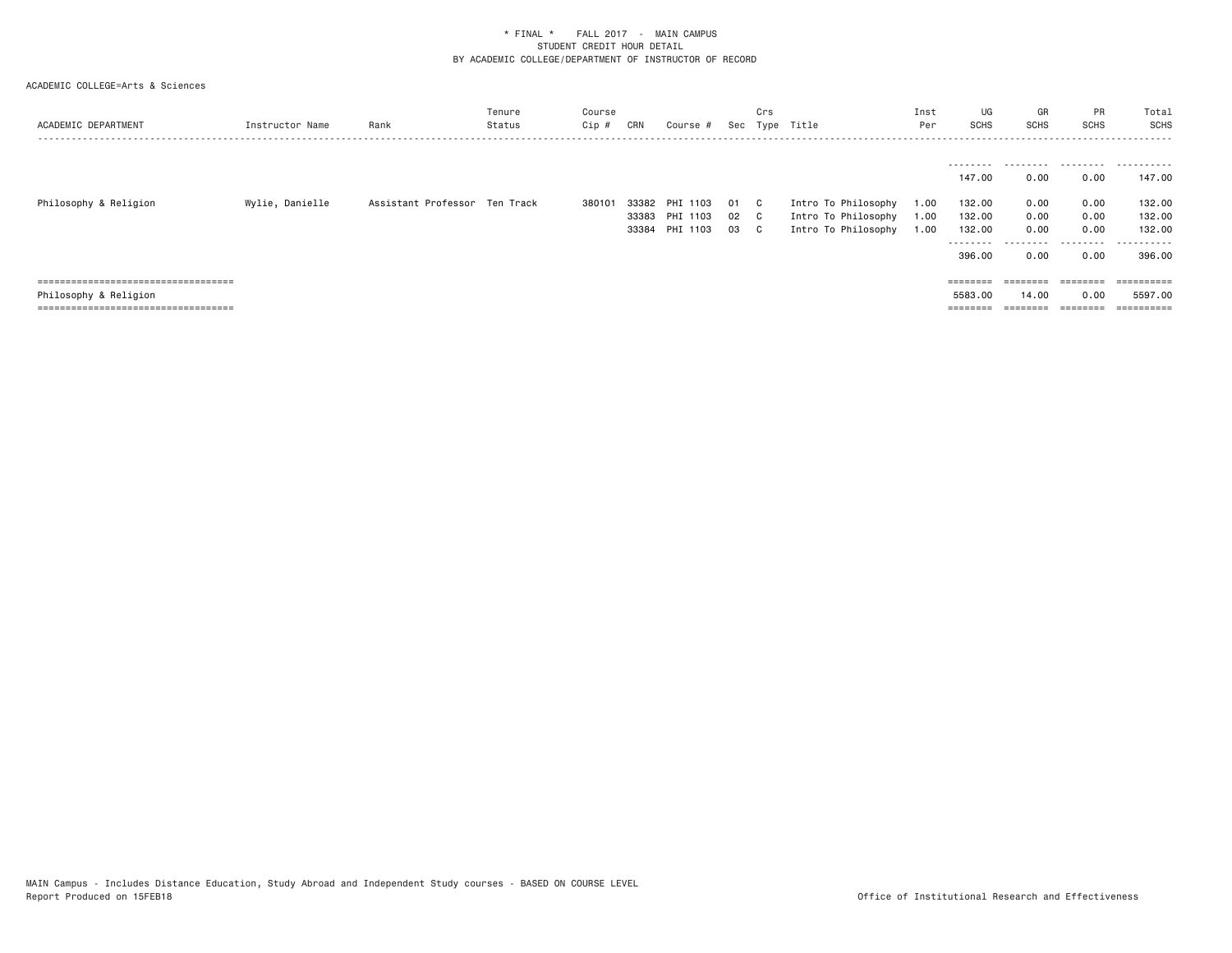| ACADEMIC DEPARTMENT | Instructor Name    | Rank                          | Tenure<br>Status | Course<br>Cip # | CRN          | Course #             |       | Crs          | Sec Type Title            | Inst<br>Per | UG<br><b>SCHS</b> | GR<br><b>SCHS</b>                                                                                                                                             | PR<br><b>SCHS</b>                   | Total<br><b>SCHS</b>                                                                                                                                           |
|---------------------|--------------------|-------------------------------|------------------|-----------------|--------------|----------------------|-------|--------------|---------------------------|-------------|-------------------|---------------------------------------------------------------------------------------------------------------------------------------------------------------|-------------------------------------|----------------------------------------------------------------------------------------------------------------------------------------------------------------|
| Physics & Astronomy | Afanasjev, Anatoli | Professor                     | Tenured          | 400801          | 33375        | PH 6323              | 01    | C            | Electromag Fields I       | 1.00        | 0.00              | 30.00                                                                                                                                                         | 0.00                                | 30.00                                                                                                                                                          |
|                     |                    |                               |                  |                 | 35991        | PH 9000              | 01    | D            | Research / Diss           | 1.00        | 0.00              | 21.00                                                                                                                                                         | 0.00                                | 21.00                                                                                                                                                          |
|                     |                    |                               |                  |                 |              | 400805 33371 PH 4323 | 01    | C            | Electromag Fields I       | 1.00        | 12.00             | 0.00<br>.                                                                                                                                                     | 0.00<br>.                           | 12.00<br>.                                                                                                                                                     |
|                     |                    |                               |                  |                 |              |                      |       |              |                           |             | 12.00             | 51.00                                                                                                                                                         | 0.00                                | 63.00                                                                                                                                                          |
|                     | Arnoldus, Henk     | Professor                     | Tenured          |                 |              | 400801 33292 PH 1113 | 03    | C            | Gen Physics I             | 1.00        | 168.00            | 0.00                                                                                                                                                          | 0.00                                | 168.00                                                                                                                                                         |
|                     |                    |                               |                  |                 | 36208        | PH 9000              | 04    | D            | Research / Diss           | 1.00        | 0.00              | 9.00                                                                                                                                                          | 0.00                                | 9.00                                                                                                                                                           |
|                     |                    |                               |                  |                 |              | 400810 33377 PH 8233 | 01    | C            | Meth Theoret Ph I         | 1.00        | 0.00<br>.         | 27.00<br>$\frac{1}{2} \left( \frac{1}{2} \right) \left( \frac{1}{2} \right) \left( \frac{1}{2} \right) \left( \frac{1}{2} \right) \left( \frac{1}{2} \right)$ | 0.00                                | 27.00                                                                                                                                                          |
|                     |                    |                               |                  |                 |              |                      |       |              |                           |             | 168.00            | 36.00                                                                                                                                                         | 0.00                                | 204.00                                                                                                                                                         |
|                     | Berg, Matthew      | Non-Employee                  | Not Applicable   |                 |              | 400801 36269 PH 9000 | 07    | D            | Research / Diss           | 1.00        | 0.00<br>.         | 9.00<br>-----                                                                                                                                                 | 0.00<br>----                        | 9.00                                                                                                                                                           |
|                     |                    |                               |                  |                 |              |                      |       |              |                           |             | 0.00              | 9.00                                                                                                                                                          | 0.00                                | 9.00                                                                                                                                                           |
|                     | Clark, Shane       | Non-Faculty                   | Not Applicable   | 400801          | 33285        | PH 1021              | 01    | - L          | Physical Science Lab      | 1.00        | 23.00             | 0.00                                                                                                                                                          | 0.00                                | 23.00                                                                                                                                                          |
|                     |                    |                               |                  |                 | 33286        | PH 1021              | 02    | $\mathsf{L}$ | Physical Science Lab      | 1.00        | 18.00             | 0.00                                                                                                                                                          | 0.00                                | 18.00                                                                                                                                                          |
|                     |                    |                               |                  |                 |              | 34345 PH 1021        | 501 L |              | Physical Science Lab 1.00 |             | 19.00<br>.        | 0.00                                                                                                                                                          | 0.00                                | 19.00                                                                                                                                                          |
|                     |                    |                               |                  |                 |              |                      |       |              |                           |             | 60.00             | 0.00                                                                                                                                                          | 0.00                                | 60.00                                                                                                                                                          |
|                     | Clay, Rudolf       | Professor                     | Tenured          | 141201          | 34429        | PH 4433              | 01    | C            | Computational Physic 1.00 |             | 9.00              | 0.00                                                                                                                                                          | 0.00                                | 9.00                                                                                                                                                           |
|                     |                    |                               |                  | 400801          | 36143        | PH 9000              | 03    | D            | Research / Diss           | 1.00        | 0.00              | 6.00                                                                                                                                                          | 0.00                                | 6.00                                                                                                                                                           |
|                     |                    |                               |                  | 400899          |              | 34430 PH 6433        | 01    | C            | Computational Physic 1.00 |             | 0.00<br>.         | 15.00<br>.                                                                                                                                                    | 0.00<br>.                           | 15.00<br>.                                                                                                                                                     |
|                     |                    |                               |                  |                 |              |                      |       |              |                           |             | 9.00              | 21.00                                                                                                                                                         | 0.00                                | 30.00                                                                                                                                                          |
|                     | Crider, Benjamin   | Assistant Professor Ten Track |                  | 400801          |              | 33369 PH 4113        | 01    | B            | Elec Circuit Scien        | 1.00        | 9.00<br>.         | 0.00<br>.                                                                                                                                                     | 0.00<br>$- - - -$                   | 9.00<br>$- - - -$                                                                                                                                              |
|                     |                    |                               |                  |                 |              |                      |       |              |                           |             | 9.00              | 0.00                                                                                                                                                          | 0.00                                | 9.00                                                                                                                                                           |
|                     | Cuicchi, Paul      | Lecturer                      | Non-Ten Track    | 400801          | 33283        | PH 1013              | 04    | C            | Physical Sci Survey       | 1.00        | 195.00            | 0.00                                                                                                                                                          | 0.00                                | 195.00                                                                                                                                                         |
|                     |                    |                               |                  |                 |              | 33284 PH 1013        | 05    | C            | Physical Sci Survey       | 1.00        | 207.00            | 0.00                                                                                                                                                          | 0.00                                | 207.00                                                                                                                                                         |
|                     |                    |                               |                  |                 |              |                      |       |              |                           |             | .<br>402.00       | 0.00                                                                                                                                                          | 0.00                                | 402.00                                                                                                                                                         |
|                     | Dunne, James       | Professor                     | Tenured          |                 | 400801 34425 | PH 2223              | H01 C |              | Honors Physics II         | 1.00        | 105.00            | 0.00                                                                                                                                                          | 0.00                                | 105.00                                                                                                                                                         |
|                     |                    |                               |                  |                 | 36354        | PH 9000              | 11 D  |              | Research / Diss           | 1.00        | 0.00              | 6.00                                                                                                                                                          | 0.00                                | 6.00                                                                                                                                                           |
|                     |                    |                               |                  | 521003          | 32261        | FYE 1001             | F11 C |              | First Year Experienc      | 1.00        | 13.00             | 0.00                                                                                                                                                          | 0.00                                | 13.00                                                                                                                                                          |
|                     |                    |                               |                  |                 |              | 32262 FYE 1001       | F12 C |              | First Year Experienc 1.00 |             | 15.00             | 0.00                                                                                                                                                          | 0.00                                | 15.00                                                                                                                                                          |
|                     |                    |                               |                  |                 |              |                      |       |              |                           |             | .<br>133.00       | $\frac{1}{2} \left( \frac{1}{2} \right) \left( \frac{1}{2} \right) \left( \frac{1}{2} \right) \left( \frac{1}{2} \right) \left( \frac{1}{2} \right)$<br>6.00  | لأعامل<br>0.00                      | $\frac{1}{2} \left( \frac{1}{2} \right) \left( \frac{1}{2} \right) \left( \frac{1}{2} \right) \left( \frac{1}{2} \right) \left( \frac{1}{2} \right)$<br>139,00 |
|                     | Dutta, Dipangkar   | Professor                     | Tenured          | 400801          |              | 33376 PH 6713        | 01    | C            | Intro To Quantum Pri 1.00 |             | 0.00              | 21.00                                                                                                                                                         | 0.00                                | 21.00                                                                                                                                                          |
|                     |                    |                               |                  |                 |              | 36124 PH 9000        | 02    | $\mathsf{D}$ | Research / Diss           | 1.00        | 0.00              | 34.00                                                                                                                                                         | 0.00                                | 34.00                                                                                                                                                          |
|                     |                    |                               |                  | 400804          | 33372        | PH 4713              | 01    | C            | Intro To Quantum Pri 1.00 |             | 12.00             | 0.00                                                                                                                                                          | 0.00                                | 12.00                                                                                                                                                          |
|                     |                    |                               |                  | 521003          | 32271        | FYE 1001             | F23 C |              | First Year Experienc 1.00 |             | 9.00              | 0.00                                                                                                                                                          | 0.00                                | 9.00                                                                                                                                                           |
|                     |                    |                               |                  |                 |              | 32272 FYE 1001       | F24 C |              | First Year Experienc 1.00 |             | 20.00<br>.        | 0.00                                                                                                                                                          | 0.00<br>$\sim$ $\sim$ $\sim$ $\sim$ | 20.00                                                                                                                                                          |
|                     |                    |                               |                  |                 |              |                      |       |              |                           |             | 41.00             | 55.00                                                                                                                                                         | 0.00                                | 96.00                                                                                                                                                          |
|                     | El Fassi, Lamiaa   | Assistant Professor Ten Track |                  | 400801          |              | 33370 PH 4213        | 01    | C            | Intermediate Mechani 1.00 |             | 18.00             | 0.00                                                                                                                                                          | 0.00                                | 18.00                                                                                                                                                          |
|                     |                    |                               |                  |                 |              | 33374 PH 6213        | 01    | C            | Inter Mechanics           | 1.00        | 0.00              | 9.00                                                                                                                                                          | 0.00                                | 9.00                                                                                                                                                           |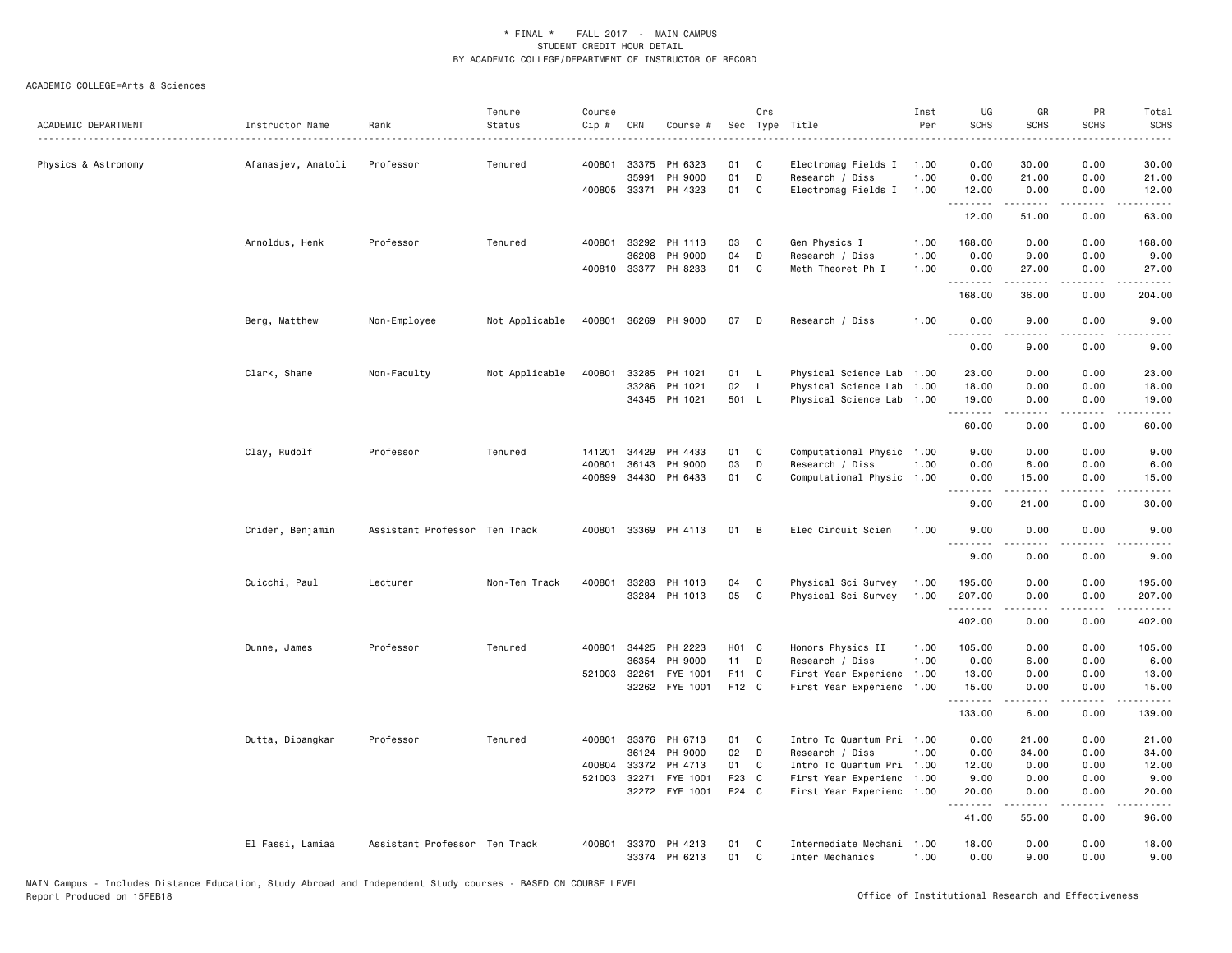| ACADEMIC DEPARTMENT | Instructor Name     | Rank                          | Tenure<br>Status | Course<br>Cip # | CRN            | Course #                 |                 | Crs                          | Sec Type Title                               | Inst<br>Per<br>. | UG<br><b>SCHS</b>  | GR<br><b>SCHS</b>                                                                                                                                             | PR<br><b>SCHS</b>     | Total<br><b>SCHS</b><br>$- - - -$                                                                                                                              |
|---------------------|---------------------|-------------------------------|------------------|-----------------|----------------|--------------------------|-----------------|------------------------------|----------------------------------------------|------------------|--------------------|---------------------------------------------------------------------------------------------------------------------------------------------------------------|-----------------------|----------------------------------------------------------------------------------------------------------------------------------------------------------------|
| Physics & Astronomy | El Fassi, Lamiaa    | Assistant Professor Ten Track |                  |                 |                | 400801 36273 PH 8000     | 02              | D                            | Research / Thesis                            | 1.00             | 0.00               | 6.00                                                                                                                                                          | 0.00                  | 6.00                                                                                                                                                           |
|                     |                     |                               |                  |                 |                |                          |                 |                              |                                              |                  | .<br>18.00         | $\frac{1}{2} \left( \frac{1}{2} \right) \left( \frac{1}{2} \right) \left( \frac{1}{2} \right) \left( \frac{1}{2} \right) \left( \frac{1}{2} \right)$<br>15.00 | 0.00                  | .<br>33.00                                                                                                                                                     |
|                     | Fox, Daniel         | Lecturer                      | Non-Ten Track    | 400801          | 33336          | PH 2213<br>33337 PH 2213 | 04<br>05        | C<br>C                       | Physics I                                    | 1.00<br>1.00     | 201.00<br>183.00   | 0.00<br>0.00                                                                                                                                                  | 0.00<br>0.00          | 201.00<br>183.00                                                                                                                                               |
|                     |                     |                               |                  |                 |                |                          |                 |                              | Physics I                                    |                  | .<br>384.00        | $-2 - 2 - 2 - 2$<br>0.00                                                                                                                                      | .<br>0.00             | .<br>384.00                                                                                                                                                    |
|                     | Gombojav, Ariunbold | Assistant Professor Ten Track |                  | 400801          | 36358          | PH 9000                  | 14              | D                            | Research / Diss                              | 1.00             | 0.00               | 12.00                                                                                                                                                         | 0.00                  | 12.00                                                                                                                                                          |
|                     |                     |                               |                  |                 | 36967          | PH 8000                  | 06              | D                            | Research / Thesis                            | 1.00             | 0.00               | 3.00                                                                                                                                                          | 0.00                  | 3.00                                                                                                                                                           |
|                     |                     |                               |                  |                 |                | 400805 33378 PH 8313     | 01              | C                            | Electromag Theory I                          | 1.00             | 0.00               | 39.00<br>.                                                                                                                                                    | 0.00<br>.             | 39.00<br>.                                                                                                                                                     |
|                     |                     |                               |                  |                 |                |                          |                 |                              |                                              |                  | 0.00               | 54.00                                                                                                                                                         | 0.00                  | 54.00                                                                                                                                                          |
|                     | Hashemi Shabestari, | Lecturer                      | Non-Ten Track    | 400801          |                | 36455 PH 1113            | 26              | C                            | Gen Physics I                                | 1.00             | 129.00<br>.        | 0.00<br>-----                                                                                                                                                 | 0.00<br>.             | 129.00<br>$\sim$ $\sim$ $\sim$ $\sim$ $\sim$                                                                                                                   |
|                     |                     |                               |                  |                 |                |                          |                 |                              |                                              |                  | 129.00             | 0.00                                                                                                                                                          | 0.00                  | 129.00                                                                                                                                                         |
|                     | Kim, Seong-Gon      | Professor                     | Tenured          | 400801          | 36355          | PH 9000                  | 12 <sub>2</sub> | D                            | Research / Diss                              | 1.00             | 0.00               | 21.00                                                                                                                                                         | 0.00                  | 21.00                                                                                                                                                          |
|                     |                     |                               |                  | 400804          |                | 33379 PH 8743            | 01              | C                            | Quantum Mechanics I                          | 1.00             | 0.00<br>. <b>.</b> | 15.00<br>$- - - - -$                                                                                                                                          | 0.00<br>$\frac{1}{2}$ | 15.00<br>.                                                                                                                                                     |
|                     |                     |                               |                  |                 |                |                          |                 |                              |                                              |                  | 0.00               | 36.00                                                                                                                                                         | 0.00                  | 36.00                                                                                                                                                          |
|                     | Lung, Florin        | Instructor                    | Non-Ten Track    | 400801          |                | 33266 PH 1011            | 01 L            |                              | Physical Science Lab 1.00                    |                  | 15.00              | 0.00                                                                                                                                                          | 0.00                  | 15.00                                                                                                                                                          |
|                     |                     |                               |                  |                 | 33267          | PH 1011                  | 02              | $\mathsf{L}$                 | Physical Science Lab                         | 1.00             | 16.00              | 0.00                                                                                                                                                          | 0.00                  | 16.00                                                                                                                                                          |
|                     |                     |                               |                  |                 | 33268          | PH 1011                  | 03              | - L                          | Physical Science Lab 1.00                    |                  | 16.00              | 0.00                                                                                                                                                          | 0.00                  | 16.00                                                                                                                                                          |
|                     |                     |                               |                  |                 | 33269          | PH 1011                  | 04              | <b>L</b>                     | Physical Science Lab 1.00                    |                  | 14.00              | 0.00                                                                                                                                                          | 0.00                  | 14.00                                                                                                                                                          |
|                     |                     |                               |                  |                 | 33270          | PH 1011                  | 05              | $\mathsf{L}$                 | Physical Science Lab 1.00                    |                  | 14.00              | 0.00                                                                                                                                                          | 0.00                  | 14.00                                                                                                                                                          |
|                     |                     |                               |                  |                 | 33271          | PH 1011                  | 06              | $\mathsf{L}$                 | Physical Science Lab                         | 1.00             | 16.00              | 0.00                                                                                                                                                          | 0.00                  | 16.00                                                                                                                                                          |
|                     |                     |                               |                  |                 | 33272          | PH 1011                  | 07              | <b>L</b>                     | Physical Science Lab                         | 1.00             | 17.00              | 0.00                                                                                                                                                          | 0.00                  | 17.00                                                                                                                                                          |
|                     |                     |                               |                  |                 | 33273          | PH 1011<br>PH 1011       | 08<br>09        | $\mathsf{L}$<br>$\mathsf{L}$ | Physical Science Lab                         | 1.00             | 13.00              | 0.00                                                                                                                                                          | 0.00                  | 13.00                                                                                                                                                          |
|                     |                     |                               |                  |                 | 33274<br>33275 | PH 1011                  | 10 <sub>1</sub> | $\mathsf{L}$                 | Physical Science Lab<br>Physical Science Lab | 1.00<br>1.00     | 16.00<br>17.00     | 0.00<br>0.00                                                                                                                                                  | 0.00<br>0.00          | 16.00<br>17.00                                                                                                                                                 |
|                     |                     |                               |                  |                 | 33276          | PH 1011                  | 11 L            |                              | Physical Science Lab                         | 1.00             | 17.00              | 0.00                                                                                                                                                          | 0.00                  | 17.00                                                                                                                                                          |
|                     |                     |                               |                  |                 | 33277          | PH 1011                  | 12              | - L                          | Physical Science Lab                         | 1.00             | 14.00              | 0.00                                                                                                                                                          | 0.00                  | 14.00                                                                                                                                                          |
|                     |                     |                               |                  |                 | 33278          | PH 1011                  | 13              | $\mathsf{L}$                 | Physical Science Lab                         | 1.00             | 17.00              | 0.00                                                                                                                                                          | 0.00                  | 17.00                                                                                                                                                          |
|                     |                     |                               |                  |                 | 33281          | PH 1013                  | 02              | $\mathbf{C}$                 | Physical Sci Survey                          | 1.00             | 153.00             | 0.00                                                                                                                                                          | 0.00                  | 153.00                                                                                                                                                         |
|                     |                     |                               |                  |                 | 33282          | PH 1013                  | 03              | $\mathbf c$                  | Physical Sci Survey                          | 1.00             | 183.00             | 0.00                                                                                                                                                          | 0.00                  | 183.00                                                                                                                                                         |
|                     |                     |                               |                  |                 | 33294          | PH 1113<br>33295 PH 1113 | 05<br>06        | C<br>C                       | Gen Physics I<br>Gen Physics I               | 1.00<br>1.00     | 123.00<br>123.00   | 0.00<br>0.00                                                                                                                                                  | 0.00<br>0.00          | 123.00<br>123.00                                                                                                                                               |
|                     |                     |                               |                  |                 |                |                          |                 |                              |                                              |                  | .<br>784.00        | -----<br>0.00                                                                                                                                                 | .<br>0.00             | $\frac{1}{2} \left( \frac{1}{2} \right) \left( \frac{1}{2} \right) \left( \frac{1}{2} \right) \left( \frac{1}{2} \right) \left( \frac{1}{2} \right)$<br>784.00 |
|                     | Moody, Judith       | Lecturer                      | Non-Ten Track    | 400801          |                | 33287 PH 1023            | 01              | C                            | Physical Sci Survey                          | 1.00             | 147.00             | 0.00                                                                                                                                                          | 0.00                  | 147.00                                                                                                                                                         |
|                     |                     |                               |                  |                 |                | 34346 PH 1023            | 501 C           |                              | Physical Sci Survey                          | 1.00             | 78.00<br>.         | 0.00<br>-----                                                                                                                                                 | 0.00<br>.             | 78.00                                                                                                                                                          |
|                     |                     |                               |                  |                 |                |                          |                 |                              |                                              |                  | 225.00             | 0.00                                                                                                                                                          | 0.00                  | 225.00                                                                                                                                                         |
|                     | Novotny, Mark       | Professor                     | Tenured          | 400801          |                | 36254 PH 9000            | 06              | D                            | Research / Diss                              | 1.00             | 0.00               | 21.00                                                                                                                                                         | 0.00                  | 21.00                                                                                                                                                          |
|                     |                     |                               |                  |                 |                | 36723 PH 8000            | 04              | D                            | Research / Thesis                            | 1.00             | 0.00<br>.          | 1.00<br>. <u>.</u>                                                                                                                                            | 0.00<br>.             | 1.00<br>.                                                                                                                                                      |
|                     |                     |                               |                  |                 |                |                          |                 |                              |                                              |                  | 0.00               | 22.00                                                                                                                                                         | 0.00                  | 22.00                                                                                                                                                          |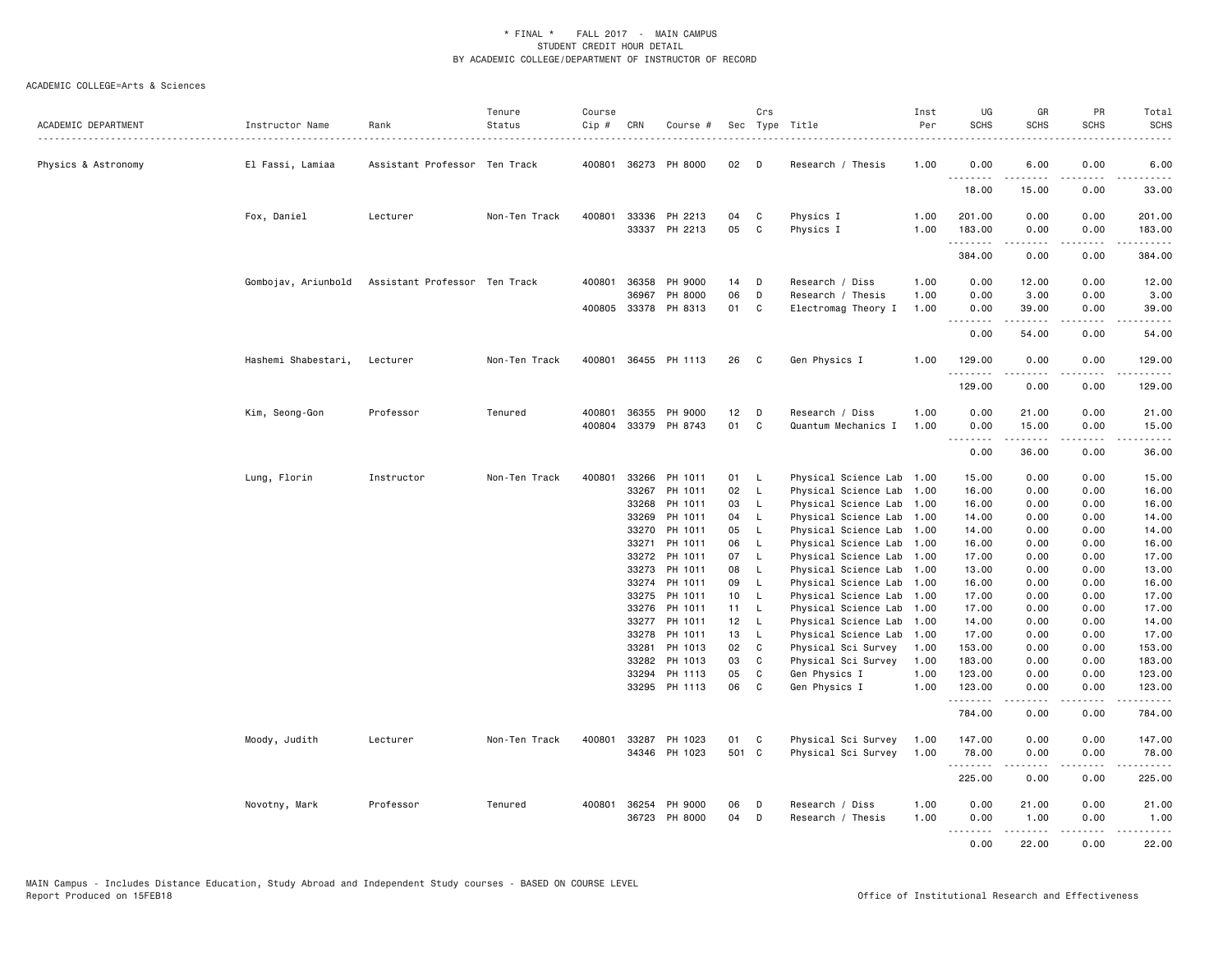| ACADEMIC DEPARTMENT | Instructor Name                                  | Rank                        | Tenure<br>Status | Course<br>Cip # | CRN            | Course #             |                 | Crs          | Sec Type Title                 | Inst<br>Per  | UG<br><b>SCHS</b> | GR<br><b>SCHS</b>                                                                                                                                             | PR<br><b>SCHS</b>     | Total<br><b>SCHS</b>                                                                                                                                         |
|---------------------|--------------------------------------------------|-----------------------------|------------------|-----------------|----------------|----------------------|-----------------|--------------|--------------------------------|--------------|-------------------|---------------------------------------------------------------------------------------------------------------------------------------------------------------|-----------------------|--------------------------------------------------------------------------------------------------------------------------------------------------------------|
| Physics & Astronomy | Pierce, Donna                                    | Associate Professor Tenured |                  |                 |                | 400801 33327 PH 1133 | 01              | C            | Gen Physics III                | 1.00         | 123.00            | 0.00                                                                                                                                                          | 0.00                  | 123.00                                                                                                                                                       |
|                     |                                                  |                             |                  |                 | 33328          | PH 1133              | 02              | К            | Gen Physics III                | 1.00         | 0.00              | 0.00                                                                                                                                                          | 0.00                  | 0.00                                                                                                                                                         |
|                     |                                                  |                             |                  |                 | 33329          | PH 1133              | 03              | К            | Gen Physics III                | 1.00         | 0.00              | 0.00                                                                                                                                                          | 0.00                  | 0.00                                                                                                                                                         |
|                     |                                                  |                             |                  |                 | 33330          | PH 1133              | 04              | К            | Gen Physics III                | 1.00         | 0.00              | 0.00                                                                                                                                                          | 0.00                  | 0.00                                                                                                                                                         |
|                     |                                                  |                             |                  |                 |                | 36158 PH 8000        | 01              | D            | Research / Thesis              | 1.00         | 0.00<br>.         | 3.00<br>.                                                                                                                                                     | 0.00<br>$\frac{1}{2}$ | 3.00                                                                                                                                                         |
|                     |                                                  |                             |                  |                 |                |                      |                 |              |                                |              | 123.00            | 3.00                                                                                                                                                          | 0.00                  | 126.00                                                                                                                                                       |
|                     | Rupak Lan Tai Moong, Associate Professor Tenured |                             |                  | 400801          | 33368          | PH 3613              | 01              | C            | Modern Physics                 | 1.00         | 21.00             | 0.00                                                                                                                                                          | 0.00                  | 21.00                                                                                                                                                        |
|                     |                                                  |                             |                  |                 |                | 36247 PH 9000        | 05              | D            | Research / Diss                | 1.00         | 0.00              | 13.00                                                                                                                                                         | 0.00                  | 13.00                                                                                                                                                        |
|                     |                                                  |                             |                  |                 |                |                      |                 |              |                                |              | .<br>21.00        | 13.00                                                                                                                                                         | 0.00                  | 34.00                                                                                                                                                        |
|                     | Singh, Jagdish                                   | Non-Employee                | Not Applicable   |                 |                | 400801 36342 PH 9000 | 09              | D            | Research / Diss                | 1.00         | 0.00<br>.         | 19.00<br>$\frac{1}{2} \left( \frac{1}{2} \right) \left( \frac{1}{2} \right) \left( \frac{1}{2} \right) \left( \frac{1}{2} \right) \left( \frac{1}{2} \right)$ | 0.00                  | 19.00                                                                                                                                                        |
|                     |                                                  |                             |                  |                 |                |                      |                 |              |                                |              | 0.00              | 19.00                                                                                                                                                         | 0.00                  | 19.00                                                                                                                                                        |
|                     | Solomon, Lazarus                                 | Instructor                  | Non-Ten Track    | 400801          | 33290          | PH 1113              | 01              | C            | Gen Physics I                  | 1.00         | 171.00            | 0.00                                                                                                                                                          | 0.00                  | 171.00                                                                                                                                                       |
|                     |                                                  |                             |                  |                 | 33291          | PH 1113              | 02              | C            | Gen Physics I                  | 1.00         | 174.00            | 0.00                                                                                                                                                          | 0.00                  | 174.00                                                                                                                                                       |
|                     |                                                  |                             |                  |                 | 33296          | PH 1113              | 07              | К            | Gen Physics I                  | 1.00         | 0.00              | 0.00                                                                                                                                                          | 0.00                  | 0.00                                                                                                                                                         |
|                     |                                                  |                             |                  |                 | 33297          | PH 1113              | 08              | К            | Gen Physics I                  | 1.00         | 0.00              | 0.00                                                                                                                                                          | 0.00                  | 0.00                                                                                                                                                         |
|                     |                                                  |                             |                  |                 | 33298          | PH 1113              | 09              | К            | Gen Physics I                  | 1.00         | 0.00              | 0.00                                                                                                                                                          | 0.00                  | 0.00                                                                                                                                                         |
|                     |                                                  |                             |                  |                 | 33299          | PH 1113              | 10 <sub>1</sub> | К            | Gen Physics I                  | 1.00         | 0.00              | 0.00                                                                                                                                                          | 0.00                  | 0.00                                                                                                                                                         |
|                     |                                                  |                             |                  |                 | 33300          | PH 1113              | 11<br>12        | К<br>К       | Gen Physics I                  | 1.00         | 0.00<br>0.00      | 0.00                                                                                                                                                          | 0.00                  | 0.00                                                                                                                                                         |
|                     |                                                  |                             |                  |                 | 33301<br>33302 | PH 1113<br>PH 1113   | 13              | к            | Gen Physics I<br>Gen Physics I | 1.00<br>1.00 | 0.00              | 0.00<br>0.00                                                                                                                                                  | 0.00<br>0.00          | 0.00<br>0.00                                                                                                                                                 |
|                     |                                                  |                             |                  |                 | 33303          | PH 1113              | 14              | К            | Gen Physics I                  | 1.00         | 0.00              | 0.00                                                                                                                                                          | 0.00                  | 0.00                                                                                                                                                         |
|                     |                                                  |                             |                  |                 | 33304          | PH 1113              | 15              | К            | Gen Physics I                  | 1.00         | 0.00              | 0.00                                                                                                                                                          | 0.00                  | 0.00                                                                                                                                                         |
|                     |                                                  |                             |                  |                 | 33305          | PH 1113              | 16              | К            | Gen Physics I                  | 1.00         | 0.00              | 0.00                                                                                                                                                          | 0.00                  | 0.00                                                                                                                                                         |
|                     |                                                  |                             |                  |                 | 33306          | PH 1113              | 17              | К            | Gen Physics I                  | 1.00         | 0.00              | 0.00                                                                                                                                                          | 0.00                  | 0.00                                                                                                                                                         |
|                     |                                                  |                             |                  |                 | 33307          | PH 1113              | 18              | К            | Gen Physics I                  | 1.00         | 0.00              | 0.00                                                                                                                                                          | 0.00                  | 0.00                                                                                                                                                         |
|                     |                                                  |                             |                  |                 | 33308          | PH 1113              | 19              | К            | Gen Physics I                  | 1.00         | 0.00              | 0.00                                                                                                                                                          | 0.00                  | 0.00                                                                                                                                                         |
|                     |                                                  |                             |                  |                 | 33309          | PH 1113              | 20              | К            | Gen Physics I                  | 1.00         | 0.00              | 0.00                                                                                                                                                          | 0.00                  | 0.00                                                                                                                                                         |
|                     |                                                  |                             |                  |                 | 33310          | PH 1113              | 21              | К            | Gen Physics I                  | 1.00         | 0.00              | 0.00                                                                                                                                                          | 0.00                  | 0.00                                                                                                                                                         |
|                     |                                                  |                             |                  |                 | 33311          | PH 1113              | 22              | К            | Gen Physics I                  | 1.00         | 0.00              | 0.00                                                                                                                                                          | 0.00                  | 0.00                                                                                                                                                         |
|                     |                                                  |                             |                  |                 |                | 33312 PH 1113        | 23              | К            | Gen Physics I - MSMS           | 1.00         | 0.00              | 0.00                                                                                                                                                          | 0.00                  | 0.00                                                                                                                                                         |
|                     |                                                  |                             |                  |                 |                | 33313 PH 1113        | 24              | К            | Gen Physics I                  | 1.00         | 0.00              | 0.00                                                                                                                                                          | 0.00                  | 0.00                                                                                                                                                         |
|                     |                                                  |                             |                  |                 | 33314          | PH 1113              | 25              | К            | Gen Physics I                  | 1.00         | 0.00              | 0.00                                                                                                                                                          | 0.00                  | 0.00                                                                                                                                                         |
|                     |                                                  |                             |                  |                 | 33343          | PH 2223              | 04              | C            | Physics II                     | 1.00         | 204.00            | 0.00                                                                                                                                                          | 0.00                  | 204.00                                                                                                                                                       |
|                     |                                                  |                             |                  |                 |                | 34426 PH 2223        | 06              | C            | Physics II                     | 1.00         | 216.00<br>.       | 0.00<br>.                                                                                                                                                     | 0.00<br>.             | 216.00<br>.                                                                                                                                                  |
|                     |                                                  |                             |                  |                 |                |                      |                 |              |                                |              | 765.00            | 0.00                                                                                                                                                          | 0.00                  | 765.00                                                                                                                                                       |
|                     | Su, Chun                                         | Lecturer                    | Non-Ten Track    |                 |                | 400801 33344 PH 2223 | 05              | $\mathbf{C}$ | Physics II                     | 1.00         | 219.00<br>.       | 0.00<br>$- - - - -$                                                                                                                                           | 0.00<br>.             | 219.00<br>$- - - - -$                                                                                                                                        |
|                     |                                                  |                             |                  |                 |                |                      |                 |              |                                |              | 219.00            | 0.00                                                                                                                                                          | 0.00                  | 219.00                                                                                                                                                       |
|                     | Subedi, Nava                                     | Lecturer                    | Non-Ten Track    | 400801          |                | 33364 PH 2233        | 02              | K            | Physics III                    | 1.00         | 0.00              | 0.00                                                                                                                                                          | 0.00                  | 0.00                                                                                                                                                         |
|                     |                                                  |                             |                  |                 | 33365          | PH 2233              | 03              | К            | Physics III                    | 1.00         | 0.00              | 0.00                                                                                                                                                          | 0.00                  | 0.00                                                                                                                                                         |
|                     |                                                  |                             |                  |                 | 33366          | PH 2233              | 04              | К            | Physics III                    | 1.00         | 0.00              | 0.00                                                                                                                                                          | 0.00                  | 0.00                                                                                                                                                         |
|                     |                                                  |                             |                  |                 | 33367          | PH 2233              | 05              | К            | Physics III                    | 1.00         | 0.00<br>.         | 0.00<br><b><i><u>.</u></i></b>                                                                                                                                | 0.00<br>الأنابات      | 0.00<br>$\frac{1}{2} \left( \frac{1}{2} \right) \left( \frac{1}{2} \right) \left( \frac{1}{2} \right) \left( \frac{1}{2} \right) \left( \frac{1}{2} \right)$ |
|                     |                                                  |                             |                  |                 |                |                      |                 |              |                                |              | 0.00              | 0.00                                                                                                                                                          | 0.00                  | 0.00                                                                                                                                                         |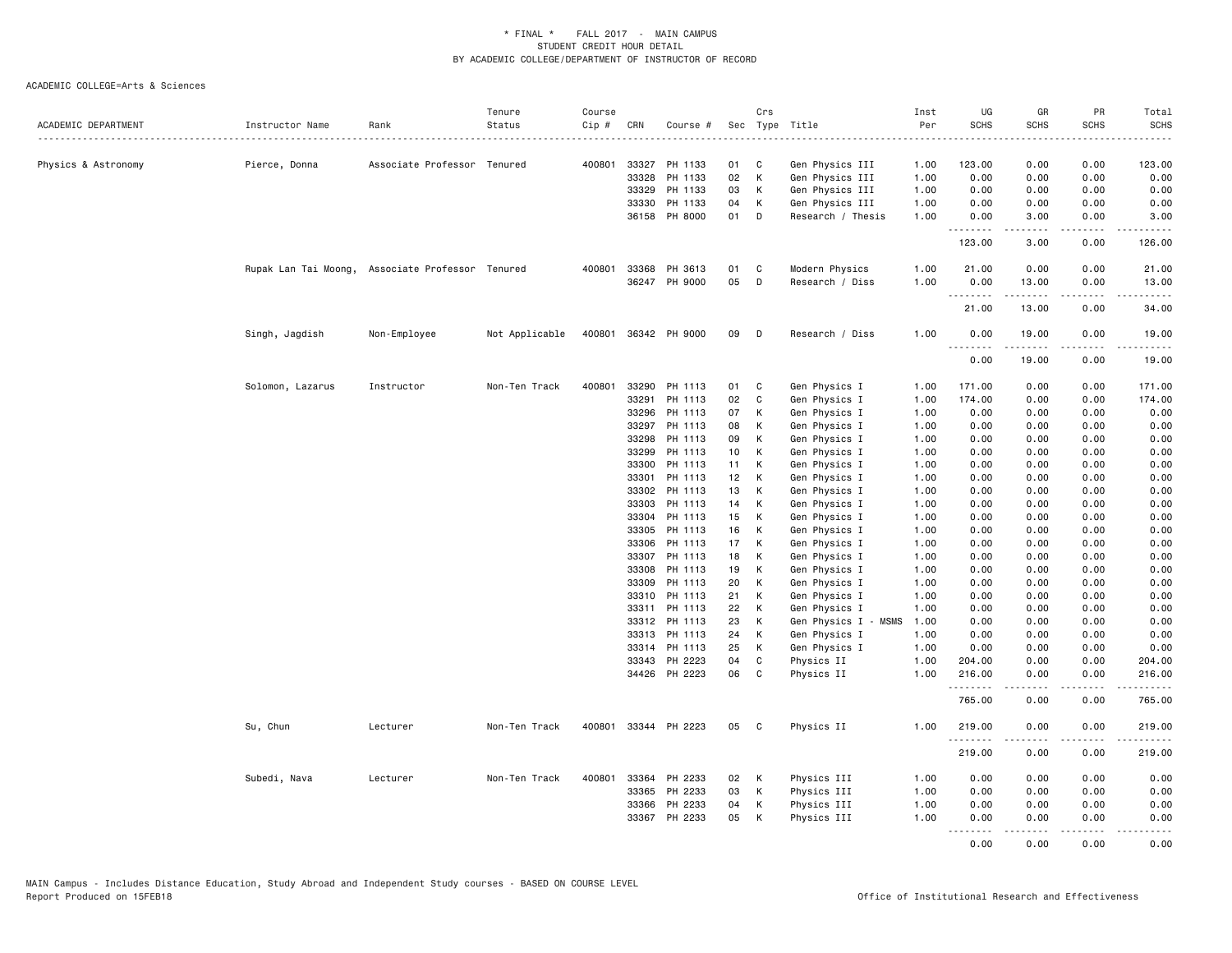| ACADEMIC DEPARTMENT | Instructor Name | Rank                        | Tenure<br>Status | Course<br>Cip # | CRN          | Course #      |                 | Crs            | Sec Type Title            | Inst<br>Per | UG<br><b>SCHS</b>  | GR<br><b>SCHS</b>                                                                                                                                                                       | PR<br><b>SCHS</b> | Total<br><b>SCHS</b>      |
|---------------------|-----------------|-----------------------------|------------------|-----------------|--------------|---------------|-----------------|----------------|---------------------------|-------------|--------------------|-----------------------------------------------------------------------------------------------------------------------------------------------------------------------------------------|-------------------|---------------------------|
| Physics & Astronomy | Tanner, Angelle | Assistant Professor Tenured |                  |                 | 400202 33289 | PH 1063       | 01              | C              | Descrip Astronomy         | 1.00        | 222.00             | 0.00                                                                                                                                                                                    | 0.00              | 222.00                    |
|                     |                 |                             |                  | 400801          | 36348        | PH 8000       | 03              | D              | Research / Thesis         | 1.00        | 0.00               | 4.00                                                                                                                                                                                    | 0.00              | 4.00                      |
|                     |                 |                             |                  |                 | 36913        | PH 4000       | 01              | $\mathbf{I}$   | Directed Indiv Study      | 1.00        | 3.00               | 0.00                                                                                                                                                                                    | 0.00              | 3.00                      |
|                     |                 |                             |                  |                 |              | 36915 PH 7000 | 01              | $\blacksquare$ | Directed Indiv Study 1.00 |             | 0.00               | 3.00                                                                                                                                                                                    | 0.00              | 3.00                      |
|                     |                 |                             |                  |                 |              |               |                 |                |                           |             | <u>.</u><br>225.00 | $\frac{1}{2}$<br>7.00                                                                                                                                                                   | .<br>0.00         | $- - - - - - -$<br>232.00 |
|                     | Wang, Chuji     | Professor                   | Tenured          | 400801          |              | 33363 PH 2233 | 01              | C              | Physics III               | 1.00        | 204.00             | 0.00                                                                                                                                                                                    | 0.00              | 204.00                    |
|                     |                 |                             |                  |                 | 36350        | PH 9000       | 10              | D              | Research / Diss           | 1.00        | 0.00               | 39.00                                                                                                                                                                                   | 0.00              | 39.00                     |
|                     |                 |                             |                  |                 |              | 36837 PH 8000 | 05              | D              | Research / Thesis         | 1.00        | 0.00               | 5.00                                                                                                                                                                                    | 0.00              | 5.00                      |
|                     |                 |                             |                  |                 |              |               |                 |                |                           |             | .<br>204.00        | .<br>44.00                                                                                                                                                                              | .<br>0.00         | $- - - - - - -$<br>248.00 |
|                     | Winger, Jeffry  | Professor                   | Tenured          | 400801          |              | 33341 PH 2223 | 02              | C              | Physics II                | 1.00        | 207.00             | 0.00                                                                                                                                                                                    | 0.00              | 207.00                    |
|                     |                 |                             |                  |                 | 33345        | PH 2223       | 08              | К              | Physics II                | 1.00        | 0.00               | 0.00                                                                                                                                                                                    | 0.00              | 0.00                      |
|                     |                 |                             |                  |                 | 33346        | PH 2223       | 09              | K              | Physics II                | 1.00        | 0.00               | 0.00                                                                                                                                                                                    | 0.00              | 0.00                      |
|                     |                 |                             |                  |                 | 33347        | PH 2223       | 10 <sub>1</sub> | K              | Physics II                | 1.00        | 0.00               | 0.00                                                                                                                                                                                    | 0.00              | 0.00                      |
|                     |                 |                             |                  |                 | 33348        | PH 2223       | 11              | К              | Physics II                | 1.00        | 0.00               | 0.00                                                                                                                                                                                    | 0.00              | 0.00                      |
|                     |                 |                             |                  |                 | 33349        | PH 2223       | 12 <sub>2</sub> | K              | Physics II                | 1.00        | 0.00               | 0.00                                                                                                                                                                                    | 0.00              | 0.00                      |
|                     |                 |                             |                  |                 | 33350        | PH 2223       | 13              | K              | Physics II                | 1.00        | 0.00               | 0.00                                                                                                                                                                                    | 0.00              | 0.00                      |
|                     |                 |                             |                  |                 | 33351        | PH 2223       | 14              | К              | Physics II                | 1.00        | 0.00               | 0.00                                                                                                                                                                                    | 0.00              | 0.00                      |
|                     |                 |                             |                  |                 | 33352        | PH 2223       | 15              | K              | Physics II                | 1.00        | 0.00               | 0.00                                                                                                                                                                                    | 0.00              | 0.00                      |
|                     |                 |                             |                  |                 | 33353        | PH 2223       | 16              | K              | Physics II                | 1.00        | 0.00               | 0.00                                                                                                                                                                                    | 0.00              | 0.00                      |
|                     |                 |                             |                  |                 | 33354        | PH 2223       | 17              | К              | Physics II                | 1.00        | 0.00               | 0.00                                                                                                                                                                                    | 0.00              | 0.00                      |
|                     |                 |                             |                  |                 | 33355        | PH 2223       | 18              | К              | Physics II                | 1.00        | 0.00               | 0.00                                                                                                                                                                                    | 0.00              | 0.00                      |
|                     |                 |                             |                  |                 | 33356        | PH 2223       | 19              | K              | Physics II                | 1.00        | 0.00               | 0.00                                                                                                                                                                                    | 0.00              | 0.00                      |
|                     |                 |                             |                  |                 | 33357        | PH 2223       | 20              | K              | Physics II                | 1.00        | 0.00               | 0.00                                                                                                                                                                                    | 0.00              | 0.00                      |
|                     |                 |                             |                  |                 | 33358        | PH 2223       | 21              | K              | Physics II                | 1.00        | 0.00               | 0.00                                                                                                                                                                                    | 0.00              | 0.00                      |
|                     |                 |                             |                  |                 | 33359        | PH 2223       | 22              | K              |                           | 1.00        | 0.00               | 0.00                                                                                                                                                                                    | 0.00              | 0.00                      |
|                     |                 |                             |                  |                 | 33360        | PH 2223       | 23              | К              | Physics II                | 1.00        | 0.00               | 0.00                                                                                                                                                                                    | 0.00              |                           |
|                     |                 |                             |                  |                 |              |               |                 |                | Physics II                |             |                    |                                                                                                                                                                                         |                   | 0.00                      |
|                     |                 |                             |                  |                 | 36196        | PH 2223       | 24              | К              | Physics II                | 1.00        | 0.00               | 0.00                                                                                                                                                                                    | 0.00              | 0.00                      |
|                     |                 |                             |                  |                 |              | 36284 PH 9000 | 08              | D              | Research / Diss           | 1.00        | 0.00<br>.          | 15.00<br>.                                                                                                                                                                              | 0.00<br>.         | 15.00                     |
|                     |                 |                             |                  |                 |              |               |                 |                |                           |             | 207.00             | 15.00                                                                                                                                                                                   | 0.00              | 222.00                    |
|                     | Worthy, Mark    | Instructor                  | Non-Ten Track    | 400801          |              | 33316 PH 1123 | 01              | C              | Gen Physics II            | 1.00        | 189.00             | 0.00                                                                                                                                                                                    | 0.00              | 189.00                    |
|                     |                 |                             |                  |                 |              | 33317 PH 1123 | 02              | C              | Gen Physics II            | 1.00        | 180.00             | 0.00                                                                                                                                                                                    | 0.00              | 180.00                    |
|                     |                 |                             |                  |                 |              | 33318 PH 1123 | 04              | K              | Gen Physics II            | 1.00        | 0.00               | 0.00                                                                                                                                                                                    | 0.00              | 0.00                      |
|                     |                 |                             |                  |                 | 33319        | PH 1123       | 05              | К              | Gen Physics II            | 1.00        | 0.00               | 0.00                                                                                                                                                                                    | 0.00              | 0.00                      |
|                     |                 |                             |                  |                 | 33320        | PH 1123       | 06              | К              | Gen Physics II            | 1.00        | 0.00               | 0.00                                                                                                                                                                                    | 0.00              | 0.00                      |
|                     |                 |                             |                  |                 | 33321        | PH 1123       | 07              | К              | Gen Physics II            | 1.00        | 0.00               | 0.00                                                                                                                                                                                    | 0.00              | 0.00                      |
|                     |                 |                             |                  |                 | 33322        | PH 1123       | 08              | К              | Gen Physics II            | 1.00        | 0.00               | 0.00                                                                                                                                                                                    | 0.00              | 0.00                      |
|                     |                 |                             |                  |                 | 33323        | PH 1123       | 09              | К              | Gen Physics II            | 1.00        | 0.00               | 0.00                                                                                                                                                                                    | 0.00              | 0.00                      |
|                     |                 |                             |                  |                 | 33324        | PH 1123       | 10 <sub>1</sub> | K              | Gen Physics II            | 1.00        | 0.00               | 0.00                                                                                                                                                                                    | 0.00              | 0.00                      |
|                     |                 |                             |                  |                 | 33325        | PH 1123       | 11              | K              | Gen Physics II            | 1.00        | 0.00               | 0.00                                                                                                                                                                                    | 0.00              | 0.00                      |
|                     |                 |                             |                  |                 | 33334        | PH 2213       | 02              | C              | Physics I                 | 1.00        | 165.00             | 0.00                                                                                                                                                                                    | 0.00              | 165.00                    |
|                     |                 |                             |                  |                 |              | 33335 PH 2213 | 03              | C              | Physics I                 | 1.00        | 168.00<br>.        | 0.00                                                                                                                                                                                    | 0.00<br>.         | 168.00<br>.               |
|                     |                 |                             |                  |                 |              |               |                 |                |                           |             | 702.00             | $\frac{1}{2} \left( \frac{1}{2} \right) \left( \frac{1}{2} \right) \left( \frac{1}{2} \right) \left( \frac{1}{2} \right) \left( \frac{1}{2} \right) \left( \frac{1}{2} \right)$<br>0.00 | 0.00              | 702.00                    |
|                     | Ye, Jinwu       | Associate Professor Tenured |                  | 400801          |              | 33338 PH 2213 | 06              | C              | Physics I                 | 1.00        | 201.00             | 0.00                                                                                                                                                                                    | 0.00              | 201.00                    |
|                     |                 |                             |                  |                 |              | 36357 PH 9000 | 13              | D              | Research / Diss           | 1.00        | 0.00               | 9.00                                                                                                                                                                                    | 0.00              | 9.00                      |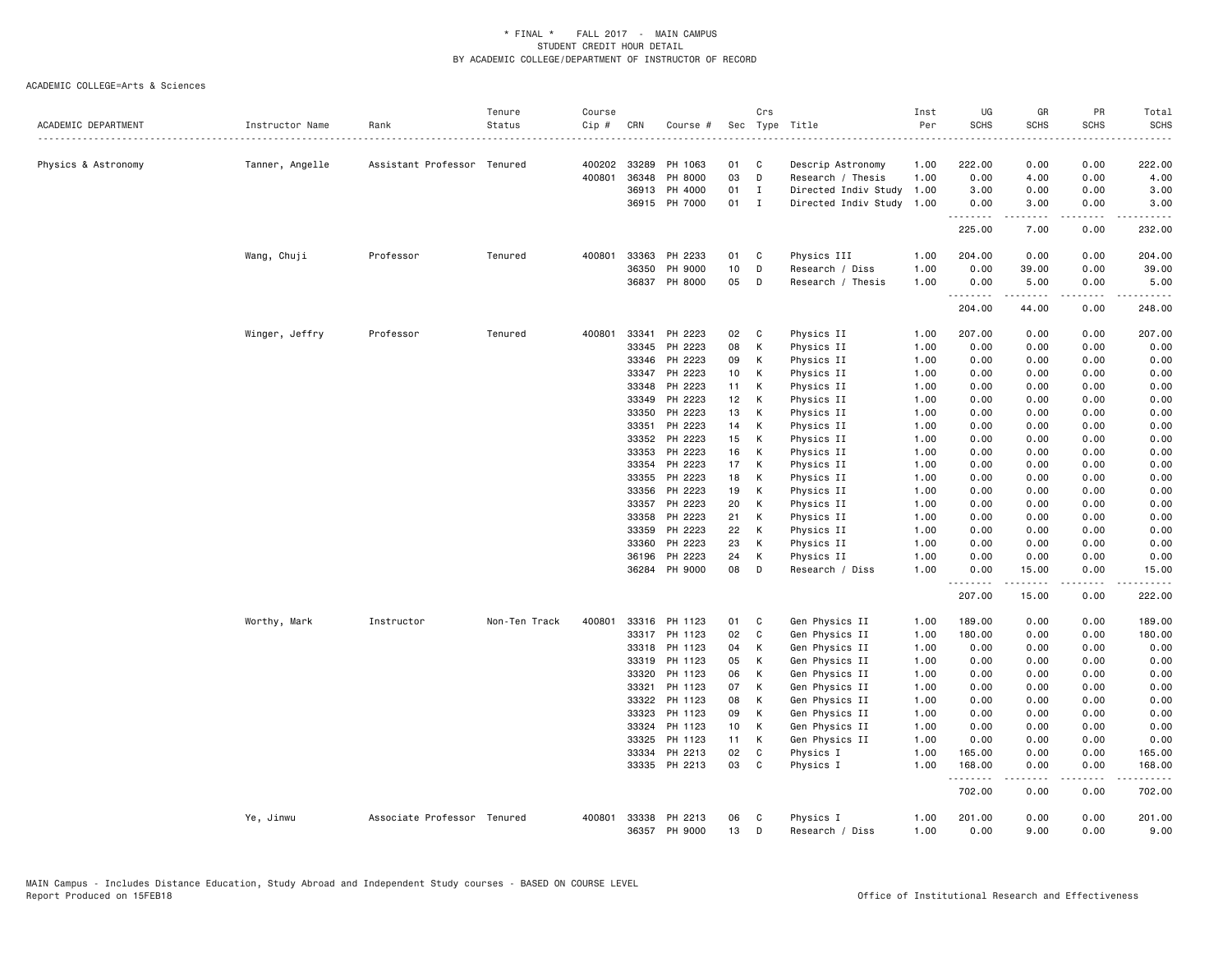# ACADEMIC COLLEGE=Arts & Sciences

|                     |                |     | enure T                   | ourse:       |        |     |      |       | Inst | vu                 |             |      | Total |
|---------------------|----------------|-----|---------------------------|--------------|--------|-----|------|-------|------|--------------------|-------------|------|-------|
| ACADEMIC DEPARTMENT | Instructor Nam | Ran | $7 + 11 + 11$<br>, ta tus | Cip i<br>CRN | Course | Sec | Type | Title | Per  | 0010<br><b>SUH</b> | <b>SCHS</b> | SCHS | SCHS  |
| - - - -             |                |     |                           |              |        |     |      |       |      |                    |             |      | ----- |

|                               | ---------<br>201.00 | 9.00     | --------<br>0.00 | .<br>210.00            |
|-------------------------------|---------------------|----------|------------------|------------------------|
| ,,,,,,,,,,,,,,,,,,,,,,,,,,,,, | ========            | ======== |                  | ----------<br>-------- |
| Physics & Astronomy           | 5041.00             | 415.00   | 0.00             | 5456.00                |
| :=======================      | =======             |          |                  | eessesses              |

MAIN Campus - Includes Distance Education, Study Abroad and Independent Study courses - BASED ON COURSE LEVEL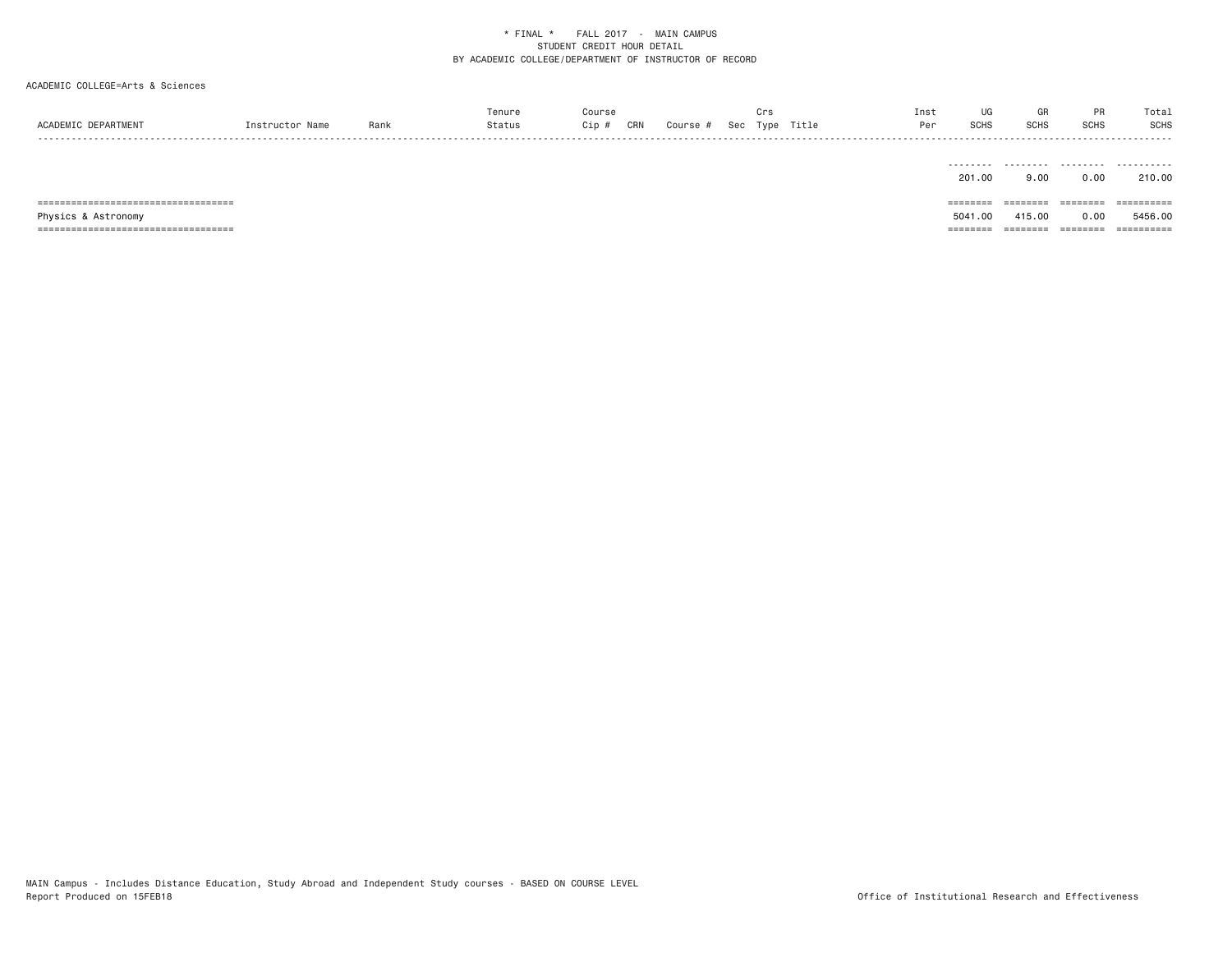| ACADEMIC DEPARTMENT | Instructor Name    | Rank                                               | Tenure<br>Status | Course<br>Cip # | CRN          | Course #              |              | Crs            | Sec Type Title            | Inst<br>Per | UG<br><b>SCHS</b><br>$\sim$ $\sim$ $\sim$ $\sim$ | GR<br><b>SCHS</b>   | <b>PR</b><br><b>SCHS</b> | Total<br><b>SCHS</b><br>$\frac{1}{2}$                                                                                                                          |
|---------------------|--------------------|----------------------------------------------------|------------------|-----------------|--------------|-----------------------|--------------|----------------|---------------------------|-------------|--------------------------------------------------|---------------------|--------------------------|----------------------------------------------------------------------------------------------------------------------------------------------------------------|
|                     |                    | Assistant Professor Ten Track                      |                  | 440401          | 33440        | PPA 8803              | 01           | -S             | Rsch Meth Pub Affair 1.00 |             | 0.00                                             | 48.00               | 0.00                     | 48.00                                                                                                                                                          |
|                     |                    |                                                    |                  |                 | 34529        | PPA 9803              | 01           | s              | Mult Analysis For Pa      | 1.00        | 0.00                                             | 15.00               | 0.00                     | 15.00                                                                                                                                                          |
|                     |                    |                                                    |                  |                 |              | 451001 33487 PS 8803  | 01           | S              | Rsch Meth Pub Affair 1.00 |             | 0.00<br>.                                        | 3.00<br>.           | 0.00<br>.                | 3.00<br>.                                                                                                                                                      |
|                     |                    |                                                    |                  |                 |              |                       |              |                |                           |             | 0.00                                             | 66.00               | 0.00                     | 66.00                                                                                                                                                          |
|                     | Baker, Leslie      | Instructor                                         | Non-Ten Track    | 451001          | 33473        | PS 4303               | 01           | C              | Us Foreign Policy         | 1.00        | 84.00                                            | 0.00                | 0.00                     | 84.00                                                                                                                                                          |
|                     |                    |                                                    |                  |                 | 451002 33448 | PS 1113               | 03           | C              | American Government-      | 1.00        | 621.00                                           | 0.00                | 0.00                     | 621.00                                                                                                                                                         |
|                     |                    |                                                    |                  |                 |              | 33449 PS 1113         | 04           | C              | American Government-      | 1.00        | 600.00<br>.                                      | 0.00<br>$- - - - -$ | 0.00<br>.                | 600.00<br>. <u>.</u>                                                                                                                                           |
|                     |                    |                                                    |                  |                 |              |                       |              |                |                           |             | 1305.00                                          | 0.00                | 0.00                     | 1305.00                                                                                                                                                        |
|                     | Banerjee, Vasabjit | Assistant Professor Ten Track                      |                  |                 |              | 451001 33457 PS 1311  | 01           | $\mathbf{I}$   | Mmsc Research I           | 1.00        | 9.00                                             | 0.00                | 0.00                     | 9.00                                                                                                                                                           |
|                     |                    |                                                    |                  |                 | 33458        | PS 1313               | 01           | C              | International Relati      | 1.00        | 183.00                                           | 0.00                | 0.00                     | 183.00                                                                                                                                                         |
|                     |                    |                                                    |                  |                 | 33459        | PS 1331               | 01           | $\mathbf{I}$   | Mmsc Research II          | 1.00        | 4.00                                             | 0.00                | 0.00                     | 4.00                                                                                                                                                           |
|                     |                    |                                                    |                  |                 | 33460        | PS 1351               | 01           | $\mathbf{I}$   | Mmsc Research III         | 1.00        | 6.00                                             | 0.00                | 0.00                     | 6.00                                                                                                                                                           |
|                     |                    |                                                    |                  |                 |              | 33461 PS 1371         | $01 \quad I$ |                | Mmsc Research IV          | 1.00        | 2.00<br>.                                        | 0.00                | 0.00                     | 2.00                                                                                                                                                           |
|                     |                    |                                                    |                  |                 |              |                       |              |                |                           |             | 204.00                                           | 0.00                | 0.00                     | 204.00                                                                                                                                                         |
|                     | Breen, Joseph      | Research Assist Pro Non-Ten Track                  |                  |                 |              | 440401 35083 PPA 8103 | 501 S        |                | Seminar In Pub Admin 1.00 |             | 0.00                                             | 33.00               | 0.00                     | 33.00                                                                                                                                                          |
|                     |                    |                                                    |                  |                 |              |                       |              |                |                           |             | .<br>0.00                                        | 33.00               | 0.00                     | 33.00                                                                                                                                                          |
|                     | Chamberlain, James | Assistant Professor Ten Track                      |                  |                 | 451001 33465 | PS 2403               | 01           | C              | Intro To Pol Theory 1.00  |             | 114.00                                           | 0.00                | 0.00                     | 114.00                                                                                                                                                         |
|                     |                    |                                                    |                  |                 | 36429        | PS 4403               | 01           | C              | Ancient & Med Pol T 1.00  |             | 21.00                                            | 0.00                | 0.00                     | 21.00                                                                                                                                                          |
|                     |                    |                                                    |                  |                 | 36430        | PS 6403               | 01           | C              | Ancient & Med Pol Th 1.00 |             | 0.00                                             | 3.00                | 0.00                     | 3.00                                                                                                                                                           |
|                     |                    |                                                    |                  |                 |              | 36504 PS 4000         | 08           | $\blacksquare$ | Directed Indiv Study 1.00 |             | 3.00                                             | 0.00                | 0.00                     | 3.00                                                                                                                                                           |
|                     |                    |                                                    |                  |                 |              |                       |              |                |                           |             | .<br>138.00                                      | $- - - - -$<br>3.00 | .<br>0.00                | $\frac{1}{2} \left( \frac{1}{2} \right) \left( \frac{1}{2} \right) \left( \frac{1}{2} \right) \left( \frac{1}{2} \right) \left( \frac{1}{2} \right)$<br>141.00 |
|                     | Colom, Dorothy     | Lecturer                                           | Non-Ten Track    |                 |              | 451002 30011 AAS 3043 | 01           | $\mathbf{C}$   | Modern Civil Rights       | 1.00        | 57.00                                            | 0.00                | 0.00                     | 57.00                                                                                                                                                          |
|                     |                    |                                                    |                  |                 |              |                       |              |                |                           |             | .<br>57.00                                       | -----<br>0.00       | .<br>0.00                | 57.00                                                                                                                                                          |
|                     |                    | Dimitrijevska Markos Assistant Professor Ten Track |                  |                 |              | 440501 33466 PS 2703  | 01           | C              | Intro Public Policy       | 1.00        | 132.00                                           | 0.00                | 0.00                     | 132.00                                                                                                                                                         |
|                     |                    |                                                    |                  |                 |              |                       |              |                |                           |             | .<br>132.00                                      | $- - - - -$<br>0.00 | .<br>0.00                | $\frac{1}{2} \left( \frac{1}{2} \right) \left( \frac{1}{2} \right) \left( \frac{1}{2} \right) \left( \frac{1}{2} \right) \left( \frac{1}{2} \right)$<br>132.00 |
|                     | Emison, Gerald     | Professor                                          | Tenured          | 440401          |              | 35478 PPA 9000        | 02           | D              | Research / Diss           | 1.00        | 0.00                                             | 10.00               | 0.00                     | 10.00                                                                                                                                                          |
|                     |                    |                                                    |                  |                 |              |                       |              |                |                           |             | .<br>0.00                                        | .<br>10.00          | $\frac{1}{2}$<br>0.00    | 10.00                                                                                                                                                          |
|                     | French, Philip     | Professor                                          | Tenured          | 440401          | 33442        | PPA 8983              | 01           | H              | Integrative Capstone      | 1.00        | 0.00                                             | 12.00               | 0.00                     | 12.00                                                                                                                                                          |
|                     |                    |                                                    |                  |                 | 35479        | PPA 9000              | 03           | D              | Research / Diss           | 1.00        | 0.00                                             | 1.00                | 0.00                     | 1.00                                                                                                                                                           |
|                     |                    |                                                    |                  |                 | 35722        | PPA 7000              | 01           | I              | Directed Indiv Study 1.00 |             | 0.00                                             | 3.00                | 0.00                     | 3.00                                                                                                                                                           |
|                     |                    |                                                    |                  |                 | 35723        | PPA 7000              | 02           | $\mathbf{I}$   | Directed Indiv Study 1.00 |             | 0.00                                             | 3.00                | 0.00                     | 3.00                                                                                                                                                           |
|                     |                    |                                                    |                  |                 | 35724        | PPA 7000              | 03           | $\mathbf{I}$   | Directed Indiv Study 1.00 |             | 0.00                                             | 3.00                | 0.00                     | 3.00                                                                                                                                                           |
|                     |                    |                                                    |                  |                 |              | 36484 PPA 7000        | 04           | $\mathbf{I}$   | Directed Indiv Study 1.00 |             | 0.00                                             | 3.00                | 0.00                     | 3.00                                                                                                                                                           |
|                     |                    |                                                    |                  |                 |              |                       |              |                |                           |             | .<br>0.00                                        | .<br>25.00          | .<br>0.00                | المتمام المتحدة<br>25.00                                                                                                                                       |
|                     | Gray, Brittany     | Grad Teach Assist                                  | Not Applicable   |                 |              | 451002 33450 PS 1113  | 05           | C              | American Government 1.00  |             | 252.00                                           | 0.00                | 0.00                     | 252.00                                                                                                                                                         |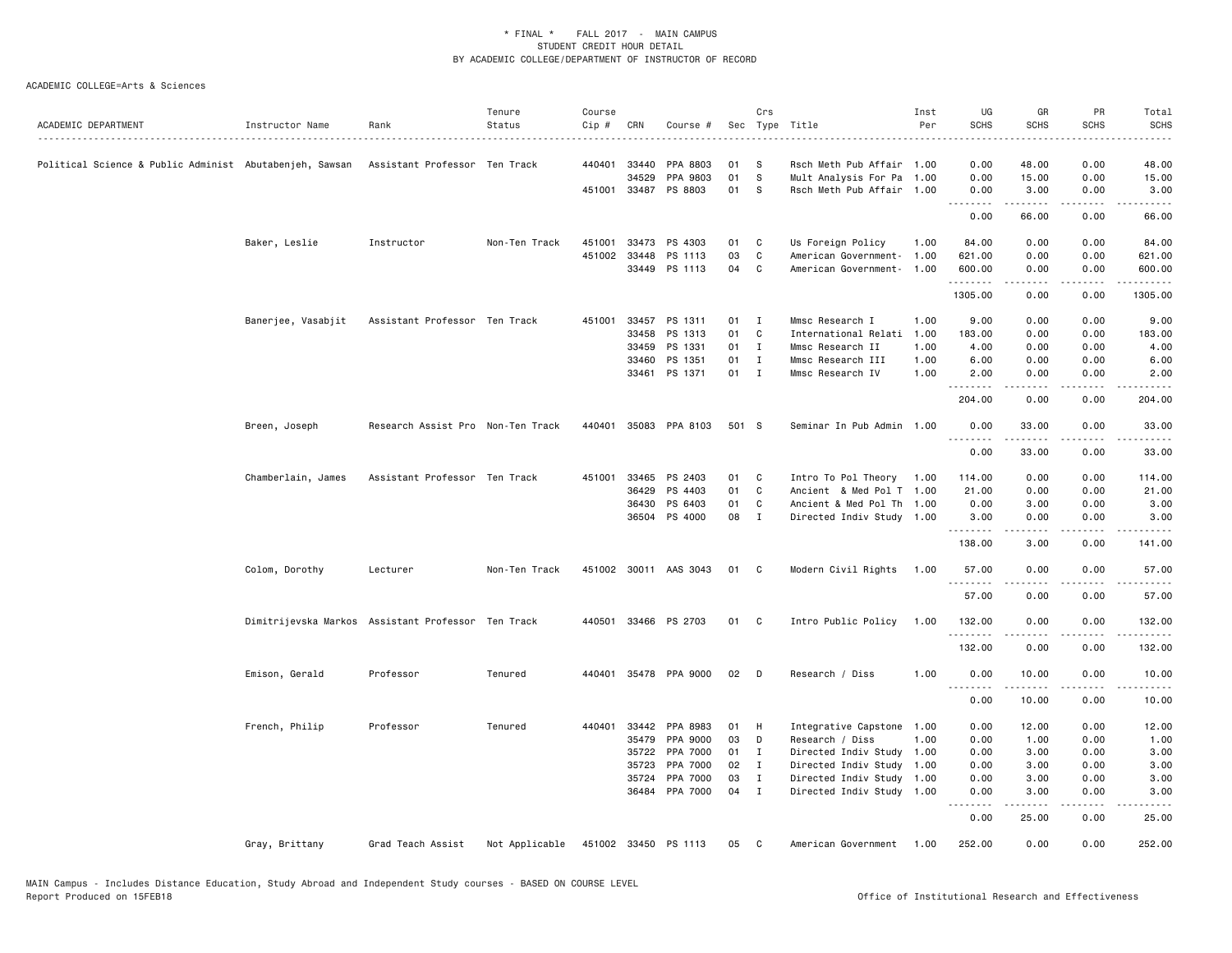| ACADEMIC DEPARTMENT                                  | Instructor Name  | Rank                                              | Tenure<br>Status | Course<br>Cip # | CRN   | Course #                 |                   | Crs          | Sec Type Title                                    | Inst<br>Per | UG<br><b>SCHS</b>  | GR<br><b>SCHS</b>                                                                                                                                            | PR<br><b>SCHS</b>                   | Total<br>SCHS           |
|------------------------------------------------------|------------------|---------------------------------------------------|------------------|-----------------|-------|--------------------------|-------------------|--------------|---------------------------------------------------|-------------|--------------------|--------------------------------------------------------------------------------------------------------------------------------------------------------------|-------------------------------------|-------------------------|
|                                                      |                  |                                                   |                  |                 |       |                          |                   |              |                                                   |             | <u>.</u>           | . <b>.</b>                                                                                                                                                   | -----                               | $- - - - - - -$         |
|                                                      |                  |                                                   |                  |                 |       |                          |                   |              |                                                   |             | 252.00             | 0.00                                                                                                                                                         | 0.00                                | 252.00                  |
| Political Science & Public Administ Harris, Courtney |                  | Grad Teach Assist                                 | Not Applicable   |                 |       | 451002 34998 PS 1113     | 07 C              |              | American Government                               | 1.00        | 357.00<br><u>.</u> | 0.00<br>.                                                                                                                                                    | 0.00<br>.                           | 357.00<br><u>.</u>      |
|                                                      |                  |                                                   |                  |                 |       |                          |                   |              |                                                   |             | 357.00             | 0.00                                                                                                                                                         | 0.00                                | 357.00                  |
|                                                      | Holmes, Carolyn  | Assistant Professor Ten Track                     |                  | 451001          |       | 33464 PS 1513            | H <sub>01</sub> C |              | Comparative Govt-Hon                              | 1.00        | 54.00              | 0.00                                                                                                                                                         | 0.00                                | 54.00                   |
|                                                      |                  |                                                   |                  |                 |       | 33476 PS 4543            | 01                | C            | African Politics                                  | 1.00        | 66.00              | 0.00                                                                                                                                                         | 0.00                                | 66.00                   |
|                                                      |                  |                                                   |                  |                 |       | 33484 PS 6543            | 01                | C            | African Politics                                  | 1.00        | 0.00<br>.          | 9.00<br>.                                                                                                                                                    | 0.00<br>.                           | 9.00<br>.               |
|                                                      |                  |                                                   |                  |                 |       |                          |                   |              |                                                   |             | 120.00             | 9.00                                                                                                                                                         | 0.00                                | 129.00                  |
|                                                      |                  | Merivaki, Thessalia Assistant Professor Ten Track |                  |                 |       | 451001 34530 PS 4173     | 01                | C            | Legislative Process                               | 1.00        | 84.00              | 0.00                                                                                                                                                         | 0.00                                | 84.00                   |
|                                                      |                  |                                                   |                  |                 |       | 34531 PS 6173            | 01                | C            | Legislative Process                               | 1.00        | 0.00<br><u>.</u>   | 3.00<br>.                                                                                                                                                    | 0.00<br>.                           | 3.00<br>.               |
|                                                      |                  |                                                   |                  |                 |       |                          |                   |              |                                                   |             | 84.00              | 3.00                                                                                                                                                         | 0.00                                | 87.00                   |
|                                                      | Nukpezah, Julius | Assistant Professor Ten Track                     |                  | 440401          |       | 34996 PPA 8903           | 501 S             |              | Public Policy                                     | 1.00        | 0.00               | 39.00                                                                                                                                                        | 0.00                                | 39.00                   |
|                                                      |                  |                                                   |                  | 451001          |       | 33475 PS 4464            | 01                | B            | Political Analysis                                | 1.00        | 96.00<br>.         | 0.00<br>$\frac{1}{2} \left( \frac{1}{2} \right) \left( \frac{1}{2} \right) \left( \frac{1}{2} \right) \left( \frac{1}{2} \right) \left( \frac{1}{2} \right)$ | 0.00<br>$\sim$ $\sim$ $\sim$ $\sim$ | 96.00<br>.              |
|                                                      |                  |                                                   |                  |                 |       |                          |                   |              |                                                   |             | 96.00              | 39.00                                                                                                                                                        | 0.00                                | 135.00                  |
|                                                      | Potter, Mike     | Assistant Professor Ten Track                     |                  | 451001          | 36869 | PS 4000                  | 10                | I            | Directed Indiv Study                              | 1.00        | 4.00               | 0.00                                                                                                                                                         | 0.00                                | 4.00                    |
|                                                      |                  |                                                   |                  | 451002          | 34999 | PS 1113                  | 08                | C            | American Government                               | 1.00        | 249.00<br><u>.</u> | 0.00                                                                                                                                                         | 0.00<br>.                           | 249.00<br>.             |
|                                                      |                  |                                                   |                  |                 |       |                          |                   |              |                                                   |             | 253.00             | 0.00                                                                                                                                                         | 0.00                                | 253.00                  |
|                                                      | Rush, Christine  | Associate Professor Tenured                       |                  | 440401          | 35481 | PPA 9000                 | 05                | D            | Research / Diss                                   | 1.00        | 0.00               | 30.00                                                                                                                                                        | 0.00                                | 30.00                   |
|                                                      |                  |                                                   |                  |                 | 36480 | PPA 8990                 | 01                | C            | Special Topic In PPA                              | 1.00        | 0.00               | 18.00                                                                                                                                                        | 0.00                                | 18.00                   |
|                                                      |                  |                                                   |                  | 451001          |       | 34525 PPA 8743           | 01                | S            | Administrative Law                                | 1.00        | 0.00<br>.          | 36.00<br>.                                                                                                                                                   | 0.00<br>المتمالين                   | 36.00<br>د د د د د      |
|                                                      |                  |                                                   |                  |                 |       |                          |                   |              |                                                   |             | 0.00               | 84.00                                                                                                                                                        | 0.00                                | 84.00                   |
|                                                      | Shaffer, Stephen | Professor                                         | Tenured          | 451001          | 34532 | PS 4203                  | 01                | C            | Pol Part & Elec Prob                              | 1.00        | 87.00              | 0.00                                                                                                                                                         | 0.00                                | 87.00                   |
|                                                      |                  |                                                   |                  |                 | 34533 | PS 6203                  | 01                | C            | Pol Part & Elec Prob                              | 1.00        | 0.00               | 3.00                                                                                                                                                         | 0.00                                | 3.00                    |
|                                                      |                  |                                                   |                  |                 |       | 451002 33451 PS 1113     | H01 C             |              | American Govt- Honor 1.00                         |             | 60.00<br>.         | 0.00<br><u>.</u>                                                                                                                                             | 0.00<br>.                           | 60.00<br>.              |
|                                                      |                  |                                                   |                  |                 |       |                          |                   |              |                                                   |             | 147.00             | 3.00                                                                                                                                                         | 0.00                                | 150.00                  |
|                                                      | Shoup, Brian     | Associate Professor Tenured                       |                  | 440401          | 36760 | PPA 9000                 | 08                | D            | Research / Diss                                   | 1.00        | 0.00               | 6.00                                                                                                                                                         | 0.00                                | 6.00                    |
|                                                      |                  |                                                   |                  | 451001          | 33462 | PS 1513                  | 01                | C            | Comparative Govt                                  | 1.00        | 267.00             | 0.00                                                                                                                                                         | 0.00                                | 267.00                  |
|                                                      |                  |                                                   |                  |                 | 34534 | PS 4613                  | 01                | C            | Civil Wars                                        | 1.00        | 90.00              | 0.00                                                                                                                                                         | 0.00                                | 90.00                   |
|                                                      |                  |                                                   |                  |                 |       | 35476 PS 4000            | 01                | $\mathbf{I}$ | Directed Indiv Study                              | 1.00        | 3.00               | 0.00                                                                                                                                                         | 0.00                                | 3.00                    |
|                                                      |                  |                                                   |                  |                 | 35496 | PS 4000                  | 02                | $\mathbf{I}$ | Directed Indiv Study                              | 1.00        | 3.00               | 0.00                                                                                                                                                         | 0.00                                | 3.00                    |
|                                                      |                  |                                                   |                  |                 | 35901 | 35552 PS 4000<br>PS 4000 | 501 I<br>502 I    |              | Directed Indiv Study<br>Directed Indiv Study 1.00 | 1.00        | 3.00<br>3.00       | 0.00<br>0.00                                                                                                                                                 | 0.00<br>0.00                        | 3.00<br>3.00            |
|                                                      |                  |                                                   |                  |                 | 36161 | PS 4000                  | 03                | $\mathbf{I}$ | Directed Indiv Study                              | 1.00        | 3.00               | 0.00                                                                                                                                                         | 0.00                                | 3.00                    |
|                                                      |                  |                                                   |                  |                 |       | 36400 PS 4000            | 04                | $\mathbf{I}$ | Directed Indiv Study 1.00                         |             | 3.00               | 0.00                                                                                                                                                         | 0.00                                | 3.00                    |
|                                                      |                  |                                                   |                  |                 | 36401 | PS 4000                  | 05                | $\mathbf{I}$ | Directed Indiv Study 1.00                         |             | 3.00               | 0.00                                                                                                                                                         | 0.00                                | 3.00                    |
|                                                      |                  |                                                   |                  |                 |       | 36402 PS 4000            | 06                | $\mathbf{I}$ | Directed Indiv Study 1.00                         |             | 3.00               | 0.00                                                                                                                                                         | 0.00                                | 3.00                    |
|                                                      |                  |                                                   |                  |                 |       |                          |                   |              |                                                   |             | .<br>381.00        | .<br>6.00                                                                                                                                                    | $- - - -$<br>0.00                   | $\frac{1}{2}$<br>387.00 |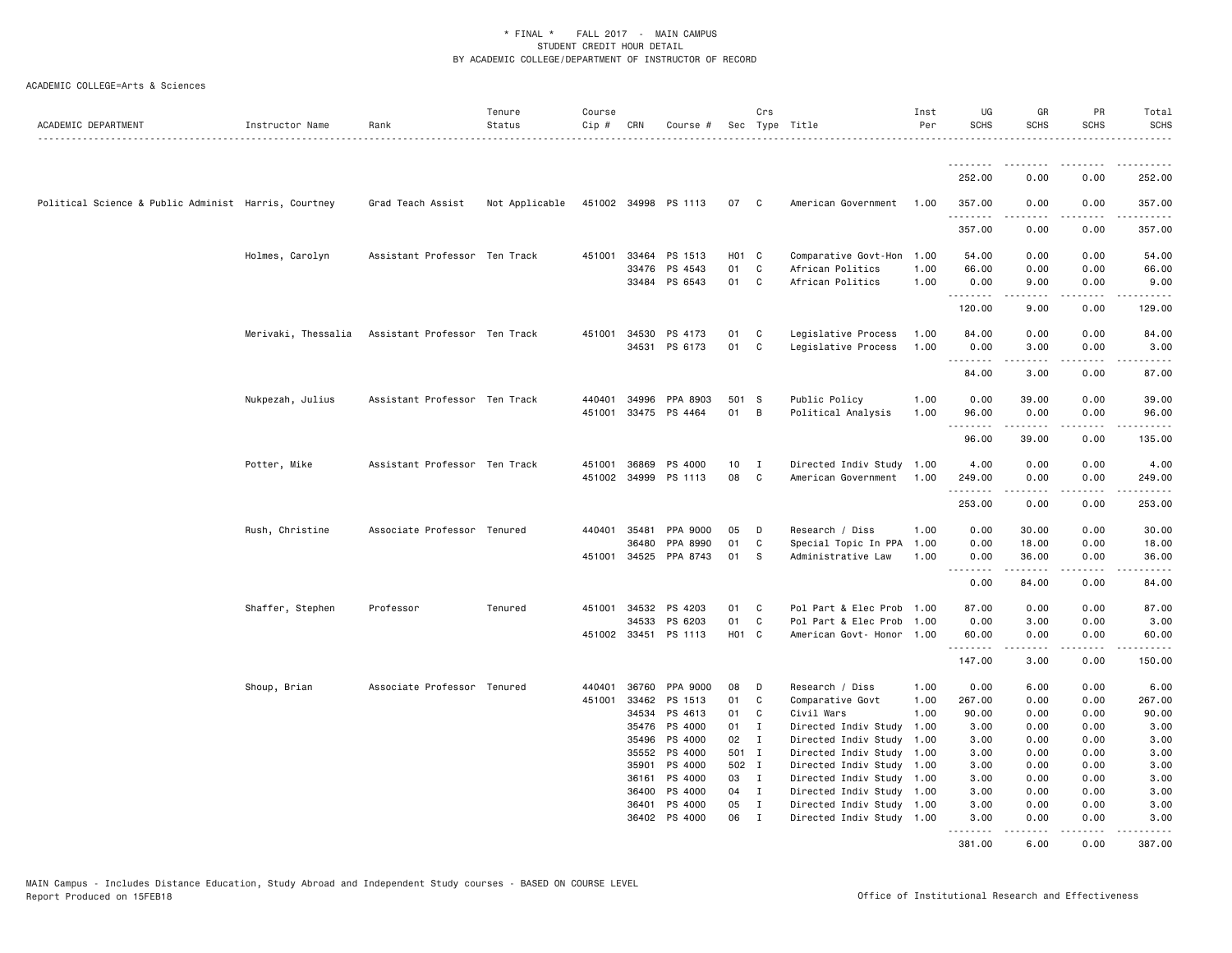| ACADEMIC DEPARTMENT                                                       | Instructor Name  | Rank                                                     | Tenure<br>Status | Course<br>Cip # | CRN          | Course #              |       | Crs          | Sec Type Title            | Inst<br>Per | UG<br><b>SCHS</b>   | GR<br><b>SCHS</b> | PR<br><b>SCHS</b> | Total<br><b>SCHS</b>                                                                                                                                                                                                                                                                                                                                                                                                                                                                            |
|---------------------------------------------------------------------------|------------------|----------------------------------------------------------|------------------|-----------------|--------------|-----------------------|-------|--------------|---------------------------|-------------|---------------------|-------------------|-------------------|-------------------------------------------------------------------------------------------------------------------------------------------------------------------------------------------------------------------------------------------------------------------------------------------------------------------------------------------------------------------------------------------------------------------------------------------------------------------------------------------------|
| Political Science & Public Administ Stanisevski, Dragan                   |                  | Associate Professor Tenured                              |                  |                 | 440401 34524 | PPA 8723              | 01    | - S          | Pub Budget & Fin Mgt 1.00 |             | 0.00                | 51.00             | 0.00              | 51.00                                                                                                                                                                                                                                                                                                                                                                                                                                                                                           |
|                                                                           |                  |                                                          |                  |                 |              | 451001 34527 PPA 9403 | 01    | $\mathbf{C}$ | Comparative Public A 1.00 |             | 0.00                | 27.00             | 0.00              | 27.00                                                                                                                                                                                                                                                                                                                                                                                                                                                                                           |
|                                                                           |                  |                                                          |                  |                 |              |                       |       |              |                           |             | .<br>0.00           | 78.00             | 0.00              | 78.00                                                                                                                                                                                                                                                                                                                                                                                                                                                                                           |
|                                                                           | Waide, David     | Clinical Assist Pro Non-Ten Track                        |                  | 220101          | 33456        | PS 1182               | 01 C  |              | Introduction to Law       | 1.00        | 136.00              | 0.00              | 0.00              | 136.00                                                                                                                                                                                                                                                                                                                                                                                                                                                                                          |
|                                                                           |                  |                                                          |                  | 451001          | 33469        | PS 3063               | 01 C  |              | Constitution Powers       | 1.00        | 135.00              | 0.00              | 0.00              | 135.00                                                                                                                                                                                                                                                                                                                                                                                                                                                                                          |
|                                                                           |                  |                                                          |                  |                 | 451002 33446 | PS 1113               | 01    | C            | American Government       | 1.00        | 588.00              | 0.00              | 0.00              | 588.00                                                                                                                                                                                                                                                                                                                                                                                                                                                                                          |
|                                                                           |                  |                                                          |                  |                 |              | 33447 PS 1113         | 02    | $\mathbf{C}$ | American Government       | 1.00        | 603.00<br>.         | 0.00              | 0.00              | 603.00                                                                                                                                                                                                                                                                                                                                                                                                                                                                                          |
|                                                                           |                  |                                                          |                  |                 |              |                       |       |              |                           |             | 1462.00             | 0.00              | 0.00              | 1462.00                                                                                                                                                                                                                                                                                                                                                                                                                                                                                         |
|                                                                           | Wall, Diane      | Lecturer                                                 | Non-Ten Track    |                 |              | 451002 34350 PS 1113  | 501 C |              | American Government       | 1.00        | 72.00               | 0.00              | 0.00              | 72.00                                                                                                                                                                                                                                                                                                                                                                                                                                                                                           |
|                                                                           |                  |                                                          |                  |                 |              |                       |       |              |                           |             | .<br>72.00          | -----<br>0.00     | 0.00              | 72.00                                                                                                                                                                                                                                                                                                                                                                                                                                                                                           |
|                                                                           | Williams, Linda  | Grad Teach Assist                                        | Not Applicable   | 231304          | 30927        | CO 1003               | 03    | $\mathbf{C}$ | Fund Of Public Speak 1.00 |             | 66.00               | 0.00              | 0.00              | 66.00                                                                                                                                                                                                                                                                                                                                                                                                                                                                                           |
|                                                                           |                  |                                                          |                  |                 | 30928        | CO 1003               | 04    | $\mathbf{C}$ | Fund Of Public Speak 1.00 |             | 72.00               | 0.00              | 0.00              | 72.00                                                                                                                                                                                                                                                                                                                                                                                                                                                                                           |
|                                                                           |                  |                                                          |                  |                 |              | 451002 34997 PS 1113  | 06 C  |              | American Government 1.00  |             | 360.00              | 0.00              | 0.00              | 360.00                                                                                                                                                                                                                                                                                                                                                                                                                                                                                          |
|                                                                           |                  |                                                          |                  |                 |              |                       |       |              |                           |             | -------<br>498.00   | .<br>0.00         | .<br>0.00         | . <b>.</b><br>498.00                                                                                                                                                                                                                                                                                                                                                                                                                                                                            |
|                                                                           | Williams, Robert | Non-Faculty                                              | Not Applicable   | 521003          | 33696        | SLCE 1002             | S01 C |              | Day One Leadership C 0.30 |             | 80.40               | 0.00              | 0.00              | 80.40                                                                                                                                                                                                                                                                                                                                                                                                                                                                                           |
|                                                                           |                  |                                                          |                  |                 | 33697        | <b>SLCE 1002</b>      | S02 B |              | Day One Leadership C 0.30 |             | 12.60               | 0.00              | 0.00              | 12.60                                                                                                                                                                                                                                                                                                                                                                                                                                                                                           |
|                                                                           |                  |                                                          |                  |                 |              | 33698 SLCE 1002 S03 B |       |              | Day One Leadership C 0.30 |             | 10.20<br><u>.</u>   | 0.00<br>$\cdots$  | 0.00<br>.         | 10.20<br>.                                                                                                                                                                                                                                                                                                                                                                                                                                                                                      |
|                                                                           |                  |                                                          |                  |                 |              |                       |       |              |                           |             | 103.20              | 0.00              | 0.00              | 103.20                                                                                                                                                                                                                                                                                                                                                                                                                                                                                          |
|                                                                           | Wiseman, William | Lecturer                                                 | Non-Ten Track    | 090101          | 31046        | CO 6213               | 01    | $\mathbf{C}$ | Political Commun          | 1.00        | 0.00                | 3.00              | 0.00              | 3.00                                                                                                                                                                                                                                                                                                                                                                                                                                                                                            |
|                                                                           |                  |                                                          |                  | 090904          | 31026        | CO 4213               | 01    | $\mathbf{C}$ | Political Commun          | 1.00        | 69.00               | 0.00              | 0.00              | 69.00                                                                                                                                                                                                                                                                                                                                                                                                                                                                                           |
|                                                                           |                  |                                                          |                  | 440401          | 34528        | PPA 9613              | 01 S  |              | Rural Gov Admin I         | 1.00        | 0.00                | 42.00             | 0.00              | 42.00                                                                                                                                                                                                                                                                                                                                                                                                                                                                                           |
|                                                                           |                  |                                                          |                  |                 | 36472        | PPA 9000              | 07    | D            | Research / Diss           | 1.00        | 0.00                | 1.00              | 0.00              | 1.00                                                                                                                                                                                                                                                                                                                                                                                                                                                                                            |
|                                                                           |                  |                                                          |                  |                 | 451001 33472 | PS 4263               | 01    | C            | Miss Govern & Pol         | 1.00        | 81.00               | 0.00              | 0.00              | 81.00                                                                                                                                                                                                                                                                                                                                                                                                                                                                                           |
|                                                                           |                  |                                                          |                  |                 |              | 33481 PS 6263         | 01 C  |              | Miss Govern & Pol         | 1.00        | 0.00<br><u>.</u>    | 9.00<br>$\cdots$  | 0.00<br>.         | 9.00<br><u>.</u>                                                                                                                                                                                                                                                                                                                                                                                                                                                                                |
|                                                                           |                  |                                                          |                  |                 |              |                       |       |              |                           |             | 150.00              | 55.00             | 0.00              | 205.00                                                                                                                                                                                                                                                                                                                                                                                                                                                                                          |
|                                                                           | Woods, Arnelle   | Grad Service Assist Not Applicable 131101 31062 COE 1323 |                  |                 |              |                       | 05    | $\mathbf{C}$ | Career Planning           | 0.75        | 45.00<br><u>.</u>   | 0.00              | 0.00              | 45.00                                                                                                                                                                                                                                                                                                                                                                                                                                                                                           |
|                                                                           |                  |                                                          |                  |                 |              |                       |       |              |                           |             | 45.00               | 0.00              | 0.00              | 45.00                                                                                                                                                                                                                                                                                                                                                                                                                                                                                           |
| ----------------------------------<br>Political Science & Public Administ |                  |                                                          |                  |                 |              |                       |       |              |                           |             | ========<br>5856.20 | 414.00            | 0.00              | $\begin{array}{c} \multicolumn{3}{c}{}\\ \multicolumn{3}{c}{}\\ \multicolumn{3}{c}{}\\ \multicolumn{3}{c}{}\\ \multicolumn{3}{c}{}\\ \multicolumn{3}{c}{}\\ \multicolumn{3}{c}{}\\ \multicolumn{3}{c}{}\\ \multicolumn{3}{c}{}\\ \multicolumn{3}{c}{}\\ \multicolumn{3}{c}{}\\ \multicolumn{3}{c}{}\\ \multicolumn{3}{c}{}\\ \multicolumn{3}{c}{}\\ \multicolumn{3}{c}{}\\ \multicolumn{3}{c}{}\\ \multicolumn{3}{c}{}\\ \multicolumn{3}{c}{}\\ \multicolumn{3}{c}{}\\ \multicolumn$<br>6270.20 |
| ----------------------------------                                        |                  |                                                          |                  |                 |              |                       |       |              |                           |             | ========            | ========          | $=$               |                                                                                                                                                                                                                                                                                                                                                                                                                                                                                                 |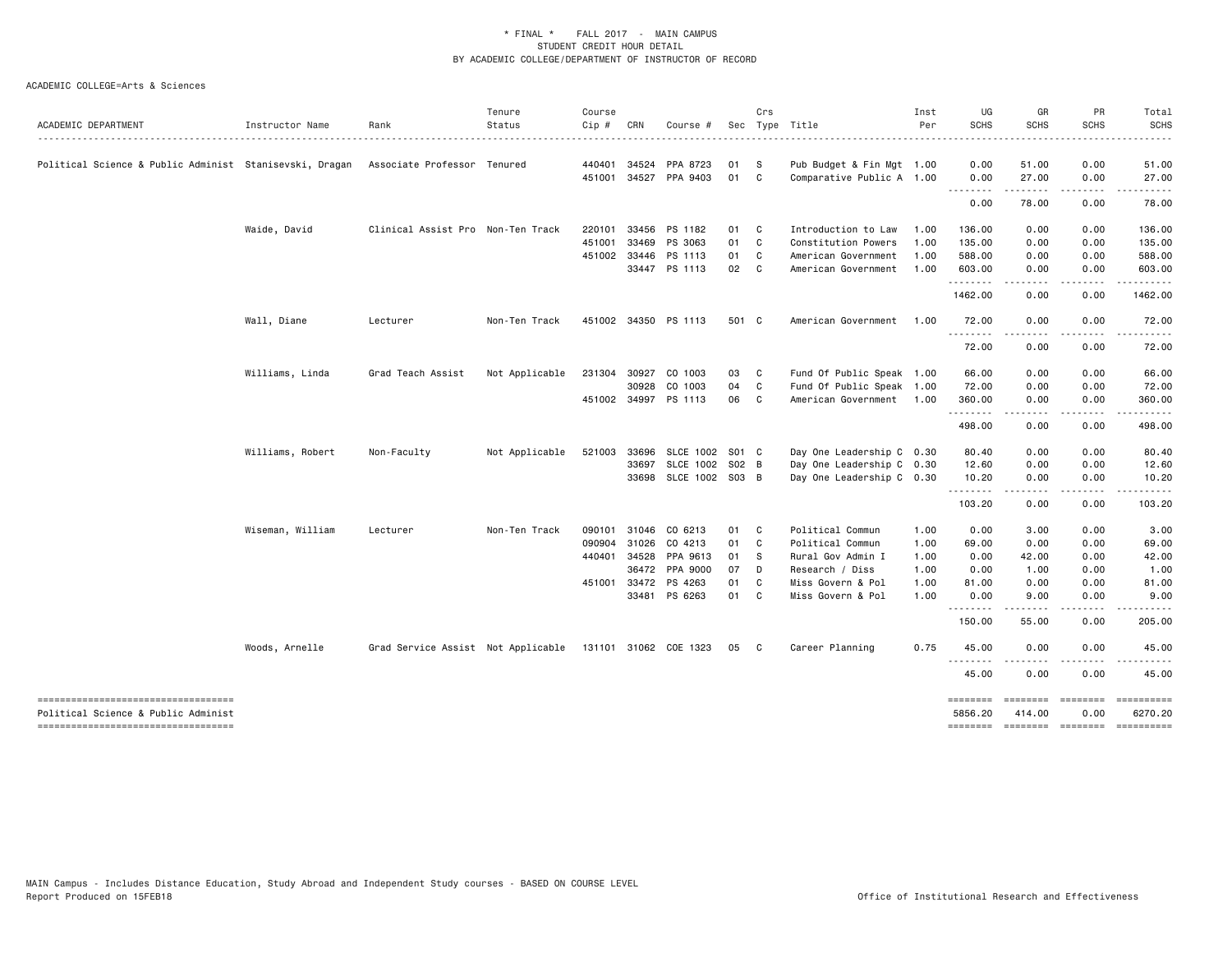| ACADEMIC DEPARTMENT | Instructor Name                                  | Rank                          | Tenure<br>Status | Course<br>Cip # | CRN            | Course #              | Sec      | Crs          | Type Title                               | Inst<br>Per  | UG<br><b>SCHS</b>       | GR<br><b>SCHS</b>   | PR<br><b>SCHS</b>     | Total<br><b>SCHS</b>  |
|---------------------|--------------------------------------------------|-------------------------------|------------------|-----------------|----------------|-----------------------|----------|--------------|------------------------------------------|--------------|-------------------------|---------------------|-----------------------|-----------------------|
| Psychology          | Adams-Price, Carolyn Associate Professor Tenured |                               |                  | 420101          | 33640          | PSY 6983              | 01       | C            | Psychology Of Aging                      | 1.00         | 0.00                    | 6.00                | 0.00                  | 6.00                  |
|                     |                                                  |                               |                  |                 | 36056          | PSY 8000              | 01       | D            | Research / Thesis                        | 1.00         | 0.00                    | 7.00                | 0.00                  | 7.00                  |
|                     |                                                  |                               |                  |                 |                | 422809 33634 PSY 4983 | 01       | C            | Psychology Of Aging                      | 1.00         | 102.00<br>.             | 0.00<br>$- - - - -$ | 0.00<br>.             | 102.00<br>$- - - - -$ |
|                     |                                                  |                               |                  |                 |                |                       |          |              |                                          |              | 102.00                  | 13.00               | 0.00                  | 115.00                |
|                     | Allen, Laura                                     | Assistant Professor Ten Track |                  |                 |                | 420101 33649 PSY 8513 | 01       | C            | Psychological Res                        | 1.00         | 0.00<br><u>.</u><br>--- | 36.00<br>. <u>.</u> | 0.00<br>.             | 36.00<br>.            |
|                     |                                                  |                               |                  |                 |                |                       |          |              |                                          |              | 0.00                    | 36.00               | 0.00                  | 36.00                 |
|                     | Amadi, Suzanne                                   | Grad Teach Assist             | Not Applicable   | 240102          | 32644          | IDS 4111              | 01       | C            | Professional Seminar                     | 1.00         | 20.00                   | 0.00                | 0.00                  | 20.00                 |
|                     |                                                  |                               |                  |                 | 32645          | IDS 4111              | 02       | C            | Professional Seminar                     | 1.00         | 13.00                   | 0.00                | 0.00                  | 13.00                 |
|                     |                                                  |                               |                  |                 |                | 34574 IDS 4111        | 03       | C            | Professional Seminar                     | 1.00         | 19.00<br>.              | 0.00<br>.           | 0.00<br>.             | 19.00<br>.            |
|                     |                                                  |                               |                  |                 |                |                       |          |              |                                          |              | 52.00                   | 0.00                | 0.00                  | 52.00                 |
|                     | Armstrong, Kevin                                 | Associate Professor Tenured   |                  | 420101          | 35493          | PSY 4000              | 03       | <b>I</b>     | Directed Indiv Study                     | 1.00         | 3.00                    | 0.00                | 0.00                  | 3.00                  |
|                     |                                                  |                               |                  |                 | 36057          | PSY 8000              | 02       | D            | Research / Thesis                        | 1.00         | 0.00                    | 6.00                | 0.00                  | 6.00                  |
|                     |                                                  |                               |                  |                 | 36918          | PSY 4000              | 59       | <b>I</b>     | Directed Indiv Study                     | 1.00         | 3.00                    | 0.00                | 0.00                  | 3.00                  |
|                     |                                                  |                               |                  | 422707          | 33607          | PSY 3363              | 01       | C            | Behav Modification                       | 1.00         | 171.00                  | 0.00                | 0.00                  | 171.00                |
|                     |                                                  |                               |                  |                 | 33644          | PSY 8383              | 01       | C            | Behavior Therapy                         | 1.00         | 0.00<br>.               | 15.00               | 0.00                  | 15.00                 |
|                     |                                                  |                               |                  |                 |                |                       |          |              |                                          |              | 177.00                  | 21.00               | 0.00                  | 198.00                |
|                     | Armstrong, Rebecca                               | Instructor                    | Non-Ten Track    | 420101          | 33567          | PSY 1013              | 04       | C            | Gen Psychology-SI                        | 1.00         | 660.00                  | 0.00                | 0.00                  | 660.00                |
|                     |                                                  |                               |                  |                 | 37075          | PSY 4000              | 81       | $\mathbf{I}$ | Directed Indiv Study                     | 1.00         | 1.00                    | 0.00                | 0.00                  | 1.00                  |
|                     |                                                  |                               |                  |                 | 422703 33618   | PSY 3803              | 01       | C            | Int Dev Psychology                       | 1.00         | 174.00                  | 0.00                | 0.00                  | 174.00                |
|                     |                                                  |                               |                  |                 |                | 33619 PSY 3803        | 02       | C            | Int Dev Psychology                       | 1.00         | 177.00<br>.             | 0.00<br>.           | 0.00<br>$\frac{1}{2}$ | 177.00<br>.           |
|                     |                                                  |                               |                  |                 |                |                       |          |              |                                          |              | 1012.00                 | 0.00                | 0.00                  | 1012.00               |
|                     | Berman, Mitchell                                 | Professor                     | Ten Track        | 420101          | 36058          | PSY 8000              | 03       | D            | Research / Thesis                        | 1.00         | 0.00                    | 10.00               | 0.00                  | 10.00                 |
|                     |                                                  |                               |                  | 422708          | 33641          | PSY 8214              | 01       | B            | Quan Meth In Psy II                      | 1.00         | 0.00                    | 40.00               | 0.00                  | 40.00                 |
|                     |                                                  |                               |                  | 422813          | 36044          | PSY 9000              | 03       | D            | Research/Diss                            | 1.00         | 0.00<br>$- - -$         | 8.00                | 0.00                  | 8.00                  |
|                     |                                                  |                               |                  |                 |                |                       |          |              |                                          |              | 0.00                    | 58.00               | 0.00                  | 58.00                 |
|                     | Bradshaw, Gary                                   | Professor                     | Tenured          | 420101          | 36059          | PSY 8000              | 04       | D            | Research / Thesis                        | 1.00         | 0.00                    | 15.00               | 0.00                  | 15.00                 |
|                     |                                                  |                               |                  |                 | 36156          | PSY 4000              | 18       | I            | Directed Indiv Study                     | 1.00         | 3.00                    | 0.00                | 0.00                  | 3.00                  |
|                     |                                                  |                               |                  |                 | 36235          | PSY 4000              | 20       | I            | Directed Indiv Study                     | 1.00         | 3.00                    | 0.00                | 0.00                  | 3.00                  |
|                     |                                                  |                               |                  |                 | 36236          | PSY 4000              | 21       | I            | Directed Indiv Study                     | 1.00         | 3.00                    | 0.00                | 0.00                  | 3.00                  |
|                     |                                                  |                               |                  |                 | 36244          | PSY 4000              | 23       | I            | Directed Indiv Study                     | 1.00         | 3.00                    | 0.00                | 0.00                  | 3.00                  |
|                     |                                                  |                               |                  |                 | 36286          | PSY 4000              | 28       | I            | Directed Indiv Study                     | 1.00         | 3.00                    | 0.00                | 0.00                  | 3.00                  |
|                     |                                                  |                               |                  | 422704 33598    |                | PSY 3314              | 01       | C            | Experimental Psych                       | 1.00         | 260.00                  | 0.00                | 0.00                  | 260.00                |
|                     |                                                  |                               |                  |                 | 33599<br>33600 | PSY 3314<br>PSY 3314  | 02<br>03 | К<br>к       | Experimental Psych<br>Experimental Psych | 1.00<br>1.00 | 0.00<br>0.00            | 0.00<br>0.00        | 0.00<br>0.00          | 0.00<br>0.00          |
|                     |                                                  |                               |                  |                 | 33601          | PSY 3314              | 04       | К            | Experimental Psych                       | 1.00         | 0.00                    | 0.00                | 0.00                  | 0.00                  |
|                     |                                                  |                               |                  |                 | 33602          | PSY 3314              | 05       | K            | Experimental Psych                       | 1.00         | 0.00                    | 0.00                | 0.00                  | 0.00                  |
|                     |                                                  |                               |                  |                 | 33603          | PSY 3314              | 06       | к            | Experimental Psych                       | 1.00         | 0.00                    | 0.00                | 0.00                  | 0.00                  |
|                     |                                                  |                               |                  |                 | 422813 36045   | PSY 9000              | 04       | D            | Research/Diss                            | 1.00         | 0.00                    | 9.00                | 0.00                  | 9.00                  |
|                     |                                                  |                               |                  |                 |                |                       |          |              |                                          |              | .<br>275.00             | 24.00               | 0.00                  | 299.00                |
|                     | Brandon, Russell                                 | Lecturer                      | Non-Ten Track    |                 |                | 420101 33568 PSY 1013 | 05       | C            | Gen Psychology                           | 1.00         | 345.00                  | 0.00                | 0.00                  | 345.00                |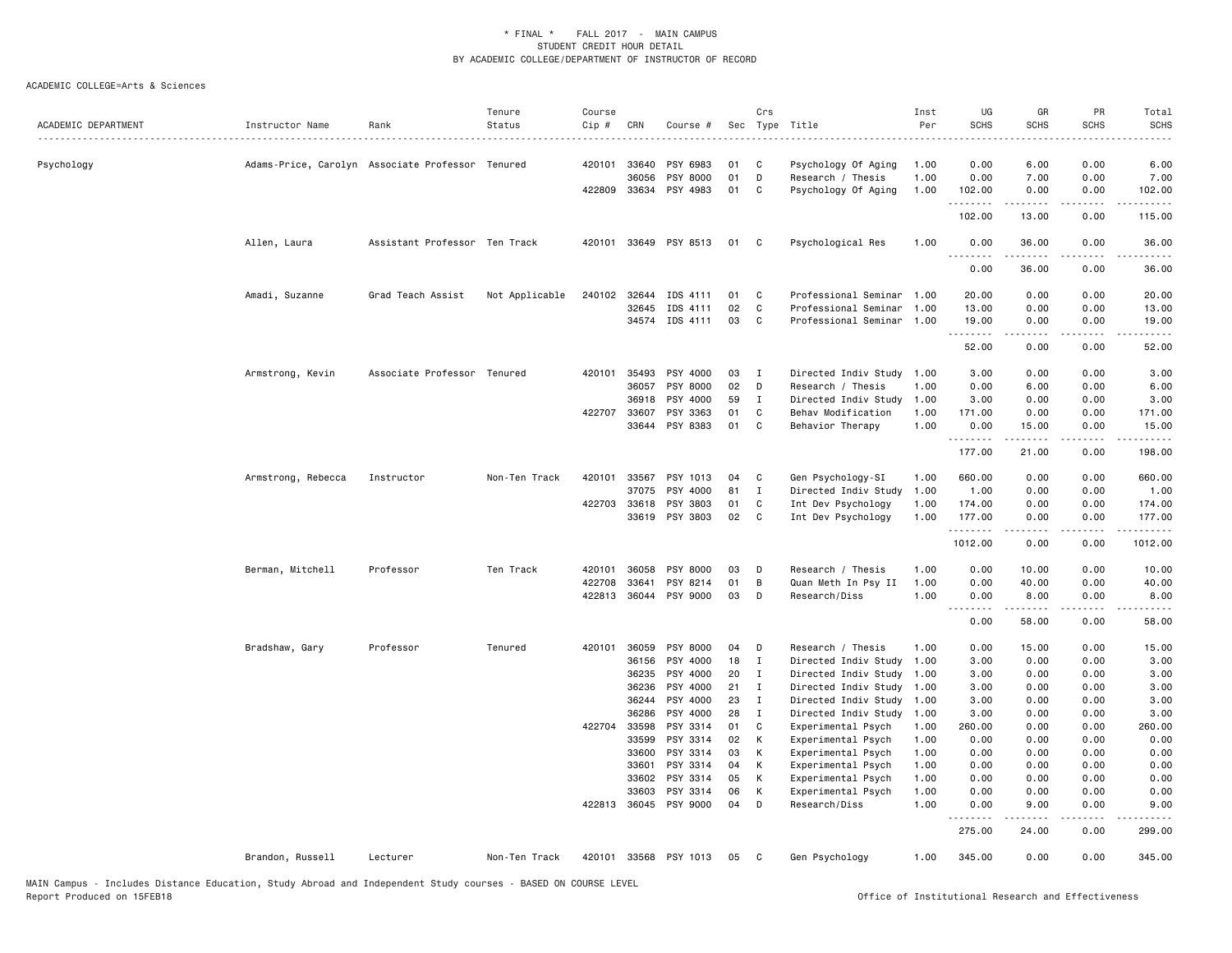| ACADEMIC DEPARTMENT | Instructor Name                        | Rank      | Tenure<br>Status<br>. | Course<br>Cip # | CRN          | Course #              |       | Crs            | Sec Type Title            | Inst<br>Per | UG<br><b>SCHS</b>   | GR<br><b>SCHS</b>   | PR<br><b>SCHS</b> | Total<br><b>SCHS</b> |
|---------------------|----------------------------------------|-----------|-----------------------|-----------------|--------------|-----------------------|-------|----------------|---------------------------|-------------|---------------------|---------------------|-------------------|----------------------|
| Psychology          | Brandon, Russell                       | Lecturer  | Non-Ten Track         |                 | 420101 33569 | PSY 1013              | 06    | C              | Gen Psychology            | 1.00        | 264.00              | 0.00                | 0.00              | 264.00               |
|                     |                                        |           |                       |                 | 33582        | PSY 1013              | 19    | C              | Gen Psychology            | 1.00        | 270.00              | 0.00                | 0.00              | 270.00               |
|                     |                                        |           |                       |                 | 422706 33628 | PSY 4403              | 03    | C              | Biological Psycholog      | 1.00        | 177.00              | 0.00                | 0.00              | 177.00               |
|                     |                                        |           |                       |                 |              |                       |       |                |                           |             | .<br>1056.00        | -----<br>0.00       | .<br>0.00         | .<br>1056.00         |
|                     | Brown, Kimberly                        | Lecturer  | Non-Ten Track         | 422707          | 33608        | PSY 3363              | 02    | $\mathbf{C}$   | Behav Modification        | 1.00        | 189.00              | 0.00                | 0.00              | 189.00               |
|                     |                                        |           |                       |                 | 33612        | PSY 3623              | 01    | C              | Social Psychology         | 1.00        | 210.00              | 0.00                | 0.00              | 210.00               |
|                     |                                        |           |                       | 440401          | 33585        | PSY 3073              | 01    | C              | Psy Interper Relat        | 1.00        | 105.00              | 0.00                | 0.00              | 105.00               |
|                     |                                        |           |                       |                 | 33586        | PSY 3073              | 02    | <b>C</b>       | Psy Interper Relat        | 1.00        | 99.00               | 0.00                | 0.00              | 99.00                |
|                     |                                        |           |                       |                 |              |                       |       |                |                           |             | .<br>603.00         | $- - - - -$<br>0.00 | .<br>0.00         | .<br>603.00          |
|                     | Campbell, Kristen                      | Lecturer  | Non-Ten Track         | 420101          | 34351        | PSY 3213              | 501 C |                | Psych Of Ab Behavior 1.00 |             | 90.00               | 0.00                | 0.00              | 90.00                |
|                     |                                        |           |                       |                 | 36412        | PSY 4000              | 29    | $\mathbf{I}$   | Directed Indiv Study      | 1.00        | 3.00                | 0.00                | 0.00              | 3.00                 |
|                     |                                        |           |                       |                 | 36413        | PSY 4000              | 30    | $\mathbf{I}$   | Directed Indiv Study 1.00 |             | 3.00                | 0.00                | 0.00              | 3.00                 |
|                     |                                        |           |                       |                 | 36414        | PSY 4000              | 31    | I              | Directed Indiv Study 1.00 |             | 3.00                | 0.00                | 0.00              | 3.00                 |
|                     |                                        |           |                       |                 | 36920        | PSY 4000              | 60    | $\mathbf{I}$   | Directed Indiv Study 1.00 |             | 3.00                | 0.00                | 0.00              | 3.00                 |
|                     |                                        |           |                       |                 | 36921        | PSY 4000              | 61    | $\blacksquare$ | Directed Indiv Study 1.00 |             | 3.00                | 0.00                | 0.00              | 3.00                 |
|                     |                                        |           |                       |                 | 36922        | PSY 4000              | 62    | $\mathbf{I}$   | Directed Indiv Study 1.00 |             | 3.00                | 0.00                | 0.00              | 3.00                 |
|                     |                                        |           |                       |                 | 36924        | PSY 4000              | 63    | $\mathbf{I}$   | Directed Indiv Study 1.00 |             | 3.00                | 0.00                | 0.00              | 3.00                 |
|                     |                                        |           |                       |                 | 36926        | PSY 4000              | 64    | $\mathbf{I}$   | Directed Indiv Study 1.00 |             | 3.00                | 0.00                | 0.00              | 3.00                 |
|                     |                                        |           |                       |                 | 36928        | PSY 4000              | 65    | $\blacksquare$ | Directed Indiv Study 1.00 |             | 3.00                | 0.00                | 0.00              | 3.00                 |
|                     |                                        |           |                       |                 | 36929        | PSY 4000              | 66    | I              | Directed Indiv Study 1.00 |             | 3.00                | 0.00                | 0.00              | 3.00                 |
|                     |                                        |           |                       |                 | 36930        | PSY 4000              | 67    | $\mathbf{I}$   | Directed Indiv Study 1.00 |             | 3.00                | 0.00                | 0.00              | 3.00                 |
|                     |                                        |           |                       |                 | 36931        | PSY 4000              | 68    | I              | Directed Indiv Study 1.00 |             | 3.00                | 0.00                | 0.00              | 3.00                 |
|                     |                                        |           |                       | 422708          | 33587        | PSY 3104              | 01    | C              | Introductory Psychol      | 1.00        | 392.00              | 0.00                | 0.00              | 392.00               |
|                     |                                        |           |                       |                 | 33588        | PSY 3104              | 02    | K              | Introductory Psychol 1.00 |             | 0.00                | 0.00                | 0.00              | 0.00                 |
|                     |                                        |           |                       |                 | 33589        | PSY 3104              | 03    | $\,$ K         | Introductory Psychol      | 1.00        | 0.00                | 0.00                | 0.00              | 0.00                 |
|                     |                                        |           |                       |                 | 33590        | PSY 3104              | 04    | К              | Introductory Psychol      | 1.00        | 0.00                | 0.00                | 0.00              | 0.00                 |
|                     |                                        |           |                       |                 | 33591        | PSY 3104              | 05    | К              | Introductory Psychol      | 1.00        | 0.00                | 0.00                | 0.00              | 0.00                 |
|                     |                                        |           |                       |                 | 33592        | PSY 3104              | 06    | К              | Introductory Psychol      | 1.00        | 0.00                | 0.00                | 0.00              | 0.00                 |
|                     |                                        |           |                       | 422803          | 33623        | PSY 4223              | 01    | C              | Drug Use And Abuse        | 1.00        | 174.00              | 0.00                | 0.00              | 174.00               |
|                     |                                        |           |                       |                 | 33624        | PSY 4223              | 02    | C              | Drug Use And Abuse        | 1.00        | 165.00              | 0.00                | 0.00              | 165.00               |
|                     |                                        |           |                       | 429999          | 33635        | PSY 6223              | 01    | C              | Drug Use And Abuse        | 1.00        | 0.00                | 3.00                | 0.00              | 3.00                 |
|                     |                                        |           |                       |                 | 35092        | PSY 4990              | 01    | C              | Special Topic In PSY 1.00 |             | 84.00<br>.          | 0.00<br>.           | 0.00<br>.         | 84.00<br>.           |
|                     |                                        |           |                       |                 |              |                       |       |                |                           |             | 941.00              | 3.00                | 0.00              | 944.00               |
|                     | Carskadon, Thomas                      | Professor | Tenured               | 420101          | 33564        | PSY 1013              | 01    | <b>C</b>       | Gen Psychology -SI        | 1.00        | 954.00              | 0.00                | 0.00              | 954.00               |
|                     |                                        |           |                       |                 | 33565        | PSY 1013              | 02    | C              | Gen Psychology -SI        | 1.00        | 504.00              | 0.00                | 0.00              | 504.00               |
|                     |                                        |           |                       |                 | 33570        | PSY 1013              | 07    | C              | Gen Psychology - LC       | 1.00        | 93.00               | 0.00                | 0.00              | 93.00                |
|                     |                                        |           |                       |                 | 33571        | PSY 1013              | 08    | C              | Gen Psychology - LC       | 1.00        | 99.00               | 0.00                | 0.00              | 99.00                |
|                     |                                        |           |                       |                 | 33572        | PSY 1013              | 09    | C              | Gen Psychology - LC       | 1.00        | 75.00               | 0.00                | 0.00              | 75.00                |
|                     |                                        |           |                       |                 | 33573        | PSY 1013              | 10    | C              | Gen Psychology - LC       | 1.00        | 51.00               | 0.00                | 0.00              | 51.00                |
|                     |                                        |           |                       |                 | 33577        | PSY 1013              | 14    | C              | Gen Psychology-LC         | 1.00        | 63.00               | 0.00                | 0.00              | 63.00                |
|                     |                                        |           |                       |                 | 33578        | PSY 1013              | 15    | C              | Gen Psychology            | 1.00        | 66.00               | 0.00                | 0.00              | 66.00                |
|                     |                                        |           |                       |                 | 33584        | PSY 1013              | H01 C |                | Honors Gen Psy - LC       | 1.00        | 57.00               | 0.00                | 0.00              | 57.00                |
|                     |                                        |           |                       |                 | 34563        | PSY 1013              | 20    | C              | Gen Psychology            | 1.00        | 69.00               | 0.00                | 0.00              | 69.00                |
|                     |                                        |           |                       |                 |              | 36911 PSY 4000        | 56    | $\mathbf{I}$   | Directed Indiv Study      | 1.00        | 3.00                | 0.00                | 0.00              | 3.00                 |
|                     |                                        |           |                       |                 |              |                       |       |                |                           |             | <u>.</u><br>2034.00 | -----<br>0.00       | .<br>0.00         | 2034.00              |
|                     | Cartwright, Patricia Grad Teach Assist |           | Not Applicable        |                 |              | 422705 33621 PSY 4203 | 01    | C              | Theories Of Pers          | 1.00        | 93.00               | 0.00                | 0.00              | 93.00                |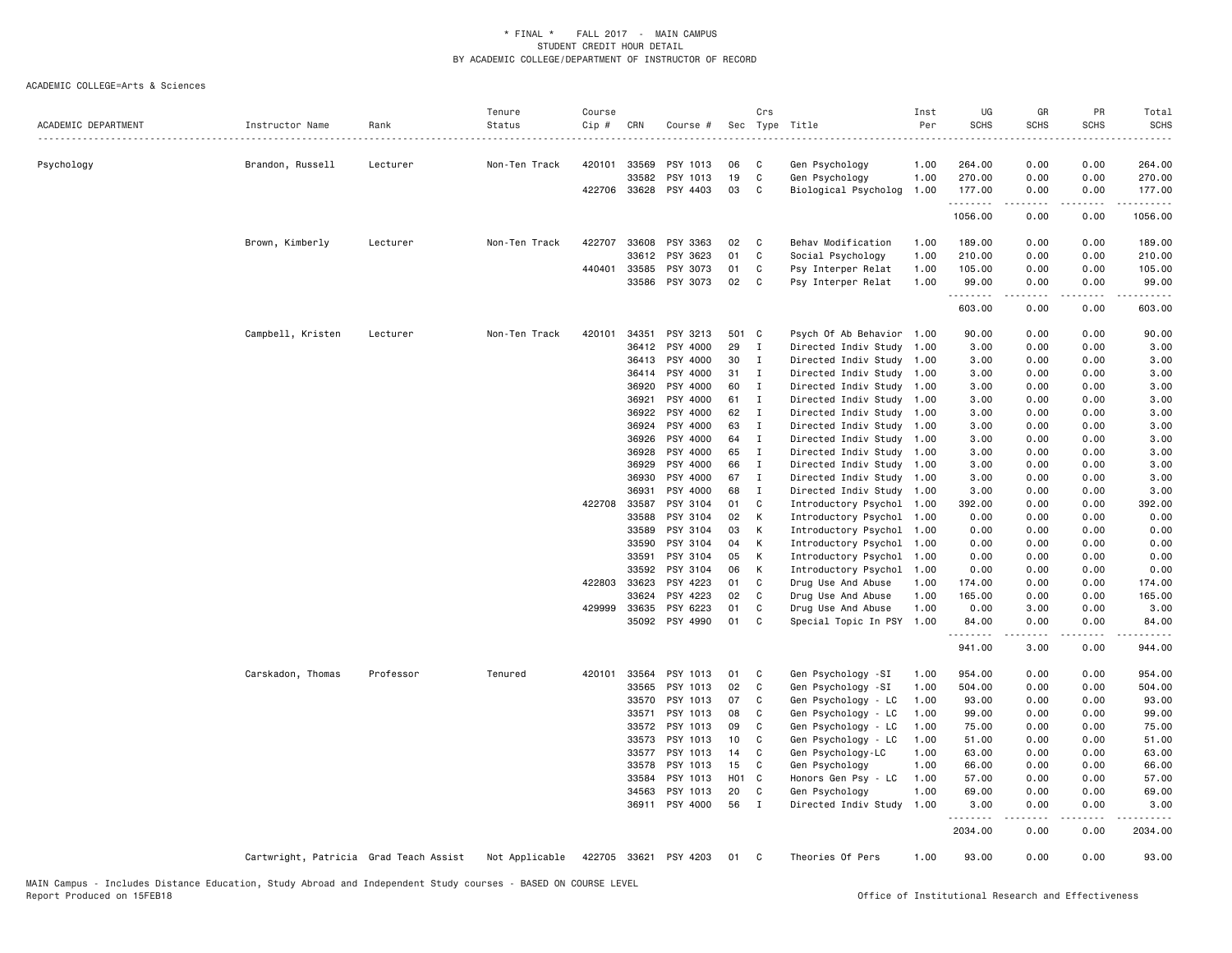| ACADEMIC DEPARTMENT | Instructor Name   | Rank                          | Tenure<br>Status | Course<br>$Cip$ # | CRN                   | Course #              |          | Crs                              | Sec Type Title                                | Inst<br>Per | UG<br><b>SCHS</b>     | GR<br><b>SCHS</b>     | PR<br><b>SCHS</b> | Total<br><b>SCHS</b> |
|---------------------|-------------------|-------------------------------|------------------|-------------------|-----------------------|-----------------------|----------|----------------------------------|-----------------------------------------------|-------------|-----------------------|-----------------------|-------------------|----------------------|
|                     |                   |                               |                  |                   |                       |                       |          |                                  |                                               |             | <u>.</u>              | --------              |                   |                      |
|                     |                   |                               |                  |                   |                       |                       |          |                                  |                                               |             | 93.00                 | 0.00                  | 0.00              | 93.00                |
| Psychology          | DeShong, Hilary   | Assistant Professor Ten Track |                  | 422705            | 420101 37053<br>33643 | PSY 4000<br>PSY 8364  | 77<br>01 | $\blacksquare$<br>$\overline{B}$ | Directed Indiv Study 1.00<br>Personality Appr | 1.00        | 1.00<br>0.00          | 0.00<br>24.00         | 0.00<br>0.00      | 1.00<br>24.00        |
|                     |                   |                               |                  |                   |                       |                       |          |                                  |                                               |             | $\sim$ $\sim$<br>1.00 | 24.00                 | 0.00              | 25.00                |
|                     | Dorr, Morgan      | Grad Teach Assist             | Not Applicable   |                   |                       | 420101 33579 PSY 1013 | 16       | $\mathbf{C}$                     | Gen Psychology                                | 1.00        | 237.00                | 0.00                  | 0.00              | 237.00               |
|                     |                   |                               |                  |                   |                       |                       |          |                                  |                                               |             | .                     |                       |                   |                      |
|                     |                   |                               |                  |                   |                       |                       |          |                                  |                                               |             | 237.00                | 0.00                  | 0.00              | 237.00               |
|                     | Durriseau, Jaymes | Grad Teach Assist             | Not Applicable   |                   |                       | 422701 33616 PSY 3713 | 02 C     |                                  | Cognitive Psychology 1.00                     |             | 177.00<br>.           | 0.00<br>$\frac{1}{2}$ | 0.00<br>.         | 177.00<br>.          |
|                     |                   |                               |                  |                   |                       |                       |          |                                  |                                               |             | 177.00                | 0.00                  | 0.00              | 177.00               |
|                     | Eakin, Deborah    | Associate Professor Tenured   |                  |                   | 420101 35424          | PSY 4000              | 02       | $\mathbf{I}$                     | Directed Indiv Study 1.00                     |             | 3.00                  | 0.00                  | 0.00              | 3.00                 |
|                     |                   |                               |                  |                   | 35494                 | PSY 4000              | 04       | I                                | Directed Indiv Study 1.00                     |             | 3.00                  | 0.00                  | 0.00              | 3.00                 |
|                     |                   |                               |                  |                   | 35591                 | PSY 4000              | 06       | $\blacksquare$                   | Directed Indiv Study 1.00                     |             | 2.00                  | 0.00                  | 0.00              | 2.00                 |
|                     |                   |                               |                  |                   | 35592                 | PSY 4000              | 07       | $\mathbf{I}$                     | Directed Indiv Study 1.00                     |             | 3.00                  | 0.00                  | 0.00              | 3.00                 |
|                     |                   |                               |                  |                   | 36132                 | PSY 4000              | 15       | $\mathbf{I}$                     | Directed Indiv Study 1.00                     |             | 3.00                  | 0.00                  | 0.00              | 3.00                 |
|                     |                   |                               |                  |                   | 36133                 | PSY 4000              | 16       | $\mathbf{I}$                     | Directed Indiv Study 1.00                     |             | 3.00                  | 0.00                  | 0.00              | 3.00                 |
|                     |                   |                               |                  |                   | 36448                 | PSY 4000              | 32       | $\mathbf{I}$                     | Directed Indiv Study 1.00                     |             | 3.00                  | 0.00                  | 0.00              | 3.00                 |
|                     |                   |                               |                  |                   | 36587                 | PSY 4000              | 35       | $\mathbf{I}$                     | Directed Indiv Study 1.00                     |             | 3.00                  | 0.00                  | 0.00              | 3.00                 |
|                     |                   |                               |                  |                   | 37018                 | PSY 4000              | 72 I     |                                  | Directed Indiv Study 1.00                     |             | 3.00                  | 0.00                  | 0.00              | 3.00                 |
|                     |                   |                               |                  |                   | 37026                 | PSY 4000              | 74       | $\mathbf{I}$                     | Directed Indiv Study 1.00                     |             | 3.00                  | 0.00                  | 0.00              | 3.00                 |
|                     |                   |                               |                  |                   | 37046                 | PSY 4000              | 76       | $\blacksquare$                   | Directed Indiv Study 1.00                     |             | 3.00                  | 0.00                  | 0.00              | 3.00                 |
|                     |                   |                               |                  |                   | 37054                 | PSY 4000              | 78       | $\mathbf{I}$                     | Directed Indiv Study 1.00                     |             | 3.00                  | 0.00                  | 0.00              | 3.00                 |
|                     |                   |                               |                  |                   | 37055                 | PSY 4000              | 79       | $\mathbf{I}$                     | Directed Indiv Study 1.00                     |             | 3.00                  | 0.00                  | 0.00              | 3.00                 |
|                     |                   |                               |                  |                   | 37067                 | PSY 4000              | 80       | $\mathbf{I}$                     | Directed Indiv Study 1.00                     |             | 3.00                  | 0.00                  | 0.00              | 3.00                 |
|                     |                   |                               |                  | 422701            | 33617                 | PSY 3713              | 03       | C                                | Cognitive Psychology                          | 1.00        | 177.00                | 0.00                  | 0.00              | 177.00               |
|                     |                   |                               |                  |                   | 33651                 | PSY 8731              | 01       | $\mathbf{C}$                     | Appl Cognitive Rsh S 1.00                     |             | 0.00                  | 5.00                  | 0.00              | 5.00                 |
|                     |                   |                               |                  |                   | 422813 36046          | PSY 9000              | 05       | D                                | Research/Diss                                 | 1.00        | 0.00                  | 12.00                 | 0.00              | 12.00                |
|                     |                   |                               |                  |                   |                       |                       |          |                                  |                                               |             | 218.00                | 17.00                 | 0.00              | 235.00               |
|                     | Gresham, Courtney | Non-Faculty                   | Not Applicable   |                   |                       | 422707 34354 PSY 4353 | 501 C    |                                  | Psychology and the L 1.00                     |             | 84.00<br>.            | 0.00<br>.             | 0.00<br>.         | 84.00                |
|                     |                   |                               |                  |                   |                       |                       |          |                                  |                                               |             | 84.00                 | 0.00                  | 0.00              | 84.00                |
|                     | Hubbard, Marlena  | Lecturer                      | Non-Ten Track    | 420101            | 33574                 | PSY 1013              | 11       | $\mathbf{C}$                     | Gen Psychology                                | 1.00        | 291.00                | 0.00                  | 0.00              | 291.00               |
|                     |                   |                               |                  |                   | 33576                 | PSY 1013              | 13       | C                                | Gen Psychology                                | 1.00        | 285.00                | 0.00                  | 0.00              | 285.00               |
|                     |                   |                               |                  | 422701            | 33632                 | PSY 4733              | 01       | C                                | Memory                                        | 1.00        | 27.00                 | 0.00                  | 0.00              | 27.00                |
|                     |                   |                               |                  | 422803            | 33625                 | PSY 4223              | 03       | C                                | Drug Use And Abuse                            | 1.00        | 159.00<br>.           | 0.00<br>$- - - -$     | 0.00<br>.         | 159.00<br>.          |
|                     |                   |                               |                  |                   |                       |                       |          |                                  |                                               |             | 762.00                | 0.00                  | 0.00              | 762.00               |
|                     | Jarosz, Andrew    | Assistant Professor Ten Track |                  |                   | 420101 34568          | PSY 8653              | 01 S     |                                  | Appl Cog Reading Sem 1.00                     |             | 0.00                  | 12.00                 | 0.00              | 12.00                |
|                     |                   |                               |                  |                   | 35821                 | PSY 4000              | 08       | $\mathbf{I}$                     | Directed Indiv Study 1.00                     |             | 3.00                  | 0.00                  | 0.00              | 3.00                 |
|                     |                   |                               |                  |                   | 36061                 | PSY 8000              | 06       | $\mathsf{D}$                     | Research / Thesis                             | 1.00        | 0.00                  | 10.00                 | 0.00              | 10.00                |
|                     |                   |                               |                  |                   | 36243                 | PSY 4000              | 22       | <b>I</b>                         | Directed Indiv Study 1.00                     |             | 2.00                  | 0.00                  | 0.00              | 2.00                 |
|                     |                   |                               |                  |                   | 36300                 | PSY 8813              | 01       | C                                | Psych Teaching Pract 1.00                     |             | 0.00                  | 12.00                 | 0.00              | 12.00                |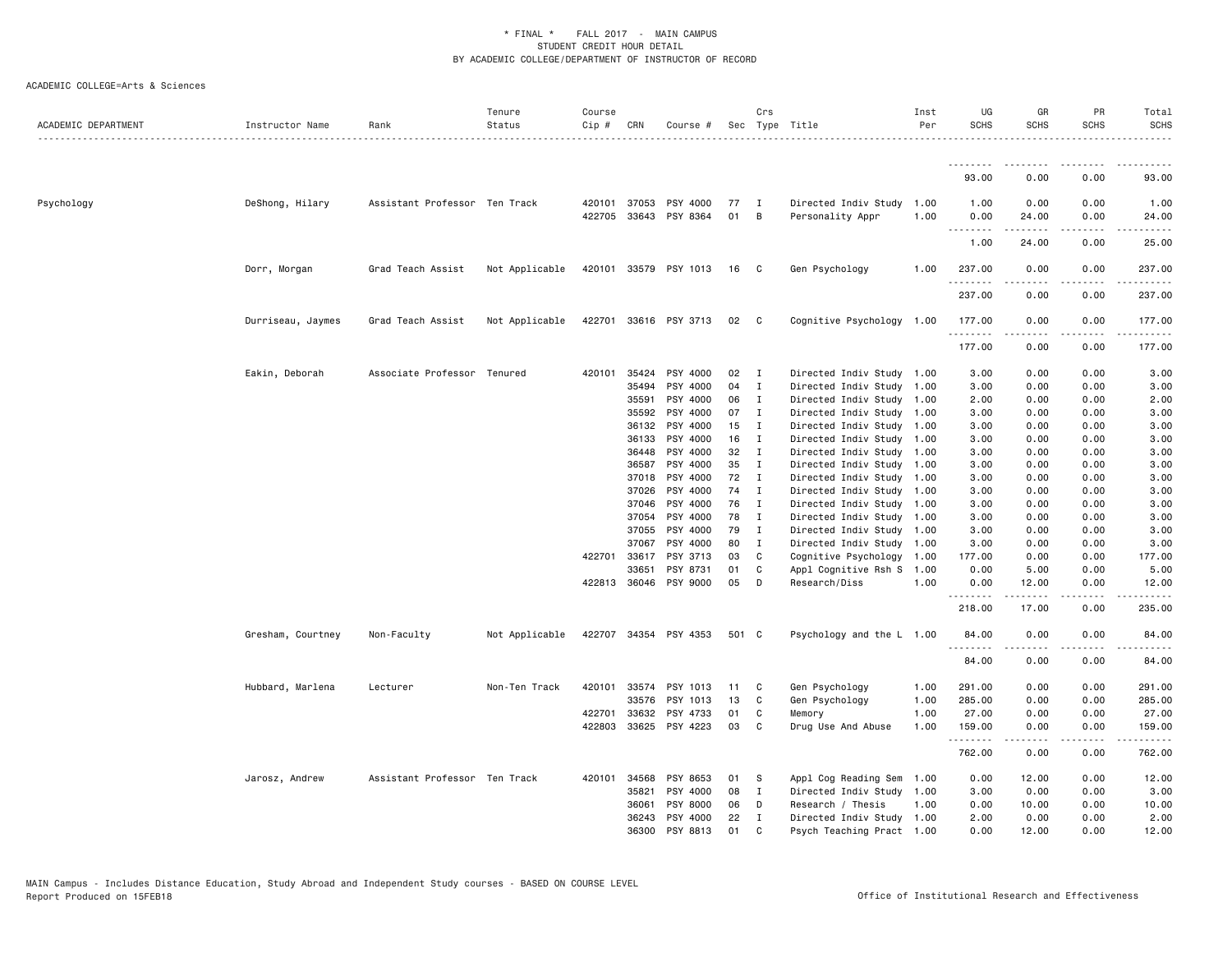| ACADEMIC DEPARTMENT | Instructor Name    | Rank                          | Tenure<br>Status | Course<br>Cip # | CRN          | Course #              |       | Crs          | Sec Type Title            | Inst<br>Per | UG<br><b>SCHS</b>    | GR<br><b>SCHS</b>                                                                                                                                            | PR<br><b>SCHS</b> | Total<br><b>SCHS</b> |
|---------------------|--------------------|-------------------------------|------------------|-----------------|--------------|-----------------------|-------|--------------|---------------------------|-------------|----------------------|--------------------------------------------------------------------------------------------------------------------------------------------------------------|-------------------|----------------------|
|                     |                    |                               |                  |                 |              |                       |       |              |                           |             |                      |                                                                                                                                                              |                   |                      |
|                     |                    |                               |                  |                 |              |                       |       |              |                           |             | 5.00                 | 34.00                                                                                                                                                        | 0.00              | 39.00                |
| Psychology          | Jones, Torri       | Assistant Professor Ten Track |                  |                 | 420101 36010 | PSY 4000              | 10    | $\mathbf{I}$ | Directed Indiv Study 1.00 |             | 3.00                 | 0.00                                                                                                                                                         | 0.00              | 3.00                 |
|                     |                    |                               |                  |                 | 36017        | PSY 4000              | 13    | $\mathbf{I}$ | Directed Indiv Study 1.00 |             | 3.00                 | 0.00                                                                                                                                                         | 0.00              | 3.00                 |
|                     |                    |                               |                  |                 | 36647        | PSY 8450              | 04    | E            | Applied Clin Practic 1.00 |             | 0.00                 | 4.00                                                                                                                                                         | 0.00              | 4.00                 |
|                     |                    |                               |                  |                 | 422810 35554 | PSY 3503              | 02    | C            | Health Psychology         | 1.00        | 90.00                | 0.00                                                                                                                                                         | 0.00              | 90.00                |
|                     |                    |                               |                  |                 | 422813 36048 | PSY 9000              | 07    | D            | Research/Diss             | 1.00        | 0.00<br>.            | 2.00                                                                                                                                                         | 0.00              | 2.00                 |
|                     |                    |                               |                  |                 |              |                       |       |              |                           |             | 96.00                | 6.00                                                                                                                                                         | 0.00              | 102.00               |
|                     | Kavalsky, Kimberly | Non-Faculty                   | Not Applicable   |                 |              | 422707 33593 PSY 3203 | 01    | $\mathbf{C}$ | Psy Of Gender Differ 1.00 |             | 120.00<br>. <u>.</u> | 0.00                                                                                                                                                         | 0.00              | 120.00               |
|                     |                    |                               |                  |                 |              |                       |       |              |                           |             | 120.00               | 0.00                                                                                                                                                         | 0.00              | 120.00               |
|                     | Klein, Stephen     | Professor                     | Tenured          | 302501          | 33633        | PSY 4813              | H01 C |              | Positive Psychology       | 1.00        | 42.00                | 0.00                                                                                                                                                         | 0.00              | 42.00                |
|                     |                    |                               |                  |                 | 420101 33637 | PSY 6403              | 01    | C            | Biological Psycholog 1.00 |             | 0.00                 | 24.00                                                                                                                                                        | 0.00              | 24.00                |
|                     |                    |                               |                  |                 | 34565        | PSY 6403              | 02    | C            | Biological Psycholog 1.00 |             | 0.00                 | 6.00                                                                                                                                                         | 0.00              | 6.00                 |
|                     |                    |                               |                  |                 | 36821        | PSY 7000              | 01    | I            | Directed Indiv Study 1.00 |             | 0.00                 | 3.00                                                                                                                                                         | 0.00              | 3.00                 |
|                     |                    |                               |                  |                 | 422706 33627 | PSY 4403              | 01    | C            | Biological Psycholog 1.00 |             | 102.00               | 0.00                                                                                                                                                         | 0.00              | 102.00               |
|                     |                    |                               |                  |                 | 34564        | PSY 4403              | 02    | C            | Biological Psycholog 1.00 |             | 132.00               | 0.00                                                                                                                                                         | 0.00              | 132.00               |
|                     |                    |                               |                  |                 |              |                       |       |              |                           |             | --------<br>276.00   | .<br>33.00                                                                                                                                                   | د د د د<br>0.00   | .<br>309.00          |
|                     | Lantz, Ethan       | Grad Teach Assist             | Not Applicable   | 422707          | 33594        | PSY 3203              | 02    | $\mathbf{C}$ | Psy Of Gender Differ 1.00 |             | 105.00<br>.          | 0.00<br>-----                                                                                                                                                | 0.00<br>.         | 105.00<br>.          |
|                     |                    |                               |                  |                 |              |                       |       |              |                           |             | 105.00               | 0.00                                                                                                                                                         | 0.00              | 105.00               |
|                     | McKinney, Clifford | Associate Professor Tenured   |                  | 420101          | 33646        | PSY 8450              | 02    | E            | Applied Clin Practic 1.00 |             | 0.00                 | 9.00                                                                                                                                                         | 0.00              | 9.00                 |
|                     |                    |                               |                  |                 | 36062        | PSY 8000              | 07    | D            | Research / Thesis         | 1.00        | 0.00                 | 2.00                                                                                                                                                         | 0.00              | 2.00                 |
|                     |                    |                               |                  |                 | 36632        | PSY 4000              | 36    | Ι.           | Directed Indiv Study 1.00 |             | 3.00                 | 0.00                                                                                                                                                         | 0.00              | 3.00                 |
|                     |                    |                               |                  |                 | 36652        | PSY 4000              | 37    | $\mathbf{I}$ | Directed Indiv Study 1.00 |             | 3.00                 | 0.00                                                                                                                                                         | 0.00              | 3.00                 |
|                     |                    |                               |                  |                 | 36653        | PSY 4000              | 38    | I            | Directed Indiv Study 1.00 |             | 3.00                 | 0.00                                                                                                                                                         | 0.00              | 3.00                 |
|                     |                    |                               |                  |                 | 36668        | PSY 4000              | 39    | $\mathbf{I}$ | Directed Indiv Study 1.00 |             | 3.00                 | 0.00                                                                                                                                                         | 0.00              | 3.00                 |
|                     |                    |                               |                  |                 | 36705        | PSY 4000              | 40    | $\mathbf{I}$ | Directed Indiv Study 1.00 |             | 3.00                 | 0.00                                                                                                                                                         | 0.00              | 3.00                 |
|                     |                    |                               |                  | 422805          | 36501        | PSY 8354              | 01    | B            | Intelligence Testing      | 1.00        | 0.00                 | 20.00                                                                                                                                                        | 0.00              | 20.00                |
|                     |                    |                               |                  |                 | 422813 36049 | PSY 9000              | 08    | D            | Research/Diss             | 1.00        | 0.00                 | 12.00                                                                                                                                                        | 0.00              | 12.00                |
|                     |                    |                               |                  |                 |              |                       |       |              |                           |             | 15.00                | 43.00                                                                                                                                                        | 0.00              | 58.00                |
|                     | McMillen, David    | Research Professor            | Non-Ten Track    | 420101          | 36785        | PSY 4000              | 43    | $\mathbf{I}$ | Directed Indiv Study 1.00 |             | 2.00                 | 0.00                                                                                                                                                         | 0.00              | 2.00                 |
|                     |                    |                               |                  |                 | 36787        | PSY 4000              | 44    | I            | Directed Indiv Study 1.00 |             | 2.00                 | 0.00                                                                                                                                                         | 0.00              | 2.00                 |
|                     |                    |                               |                  |                 | 36789        | PSY 4000              | 46    | $\mathbf{I}$ | Directed Indiv Study 1.00 |             | 2.00                 | 0.00                                                                                                                                                         | 0.00              | 2.00                 |
|                     |                    |                               |                  |                 | 36792        | PSY 4000              | 47    | $\mathbf{I}$ | Directed Indiv Study 1.00 |             | 2.00                 | 0.00                                                                                                                                                         | 0.00              | 2.00                 |
|                     |                    |                               |                  |                 | 36795        | PSY 4000              | 48    | $\mathbf{I}$ | Directed Indiv Study 1.00 |             | 2.00                 | 0.00                                                                                                                                                         | 0.00              | 2.00                 |
|                     |                    |                               |                  |                 | 36796        | PSY 4000              | 49    | I            | Directed Indiv Study 1.00 |             | 2.00                 | 0.00                                                                                                                                                         | 0.00              | 2.00                 |
|                     |                    |                               |                  |                 | 36797        | PSY 4000              | 50    | $\mathbf{I}$ | Directed Indiv Study 1.00 |             | 2.00                 | 0.00                                                                                                                                                         | 0.00              | 2.00                 |
|                     |                    |                               |                  |                 | 36800        | PSY 4000              | 51 I  |              | Directed Indiv Study 1.00 |             | 1.00                 | 0.00                                                                                                                                                         | 0.00              | 1.00                 |
|                     |                    |                               |                  |                 | 36801        | PSY 4000              | 52    | $\mathbf{I}$ | Directed Indiv Study 1.00 |             | 1.00                 | 0.00                                                                                                                                                         | 0.00              | 1.00                 |
|                     |                    |                               |                  |                 | 36802        | PSY 4000              | 53    | $\mathbf{I}$ | Directed Indiv Study 1.00 |             | 1.00                 | 0.00                                                                                                                                                         | 0.00              | 1.00                 |
|                     |                    |                               |                  |                 |              |                       |       |              |                           |             | .<br>17.00           | $\frac{1}{2} \left( \frac{1}{2} \right) \left( \frac{1}{2} \right) \left( \frac{1}{2} \right) \left( \frac{1}{2} \right) \left( \frac{1}{2} \right)$<br>0.00 | .<br>0.00         | .<br>17.00           |
|                     | McMillen, Robert   | Professor                     | Tenured          |                 |              | 422810 33611 PSY 3503 | 01    | C            | Health Psychology         | 1.00        | 237.00               | 0.00                                                                                                                                                         | 0.00              | 237.00               |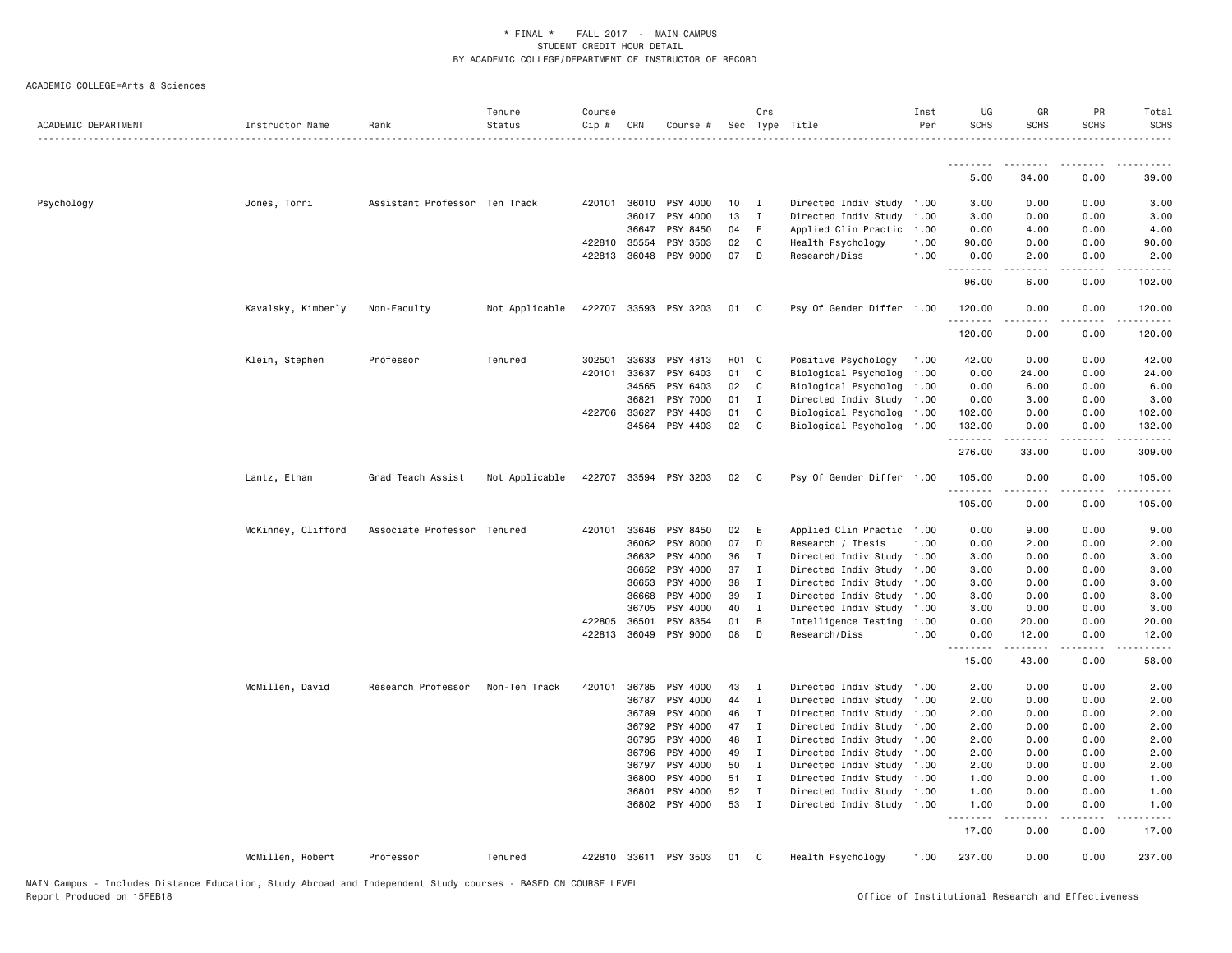| ACADEMIC DEPARTMENT | Instructor Name   | Rank                          | Tenure<br>Status | Course<br>Cip # | CRN          | Course #                   |       | Crs            | Sec Type Title            | Inst<br>Per | UG<br><b>SCHS</b> | GR<br><b>SCHS</b>  | PR<br><b>SCHS</b>                   | Total<br><b>SCHS</b> |
|---------------------|-------------------|-------------------------------|------------------|-----------------|--------------|----------------------------|-------|----------------|---------------------------|-------------|-------------------|--------------------|-------------------------------------|----------------------|
|                     |                   |                               |                  |                 |              |                            |       |                |                           |             | --------          |                    |                                     |                      |
|                     |                   |                               |                  |                 |              |                            |       |                |                           |             | 237.00            | 0.00               | 0.00                                | 237.00               |
| Psychology          | Mckay, Ian        | Grad Teach Assist             | Not Applicable   |                 |              | 420101 33580 PSY 1013 17 C |       |                | Gen Psychology            | 1.00        | 339.00            | 0.00               | 0.00                                | 339.00               |
|                     |                   |                               |                  |                 |              |                            |       |                |                           |             | 339.00            | 0.00               | 0.00                                | 339.00               |
|                     | Moss, Robert      | Associate Professor Tenured   |                  |                 | 240101 32577 | HON 4093                   | H02 E |                | Honors Thesis             | 1.00        | 3.00              | 0.00               | 0.00                                | 3.00                 |
|                     |                   |                               |                  | 420101          | 36063        | PSY 8000                   | 08    | D              | Research / Thesis         | 1.00        | 0.00              | 9.00               | 0.00                                | 9.00                 |
|                     |                   |                               |                  |                 | 36163        | PSY 4000                   | 19    | $\mathbf{I}$   | Directed Indiv Study      | 1.00        | 3.00              | 0.00               | 0.00                                | 3.00                 |
|                     |                   |                               |                  |                 | 36586        | PSY 4000                   | 34    | $\mathbf{I}$   | Directed Indiv Study      | 1.00        | 3.00              | 0.00               | 0.00                                | 3.00                 |
|                     |                   |                               |                  |                 | 36761        | PSY 4000                   | 41    | I              | Directed Indiv Study      | 1.00        | 3.00              | 0.00               | 0.00                                | 3.00                 |
|                     |                   |                               |                  |                 | 422813 36050 | PSY 9000                   | 09    | D              | Research/Diss             | 1.00        | 0.00<br>.         | 12.00              | 0.00<br>$\sim$ $\sim$ $\sim$ $\sim$ | 12.00                |
|                     |                   |                               |                  |                 |              |                            |       |                |                           |             | 12.00             | 21.00              | 0.00                                | 33.00                |
|                     | Nadorff, Danielle | Assistant Professor Ten Track |                  | 420101          | 35423        | PSY 4000                   | 01    | $\mathbf{I}$   | Directed Indiv Study 1.00 |             | 2.00              | 0.00               | 0.00                                | 2.00                 |
|                     |                   |                               |                  |                 | 36034        | PSY 4000                   | 14    | $\mathbf{I}$   | Directed Indiv Study 1.00 |             | 2.00              | 0.00               | 0.00                                | 2.00                 |
|                     |                   |                               |                  |                 | 36917        | PSY 4000                   | 58    | $\mathbf{I}$   | Directed Indiv Study 1.00 |             | 2.00              | 0.00               | 0.00                                | 2.00                 |
|                     |                   |                               |                  |                 | 37097        | PSY 4000                   | 83    | I              | Directed Indiv Study 1.00 |             | 3.00              | 0.00               | 0.00                                | 3.00                 |
|                     |                   |                               |                  |                 | 37175        | PSY 4000                   | 84 I  |                | Directed Indiv Study 1.00 |             | 1.00              | 0.00               | 0.00                                | 1.00                 |
|                     |                   |                               |                  | 422813 33604    |              | PSY 3343                   | 01    | C              | Psych Of Learning         | 1.00        | 129.00            | 0.00               | 0.00                                | 129.00               |
|                     |                   |                               |                  |                 | 33605        | PSY 3343                   | 02    | C              | Psych Of Learning         | 1.00        | 132.00            | 0.00               | 0.00                                | 132.00               |
|                     |                   |                               |                  |                 | 36051        | PSY 9000                   | 10    | D              | Research/Diss             | 1.00        | 0.00<br>.         | 10.00<br>.         | 0.00<br>.                           | 10.00<br>.           |
|                     |                   |                               |                  |                 |              |                            |       |                |                           |             | 271.00            | 10.00              | 0.00                                | 281.00               |
|                     | Nadorff, Michael  | Assistant Professor Ten Track |                  | 420101          | 33648        | PSY 8460                   | 01    | E              | App Ext Clinical Pra 1.00 |             | 0.00              | 18.00              | 0.00                                | 18.00                |
|                     |                   |                               |                  |                 | 36065        | PSY 8000                   | 10    | D              | Research / Thesis         | 1.00        | 0.00              | 2.00               | 0.00                                | 2.00                 |
|                     |                   |                               |                  |                 | 36762        | PSY 4000                   | 42    | $\mathbf{I}$   | Directed Indiv Study      | 1.00        | 3.00              | 0.00               | 0.00                                | 3.00                 |
|                     |                   |                               |                  |                 | 37014        | PSY 4000                   | 71    | I              | Directed Indiv Study      | 1.00        | 1.00              | 0.00               | 0.00                                | 1.00                 |
|                     |                   |                               |                  | 422813 33653    |              | PSY 9730                   | 01    | E              | Doc Internship Clin       | 1.00        | 0.00              | 5.00               | 0.00                                | 5.00                 |
|                     |                   |                               |                  |                 | 34421        | PSY 9730                   | 801 E |                | Doc Internship Clin       | 1.00        | 0.00              | 3.00               | 0.00                                | 3.00                 |
|                     |                   |                               |                  |                 | 36052        | PSY 9000                   | 11    | D              | Research/Diss             | 1.00        | 0.00              | 25.00              | 0.00                                | 25.00                |
|                     |                   |                               |                  |                 |              |                            |       |                |                           |             | 4.00              | 53.00              | 0.00                                | 57.00                |
|                     | Oliveros, Arazais | Assistant Professor Ten Track |                  | 420101          | 33645        | PSY 8450                   | 01    | E              | Applied Clin Practic 1.00 |             | 0.00              | 17.00              | 0.00                                | 17.00                |
|                     |                   |                               |                  |                 | 36066        | PSY 8000                   | 11    | D              | Research / Thesis         | 1.00        | 0.00              | 7.00               | 0.00                                | 7.00                 |
|                     |                   |                               |                  |                 | 36881        | PSY 4000                   | 55    | $\mathbf{I}$   | Directed Indiv Study 1.00 |             | 3.00              | 0.00               | 0.00                                | 3.00                 |
|                     |                   |                               |                  |                 | 37019        | PSY 4000                   | 73    | $\mathbf{I}$   | Directed Indiv Study 1.00 |             | 3.00              | 0.00               | 0.00                                | 3.00                 |
|                     |                   |                               |                  |                 | 37038        | PSY 4000                   | 75    | $\mathbf{I}$   | Directed Indiv Study 1.00 |             | 3.00              | 0.00               | 0.00                                | 3.00                 |
|                     |                   |                               |                  |                 | 422703 33626 | PSY 4343                   | 01    | C              | Clinical Child Psych 1.00 |             | 75.00             | 0.00               | 0.00                                | 75.00                |
|                     |                   |                               |                  |                 | 422813 36053 | PSY 9000                   | 12    | D              | Research/Diss             | 1.00        | 0.00<br>.         | 6.00<br>. <u>.</u> | 0.00<br>.                           | 6.00                 |
|                     |                   |                               |                  |                 |              |                            |       |                |                           |             | 84.00             | 30.00              | 0.00                                | 114.00               |
|                     | Pratte, Michael   | Assistant Professor Ten Track |                  | 420101          | 36067        | PSY 8000                   | 12    | D D            | Research / Thesis         | 1.00        | 0.00              | 8.00               | 0.00                                | 8.00                 |
|                     |                   |                               |                  | 422701          | 33615        | PSY 3713                   | 01    | C              | Cognitive Psychology 1.00 |             | 126.00            | 0.00               | 0.00                                | 126.00               |
|                     |                   |                               |                  |                 | 34570        | PSY 8783                   | 01    | C              | Cog Sci Prof Skills 1.00  |             | 0.00<br>.         | 18.00              | 0.00                                | 18.00                |
|                     |                   |                               |                  |                 |              |                            |       |                |                           |             | 126.00            | 26.00              | 0.00                                | 152.00               |
|                     | Sinclair, Hillary | Associate Professor Tenured   |                  |                 |              | 420101 35825 PSY 4000      | 09    | $\blacksquare$ | Directed Indiv Study 1.00 |             | 3.00              | 0.00               | 0.00                                | 3.00                 |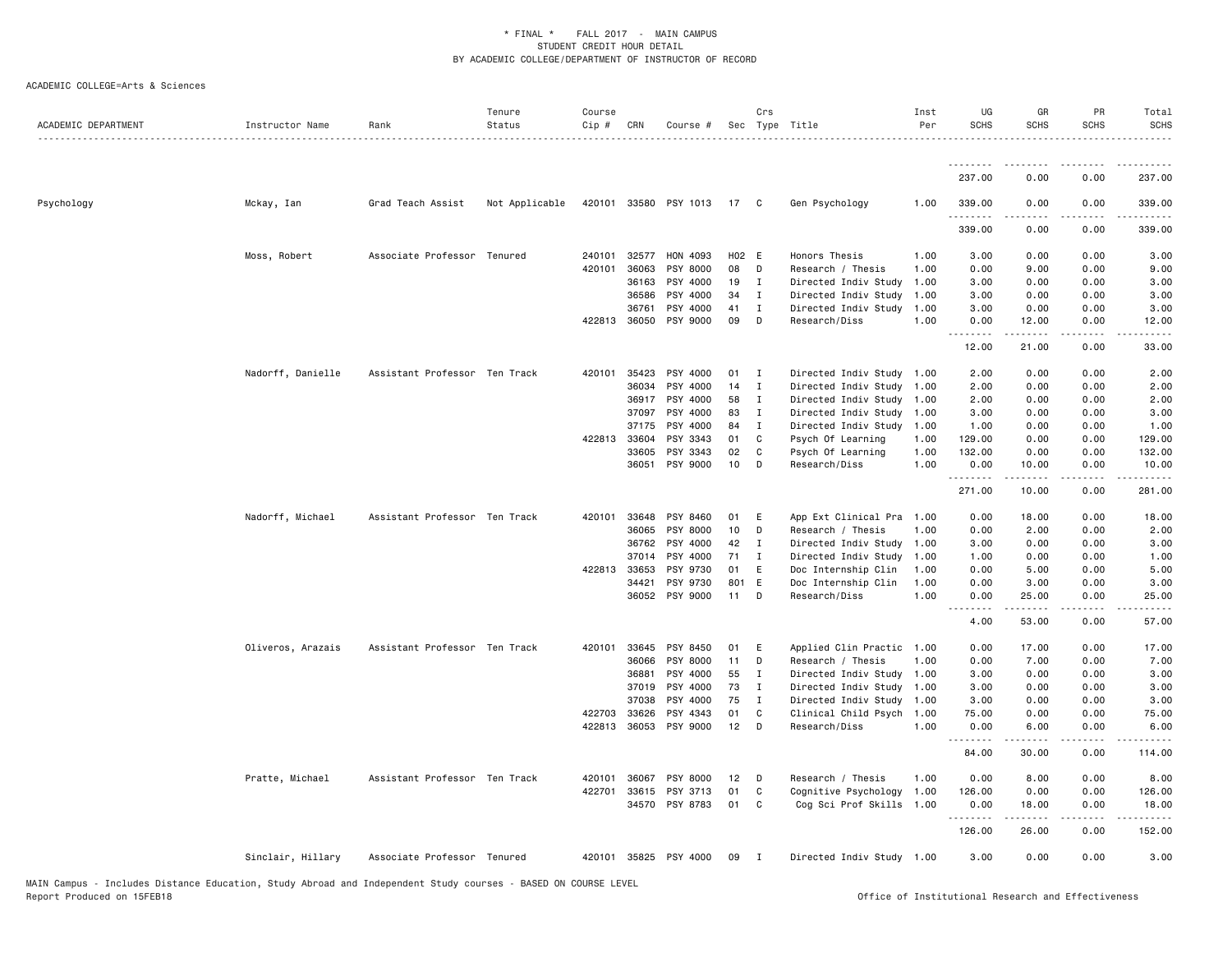| ACADEMIC DEPARTMENT                                  | Instructor Name    | Rank                          | Tenure<br>Status | Course<br>Cip # | CRN                              | Course #                                                              |                            | Crs                             | Sec Type Title<br>.                                                                                                    | Inst<br>Per                  | UG<br><b>SCHS</b>                      | GR<br><b>SCHS</b>                                                                                                                                             | PR<br><b>SCHS</b>                                                                                                                 | Total<br><b>SCHS</b><br>$\frac{1}{2} \left( \frac{1}{2} \right) \left( \frac{1}{2} \right) \left( \frac{1}{2} \right) \left( \frac{1}{2} \right)$              |
|------------------------------------------------------|--------------------|-------------------------------|------------------|-----------------|----------------------------------|-----------------------------------------------------------------------|----------------------------|---------------------------------|------------------------------------------------------------------------------------------------------------------------|------------------------------|----------------------------------------|---------------------------------------------------------------------------------------------------------------------------------------------------------------|-----------------------------------------------------------------------------------------------------------------------------------|----------------------------------------------------------------------------------------------------------------------------------------------------------------|
| Psychology                                           | Sinclair, Hillary  | Associate Professor Tenured   |                  | 420101          | 36011<br>36880<br>36914<br>37010 | PSY 4000<br>PSY 4000<br>PSY 4000<br>PSY 4000<br>422707 33614 PSY 3623 | 11<br>54<br>57<br>70<br>03 | I<br>$\mathbf I$<br>I<br>I<br>C | Directed Indiv Study 1.00<br>Directed Indiv Study<br>Directed Indiv Study<br>Directed Indiv Study<br>Social Psychology | 1.00<br>1.00<br>1.00<br>1.00 | 3.00<br>3.00<br>3.00<br>3.00<br>132.00 | 0.00<br>0.00<br>0.00<br>0.00<br>0.00                                                                                                                          | 0.00<br>0.00<br>0.00<br>0.00<br>0.00                                                                                              | 3.00<br>3.00<br>3.00<br>3.00<br>132.00                                                                                                                         |
|                                                      |                    |                               |                  |                 |                                  |                                                                       |                            |                                 |                                                                                                                        |                              | .<br>147.00                            | 22222<br>0.00                                                                                                                                                 | د د د د<br>0.00                                                                                                                   | $\omega$ is a set of<br>147.00                                                                                                                                 |
|                                                      | Stafford, Emily    | Non-Faculty                   | Not Applicable   | 420101          | 36481<br>37096                   | PSY 8450<br>PSY 4000                                                  | 03<br>82                   | E<br>$\mathbf I$                | Applied Clin Practic 1.00<br>Directed Indiv Study 1.00                                                                 |                              | 0.00<br>3.00                           | 24.00<br>0.00                                                                                                                                                 | 0.00<br>0.00                                                                                                                      | 24.00<br>3.00                                                                                                                                                  |
|                                                      |                    |                               |                  |                 |                                  |                                                                       |                            |                                 |                                                                                                                        |                              | .<br>3.00                              | د د د د د<br>24.00                                                                                                                                            | د د د د<br>0.00                                                                                                                   | $\sim$ $\sim$ $\sim$<br>27.00                                                                                                                                  |
|                                                      | Stafford, Ty       | Non-Faculty                   | Not Applicable   |                 |                                  | 420101 34571 PSY 4323                                                 | 01                         | C                               | History Of Psy                                                                                                         | 1.00                         | 57.00<br>.                             | 0.00<br>.                                                                                                                                                     | 0.00<br>$\frac{1}{2}$                                                                                                             | 57.00<br>.                                                                                                                                                     |
|                                                      |                    |                               |                  |                 |                                  |                                                                       |                            |                                 |                                                                                                                        |                              | 57.00                                  | 0.00                                                                                                                                                          | 0.00                                                                                                                              | 57.00                                                                                                                                                          |
|                                                      | Stearns, Melanie   | Grad Teach Assist             | Not Applicable   |                 |                                  | 420101 33575 PSY 1013                                                 | 12                         | - C                             | Gen Psychology                                                                                                         | 1.00                         | 339.00<br>.                            | 0.00                                                                                                                                                          | 0.00                                                                                                                              | 339.00                                                                                                                                                         |
|                                                      | Steele, Ellen      | Grad Teach Assist             | Not Applicable   |                 |                                  | 420101 33566 PSY 1013                                                 | 03                         | C.                              | Gen Psychology                                                                                                         | 1.00                         | 339.00<br>291.00                       | 0.00<br>0.00                                                                                                                                                  | 0.00<br>0.00                                                                                                                      | 339.00<br>291.00                                                                                                                                               |
|                                                      |                    |                               |                  |                 |                                  |                                                                       |                            |                                 |                                                                                                                        |                              | .<br>291.00                            | 0.00                                                                                                                                                          | 0.00                                                                                                                              | $\frac{1}{2} \left( \frac{1}{2} \right) \left( \frac{1}{2} \right) \left( \frac{1}{2} \right) \left( \frac{1}{2} \right) \left( \frac{1}{2} \right)$<br>291.00 |
|                                                      | Tan, Elaine        | Lecturer                      | Non-Ten Track    |                 |                                  | 422701 34352 PSY 3713                                                 | 501 C                      |                                 | Cognitive Psychology 1.00                                                                                              |                              | 84.00                                  | 0.00                                                                                                                                                          | 0.00                                                                                                                              | 84.00                                                                                                                                                          |
|                                                      |                    |                               |                  |                 |                                  |                                                                       |                            |                                 |                                                                                                                        |                              | <u>.</u><br>84.00                      | 0.00                                                                                                                                                          | $   -$<br>0.00                                                                                                                    | .<br>84.00                                                                                                                                                     |
|                                                      | Thomas, Anisha     | Grad Teach Assist             | Not Applicable   |                 |                                  | 420101 33581 PSY 1013                                                 | 18                         | - C                             | Gen Psychology                                                                                                         | 1.00                         | 276.00                                 | 0.00                                                                                                                                                          | 0.00<br>$\frac{1}{2} \left( \frac{1}{2} \right) \left( \frac{1}{2} \right) \left( \frac{1}{2} \right) \left( \frac{1}{2} \right)$ | 276.00                                                                                                                                                         |
|                                                      |                    |                               |                  |                 |                                  |                                                                       |                            |                                 |                                                                                                                        |                              | 276.00                                 | 0.00                                                                                                                                                          | 0.00                                                                                                                              | 276.00                                                                                                                                                         |
|                                                      | Valentine, Michael | Instructor                    | Non-Ten Track    | 420101          | 33609                            | PSY 3413                                                              | 01                         | C                               | Human Sexual Behavio                                                                                                   | 1.00                         | 204.00                                 | 0.00                                                                                                                                                          | 0.00                                                                                                                              | 204.00                                                                                                                                                         |
|                                                      |                    |                               |                  |                 | 33610<br>422707 33606            | PSY 3413<br>PSY 3353                                                  | 02<br>01                   | C<br>C                          | Human Sexual Behavio<br>Motivation                                                                                     | 1.00                         | 192.00<br>171.00                       | 0.00                                                                                                                                                          | 0.00<br>0.00                                                                                                                      | 192.00<br>171.00                                                                                                                                               |
|                                                      |                    |                               |                  |                 | 33613                            | PSY 3623                                                              | 02                         | C                               | Social Psychology                                                                                                      | 1.00<br>1.00                 | 168.00                                 | 0.00<br>0.00                                                                                                                                                  | 0.00                                                                                                                              | 168.00                                                                                                                                                         |
|                                                      |                    |                               |                  | 422803          | 34353                            | PSY 4223                                                              | 501 C                      |                                 | Drug Use And Abuse                                                                                                     | 1.00                         | 90.00                                  | 0.00                                                                                                                                                          | 0.00                                                                                                                              | 90.00                                                                                                                                                          |
|                                                      |                    |                               |                  |                 |                                  |                                                                       |                            |                                 |                                                                                                                        |                              | .<br>825.00                            | .<br>0.00                                                                                                                                                     | .<br>0.00                                                                                                                         | $- - - - -$<br>825.00                                                                                                                                          |
|                                                      | Winer, Eric        | Assistant Professor Ten Track |                  | 420101          | 33595                            | PSY 3213                                                              | 01                         | C                               | Psych Of Ab Behavior                                                                                                   | 1.00                         | 255.00                                 | 0.00                                                                                                                                                          | 0.00                                                                                                                              | 255.00                                                                                                                                                         |
|                                                      |                    |                               |                  |                 | 36069                            | PSY 8000                                                              | 14                         | D                               | Research / Thesis                                                                                                      | 1.00                         | 0.00                                   | 4.00                                                                                                                                                          | 0.00                                                                                                                              | 4.00                                                                                                                                                           |
|                                                      |                    |                               |                  |                 | 36265<br>36276                   | PSY 4000                                                              | 24<br>25                   | Ι.<br>$\mathbf{I}$              | Directed Indiv Study 1.00                                                                                              | 1.00                         | 3.00                                   | 0.00<br>0.00                                                                                                                                                  | 0.00<br>0.00                                                                                                                      | 3.00                                                                                                                                                           |
|                                                      |                    |                               |                  |                 | 36277                            | PSY 4000<br>PSY 4000                                                  | 26                         | $\mathbf I$                     | Directed Indiv Study<br>Directed Indiv Study 1.00                                                                      |                              | 3.00<br>3.00                           | 0.00                                                                                                                                                          | 0.00                                                                                                                              | 3.00<br>3.00                                                                                                                                                   |
|                                                      |                    |                               |                  |                 | 37008                            | PSY 4000                                                              | 69                         | Ι                               | Directed Indiv Study                                                                                                   | 1.00                         | 3.00                                   | 0.00                                                                                                                                                          | 0.00                                                                                                                              | 3.00                                                                                                                                                           |
|                                                      |                    |                               |                  |                 | 422813 36055                     | PSY 9000                                                              | 14                         | D                               | Research/Diss                                                                                                          | 1.00                         | 0.00                                   | 9.00                                                                                                                                                          | 0.00                                                                                                                              | 9.00                                                                                                                                                           |
|                                                      |                    |                               |                  |                 |                                  |                                                                       |                            |                                 |                                                                                                                        |                              | .<br>267.00                            | $\frac{1}{2} \left( \frac{1}{2} \right) \left( \frac{1}{2} \right) \left( \frac{1}{2} \right) \left( \frac{1}{2} \right) \left( \frac{1}{2} \right)$<br>13.00 | $\sim$ $\sim$ $\sim$ $\sim$<br>0.00                                                                                               | $\sim$ $\sim$ $\sim$<br>280.00                                                                                                                                 |
| ======================================<br>Psychology |                    |                               |                  |                 |                                  |                                                                       |                            |                                 |                                                                                                                        |                              | ========<br>11820.00                   | <b>SEESSEES</b><br>489.00                                                                                                                                     | ========<br>0.00                                                                                                                  | 12309.00                                                                                                                                                       |
| ----------------------------------                   |                    |                               |                  |                 |                                  |                                                                       |                            |                                 |                                                                                                                        |                              | ========                               | $= 10000000000$                                                                                                                                               | $= 222222222$                                                                                                                     |                                                                                                                                                                |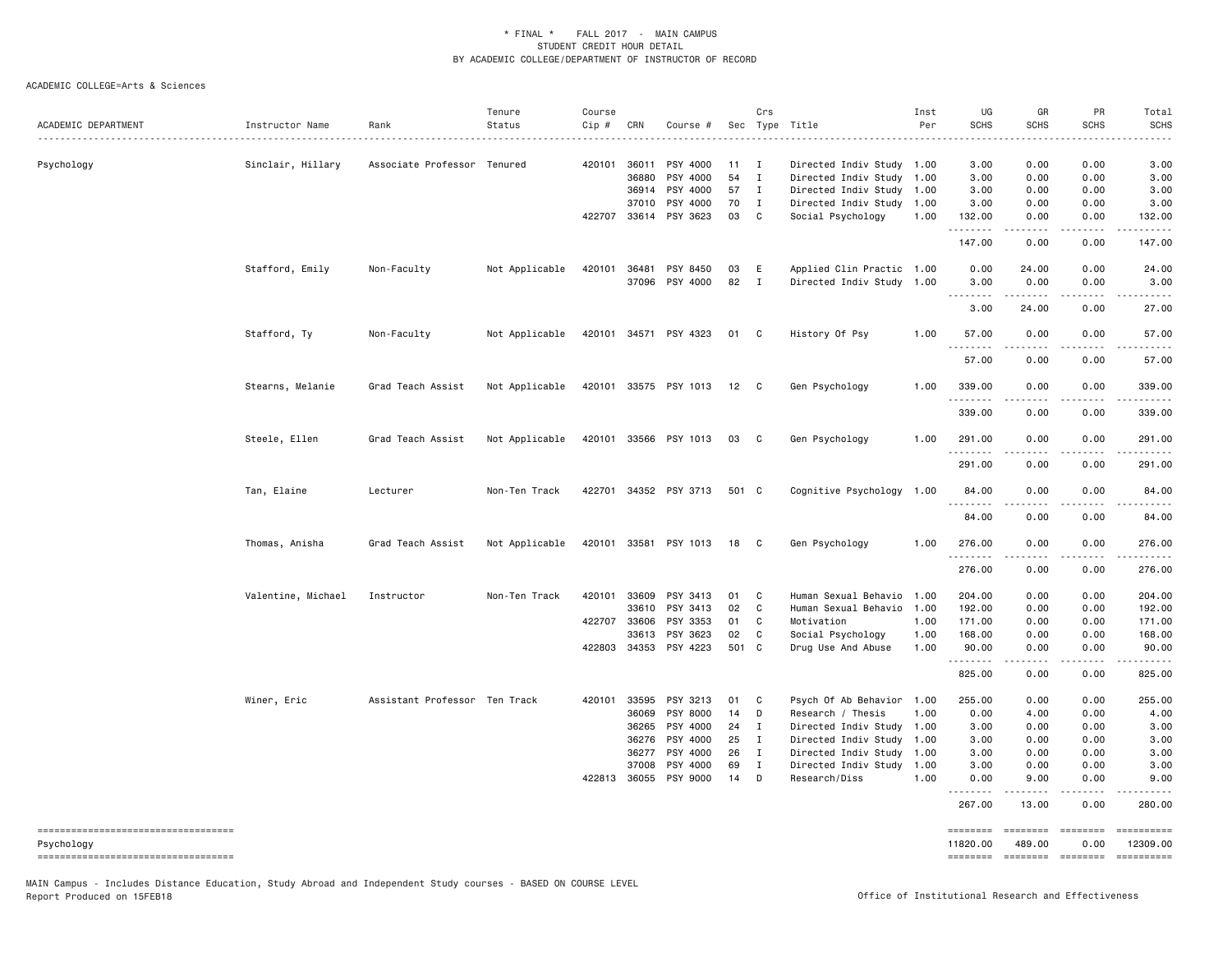| ACADEMIC DEPARTMENT | Instructor Name   | Rank                          | Tenure<br>Status | Course<br>Cip # | CRN          | Course #             |       | Crs          | Sec Type Title            | Inst<br>Per | UG<br><b>SCHS</b>   | GR<br><b>SCHS</b> | PR<br><b>SCHS</b>                   | Total<br><b>SCHS</b><br>$\cdots$ |
|---------------------|-------------------|-------------------------------|------------------|-----------------|--------------|----------------------|-------|--------------|---------------------------|-------------|---------------------|-------------------|-------------------------------------|----------------------------------|
| Sociology           | Allison, Rachel   | Assistant Professor Ten Track |                  |                 | 451101 33700 | SO 1001              | F01 C |              | First Year Seminar        | 1.00        | 30.00               | 0.00              | 0.00                                | 30.00                            |
|                     |                   |                               |                  |                 | 34456        | SO 4333              | 01    | C            | Sociology Of Sports       | 1.00        | 90.00               | 0.00              | 0.00                                | 90.00                            |
|                     |                   |                               |                  |                 | 36221        | SO 1003              | H01 C |              | Intro To Sociology        | 1.00        | 57.00               | 0.00              | 0.00                                | 57.00                            |
|                     |                   |                               |                  |                 | 36345        | SO 9000              | 05    | D            | Research / Diss           | 1.00        | 0.00                | 9.00              | 0.00                                | 9.00                             |
|                     |                   |                               |                  |                 | 36593        | SO 8000              | 06    | D            | Research / Thesis         | 1.00        | 0.00<br>.           | 9.00              | 0.00                                | 9.00                             |
|                     |                   |                               |                  |                 |              |                      |       |              |                           |             | 177.00              | 18.00             | 0.00                                | 195.00                           |
|                     | Barranco, Raymond | Assistant Professor Ten Track |                  | 451101          | 33745        | SO 8274              | 01    | В            | Grad Soc Stat I           | 1.00        | 0.00                | 36.00             | 0.00                                | 36.00                            |
|                     |                   |                               |                  |                 | 36003        | SO 4000              | 01    | $\mathbf{I}$ | Directed Indiv Study      | 1.00        | 1.00                | 0.00              | 0.00                                | 1.00                             |
|                     |                   |                               |                  |                 | 36340        | SO 8000              | 01    | D            | Research / Thesis         | 1.00        | 0.00                | 16.00             | 0.00                                | 16.00                            |
|                     |                   |                               |                  |                 | 36341        | SO 9000              | 04    | D            | Research / Diss           | 1.00        | 0.00<br>.           | 9.00              | 0.00                                | 9.00                             |
|                     |                   |                               |                  |                 |              |                      |       |              |                           |             | 1.00                | 61.00             | 0.00                                | 62.00                            |
|                     | Boyd, Robert      | Professor                     | Tenured          | 451101          | 33702        | SO 1003              | 02    | C            | Intro To Sociology        | 1.00        | 219.00              | 0.00              | 0.00                                | 219.00                           |
|                     |                   |                               |                  |                 | 33704        | SO 1003              | 04    | $\mathbf c$  | Intro To Sociology        | 1.00        | 225.00              | 0.00              | 0.00                                | 225.00                           |
|                     |                   |                               |                  |                 | 36506        | SO 9000              | 07    | D            | Research / Diss           | 1.00        | 0.00<br>.           | 9.00<br>-----     | 0.00<br>.                           | 9.00<br>-----                    |
|                     |                   |                               |                  |                 |              |                      |       |              |                           |             | 444.00              | 9.00              | 0.00                                | 453.00                           |
|                     | Brown, Dustin     | Assistant Professor Ten Track |                  | 451101          | 33733        | SO 3213              | 01    | C            | Intr To Social Res        | 1.00        | 69.00               | 0.00              | 0.00                                | 69.00                            |
|                     |                   |                               |                  |                 | 34458        | SO 8223              | 01    | C            | Adv Quantitative Met      | 1.00        | 0.00                | 9.00              | 0.00                                | 9.00                             |
|                     |                   |                               |                  |                 | 36581        | SO 8000              | 04    | D            | Research / Thesis         | 1.00        | 0.00                | 1.00              | 0.00                                | 1.00                             |
|                     |                   |                               |                  |                 |              |                      |       |              |                           |             | . <b>.</b><br>69.00 | .<br>10.00        | . <b>.</b> .<br>0.00                | .<br>79.00                       |
|                     |                   |                               |                  |                 |              |                      |       |              |                           |             |                     |                   |                                     |                                  |
|                     | Bryant, Natalie   | Lecturer                      | Non-Ten Track    | 440701          | 34377        | SW 3023              | 501 C |              | Hum Beh Soc Envir II 1.00 |             | 63.00               | 0.00              | 0.00                                | 63.00                            |
|                     |                   |                               |                  |                 |              | 35904 SW 3033        | 501 S |              | Seminar in Resilienc 0.95 |             | 28.50<br>.          | 0.00<br>.         | 0.00<br>.                           | 28.50<br>$\cdots$                |
|                     |                   |                               |                  |                 |              |                      |       |              |                           |             | 91.50               | 0.00              | 0.00                                | 91.50                            |
|                     | Carruth, Jennifer | Non-Faculty                   | Not Applicable   |                 |              | 451101 33707 SO 1003 | 07    | C            | Intro To Sociology        | 1.00        | 222.00<br>.         | 0.00              | 0.00<br>د د د د                     | 222.00<br>.                      |
|                     |                   |                               |                  |                 |              |                      |       |              |                           |             | 222.00              | 0.00              | 0.00                                | 222.00                           |
|                     | Cheek, Jennifer   | Lecturer                      | Non-Ten Track    | 450201          |              | 34852 SO 2203        | 501 C |              | Racial Minorities         | 1.00        | 39.00               | 0.00              | 0.00                                | 39.00                            |
|                     |                   |                               |                  | 451101          | 34370        | SO 1003              | 501 C |              | Intro To Sociology        | 1.00        | 72.00               | 0.00              | 0.00                                | 72.00                            |
|                     |                   |                               |                  |                 |              | 34374 SO 4333        | 501 C |              | Sociology Of Sports       | 1.00        | 63.00<br>.          | 0.00<br>.         | 0.00<br>.                           | 63.00<br>.                       |
|                     |                   |                               |                  |                 |              |                      |       |              |                           |             | 174.00              | 0.00              | 0.00                                | 174.00                           |
|                     | Cistrunk, Kenya   | Assistant Professor Ten Track |                  | 440701          | 33801        | SW 2313              | 01    | C            | Int Soc Work/Soc Wel      | 1.00        | 60.00               | 0.00              | 0.00                                | 60.00                            |
|                     |                   |                               |                  |                 | 33808        | SW 3533              | 01    | C            | Soc Work w/Commun &       | 1.00        | 57.00               | 0.00              | 0.00                                | 57.00                            |
|                     |                   |                               |                  |                 | 36147        | SW 4613              | 01    | C            | Child Welf Services       | 1.00        | 93.00               | 0.00              | 0.00                                | 93.00                            |
|                     |                   |                               |                  |                 |              | 36780 SW 4000        | 07    | $\mathbf{I}$ | Directed Indiv Study 1.00 |             | 1.00<br>.           | 0.00<br>.         | 0.00<br>$\sim$ $\sim$ $\sim$ $\sim$ | 1.00<br>.                        |
|                     |                   |                               |                  |                 |              |                      |       |              |                           |             | 211.00              | 0.00              | 0.00                                | 211.00                           |
|                     | Cooper, Melissa   | Lecturer                      | Non-Ten Track    |                 |              | 440701 34854 SW 4533 | 501 C |              | Sub Abuse in SW Svcs      | 1.00        | 54.00<br>.          | 0.00              | 0.00                                | 54.00                            |
|                     |                   |                               |                  |                 |              |                      |       |              |                           |             | 54.00               | 0.00              | 0.00                                | 54.00                            |
|                     | Crudden, Adele    | Professor                     | Tenured          |                 |              | 440701 33805 SW 3213 | 01    | C            | Research Meth in SW       | 1.00        | 51.00               | 0.00              | 0.00                                | 51.00                            |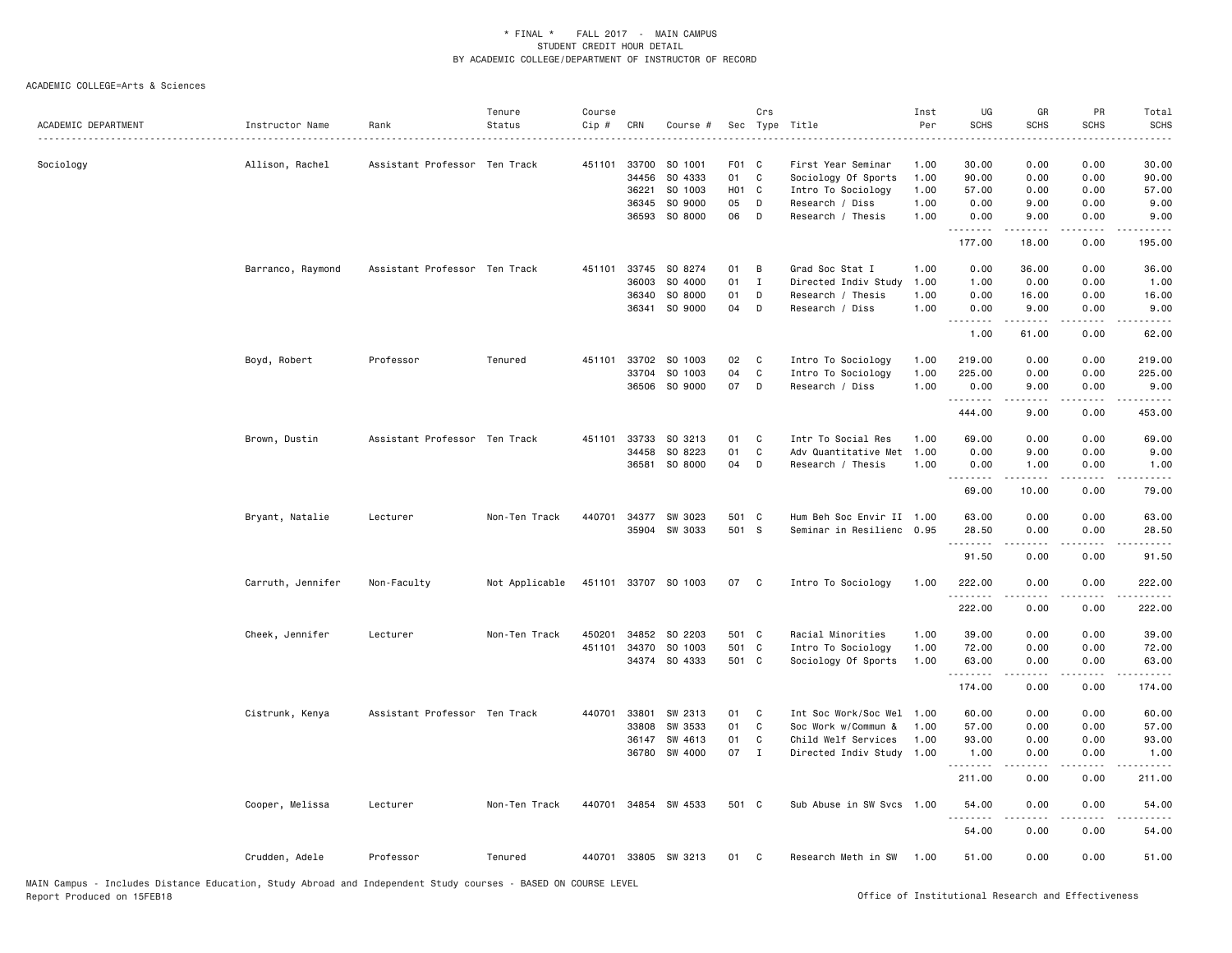| ACADEMIC DEPARTMENT | Instructor Name    | Rank                          | Tenure<br>Status | Course<br>Cip # | CRN          | Course #       |       | Crs          | Sec Type Title            | Inst<br>Per | UG<br><b>SCHS</b>                   | GR<br><b>SCHS</b> | PR<br><b>SCHS</b> | Total<br><b>SCHS</b> |
|---------------------|--------------------|-------------------------------|------------------|-----------------|--------------|----------------|-------|--------------|---------------------------|-------------|-------------------------------------|-------------------|-------------------|----------------------|
|                     |                    |                               |                  |                 |              |                |       |              |                           |             |                                     |                   |                   |                      |
|                     |                    |                               |                  |                 |              |                |       |              |                           |             | 51.00                               | 0.00              | 0.00              | 51.00                |
| Sociology           | Davis, Adriene     | Grad Teach Assist             | Not Applicable   | 050201          |              | 30007 AAS 2203 | 02    | C            | Racial Minorities         | 1.00        | 57.00                               | 0.00              | 0.00              | 57.00                |
|                     |                    |                               |                  |                 | 30008        | AAS 2203       | 03    | C            | Racial Minorities         | 1.00        | 51.00                               | 0.00              | 0.00              | 51.00                |
|                     |                    |                               |                  |                 | 450201 30232 | AN 2203        | 02    | $\mathbf{C}$ | Racial Minorities         | 1.00        | 15.00                               | 0.00              | 0.00              | 15.00                |
|                     |                    |                               |                  |                 | 30233        | AN 2203        | 03    | C            | Racial Minorities         | 1.00        | 15.00                               | 0.00              | 0.00              | 15.00                |
|                     |                    |                               |                  |                 | 33728        | SO 2203        | 02    | C            | Racial Minorities         | 1.00        | 42.00                               | 0.00              | 0.00              | 42.00                |
|                     |                    |                               |                  |                 | 33729        | SO 2203        | 03    | $\mathbf{C}$ | Racial Minorities         | 1.00        | 54.00<br>. <b>.</b>                 | 0.00<br>.         | 0.00<br>.         | 54.00<br>.           |
|                     |                    |                               |                  |                 |              |                |       |              |                           |             | 234.00                              | 0.00              | 0.00              | 234.00               |
|                     | Evans, David       | Lecturer                      | Non-Ten Track    | 450401          | 31116        | CRM 1003       | 01    | C            | Crime & Justice in A 1.00 |             | 234.00                              | 0.00              | 0.00              | 234.00               |
|                     |                    |                               |                  |                 | 31117        | CRM 1003       | 02    | C            | Crime & Justice in A 1.00 |             | 237.00                              | 0.00              | 0.00              | 237.00               |
|                     |                    |                               |                  |                 |              | 31119 CRM 2003 | 01    | C            | Crime Justice Inequa 1.00 |             | 105.00<br>.                         | 0.00<br>.         | 0.00              | 105.00<br>.          |
|                     |                    |                               |                  |                 |              |                |       |              |                           |             | 576.00                              | 0.00              | 0.00              | 576.00               |
|                     | Gochanour, Amanda  | Non-Faculty                   | Not Applicable   | 050207          | 36709        | GS 1173        | 02    | <b>C</b>     | Introduction to Gend      | 1.00        | 39.00                               | 0.00              | 0.00              | 39.00                |
|                     |                    |                               |                  |                 | 36710        | SO 1173        | 02    | $\mathbf{C}$ | Intro Gender Studies      | 1.00        | 45.00                               | 0.00              | 0.00              | 45.00                |
|                     |                    |                               |                  |                 |              | 36711 AN 1173  | 02    | $\mathbf{C}$ | Intro Gender Studies 1.00 |             | 33.00                               | 0.00              | 0.00              | 33.00                |
|                     |                    |                               |                  |                 |              |                |       |              |                           |             | .<br>117.00                         | 0.00              | 0.00              | 117.00               |
|                     | Hagerman, Margaret | Assistant Professor Ten Track |                  |                 | 450101 34672 | HON 3143       | H01 S |              | Honor Sem Social Sci 1.00 |             | 39.00                               | 0.00              | 0.00              | 39.00                |
|                     |                    |                               |                  | 451101          | 35247        | SO 4990        | 01    | C            | Special Topic In SO       | 1.00        | 51.00                               | 0.00              | 0.00              | 51.00                |
|                     |                    |                               |                  |                 | 36564        | SO 8000        | 03    | D            | Research / Thesis         | 1.00        | 0.00                                | 1.00              | 0.00              | 1.00                 |
|                     |                    |                               |                  |                 | 36733        | SO 9000        | 10    | D            | Research / Diss           | 1.00        | 0.00<br>.                           | 12.00             | 0.00              | 12.00                |
|                     |                    |                               |                  |                 |              |                |       |              |                           |             | 90.00                               | 13.00             | 0.00              | 103.00               |
|                     | Haynes, Stacy      | Associate Professor Tenured   |                  | 451101          | 36508        | SO 9000        | 08    | D            | Research / Diss           | 1.00        | 0.00                                | 6.00              | 0.00              | 6.00                 |
|                     |                    |                               |                  |                 |              | 36592 SO 8000  | 05    | D            | Research / Thesis         | 1.00        | 0.00                                | 1.00              | 0.00              | 1.00                 |
|                     |                    |                               |                  |                 |              |                |       |              |                           |             | .<br>0.00                           | .<br>7.00         | .<br>0.00         | $- - - - -$<br>7.00  |
|                     | Hinton, Madison    | Lecturer                      | Non-Ten Track    | 451101          | 33705        | SO 1003        | 05    | C            | Intro To Sociology        | 1.00        | 225.00                              | 0.00              | 0.00              | 225.00               |
|                     |                    |                               |                  |                 | 33706        | SO 1003        | 06    | $\mathbf{C}$ | Intro To Sociology        | 1.00        | 234.00                              | 0.00              | 0.00              | 234.00               |
|                     |                    |                               |                  |                 |              | 33709 SO 1003  | 09    | C            | Intro To Sociology        | 1.00        | 228.00<br>.                         | 0.00              | 0.00              | 228.00               |
|                     |                    |                               |                  |                 |              |                |       |              |                           |             | 687.00                              | 0.00              | 0.00              | 687.00               |
|                     | Hossfeld, Leslie   | Professor                     | Tenured          | 451101          | 33748        | SO 8900        | 01    | <b>S</b>     | Fields Of SO: ProSem      | 1.00        | 0.00                                | 6.00              | 0.00              | 6.00                 |
|                     |                    |                               |                  |                 | 36577        | SO 9000        | 09    | D            | Research / Diss           | 1.00        | 0.00                                | 11.00             | 0.00              | 11.00                |
|                     |                    |                               |                  |                 | 36601        | SO 8000        | 07    | D            | Research / Thesis         | 1.00        | 0.00                                | 7.00              | 0.00              | 7.00                 |
|                     |                    |                               |                  |                 | 36694        | SO 7000        | 01    | $\mathbf{I}$ | Directed Indiv Study      | 1.00        | 0.00<br>$\sim$ $\sim$ $\sim$ $\sim$ | 3.00              | 0.00              | 3.00                 |
|                     |                    |                               |                  |                 |              |                |       |              |                           |             | 0.00                                | 27.00             | 0.00              | 27.00                |
|                     | Johnson, Jada      | Instructor                    | Non-Ten Track    | 440701          | 33810        | SW 4713        | 01    | <b>S</b>     | Sen Sem Social Work       | 1.00        | 42.00                               | 0.00              | 0.00              | 42.00                |
|                     |                    |                               |                  |                 | 33811        | SW 4916        | 01    | E            | Sw Fld Prac/Sem I         | 1.00        | 54.00                               | 0.00              | 0.00              | 54.00                |
|                     |                    |                               |                  |                 | 33812        | SW 4926        | 01    | E.           | Sw Fld Prac/Sem II        | 1.00        | 54.00                               | 0.00              | 0.00              | 54.00                |
|                     |                    |                               |                  |                 | 36008        | SW 4000        | 02    | $\mathbf{I}$ | Directed Indiv Study 1.00 |             | 1.00                                | 0.00              | 0.00              | 1.00                 |
|                     |                    |                               |                  |                 |              | 36157 SW 4000  | 03    | $\mathbf{I}$ | Directed Indiv Study 1.00 |             | 1.00                                | 0.00              | 0.00              | 1.00                 |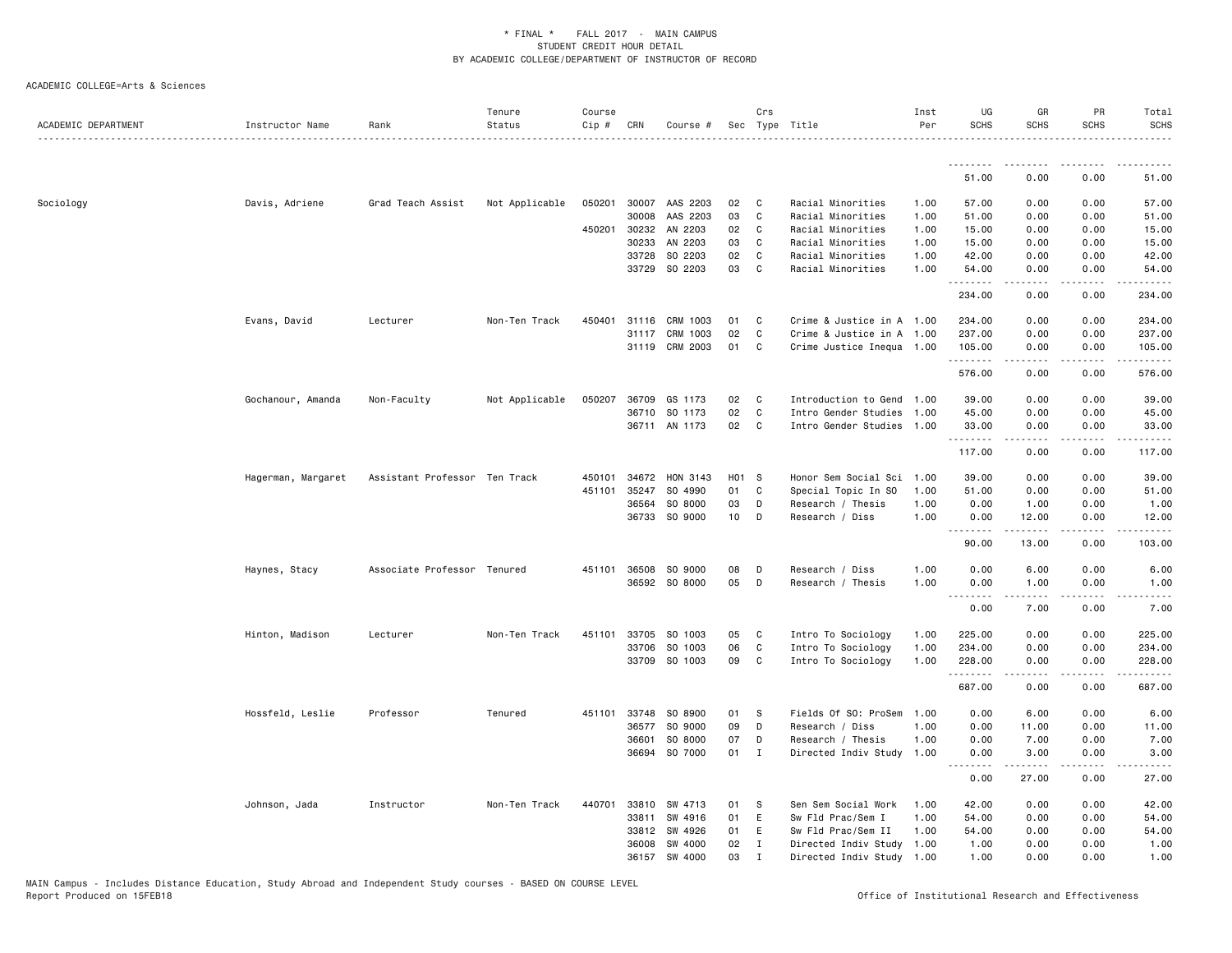| ACADEMIC DEPARTMENT | Instructor Name   | Rank                          | Tenure<br>Status | Course<br>Cip # | CRN          | Course #                 |          | Crs               | Sec Type Title                               | Inst<br>Per | UG<br><b>SCHS</b> | GR<br><b>SCHS</b>                                                                                                                                            | PR<br><b>SCHS</b> | Total<br><b>SCHS</b>                                                                                                                                           |
|---------------------|-------------------|-------------------------------|------------------|-----------------|--------------|--------------------------|----------|-------------------|----------------------------------------------|-------------|-------------------|--------------------------------------------------------------------------------------------------------------------------------------------------------------|-------------------|----------------------------------------------------------------------------------------------------------------------------------------------------------------|
| Sociology           | Johnson, Jada     | Instructor                    | Non-Ten Track    | 440701          | 36270        | SW 4000                  | 04       | I                 | Directed Indiv Study 1.00                    |             | 1.00<br>.         | 0.00                                                                                                                                                         | 0.00              | 1.00                                                                                                                                                           |
|                     |                   |                               |                  |                 |              |                          |          |                   |                                              |             | 153.00            | 0.00                                                                                                                                                         | 0.00              | 153.00                                                                                                                                                         |
|                     | Johnson, Kecia    | Assistant Professor Ten Track |                  | 450401          | 34443        | CRM 3353                 | 01       | C                 | Race, Crime & Justic 1.00                    |             | 102.00            | 0.00                                                                                                                                                         | 0.00              | 102.00                                                                                                                                                         |
|                     |                   |                               |                  |                 | 34444        | SO 3353                  | 01       | C                 | Race, Crime & Justic                         | 1.00        | 36.00             | 0.00                                                                                                                                                         | 0.00              | 36.00                                                                                                                                                          |
|                     |                   |                               |                  | 451101          | 36488        | SO 8000                  | 02       | D                 | Research / Thesis                            | 1.00        | 0.00              | 6.00                                                                                                                                                         | 0.00              | 6.00                                                                                                                                                           |
|                     |                   |                               |                  |                 |              | 36814 SO 8990            | 02       | $\mathbf{C}$      | Special Topic In SO                          | 1.00        | 0.00<br>.         | 12.00<br>-----                                                                                                                                               | 0.00<br>.         | 12.00<br>.                                                                                                                                                     |
|                     |                   |                               |                  |                 |              |                          |          |                   |                                              |             | 138.00            | 18.00                                                                                                                                                        | 0.00              | 156.00                                                                                                                                                         |
|                     | Kelly, Kimberly   | Associate Professor Tenured   |                  | 050207          | 37190        | GS 4000                  | 01       | I                 | Directed Indiv Study                         | 1.00        | 3.00              | 0.00                                                                                                                                                         | 0.00              | 3.00                                                                                                                                                           |
|                     |                   |                               |                  | 451101          | 33731        | SO 3103                  | 01       | C                 | Social Theory I                              | 1.00        | 27.00             | 0.00                                                                                                                                                         | 0.00              | 27.00                                                                                                                                                          |
|                     |                   |                               |                  |                 | 33743        | SO 8103                  | 01       | s                 | Gr Social Theory I                           | 1.00        | 0.00              | 18.00                                                                                                                                                        | 0.00              | 18.00                                                                                                                                                          |
|                     |                   |                               |                  |                 | 36312        | SO 9000                  | 03       | D                 | Research / Diss                              | 1.00        | 0.00              | 15.00                                                                                                                                                        | 0.00              | 15.00                                                                                                                                                          |
|                     |                   |                               |                  |                 |              | 36812 SO 8000            | 08       | D                 | Research / Thesis                            | 1.00        | 0.00<br>.         | 12.00<br>.                                                                                                                                                   | 0.00<br>.         | 12.00<br>.                                                                                                                                                     |
|                     |                   |                               |                  |                 |              |                          |          |                   |                                              |             | 30.00             | 45.00                                                                                                                                                        | 0.00              | 75.00                                                                                                                                                          |
|                     | Kerr, Laura       | Lecturer                      | Non-Ten Track    | 451101          |              | 33717 SO 1103            | 05       | C                 | Contemp Social Prob                          | 1.00        | 216.00            | 0.00                                                                                                                                                         | 0.00              | 216.00                                                                                                                                                         |
|                     |                   |                               |                  |                 |              | 33718 SO 1103            | 06       | $\mathbf{C}$      | Contemp Social Prob                          | 1.00        | 243.00            | 0.00                                                                                                                                                         | 0.00              | 243.00                                                                                                                                                         |
|                     |                   |                               |                  |                 |              |                          |          |                   |                                              |             | .<br>459.00       | <b>.</b><br>0.00                                                                                                                                             | .<br>0.00         | .<br>459.00                                                                                                                                                    |
|                     | Knowles, Veronica | Instructor                    | Non-Ten Track    | 440701          | 33803        | SW 3003                  | 01       | C                 | Populations at-risk                          | 1.00        | 108.00            | 0.00                                                                                                                                                         | 0.00              | 108.00                                                                                                                                                         |
|                     |                   |                               |                  |                 | 34455        | SW 3513                  | 01       | C                 | Social Work Pract I                          | 1.00        | 42.00             | 0.00                                                                                                                                                         | 0.00              | 42.00                                                                                                                                                          |
|                     |                   |                               |                  |                 | 36168        | SW 3513                  | 02       | C                 | Social Work Pract I                          | 1.00        | 24.00             | 0.00                                                                                                                                                         | 0.00              | 24.00                                                                                                                                                          |
|                     |                   |                               |                  |                 |              | 36353 SW 3003            | 02       | C                 | Populations at-risk                          | 1.00        | 105.00<br>.       | 0.00<br>$\frac{1}{2} \left( \frac{1}{2} \right) \left( \frac{1}{2} \right) \left( \frac{1}{2} \right) \left( \frac{1}{2} \right) \left( \frac{1}{2} \right)$ | 0.00<br>.         | 105.00<br>$\frac{1}{2} \left( \frac{1}{2} \right) \left( \frac{1}{2} \right) \left( \frac{1}{2} \right) \left( \frac{1}{2} \right) \left( \frac{1}{2} \right)$ |
|                     |                   |                               |                  |                 |              |                          |          |                   |                                              |             | 279.00            | 0.00                                                                                                                                                         | 0.00              | 279.00                                                                                                                                                         |
|                     | Leap, Braden      | Assistant Professor Ten Track |                  | 451101          | 33734        | SO 3213                  | 02       | C                 | Intr To Social Res                           | 1.00        | 69.00             | 0.00                                                                                                                                                         | 0.00              | 69.00                                                                                                                                                          |
|                     |                   |                               |                  |                 |              | 33744 SO 8213            | 01       | C                 | Research Design                              | 1.00        | 0.00              | 21.00                                                                                                                                                        | 0.00              | 21.00                                                                                                                                                          |
|                     |                   |                               |                  |                 |              |                          |          |                   |                                              |             | .<br>69.00        | .<br>21.00                                                                                                                                                   | .<br>0.00         | .<br>90.00                                                                                                                                                     |
|                     | May, David        | Professor                     | Tenured          |                 | 300000 34391 | TKT 4403                 | 501 C    |                   | Campus Transition fo 1.00                    |             | 12.00             | 0.00                                                                                                                                                         | 0.00              | 12.00                                                                                                                                                          |
|                     |                   |                               |                  |                 | 34399        | TKT 6403                 | 501 C    |                   | Campus Transition fo 1.00                    |             | 0.00              | 18.00                                                                                                                                                        | 0.00              | 18.00                                                                                                                                                          |
|                     |                   |                               |                  | 450401          | 31128        | CRM 4803                 | 01       | C                 | Senior Sem in Crimin                         | 1.00        | 72.00             | 0.00                                                                                                                                                         | 0.00              | 72.00                                                                                                                                                          |
|                     |                   |                               |                  |                 | 34447        | CRM 4513                 | 01       | C                 | Correctional Systems                         | 1.00        | 102.00            | 0.00                                                                                                                                                         | 0.00              | 102.00                                                                                                                                                         |
|                     |                   |                               |                  |                 | 36623        | CRM 4000                 | 01       | Ι                 | Directed Indiv Study 1.00                    |             | 3.00              | 0.00                                                                                                                                                         | 0.00              | 3.00                                                                                                                                                           |
|                     |                   |                               |                  |                 | 36843        | CRM 4000                 | 03       | $\mathbf{I}$      | Directed Indiv Study 1.00                    |             | 3.00              | 0.00                                                                                                                                                         | 0.00              | 3.00                                                                                                                                                           |
|                     |                   |                               |                  |                 | 36896        | CRM 4000                 | 04       | I                 | Directed Indiv Study 1.00                    |             | 3.00              | 0.00                                                                                                                                                         | 0.00              | 3.00                                                                                                                                                           |
|                     |                   |                               |                  |                 | 36938        | CRM 4000                 | 05       | I                 | Directed Indiv Study 1.00                    |             | 3.00              | 0.00                                                                                                                                                         | 0.00              | 3.00                                                                                                                                                           |
|                     |                   |                               |                  |                 | 451101 34445 | CRM 4153                 | S01 E    |                   | Mentoring for At-Ris                         | 1.00        | 12.00             | 0.00                                                                                                                                                         | 0.00              | 12.00                                                                                                                                                          |
|                     |                   |                               |                  |                 | 34446        | SO 4153                  | S01 E    |                   | Mentoring for At-Ris                         | 1.00        | 18.00             | 0.00                                                                                                                                                         | 0.00              | 18.00                                                                                                                                                          |
|                     |                   |                               |                  |                 | 35725        | SO 9000<br>36840 SO 4000 | 01<br>02 | D<br>$\mathbf{I}$ | Research / Diss<br>Directed Indiv Study 1.00 | 1.00        | 0.00<br>3.00      | 24.00<br>0.00                                                                                                                                                | 0.00<br>0.00      | 24.00<br>3.00                                                                                                                                                  |
|                     |                   |                               |                  |                 |              |                          |          |                   |                                              |             | .<br>231.00       | 42.00                                                                                                                                                        | لأعامل<br>0.00    | 273.00                                                                                                                                                         |
|                     | Netadj, Mehrzad   | Instructor                    | Non-Ten Track    |                 |              | 451101 33714 SO 1103     | 02       | C                 | Contemp Social Prob                          | 1.00        | 225.00            | 0.00                                                                                                                                                         | 0.00              | 225.00                                                                                                                                                         |
|                     |                   |                               |                  |                 | 33715        | SO 1103                  | 03       | C                 | Contemp Social Prob                          | 1.00        | 237.00            | 0.00                                                                                                                                                         | 0.00              | 237.00                                                                                                                                                         |
|                     |                   |                               |                  |                 |              | 33716 SO 1103            | 04       | C                 | Contemp Social Prob                          | 1.00        | 225.00            | 0.00                                                                                                                                                         | 0.00              | 225.00                                                                                                                                                         |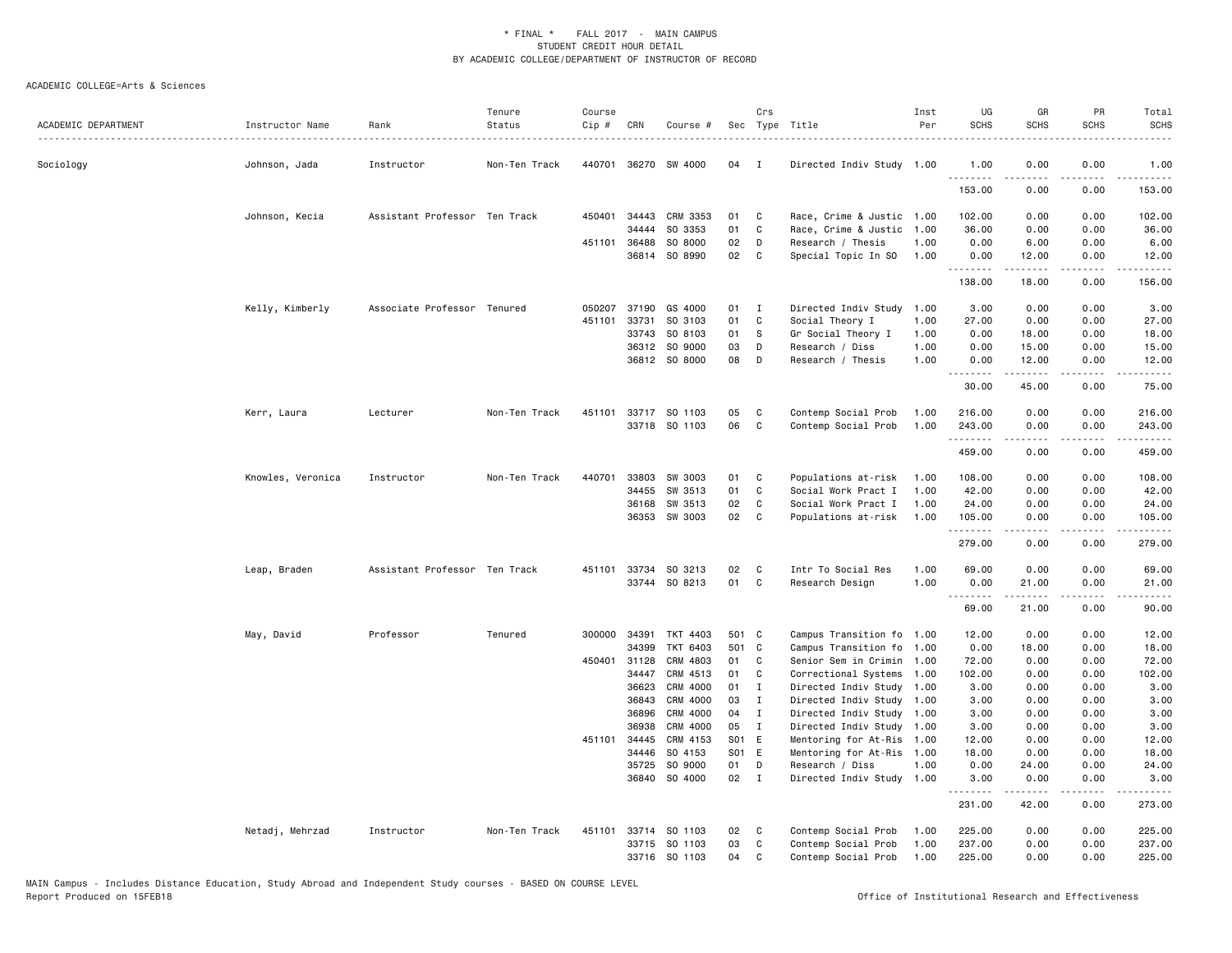| ACADEMIC DEPARTMENT | Instructor Name    | Rank                                               | Tenure<br>Status | Course<br>$Cip$ # | CRN            | Course #                              |             | Crs          | Sec Type Title                                   | Inst<br>Per | UG<br><b>SCHS</b>                                                                                                                                                                                                                                                                                                                                                                                                                                                                              | GR<br><b>SCHS</b>  | PR<br><b>SCHS</b> | Total<br><b>SCHS</b><br>$    -$                                                                                                                                                                                    |
|---------------------|--------------------|----------------------------------------------------|------------------|-------------------|----------------|---------------------------------------|-------------|--------------|--------------------------------------------------|-------------|------------------------------------------------------------------------------------------------------------------------------------------------------------------------------------------------------------------------------------------------------------------------------------------------------------------------------------------------------------------------------------------------------------------------------------------------------------------------------------------------|--------------------|-------------------|--------------------------------------------------------------------------------------------------------------------------------------------------------------------------------------------------------------------|
| Sociology           | Netadj, Mehrzad    | Instructor                                         | Non-Ten Track    |                   |                | 451101 33720 SO 1103                  | 08          | C.           | Contemp Social Prob                              | 1.00        | 189.00<br>.                                                                                                                                                                                                                                                                                                                                                                                                                                                                                    | 0.00               | 0.00              | 189.00<br>.                                                                                                                                                                                                        |
|                     |                    |                                                    |                  |                   |                |                                       |             |              |                                                  |             | 876.00                                                                                                                                                                                                                                                                                                                                                                                                                                                                                         | 0.00               | 0.00              | 876.00                                                                                                                                                                                                             |
|                     | Nolen, Amelia      | Lecturer                                           | Non-Ten Track    | 440701            | 33806          | SW 3523                               | 01          | C            | Social Work Pract II 1.00                        |             | 57.00                                                                                                                                                                                                                                                                                                                                                                                                                                                                                          | 0.00               | 0.00              | 57.00                                                                                                                                                                                                              |
|                     |                    |                                                    |                  |                   | 35903<br>36469 | SW 3003<br>SW 2313                    | 501 C<br>02 | $\mathbf{C}$ | Populations at-risk<br>Int Soc Work/Soc Wel 1.00 | 1.00        | 51.00<br>51.00                                                                                                                                                                                                                                                                                                                                                                                                                                                                                 | 0.00<br>0.00       | 0.00<br>0.00      | 51.00<br>51.00                                                                                                                                                                                                     |
|                     |                    |                                                    |                  |                   |                |                                       |             |              |                                                  |             | .<br>159.00                                                                                                                                                                                                                                                                                                                                                                                                                                                                                    | .<br>0.00          | .<br>0.00         | $\begin{array}{cccccccccc} \bullet & \bullet & \bullet & \bullet & \bullet & \bullet & \bullet \end{array}$<br>159.00                                                                                              |
|                     |                    |                                                    |                  |                   |                |                                       |             |              |                                                  |             |                                                                                                                                                                                                                                                                                                                                                                                                                                                                                                |                    |                   |                                                                                                                                                                                                                    |
|                     | Perry, Ashley      | Instructor                                         | Non-Ten Track    | 450401            | 31126          | CRM 4233<br>CRM 4323                  | 01<br>01    | C<br>C       | Juvenile Delinquency 1.00<br>Victimology         | 1.00        | 114.00<br>126.00                                                                                                                                                                                                                                                                                                                                                                                                                                                                               | 0.00               | 0.00<br>0.00      | 114.00<br>126.00                                                                                                                                                                                                   |
|                     |                    |                                                    |                  |                   | 31127<br>35258 | CRM 3603                              | 02          | C            | Criminological Theor 1.00                        |             | 75.00                                                                                                                                                                                                                                                                                                                                                                                                                                                                                          | 0.00<br>0.00       | 0.00              | 75.00                                                                                                                                                                                                              |
|                     |                    |                                                    |                  |                   | 451101 33736   | SO 4233                               | 01          | C            | Juvenile Delinquency 1.00                        |             | 27.00                                                                                                                                                                                                                                                                                                                                                                                                                                                                                          | 0.00               | 0.00              | 27.00                                                                                                                                                                                                              |
|                     |                    |                                                    |                  |                   |                |                                       |             |              |                                                  |             | 342.00                                                                                                                                                                                                                                                                                                                                                                                                                                                                                         | .<br>0.00          | د د د د<br>0.00   | .<br>342.00                                                                                                                                                                                                        |
|                     |                    |                                                    |                  |                   |                |                                       |             |              |                                                  |             |                                                                                                                                                                                                                                                                                                                                                                                                                                                                                                |                    |                   |                                                                                                                                                                                                                    |
|                     | Peterson, Lindsey  | Assistant Professor Ten Track                      |                  | 451101            | 33730          | SO 3003                               | 01          | C            | Social Inequality                                | 1.00        | 81.00                                                                                                                                                                                                                                                                                                                                                                                                                                                                                          | 0.00               | 0.00              | 81.00                                                                                                                                                                                                              |
|                     |                    |                                                    |                  |                   | 33741          | SO 4803                               | 01          | C            | Social Research Prac                             | 1.00        | 45.00                                                                                                                                                                                                                                                                                                                                                                                                                                                                                          | 0.00               | 0.00              | 45.00                                                                                                                                                                                                              |
|                     |                    |                                                    |                  |                   |                | 36374 SO 9000                         | 06          | D            | Research / Diss                                  | 1.00        | 0.00                                                                                                                                                                                                                                                                                                                                                                                                                                                                                           | 18.00<br>د د د د د | 0.00<br>د د د د   | 18.00<br>.                                                                                                                                                                                                         |
|                     |                    |                                                    |                  |                   |                |                                       |             |              |                                                  |             | 126.00                                                                                                                                                                                                                                                                                                                                                                                                                                                                                         | 18.00              | 0.00              | 144.00                                                                                                                                                                                                             |
|                     | Pilkinton, Melinda | Associate Professor Tenured                        |                  |                   |                | 440701 33804 SW 3013                  | 01 C        |              | Hum Beh Soc Envir I 1.00                         |             | 108.00                                                                                                                                                                                                                                                                                                                                                                                                                                                                                         | 0.00               | 0.00              | 108.00                                                                                                                                                                                                             |
|                     |                    |                                                    |                  |                   | 34454          | SW 3043                               | 01          | C            | Military Social Work 1.00                        |             | 51.00                                                                                                                                                                                                                                                                                                                                                                                                                                                                                          | 0.00               | 0.00              | 51.00                                                                                                                                                                                                              |
|                     |                    |                                                    |                  |                   |                | 35904 SW 3033                         | 501 S       |              | Seminar in Resilienc 0.05                        |             | 1.50<br>$\begin{array}{cccccccccccccc} \multicolumn{2}{c}{} & \multicolumn{2}{c}{} & \multicolumn{2}{c}{} & \multicolumn{2}{c}{} & \multicolumn{2}{c}{} & \multicolumn{2}{c}{} & \multicolumn{2}{c}{} & \multicolumn{2}{c}{} & \multicolumn{2}{c}{} & \multicolumn{2}{c}{} & \multicolumn{2}{c}{} & \multicolumn{2}{c}{} & \multicolumn{2}{c}{} & \multicolumn{2}{c}{} & \multicolumn{2}{c}{} & \multicolumn{2}{c}{} & \multicolumn{2}{c}{} & \multicolumn{2}{c}{} & \multicolumn{2}{c}{} & \$ | 0.00<br>.          | 0.00<br>.         | 1.50<br>$\frac{1}{2} \left( \frac{1}{2} \right) \left( \frac{1}{2} \right) \left( \frac{1}{2} \right) \left( \frac{1}{2} \right) \left( \frac{1}{2} \right) \left( \frac{1}{2} \right) \left( \frac{1}{2} \right)$ |
|                     |                    |                                                    |                  |                   |                |                                       |             |              |                                                  |             | 160.50                                                                                                                                                                                                                                                                                                                                                                                                                                                                                         | 0.00               | 0.00              | 160.50                                                                                                                                                                                                             |
|                     | Rader, Nicole      | Non-Faculty                                        | Tenured          | 050201            |                | 37001 AAS 4000                        | 01          | I            | Directed Indiv Study 1.00                        |             | 3.00                                                                                                                                                                                                                                                                                                                                                                                                                                                                                           | 0.00               | 0.00              | 3.00                                                                                                                                                                                                               |
|                     |                    |                                                    |                  |                   |                | 451101 36162 SO 9000                  | 02          | $\mathsf{D}$ | Research / Diss                                  | 1.00        | 0.00                                                                                                                                                                                                                                                                                                                                                                                                                                                                                           | 6.00               | 0.00              | 6.00                                                                                                                                                                                                               |
|                     |                    |                                                    |                  |                   |                |                                       |             |              |                                                  |             | 3.00                                                                                                                                                                                                                                                                                                                                                                                                                                                                                           | .<br>6.00          | .<br>0.00         | .<br>9.00                                                                                                                                                                                                          |
|                     |                    |                                                    |                  |                   |                |                                       |             |              |                                                  |             |                                                                                                                                                                                                                                                                                                                                                                                                                                                                                                |                    |                   |                                                                                                                                                                                                                    |
|                     | Ralston, Margaret  | Assistant Professor Ten Track                      |                  |                   |                | 451101 33742 SO 4803<br>34457 SO 4703 | 02<br>01    | C<br>C       | Social Research Prac 1.00<br>Population Problems | 1.00        | 69.00<br>48.00                                                                                                                                                                                                                                                                                                                                                                                                                                                                                 | 0.00<br>0.00       | 0.00<br>0.00      | 69.00<br>48.00                                                                                                                                                                                                     |
|                     |                    |                                                    |                  |                   |                |                                       |             |              |                                                  |             | .                                                                                                                                                                                                                                                                                                                                                                                                                                                                                              |                    | .                 | المتمام                                                                                                                                                                                                            |
|                     |                    |                                                    |                  |                   |                |                                       |             |              |                                                  |             | 117.00                                                                                                                                                                                                                                                                                                                                                                                                                                                                                         | 0.00               | 0.00              | 117.00                                                                                                                                                                                                             |
|                     | Rogers, Sarah      | Lecturer                                           | Non-Ten Track    |                   |                | 450401 34853 CRM 3343                 | 501 C       |              | Gender, Crime & Justi 1.00                       |             | 69.00                                                                                                                                                                                                                                                                                                                                                                                                                                                                                          | 0.00               | 0.00              | 69.00                                                                                                                                                                                                              |
|                     |                    |                                                    |                  |                   |                |                                       |             |              |                                                  |             | 69.00                                                                                                                                                                                                                                                                                                                                                                                                                                                                                          | 0.00               | 0.00              | 69.00                                                                                                                                                                                                              |
|                     | Swan, Courtney     | Lecturer                                           | Non-Ten Track    |                   |                | 440701 33800 SW 2303                  | 01          | C.           | Welfare Policy I                                 | 1.00        | 123.00                                                                                                                                                                                                                                                                                                                                                                                                                                                                                         | 0.00               | 0.00              | 123.00                                                                                                                                                                                                             |
|                     |                    |                                                    |                  |                   |                |                                       |             |              |                                                  |             | .<br>123.00                                                                                                                                                                                                                                                                                                                                                                                                                                                                                    | 0.00               | .<br>0.00         | .<br>123.00                                                                                                                                                                                                        |
|                     |                    | Thompson Bello, Dieg Assistant Professor Ten Track |                  |                   |                | 451101 33719 SO 1103                  | 07          | C            | Contemp Social Prob                              | 1.00        | 231.00                                                                                                                                                                                                                                                                                                                                                                                                                                                                                         | 0.00               | 0.00              | 231.00                                                                                                                                                                                                             |
|                     |                    |                                                    |                  |                   |                | 36813 SO 8990                         | 01          | $\mathbf{C}$ | Special Topic In SO                              | 1.00        | 0.00                                                                                                                                                                                                                                                                                                                                                                                                                                                                                           | 12.00              | 0.00              | 12.00                                                                                                                                                                                                              |
|                     |                    |                                                    |                  |                   |                |                                       |             |              |                                                  |             | .                                                                                                                                                                                                                                                                                                                                                                                                                                                                                              | .                  | .                 | .                                                                                                                                                                                                                  |
|                     |                    |                                                    |                  |                   |                |                                       |             |              |                                                  |             | 231.00                                                                                                                                                                                                                                                                                                                                                                                                                                                                                         | 12.00              | 0.00              | 243.00                                                                                                                                                                                                             |
|                     | Trinh, Mariathuy   | Lecturer                                           | Non-Ten Track    | 451101            |                | 33701 SO 1003                         | 01          | C            | Intro To Sociology                               | 1.00        | 231.00                                                                                                                                                                                                                                                                                                                                                                                                                                                                                         | 0.00               | 0.00              | 231.00                                                                                                                                                                                                             |
|                     |                    |                                                    |                  |                   |                | 33703 SO 1003                         | 03          | C            | Intro To Sociology                               | 1.00        | 228.00                                                                                                                                                                                                                                                                                                                                                                                                                                                                                         | 0.00               | 0.00              | 228.00                                                                                                                                                                                                             |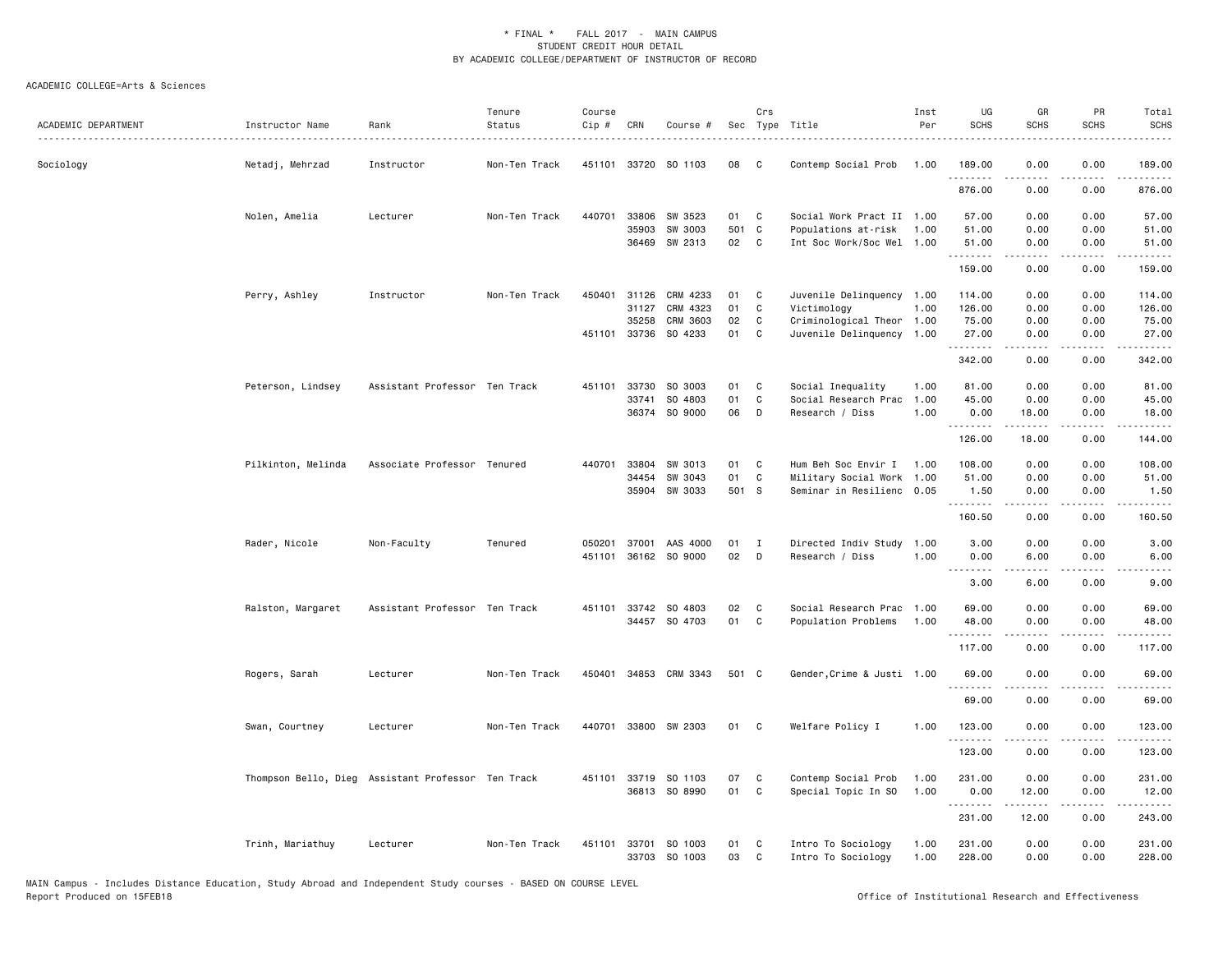|                                       |                     |            | Tenure        | Course |       |                |                 | Crs          |                           | Inst | UG          | GR          | PR                     | Total       |
|---------------------------------------|---------------------|------------|---------------|--------|-------|----------------|-----------------|--------------|---------------------------|------|-------------|-------------|------------------------|-------------|
| ACADEMIC DEPARTMENT                   | Instructor Name     | Rank       | Status        | Cip #  | CRN   | Course #       | Sec             |              | Type Title                | Per  | <b>SCHS</b> | <b>SCHS</b> | <b>SCHS</b>            | SCHS        |
|                                       |                     |            |               |        |       |                |                 |              |                           |      |             |             |                        |             |
|                                       |                     |            |               |        |       |                |                 |              |                           |      | --------    | ---------   | .                      | .           |
|                                       |                     |            |               |        |       |                |                 |              |                           |      | 459.00      | 0.00        | 0.00                   | 459.00      |
|                                       |                     |            |               |        |       |                |                 |              |                           |      |             |             |                        |             |
| Sociology                             | Vancil-Leap, Ashley | Instructor | Non-Ten Track | 451101 |       | 33708 SO 1003  | 08              | $\mathbf{C}$ | Intro To Sociology        | 1.00 | 237.00      | 0.00        | 0.00                   | 237.00      |
|                                       |                     |            |               |        |       | 33710 SO 1003  | 10 <sub>1</sub> | - C          | Intro To Sociology        | 1.00 | 237.00      | 0.00        | 0.00                   | 237.00      |
|                                       |                     |            |               |        | 33724 | SO 1203        | 03              | - C          | Sociology of Familie 1.00 |      | 222.00      | 0.00        | 0.00                   | 222.00      |
|                                       |                     |            |               |        | 33725 | SO 1203        | 04              | - C          | Sociology of Familie 1.00 |      | 240.00      | 0.00        | 0.00                   | 240.00      |
|                                       |                     |            |               |        |       | 33726 SO 1203  | 05              |              | Sociology of Familie 1.00 |      | 237.00      | 0.00        | 0.00                   | 237.00      |
|                                       |                     |            |               |        |       |                |                 |              |                           |      | 1173.00     | 0.00        | .<br>0.00              | 1173.00     |
|                                       | Wells, Makeela      | Lecturer   | Non-Ten Track | 450401 | 31121 | CRM 3103       | 01              | - C          | Contemp Issues in CJ 1.00 |      | 138.00      | 0.00        | 0.00                   | 138.00      |
|                                       |                     |            |               |        | 31125 | CRM 3603       | 01              | - C          | Criminological Theor      | 1.00 | 87.00       | 0.00        | 0.00                   | 87.00       |
|                                       |                     |            |               |        |       | 34138 CRM 3503 | 501 C           |              | Violence in the US        | 1.00 | 60.00       | 0.00        | 0.00                   | 60.00       |
|                                       |                     |            |               |        | 35257 | CRM 3503       | 01              | - C          | Violence in the US        | 1.00 | 144.00      | 0.00        | 0.00                   | 144.00      |
|                                       |                     |            |               | 451101 | 35256 | SO 1103        | 09              |              | Contemp Social Prob       | 1.00 | 138.00      | 0.00        | 0.00                   | 138.00      |
|                                       |                     |            |               |        |       |                |                 |              |                           |      | .           |             | <u>- - - - - - - -</u> |             |
|                                       |                     |            |               |        |       |                |                 |              |                           |      | 567.00      | 0.00        | 0.00                   | 567.00      |
| ===================================== |                     |            |               |        |       |                |                 |              |                           |      | ========    | ========    | $=$ = = = = = = =      |             |
| Sociology                             |                     |            |               |        |       |                |                 |              |                           |      | 8963.00     | 307.00      | 0.00                   | 9270.00     |
| ====================================  |                     |            |               |        |       |                |                 |              |                           |      | ========    | ========    | ========               | ----------- |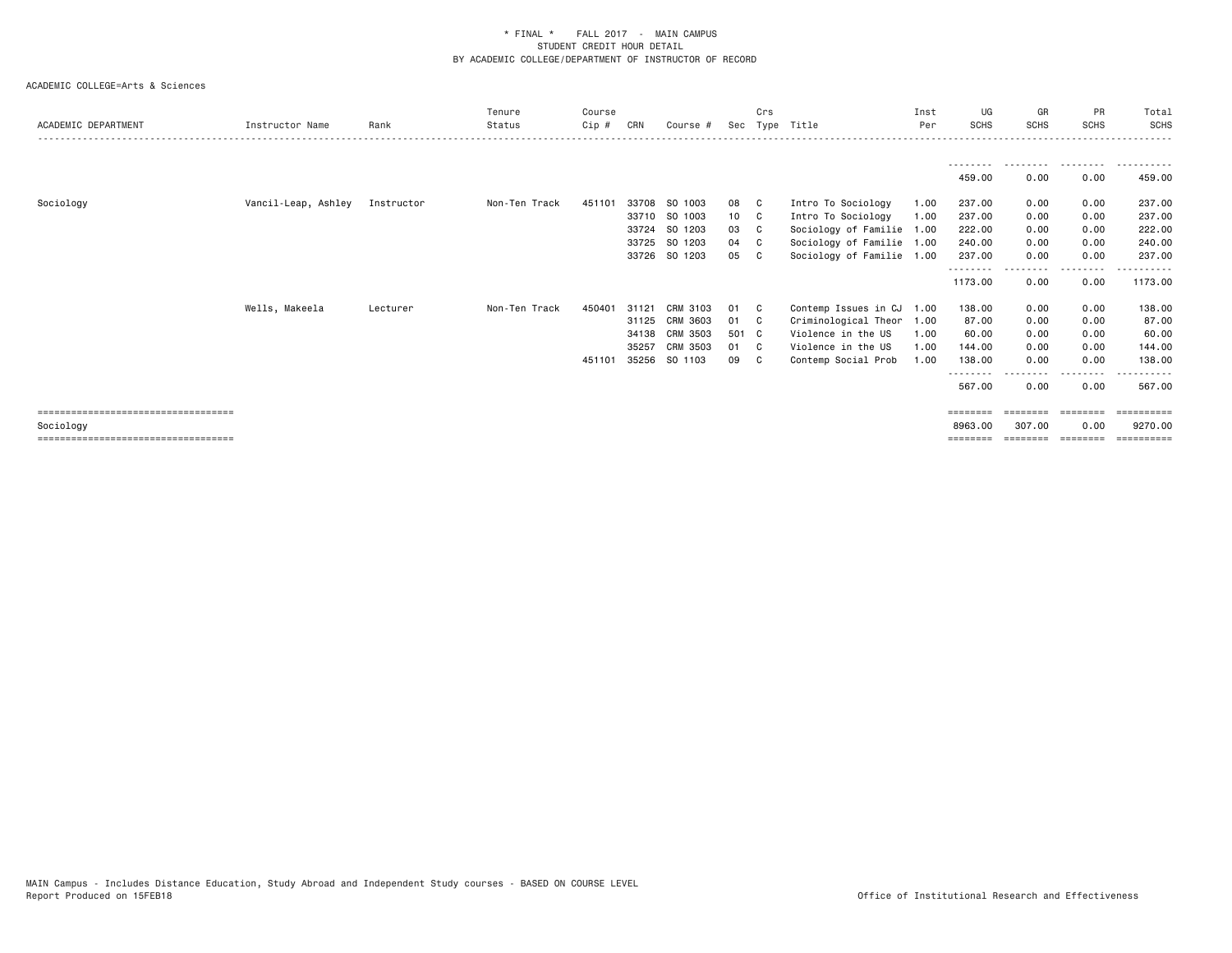| ACADEMIC DEPARTMENT | Instructor Name<br><u>.</u> | Rank                                                   | Tenure<br>Status | Course<br>Cip #  | CRN                            | Course #                                                             |                            | Crs                               | Sec Type Title                                                                                     | Inst<br>Per                  | UG<br><b>SCHS</b>                      | GR<br><b>SCHS</b>                                                                                                                                                                                                                                                                                                                            | PR<br><b>SCHS</b>                    | Total<br><b>SCHS</b>                                                                                                                                           |
|---------------------|-----------------------------|--------------------------------------------------------|------------------|------------------|--------------------------------|----------------------------------------------------------------------|----------------------------|-----------------------------------|----------------------------------------------------------------------------------------------------|------------------------------|----------------------------------------|----------------------------------------------------------------------------------------------------------------------------------------------------------------------------------------------------------------------------------------------------------------------------------------------------------------------------------------------|--------------------------------------|----------------------------------------------------------------------------------------------------------------------------------------------------------------|
| Finance & Economics | Anderson, Stephen           | Lecturer                                               | Non-Ten Track    | 520804           |                                | 35085 INS 2003                                                       | 506 C                      |                                   | Personal Money Manag 1.00                                                                          |                              | 57.00<br>.                             | 0.00                                                                                                                                                                                                                                                                                                                                         | 0.00                                 | 57.00                                                                                                                                                          |
|                     |                             |                                                        |                  |                  |                                |                                                                      |                            |                                   |                                                                                                    |                              | 57.00                                  | 0.00                                                                                                                                                                                                                                                                                                                                         | 0.00                                 | 57.00                                                                                                                                                          |
|                     | Blank, Douglas              | Assistant Professor Ten Track                          |                  | 520801           |                                | 32009 FIN 3123<br>520806 32017 FIN 4223                              | 02<br>01                   | <b>C</b><br>C.                    | Financial Management 1.00<br>Intermediate Financi 1.00                                             |                              | 201.00<br>156.00                       | 0.00<br>0.00                                                                                                                                                                                                                                                                                                                                 | 0.00<br>0.00                         | 201.00<br>156.00                                                                                                                                               |
|                     |                             |                                                        |                  |                  |                                |                                                                      |                            |                                   |                                                                                                    |                              | .<br>357.00                            | <u>.</u><br>0.00                                                                                                                                                                                                                                                                                                                             | .<br>0.00                            | $\frac{1}{2} \left( \frac{1}{2} \right) \left( \frac{1}{2} \right) \left( \frac{1}{2} \right) \left( \frac{1}{2} \right) \left( \frac{1}{2} \right)$<br>357.00 |
|                     | Bolen, James                | Grad Teach Assist                                      | Not Applicable   |                  |                                | 450601 31388 EC 2123<br>31389 EC 2123                                | 04<br>05                   | C<br>$\mathbf{C}$                 | Prin Of Microecon<br>Prin Of Microecon                                                             | 1.00<br>1.00                 | 201.00<br>201.00                       | 0.00<br>0.00                                                                                                                                                                                                                                                                                                                                 | 0.00<br>0.00                         | 201.00<br>201.00                                                                                                                                               |
|                     |                             |                                                        |                  |                  |                                |                                                                      |                            |                                   |                                                                                                    |                              | .<br>402.00                            | $- - - - -$<br>0.00                                                                                                                                                                                                                                                                                                                          | .<br>0.00                            | .<br>402.00                                                                                                                                                    |
|                     | Byrd, Charles               | Lecturer                                               | Non-Ten Track    | 521501           |                                | 33673 REF 3333<br>34442 REF 3433                                     | 01<br>01                   | C<br>C                            | Principles of Real E 1.00<br>Real Property Evalua 1.00                                             |                              | 135.00<br>30.00                        | 0.00<br>0.00                                                                                                                                                                                                                                                                                                                                 | 0.00<br>0.00                         | 135.00<br>30.00                                                                                                                                                |
|                     |                             |                                                        |                  |                  |                                |                                                                      |                            |                                   |                                                                                                    |                              | .<br>165.00                            | .<br>0.00                                                                                                                                                                                                                                                                                                                                    | .<br>0.00                            | .<br>165.00                                                                                                                                                    |
|                     | Campbell, Randall           | Professor                                              | Tenured          | 450601           | 31385<br>36658                 | EC 2123<br>EC 9000                                                   | 01<br>02                   | C<br>D                            | Prin Of Microecon<br>Research / Diss                                                               | 1.00<br>1.00                 | 195.00<br>0.00                         | 0.00<br>4.00                                                                                                                                                                                                                                                                                                                                 | 0.00<br>0.00                         | 195.00<br>4.00                                                                                                                                                 |
|                     |                             |                                                        |                  |                  |                                | 450603 31395 EC 4643                                                 | 01 C                       |                                   | Econ Forecasting & A 1.00                                                                          |                              | 60.00<br>.                             | 0.00<br>$\frac{1}{2} \left( \begin{array}{ccc} 1 & 0 & 0 & 0 \\ 0 & 0 & 0 & 0 \\ 0 & 0 & 0 & 0 \\ 0 & 0 & 0 & 0 \\ 0 & 0 & 0 & 0 \\ 0 & 0 & 0 & 0 \\ 0 & 0 & 0 & 0 \\ 0 & 0 & 0 & 0 \\ 0 & 0 & 0 & 0 \\ 0 & 0 & 0 & 0 \\ 0 & 0 & 0 & 0 & 0 \\ 0 & 0 & 0 & 0 & 0 \\ 0 & 0 & 0 & 0 & 0 \\ 0 & 0 & 0 & 0 & 0 \\ 0 & 0 & 0 & 0 & 0 \\ 0 & 0 & 0$ | 0.00<br>.                            | 60.00<br>.                                                                                                                                                     |
|                     |                             |                                                        |                  |                  |                                |                                                                      |                            |                                   |                                                                                                    |                              | 255.00                                 | 4.00                                                                                                                                                                                                                                                                                                                                         | 0.00                                 | 259.00                                                                                                                                                         |
|                     | Cline, Brandon              | Associate Professor Tenured                            |                  | 520201<br>520801 | 32011<br>36538<br>520807 32016 | 36648 FIN 9000<br>FIN 3123<br>FIN 9213<br>FIN 4111<br>32022 FIN 6111 | 01<br>04<br>01<br>01<br>01 | D<br>C<br>C<br>C<br>C             | Research / Diss<br>Financial Management 1.00<br>Advanced Fin Managem<br>TVA Panel I<br>TVA Panel I | 1.00<br>1.00<br>1.00<br>1.00 | 0.00<br>195.00<br>0.00<br>6.00<br>0.00 | 18.00<br>0.00<br>9.00<br>0.00<br>1.00                                                                                                                                                                                                                                                                                                        | 0.00<br>0.00<br>0.00<br>0.00<br>0.00 | 18.00<br>195.00<br>9.00<br>6.00<br>1.00                                                                                                                        |
|                     |                             |                                                        |                  |                  |                                |                                                                      |                            |                                   |                                                                                                    |                              | .<br>201.00                            | $- - - - -$<br>28.00                                                                                                                                                                                                                                                                                                                         | .<br>0.00                            | $- - - - - -$<br>229.00                                                                                                                                        |
|                     | Coffey, Michael             | Lecturer                                               | Non-Ten Track    | 450601           |                                | 31387 EC 2123                                                        | 03                         | $\mathbf{C}$                      | Prin Of Microecon                                                                                  | 1.00                         | 204.00<br>.                            | 0.00                                                                                                                                                                                                                                                                                                                                         | 0.00                                 | 204.00                                                                                                                                                         |
|                     |                             |                                                        |                  |                  |                                |                                                                      |                            |                                   |                                                                                                    |                              | 204.00                                 | 0.00                                                                                                                                                                                                                                                                                                                                         | 0.00                                 | 204.00                                                                                                                                                         |
|                     | Daniels, John               | Non-Faculty                                            | Not Applicable   |                  |                                | 521003 32252 FYE 1001                                                | F02 C                      |                                   | First Year Experienc 1.00                                                                          |                              | 20.00<br>.                             | 0.00                                                                                                                                                                                                                                                                                                                                         | 0.00                                 | 20.00                                                                                                                                                          |
|                     |                             |                                                        |                  |                  |                                |                                                                      |                            |                                   |                                                                                                    |                              | 20.00                                  | 0.00                                                                                                                                                                                                                                                                                                                                         | 0.00                                 | 20.00                                                                                                                                                          |
|                     |                             | Gonzalez Lozano, Her Clinical Assist Pro Non-Ten Track |                  | 450601           | 31380                          | EC 2113<br>31381 EC 2113<br>31382 EC 2113                            | 03<br>04<br>05             | $\mathbf{C}$<br>C<br>$\mathbf{C}$ | Prin Of Macroecon<br>Prin Of Macroecon<br>Prin Of Macroecon                                        | 1.00<br>1.00<br>1.00         | 558.00<br>570.00<br>222.00<br>.        | 0.00<br>0.00<br>0.00<br>$- - - - -$                                                                                                                                                                                                                                                                                                          | 0.00<br>0.00<br>0.00<br>.            | 558.00<br>570.00<br>222.00<br>.                                                                                                                                |
|                     |                             |                                                        |                  |                  |                                |                                                                      |                            |                                   |                                                                                                    |                              | 1350.00                                | 0.00                                                                                                                                                                                                                                                                                                                                         | 0.00                                 | 1350.00                                                                                                                                                        |
|                     | He, Wei                     | Instructor                                             | Non-Ten Track    | 520801<br>520899 | 32004<br>34221                 | FIN 3113<br>FIN 3113<br>34439 FIN 4323                               | 01<br>506 C<br>01          | $\mathbf{C}$<br>C                 | Financial Systems<br>Financial Systems<br>Entrepreneurial Fina                                     | 1.00<br>1.00<br>1.00         | 696.00<br>105.00<br>51.00              | 0.00<br>0.00<br>0.00                                                                                                                                                                                                                                                                                                                         | 0.00<br>0.00<br>0.00                 | 696.00<br>105.00<br>51.00                                                                                                                                      |
|                     |                             |                                                        |                  |                  |                                |                                                                      |                            |                                   |                                                                                                    |                              | .<br>852.00                            | 0.00                                                                                                                                                                                                                                                                                                                                         | 0.00                                 | 852.00                                                                                                                                                         |
|                     | Henry, Thomas               | Lecturer                                               | Non-Ten Track    |                  |                                | 450601 34143 EC 2113                                                 | 504 C                      |                                   | Prin Of Macroecon                                                                                  | 1.00                         | 99.00                                  | 0.00                                                                                                                                                                                                                                                                                                                                         | 0.00                                 | 99.00                                                                                                                                                          |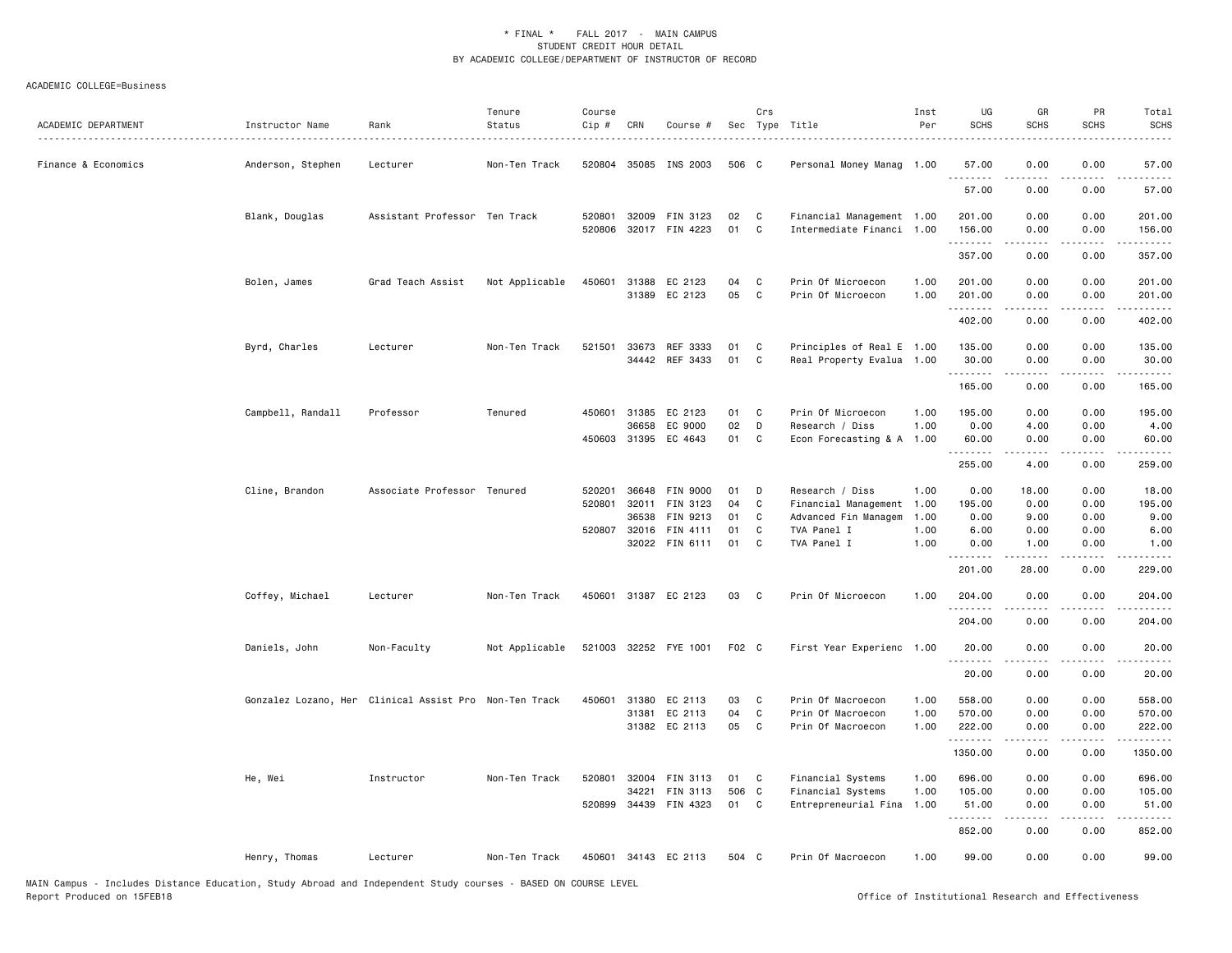| ACADEMIC DEPARTMENT | Instructor Name    | Rank<br>.                     | Tenure<br>Status | Course<br>Cip #  | CRN          | Course #                                     |                | Crs                | Sec Type Title<br>.                                                          | Inst<br>Per  | UG<br><b>SCHS</b>             | GR<br><b>SCHS</b>         | PR<br><b>SCHS</b>                                                                                                                 | Total<br><b>SCHS</b><br>.     |
|---------------------|--------------------|-------------------------------|------------------|------------------|--------------|----------------------------------------------|----------------|--------------------|------------------------------------------------------------------------------|--------------|-------------------------------|---------------------------|-----------------------------------------------------------------------------------------------------------------------------------|-------------------------------|
| Finance & Economics | Henry, Thomas      | Lecturer                      | Non-Ten Track    |                  |              | 450601 34144 EC 2123                         | 504 C          |                    | Prin Of Microecon                                                            | 1.00         | 51.00                         | 0.00<br>.                 | 0.00<br>.                                                                                                                         | 51.00<br>.                    |
|                     |                    |                               |                  |                  |              |                                              |                |                    |                                                                              |              | .<br>150.00                   | 0.00                      | 0.00                                                                                                                              | 150.00                        |
|                     | Highfield, Michael | Professor                     | Tenured          |                  |              | 521501 34441 REF 4253                        | 01             | $\mathbf{C}$       | Mortgage Financing                                                           | 1.00         | 72.00<br>.                    | 0.00<br>.                 | 0.00<br>بالمحامر                                                                                                                  | 72.00<br>.                    |
|                     |                    |                               |                  |                  |              |                                              |                |                    |                                                                              |              | 72.00                         | 0.00                      | 0.00                                                                                                                              | 72.00                         |
|                     | Houston, Caleb     | Grad Teach Assist             | Not Applicable   |                  |              | 520801 34222 FIN 3123                        | 504 C          |                    | Financial Management 1.00                                                    |              | 87.00<br><u>.</u>             | 0.00                      | 0.00                                                                                                                              | 87.00<br>.                    |
|                     |                    |                               |                  |                  |              |                                              |                |                    |                                                                              |              | 87.00                         | 0.00                      | 0.00                                                                                                                              | 87.00                         |
|                     | Jia, Shaomeng      | Grad Teach Assist             | Not Applicable   |                  |              | 450601 31378 EC 2113<br>31379 EC 2113        | 01<br>02       | C<br>$\mathbf{C}$  | Prin Of Macroecon<br>Prin Of Macroecon                                       | 1.00<br>1.00 | 579.00<br>225.00<br>.         | 0.00<br>0.00<br>.         | 0.00<br>0.00<br>.                                                                                                                 | 579.00<br>225.00<br>.         |
|                     |                    |                               |                  |                  |              |                                              |                |                    |                                                                              |              | 804.00                        | 0.00                      | 0.00                                                                                                                              | 804.00                        |
|                     | Johnson, Allison   | Lecturer                      | Non-Ten Track    | 520301<br>520804 | 30073        | ACC 3203<br>32013 FIN 3203<br>32014 FIN 3203 | 01<br>01<br>02 | C.<br>C<br>C       | Fin Statement Anal<br>Financial Statemnt A 1.00<br>Financial Statemnt A 1.00 | 1.00         | 21.00<br>75.00<br>108.00<br>. | 0.00<br>0.00<br>0.00<br>. | 0.00<br>0.00<br>0.00<br>.                                                                                                         | 21.00<br>75.00<br>108.00<br>. |
|                     |                    |                               |                  |                  |              |                                              |                |                    |                                                                              |              | 204.00                        | 0.00                      | 0.00                                                                                                                              | 204.00                        |
|                     | Li, Cheng          | Assistant Professor Ten Track |                  |                  | 450601 31391 | EC 3113<br>34437 EC 8173                     | 01<br>01       | C.<br>$\mathbf{C}$ | Interm Macroeconomic 1.00<br>Macroeconomics I                                | 1.00         | 144.00<br>0.00<br><u>.</u>    | 0.00<br>24.00<br>-----    | 0.00<br>0.00<br>$   -$                                                                                                            | 144.00<br>24.00<br>.          |
|                     |                    |                               |                  |                  |              |                                              |                |                    |                                                                              |              | 144.00                        | 24.00                     | 0.00                                                                                                                              | 168.00                        |
|                     | Liano, Kartono     | Professor                     | Tenured          | 520801           |              | 32005 FIN 3113<br>520807 32019 FIN 4423      | 02<br>01       | C<br>C             | Financial Systems<br>Investments                                             | 1.00<br>1.00 | 141.00<br>135.00<br>.         | 0.00<br>0.00              | 0.00<br>0.00<br>.                                                                                                                 | 141.00<br>135.00<br>.         |
|                     |                    |                               |                  |                  |              |                                              |                |                    |                                                                              |              | 276.00                        | 0.00                      | 0.00                                                                                                                              | 276.00                        |
|                     | Mallory, Lewis     | Lecturer                      | Non-Ten Track    | 520803           |              | 32020 FIN 4723                               | 01 C           |                    | Bank Management                                                              | 1.00         | 63.00<br>.                    | 0.00                      | 0.00                                                                                                                              | 63.00                         |
|                     |                    |                               |                  |                  |              |                                              |                |                    |                                                                              |              | 63.00                         | 0.00                      | 0.00                                                                                                                              | 63.00                         |
|                     | McKinney, Kenneth  | Non-Faculty                   | Not Applicable   |                  |              | 521003 32275 FYE 1001                        | F27 C          |                    | First Year Experienc 1.00                                                    |              | 20.00<br>.                    | 0.00<br>.                 | 0.00<br>.                                                                                                                         | 20.00<br>.                    |
|                     |                    |                               |                  |                  |              |                                              |                |                    |                                                                              |              | 20.00                         | 0.00                      | 0.00                                                                                                                              | 20.00                         |
|                     | Metz, Tammi        | Instructor                    | Non-Ten Track    | 520801           | 32676        | 32003 FIN 2003                               | 01<br>01       | $\mathbf{C}$<br>C  | Personal Money Mgt                                                           | 1.00         | 174.00<br>36.00               | 0.00<br>0.00              | 0.00<br>0.00                                                                                                                      | 174.00                        |
|                     |                    |                               |                  | 520804           |              | INS 2003                                     |                |                    | Personal Money Manag 1.00                                                    |              |                               |                           |                                                                                                                                   | 36.00                         |
|                     |                    |                               |                  | 521701           | 32678        | INS 3203                                     | 01             | C                  | Prop and Cas Ins                                                             | 1.00         | 162.00                        | 0.00                      | 0.00                                                                                                                              | 162.00                        |
|                     |                    |                               |                  |                  | 34314        | INS 3103<br>34315 INS 3303                   | 506 C<br>506 C |                    | Prin Of Insurance<br>Life Insurance                                          | 1.00<br>1.00 | 144.00<br>123.00              | 0.00<br>0.00              | 0.00<br>0.00                                                                                                                      | 144.00<br>123.00              |
|                     |                    |                               |                  |                  |              |                                              |                |                    |                                                                              |              | .<br>639.00                   | .<br>0.00                 | $\frac{1}{2} \left( \frac{1}{2} \right) \left( \frac{1}{2} \right) \left( \frac{1}{2} \right) \left( \frac{1}{2} \right)$<br>0.00 | .<br>639.00                   |
|                     | Miller, Thomas W.  | Professor                     | Tenured          | 520201           |              | 36716 FIN 9000                               | 02             | D                  | Research / Diss                                                              | 1.00         | 0.00                          | 9.00                      | 0.00                                                                                                                              | 9.00                          |
|                     |                    |                               |                  | 520801           |              | 32008 FIN 3123                               | 01             | C                  | Financial Management 1.00                                                    |              | 213.00                        | 0.00                      | 0.00                                                                                                                              | 213.00                        |
|                     |                    |                               |                  |                  |              | 32010 FIN 3123                               | 03             | C                  | Financial Management 1.00                                                    |              | 210.00                        | 0.00                      | 0.00                                                                                                                              | 210.00                        |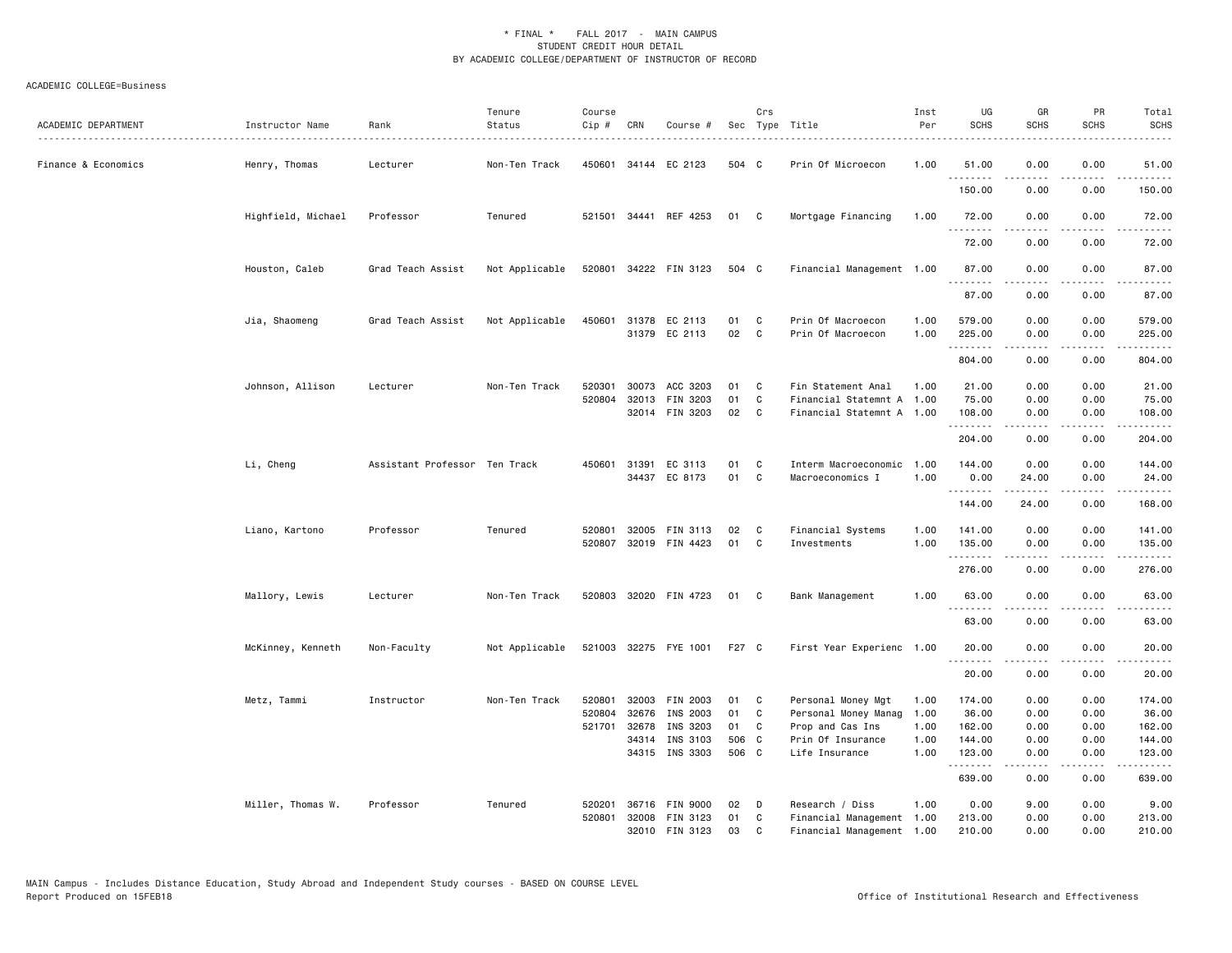| ACADEMIC DEPARTMENT | Instructor Name     | Rank                                               | Tenure<br>Status | Course<br>Cip #  | CRN                     | Course #                         |                   | Crs               | Sec Type Title                                            | Inst<br>Per          | UG<br><b>SCHS</b>                                                                                                                                                                    | GR<br><b>SCHS</b>                                                                                                                                            | PR<br><b>SCHS</b>             | Total<br><b>SCHS</b>   |
|---------------------|---------------------|----------------------------------------------------|------------------|------------------|-------------------------|----------------------------------|-------------------|-------------------|-----------------------------------------------------------|----------------------|--------------------------------------------------------------------------------------------------------------------------------------------------------------------------------------|--------------------------------------------------------------------------------------------------------------------------------------------------------------|-------------------------------|------------------------|
|                     |                     |                                                    |                  |                  |                         |                                  |                   |                   |                                                           |                      | .                                                                                                                                                                                    | --------                                                                                                                                                     | .                             | .                      |
|                     |                     |                                                    |                  |                  |                         |                                  |                   |                   |                                                           |                      | 423.00                                                                                                                                                                               | 9.00                                                                                                                                                         | 0.00                          | 432.00                 |
| Finance & Economics |                     | Orozco Aleman, Sandr Assistant Professor Ten Track |                  |                  | 450601 31392            | EC 3123<br>450602 36539 EC 8653  | 01<br>01          | C<br>C            | Interm Micro<br>Microeconometrics                         | 1.00<br>1.00         | 123.00<br>0.00<br>- - -                                                                                                                                                              | 0.00<br>6.00                                                                                                                                                 | 0.00<br>0.00                  | 123.00<br>6.00         |
|                     |                     |                                                    |                  |                  |                         |                                  |                   |                   |                                                           |                      | 123.00                                                                                                                                                                               | 6.00                                                                                                                                                         | 0.00                          | 129.00                 |
|                     | Parisian, Daniel    | Assistant Professor Ten Track                      |                  | 450601<br>450603 | 31386<br>34435          | EC 2123<br>EC 8123               | 02<br>01          | C<br>C            | Prin Of Microecon<br>Math for Economists                  | 1.00<br>1.00         | 198.00<br>0.00<br>.                                                                                                                                                                  | 0.00<br>12.00                                                                                                                                                | 0.00<br>0.00<br>$\frac{1}{2}$ | 198.00<br>12.00<br>.   |
|                     |                     |                                                    |                  |                  |                         |                                  |                   |                   |                                                           |                      | 198.00                                                                                                                                                                               | 12.00                                                                                                                                                        | 0.00                          | 210.00                 |
|                     | Posylnaya, Valeriya | Grad Teach Assist                                  | Not Applicable   | 520801           |                         | 32012 FIN 3123<br>34438 FIN 3123 | 05<br>06          | $\mathbf{C}$<br>C | Financial Management 1.00<br>Financial Management 1.00    |                      | 144.00<br>138.00<br>.                                                                                                                                                                | 0.00<br>0.00                                                                                                                                                 | 0.00<br>0.00                  | 144.00<br>138.00       |
|                     |                     |                                                    |                  |                  |                         |                                  |                   |                   |                                                           |                      | 282.00                                                                                                                                                                               | $\frac{1}{2} \left( \frac{1}{2} \right) \left( \frac{1}{2} \right) \left( \frac{1}{2} \right) \left( \frac{1}{2} \right) \left( \frac{1}{2} \right)$<br>0.00 | .<br>0.00                     | .<br>282.00            |
|                     | Pounds, Seth        | Instructor                                         | Non-Ten Track    | 520804<br>521701 | 32680                   | INS 4503<br>32677 INS 3103       | 01<br>01          | C<br>C            | Enterprise Risk Mgmt 1.00<br>Prin Of Insurance            | 1.00                 | 126.00<br>168.00                                                                                                                                                                     | 0.00<br>0.00                                                                                                                                                 | 0.00<br>0.00                  | 126.00<br>168.00       |
|                     |                     |                                                    |                  |                  |                         |                                  |                   |                   |                                                           |                      | .<br>294.00                                                                                                                                                                          | .<br>0.00                                                                                                                                                    | .<br>0.00                     | ------<br>294.00       |
|                     | Rogers, Kevin       | Non-Faculty                                        | Tenured          | 520101<br>520601 | 30647<br>31398          | <b>BUS 4203</b><br>EC 8103       | 01<br>01          | E.<br>C           | Business Internship<br>Econ for Managers                  | 1.00<br>1.00         | 3.00<br>0.00<br>.                                                                                                                                                                    | 0.00<br>78.00                                                                                                                                                | 0.00<br>0.00                  | 3.00<br>78.00          |
|                     |                     |                                                    |                  |                  |                         |                                  |                   |                   |                                                           |                      | 3.00                                                                                                                                                                                 | 78.00                                                                                                                                                        | 0.00                          | 81.00                  |
|                     | Roskelley, Kenneth  | Associate Professor Tenured                        |                  | 520801           | 32018                   | FIN 4243<br>34453 FIN 8113       | 01<br>501 C       | C                 | Senior Seminar in Fi 1.00<br>Corporate Finance            | 1.00                 | 90.00<br>0.00<br>.                                                                                                                                                                   | 0.00<br>84.00                                                                                                                                                | 0.00<br>0.00<br>.             | 90.00<br>84.00         |
|                     |                     |                                                    |                  |                  |                         |                                  |                   |                   |                                                           |                      | 90.00                                                                                                                                                                                | 84.00                                                                                                                                                        | 0.00                          | 174.00                 |
|                     | Spurlin, William    | Associate Professor Tenured                        |                  |                  |                         | 520601 34145 EC 8103             | 501 C             |                   | Econ for Managers                                         | 1.00                 | 0.00<br>$\sim$ $\sim$ $\sim$<br>$\frac{1}{2} \left( \frac{1}{2} \right) \left( \frac{1}{2} \right) \left( \frac{1}{2} \right) \left( \frac{1}{2} \right) \left( \frac{1}{2} \right)$ | 87.00<br>.                                                                                                                                                   | 0.00<br>.                     | 87.00<br>.             |
|                     |                     |                                                    |                  |                  |                         |                                  |                   |                   |                                                           |                      | 0.00                                                                                                                                                                                 | 87.00                                                                                                                                                        | 0.00                          | 87.00                  |
|                     | Taboada, Alvaro     | Assistant Professor Ten Track                      |                  | 520801<br>520806 | 32015<br>32021          | FIN 3723<br>FIN 4923             | 01<br>01          | C<br>C            | Financial Markets<br>International Fin Mg                 | 1.00<br>1.00         | 165.00<br>150.00<br>.                                                                                                                                                                | 0.00<br>0.00                                                                                                                                                 | 0.00<br>0.00<br>.             | 165.00<br>150.00<br>.  |
|                     |                     |                                                    |                  |                  |                         |                                  |                   |                   |                                                           |                      | 315.00                                                                                                                                                                               | 0.00                                                                                                                                                         | 0.00                          | 315.00                 |
|                     | Thomas, Mary        | Associate Professor Tenured                        |                  | 520601           | 36540                   | EC 8423<br>520808 31394 EC 4423  | 01<br>01          | C.<br>C.          | Public Finance<br>Public Finance                          | 1.00<br>1.00         | 0.00<br>96.00<br>.                                                                                                                                                                   | 6.00<br>0.00                                                                                                                                                 | 0.00<br>0.00<br>$- - - -$     | 6.00<br>96.00          |
|                     |                     |                                                    |                  |                  |                         |                                  |                   |                   |                                                           |                      | 96.00                                                                                                                                                                                | 6.00                                                                                                                                                         | 0.00                          | 102.00                 |
|                     | Toney, Jerry        | Lecturer                                           | Non-Ten Track    |                  |                         | 520804 32679 INS 3403            | 01 C              |                   | Financial Planning                                        | 1.00                 | 78.00<br>--------                                                                                                                                                                    | 0.00<br>-----                                                                                                                                                | 0.00<br>.                     | 78.00                  |
|                     |                     |                                                    |                  |                  |                         |                                  |                   |                   |                                                           |                      | 78.00                                                                                                                                                                                | 0.00                                                                                                                                                         | 0.00                          | 78.00                  |
|                     | Williamson, Claudia | Associate Professor Tenured                        |                  | 240101<br>450601 | 32578<br>34434<br>34436 | HON 4093<br>EC 2123<br>EC 8063   | H03 E<br>07<br>01 | C<br>C            | Honors Thesis<br>Prin Of Microecon<br>FDN of Micro Theory | 1.00<br>1.00<br>1.00 | 3.00<br>186.00<br>0.00                                                                                                                                                               | 0.00<br>0.00<br>3.00                                                                                                                                         | 0.00<br>0.00<br>0.00          | 3.00<br>186.00<br>3.00 |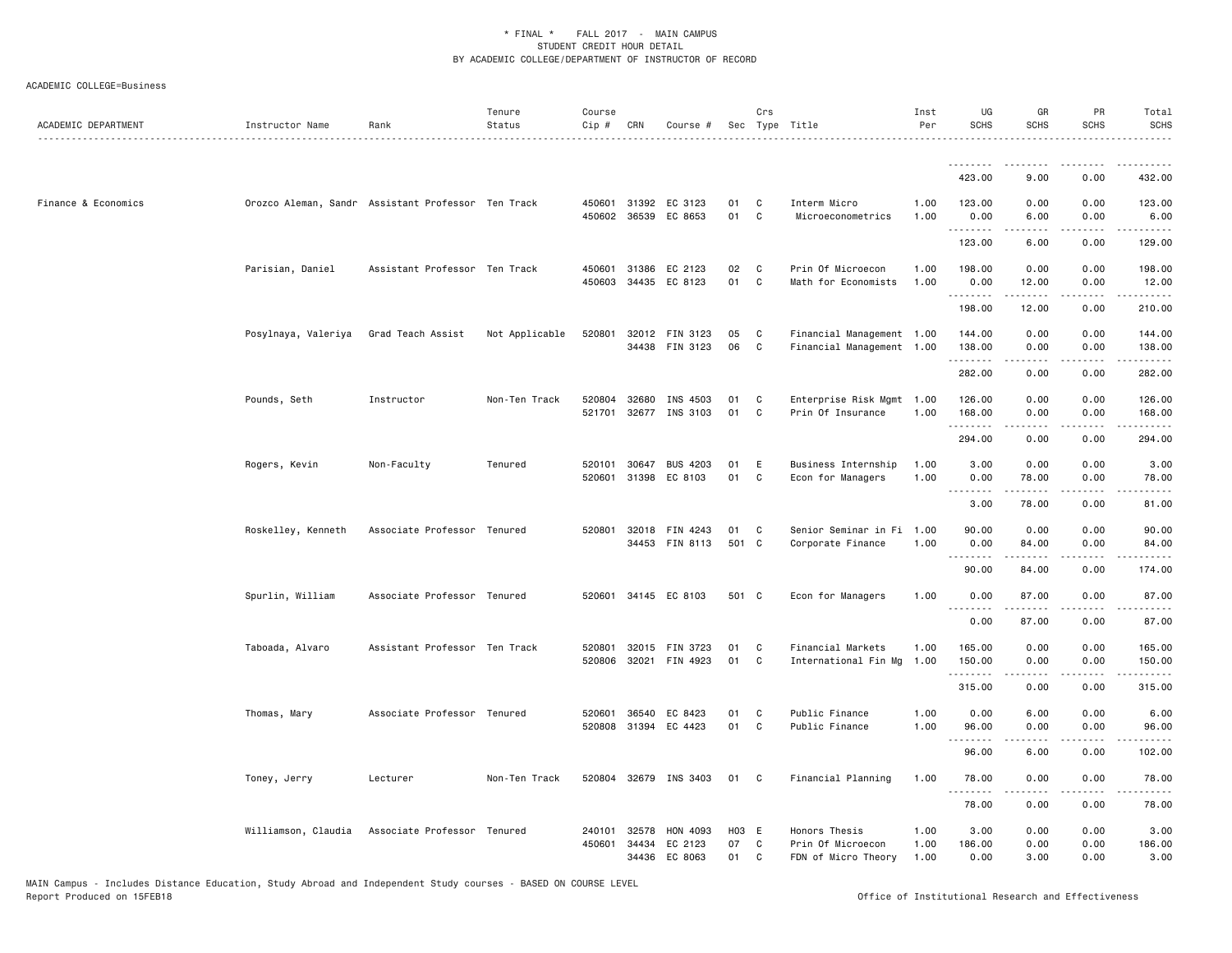| ACADEMIC DEPARTMENT                  | Instructor Name     | Rank                              | Tenure<br>Status | Course<br>Cip #  | CRN                     | Course #                      |                    | Crs | Sec Type Title                                                           | Inst<br>Per | UG<br><b>SCHS</b>        | GR<br><b>SCHS</b>    | <b>PR</b><br><b>SCHS</b> | Total<br>SCHS            |
|--------------------------------------|---------------------|-----------------------------------|------------------|------------------|-------------------------|-------------------------------|--------------------|-----|--------------------------------------------------------------------------|-------------|--------------------------|----------------------|--------------------------|--------------------------|
| Finance & Economics                  | Williamson, Claudia | Associate Professor Tenured       |                  |                  |                         | 450601 36036 EC 9000          | 01                 | D.  | Research / Diss                                                          | 1.00        | 0.00                     | 12.00                | 0.00                     | 12.00                    |
|                                      |                     |                                   |                  |                  |                         |                               |                    |     |                                                                          |             | 189.00                   | 15.00                | 0.00                     | 204.00                   |
|                                      | Wiseman, Travis     | Clinical Assist Pro Non-Ten Track |                  | 450601<br>521101 | 31393<br>32618<br>32620 | EC 3513<br>IB 1001<br>IB 3900 | 01<br>01 C<br>02 E | - C | Comparative Econ Pol 1.00<br>Intro to Internation 1.00<br>IB Intern Work | 1.00        | 114.00<br>39.00<br>13.00 | 0.00<br>0.00<br>0.00 | 0.00<br>0.00<br>0.00     | 114.00<br>39.00<br>13.00 |
|                                      |                     |                                   |                  |                  | 32621                   | IB 4903                       | 01                 |     | IB Intern Academics                                                      | 1.00        | 24.00                    | 0.00                 | 0.00                     | 24.00                    |
|                                      |                     |                                   |                  |                  |                         |                               |                    |     |                                                                          |             | 190.00                   | 0.00                 | .<br>0.00                | .<br>190.00              |
|                                      | Yao, Lili           | Grad Teach Assist                 | Not Applicable   |                  |                         | 450601 34433 EC 2123          | 06 C               |     | Prin Of Microecon                                                        | 1.00        | 198.00                   | 0.00                 | 0.00                     | 198.00                   |
|                                      |                     |                                   |                  |                  |                         |                               |                    |     |                                                                          |             | 198.00                   | 0.00                 | ----<br>0.00             | 198.00                   |
| ============================         |                     |                                   |                  |                  |                         |                               |                    |     |                                                                          |             |                          |                      |                          |                          |
| Finance & Economics                  |                     |                                   |                  |                  |                         |                               |                    |     |                                                                          |             | 8801.00                  | 353.00               | 0.00                     | 9154.00                  |
| ==================================== |                     |                                   |                  |                  |                         |                               |                    |     |                                                                          |             |                          |                      |                          | =========                |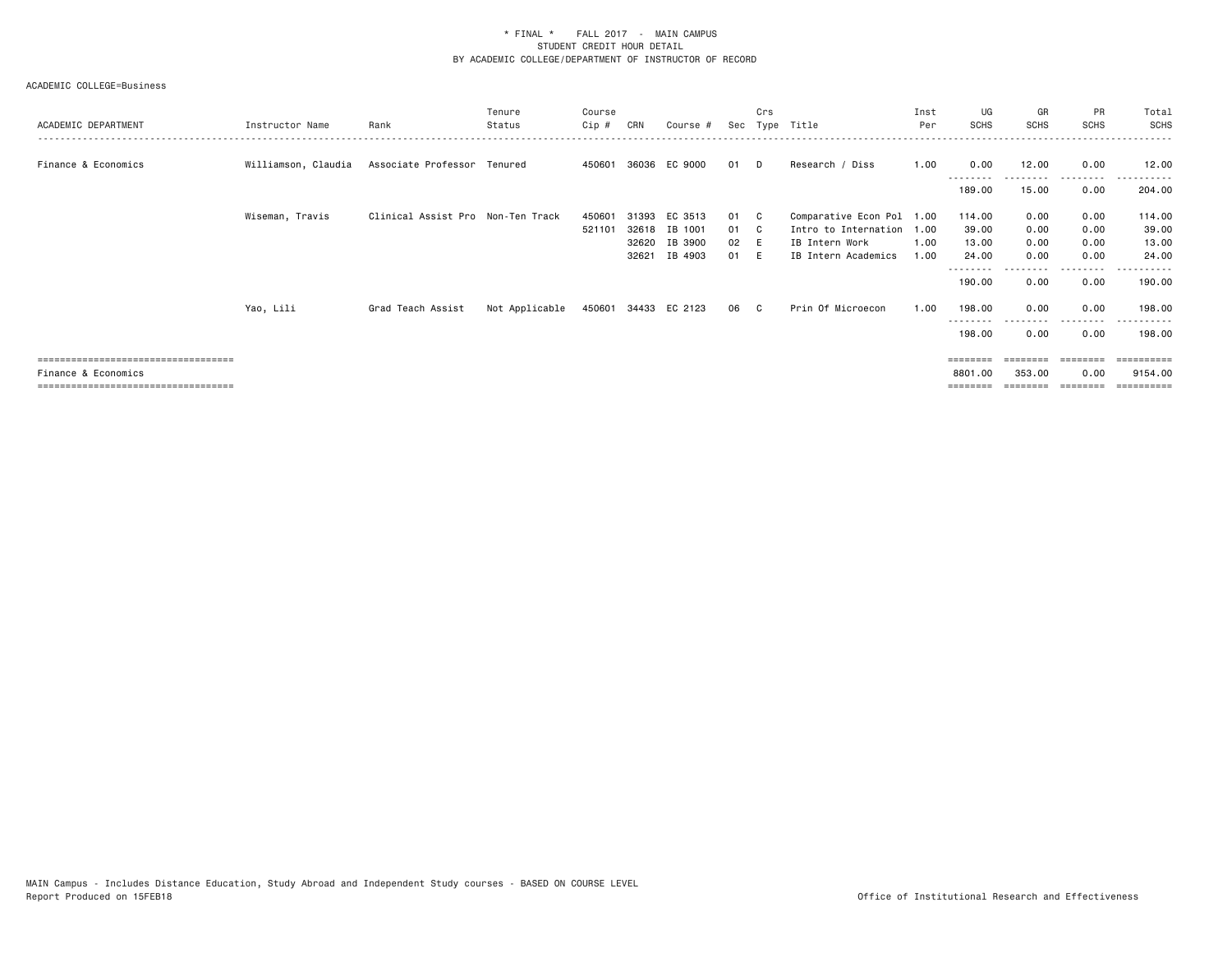| ACADEMIC DEPARTMENT              | Instructor Name    | Rank                          | Tenure<br>Status | Course<br>Cip # | CRN            | Course #              | Sec         | Crs          | Type Title                               | Inst<br>Per  | UG<br><b>SCHS</b>    | GR<br><b>SCHS</b>                                                                                                                                             | PR<br><b>SCHS</b>            | Total<br><b>SCHS</b>                                                                                                                                           |
|----------------------------------|--------------------|-------------------------------|------------------|-----------------|----------------|-----------------------|-------------|--------------|------------------------------------------|--------------|----------------------|---------------------------------------------------------------------------------------------------------------------------------------------------------------|------------------------------|----------------------------------------------------------------------------------------------------------------------------------------------------------------|
| Management & Information Systems | Barnett, Timothy   | Professor                     | Tenured          | 520201          | 33009<br>33013 | MGT 3823<br>MGT 4563  | 01<br>01    | C<br>C       | Responsible Leadersh<br>Staffing in Org  | 1.00<br>1.00 | 120.00<br>75.00      | 0.00<br>0.00                                                                                                                                                  | 0.00<br>0.00                 | 120.00<br>75.00                                                                                                                                                |
|                                  |                    |                               |                  |                 |                |                       |             |              |                                          |              | .<br>195.00          | .<br>0.00                                                                                                                                                     | $- - - -$<br>0.00            | .<br>195.00                                                                                                                                                    |
|                                  | Canfield, Stephen  | Instructor                    | Non-Ten Track    | 110201          | 30604          | BIS 1523              | 01          | C            | Web Development I                        | 1.00         | 114.00               | 0.00                                                                                                                                                          | 0.00                         | 114.00                                                                                                                                                         |
|                                  |                    |                               |                  |                 | 30605          | BIS 1523              | 02          | C            | Web Development I                        | 1.00         | 108.00               | 0.00                                                                                                                                                          | 0.00                         | 108.00                                                                                                                                                         |
|                                  |                    |                               |                  |                 | 30606          | BIS 1523              | 03          | C            | Web Development I                        | 1.00         | 108.00               | 0.00                                                                                                                                                          | 0.00                         | 108.00                                                                                                                                                         |
|                                  |                    |                               |                  |                 | 30607          | BIS 2523              | 01          | C            | Web Development II                       | 1.00         | 108.00               | 0.00                                                                                                                                                          | 0.00                         | 108.00                                                                                                                                                         |
|                                  |                    |                               |                  |                 | 521201 36597   | BIS 7000              | 01          | $\mathbf{I}$ | Directed Indiv Study                     | 1.00         | 0.00                 | 3.00                                                                                                                                                          | 0.00                         | 3.00                                                                                                                                                           |
|                                  |                    |                               |                  |                 |                |                       |             |              |                                          |              | 438.00               | -----<br>3.00                                                                                                                                                 | $- - - -$<br>0.00            | $\cdots$<br>441.00                                                                                                                                             |
|                                  | Chrisman, James    | Professor                     | Tenured          | 520201          | 34451          | MGT 9143              | 01          | C            | Dev Of Mgt Theory                        | 1.00         | 0.00                 | 3.00                                                                                                                                                          | 0.00                         | 3.00                                                                                                                                                           |
|                                  |                    |                               |                  | 521302          | 36851          | <b>MGT 7000</b>       | 03          | Ι            | Directed Indiv Study                     | 1.00         | 0.00                 | 3.00                                                                                                                                                          | 0.00                         | 3.00                                                                                                                                                           |
|                                  |                    |                               |                  |                 | 37083          | MGT 9000              | 03          | D            | Research / Diss                          | 1.00         | 0.00                 | 9.00                                                                                                                                                          | 0.00                         | 9.00                                                                                                                                                           |
|                                  |                    |                               |                  |                 |                |                       |             |              |                                          |              | .<br>0.00            | $\frac{1}{2} \left( \frac{1}{2} \right) \left( \frac{1}{2} \right) \left( \frac{1}{2} \right) \left( \frac{1}{2} \right) \left( \frac{1}{2} \right)$<br>15.00 | $\sim$ $\sim$ $\sim$<br>0.00 | .<br>15.00                                                                                                                                                     |
|                                  | Daspit, Joshua     | Assistant Professor Ten Track |                  | 520101          | 30651          | <b>BUS 4853</b>       | 04          | C            | <b>Business Policy</b>                   | 1.00         | 123.00               | 0.00                                                                                                                                                          | 0.00                         | 123.00                                                                                                                                                         |
|                                  |                    |                               |                  |                 |                | 30652 BUS 4853        | 05          | C            | <b>Business Policy</b>                   | 1.00         | 123.00               | 0.00                                                                                                                                                          | 0.00                         | 123.00                                                                                                                                                         |
|                                  |                    |                               |                  |                 |                |                       |             |              |                                          |              | 246.00               | .<br>0.00                                                                                                                                                     | .<br>0.00                    | $\frac{1}{2} \left( \frac{1}{2} \right) \left( \frac{1}{2} \right) \left( \frac{1}{2} \right) \left( \frac{1}{2} \right) \left( \frac{1}{2} \right)$<br>246.00 |
|                                  | Dhaenens, Andrew   | Grad Teach Assist             | Not Applicable   |                 |                | 520201 33010 MGT 4153 | 01          | C            | Management Seminar                       | 1.00         | 123.00               | 0.00                                                                                                                                                          | 0.00                         | 123.00                                                                                                                                                         |
|                                  |                    |                               |                  |                 |                |                       |             |              |                                          |              | .<br>123.00          | 0.00                                                                                                                                                          | 0.00                         | .<br>123.00                                                                                                                                                    |
|                                  | Hammond, Nathaniel | Grad Teach Assist             | Not Applicable   | 521301          | 32994          | MGT 3114              | 02          | C            | Prin of Mgt & Prod                       | 1.00         | 944.00               | 0.00                                                                                                                                                          | 0.00                         | 944.00                                                                                                                                                         |
|                                  |                    |                               |                  |                 |                |                       |             |              |                                          |              | . <u>.</u><br>944.00 | 0.00                                                                                                                                                          | 0.00                         | 944.00                                                                                                                                                         |
|                                  | Holt, Daniel       | Associate Professor Tenured   |                  |                 | 520701 33002   | MGT 3323              | 01          | C            | Entrepreneurship                         | 1.00         | 99.00                |                                                                                                                                                               | 0.00                         | 99.00                                                                                                                                                          |
|                                  |                    |                               |                  |                 |                | 33003 MGT 3323        | 02          | C            | Entrepreneurship                         | 1.00         | 96.00                | 0.00<br>0.00                                                                                                                                                  | 0.00                         | 96.00                                                                                                                                                          |
|                                  |                    |                               |                  |                 |                |                       |             |              |                                          |              | .                    |                                                                                                                                                               | $- - - -$                    | .                                                                                                                                                              |
|                                  |                    |                               |                  |                 |                |                       |             |              |                                          |              | 195.00               | 0.00                                                                                                                                                          | 0.00                         | 195.00                                                                                                                                                         |
|                                  | Long, Rebecca      | Professor                     | Tenured          | 520101          |                | 30648 BUS 4853        | 01          | C)           | <b>Business Policy</b>                   | 1.00         | 135.00<br>.          | 0.00                                                                                                                                                          | 0.00                         | 135.00                                                                                                                                                         |
|                                  |                    |                               |                  |                 |                |                       |             |              |                                          |              | 135.00               | 0.00                                                                                                                                                          | 0.00                         | 135.00                                                                                                                                                         |
|                                  | Madison, Kristen   | Assistant Professor Ten Track |                  | 521001          | 33004          | MGT 3513              | 01          | C            | Intro Human Res Mgt                      | 1.00         | 207.00               | 0.00                                                                                                                                                          | 0.00                         | 207.00                                                                                                                                                         |
|                                  |                    |                               |                  |                 | 33005          | MGT 3513              | 02          | C            | Intro Human Res Mgt                      | 1.00         | 201.00<br>.          | 0.00                                                                                                                                                          | 0.00<br>$- - - -$            | 201.00<br>.                                                                                                                                                    |
|                                  |                    |                               |                  |                 |                |                       |             |              |                                          |              | 408.00               | 0.00                                                                                                                                                          | 0.00                         | 408.00                                                                                                                                                         |
|                                  | Marett, Emily      | Instructor                    | Non-Ten Track    | 520201          | 32997          | MGT 3213              | 03          | C            | Org Communications                       | 1.00         | 189.00               | 0.00                                                                                                                                                          | 0.00                         | 189.00                                                                                                                                                         |
|                                  |                    |                               |                  |                 | 32999          | MGT 3213              | 05          | C            | Org Communications                       | 1.00         | 195.00               | 0.00                                                                                                                                                          | 0.00                         | 195.00                                                                                                                                                         |
|                                  |                    |                               |                  |                 |                | 521001 33011 MGT 4533 | 01          | C            | Advanced Hrm                             | 1.00         | 144.00<br>.          | 0.00<br>$\frac{1}{2} \left( \frac{1}{2} \right) \left( \frac{1}{2} \right) \left( \frac{1}{2} \right) \left( \frac{1}{2} \right) \left( \frac{1}{2} \right)$  | 0.00<br>.                    | 144.00<br>.                                                                                                                                                    |
|                                  |                    |                               |                  |                 |                |                       |             |              |                                          |              | 528.00               | 0.00                                                                                                                                                          | 0.00                         | 528.00                                                                                                                                                         |
|                                  | Marett, Lawrence   | Associate Professor Tenured   |                  | 521201          | 30621<br>34098 | BIS 8613<br>BIS 8613  | 01<br>501 C | C            | MIS Administration<br>MIS Administration | 1.00<br>1.00 | 0.00<br>0.00         | 15.00<br>24.00                                                                                                                                                | 0.00<br>0.00                 | 15.00<br>24.00                                                                                                                                                 |
|                                  |                    |                               |                  |                 |                |                       |             |              |                                          |              |                      |                                                                                                                                                               |                              |                                                                                                                                                                |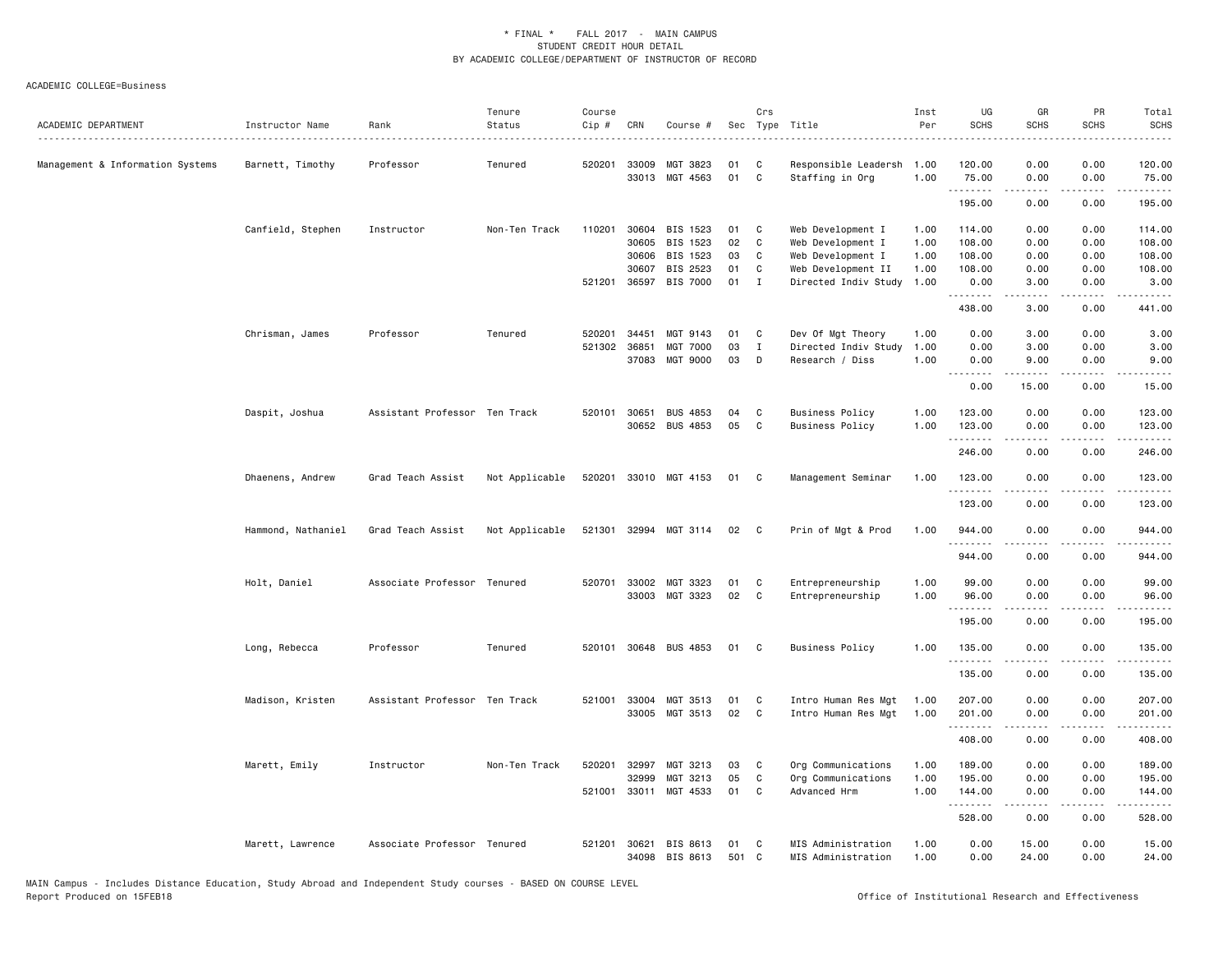| ACADEMIC DEPARTMENT              | Instructor Name    | Rank                              | Tenure<br>Status | Course<br>Cip # | CRN          | Course #              |       | Crs            | Sec Type Title<br>.       | Inst<br>Per | UG<br><b>SCHS</b>            | GR<br><b>SCHS</b> | PR<br><b>SCHS</b> | Total<br><b>SCHS</b> |
|----------------------------------|--------------------|-----------------------------------|------------------|-----------------|--------------|-----------------------|-------|----------------|---------------------------|-------------|------------------------------|-------------------|-------------------|----------------------|
| Management & Information Systems | Marett, Lawrence   | Associate Professor Tenured       |                  | 521201          |              | 34448 BIS 9013        | 01    | C              | Gen Topics in MIS Re 1.00 |             | 0.00<br>.                    | 9.00              | 0.00              | 9.00                 |
|                                  |                    |                                   |                  |                 |              |                       |       |                |                           |             | 0.00                         | 48.00             | 0.00              | 48.00                |
|                                  | McLarty, Benjamin  | Assistant Professor Ten Track     |                  |                 |              | 521301 32993 MGT 3114 | 01    | C C            | Prin of Mgt & Prod        | 1.00        | 832.00<br>.                  | 0.00              | 0.00              | 832.00               |
|                                  |                    |                                   |                  |                 |              |                       |       |                |                           |             | 832.00                       | 0.00              | 0.00              | 832.00               |
|                                  | McNamara, Kelly    | Clinical Assoc Prof Non-Ten Track |                  | 521201          | 30600        | BIS 1012              | 01    | C              | Intro to Bus Info Sy 1.00 |             | 478.00                       | 0.00              | 0.00              | 478.00               |
|                                  |                    |                                   |                  |                 | 30601        | BIS 1012              | 02    | $\mathbf{C}$   | Intro to Bus Info Sy 1.00 |             | 84.00                        | 0.00              | 0.00              | 84.00                |
|                                  |                    |                                   |                  |                 | 30602        | BIS 1012              | 03    | $\mathbf{C}$   | Intro to Bus Info Sy 1.00 |             | 82.00                        | 0.00              | 0.00              | 82.00                |
|                                  |                    |                                   |                  |                 | 30611        | BIS 3753              | 01    | C              | Business Database Sy 1.00 |             | 81.00                        | 0.00              | 0.00              | 81.00                |
|                                  |                    |                                   |                  |                 |              | 37104 BIS 4000        | 03    | $\mathbf{I}$   | Directed Indiv Study 1.00 |             | 3.00                         | 0.00              | 0.00              | 3.00                 |
|                                  |                    |                                   |                  |                 |              |                       |       |                |                           |             | <u>.</u><br>728.00           | .<br>0.00         | .<br>0.00         | .<br>728.00          |
|                                  | Otondo, Robert     | Associate Professor Tenured       |                  | 521201          | 30620        | BIS 8513              | 01    | C              | Bus Telecommunicatio 1.00 |             | 0.00                         | 12.00             | 0.00              | 12.00                |
|                                  |                    |                                   |                  |                 | 34097        | BIS 8513              | 501 C |                | Bus Telecommunicatio 1.00 |             | 0.00                         | 21.00             | 0.00              | 21.00                |
|                                  |                    |                                   |                  | 521299          | 30613        | BIS 4533              | 01    | C              | Decision Support Sys 1.00 |             | 72.00                        | 0.00              | 0.00              | 72.00                |
|                                  |                    |                                   |                  |                 |              | 30617 BIS 6533        | 01    | C              | Decision Support Sys 1.00 |             | 0.00                         | 9.00              | 0.00              | 9.00                 |
|                                  |                    |                                   |                  |                 |              |                       |       |                |                           |             | .<br>72.00                   | 42.00             | 0.00              | 114.00               |
|                                  | Pearson, Allison   | Non-Faculty                       | Tenured          |                 |              | 521302 37050 MGT 9000 | 02    | - D            | Research / Diss           | 1.00        | 0.00                         | 9.00              | 0.00              | 9.00                 |
|                                  |                    |                                   |                  |                 |              |                       |       |                |                           |             | $\sim$ $\sim$ $\sim$<br>0.00 | 9.00              | 0.00              | 9.00                 |
|                                  | Pearson, Rodney    | Professor                         | Tenured          | 521003          | 36459        | FYE 1001              | F32 C |                | First Year Experienc 0.50 |             | 10.00                        | 0.00              | 0.00              | 10.00                |
|                                  |                    |                                   |                  |                 | 36477        | FYE 1101              | F01 C |                | Freshman Success Str 1.00 |             | 136.00                       | 0.00              | 0.00              | 136.00               |
|                                  |                    |                                   |                  |                 | 521201 30610 | BIS 3523              | 01    | $\mathbf{C}$   | Advanced Languages        | 1.00        | 75.00                        | 0.00              | 0.00              | 75.00                |
|                                  |                    |                                   |                  |                 | 30612        | BIS 4523              | 01    | C              | Business Programming 1.00 |             | 42.00                        | 0.00              | 0.00              | 42.00                |
|                                  |                    |                                   |                  |                 | 30616        | BIS 6523              | 01    | C              | Business Programming 1.00 |             | 0.00                         | 6.00              | 0.00              | 6.00                 |
|                                  |                    |                                   |                  |                 |              | 34094 BIS 6523        | 501 C |                | Business Programming 1.00 |             | 0.00<br>.                    | 21.00<br>.        | 0.00<br>.         | 21.00<br>.           |
|                                  |                    |                                   |                  |                 |              |                       |       |                |                           |             | 263.00                       | 27.00             | 0.00              | 290.00               |
|                                  | Richardson, Jimmy  | Lecturer                          | Non-Ten Track    |                 |              | 521003 33008 MGT 3813 | 01    | C <sub>1</sub> | Organizational Behav 1.00 |             | 189.00<br>.                  | 0.00              | 0.00<br>.         | 189.00<br>.          |
|                                  |                    |                                   |                  |                 |              |                       |       |                |                           |             | 189.00                       | 0.00              | 0.00              | 189.00               |
|                                  | Roberts, Renata    | Non-Faculty                       | Not Applicable   | 520201          | 32996        | MGT 3213              | 02    | C              | Org Communications        | 1.00        | 150.00                       | 0.00              | 0.00              | 150.00               |
|                                  |                    |                                   |                  |                 |              | 33001 MGT 3213        | 07    | C              | Org Communications        | 1.00        | 147.00                       | 0.00              | 0.00              | 147.00               |
|                                  |                    |                                   |                  |                 |              |                       |       |                |                           |             | .                            |                   |                   |                      |
|                                  |                    |                                   |                  |                 |              |                       |       |                |                           |             | 297.00                       | 0.00              | 0.00              | 297.00               |
|                                  | Singh, Kulraj      | Assistant Professor Ten Track     |                  |                 |              | 520101 30650 BUS 4853 | 03    | $\mathbf{C}$   | <b>Business Policy</b>    | 1.00        | 63.00                        | 0.00              | 0.00              | 63.00                |
|                                  |                    |                                   |                  |                 |              |                       |       |                |                           |             | 63.00                        | 0.00              | 0.00              | 63.00                |
|                                  | Soleimanof, Sohrab | Assistant Professor Non-Ten Track |                  |                 |              | 520101 30649 BUS 4853 | 02    | $\mathbf{C}$   | <b>Business Policy</b>    | 1.00        | 120.00                       | 0.00              | 0.00              | 120.00               |
|                                  |                    |                                   |                  |                 |              |                       |       |                |                           |             | .<br>120.00                  | 0.00              | 0.00              | 120.00               |
|                                  | Spencer, Barbara   | Lecturer                          | Non-Ten Track    |                 |              | 520201 34334 MGT 8123 | 501 C |                | Strategic Bus Consul 1.00 |             | 0.00                         | 81.00             | 0.00              | 81.00                |
|                                  |                    |                                   |                  |                 |              |                       |       |                |                           |             |                              |                   |                   |                      |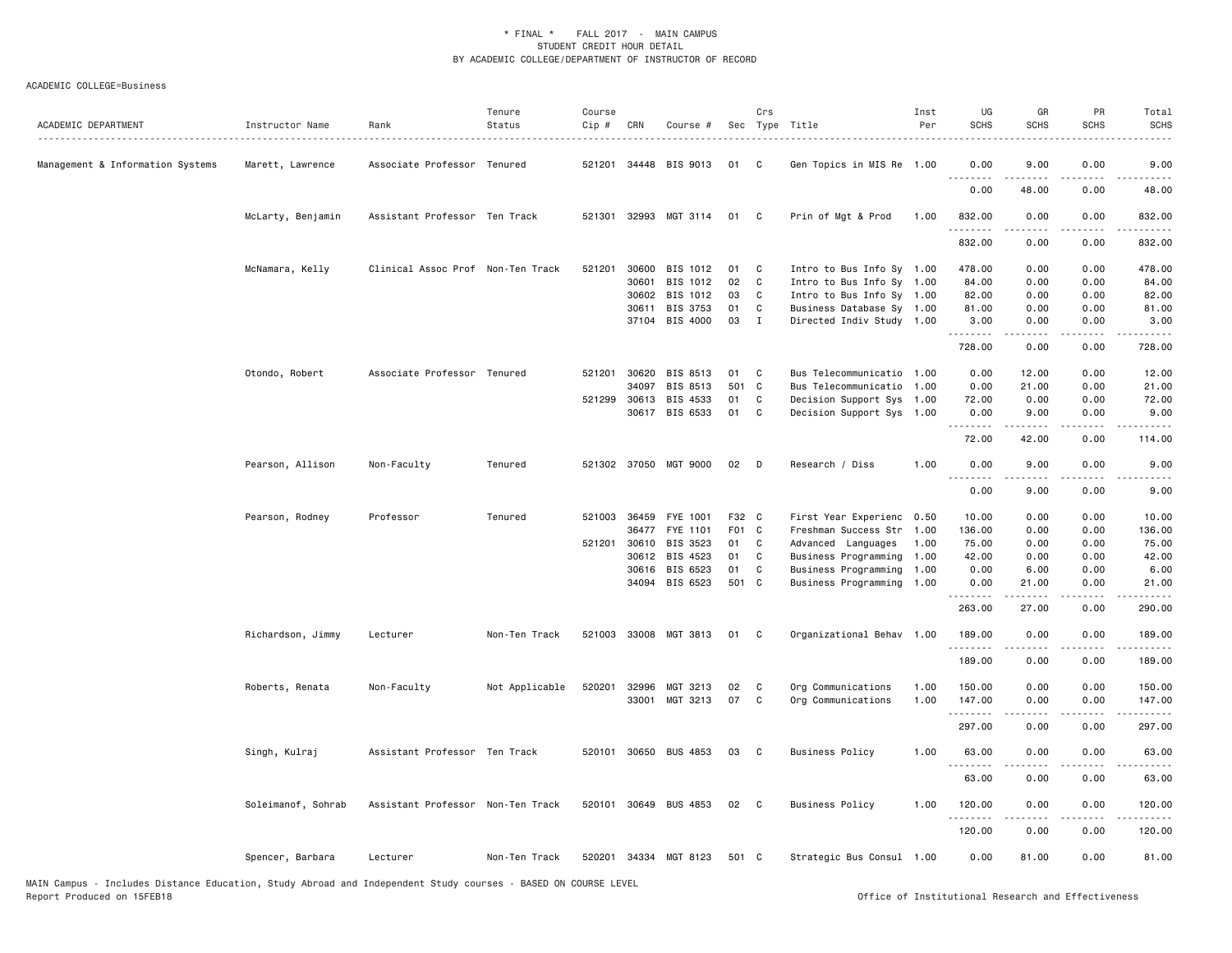| ACADEMIC DEPARTMENT                                                    | Instructor Name    | Rank                        | Tenure<br>Status | Course<br>Cip # | CRN          | Course #              | Sec    | Crs            | Type Title                | Inst<br>Per | UG<br><b>SCHS</b>                             | GR<br><b>SCHS</b>                                                                                                                                             | PR<br><b>SCHS</b> | Total<br>SCHS                                                                                                                               |
|------------------------------------------------------------------------|--------------------|-----------------------------|------------------|-----------------|--------------|-----------------------|--------|----------------|---------------------------|-------------|-----------------------------------------------|---------------------------------------------------------------------------------------------------------------------------------------------------------------|-------------------|---------------------------------------------------------------------------------------------------------------------------------------------|
|                                                                        |                    |                             |                  |                 |              |                       |        |                |                           |             | <u>.</u>                                      | .                                                                                                                                                             |                   |                                                                                                                                             |
|                                                                        |                    |                             |                  |                 |              |                       |        |                |                           |             | 0.00                                          | 81.00                                                                                                                                                         | 0.00              | 81.00                                                                                                                                       |
| Management & Information Systems                                       | Su, Youyi          | Grad Teach Assist           | Not Applicable   |                 |              | 520101 34449 BUS 4853 | 06     | $\mathbf{C}$   | Business Policy-SI        | 1.00        | 81.00                                         | 0.00                                                                                                                                                          | 0.00              | 81.00                                                                                                                                       |
|                                                                        |                    |                             |                  |                 |              |                       |        |                |                           |             | $- - -$<br>.<br>81.00                         | .<br>0.00                                                                                                                                                     | .<br>0.00         | .<br>81.00                                                                                                                                  |
|                                                                        | Templeton, Gary    | Associate Professor Tenured |                  | 521201          | 30615        | BIS 4763              | 01 C   |                | BIS Senior Seminar        | 1.00        | 48.00                                         | 0.00                                                                                                                                                          | 0.00              | 48.00                                                                                                                                       |
|                                                                        |                    |                             |                  |                 | 30618        | BIS 8113              | 01 C   |                | Mgt Info Tech & Sys       | 1.00        | 0.00                                          | 87.00                                                                                                                                                         | 0.00              | 87.00                                                                                                                                       |
|                                                                        |                    |                             |                  |                 | 34095        | BIS 8113              | 501 C  |                | Mgt Info Tech & Sys       | 1.00        | 0.00                                          | 78.00                                                                                                                                                         | 0.00              | 78.00                                                                                                                                       |
|                                                                        |                    |                             |                  |                 | 36399        | BIS 4000              | $01$ I |                | Directed Indiv Study 1.00 |             | 3.00                                          | 0.00                                                                                                                                                          | 0.00              | 3.00                                                                                                                                        |
|                                                                        |                    |                             |                  |                 | 36411        | BIS 4000              | 02 I   |                | Directed Indiv Study 1.00 |             | 3.00                                          | 0.00                                                                                                                                                          | 0.00              | 3.00                                                                                                                                        |
|                                                                        |                    |                             |                  |                 |              |                       |        |                |                           |             | <u> - - - - - - - -</u><br>54.00              | .<br>165.00                                                                                                                                                   | ----<br>0.00      | 219.00                                                                                                                                      |
|                                                                        | Templeton, Laura   | Associate Professor Tenured |                  | 520201          | 33012        | MGT 4543              | 01     | C C            | Compensation Mgt          | 1.00        | 117.00                                        | 0.00                                                                                                                                                          | 0.00              | 117.00                                                                                                                                      |
|                                                                        |                    |                             |                  | 521001          | 33006        | MGT 3513              | 03     | $\mathbf{C}$   | Intro Human Res Mgt       | 1.00        | 210.00                                        | 0.00                                                                                                                                                          | 0.00              | 210.00                                                                                                                                      |
|                                                                        |                    |                             |                  |                 | 521302 36850 | MGT 7000              | 02     | $\blacksquare$ | Directed Indiv Study 1.00 |             | 0.00                                          | 3.00<br>.                                                                                                                                                     | 0.00<br>.         | 3.00                                                                                                                                        |
|                                                                        |                    |                             |                  |                 |              |                       |        |                |                           |             | --------<br>327.00                            | 3.00                                                                                                                                                          | 0.00              | 330.00                                                                                                                                      |
|                                                                        | Vardaman, James    | Associate Professor Tenured |                  | 520201          | 34333        | MGT 8113              | 501 C  |                | Leadership Skills         | 1.00        | 0.00                                          | 69.00                                                                                                                                                         | 0.00              | 69.00                                                                                                                                       |
|                                                                        |                    |                             |                  |                 | 34452        | MGT 9613              | 01 C   |                | Org Theory & Prac         | 1.00        | 0.00                                          | 6.00                                                                                                                                                          | 0.00              | 6.00                                                                                                                                        |
|                                                                        |                    |                             |                  | 521302 36241    |              | MGT 9000              | 01 D   |                | Research / Diss           | 1.00        | 0.00<br>$\frac{1}{2}$<br><u>.</u>             | 13.00<br>$\frac{1}{2} \left( \frac{1}{2} \right) \left( \frac{1}{2} \right) \left( \frac{1}{2} \right) \left( \frac{1}{2} \right) \left( \frac{1}{2} \right)$ | 0.00<br>.         | 13.00                                                                                                                                       |
|                                                                        |                    |                             |                  |                 |              |                       |        |                |                           |             | 0.00                                          | 88.00                                                                                                                                                         | 0.00              | 88.00                                                                                                                                       |
|                                                                        | Vedadi, Ali        | Grad Teach Assist           | Not Applicable   |                 |              | 521201 30614 BIS 4753 | 01 C   |                | Struc Sys Analysis        | 1.00        | 63.00                                         | 0.00                                                                                                                                                          | 0.00              | 63.00                                                                                                                                       |
|                                                                        |                    |                             |                  |                 |              |                       |        |                |                           |             | $\sim$ $\sim$ $\sim$<br>63.00                 | 0.00                                                                                                                                                          | 0.00              | 63.00                                                                                                                                       |
|                                                                        | Warkentin, Merrill | Professor                   | Tenured          | 521201          | 30619        | BIS 8213              | 01 C   |                | Adv Sys Anal & Des        | 1.00        | 0.00                                          | 15.00                                                                                                                                                         | 0.00              | 15.00                                                                                                                                       |
|                                                                        |                    |                             |                  |                 | 34096        | BIS 8213              | 501 C  |                | Adv Sys Anal & Des        | 1.00        | 0.00                                          | 21.00                                                                                                                                                         | 0.00              | 21.00                                                                                                                                       |
|                                                                        |                    |                             |                  |                 | 36306        | BIS 9000              | 01 D   |                | Research / Diss           | 1.00        | 0.00<br>$\sim$ $\sim$ $\sim$<br>$\frac{1}{2}$ | 18.00                                                                                                                                                         | 0.00              | 18.00                                                                                                                                       |
|                                                                        |                    |                             |                  |                 |              |                       |        |                |                           |             | 0.00                                          | 54.00                                                                                                                                                         | 0.00              | 54.00                                                                                                                                       |
| ----------------------------------<br>Management & Information Systems |                    |                             |                  |                 |              |                       |        |                |                           |             | <b>EDESSER</b><br>6301,00                     | ========<br>535,00                                                                                                                                            | ========<br>0.00  | $\begin{minipage}{0.9\linewidth} \hspace*{-0.2cm} \textbf{m} = \textbf{m} = \textbf{m} = \textbf{m} = \textbf{m} \end{minipage}$<br>6836,00 |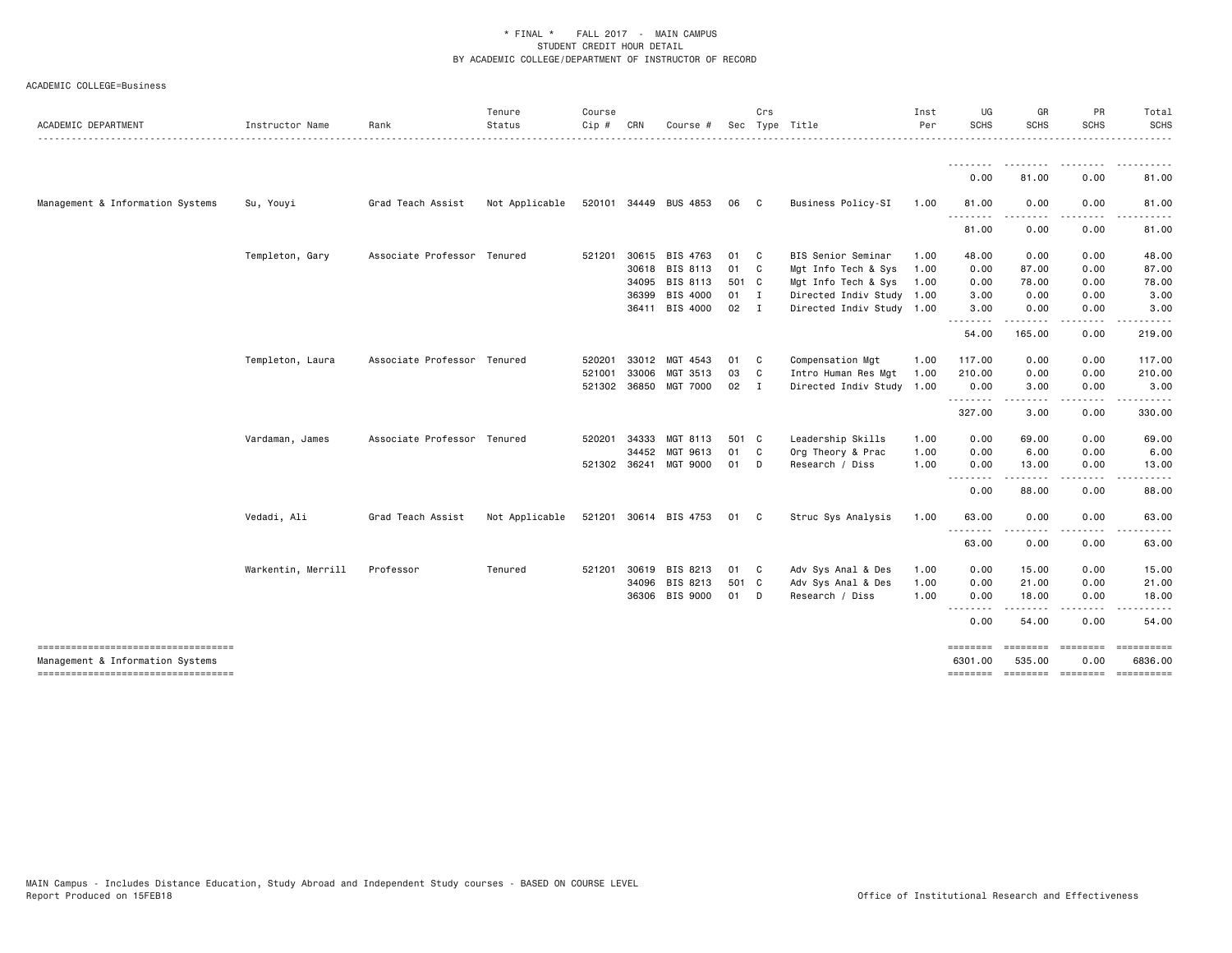| ACADEMIC DEPARTMENT                               | Instructor Name                | Rank                          | Tenure<br>Status | Course<br>Cip # | CRN          | Course #              |       | Crs          | Sec Type Title<br>.       | Inst<br>Per | UG<br><b>SCHS</b> | GR<br><b>SCHS</b>                                                                                                                                             | PR<br><b>SCHS</b>                   | Total<br><b>SCHS</b><br>$\frac{1}{2}$                                                                                                                                                                                                                                                                                                          |
|---------------------------------------------------|--------------------------------|-------------------------------|------------------|-----------------|--------------|-----------------------|-------|--------------|---------------------------|-------------|-------------------|---------------------------------------------------------------------------------------------------------------------------------------------------------------|-------------------------------------|------------------------------------------------------------------------------------------------------------------------------------------------------------------------------------------------------------------------------------------------------------------------------------------------------------------------------------------------|
| Marketing, Quantitative Analysis &   Adams, Frank |                                | Assistant Professor Ten Track |                  | 520209          | 33028        | MKT 4033              | 01    | C            | International Transp      | 1.00        | 132,00            | 0.00                                                                                                                                                          | 0.00                                | 132.00                                                                                                                                                                                                                                                                                                                                         |
|                                                   |                                |                               |                  |                 |              | 521401 33041 MKT 4813 | 02    | $\mathbf{C}$ | Marketing-Mgt             | 1.00        | 51.00<br>.        | 0.00<br>$\frac{1}{2} \left( \frac{1}{2} \right) \left( \frac{1}{2} \right) \left( \frac{1}{2} \right) \left( \frac{1}{2} \right) \left( \frac{1}{2} \right)$  | 0.00<br>.                           | 51.00<br>$- - - - - -$                                                                                                                                                                                                                                                                                                                         |
|                                                   |                                |                               |                  |                 |              |                       |       |              |                           |             | 183.00            | 0.00                                                                                                                                                          | 0.00                                | 183.00                                                                                                                                                                                                                                                                                                                                         |
|                                                   | Adkerson, Jeffrey              | Non-Faculty                   | Not Applicable   |                 | 310302 33018 | MKT 2211              | 01    | - S          | PGM Level I Seminar       | 1.00        | 24.00             | 0.00                                                                                                                                                          | 0.00                                | 24.00                                                                                                                                                                                                                                                                                                                                          |
|                                                   |                                |                               |                  |                 | 33019        | MKT 2231              | 01    | L            | Golf Professional De      | 1.00        | 29.00             | 0.00                                                                                                                                                          | 0.00                                | 29.00                                                                                                                                                                                                                                                                                                                                          |
|                                                   |                                |                               |                  |                 | 33020        | MKT 2251              | 01    | L            | Golf Professional De      | 1.00        | 21.00             | 0.00                                                                                                                                                          | 0.00                                | 21.00                                                                                                                                                                                                                                                                                                                                          |
|                                                   |                                |                               |                  |                 | 521401 37188 | MKT 4000              | 01    | $\mathbf I$  | Directed Indiv Study 1.00 |             | 2.00              | 0.00                                                                                                                                                          | 0.00                                | 2.00                                                                                                                                                                                                                                                                                                                                           |
|                                                   |                                |                               |                  | 521801          | 33034        | MKT 4233              | 01    | C            | Golf Operations Man       | 1.00        | 60.00<br>.        | 0.00                                                                                                                                                          | 0.00                                | 60.00                                                                                                                                                                                                                                                                                                                                          |
|                                                   |                                |                               |                  |                 |              |                       |       |              |                           |             | 136.00            | 0.00                                                                                                                                                          | 0.00                                | 136.00                                                                                                                                                                                                                                                                                                                                         |
|                                                   | Barney, Christian              | Grad Teach Assist             | Not Applicable   |                 |              | 521401 33036 MKT 4413 | 02    | $\mathbf{C}$ | Consumer Behavior         | 1.00        | 207.00<br>.       | 0.00                                                                                                                                                          | 0.00                                | 207.00                                                                                                                                                                                                                                                                                                                                         |
|                                                   |                                |                               |                  |                 |              |                       |       |              |                           |             | 207.00            | 0.00                                                                                                                                                          | 0.00                                | 207.00                                                                                                                                                                                                                                                                                                                                         |
|                                                   | Breazeale, Michael             | Assistant Professor Ten Track |                  |                 | 521401 33029 | MKT 4113              | 01    | C            | Personal Selling          | 1.00        | 213.00            | 0.00                                                                                                                                                          | 0.00                                | 213.00                                                                                                                                                                                                                                                                                                                                         |
|                                                   |                                |                               |                  |                 | 35000        | MKT 4423              | 01    | C            | Strategic Brand Mana 1.00 |             | 219.00            | 0.00                                                                                                                                                          | 0.00                                | 219.00                                                                                                                                                                                                                                                                                                                                         |
|                                                   |                                |                               |                  |                 | 35001        | MKT 6423              | 01    | C            | Strategic Brand Mana      | 1.00        | 0.00              | 12.00                                                                                                                                                         | 0.00                                | 12.00                                                                                                                                                                                                                                                                                                                                          |
|                                                   |                                |                               |                  |                 |              |                       |       |              |                           |             | .<br>432.00       | $\frac{1}{2} \left( \frac{1}{2} \right) \left( \frac{1}{2} \right) \left( \frac{1}{2} \right) \left( \frac{1}{2} \right) \left( \frac{1}{2} \right)$<br>12.00 | $\sim$ $\sim$ $\sim$ $\sim$<br>0.00 | $\frac{1}{2} \left( \begin{array}{ccc} 1 & 0 & 0 & 0 \\ 0 & 0 & 0 & 0 \\ 0 & 0 & 0 & 0 \\ 0 & 0 & 0 & 0 \\ 0 & 0 & 0 & 0 \\ 0 & 0 & 0 & 0 \\ 0 & 0 & 0 & 0 \\ 0 & 0 & 0 & 0 \\ 0 & 0 & 0 & 0 \\ 0 & 0 & 0 & 0 \\ 0 & 0 & 0 & 0 & 0 \\ 0 & 0 & 0 & 0 & 0 \\ 0 & 0 & 0 & 0 & 0 \\ 0 & 0 & 0 & 0 & 0 \\ 0 & 0 & 0 & 0 & 0 \\ 0 & 0 & 0$<br>444.00 |
|                                                   | Brown, Haley-Lavell Instructor |                               | Non-Ten Track    |                 | 220205 30629 | BL 4243               | 01    | C            | Entrepreneur Law          | 1.00        | 36.00             | 0.00                                                                                                                                                          | 0.00                                | 36.00                                                                                                                                                                                                                                                                                                                                          |
|                                                   |                                |                               |                  |                 | 30632        | BL 6243               | 01    | C            | Entrepreneur Law          | 1.00        | 0.00              | 33.00                                                                                                                                                         | 0.00                                | 33.00                                                                                                                                                                                                                                                                                                                                          |
|                                                   |                                |                               |                  |                 | 220207 30630 | BL 4263               | 01    | C            | Environmental Law         | 1.00        | 81.00             | 0.00                                                                                                                                                          | 0.00                                | 81.00                                                                                                                                                                                                                                                                                                                                          |
|                                                   |                                |                               |                  | 220209          | 30631        | BL 4273               | 01    | C.           | Int Bus Law               | 1.00        | 90.00             | 0.00                                                                                                                                                          | 0.00                                | 90.00                                                                                                                                                                                                                                                                                                                                          |
|                                                   |                                |                               |                  |                 | 229999 30633 | BL 6263               | 01    | C            | Environmental Law         | 1.00        | 0.00              | 18.00                                                                                                                                                         | 0.00                                | 18.00                                                                                                                                                                                                                                                                                                                                          |
|                                                   |                                |                               |                  |                 | 30634        | BL 6273               | 01    | C            | Int Bus Law               | 1.00        | 0.00<br>.         | 3.00<br>.                                                                                                                                                     | 0.00<br>.                           | 3.00<br>-----                                                                                                                                                                                                                                                                                                                                  |
|                                                   |                                |                               |                  |                 |              |                       |       |              |                           |             | 207.00            | 54.00                                                                                                                                                         | 0.00                                | 261.00                                                                                                                                                                                                                                                                                                                                         |
|                                                   | Collier, Joel                  | Professor                     | Tenured          | 521401          | 33044        | MKT 8153              | 01    | C            | Strategic Marketing       | 1.00        | 0.00              | 78.00                                                                                                                                                         | 0.00                                | 78.00                                                                                                                                                                                                                                                                                                                                          |
|                                                   |                                |                               |                  |                 | 34336        | MKT 8153              | 521 C |              | Strategic Marketing       | 1.00        | 0.00              | 93.00                                                                                                                                                         | 0.00                                | 93.00                                                                                                                                                                                                                                                                                                                                          |
|                                                   |                                |                               |                  |                 |              | 36018 MKT 9000        | 01    | D            | Research / Diss           | 1.00        | 0.00              | 19.00                                                                                                                                                         | 0.00                                | 19.00                                                                                                                                                                                                                                                                                                                                          |
|                                                   |                                |                               |                  |                 |              |                       |       |              |                           |             | .<br>0.00         | 190.00                                                                                                                                                        | $\sim$ $\sim$ $\sim$<br>0.00        | 190.00                                                                                                                                                                                                                                                                                                                                         |
|                                                   | Cook, Cecelia                  | Assistant Professor Ten Track |                  | 220205          | 30623        | BL 2413               | 01    | C            | Legal Envt Bus            | 1.00        | 588.00            | 0.00                                                                                                                                                          | 0.00                                | 588.00                                                                                                                                                                                                                                                                                                                                         |
|                                                   |                                |                               |                  |                 | 30624        | BL 2413               | 02    | C            | Legal Envt Bus            | 1.00        | 591.00            | 0.00                                                                                                                                                          | 0.00                                | 591.00                                                                                                                                                                                                                                                                                                                                         |
|                                                   |                                |                               |                  |                 | 30627        | BL 3223               | 01    | C            | Law Of Comm Trans         | 1.00        | 162.00            | 0.00                                                                                                                                                          | 0.00                                | 162.00                                                                                                                                                                                                                                                                                                                                         |
|                                                   |                                |                               |                  |                 | 30628        | BL 3223               | 02    | C            | Law Of Comm Trans         | 1.00        | 90.00             | 0.00                                                                                                                                                          | 0.00                                | 90.00                                                                                                                                                                                                                                                                                                                                          |
|                                                   |                                |                               |                  |                 |              |                       |       |              |                           |             | .<br>1431.00      | $\frac{1}{2} \left( \frac{1}{2} \right) \left( \frac{1}{2} \right) \left( \frac{1}{2} \right) \left( \frac{1}{2} \right) \left( \frac{1}{2} \right)$<br>0.00  | .<br>0.00                           | .<br>1431.00                                                                                                                                                                                                                                                                                                                                   |
|                                                   | Dunlap, Kali                   | Non-Faculty                   | Not Applicable   |                 |              | 240102 34304 IDS 4111 | 502 C |              | Professional Seminar      | 1.00        | 21.00<br>.        | 0.00                                                                                                                                                          | 0.00                                | 21.00                                                                                                                                                                                                                                                                                                                                          |
|                                                   |                                |                               |                  |                 |              |                       |       |              |                           |             | 21.00             | .<br>0.00                                                                                                                                                     | .<br>0.00                           | .<br>21.00                                                                                                                                                                                                                                                                                                                                     |
|                                                   | Farmer, Robert                 | Assistant Professor Ten Track |                  |                 | 521402 33038 | MKT 4533              | 01    | C            | Marketing Research        | 1.00        | 129.00            | 0.00                                                                                                                                                          | 0.00                                | 129.00                                                                                                                                                                                                                                                                                                                                         |
|                                                   |                                |                               |                  |                 |              | 33039 MKT 4533        | 02    | <b>C</b>     | Marketing Research        | 1.00        | 120.00            | 0.00                                                                                                                                                          | 0.00                                | 120.00                                                                                                                                                                                                                                                                                                                                         |
|                                                   |                                |                               |                  |                 |              |                       |       |              |                           |             | .                 | .                                                                                                                                                             | .                                   | .                                                                                                                                                                                                                                                                                                                                              |
|                                                   |                                |                               |                  |                 |              |                       |       |              |                           |             | 249.00            | 0.00                                                                                                                                                          | 0.00                                | 249.00                                                                                                                                                                                                                                                                                                                                         |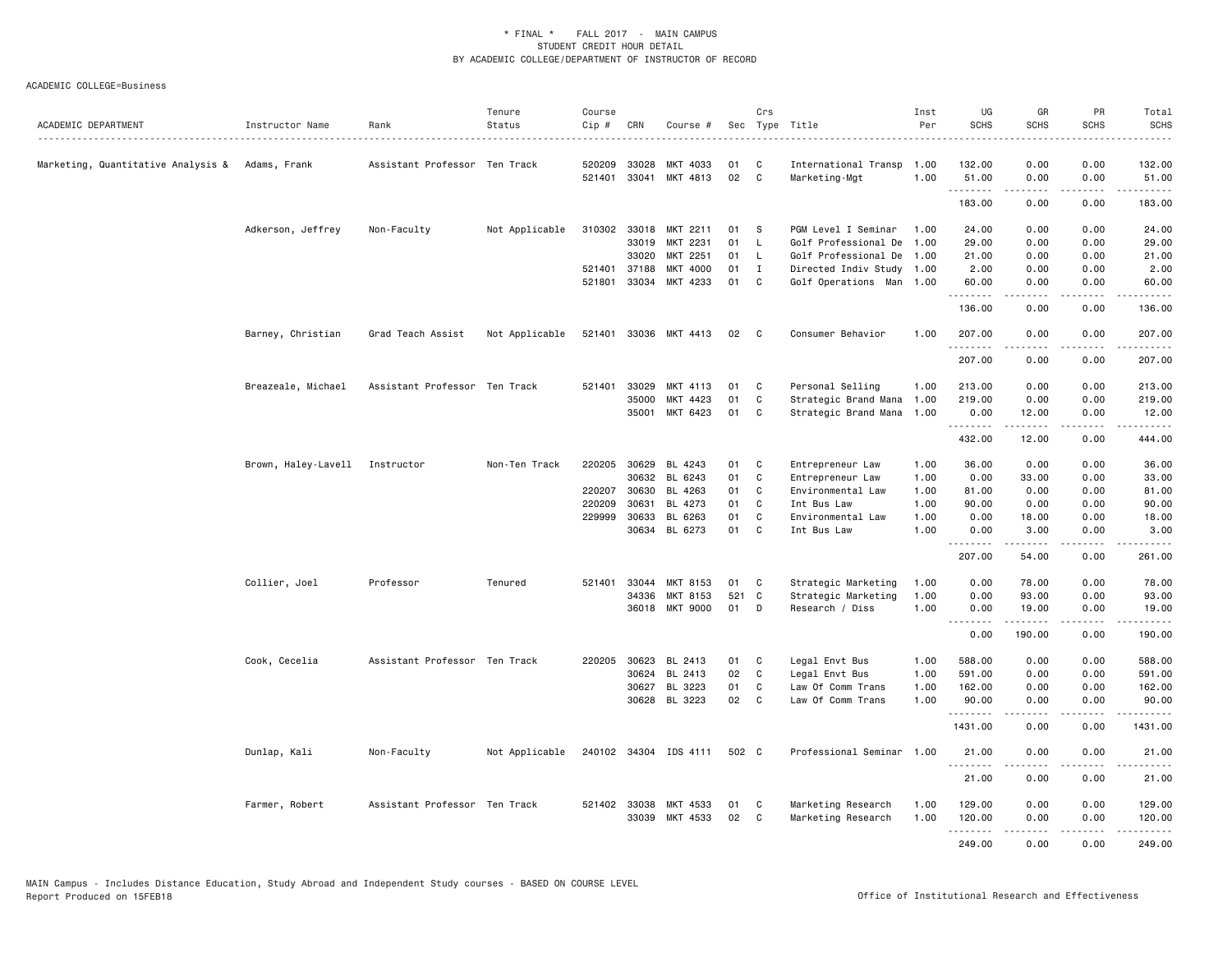| ACADEMIC DEPARTMENT                                | Instructor Name     | Rank                          | Tenure<br>Status | Course<br>$Cip$ # | CRN          | Course #              |       | Crs          | Sec Type Title            | Inst<br>Per | UG<br><b>SCHS</b> | GR<br><b>SCHS</b>                                                                                         | PR<br><b>SCHS</b> | Total<br><b>SCHS</b>                                                                                                                                                                      |
|----------------------------------------------------|---------------------|-------------------------------|------------------|-------------------|--------------|-----------------------|-------|--------------|---------------------------|-------------|-------------------|-----------------------------------------------------------------------------------------------------------|-------------------|-------------------------------------------------------------------------------------------------------------------------------------------------------------------------------------------|
| Marketing, Quantitative Analysis & France, Stephen |                     | Assistant Professor Ten Track |                  |                   | 521302 30644 | BQA 3123              | 05    | C            | Bus Stat Methods II       | 1.00        | 177.00            | 0.00                                                                                                      | 0.00              | 177.00                                                                                                                                                                                    |
|                                                    |                     |                               |                  |                   | 30646        | BQA 9333              | 01    | C            | Stat Methods for Bus      | 1.00        | 0.00              | 24.00                                                                                                     | 0.00              | 24.00                                                                                                                                                                                     |
|                                                    |                     |                               |                  |                   | 36783        | BQA 4000              | 01    | $\mathbf{I}$ | Directed Indiv Study 1.00 |             | 3.00              | 0.00                                                                                                      | 0.00              | 3.00                                                                                                                                                                                      |
|                                                    |                     |                               |                  |                   | 36835        | <b>BQA 7000</b>       | 01    | I            | Directed Indiv Study 1.00 |             | 0.00              | 3.00                                                                                                      | 0.00              | 3.00                                                                                                                                                                                      |
|                                                    |                     |                               |                  |                   | 36836        | BQA 7000              | 02    | I            | Directed Indiv Study 1.00 |             | 0.00              | 3.00                                                                                                      | 0.00              | 3.00                                                                                                                                                                                      |
|                                                    |                     |                               |                  |                   | 36838        | BQA 7000              | 03    | I            | Directed Indiv Study 1.00 |             | 0.00              | 3.00                                                                                                      | 0.00              | 3.00                                                                                                                                                                                      |
|                                                    |                     |                               |                  |                   | 36839        | <b>BQA 7000</b>       | 04    | $\mathbf I$  | Directed Indiv Study 1.00 |             | 0.00              | 3.00                                                                                                      | 0.00              | 3.00                                                                                                                                                                                      |
|                                                    |                     |                               |                  |                   | 36935        | BQA 7000              | 05    | $\mathbf{I}$ | Directed Indiv Study 1.00 |             | 0.00<br>.         | 3.00<br>$\begin{array}{cccccccccc} \bullet & \bullet & \bullet & \bullet & \bullet & \bullet \end{array}$ | 0.00<br>.         | 3.00<br>.                                                                                                                                                                                 |
|                                                    |                     |                               |                  |                   |              |                       |       |              |                           |             | 180.00            | 39.00                                                                                                     | 0.00              | 219.00                                                                                                                                                                                    |
|                                                    | Goree, Michael      | Instructor                    | Non-Ten Track    | 521499            | 34470        | MKT 4613              | 01    | C            | Services Marketing        | 1.00        | 243.00            | 0.00                                                                                                      | 0.00              | 243.00                                                                                                                                                                                    |
|                                                    |                     |                               |                  |                   | 34471        | MKT 4613              | 02    | C            | Services Marketing        | 1.00        | 240.00            | 0.00                                                                                                      | 0.00              | 240.00                                                                                                                                                                                    |
|                                                    |                     |                               |                  | 521803            | 33024        | MKT 3213              | 01    | C            | Retailing                 | 1.00        | 210.00            | 0.00                                                                                                      | 0.00              | 210.00                                                                                                                                                                                    |
|                                                    |                     |                               |                  |                   | 33025        | MKT 3213              | 02    | C            | Retailing                 | 1.00        | 216.00<br>.       | 0.00                                                                                                      | 0.00              | 216.00<br>الداعات عالما                                                                                                                                                                   |
|                                                    |                     |                               |                  |                   |              |                       |       |              |                           |             | 909.00            | 0.00                                                                                                      | 0.00              | 909.00                                                                                                                                                                                    |
|                                                    | Hancock, Tyler      | Grad Teach Assist             | Not Applicable   |                   |              | 521801 34474 MKT 4143 | 01    | C            | Sales Management          | 1.00        | 141.00            | 0.00                                                                                                      | 0.00              | 141.00                                                                                                                                                                                    |
|                                                    |                     |                               |                  |                   |              |                       |       |              |                           |             | .<br>141.00       | 0.00                                                                                                      | $- - - -$<br>0.00 | .<br>141.00                                                                                                                                                                               |
|                                                    | Jones, Carol        | Assistant Professor Ten Track |                  | 521302 34101      |              | BQA 8233              | 501 C |              | Quant Analysis & Bus 1.00 |             | 0.00              | 75.00                                                                                                     | 0.00              | 75.00                                                                                                                                                                                     |
|                                                    |                     |                               |                  |                   | 34946        | BQA 8233              | 01    | $\mathtt{C}$ | Quant Analysis & Bus 1.00 |             | 0.00              | 69.00                                                                                                     | 0.00              | 69.00                                                                                                                                                                                     |
|                                                    |                     |                               |                  |                   |              | 521403 33026 MKT 3323 | 01    | C            | International Logist 1.00 |             | 138.00<br>.       | 0.00<br>.                                                                                                 | 0.00<br>.         | 138.00<br>$\frac{1}{2} \left( \frac{1}{2} \right) \left( \frac{1}{2} \right) \left( \frac{1}{2} \right) \left( \frac{1}{2} \right) \left( \frac{1}{2} \right) \left( \frac{1}{2} \right)$ |
|                                                    |                     |                               |                  |                   |              |                       |       |              |                           |             | 138.00            | 144.00                                                                                                    | 0.00              | 282.00                                                                                                                                                                                    |
|                                                    | Lueg, Jason         | Professor                     | Tenured          | 521401            | 33040        | MKT 4813              | 01    | C            | Marketing-Mgt             | 1.00        | 69.00             | 0.00                                                                                                      | 0.00              | 69.00                                                                                                                                                                                     |
|                                                    |                     |                               |                  |                   | 34472        | MKT 8323              | 01    | S            | Prob In Marketing         | 1.00        | 0.00              | 9.00                                                                                                      | 0.00              | 9.00                                                                                                                                                                                      |
|                                                    |                     |                               |                  |                   |              | 36313 MKT 3513        | 01    | E            | Marketing Internship      | 1.00        | 18.00<br>.        | 0.00<br>$- - - - -$                                                                                       | 0.00<br>.         | 18.00<br>.                                                                                                                                                                                |
|                                                    |                     |                               |                  |                   |              |                       |       |              |                           |             | 87.00             | 9.00                                                                                                      | 0.00              | 96.00                                                                                                                                                                                     |
|                                                    | Lueg, Nicole        | Professor                     | Tenured          | 521401            |              | 34473 MKT 8413        | 01    | -S           | Sem Consumer Behav        | 1.00        | 0.00<br>.         | 9.00<br>.                                                                                                 | 0.00<br>- - - -   | 9.00                                                                                                                                                                                      |
|                                                    |                     |                               |                  |                   |              |                       |       |              |                           |             | 0.00              | 9.00                                                                                                      | 0.00              | 9.00                                                                                                                                                                                      |
|                                                    | Mallette, Stephanie | Instructor                    | Non-Ten Track    | 220205            | 30625        | BL 2413               | 03    | C            | Legal Envt Bus            | 1.00        | 192.00            | 0.00                                                                                                      | 0.00              | 192.00                                                                                                                                                                                    |
|                                                    |                     |                               |                  |                   | 34099        | BL 6243               | 511 C |              | Entrepreneur Law          | 1.00        | 0.00              | 33.00                                                                                                     | 0.00              | 33.00                                                                                                                                                                                     |
|                                                    |                     |                               |                  |                   |              | 229999 34100 BL 8113  | 521 C |              | Law Ethics Disp Res       | 1.00        | 0.00<br><u>.</u>  | 69.00<br><u>.</u>                                                                                         | 0.00<br>.         | 69.00<br>.                                                                                                                                                                                |
|                                                    |                     |                               |                  |                   |              |                       |       |              |                           |             | 192.00            | 102.00                                                                                                    | 0.00              | 294.00                                                                                                                                                                                    |
|                                                    | Moore, Melissa      | Professor                     | Tenured          |                   | 521003 32273 | FYE 1001              | F25 C |              | First Year Experienc 0.50 |             | 3.50              | 0.00                                                                                                      | 0.00              | 3.50                                                                                                                                                                                      |
|                                                    |                     |                               |                  |                   | 32274        | FYE 1001              | F26 C |              | First Year Experienc      | 0.50        | 4.50              | 0.00                                                                                                      | 0.00              | 4.50                                                                                                                                                                                      |
|                                                    |                     |                               |                  | 521401 33021      |              | MKT 3013              | 01    | C            | Principles Of Mkt         | 1.00        | 807.00            | 0.00                                                                                                      | 0.00              | 807.00                                                                                                                                                                                    |
|                                                    |                     |                               |                  |                   |              | 33022 MKT 3013        | 02    | C            | Principles Of Mkt         | 1.00        | 477.00<br>.       | 0.00<br>$- - - - -$                                                                                       | 0.00<br>.         | 477.00<br>.                                                                                                                                                                               |
|                                                    |                     |                               |                  |                   |              |                       |       |              |                           |             | 1292.00           | 0.00                                                                                                      | 0.00              | 1292.00                                                                                                                                                                                   |
|                                                    | Moore, Robert       | Professor                     | Tenured          |                   | 521003 32273 | FYE 1001              | F25 C |              | First Year Experienc 0.50 |             | 3.50              | 0.00                                                                                                      | 0.00              | 3.50                                                                                                                                                                                      |
|                                                    |                     |                               |                  |                   | 32274        | FYE 1001              | F26 C |              | First Year Experienc 0.50 |             | 4.50              | 0.00                                                                                                      | 0.00              | 4.50                                                                                                                                                                                      |
|                                                    |                     |                               |                  |                   | 521302 30635 | BQA 2113              | 01    | C            | Bus Stat Methods I        | 1.00        | 216.00            | 0.00                                                                                                      | 0.00              | 216.00                                                                                                                                                                                    |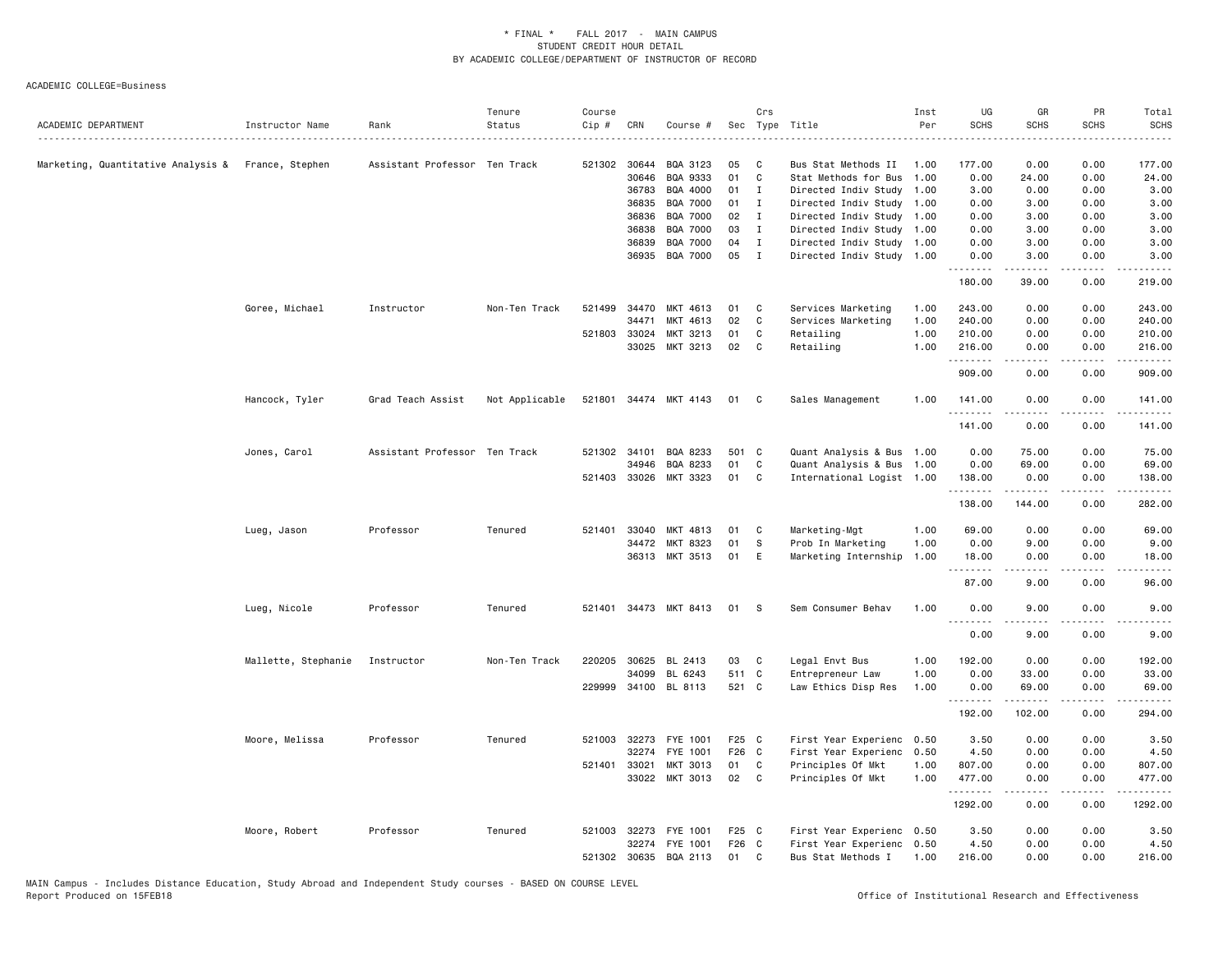| ACADEMIC DEPARTMENT                                                        | Instructor Name   | Rank                          | Tenure<br>Status | Course<br>Cip# | CRN   | Course #                                 | Sec         | Crs      | Type Title                           | Inst<br>Per  | UG<br><b>SCHS</b>     | GR<br><b>SCHS</b>  | PR<br><b>SCHS</b>      | Total<br><b>SCHS</b>             |
|----------------------------------------------------------------------------|-------------------|-------------------------------|------------------|----------------|-------|------------------------------------------|-------------|----------|--------------------------------------|--------------|-----------------------|--------------------|------------------------|----------------------------------|
| Marketing, Quantitative Analysis &                                         | Moore, Robert     | Professor                     | Tenured          | 521302 30639   |       | BQA 2113                                 | 05          | - C      | Bus Stat Methods I                   | 1.00         | 81.00                 | 0.00               | 0.00                   | 81.00                            |
|                                                                            |                   |                               |                  |                |       |                                          |             |          |                                      |              | .<br>305.00           | 0.00               | ----<br>0.00           | 305.00                           |
|                                                                            | Shanahan, Kevin   | Associate Professor Tenured   |                  | 521401         | 33031 | MKT 4123                                 | 01          | <b>C</b> | Advertising                          | 1.00         | 171.00                | 0.00               | 0.00                   | 171.00                           |
|                                                                            |                   |                               |                  |                | 36195 | <b>MKT 9000</b><br>521403 33027 MKT 3933 | 02<br>01    | D<br>C   | Research / Diss<br>International Mkt | 1.00<br>1.00 | 0.00<br>168.00        | 1.00<br>0.00       | 0.00<br>0.00           | 1.00<br>168.00                   |
|                                                                            |                   |                               |                  |                |       |                                          |             |          |                                      |              | .<br>339.00           | 1.00               | $- - - -$<br>0.00      | . <u>.</u> .<br>340.00           |
|                                                                            | Stevens, Jennifer | Grad Teach Assist             | Not Applicable   | 521401         |       | 34335 MKT 3013<br>34476 MKT 3013         | 504 C<br>03 | C.       | Principles Of Mkt                    | 1.00<br>1.00 | 102.00                | 0.00               | 0.00                   | 102.00                           |
|                                                                            |                   |                               |                  |                |       |                                          |             |          | Principles Of Mkt                    |              | 102.00<br>.<br>204.00 | 0.00<br>0.00       | 0.00<br>----<br>0.00   | 102.00<br>204.00                 |
|                                                                            | Verdell, Angela   | Non-Faculty                   | Not Applicable   |                |       | 140101 32281 GE 1021                     | 01 C        |          | Engineering Success                  | 1.00         | 21.00                 | 0.00               | 0.00                   | 21.00                            |
|                                                                            |                   |                               |                  |                |       |                                          |             |          |                                      |              | 21.00                 | 0.00               | 0.00                   | 21.00                            |
|                                                                            | Waites, Stacie    | Grad Teach Assist             | Not Applicable   |                |       | 521401 33035 MKT 4413                    | 01          | C.       | Consumer Behavior                    | 1.00         | 216.00                | 0.00               | 0.00                   | 216.00                           |
|                                                                            |                   |                               |                  |                |       |                                          |             |          |                                      |              | 216.00                | 0.00               | 0.00                   | 216.00                           |
|                                                                            | Wang, Xinchang    | Assistant Professor Ten Track |                  | 521302 30637   |       | BQA 2113                                 | 03          | - C      | Bus Stat Methods I                   | 1.00         | 225.00                | 0.00               | 0.00                   | 225.00                           |
|                                                                            |                   |                               |                  |                | 30638 | BQA 2113                                 | 04          | C        | Bus Stat Methods I                   | 1.00         | 189.00                | 0.00               | 0.00<br>$\frac{1}{2}$  | 189.00<br>.                      |
|                                                                            |                   |                               |                  |                |       |                                          |             |          |                                      |              | 414.00                | 0.00               | 0.00                   | 414.00                           |
| ====================================<br>Marketing, Quantitative Analysis & |                   |                               |                  |                |       |                                          |             |          |                                      |              | ========<br>7304.00   | ========<br>560.00 | <b>ESSESSE</b><br>0.00 | $=$ = = = = = = = = =<br>7864.00 |
| ====================================                                       |                   |                               |                  |                |       |                                          |             |          |                                      |              | ========              | SESSESSE SESSESSE  |                        | $=$ = = = = = = = = = =          |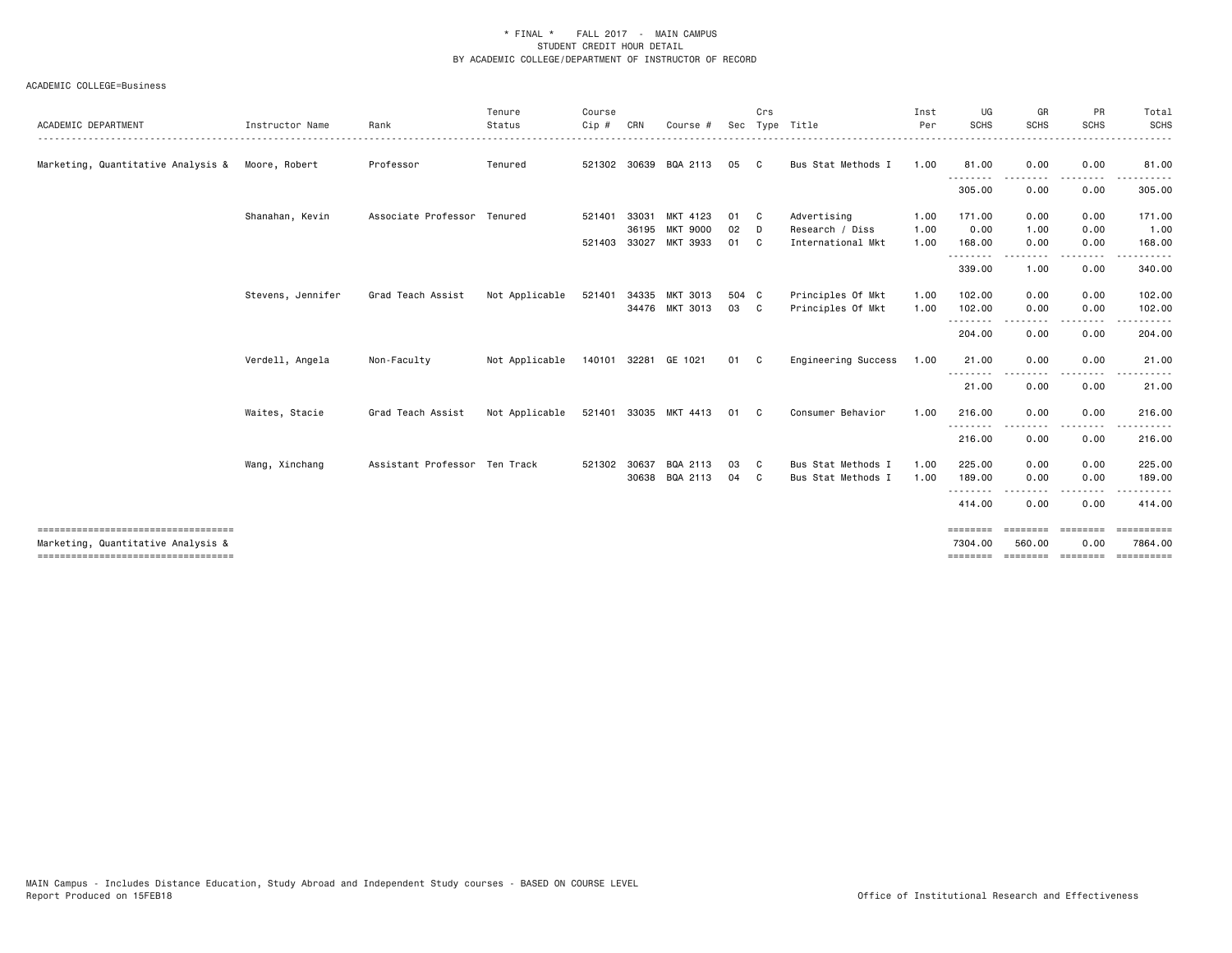| ACADEMIC DEPARTMENT   | Instructor Name   | Rank                              | Tenure<br>Status | Course<br>Cip # | CRN   | Course #                                |                  | Crs    | Sec Type Title            | Inst<br>Per  | UG<br><b>SCHS</b>                   | GR<br><b>SCHS</b>                                                                                                                                            | PR<br><b>SCHS</b>                   | Total<br><b>SCHS</b> |
|-----------------------|-------------------|-----------------------------------|------------------|-----------------|-------|-----------------------------------------|------------------|--------|---------------------------|--------------|-------------------------------------|--------------------------------------------------------------------------------------------------------------------------------------------------------------|-------------------------------------|----------------------|
| School of Accountancy | Addy, Noel        | Associate Professor Tenured       |                  | 520301          |       | 34082 ACC 8213                          | 511 C            |        | Fin & Acc Report Ana 1.00 |              | 0.00                                | 84.00                                                                                                                                                        | 0.00                                | 84.00                |
|                       |                   |                                   |                  |                 |       |                                         |                  |        |                           |              | $\sim$ $\sim$ $\sim$ $\sim$<br>0.00 | 84.00                                                                                                                                                        | .<br>0.00                           | 84.00                |
|                       | Berglund, Nathan  | Assistant Professor Ten Track     |                  |                 |       | 520301 30077 ACC 4033<br>30078 ACC 4033 | 01<br>02         | C<br>C | Auditing<br>Auditing      | 1.00<br>1.00 | 99.00<br>138.00                     | 0.00<br>0.00                                                                                                                                                 | 0.00<br>0.00                        | 99.00<br>138.00      |
|                       |                   |                                   |                  |                 |       |                                         |                  |        |                           |              | .<br>237.00                         | 0.00                                                                                                                                                         | .<br>0.00                           | 237.00               |
|                       | Gardner, Virginia | Non-Faculty                       | Not Applicable   | 520301          |       | 34081 ACC 2203                          | 501 C            |        | Survey of Accounting 1.00 |              | 63.00                               | 0.00                                                                                                                                                         | 0.00                                | 63.00                |
|                       |                   |                                   |                  |                 |       |                                         |                  |        |                           |              | .<br>63.00                          | 0.00                                                                                                                                                         | 0.00                                | .<br>63.00           |
|                       | Herring, Clyde    | Clinical Assoc Prof Non-Ten Track |                  | 520301          |       | 30064 ACC 2023                          | 04               | C      | Prin Managerial Acct 1.00 |              | 237.00                              | 0.00                                                                                                                                                         | 0.00                                | 237.00               |
|                       |                   |                                   |                  |                 | 30076 | ACC 4023                                | 01               | C      | Advanced ACC              | 1.00         | 9.00                                | 0.00                                                                                                                                                         | 0.00                                | 9.00                 |
|                       |                   |                                   |                  |                 | 30081 | ACC 6023                                | 01               | C      | Advanced ACC              | 1.00         | 0.00                                | 84.00                                                                                                                                                        | 0.00                                | 84.00                |
|                       |                   |                                   |                  |                 |       | 36424 ACC 2013                          | 506 C            |        | Prin Financial Acct       | 1.00         | 66.00<br><u>.</u>                   | 0.00<br>$\frac{1}{2} \left( \frac{1}{2} \right) \left( \frac{1}{2} \right) \left( \frac{1}{2} \right) \left( \frac{1}{2} \right) \left( \frac{1}{2} \right)$ | 0.00<br>$\sim$ $\sim$ $\sim$        | 66.00<br>.           |
|                       |                   |                                   |                  |                 |       |                                         |                  |        |                           |              | 312.00                              | 84.00                                                                                                                                                        | 0.00                                | 396.00               |
|                       | Lang, Bradley     | Instructor                        | Non-Ten Track    | 520301          | 30085 | ACC 8023                                | 01               | C      | Managerial Acc            | 1.00         | 0.00                                | 90.00                                                                                                                                                        | 0.00                                | 90.00                |
|                       |                   |                                   |                  |                 | 34424 | ACC 3013                                | 01               | C      | Cost Accounting           | 1.00         | 126.00                              | 0.00                                                                                                                                                         | 0.00                                | 126.00               |
|                       |                   |                                   |                  |                 |       | 36437 ACC 8023                          | 02               | C      | Managerial Acc            | 1.00         | 0.00                                | 84.00                                                                                                                                                        | 0.00                                | 84.00                |
|                       |                   |                                   |                  |                 |       |                                         |                  |        |                           |              | . <b>.</b>                          | .                                                                                                                                                            | .                                   | <u>.</u>             |
|                       |                   |                                   |                  |                 |       |                                         |                  |        |                           |              | 126.00                              | 174.00                                                                                                                                                       | 0.00                                | 300.00               |
|                       | Lehman, Mark      | Lecturer                          | Non-Ten Track    | 520301          |       | 30072 ACC 3053                          | 01               | C      | Acct Systems II           | 1.00         | 81.00                               | 0.00                                                                                                                                                         | 0.00                                | 81.00                |
|                       |                   |                                   |                  |                 |       | 30086 ACC 8043                          | 01               | C      | Fraud Examination         | 1.00         | 0.00<br>.                           | 69.00<br>.                                                                                                                                                   | 0.00<br>$\sim$ $\sim$ $\sim$ $\sim$ | 69.00<br>.           |
|                       |                   |                                   |                  |                 |       |                                         |                  |        |                           |              | 81.00                               | 69.00                                                                                                                                                        | 0.00                                | 150.00               |
|                       | Mauldin, Dana     | Professor                         | Tenured          | 520301          |       | 30080 ACC 4200                          | 01               | E      | Accounting Internshi 1.00 |              | 6.00<br><u>.</u>                    | 0.00                                                                                                                                                         | 0.00                                | 6.00<br>$\cdots$     |
|                       |                   |                                   |                  |                 |       |                                         |                  |        |                           |              | 6.00                                | 0.00                                                                                                                                                         | 0.00                                | 6.00                 |
|                       | Milbach, Lauren   | Instructor                        | Non-Ten Track    | 520301          | 30053 | ACC 2013                                | 01               | C      | Prin Financial Acct       | 1.00         | 435.00                              | 0.00                                                                                                                                                         | 0.00                                | 435.00               |
|                       |                   |                                   |                  |                 |       | 30084 ACC 8013                          | 01               | C      | Sem-Fin Acc Theory        | 1.00         | 0.00                                | 99.00                                                                                                                                                        | 0.00                                | 99.00                |
|                       |                   |                                   |                  |                 |       |                                         |                  |        |                           |              | .                                   | المستمين                                                                                                                                                     | .                                   | .                    |
|                       |                   |                                   |                  |                 |       |                                         |                  |        |                           |              | 435.00                              | 99.00                                                                                                                                                        | 0.00                                | 534.00               |
|                       | Padilla, Daniel   | Non-Employee                      | Not Applicable   | 280503          | 33046 | MS 1112                                 | 01               | В      | Leader Development I 1.00 |              | 40.00                               | 0.00                                                                                                                                                         | 0.00                                | 40.00                |
|                       |                   |                                   |                  |                 | 33047 | MS 1112                                 | 02               | в      | Leader Development I 1.00 |              | 26.00                               | 0.00                                                                                                                                                         | 0.00                                | 26.00                |
|                       |                   |                                   |                  |                 |       | 33048 MS 1112                           | 03               | B      | Leader Development I 1.00 |              | 10.00<br>.                          | 0.00<br>.                                                                                                                                                    | 0.00<br>.                           | 10.00<br>.           |
|                       |                   |                                   |                  |                 |       |                                         |                  |        |                           |              | 76.00                               | 0.00                                                                                                                                                         | 0.00                                | 76.00                |
|                       | Pannell, Angela   | Instructor                        | Non-Ten Track    | 520301          | 30054 | ACC 2013                                | 02               | C      | Prin Financial Acct       | 1.00         | 216.00                              | 0.00                                                                                                                                                         | 0.00                                | 216.00               |
|                       |                   |                                   |                  |                 |       | 30055 ACC 2013                          | 03               | C      | Prin Financial Acct       | 1.00         | 561.00                              | 0.00                                                                                                                                                         | 0.00                                | 561.00               |
|                       |                   |                                   |                  |                 | 30056 | ACC 2013                                | 04               | C      | Prin Financial Acct       | 1.00         | 399.00                              | 0.00                                                                                                                                                         | 0.00                                | 399.00               |
|                       |                   |                                   |                  |                 | 30061 | ACC 2013                                | H <sub>0</sub> 1 | - B    | Honors Prin Fin Acct 1.00 |              | 27.00                               | 0.00                                                                                                                                                         | 0.00                                | 27.00                |
|                       |                   |                                   |                  |                 |       | 30062 ACC 2023                          | 02               | C      | Prin Managerial Acct 1.00 |              | 219.00                              | 0.00                                                                                                                                                         | 0.00                                | 219.00               |
|                       |                   |                                   |                  |                 |       |                                         |                  |        |                           |              | .                                   | <u>.</u>                                                                                                                                                     | .                                   | .                    |
|                       |                   |                                   |                  |                 |       |                                         |                  |        |                           |              | 1422.00                             | 0.00                                                                                                                                                         | 0.00                                | 1422.00              |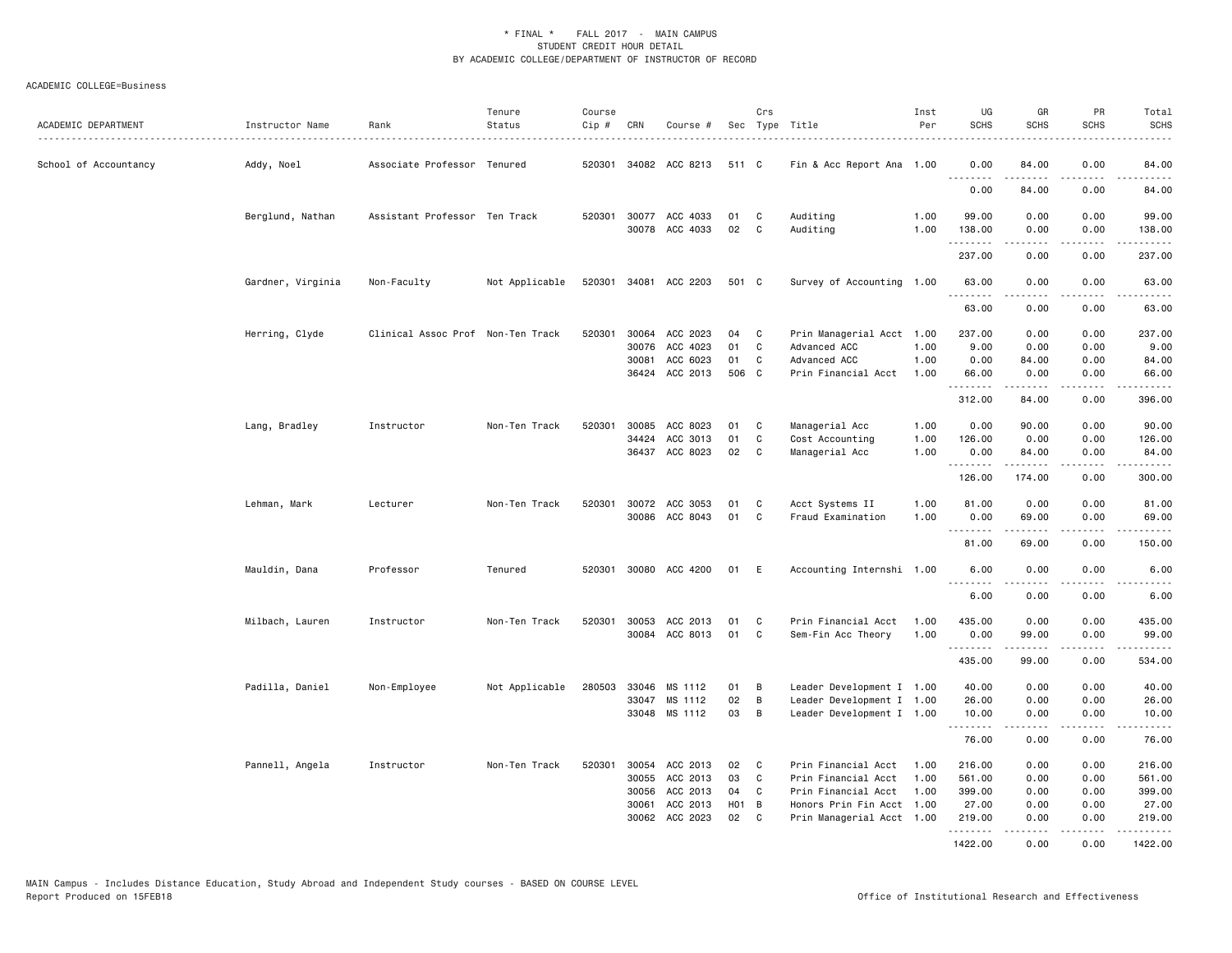|                                                             |                  |                                   | Tenure | Course |       |                |     | Crs |                           | Inst | UG                      | GR                 | PR                         | Total                 |
|-------------------------------------------------------------|------------------|-----------------------------------|--------|--------|-------|----------------|-----|-----|---------------------------|------|-------------------------|--------------------|----------------------------|-----------------------|
| ACADEMIC DEPARTMENT                                         | Instructor Name  | Rank                              | Status | Cip #  | CRN   | Course #       | Sec |     | Type Title                | Per  | <b>SCHS</b>             | <b>SCHS</b>        | <b>SCHS</b>                | SCHS                  |
| School of Accountancy                                       | Rigsby, John     | Associate Professor Tenured       |        | 520301 |       | 30079 ACC 4043 | 01  | C   | Municipal & Govt Acc 1.00 |      | 180.00                  | 0.00               | 0.00                       | 180.00                |
|                                                             |                  |                                   |        |        | 30082 | ACC 6043       | 01  | C   | Municipal & Govt Acc 1.00 |      | 0.00                    | 30.00              | 0.00                       | 30.00                 |
|                                                             |                  |                                   |        |        |       | 36240 ACC 8183 | 01  | C   | International Accoun 1.00 |      | 0.00                    | 75.00              | 0.00                       | 75.00                 |
|                                                             |                  |                                   |        |        |       |                |     |     |                           |      | .<br>180.00             | .<br>105.00        | $\cdots$<br>0.00           | .<br>285.00           |
|                                                             | Seay, Ryan       | Assistant Professor Ten Track     |        | 520301 | 30063 | ACC 2023       | 03  | C   | Prin Managerial Acct 1.00 |      | 288.00                  | 0.00               | 0.00                       | 288.00                |
|                                                             |                  |                                   |        |        | 30070 | ACC 3023       | 01  | C   | Intermediate Acc I        | 1.00 | 186.00                  | 0.00               | 0.00                       | 186.00                |
|                                                             |                  |                                   |        |        |       | 30071 ACC 3023 | 02  | C   | Intermediate Acc I        | 1.00 | 150.00                  | 0.00               | 0.00                       | 150.00                |
|                                                             |                  |                                   |        |        |       |                |     |     |                           |      | $\frac{1}{2}$<br>624.00 | 0.00               | 0.00                       | 624.00                |
|                                                             | Stancill, Alan   | Assistant Professor Ten Track     |        | 521601 |       | 30074 ACC 4013 | 01  | - C | Income Tax I              | 1.00 | 99.00                   | 0.00               | 0.00                       | 99.00                 |
|                                                             |                  |                                   |        |        |       | 30075 ACC 4013 | 03  | C   | Income Tax I              | 1.00 | 123.00                  | 0.00               | 0.00                       | 123.00                |
|                                                             |                  |                                   |        |        |       | 35259 ACC 8113 | 01  | C   | Advanced Individual       | 1.00 | 0.00                    | 81.00              | 0.00                       | 81.00                 |
|                                                             |                  |                                   |        |        |       |                |     |     |                           |      | <u>.</u><br>222.00      | - - - - -<br>81.00 | . <b>.</b><br>0.00         | .<br>303.00           |
|                                                             | Trinkle, Bradley | Assistant Professor Tenured       |        | 520301 | 30067 | ACC 3003       | 01  | C   | Acct Systems I            | 1.00 | 99.00                   | 0.00               | 0.00                       | 99.00                 |
|                                                             |                  |                                   |        |        | 30068 | ACC 3003       | 02  | C   | Acct Systems I            | 1.00 | 123.00                  | 0.00               | 0.00                       | 123.00                |
|                                                             |                  |                                   |        |        | 30069 | ACC 3003       | 03  | C.  | Acct Systems I            | 1.00 | 111.00                  | 0.00               | 0.00                       | 111.00                |
|                                                             |                  |                                   |        |        |       |                |     |     |                           |      | .<br>333.00             | $\cdots$<br>0.00   | ----<br>0.00               | .<br>333.00           |
|                                                             | Walker, Arthur   | Clinical Assist Pro Non-Ten Track |        | 520301 | 35260 | ACC 2013       | 05  | C   | Prin Financial Acct       | 1.00 | 150.00                  | 0.00               | 0.00                       | 150.00                |
|                                                             |                  |                                   |        | 521601 |       | 30088 ACC 8073 | 01  | C   | Corp Tax                  | 1.00 | 0.00                    | 57.00              | 0.00                       | 57.00                 |
|                                                             |                  |                                   |        |        |       |                |     |     |                           |      | 150.00                  | 57.00              | 0.00                       | 207.00                |
| ====================================                        |                  |                                   |        |        |       |                |     |     |                           |      | ========                | ========           | ========                   | ==========            |
| School of Accountancy<br>---------------------------------- |                  |                                   |        |        |       |                |     |     |                           |      | 4267.00<br>========     | 753.00             | 0.00<br>--------- -------- | 5020.00<br>========== |
|                                                             |                  |                                   |        |        |       |                |     |     |                           |      |                         |                    |                            |                       |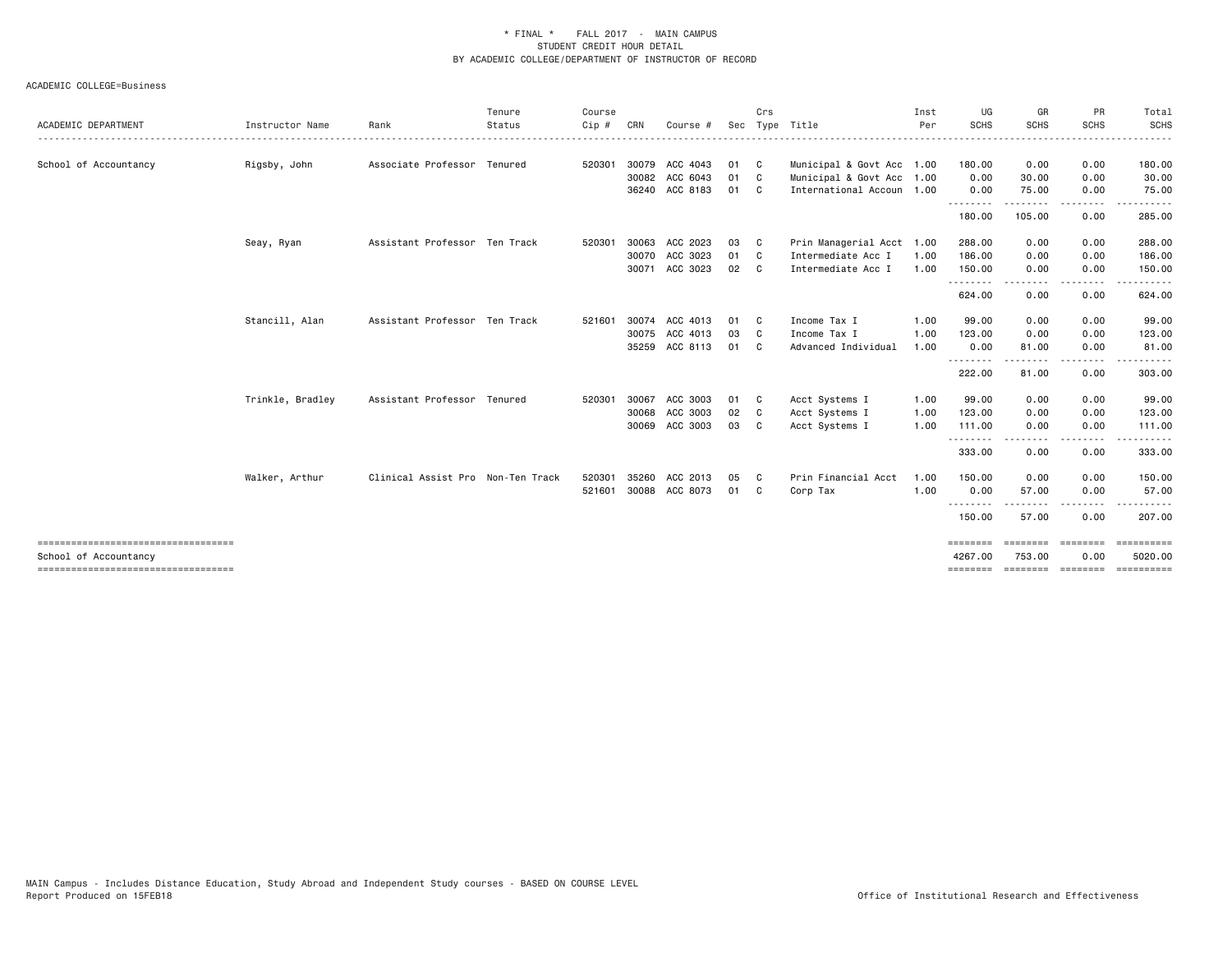| ACADEMIC DEPARTMENT                                  | Instructor Name   | Rank                              | Tenure<br>Status | Course<br>Cip # | CRN          | Course #              |       | Crs            | Sec Type Title             | Inst<br>Per | UG<br><b>SCHS</b>                             | GR<br><b>SCHS</b>   | PR<br><b>SCHS</b>  | Total<br><b>SCHS</b>   |
|------------------------------------------------------|-------------------|-----------------------------------|------------------|-----------------|--------------|-----------------------|-------|----------------|----------------------------|-------------|-----------------------------------------------|---------------------|--------------------|------------------------|
| Counseling, Educational Psychology, Abernathy, Larry |                   | Research Assoc Prof Non-Ten Track |                  | 422806          | 31932        | EPY 2513              | 01    | C              | Human Growth & Devel 1.00  |             | 297.00                                        | 0.00                | 0.00               | 297.00                 |
|                                                      |                   |                                   |                  |                 |              | 31933 EPY 2513        | 02    | C              | Human Growth & Devel 1.00  |             | 285.00                                        | 0.00                | 0.00               | 285.00                 |
|                                                      |                   |                                   |                  |                 |              |                       |       |                |                            |             | .<br>582.00                                   | 0.00                | .<br>0.00          | 582.00                 |
|                                                      | Akins, Ericka     | Lecturer                          | Non-Ten Track    |                 |              | 422806 31941 EPY 3503 | 01    | $\mathbf{C}$   | Prin Of Ed Psych           | 1.00        | 84.00                                         | 0.00                | 0.00               | 84.00                  |
|                                                      |                   |                                   |                  |                 |              |                       |       |                |                            |             | .<br>84.00                                    | .<br>0.00           | .<br>0.00          | .<br>84.00             |
|                                                      | Bailey, Cory      | Non-Faculty                       | Not Applicable   | 039999          |              | 36511 CFR 1011        | 01    | $\mathbf{C}$   | Amb. Leadership Deve 1.00  |             | 19.00                                         | 0.00                | 0.00               | 19.00                  |
|                                                      |                   |                                   |                  |                 |              |                       |       |                |                            |             | .<br>19.00                                    | .<br>0.00           | $\cdots$<br>0.00   | $\frac{1}{2}$<br>19.00 |
|                                                      | Ball, Kimberly    | Lecturer                          | Non-Ten Track    | 130603          | 31950        | EPY 4214              | 01    | C              | Ed & Psy Statistics        | 1.00        | 84.00                                         | 0.00                | 0.00               | 84.00                  |
|                                                      |                   |                                   |                  |                 | 31951        | EPY 4214              | 02    | К              | Ed & Psy Statistics        | 1.00        | 0.00                                          | 0.00                | 0.00               | 0.00                   |
|                                                      |                   |                                   |                  |                 | 31952        | EPY 4214              | 03    | К              | Ed & Psy Statistics        | 1.00        | 0.00                                          | 0.00                | 0.00               | 0.00                   |
|                                                      |                   |                                   |                  |                 | 130901 31545 | EDF 3333              | 05    | C              | Social Foundation Ed 1.00  |             | 81.00                                         | 0.00                | 0.00               | 81.00                  |
|                                                      |                   |                                   |                  |                 | 34178        | EDF 3333              | 501 C |                | Social Foundation Ed 1.00  |             | 78.00                                         | 0.00                | 0.00               | 78.00                  |
|                                                      |                   |                                   |                  |                 | 131005 31948 | EPY 4073              | 01    | C <sub>c</sub> | Personal & Motivatio 1.00  |             | 108.00<br>.                                   | 0.00<br>.           | 0.00<br>.          | 108.00<br><u>.</u>     |
|                                                      |                   |                                   |                  |                 |              |                       |       |                |                            |             | 351.00                                        | 0.00                | 0.00               | 351.00                 |
|                                                      | Beckwith, LaKinya | Non-Faculty                       | Not Applicable   |                 |              | 130301 32760 LSK 1041 | 11 C  |                | College Success I          | 1.00        | 19.00<br><u>.</u>                             | 0.00                | 0.00<br>. <b>.</b> | 19.00                  |
|                                                      |                   |                                   |                  |                 |              |                       |       |                |                            |             | 19.00                                         | 0.00                | 0.00               | 19.00                  |
|                                                      | Boyles, Caragh    | Non-Faculty                       | Not Applicable   |                 |              | 350103 31996 EXL 0190 | 03    | - E            | Experiential Learnin 1.00  |             | 6.00<br>.                                     | 0.00                | 0.00<br>.          | 6.00                   |
|                                                      |                   |                                   |                  |                 |              |                       |       |                |                            |             | 6.00                                          | 0.00                | 0.00               | 6.00                   |
|                                                      | Brasher, Alison   | Grad Teach Assist                 | Not Applicable   | 131101          | 31058        | COE 1323              | 01    | C              | Career Planning            | 0.75        | 45.00                                         | 0.00                | 0.00               | 45.00                  |
|                                                      |                   |                                   |                  |                 |              | 31061 COE 1323        | 04    | C              | Career Planning            | 0.75        | 45.00                                         | 0.00                | 0.00               | 45.00                  |
|                                                      |                   |                                   |                  |                 |              |                       |       |                |                            |             | 90.00                                         | 0.00                | 0.00               | 90.00                  |
|                                                      | Capella, Julie    | Non-Faculty                       | Not Applicable   | 130301          | 36476        | LSK 1041              | 12    | $\mathbf{C}$   | College Success I          | 1.00        | 17.00                                         | 0.00                | 0.00               | 17.00                  |
|                                                      |                   |                                   |                  | 320104          | 31369        | DSS 0113              | 01    | C              | Money Math                 | 1.00        | 36.00                                         | 0.00                | 0.00               | 36.00                  |
|                                                      |                   |                                   |                  | 320105          | 31375        | DSS 0713              | 01    | C              | Basic Employment Ski       | 1.00        | 27.00                                         | 0.00                | 0.00               | 27.00                  |
|                                                      |                   |                                   |                  |                 | 330103 31371 | DSS 0313              | 01    | C              | Community Access           | 1.00        | 21.00                                         | 0.00                | 0.00               | 21.00                  |
|                                                      |                   |                                   |                  | 350101          | 31374        | DSS 0613              | 01    | C              | Independent Living         | 1.00        | 36.00                                         | 0.00                | 0.00               | 36.00                  |
|                                                      |                   |                                   |                  |                 | 350103 31376 | DSS 0813              | 01    | E              | Employment - On Campu 1.00 |             | 9.00                                          | 0.00                | 0.00               | 9.00                   |
|                                                      |                   |                                   |                  |                 | 31377        | DSS 0913              | 01    | E              | Employment Off Camp        | 1.00        | 9.00                                          | 0.00                | 0.00               | 9.00                   |
|                                                      |                   |                                   |                  |                 | 36548        | DSS 0913              | 02    | Ε              | Employment Off Camp 1.00   |             | 6.00                                          | 0.00                | 0.00               | 6.00                   |
|                                                      |                   |                                   |                  |                 | 36549        | DSS 0813              | 02    | Ε              | Employment - On Campu 1.00 |             | 3.00                                          | 0.00                | 0.00               | 3.00                   |
|                                                      |                   |                                   |                  |                 |              |                       |       |                |                            |             | 164.00                                        | 0.00                | 0.00               | 164.00                 |
|                                                      | Chrestman, Angela | Non-Faculty                       | Not Applicable   |                 |              | 521001 31112 CP 8023  | 01 E  |                | Second Work Sem            | 1.00        | 0.00<br>$-$ - - - $-$<br>$\sim$ $\sim$ $\sim$ | 3.00<br>$- - - - -$ | 0.00<br>.          | 3.00                   |
|                                                      |                   |                                   |                  |                 |              |                       |       |                |                            |             | 0.00                                          | 3.00                | 0.00               | 3.00                   |
|                                                      | Dooley, Kathy     | Professor                         | Tenured          | 422703          | 31074        | COE 4903              | 01    | B              | Dev Coun/Men Health        | 1.00        | 6.00                                          | 0.00                | 0.00               | 6.00                   |
|                                                      |                   |                                   |                  |                 | 31077        | COE 6903              | 01    | B              | Dev Coun/Men Health        | 1.00        | 0.00                                          | 33.00               | 0.00               | 33.00                  |
|                                                      |                   |                                   |                  | 422803          | 31080        | COE 8053              | 01    | E              | Practicum                  | 0.50        | 0.00                                          | 12.00               | 0.00               | 12.00                  |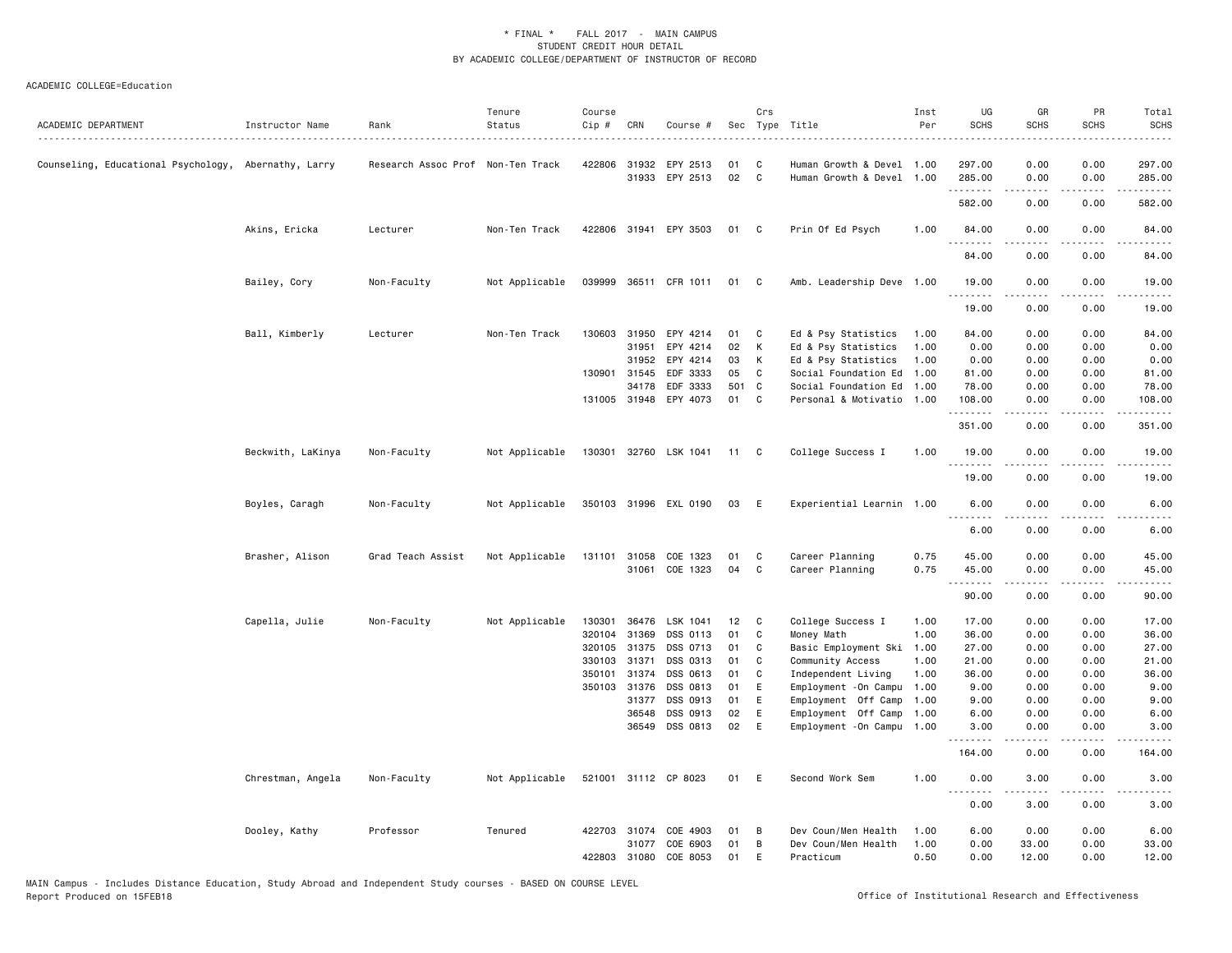| ACADEMIC DEPARTMENT                               | Instructor Name   | Rank                          | Tenure<br>Status | Course<br>Cip# | CRN          | Course #              |       | Crs          | Sec Type Title            | Inst<br>Per<br>$\frac{1}{2} \left( \frac{1}{2} \right) \left( \frac{1}{2} \right) \left( \frac{1}{2} \right) \left( \frac{1}{2} \right)$ | UG<br><b>SCHS</b> | GR<br><b>SCHS</b>                                                                                                                                            | PR<br><b>SCHS</b>                   | Total<br><b>SCHS</b><br>$\frac{1}{2} \left( \frac{1}{2} \right) \left( \frac{1}{2} \right) \left( \frac{1}{2} \right) \left( \frac{1}{2} \right) \left( \frac{1}{2} \right)$ |
|---------------------------------------------------|-------------------|-------------------------------|------------------|----------------|--------------|-----------------------|-------|--------------|---------------------------|------------------------------------------------------------------------------------------------------------------------------------------|-------------------|--------------------------------------------------------------------------------------------------------------------------------------------------------------|-------------------------------------|------------------------------------------------------------------------------------------------------------------------------------------------------------------------------|
| Counseling, Educational Psychology, Dooley, Kathy |                   | Professor                     | Tenured          | 422803         | 34716        | COE 9750              | 01    | E            | Internship                | 1.00                                                                                                                                     | 0.00              | 24.00                                                                                                                                                        | 0.00                                | 24.00                                                                                                                                                                        |
|                                                   |                   |                               |                  |                | 35798        | COE 9000              | 01    | D            | Research / Diss           | 1.00                                                                                                                                     | 0.00              | 5.00                                                                                                                                                         | 0.00                                | 5.00                                                                                                                                                                         |
|                                                   |                   |                               |                  |                | 36598        | COE 7000              | 03    | $\mathbf{I}$ | Directed Indiv Study      | 1.00                                                                                                                                     | 0.00              | 3.00                                                                                                                                                         | 0.00                                | 3.00                                                                                                                                                                         |
|                                                   |                   |                               |                  |                | 36904        | COE 7000              | 11    | $\bf{I}$     | Directed Indiv Study      | 1.00                                                                                                                                     | 0.00              | 3.00                                                                                                                                                         | 0.00                                | 3.00                                                                                                                                                                         |
|                                                   |                   |                               |                  |                | 37003        | COE 7000              | 12    | $\mathbf{I}$ | Directed Indiv Study 1.00 |                                                                                                                                          | 0.00<br>.         | 6.00<br><b>.</b>                                                                                                                                             | 0.00<br>.                           | 6.00<br>$\sim$ $\sim$ $\sim$ $\sim$ $\sim$                                                                                                                                   |
|                                                   |                   |                               |                  |                |              |                       |       |              |                           |                                                                                                                                          | 6.00              | 86.00                                                                                                                                                        | 0.00                                | 92.00                                                                                                                                                                        |
|                                                   | Dunn, Laura       | Non-Faculty                   | Not Applicable   |                |              | 521003 36482 FYE 1101 | F03 C |              | Freshman Success Str 1.00 |                                                                                                                                          | 20.00             | 0.00                                                                                                                                                         | 0.00                                | 20.00                                                                                                                                                                        |
|                                                   |                   |                               |                  |                |              |                       |       |              |                           |                                                                                                                                          | 20.00             | 0.00                                                                                                                                                         | 0.00                                | 20.00                                                                                                                                                                        |
|                                                   | Elder, Anastasia  | Professor                     | Tenured          |                | 422806 31955 | EPY 4683              | 01    | C            | Advanced Issues in E      | 1.00                                                                                                                                     | 75.00             | 0.00                                                                                                                                                         | 0.00                                | 75.00                                                                                                                                                                        |
|                                                   |                   |                               |                  |                | 35163        | EPY 8533              | 01    | E            | Practicum Tch Ed Psy 1.00 |                                                                                                                                          | 0.00              | 18.00                                                                                                                                                        | 0.00                                | 18.00                                                                                                                                                                        |
|                                                   |                   |                               |                  | 429999         | 35793        | EPY 9000              | 01    | D            | Research / Diss           | 1.00                                                                                                                                     | 0.00              | 15.00                                                                                                                                                        | 0.00                                | 15.00                                                                                                                                                                        |
|                                                   |                   |                               |                  | 521003         | 32277        | FYE 1001              | F29   | C            | First Year Experienc 1.00 |                                                                                                                                          | 12.00             | 0.00                                                                                                                                                         | 0.00                                | 12.00                                                                                                                                                                        |
|                                                   |                   |                               |                  |                |              | 32278 FYE 1001        | F30 C |              | First Year Experienc 1.00 |                                                                                                                                          | 15.00<br>.        | 0.00<br>$\frac{1}{2} \left( \frac{1}{2} \right) \left( \frac{1}{2} \right) \left( \frac{1}{2} \right) \left( \frac{1}{2} \right) \left( \frac{1}{2} \right)$ | 0.00<br>.                           | 15.00<br>.                                                                                                                                                                   |
|                                                   |                   |                               |                  |                |              |                       |       |              |                           |                                                                                                                                          | 102.00            | 33.00                                                                                                                                                        | 0.00                                | 135.00                                                                                                                                                                       |
|                                                   | Gadke, Daniel     | Assistant Professor Ten Track |                  | 130699         | 31964        | EPY 8690              | 01    | Ε            | School Psy Practicum      | 1.00                                                                                                                                     | 0.00              | 24.00                                                                                                                                                        | 0.00                                | 24.00                                                                                                                                                                        |
|                                                   |                   |                               |                  | 420101         | 31949        | EPY 4113              | 01    | C            | Beh & Cog/Beh Inter       | 1.00                                                                                                                                     | 3.00              | 0.00                                                                                                                                                         | 0.00                                | 3.00                                                                                                                                                                         |
|                                                   |                   |                               |                  |                | 31956        | EPY 6113              | 01    | C            | Beh & Cog/Beh Inter       | 1.00                                                                                                                                     | 0.00              | 33.00                                                                                                                                                        | 0.00                                | 33.00                                                                                                                                                                        |
|                                                   |                   |                               |                  |                | 34719        | EPY 8763              | 01    | C            | Advanced ABA              | 1.00                                                                                                                                     | 0.00              | 27.00                                                                                                                                                        | 0.00                                | 27.00                                                                                                                                                                        |
|                                                   |                   |                               |                  | 422805         | 31969        | EPY 8780              | 01    | C            | Internship Sch Psy        | 1.00                                                                                                                                     | 0.00              | 12.00                                                                                                                                                        | 0.00                                | 12.00                                                                                                                                                                        |
|                                                   |                   |                               |                  | 429999         | 35794        | EPY 9000              | 02    | D            | Research / Diss           | 1.00                                                                                                                                     | 0.00              | 18.00                                                                                                                                                        | 0.00                                | 18.00                                                                                                                                                                        |
|                                                   |                   |                               |                  |                |              |                       |       |              |                           |                                                                                                                                          | .<br>3.00         | .<br>114.00                                                                                                                                                  | .<br>0.00                           | .<br>117.00                                                                                                                                                                  |
|                                                   | Gainer, Donna     | Instructor                    | Non-Ten Track    | 130101         | 31937        | EPY 3143              | 01    | C            | Human Develop And Le 1.00 |                                                                                                                                          | 57.00             | 0.00                                                                                                                                                         | 0.00                                | 57.00                                                                                                                                                                        |
|                                                   |                   |                               |                  |                | 31938        | EPY 3143              | 02    | C            | Human Develop And Le      | 1.00                                                                                                                                     | 75.00             | 0.00                                                                                                                                                         | 0.00                                | 75.00                                                                                                                                                                        |
|                                                   |                   |                               |                  | 130499         | 31954        | EPY 4553              | 01    | C            | Creativity/Innovatio      | 1.00                                                                                                                                     | 81.00             | 0.00                                                                                                                                                         | 0.00                                | 81.00                                                                                                                                                                        |
|                                                   |                   |                               |                  |                | 130604 31939 | EPY 3253              | 01    | C            | Evaluating Learning       | 1.00                                                                                                                                     | 54.00             | 0.00                                                                                                                                                         | 0.00                                | 54.00                                                                                                                                                                        |
|                                                   |                   |                               |                  |                |              | 31940 EPY 3253        | 02    | $\mathbf{C}$ | Evaluating Learning       | 1.00                                                                                                                                     | 48.00             | 0.00                                                                                                                                                         | 0.00                                | 48.00                                                                                                                                                                        |
|                                                   |                   |                               |                  |                |              |                       |       |              |                           |                                                                                                                                          | .<br>315.00       | .<br>0.00                                                                                                                                                    | $\frac{1}{2}$<br>0.00               | .<br>315.00                                                                                                                                                                  |
|                                                   | Gilbert, Susan    | Grad Teach Assist             | Not Applicable   |                |              | 422803 31064 COE 4013 | 02    | C            | Fac Skills Dev            | 1.00                                                                                                                                     | 45.00             | 0.00                                                                                                                                                         | 0.00                                | 45.00                                                                                                                                                                        |
|                                                   |                   |                               |                  |                |              |                       |       |              |                           |                                                                                                                                          | .<br>45.00        | .<br>0.00                                                                                                                                                    | $\sim$ $\sim$ $\sim$ $\sim$<br>0.00 | .<br>45.00                                                                                                                                                                   |
|                                                   | Goldberg, Rebecca | Associate Professor Tenured   |                  | 422803         | 31079        | COE 8023              | 02    | C            | Counseling Theory         | 1.00                                                                                                                                     | 0.00              | 87.00                                                                                                                                                        | 0.00                                | 87.00                                                                                                                                                                        |
|                                                   |                   |                               |                  |                | 36210        | COE 7000              | 02    | I            | Directed Indiv Study      | 1.00                                                                                                                                     | 0.00              | 3.00                                                                                                                                                         | 0.00                                | 3.00                                                                                                                                                                         |
|                                                   |                   |                               |                  |                | 36894        | COE 7000              | 10    | I            | Directed Indiv Study 1.00 |                                                                                                                                          | 0.00<br>.         | 2.00<br>-----                                                                                                                                                | 0.00<br>.                           | 2.00<br>المتماما                                                                                                                                                             |
|                                                   |                   |                               |                  |                |              |                       |       |              |                           |                                                                                                                                          | 0.00              | 92.00                                                                                                                                                        | 0.00                                | 92.00                                                                                                                                                                        |
|                                                   | Golson, Angela    | Instructor                    | Non-Ten Track    | 420101         | 33596        | PSY 3213              | 02    | C            | Psych Of Ab Behavior 1.00 |                                                                                                                                          | 249.00            | 0.00                                                                                                                                                         | 0.00                                | 249.00                                                                                                                                                                       |
|                                                   |                   |                               |                  |                | 33597        | PSY 3213              | 03    | C            | Psych Of Ab Behavior      | 1.00                                                                                                                                     | 237.00            | 0.00                                                                                                                                                         | 0.00                                | 237.00                                                                                                                                                                       |
|                                                   |                   |                               |                  |                | 35468        | PSY 1013              | 501 C |              | Gen Psychology            | 1.00                                                                                                                                     | 84.00             | 0.00                                                                                                                                                         | 0.00                                | 84.00                                                                                                                                                                        |
|                                                   |                   |                               |                  | 422703         | 33620        | PSY 3803              | 03    | C            | Int Dev Psychology        | 1.00                                                                                                                                     | 183.00            | 0.00                                                                                                                                                         | 0.00                                | 183.00                                                                                                                                                                       |
|                                                   |                   |                               |                  | 422705         | 33622        | PSY 4203              | 02    | C            | Theories Of Pers          | 1.00                                                                                                                                     | 126.00            | 0.00                                                                                                                                                         | 0.00                                | 126.00                                                                                                                                                                       |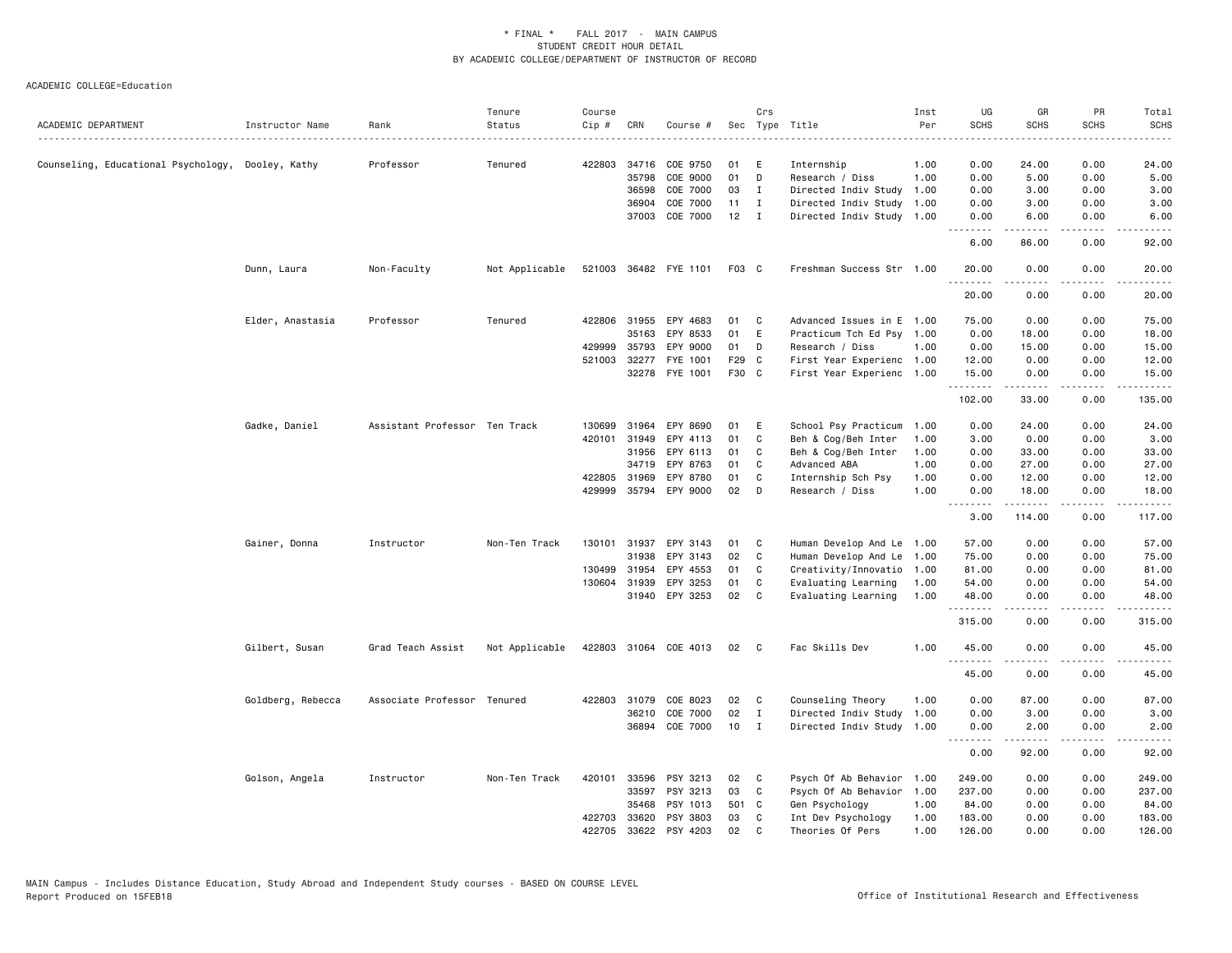| ACADEMIC DEPARTMENT                                     | Instructor Name   | Rank                               | Tenure<br>Status | Course<br>Cip # | CRN          | Course #              |       | Crs            | Sec Type Title            | Inst<br>Per | UG<br><b>SCHS</b>                                                                                                                                             | GR<br><b>SCHS</b>                                                                                                    | PR<br><b>SCHS</b>                   | Total<br><b>SCHS</b> |
|---------------------------------------------------------|-------------------|------------------------------------|------------------|-----------------|--------------|-----------------------|-------|----------------|---------------------------|-------------|---------------------------------------------------------------------------------------------------------------------------------------------------------------|----------------------------------------------------------------------------------------------------------------------|-------------------------------------|----------------------|
|                                                         |                   |                                    |                  |                 |              |                       |       |                |                           |             |                                                                                                                                                               |                                                                                                                      |                                     |                      |
|                                                         |                   |                                    |                  |                 |              |                       |       |                |                           |             | 879.00                                                                                                                                                        | 0.00                                                                                                                 | 0.00                                | 879.00               |
| Counseling, Educational Psychology, Gooden-Hunley, Lisa |                   | Non-Faculty                        | Not Applicable   |                 |              | 231303 32298 GE 3513  | 11 C  |                | Technical Writing         | 1.00        | 60.00                                                                                                                                                         | 0.00                                                                                                                 | 0.00                                | 60.00                |
|                                                         |                   |                                    |                  |                 |              |                       |       |                |                           |             | 60.00                                                                                                                                                         | 0.00                                                                                                                 | 0.00                                | 60.00                |
|                                                         | Henington, Carlen | Professor                          | Tenured          |                 |              | 429999 35795 EPY 9000 | 03    | $\mathsf{D}$   | Research / Diss           | 1.00        | 0.00<br>$- - -$<br><u>.</u>                                                                                                                                   | 10.00<br>$- - - - -$                                                                                                 | 0.00<br>.                           | 10.00<br>.           |
|                                                         |                   |                                    |                  |                 |              |                       |       |                |                           |             | 0.00                                                                                                                                                          | 10.00                                                                                                                | 0.00                                | 10.00                |
|                                                         | Hill, Dante       | Non-Faculty                        | Not Applicable   | 131101          | 31068        | COE 4513              | 02    | C              | Paro Prof Stud Dev        | 1.00        | 45.00                                                                                                                                                         | 0.00                                                                                                                 | 0.00                                | 45.00                |
|                                                         |                   |                                    |                  |                 | 31069        | COE 4513              | 03    | C              | Paro Prof Stud Dev        | 1.00        | 60.00                                                                                                                                                         | 0.00                                                                                                                 | 0.00                                | 60.00                |
|                                                         |                   |                                    |                  |                 | 31070        | COE 4513              | 04    | C.             | Paro Prof Stud Dev        | 1.00        | 27.00                                                                                                                                                         | 0.00                                                                                                                 | 0.00                                | 27.00                |
|                                                         |                   |                                    |                  |                 |              | 31071 COE 4513        | 05    | C              | Paro Prof Stud Dev        | 1.00        | 57.00<br>.                                                                                                                                                    | 0.00<br>.                                                                                                            | 0.00                                | 57.00<br>. <u>.</u>  |
|                                                         |                   |                                    |                  |                 |              |                       |       |                |                           |             | 189.00                                                                                                                                                        | 0.00                                                                                                                 | 0.00                                | 189.00               |
|                                                         | Houston, Fanetta  | Grad Service Assist Not Applicable |                  | 131315 32734    |              | LSK 1001              | 01    | C              | Freshman Seminar          | 0.40        | 8.80                                                                                                                                                          | 0.00                                                                                                                 | 0.00                                | 8.80                 |
|                                                         |                   |                                    |                  |                 |              | 32735 LSK 1001        | 02    | C              | Freshman Seminar          | 0.40        | 4.00                                                                                                                                                          | 0.00                                                                                                                 | 0.00                                | 4.00                 |
|                                                         |                   |                                    |                  |                 |              |                       |       |                |                           |             | $\frac{1}{2} \left( \frac{1}{2} \right) \left( \frac{1}{2} \right) \left( \frac{1}{2} \right) \left( \frac{1}{2} \right) \left( \frac{1}{2} \right)$<br>12.80 | .<br>0.00                                                                                                            | .<br>0.00                           | .<br>12.80           |
|                                                         | Hyer, Nicholas    | Non-Faculty                        | Not Applicable   | 131101          | 36638        | COE 1323              | 06    | C              | Career Planning           | 1.00        | 57.00                                                                                                                                                         | 0.00                                                                                                                 | 0.00                                | 57.00                |
|                                                         |                   |                                    |                  | 521003          | 36483        | FYE 1101              | F02 C |                | Freshman Success Str      | 1.00        | 22.00                                                                                                                                                         | 0.00                                                                                                                 | 0.00                                | 22.00                |
|                                                         |                   |                                    |                  |                 |              |                       |       |                |                           |             | .<br>79.00                                                                                                                                                    | 0.00                                                                                                                 | 0.00                                | 79.00                |
|                                                         | Irvin, Edna       | Non-Faculty                        | Not Applicable   | 131101 31058    |              | COE 1323              | 01    | <b>C</b>       | Career Planning           | 0.25        | 15.00                                                                                                                                                         | 0.00                                                                                                                 | 0.00                                | 15.00                |
|                                                         |                   |                                    |                  |                 | 31059        | COE 1323              | 02    | C              | Career Planning           | 0.25        | 15.75                                                                                                                                                         | 0.00                                                                                                                 | 0.00                                | 15.75                |
|                                                         |                   |                                    |                  |                 | 31060        | COE 1323              | 03    | C              | Career Planning           | 1.00        | 54.00                                                                                                                                                         | 0.00                                                                                                                 | 0.00                                | 54.00                |
|                                                         |                   |                                    |                  |                 | 31061        | COE 1323              | 04    | C              | Career Planning           | 0.25        | 15.00                                                                                                                                                         | 0.00                                                                                                                 | 0.00                                | 15.00                |
|                                                         |                   |                                    |                  |                 |              | 31062 COE 1323        | 05    | C              | Career Planning           | 0.25        | 15.00                                                                                                                                                         | 0.00                                                                                                                 | 0.00                                | 15.00                |
|                                                         |                   |                                    |                  |                 |              |                       |       |                |                           |             | .<br>114.75                                                                                                                                                   | 0.00                                                                                                                 | $\sim$ $\sim$ $\sim$ $\sim$<br>0.00 | 114.75               |
|                                                         | Jackson, Deborah  | Assistant Professor Ten Track      |                  |                 | 422707 31073 | COE 4743              | 01    | C              | Gender Issues In Cou 1.00 |             | 30.00                                                                                                                                                         | 0.00                                                                                                                 | 0.00                                | 30.00                |
|                                                         |                   |                                    |                  |                 | 31076        | COE 6743              | 01    | C              | Gender Issues In Cou 1.00 |             | 0.00                                                                                                                                                          | 3.00                                                                                                                 | 0.00                                | 3.00                 |
|                                                         |                   |                                    |                  | 422802 31093    |              | COE 8703              | 01    | C              | Prin Clin Mental Hlt 1.00 |             | 0.00                                                                                                                                                          | 45.00                                                                                                                | 0.00                                | 45.00                |
|                                                         |                   |                                    |                  | 422803 31065    |              | COE 4023              | 01    | C              | Intro To Counseling       | 1.00        | 87.00                                                                                                                                                         | 0.00                                                                                                                 | 0.00                                | 87.00                |
|                                                         |                   |                                    |                  |                 | 31080        | COE 8053              | 01    | E              | Practicum                 | 0.50        | 0.00<br>.                                                                                                                                                     | 12.00<br>$\begin{array}{cccccccccc} \bullet & \bullet & \bullet & \bullet & \bullet & \bullet & \bullet \end{array}$ | 0.00<br>.                           | 12.00<br>.           |
|                                                         |                   |                                    |                  |                 |              |                       |       |                |                           |             | 117.00                                                                                                                                                        | 60.00                                                                                                                | 0.00                                | 177.00               |
|                                                         | Justice, Cheryl   | Associate Professor Tenured        |                  |                 | 422803 31085 | COE 8150              | 01    | E              | Aca Yr Field Exp I-P 1.00 |             | 0.00                                                                                                                                                          | 30.00                                                                                                                | 0.00                                | 30.00                |
|                                                         |                   |                                    |                  |                 | 35799        | COE 9000              | 02    | D              | Research / Diss           | 1.00        | 0.00                                                                                                                                                          | 2.00                                                                                                                 | 0.00                                | 2.00                 |
|                                                         |                   |                                    |                  |                 | 36634        | COE 7000              | 06    | I              | Directed Indiv Study 1.00 |             | 0.00                                                                                                                                                          | 5.00                                                                                                                 | 0.00                                | 5.00                 |
|                                                         |                   |                                    |                  |                 | 36690        | COE 7000              | 07    | $\mathbf{I}$   | Directed Indiv Study 1.00 |             | 0.00<br>$\sim$ $\sim$ $\sim$                                                                                                                                  | 2.00<br>.                                                                                                            | 0.00<br>.                           | 2.00                 |
|                                                         |                   |                                    |                  |                 |              |                       |       |                |                           |             | 0.00                                                                                                                                                          | 39.00                                                                                                                | 0.00                                | 39.00                |
|                                                         | Leach, Nicole     | Assistant Professor Ten Track      |                  | 130499          | 37065        | EPY 7000              | 03    | $\blacksquare$ | Directed Indiv Study 1.00 |             | 0.00                                                                                                                                                          | 3.00                                                                                                                 | 0.00                                | 3.00                 |
|                                                         |                   |                                    |                  | 130601          | 31562        | EDF 9463              | 01    | C              | Qual Data Collection 1.00 |             | 0.00                                                                                                                                                          | 21.00                                                                                                                | 0.00                                | 21.00                |
|                                                         |                   |                                    |                  |                 | 31953        | EPY 4513              | 01    | C              | Ed Research Methods       | 1.00        | 66.00                                                                                                                                                         | 0.00                                                                                                                 | 0.00                                | 66.00                |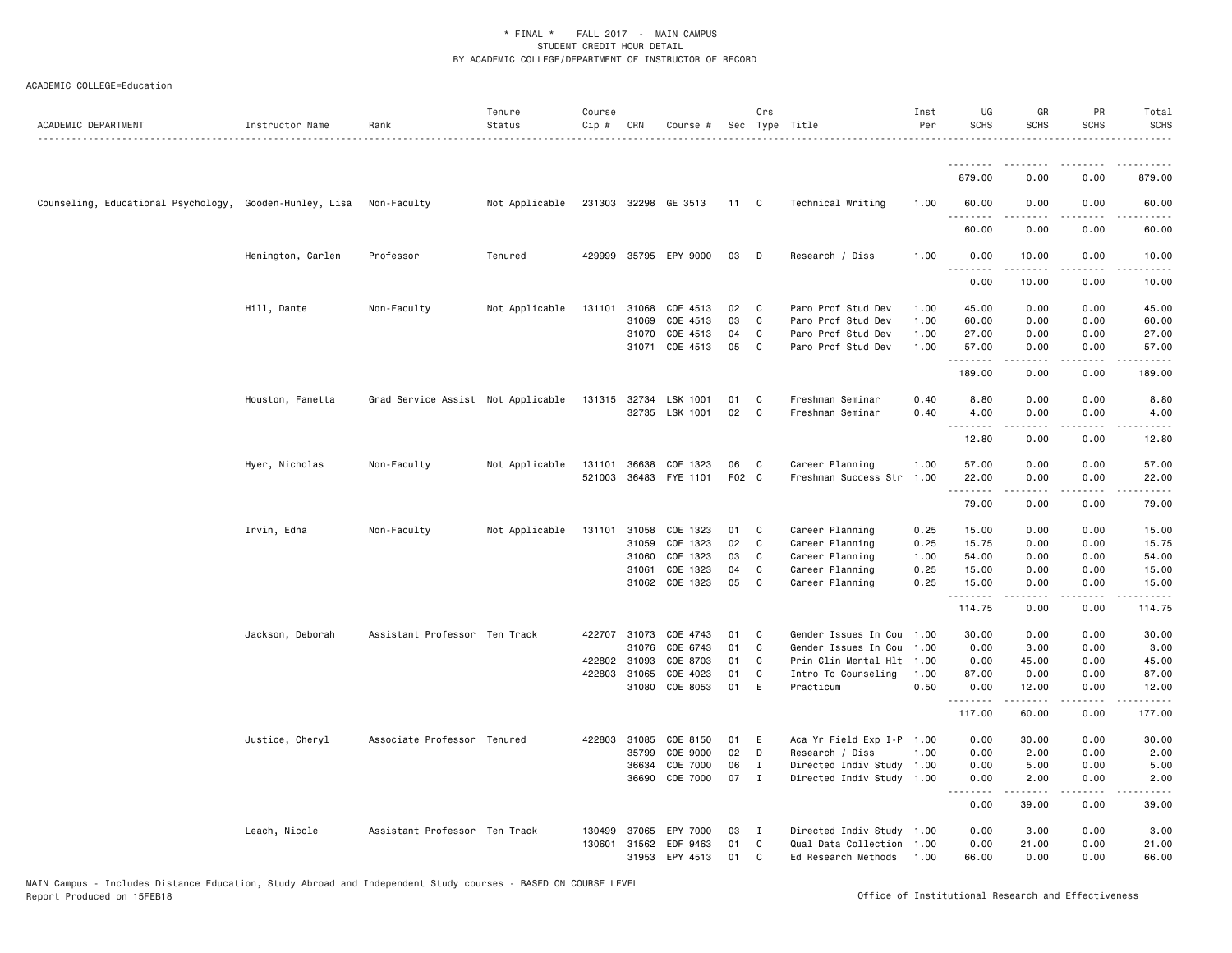| ACADEMIC DEPARTMENT                               | Instructor Name    | Rank                          | Tenure<br>Status | Course<br>Cip # | CRN   | Course #              |       | Crs          | Sec Type Title            | Inst<br>Per | UG<br><b>SCHS</b>     | GR<br><b>SCHS</b>        | PR<br><b>SCHS</b>     | Total<br><b>SCHS</b> |
|---------------------------------------------------|--------------------|-------------------------------|------------------|-----------------|-------|-----------------------|-------|--------------|---------------------------|-------------|-----------------------|--------------------------|-----------------------|----------------------|
| Counseling, Educational Psychology, Leach, Nicole |                    | Assistant Professor Ten Track |                  |                 |       | 422807 31946 EPY 3543 | 01    | C.           | Psych Of Adoles           | 1.00        | 129,00                | 0.00                     | 0.00                  | 129.00               |
|                                                   |                    |                               |                  |                 |       |                       |       |              |                           |             | .<br>195.00           | 24.00                    | . <u>.</u> .<br>0.00  | -----<br>219.00      |
|                                                   | Looby, Eugenie     | Professor                     | Tenured          | 131101          | 31096 | COE 8803              | 01    | C            | Crisis Response Coun 1.00 |             | 0.00                  | 27.00                    | 0.00                  | 27.00                |
|                                                   |                    |                               |                  | 422803          | 35800 | COE 9000              | 03    | D            | Research / Diss           | 1.00        | 0.00                  | 5.00                     | 0.00                  | 5.00                 |
|                                                   |                    |                               |                  |                 | 36134 | COE 7000              | 01    | $\mathbf{I}$ | Directed Indiv Study 1.00 |             | 0.00                  | 3.00                     | 0.00                  | 3.00                 |
|                                                   |                    |                               |                  |                 |       | 511505 31087 COE 8303 | 01    | $\mathbf{C}$ | Family Couns Theory       | 1.00        | 0.00<br><u>.</u>      | 30.00<br>$- - - - -$     | 0.00<br>.             | 30.00<br>.           |
|                                                   |                    |                               |                  |                 |       |                       |       |              |                           |             | 0.00                  | 65.00                    | 0.00                  | 65.00                |
|                                                   | Maynard, Scott     | Non-Employee                  | Not Applicable   | 350103          | 31099 | CP 2103               | 01    | E            | First Work Sem            | 1.00        | 147.00                | 0.00                     | 0.00                  | 147.00               |
|                                                   |                    |                               |                  |                 | 31100 | CP 2103               | H01 E |              | First Work Sem - Hon      | 1.00        | 36.00                 | 0.00                     | 0.00                  | 36.00                |
|                                                   |                    |                               |                  |                 | 31101 | CP 2203               | 01    | E            | Second Work Sem           | 1.00        | 252.00                | 0.00                     | 0.00                  | 252.00               |
|                                                   |                    |                               |                  |                 | 31102 | CP 2203               | H01 E |              | Second Work Sem<br>- Ho   | 1.00        | 36.00                 | 0.00                     | 0.00                  | 36.00                |
|                                                   |                    |                               |                  |                 | 31103 | CP 3303               | 01    | E            | Third Work Sem            | 1.00        | 132.00                | 0.00                     | 0.00                  | 132.00               |
|                                                   |                    |                               |                  |                 | 31104 | CP 3303               | H01 E |              | Third Work Sem - Hon 1.00 |             | 12.00                 | 0.00                     | 0.00                  | 12.00                |
|                                                   |                    |                               |                  |                 | 31105 | CP 3403               | 01    | E            | Fourth Work Sem           | 1.00        | 6.00                  | 0.00                     | 0.00                  | 6.00                 |
|                                                   |                    |                               |                  |                 | 31994 | EXL 0190              | 01    | E            | Experiential Learnin 1.00 |             | 54.00                 | 0.00                     | 0.00                  | 54.00                |
|                                                   |                    |                               |                  |                 | 32000 | EXL 3100              | 01    | E            | CCPP Internship I         | 1.00        | 42.00                 | 0.00                     | 0.00                  | 42.00                |
|                                                   |                    |                               |                  | 521001          | 32002 | EXL 3200              | 01    | E            | CCPP Internship I         | 1.00        | 9.00<br>.             | 0.00<br>.                | 0.00<br>$\frac{1}{2}$ | 9.00<br>.            |
|                                                   |                    |                               |                  |                 |       |                       |       |              |                           |             | 726.00                | 0.00                     | 0.00                  | 726.00               |
|                                                   | Mazahreh, Laith    | Assistant Professor Ten Track |                  | 131101          | 31097 | COE 8903              | 01    | C            | School Couns Service      | 1.00        | 0.00                  | 33.00                    | 0.00                  | 33.00                |
|                                                   |                    |                               |                  | 422803          |       | 31078 COE 8023        | 01    | C            | Counseling Theory         | 1.00        | 0.00<br>1.1.1.1.1.1.1 | 39.00<br>.               | 0.00<br>.             | 39.00<br>.           |
|                                                   |                    |                               |                  |                 |       |                       |       |              |                           |             | 0.00                  | 72.00                    | 0.00                  | 72.00                |
|                                                   | McCleon, Tawny     | Associate Professor Tenured   |                  | 130499          |       | 36474 EPY 7000        | 01    | I            | Directed Indiv Study 1.00 |             | 0.00                  | 3.00                     | 0.00                  | 3.00                 |
|                                                   |                    |                               |                  | 130604          | 31968 | EPY 8723              | 01    | В            | Assessmt Ed Rel Set       | 1.00        | 0.00                  | 21.00                    | 0.00                  | 21.00                |
|                                                   |                    |                               |                  | 130699          | 31966 | EPY 8690              | 03    | E            | School Psy Practicum      | 1.00        | 0.00                  | 21.00                    | 0.00                  | 21.00                |
|                                                   |                    |                               |                  | 422803          | 31970 | EPY 8933              | 01    | C            | Integ Psycho-Ed Asse      | 1.00        | 0.00                  | 24.00                    | 0.00                  | 24.00                |
|                                                   |                    |                               |                  |                 |       | 429999 35796 EPY 9000 | 04    | D            | Research / Diss           | 1.00        | 0.00                  | 11.00<br>$- - - - - - -$ | 0.00<br>.             | 11.00<br>.           |
|                                                   |                    |                               |                  |                 |       |                       |       |              |                           |             | 0.00                  | 80.00                    | 0.00                  | 80.00                |
|                                                   | Morse, David       | Professor                     | Tenured          | 130499          | 36811 | EPY 7000              | 02    | $\mathbf{I}$ | Directed Indiv Study 1.00 |             | 0.00                  | 1.00                     | 0.00                  | 1.00                 |
|                                                   |                    |                               |                  | 130601          | 31971 | EPY 9213              | 01    | C            | Adv Analysis Ed Rsch      | 1.00        | 0.00                  | 57.00                    | 0.00                  | 57.00                |
|                                                   |                    |                               |                  | 429999          |       | 35797 EPY 9000        | 05    | D            | Research / Diss           | 1.00        | 0.00                  | 6.00<br>$- - - - -$      | 0.00<br>.             | 6.00<br>.            |
|                                                   |                    |                               |                  |                 |       |                       |       |              |                           |             | 0.00                  | 64.00                    | 0.00                  | 64.00                |
|                                                   | Olivieri, Kathleen | Instructor                    | Non-Ten Track    | 520201          | 32998 | MGT 3213              | 04    | C            | Org Communications        | 1.00        | 171.00                | 0.00                     | 0.00                  | 171.00               |
|                                                   |                    |                               |                  |                 | 33000 | MGT 3213              | 06    | C            | Org Communications        | 1.00        | 159.00                | 0.00                     | 0.00                  | 159.00               |
|                                                   |                    |                               |                  | 521201          | 30608 | BIS 3233              | 01    | C            | Management Informati 1.00 |             | 681.00                | 0.00                     | 0.00                  | 681.00               |
|                                                   |                    |                               |                  |                 | 30609 | BIS 3233              | 02    | C            | Management Informati 1.00 |             | 672.00<br>.           | 0.00<br>.                | 0.00<br>.             | 672.00<br>.          |
|                                                   |                    |                               |                  |                 |       |                       |       |              |                           |             | 1683.00               | 0.00                     | 0.00                  | 1683.00              |
|                                                   | Palmer, Charles    | Associate Professor Tenured   |                  | 131101          | 31094 | COE 8730              | 01    | E            | Internship                | 1.00        | 0.00                  | 27.00                    | 0.00                  | 27.00                |
|                                                   |                    |                               |                  | 422803          | 31081 | COE 8053              | 02    | E            | Practicum                 | 1.00        | 0.00                  | 6.00                     | 0.00                  | 6.00                 |
|                                                   |                    |                               |                  |                 | 31084 | COE 8063              | 02    | C            | Res Tech For Counsel      | 1.00        | 0.00                  | 39.00                    | 0.00                  | 39.00                |
|                                                   |                    |                               |                  |                 | 35802 | COE 9000              | 05    | D            | Research / Diss           | 1.00        | 0.00                  | 2.00                     | 0.00                  | 2.00                 |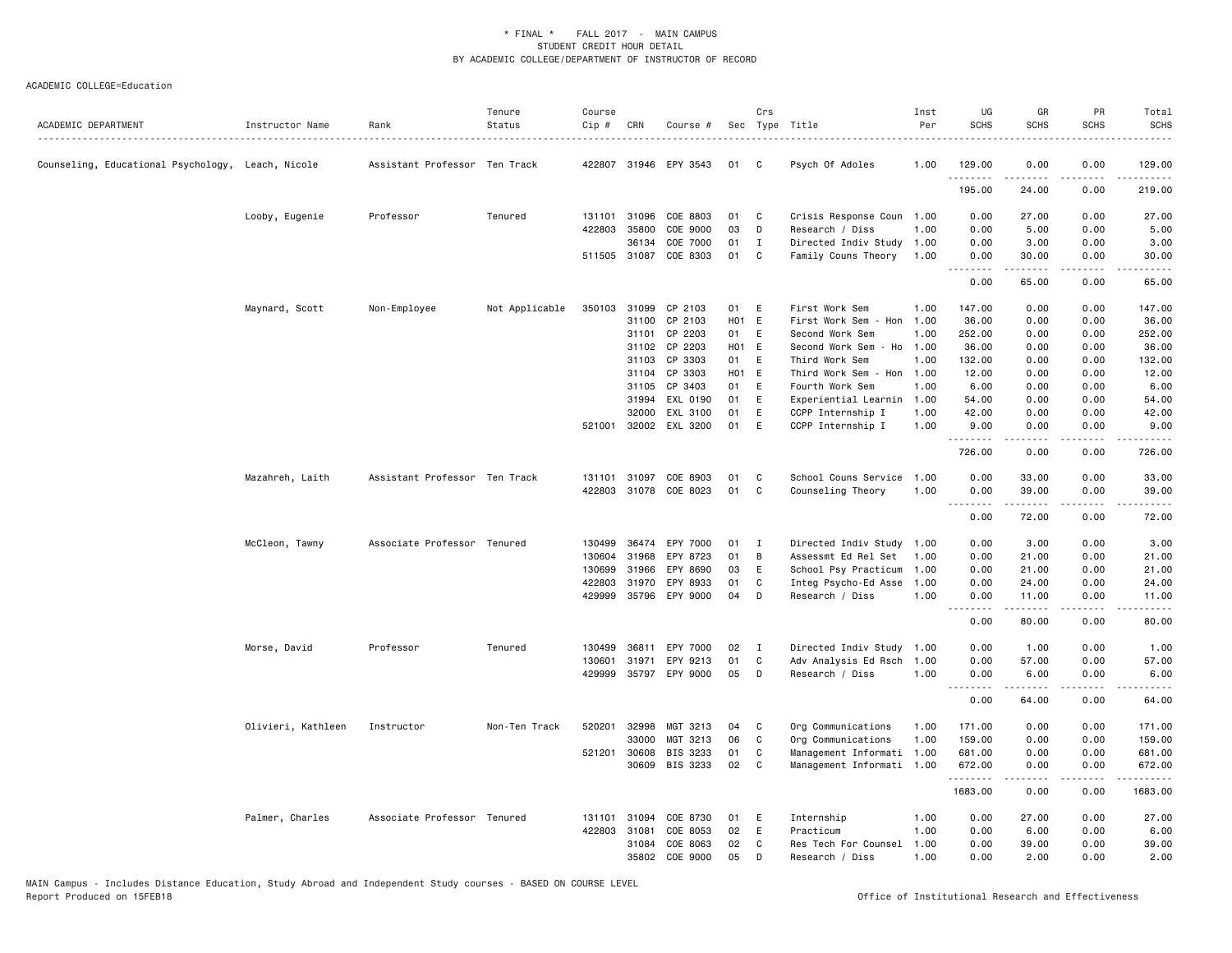| ACADEMIC DEPARTMENT                                   | Instructor Name  | Rank                                               | Tenure<br>Status | Course<br>Cip # | CRN   | Course #              |       | Crs          | Sec Type Title            | Inst<br>Per | UG<br><b>SCHS</b>                     | GR<br><b>SCHS</b>     | PR<br><b>SCHS</b> | Total<br><b>SCHS</b> |
|-------------------------------------------------------|------------------|----------------------------------------------------|------------------|-----------------|-------|-----------------------|-------|--------------|---------------------------|-------------|---------------------------------------|-----------------------|-------------------|----------------------|
|                                                       |                  |                                                    |                  |                 |       |                       |       |              |                           |             |                                       |                       |                   |                      |
|                                                       |                  |                                                    |                  |                 |       |                       |       |              |                           |             | 0.00                                  | 74.00                 | 0.00              | 74.00                |
| Counseling, Educational Psychology, Peeples, Kimberly |                  | Grad Teach Assist                                  | Not Applicable   |                 |       | 422803 31063 COE 4013 | 01 C  |              | Fac Skills Dev            | 1.00        | 48.00<br>.                            | 0.00<br>.             | 0.00<br>.         | 48.00<br>.           |
|                                                       |                  |                                                    |                  |                 |       |                       |       |              |                           |             | 48.00                                 | 0.00                  | 0.00              | 48.00                |
|                                                       | Seymour, Dana    | Non-Faculty                                        | Not Applicable   |                 |       | 130604 34220 EPY 8473 | 501 C |              | Mid Level Assessment 1.00 |             | 0.00<br>$\sim$ $\sim$ $\sim$<br>----- | 66.00<br>.            | 0.00<br>.         | 66.00                |
|                                                       |                  |                                                    |                  |                 |       |                       |       |              |                           |             | 0.00                                  | 66.00                 | 0.00              | 66.00                |
|                                                       |                  | Stratton-Gadke, Kase Assistant Professor Ten Track |                  | 130699          | 31965 | EPY 8690              | 02    | E            | School Psy Practicum 1.00 |             | 0.00                                  | 21.00                 | 0.00              | 21.00                |
|                                                       |                  |                                                    |                  | 422703          | 31963 | EPY 8253              | 01    | C            | Child Dev/Pathology       | 1.00        | 0.00                                  | 30.00                 | 0.00              | 30.00                |
|                                                       |                  |                                                    |                  | 422806 31973    |       | EPY 9730              | 01    | E            | Doc Psy Internship        | 1.00        | 0.00                                  | 12.00<br>.            | 0.00<br>.         | 12.00<br>.           |
|                                                       |                  |                                                    |                  |                 |       |                       |       |              |                           |             | 0.00                                  | 63.00                 | 0.00              | 63.00                |
|                                                       | Vanhorn, Avent   | Non-Faculty                                        | Not Applicable   | 131101          | 31067 | COE 4513              | 01    | $\mathbf{C}$ | Paro Prof Stud Dev        | 1.00        | 129.00                                | 0.00                  | 0.00              | 129.00               |
|                                                       |                  |                                                    |                  |                 | 35556 | COE 4000              | 01    | $\mathbf{I}$ | Directed Indiv Study 1.00 |             | 3.00                                  | 0.00                  | 0.00              | 3.00                 |
|                                                       |                  |                                                    |                  |                 | 35557 | COE 4000              | 02    | $\mathbf{I}$ | Directed Indiv Study 1.00 |             | 3.00                                  | 0.00                  | 0.00              | 3.00                 |
|                                                       |                  |                                                    |                  |                 | 35558 | COE 4000              | 03    | $\mathbf{I}$ | Directed Indiv Study 1.00 |             | 3.00<br><u>.</u>                      | 0.00<br>$\frac{1}{2}$ | 0.00<br>$\cdots$  | 3.00                 |
|                                                       |                  |                                                    |                  |                 |       |                       |       |              |                           |             | 138.00                                | 0.00                  | 0.00              | 138.00               |
|                                                       | Vincent, Chelsey | Instructor                                         | Non-Ten Track    | 130301 32750    |       | LSK 1041              | 01    | C C          | College Success I         | 1.00        | 19.00                                 | 0.00                  | 0.00              | 19.00                |
|                                                       |                  |                                                    |                  |                 | 32751 | LSK 1041              | 02    | C            | College Success I         | 1.00        | 26.00                                 | 0.00                  | 0.00              | 26.00                |
|                                                       |                  |                                                    |                  |                 | 32753 | LSK 1041              | 04    | C            | College Success I         | 1.00        | 19.00                                 | 0.00                  | 0.00              | 19.00                |
|                                                       |                  |                                                    |                  |                 | 32754 | LSK 1041              | 05    | C            | College Success I         | 1.00        | 23.00                                 | 0.00                  | 0.00              | 23.00                |
|                                                       |                  |                                                    |                  | 131315 32742    |       | LSK 1023              | 01    | C            | Col Read/Study Skill 1.00 |             | 96.00                                 | 0.00                  | 0.00              | 96.00                |
|                                                       |                  |                                                    |                  |                 | 36427 | LSK 1023              | 05    | C            | Col Read/Study Skill 1.00 |             | 123.00                                | 0.00                  | 0.00              | 123.00               |
|                                                       |                  |                                                    |                  |                 |       |                       |       |              |                           |             | 306.00                                | 0.00                  | 0.00              | 306.00               |
|                                                       | Wang, Chih-Hsuan | Lecturer                                           | Non-Ten Track    | 130603 34218    |       | EPY 6214              | 501 B |              | Ed & Psy Statistics       | 1.00        | 0.00                                  | 40.00                 | 0.00              | 40.00                |
|                                                       |                  |                                                    |                  |                 |       | 34219 EPY 8214        | 501 B |              | Adv Ed & Psy Stat         | 1.00        | 0.00<br>$\sim$ $\sim$ .<br>$  -$      | 28.00                 | 0.00              | 28.00                |
|                                                       |                  |                                                    |                  |                 |       |                       |       |              |                           |             | 0.00                                  | 68.00                 | 0.00              | 68.00                |
|                                                       | Wei, Tianlan     | Assistant Professor Ten Track                      |                  | 130603 31957    |       | EPY 6214              | 01    | $\mathbf{C}$ | Ed & Psy Statistics       | 1.00        | 0.00                                  | 44.00                 | 0.00              | 44.00                |
|                                                       |                  |                                                    |                  |                 | 31958 | EPY 6214              | 02    | K            | Ed & Psy Statistics       | 1.00        | 0.00                                  | 0.00                  | 0.00              | 0.00                 |
|                                                       |                  |                                                    |                  |                 | 31960 | EPY 8214              | 01    | C            | Adv Ed & Psy Stat         | 1.00        | 0.00                                  | 60.00                 | 0.00              | 60.00                |
|                                                       |                  |                                                    |                  |                 |       | 31961 EPY 8214        | 02    | K            | Adv Ed & Psy Stat         | 1.00        | 0.00<br>.<br>$  -$                    | 0.00<br>.             | 0.00<br>.         | 0.00                 |
|                                                       |                  |                                                    |                  |                 |       |                       |       |              |                           |             | 0.00                                  | 104.00                | 0.00              | 104.00               |
|                                                       | Wilder, Carmen   | Non-Faculty                                        | Not Applicable   | 521003          | 33696 | <b>SLCE 1002</b>      | S01 C |              | Day One Leadership C 0.30 |             | 80.40                                 | 0.00                  | 0.00              | 80.40                |
|                                                       |                  |                                                    |                  |                 | 33697 | <b>SLCE 1002</b>      | S02 B |              | Day One Leadership C 0.30 |             | 12.60                                 | 0.00                  | 0.00              | 12.60                |
|                                                       |                  |                                                    |                  |                 | 33698 | SLCE 1002             | S03 B |              | Day One Leadership C 0.30 |             | 10.20                                 | 0.00                  | 0.00              | 10.20                |
|                                                       |                  |                                                    |                  |                 | 33699 | SLCE 3812 S01 C       |       |              | Montgomery Ldshp Pro 1.00 |             | 54.00<br>.                            | 0.00<br>.             | 0.00<br>.         | 54.00<br>.           |
|                                                       |                  |                                                    |                  |                 |       |                       |       |              |                           |             | 157.20                                | 0.00                  | 0.00              | 157.20               |
|                                                       | Wilder, Charles  | Non-Faculty                                        | Not Applicable   | 141901 32961    |       | ME 4111               | 01    | C            | Professional Develop 1.00 |             | 73.00                                 | 0.00                  | 0.00              | 73.00                |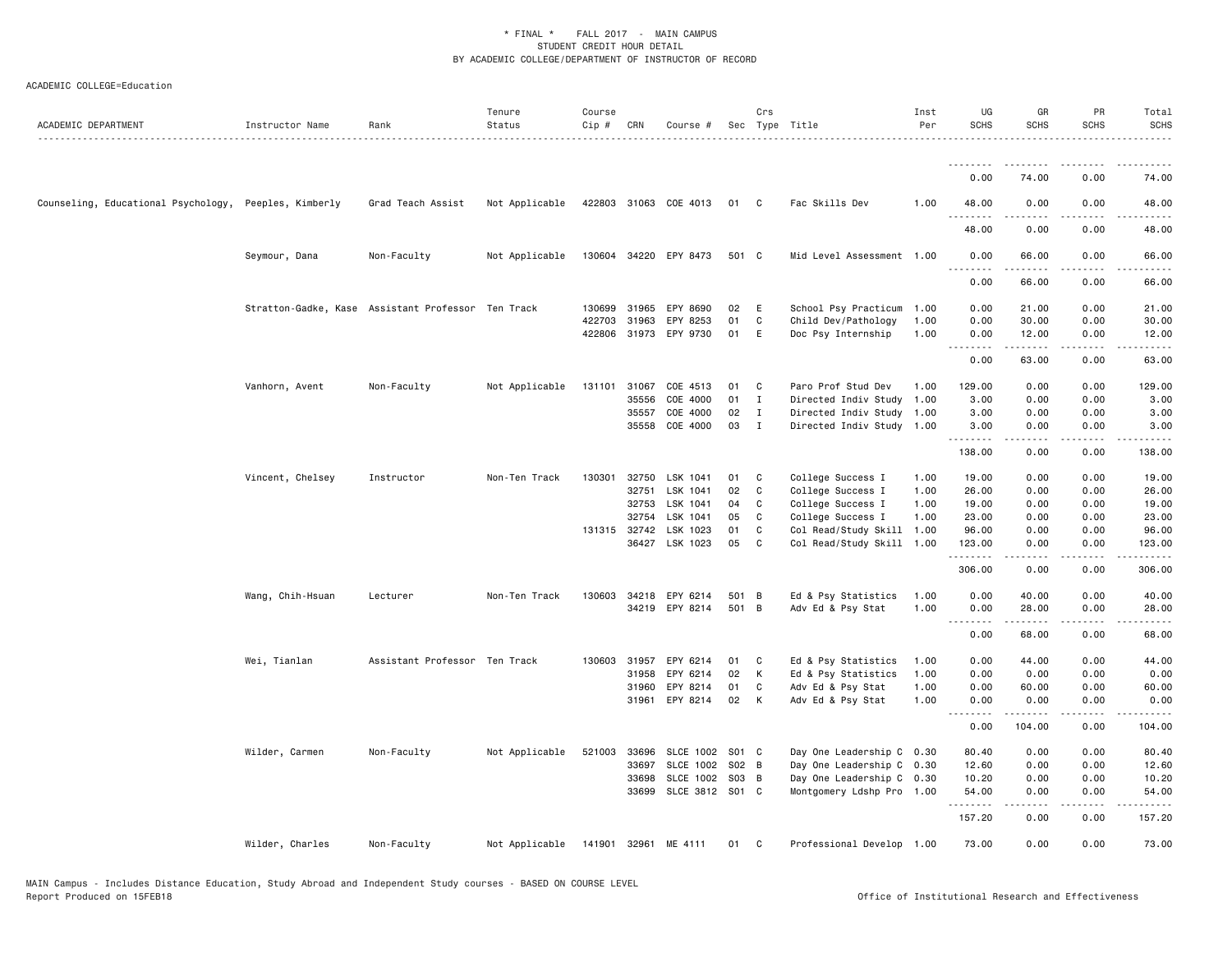| ACADEMIC DEPARTMENT                               | Instructor Name                 | Rank      | Tenure<br>Status | Course<br>Cip # | CRN   | Course #              | Sec | Crs          | Type Title                | Inst<br>Per | UG<br><b>SCHS</b> | GR<br><b>SCHS</b>        | <b>PR</b><br><b>SCHS</b> | Total<br>SCHS |
|---------------------------------------------------|---------------------------------|-----------|------------------|-----------------|-------|-----------------------|-----|--------------|---------------------------|-------------|-------------------|--------------------------|--------------------------|---------------|
|                                                   |                                 |           |                  |                 |       |                       |     |              |                           |             |                   |                          |                          |               |
|                                                   |                                 |           |                  |                 |       |                       |     |              |                           |             | 73.00             | 0.00                     | 0.00                     | 73.00         |
| Counseling, Educational Psychology, Wildmon, Mark |                                 | Lecturer  | Non-Ten Track    | 422805          | 31967 | EPY 8703              | 01  | C C          | School Psychology         | 1.00        | 0.00<br>--------  | 24.00<br>- - - - - - - - | 0.00<br>-----            | 24.00<br>.    |
|                                                   |                                 |           |                  |                 |       |                       |     |              |                           |             | 0.00              | 24.00                    | 0.00                     | 24.00         |
|                                                   | Wong, Daniel                    | Professor | Tenured          | 422803          | 31083 | COE 8063              | 01  | C.           | Res Tech For Counsel 1.00 |             | 0.00              | 30.00                    | 0.00                     | 30.00         |
|                                                   |                                 |           |                  | 512310          |       | 31088 COE 8353        | 01  | C.           | Voc Rehab Counseling 1.00 |             | 0.00<br>--------  | 18.00                    | 0.00<br>.                | 18.00         |
|                                                   |                                 |           |                  |                 |       |                       |     |              |                           |             | 0.00              | 48.00                    | 0.00                     | 48.00         |
|                                                   | Wong, Lucy                      | Lecturer  | Non-Ten Track    | 301101          | 31072 | COE 4713              | 01  | $\mathbf{C}$ | Issues In Aging           | 1.00        | 69.00             | 0.00                     | 0.00                     | 69.00         |
|                                                   |                                 |           |                  |                 |       | 31075 COE 6713        | 01  | $\mathbf{C}$ | Issues In Aging           | 1.00        | 0.00              | 12.00                    | 0.00                     | 12.00         |
|                                                   |                                 |           |                  |                 |       | 512310 31089 COE 8373 | 01  | $\mathbf{C}$ | Med Aspects/Disabil       | 1.00        | 0.00<br>----      | 18.00                    | 0.00<br>$- - - -$        | 18.00         |
|                                                   |                                 |           |                  |                 |       |                       |     |              |                           |             | 69.00             | 30.00                    | 0.00                     | 99.00         |
|                                                   | Young Hyatt, Regina Non-Faculty |           | Not Applicable   |                 |       | 130401 34606 HED 8010 | 01  | - E          | Practicum                 | 1.00        | 0.00              | 24,00                    | 0.00                     | 24.00         |
|                                                   |                                 |           |                  |                 |       |                       |     |              |                           |             | 0.00              | 24.00                    | .<br>0.00                | 24.00         |
| =====================================             |                                 |           |                  |                 |       |                       |     |              |                           |             | ========          | ========                 | ========                 | ==========    |
| Counseling, Educational Psychology,               |                                 |           |                  |                 |       |                       |     |              |                           |             | 6652.75           | 1243.00                  | 0.00                     | 7895.75       |
| ====================================              |                                 |           |                  |                 |       |                       |     |              |                           |             | ========          | --------                 | eeeeeee                  | eessesses     |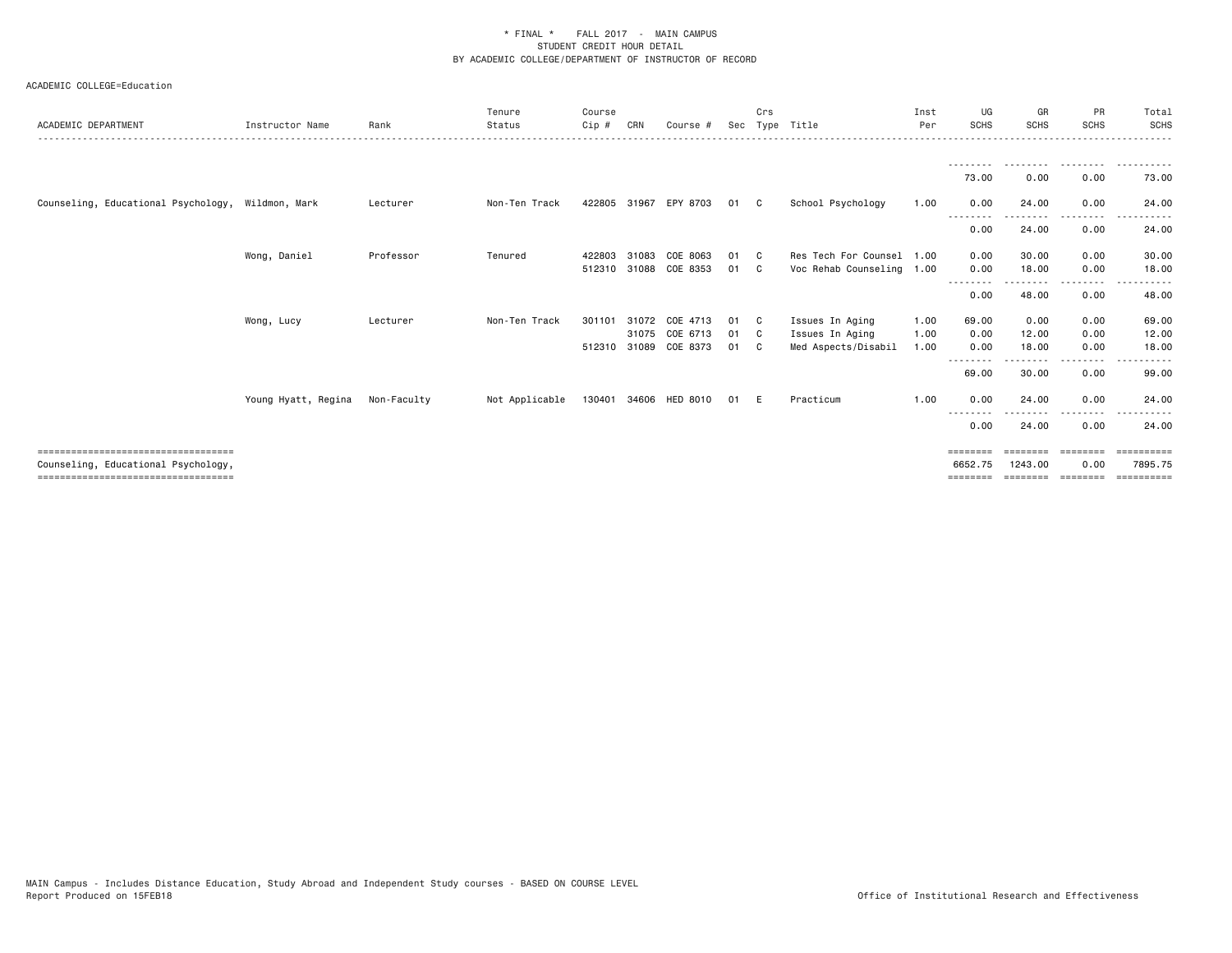| ACADEMIC DEPARTMENT                                 | Instructor Name                 | Rank                          | Tenure<br>Status | Course<br>Cip # | CRN          | Course #              |       | Crs          | Sec Type Title                                         | Inst<br>Per | UG<br><b>SCHS</b> | GR<br><b>SCHS</b>                                                                                                                                                                       | PR<br><b>SCHS</b> | Total<br><b>SCHS</b> |
|-----------------------------------------------------|---------------------------------|-------------------------------|------------------|-----------------|--------------|-----------------------|-------|--------------|--------------------------------------------------------|-------------|-------------------|-----------------------------------------------------------------------------------------------------------------------------------------------------------------------------------------|-------------------|----------------------|
| Curriculum, Instruction & Special E Alley, Kathleen |                                 | Assistant Professor Ten Track |                  |                 | 131202 36753 | EDE 9000              | 05    | D            | Research / Diss                                        | 1.00        | 0.00              | 2.00                                                                                                                                                                                    | 0.00              | 2.00                 |
|                                                     |                                 |                               |                  | 131203 33668    |              | RDG 3423              | 01    | C            | Middle Lvl Lit II                                      | 1.00        | 60.00             | 0.00                                                                                                                                                                                    | 0.00              | 60.00                |
|                                                     |                                 |                               |                  |                 | 34523        | RDG 3423              | 02    | C            | Middle Lvl Lit II                                      | 1.00        | 36.00             | 0.00                                                                                                                                                                                    | 0.00              | 36.00                |
|                                                     |                                 |                               |                  |                 |              |                       |       |              |                                                        |             | .<br>96.00        | 2.00                                                                                                                                                                                    | 0.00              | 98.00                |
|                                                     | Andrews, Hunter                 | Lecturer                      | Non-Ten Track    |                 |              | 422814 31583 EDX 3213 | 06    | $\mathbf{C}$ | Indiv Inst Except Ch 1.00                              |             | 72.00             | 0.00                                                                                                                                                                                    | 0.00              | 72.00                |
|                                                     |                                 |                               |                  |                 |              |                       |       |              |                                                        |             | 72.00             | 0.00                                                                                                                                                                                    | 0.00              | 72.00                |
|                                                     | Anthony, Kenneth                | Assistant Professor Ten Track |                  |                 | 131202 31538 | EDE 8473              | 01    | C            | Elem Soc Stu Curr                                      | 1.00        | 0.00              | 18.00                                                                                                                                                                                   | 0.00              | 18.00                |
|                                                     |                                 |                               |                  |                 | 37183        | EDE 7000              | 01    | $\mathbf{I}$ | Directed Indiv Study                                   | 1.00        | 0.00              | 6.00                                                                                                                                                                                    | 0.00              | 6.00                 |
|                                                     |                                 |                               |                  |                 | 37184        | EDE 7000              | 02    | $\mathbf{I}$ | Directed Indiv Study                                   | 1.00        | 0.00              | 3.00                                                                                                                                                                                    | 0.00              | 3.00                 |
|                                                     |                                 |                               |                  | 131318 31531    |              | EDE 4143              | 01    | B            | Teach Elem/Mid Lvl S 1.00                              |             | 66.00             | 0.00                                                                                                                                                                                    | 0.00              | 66.00                |
|                                                     |                                 |                               |                  |                 |              | 31532 EDE 4143        | 02    | – B          | Teach Elem/Mid Lvl S 1.00                              |             | 60.00<br>.        | 0.00<br>.                                                                                                                                                                               | 0.00<br>.         | 60.00<br>.           |
|                                                     |                                 |                               |                  |                 |              |                       |       |              |                                                        |             | 126.00            | 27.00                                                                                                                                                                                   | 0.00              | 153.00               |
|                                                     | Atterberry, Tiffiney Instructor |                               | Non-Ten Track    |                 | 131202 31534 | EDE 4883              | 01    | C            | Manag Elem/Mid Lvl C 1.00                              |             | 42.00             | 0.00                                                                                                                                                                                    | 0.00              | 42.00                |
|                                                     |                                 |                               |                  |                 | 131316 31525 | EDE 4113              | 01    | B            | Teach Elem/Mid Level 1.00                              |             | 66.00             | 0.00                                                                                                                                                                                    | 0.00              | 66.00                |
|                                                     |                                 |                               |                  |                 | 31526        | EDE 4113              | 02    | B            | Teach Elem/Mid Level 1.00                              |             | 60.00             | 0.00                                                                                                                                                                                    | 0.00              | 60.00                |
|                                                     |                                 |                               |                  |                 | 34163        | EDE 4113              | 501 C |              | Teach Elem/Mid Level 1.00                              |             | 39.00<br>.        | 0.00<br>.                                                                                                                                                                               | 0.00<br>.         | 39.00<br>.           |
|                                                     |                                 |                               |                  |                 |              |                       |       |              |                                                        |             | 207.00            | 0.00                                                                                                                                                                                    | 0.00              | 207.00               |
|                                                     | Binford, Paul                   | Assistant Professor Ten Track |                  | 131203          | 34189        | EDS 8243              | 501 C |              | Adv. Plan Manage Lea 1.00                              |             | 0.00              | 57.00                                                                                                                                                                                   | 0.00              | 57.00                |
|                                                     |                                 |                               |                  | 131205          | 36720        | EDS 7000              | 01    | $\mathbf{I}$ | Directed Indiv Study 1.00                              |             | 0.00              | 3.00                                                                                                                                                                                    | 0.00              | 3.00                 |
|                                                     |                                 |                               |                  |                 | 131318 31567 | EDS 4643              | 01    | C.           | Method Teach Soc Stu                                   | 1.00        | 45.00<br>.        | 0.00<br>.                                                                                                                                                                               | 0.00<br>.         | 45.00<br>.           |
|                                                     |                                 |                               |                  |                 |              |                       |       |              |                                                        |             | 45.00             | 60.00                                                                                                                                                                                   | 0.00              | 105.00               |
|                                                     | Brenner, Devon                  | Professor                     | Tenured          | 131202          | 36372        | EDE 9000              | 01    | D            | Research / Diss                                        | 1.00        | 0.00              | 5.00                                                                                                                                                                                    | 0.00              | 5.00                 |
|                                                     |                                 |                               |                  |                 | 131205 36609 | EDS 9000              | 04    | D            | Research / Diss                                        | 1.00        | 0.00              | 9.00                                                                                                                                                                                    | 0.00              | 9.00                 |
|                                                     |                                 |                               |                  |                 |              |                       |       |              |                                                        |             | .<br>0.00         | 14.00                                                                                                                                                                                   | 0.00              | 14.00                |
|                                                     | Brooks, Mary                    | Lecturer                      | Non-Ten Track    |                 |              | 131099 32731 LSK 0103 | 03    | C            | Intermediate Reading                                   | 1.00        | 75.00             | 0.00                                                                                                                                                                                    | 0.00              | 75.00                |
|                                                     |                                 |                               |                  |                 |              |                       |       |              |                                                        |             | .<br>75.00        | $\frac{1}{2} \left( \frac{1}{2} \right) \left( \frac{1}{2} \right) \left( \frac{1}{2} \right) \left( \frac{1}{2} \right) \left( \frac{1}{2} \right) \left( \frac{1}{2} \right)$<br>0.00 | $- - - -$<br>0.00 | .<br>75.00           |
|                                                     | Buss, Nikki                     | Lecturer                      | Non-Ten Track    | 131305          | 31569        | EDS 4673              | 01    | C            | Method Teach Lang Ar 1.00                              |             | 45.00             | 0.00                                                                                                                                                                                    | 0.00              | 45.00                |
|                                                     |                                 |                               |                  |                 | 131315 33669 | RDG 3513              | 01    | C            | Rdg Strag Second Sch 1.00                              |             | 84.00             | 0.00                                                                                                                                                                                    | 0.00              | 84.00                |
|                                                     |                                 |                               |                  |                 |              |                       |       |              |                                                        |             | .<br>129.00       | .<br>0.00                                                                                                                                                                               | .<br>0.00         | .<br>129.00          |
|                                                     | Cagle, Elizabeth                | Lecturer                      | Non-Ten Track    |                 |              | 231302 31549 EDF 3413 | 03    | - C          | Writing For Thinking 1.00                              |             | 84.00             | 0.00                                                                                                                                                                                    | 0.00              | 84.00                |
|                                                     |                                 |                               |                  |                 |              |                       |       |              |                                                        |             | <u>.</u><br>84.00 | 0.00                                                                                                                                                                                    | 0.00              | 84.00                |
|                                                     |                                 | Lecturer                      | Non-Ten Track    |                 | 131315 34355 | RDG 3113              | 501 C |              |                                                        |             | 63.00             | 0.00                                                                                                                                                                                    | 0.00              | 63.00                |
|                                                     | Chappell, Manya                 |                               |                  |                 |              | 34357 RDG 3123        | 501 C |              | Early Literacy Instr 1.00<br>Early Lit Instruct I 1.00 |             | 63.00             | 0.00                                                                                                                                                                                    | 0.00              | 63.00                |
|                                                     |                                 |                               |                  |                 |              |                       |       |              |                                                        |             | <u>.</u>          | .                                                                                                                                                                                       | .                 | <u>.</u>             |
|                                                     |                                 |                               |                  |                 |              |                       |       |              |                                                        |             | 126.00            | 0.00                                                                                                                                                                                    | 0.00              | 126.00               |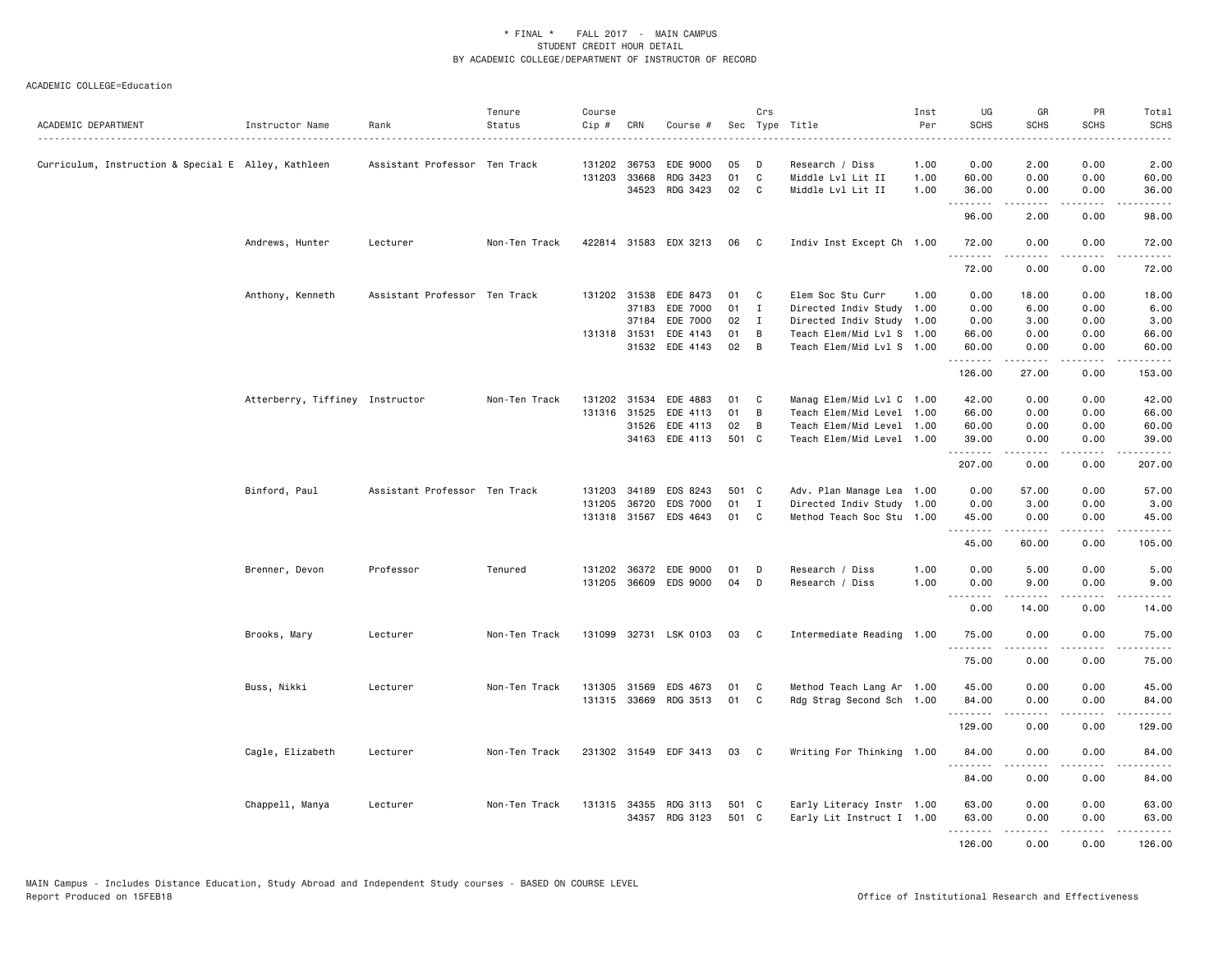| ACADEMIC DEPARTMENT                                  | Instructor Name   | Rank        | Tenure<br>Status | Course<br>Cip # | CRN            | Course #              |             | Crs               | Sec Type Title                                         | Inst<br>Per | UG<br><b>SCHS</b>   | GR<br><b>SCHS</b>                                                                                                                                            | PR<br><b>SCHS</b> | Total<br><b>SCHS</b><br>. |
|------------------------------------------------------|-------------------|-------------|------------------|-----------------|----------------|-----------------------|-------------|-------------------|--------------------------------------------------------|-------------|---------------------|--------------------------------------------------------------------------------------------------------------------------------------------------------------|-------------------|---------------------------|
| Curriculum, Instruction & Special E Childers, Samuel |                   | Lecturer    | Non-Ten Track    |                 |                | 131099 32732 LSK 0103 | 04          | C                 | Intermediate Reading 1.00                              |             | 48.00               | 0.00                                                                                                                                                         | 0.00              | 48.00                     |
|                                                      |                   |             |                  |                 |                |                       |             |                   |                                                        |             | .<br>48.00          | $\frac{1}{2} \left( \frac{1}{2} \right) \left( \frac{1}{2} \right) \left( \frac{1}{2} \right) \left( \frac{1}{2} \right) \left( \frac{1}{2} \right)$<br>0.00 | .<br>0.00         | .<br>48.00                |
|                                                      | Cirlot-New, Laura | Non-Faculty | Not Applicable   |                 | 130101 31589   | EDX 4353              | 01          | C                 | Assistive Tech in Sp 1.00                              |             | 57.00               | 0.00                                                                                                                                                         | 0.00              | 57.00                     |
|                                                      |                   |             |                  |                 |                | 31597 EDX 6353        | 01          | C                 | Assistive Tech in Sp 1.00                              |             | 0.00<br>.           | 15.00<br>.                                                                                                                                                   | 0.00<br>22222.    | 15.00<br>.                |
|                                                      |                   |             |                  |                 |                |                       |             |                   |                                                        |             | 57.00               | 15.00                                                                                                                                                        | 0.00              | 72.00                     |
|                                                      | Coffey, Kenneth   | Professor   | Tenured          | 131001          | 31590          | EDX 4413              | 01          | C                 | Wk W/Fams of Stdts w 1.00                              |             | 84.00               | 0.00                                                                                                                                                         | 0.00              | 84.00                     |
|                                                      |                   |             |                  | 131008          | 34720          | EDX 4603              | 01          | C                 | Students with Phys/M 1.00                              |             | 51.00               | 0.00                                                                                                                                                         | 0.00              | 51.00                     |
|                                                      |                   |             |                  |                 |                | 34721 EDX 6603        | 01          | C                 | Students with Phys/M 1.00                              |             | 0.00<br><u>.</u>    | 9.00<br>-----                                                                                                                                                | 0.00<br>.         | 9.00<br>.                 |
|                                                      |                   |             |                  |                 |                |                       |             |                   |                                                        |             | 135.00              | 9.00                                                                                                                                                         | 0.00              | 144.00                    |
|                                                      | Crissey, Jennifer | Lecturer    | Non-Ten Track    |                 |                | 131311 34161 EDE 3523 | 501 C       |                   | Found EL/ML Math Edu 1.00                              |             | 57.00<br>. <b>.</b> | 0.00                                                                                                                                                         | 0.00              | 57.00                     |
|                                                      |                   |             |                  |                 |                |                       |             |                   |                                                        |             | 57.00               | 0.00                                                                                                                                                         | 0.00              | 57.00                     |
|                                                      | Devlin, Sandy     | Professor   | Tenured          |                 | 131001 31600   | EDX 8173              | 01          | C                 | Sp Ed In Reg Classrm                                   | 1.00        | 0.00                | 15.00                                                                                                                                                        | 0.00              | 15.00                     |
|                                                      |                   |             |                  |                 | 31601          | EDX 8393              | 01          | S                 | Seminar in Em/Bd                                       | 1.00        | 0.00                | 15.00                                                                                                                                                        | 0.00              | 15.00                     |
|                                                      |                   |             |                  |                 | 36393          | EDX 9000              | 01          | D                 | Research / Diss                                        | 1.00        | 0.00                | 8.00                                                                                                                                                         | 0.00              | 8.00                      |
|                                                      |                   |             |                  |                 | 36510          | EDX 7000              | 02          | $\blacksquare$    | Directed Indiv Study                                   | 1.00        | 0.00                | 1.00                                                                                                                                                         | 0.00              | 1.00                      |
|                                                      |                   |             |                  |                 | 36589          | EDX 7000              | 03          | I                 | Directed Indiv Study                                   | 1.00        | 0.00                | 3.00                                                                                                                                                         | 0.00              | 3.00                      |
|                                                      |                   |             |                  |                 | 36692          | EDX 7000              | 04<br>07    | $\mathbf{I}$      | Directed Indiv Study 1.00                              |             | 0.00                | 3.00                                                                                                                                                         | 0.00              | 3.00                      |
|                                                      |                   |             |                  |                 | 37090<br>37094 | EDX 7000<br>EDX 7000  | 09          | $\mathbf{I}$<br>I | Directed Indiv Study 1.00<br>Directed Indiv Study 1.00 |             | 0.00<br>0.00        | 3.00<br>3.00                                                                                                                                                 | 0.00<br>0.00      | 3.00<br>3.00              |
|                                                      |                   |             |                  |                 | 422814 31586   | EDX 3223              | 01          | C                 | Intro to Emtnl/Behav 1.00                              |             | 69.00               | 0.00                                                                                                                                                         | 0.00              | 69.00                     |
|                                                      |                   |             |                  |                 |                |                       |             |                   |                                                        |             | .<br>69.00          | د د د د د<br>51.00                                                                                                                                           | .<br>0.00         | .<br>120.00               |
|                                                      | Fondren, Patricia | Instructor  | Non-Ten Track    | 131001          | 31592          | EDX 4873              | 01          | - S               | Prof Sem In Sp Ed                                      | 1.00        | 18.00               | 0.00                                                                                                                                                         | 0.00              | 18.00                     |
|                                                      |                   |             |                  |                 | 34199          | EDX 4873              | 501 S       |                   | Prof Sem In Sp Ed                                      | 1.00        | 12.00               | 0.00                                                                                                                                                         | 0.00              | 12.00                     |
|                                                      |                   |             |                  |                 | 422814 31577   | EDX 3203              | 01          | C                 | Intro To Learn Disab                                   | 1.00        | 105.00              | 0.00                                                                                                                                                         | 0.00              | 105.00                    |
|                                                      |                   |             |                  |                 | 34198<br>36933 | EDX 3213<br>EDX 3223  | 502 C<br>02 | $\mathbf{C}$      | Indiv Inst Except Ch 1.00<br>Intro to Emtnl/Behav 1.00 |             | 57.00<br>60.00      | 0.00<br>0.00                                                                                                                                                 | 0.00<br>0.00      | 57.00<br>60.00            |
|                                                      |                   |             |                  |                 |                |                       |             |                   |                                                        |             | .<br>252.00         | 0.00                                                                                                                                                         | 0.00              | 252.00                    |
|                                                      | Franz, Dana       | Professor   | Tenured          |                 | 131205 31563   | EDS 3411              | 01          | E                 | Prac In Secondary Ed 1.00                              |             | 16.00               | 0.00                                                                                                                                                         | 0.00              | 16.00                     |
|                                                      |                   |             |                  |                 | 31574          | EDS 8653              | 01          | $\mathbf c$       | Issues of Accountabi 1.00                              |             | 0.00                | 18.00                                                                                                                                                        | 0.00              | 18.00                     |
|                                                      |                   |             |                  |                 | 36576          | EDS 9000              | 02          | D                 | Research / Diss                                        | 1.00        | 0.00                | 14.00                                                                                                                                                        | 0.00              | 14.00                     |
|                                                      |                   |             |                  |                 | 36736          | EDS 7000              | 03          | I                 | Directed Indiv Study 1.00                              |             | 0.00                | 3.00                                                                                                                                                         | 0.00              | 3.00                      |
|                                                      |                   |             |                  |                 | 36737<br>37080 | EDS 7000<br>EDS 7000  | 04<br>07    | I<br>$\mathbf{I}$ | Directed Indiv Study 1.00                              |             | 0.00                | 3.00                                                                                                                                                         | 0.00<br>0.00      | 3.00                      |
|                                                      |                   |             |                  |                 |                |                       |             |                   | Directed Indiv Study 1.00                              |             | 0.00<br>.           | 1.00                                                                                                                                                         | $- - - -$         | 1.00                      |
|                                                      |                   |             |                  |                 |                |                       |             |                   |                                                        |             | 16.00               | 39.00                                                                                                                                                        | 0.00              | 55.00                     |
|                                                      | Holley, Kenne     | Lecturer    | Non-Ten Track    |                 |                | 131203 34158 EDE 3223 | 501 C       |                   | Middle Level Educati 1.00                              |             | 45.00               | 0.00                                                                                                                                                         | 0.00              | 45.00                     |
|                                                      |                   |             |                  |                 |                |                       |             |                   |                                                        |             | 45.00               | 0.00                                                                                                                                                         | 0.00              | 45.00                     |
|                                                      | Hollis, Anitra    | Lecturer    | Non-Ten Track    |                 |                | 131318 34167 EDE 4143 | 501 C       |                   | Teach Elem/Mid Lvl S 1.00                              |             | 39.00               | 0.00                                                                                                                                                         | 0.00              | 39.00                     |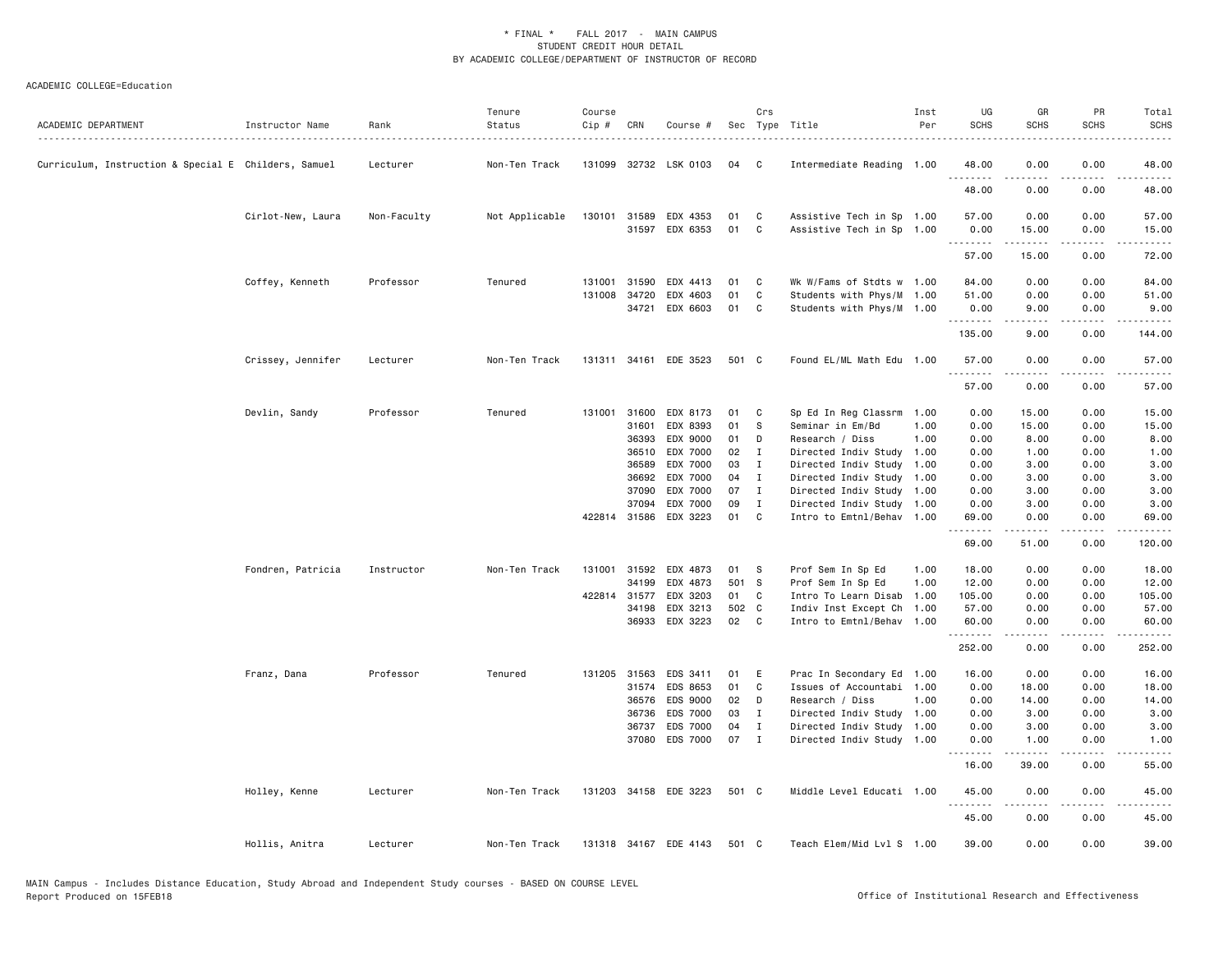| ACADEMIC DEPARTMENT                               | Instructor Name   | Rank                               | Tenure<br>Status | Course<br>Cip # | CRN                          | Course #                          |             | Crs          | Sec Type Title                                   | Inst<br>Per | UG<br><b>SCHS</b> | GR<br><b>SCHS</b>                                                                                                                                            | PR<br><b>SCHS</b> | Total<br><b>SCHS</b>                                                                                                                                           |
|---------------------------------------------------|-------------------|------------------------------------|------------------|-----------------|------------------------------|-----------------------------------|-------------|--------------|--------------------------------------------------|-------------|-------------------|--------------------------------------------------------------------------------------------------------------------------------------------------------------|-------------------|----------------------------------------------------------------------------------------------------------------------------------------------------------------|
|                                                   |                   |                                    |                  |                 |                              |                                   |             |              |                                                  |             | .                 |                                                                                                                                                              |                   |                                                                                                                                                                |
|                                                   |                   |                                    |                  |                 |                              |                                   |             |              |                                                  |             | 39.00             | 0.00                                                                                                                                                         | 0.00              | 39.00                                                                                                                                                          |
| Curriculum, Instruction & Special E Hopper, Peggy |                   | Professor                          | Tenured          |                 | 131205 36620                 | EDS 3411<br>131315 34369 RDG 8653 | 03<br>501 C | E            | Prac In Secondary Ed 1.00<br>Teach Read Sec Sch  | 1.00        | 7.00<br>0.00      | 0.00<br>30.00                                                                                                                                                | 0.00<br>0.00      | 7.00<br>30.00                                                                                                                                                  |
|                                                   |                   |                                    |                  |                 |                              |                                   |             |              |                                                  |             | .<br>7.00         | .<br>30.00                                                                                                                                                   | .<br>0.00         | .<br>37.00                                                                                                                                                     |
|                                                   | Ivy, Jessica      | Assistant Professor Ten Track      |                  |                 | 131205 31564<br>131311 31566 | EDS 3411<br>EDS 4633              | 02<br>01    | E<br>C       | Prac In Secondary Ed 1.00<br>Methods of Teaching | 1.00        | 9.00<br>57.00     | 0.00<br>0.00                                                                                                                                                 | 0.00<br>0.00      | 9.00<br>57.00                                                                                                                                                  |
|                                                   |                   |                                    |                  |                 |                              |                                   |             |              |                                                  |             | 66.00             | 0.00                                                                                                                                                         | 0.00              | 66.00                                                                                                                                                          |
|                                                   | Javorsky, Kristin | Assistant Professor Ten Track      |                  |                 | 131315 33662                 | RDG 3123                          | 01          | C            | Early Lit Instruct I 1.00                        |             | 75.00             | 0.00                                                                                                                                                         | 0.00              | 75.00                                                                                                                                                          |
|                                                   |                   |                                    |                  |                 | 33663                        | RDG 3123                          | 02          | C            | Early Lit Instruct I 1.00                        |             | 78.00             | 0.00                                                                                                                                                         | 0.00              | 78.00                                                                                                                                                          |
|                                                   |                   |                                    |                  | 240101          | 36388                        | HON 4000                          | 01          | I            | Directed Individual                              | 1.00        | 3.00<br>.         | 0.00                                                                                                                                                         | 0.00              | 3.00                                                                                                                                                           |
|                                                   |                   |                                    |                  |                 |                              |                                   |             |              |                                                  |             | 156.00            | 0.00                                                                                                                                                         | 0.00              | 156.00                                                                                                                                                         |
|                                                   | Lemley, Stephanie | Assistant Professor Ten Track      |                  |                 | 131202 31539                 | EDE 8623                          | 01          | C            | Content Area Literac 1.00                        |             | 0.00              | 18.00                                                                                                                                                        | 0.00              | 18.00                                                                                                                                                          |
|                                                   |                   |                                    |                  |                 | 36608                        | EDE 9000                          | 03          | D            | Research / Diss                                  | 1.00        | 0.00              | 6.00                                                                                                                                                         | 0.00              | 6.00                                                                                                                                                           |
|                                                   |                   |                                    |                  |                 | 131305 33670                 | RDG 4133                          | 01          | C            | Integrat Lang Art In 1.00                        |             | 66.00             | 0.00                                                                                                                                                         | 0.00              | 66.00                                                                                                                                                          |
|                                                   |                   |                                    |                  |                 | 33671                        | RDG 4133                          | 02          | $\mathbf{C}$ | Integrat Lang Art In 1.00                        |             | 60.00<br>.        | 0.00                                                                                                                                                         | 0.00<br>.         | 60.00                                                                                                                                                          |
|                                                   |                   |                                    |                  |                 |                              |                                   |             |              |                                                  |             | 126.00            | 24.00                                                                                                                                                        | 0.00              | 150.00                                                                                                                                                         |
|                                                   | Lindsey, Gail     | Clinical Assist Pro Non-Ten Track  |                  |                 |                              | 131202 31514 EDE 3123             | 02          | C            | Early Childhood Ed                               | 1.00        | 84.00             | 0.00                                                                                                                                                         | 0.00              | 84.00                                                                                                                                                          |
|                                                   |                   |                                    |                  |                 | 31521                        | EDE 3443                          | 01          | C            | Creat Arts Elem / Mid 1.00                       |             | 69.00             | 0.00                                                                                                                                                         | 0.00              | 69.00                                                                                                                                                          |
|                                                   |                   |                                    |                  |                 | 31522                        | EDE 3443                          | 02          | C            | Creat Arts Elem / Mid 1.00                       |             | 54.00             | 0.00                                                                                                                                                         | 0.00              | 54.00                                                                                                                                                          |
|                                                   |                   |                                    |                  |                 |                              | 131315 31518 EDE 3233             | 02          | C            | Teach Lit at Elem/Mi 1.00                        |             | 60.00<br>.        | 0.00                                                                                                                                                         | 0.00              | 60.00<br>.                                                                                                                                                     |
|                                                   |                   |                                    |                  |                 |                              |                                   |             |              |                                                  |             | 267.00            | 0.00                                                                                                                                                         | 0.00              | 267.00                                                                                                                                                         |
|                                                   | Martin, Eric      | Grad Research Assis Not Applicable |                  |                 |                              | 422814 31580 EDX 3213             | 03          | C            | Indiv Inst Except Ch 1.00                        |             | 105.00<br>.       | 0.00<br>.                                                                                                                                                    | 0.00<br>د د د د   | 105.00<br>$\frac{1}{2} \left( \frac{1}{2} \right) \left( \frac{1}{2} \right) \left( \frac{1}{2} \right) \left( \frac{1}{2} \right) \left( \frac{1}{2} \right)$ |
|                                                   |                   |                                    |                  |                 |                              |                                   |             |              |                                                  |             | 105.00            | 0.00                                                                                                                                                         | 0.00              | 105.00                                                                                                                                                         |
|                                                   | Mattox, Kimberly  | Instructor                         | Non-Ten Track    |                 | 422814 31578                 | EDX 3213                          | 01          | C            | Indiv Inst Except Ch 1.00                        |             | 105.00            | 0.00                                                                                                                                                         | 0.00              | 105.00                                                                                                                                                         |
|                                                   |                   |                                    |                  |                 | 31579                        | EDX 3213                          | 02          | C            | Indiv Inst Except Ch 1.00                        |             | 99.00             | 0.00                                                                                                                                                         | 0.00              | 99.00                                                                                                                                                          |
|                                                   |                   |                                    |                  |                 | 31581                        | EDX 3213                          | 04          | C            | Indiv Inst Except Ch 1.00                        |             | 93.00             | 0.00                                                                                                                                                         | 0.00              | 93.00                                                                                                                                                          |
|                                                   |                   |                                    |                  |                 |                              | 31582 EDX 3213                    | 05          | C            | Indiv Inst Except Ch 1.00                        |             | 102.00<br>.       | 0.00<br>$\frac{1}{2} \left( \frac{1}{2} \right) \left( \frac{1}{2} \right) \left( \frac{1}{2} \right) \left( \frac{1}{2} \right) \left( \frac{1}{2} \right)$ | 0.00<br>.         | 102.00<br>$\begin{array}{cccccccccccccc} \bullet & \bullet & \bullet & \bullet & \bullet & \bullet & \bullet & \bullet \end{array}$                            |
|                                                   |                   |                                    |                  |                 |                              |                                   |             |              |                                                  |             | 399.00            | 0.00                                                                                                                                                         | 0.00              | 399.00                                                                                                                                                         |
|                                                   | McDowell, Teresa  | Lecturer                           | Non-Ten Track    |                 | 131315 32739                 | LSK 1013                          | 01          | C            | Effective Reading                                | 1.00        | 87.00             | 0.00                                                                                                                                                         | 0.00              | 87.00                                                                                                                                                          |
|                                                   |                   |                                    |                  |                 |                              | 32740 LSK 1013                    | 02          | C            | Effective Reading                                | 1.00        | 87.00             | 0.00                                                                                                                                                         | 0.00              | 87.00                                                                                                                                                          |
|                                                   |                   |                                    |                  |                 |                              |                                   |             |              |                                                  |             | .<br>174.00       | <b>.</b><br>0.00                                                                                                                                             | .<br>0.00         | 174.00                                                                                                                                                         |
|                                                   | McGinnis, Brecken | Instructor                         | Non-Ten Track    | 131001          | 31588                        | EDX 4113                          | 01          | C            | Mthds/Mats Erly Chil 1.00                        |             | 78.00             | 0.00                                                                                                                                                         | 0.00              | 78.00                                                                                                                                                          |
|                                                   |                   |                                    |                  |                 | 34205                        | EDX 8173                          | 501 C       |              | Sp Ed In Reg Classrm 1.00                        |             | 0.00              | 60.00                                                                                                                                                        | 0.00              | 60.00                                                                                                                                                          |
|                                                   |                   |                                    |                  |                 | 34206                        | EDX 8173                          | 502 C       |              | Sp Ed In Reg Classrm 1.00                        |             | 0.00              | 54.00                                                                                                                                                        | 0.00              | 54.00                                                                                                                                                          |
|                                                   |                   |                                    |                  |                 | 422814 34197                 | EDX 3213                          | 501 C       |              | Indiv Inst Except Ch 1.00                        |             | 51.00             | 0.00                                                                                                                                                         | 0.00              | 51.00                                                                                                                                                          |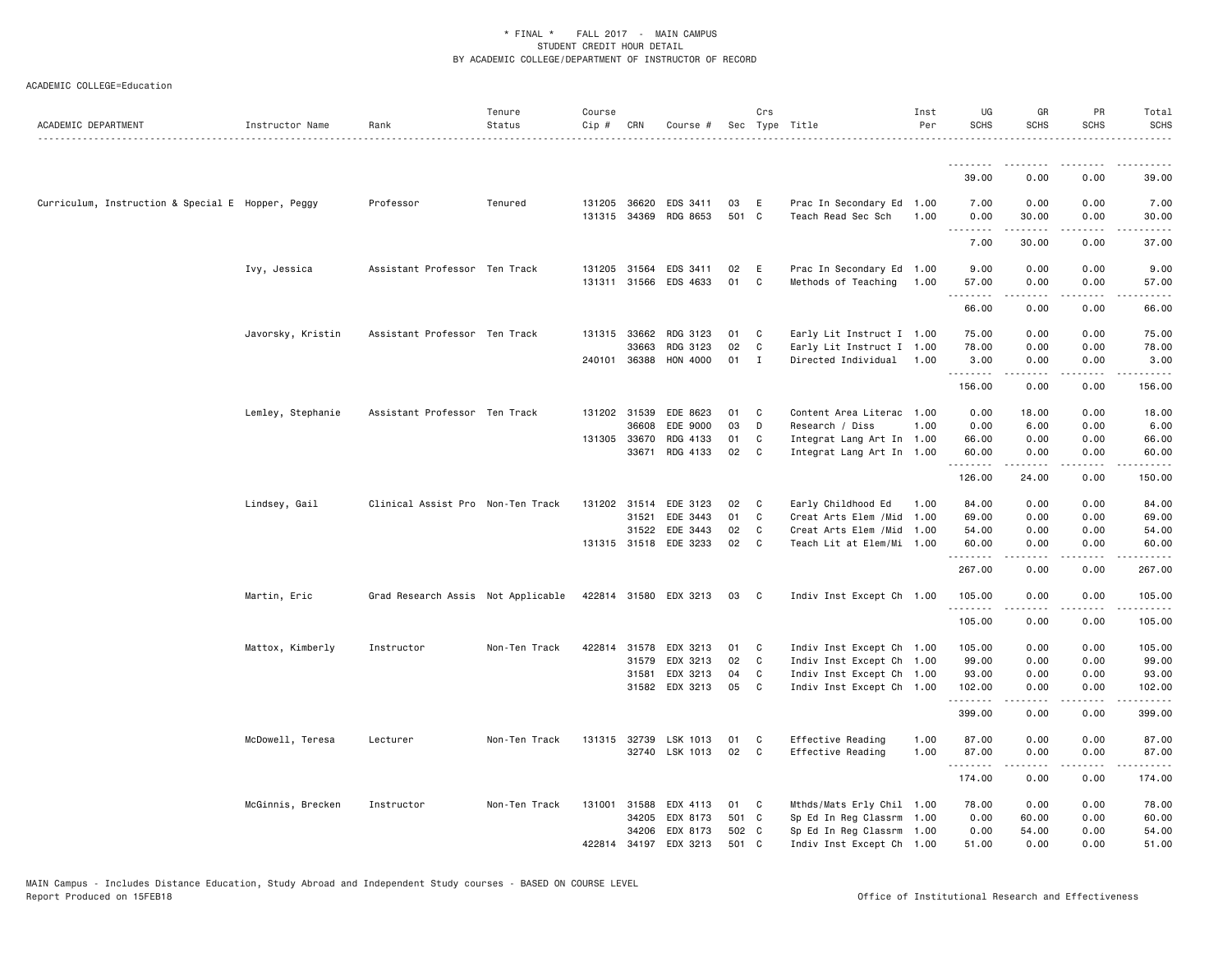| ACADEMIC DEPARTMENT                                    | Instructor Name | Rank                          | Tenure<br>Status | Course<br>Cip # | CRN          | Course #             |       | Crs            | Sec Type Title            | Inst<br>Per | UG<br><b>SCHS</b> | GR<br><b>SCHS</b>                                                                                                                                                                       | PR<br><b>SCHS</b>            | Total<br><b>SCHS</b> |
|--------------------------------------------------------|-----------------|-------------------------------|------------------|-----------------|--------------|----------------------|-------|----------------|---------------------------|-------------|-------------------|-----------------------------------------------------------------------------------------------------------------------------------------------------------------------------------------|------------------------------|----------------------|
|                                                        |                 |                               |                  |                 |              |                      |       |                |                           |             | <u>.</u>          |                                                                                                                                                                                         |                              |                      |
|                                                        |                 |                               |                  |                 |              |                      |       |                |                           |             | 129.00            | 114.00                                                                                                                                                                                  | 0.00                         | 243.00               |
| Curriculum, Instruction & Special E McKissick, Bethany |                 | Assistant Professor Ten Track |                  |                 | 131001 31587 | EDX 4103             | 01    | C              | Intro to Intell/Dev       | 1.00        | 81.00             | 0.00                                                                                                                                                                                    | 0.00                         | 81.00                |
|                                                        |                 |                               |                  |                 | 31596        | EDX 6103             | 01    | C              | Intro to Intell/Dev       | 1.00        | 0.00              | 3.00                                                                                                                                                                                    | 0.00                         | 3.00                 |
|                                                        |                 |                               |                  |                 | 34202        | EDX 6173             | 501 C |                | Intro Contingency Ma      | 1.00        | 0.00              | 42.00                                                                                                                                                                                   | 0.00                         | 42.00                |
|                                                        |                 |                               |                  |                 |              | 34804 EDX 8023       | 501 C |                | Fundamentals of Teac 1.00 |             | 0.00<br>.         | 30.00<br><b>.</b>                                                                                                                                                                       | 0.00                         | 30.00<br>.           |
|                                                        |                 |                               |                  |                 |              |                      |       |                |                           |             | 81.00             | 75.00                                                                                                                                                                                   | 0.00                         | 156.00               |
|                                                        | Miller, Nicole  | Assistant Professor Ten Track |                  |                 | 131202 36963 | EDE 7000             | 501 I |                | Directed Indiv Study 1.00 |             | 0.00              | 1.00                                                                                                                                                                                    | 0.00                         | 1.00                 |
|                                                        |                 |                               |                  | 131203          | 31516        | EDE 3223             | 01    | C              | Middle Level Educati 1.00 |             | 51.00             | 0.00                                                                                                                                                                                    | 0.00                         | 51.00                |
|                                                        |                 |                               |                  |                 | 34175        | EDE 8153             | 501 C |                | Prof Roles Mid Lev E 1.00 |             | 0.00              | 63.00                                                                                                                                                                                   | 0.00                         | 63.00                |
|                                                        |                 |                               |                  |                 |              | 34722 EDE 3223       | 02    | C <sub>1</sub> | Middle Level Educati 1.00 |             | 39.00<br>.        | 0.00<br>$\frac{1}{2} \left( \frac{1}{2} \right) \left( \frac{1}{2} \right) \left( \frac{1}{2} \right) \left( \frac{1}{2} \right) \left( \frac{1}{2} \right) \left( \frac{1}{2} \right)$ | 0.00<br>$\sim$ $\sim$ $\sim$ | 39.00                |
|                                                        |                 |                               |                  |                 |              |                      |       |                |                           |             | 90.00             | 64.00                                                                                                                                                                                   | 0.00                         | 154.00               |
|                                                        | Moser, Kelly    | Assistant Professor Ten Track |                  | 130101          | 34187        | EDS 8103             | 501 C |                | Adv Meth in Mid/Sec       | 1.00        | 0.00              | 42.00                                                                                                                                                                                   | 0.00                         | 42.00                |
|                                                        |                 |                               |                  | 131205          | 34190        | EDS 8613             | 501 C |                | Mdle & Sec Sch Curr       | 1.00        | 0.00              | 36.00                                                                                                                                                                                   | 0.00                         | 36.00                |
|                                                        |                 |                               |                  |                 | 36493        | EDS 9000             | 01    | D              | Research / Diss           | 1.00        | 0.00              | 9.00                                                                                                                                                                                    | 0.00                         | 9.00                 |
|                                                        |                 |                               |                  |                 | 36545        | EDS 4000             | 01    | $\mathbf I$    | Directed Indiv Study 1.00 |             | 3.00              | 0.00                                                                                                                                                                                    | 0.00                         | 3.00                 |
|                                                        |                 |                               |                  |                 | 131306 34743 | EDS 8693             | 01    | C              | Adv. Foreign Languag      | 1.00        | 0.00              | 6.00                                                                                                                                                                                    | 0.00                         | 6.00                 |
|                                                        |                 |                               |                  |                 |              | 34744 FL 8693        | 01    | C              | Adv. Foreign Languag 1.00 |             | 0.00<br>.         | 18.00<br>.                                                                                                                                                                              | 0.00<br>.                    | 18.00<br>.           |
|                                                        |                 |                               |                  |                 |              |                      |       |                |                           |             | 3.00              | 111.00                                                                                                                                                                                  | 0.00                         | 114.00               |
|                                                        | Mulkana, Angela | Lecturer                      | Non-Ten Track    | 131203          | 34359        | RDG 3413             | 501 C |                | Middle Lvl Lit I          | 1.00        | 48.00             | 0.00                                                                                                                                                                                    | 0.00                         | 48.00                |
|                                                        |                 |                               |                  |                 | 34361        | RDG 3423             | 501 C |                | Middle Lvl Lit II         | 1.00        | 60.00             | 0.00                                                                                                                                                                                    | 0.00                         | 60.00                |
|                                                        |                 |                               |                  |                 | 34365        | RDG 8113             | 501 C |                | Mid Level Literacy I 1.00 |             | 0.00              | 21.00                                                                                                                                                                                   | 0.00                         | 21.00                |
|                                                        |                 |                               |                  |                 | 34366        | RDG 8123             | 501 C |                | Sup MidSch Lit Learn 1.00 |             | 0.00<br>.         | 54.00<br>د د د د د                                                                                                                                                                      | 0.00<br>$\frac{1}{2}$        | 54.00                |
|                                                        |                 |                               |                  |                 |              |                      |       |                |                           |             | 108.00            | 75.00                                                                                                                                                                                   | 0.00                         | 183.00               |
|                                                        | Parker, Sarah   | Instructor                    | Non-Ten Track    | 131311          | 31524        | EDE 3523             | 01    | C              | Found EL/ML Math Edu 1.00 |             | 60.00             | 0.00                                                                                                                                                                                    | 0.00                         | 60.00                |
|                                                        |                 |                               |                  |                 | 31529        | EDE 4123             | 02    | B              | Teach Elem/Mid Level      | 1.00        | 60.00             | 0.00                                                                                                                                                                                    | 0.00                         | 60.00                |
|                                                        |                 |                               |                  |                 | 34165        | EDE 4123             | 501 C |                | Teach Elem/Mid Level 1.00 |             | 45.00             | 0.00                                                                                                                                                                                    | 0.00                         | 45.00                |
|                                                        |                 |                               |                  |                 |              | 34522 EDE 3523       | 02    | C              | Found EL/ML Math Edu 1.00 |             | 36.00<br>.        | 0.00<br>.                                                                                                                                                                               | 0.00<br>.                    | 36.00<br>.           |
|                                                        |                 |                               |                  |                 |              |                      |       |                |                           |             | 201.00            | 0.00                                                                                                                                                                                    | 0.00                         | 201.00               |
|                                                        | Pate, Laura     | Instructor                    | Non-Ten Track    | 130301          | 32746        | LSK 1033             | 01    | C              | Fund of Achievement       | 1.00        | 96.00             | 0.00                                                                                                                                                                                    | 0.00                         | 96.00                |
|                                                        |                 |                               |                  |                 | 32747        | LSK 1033             | 02    | C              | Fund of Achievement       | 1.00        | 102.00            | 0.00                                                                                                                                                                                    | 0.00                         | 102.00               |
|                                                        |                 |                               |                  |                 | 32748        | LSK 1033             | 03    | C              | Fund of Achievement       | 1.00        | 123.00            | 0.00                                                                                                                                                                                    | 0.00                         | 123.00               |
|                                                        |                 |                               |                  |                 | 32749        | LSK 1033             | 04    | C              | Fund of Achievement       | 1.00        | 96.00             | 0.00                                                                                                                                                                                    | 0.00                         | 96.00                |
|                                                        |                 |                               |                  |                 | 32762        | LSK 1131             | 01    | C              | Fund of Success           | 1.00        | 29.00             | 0.00                                                                                                                                                                                    | 0.00                         | 29.00                |
|                                                        |                 |                               |                  |                 | 131315 36503 | LSK 4000             | 02    | I              | Directed Indiv Study      | 1.00        | 3.00              | 0.00                                                                                                                                                                                    | 0.00                         | 3.00                 |
|                                                        |                 |                               |                  |                 |              | 231301 31718 EN 1113 | 02    | C              | En Composition II         | 1.00        | 69.00<br>.        | 0.00<br>.                                                                                                                                                                               | 0.00<br>.                    | 69.00<br>.           |
|                                                        |                 |                               |                  |                 |              |                      |       |                |                           |             | 518.00            | 0.00                                                                                                                                                                                    | 0.00                         | 518.00               |
|                                                        | Ratliff, Lindon | Associate Professor Tenured   |                  | 131205          |              | 34184 EDS 4873       | 501 C |                | Managing Secondary C 1.00 |             | 21.00<br>.        | 0.00                                                                                                                                                                                    | 0.00                         | 21.00                |
|                                                        |                 |                               |                  |                 |              |                      |       |                |                           |             | 21.00             | 0.00                                                                                                                                                                                    | 0.00                         | 21,00                |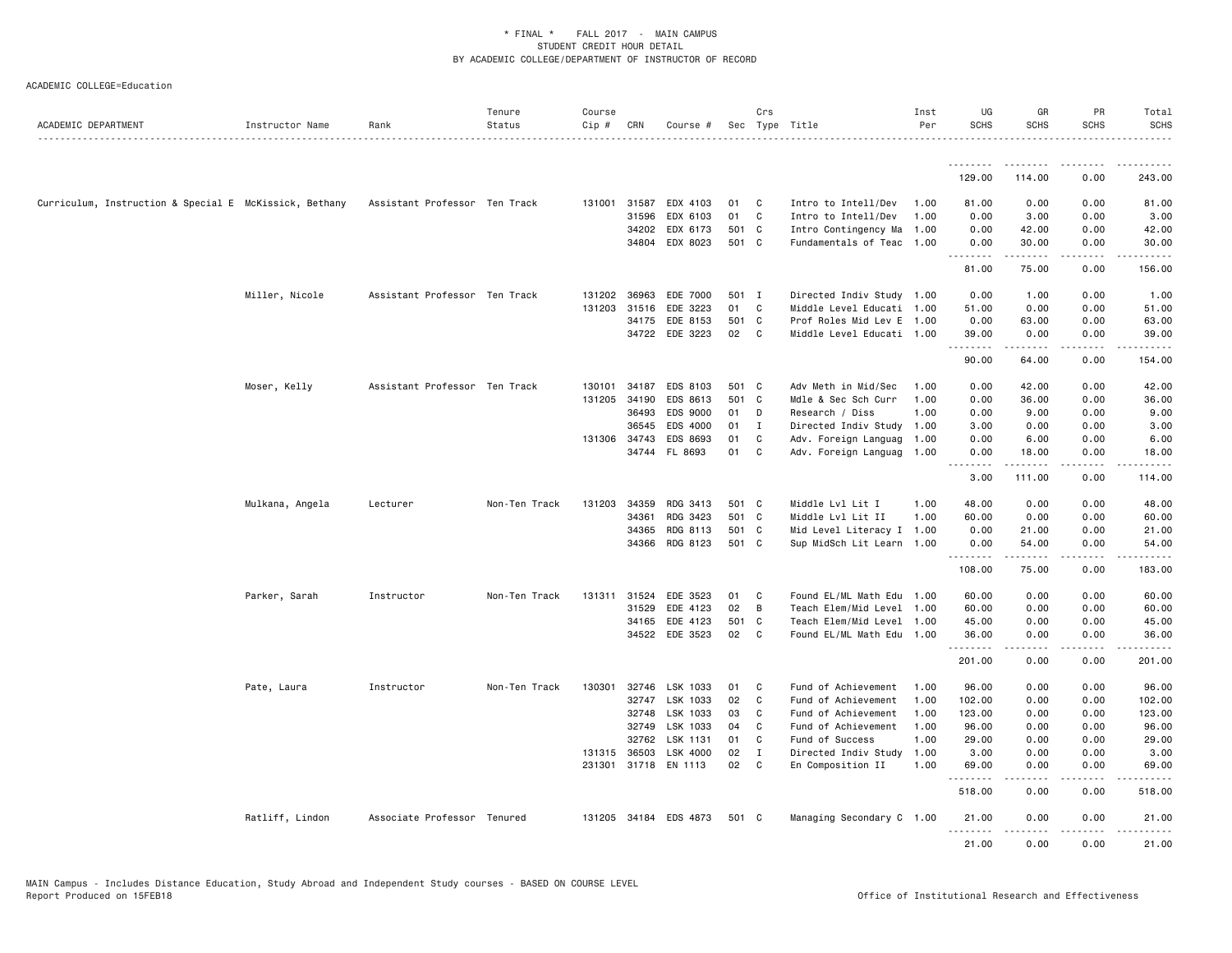| ACADEMIC DEPARTMENT                                                                  | Instructor Name     | Rank                          | Tenure<br>Status | Course<br>Cip # | CRN            | Course #              |             | Crs          | Sec Type Title                                    | Inst<br>Per | UG<br><b>SCHS</b> | GR<br><b>SCHS</b>   | PR<br><b>SCHS</b>     | Total<br><b>SCHS</b> |
|--------------------------------------------------------------------------------------|---------------------|-------------------------------|------------------|-----------------|----------------|-----------------------|-------------|--------------|---------------------------------------------------|-------------|-------------------|---------------------|-----------------------|----------------------|
| Curriculum, Instruction & Special E Robichaux-Davis, Reb Associate Professor Tenured |                     |                               |                  |                 | 131202 36982   | EDE 4000              | 01          | $\mathbf{I}$ | Directed Indiv Study 1.00                         |             | 3.00              | 0.00                | 0.00                  | 3.00                 |
|                                                                                      |                     |                               |                  | 131311          | 31528          | EDE 4123              | 01          | B            | Teach Elem/Mid Level                              | 1.00        | 75.00             | 0.00                | 0.00                  | 75.00                |
|                                                                                      |                     |                               |                  | 521003 32267    |                | FYE 1001              | F17 C       |              | First Year Experienc 0.50                         |             | 4.00              | 0.00                | 0.00                  | 4.00                 |
|                                                                                      |                     |                               |                  |                 | 32268          | FYE 1001              | F18 C       |              | First Year Experienc 0.50                         |             | 5.00<br>.         | 0.00<br>.           | 0.00<br>$\frac{1}{2}$ | 5.00<br>.            |
|                                                                                      |                     |                               |                  |                 |                |                       |             |              |                                                   |             | 87.00             | 0.00                | 0.00                  | 87.00                |
|                                                                                      | Sanders, Jennifer   | Lecturer                      | Non-Ten Track    | 131305          | 34363          | RDG 4133              | 501 C       |              | Integrat Lang Art In 1.00                         |             | 39.00<br>.        | 0.00                | 0.00                  | 39.00                |
|                                                                                      |                     |                               |                  |                 |                |                       |             |              |                                                   |             | 39.00             | 0.00                | 0.00                  | 39.00                |
|                                                                                      | Shea, Donna         | Non-Faculty                   | Not Applicable   | 131001          | 31593          | EDX 4886              | 01          | - F          | Teach Internship in                               | 1.00        | 36.00             | 0.00                | 0.00                  | 36.00                |
|                                                                                      |                     |                               |                  |                 | 31594          | EDX 4896              | 01          | -F           | Teach Internship in                               | 1.00        | 36.00             | 0.00                | 0.00                  | 36.00                |
|                                                                                      |                     |                               |                  |                 | 34194          | EDS 8886              | 501 H       |              | Dimensions of Learni 1.00                         |             | 0.00              | 144.00              | 0.00                  | 144.00               |
|                                                                                      |                     |                               |                  |                 | 34195          | EDS 8896              | 501 H       |              | Dimensions of Learni                              | 1.00        | 0.00              | 30.00               | 0.00                  | 30.00                |
|                                                                                      |                     |                               |                  |                 | 34200          | EDX 4886              | 501 F       |              | Teach Internship in                               | 1.00        | 24.00             | 0.00                | 0.00                  | 24.00                |
|                                                                                      |                     |                               |                  |                 | 34201          | EDX 4896              | 501 F       |              | Teach Internship in                               | 1.00        | 24.00             | 0.00                | 0.00                  | 24.00                |
|                                                                                      |                     |                               |                  |                 | 34208          | EDX 8233              | 501 H       |              | Special Education In 1.00                         |             | 0.00              | 42.00               | 0.00                  | 42.00                |
|                                                                                      |                     |                               |                  |                 | 131202 31535   | EDE 4886              | 01          | E            | Elem.Mid Lvl Interns 1.00                         |             | 84.00             | 0.00                | 0.00                  | 84.00                |
|                                                                                      |                     |                               |                  |                 | 31536<br>34170 | EDE 4896<br>EDE 4886  | 01<br>501 E | E            | Elem/Mid Levl Intern 1.00<br>Elem.Mid Lvl Interns | 1.00        | 84.00<br>114.00   | 0.00<br>0.00        | 0.00<br>0.00          | 84.00                |
|                                                                                      |                     |                               |                  |                 | 34171          | EDE 4896              | 501 E       |              | Elem/Mid Levl Intern                              | 1.00        | 114.00            | 0.00                | 0.00                  | 114.00<br>114.00     |
|                                                                                      |                     |                               |                  | 131203          | 34172          | EDE 8133              | 501 H       |              | Mid Level Intership                               | 1.00        | 0.00              | 57.00               | 0.00                  | 57.00                |
|                                                                                      |                     |                               |                  | 131205 31571    |                | EDS 4886              | 01          | -F           | Teach Intern in Sec                               | 1.00        | 60.00             | 0.00                | 0.00                  | 60.00                |
|                                                                                      |                     |                               |                  |                 | 31572          | EDS 4896              | 01          | - F          | Teach Intern in Sec                               | 1.00        | 60.00             | 0.00                | 0.00                  | 60.00                |
|                                                                                      |                     |                               |                  |                 | 34185          | EDS 4886              | 501 F       |              | Teach Intern in Sec                               | 1.00        | 42.00             | 0.00                | 0.00                  | 42.00                |
|                                                                                      |                     |                               |                  |                 | 34186          | EDS 4896              | 501 F       |              | Teach Intern in Sec                               | 1.00        | 42.00             | 0.00                | 0.00                  | 42.00                |
|                                                                                      |                     |                               |                  | 131312 33211    |                | <b>MUE 4886</b>       | 01          | -F           | Stu Teach Music Ed                                | 0.50        | 6.00              | 0.00                | 0.00                  | 6.00                 |
|                                                                                      |                     |                               |                  |                 | 33212          | MUE 4896              | 01          | -F           | Stu Teach Music Ed                                | 0.50        | 6.00              | 0.00                | 0.00                  | 6.00                 |
|                                                                                      |                     |                               |                  |                 | 131314 33262   | PE 4886               | 01          | -F           | Teach Intern in PE                                | 1.00        | 30.00             | 0.00                | 0.00                  | 30.00                |
|                                                                                      |                     |                               |                  |                 | 33263          | PE 4896               | 01          | -F           | Teach Intern in PE                                | 1.00        | 30.00             | 0.00                | 0.00                  | 30.00                |
|                                                                                      |                     |                               |                  |                 | 34343          | PE 4886               | 501 F       |              | Teach Intern in PE                                | 1.00        | 24.00             | 0.00                | 0.00                  | 24.00                |
|                                                                                      |                     |                               |                  |                 |                | 34344 PE 4896         | 501 F       |              | Teach Intern in PE                                | 1.00        | 24.00<br>.        | 0.00<br>--------    | 0.00<br>.             | 24.00                |
|                                                                                      |                     |                               |                  |                 |                |                       |             |              |                                                   |             | 840.00            | 273.00              | 0.00                  | 1113.00              |
|                                                                                      | Slater, Latonya     | Lecturer                      | Non-Ten Track    |                 |                | 131202 34160 EDE 3343 | 501 C       |              | Teach Adoles Lit                                  | 1.00        | 54.00<br>.        | 0.00<br>$- - - - -$ | 0.00<br>.             | 54.00                |
|                                                                                      |                     |                               |                  |                 |                |                       |             |              |                                                   |             | 54.00             | 0.00                | 0.00                  | 54.00                |
|                                                                                      | Smith, Kimberly     | Instructor                    | Non-Ten Track    |                 | 131203 33666   | RDG 3413              | 01          | $\mathbf{C}$ | Middle Lvl Lit I                                  | 1.00        | 60.00             | 0.00                | 0.00                  | 60.00                |
|                                                                                      |                     |                               |                  |                 | 33667          | RDG 3413              | 02          | C            | Middle Lvl Lit I                                  | 1.00        | 36.00             | 0.00                | 0.00                  | 36.00                |
|                                                                                      |                     |                               |                  | 131315 33660    |                | RDG 3113              | 03          | C            | Early Literacy Instr 1.00                         |             | 81.00             | 0.00                | 0.00                  | 81.00                |
|                                                                                      |                     |                               |                  |                 | 33664          | RDG 3123              | 03          | C            | Early Lit Instruct I 1.00                         |             | 87.00<br>.        | 0.00                | 0.00                  | 87.00                |
|                                                                                      |                     |                               |                  |                 |                |                       |             |              |                                                   |             | 264.00            | 0.00                | 0.00                  | 264.00               |
|                                                                                      | Vanderford, Deborah | Lecturer                      | Non-Ten Track    |                 |                | 131202 31519 EDE 3343 | 01          | C            | Teach Adoles Lit                                  | 1.00        | 72.00             | 0.00                | 0.00                  | 72.00                |
|                                                                                      |                     |                               |                  |                 | 31520          | EDE 3343              | 02          | C            | Teach Adoles Lit                                  | 1.00        | 57.00             | 0.00                | 0.00                  | 57.00                |
|                                                                                      |                     |                               |                  |                 |                | 131315 31517 EDE 3233 | 01          | C            | Teach Lit at Elem/Mi                              | 1.00        | 72.00<br>.        | 0.00                | 0.00                  | 72.00                |
|                                                                                      |                     |                               |                  |                 |                |                       |             |              |                                                   |             | 201.00            | 0.00                | 0.00                  | 201.00               |
|                                                                                      | Walker, Ryan        | Assistant Professor Ten Track |                  |                 |                | 131205 31570 EDS 4873 | 01          | $\mathbf{C}$ | Managing Secondary C 1.00                         |             | 30.00             | 0.00                | 0.00                  | 30.00                |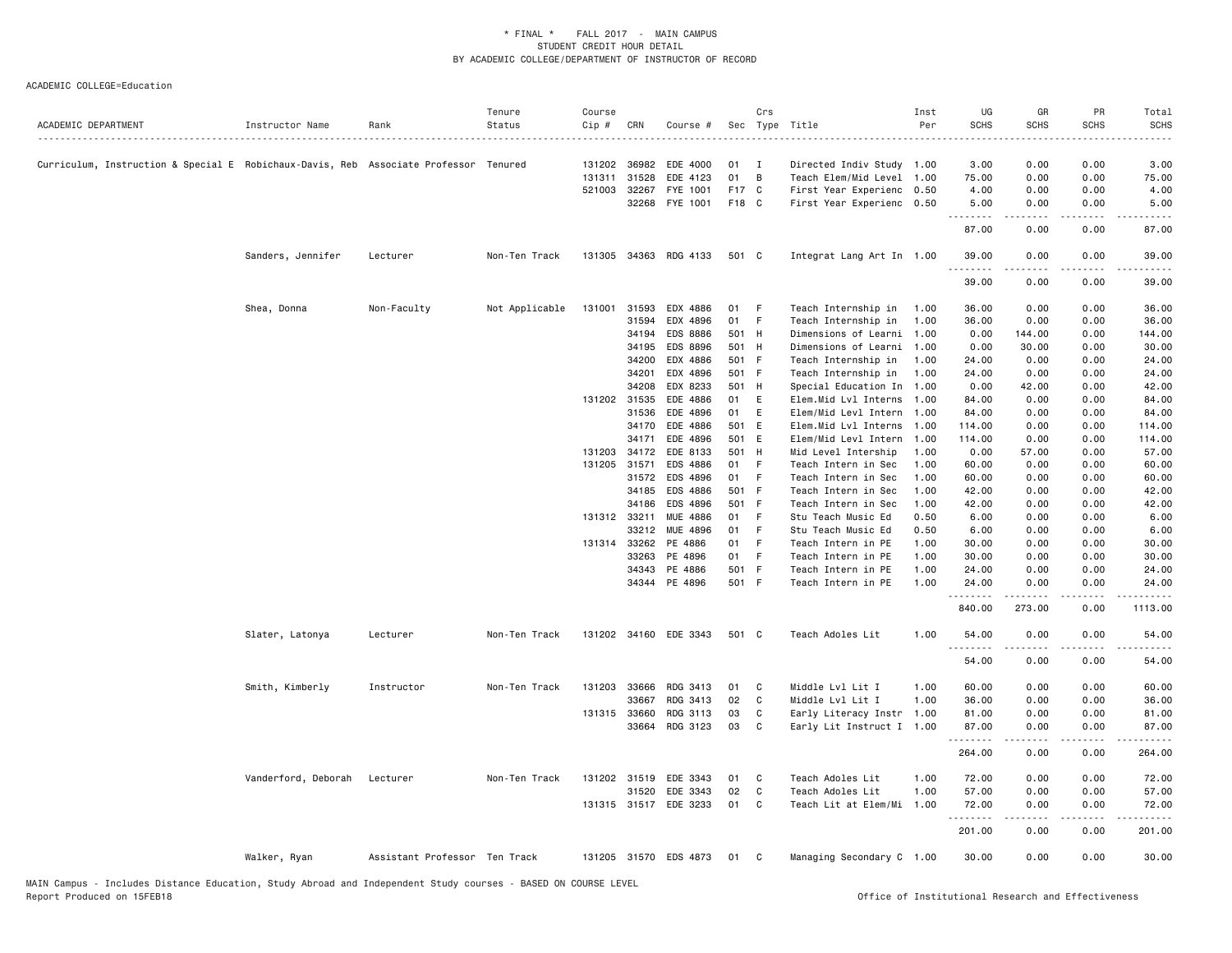| ACADEMIC DEPARTMENT                                                         | Instructor Name | Rank                          | Tenure<br>Status | Course<br>$Cip$ # | CRN          | Course #              | Sec   | Crs<br>Type  | Title                     | Inst<br>Per | UG<br><b>SCHS</b>   | GR<br><b>SCHS</b>   | PR<br><b>SCHS</b> | Total<br>SCHS               |
|-----------------------------------------------------------------------------|-----------------|-------------------------------|------------------|-------------------|--------------|-----------------------|-------|--------------|---------------------------|-------------|---------------------|---------------------|-------------------|-----------------------------|
|                                                                             |                 |                               |                  |                   |              |                       |       |              |                           |             |                     |                     |                   |                             |
| Curriculum, Instruction & Special E Walker, Ryan                            |                 | Assistant Professor Ten Track |                  | 131205 36600      |              | EDS 9000              | 03    | D            | Research / Diss           | 1.00        | 0.00                | 13.00               | 0.00              | 13.00                       |
|                                                                             |                 |                               |                  |                   | 36752        | <b>EDS 7000</b>       | 05    |              | Directed Indiv Study      | 1.00        | 0.00                | 3.00                | 0.00              | 3.00                        |
|                                                                             |                 |                               |                  |                   | 36909        | <b>EDS 7000</b>       | 06    | - I          | Directed Indiv Study 1.00 |             | 0.00                | 3.00                | 0.00              | 3.00                        |
|                                                                             |                 |                               |                  |                   |              | 131316 31568 EDS 4653 | 01    | C.           | Method Teach Science 1.00 |             | 21.00               | 0.00                | 0.00<br>$\cdots$  | 21.00                       |
|                                                                             |                 |                               |                  |                   |              |                       |       |              |                           |             | 51.00               | 19.00               | 0.00              | 70.00                       |
|                                                                             | Wiley, Holly    | Instructor                    | Non-Ten Track    | 260908            |              | 31879 EP 4183         | 01    | B            | Exercise & Weight Co 1.00 |             | 186.00              | 0.00                | 0.00              | 186.00                      |
|                                                                             |                 |                               |                  |                   |              | 31880 EP 4183         | 02    | B            | Exercise & Weight Co 1.00 |             | 183.00              | 0.00                | 0.00              | 183.00                      |
|                                                                             |                 |                               |                  | 310501            | 32687        | KI 2023               | 02    | C.           | Found of Health Educ 1.00 |             | 258.00              | 0.00                | 0.00              | 258.00                      |
|                                                                             |                 |                               |                  |                   |              | 33251 PE 3153         | 01    | C.           | Methods of Elem PE        | 1.00        | 108,00              | 0.00                | 0.00              | 108.00                      |
|                                                                             |                 |                               |                  |                   |              |                       |       |              |                           |             | .<br>735.00         | - - - - -<br>0.00   | .<br>0.00         | 735.00                      |
|                                                                             | Yuan, Ruiping   | Instructor                    | Non-Ten Track    |                   | 131202 31513 | EDE 3123              | 01    | - C          | Early Childhood Ed        | 1.00        | 90.00               | 0.00                | 0.00              | 90.00                       |
|                                                                             |                 |                               |                  |                   |              | 34156 EDE 3123        | 501 C |              | Early Childhood Ed        | 1.00        | 60.00               | 0.00                | 0.00              | 60.00                       |
|                                                                             |                 |                               |                  | 131315 33658      |              | RDG 3113              | 01    | - C          | Early Literacy Instr      | 1.00        | 78.00               | 0.00                | 0.00              | 78.00                       |
|                                                                             |                 |                               |                  |                   | 33659        | RDG 3113              | 02    | $\mathbf{C}$ | Early Literacy Instr 1.00 |             | 81.00               | 0.00                | 0.00              | 81.00                       |
|                                                                             |                 |                               |                  |                   |              |                       |       |              |                           |             | --------<br>309,00  | 0.00                | $- - - -$<br>0.00 | 309,00                      |
| ====================================<br>Curriculum, Instruction & Special E |                 |                               |                  |                   |              |                       |       |              |                           |             | ========<br>6709.00 | ========<br>1002.00 | ========<br>0.00  | <b>SEREEBEER</b><br>7711.00 |
| =====================================                                       |                 |                               |                  |                   |              |                       |       |              |                           |             |                     |                     |                   | :========                   |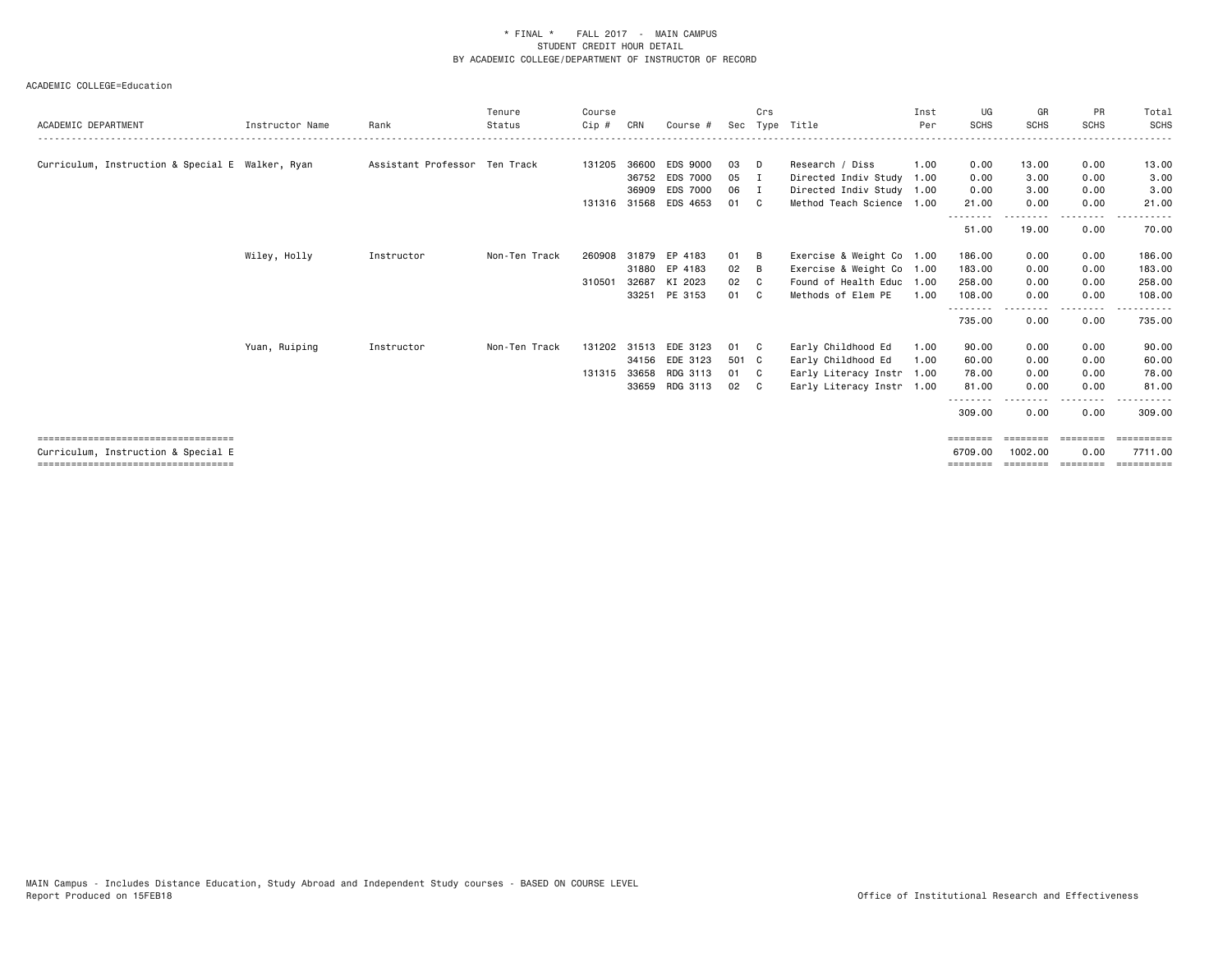| ACADEMIC DEPARTMENT    | Instructor Name                  | Rank                               | Tenure<br>Status | Course<br>Cip # | CRN          | Course #              |       | Crs          | Sec Type Title            | Inst<br>Per | UG<br><b>SCHS</b> | GR<br><b>SCHS</b>    | PR<br><b>SCHS</b>            | Total<br><b>SCHS</b>                                                                                                               |
|------------------------|----------------------------------|------------------------------------|------------------|-----------------|--------------|-----------------------|-------|--------------|---------------------------|-------------|-------------------|----------------------|------------------------------|------------------------------------------------------------------------------------------------------------------------------------|
| Educational Leadership | Armstrong, Christoph Non-Faculty |                                    | Not Applicable   |                 | 131315 32734 | LSK 1001              | 01    | C            | Freshman Seminar          | 0.60        | 13.20             | 0.00                 | 0.00                         | 13.20                                                                                                                              |
|                        |                                  |                                    |                  |                 | 32735        | LSK 1001              | 02    | C            | Freshman Seminar          | 0.60        | 6.00              | 0.00                 | 0.00                         | 6.00                                                                                                                               |
|                        |                                  |                                    |                  |                 | 32736        | LSK 1001              | 07    | C            | Freshman Seminar          | 1.00        | 17.00             | 0.00                 | 0.00                         | 17.00                                                                                                                              |
|                        |                                  |                                    |                  |                 |              | 32741 LSK 1021        | 01    | -S           | Seminar Transfer Stu      | 1.00        | 25.00<br>.        | 0.00<br>.            | 0.00<br>$\sim$ $\sim$ $\sim$ | 25.00<br>$\frac{1}{2} \left( \frac{1}{2} \right) \left( \frac{1}{2} \right) \left( \frac{1}{2} \right) \left( \frac{1}{2} \right)$ |
|                        |                                  |                                    |                  |                 |              |                       |       |              |                           |             | 61.20             | 0.00                 | 0.00                         | 61.20                                                                                                                              |
|                        | Baham, Jeremy                    | Non-Faculty                        | Not Applicable   | 130401          | 34601        | HED 8543              | 01    | C            | Legal Issues in SA        | 1.00        | 0.00              | 33.00                | 0.00                         | 33.00                                                                                                                              |
|                        |                                  |                                    |                  | 300000          | 34392        | TKT 4413              | 501 C |              | Veterans Benefits &       | 1.00        | 21.00             | 0.00                 | 0.00                         | 21.00                                                                                                                              |
|                        |                                  |                                    |                  |                 |              | 34400 TKT 6413        | 501 C |              | Veterans'Benefits &       | 1.00        | 0.00<br><u>.</u>  | 24.00<br>$- - - - -$ | 0.00<br>$\frac{1}{2}$        | 24.00<br>$\frac{1}{2}$                                                                                                             |
|                        |                                  |                                    |                  |                 |              |                       |       |              |                           |             | 21.00             | 57.00                | 0.00                         | 78.00                                                                                                                              |
|                        | Blendinger, Jack                 | Professor                          | Tenured          |                 |              | 131315 35985 LSK 2990 | 01    | C            | Special Topic In LSK 1.00 |             | 39.00             | 0.00                 | 0.00                         | 39.00                                                                                                                              |
|                        |                                  |                                    |                  |                 |              | 36516 LSK 1001        | 20    | C            | Fresh Sem-Writing Li 1.00 |             | 10.00<br>.        | 0.00                 | 0.00                         | 10.00<br>$\frac{1}{2}$                                                                                                             |
|                        |                                  |                                    |                  |                 |              |                       |       |              |                           |             | 49.00             | 0.00                 | 0.00                         | 49.00                                                                                                                              |
|                        | Burroughs, Bradley               | Grad Service Assist Not Applicable |                  |                 |              | 131101 31059 COE 1323 | 02    | $\mathbf{C}$ | Career Planning           | 0.75        | 47.25             | 0.00                 | 0.00                         | 47.25                                                                                                                              |
|                        |                                  |                                    |                  |                 |              |                       |       |              |                           |             | <u>.</u><br>47.25 | 0.00                 | 0.00                         | $\cdots$<br>47.25                                                                                                                  |
|                        | Campbell, Annika                 | Non-Faculty                        | Not Applicable   |                 |              | 309999 34419 ISE 4200 | 802 A |              | Intl Student Exchang 1.00 |             | 148.00            | 0.00                 | 0.00                         | 148.00                                                                                                                             |
|                        |                                  |                                    |                  |                 |              | 34420 ISE 4200        | 808 A |              | Intl Student Exchang      | 1.00        | 114.00            | 0.00                 | 0.00                         | 114.00                                                                                                                             |
|                        |                                  |                                    |                  |                 |              |                       |       |              |                           |             | .<br>262.00       | 0.00                 | بالمحامي<br>0.00             | 262.00                                                                                                                             |
|                        | Coats, Linda                     | Professor                          | Tenured          | 130401          | 36946        | EDA 9000              | 05    | D            | Research / Diss           | 1.00        | 0.00              | 7.00                 | 0.00                         | 7.00                                                                                                                               |
|                        |                                  |                                    |                  |                 | 130407 34103 | CCL 8113              | 501 C |              | Comm Col Hist/Philos 1.00 |             | 0.00              | 27.00                | 0.00                         | 27.00                                                                                                                              |
|                        |                                  |                                    |                  |                 | 34104        | CCL 8113              | 502 C |              | Comm Col Hist/Philos      | 1.00        | 0.00              | 27.00                | 0.00                         | 27.00                                                                                                                              |
|                        |                                  |                                    |                  |                 | 34108        | CCL 8283              | 501 C |              | Leadership Comm Coll 1.00 |             | 0.00              | 24.00                | 0.00                         | 24.00                                                                                                                              |
|                        |                                  |                                    |                  |                 |              | 35988 CCL 9000        | 502 D |              | Diss./Dissertation R 1.00 |             | 0.00<br>.         | 16.00<br>.           | 0.00<br>.                    | 16.00<br>.                                                                                                                         |
|                        |                                  |                                    |                  |                 |              |                       |       |              |                           |             | 0.00              | 101.00               | 0.00                         | 101.00                                                                                                                             |
|                        | Cutts, Qiana                     | Assistant Professor Ten Track      |                  | 130901          | 31542        | EDF 3333              | 02    | $\mathbf{C}$ | Social Foundation Ed 1.00 |             | 150.00            | 0.00                 | 0.00                         | 150.00                                                                                                                             |
|                        |                                  |                                    |                  | 131299          | 35160        | EDF 1001              | F01 C |              | First Year Seminar        | 1.00        | 7.00              | 0.00                 | 0.00                         | 7.00                                                                                                                               |
|                        |                                  |                                    |                  |                 | 231302 31550 | EDF 3413              | 04    | C            | Writing For Thinking 1.00 |             | 93.00             | 0.00                 | 0.00                         | 93.00                                                                                                                              |
|                        |                                  |                                    |                  |                 | 31551        | EDF 3413              | 05    | C            | Writing For Thinking 1.00 |             | 87.00             | 0.00<br><u>.</u>     | 0.00<br>د د د د              | 87.00<br>.                                                                                                                         |
|                        |                                  |                                    |                  |                 |              |                       |       |              |                           |             | 337.00            | 0.00                 | 0.00                         | 337,00                                                                                                                             |
|                        | Derby, Christy                   | Lecturer                           | Non-Ten Track    | 130901          | 31541        | EDF 3333              | 01    | C            | Social Foundation Ed 1.00 |             | 84.00             | 0.00                 | 0.00                         | 84.00                                                                                                                              |
|                        |                                  |                                    |                  |                 | 31543        | EDF 3333              | 03    | C            | Social Foundation Ed 1.00 |             | 90.00             | 0.00                 | 0.00                         | 90.00                                                                                                                              |
|                        |                                  |                                    |                  |                 | 31544        | EDF 3333              | 04    | C            | Social Foundation Ed 1.00 |             | 87.00             | 0.00                 | 0.00                         | 87.00                                                                                                                              |
|                        |                                  |                                    |                  |                 | 31546        | EDF 3333              | 06    | C            | Social Foundation Ed 1.00 |             | 90.00<br>.        | 0.00<br>-----        | 0.00                         | 90.00<br>.                                                                                                                         |
|                        |                                  |                                    |                  |                 |              |                       |       |              |                           |             | 351.00            | 0.00                 | 0.00                         | 351.00                                                                                                                             |
|                        | Farmer, Angela                   | Assistant Professor Ten Track      |                  |                 | 130401 34182 | EDL 8523              | 501 C |              | Educ-Diverse Learner 1.00 |             | 0.00              | 39.00                | 0.00                         | 39.00                                                                                                                              |
|                        |                                  |                                    |                  |                 | 35823        | EDA 9000              | 01    | D            | Research / Diss           | 1.00        | 0.00              | 59.00                | 0.00                         | 59.00                                                                                                                              |
|                        |                                  |                                    |                  |                 | 130407 34526 | EDA 9913              | 02    | S            | Dissertation Seminar 1.00 |             | 0.00              | 15.00                | 0.00                         | 15.00                                                                                                                              |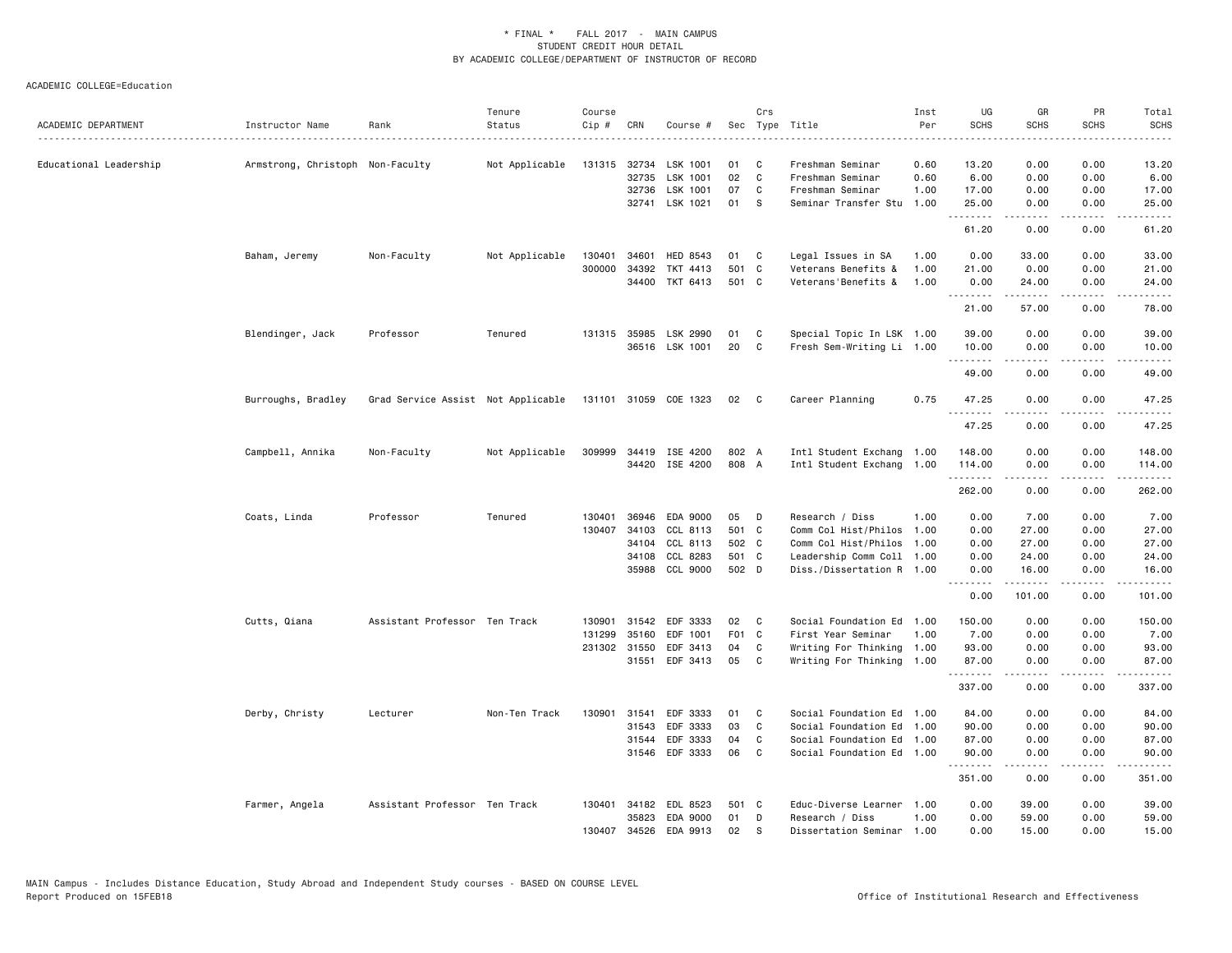| ACADEMIC DEPARTMENT    | Instructor Name               | Rank                               | Tenure<br>Status | Course<br>$Cip \#$ | CRN            | Course #              |                | Crs          | Sec Type Title                                         | Inst<br>Per | UG<br><b>SCHS</b>                 | GR<br><b>SCHS</b>     | PR<br><b>SCHS</b>  | Total<br><b>SCHS</b>  |
|------------------------|-------------------------------|------------------------------------|------------------|--------------------|----------------|-----------------------|----------------|--------------|--------------------------------------------------------|-------------|-----------------------------------|-----------------------|--------------------|-----------------------|
|                        |                               |                                    |                  |                    |                |                       |                |              |                                                        |             |                                   |                       |                    |                       |
|                        |                               |                                    |                  |                    |                |                       |                |              |                                                        |             | 0.00                              | 113.00                | 0.00               | 113.00                |
| Educational Leadership | Fincher, Mark                 | Assistant Professor Ten Track      |                  | 130407 34110       | 35989          | CCL 8333<br>CCL 9000  | 501 C<br>503 D |              | Comm Col Admin<br>Diss./Dissertation R 1.00            | 1.00        | 0.00<br>0.00<br>.                 | 24.00<br>21.00<br>.   | 0.00<br>0.00<br>.  | 24.00<br>21.00<br>.   |
|                        |                               |                                    |                  |                    |                |                       |                |              |                                                        |             | 0.00                              | 45.00                 | 0.00               | 45.00                 |
|                        | Hailey, Leigh                 | Clinical Assist Pro Non-Ten Track  |                  | 130401             | 34180          | EDL 8513              | 501 H          |              | Leadership Intern I                                    | 1.00        | 0.00                              | 24.00                 | 0.00               | 24.00                 |
|                        |                               |                                    |                  |                    | 34181          | EDL 8513              | 502 H          |              | Leadership Intern I                                    | 1.00        | 0.00                              | 15.00                 | 0.00               | 15.00                 |
|                        |                               |                                    |                  |                    | 35167          | EDA 8283              | 01 C           |              | Educ Leadership                                        | 1.00        | 0.00                              | 27.00                 | 0.00               | 27.00                 |
|                        |                               |                                    |                  |                    | 35824          | EDA 9000              | 02             | $\Box$       | Research / Diss                                        | 1.00        | 0.00                              | 7.00                  | 0.00               | 7.00                  |
|                        |                               |                                    |                  |                    | 36391          | EDA 9000              | 04             | D            | Research / Diss                                        | 1.00        | 0.00                              | 2.00                  | 0.00               | 2.00                  |
|                        |                               |                                    |                  |                    | 36473<br>36544 | EDL 7000<br>EDL 7000  | 501 I<br>502 I |              | Directed Indiv Study 1.00<br>Directed Indiv Study 1.00 |             | 0.00<br>0.00                      | 3.00<br>3.00          | 0.00<br>0.00       | 3.00<br>3.00          |
|                        |                               |                                    |                  |                    | 36654          | EDL 7000              | 503 I          |              | Directed Indiv Study 1.00                              |             | 0.00                              | 3.00                  | 0.00               | 3.00                  |
|                        |                               |                                    |                  |                    |                |                       |                |              |                                                        |             | .<br>$\sim$ $\sim$ $\sim$<br>0.00 | 84.00                 | 0.00               | 84.00                 |
|                        | King, Stephanie               | Associate Professor Tenured        |                  | 130407 34106       |                | CCL 8173              | 501 C          |              | Comm College Teachin 1.00                              |             | 0.00                              | 69.00                 | 0.00               | 69.00                 |
|                        |                               |                                    |                  |                    | 34109          | CCL 8313              | 501 C          |              | Comm Coll Instrl Ass 1.00                              |             | 0.00                              | 54.00                 | 0.00               | 54.00                 |
|                        |                               |                                    |                  |                    | 35987          | CCL 9000              | 501 D          |              | Diss./Dissertation R 1.00                              |             | 0.00                              | 76.00                 | 0.00               | 76.00                 |
|                        |                               |                                    |                  |                    |                |                       |                |              |                                                        |             | 0.00                              | .<br>199.00           | .<br>0.00          | .<br>199.00           |
|                        | Long, Cheryl                  | Research Assist Pro Non-Ten Track  |                  | 130101             | 31555          | EDF 4243              | S01 C          |              | Plan for Diverse Lea 1.00                              |             | 51.00                             | 0.00                  | 0.00               | 51.00                 |
|                        |                               |                                    |                  |                    |                | 31557 EDF 6243        | S01 C          |              | Plan for Diverse Lea 1.00                              |             | 0.00<br><u>.</u>                  | 3.00<br>$- - - - -$   | 0.00<br>.          | 3.00<br>$\frac{1}{2}$ |
|                        |                               |                                    |                  |                    |                |                       |                |              |                                                        |             | 51.00                             | 3.00                  | 0.00               | 54.00                 |
|                        | McGregor, Shane               | Grad Research Assis Not Applicable |                  |                    |                | 131202 34169 EDE 4883 | 501 C          |              | Manag Elem/Mid Lvl C 1.00                              |             | 57.00                             | 0.00                  | 0.00               | 57.00                 |
|                        |                               |                                    |                  |                    |                |                       |                |              |                                                        |             | .<br>57.00                        | $- - - -$<br>0.00     | . <b>.</b><br>0.00 | 57.00                 |
|                        | McKellar, Lucy                | Lecturer                           | Non-Ten Track    | 130301             | 32765          | LSK 2010              | 01             | $\mathbf{C}$ | Praxis: Acad Core En 1.00                              |             | 40.00                             | 0.00                  | 0.00               | 40.00                 |
|                        |                               |                                    |                  |                    |                | 34318 LSK 2010        | 501 C          |              | Praxis: Acad Core En 1.00                              |             | 28.00<br><u>.</u>                 | 0.00                  | 0.00               | 28.00                 |
|                        |                               |                                    |                  |                    |                |                       |                |              |                                                        |             | 68.00                             | 0.00                  | 0.00               | 68.00                 |
|                        | McReynolds, Ritalain Lecturer |                                    | Non-Ten Track    |                    |                | 131315 32766 LSK 2013 | 01             | C            | Speed Reading                                          | 1.00        | 90.00                             | 0.00                  | 0.00               | 90.00                 |
|                        |                               |                                    |                  |                    |                | 32767 LSK 2013        | 02             | C.           | Speed Reading                                          | 1.00        | 90.00                             | 0.00<br>-----         | 0.00<br>.          | 90.00                 |
|                        |                               |                                    |                  |                    |                |                       |                |              |                                                        |             | .<br>180.00                       | 0.00                  | 0.00               | 180.00                |
|                        | Molina, Danielle              | Assistant Professor Ten Track      |                  | 130401 34600       |                | HED 8553              | 01             | $\mathbf{C}$ | Student Aff/High Ed                                    | 1.00        | 0.00                              | 45.00                 | 0.00               | 45.00                 |
|                        |                               |                                    |                  |                    | 34605          | <b>HED 8583</b>       | 01             | C            | Admin Comp Budget/Su 1.00                              |             | 0.00                              | 51.00                 | 0.00               | 51.00                 |
|                        |                               |                                    |                  |                    | 36621          | HED 8223              | 01             | $^{\circ}$ S | Seminar in Administr 1.00                              |             | 0.00                              | 21.00                 | 0.00               | 21.00                 |
|                        |                               |                                    |                  |                    |                |                       |                |              |                                                        |             | 0.00                              | 117.00                | 0.00               | 117.00                |
|                        | Mullen, Jacqueline            | Non-Faculty                        | Not Applicable   |                    |                | 521003 36459 FYE 1001 | F32 C          |              | First Year Experienc 0.50                              |             | 10.00<br>. <b>.</b>               | 0.00<br>$\frac{1}{2}$ | 0.00<br>-----      | 10.00                 |
|                        |                               |                                    |                  |                    |                |                       |                |              |                                                        |             | 10.00                             | 0.00                  | 0.00               | 10.00                 |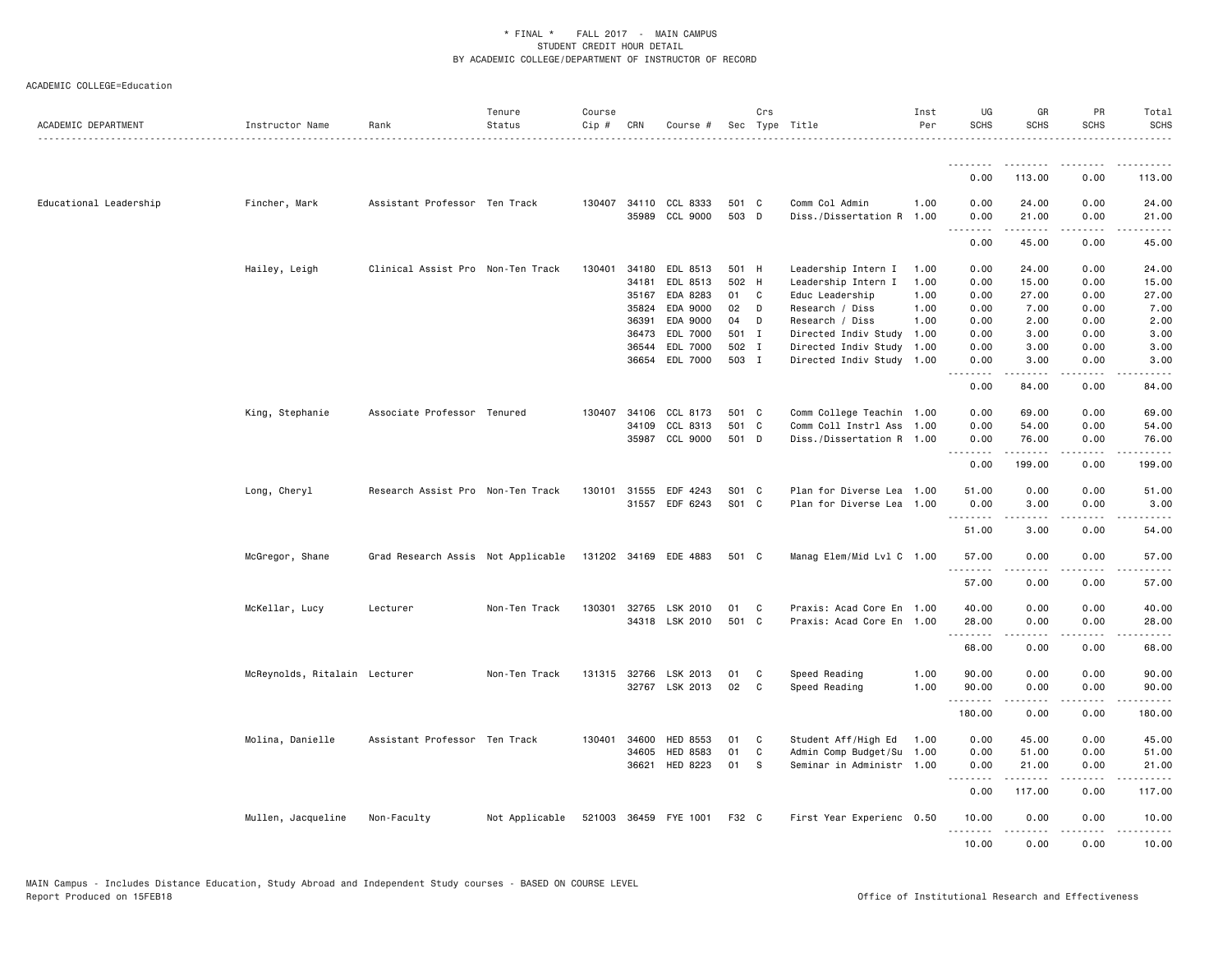|                                                                 |                   |                               | Tenure        | Course       |              |                 |               | Crs          |                           | Inst | UG                                                                                                                                            | GR                  | PR          | Total                                |
|-----------------------------------------------------------------|-------------------|-------------------------------|---------------|--------------|--------------|-----------------|---------------|--------------|---------------------------|------|-----------------------------------------------------------------------------------------------------------------------------------------------|---------------------|-------------|--------------------------------------|
| ACADEMIC DEPARTMENT                                             | Instructor Name   | Rank                          | Status        | $Cip$ #      | CRN          | Course #        |               |              | Sec Type Title            | Per  | <b>SCHS</b>                                                                                                                                   | <b>SCHS</b>         | <b>SCHS</b> | SCHS                                 |
| Educational Leadership                                          | Musser, Madhurima | Lecturer                      | Non-Ten Track |              | 130101 31556 | EDF 4243        | S02 C         |              | Plan for Diverse Lea 1.00 |      | 54.00                                                                                                                                         | 0.00                | 0.00        | 54.00                                |
|                                                                 |                   |                               |               |              | 131202 31553 | EDF 3423        | 02 C          |              | Exploring Diversity 1.00  |      | 72.00                                                                                                                                         | 0.00                | 0.00        | 72.00                                |
|                                                                 |                   |                               |               |              | 31554        | EDF 3423        | 03            | $\mathbf{C}$ | Exploring Diversity 1.00  |      | 84.00                                                                                                                                         | 0.00                | 0.00        | 84.00                                |
|                                                                 |                   |                               |               | 231302 31547 |              | EDF 3413        | 01            | - C          | Writing For Thinking 1.00 |      | 87.00                                                                                                                                         | 0.00                | 0.00        | 87.00                                |
|                                                                 |                   |                               |               |              |              | 31548 EDF 3413  | 02            | - C          | Writing For Thinking 1.00 |      | 84.00                                                                                                                                         | 0.00                | 0.00        | 84.00                                |
|                                                                 |                   |                               |               |              |              |                 |               |              |                           |      | . <u>.</u><br>381.00                                                                                                                          | 0.00                | 0.00        | 381.00                               |
|                                                                 | Oswalt, Katie     | Lecturer                      | Non-Ten Track | 131315 32737 |              | LSK 1011        | 01            | $\mathbf{C}$ | Study Skills              | 1.00 | 26.00                                                                                                                                         | 0.00                | 0.00        | 26.00                                |
|                                                                 |                   |                               |               |              | 32738        | LSK 1011        | 02            | $\mathbf{C}$ | Study Skills              | 1.00 | 30.00                                                                                                                                         | 0.00                | 0.00        | 30.00                                |
|                                                                 |                   |                               |               |              | 32744        | LSK 1023        | 03            | C            | Col Read/Study Skill      | 1.00 | 93.00                                                                                                                                         | 0.00                | 0.00        | 93.00                                |
|                                                                 |                   |                               |               |              | 32745        | LSK 1023        | 04 C          |              | Col Read/Study Skill 1.00 |      | 96.00                                                                                                                                         | 0.00                | 0.00        | 96.00                                |
|                                                                 |                   |                               |               |              |              | 34317 LSK 1023  | 501 C         |              | Col Read/Study Skill 1.00 |      | 126.00                                                                                                                                        | 0.00                | 0.00        | 126.00                               |
|                                                                 |                   |                               |               |              |              |                 |               |              |                           |      | . <b>.</b><br>371.00                                                                                                                          | 0.00                | 0.00        | 371.00                               |
|                                                                 | Prince, Debra     | Associate Professor Tenured   |               | 130601       | 31559        | EDF 8363        | 01            | $\mathbf{C}$ | Func & Met Res In Ed 1.00 |      | 0.00                                                                                                                                          | 21.00               | 0.00        | 21.00                                |
|                                                                 |                   |                               |               |              |              | 34179 EDF 8363  | 501 C         |              | Func & Met Res In Ed 1.00 |      | 0.00                                                                                                                                          | 63.00               | 0.00        | 63.00                                |
|                                                                 |                   |                               |               |              |              |                 |               |              |                           |      | .<br>0.00                                                                                                                                     | 84.00               | 0.00        | 84.00                                |
|                                                                 | Taylor, Leonard   | Assistant Professor Ten Track |               |              | 130401 34602 | <b>HED 8613</b> | 01            | $\mathbf{C}$ | Acad Scholarship in       | 1.00 | 0.00                                                                                                                                          | 12.00               | 0.00        | 12.00                                |
|                                                                 |                   |                               |               |              | 34603        | HED 8523        | 01            | $\mathbf{C}$ | Student Dev Theory        | 1.00 | 0.00                                                                                                                                          | 54.00               | 0.00        | 54.00                                |
|                                                                 |                   |                               |               |              | 34604        | HED 8573        | 01            | $\mathbf{C}$ | Appl Assmt SA/HE          | 1.00 | 0.00                                                                                                                                          | 54.00               | 0.00        | 54.00                                |
|                                                                 |                   |                               |               | 130407 36367 |              | <b>HED 7000</b> | 01 I          |              | Directed Indiv Study 1.00 |      | 0.00                                                                                                                                          | 3.00                | 0.00        | 3.00                                 |
|                                                                 |                   |                               |               |              |              | 36369 HED 7000  | $02 \qquad I$ |              | Directed Indiv Study 1.00 |      | 0.00                                                                                                                                          | 3.00                | 0.00        | 3.00                                 |
|                                                                 |                   |                               |               |              |              |                 |               |              |                           |      | $\frac{1}{2} \left( \frac{1}{2} \right) \left( \frac{1}{2} \right) \left( \frac{1}{2} \right) \left( \frac{1}{2} \right)$<br>$\cdots$<br>0.00 | 126.00              | 0.00        | 126.00                               |
|                                                                 | Xu, Jianzhong     | Professor                     | Tenured       | 130401       | 36279        | EDA 9000        | 03            | D            | Research / Diss           | 1.00 | 0.00                                                                                                                                          | 6.00                | 0.00        | 6.00                                 |
|                                                                 |                   |                               |               | 130603 31560 |              | EDF 9373        | 02            | - C          | Ed Res Design             | 1.00 | 0.00                                                                                                                                          | 21.00               | 0.00        | 21.00                                |
|                                                                 |                   |                               |               |              | 31561        | EDF 9453        | 01            | C            | Intro Qual Research       | 1.00 | 0.00                                                                                                                                          | 27.00               | 0.00        | 27.00                                |
|                                                                 |                   |                               |               |              |              |                 |               |              |                           |      | $\frac{1}{2}$<br>0.00                                                                                                                         | 54.00               | 0.00        | 54.00                                |
| -------------------------------------<br>Educational Leadership |                   |                               |               |              |              |                 |               |              |                           |      | ========<br>2246.45                                                                                                                           | ---------<br>983.00 | 0.00        | ==========<br>3229.45                |
|                                                                 |                   |                               |               |              |              |                 |               |              |                           |      |                                                                                                                                               |                     |             | ======== ======== ======== ========= |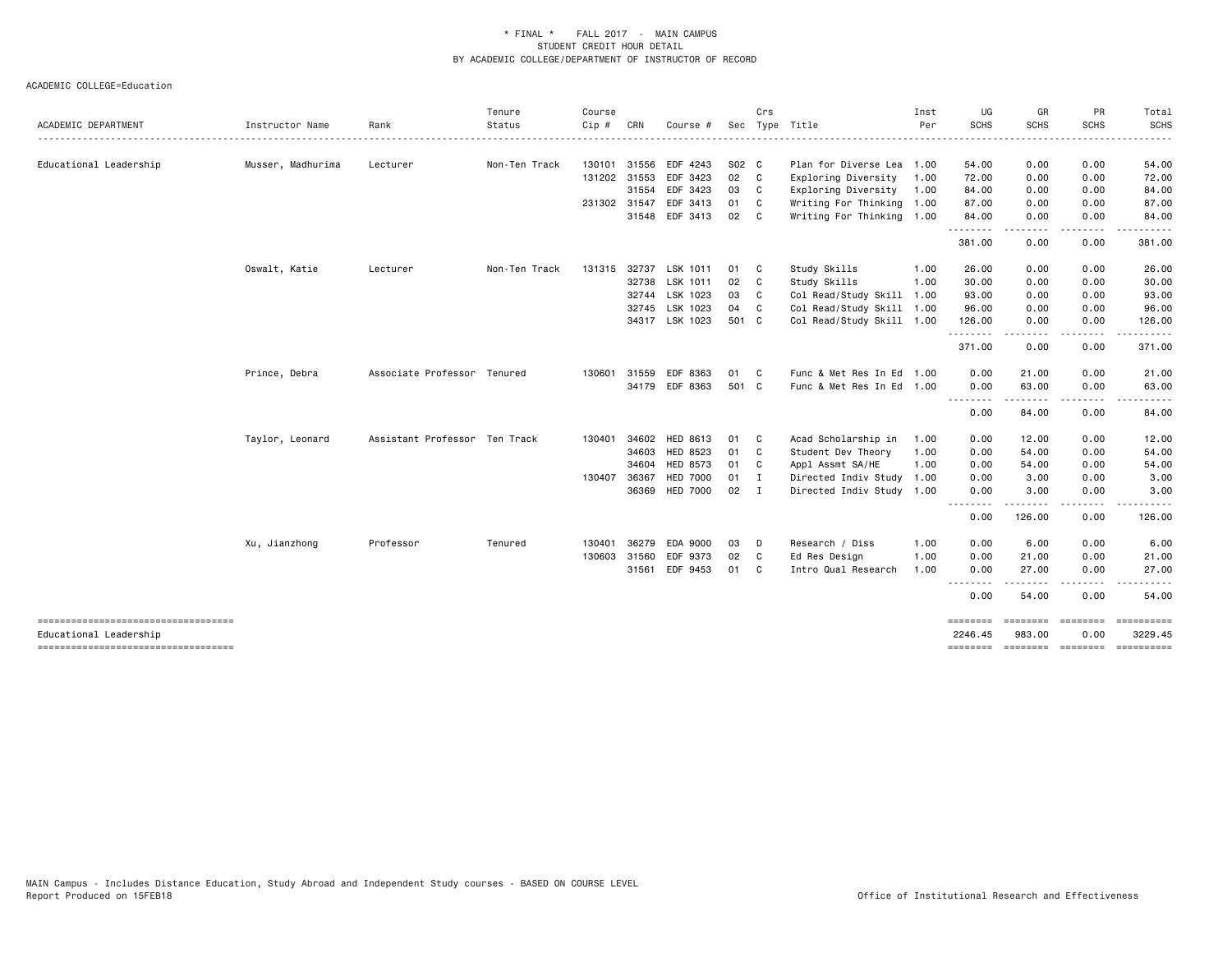| ACADEMIC DEPARTMENT                              | Instructor Name   | Rank                        | Tenure<br>Status | Course<br>Cip # | CRN          | Course #              |       | Crs            | Sec Type Title            | Inst<br>Per | UG<br><b>SCHS</b>    | GR<br><b>SCHS</b>                                                                                                                                             | PR<br><b>SCHS</b>     | Total<br><b>SCHS</b> |
|--------------------------------------------------|-------------------|-----------------------------|------------------|-----------------|--------------|-----------------------|-------|----------------|---------------------------|-------------|----------------------|---------------------------------------------------------------------------------------------------------------------------------------------------------------|-----------------------|----------------------|
|                                                  |                   |                             |                  |                 |              |                       |       |                |                           |             |                      |                                                                                                                                                               |                       |                      |
| Instructional Systems & Workforce D Adams, James |                   | Professor                   | Tenured          |                 | 131310 34393 | TKT 4493              | 501 C |                | Meth Tchn Career Pat 1.00 |             | 3.00                 | 0.00                                                                                                                                                          | 0.00                  | 3.00                 |
|                                                  |                   |                             |                  |                 | 34401        | TKT 6493              | 501 C |                | Meth Tchn Career Pat 1.00 |             | 0.00                 | 30.00                                                                                                                                                         | 0.00                  | 30.00                |
|                                                  |                   |                             |                  | 131399          | 34390        | TKT 4263              | 501 C |                | Diverse Wrk & Ed Env      | 1.00        | 12.00                | 0.00                                                                                                                                                          | 0.00                  | 12.00                |
|                                                  |                   |                             |                  |                 | 34398        | TKT 6263              | 501 C |                | Diverse Wrk & Ed Env 1.00 |             | 0.00                 | 39.00                                                                                                                                                         | 0.00                  | 39.00                |
|                                                  |                   |                             |                  | 150612 33831    |              | TKI 3063              | 01    | C <sub>1</sub> | Ind Human Relations       | 1.00        | 96.00<br>.           | 0.00<br>-----                                                                                                                                                 | 0.00<br>.             | 96.00<br>.           |
|                                                  |                   |                             |                  |                 |              |                       |       |                |                           |             | 111.00               | 69.00                                                                                                                                                         | 0.00                  | 180.00               |
|                                                  | Bailey, Melinda   | Non-Faculty                 | Not Applicable   |                 |              | 240102 34303 IDS 4111 | 501 C |                | Professional Seminar 0.50 |             | 9.00<br><u>.</u>     | 0.00<br>.                                                                                                                                                     | 0.00<br>$\frac{1}{2}$ | 9.00<br>$\cdots$     |
|                                                  |                   |                             |                  |                 |              |                       |       |                |                           |             | 9.00                 | 0.00                                                                                                                                                          | 0.00                  | 9.00                 |
|                                                  | Ballard, Iva      | Instructor                  | Non-Ten Track    | 521302 30641    |              | BQA 3123              | 02    | C              | Bus Stat Methods II       | 1.00        | 213.00               | 0.00                                                                                                                                                          | 0.00                  | 213.00               |
|                                                  |                   |                             |                  |                 | 30642        | BQA 3123              | 03    | C              | Bus Stat Methods II       | 1.00        | 210.00               | 0.00                                                                                                                                                          | 0.00                  | 210.00               |
|                                                  |                   |                             |                  |                 | 30643        | BQA 3123              | 04    | C              | Bus Stat Methods II       | 1.00        | 201.00               | 0.00                                                                                                                                                          | 0.00                  | 201.00               |
|                                                  |                   |                             |                  |                 | 34102        | BQA 8443              | 501 C |                | Stat Analy Bus Dec        | 1.00        | 0.00                 | 105.00                                                                                                                                                        | 0.00                  | 105.00               |
|                                                  |                   |                             |                  |                 |              | 34475 BQA 3123        | H01 C |                | Bus Stat Methods II- 1.00 |             | 33.00<br>.           | 0.00<br>.                                                                                                                                                     | 0.00<br>المتماما      | 33.00<br>.           |
|                                                  |                   |                             |                  |                 |              |                       |       |                |                           |             | 657.00               | 105.00                                                                                                                                                        | 0.00                  | 762.00               |
|                                                  | Beriswill, Joanne | Associate Professor Tenured |                  | 130501          | 34995        | TKT 8623              | 501 C |                | Instructional Design 1.00 |             | 0.00                 | 21.00                                                                                                                                                         | 0.00                  | 21.00                |
|                                                  |                   |                             |                  | 131309          | 33848        | TKT 3623              | 01    | C              | Dsgn Technology Trai 1.00 |             | 57.00                | 0.00                                                                                                                                                          | 0.00                  | 57.00                |
|                                                  |                   |                             |                  | 131319 35620    |              | <b>TKT 9000</b>       | 02    | D              | Research / Diss           | 1.00        | 0.00                 | 10.00                                                                                                                                                         | 0.00                  | 10.00                |
|                                                  |                   |                             |                  |                 | 36220        | <b>TKT 7000</b>       | 02    | Ι              | Directed Indiv Study 1.00 |             | 0.00                 | 3.00                                                                                                                                                          | 0.00                  | 3.00                 |
|                                                  |                   |                             |                  |                 | 37051        | <b>TKT 7000</b>       | 03    | $\mathbf I$    | Directed Indiv Study 1.00 |             | 0.00                 | 6.00                                                                                                                                                          | 0.00                  | 6.00                 |
|                                                  |                   |                             |                  |                 |              |                       |       |                |                           |             | .<br>57.00           | $\frac{1}{2} \left( \frac{1}{2} \right) \left( \frac{1}{2} \right) \left( \frac{1}{2} \right) \left( \frac{1}{2} \right) \left( \frac{1}{2} \right)$<br>40.00 | .<br>0.00             | .<br>97.00           |
|                                                  | Berryhill, Amy    | Non-Faculty                 | Not Applicable   |                 |              | 090101 30938 CO 1013  | 01    | C              | Intro to Communicati 1.00 |             | 105,00               | 0.00                                                                                                                                                          | 0.00                  | 105.00               |
|                                                  |                   |                             |                  |                 |              |                       |       |                |                           |             | . <b>.</b><br>105.00 | 0.00                                                                                                                                                          | 0.00                  | 105.00               |
|                                                  | Cornelious, Linda | Professor                   | Tenured          |                 | 131319 35490 | TKT 4000              | 01    | Ι              | Directed Indiv Study      | 1.00        | 3.00                 | 0.00                                                                                                                                                          | 0.00                  | 3.00                 |
|                                                  |                   |                             |                  |                 | 35621        | TKT 9000              | 03    | D              | Research / Diss           | 1.00        | 0.00                 | 15.00                                                                                                                                                         | 0.00                  | 15.00                |
|                                                  |                   |                             |                  |                 |              |                       |       |                |                           |             | .                    | .                                                                                                                                                             | .                     | .                    |
|                                                  |                   |                             |                  |                 |              |                       |       |                |                           |             | 3.00                 | 15.00                                                                                                                                                         | 0.00                  | 18.00                |
|                                                  | Dale, Jonathan    | Instructor                  | Non-Ten Track    | 150611          | 33832        | TKI 3183              | 01    | L.             | Machine Metal Proc        | 1.00        | 42.00                | 0.00                                                                                                                                                          | 0.00                  | 42.00                |
|                                                  |                   |                             |                  | 150612          | 33830        | TKI 3044              | 01    | C              | Industrial Safety         | 1.00        | 220.00               | 0.00                                                                                                                                                          | 0.00                  | 220.00               |
|                                                  |                   |                             |                  |                 | 34383        | TKI 3044              | 501 C |                | Industrial Safety         | 1.00        | 40.00<br>.           | 0.00                                                                                                                                                          | 0.00                  | 40.00                |
|                                                  |                   |                             |                  |                 |              |                       |       |                |                           |             | 302.00               | 0.00                                                                                                                                                          | 0.00                  | 302.00               |
|                                                  | Giordano, Mickey  | Instructor                  | Non-Ten Track    | 131319          | 35563        | TKI 4000              | 03    | $\mathbf{I}$   | Directed Indiv Study      | 1.00        | 3.00                 | 0.00                                                                                                                                                          | 0.00                  | 3.00                 |
|                                                  |                   |                             |                  |                 | 35835        | TKI 4000              | 05    | $\mathbf{I}$   | Directed Indiv Study      | 1.00        | 3.00                 | 0.00                                                                                                                                                          | 0.00                  | 3.00                 |
|                                                  |                   |                             |                  |                 | 36037        | TKI 4000              | 06    | $\mathbf{I}$   | Directed Indiv Study 1.00 |             | 3.00                 | 0.00                                                                                                                                                          | 0.00                  | 3.00                 |
|                                                  |                   |                             |                  |                 | 36438        | TKI 4000              | 07    | $\mathbf I$    | Directed Indiv Study 1.00 |             | 3.00                 | 0.00                                                                                                                                                          | 0.00                  | 3.00                 |
|                                                  |                   |                             |                  |                 | 36451        | TKI 4000              | 08    | $\mathbf{I}$   | Directed Indiv Study      | 1.00        | 3.00                 | 0.00                                                                                                                                                          | 0.00                  | 3.00                 |
|                                                  |                   |                             |                  | 150303 33819    |              | TKI 1814              | 01    | В              | Basic Indust Elec &       | 1.00        | 124.00               | 0.00                                                                                                                                                          | 0.00                  | 124.00               |
|                                                  |                   |                             |                  |                 | 36398        | TKI 1814              | 02    | B              | Basic Indust Elec &       | 1.00        | 80.00                | 0.00                                                                                                                                                          | 0.00                  | 80.00                |
|                                                  |                   |                             |                  | 150405          | 33838        | TKI 4303              | 01    | В              | Industrial Robotics       | 1.00        | 96.00                | 0.00                                                                                                                                                          | 0.00                  | 96.00                |
|                                                  |                   |                             |                  | 150612 33835    |              | TKI 4103              | 01    | B              | Industrial Cntrl Sys 1.00 |             | 78.00                | 0.00                                                                                                                                                          | 0.00                  | 78.00                |
|                                                  |                   |                             |                  |                 | 33836        | TKI 4224              | 01    | C              | Quality Assurance         | 0.50        | 86.00                | 0.00                                                                                                                                                          | 0.00                  | 86.00                |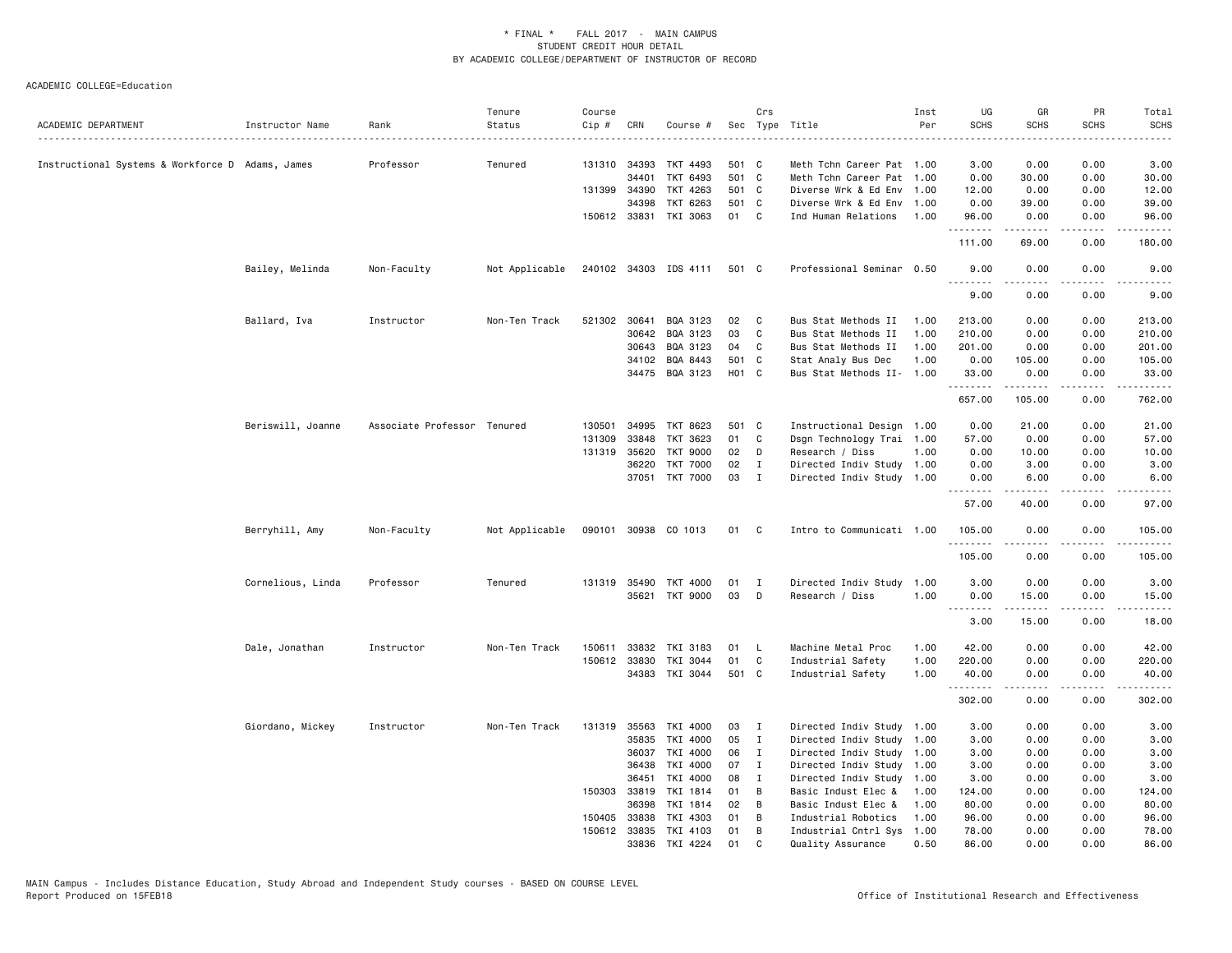| ACADEMIC DEPARTMENT                            | Instructor Name   | Rank                          | Tenure<br>Status | Course<br>Cip # | CRN          | Course #              |       | Crs          | Sec Type Title            | Inst<br>Per | UG<br><b>SCHS</b>   | GR<br><b>SCHS</b> | PR<br><b>SCHS</b> | Total<br><b>SCHS</b>                                                                                                                                         |
|------------------------------------------------|-------------------|-------------------------------|------------------|-----------------|--------------|-----------------------|-------|--------------|---------------------------|-------------|---------------------|-------------------|-------------------|--------------------------------------------------------------------------------------------------------------------------------------------------------------|
|                                                |                   |                               |                  |                 |              |                       |       |              |                           |             | .                   | ------            | .                 |                                                                                                                                                              |
|                                                |                   |                               |                  |                 |              |                       |       |              |                           |             | 479.00              | 0.00              | 0.00              | 479.00                                                                                                                                                       |
| Instructional Systems & Workforce D Huang, Kun |                   | Assistant Professor Ten Track |                  | 110301          | 34394        | TKT 4713              | 501 C |              | Authoring for Instr 1.00  |             | 33.00               | 0.00              | 0.00              | 33.00                                                                                                                                                        |
|                                                |                   |                               |                  |                 | 34402        | TKT 6713              | 501 C |              | Authoring for Instr       | 1.00        | 0.00                | 9.00              | 0.00              | 9.00                                                                                                                                                         |
|                                                |                   |                               |                  | 130501          | 34406        | <b>TKT 8693</b>       | 501 C |              | Multiple Perptves on      | 1.00        | 0.00                | 33.00             | 0.00              | 33.00                                                                                                                                                        |
|                                                |                   |                               |                  |                 | 34410        | TKT 8823              | 501 C |              | Des Deliv Mgt of Dis      | 1.00        | 0.00                | 30.00             | 0.00              | 30.00                                                                                                                                                        |
|                                                |                   |                               |                  |                 |              | 131319 35622 TKT 9000 | 04    | D            | Research / Diss           | 1.00        | 0.00<br><u>.</u>    | 4.00<br>.         | 0.00<br>$\cdots$  | 4.00<br>$\frac{1}{2} \left( \frac{1}{2} \right) \left( \frac{1}{2} \right) \left( \frac{1}{2} \right) \left( \frac{1}{2} \right) \left( \frac{1}{2} \right)$ |
|                                                |                   |                               |                  |                 |              |                       |       |              |                           |             | 33.00               | 76.00             | 0.00              | 109.00                                                                                                                                                       |
|                                                | Irvin, Lemond     | Lecturer                      | Non-Ten Track    | 090101          | 30940        | CO 1013               | 03    | C            | Intro to Communicati 1.00 |             | 96.00               | 0.00              | 0.00              | 96.00                                                                                                                                                        |
|                                                |                   |                               |                  |                 | 30944        | CO 1013               | 07    | C            | Intro to Communicati 1.00 |             | 99.00               | 0.00              | 0.00              | 99.00                                                                                                                                                        |
|                                                |                   |                               |                  |                 |              |                       |       |              |                           |             | .                   | .                 | .                 | .                                                                                                                                                            |
|                                                |                   |                               |                  |                 |              |                       |       |              |                           |             | 195.00              | 0.00              | 0.00              | 195.00                                                                                                                                                       |
|                                                | Jacobs, Yamashita | Instructor                    | Non-Ten Track    | 131401          | 31977        | ESL 5110              | 04    | C            | American Lang & Cul       | 1.00        | 9.00                | 0.00              | 0.00              | 9.00                                                                                                                                                         |
|                                                |                   |                               |                  |                 | 31979        | ESL 5120              | 02    | C            | American Lang & Cul       | 1.00        | 21.00               | 0.00              | 0.00              | 21.00                                                                                                                                                        |
|                                                |                   |                               |                  |                 | 31981        | ESL 5120              | 04    | C            | American Lang & Cul       | 1.00        | 18.00               | 0.00              | 0.00              | 18.00                                                                                                                                                        |
|                                                |                   |                               |                  |                 | 31983        | ESL 5313              | 02    | C            | Classroom Comm & Pre      | 1.00        | 3.00                | 0.00              | 0.00              | 3.00                                                                                                                                                         |
|                                                |                   |                               |                  |                 | 31985        | ESL 5313              | 04    | C            | Classroom Comm & Pre      | 1.00        | 12.00               | 0.00              | 0.00              | 12.00                                                                                                                                                        |
|                                                |                   |                               |                  |                 | 31987        | ESL 5323              | 02    | C            | Academic Research an      | 1.00        | 3.00                | 0.00              | 0.00              | 3.00                                                                                                                                                         |
|                                                |                   |                               |                  |                 | 31989        | ESL 5323              | 04    | C            | Academic Research an      | 1.00        | 63.00               | 0.00              | 0.00              | 63.00                                                                                                                                                        |
|                                                |                   |                               |                  |                 | 31991        | ESL 5333              | 02    | C            | Critical Reading          | 1.00        | 3.00<br>.           | 0.00<br>.         | 0.00<br>$\cdots$  | 3.00<br>.                                                                                                                                                    |
|                                                |                   |                               |                  |                 |              |                       |       |              |                           |             | 132.00              | 0.00              | 0.00              | 132.00                                                                                                                                                       |
|                                                | Keel, Vicki       | Instructor                    | Non-Ten Track    | 110301          | 34386        | TKT 1273              | 501 C |              | Computer Application 1.00 |             | 90.00               | 0.00              | 0.00              | 90.00                                                                                                                                                        |
|                                                |                   |                               |                  | 110401          | 33814        | TKB 2123              | 01    | B            | Database Mgt              | 1.00        | 84.00               | 0.00              | 0.00              | 84.00                                                                                                                                                        |
|                                                |                   |                               |                  | 131303          | 33815        | TKB 2133              | 01    | B            | Sprdsht Design & Ana 1.00 |             | 87.00               | 0.00              | 0.00              | 87.00                                                                                                                                                        |
|                                                |                   |                               |                  |                 | 33816        | TKB 3133              | 01    | C            | Admin Management & P 1.00 |             | 93.00<br>. <b>.</b> | 0.00              | 0.00              | 93.00<br>.                                                                                                                                                   |
|                                                |                   |                               |                  |                 |              |                       |       |              |                           |             | 354.00              | <b></b><br>0.00   | .<br>0.00         | 354.00                                                                                                                                                       |
|                                                | King, Thomas      | Non-Faculty                   | Not Applicable   | 110301          | 34379        | <b>TKB 4283</b>       | 501 B |              | Advanced Office Syst 1.00 |             | 75.00               | 0.00              | 0.00              | 75.00                                                                                                                                                        |
|                                                |                   |                               |                  | 130501          | 33849        | TKT 4203              | 01    | C            | Emerging Technologie 1.00 |             | 78.00               | 0.00              | 0.00              | 78.00                                                                                                                                                        |
|                                                |                   |                               |                  |                 |              |                       |       |              |                           |             | .<br>153.00         | .<br>0.00         | .<br>0.00         | .<br>153.00                                                                                                                                                  |
|                                                | Lee, Sang Joon    | Assistant Professor Ten Track |                  | 110801          | 34380        | TKB 4583              | 501 B |              | Graphics and Web Des 1.00 |             | 66.00               | 0.00              | 0.00              | 66.00                                                                                                                                                        |
|                                                |                   |                               |                  | 130501          | 34993        | TKT 8543              | 501 C |              | Multimedia Design I       | 1.00        | 0.00                | 33.00             | 0.00              | 33.00                                                                                                                                                        |
|                                                |                   |                               |                  | 131303          | 34382        | <b>TKB 6583</b>       | 501 B |              | Graphics and Web Des      | 1.00        | 0.00                | 6.00              | 0.00              | 6.00                                                                                                                                                         |
|                                                |                   |                               |                  | 131309          | 33850        | TKT 4343              | 01    | C            | Info Tech Project Mg      | 1.00        | 75.00               | 0.00              | 0.00              | 75.00                                                                                                                                                        |
|                                                |                   |                               |                  |                 | 131319 35623 | <b>TKT 9000</b>       | 05    | D            | Research / Diss           | 1.00        | 0.00                | 11.00             | 0.00              | 11.00                                                                                                                                                        |
|                                                |                   |                               |                  |                 |              |                       |       |              |                           |             | .<br>141.00         | 50.00             | 0.00              | 191.00                                                                                                                                                       |
|                                                | Mize, Mervin      | Instructor                    | Non-Ten Track    |                 | 131319 35834 | TKI 4000              | 04    | I            | Directed Indiv Study 1.00 |             | 3.00                | 0.00              | 0.00              | 3.00                                                                                                                                                         |
|                                                |                   |                               |                  |                 | 36899        | TKI 4000              | 09    | $\mathbf{I}$ | Directed Indiv Study 1.00 |             | 3.00                | 0.00              | 0.00              | 3.00                                                                                                                                                         |
|                                                |                   |                               |                  |                 | 36976        | TKI 4000              | 10    | $\mathbf I$  | Directed Indiv Study 1.00 |             | 3.00                | 0.00              | 0.00              | 3.00                                                                                                                                                         |
|                                                |                   |                               |                  |                 | 150612 33818 | TKI 1203              | 01    | B            | Industrial Communica      | 1.00        | 99.00               | 0.00              | 0.00              | 99.00                                                                                                                                                        |
|                                                |                   |                               |                  |                 | 33822        | TKI 2123              | 01    | B            | Intro to CNC Prog         | 1.00        | 96.00               | 0.00              | 0.00              | 96.00                                                                                                                                                        |
|                                                |                   |                               |                  |                 | 33823        | TKI 2123              | 02    | B            | Intro to CNC Prog         | 1.00        | 87.00               | 0.00              | 0.00              | 87.00                                                                                                                                                        |
|                                                |                   |                               |                  | 150614          | 33824        | TKI 2323              | 01    | $\mathbf{I}$ | Welding Tech              | 1.00        | 105.00              | 0.00              | 0.00              | 105.00                                                                                                                                                       |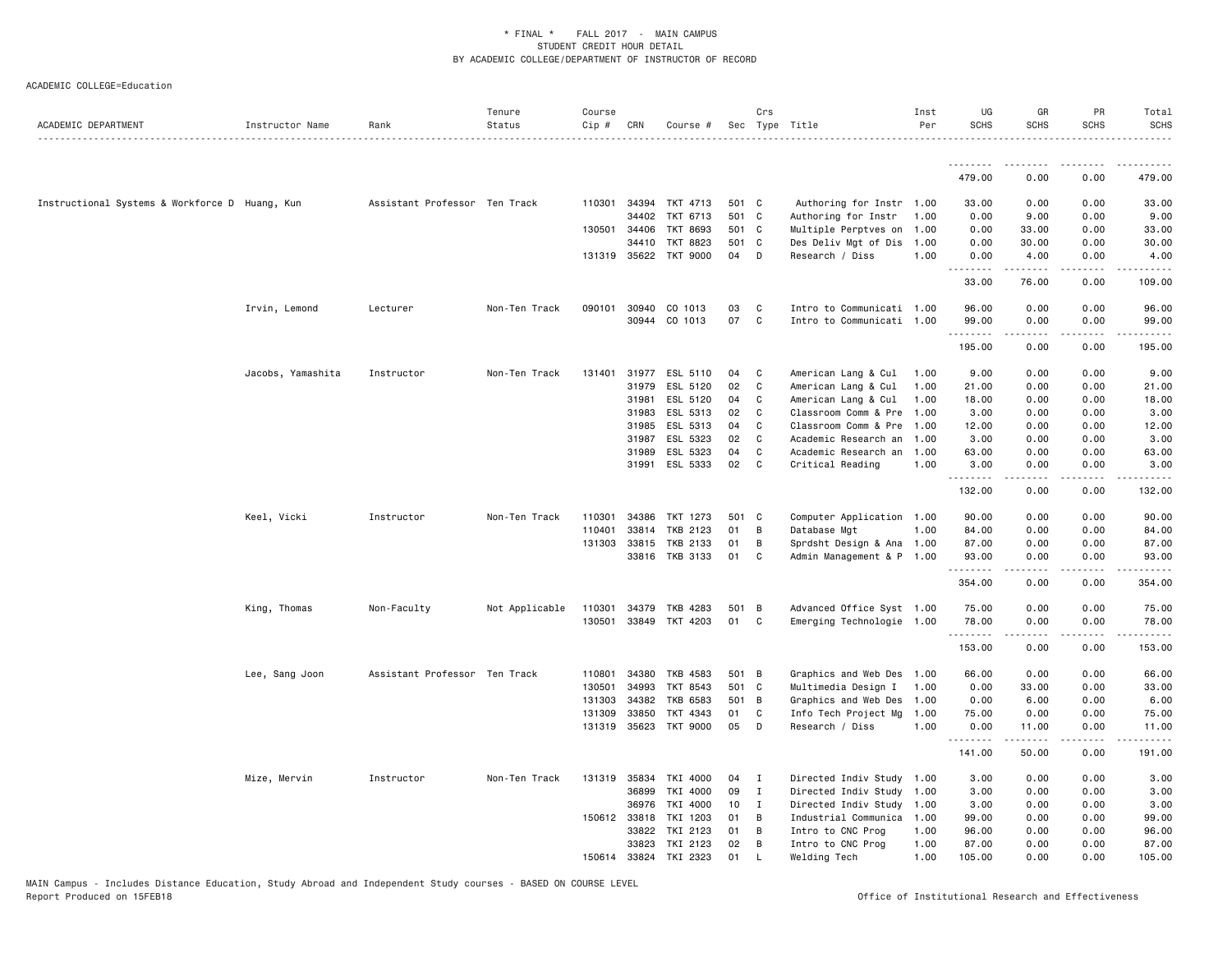| ACADEMIC DEPARTMENT                               | Instructor Name                                    | Rank                        | Tenure<br>Status | Course<br>Cip # | CRN   | Course #              |       | Crs          | Sec Type Title                                         | Inst<br>Per | UG<br><b>SCHS</b>   | GR<br><b>SCHS</b> | <b>PR</b><br><b>SCHS</b> | Total<br><b>SCHS</b><br>. |
|---------------------------------------------------|----------------------------------------------------|-----------------------------|------------------|-----------------|-------|-----------------------|-------|--------------|--------------------------------------------------------|-------------|---------------------|-------------------|--------------------------|---------------------------|
|                                                   |                                                    |                             |                  |                 |       |                       |       |              |                                                        |             | <u>.</u>            |                   |                          |                           |
|                                                   |                                                    |                             |                  |                 |       |                       |       |              |                                                        |             | 396.00              | 0.00              | 0.00                     | 396.00                    |
| Instructional Systems & Workforce D Okojie, Mabel |                                                    | Professor                   | Tenured          | 131309          | 34992 | TKT 8243              | 501 C |              | Resch Probl in ISWD                                    | 1.00        | 0.00                | 18.00             | 0.00                     | 18.00                     |
|                                                   |                                                    |                             |                  |                 | 34994 | TKT 9213              | 501   | $\mathbf{C}$ | Found WF/Tech Ed Adu                                   | 1.00        | 0.00                | 12.00             | 0.00                     | 12.00                     |
|                                                   |                                                    |                             |                  |                 |       | 131319 35624 TKT 9000 | 06    | D            | Research / Diss                                        | 1.00        | 0.00<br>.           | 6.00<br>-----     | 0.00<br>.                | 6.00<br>.                 |
|                                                   |                                                    |                             |                  |                 |       |                       |       |              |                                                        |             | 0.00                | 36.00             | 0.00                     | 36.00                     |
|                                                   | Posadas, Gabriel                                   | Grad Teach Assist           | Not Applicable   | 110301          |       | 33842 TKT 1273        | 03    | C            | Computer Application 1.00                              |             | 96.00               | 0.00              | 0.00                     | 96.00                     |
|                                                   |                                                    |                             |                  |                 |       | 33843 TKT 1273        | 04    | C            | Computer Application 1.00                              |             | 93.00               | 0.00              | 0.00                     | 93.00                     |
|                                                   |                                                    |                             |                  |                 |       |                       |       |              |                                                        |             | .<br>189.00         | -----<br>0.00     | .<br>0.00                | .<br>189.00               |
|                                                   | Roberts, Frank                                     | Non-Faculty                 | Not Applicable   | 131309          | 33846 | TKT 3463              | 01    | B            | Computer Repair/Main 1.00                              |             | 51.00               | 0.00              | 0.00                     | 51.00                     |
|                                                   |                                                    |                             |                  | 150612 33833    |       | TKI 3343              | 01    | В            | CAD/CAM                                                | 0.50        | 43.50               | 0.00              | 0.00                     | 43.50                     |
|                                                   |                                                    |                             |                  |                 |       | 33834 TKI 3353        | 01    | В            | Forecast & Cost Mode 0.50                              |             | 48.00<br>.          | 0.00<br>.         | 0.00<br>.                | 48.00<br>.                |
|                                                   |                                                    |                             |                  |                 |       |                       |       |              |                                                        |             | 142.50              | 0.00              | 0.00                     | 142.50                    |
|                                                   | Satcher, Craig                                     | Lecturer                    | Non-Ten Track    |                 |       | 150613 33837 TKI 4263 | 01 C  |              | Mfg Tech & Proc                                        | 1.00        | 153.00              | 0.00              | 0.00                     | 153.00                    |
|                                                   |                                                    |                             |                  |                 |       |                       |       |              |                                                        |             | .<br>153.00         | <u>.</u><br>0.00  | .<br>0.00                | 153.00                    |
|                                                   | Scott-Bracey, Pamela Assistant Professor Ten Track |                             |                  | 110301          | 34387 | TKT 1273              | 502 C |              | Computer Application                                   | 1.00        | 81.00               | 0.00              | 0.00                     | 81.00                     |
|                                                   |                                                    |                             |                  | 131303          | 34991 | BTE 6213              | 501 C |              | Methods of Teaching                                    | 1.00        | 0.00                | 3.00              | 0.00                     | 3.00                      |
|                                                   |                                                    |                             |                  |                 | 35161 | BTE 4213              | 501   | $\mathbf{C}$ | Methods of Teaching                                    | 1.00        | 3.00                | 0.00              | 0.00                     | 3.00                      |
|                                                   |                                                    |                             |                  | 131309 34587    |       | TKT 4683              | 01    | - S          | Senior Seminar                                         | 1.00        | 15.00<br>.          | 0.00              | 0.00<br>.                | 15.00<br>.                |
|                                                   |                                                    |                             |                  |                 |       |                       |       |              |                                                        |             | 99.00               | .<br>3.00         | 0.00                     | 102.00                    |
|                                                   | Sears, Janice                                      | Lecturer                    | Non-Ten Track    | 131321          | 34396 | TKT 4803              | 501   | $\mathbf{C}$ | Integ Tech for Learn 1.00                              |             | 33.00               | 0.00              | 0.00                     | 33.00                     |
|                                                   |                                                    |                             |                  |                 |       | 34404 TKT 6803        | 501 C |              | Integ Tech for Learn 1.00                              |             | 0.00                | 21.00             | 0.00                     | 21.00                     |
|                                                   |                                                    |                             |                  |                 |       |                       |       |              |                                                        |             | <b>.</b> .<br>33.00 | .<br>21.00        | .<br>0.00                | .<br>54.00                |
|                                                   |                                                    | Lecturer                    | Non-Ten Track    | 110301          |       | 33841 TKT 1273        | 02    | C            |                                                        |             | 90.00               | 0.00              | 0.00                     | 90.00                     |
|                                                   | Thomas, Lisa                                       |                             |                  | 131205          |       | 34192 EDS 8623        | 501 C |              | Computer Application 1.00<br>Effective Instructio 1.00 |             | 0.00                | 33.00             | 0.00                     | 33.00                     |
|                                                   |                                                    |                             |                  |                 |       |                       |       |              |                                                        |             | <u>.</u> .<br>90.00 | .<br>33.00        | .<br>0.00                | .<br>123.00               |
|                                                   |                                                    |                             |                  |                 |       |                       |       |              |                                                        |             |                     |                   |                          |                           |
|                                                   | Walton, Angela                                     | Grad Teach Assist           | Not Applicable   | 110301          |       | 33840 TKT 1273        | 01    | C            | Computer Application 1.00                              |             | 84.00               | 0.00              | 0.00                     | 84.00                     |
|                                                   |                                                    |                             |                  |                 |       | 33844 TKT 1273        | 05    | C.           | Computer Application 1.00                              |             | 96.00<br>.          | 0.00<br>.         | 0.00<br>.                | 96.00<br>.                |
|                                                   |                                                    |                             |                  |                 |       |                       |       |              |                                                        |             | 180.00              | 0.00              | 0.00                     | 180.00                    |
|                                                   | Wyatt, John                                        | Associate Professor Tenured |                  |                 |       | 131319 35562 TKI 4000 | 02    | $\mathbf{I}$ | Directed Indiv Study                                   | 1.00        | 3.00                | 0.00              | 0.00                     | 3.00                      |
|                                                   |                                                    |                             |                  |                 | 37172 | TKI 4000              | 11    | $\mathbf{I}$ | Directed Indiv Study 1.00                              |             | 6.00                | 0.00              | 0.00                     | 6.00                      |
|                                                   |                                                    |                             |                  | 150612 33833    |       | TKI 3343              | 01    | B            | CAD/CAM                                                | 0.50        | 43.50               | 0.00              | 0.00                     | 43.50                     |
|                                                   |                                                    |                             |                  |                 | 33834 | TKI 3353              | 01    | В            | Forecast & Cost Mode                                   | 0.50        | 48.00               | 0.00              | 0.00                     | 48.00                     |
|                                                   |                                                    |                             |                  |                 | 33836 | TKI 4224              | 01    | C            | Quality Assurance                                      | 0.50        | 86.00<br>.          | 0.00<br>.         | 0.00<br>22222            | 86.00<br>.                |
|                                                   |                                                    |                             |                  |                 |       |                       |       |              |                                                        |             | 186.50              | 0.00              | 0.00                     | 186.50                    |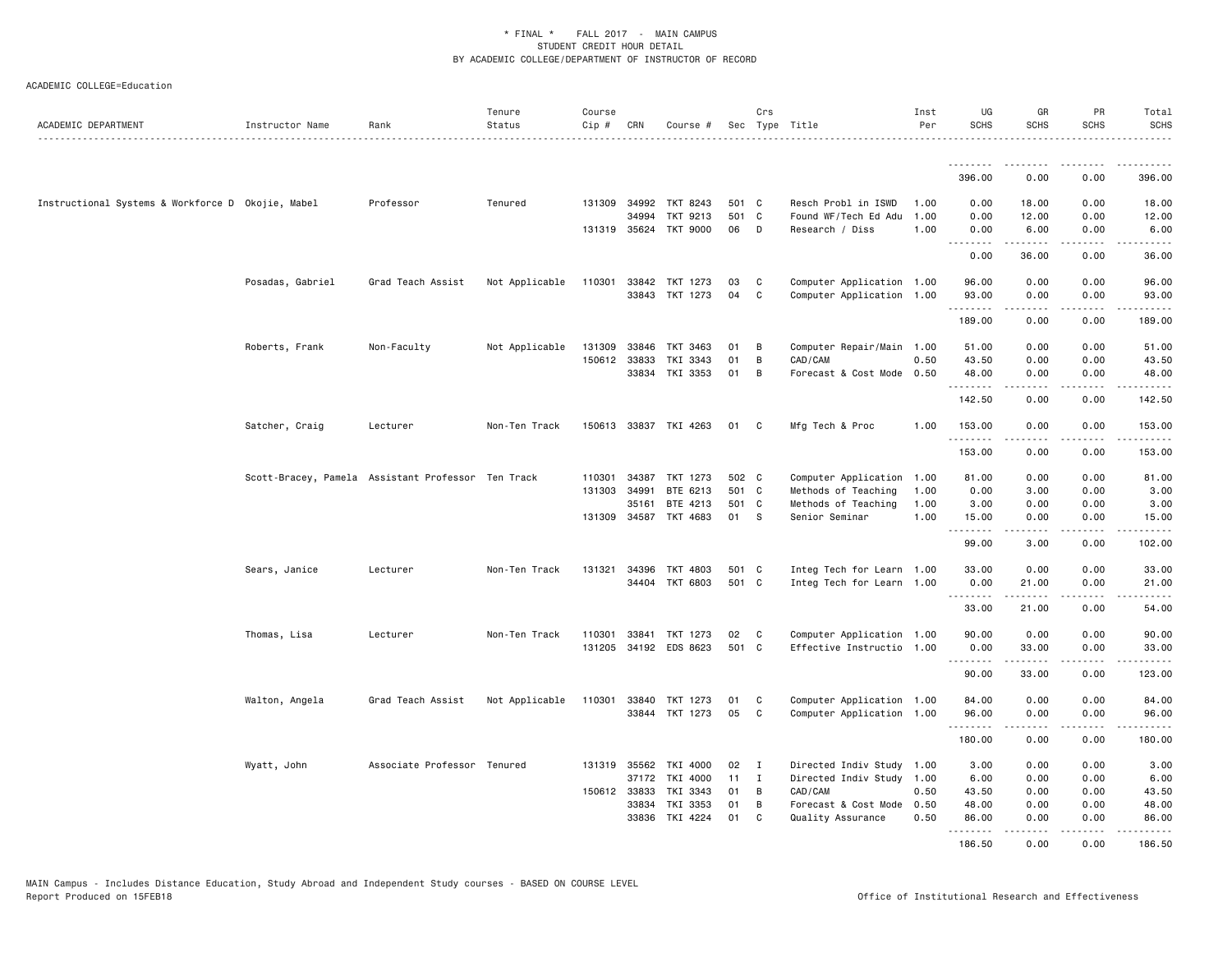ACADEMIC COLLEGE=Education

| ACADEMIC DEPARTMENT                           | Instructor Name | Rank                          | Tenure<br>Status | Course<br>Cip # | CRN   | Course # |       | Crs    | Sec Type Title            | Inst<br>Per | UG<br>SCHS | GR<br>SCHS | <b>PR</b><br><b>SCHS</b> | Total<br><b>SCHS</b> |
|-----------------------------------------------|-----------------|-------------------------------|------------------|-----------------|-------|----------|-------|--------|---------------------------|-------------|------------|------------|--------------------------|----------------------|
|                                               |                 |                               |                  |                 |       |          |       |        |                           |             |            |            |                          |                      |
| Instructional Systems & Workforce D Yu, Chien |                 | Professor                     | Tenured          | 110301          | 34588 | TKT 4743 | 01    | - B    | Desktop Publishing        | 1.00        | 51.00      | 0.00       | 0.00                     | 51.00                |
|                                               |                 |                               |                  |                 | 34589 | TKT 6743 | 01    | — В    | Desktop Publishing        | 1.00        | 0.00       | 6.00       | 0.00                     | 6.00                 |
|                                               |                 |                               |                  | 130501          | 34407 | TKT 8703 | 501 C |        | Trends & Issues Inst      | 1.00        | 0.00       | 39.00      | 0.00                     | 39.00                |
|                                               |                 |                               |                  | 131319 35625    |       | TKT 9000 | 07    | $\Box$ | Research / Diss           | 1.00        | 0.00       | 24.00      | 0.00                     | 24.00                |
|                                               |                 |                               |                  |                 |       |          |       |        |                           |             | 51.00      | 69.00      | ---------<br>0.00        | -------<br>120.00    |
|                                               | Yu, Wei-Chieh   | Assistant Professor Ten Track |                  | 110301          | 34395 | TKT 4753 | 501 C |        | Media for Present In 1.00 |             | 57.00      | 0.00       | 0.00                     | 57.00                |
|                                               |                 |                               |                  |                 | 34403 | TKT 6753 | 501 C |        | Media for Present In 1.00 |             | 0.00       | 3.00       | 0.00                     | 3.00                 |
|                                               |                 |                               |                  | 111001          | 33817 | TKB 4563 | 01 C  |        | Intro to Data Networ 1.00 |             | 99.00      | 0.00       | 0.00                     | 99.00                |
|                                               |                 |                               |                  | 131319          | 36865 | TKT 7000 | 501 I |        | Directed Indiv Study 1.00 |             | 0.00       | 3.00       | 0.00                     | 3.00                 |
|                                               |                 |                               |                  |                 |       |          |       |        |                           |             |            |            | ---------                | <u>- - - - - - -</u> |
|                                               |                 |                               |                  |                 |       |          |       |        |                           |             | 156.00     | 6.00       | 0.00                     | 162.00               |
| =====================================         |                 |                               |                  |                 |       |          |       |        |                           |             | ========   | ---------  | ========                 | -----------          |

 Instructional Systems & Workforce D 4407.00 523.00 0.00 4930.00 =================================== ======== ======== ======== ==========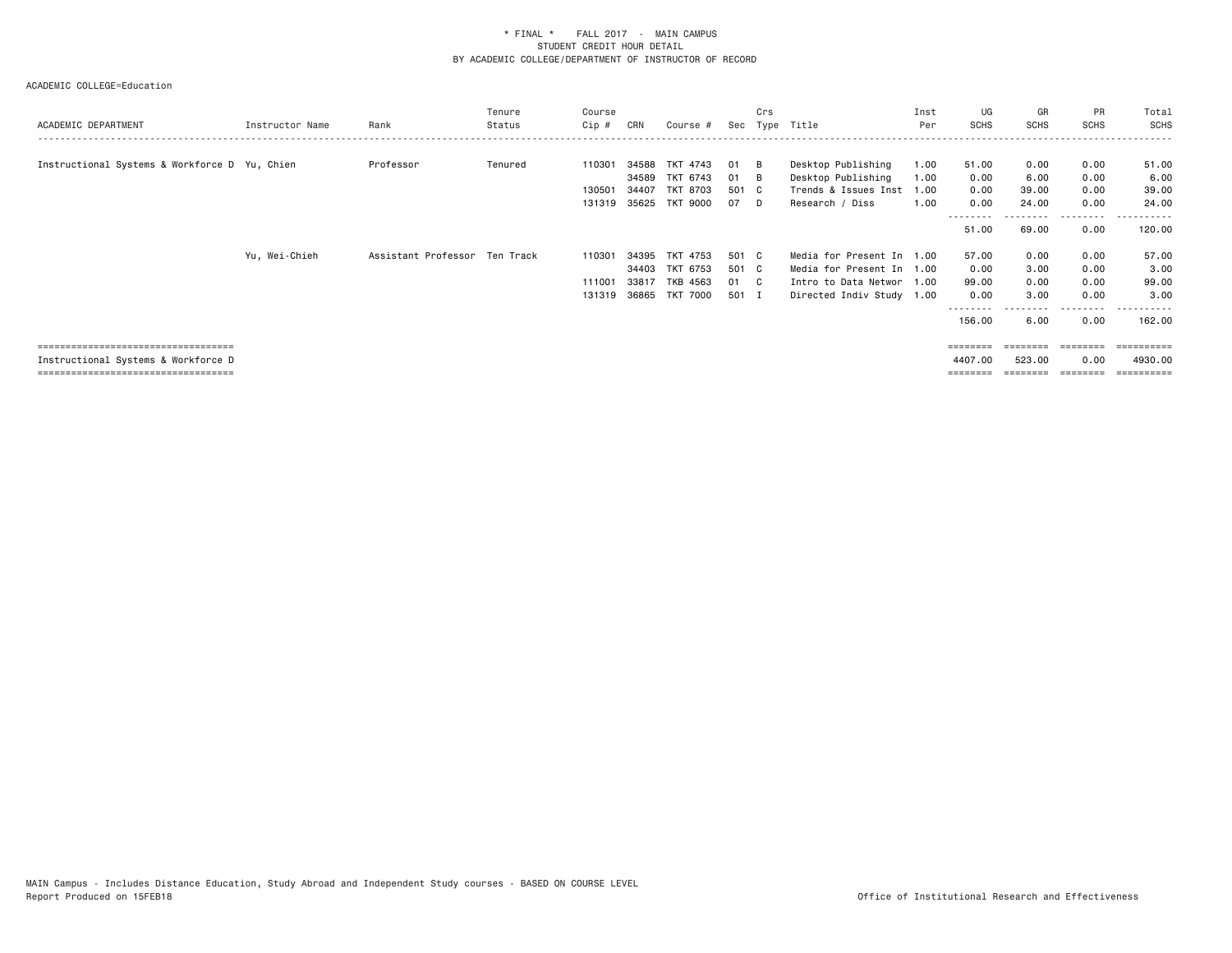| ACADEMIC DEPARTMENT | Instructor Name                | Rank                                             | Tenure<br>Status | Course<br>Cip # | CRN          | Course #             |    | Crs          | Sec Type Title            | Inst<br>Per | UG<br><b>SCHS</b> | GR<br><b>SCHS</b>                                                                                          | <b>PR</b><br><b>SCHS</b>     | Total<br><b>SCHS</b><br>$\frac{1}{2} \left( \frac{1}{2} \right) \left( \frac{1}{2} \right) \left( \frac{1}{2} \right) \left( \frac{1}{2} \right)$                                        |
|---------------------|--------------------------------|--------------------------------------------------|------------------|-----------------|--------------|----------------------|----|--------------|---------------------------|-------------|-------------------|------------------------------------------------------------------------------------------------------------|------------------------------|------------------------------------------------------------------------------------------------------------------------------------------------------------------------------------------|
| Kinesiology         |                                | Agiovlasitis, Stamat Associate Professor Tenured |                  | 260908          | 31877        | EP 4133              | 01 | C            | Ex Prog Clinical Pop 1.00 |             | 279.00            | 0.00                                                                                                       | 0.00                         | 279.00                                                                                                                                                                                   |
|                     |                                |                                                  |                  | 310505          | 34701        | EP 8603              | 01 | $\mathtt{C}$ | Disability, Phys Act 1.00 |             | 0.00              | 33.00                                                                                                      | 0.00                         | 33.00                                                                                                                                                                                    |
|                     |                                |                                                  |                  |                 | 36454        | EP 4000              | 05 | $\mathbf{I}$ | Directed Indiv Study 1.00 |             | 3.00              | 0.00                                                                                                       | 0.00                         | 3.00                                                                                                                                                                                     |
|                     |                                |                                                  |                  |                 | 36547        | KI 8000              | 03 | D            | Research/Thesis           | 1.00        | 0.00              | 3.00                                                                                                       | 0.00                         | 3.00                                                                                                                                                                                     |
|                     |                                |                                                  |                  |                 | 36735        | EP 4000              | 06 | $\mathbf{I}$ | Directed Indiv Study 1.00 |             | 3.00              | 0.00                                                                                                       | 0.00                         | 3.00                                                                                                                                                                                     |
|                     |                                |                                                  |                  |                 |              | 36782 KI 7000        | 08 | I            | Directed Indiv Study 1.00 |             | 0.00              | 3.00                                                                                                       | 0.00                         | 3.00                                                                                                                                                                                     |
|                     |                                |                                                  |                  |                 | 36870        | EP 4000              | 07 | $\mathbf{I}$ | Directed Indiv Study 1.00 |             | 3.00<br>.         | 0.00<br>$- - - - -$                                                                                        | 0.00<br>.                    | 3.00<br>.                                                                                                                                                                                |
|                     |                                |                                                  |                  |                 |              |                      |    |              |                           |             | 288.00            | 39.00                                                                                                      | 0.00                         | 327.00                                                                                                                                                                                   |
|                     | Allred, Anthony                | Grad Teach Assist                                | Not Applicable   | 310501          | 33220        | PE 1031              | 01 | <b>L</b>     | Tennis                    | 1.00        | 16.00             | 0.00                                                                                                       | 0.00                         | 16.00                                                                                                                                                                                    |
|                     |                                |                                                  |                  |                 | 33221        | PE 1031              | 02 | <b>L</b>     | Tennis                    | 1.00        | 16.00             | 0.00                                                                                                       | 0.00                         | 16.00                                                                                                                                                                                    |
|                     |                                |                                                  |                  |                 |              | 310505 32691 KI 2213 | 03 | C            | Emergency Health Car      | 1.00        | 87.00<br>.        | 0.00<br>$- - - - -$                                                                                        | 0.00<br>.                    | 87.00<br>$\frac{1}{2} \left( \frac{1}{2} \right) \left( \frac{1}{2} \right) \left( \frac{1}{2} \right) \left( \frac{1}{2} \right) \left( \frac{1}{2} \right) \left( \frac{1}{2} \right)$ |
|                     |                                |                                                  |                  |                 |              |                      |    |              |                           |             | 119.00            | 0.00                                                                                                       | 0.00                         | 119.00                                                                                                                                                                                   |
|                     | Basham, Steven                 | Grad Teach Assist                                | Not Applicable   | 260908          | 31860        | EP 3304              | 06 | В            | Exercise Physiology       | 0.40        | 20.80             | 0.00                                                                                                       | 0.00                         | 20.80                                                                                                                                                                                    |
|                     |                                |                                                  |                  | 310501          | 33235        | PE 1151              | 02 | - L          | Strength Training         | 1.00        | 12.00             | 0.00                                                                                                       | 0.00                         | 12.00                                                                                                                                                                                    |
|                     |                                |                                                  |                  |                 | 33236        | PE 1151              | 03 | $\mathsf{L}$ | Strength Training         | 1.00        | 11.00             | 0.00                                                                                                       | 0.00                         | 11.00                                                                                                                                                                                    |
|                     |                                |                                                  |                  |                 |              | 33237 PE 1151        | 04 | $\mathsf{L}$ | Strength Training         | 1.00        | 12.00             | 0.00                                                                                                       | 0.00                         | 12.00                                                                                                                                                                                    |
|                     |                                |                                                  |                  |                 |              |                      |    |              |                           |             | 55.80             | $\omega$ is $\omega$ in $\omega$<br>0.00                                                                   | .<br>0.00                    | .<br>55.80                                                                                                                                                                               |
|                     | Brown, Stanley                 | Professor                                        | Tenured          |                 | 310505 31850 | EP 2013              | 01 | C            | Fundamentals of Kine      | 0.34        | 318.24            | 0.00                                                                                                       | 0.00                         | 318.24                                                                                                                                                                                   |
|                     |                                |                                                  |                  |                 | 31869        | EP 3613              | 01 | C            | Exercise Electrocard      | 1.00        | 150.00            | 0.00                                                                                                       | 0.00                         | 150.00                                                                                                                                                                                   |
|                     |                                |                                                  |                  |                 |              | 32696 KI 8710        | 01 | E            | Internship                | 1.00        | 0.00<br>.         | 16.00<br>$\begin{array}{cccccccccc} \bullet & \bullet & \bullet & \bullet & \bullet & \bullet \end{array}$ | 0.00<br>.                    | 16.00<br>$\frac{1}{2} \left( \frac{1}{2} \right) \left( \frac{1}{2} \right) \left( \frac{1}{2} \right) \left( \frac{1}{2} \right) \left( \frac{1}{2} \right) \left( \frac{1}{2} \right)$ |
|                     |                                |                                                  |                  |                 |              |                      |    |              |                           |             | 468.24            | 16.00                                                                                                      | 0.00                         | 484.24                                                                                                                                                                                   |
|                     | Chander, Harish                | Assistant Professor Ten Track                    |                  |                 |              | 260908 31852 EP 3233 | 01 | C            | Anatomical Kinesiolo 1.00 |             | 210.00            | 0.00                                                                                                       | 0.00                         | 210.00                                                                                                                                                                                   |
|                     |                                |                                                  |                  |                 |              | 34700 EP 8443        | 01 | C            | Neuro Mech in Exerci 1.00 |             | 0.00              | 63.00                                                                                                      | 0.00                         | 63.00                                                                                                                                                                                    |
|                     |                                |                                                  |                  |                 |              |                      |    |              |                           |             | .<br>210.00       | .<br>63.00                                                                                                 | د د د د<br>0.00              | <u>.</u><br>273.00                                                                                                                                                                       |
|                     | Chen, Chih Chia                | Assistant Professor Ten Track                    |                  | 131314          | 36223        | PE 4000              | 01 | $\mathbf{I}$ | Directed Indiv Study 1.00 |             | 3.00              | 0.00                                                                                                       | 0.00                         | 3.00                                                                                                                                                                                     |
|                     |                                |                                                  |                  |                 | 260908 31851 | EP 3183              | 01 | $\mathtt{C}$ | Exercise Psychology       | 1.00        | 402.00            | 0.00                                                                                                       | 0.00                         | 402.00                                                                                                                                                                                   |
|                     |                                |                                                  |                  |                 |              | 310505 34711 PE 8113 | 01 | C            | Curr Constr In Physi 1.00 |             | 0.00<br>.         | 21.00<br>-----                                                                                             | 0.00<br>$\sim$ $\sim$ $\sim$ | 21.00<br>.                                                                                                                                                                               |
|                     |                                |                                                  |                  |                 |              |                      |    |              |                           |             | 405.00            | 21.00                                                                                                      | 0.00                         | 426.00                                                                                                                                                                                   |
|                     | Choi, Poram                    | Grad Teach Assist                                | Not Applicable   |                 |              | 260908 31863 EP 3304 | 09 | B            | Exercise Physiology       | 0.40        | 20.80             | 0.00                                                                                                       | 0.00                         | 20.80                                                                                                                                                                                    |
|                     |                                |                                                  |                  |                 | 310504 35984 | EP 4143              | 01 | C            | Aging and Disability 1.00 |             | 84.00             | 0.00                                                                                                       | 0.00                         | 84.00                                                                                                                                                                                    |
|                     |                                |                                                  |                  |                 |              |                      |    |              |                           |             | .<br>104.80       | .<br>0.00                                                                                                  | .<br>0.00                    | .<br>104.80                                                                                                                                                                              |
|                     | Fang, Qun                      | Grad Teach Assist                                | Not Applicable   | 310501          | 33231        | PE 1061              | 07 | - L          | Fitness Walking/ Jog 1.00 |             | 11.00             | 0.00                                                                                                       | 0.00                         | 11.00                                                                                                                                                                                    |
|                     |                                |                                                  |                  |                 |              | 310505 31850 EP 2013 | 01 | c            | Fundamentals of Kine 0.33 |             | 308.88            | 0.00                                                                                                       | 0.00                         | 308.88                                                                                                                                                                                   |
|                     |                                |                                                  |                  |                 |              |                      |    |              |                           |             | .<br>319.88       | <b>.</b><br>0.00                                                                                           | .<br>0.00                    | .<br>319.88                                                                                                                                                                              |
|                     | Funderburk, Deborah Instructor |                                                  | Non-Ten Track    | 310501          | 33245        | PE 1253              | 01 | B            | Teaching Lifetime Ac      | 1.00        | 66.00             | 0.00                                                                                                       | 0.00                         | 66.00                                                                                                                                                                                    |
|                     |                                |                                                  |                  |                 | 33246        | PE 1263              | 01 | B            | Methods of Teaching       | 1.00        | 57.00             | 0.00                                                                                                       | 0.00                         | 57.00                                                                                                                                                                                    |
|                     |                                |                                                  |                  | 500301          | 33233        | PE 1091              | 01 | L.           | Contemporary Dance        | 1.00        | 31.00             | 0.00                                                                                                       | 0.00                         | 31.00                                                                                                                                                                                    |
|                     |                                |                                                  |                  |                 |              | 33247 PE 1323        | 01 | B            | Hist & Apprec of Dan 1.00 |             | 210.00            | 0.00                                                                                                       | 0.00                         | 210.00                                                                                                                                                                                   |
|                     |                                |                                                  |                  |                 |              |                      |    |              |                           |             |                   |                                                                                                            |                              |                                                                                                                                                                                          |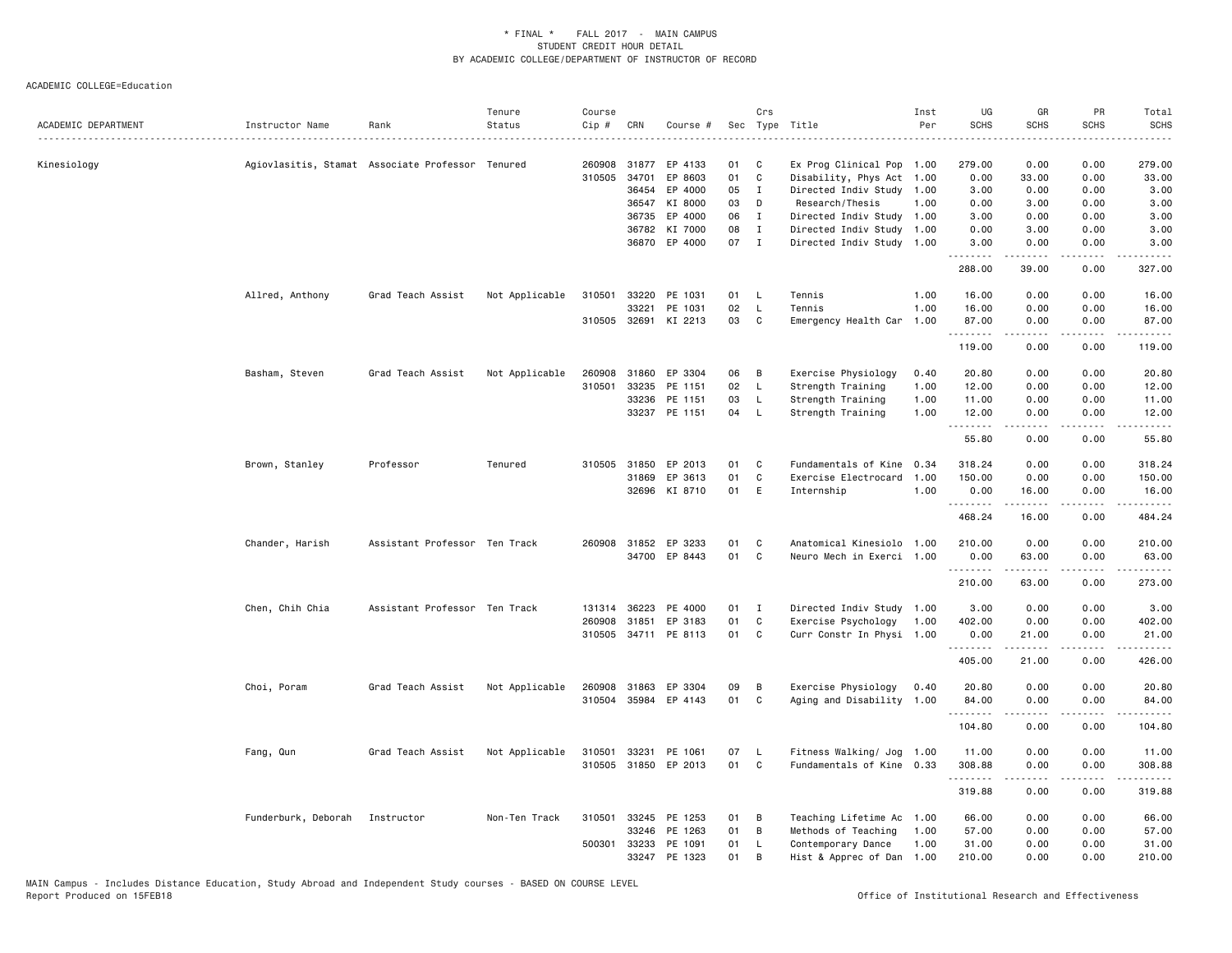| ACADEMIC DEPARTMENT | Instructor Name  | Rank                          | Tenure<br>Status | Course<br>Cip # | CRN            | Course #           |          | Crs                          | Sec Type Title                                         | Inst<br>Per | UG<br><b>SCHS</b>  | GR<br><b>SCHS</b>     | PR<br><b>SCHS</b> | Total<br><b>SCHS</b> |
|---------------------|------------------|-------------------------------|------------------|-----------------|----------------|--------------------|----------|------------------------------|--------------------------------------------------------|-------------|--------------------|-----------------------|-------------------|----------------------|
|                     |                  |                               |                  |                 |                |                    |          |                              |                                                        |             |                    |                       |                   |                      |
|                     |                  |                               |                  |                 |                |                    |          |                              |                                                        |             | 364.00             | 0.00                  | 0.00              | 364.00               |
| Kinesiology         | Grant, Erin      | Instructor                    | Non-Ten Track    |                 | 260908 31882   | EP 4603            | 01       | $\mathbf{C}$                 | Physical Activity Ep 1.00                              |             | 222.00             | 0.00                  | 0.00              | 222.00               |
|                     |                  |                               |                  |                 | 31887          | EP 4810            | 01       | H                            | Clin Exercise Phys I 0.50                              |             | 63.00              | 0.00                  | 0.00              | 63.00                |
|                     |                  |                               |                  |                 | 31888          | EP 4810            | 02       | H                            | Clin Exercise Phys I 0.50                              |             | 54.00              | 0.00                  | 0.00              | 54.00                |
|                     |                  |                               |                  | 310501          | 31881          | EP 4210            | 01       | E                            | Hlth Fitness Stdies                                    | 0.50        | 36.00              | 0.00                  | 0.00              | 36.00                |
|                     |                  |                               |                  |                 | 32686          | KI 2023            | 01       | C                            | Found of Health Educ 1.00                              |             | 261.00             | 0.00                  | 0.00              | 261.00               |
|                     |                  |                               |                  |                 | 310505 36226   | EP 4000            | 04       | $\mathbf{I}$                 | Directed Indiv Study 1.00                              |             | 3.00               | 0.00                  | 0.00              | 3.00                 |
|                     |                  |                               |                  |                 |                | 37052 EP 4000      | 09       | $\mathbf{I}$                 | Directed Indiv Study 1.00                              |             | 3.00<br>.          | 0.00                  | 0.00              | 3.00                 |
|                     |                  |                               |                  |                 |                |                    |          |                              |                                                        |             | 642.00             | 0.00                  | 0.00              | 642.00               |
|                     | Holcomb, William | Non-Employee                  | Not Applicable   | 260908          | 31858          | EP 3304            | 04       | B                            | Exercise Physiology                                    | 0.40        | 20.80              | 0.00                  | 0.00              | 20.80                |
|                     |                  |                               |                  |                 |                | 31868 EP 3304      | 14       | $\overline{B}$               | Exercise Physiology                                    | 0.40        | 17.60<br><u>.</u>  | 0.00                  | 0.00              | 17.60                |
|                     |                  |                               |                  |                 |                |                    |          |                              |                                                        |             | 38.40              | 0.00                  | 0.00              | 38.40                |
|                     | Holmes, Megan    | Assistant Professor Ten Track |                  | 260908          | 31883          | EP 4603            | 02       | C                            | Physical Activity Ep 1.00                              |             | 120.00             | 0.00                  | 0.00              | 120.00               |
|                     |                  |                               |                  | 310505          | 32695          | KI 8303            | 01       | C                            | Research in Kinesiol 1.00                              |             | 0.00<br>.          | 60.00<br>المستسلمات   | 0.00<br>.         | 60.00<br>.           |
|                     |                  |                               |                  |                 |                |                    |          |                              |                                                        |             | 120.00             | 60.00                 | 0.00              | 180.00               |
|                     | Joe, Lee         | Instructor                    | Non-Ten Track    | 260908          | 31855          | EP 3304            | 01       | $\overline{B}$               | Exercise Physiology                                    | 0.60        | 33.60              | 0.00                  | 0.00              | 33.60                |
|                     |                  |                               |                  |                 | 31856          | EP 3304            | 02       | B                            | Exercise Physiology                                    | 0.60        | 31.20              | 0.00                  | 0.00              | 31.20                |
|                     |                  |                               |                  |                 | 31858          | EP 3304            | 04       | B                            | Exercise Physiology                                    | 0.60        | 31.20              | 0.00                  | 0.00              | 31.20                |
|                     |                  |                               |                  |                 | 31859          | EP 3304            | 05       | B                            | Exercise Physiology                                    | 0.60        | 31.20              | 0.00                  | 0.00              | 31.20                |
|                     |                  |                               |                  |                 | 31860          | EP 3304            | 06       | B                            | Exercise Physiology                                    | 0.60        | 31.20              | 0.00                  | 0.00              | 31.20                |
|                     |                  |                               |                  |                 | 31861          | EP 3304            | 07       | B                            | Exercise Physiology                                    | 0.60        | 28.80              | 0.00                  | 0.00              | 28.80                |
|                     |                  |                               |                  |                 | 31886          | EP 4803            | 01       | -S                           | Prof Seminar in Ex S                                   | 1.00        | 357.00             | 0.00                  | 0.00              | 357.00               |
|                     |                  |                               |                  |                 | 31887          | EP 4810            | 01       | H                            | Clin Exercise Phys I 0.50                              |             | 63.00              | 0.00                  | 0.00              | 63.00                |
|                     |                  |                               |                  |                 | 31888          | EP 4810            | 02       | H                            | Clin Exercise Phys I 0.50                              |             | 54.00              | 0.00                  | 0.00              | 54.00                |
|                     |                  |                               |                  | 310501          | 31881          | EP 4210            | 01       | E                            | Hlth Fitness Stdies                                    | 0.50        | 36.00              | 0.00                  | 0.00              | 36.00                |
|                     |                  |                               |                  | 310505          | 31870          | EP 3613            | 02       | C                            | Exercise Electrocard                                   | 1.00        | 204.00             | 0.00                  | 0.00              | 204.00               |
|                     |                  |                               |                  |                 | 35651<br>35652 | EP 4000<br>EP 4000 | 01<br>02 | $\mathbf{I}$                 | Directed Indiv Study 1.00                              |             | 3.00               | 0.00<br>0.00          | 0.00<br>0.00      | 3.00<br>3.00         |
|                     |                  |                               |                  |                 | 35999          | EP 4000            | 03       | $\mathbf{I}$<br>$\mathbf{I}$ | Directed Indiv Study 1.00<br>Directed Indiv Study 1.00 |             | 3.00<br>3.00       | 0.00                  | 0.00              | 3.00                 |
|                     |                  |                               |                  |                 |                | 36912 EP 4000      | 08       | $\mathbf{I}$                 | Directed Indiv Study 1.00                              |             | 3.00               | 0.00                  | 0.00              | 3.00                 |
|                     |                  |                               |                  |                 |                |                    |          |                              |                                                        |             | <u>.</u><br>913.20 | $\frac{1}{2}$<br>0.00 | .<br>0.00         | 913.20               |
|                     | Kim, Dae Eun     | Grad Teach Assist             | Not Applicable   | 310501          | 33227          | PE 1061            | 03       | - L                          | Fitness Walking/ Jog 1.00                              |             | 11.00              | 0.00                  | 0.00              | 11.00                |
|                     |                  |                               |                  |                 |                | 33228 PE 1061      | 04       | $\mathsf{L}$                 | Fitness Walking/ Jog                                   | 1.00        | 11.00              | 0.00                  | 0.00              | 11.00                |
|                     |                  |                               |                  |                 |                |                    |          |                              |                                                        |             | .<br>22.00         | 0.00                  | 0.00              | 22.00                |
|                     | Knight, Adam     | Associate Professor Tenured   |                  |                 | 260908 31884   | EP 4703            | 01       | $\mathbf{C}$                 | Neural Contl Human M 1.00                              |             | 165.00             | 0.00                  | 0.00              | 165.00               |
|                     |                  |                               |                  |                 | 34714          | EP 3233            | 03       | $\mathbf{C}$                 | Anatomical Kinesiolo                                   | 1.00        | 144.00             | 0.00                  | 0.00              | 144.00               |
|                     |                  |                               |                  |                 | 310505 32682   | KI 1001            | F01 C    |                              | First Year Seminar                                     | 1.00        | 40.00              | 0.00                  | 0.00              | 40.00                |
|                     |                  |                               |                  |                 | 36144          | KI 9000            | 03       | D                            | Research/Thesis                                        | 1.00        | 0.00               | 5.00                  | 0.00              | 5.00                 |
|                     |                  |                               |                  |                 | 36546          | KI 7000            | 05       | $\mathbf{I}$                 | Directed Indiv Study                                   | 1.00        | 0.00               | 3.00                  | 0.00              | 3.00                 |
|                     |                  |                               |                  |                 | 37061          | KI 8000            | 05       | D                            | Research/Thesis                                        | 1.00        | 0.00               | 3.00                  | 0.00              | 3.00                 |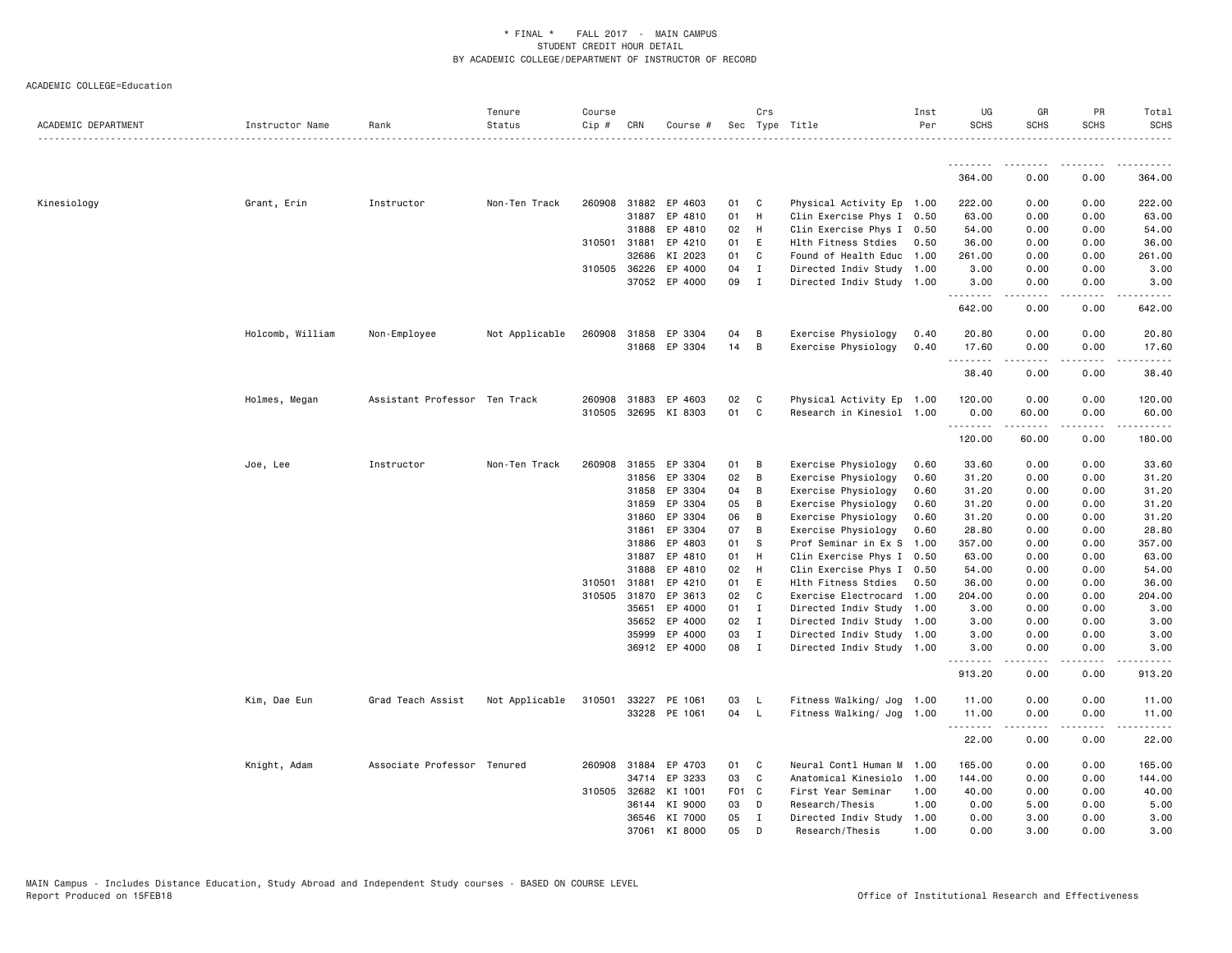| ACADEMIC DEPARTMENT | Instructor Name     | Rank                          | Tenure<br>Status | Course<br>Cip # | CRN          | Course #             |      | Crs          | Sec Type Title            | Inst<br>Per | UG<br><b>SCHS</b> | GR<br><b>SCHS</b>                                                                                                       | <b>PR</b><br><b>SCHS</b> | Total<br><b>SCHS</b> |
|---------------------|---------------------|-------------------------------|------------------|-----------------|--------------|----------------------|------|--------------|---------------------------|-------------|-------------------|-------------------------------------------------------------------------------------------------------------------------|--------------------------|----------------------|
|                     |                     |                               |                  |                 |              |                      |      |              |                           |             | .                 | .                                                                                                                       |                          | .                    |
|                     |                     |                               |                  |                 |              |                      |      |              |                           |             | 349.00            | 11.00                                                                                                                   | 0.00                     | 360.00               |
| Kinesiology         | Krings, Benjamin    | Grad Teach Assist             | Not Applicable   |                 | 131314 35687 | PE 3313              | 01   | C            | Sport Physiology          | 1.00        | 72.00             | 0.00                                                                                                                    | 0.00                     | 72.00                |
|                     |                     |                               |                  | 310501          |              | 31872 EP 4113        | 01   | B            | Fitness Prog & Testi 1.00 |             | 90.00<br>.        | 0.00<br>.                                                                                                               | 0.00<br>المتمالين        | 90.00<br>.           |
|                     |                     |                               |                  |                 |              |                      |      |              |                           |             | 162.00            | 0.00                                                                                                                    | 0.00                     | 162.00               |
|                     | Lamberth, John      | Associate Professor Tenured   |                  | 260908          | 31853        | EP 3233              | 02   | C            | Anatomical Kinesiolo 1.00 |             | 204.00            | 0.00                                                                                                                    | 0.00                     | 204.00               |
|                     |                     |                               |                  |                 | 31871        | EP 3643              | 01   | C            | Applied Anat & Patho 1.00 |             | 240.00            | 0.00                                                                                                                    | 0.00                     | 240.00               |
|                     |                     |                               |                  |                 | 310505 36490 | KI 4000              | 01 I |              | Directed Indiv Study 1.00 |             | 3.00              | 0.00                                                                                                                    | 0.00                     | 3.00                 |
|                     |                     |                               |                  |                 | 36936        | KI 4000              | 03   | $\mathbf{I}$ | Directed Indiv Study 1.00 |             | 3.00              | 0.00                                                                                                                    | 0.00                     | 3.00                 |
|                     |                     |                               |                  |                 | 36983        | KI 4000              | 04   | $\mathbf{I}$ | Directed Indiv Study 1.00 |             | 3.00              | 0.00                                                                                                                    | 0.00                     | 3.00                 |
|                     |                     |                               |                  |                 | 36984        | KI 4000              | 05   | I            | Directed Indiv Study 1.00 |             | 3.00              | 0.00                                                                                                                    | 0.00                     | 3.00                 |
|                     |                     |                               |                  |                 | 36985        | KI 4000              | 06   | $\mathbf{I}$ | Directed Indiv Study 1.00 |             | 3.00              | 0.00                                                                                                                    | 0.00                     | 3.00                 |
|                     |                     |                               |                  |                 | 36986        | KI 4000              | 07   | $\mathbf{I}$ | Directed Indiv Study 1.00 |             | 3.00              | 0.00                                                                                                                    | 0.00                     | 3.00                 |
|                     |                     |                               |                  |                 | 36996        | KI 4000              | 16   | $\mathbf{I}$ | Directed Indiv Study 1.00 |             | 2.00              | 0.00                                                                                                                    | 0.00                     | 2.00                 |
|                     |                     |                               |                  |                 | 37030        | KI 4000              | 19   | $\mathbf{I}$ | Directed Indiv Study 1.00 |             | 2.00<br>.         | 0.00<br>.                                                                                                               | 0.00<br>.                | 2.00<br>.            |
|                     |                     |                               |                  |                 |              |                      |      |              |                           |             | 466.00            | 0.00                                                                                                                    | 0.00                     | 466.00               |
|                     | Lee, Young Han      | Assistant Professor Ten Track |                  | 310504          | 34712        | SS 3103              | 01   | C            | Sport Sponsorship         | 1.00        | 123.00            | 0.00                                                                                                                    | 0.00                     | 123.00               |
|                     |                     |                               |                  | 310505          | 33758        | SS 8823              | 01   | C            | Sport Sponsorships        | 1.00        | 0.00              | 48.00                                                                                                                   | 0.00                     | 48.00                |
|                     |                     |                               |                  |                 | 35564        | KI 9000              | 01   | D            | Research/Thesis           | 1.00        | 0.00              | 2.00                                                                                                                    | 0.00                     | 2.00                 |
|                     |                     |                               |                  |                 | 35992        | SS 7000              | 01 I |              | Directed Indiv Study      | 1.00        | 0.00              | 3.00                                                                                                                    | 0.00                     | 3.00                 |
|                     |                     |                               |                  |                 | 35998        | SS 7000              | 02   | $\mathbf{I}$ | Directed Indiv Study 1.00 |             | 0.00              | 3.00                                                                                                                    | 0.00                     | 3.00                 |
|                     |                     |                               |                  |                 | 36029        | SS 7000              | 03   | $\mathbf{I}$ | Directed Indiv Study 1.00 |             | 0.00              | 3.00                                                                                                                    | 0.00                     | 3.00                 |
|                     |                     |                               |                  |                 | 36712        | KI 7000              | 06   | $\mathbf{I}$ | Directed Indiv Study 1.00 |             | 0.00              | 3.00                                                                                                                    | 0.00                     | 3.00                 |
|                     |                     |                               |                  |                 | 36803        | KI 7000              | 09 I |              | Directed Indiv Study 1.00 |             | 0.00<br>.         | 3.00                                                                                                                    | 0.00                     | 3.00                 |
|                     |                     |                               |                  |                 |              |                      |      |              |                           |             | 123.00            | 65.00                                                                                                                   | 0.00                     | 188.00               |
|                     | Lim, Soyoun         | Assistant Professor Ten Track |                  | 310504          | 33751        | SS 3403              | 01   | C            | Facil & Event Mgmt S 1.00 |             | 141.00            | 0.00                                                                                                                    | 0.00                     | 141.00               |
|                     |                     |                               |                  |                 |              | 310505 34710 PE 4173 | 01 C |              | Test & Measure            | 1.00        | 24.00             | 0.00                                                                                                                    | 0.00                     | 24.00                |
|                     |                     |                               |                  |                 |              |                      |      |              |                           |             | .<br>165.00       | $\begin{array}{cccccccccccccc} \bullet & \bullet & \bullet & \bullet & \bullet & \bullet & \bullet \end{array}$<br>0.00 | .<br>0.00                | .<br>165.00          |
|                     | McAllister, Matthew | Assistant Professor Ten Track |                  | 131314          | 34699        | EP 8203              | 01   | B            | Adv. Exercise Physio 1.00 |             | 0.00              | 42.00                                                                                                                   | 0.00                     | 42.00                |
|                     |                     |                               |                  |                 | 310501 31873 | EP 4113              | 02   | B            | Fitness Prog & Testi 1.00 |             | 78.00             | 0.00                                                                                                                    | 0.00                     | 78.00                |
|                     |                     |                               |                  |                 | 33222        | PE 1041              | 01   | L            | Aerobics                  | 0.60        | 10.20             | 0.00                                                                                                                    | 0.00                     | 10.20                |
|                     |                     |                               |                  |                 | 33223        | PE 1041              | 02   | $\mathsf{L}$ | Aerobics                  | 0.60        | 10.80             | 0.00                                                                                                                    | 0.00                     | 10.80                |
|                     |                     |                               |                  | 310505          | 32693        | KI 2603              | 01   | C            | Medical Terminology       | 0.60        | 676.80            | 0.00                                                                                                                    | 0.00                     | 676.80               |
|                     |                     |                               |                  |                 | 36934        | EP 7000              | 03   | $\mathbf{I}$ | Directed Indiv Study      | 1.00        | 0.00              | 3.00<br>$- - - - -$                                                                                                     | 0.00<br>.                | 3.00<br>.            |
|                     |                     |                               |                  |                 |              |                      |      |              |                           |             | .<br>775.80       | 45.00                                                                                                                   | 0.00                     | 820.80               |
|                     | North, Mary         | Non-Faculty                   | Not Applicable   |                 |              | 010101 32280 GA 2001 | 01 C |              | CALS Amb. Leadership 1.00 |             | 41.00             | 0.00                                                                                                                    | 0.00                     | 41.00                |
|                     |                     |                               |                  |                 |              |                      |      |              |                           |             | <u>.</u><br>41.00 | 0.00                                                                                                                    | .<br>0.00                | 41.00                |
|                     | Palmer, Elizabeth   | Non-Faculty                   | Not Applicable   |                 |              | 131314 33244 PE 1243 | 02 C |              | Methods Games and Sp 1.00 |             | 57.00             | 0.00                                                                                                                    | 0.00                     | 57.00                |
|                     |                     |                               |                  |                 |              |                      |      |              |                           |             | .<br>57.00        | .<br>0.00                                                                                                               | .<br>0.00                | . <u>.</u><br>57.00  |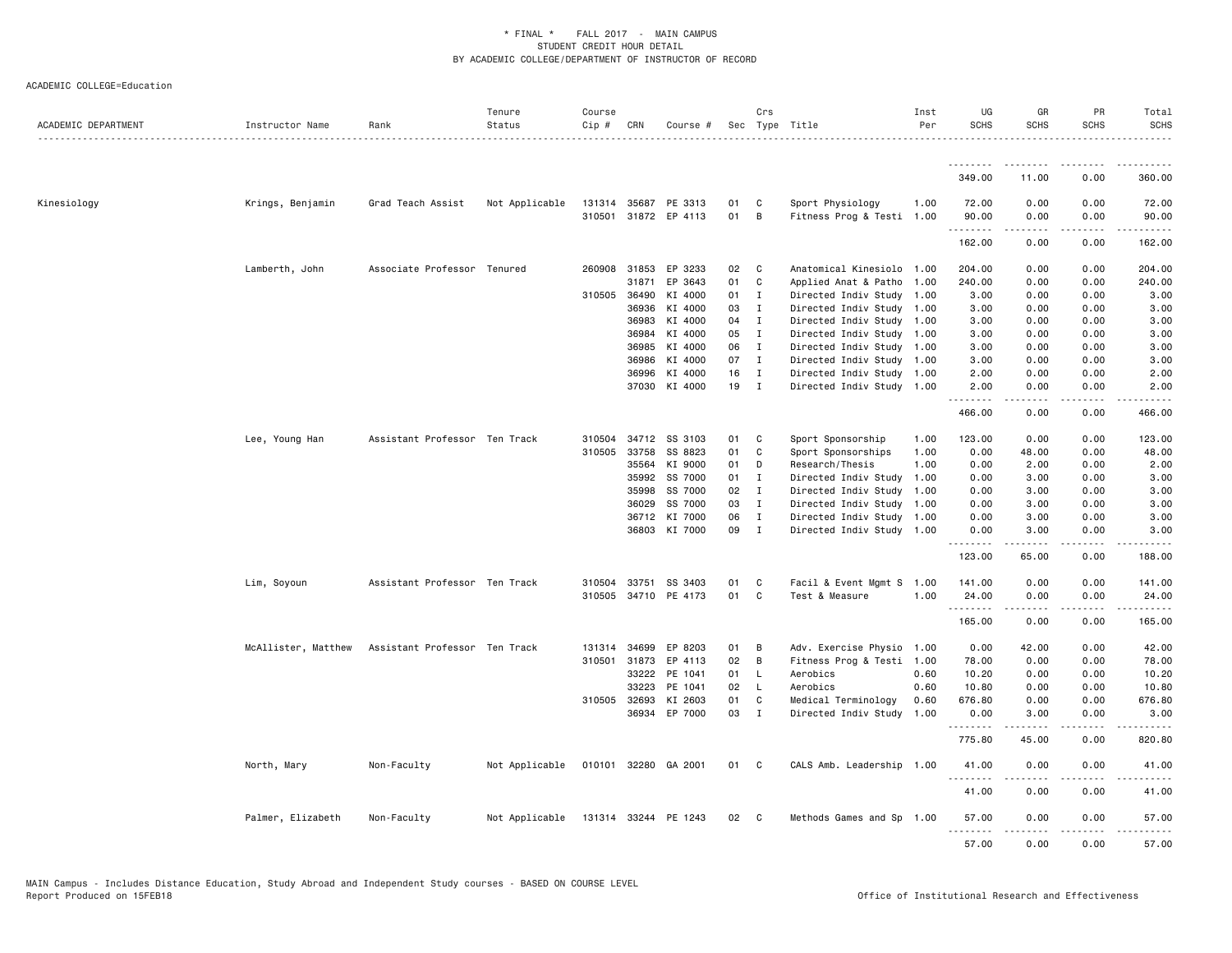| ACADEMIC DEPARTMENT | Instructor Name   | Rank                          | Tenure<br>Status | Course<br>$Cip \#$ | CRN          | Course #             |                 | Crs          | Sec Type Title            | Inst<br>Per | UG<br><b>SCHS</b> | GR<br><b>SCHS</b>   | PR<br><b>SCHS</b>            | Total<br><b>SCHS</b><br>. |
|---------------------|-------------------|-------------------------------|------------------|--------------------|--------------|----------------------|-----------------|--------------|---------------------------|-------------|-------------------|---------------------|------------------------------|---------------------------|
| Kinesiology         | Pan, Zhujun       | Assistant Professor Ten Track |                  |                    | 260908 31885 | EP 4703              | 02              | C            | Neural Contl Human M 1.00 |             | 168.00            | 0.00                | 0.00                         | 168.00                    |
|                     |                   |                               |                  | 310505             | 33260        | PE 4853              | 01              | $\mathtt{C}$ | Motor Lrng and Skill      | 1.00        | 60.00             | 0.00                | 0.00                         | 60.00                     |
|                     |                   |                               |                  |                    | 36805        | EP 7000              | 02              | $\mathbf{I}$ | Directed Indiv Study 1.00 |             | 0.00              | 3.00                | 0.00                         | 3.00                      |
|                     |                   |                               |                  |                    | 36990        | KI 4000              | 10              | $\mathbf{I}$ | Directed Indiv Study      | 1.00        | 3.00              | 0.00                | 0.00                         | 3.00                      |
|                     |                   |                               |                  |                    | 36991        | KI 4000              | 11              | $\mathbf{I}$ | Directed Indiv Study 1.00 |             | 3.00              | 0.00                | 0.00                         | 3.00                      |
|                     |                   |                               |                  |                    | 36992        | KI 4000              | 12              | $\mathbf I$  | Directed Indiv Study 1.00 |             | 3.00              | 0.00                | 0.00                         | 3.00                      |
|                     |                   |                               |                  |                    | 36993        | KI 4000              | 13              | $\mathbf{I}$ | Directed Indiv Study 1.00 |             | 3.00              | 0.00                | 0.00                         | 3.00                      |
|                     |                   |                               |                  |                    | 36994        | KI 4000              | 14              | $\mathbf{I}$ | Directed Indiv Study 1.00 |             | 2.00              | 0.00                | 0.00                         | 2.00                      |
|                     |                   |                               |                  |                    | 36995        | KI 4000              | 15              | $\mathbf I$  | Directed Indiv Study 1.00 |             | 2.00              | 0.00                | 0.00                         | 2.00                      |
|                     |                   |                               |                  |                    |              | 36998 KI 4000        | 18              | $\mathbf I$  | Directed Indiv Study 1.00 |             | 1.00<br>.         | 0.00<br>.           | 0.00<br>.                    | 1.00<br>.                 |
|                     |                   |                               |                  |                    |              |                      |                 |              |                           |             | 245.00            | 3.00                | 0.00                         | 248.00                    |
|                     | Queen, Leondre    | Grad Teach Assist             | Not Applicable   | 310504             | 33750        | SS 2103              | 01              | C            | Sport Careers and Pr 1.00 |             | 153.00            | 0.00                | 0.00                         | 153.00                    |
|                     |                   |                               |                  |                    |              | 310505 32690 KI 2213 | 02              | C            | Emergency Health Car 1.00 |             | 84.00<br>.        | 0.00                | 0.00                         | 84.00                     |
|                     |                   |                               |                  |                    |              |                      |                 |              |                           |             | 237.00            | 0.00                | 0.00                         | 237.00                    |
|                     | Rye, David        | Instructor                    | Non-Ten Track    | 131314             | 33261        | PE 4873              | 01              | C            | Prof Sem In Physica 1.00  |             | 15.00             | 0.00                | 0.00                         | 15.00                     |
|                     |                   |                               |                  |                    | 34342        | PE 4873              | 501 C           |              | Prof Sem In Physica       | 1.00        | 12.00             | 0.00                | 0.00                         | 12.00                     |
|                     |                   |                               |                  | 310504             | 33753        | SS 3603              | 01              | C            | Program Planning-Spo      | 1.00        | 141.00            | 0.00                | 0.00                         | 141.00                    |
|                     |                   |                               |                  |                    | 33755        | SS 4396              | 01              | E            | Sports Studies Inter 1.00 |             | 36.00             | 0.00                | 0.00                         | 36.00                     |
|                     |                   |                               |                  |                    |              | 34713 SS 4203        | 01              | C            | Funding of Sport          | 1.00        | 132.00            | 0.00                | 0.00                         | 132.00                    |
|                     |                   |                               |                  |                    |              |                      |                 |              |                           |             | .<br>336.00       | .<br>0.00           | $\sim$ $\sim$ $\sim$<br>0.00 | .<br>336.00               |
|                     | Ryuh, Yonjoong    | Grad Teach Assist             | Not Applicable   | 310501             |              | 33226 PE 1061        | 02              | - L          | Fitness Walking/ Jog 1.00 |             | 12.00             | 0.00                | 0.00                         | 12.00                     |
|                     |                   |                               |                  |                    |              | 34705 PE 1071        | 01              | $\mathsf{L}$ | Soccer                    | 1.00        | 17.00             | 0.00                | 0.00                         | 17.00                     |
|                     |                   |                               |                  |                    |              | 34706 PE 1071        | 02              | $\mathsf{L}$ | Soccer                    | 1.00        | 16.00<br><u>.</u> | 0.00                | 0.00                         | 16.00<br>.                |
|                     |                   |                               |                  |                    |              |                      |                 |              |                           |             | 45.00             | 0.00                | 0.00                         | 45.00                     |
|                     | Shepherd, Brandon | Grad Teach Assist             | Not Applicable   |                    | 131314 35688 | PE 3313              | 02              | К            | Sport Physiology          | 1.00        | 0.00              | 0.00                | 0.00                         | 0.00                      |
|                     |                   |                               |                  |                    | 35691        | PE 3313              | 03              | К            | Sport Physiology          | 1.00        | 0.00              | 0.00                | 0.00                         | 0.00                      |
|                     |                   |                               |                  | 310501             | 33234        | PE 1151              | 01              | $\mathsf{L}$ | Strength Training         | 1.00        | 12.00             | 0.00                | 0.00                         | 12.00                     |
|                     |                   |                               |                  |                    |              | 34707 PE 1151        | 06              | $\mathsf{L}$ | Strength Training         | 1.00        | 11.00<br>.        | 0.00<br>$- - - - -$ | 0.00<br>.                    | 11.00<br>.                |
|                     |                   |                               |                  |                    |              |                      |                 |              |                           |             | 23.00             | 0.00                | 0.00                         | 23.00                     |
|                     | Simpson, Jeffrey  | Lecturer                      | Non-Ten Track    | 260908             | 31855        | EP 3304              | 01              | B            | Exercise Physiology       | 0.40        | 22.40             | 0.00                | 0.00                         | 22.40                     |
|                     |                   |                               |                  |                    | 31864        | EP 3304              | 10 <sub>1</sub> | B            | Exercise Physiology       | 0.40        | 17.60             | 0.00                | 0.00                         | 17.60                     |
|                     |                   |                               |                  |                    | 31865        | EP 3304              | 11              | B            | Exercise Physiology       | 0.40        | 19.20             | 0.00                | 0.00                         | 19.20                     |
|                     |                   |                               |                  |                    |              | 310501 31875 EP 4113 | 04              | B            | Fitness Prog & Testi      | 1.00        | 87.00             | 0.00                | 0.00                         | 87.00                     |
|                     |                   |                               |                  |                    |              |                      |                 |              |                           |             | .<br>146.20       | 0.00                | 0.00                         | 146.20                    |
|                     | Smith, JohnEric   | Assistant Professor Ten Track |                  |                    | 260908 31863 | EP 3304              | 09              | B            | Exercise Physiology       | 0.60        | 31.20             | 0.00                | 0.00                         | 31.20                     |
|                     |                   |                               |                  |                    | 31864        | EP 3304              | 10 <sub>1</sub> | B            | Exercise Physiology       | 0.60        | 26.40             | 0.00                | 0.00                         | 26.40                     |
|                     |                   |                               |                  |                    | 31865        | EP 3304              | 11              | В            | Exercise Physiology       | 0.60        | 28.80             | 0.00                | 0.00                         | 28.80                     |
|                     |                   |                               |                  |                    | 31867        | EP 3304              | 13              | В            | Exercise Physiology       | 0.60        | 28.80             | 0.00                | 0.00                         | 28.80                     |
|                     |                   |                               |                  |                    | 31868        | EP 3304              | 14              | B            | Exercise Physiology       | 0.60        | 26.40             | 0.00                | 0.00                         | 26.40                     |
|                     |                   |                               |                  |                    | 31889        | EP 8263              | 01              | C            | Exercise Metabolism       | 1.00        | 0.00              | 30.00               | 0.00                         | 30.00                     |
|                     |                   |                               |                  | 310505             |              | 35135 KI 1001        | F02 C           |              | First Year Seminar        | 1.00        | 38.00             | 0.00                | 0.00                         | 38.00                     |
|                     |                   |                               |                  |                    |              | 35726 KI 9000        | 02              | D            | Research/Thesis           | 1.00        | 0.00              | 10.00               | 0.00                         | 10.00                     |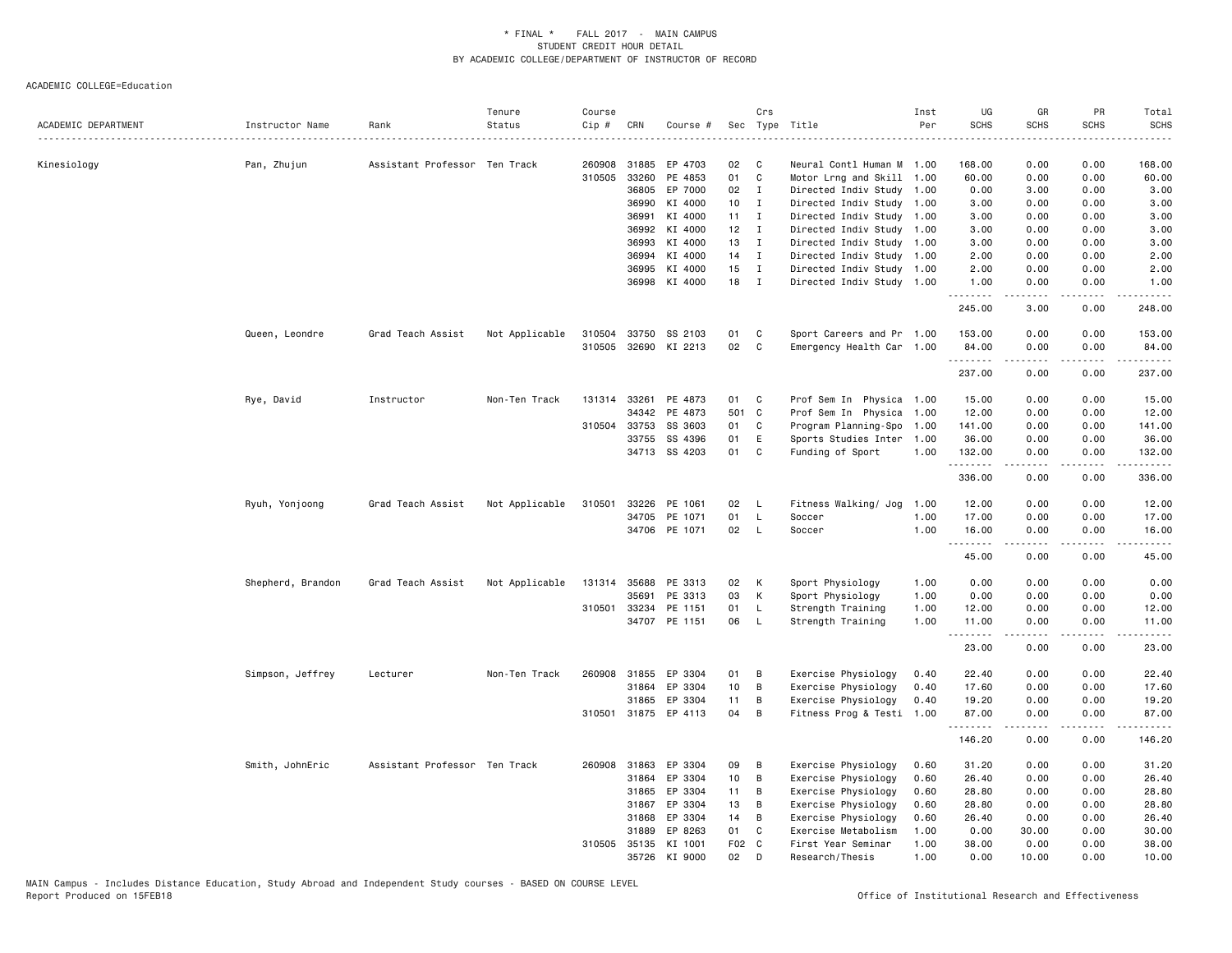| ACADEMIC DEPARTMENT | Instructor Name   | Rank                                               | Tenure<br>Status | Course<br>Cip # | CRN          | Course #             |      | Crs            | Sec Type Title            | Inst<br>Per | UG<br><b>SCHS</b> | GR<br><b>SCHS</b>                                                                                                                                             | PR<br><b>SCHS</b>     | Total<br><b>SCHS</b>                                                                                                                                                                                                                                                                                                                                                                                                                                                                             |
|---------------------|-------------------|----------------------------------------------------|------------------|-----------------|--------------|----------------------|------|----------------|---------------------------|-------------|-------------------|---------------------------------------------------------------------------------------------------------------------------------------------------------------|-----------------------|--------------------------------------------------------------------------------------------------------------------------------------------------------------------------------------------------------------------------------------------------------------------------------------------------------------------------------------------------------------------------------------------------------------------------------------------------------------------------------------------------|
| Kinesiology         | Smith, JohnEric   | Assistant Professor Ten Track                      |                  |                 | 310505 36035 | EP 7000              | 01   | $\blacksquare$ | Directed Indiv Study 1.00 |             | 0.00              | 3.00                                                                                                                                                          | 0.00                  | 3.00                                                                                                                                                                                                                                                                                                                                                                                                                                                                                             |
|                     |                   |                                                    |                  |                 |              |                      |      |                |                           |             | .<br>179.60       | 43.00                                                                                                                                                         | 0.00                  | 222.60                                                                                                                                                                                                                                                                                                                                                                                                                                                                                           |
|                     | Spring, Katherine | Grad Teach Assist                                  | Not Applicable   |                 | 260908 31856 | EP 3304              | 02   | B              | Exercise Physiology       | 0.40        | 20.80             | 0.00                                                                                                                                                          | 0.00                  | 20.80                                                                                                                                                                                                                                                                                                                                                                                                                                                                                            |
|                     |                   |                                                    |                  |                 | 31859        | EP 3304              | 05   | В              | Exercise Physiology       | 0.40        | 20.80             | 0.00                                                                                                                                                          | 0.00                  | 20.80                                                                                                                                                                                                                                                                                                                                                                                                                                                                                            |
|                     |                   |                                                    |                  |                 | 31861        | EP 3304              | 07   | B              | Exercise Physiology       | 0.40        | 19.20             | 0.00                                                                                                                                                          | 0.00                  | 19.20                                                                                                                                                                                                                                                                                                                                                                                                                                                                                            |
|                     |                   |                                                    |                  |                 | 310501 33223 | PE 1041              | 02   | L              | Aerobics                  | 0.40        | 7.20<br>.         | 0.00<br>$\frac{1}{2} \left( \frac{1}{2} \right) \left( \frac{1}{2} \right) \left( \frac{1}{2} \right) \left( \frac{1}{2} \right) \left( \frac{1}{2} \right)$  | 0.00<br>.             | 7.20<br>.                                                                                                                                                                                                                                                                                                                                                                                                                                                                                        |
|                     |                   |                                                    |                  |                 |              |                      |      |                |                           |             | 68.00             | 0.00                                                                                                                                                          | 0.00                  | 68.00                                                                                                                                                                                                                                                                                                                                                                                                                                                                                            |
|                     | Stewart, Ethan    | Grad Teach Assist                                  | Not Applicable   |                 |              | 310501 32683 KI 1803 | 01 C |                | Health Trends & Topi 1.00 |             | 177.00            | 0.00                                                                                                                                                          | 0.00                  | 177.00                                                                                                                                                                                                                                                                                                                                                                                                                                                                                           |
|                     |                   |                                                    |                  |                 |              |                      |      |                |                           |             | .<br>177.00       | 0.00                                                                                                                                                          | 0.00                  | 177.00                                                                                                                                                                                                                                                                                                                                                                                                                                                                                           |
|                     | Talwar, Saira     | Grad Teach Assist                                  | Not Applicable   | 260908          | 31867        | EP 3304              | 13   | B              | Exercise Physiology       | 0.40        | 19.20             | 0.00                                                                                                                                                          | 0.00                  | 19.20                                                                                                                                                                                                                                                                                                                                                                                                                                                                                            |
|                     |                   |                                                    |                  | 310501          | 33222        | PE 1041              | 01   | L              | Aerobics                  | 0.40        | 6.80              | 0.00                                                                                                                                                          | 0.00                  | 6.80                                                                                                                                                                                                                                                                                                                                                                                                                                                                                             |
|                     |                   |                                                    |                  |                 | 310505 32693 | KI 2603              | 01   | C              | Medical Terminology       | 0.40        | 451.20            | 0.00                                                                                                                                                          | 0.00                  | 451.20                                                                                                                                                                                                                                                                                                                                                                                                                                                                                           |
|                     |                   |                                                    |                  |                 |              |                      |      |                |                           |             | .<br>477.20       | 0.00                                                                                                                                                          | .<br>0.00             | $- - - - - -$<br>477.20                                                                                                                                                                                                                                                                                                                                                                                                                                                                          |
|                     |                   | Twietmeyer, Greggory Assistant Professor Ten Track |                  |                 | 310504 33754 | SS 4103              | 01   | C              | Ethics in Sports Mgm 1.00 |             | 150.00            | 0.00                                                                                                                                                          | 0.00                  | 150.00                                                                                                                                                                                                                                                                                                                                                                                                                                                                                           |
|                     |                   |                                                    |                  |                 |              | 34617 SS 8990        | 01   | C              | Special Topics Sport 1.00 |             | 0.00              | 36.00                                                                                                                                                         | 0.00                  | 36.00                                                                                                                                                                                                                                                                                                                                                                                                                                                                                            |
|                     |                   |                                                    |                  |                 | 310505 31850 | EP 2013              | 01   | C              | Fundamentals of Kine 0.33 |             | 308.88            | 0.00                                                                                                                                                          | 0.00                  | 308.88                                                                                                                                                                                                                                                                                                                                                                                                                                                                                           |
|                     |                   |                                                    |                  |                 | 36517        | KI 7000              | 03   | $\mathbf{I}$   | Directed Indiv Study 1.00 |             | 0.00              | 3.00                                                                                                                                                          | 0.00                  | 3.00                                                                                                                                                                                                                                                                                                                                                                                                                                                                                             |
|                     |                   |                                                    |                  |                 |              | 36518 KI 7000        | 04   | $\mathbf{I}$   | Directed Indiv Study 1.00 |             | 0.00              | 3.00                                                                                                                                                          | 0.00                  | 3.00<br>$\frac{1}{2} \left( \frac{1}{2} \right) \left( \frac{1}{2} \right) \left( \frac{1}{2} \right) \left( \frac{1}{2} \right) \left( \frac{1}{2} \right)$                                                                                                                                                                                                                                                                                                                                     |
|                     |                   |                                                    |                  |                 |              |                      |      |                |                           |             | .<br>458.88       | $\frac{1}{2} \left( \frac{1}{2} \right) \left( \frac{1}{2} \right) \left( \frac{1}{2} \right) \left( \frac{1}{2} \right) \left( \frac{1}{2} \right)$<br>42.00 | .<br>0.00             | 500.88                                                                                                                                                                                                                                                                                                                                                                                                                                                                                           |
|                     | Vickers, J.       | Associate Professor Tenured                        |                  | 131307          | 33258        | PE 4163              | 01   | C              | Prin Meth of Sec Hth      | 1.00        | 39.00             | 0.00                                                                                                                                                          | 0.00                  | 39.00                                                                                                                                                                                                                                                                                                                                                                                                                                                                                            |
|                     |                   |                                                    |                  |                 | 131314 33259 | PE 4533              | 01   | C              | Developing Coaching       | 1.00        | 204.00            | 0.00                                                                                                                                                          | 0.00                  | 204.00                                                                                                                                                                                                                                                                                                                                                                                                                                                                                           |
|                     |                   |                                                    |                  |                 | 33264        | PE 6533              | 01   | C              | Developing Coaching       | 1.00        | 0.00              | 45.00                                                                                                                                                         | 0.00                  | 45.00                                                                                                                                                                                                                                                                                                                                                                                                                                                                                            |
|                     |                   |                                                    |                  |                 | 310505 36253 | KI 7000              | 02   | $\mathbf{I}$   | Directed Indiv Study      | 1.00        | 0.00              | 3.00                                                                                                                                                          | 0.00                  | 3.00                                                                                                                                                                                                                                                                                                                                                                                                                                                                                             |
|                     |                   |                                                    |                  |                 | 36734        | KI 4000              | 02   | $\mathbf{I}$   | Directed Indiv Study 1.00 |             | 3.00<br>.         | 0.00<br>$- - - - -$                                                                                                                                           | 0.00<br>$\frac{1}{2}$ | 3.00<br>.                                                                                                                                                                                                                                                                                                                                                                                                                                                                                        |
|                     |                   |                                                    |                  |                 |              |                      |      |                |                           |             | 246.00            | 48.00                                                                                                                                                         | 0.00                  | 294.00                                                                                                                                                                                                                                                                                                                                                                                                                                                                                           |
|                     | Waldman, Hunter   | Grad Teach Assist                                  | Not Applicable   |                 |              | 131314 35818 PE 1171 | 01   | - L            | Strength & Condition 1.00 |             | 11.00             | 0.00                                                                                                                                                          | 0.00                  | 11.00                                                                                                                                                                                                                                                                                                                                                                                                                                                                                            |
|                     |                   |                                                    |                  |                 |              | 310501 31874 EP 4113 | 03   | B              | Fitness Prog & Testi 1.00 |             | 90.00<br>.        | 0.00                                                                                                                                                          | 0.00                  | 90.00<br>.                                                                                                                                                                                                                                                                                                                                                                                                                                                                                       |
|                     |                   |                                                    |                  |                 |              |                      |      |                |                           |             | 101.00            | 0.00                                                                                                                                                          | 0.00                  | 101.00                                                                                                                                                                                                                                                                                                                                                                                                                                                                                           |
|                     | Watkins, James    | Lecturer                                           | Non-Ten Track    | 310501          | 33229        | PE 1061              | 05   | L              | Fitness Walking/ Jog      | 1.00        | 12.00             | 0.00                                                                                                                                                          | 0.00                  | 12.00                                                                                                                                                                                                                                                                                                                                                                                                                                                                                            |
|                     |                   |                                                    |                  |                 | 33230        | PE 1061              | 06   | $\mathsf{L}$   | Fitness Walking/ Jog      | 1.00        | 12.00             | 0.00                                                                                                                                                          | 0.00                  | 12.00                                                                                                                                                                                                                                                                                                                                                                                                                                                                                            |
|                     |                   |                                                    |                  |                 | 34702        | PE 1031              | 03   | L.             | Tennis                    | 1.00        | 17.00             | 0.00                                                                                                                                                          | 0.00                  | 17.00                                                                                                                                                                                                                                                                                                                                                                                                                                                                                            |
|                     |                   |                                                    |                  |                 | 310504 33749 | SS 2003              | 01   | C              | Foundations Sport Mg      | 1.00        | 207.00<br>.       | 0.00<br>.                                                                                                                                                     | 0.00                  | 207.00<br>$\begin{array}{cccccccccccccc} \multicolumn{2}{c}{} & \multicolumn{2}{c}{} & \multicolumn{2}{c}{} & \multicolumn{2}{c}{} & \multicolumn{2}{c}{} & \multicolumn{2}{c}{} & \multicolumn{2}{c}{} & \multicolumn{2}{c}{} & \multicolumn{2}{c}{} & \multicolumn{2}{c}{} & \multicolumn{2}{c}{} & \multicolumn{2}{c}{} & \multicolumn{2}{c}{} & \multicolumn{2}{c}{} & \multicolumn{2}{c}{} & \multicolumn{2}{c}{} & \multicolumn{2}{c}{} & \multicolumn{2}{c}{} & \multicolumn{2}{c}{} & \$ |
|                     |                   |                                                    |                  |                 |              |                      |      |                |                           |             | 248.00            | 0.00                                                                                                                                                          | 0.00                  | 248.00                                                                                                                                                                                                                                                                                                                                                                                                                                                                                           |
|                     | Young, Glen       | Instructor                                         | Non-Ten Track    |                 |              | 131314 33243 PE 1243 | 01   | C              | Methods Games and Sp      | 1.00        | 90.00             | 0.00                                                                                                                                                          | 0.00                  | 90.00                                                                                                                                                                                                                                                                                                                                                                                                                                                                                            |
|                     |                   |                                                    |                  |                 | 33248        | PE 3033              | 01   | C              | Basket/Football Offi 1.00 |             | 114.00            | 0.00                                                                                                                                                          | 0.00                  | 114.00                                                                                                                                                                                                                                                                                                                                                                                                                                                                                           |
|                     |                   |                                                    |                  |                 |              | 33257 PE 3533        | 01   | C              | Coaching Sports           | 1.00        | 213.00            | 0.00                                                                                                                                                          | 0.00                  | 213.00                                                                                                                                                                                                                                                                                                                                                                                                                                                                                           |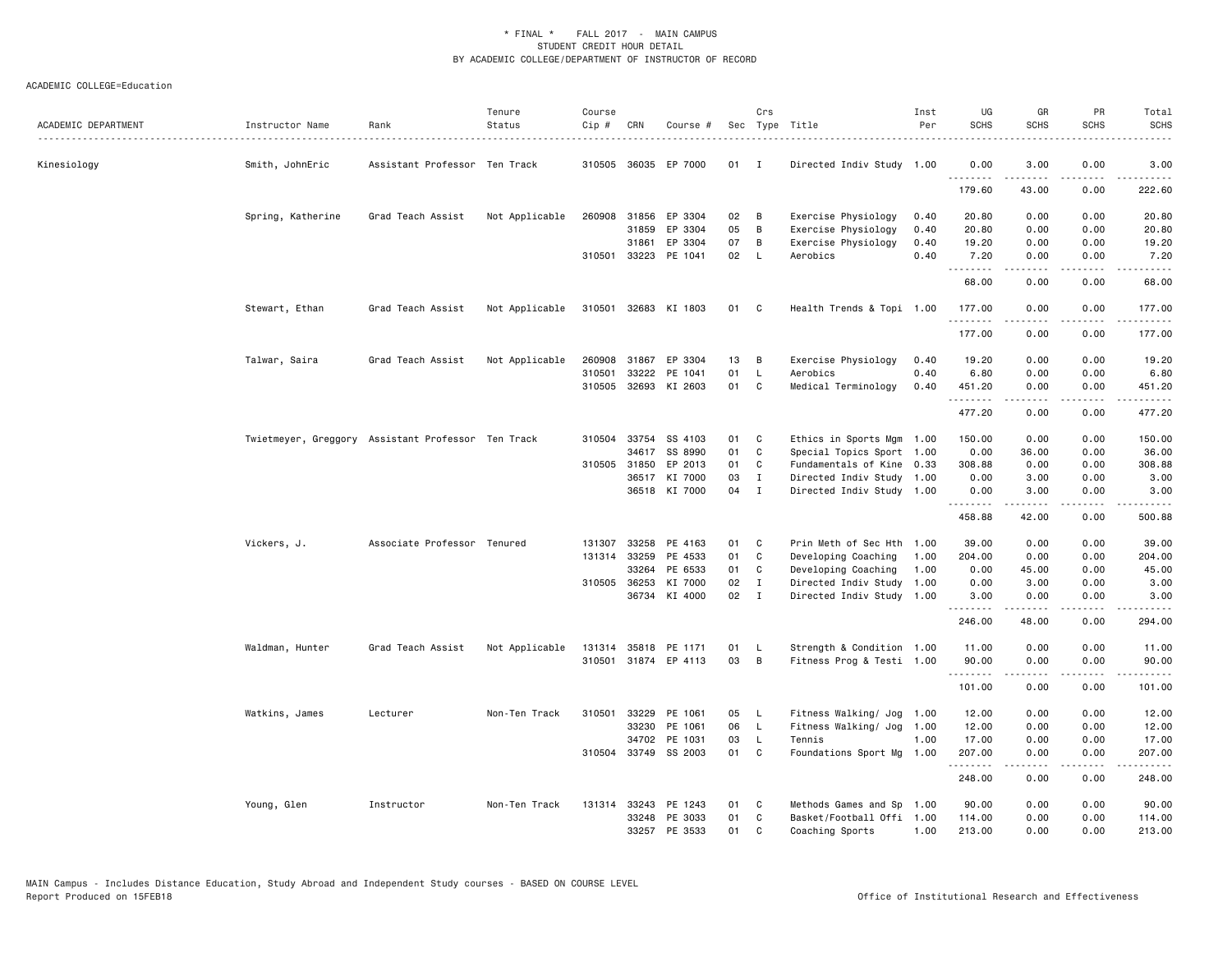| ACADEMIC DEPARTMENT                   | Instructor Name    | Rank                          | Tenure<br>Status | Course<br>$Cip \#$ | CRN   | Course #      | Sec          | Crs          | Type Title                | Inst<br>Per | UG<br>SCHS         | GR<br>SCHS | PR<br><b>SCHS</b> | Total<br><b>SCHS</b>  |
|---------------------------------------|--------------------|-------------------------------|------------------|--------------------|-------|---------------|--------------|--------------|---------------------------|-------------|--------------------|------------|-------------------|-----------------------|
|                                       |                    |                               |                  |                    |       |               |              |              |                           |             | 417.00             | .<br>0.00  | 0.00              | 417.00                |
| Kinesiology                           | Zimmerman, Matthew | Assistant Professor Ten Track |                  | 310504             |       | 33756 SS 4803 | 01 C         |              | Seminar in Sports St 1.00 |             | 81.00              | 0.00       | 0.00              | 81.00                 |
|                                       |                    |                               |                  |                    | 33757 | SS 8123       | 01           | $\mathbf{C}$ | Sports Administratio 1.00 |             | 0.00               | 36.00      | 0.00              | 36.00                 |
|                                       |                    |                               |                  | 310505             | 35951 | SS 4000       | $01 \quad I$ |              | Directed Indiv Study 1.00 |             | 3.00               | 0.00       | 0.00              | 3.00                  |
|                                       |                    |                               |                  |                    |       | 36142 SS 4000 | $02 \quad I$ |              | Directed Indiv Study      | 1.00        | 3.00               | 0.00       | 0.00              | 3.00                  |
|                                       |                    |                               |                  |                    |       | 36416 KI 8000 | $02$ D       |              | Research/Thesis           | 1.00        | 0.00               | 3.00       | 0.00              | 3.00                  |
|                                       |                    |                               |                  |                    |       | 36852 SS 4000 | 03 I         |              | Directed Indiv Study      | 1.00        | 3.00               | 0.00       | 0.00              | 3.00                  |
|                                       |                    |                               |                  |                    |       | 36890 SS 4000 | 04 I         |              | Directed Indiv Study 1.00 |             | 3.00               | 0.00       | 0.00              | 3.00                  |
|                                       |                    |                               |                  |                    |       |               |              |              |                           |             | ---------<br>93.00 | 39.00      | -----<br>0.00     | . <b>.</b><br>132.00  |
| ===================================== |                    |                               |                  |                    |       |               |              |              |                           |             | $=$ = = = = = = =  |            | ========          | $=$ = = = = = = = = : |
| Kinesiology                           |                    |                               |                  |                    |       |               |              |              |                           |             | 9707.00            | 495.00     | 0.00              | 10202.00              |
| :===================================  |                    |                               |                  |                    |       |               |              |              |                           |             | ========           | ========   | ========          |                       |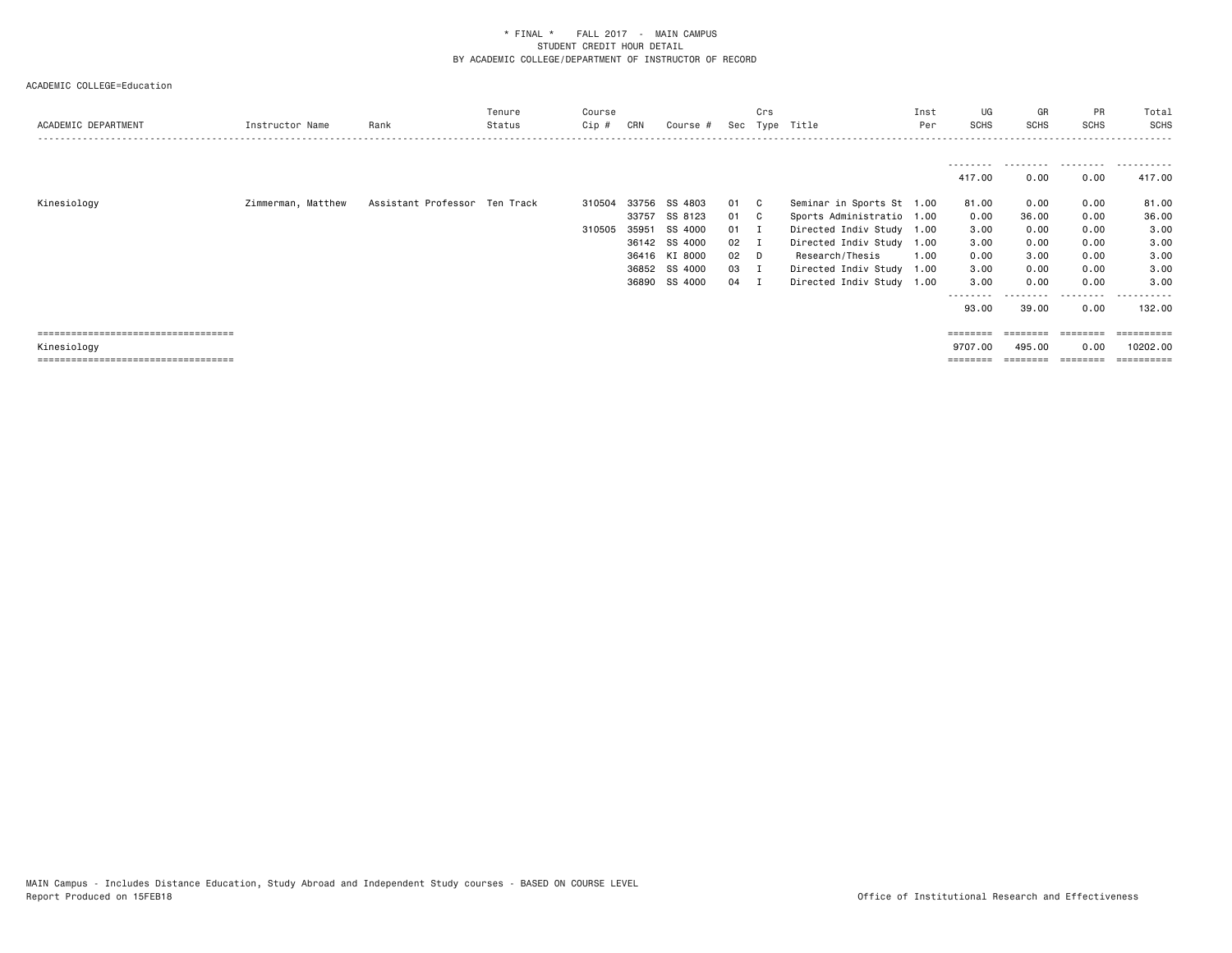| ACADEMIC DEPARTMENT | Instructor Name    | Rank                          | Tenure<br>Status | Course<br>Cip # | CRN          | Course #              |       | Crs         | Sec Type Title            | Inst<br>Per | UG<br><b>SCHS</b>          | GR<br><b>SCHS</b>   | <b>PR</b><br><b>SCHS</b> | Total<br><b>SCHS</b> |
|---------------------|--------------------|-------------------------------|------------------|-----------------|--------------|-----------------------|-------|-------------|---------------------------|-------------|----------------------------|---------------------|--------------------------|----------------------|
| Music               | Aarhus, Craig      | Associate Professor Tenured   |                  |                 |              | 500906 33101 MU 3412  | 01    | C           | Conducting                | 1.00        | 50.00                      | 0.00                | 0.00                     | 50.00                |
|                     |                    |                               |                  |                 |              |                       |       |             |                           |             | 50.00                      | 0.00                | 0.00                     | 50.00                |
|                     | Baker, Jason       | Associate Professor Tenured   |                  |                 | 131312 33080 | MU 2551               | 01    | E           | Percussion Ensemble       | 1.00        | 15.00                      | 0.00                | 0.00                     | 15.00                |
|                     |                    |                               |                  | 500903          | 33143        | MUA 1610              | 01    | E           | Percussion - Non Maj      | 1.00        | 3.00                       | 0.00                | 0.00                     | 3.00                 |
|                     |                    |                               |                  |                 | 33144        | MUA 1610              | 02    | E           | Percussion- Majors        | 1.00        | 14.00                      | 0.00                | 0.00                     | 14.00                |
|                     |                    |                               |                  |                 | 33177        | MUA 2610              | 02    | E           | Percussion Majors         | 1.00        | 8.00                       | 0.00                | 0.00                     | 8.00                 |
|                     |                    |                               |                  |                 | 33198        | MUA 3610              | 01    | E           | Percussion                | 1.00        | 6.00<br>$\sim$ $\sim$<br>. | 0.00                | 0.00                     | 6.00                 |
|                     |                    |                               |                  |                 |              |                       |       |             |                           |             | 46.00                      | 0.00                | 0.00                     | 46.00                |
|                     | Banks, Jessica     | Lecturer                      | Non-Ten Track    |                 |              | 131312 33211 MUE 4886 | 01    | F           | Stu Teach Music Ed        | 0.50        | 6.00                       | 0.00                | 0.00                     | 6.00                 |
|                     |                    |                               |                  |                 | 33212        | MUE 4896              | 01    | $\mathsf F$ | Stu Teach Music Ed        | 0.50        | 6.00                       | 0.00                | 0.00                     | 6.00                 |
|                     |                    |                               |                  | 500903          | 33120        | MUA 1110              | 01    | Ε           | Flute - Non Majors        | 1.00        | 3.00                       | 0.00                | 0.00                     | 3.00                 |
|                     |                    |                               |                  |                 | 33121        | MUA 1110              | 02    | Ε           | Flute - Majors            | 1.00        | 6.00                       | 0.00                | 0.00                     | 6.00                 |
|                     |                    |                               |                  |                 | 33158        | MUA 2110              | 02    | E           | Flute Majors              | 1.00        | 2.00                       | 0.00                | 0.00                     | 2.00                 |
|                     |                    |                               |                  |                 | 33188        | MUA 3110              | 01    | Ε           | Flute Major               | 1.00        | 6.00                       | 0.00                | 0.00                     | 6.00                 |
|                     |                    |                               |                  |                 | 500904 33059 | MU 1003               | 01    | C           | Fund of Music Theory      | 1.00        | 54.00                      | 0.00                | 0.00                     | 54.00                |
|                     |                    |                               |                  |                 |              | 500915 33071 MU 2011  | 01    | E           | Woodwind Ensembles        | 1.00        | 18.00<br>.                 | 0.00<br>-----       | 0.00<br>.                | 18.00<br>.           |
|                     |                    |                               |                  |                 |              |                       |       |             |                           |             | 101.00                     | 0.00                | 0.00                     | 101.00               |
|                     | Butler, Matthew    | Lecturer                      | Non-Ten Track    |                 |              | 500903 33114 MUA 1050 | 04    | E           | Voice- Non Majors         | 0.50        | 14.00<br>1.1.1.1.1         | 0.00                | 0.00                     | 14.00                |
|                     |                    |                               |                  |                 |              |                       |       |             |                           |             | 14.00                      | 0.00                | 0.00                     | 14.00                |
|                     | Cary, Jessica      | Lecturer                      | Non-Ten Track    | 500901          | 33062        | MU 1113               | 01    | C           | His & Apprec Of Musi 1.00 |             | 195.00                     | 0.00                | 0.00                     | 195.00               |
|                     |                    |                               |                  | 500903          | 36225        | MUA 1250              | 03    | E           | Oboe                      | 1.00        | 2.00                       | 0.00                | 0.00                     | 2.00                 |
|                     |                    |                               |                  |                 |              |                       |       |             |                           |             | .<br>197.00                | 0.00                | 0.00                     | 197.00               |
|                     | Damm, Robert       | Professor                     | Tenured          | 050201          | 30005        | AAS 1103              | 01    | C           | African American Mus      | 1.00        | 33.00                      | 0.00                | 0.00                     | 33.00                |
|                     |                    |                               |                  | 500901          | 33058        | MU 1001               | F01 C |             | First Year Seminar        | 1.00        | 23.00                      | 0.00                | 0.00                     | 23.00                |
|                     |                    |                               |                  |                 | 33061        | MU 1103               | 01    | $\mathbf c$ | African-Amer Music        | 1.00        | 42.00                      | 0.00                | 0.00                     | 42.00                |
|                     |                    |                               |                  |                 | 500902 34555 | MU 2012               | 01    | C           | World Music               | 1.00        | 18.00                      | 0.00                | 0.00                     | 18.00                |
|                     |                    |                               |                  |                 |              |                       |       |             |                           |             | .<br>116.00                | -----<br>0.00       | .<br>0.00                | 116.00               |
|                     | Falcone, Sheri     | Instructor                    | Non-Ten Track    | 500903          | 33123        | MUA 1150              | 02    | Ε           | Clarinet- Majors          | 1.00        | 13.00                      | 0.00                | 0.00                     | 13.00                |
|                     |                    |                               |                  |                 | 33125        | MUA 1210              | 02    | $\mathsf E$ | Saxophone - Majors        | 1.00        | 6.00                       | 0.00                | 0.00                     | 6.00                 |
|                     |                    |                               |                  |                 | 33160        | MUA 2150              | 02    | E           | Clarinet Majors           | 1.00        | 2.00                       | 0.00                | 0.00                     | 2.00                 |
|                     |                    |                               |                  |                 | 33162        | MUA 2210              | 02    | E           | Saxophone Majors          | 1.00        | 8.00                       | 0.00                | 0.00                     | 8.00                 |
|                     |                    |                               |                  |                 | 33189        | MUA 3150              | 01    | Ε           | Clarinet Major            | 1.00        | 2.00                       | 0.00                | 0.00                     | 2.00                 |
|                     |                    |                               |                  |                 | 33190        | MUA 3210              | 01    | Ε           | Saxophone - Major         | 1.00        | 6.00                       | 0.00                | 0.00                     | 6.00                 |
|                     |                    |                               |                  |                 | 35820        | MU 1010               | 02    | E           | Recital Hour              | 1.00        | 0.00                       | 0.00                | 0.00                     | 0.00                 |
|                     |                    |                               |                  |                 | 500915 33072 | MU 2011               | 02    | E           | Woodwind Ensembles        | 1.00        | 10.00                      | 0.00                | 0.00                     | 10.00                |
|                     |                    |                               |                  |                 |              | 33073 MU 2011         | 03    | E           | Woodwind Ensembles        | 1.00        | 11.00<br><u>.</u>          | 0.00<br>$- - - - -$ | 0.00<br>.                | 11.00<br>.           |
|                     |                    |                               |                  |                 |              |                       |       |             |                           |             | 58.00                      | 0.00                | 0.00                     | 58.00                |
|                     | Fontaine, Jeanette | Assistant Professor Ten Track |                  | 500903          | 33111        | MUA 1050              | 01    | E           | Voice - Non Majors        | 0.50        | 13.00                      | 0.00                | 0.00                     | 13.00                |
|                     |                    |                               |                  |                 | 33112        | MUA 1050              | 02    | E           | Voice - Non Major         | 0.50        | 0.50                       | 0.00                | 0.00                     | 0.50                 |
|                     |                    |                               |                  |                 |              | 33114 MUA 1050        | 04    | E           | Voice- Non Majors         | 0.50        | 14.00                      | 0.00                | 0.00                     | 14.00                |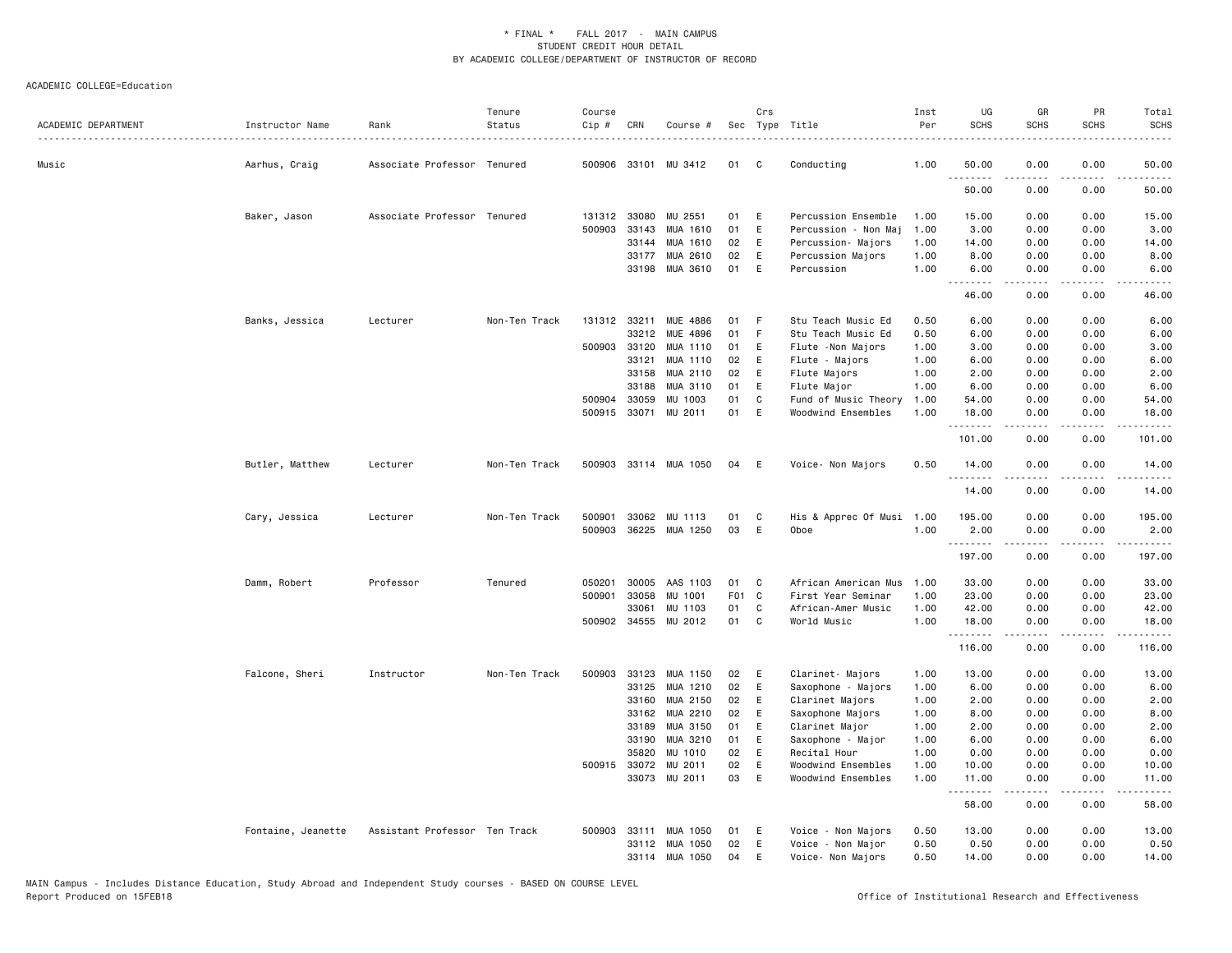| ACADEMIC DEPARTMENT | Instructor Name    | Rank                          | Tenure<br>Status | Course<br>Cip # | CRN          | Course #              |       | Crs          | Sec Type Title        | Inst<br>Per | UG<br><b>SCHS</b>   | GR<br><b>SCHS</b> | PR<br><b>SCHS</b>     | Total<br><b>SCHS</b> |
|---------------------|--------------------|-------------------------------|------------------|-----------------|--------------|-----------------------|-------|--------------|-----------------------|-------------|---------------------|-------------------|-----------------------|----------------------|
|                     |                    |                               |                  |                 |              |                       |       |              |                       |             |                     |                   |                       |                      |
| Music               | Fontaine, Jeanette | Assistant Professor Ten Track |                  |                 |              | 500903 33115 MUA 1050 | 05    | E            | Voice -Majors         | 1.00        | 9.00                | 0.00              | 0.00                  | 9.00                 |
|                     |                    |                               |                  |                 | 33116        | MUA 1050              | 06    | E            | Voice -Majors         | 0.50        | 3.00                | 0.00              | 0.00                  | 3.00                 |
|                     |                    |                               |                  |                 | 33117        | MUA 1050              | 07    | E            | Voice - Majors        | 0.50        | 2.00                | 0.00              | 0.00                  | 2.00                 |
|                     |                    |                               |                  |                 | 33118        | MUA 1050              | 08    | E            | Voice-Majors          | 0.50        | 3.00                | 0.00              | 0.00                  | 3.00                 |
|                     |                    |                               |                  |                 | 33155        | MUA 2050              | 05    | Ε            | Voice Majors          | 1.00        | 8.00                | 0.00              | 0.00                  | 8.00                 |
|                     |                    |                               |                  |                 | 33156        | MUA 2050              | 06    | E            | Voice-Majors          | 0.50        | 5.00                | 0.00              | 0.00                  | 5.00                 |
|                     |                    |                               |                  |                 | 33184        | MUA 3050              | 07    | Ε            | Voice - Major         | 0.50        | 9.00                | 0.00              | 0.00                  | 9.00                 |
|                     |                    |                               |                  |                 | 33185        | MUA 3050              | 06    | E            | Voice - Majors        | 0.50        | 3.00                | 0.00              | 0.00                  | 3.00                 |
|                     |                    |                               |                  |                 | 33186        | MUA 3050              | 05    | Ε            | Voice - Major         | 1.00        | 14.00               | 0.00              | 0.00                  | 14.00                |
|                     |                    |                               |                  |                 | 34557        | MUA 2050              | 07    | E            | Voice - Majors        | 0.50        | 3.00                | 0.00              | 0.00                  | 3.00                 |
|                     |                    |                               |                  |                 | 34558        | MUA 2050              | 08    | E            | Voice-Majors          | 0.50        | 3.00                | 0.00              | 0.00                  | 3.00                 |
|                     |                    |                               |                  |                 | 35061        | MUA 1050              | 09    | E            | Voice                 | 0.50        | 6.00                | 0.00              | 0.00                  | 6.00                 |
|                     |                    |                               |                  | 500908          | 35219        | MU 1141               | 01    | S            | Song Literature       | 1.00        | 30.00               | 0.00              | 0.00                  | 30.00                |
|                     |                    |                               |                  |                 |              |                       |       |              |                       |             | .                   |                   | .                     |                      |
|                     |                    |                               |                  |                 |              |                       |       |              |                       |             | 125.50              | 0.00              | 0.00                  | 125.50               |
|                     | Haislip, Matthew   | Instructor                    | Non-Ten Track    |                 | 131312 33090 | MU 2851               | 02    | E            | Brass Ensemble        | 1.00        | 7.00                | 0.00              | 0.00                  | 7.00                 |
|                     |                    |                               |                  |                 | 33093        | MU 2851               | 05    | E            | Brass Ensemble Chamb  | 0.50        | 5.00                | 0.00              | 0.00                  | 5.00                 |
|                     |                    |                               |                  |                 | 34338        | MU 1123               | 501 C |              | American Music App.   | 1.00        | 45.00               | 0.00              | 0.00                  | 45.00                |
|                     |                    |                               |                  |                 | 500901 33069 | MU 1321               | 01    | L.           | Ear Training I        | 0.50        | 9.00                | 0.00              | 0.00                  | 9.00                 |
|                     |                    |                               |                  |                 | 33070        | MU 1321               | 02    | $\mathsf{L}$ | Ear Training I        | 0.50        | 9.00                | 0.00              | 0.00                  | 9.00                 |
|                     |                    |                               |                  |                 | 34337        | MU 1113               | 501 C |              | His & Apprec Of Musi  | 1.00        | 75.00               | 0.00              | 0.00                  | 75.00                |
|                     |                    |                               |                  |                 | 500902 33066 | MU 1213               | 01    | C            | Music Theory I        | 0.50        | 55.50               | 0.00              | 0.00                  | 55.50                |
|                     |                    |                               |                  |                 | 500903 33135 | MUA 1410              | 01    | E            | Horn - Non Majors     | 1.00        | 7.00                | 0.00              | 0.00                  | 7.00                 |
|                     |                    |                               |                  |                 | 33136        | MUA 1410              | 02    | E            | Horn Majors           | 1.00        | 2.00                | 0.00              | 0.00                  | 2.00                 |
|                     |                    |                               |                  |                 | 33169        | MUA 2410              | 01    | E            | Horn Non Majors       | 1.00        | 1.00                | 0.00              | 0.00                  | 1.00                 |
|                     |                    |                               |                  |                 | 33170        | MUA 2410              | 02    | E            | Horn Majors           | 1.00        | 2.00                | 0.00              | 0.00                  | 2.00                 |
|                     |                    |                               |                  |                 |              |                       |       |              |                       |             | 217.50              | 0.00              | 0.00                  | 217.50               |
|                     | Hause, Barry       | Lecturer                      | Non-Ten Track    |                 | 500902 34339 | MU 1133               | 501 C |              | The History of Rock   | 1.00        | 117.00              | 0.00              | 0.00                  | 117.00               |
|                     |                    |                               |                  |                 | 500903 33147 | MUA 1710              | 01    | $\mathsf Q$  | Guitar- Non Majors    | 1.00        | 24.00               | 0.00              | 0.00                  | 24.00                |
|                     |                    |                               |                  |                 | 33179        | MUA 2710              | 01    | Q            | Guitar Non Majors     | 1.00        | 8.00                | 0.00              | 0.00                  | 8.00                 |
|                     |                    |                               |                  |                 |              |                       |       |              |                       |             | .                   |                   |                       |                      |
|                     |                    |                               |                  |                 |              |                       |       |              |                       |             | 149.00              | 0.00              | 0.00                  | 149.00               |
|                     | Human, Richard     | Associate Professor Tenured   |                  |                 | 131312 33092 | MU 2851               | 04    | E            | Brass Ensemble - Trom | 1.00        | 15.00               | 0.00              | 0.00                  | 15.00                |
|                     |                    |                               |                  |                 | 33093        | MU 2851               | 05    | E            | Brass Ensemble Chamb  | 0.50        | 5.00                | 0.00              | 0.00                  | 5.00                 |
|                     |                    |                               |                  |                 | 500903 33137 | MUA 1450              | 01    | E            | Trombone - Non Major  | 1.00        | 1.00                | 0.00              | 0.00                  | 1.00                 |
|                     |                    |                               |                  |                 | 33138        | MUA 1450              | 02    | Ε            | Trombone Majors       | 1.00        | 4.00                | 0.00              | 0.00                  | 4.00                 |
|                     |                    |                               |                  |                 | 33139        | MUA 1510              | 01    | E            | Euphonium - Non Major | 1.00        | 2.00                | 0.00              | 0.00                  | 2.00                 |
|                     |                    |                               |                  |                 | 33140        | MUA 1510              | 02    | E            | Euphonium             | 1.00        | 2.00                | 0.00              | 0.00                  | 2.00                 |
|                     |                    |                               |                  |                 | 33142        | MUA 1550              | 02    | E            | Tuba -Majors          | 1.00        | 3.00                | 0.00              | 0.00                  | 3.00                 |
|                     |                    |                               |                  |                 | 33172        | MUA 2450              | 02    | E            | Trombone Majors       | 1.00        | 6.00                | 0.00              | 0.00                  | 6.00                 |
|                     |                    |                               |                  |                 |              | 33176 MUA 2550        | 02    | E            | Tuba Majors           | 1.00        | 1.00                | 0.00              | 0.00                  | 1.00                 |
|                     |                    |                               |                  |                 |              |                       |       |              |                       |             | .                   | .                 | .                     | .                    |
|                     |                    |                               |                  |                 |              |                       |       |              |                       |             | 39.00               | 0.00              | 0.00                  | 39.00                |
|                     | Infanger, Peter    | Non-Employee                  | Not Applicable   |                 |              | 131312 33082 MU 2611  | 01    | E            | Concert Choir         | 0.50        | 24.00<br>. <b>.</b> | 0.00<br>.         | 0.00<br>$\frac{1}{2}$ | 24.00<br>.           |
|                     |                    |                               |                  |                 |              |                       |       |              |                       |             | 24.00               | 0.00              | 0.00                  | 24.00                |
|                     | Jackson, Terrell   | Non-Faculty                   | Not Applicable   |                 |              | 500907 33108 MUA 1031 | 02    | E            | Piano for Non-Music   | 1.00        | 10.00               | 0.00              | 0.00                  | 10.00                |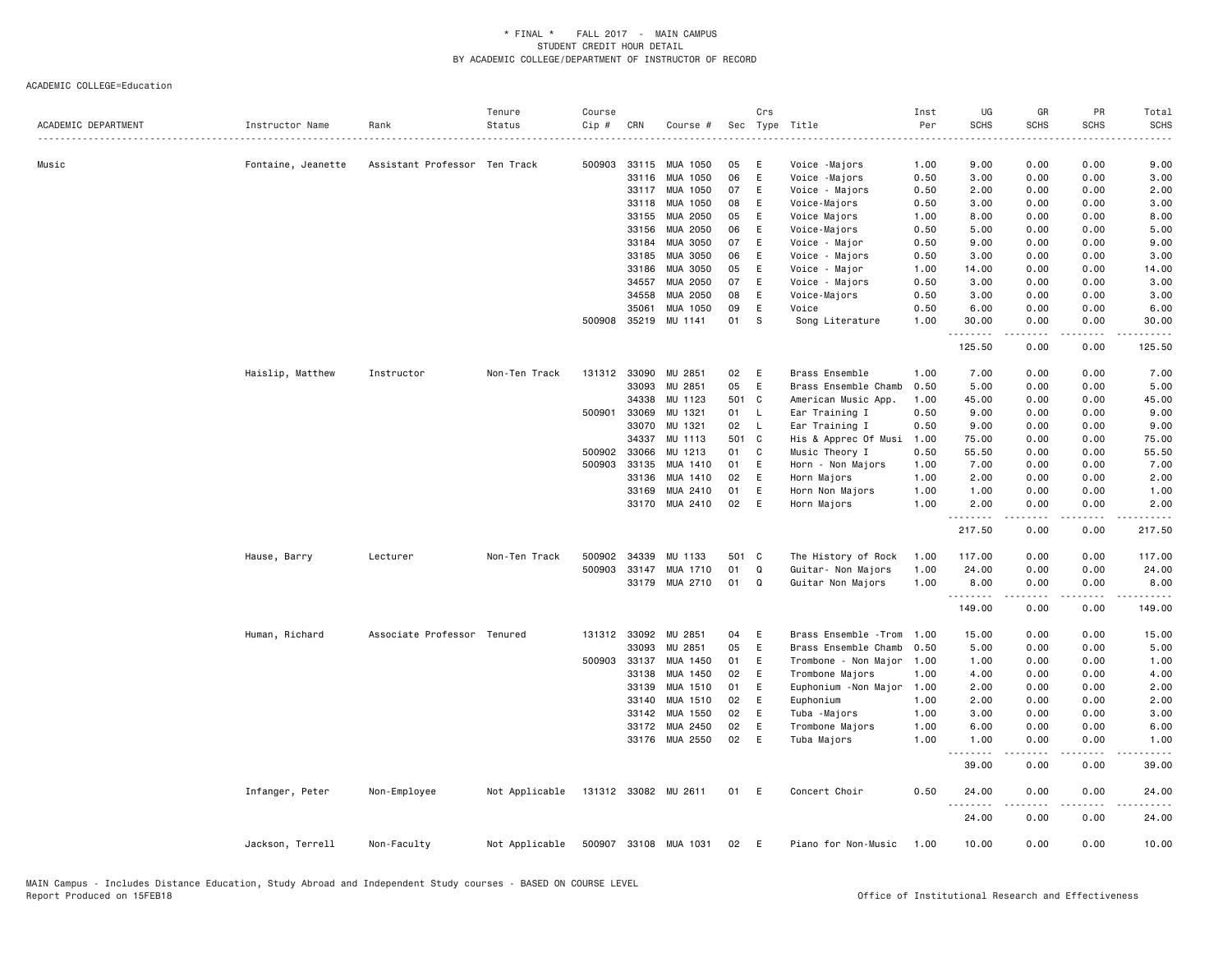| ACADEMIC DEPARTMENT | Instructor Name   | Rank                          | Tenure<br>Status | Course<br>Cip# | CRN          | Course #              |       | Crs          | Sec Type Title            | Inst<br>Per | UG<br><b>SCHS</b>         | GR<br><b>SCHS</b>     | <b>PR</b><br><b>SCHS</b> | Total<br><b>SCHS</b> |
|---------------------|-------------------|-------------------------------|------------------|----------------|--------------|-----------------------|-------|--------------|---------------------------|-------------|---------------------------|-----------------------|--------------------------|----------------------|
|                     |                   |                               | .                |                |              |                       |       |              |                           |             |                           |                       |                          | $\frac{1}{2}$        |
|                     |                   |                               |                  |                |              |                       |       |              |                           |             | .<br>10.00                | <u>.</u><br>0.00      | .<br>0.00                | .<br>10.00           |
| Music               | Jenkins, Thomas   | Non-Faculty                   | Not Applicable   | 500907         | 33106        | MUA 1020              | 02    | E            | Piano Lessons             | 1.00        | 5.00                      | 0.00                  | 0.00                     | 5.00                 |
|                     |                   |                               |                  |                |              | 33110 MUA 1031        | 04    | E            | Piano for Non-Music       | 1.00        | 8.00<br>.                 | 0.00                  | 0.00<br>د د د د          | 8.00                 |
|                     |                   |                               |                  |                |              |                       |       |              |                           |             | 13.00                     | 0.00                  | 0.00                     | 13.00                |
|                     | Kirkland, Anthony | Assistant Professor Ten Track |                  | 131312         | 33089        | MU 2851               | 01    | E            | Brass Ensemble-Trump      | 1.00        | 10.00                     | 0.00                  | 0.00                     | 10.00                |
|                     |                   |                               |                  | 500903         | 33060        | MU 1010               | 01    | E            | Recital Hour              | 1.00        | 0.00                      | 0.00                  | 0.00                     | 0.00                 |
|                     |                   |                               |                  |                | 33132        | MUA 1350              | 02    | Ε            | Trumpet - Majors          | 1.00        | 8.00                      | 0.00                  | 0.00                     | 8.00                 |
|                     |                   |                               |                  |                | 33167        | MUA 2350              | 01    | E            | Trumpet Non Majors        | 1.00        | 1.00                      | 0.00                  | 0.00                     | 1.00                 |
|                     |                   |                               |                  |                | 33168        | MUA 2350              | 02    | E            | Trumpet Majors            | 1.00        | 12.00<br>.                | 0.00                  | 0.00                     | 12.00                |
|                     |                   |                               |                  |                |              |                       |       |              |                           |             | 31.00                     | 0.00                  | 0.00                     | 31.00                |
|                     | Kopetz, Catherine | Instructor                    | Non-Ten Track    |                | 131312 33084 | MU 2611               | 03    | E            | Concert Choir             | 0.50        | 19.00                     | 0.00                  | 0.00                     | 19.00                |
|                     |                   |                               |                  |                | 33203        | MUE 2153              | 01    | C            | Foundations of Music 1.00 |             | 60.00                     | 0.00                  | 0.00                     | 60.00                |
|                     |                   |                               |                  |                | 33210        | MUE 4873              | 01    | s            | Prof Sem Mus Ed           | 1.00        | 12.00                     | 0.00                  | 0.00                     | 12.00                |
|                     |                   |                               |                  |                | 34340        | MUE 4886              | 501 F |              | Stu Teach Music Ed        | 1.00        | 12.00                     | 0.00                  | 0.00                     | 12.00                |
|                     |                   |                               |                  |                | 34341        | MUE 4896              | 501 F |              | Stu Teach Music Ed        | 1.00        | 12.00                     | 0.00                  | 0.00                     | 12.00                |
|                     |                   |                               |                  | 500907         | 33074        | MU 2111               | 01    | - L          | Music Majors Piano I      | 1.00        | 11.00                     | 0.00                  | 0.00                     | 11.00                |
|                     |                   |                               |                  |                | 33075        | MU 2111               | 02    | L,           | Music Majors Piano I 1.00 |             | 12.00                     | 0.00                  | 0.00                     | 12.00                |
|                     |                   |                               |                  |                | 36897        | MU 2111               | 04    | $\mathsf{L}$ | Music Majors Piano I 1.00 |             | 3.00<br>.                 | 0.00                  | 0.00                     | 3.00                 |
|                     |                   |                               |                  |                |              |                       |       |              |                           |             | 141.00                    | 0.00                  | 0.00                     | 141.00               |
|                     | Lance, Elva       | Instructor                    | Non-Ten Track    | 500903         | 33079        | MU 2511               | 01    | E            | Marching Band             | 0.50        | 194.50                    | 0.00                  | 0.00                     | 194.50               |
|                     |                   |                               |                  | 500912         | 35060        | MUE 4152              | 01    | C            | Secondary Music Meth      | 0.50        | 9.00                      | 0.00                  | 0.00                     | 9.00                 |
|                     |                   |                               |                  | 500915         | 33081        | MU 2571               | 01    | E            | Wind Ensemble             | 1.00        | 74.00<br>.                | 0.00<br>-----         | 0.00<br>.                | 74.00<br>.           |
|                     |                   |                               |                  |                |              |                       |       |              |                           |             | 277.50                    | 0.00                  | 0.00                     | 277.50               |
|                     | Landis, Ryan      | Instructor                    | Non-Ten Track    | 500903         | 33116        | MUA 1050              | 06    | E            | Voice -Majors             | 0.50        | 3.00                      | 0.00                  | 0.00                     | 3.00                 |
|                     |                   |                               |                  |                | 33156        | MUA 2050              | 06    | E            | Voice-Majors              | 0.50        | 5.00                      | 0.00                  | 0.00                     | 5.00                 |
|                     |                   |                               |                  |                | 33185        | MUA 3050              | 06    | E            | Voice - Majors            | 0.50        | 3.00                      | 0.00                  | 0.00                     | 3.00                 |
|                     |                   |                               |                  |                |              | 500912 33201 MUE 1141 | 01    | C            | Voice Methods             | 1.00        | 5.00<br><u>.</u>          | 0.00<br>$- - - - -$   | 0.00<br>.                | 5.00                 |
|                     |                   |                               |                  |                |              |                       |       |              |                           |             | 16.00                     | 0.00                  | 0.00                     | 16.00                |
|                     | Moore, Rebekah    | Non-Faculty                   | Not Applicable   | 500907         | 36579        | MUA 1031              | 05    | E            | Piano for Non-Music       | 1.00        | 4.00                      | 0.00                  | 0.00                     | 4.00                 |
|                     |                   |                               |                  |                |              | 36580 MUA 1020        | 03    | E            | Piano Lessons             | 1.00        | 4.00                      | 0.00                  | 0.00                     | 4.00                 |
|                     |                   |                               |                  |                |              |                       |       |              |                           |             | $\sim$ $\sim$ $\sim$<br>. |                       | .                        |                      |
|                     |                   |                               |                  |                |              |                       |       |              |                           |             | 8.00                      | 0.00                  | 0.00                     | 8.00                 |
|                     | Murphy, Karen     | Instructor                    | Non-Ten Track    | 500907         | 33096        | MU 3111               | 01    | L,           | Piano Class               | 1.00        | 11.00                     | 0.00                  | 0.00                     | 11.00                |
|                     |                   |                               |                  |                | 33098        | MU 3111               | 02    | L            | Piano Class               | 1.00        | 9.00                      | 0.00                  | 0.00                     | 9.00                 |
|                     |                   |                               |                  |                |              | 33100 MU 3201         | 01    | C            | Collabor Piano Ensem      | 1.00        | 1.00<br>.                 | 0.00<br>$\frac{1}{2}$ | 0.00<br>.                | 1.00<br>.            |
|                     |                   |                               |                  |                |              |                       |       |              |                           |             | 21.00                     | 0.00                  | 0.00                     | 21.00                |
|                     | Packwood, Gary    | Associate Professor Tenured   |                  |                | 131312 33082 | MU 2611               | 01    | E            | Concert Choir             | 0.50        | 24.00                     | 0.00                  | 0.00                     | 24.00                |
|                     |                   |                               |                  |                | 33083        | MU 2611               | 02    | E            | Concert Choir             | 1.00        | 52.00                     | 0.00                  | 0.00                     | 52.00                |
|                     |                   |                               |                  |                |              | 33084 MU 2611         | 03    | E            | Concert Choir             | 0.50        | 19.00                     | 0.00                  | 0.00                     | 19.00                |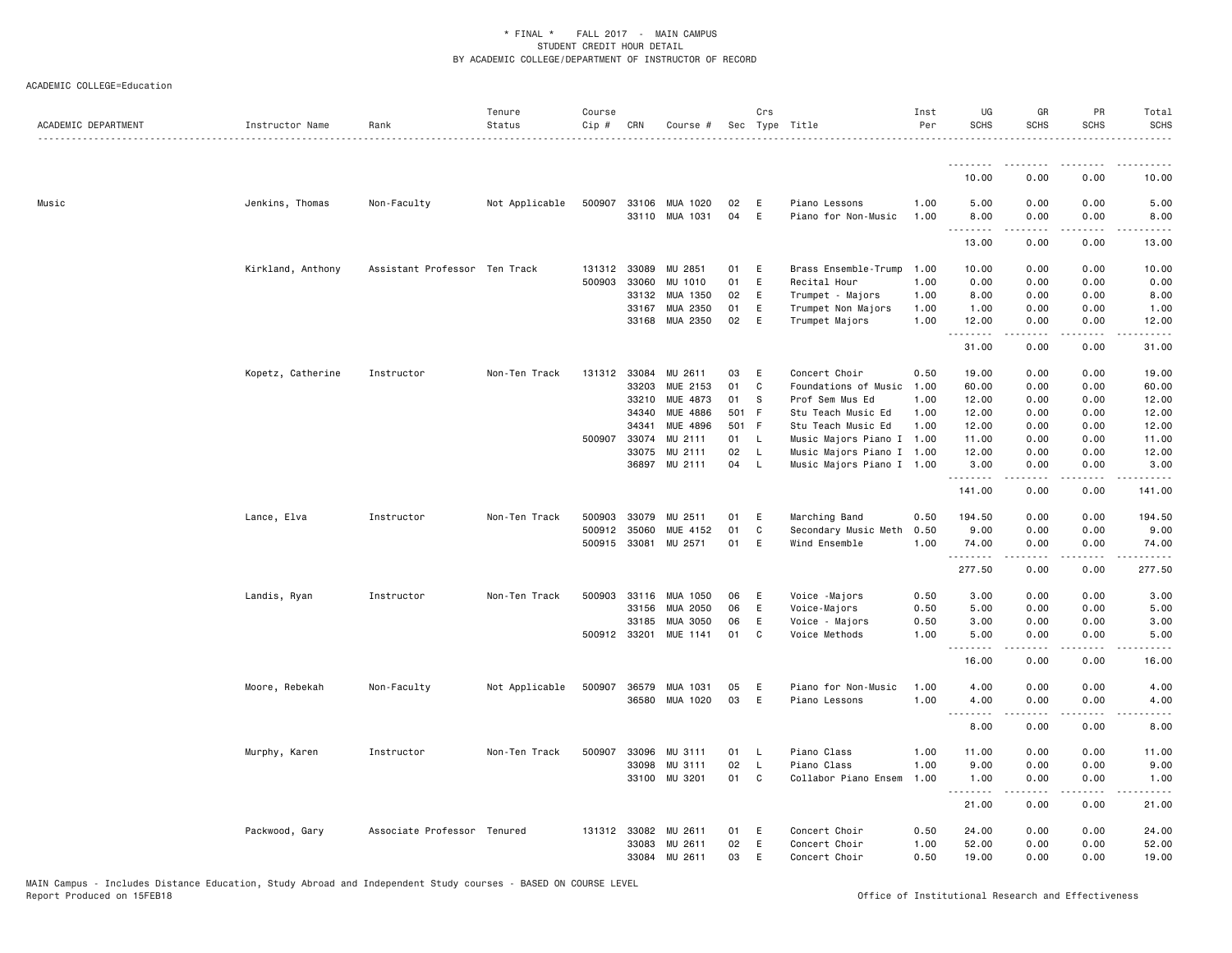| ACADEMIC DEPARTMENT | Instructor Name   | Rank<br>.                     | Tenure<br>Status | Course<br>Cip # | CRN          | Course #              |    | Crs          | Sec Type Title            | Inst<br>Per | UG<br><b>SCHS</b>  | GR<br><b>SCHS</b>                                                                                                                                            | PR<br><b>SCHS</b> | Total<br><b>SCHS</b> |
|---------------------|-------------------|-------------------------------|------------------|-----------------|--------------|-----------------------|----|--------------|---------------------------|-------------|--------------------|--------------------------------------------------------------------------------------------------------------------------------------------------------------|-------------------|----------------------|
| Music               | Packwood, Gary    | Associate Professor Tenured   |                  | 500903          | 33088        | MU 2731               | 01 | Ε            | Chambers Singers          | 1.00        | 50.00              | 0.00                                                                                                                                                         | 0.00              | 50.00                |
|                     |                   |                               |                  |                 |              | 500912 35060 MUE 4152 | 01 | C            | Secondary Music Meth 0.50 |             | 9.00<br>.          | 0.00                                                                                                                                                         | 0.00              | 9.00                 |
|                     |                   |                               |                  |                 |              |                       |    |              |                           |             | 154.00             | 0.00                                                                                                                                                         | 0.00              | 154.00               |
|                     | Patilla, Carol    | Lecturer                      | Non-Ten Track    |                 |              | 500907 33107 MUA 1031 | 01 | E            | Piano for Non-Music       | 1.00        | 21.00<br>.         | 0.00<br>$\frac{1}{2} \left( \frac{1}{2} \right) \left( \frac{1}{2} \right) \left( \frac{1}{2} \right) \left( \frac{1}{2} \right) \left( \frac{1}{2} \right)$ | 0.00<br>.         | 21.00<br>.           |
|                     |                   |                               |                  |                 |              |                       |    |              |                           |             | 21.00              | 0.00                                                                                                                                                         | 0.00              | 21.00                |
|                     | Patilla, Michael  | Professor                     | Tenured          |                 | 500902 33065 | MU 1133               | 01 | C            | The History of Rock       | 1.00        | 702.00             | 0.00                                                                                                                                                         | 0.00              | 702.00               |
|                     |                   |                               |                  | 500903          | 33148        | MUA 1710              | 02 | Q            | Guitar Majors             | 1.00        | 5.00               | 0.00                                                                                                                                                         | 0.00              | 5.00                 |
|                     |                   |                               |                  |                 | 33199        | MUA 3710              | 01 | Q            | Guitar                    | 1.00        | 6.00               | 0.00                                                                                                                                                         | 0.00              | 6.00                 |
|                     |                   |                               |                  |                 |              |                       |    |              |                           |             | 713.00             | 0.00                                                                                                                                                         | 0.00              | 713.00               |
|                     | Ross, Ryan        | Assistant Professor Ten Track |                  | 500901          | 33063        | MU 1113               | 02 | C            | His & Apprec Of Musi      | 1.00        | 966.00             | 0.00                                                                                                                                                         | 0.00              | 966.00               |
|                     |                   |                               |                  |                 |              | 500902 34549 MU 3013  | 01 | C            | Music History I           | 1.00        | 105.00<br>.        | 0.00                                                                                                                                                         | 0.00<br>.         | 105.00<br>.          |
|                     |                   |                               |                  |                 |              |                       |    |              |                           |             | 1071.00            | -----<br>0.00                                                                                                                                                | 0.00              | 1071.00              |
|                     | Rowan, Denise     | Non-Faculty                   | Not Applicable   |                 |              | 131312 33207 MUE 3222 | 01 | C            | Woodwind Methods          | 1.00        | 14.00              | 0.00<br>.                                                                                                                                                    | 0.00<br>.         | 14.00<br>.           |
|                     |                   |                               |                  |                 |              |                       |    |              |                           |             | .<br>14.00         | 0.00                                                                                                                                                         | 0.00              | 14.00                |
|                     | Rufty, Alisha     | Lecturer                      | Non-Ten Track    | 131312          | 34554        | MUE 3231              | 01 | C            | String Methods            | 1.00        | 5.00               | 0.00                                                                                                                                                         | 0.00              | 5.00                 |
|                     |                   |                               |                  | 500903          | 33095        | MU 2951               | 01 | Q            | Philharmonia              | 0.50        | 3.00               | 0.00                                                                                                                                                         | 0.00              | 3.00                 |
|                     |                   |                               |                  |                 | 33145        | MUA 1650              | 02 | E            | Strings - Majors          | 0.50        | 1.00               | 0.00                                                                                                                                                         | 0.00              | 1.00                 |
|                     |                   |                               |                  |                 |              | 33146 MUA 1650        | 01 | E            | Strings- Non Majors       | 0.50        | 2.00<br>.          | 0.00<br>-----                                                                                                                                                | 0.00<br>.         | 2.00<br>$- - - -$    |
|                     |                   |                               |                  |                 |              |                       |    |              |                           |             | 11.00              | 0.00                                                                                                                                                         | 0.00              | 11.00                |
|                     | Sebba, Rosangela  | Professor                     | Tenured          | 500901          | 33069        | MU 1321               | 01 | - L          | Ear Training I            | 0.50        | 9.00               | 0.00                                                                                                                                                         | 0.00              | 9.00                 |
|                     |                   |                               |                  |                 | 33070        | MU 1321               | 02 | L.           | Ear Training I            | 0.50        | 9.00               | 0.00                                                                                                                                                         | 0.00              | 9.00                 |
|                     |                   |                               |                  | 500902          | 33066        | MU 1213               | 01 | C            | Music Theory I            | 0.50        | 55.50              | 0.00                                                                                                                                                         | 0.00              | 55.50                |
|                     |                   |                               |                  |                 | 500903 33104 | MUA 1010              | 02 | E            | Piano - Majors            | 1.00        | 8.00               | 0.00                                                                                                                                                         | 0.00              | 8.00                 |
|                     |                   |                               |                  |                 | 33151        | MUA 2010              | 02 | E            | Piano Majors              | 1.00        | 6.00               | 0.00                                                                                                                                                         | 0.00              | 6.00                 |
|                     |                   |                               |                  |                 | 33183        | MUA 3010              | 02 | E            | Piano Majors              | 1.00        | 2.00               | 0.00                                                                                                                                                         | 0.00              | 2.00                 |
|                     |                   |                               |                  |                 |              |                       |    |              |                           |             | 89.50              | 0.00                                                                                                                                                         | 0.00              | 89.50                |
|                     | Sobaskie, James   | Associate Professor Tenured   |                  | 500901          | 33087        | MU 2721               | 01 | L.           | Ear Training III          | 1.00        | 26.00              | 0.00                                                                                                                                                         | 0.00              | 26.00                |
|                     |                   |                               |                  | 500902          | 33085        | MU 2613               | 01 | $\mathbf c$  | Music Theory III          | 1.00        | 84.00              | 0.00                                                                                                                                                         | 0.00              | 84.00                |
|                     |                   |                               |                  |                 | 500904 33102 | MU 4313               | 01 | C            | Form And Analysis         | 1.00        | 21.00              | 0.00                                                                                                                                                         | 0.00              | 21.00                |
|                     |                   |                               |                  |                 | 33149        | MUA 1810              | 01 | Q            | Music Composition         | 1.00        | 2.00<br>. <b>.</b> | 0.00                                                                                                                                                         | 0.00<br>$- - - -$ | 2.00                 |
|                     |                   |                               |                  |                 |              |                       |    |              |                           |             | 133.00             | 0.00                                                                                                                                                         | 0.00              | 133.00               |
|                     | Taylor, Clifton   | Associate Professor Tenured   |                  | 131312          | 33094        | MU 2911               | 01 | E            | Jazz Ensemble             | 1.00        | 19.00              | 0.00                                                                                                                                                         | 0.00              | 19.00                |
|                     |                   |                               |                  | 500901          | 36405        | MU 4000               | 02 | $\mathbf{I}$ | Directed Indiv Study      | 1.00        | 1.00               | 0.00                                                                                                                                                         | 0.00              | 1.00                 |
|                     |                   |                               |                  |                 |              | 500903 33079 MU 2511  | 01 | E            | Marching Band             | 0.50        | 194.50<br>.        | 0.00<br>-----                                                                                                                                                | 0.00<br>.         | 194.50               |
|                     |                   |                               |                  |                 |              |                       |    |              |                           |             | 214.50             | 0.00                                                                                                                                                         | 0.00              | 214.50               |
|                     | Tulyaganova, Roza | Assistant Professor Ten Track |                  |                 |              | 500903 33117 MUA 1050 | 07 | E            | Voice - Majors            | 0.50        | 2.00               | 0.00                                                                                                                                                         | 0.00              | 2.00                 |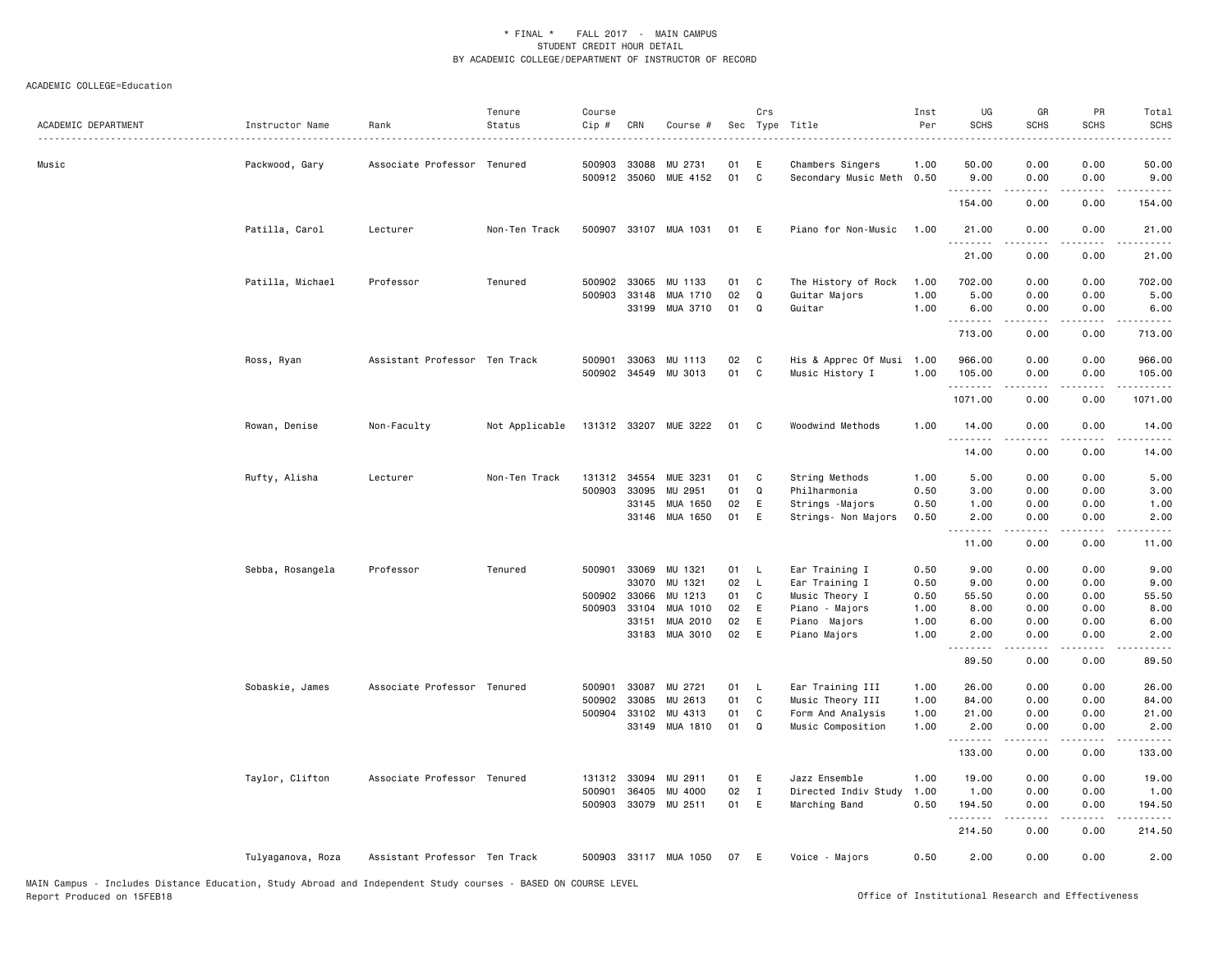| ACADEMIC DEPARTMENT                   | Instructor Name    | Rank                          | Tenure<br>Status | Course<br>Cip # | CRN   | Course #             | Sec | Crs          | Type Title                | Inst<br>Per | UG<br><b>SCHS</b>  | GR<br><b>SCHS</b> | PR<br><b>SCHS</b>       | Total<br><b>SCHS</b> |
|---------------------------------------|--------------------|-------------------------------|------------------|-----------------|-------|----------------------|-----|--------------|---------------------------|-------------|--------------------|-------------------|-------------------------|----------------------|
| Music                                 | Tulyaganova, Roza  | Assistant Professor Ten Track |                  | 500903          | 33184 | <b>MUA 3050</b>      | 07  | E            | Voice - Major             | 0.50        | 9.00               | 0.00              | 0.00                    | 9.00                 |
|                                       |                    |                               |                  |                 | 34557 | MUA 2050             | 07  | E            | Voice - Majors            | 0.50        | 3.00               | 0.00              | 0.00                    | 3.00                 |
|                                       |                    |                               |                  |                 |       |                      |     |              |                           |             | 14.00              | 0.00              | 0.00                    | 14.00                |
|                                       | Wallace, Katherine | Non-Faculty                   | Not Applicable   |                 |       | 500907 33076 MU 2111 | 03  | $\mathbf{L}$ | Music Majors Piano I 1.00 |             | 11.00<br>--------- | 0.00              | 0.00<br>- - - - - - - - | 11.00<br>.           |
|                                       |                    |                               |                  |                 |       |                      |     |              |                           |             | 11.00              | 0.00              | 0.00                    | 11.00                |
|                                       | Whiteside, Trisha  | Non-Employee                  | Not Applicable   | 500903          | 33095 | MU 2951              | 01  | Q            | Philharmonia              | 0.50        | 3.00               | 0.00              | 0.00                    | 3.00                 |
|                                       |                    |                               |                  |                 |       | 33145 MUA 1650       | 02  | E            | Strings -Majors           | 0.50        | 1.00               | 0.00              | 0.00                    | 1.00                 |
|                                       |                    |                               |                  |                 |       | 33146 MUA 1650       | 01  | E            | Strings- Non Majors       | 0.50        | 2.00               | 0.00              | 0.00                    | 2.00                 |
|                                       |                    |                               |                  |                 |       |                      |     |              |                           |             | 6.00               | 0.00              | 0.00                    | 6.00                 |
|                                       | Wilson, Khary      | Lecturer                      | Non-Ten Track    | 500903          | 33111 | MUA 1050             | 01  | E            | Voice - Non Majors        | 0.50        | 13.00              | 0.00              | 0.00                    | 13.00                |
|                                       |                    |                               |                  |                 |       | 33112 MUA 1050       | 02  | E            | Voice - Non Major         | 0.50        | 0.50               | 0.00              | 0.00                    | 0.50                 |
|                                       |                    |                               |                  |                 |       | 33118 MUA 1050       | 08  | E            | Voice-Majors              | 0.50        | 3.00               | 0.00              | 0.00                    | 3.00                 |
|                                       |                    |                               |                  |                 | 34558 | MUA 2050             | 08  | E            | Voice-Majors              | 0.50        | 3.00               | 0.00              | 0.00                    | 3.00                 |
|                                       |                    |                               |                  |                 | 35061 | MUA 1050             | 09  | E            | Voice                     | 0.50        | 6.00               | 0.00              | 0.00                    | 6.00                 |
|                                       |                    |                               |                  |                 |       |                      |     |              |                           |             | $-$<br>25.50       | 0.00              | 0.00                    | 25.50                |
| ===================================== |                    |                               |                  |                 |       |                      |     |              |                           |             | ========           | ========          | ========                | ==========           |
| Music                                 |                    |                               |                  |                 |       |                      |     |              |                           |             | 4132.00            | 0.00              | 0.00                    | 4132.00              |
| ====================================  |                    |                               |                  |                 |       |                      |     |              |                           |             | ========           | ========          | ---------               | ==========           |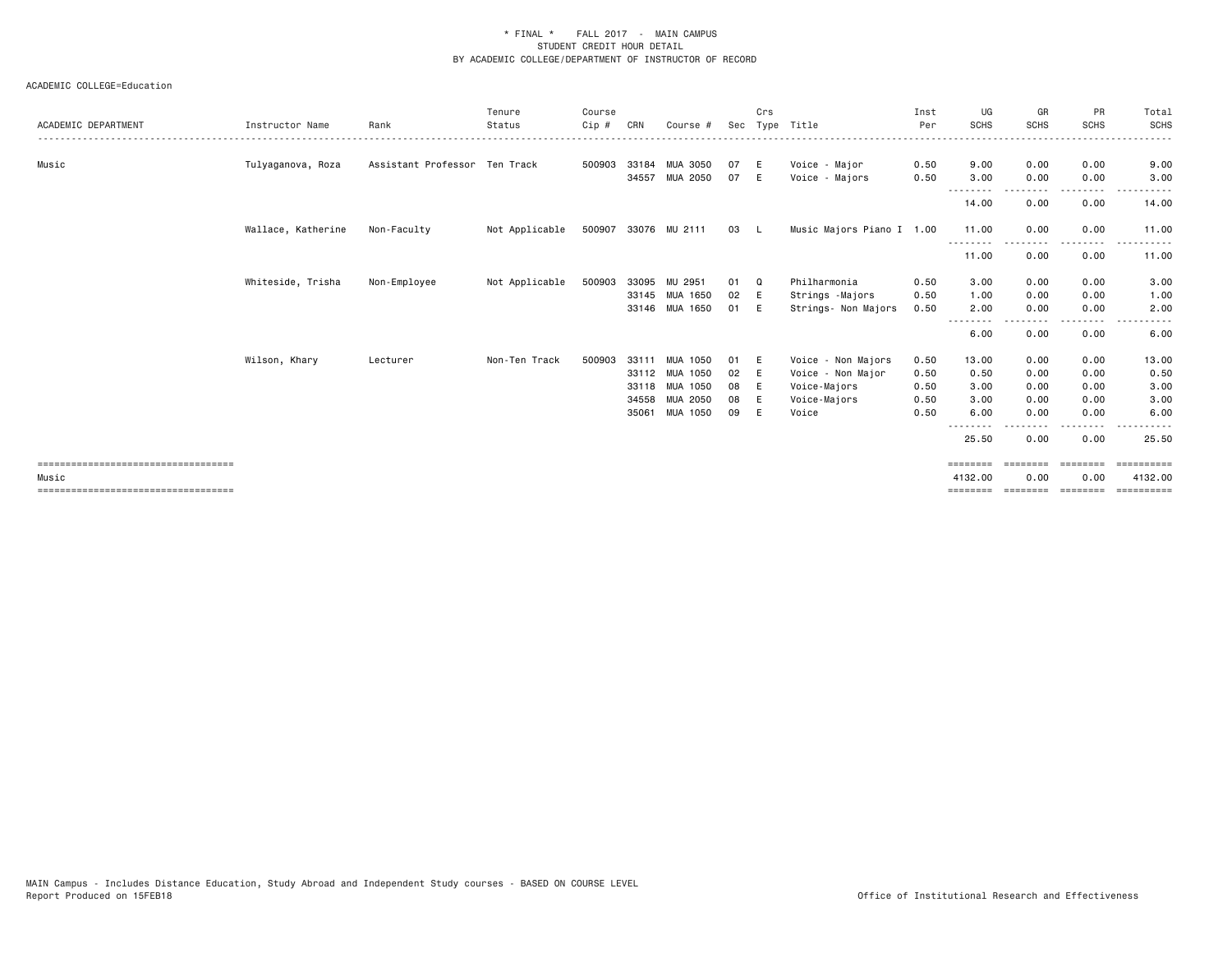| ACADEMIC DEPARTMENT   | Instructor Name  | Rank                          | Tenure<br>Status | Course<br>Cip # | CRN          | Course #             |       | Crs          | Sec Type Title       | Inst<br>Per | UG<br><b>SCHS</b>  | GR<br><b>SCHS</b>                                                                                                                                             | PR<br><b>SCHS</b>            | Total<br><b>SCHS</b>                                                                                                                                                                                                                                                                                                                           |
|-----------------------|------------------|-------------------------------|------------------|-----------------|--------------|----------------------|-------|--------------|----------------------|-------------|--------------------|---------------------------------------------------------------------------------------------------------------------------------------------------------------|------------------------------|------------------------------------------------------------------------------------------------------------------------------------------------------------------------------------------------------------------------------------------------------------------------------------------------------------------------------------------------|
| Aerospace Engineering | Belk, Davy       | Professor                     | Ten Track        | 140201          | 35846        | ASE 9000             | 01    | D            | Research/Diss        | 1.00        | 0.00               | 10.00                                                                                                                                                         | 0.00                         | 10.00                                                                                                                                                                                                                                                                                                                                          |
|                       |                  |                               |                  |                 |              | 141101 31616 EM 3213 | 02    | C            | Mech Of Materials    | 1.00        | 153.00<br>.        | 0.00                                                                                                                                                          | 0.00<br>$\sim$ $\sim$ $\sim$ | 153.00<br>.                                                                                                                                                                                                                                                                                                                                    |
|                       |                  |                               |                  |                 |              |                      |       |              |                      |             | 153.00             | 10.00                                                                                                                                                         | 0.00                         | 163.00                                                                                                                                                                                                                                                                                                                                         |
|                       | Bhatia, Manav    | Assistant Professor Ten Track |                  |                 | 140201 30392 | ASE 4123             | 01    | C            | Aerospace Controls   | 1.00        | 105.00             | 0.00                                                                                                                                                          | 0.00                         | 105.00                                                                                                                                                                                                                                                                                                                                         |
|                       |                  |                               |                  |                 | 35837        | ASE 8000             | 02    | D            | Research / Thesis    | 1.00        | 0.00               | 9.00                                                                                                                                                          | 0.00                         | 9.00                                                                                                                                                                                                                                                                                                                                           |
|                       |                  |                               |                  |                 | 35847        | ASE 9000             | 02    | D            | Research/Diss        | 1.00        | 0.00               | 13.00                                                                                                                                                         | 0.00                         | 13.00                                                                                                                                                                                                                                                                                                                                          |
|                       |                  |                               |                  | 309999          | 36237        | <b>CME 9000</b>      | 02    | D            | Research/Dis         | 1.00        | 0.00               | 26.00                                                                                                                                                         | 0.00                         | 26.00                                                                                                                                                                                                                                                                                                                                          |
|                       |                  |                               |                  |                 | 36646        | CME 9000             | 503   | D            | Research/Dis         | 1.00        | 0.00<br>.          | 9.00<br>$\frac{1}{2} \left( \frac{1}{2} \right) \left( \frac{1}{2} \right) \left( \frac{1}{2} \right) \left( \frac{1}{2} \right) \left( \frac{1}{2} \right)$  | 0.00<br>.                    | 9.00<br>.                                                                                                                                                                                                                                                                                                                                      |
|                       |                  |                               |                  |                 |              |                      |       |              |                      |             | 105.00             | 57.00                                                                                                                                                         | 0.00                         | 162.00                                                                                                                                                                                                                                                                                                                                         |
|                       | Bhushan, Shanti  | Assistant Professor Ten Track |                  | 141901          | 34517        | ME 8813              | 01    | C            | Viscous Flow I       | 1.00        | 0.00               | 48.00                                                                                                                                                         | 0.00                         | 48.00                                                                                                                                                                                                                                                                                                                                          |
|                       |                  |                               |                  |                 | 35082        | ME 8813              | 501 C |              | Viscous Flow I       | 1.00        | 0.00               | 3.00                                                                                                                                                          | 0.00                         | 3.00                                                                                                                                                                                                                                                                                                                                           |
|                       |                  |                               |                  |                 | 35955        | ME 8000              | 03    | D            | Research / Thesis    | 1.00        | 0.00               | 4.00                                                                                                                                                          | 0.00                         | 4.00                                                                                                                                                                                                                                                                                                                                           |
|                       |                  |                               |                  |                 |              | 36175 ME 9000        | 03    | D            | Research / Diss      | 1.00        | 0.00<br>. <b>.</b> | 16.00<br>.                                                                                                                                                    | 0.00<br>.                    | 16.00<br>.                                                                                                                                                                                                                                                                                                                                     |
|                       |                  |                               |                  |                 |              |                      |       |              |                      |             | 0.00               | 71.00                                                                                                                                                         | 0.00                         | 71.00                                                                                                                                                                                                                                                                                                                                          |
|                       | Cheng, Yang      | Associate Professor Tenured   |                  | 140201          |              | 30387 ASE 3813       | 01    | C            | Intro Orbital Mechan | 1.00        | 84.00              | 0.00                                                                                                                                                          | 0.00                         | 84.00                                                                                                                                                                                                                                                                                                                                          |
|                       |                  |                               |                  |                 |              | 35848 ASE 9000       | 03    | D            | Research/Diss        | 1.00        | 0.00               | 10.00                                                                                                                                                         | 0.00                         | 10.00                                                                                                                                                                                                                                                                                                                                          |
|                       |                  |                               |                  |                 |              |                      |       |              |                      |             | .<br>84.00         | $\frac{1}{2} \left( \frac{1}{2} \right) \left( \frac{1}{2} \right) \left( \frac{1}{2} \right) \left( \frac{1}{2} \right) \left( \frac{1}{2} \right)$<br>10.00 | .<br>0.00                    | .<br>94.00                                                                                                                                                                                                                                                                                                                                     |
|                       | Coley, Lorenzo   | Instructor                    | Non-Ten Track    | 140201          | 30388        | ASE 4113             | 01    | L,           | Aerospace Eng Lab I  | 1.00        | 27.00              | 0.00                                                                                                                                                          | 0.00                         | 27.00                                                                                                                                                                                                                                                                                                                                          |
|                       |                  |                               |                  |                 | 30389        | ASE 4113             | 02    | L            | Aerospace Eng Lab I  | 1.00        | 36.00              | 0.00                                                                                                                                                          | 0.00                         | 36.00                                                                                                                                                                                                                                                                                                                                          |
|                       |                  |                               |                  |                 | 30390        | ASE 4113             | 03    | L            | Aerospace Eng Lab I  | 1.00        | 36.00              | 0.00                                                                                                                                                          | 0.00                         | 36.00                                                                                                                                                                                                                                                                                                                                          |
|                       |                  |                               |                  |                 | 30391        | ASE 4113             | 04    | $\mathsf{L}$ | Aerospace Eng Lab I  | 1.00        | 36.00              | 0.00                                                                                                                                                          | 0.00                         | 36.00                                                                                                                                                                                                                                                                                                                                          |
|                       |                  |                               |                  |                 | 36409        | ASE 4113             | 05    | $\mathsf{L}$ | Aerospace Eng Lab I  | 1.00        | 27.00<br>.         | 0.00<br>.                                                                                                                                                     | 0.00<br>.                    | 27.00                                                                                                                                                                                                                                                                                                                                          |
|                       |                  |                               |                  |                 |              |                      |       |              |                      |             | 162.00             | 0.00                                                                                                                                                          | 0.00                         | 162.00                                                                                                                                                                                                                                                                                                                                         |
|                       | Daghigh, Vahid   | Grad Teach Assist             | Not Applicable   | 141101          | 31604        | EM 2413              | 01    | C            | Engineering Mech I   | 1.00        | 93.00              | 0.00                                                                                                                                                          | 0.00                         | 93.00                                                                                                                                                                                                                                                                                                                                          |
|                       |                  |                               |                  |                 | 31606        | EM 2413              | 03    | C            | Engineering Mech I   | 1.00        | 180.00             | 0.00                                                                                                                                                          | 0.00                         | 180.00                                                                                                                                                                                                                                                                                                                                         |
|                       |                  |                               |                  |                 |              |                      |       |              |                      |             | .<br>273.00        | -----<br>0.00                                                                                                                                                 | .<br>0.00                    | $\frac{1}{2} \left( \begin{array}{ccc} 1 & 0 & 0 & 0 \\ 0 & 0 & 0 & 0 \\ 0 & 0 & 0 & 0 \\ 0 & 0 & 0 & 0 \\ 0 & 0 & 0 & 0 \\ 0 & 0 & 0 & 0 \\ 0 & 0 & 0 & 0 \\ 0 & 0 & 0 & 0 \\ 0 & 0 & 0 & 0 \\ 0 & 0 & 0 & 0 \\ 0 & 0 & 0 & 0 & 0 \\ 0 & 0 & 0 & 0 & 0 \\ 0 & 0 & 0 & 0 & 0 \\ 0 & 0 & 0 & 0 & 0 \\ 0 & 0 & 0 & 0 & 0 \\ 0 & 0 & 0$<br>273.00 |
|                       | Hannigan, Thomas | Instructor                    | Non-Ten Track    | 140201          | 30382        | ASE 2113             | 01    | C            | Intro Aircraft Space | 1.00        | 102.00             | 0.00                                                                                                                                                          | 0.00                         | 102.00                                                                                                                                                                                                                                                                                                                                         |
|                       |                  |                               |                  |                 | 30383        | ASE 2113             | 02    | C            | Intro Aircraft Space | 1.00        | 81.00              | 0.00                                                                                                                                                          | 0.00                         | 81.00                                                                                                                                                                                                                                                                                                                                          |
|                       |                  |                               |                  |                 |              | 141101 31622 EM 3313 | 04    | C            | Fluid Mechanics      | 1.00        | 96.00              | 0.00                                                                                                                                                          | 0.00                         | 96.00                                                                                                                                                                                                                                                                                                                                          |
|                       |                  |                               |                  |                 |              |                      |       |              |                      |             | .<br>279.00        | $\frac{1}{2} \left( \frac{1}{2} \right) \left( \frac{1}{2} \right) \left( \frac{1}{2} \right) \left( \frac{1}{2} \right) \left( \frac{1}{2} \right)$<br>0.00  | $- - - -$<br>0.00            | $- - - - - -$<br>279.00                                                                                                                                                                                                                                                                                                                        |
|                       | Janus, Jonathan  | Associate Professor Tenured   |                  | 140201          | 30399        | ASE 8413             | 01    | C            | Comput Fluid Dyn I   | 1.00        | 0.00               | 81.00                                                                                                                                                         | 0.00                         | 81.00                                                                                                                                                                                                                                                                                                                                          |
|                       |                  |                               |                  |                 | 35839        | ASE 8000             | 04    | D            | Research / Thesis    | 1.00        | 0.00               | 3.00                                                                                                                                                          | 0.00                         | 3.00                                                                                                                                                                                                                                                                                                                                           |
|                       |                  |                               |                  |                 | 36433        | ASE 8313             | 501 C |              | Adv Comp Aerodyn I   | 1.00        | 0.00               | 9.00                                                                                                                                                          | 0.00                         | 9.00                                                                                                                                                                                                                                                                                                                                           |
|                       |                  |                               |                  |                 | 36434        | ASE 8313             | 01    | C            | Adv Comp Aerodyn I   | 1.00        | 0.00               | 39.00                                                                                                                                                         | 0.00                         | 39.00                                                                                                                                                                                                                                                                                                                                          |
|                       |                  |                               |                  |                 | 36845        | ASE 9000             | 503 D |              | Research/Diss        | 1.00        | 0.00               | 1.00                                                                                                                                                          | 0.00                         | 1.00                                                                                                                                                                                                                                                                                                                                           |
|                       |                  |                               |                  |                 |              |                      |       |              |                      |             | .<br>0.00          | . <b>.</b> .<br>133.00                                                                                                                                        | .<br>0.00                    | .<br>133.00                                                                                                                                                                                                                                                                                                                                    |
|                       | Jayakody, Nimesh | Grad Teach Assist             | Not Applicable   | 141101          | 31608        | EM 2413              | 05    | C            | Engineering Mech I   | 1.00        | 186.00             | 0.00                                                                                                                                                          | 0.00                         | 186.00                                                                                                                                                                                                                                                                                                                                         |
|                       |                  |                               |                  |                 |              | 31610 EM 2413        | 07    | C            | Engineering Mech I   | 1.00        | 207.00             | 0.00                                                                                                                                                          | 0.00                         | 207.00                                                                                                                                                                                                                                                                                                                                         |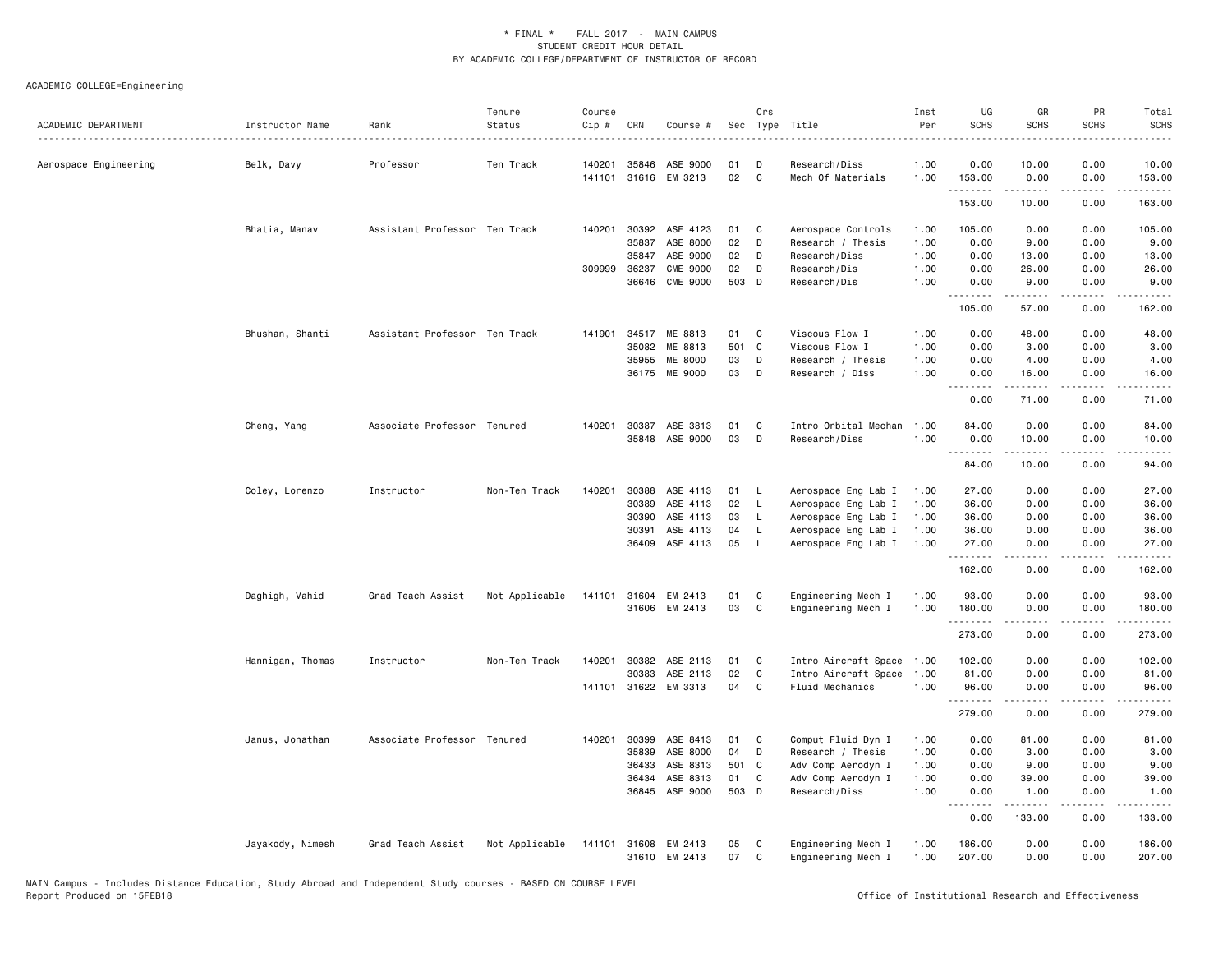| ACADEMIC DEPARTMENT   | Instructor Name  | Rank                          | Tenure<br>Status | Course<br>Cip # | CRN   | Course #              |    | Crs          | Sec Type Title                           | Inst<br>Per | UG<br><b>SCHS</b>  | GR<br><b>SCHS</b>                                                                                                                                            | PR<br><b>SCHS</b>     | Total<br><b>SCHS</b>    |
|-----------------------|------------------|-------------------------------|------------------|-----------------|-------|-----------------------|----|--------------|------------------------------------------|-------------|--------------------|--------------------------------------------------------------------------------------------------------------------------------------------------------------|-----------------------|-------------------------|
|                       |                  |                               |                  |                 |       |                       |    |              |                                          |             | <u>.</u>           |                                                                                                                                                              |                       |                         |
|                       |                  |                               |                  |                 |       |                       |    |              |                                          |             | 393.00             | 0.00                                                                                                                                                         | 0.00                  | 393.00                  |
| Aerospace Engineering | Jha, Ratneshwar  | Professor                     | Tenured          | 140201          | 30397 | ASE 6013              | 01 | E            | Directed Project in                      | 1.00        | 0.00               | 3.00                                                                                                                                                         | 0.00                  | 3.00                    |
|                       |                  |                               |                  |                 | 35840 | ASE 8000              | 05 | D            | Research / Thesis                        | 1.00        | 0.00               | 7.00                                                                                                                                                         | 0.00                  | 7.00                    |
|                       |                  |                               |                  |                 | 35850 | ASE 9000              | 05 | D            | Research/Diss                            | 1.00        | 0.00               | 16.00                                                                                                                                                        | 0.00                  | 16.00                   |
|                       |                  |                               |                  | 141101          | 35165 | EM 3213               | 05 | C            | Mech Of Materials                        | 1.00        | 78.00<br>.         | 0.00<br>$    -$                                                                                                                                              | 0.00<br>.             | 78.00<br>.              |
|                       |                  |                               |                  |                 |       |                       |    |              |                                          |             | 78.00              | 26.00                                                                                                                                                        | 0.00                  | 104.00                  |
|                       | Koenig, Keith    | Professor                     | Tenured          | 140201          | 30379 | ASE 1013              | 01 | B            | Intro to Aerospace E                     | 1.00        | 183.00             | 0.00                                                                                                                                                         | 0.00                  | 183.00                  |
|                       |                  |                               |                  |                 | 30381 | ASE 1501              | 02 | E            | Design Competition                       | 1.00        | 12.00              | 0.00                                                                                                                                                         | 0.00                  | 12.00                   |
|                       |                  |                               |                  |                 | 30395 | ASE 4533              | 01 | В            | Spacecraft Design I                      | 1.00        | 63.00              | 0.00                                                                                                                                                         | 0.00                  | 63.00                   |
|                       |                  |                               |                  |                 | 35841 | ASE 8000              | 06 | D            | Research / Thesis                        | 1.00        | 0.00               | 20.00                                                                                                                                                        | 0.00                  | 20.00                   |
|                       |                  |                               |                  |                 | 36751 | ASE 1013              | 02 | B            | Intro to Aerospace E                     | 1.00        | 195.00<br>.        | 0.00<br>-----                                                                                                                                                | 0.00<br>لأعامل        | 195.00<br>.             |
|                       |                  |                               |                  |                 |       |                       |    |              |                                          |             | 453.00             | 20.00                                                                                                                                                        | 0.00                  | 473.00                  |
|                       | Kota, Kalyan Raj | Grad Teach Assist             | Not Applicable   |                 |       | 141101 31609 EM 2413  | 06 | C            | Engineering Mech I                       | 1.00        | 174.00             | 0.00                                                                                                                                                         | 0.00                  | 174.00                  |
|                       |                  |                               |                  |                 |       |                       |    |              |                                          |             | .<br>174.00        | .<br>0.00                                                                                                                                                    | $\frac{1}{2}$<br>0.00 | .<br>174.00             |
|                       | Lacy, Thomas     | Professor                     | Tenured          | 140201          | 30385 | ASE 3233              | 01 | C            | Aero Structural Anal                     | 1.00        | 162.00             | 0.00                                                                                                                                                         | 0.00                  | 162.00                  |
|                       |                  |                               |                  |                 | 35842 | ASE 8000              | 07 | D            | Research / Thesis                        | 1.00        | 0.00               | 17.00                                                                                                                                                        | 0.00                  | 17.00                   |
|                       |                  |                               |                  |                 |       | 35852 ASE 9000        | 07 | D            | Research/Diss                            | 1.00        | 0.00               | 99.00                                                                                                                                                        | 0.00                  | 99.00                   |
|                       |                  |                               |                  |                 |       |                       |    |              |                                          |             | <u>.</u><br>162.00 | . <u>.</u><br>116.00                                                                                                                                         | $\frac{1}{2}$<br>0.00 | .<br>278.00             |
|                       | Lv, Yu           | Assistant Professor Ten Track |                  |                 |       | 140201 30386 ASE 3333 | 01 | C            | Aerothermodynamics                       | 1.00        | 162.00             | 0.00                                                                                                                                                         | 0.00                  | 162.00                  |
|                       |                  |                               |                  |                 |       |                       |    |              |                                          |             | .<br>162.00        | <u>.</u><br>0.00                                                                                                                                             | .<br>0.00             | $- - - - - -$<br>162.00 |
|                       | Moore, Timothy   | Instructor                    | Non-Ten Track    | 141101          | 31611 | EM 2433               | 01 | C            | Engineering Mech II                      | 1.00        | 117.00             | 0.00                                                                                                                                                         | 0.00                  | 117.00                  |
|                       |                  |                               |                  |                 | 31613 | EM 2433               | 03 | $\mathtt{C}$ | Engineering Mech II                      | 1.00        | 99.00              | 0.00                                                                                                                                                         | 0.00                  | 99.00                   |
|                       |                  |                               |                  |                 |       | 31615 EM 3213         | 01 | C            | Mech Of Materials                        | 1.00        | 69.00              | 0.00                                                                                                                                                         | 0.00                  | 69.00                   |
|                       |                  |                               |                  |                 |       |                       |    |              |                                          |             | .<br>285.00        | -----<br>0.00                                                                                                                                                | .<br>0.00             | .<br>285.00             |
|                       | Olsen, Gregory   | Instructor                    | Non-Ten Track    | 140201          | 30396 | ASE 4623              | 01 | C            | Aerospace Structural                     | 1.00        | 156.00             | 0.00                                                                                                                                                         | 0.00                  | 156.00                  |
|                       |                  |                               |                  | 141101          | 31617 | EM 3213               | 03 | $\mathtt{C}$ | Mech Of Materials                        | 1.00        | 210.00             | 0.00                                                                                                                                                         | 0.00                  | 210.00                  |
|                       |                  |                               |                  |                 |       | 31618 EM 3213         | 04 | C            | Mech Of Materials                        | 1.00        | 177.00             | 0.00                                                                                                                                                         | 0.00                  | 177.00                  |
|                       |                  |                               |                  |                 |       |                       |    |              |                                          |             | .<br>543.00        | $\frac{1}{2} \left( \frac{1}{2} \right) \left( \frac{1}{2} \right) \left( \frac{1}{2} \right) \left( \frac{1}{2} \right) \left( \frac{1}{2} \right)$<br>0.00 | .<br>0.00             | .<br>543.00             |
|                       |                  |                               |                  | 141101          | 31605 | EM 2413               | 02 | C            |                                          | 1.00        | 189.00             | 0.00                                                                                                                                                         | 0.00                  | 189.00                  |
|                       | Schemmel, Austin | Lecturer                      | Non-Ten Track    |                 |       | 31607 EM 2413         | 04 | C            | Engineering Mech I<br>Engineering Mech I | 1.00        | 327.00             | 0.00                                                                                                                                                         | 0.00                  | 327.00                  |
|                       |                  |                               |                  |                 |       |                       |    |              |                                          |             | .<br>516.00        | .<br>0.00                                                                                                                                                    | 0.00                  | $- - - - - -$<br>516.00 |
|                       | Sescu, Adrian    | Assistant Professor Ten Track |                  | 140201          | 30398 | ASE 8343              | 01 | C            | Incomp Vis Lam Flow                      | 1.00        | 0.00               | 93.00                                                                                                                                                        | 0.00                  | 93.00                   |
|                       |                  |                               |                  |                 | 35843 | ASE 8000              | 08 | D            | Research / Thesis                        | 1.00        | 0.00               | 4.00                                                                                                                                                         | 0.00                  | 4.00                    |
|                       |                  |                               |                  |                 | 35853 | ASE 9000              | 08 | D            | Research/Diss                            | 1.00        | 0.00               | 22.00                                                                                                                                                        | 0.00                  | 22.00                   |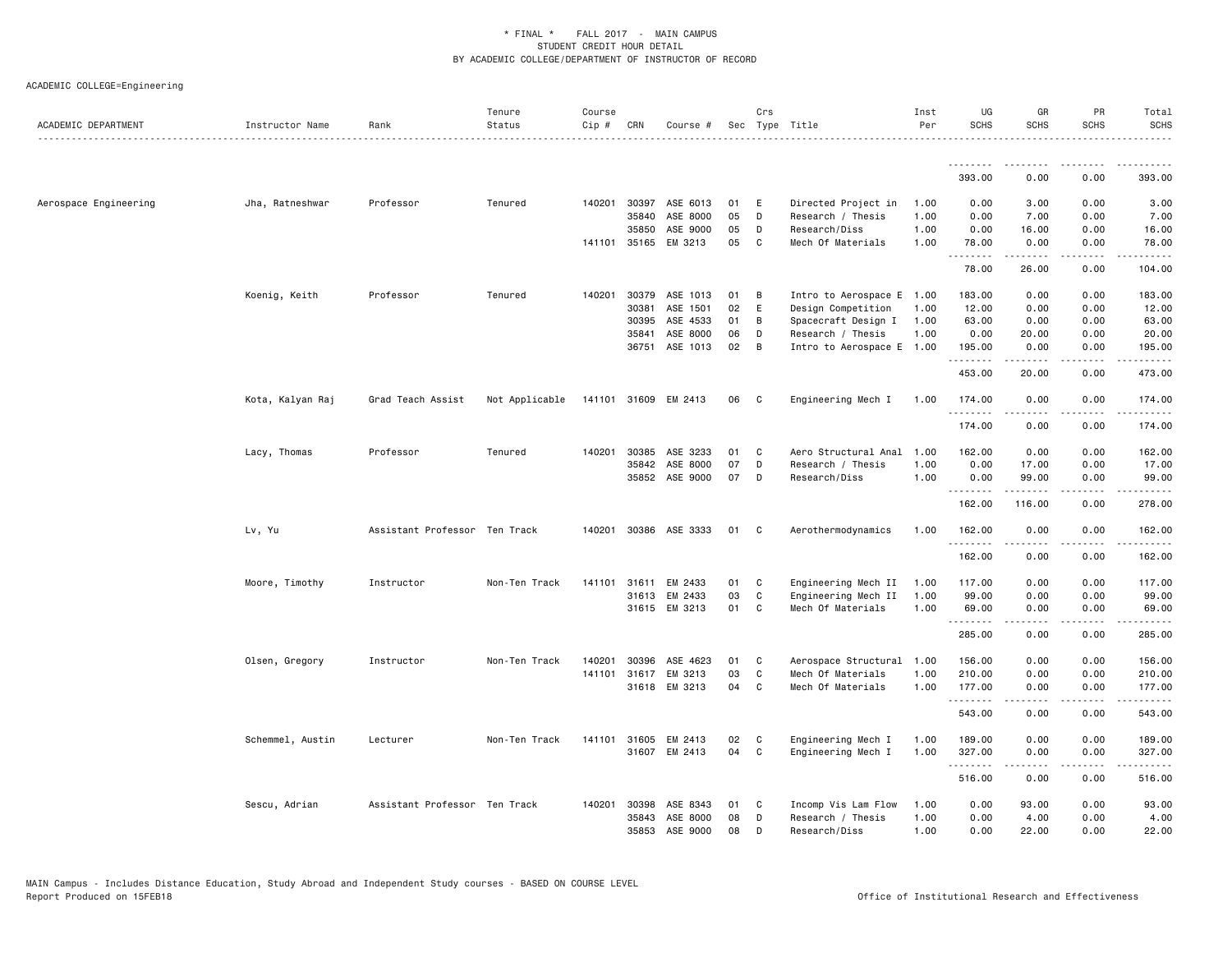| ACADEMIC DEPARTMENT                                          | Instructor Name  | Rank                              | Tenure<br>Status | Course<br>Cip # | CRN            | Course #           | Sec        | Crs            | Type Title                | Inst<br>Per  | UG<br><b>SCHS</b>                                                                                                         | GR<br><b>SCHS</b>                                                                                                                                             | PR<br><b>SCHS</b> | Total<br><b>SCHS</b>                                                                                                                                                                                                                                                                                                                                                                                                                                                                              |
|--------------------------------------------------------------|------------------|-----------------------------------|------------------|-----------------|----------------|--------------------|------------|----------------|---------------------------|--------------|---------------------------------------------------------------------------------------------------------------------------|---------------------------------------------------------------------------------------------------------------------------------------------------------------|-------------------|---------------------------------------------------------------------------------------------------------------------------------------------------------------------------------------------------------------------------------------------------------------------------------------------------------------------------------------------------------------------------------------------------------------------------------------------------------------------------------------------------|
|                                                              |                  |                                   |                  |                 |                |                    |            |                |                           |              | $\frac{1}{2} \left( \frac{1}{2} \right) \left( \frac{1}{2} \right) \left( \frac{1}{2} \right) \left( \frac{1}{2} \right)$ |                                                                                                                                                               |                   |                                                                                                                                                                                                                                                                                                                                                                                                                                                                                                   |
|                                                              |                  |                                   |                  |                 |                |                    |            |                |                           |              | 0.00                                                                                                                      | 119.00                                                                                                                                                        | 0.00              | 119.00                                                                                                                                                                                                                                                                                                                                                                                                                                                                                            |
| Aerospace Engineering                                        | Sullivan, Rani   | Associate Professor Tenured       |                  |                 | 140201 35844   | ASE 8000           | 09         | $\Box$         | Research / Thesis         | 1.00         | 0.00                                                                                                                      | 2.00                                                                                                                                                          | 0.00              | 2.00                                                                                                                                                                                                                                                                                                                                                                                                                                                                                              |
|                                                              |                  |                                   |                  |                 | 35854          | ASE 9000           | 09         | D              | Research/Diss             | 1.00         | 0.00                                                                                                                      | 9.00                                                                                                                                                          | 0.00              | 9.00                                                                                                                                                                                                                                                                                                                                                                                                                                                                                              |
|                                                              |                  |                                   |                  |                 | 141101 31623   | EM 3413            | 01         | $\mathbf{C}$   | Vibrations                | 1.00         | 135.00                                                                                                                    | 0.00                                                                                                                                                          | 0.00              | 135.00                                                                                                                                                                                                                                                                                                                                                                                                                                                                                            |
|                                                              |                  |                                   |                  |                 |                |                    |            |                |                           |              | .<br>135.00                                                                                                               | $- - - - -$<br>11.00                                                                                                                                          | .<br>0.00         | 146.00                                                                                                                                                                                                                                                                                                                                                                                                                                                                                            |
|                                                              | Thompson, David  | Non-Faculty                       | Tenured          | 140201          | 30393          | ASE 4343           | 01         | $\mathbf{C}$   | Compressible Aerody       | 1.00         | 162.00                                                                                                                    | 0.00                                                                                                                                                          | 0.00              | 162.00                                                                                                                                                                                                                                                                                                                                                                                                                                                                                            |
|                                                              |                  |                                   |                  |                 | 35855          | ASE 9000           | 10         | D              | Research/Diss             | 1.00         | 0.00                                                                                                                      | 23.00                                                                                                                                                         | 0.00              | 23.00                                                                                                                                                                                                                                                                                                                                                                                                                                                                                             |
|                                                              |                  |                                   |                  |                 | 36610          | ASE 7000           | 02 I       |                | Directed Indiv Study      | 1.00         | 0.00                                                                                                                      | 3.00                                                                                                                                                          | 0.00              | 3.00                                                                                                                                                                                                                                                                                                                                                                                                                                                                                              |
|                                                              |                  |                                   |                  |                 | 36644          | ASE 9000           | 502 D      |                | Research/Diss             | 1.00         | 0.00                                                                                                                      | 1.00                                                                                                                                                          | 0.00              | 1.00                                                                                                                                                                                                                                                                                                                                                                                                                                                                                              |
|                                                              |                  |                                   |                  |                 | 309999 36452   | <b>CME 9000</b>    | 502 D      |                | Research/Dis              | 1.00         | 0.00                                                                                                                      | 1.00                                                                                                                                                          | 0.00              | 1.00                                                                                                                                                                                                                                                                                                                                                                                                                                                                                              |
|                                                              |                  |                                   |                  |                 |                |                    |            |                |                           |              | .<br>162.00                                                                                                               | $\frac{1}{2} \left( \frac{1}{2} \right) \left( \frac{1}{2} \right) \left( \frac{1}{2} \right) \left( \frac{1}{2} \right) \left( \frac{1}{2} \right)$<br>28.00 | .<br>0.00         | 190.00                                                                                                                                                                                                                                                                                                                                                                                                                                                                                            |
|                                                              | Walker, Calvin   | Instructor                        | Non-Ten Track    | 140201          | 30380          | ASE 1501           | 01         | - E            | Design Competition        | 0.50         | 4.50                                                                                                                      | 0.00                                                                                                                                                          | 0.00              | 4.50                                                                                                                                                                                                                                                                                                                                                                                                                                                                                              |
|                                                              |                  |                                   |                  |                 | 30394          | ASE 4513           | 01         | B              | Aircraft Design I         | 1.00         | 99.00                                                                                                                     | 0.00                                                                                                                                                          | 0.00              | 99.00                                                                                                                                                                                                                                                                                                                                                                                                                                                                                             |
|                                                              |                  |                                   |                  |                 | 36425          | ASE 4163           | 01         | $\mathbf{C}$   | Intro to Flight Test 1.00 |              | 21.00                                                                                                                     | 0.00                                                                                                                                                          | 0.00              | 21.00                                                                                                                                                                                                                                                                                                                                                                                                                                                                                             |
|                                                              |                  |                                   |                  |                 | 36426          | ASE 6163           | 01         | $\mathbf{C}$   | Intro to Flight Test 1.00 |              | 0.00                                                                                                                      | 27.00                                                                                                                                                         | 0.00              | 27.00                                                                                                                                                                                                                                                                                                                                                                                                                                                                                             |
|                                                              |                  |                                   |                  |                 | 36442          | ASE 4990           | 01         | C.             | Special Topic In ASE 1.00 |              | 39.00                                                                                                                     | 0.00                                                                                                                                                          | 0.00              | 39.00                                                                                                                                                                                                                                                                                                                                                                                                                                                                                             |
|                                                              |                  |                                   |                  |                 | 36443          | ASE 6990           | 01         | C              | Special Topic In ASE 1.00 |              | 0.00                                                                                                                      | 75.00                                                                                                                                                         | 0.00              | 75.00                                                                                                                                                                                                                                                                                                                                                                                                                                                                                             |
|                                                              |                  |                                   |                  |                 | 37068          | ASE 7000           | 501 I      |                | Directed Indiv Study 1.00 |              | 0.00                                                                                                                      | 3.00                                                                                                                                                          | 0.00              | 3.00                                                                                                                                                                                                                                                                                                                                                                                                                                                                                              |
|                                                              |                  |                                   |                  |                 |                |                    |            |                |                           |              | .<br>163.50                                                                                                               | .<br>105.00                                                                                                                                                   | .<br>0.00         | 268.50                                                                                                                                                                                                                                                                                                                                                                                                                                                                                            |
|                                                              |                  |                                   |                  |                 |                |                    |            |                |                           |              |                                                                                                                           |                                                                                                                                                               |                   |                                                                                                                                                                                                                                                                                                                                                                                                                                                                                                   |
|                                                              | Walters, Andrew  | Instructor                        | Non-Ten Track    | 141101          | 31612<br>31614 | EM 2433<br>EM 2433 | 02 C<br>04 | $\mathbf{C}$   | Engineering Mech II       | 1.00<br>1.00 | 177.00<br>183.00                                                                                                          | 0.00<br>0.00                                                                                                                                                  | 0.00<br>0.00      | 177.00<br>183.00                                                                                                                                                                                                                                                                                                                                                                                                                                                                                  |
|                                                              |                  |                                   |                  |                 |                |                    |            |                | Engineering Mech II       | 1.00         |                                                                                                                           |                                                                                                                                                               |                   | 45.00                                                                                                                                                                                                                                                                                                                                                                                                                                                                                             |
|                                                              |                  |                                   |                  |                 |                | 35166 EM 2413      | H01 C      |                | Engineering Mech I        |              | 45.00<br>.                                                                                                                | 0.00<br>.                                                                                                                                                     | 0.00<br>.         |                                                                                                                                                                                                                                                                                                                                                                                                                                                                                                   |
|                                                              |                  |                                   |                  |                 |                |                    |            |                |                           |              | 405.00                                                                                                                    | 0.00                                                                                                                                                          | 0.00              | 405.00                                                                                                                                                                                                                                                                                                                                                                                                                                                                                            |
|                                                              | Weed, Richard    | Research Assoc Prof Non-Ten Track |                  | 140201          | 36450          | ASE 8000           | 11         | D              | Research / Thesis         | 1.00         | 0.00                                                                                                                      | 3.00                                                                                                                                                          | 0.00              | 3.00                                                                                                                                                                                                                                                                                                                                                                                                                                                                                              |
|                                                              |                  |                                   |                  |                 |                | 36460 ASE 7000     | 01         | $\blacksquare$ | Directed Indiv Study 1.00 |              | 0.00                                                                                                                      | 3.00                                                                                                                                                          | 0.00              | 3.00                                                                                                                                                                                                                                                                                                                                                                                                                                                                                              |
|                                                              |                  |                                   |                  |                 |                |                    |            |                |                           |              | $\sim$ $\sim$ $\sim$<br>0.00                                                                                              | 6.00                                                                                                                                                          | 0.00              | 6.00                                                                                                                                                                                                                                                                                                                                                                                                                                                                                              |
|                                                              | Zangeneh, Sepehr | Grad Teach Assist                 | Not Applicable   | 141101          | 31619          | EM 3313            | 01         | C.             | Fluid Mechanics           | 1.00         | 129.00                                                                                                                    | 0.00                                                                                                                                                          | 0.00              | 129.00                                                                                                                                                                                                                                                                                                                                                                                                                                                                                            |
|                                                              |                  |                                   |                  |                 | 31621          | EM 3313            | 03         | C              | Fluid Mechanics           | 1.00         | 174.00                                                                                                                    | 0.00                                                                                                                                                          | 0.00              | 174.00                                                                                                                                                                                                                                                                                                                                                                                                                                                                                            |
|                                                              |                  |                                   |                  |                 |                |                    |            |                |                           |              | . <b>.</b><br>303.00                                                                                                      | .<br>0.00                                                                                                                                                     | $\cdots$<br>0.00  | <u>.</u><br>303.00                                                                                                                                                                                                                                                                                                                                                                                                                                                                                |
| -----------------------------------<br>Aerospace Engineering |                  |                                   |                  |                 |                |                    |            |                |                           |              | ========<br>4990.50                                                                                                       | ========<br>712.00                                                                                                                                            | ========<br>0.00  | $\begin{array}{cccccccccc} \multicolumn{2}{c}{} & \multicolumn{2}{c}{} & \multicolumn{2}{c}{} & \multicolumn{2}{c}{} & \multicolumn{2}{c}{} & \multicolumn{2}{c}{} & \multicolumn{2}{c}{} & \multicolumn{2}{c}{} & \multicolumn{2}{c}{} & \multicolumn{2}{c}{} & \multicolumn{2}{c}{} & \multicolumn{2}{c}{} & \multicolumn{2}{c}{} & \multicolumn{2}{c}{} & \multicolumn{2}{c}{} & \multicolumn{2}{c}{} & \multicolumn{2}{c}{} & \multicolumn{2}{c}{} & \multicolumn{2}{c}{} & \mult$<br>5702.50 |
| ----------------------------------                           |                  |                                   |                  |                 |                |                    |            |                |                           |              | ========                                                                                                                  | $=$ ========                                                                                                                                                  | <b>ESSESSE</b>    | ==========                                                                                                                                                                                                                                                                                                                                                                                                                                                                                        |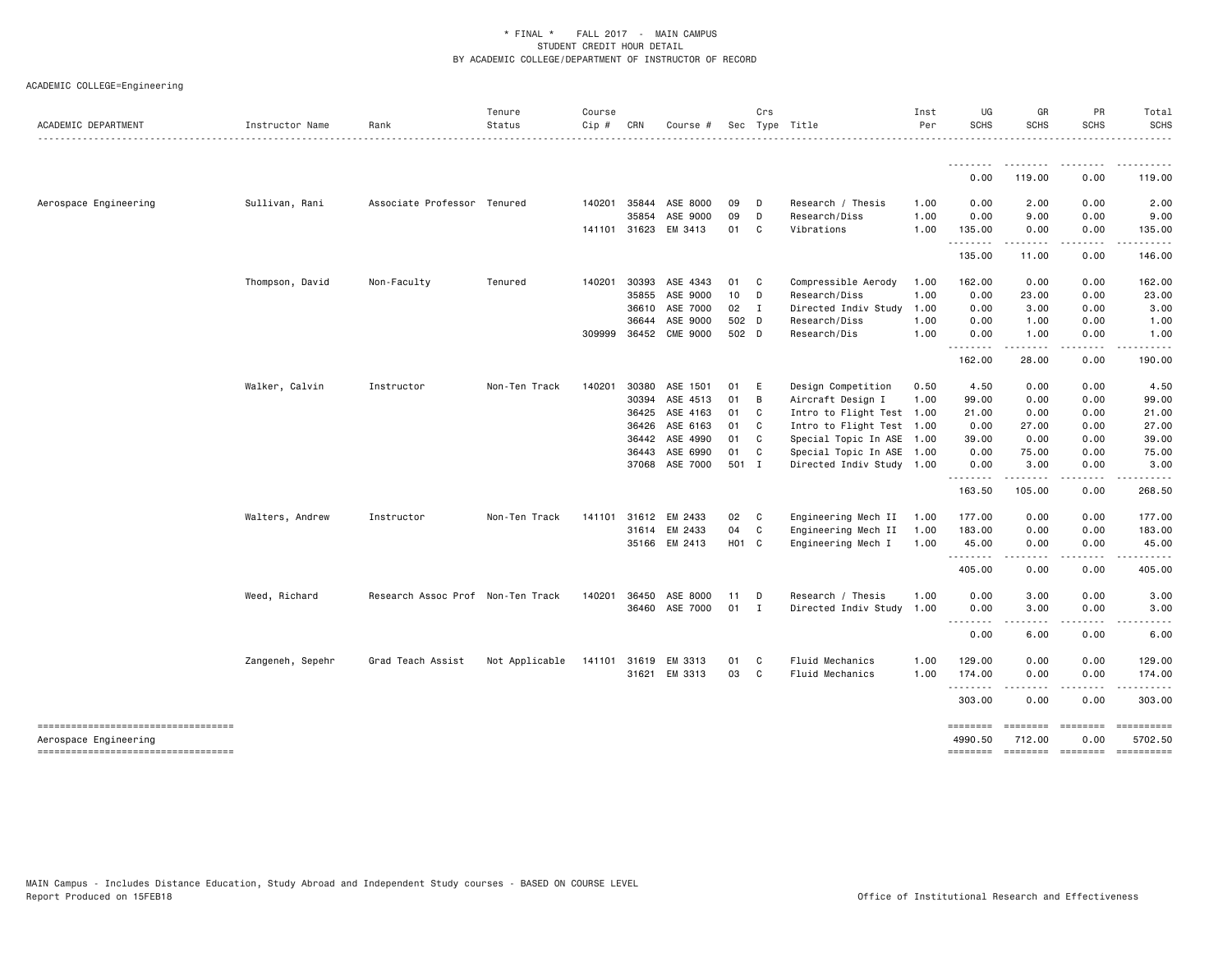| ACADEMIC DEPARTMENT                                        | Instructor Name    | Rank                          | Tenure<br>Status | Course<br>Cip # | CRN   | Course #       | Sec | Crs            | Type Title                | Inst<br>Per | UG<br><b>SCHS</b> | GR<br><b>SCHS</b>                                                                                                                                            | PR<br><b>SCHS</b> | Total<br><b>SCHS</b>                          |
|------------------------------------------------------------|--------------------|-------------------------------|------------------|-----------------|-------|----------------|-----|----------------|---------------------------|-------------|-------------------|--------------------------------------------------------------------------------------------------------------------------------------------------------------|-------------------|-----------------------------------------------|
|                                                            |                    |                               |                  |                 |       |                |     |                |                           |             |                   |                                                                                                                                                              |                   | <u>.</u>                                      |
| Ag & Bio Engineering                                       | Elder, Steven      | Professor                     | Tenured          | 140301          |       | 35176 ABE 4000 | 01  | $\blacksquare$ | Directed Indiv Study      | 1.00        | 3.00              | 0.00                                                                                                                                                         | 0.00              | 3.00                                          |
|                                                            |                    |                               |                  |                 | 35178 | ABE 8000       | 02  | D              | Research / Thesis         | 1.00        | 0.00              | 6.00                                                                                                                                                         | 0.00              | 6.00                                          |
|                                                            |                    |                               |                  |                 | 35195 | ABE 9000       | 08  | D              | Research / Diss           | 1.00        | 0.00              | 9.00                                                                                                                                                         | 0.00              | 9.00                                          |
|                                                            |                    |                               |                  |                 | 36961 | ABE 4000       | 11  | I              | Directed Indiv Study      | 1.00        | 3.00              | 0.00                                                                                                                                                         | 0.00              | 3.00                                          |
|                                                            |                    |                               |                  | 140501          | 30038 | ABE 4613       | 01  | C              | Biomechanics              | 1.00        | 243.00            | 0.00                                                                                                                                                         | 0.00              | 243.00                                        |
|                                                            |                    |                               |                  |                 | 30049 | ABE 6613       | 01  | C              | Biomechanics              | 1.00        | 0.00              | 9.00                                                                                                                                                         | 0.00              | 9.00                                          |
|                                                            |                    |                               |                  |                 |       | 30052 ABE 8511 | 01  | C              | Jrnl Rev Biomed Eng       | 1.00        | 0.00<br>.         | 9.00<br>-----                                                                                                                                                | 0.00<br>.         | 9.00<br>.                                     |
|                                                            |                    |                               |                  |                 |       |                |     |                |                           |             | 249.00            | 33.00                                                                                                                                                        | 0.00              | 282.00                                        |
|                                                            | Parajuli, Prem     | Associate Professor Tenured   |                  | 140301          | 35198 | ABE 9000       | 11  | D              | Research / Diss           | 1.00        | 0.00              | 1.00                                                                                                                                                         | 0.00              | 1.00                                          |
|                                                            |                    |                               |                  | 150699          |       | 30017 ABE 1863 | 01  | C              | Eng Tech In Ag            | 1.00        | 168.00<br>.       | 0.00<br>$\frac{1}{2} \left( \frac{1}{2} \right) \left( \frac{1}{2} \right) \left( \frac{1}{2} \right) \left( \frac{1}{2} \right) \left( \frac{1}{2} \right)$ | 0.00<br>.         | 168.00<br>.                                   |
|                                                            |                    |                               |                  |                 |       |                |     |                |                           |             | 168.00            | 1.00                                                                                                                                                         | 0.00              | 169.00                                        |
|                                                            | Prabhu, Rajkumar   | Assistant Professor Ten Track |                  | 140301          | 35184 | ABE 8000       | 08  | D              | Research / Thesis         | 1.00        | 0.00              | 15.00                                                                                                                                                        | 0.00              | 15.00                                         |
|                                                            |                    |                               |                  |                 | 35200 | ABE 9000       | 13  | D              | Research / Diss           | 1.00        | 0.00              | 50.00                                                                                                                                                        | 0.00              | 50.00                                         |
|                                                            |                    |                               |                  |                 | 36615 | ABE 7000       | 02  | $\mathbf{I}$   | Directed Indiv Study      | 1.00        | 0.00              | 3.00                                                                                                                                                         | 0.00              | 3.00                                          |
|                                                            |                    |                               |                  | 140501          |       | 30024 ABE 3303 | 01  | C              | Transport in Bio Eng 1.00 |             | 69.00             | 0.00                                                                                                                                                         | 0.00              | 69.00<br>$\frac{1}{2}$                        |
|                                                            |                    |                               |                  |                 |       |                |     |                |                           |             | .<br>69.00        | 68.00                                                                                                                                                        | ----<br>0.00      | 137.00                                        |
|                                                            | To, Suminto        | Professor                     | Tenured          | 140301          | 35189 | ABE 9000       | 02  | D              | Research / Diss           | 1.00        | 0.00              | 1.00                                                                                                                                                         | 0.00              | 1.00                                          |
|                                                            |                    |                               |                  | 140501          | 30025 | ABE 3413       | 01  | C              | Bioinstrumentation I 1.00 |             | 228.00            | 0.00                                                                                                                                                         | 0.00              | 228.00                                        |
|                                                            |                    |                               |                  |                 | 30026 | ABE 3413       | 02  | к              | Bioinstrumentation I 1.00 |             | 0.00              | 0.00                                                                                                                                                         | 0.00              | 0.00                                          |
|                                                            |                    |                               |                  |                 | 30027 | ABE 3413       | 03  | К              | Bioinstrumentation I 1.00 |             | 0.00<br><u>.</u>  | 0.00<br>$\frac{1}{2}$                                                                                                                                        | 0.00<br>- - - -   | 0.00<br>$- - - - -$                           |
|                                                            |                    |                               |                  |                 |       |                |     |                |                           |             | 228.00            | 1.00                                                                                                                                                         | 0.00              | 229.00                                        |
|                                                            | Warnock, James     | Non-Employee                  | Not Applicable   | 140301          |       | 35208 ABE 8000 | 15  | D              | Research / Thesis         | 1.00        | 0.00<br>--------  | 9.00                                                                                                                                                         | 0.00<br>$   -$    | 9.00                                          |
|                                                            |                    |                               |                  |                 |       |                |     |                |                           |             | 0.00              | 9.00                                                                                                                                                         | 0.00              | 9.00                                          |
|                                                            | Williams, Lakiesha | Associate Professor Tenured   |                  | 140301          | 35191 | ABE 9000       | 04  | D              | Research / Diss           | 1.00        | 0.00              | 9.00                                                                                                                                                         | 0.00              | 9.00                                          |
|                                                            |                    |                               |                  |                 | 35209 | ABE 8000       | 16  | D              | Research / Thesis         | 1.00        | 0.00              | 11.00                                                                                                                                                        | 0.00              | 11.00                                         |
|                                                            |                    |                               |                  |                 | 35553 | ABE 4000       | 02  | I              | Directed Indiv Study      | 1.00        | 3.00              | 0.00                                                                                                                                                         | 0.00              | 3.00                                          |
|                                                            |                    |                               |                  |                 | 36363 | ABE 7000       | 01  | I              | Directed Indiv Study 1.00 |             | 0.00<br>.         | 3.00                                                                                                                                                         | 0.00<br>.         | 3.00<br>$\frac{1}{2}$                         |
|                                                            |                    |                               |                  |                 |       |                |     |                |                           |             | 3.00              | 23.00                                                                                                                                                        | 0.00              | 26.00                                         |
| ----------------------------------                         |                    |                               |                  |                 |       |                |     |                |                           |             | ========          | ========                                                                                                                                                     | $= 222222222$     |                                               |
| Ag & Bio Engineering<br>---------------------------------- |                    |                               |                  |                 |       |                |     |                |                           |             | 717.00            | 135,00                                                                                                                                                       | 0.00              | 852.00<br>-------- ------- -------- --------- |
|                                                            |                    |                               |                  |                 |       |                |     |                |                           |             |                   |                                                                                                                                                              |                   |                                               |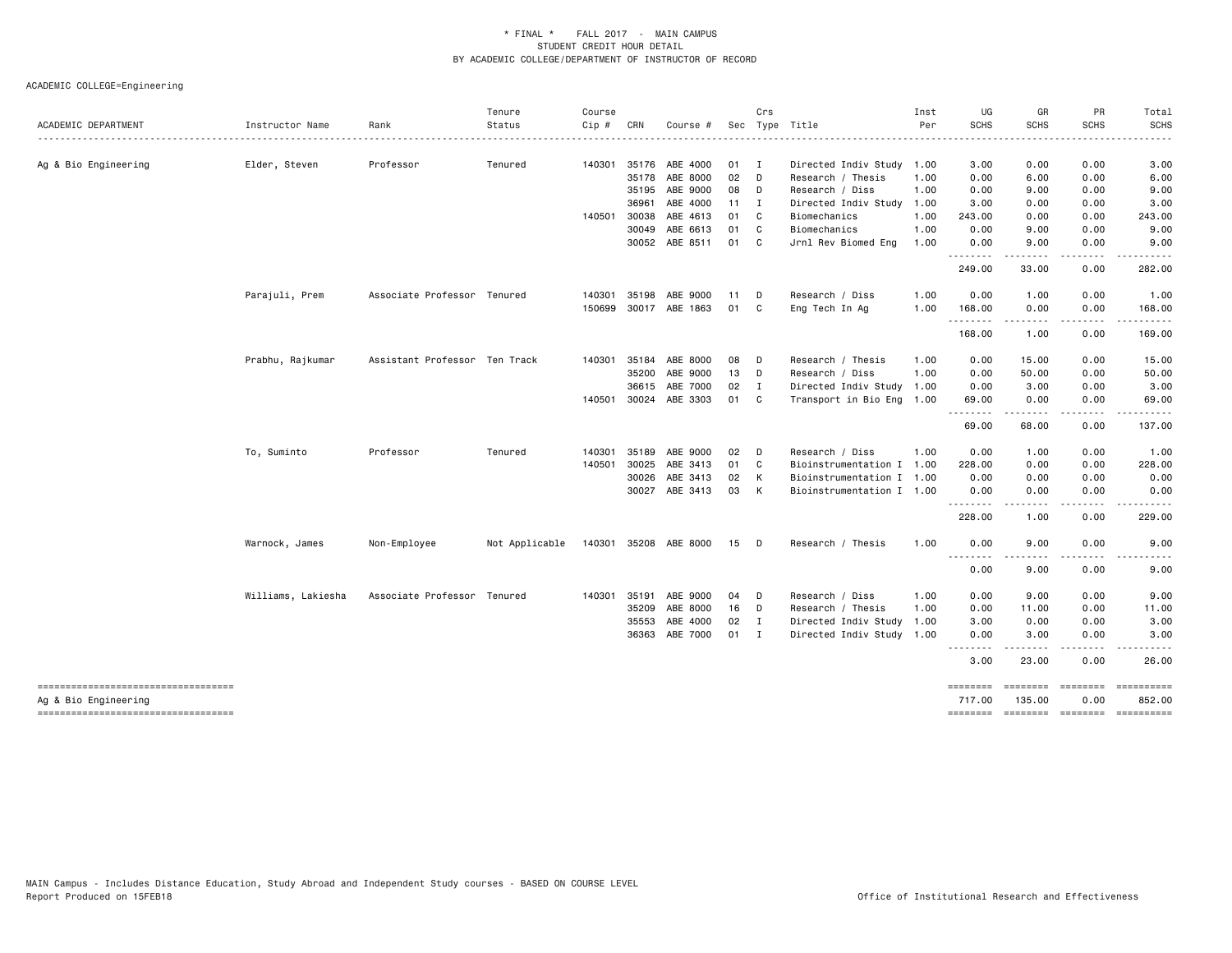| ACADEMIC DEPARTMENT               | Instructor Name<br>. | Rank                          | Tenure<br>Status | Course<br>Cip # | CRN   | Course #             |        | Crs          | Sec Type Title            | Inst<br>Per | UG<br><b>SCHS</b> | GR<br><b>SCHS</b>                                                                                                                                             | PR<br><b>SCHS</b>                   | Total<br><b>SCHS</b>                                                                                                                                           |
|-----------------------------------|----------------------|-------------------------------|------------------|-----------------|-------|----------------------|--------|--------------|---------------------------|-------------|-------------------|---------------------------------------------------------------------------------------------------------------------------------------------------------------|-------------------------------------|----------------------------------------------------------------------------------------------------------------------------------------------------------------|
| Civil & Environmental Engineering | Aleithawe, Imad      | Lecturer                      | Non-Ten Track    |                 |       | 140801 30694 CE 4703 | 01     | C            | Constr Eng Managemen 1.00 |             | 228.00            | 0.00                                                                                                                                                          | 0.00                                | 228.00                                                                                                                                                         |
|                                   |                      |                               |                  |                 |       |                      |        |              |                           |             | .<br>228.00       | .<br>0.00                                                                                                                                                     | $\frac{1}{2}$<br>0.00               | $\frac{1}{2} \left( \frac{1}{2} \right) \left( \frac{1}{2} \right) \left( \frac{1}{2} \right) \left( \frac{1}{2} \right) \left( \frac{1}{2} \right)$<br>228.00 |
|                                   | Ellithy, Ghada       | Lecturer                      | Non-Ten Track    | 140801          | 36445 | CE 6483              | 01     | C            | Geosynthetics             | 1.00        | 0.00              | 12.00                                                                                                                                                         | 0.00                                | 12.00                                                                                                                                                          |
|                                   |                      |                               |                  |                 |       | 36446 CE 6483        | 501 C  |              | Geosynthetics             | 1.00        | 0.00<br>.         | 24.00<br>2.2.2.2.2                                                                                                                                            | 0.00<br>.                           | 24.00<br>.                                                                                                                                                     |
|                                   |                      |                               |                  |                 |       |                      |        |              |                           |             | 0.00              | 36.00                                                                                                                                                         | 0.00                                | 36.00                                                                                                                                                          |
|                                   | Freyne, Seamus       | Associate Professor Tenured   |                  | 140101          | 32283 | GE 1501              | 02     | E            | Engineering Design C 1.00 |             | 50.00             | 0.00                                                                                                                                                          | 0.00                                | 50.00                                                                                                                                                          |
|                                   |                      |                               |                  | 140801          | 30698 | CE 4963              | 01     | C            | Steel Structures I        | 1.00        | 114.00            | 0.00                                                                                                                                                          | 0.00                                | 114.00                                                                                                                                                         |
|                                   |                      |                               |                  |                 | 35217 | CE 8000              | 501    | D            | Research / Thesis         | 1.00        | 0.00              | 4.00                                                                                                                                                          | 0.00                                | 4.00                                                                                                                                                           |
|                                   |                      |                               |                  |                 | 35248 | CE 4993              | 01     | C            | Prestr Concr Structu 1.00 |             | 27.00             | 0.00                                                                                                                                                          | 0.00                                | 27.00                                                                                                                                                          |
|                                   |                      |                               |                  |                 | 35249 | CE 6993              | 501 C  |              | Prestr Concr Structu      | 1.00        | 0.00              | 45.00                                                                                                                                                         | 0.00                                | 45.00                                                                                                                                                          |
|                                   |                      |                               |                  |                 | 35278 | CE 9000              | 501 D  |              | Research / Diss           | 1.00        | 0.00              | 11.00                                                                                                                                                         | 0.00                                | 11.00                                                                                                                                                          |
|                                   |                      |                               |                  |                 | 35471 | CE 6993              | 01     | C            | Prestr Concr Structu 1.00 |             | 0.00              | 3.00                                                                                                                                                          | 0.00                                | 3.00                                                                                                                                                           |
|                                   |                      |                               |                  |                 | 36432 | CE 7000              | 503 I  |              | Directed Indiv Study 1.00 |             | 0.00<br>.         | 1.00<br>المتمام المتعاد                                                                                                                                       | 0.00<br>.                           | 1.00<br>.                                                                                                                                                      |
|                                   |                      |                               |                  |                 |       |                      |        |              |                           |             | 191.00            | 64.00                                                                                                                                                         | 0.00                                | 255.00                                                                                                                                                         |
|                                   | Gonzalez, Carlos     | Lecturer                      | Non-Ten Track    | 140801          | 30700 | CE 6103              | 01     | C            | Pavement Mat & Des        | 1.00        | 0.00              | 3.00                                                                                                                                                          | 0.00                                | 3.00                                                                                                                                                           |
|                                   |                      |                               |                  |                 | 36360 | CE 6103              | 501 C  |              | Pavement Mat & Des        | 1.00        | 0.00              | 9.00                                                                                                                                                          | 0.00                                | 9.00                                                                                                                                                           |
|                                   |                      |                               |                  |                 |       | 140804 30689 CE 4103 | 01     | C            | Pavement Mat & Des        | 1.00        | 72.00             | 0.00                                                                                                                                                          | 0.00                                | 72.00                                                                                                                                                          |
|                                   |                      |                               |                  |                 |       |                      |        |              |                           |             | .<br>72.00        | . <u>.</u><br>12.00                                                                                                                                           | .<br>0.00                           | .<br>84.00                                                                                                                                                     |
|                                   | Gude, Veera          | Associate Professor Ten Track |                  | 140801          | 30696 | CE 4883              | 01     | C            | Engrd. Environmental 1.00 |             | 111.00            | 0.00                                                                                                                                                          | 0.00                                | 111.00                                                                                                                                                         |
|                                   |                      |                               |                  |                 | 30706 | CE 6883              | 01     | C            | Engrd. Environmental      | 1.00        | 0.00              | 9.00                                                                                                                                                          | 0.00                                | 9.00                                                                                                                                                           |
|                                   |                      |                               |                  |                 | 34493 | CE 8823              | 01     | C            | Un Pro-Op Env Eng II 1.00 |             | 0.00              | 9.00                                                                                                                                                          | 0.00                                | 9.00                                                                                                                                                           |
|                                   |                      |                               |                  |                 | 35059 | CE 8823              | 501 C  |              | Un Pro-Op Env Eng II      | 1.00        | 0.00              | 15.00                                                                                                                                                         | 0.00                                | 15.00                                                                                                                                                          |
|                                   |                      |                               |                  |                 | 35264 | CE 8000              | 502 D  |              | Research / Thesis         | 1.00        | 0.00              | 1.00                                                                                                                                                          | 0.00                                | 1.00                                                                                                                                                           |
|                                   |                      |                               |                  |                 | 35806 | CE 8000              | 02     | D            | Research / Thesis         | 1.00        | 0.00              | 1.00                                                                                                                                                          | 0.00                                | 1.00                                                                                                                                                           |
|                                   |                      |                               |                  |                 | 35939 | CE 9000              | 02     | D            | Research / Diss           | 1.00        | 0.00              | 3.00                                                                                                                                                          | 0.00                                | 3.00<br>.                                                                                                                                                      |
|                                   |                      |                               |                  |                 |       |                      |        |              |                           |             | .<br>111.00       | $\frac{1}{2} \left( \frac{1}{2} \right) \left( \frac{1}{2} \right) \left( \frac{1}{2} \right) \left( \frac{1}{2} \right) \left( \frac{1}{2} \right)$<br>38.00 | $\sim$ $\sim$ $\sim$ $\sim$<br>0.00 | 149.00                                                                                                                                                         |
|                                   | Gullett, Philip      | Associate Professor Tenured   |                  | 140801          | 34489 | CE 4923              | 01     | C            | Structural Dynamics       | 1.00        | 21.00             | 0.00                                                                                                                                                          | 0.00                                | 21.00                                                                                                                                                          |
|                                   |                      |                               |                  |                 | 34490 | CE 6923              | 01     | C            | Structural Dynamics       | 1.00        | 0.00              | 6.00                                                                                                                                                          | 0.00                                | 6.00                                                                                                                                                           |
|                                   |                      |                               |                  |                 | 35048 | CE 6923              | 501 C  |              | Structural Dynamics       | 1.00        | 0.00              | 30.00                                                                                                                                                         | 0.00                                | 30.00                                                                                                                                                          |
|                                   |                      |                               |                  |                 | 35280 | CE 9000              | 503 D  |              | Research / Diss           | 1.00        | 0.00              | 1.00                                                                                                                                                          | 0.00                                | 1.00                                                                                                                                                           |
|                                   |                      |                               |                  |                 | 36907 | CE 4000              | $10$ I |              | Directed Indiv Study      | 1.00        | 3.00              | 0.00                                                                                                                                                          | 0.00                                | 3.00                                                                                                                                                           |
|                                   |                      |                               |                  |                 | 36919 | CE 7000              | 505 I  |              | Directed Indiv Study      | 1.00        | 0.00              | 3.00                                                                                                                                                          | 0.00                                | 3.00                                                                                                                                                           |
|                                   |                      |                               |                  | 140803 30683    |       | CE 3603              | 01     | C            | Structural Mech           | 1.00        | 252.00<br>.       | 0.00                                                                                                                                                          | 0.00                                | 252.00                                                                                                                                                         |
|                                   |                      |                               |                  |                 |       |                      |        |              |                           |             | 276.00            | 40.00                                                                                                                                                         | 0.00                                | 316.00                                                                                                                                                         |
|                                   | Howard, Isaac        | Professor                     | Tenured          | 140801 35281    |       | CE 9000              | 504 D  |              | Research / Diss           | 1.00        | 0.00              | 4.00                                                                                                                                                          | 0.00                                | 4.00                                                                                                                                                           |
|                                   |                      |                               |                  |                 | 35808 | CE 8000              | 04     | D            | Research / Thesis         | 1.00        | 0.00              | 5.00                                                                                                                                                          | 0.00                                | 5.00                                                                                                                                                           |
|                                   |                      |                               |                  |                 | 35941 | CE 9000              | 04     | D            | Research / Diss           | 1.00        | 0.00              | 12.00                                                                                                                                                         | 0.00                                | 12.00                                                                                                                                                          |
|                                   |                      |                               |                  |                 | 36282 | CE 7000              | 501 I  |              | Directed Indiv Study      | 1.00        | 0.00              | 3.00                                                                                                                                                          | 0.00                                | 3.00                                                                                                                                                           |
|                                   |                      |                               |                  |                 | 36283 | CE 7000              | 502 I  |              | Directed Indiv Study      | 1.00        | 0.00              | 3.00                                                                                                                                                          | 0.00                                | 3.00                                                                                                                                                           |
|                                   |                      |                               |                  |                 | 36703 | CE 7000              | 01     | $\mathbf{I}$ | Directed Indiv Study      | 1.00        | 0.00              | 3.00                                                                                                                                                          | 0.00                                | 3.00                                                                                                                                                           |
|                                   |                      |                               |                  |                 | 36704 | CE 7000              | 02     | $\mathbf{I}$ | Directed Indiv Study      | 1.00        | 0.00              | 3.00                                                                                                                                                          | 0.00                                | 3.00                                                                                                                                                           |
|                                   |                      |                               |                  | 140899          | 34491 | CE 8303              | 01     | C            | Mat'l Characterizati 1.00 |             | 0.00              | 21.00                                                                                                                                                         | 0.00                                | 21.00                                                                                                                                                          |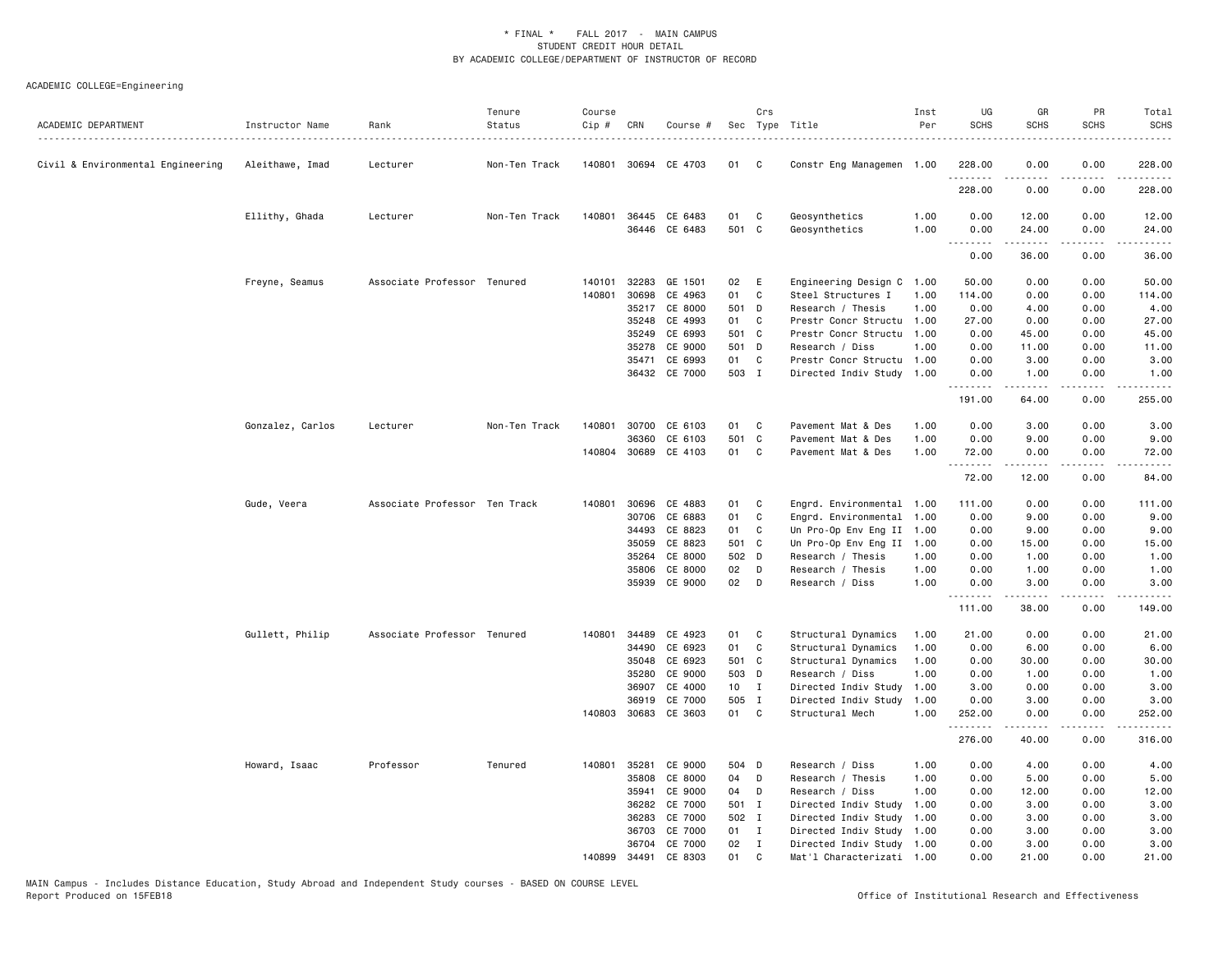| ACADEMIC DEPARTMENT               | Instructor Name                  | Rank                                              | Tenure<br>Status | Course<br>$Cip$ # | CRN          | Course #             |       | Crs          | Sec Type Title            | Inst<br>Per | UG<br><b>SCHS</b> | GR<br><b>SCHS</b>                                                                                                                                             | PR<br><b>SCHS</b> | Total<br><b>SCHS</b>      |
|-----------------------------------|----------------------------------|---------------------------------------------------|------------------|-------------------|--------------|----------------------|-------|--------------|---------------------------|-------------|-------------------|---------------------------------------------------------------------------------------------------------------------------------------------------------------|-------------------|---------------------------|
| Civil & Environmental Engineering | Howard, Isaac                    | Professor                                         | Tenured          |                   |              | 140899 35057 CE 8303 | 501 C |              | Mat'l Characterizati 1.00 |             | 0.00              | 45.00                                                                                                                                                         | 0.00              | 45.00                     |
|                                   |                                  |                                                   |                  |                   |              |                      |       |              |                           |             | 0.00              | 99.00                                                                                                                                                         | 0.00              | 99.00                     |
|                                   | King, Herbert                    | Instructor                                        | Non-Ten Track    | 140801            | 30691        | CE 4233              | 01    | C            | Control Surveys           | 1.00        | 54.00             | 0.00                                                                                                                                                          | 0.00              | 54.00                     |
|                                   |                                  |                                                   |                  | 143801            | 30672        | CE 2213              | 01    | $\mathtt{C}$ | Surveying                 | 1.00        | 279.00            | 0.00                                                                                                                                                          | 0.00              | 279.00                    |
|                                   |                                  |                                                   |                  |                   | 30673        | CE 2213              | 02    | К            | Surveying                 | 1.00        | 0.00              | 0.00                                                                                                                                                          | 0.00              | 0.00                      |
|                                   |                                  |                                                   |                  |                   | 30674        | CE 2213              | 03    | К            | Surveying                 | 1.00        | 0.00              | 0.00                                                                                                                                                          | 0.00              | 0.00                      |
|                                   |                                  |                                                   |                  |                   | 30675        | CE 2213              | 04    | К            | Surveying                 | 1.00        | 0.00              | 0.00                                                                                                                                                          | 0.00              | 0.00                      |
|                                   |                                  |                                                   |                  |                   |              | 30676 CE 2213        | 05    | К            | Surveying                 | 1.00        | 0.00<br>.         | 0.00<br>-----                                                                                                                                                 | 0.00<br>.         | 0.00<br>.                 |
|                                   |                                  |                                                   |                  |                   |              |                      |       |              |                           |             | 333.00            | 0.00                                                                                                                                                          | 0.00              | 333.00                    |
|                                   | Li, Pengfei                      | Assistant Professor Ten Track                     |                  | 140801            |              | 35212 CE 4163        | 01    | C            | Urban Tranp. Plannin 1.00 |             | 18.00             | 0.00                                                                                                                                                          | 0.00              | 18.00                     |
|                                   |                                  |                                                   |                  |                   |              | 35213 CE 6163        | 01    | C            | Urban Tranp. Plannin      | 1.00        | 0.00<br>.         | 18.00                                                                                                                                                         | 0.00              | 18.00                     |
|                                   |                                  |                                                   |                  |                   |              |                      |       |              |                           |             | 18.00             | 18.00                                                                                                                                                         | 0.00              | 36.00                     |
|                                   | Magbanua, Benjamin               | Associate Professor Tenured                       |                  |                   |              | 140801 30677 CE 2803 | 01    | C            | Environ Engr Issues       | 1.00        | 246.00            | 0.00                                                                                                                                                          | 0.00              | 246.00                    |
|                                   |                                  |                                                   |                  |                   |              | 30688 CE 3823        | 01    | C            | Environmental Engr        | 1.00        | 309.00<br>.       | 0.00<br>22222                                                                                                                                                 | 0.00<br>.         | 309.00<br>المتمام المنافذ |
|                                   |                                  |                                                   |                  |                   |              |                      |       |              |                           |             | 555.00            | 0.00                                                                                                                                                          | 0.00              | 555.00                    |
|                                   | Martin, James L.                 | Professor                                         | Tenured          | 140801            | 30702        | CE 6523              | 01    | C            | Open Chan Hydraul         | 1.00        | 0.00              | 6.00                                                                                                                                                          | 0.00              | 6.00                      |
|                                   |                                  |                                                   |                  |                   | 35356        | CE 9000              | 507 D |              | Research / Diss           | 1.00        | 0.00              | 3.00                                                                                                                                                          | 0.00              | 3.00                      |
|                                   |                                  |                                                   |                  |                   | 36724        | CE 8000              | 513 D |              | Research / Thesis         | 1.00        | 0.00              | 4.00                                                                                                                                                          | 0.00              | 4.00                      |
|                                   |                                  |                                                   |                  |                   | 140805 30692 | CE 4523              | 01    | C            | Open Chan Hydraul         | 1.00        | 198.00            | 0.00                                                                                                                                                          | 0.00              | 198.00                    |
|                                   |                                  |                                                   |                  |                   | 34485        | CE 4533              | 01    | C            | Comp Water Res            | 1.00        | 33.00             | 0.00                                                                                                                                                          | 0.00              | 33.00                     |
|                                   |                                  |                                                   |                  |                   | 35044        | CE 6533              | 501 C |              | Comp Water Res            | 1.00        | 0.00<br>.         | 12.00<br>$- - - - -$                                                                                                                                          | 0.00<br>.         | 12.00<br>.                |
|                                   |                                  |                                                   |                  |                   |              |                      |       |              |                           |             | 231.00            | 25.00                                                                                                                                                         | 0.00              | 256.00                    |
|                                   | Mortezaei, Kimia                 | Lecturer                                          | Non-Ten Track    | 140802            | 30678        | CE 3411              | 01    | - L          | Soil Mechanics Lab        | 1.00        | 24.00             | 0.00                                                                                                                                                          | 0.00              | 24.00                     |
|                                   |                                  |                                                   |                  |                   | 30679        | CE 3411              | 02    | <b>L</b>     | Soil Mechanics Lab        | 1.00        | 24.00             | 0.00                                                                                                                                                          | 0.00              | 24.00                     |
|                                   |                                  |                                                   |                  |                   | 30680        | CE 3411              | 03    | L            | Soil Mechanics Lab        | 1.00        | 23.00             | 0.00                                                                                                                                                          | 0.00              | 23.00                     |
|                                   |                                  |                                                   |                  |                   | 30681        | CE 3411              | 04    | $\mathsf{L}$ | Soil Mechanics Lab        | 1.00        | 24.00<br>.        | 0.00<br>$- - - - -$                                                                                                                                           | 0.00<br>.         | 24.00<br>.                |
|                                   |                                  |                                                   |                  |                   |              |                      |       |              |                           |             | 95.00             | 0.00                                                                                                                                                          | 0.00              | 95.00                     |
|                                   | Ortega Achury, Sandr Non-Faculty |                                                   | Not Applicable   | 140801            | 37070        | CE 4000              | 11    | $\mathbf{I}$ | Directed Indiv Study 1.00 |             | 1.00              | 0.00                                                                                                                                                          | 0.00              | 1.00                      |
|                                   |                                  |                                                   |                  | 140805            | 30684        | CE 3801              | 01    | $\mathsf{L}$ | Env./Wtr.Res.Engr.I       | 1.00        | 24.00             | 0.00                                                                                                                                                          | 0.00              | 24.00                     |
|                                   |                                  |                                                   |                  |                   | 30685        | CE 3801              | 02    | $\mathsf{L}$ | Env./Wtr.Res.Engr.I       | 1.00        | 24.00             | 0.00                                                                                                                                                          | 0.00              | 24.00                     |
|                                   |                                  |                                                   |                  |                   | 30686        | CE 3801              | 03    | $\mathsf{L}$ | Env./Wtr.Res.Engr.I       | 1.00        | 24.00             | 0.00                                                                                                                                                          | 0.00              | 24.00                     |
|                                   |                                  |                                                   |                  |                   | 30687        | CE 3801              | 04    | $\mathsf{L}$ | Env./Wtr.Res.Engr.I       | 1.00        | 24,00<br>.        | 0.00                                                                                                                                                          | 0.00              | 24,00                     |
|                                   |                                  |                                                   |                  |                   |              |                      |       |              |                           |             | 97.00             | 0.00                                                                                                                                                          | 0.00              | 97.00                     |
|                                   | Pettway, Jacqueline              | Lecturer                                          | Non-Ten Track    |                   |              | 140805 34492 CE 8533 | 01    | C            | Hydromechanics            | 1.00        | 0.00              | 3.00                                                                                                                                                          | 0.00              | 3.00                      |
|                                   |                                  |                                                   |                  |                   |              | 35058 CE 8533        | 501 C |              | Hydromechanics            | 1.00        | 0.00<br>.         | 15.00<br>$\frac{1}{2} \left( \frac{1}{2} \right) \left( \frac{1}{2} \right) \left( \frac{1}{2} \right) \left( \frac{1}{2} \right) \left( \frac{1}{2} \right)$ | 0.00<br>.         | 15.00<br>.                |
|                                   |                                  |                                                   |                  |                   |              |                      |       |              |                           |             | 0.00              | 18.00                                                                                                                                                         | 0.00              | 18.00                     |
|                                   |                                  | Ramirez Avila, John Assistant Professor Ten Track |                  | 140801            | 34487        | CE 4583              | 01    | C            | Stream Reconnaissanc 1.00 |             | 39.00             | 0.00                                                                                                                                                          | 0.00              | 39.00                     |
|                                   |                                  |                                                   |                  |                   |              | 34488 CE 6583        | 01    | C            | Stream Reconnaissanc 1.00 |             | 0.00              | 3.00                                                                                                                                                          | 0.00              | 3.00                      |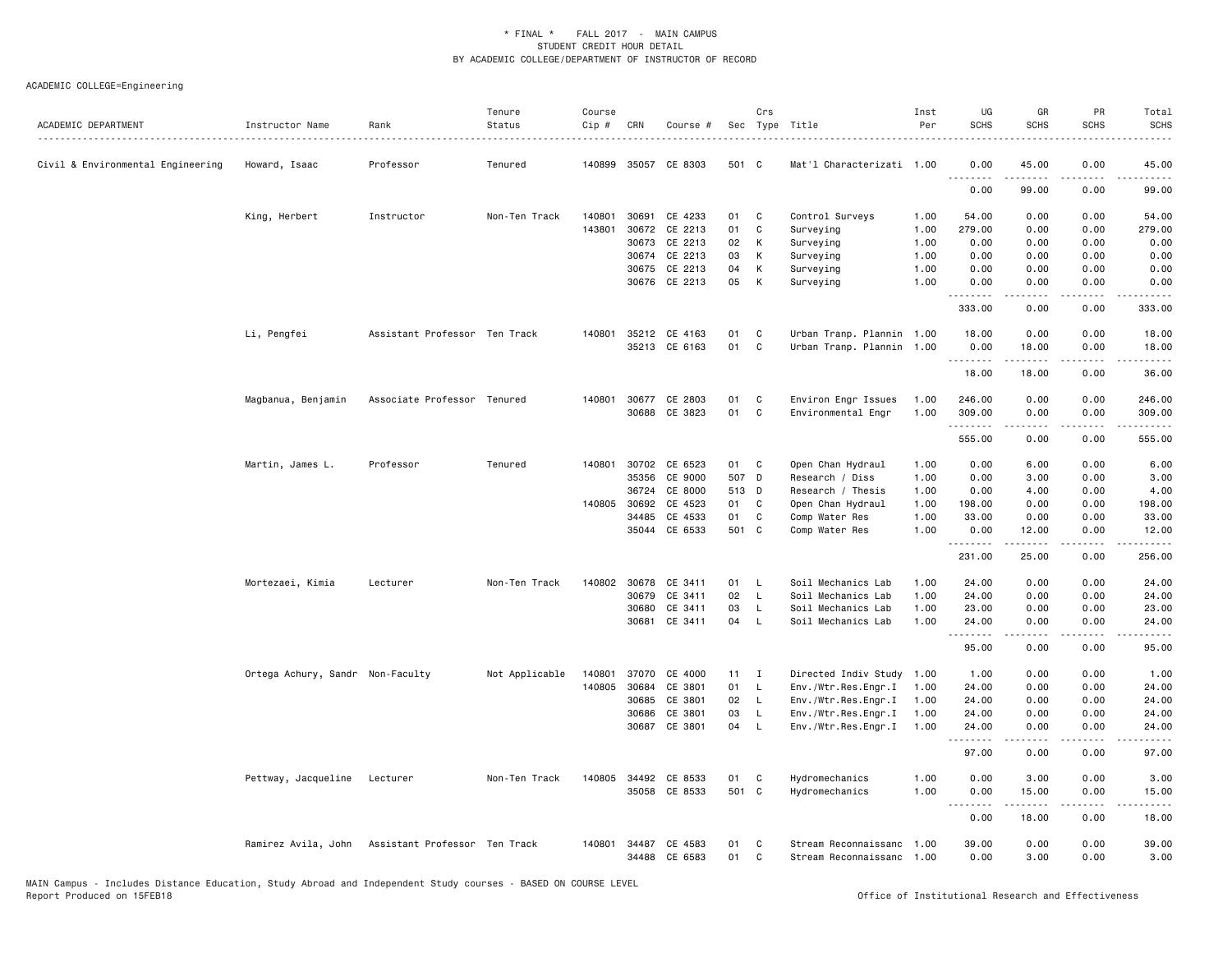| .<br>Civil & Environmental Engineering<br>Ramirez Avila, John<br>Assistant Professor Ten Track<br>140801 35045<br>CE 6583<br>501 C<br>Stream Reconnaissanc<br>1.00<br>0.00<br>33.00<br>0.00<br>33.00<br>CE 8000<br>35273<br>508 D<br>Research / Thesis<br>1.00<br>0.00<br>7.00<br>0.00<br>7.00<br>35357 CE 9000<br>508 D<br>Research / Diss<br>1.00<br>0.00<br>1.00<br>0.00<br>1.00<br>CE 4000<br>35970<br>01 I<br>Directed Indiv Study 1.00<br>3.00<br>0.00<br>0.00<br>3.00<br>CE 4000<br>02<br>3.00<br>35971<br>$\blacksquare$<br>Directed Indiv Study 1.00<br>3.00<br>0.00<br>0.00<br>CE 4000<br>03<br>$\mathbf{I}$<br>35972<br>Directed Indiv Study 1.00<br>3.00<br>0.00<br>0.00<br>3.00<br>CE 4000<br>35973<br>04<br>Directed Indiv Study 1.00<br>0.00<br>0.00<br>3.00<br>$\mathbf{I}$<br>3.00<br>CE 4000<br>05<br>$\mathbf{I}$<br>35974<br>Directed Indiv Study 1.00<br>3.00<br>0.00<br>0.00<br>3.00<br>CE 4000<br>06<br>36202<br>Directed Indiv Study 1.00<br>3.00<br>0.00<br>0.00<br>3.00<br>$\blacksquare$<br>CE 4000<br>07<br>36636<br>$\mathbf{I}$<br>Directed Indiv Study 1.00<br>3.00<br>0.00<br>0.00<br>3.00<br>36637<br>CE 4000<br>08<br>3.00<br>$\mathbf{I}$<br>Directed Indiv Study 1.00<br>3.00<br>0.00<br>0.00<br>CE 4000<br>09<br>36713<br>$\mathbf{I}$<br>Directed Indiv Study 1.00<br>3.00<br>0.00<br>0.00<br>3.00<br>36722 CE 7000<br>504 I<br>Directed Indiv Study 1.00<br>0.00<br>3.00<br>0.00<br>3.00<br>.<br>.<br>$- - - - -$<br>47.00<br>0.00<br>66.00<br>113.00<br>Truax, Dennis<br>Professor<br>140801<br>30671<br>CE 1001<br>01<br>$\mathsf{L}$<br>Intro to Civil Eng<br>1.00<br>127.00<br>0.00<br>0.00<br>127.00<br>Tenured<br>30697<br>CE 4903<br>01<br>C<br>Civil Engr Comp<br>1.00<br>135.00<br>0.00<br>0.00<br>135.00<br>35358 CE 9000<br>509 D<br>Research / Diss<br>1.00<br>0.00<br>6.00<br>0.00<br>6.00<br>.<br>.<br>.<br>.<br>262.00<br>6.00<br>0.00<br>268.00<br>Vahedifard, Farshid<br>Associate Professor Ten Track<br>35359<br>CE 9000<br>510 D<br>Research / Diss<br>1.00<br>0.00<br>6.00<br>0.00<br>6.00<br>140801<br>35814<br>CE 8000<br>10 D<br>Research / Thesis<br>1.00<br>0.00<br>12.00<br>0.00<br>12.00<br>CE 9000<br>Research / Diss<br>35947<br>10 D<br>1.00<br>0.00<br>23.00<br>0.00<br>23.00<br>CE 7000<br>03<br>36949<br>Ι<br>Directed Indiv Study<br>0.00<br>3.00<br>0.00<br>3.00<br>1.00<br>140802 30682 CE 3413<br>01<br>C<br>Soil Mechanics<br>1.00<br>309.00<br>0.00<br>0.00<br>309.00<br>.<br>.<br>ه د د د د د<br>$\frac{1}{2} \left( \frac{1}{2} \right) \left( \frac{1}{2} \right) \left( \frac{1}{2} \right) \left( \frac{1}{2} \right) \left( \frac{1}{2} \right) \left( \frac{1}{2} \right)$<br>309.00<br>44.00<br>0.00<br>353.00<br>White, Thomas<br>Non-Employee<br>Not Applicable<br>140801 35360 CE 9000<br>Research / Diss<br>1.00<br>0.00<br>3.00<br>0.00<br>511 D<br>3.00<br>--------<br>0.00<br>3.00<br>0.00<br>3.00<br>Associate Professor Tenured<br>30701<br>CE 6133<br>Zhang, Li<br>140801<br>01<br>C<br>Geom. Design. Hwys<br>0.00<br>6.00<br>0.00<br>6.00<br>1.00<br>CE 9000<br>35361<br>512 D<br>Research / Diss<br>1.00<br>0.00<br>0.00<br>1.00<br>1.00<br>CE 8000<br>12<br>Research / Thesis<br>0.00<br>4.00<br>0.00<br>35816<br>$\Box$<br>1.00<br>4.00<br>CE 9000<br>12 <sub>2</sub><br>35949<br>D<br>Research / Diss<br>1.00<br>0.00<br>1.00<br>0.00<br>1.00<br>36377<br>CE 8133<br>01<br>C<br>Traffic Flow Theory<br>1.00<br>0.00<br>12.00<br>0.00<br>12.00<br>140804 30690 CE 4133<br>01<br>C<br>Geo Design Of Hwys<br>1.00<br>0.00<br>0.00<br>24.00<br>24.00<br>.<br>$- - - - -$<br>.<br>.<br>24.00<br>0.00<br>24.00<br>48.00<br>----------------------------------<br>========<br>========<br>Civil & Environmental Engineering<br>0.00<br>3342.00<br>2868,00<br>474.00<br>-----------------------------------<br>$\begin{minipage}{0.9\linewidth} \hspace*{-0.2cm} \textbf{1} & \textbf{2} & \textbf{3} & \textbf{5} & \textbf{6} & \textbf{7} & \textbf{8} \\ \textbf{1} & \textbf{2} & \textbf{3} & \textbf{5} & \textbf{5} & \textbf{7} & \textbf{8} & \textbf{8} \\ \textbf{3} & \textbf{4} & \textbf{5} & \textbf{5} & \textbf{6} & \textbf{7} & \textbf{8} & \textbf{9} & \textbf{1} \\ \textbf{5} & \textbf{5} & \textbf{6} & \textbf{7} & \$<br>========<br>========<br>======== | ACADEMIC DEPARTMENT | Instructor Name | Rank | Tenure<br>Status | Course<br>$Cip$ # | CRN | Course # | Crs | Sec Type Title | Inst<br>Per | UG<br><b>SCHS</b> | GR<br><b>SCHS</b> | PR<br><b>SCHS</b> | Total<br><b>SCHS</b> |
|--------------------------------------------------------------------------------------------------------------------------------------------------------------------------------------------------------------------------------------------------------------------------------------------------------------------------------------------------------------------------------------------------------------------------------------------------------------------------------------------------------------------------------------------------------------------------------------------------------------------------------------------------------------------------------------------------------------------------------------------------------------------------------------------------------------------------------------------------------------------------------------------------------------------------------------------------------------------------------------------------------------------------------------------------------------------------------------------------------------------------------------------------------------------------------------------------------------------------------------------------------------------------------------------------------------------------------------------------------------------------------------------------------------------------------------------------------------------------------------------------------------------------------------------------------------------------------------------------------------------------------------------------------------------------------------------------------------------------------------------------------------------------------------------------------------------------------------------------------------------------------------------------------------------------------------------------------------------------------------------------------------------------------------------------------------------------------------------------------------------------------------------------------------------------------------------------------------------------------------------------------------------------------------------------------------------------------------------------------------------------------------------------------------------------------------------------------------------------------------------------------------------------------------------------------------------------------------------------------------------------------------------------------------------------------------------------------------------------------------------------------------------------------------------------------------------------------------------------------------------------------------------------------------------------------------------------------------------------------------------------------------------------------------------------------------------------------------------------------------------------------------------------------------------------------------------------------------------------------------------------------------------------------------------------------------------------------------------------------------------------------------------------------------------------------------------------------------------------------------------------------------------------------------------------------------------------------------------------------------------------------------------------------------------------------------------------------------------------------------------------------------------------------------------------------------------------------------------------------------------------------------------------------------------------------------------------------------------------------------------------------------------------------------------------------------------------------------------------------------------------------------------------------------------------------------------------------------------------------------------------------------------------------------|---------------------|-----------------|------|------------------|-------------------|-----|----------|-----|----------------|-------------|-------------------|-------------------|-------------------|----------------------|
|                                                                                                                                                                                                                                                                                                                                                                                                                                                                                                                                                                                                                                                                                                                                                                                                                                                                                                                                                                                                                                                                                                                                                                                                                                                                                                                                                                                                                                                                                                                                                                                                                                                                                                                                                                                                                                                                                                                                                                                                                                                                                                                                                                                                                                                                                                                                                                                                                                                                                                                                                                                                                                                                                                                                                                                                                                                                                                                                                                                                                                                                                                                                                                                                                                                                                                                                                                                                                                                                                                                                                                                                                                                                                                                                                                                                                                                                                                                                                                                                                                                                                                                                                                                                                                                                                      |                     |                 |      |                  |                   |     |          |     |                |             |                   |                   |                   |                      |
|                                                                                                                                                                                                                                                                                                                                                                                                                                                                                                                                                                                                                                                                                                                                                                                                                                                                                                                                                                                                                                                                                                                                                                                                                                                                                                                                                                                                                                                                                                                                                                                                                                                                                                                                                                                                                                                                                                                                                                                                                                                                                                                                                                                                                                                                                                                                                                                                                                                                                                                                                                                                                                                                                                                                                                                                                                                                                                                                                                                                                                                                                                                                                                                                                                                                                                                                                                                                                                                                                                                                                                                                                                                                                                                                                                                                                                                                                                                                                                                                                                                                                                                                                                                                                                                                                      |                     |                 |      |                  |                   |     |          |     |                |             |                   |                   |                   |                      |
|                                                                                                                                                                                                                                                                                                                                                                                                                                                                                                                                                                                                                                                                                                                                                                                                                                                                                                                                                                                                                                                                                                                                                                                                                                                                                                                                                                                                                                                                                                                                                                                                                                                                                                                                                                                                                                                                                                                                                                                                                                                                                                                                                                                                                                                                                                                                                                                                                                                                                                                                                                                                                                                                                                                                                                                                                                                                                                                                                                                                                                                                                                                                                                                                                                                                                                                                                                                                                                                                                                                                                                                                                                                                                                                                                                                                                                                                                                                                                                                                                                                                                                                                                                                                                                                                                      |                     |                 |      |                  |                   |     |          |     |                |             |                   |                   |                   |                      |
|                                                                                                                                                                                                                                                                                                                                                                                                                                                                                                                                                                                                                                                                                                                                                                                                                                                                                                                                                                                                                                                                                                                                                                                                                                                                                                                                                                                                                                                                                                                                                                                                                                                                                                                                                                                                                                                                                                                                                                                                                                                                                                                                                                                                                                                                                                                                                                                                                                                                                                                                                                                                                                                                                                                                                                                                                                                                                                                                                                                                                                                                                                                                                                                                                                                                                                                                                                                                                                                                                                                                                                                                                                                                                                                                                                                                                                                                                                                                                                                                                                                                                                                                                                                                                                                                                      |                     |                 |      |                  |                   |     |          |     |                |             |                   |                   |                   |                      |
|                                                                                                                                                                                                                                                                                                                                                                                                                                                                                                                                                                                                                                                                                                                                                                                                                                                                                                                                                                                                                                                                                                                                                                                                                                                                                                                                                                                                                                                                                                                                                                                                                                                                                                                                                                                                                                                                                                                                                                                                                                                                                                                                                                                                                                                                                                                                                                                                                                                                                                                                                                                                                                                                                                                                                                                                                                                                                                                                                                                                                                                                                                                                                                                                                                                                                                                                                                                                                                                                                                                                                                                                                                                                                                                                                                                                                                                                                                                                                                                                                                                                                                                                                                                                                                                                                      |                     |                 |      |                  |                   |     |          |     |                |             |                   |                   |                   |                      |
|                                                                                                                                                                                                                                                                                                                                                                                                                                                                                                                                                                                                                                                                                                                                                                                                                                                                                                                                                                                                                                                                                                                                                                                                                                                                                                                                                                                                                                                                                                                                                                                                                                                                                                                                                                                                                                                                                                                                                                                                                                                                                                                                                                                                                                                                                                                                                                                                                                                                                                                                                                                                                                                                                                                                                                                                                                                                                                                                                                                                                                                                                                                                                                                                                                                                                                                                                                                                                                                                                                                                                                                                                                                                                                                                                                                                                                                                                                                                                                                                                                                                                                                                                                                                                                                                                      |                     |                 |      |                  |                   |     |          |     |                |             |                   |                   |                   |                      |
|                                                                                                                                                                                                                                                                                                                                                                                                                                                                                                                                                                                                                                                                                                                                                                                                                                                                                                                                                                                                                                                                                                                                                                                                                                                                                                                                                                                                                                                                                                                                                                                                                                                                                                                                                                                                                                                                                                                                                                                                                                                                                                                                                                                                                                                                                                                                                                                                                                                                                                                                                                                                                                                                                                                                                                                                                                                                                                                                                                                                                                                                                                                                                                                                                                                                                                                                                                                                                                                                                                                                                                                                                                                                                                                                                                                                                                                                                                                                                                                                                                                                                                                                                                                                                                                                                      |                     |                 |      |                  |                   |     |          |     |                |             |                   |                   |                   |                      |
|                                                                                                                                                                                                                                                                                                                                                                                                                                                                                                                                                                                                                                                                                                                                                                                                                                                                                                                                                                                                                                                                                                                                                                                                                                                                                                                                                                                                                                                                                                                                                                                                                                                                                                                                                                                                                                                                                                                                                                                                                                                                                                                                                                                                                                                                                                                                                                                                                                                                                                                                                                                                                                                                                                                                                                                                                                                                                                                                                                                                                                                                                                                                                                                                                                                                                                                                                                                                                                                                                                                                                                                                                                                                                                                                                                                                                                                                                                                                                                                                                                                                                                                                                                                                                                                                                      |                     |                 |      |                  |                   |     |          |     |                |             |                   |                   |                   |                      |
|                                                                                                                                                                                                                                                                                                                                                                                                                                                                                                                                                                                                                                                                                                                                                                                                                                                                                                                                                                                                                                                                                                                                                                                                                                                                                                                                                                                                                                                                                                                                                                                                                                                                                                                                                                                                                                                                                                                                                                                                                                                                                                                                                                                                                                                                                                                                                                                                                                                                                                                                                                                                                                                                                                                                                                                                                                                                                                                                                                                                                                                                                                                                                                                                                                                                                                                                                                                                                                                                                                                                                                                                                                                                                                                                                                                                                                                                                                                                                                                                                                                                                                                                                                                                                                                                                      |                     |                 |      |                  |                   |     |          |     |                |             |                   |                   |                   |                      |
|                                                                                                                                                                                                                                                                                                                                                                                                                                                                                                                                                                                                                                                                                                                                                                                                                                                                                                                                                                                                                                                                                                                                                                                                                                                                                                                                                                                                                                                                                                                                                                                                                                                                                                                                                                                                                                                                                                                                                                                                                                                                                                                                                                                                                                                                                                                                                                                                                                                                                                                                                                                                                                                                                                                                                                                                                                                                                                                                                                                                                                                                                                                                                                                                                                                                                                                                                                                                                                                                                                                                                                                                                                                                                                                                                                                                                                                                                                                                                                                                                                                                                                                                                                                                                                                                                      |                     |                 |      |                  |                   |     |          |     |                |             |                   |                   |                   |                      |
|                                                                                                                                                                                                                                                                                                                                                                                                                                                                                                                                                                                                                                                                                                                                                                                                                                                                                                                                                                                                                                                                                                                                                                                                                                                                                                                                                                                                                                                                                                                                                                                                                                                                                                                                                                                                                                                                                                                                                                                                                                                                                                                                                                                                                                                                                                                                                                                                                                                                                                                                                                                                                                                                                                                                                                                                                                                                                                                                                                                                                                                                                                                                                                                                                                                                                                                                                                                                                                                                                                                                                                                                                                                                                                                                                                                                                                                                                                                                                                                                                                                                                                                                                                                                                                                                                      |                     |                 |      |                  |                   |     |          |     |                |             |                   |                   |                   |                      |
|                                                                                                                                                                                                                                                                                                                                                                                                                                                                                                                                                                                                                                                                                                                                                                                                                                                                                                                                                                                                                                                                                                                                                                                                                                                                                                                                                                                                                                                                                                                                                                                                                                                                                                                                                                                                                                                                                                                                                                                                                                                                                                                                                                                                                                                                                                                                                                                                                                                                                                                                                                                                                                                                                                                                                                                                                                                                                                                                                                                                                                                                                                                                                                                                                                                                                                                                                                                                                                                                                                                                                                                                                                                                                                                                                                                                                                                                                                                                                                                                                                                                                                                                                                                                                                                                                      |                     |                 |      |                  |                   |     |          |     |                |             |                   |                   |                   |                      |
|                                                                                                                                                                                                                                                                                                                                                                                                                                                                                                                                                                                                                                                                                                                                                                                                                                                                                                                                                                                                                                                                                                                                                                                                                                                                                                                                                                                                                                                                                                                                                                                                                                                                                                                                                                                                                                                                                                                                                                                                                                                                                                                                                                                                                                                                                                                                                                                                                                                                                                                                                                                                                                                                                                                                                                                                                                                                                                                                                                                                                                                                                                                                                                                                                                                                                                                                                                                                                                                                                                                                                                                                                                                                                                                                                                                                                                                                                                                                                                                                                                                                                                                                                                                                                                                                                      |                     |                 |      |                  |                   |     |          |     |                |             |                   |                   |                   |                      |
|                                                                                                                                                                                                                                                                                                                                                                                                                                                                                                                                                                                                                                                                                                                                                                                                                                                                                                                                                                                                                                                                                                                                                                                                                                                                                                                                                                                                                                                                                                                                                                                                                                                                                                                                                                                                                                                                                                                                                                                                                                                                                                                                                                                                                                                                                                                                                                                                                                                                                                                                                                                                                                                                                                                                                                                                                                                                                                                                                                                                                                                                                                                                                                                                                                                                                                                                                                                                                                                                                                                                                                                                                                                                                                                                                                                                                                                                                                                                                                                                                                                                                                                                                                                                                                                                                      |                     |                 |      |                  |                   |     |          |     |                |             |                   |                   |                   |                      |
|                                                                                                                                                                                                                                                                                                                                                                                                                                                                                                                                                                                                                                                                                                                                                                                                                                                                                                                                                                                                                                                                                                                                                                                                                                                                                                                                                                                                                                                                                                                                                                                                                                                                                                                                                                                                                                                                                                                                                                                                                                                                                                                                                                                                                                                                                                                                                                                                                                                                                                                                                                                                                                                                                                                                                                                                                                                                                                                                                                                                                                                                                                                                                                                                                                                                                                                                                                                                                                                                                                                                                                                                                                                                                                                                                                                                                                                                                                                                                                                                                                                                                                                                                                                                                                                                                      |                     |                 |      |                  |                   |     |          |     |                |             |                   |                   |                   |                      |
|                                                                                                                                                                                                                                                                                                                                                                                                                                                                                                                                                                                                                                                                                                                                                                                                                                                                                                                                                                                                                                                                                                                                                                                                                                                                                                                                                                                                                                                                                                                                                                                                                                                                                                                                                                                                                                                                                                                                                                                                                                                                                                                                                                                                                                                                                                                                                                                                                                                                                                                                                                                                                                                                                                                                                                                                                                                                                                                                                                                                                                                                                                                                                                                                                                                                                                                                                                                                                                                                                                                                                                                                                                                                                                                                                                                                                                                                                                                                                                                                                                                                                                                                                                                                                                                                                      |                     |                 |      |                  |                   |     |          |     |                |             |                   |                   |                   |                      |
|                                                                                                                                                                                                                                                                                                                                                                                                                                                                                                                                                                                                                                                                                                                                                                                                                                                                                                                                                                                                                                                                                                                                                                                                                                                                                                                                                                                                                                                                                                                                                                                                                                                                                                                                                                                                                                                                                                                                                                                                                                                                                                                                                                                                                                                                                                                                                                                                                                                                                                                                                                                                                                                                                                                                                                                                                                                                                                                                                                                                                                                                                                                                                                                                                                                                                                                                                                                                                                                                                                                                                                                                                                                                                                                                                                                                                                                                                                                                                                                                                                                                                                                                                                                                                                                                                      |                     |                 |      |                  |                   |     |          |     |                |             |                   |                   |                   |                      |
|                                                                                                                                                                                                                                                                                                                                                                                                                                                                                                                                                                                                                                                                                                                                                                                                                                                                                                                                                                                                                                                                                                                                                                                                                                                                                                                                                                                                                                                                                                                                                                                                                                                                                                                                                                                                                                                                                                                                                                                                                                                                                                                                                                                                                                                                                                                                                                                                                                                                                                                                                                                                                                                                                                                                                                                                                                                                                                                                                                                                                                                                                                                                                                                                                                                                                                                                                                                                                                                                                                                                                                                                                                                                                                                                                                                                                                                                                                                                                                                                                                                                                                                                                                                                                                                                                      |                     |                 |      |                  |                   |     |          |     |                |             |                   |                   |                   |                      |
|                                                                                                                                                                                                                                                                                                                                                                                                                                                                                                                                                                                                                                                                                                                                                                                                                                                                                                                                                                                                                                                                                                                                                                                                                                                                                                                                                                                                                                                                                                                                                                                                                                                                                                                                                                                                                                                                                                                                                                                                                                                                                                                                                                                                                                                                                                                                                                                                                                                                                                                                                                                                                                                                                                                                                                                                                                                                                                                                                                                                                                                                                                                                                                                                                                                                                                                                                                                                                                                                                                                                                                                                                                                                                                                                                                                                                                                                                                                                                                                                                                                                                                                                                                                                                                                                                      |                     |                 |      |                  |                   |     |          |     |                |             |                   |                   |                   |                      |
|                                                                                                                                                                                                                                                                                                                                                                                                                                                                                                                                                                                                                                                                                                                                                                                                                                                                                                                                                                                                                                                                                                                                                                                                                                                                                                                                                                                                                                                                                                                                                                                                                                                                                                                                                                                                                                                                                                                                                                                                                                                                                                                                                                                                                                                                                                                                                                                                                                                                                                                                                                                                                                                                                                                                                                                                                                                                                                                                                                                                                                                                                                                                                                                                                                                                                                                                                                                                                                                                                                                                                                                                                                                                                                                                                                                                                                                                                                                                                                                                                                                                                                                                                                                                                                                                                      |                     |                 |      |                  |                   |     |          |     |                |             |                   |                   |                   |                      |
|                                                                                                                                                                                                                                                                                                                                                                                                                                                                                                                                                                                                                                                                                                                                                                                                                                                                                                                                                                                                                                                                                                                                                                                                                                                                                                                                                                                                                                                                                                                                                                                                                                                                                                                                                                                                                                                                                                                                                                                                                                                                                                                                                                                                                                                                                                                                                                                                                                                                                                                                                                                                                                                                                                                                                                                                                                                                                                                                                                                                                                                                                                                                                                                                                                                                                                                                                                                                                                                                                                                                                                                                                                                                                                                                                                                                                                                                                                                                                                                                                                                                                                                                                                                                                                                                                      |                     |                 |      |                  |                   |     |          |     |                |             |                   |                   |                   |                      |
|                                                                                                                                                                                                                                                                                                                                                                                                                                                                                                                                                                                                                                                                                                                                                                                                                                                                                                                                                                                                                                                                                                                                                                                                                                                                                                                                                                                                                                                                                                                                                                                                                                                                                                                                                                                                                                                                                                                                                                                                                                                                                                                                                                                                                                                                                                                                                                                                                                                                                                                                                                                                                                                                                                                                                                                                                                                                                                                                                                                                                                                                                                                                                                                                                                                                                                                                                                                                                                                                                                                                                                                                                                                                                                                                                                                                                                                                                                                                                                                                                                                                                                                                                                                                                                                                                      |                     |                 |      |                  |                   |     |          |     |                |             |                   |                   |                   |                      |
|                                                                                                                                                                                                                                                                                                                                                                                                                                                                                                                                                                                                                                                                                                                                                                                                                                                                                                                                                                                                                                                                                                                                                                                                                                                                                                                                                                                                                                                                                                                                                                                                                                                                                                                                                                                                                                                                                                                                                                                                                                                                                                                                                                                                                                                                                                                                                                                                                                                                                                                                                                                                                                                                                                                                                                                                                                                                                                                                                                                                                                                                                                                                                                                                                                                                                                                                                                                                                                                                                                                                                                                                                                                                                                                                                                                                                                                                                                                                                                                                                                                                                                                                                                                                                                                                                      |                     |                 |      |                  |                   |     |          |     |                |             |                   |                   |                   |                      |
|                                                                                                                                                                                                                                                                                                                                                                                                                                                                                                                                                                                                                                                                                                                                                                                                                                                                                                                                                                                                                                                                                                                                                                                                                                                                                                                                                                                                                                                                                                                                                                                                                                                                                                                                                                                                                                                                                                                                                                                                                                                                                                                                                                                                                                                                                                                                                                                                                                                                                                                                                                                                                                                                                                                                                                                                                                                                                                                                                                                                                                                                                                                                                                                                                                                                                                                                                                                                                                                                                                                                                                                                                                                                                                                                                                                                                                                                                                                                                                                                                                                                                                                                                                                                                                                                                      |                     |                 |      |                  |                   |     |          |     |                |             |                   |                   |                   |                      |
|                                                                                                                                                                                                                                                                                                                                                                                                                                                                                                                                                                                                                                                                                                                                                                                                                                                                                                                                                                                                                                                                                                                                                                                                                                                                                                                                                                                                                                                                                                                                                                                                                                                                                                                                                                                                                                                                                                                                                                                                                                                                                                                                                                                                                                                                                                                                                                                                                                                                                                                                                                                                                                                                                                                                                                                                                                                                                                                                                                                                                                                                                                                                                                                                                                                                                                                                                                                                                                                                                                                                                                                                                                                                                                                                                                                                                                                                                                                                                                                                                                                                                                                                                                                                                                                                                      |                     |                 |      |                  |                   |     |          |     |                |             |                   |                   |                   |                      |
|                                                                                                                                                                                                                                                                                                                                                                                                                                                                                                                                                                                                                                                                                                                                                                                                                                                                                                                                                                                                                                                                                                                                                                                                                                                                                                                                                                                                                                                                                                                                                                                                                                                                                                                                                                                                                                                                                                                                                                                                                                                                                                                                                                                                                                                                                                                                                                                                                                                                                                                                                                                                                                                                                                                                                                                                                                                                                                                                                                                                                                                                                                                                                                                                                                                                                                                                                                                                                                                                                                                                                                                                                                                                                                                                                                                                                                                                                                                                                                                                                                                                                                                                                                                                                                                                                      |                     |                 |      |                  |                   |     |          |     |                |             |                   |                   |                   |                      |
|                                                                                                                                                                                                                                                                                                                                                                                                                                                                                                                                                                                                                                                                                                                                                                                                                                                                                                                                                                                                                                                                                                                                                                                                                                                                                                                                                                                                                                                                                                                                                                                                                                                                                                                                                                                                                                                                                                                                                                                                                                                                                                                                                                                                                                                                                                                                                                                                                                                                                                                                                                                                                                                                                                                                                                                                                                                                                                                                                                                                                                                                                                                                                                                                                                                                                                                                                                                                                                                                                                                                                                                                                                                                                                                                                                                                                                                                                                                                                                                                                                                                                                                                                                                                                                                                                      |                     |                 |      |                  |                   |     |          |     |                |             |                   |                   |                   |                      |
|                                                                                                                                                                                                                                                                                                                                                                                                                                                                                                                                                                                                                                                                                                                                                                                                                                                                                                                                                                                                                                                                                                                                                                                                                                                                                                                                                                                                                                                                                                                                                                                                                                                                                                                                                                                                                                                                                                                                                                                                                                                                                                                                                                                                                                                                                                                                                                                                                                                                                                                                                                                                                                                                                                                                                                                                                                                                                                                                                                                                                                                                                                                                                                                                                                                                                                                                                                                                                                                                                                                                                                                                                                                                                                                                                                                                                                                                                                                                                                                                                                                                                                                                                                                                                                                                                      |                     |                 |      |                  |                   |     |          |     |                |             |                   |                   |                   |                      |
|                                                                                                                                                                                                                                                                                                                                                                                                                                                                                                                                                                                                                                                                                                                                                                                                                                                                                                                                                                                                                                                                                                                                                                                                                                                                                                                                                                                                                                                                                                                                                                                                                                                                                                                                                                                                                                                                                                                                                                                                                                                                                                                                                                                                                                                                                                                                                                                                                                                                                                                                                                                                                                                                                                                                                                                                                                                                                                                                                                                                                                                                                                                                                                                                                                                                                                                                                                                                                                                                                                                                                                                                                                                                                                                                                                                                                                                                                                                                                                                                                                                                                                                                                                                                                                                                                      |                     |                 |      |                  |                   |     |          |     |                |             |                   |                   |                   |                      |
|                                                                                                                                                                                                                                                                                                                                                                                                                                                                                                                                                                                                                                                                                                                                                                                                                                                                                                                                                                                                                                                                                                                                                                                                                                                                                                                                                                                                                                                                                                                                                                                                                                                                                                                                                                                                                                                                                                                                                                                                                                                                                                                                                                                                                                                                                                                                                                                                                                                                                                                                                                                                                                                                                                                                                                                                                                                                                                                                                                                                                                                                                                                                                                                                                                                                                                                                                                                                                                                                                                                                                                                                                                                                                                                                                                                                                                                                                                                                                                                                                                                                                                                                                                                                                                                                                      |                     |                 |      |                  |                   |     |          |     |                |             |                   |                   |                   |                      |
|                                                                                                                                                                                                                                                                                                                                                                                                                                                                                                                                                                                                                                                                                                                                                                                                                                                                                                                                                                                                                                                                                                                                                                                                                                                                                                                                                                                                                                                                                                                                                                                                                                                                                                                                                                                                                                                                                                                                                                                                                                                                                                                                                                                                                                                                                                                                                                                                                                                                                                                                                                                                                                                                                                                                                                                                                                                                                                                                                                                                                                                                                                                                                                                                                                                                                                                                                                                                                                                                                                                                                                                                                                                                                                                                                                                                                                                                                                                                                                                                                                                                                                                                                                                                                                                                                      |                     |                 |      |                  |                   |     |          |     |                |             |                   |                   |                   |                      |
|                                                                                                                                                                                                                                                                                                                                                                                                                                                                                                                                                                                                                                                                                                                                                                                                                                                                                                                                                                                                                                                                                                                                                                                                                                                                                                                                                                                                                                                                                                                                                                                                                                                                                                                                                                                                                                                                                                                                                                                                                                                                                                                                                                                                                                                                                                                                                                                                                                                                                                                                                                                                                                                                                                                                                                                                                                                                                                                                                                                                                                                                                                                                                                                                                                                                                                                                                                                                                                                                                                                                                                                                                                                                                                                                                                                                                                                                                                                                                                                                                                                                                                                                                                                                                                                                                      |                     |                 |      |                  |                   |     |          |     |                |             |                   |                   |                   |                      |
|                                                                                                                                                                                                                                                                                                                                                                                                                                                                                                                                                                                                                                                                                                                                                                                                                                                                                                                                                                                                                                                                                                                                                                                                                                                                                                                                                                                                                                                                                                                                                                                                                                                                                                                                                                                                                                                                                                                                                                                                                                                                                                                                                                                                                                                                                                                                                                                                                                                                                                                                                                                                                                                                                                                                                                                                                                                                                                                                                                                                                                                                                                                                                                                                                                                                                                                                                                                                                                                                                                                                                                                                                                                                                                                                                                                                                                                                                                                                                                                                                                                                                                                                                                                                                                                                                      |                     |                 |      |                  |                   |     |          |     |                |             |                   |                   |                   |                      |
|                                                                                                                                                                                                                                                                                                                                                                                                                                                                                                                                                                                                                                                                                                                                                                                                                                                                                                                                                                                                                                                                                                                                                                                                                                                                                                                                                                                                                                                                                                                                                                                                                                                                                                                                                                                                                                                                                                                                                                                                                                                                                                                                                                                                                                                                                                                                                                                                                                                                                                                                                                                                                                                                                                                                                                                                                                                                                                                                                                                                                                                                                                                                                                                                                                                                                                                                                                                                                                                                                                                                                                                                                                                                                                                                                                                                                                                                                                                                                                                                                                                                                                                                                                                                                                                                                      |                     |                 |      |                  |                   |     |          |     |                |             |                   |                   |                   |                      |
|                                                                                                                                                                                                                                                                                                                                                                                                                                                                                                                                                                                                                                                                                                                                                                                                                                                                                                                                                                                                                                                                                                                                                                                                                                                                                                                                                                                                                                                                                                                                                                                                                                                                                                                                                                                                                                                                                                                                                                                                                                                                                                                                                                                                                                                                                                                                                                                                                                                                                                                                                                                                                                                                                                                                                                                                                                                                                                                                                                                                                                                                                                                                                                                                                                                                                                                                                                                                                                                                                                                                                                                                                                                                                                                                                                                                                                                                                                                                                                                                                                                                                                                                                                                                                                                                                      |                     |                 |      |                  |                   |     |          |     |                |             |                   |                   |                   |                      |
|                                                                                                                                                                                                                                                                                                                                                                                                                                                                                                                                                                                                                                                                                                                                                                                                                                                                                                                                                                                                                                                                                                                                                                                                                                                                                                                                                                                                                                                                                                                                                                                                                                                                                                                                                                                                                                                                                                                                                                                                                                                                                                                                                                                                                                                                                                                                                                                                                                                                                                                                                                                                                                                                                                                                                                                                                                                                                                                                                                                                                                                                                                                                                                                                                                                                                                                                                                                                                                                                                                                                                                                                                                                                                                                                                                                                                                                                                                                                                                                                                                                                                                                                                                                                                                                                                      |                     |                 |      |                  |                   |     |          |     |                |             |                   |                   |                   |                      |
|                                                                                                                                                                                                                                                                                                                                                                                                                                                                                                                                                                                                                                                                                                                                                                                                                                                                                                                                                                                                                                                                                                                                                                                                                                                                                                                                                                                                                                                                                                                                                                                                                                                                                                                                                                                                                                                                                                                                                                                                                                                                                                                                                                                                                                                                                                                                                                                                                                                                                                                                                                                                                                                                                                                                                                                                                                                                                                                                                                                                                                                                                                                                                                                                                                                                                                                                                                                                                                                                                                                                                                                                                                                                                                                                                                                                                                                                                                                                                                                                                                                                                                                                                                                                                                                                                      |                     |                 |      |                  |                   |     |          |     |                |             |                   |                   |                   |                      |
|                                                                                                                                                                                                                                                                                                                                                                                                                                                                                                                                                                                                                                                                                                                                                                                                                                                                                                                                                                                                                                                                                                                                                                                                                                                                                                                                                                                                                                                                                                                                                                                                                                                                                                                                                                                                                                                                                                                                                                                                                                                                                                                                                                                                                                                                                                                                                                                                                                                                                                                                                                                                                                                                                                                                                                                                                                                                                                                                                                                                                                                                                                                                                                                                                                                                                                                                                                                                                                                                                                                                                                                                                                                                                                                                                                                                                                                                                                                                                                                                                                                                                                                                                                                                                                                                                      |                     |                 |      |                  |                   |     |          |     |                |             |                   |                   |                   |                      |
|                                                                                                                                                                                                                                                                                                                                                                                                                                                                                                                                                                                                                                                                                                                                                                                                                                                                                                                                                                                                                                                                                                                                                                                                                                                                                                                                                                                                                                                                                                                                                                                                                                                                                                                                                                                                                                                                                                                                                                                                                                                                                                                                                                                                                                                                                                                                                                                                                                                                                                                                                                                                                                                                                                                                                                                                                                                                                                                                                                                                                                                                                                                                                                                                                                                                                                                                                                                                                                                                                                                                                                                                                                                                                                                                                                                                                                                                                                                                                                                                                                                                                                                                                                                                                                                                                      |                     |                 |      |                  |                   |     |          |     |                |             |                   |                   |                   |                      |
|                                                                                                                                                                                                                                                                                                                                                                                                                                                                                                                                                                                                                                                                                                                                                                                                                                                                                                                                                                                                                                                                                                                                                                                                                                                                                                                                                                                                                                                                                                                                                                                                                                                                                                                                                                                                                                                                                                                                                                                                                                                                                                                                                                                                                                                                                                                                                                                                                                                                                                                                                                                                                                                                                                                                                                                                                                                                                                                                                                                                                                                                                                                                                                                                                                                                                                                                                                                                                                                                                                                                                                                                                                                                                                                                                                                                                                                                                                                                                                                                                                                                                                                                                                                                                                                                                      |                     |                 |      |                  |                   |     |          |     |                |             |                   |                   |                   |                      |
|                                                                                                                                                                                                                                                                                                                                                                                                                                                                                                                                                                                                                                                                                                                                                                                                                                                                                                                                                                                                                                                                                                                                                                                                                                                                                                                                                                                                                                                                                                                                                                                                                                                                                                                                                                                                                                                                                                                                                                                                                                                                                                                                                                                                                                                                                                                                                                                                                                                                                                                                                                                                                                                                                                                                                                                                                                                                                                                                                                                                                                                                                                                                                                                                                                                                                                                                                                                                                                                                                                                                                                                                                                                                                                                                                                                                                                                                                                                                                                                                                                                                                                                                                                                                                                                                                      |                     |                 |      |                  |                   |     |          |     |                |             |                   |                   |                   |                      |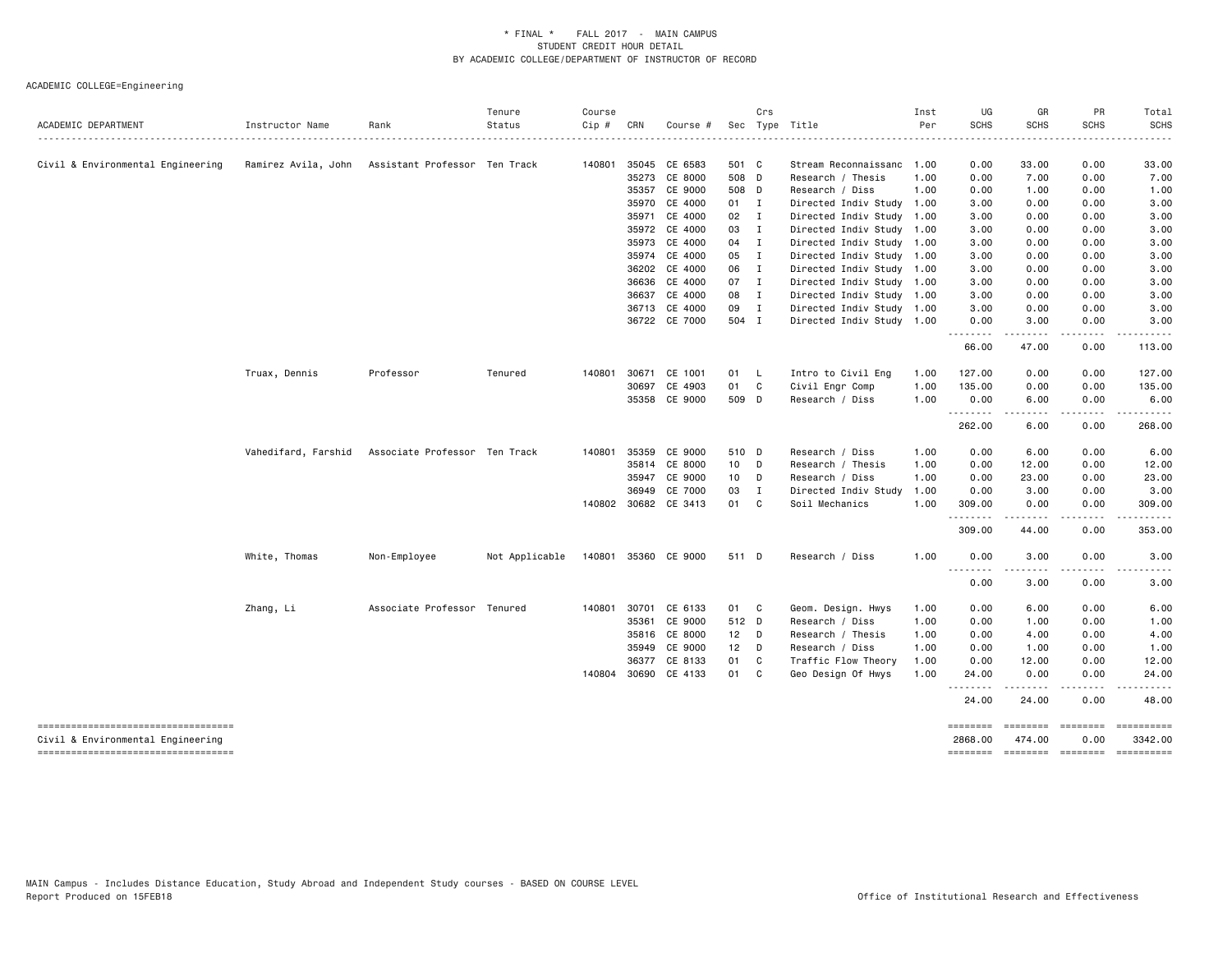| ACADEMIC DEPARTMENT            | Instructor Name                                    | Rank                              | Tenure<br>Status | Course<br>Cip # | CRN          | Course #              |       | Crs          | Sec Type Title            | Inst<br>Per | UG<br><b>SCHS</b> | GR<br><b>SCHS</b> | PR<br><b>SCHS</b>                                                                                                                 | Total<br><b>SCHS</b>  |
|--------------------------------|----------------------------------------------------|-----------------------------------|------------------|-----------------|--------------|-----------------------|-------|--------------|---------------------------|-------------|-------------------|-------------------|-----------------------------------------------------------------------------------------------------------------------------------|-----------------------|
|                                |                                                    |                                   |                  |                 |              |                       |       |              |                           |             |                   |                   |                                                                                                                                   |                       |
| Computer Science & Engineering | Anderson, Richard                                  | Instructor                        | Non-Ten Track    | 110201          | 31161        | CSE 2383              | 01    | C            | Data Struc & Anal of 1.00 |             | 141.00            | 0.00              | 0.00                                                                                                                              | 141.00                |
|                                |                                                    |                                   |                  |                 | 31162        | CSE 2383              | 02    | C            | Data Struc & Anal of 1.00 |             | 162.00            | 0.00              | 0.00                                                                                                                              | 162.00                |
|                                |                                                    |                                   |                  |                 | 31163        | CSE 2383              | 03    | C            | Data Struc & Anal of 1.00 |             | 138.00            | 0.00              | 0.00                                                                                                                              | 138.00                |
|                                |                                                    |                                   |                  |                 | 31164        | CSE 2383              | H01 C |              | HonorsData Struc & A 1.00 |             | 6.00              | 0.00              | 0.00                                                                                                                              | 6.00                  |
|                                |                                                    |                                   |                  |                 | 31165        | CSE 2383              | H02 C |              | HonorsData Struc & A 1.00 |             | 6.00              | 0.00              | 0.00                                                                                                                              | 6.00                  |
|                                |                                                    |                                   |                  |                 | 31166        | CSE 2383              | H03 C |              | Honor Data Struc & A 1.00 |             | 9.00              | 0.00              | 0.00                                                                                                                              | 9.00                  |
|                                |                                                    |                                   |                  |                 | 31168        | CSE 2813              | 02    | C            | Discrete Structures       | 1.00        | 156.00            | 0.00              | 0.00                                                                                                                              | 156.00                |
|                                |                                                    |                                   |                  |                 |              | 31170 CSE 2813        | H02 C |              | Honors- Discrete Str 1.00 |             | 6.00<br>.         | 0.00<br>.         | 0.00<br>.                                                                                                                         | 6.00<br>.             |
|                                |                                                    |                                   |                  |                 |              |                       |       |              |                           |             | 624.00            | 0.00              | 0.00                                                                                                                              | 624.00                |
|                                | Archibald, Christoph Assistant Professor Ten Track |                                   |                  | 110101          | 34496        | CSE 8673              | 01    | C            | Machine Learning          | 1.00        | 0.00              | 96.00             | 0.00                                                                                                                              | 96.00                 |
|                                |                                                    |                                   |                  |                 | 35692        | CSE 8000              | 01    | D            | Research / Thesis         | 1.00        | 0.00              | 3.00              | 0.00                                                                                                                              | 3.00                  |
|                                |                                                    |                                   |                  |                 | 35707        | CSE 9000              | 01    | D            | Research/Diss             | 1.00        | 0.00              | 21.00             | 0.00                                                                                                                              | 21.00                 |
|                                |                                                    |                                   |                  |                 | 36697        | CSE 8673              | 501 C |              | Machine Learning          | 1.00        | 0.00              | 6.00              | 0.00                                                                                                                              | 6.00                  |
|                                |                                                    |                                   |                  |                 |              | 140101 32284 GE 1501  | 03    | E            | Engineering Design C 0.50 |             | 1.00              | 0.00              | 0.00                                                                                                                              | 1.00                  |
|                                |                                                    |                                   |                  |                 |              |                       |       |              |                           |             | <u>.</u><br>1.00  | .<br>126.00       | .<br>0.00                                                                                                                         | .<br>127.00           |
|                                | Banicescu, Ioana                                   | Professor                         | Tenured          |                 |              | 110101 35708 CSE 9000 | 02    | D            | Research/Diss             | 1.00        | 0.00              | 15.00             | 0.00                                                                                                                              | 15.00                 |
|                                |                                                    |                                   |                  |                 |              |                       |       |              |                           |             | <b></b><br>0.00   | .<br>15.00        | .<br>0.00                                                                                                                         | .<br>15.00            |
|                                | Bethel, Cindy                                      | Associate Professor Tenured       |                  |                 | 110101 31227 | CSE 8080              | 23    | $\mathbf I$  | Directed Project Cs       | 1.00        | 0.00              | 3.00              | 0.00                                                                                                                              | 3.00                  |
|                                |                                                    |                                   |                  |                 | 35694        | CSE 8000              | 03    | D            | Research / Thesis         | 1.00        | 0.00              | 24.00             | 0.00                                                                                                                              | 24.00                 |
|                                |                                                    |                                   |                  |                 | 35709        | CSE 9000              | 03    | D            | Research/Diss             | 1.00        | 0.00              | 33.00             | 0.00                                                                                                                              | 33.00                 |
|                                |                                                    |                                   |                  |                 | 36408        | CSE 7000              | 501 I |              | Directed Indiv Study 1.00 |             | 0.00              | 3.00              | 0.00                                                                                                                              | 3.00                  |
|                                |                                                    |                                   |                  |                 | 36574        | CSE 4000              | 03    | $\mathbf I$  | Directed Indiv Study 1.00 |             | 3.00              | 0.00              | 0.00                                                                                                                              | 3.00                  |
|                                |                                                    |                                   |                  | 140101          | 32284        | GE 1501               | 03    | E            | Engineering Design C 0.50 |             | 1.00              | 0.00              | 0.00                                                                                                                              | 1.00                  |
|                                |                                                    |                                   |                  |                 |              |                       |       |              |                           |             | 4.00              | 63.00             | 0.00                                                                                                                              | وساعات<br>67.00       |
|                                | Bhowmik, Tanmay                                    | Assistant Professor Ten Track     |                  |                 | 110101 35695 | CSE 8000              | 04    | D            | Research / Thesis         | 1.00        | 0.00              | 1.00              | 0.00                                                                                                                              | 1.00                  |
|                                |                                                    |                                   |                  |                 | 35710        | CSE 9000              | 04    | D            | Research/Diss             | 1.00        | 0.00              | 3.00              | 0.00                                                                                                                              | 3.00                  |
|                                |                                                    |                                   |                  | 110701          | 31182        | CSE 4214              | 01    | C            | Intro to Software En      | 1.00        | 96.00             | 0.00              | 0.00                                                                                                                              | 96.00                 |
|                                |                                                    |                                   |                  |                 | 31183        | CSE 4214              | 02    | К            | Intro to Software En 1.00 |             | 0.00              | 0.00              | 0.00                                                                                                                              | 0.00                  |
|                                |                                                    |                                   |                  |                 | 31184        | CSE 4214              | 03    | К            | Intro to Software En 1.00 |             | 0.00              | 0.00              | 0.00                                                                                                                              | 0.00                  |
|                                |                                                    |                                   |                  |                 | 31185        | CSE 4214              | H01 C |              | Hon Intro to Softwar 1.00 |             | 12.00             | 0.00              | 0.00                                                                                                                              | 12.00                 |
|                                |                                                    |                                   |                  |                 | 31201        | CSE 6214              | 01    | C            | Intro to Software E 1.00  |             | 0.00              | 8.00              | 0.00                                                                                                                              | 8.00                  |
|                                |                                                    |                                   |                  |                 |              | 31203 CSE 6214        | 03    | K            | Intro to Software E 1.00  |             | 0.00<br>.         | 0.00<br><u>.</u>  | 0.00<br>د د د د                                                                                                                   | 0.00<br>$- - - - - -$ |
|                                |                                                    |                                   |                  |                 |              |                       |       |              |                           |             | 108.00            | 12.00             | 0.00                                                                                                                              | 120.00                |
|                                | Comer, Taylor                                      | Non-Faculty                       | Not Applicable   |                 |              | 110101 31176 CSE 3813 | 01 C  |              | Intro to Formal Lang 1.00 |             | 123.00<br>.       | 0.00              | 0.00                                                                                                                              | 123.00<br>.           |
|                                |                                                    |                                   |                  |                 |              |                       |       |              |                           |             | 123.00            | .<br>0.00         | $\frac{1}{2} \left( \frac{1}{2} \right) \left( \frac{1}{2} \right) \left( \frac{1}{2} \right) \left( \frac{1}{2} \right)$<br>0.00 | 123.00                |
|                                | Crumpton, Joseph                                   | Clinical Assist Pro Non-Ten Track |                  |                 |              | 110101 31196 CSE 4713 | 01    | C            | Prog Languages            | 1.00        | 102.00            | 0.00              | 0.00                                                                                                                              | 102.00                |
|                                |                                                    |                                   |                  |                 | 31212        | CSE 6713              | 01    | C            | Prog Languages            | 1.00        | 0.00              | 18.00             | 0.00                                                                                                                              | 18.00                 |
|                                |                                                    |                                   |                  |                 | 110701 31172 | CSE 3324              | 01    | C            | Dist Client/Server P 1.00 |             | 192.00            | 0.00              | 0.00                                                                                                                              | 192.00                |
|                                |                                                    |                                   |                  |                 | 31173        | CSE 3324              | 02    | K            | Dist Client/Server P 1.00 |             | 0.00              | 0.00              | 0.00                                                                                                                              | 0.00                  |
|                                |                                                    |                                   |                  |                 | 31174        | CSE 3324              | 03    | K            | Dist Client/Server P 1.00 |             | 0.00              | 0.00              | 0.00                                                                                                                              | 0.00                  |
|                                |                                                    |                                   |                  |                 | 31175        | CSE 3324              | 04    | к            | Dist Client/Server P 1.00 |             | 0.00              | 0.00              | 0.00                                                                                                                              | 0.00                  |
|                                |                                                    |                                   |                  |                 | 31186        | CSE 4223              | 01    | $\mathbf{C}$ | Manage Software Proj 1.00 |             | 93.00             | 0.00              | 0.00                                                                                                                              | 93.00                 |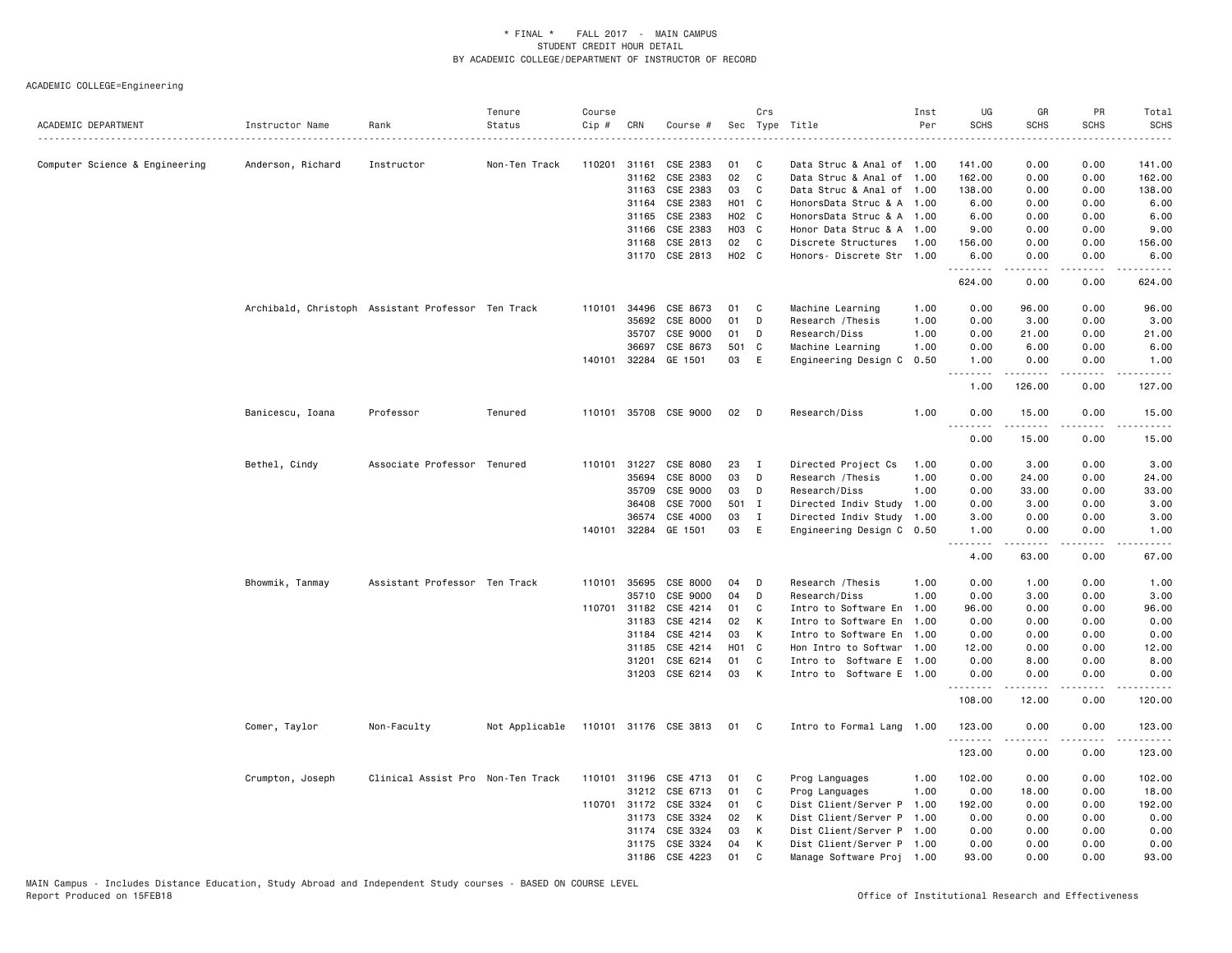| ACADEMIC DEPARTMENT            | Instructor Name<br>.          | Rank                              | Tenure<br>Status | Course<br>Cip # | CRN            | Course #              |          | Crs          | Sec Type Title                     | Inst<br>Per  | UG<br><b>SCHS</b>                                                                                                                                         | GR<br><b>SCHS</b>     | PR<br><b>SCHS</b>      | Total<br><b>SCHS</b> |
|--------------------------------|-------------------------------|-----------------------------------|------------------|-----------------|----------------|-----------------------|----------|--------------|------------------------------------|--------------|-----------------------------------------------------------------------------------------------------------------------------------------------------------|-----------------------|------------------------|----------------------|
| Computer Science & Engineering | Crumpton, Joseph              | Clinical Assist Pro Non-Ten Track |                  |                 |                | 110701 31204 CSE 6223 | 01       | $\mathbf{C}$ | Manage Software Proj 1.00          |              | 0.00                                                                                                                                                      | 9.00                  | 0.00                   | 9.00                 |
|                                |                               |                                   |                  |                 |                |                       |          |              |                                    |              | .<br>387.00                                                                                                                                               | $- - - - -$<br>27.00  | $\cdots$<br>0.00       | 414.00               |
|                                | Dampier, David                | Non-Employee                      | Not Applicable   |                 |                | 110101 35711 CSE 9000 | 05       | D D          | Research/Diss                      | 1.00         | 0.00<br>$\sim$ $\sim$ $\sim$<br>$\frac{1}{2} \left( \frac{1}{2} \right) \left( \frac{1}{2} \right) \left( \frac{1}{2} \right) \left( \frac{1}{2} \right)$ | 10.00<br>-----        | 0.00<br>المتمام المتنا | 10.00                |
|                                |                               |                                   |                  |                 |                |                       |          |              |                                    |              | 0.00                                                                                                                                                      | 10.00                 | 0.00                   | 10.00                |
|                                | Griffin, Walter               | Non-Faculty                       | Not Applicable   |                 |                | 110201 31132 CSE 1233 | 03 C     |              | Cmptr Prog-C                       | 1.00         | 177.00<br>.                                                                                                                                               | 0.00<br>. <u>.</u>    | 0.00<br>.              | 177.00               |
|                                |                               |                                   |                  |                 |                |                       |          |              |                                    |              | 177.00                                                                                                                                                    | 0.00                  | 0.00                   | 177.00               |
|                                | Hamilton, John                | Non-Faculty                       | Tenured          |                 | 110101 36882   | CSE 7000              | 03       | $\mathbf{I}$ | Directed Indiv Study 1.00          |              | 0.00                                                                                                                                                      | 3.00                  | 0.00                   | 3.00                 |
|                                |                               |                                   |                  |                 | 36883          | CSE 7000              | 04       | $\mathbf{I}$ | Directed Indiv Study 1.00          |              | 0.00                                                                                                                                                      | 3.00                  | 0.00                   | 3.00                 |
|                                |                               |                                   |                  |                 | 36885          | CSE 7000              | 06       | $\mathbf{I}$ | Directed Indiv Study 1.00          |              | 0.00                                                                                                                                                      | 3.00                  | 0.00                   | 3.00                 |
|                                |                               |                                   |                  |                 |                |                       |          |              |                                    |              | 0.00                                                                                                                                                      | 9.00                  | 0.00                   | 9.00                 |
|                                | Hansen, Eric                  | Associate Professor Tenured       |                  |                 | 110101 31198   | CSE 4833              | 01       | C            | Intro to Algorithms                | 1.00         | 123.00                                                                                                                                                    | 0.00                  | 0.00                   | 123.00               |
|                                |                               |                                   |                  |                 | 31211          | CSE 6633              | 01       | C            | Artificial Intell                  | 1.00         | 0.00                                                                                                                                                      | 54.00                 | 0.00                   | 54.00                |
|                                |                               |                                   |                  |                 | 31215          | CSE 6833              | 01       | C            | Intro to Algorithms                | 1.00         | 0.00                                                                                                                                                      | 30.00                 | 0.00                   | 30.00                |
|                                |                               |                                   |                  |                 | 35712          | CSE 9000              | 06       | D            | Research/Diss                      | 1.00         | 0.00                                                                                                                                                      | 34.00                 | 0.00                   | 34.00                |
|                                |                               |                                   |                  |                 |                | 110102 31195 CSE 4633 | 01       | C            | Artificial Intell                  | 1.00         | 36.00                                                                                                                                                     | 0.00                  | 0.00                   | 36.00                |
|                                |                               |                                   |                  |                 |                |                       |          |              |                                    |              | .<br>159.00                                                                                                                                               | <u>.</u><br>118.00    | .<br>0.00              | <u>.</u><br>277.00   |
|                                | Henderson, Lisa               | Instructor                        | Non-Ten Track    |                 | 110201 31134   | CSE 1284              | 01       | C            | Intro Comp Prog                    | 1.00         | 236.00                                                                                                                                                    | 0.00                  | 0.00                   | 236.00               |
|                                |                               |                                   |                  |                 | 31135          | CSE 1284              | 02       | C            | Intro Comp Prog                    | 1.00         | 216.00                                                                                                                                                    | 0.00                  | 0.00                   | 216.00               |
|                                |                               |                                   |                  |                 | 31136          | CSE 1284              | 03       | C            | Intro Comp Prog                    | 1.00         | 236.00                                                                                                                                                    | 0.00                  | 0.00                   | 236.00               |
|                                |                               |                                   |                  |                 | 31137          | CSE 1284              | 04       | C            | Intro Comp Prog                    | 1.00         | 236.00                                                                                                                                                    | 0.00                  | 0.00                   | 236.00               |
|                                |                               |                                   |                  |                 | 31138          | CSE 1284              | 05       | K            | Intro Comp Prog                    | 1.00         | 0.00                                                                                                                                                      | 0.00                  | 0.00                   | 0.00                 |
|                                |                               |                                   |                  |                 | 31139          | CSE 1284              | 06       | К            | Intro Comp Prog                    | 1.00         | 0.00                                                                                                                                                      | 0.00                  | 0.00                   | 0.00                 |
|                                |                               |                                   |                  |                 | 31140          | CSE 1284              | 07       | К            | Intro Comp Prog                    | 1.00         | 0.00                                                                                                                                                      | 0.00                  | 0.00                   | 0.00                 |
|                                |                               |                                   |                  |                 | 31141<br>31142 | CSE 1284<br>CSE 1284  | 08<br>09 | К<br>К       | Intro Comp Prog<br>Intro Comp Prog | 1.00<br>1.00 | 0.00<br>0.00                                                                                                                                              | 0.00<br>0.00          | 0.00<br>0.00           | 0.00<br>0.00         |
|                                |                               |                                   |                  |                 | 31143          | CSE 1284              | 10       | K            | Intro Comp Prog                    | 1.00         | 0.00                                                                                                                                                      | 0.00                  | 0.00                   | 0.00                 |
|                                |                               |                                   |                  |                 | 31144          | CSE 1284              | 11       | К            | Intro Comp Prog                    | 1.00         | 0.00                                                                                                                                                      | 0.00                  | 0.00                   | 0.00                 |
|                                |                               |                                   |                  |                 | 31145          | CSE 1284              | 12       | K            | Intro Comp Prog                    | 1.00         | 0.00                                                                                                                                                      | 0.00                  | 0.00                   | 0.00                 |
|                                |                               |                                   |                  |                 | 31146          | CSE 1284              | 13       | К            | Intro Comp Prog                    | 1.00         | 0.00                                                                                                                                                      | 0.00                  | 0.00                   | 0.00                 |
|                                |                               |                                   |                  |                 | 31147          | CSE 1284              | 14       | к            | Intro Comp Prog                    | 1.00         | 0.00                                                                                                                                                      | 0.00                  | 0.00                   | 0.00                 |
|                                |                               |                                   |                  |                 |                | 36932 CSE 1284        | 16       | K            | Intro Comp Prog                    | 1.00         | 0.00<br>.                                                                                                                                                 | 0.00<br>$\frac{1}{2}$ | 0.00<br>.              | 0.00<br><u>.</u>     |
|                                |                               |                                   |                  |                 |                |                       |          |              |                                    |              | 924.00                                                                                                                                                    | 0.00                  | 0.00                   | 924.00               |
|                                | Iannucci, Stefano             | Assistant Professor Ten Track     |                  | 110101          | 31206          | CSE 6243              | 01       | C            | Info & Computer Secu 1.00          |              | 0.00                                                                                                                                                      | 12.00                 | 0.00                   | 12.00                |
|                                |                               |                                   |                  | 111003          | 31188          | CSE 4243              | 01       | C            | Info & Computer Secu 1.00          |              | 42.00                                                                                                                                                     | 0.00                  | 0.00                   | 42.00                |
|                                |                               |                                   |                  |                 |                | 141001 31481 ECE 4763 | 01       | C            | Info and Computer Se 1.00          |              | 3.00<br>.                                                                                                                                                 | 0.00<br>.             | 0.00<br>.              | 3.00<br>. <u>.</u> . |
|                                |                               |                                   |                  |                 |                |                       |          |              |                                    |              | 45.00                                                                                                                                                     | 12.00                 | 0.00                   | 57.00                |
|                                | Jankun-Kelly, Monika Lecturer |                                   | Non-Ten Track    | 110201          | 31150          | CSE 1284              | H01 B    |              | Honors Intro Comp Pr 1.00          |              | 72.00                                                                                                                                                     | 0.00                  | 0.00                   | 72.00                |
|                                |                               |                                   |                  |                 | 31151          | CSE 1284              | H02 B    |              | Intro Comp Prog-Hono 1.00          |              | 64.00                                                                                                                                                     | 0.00                  | 0.00                   | 64.00                |
|                                |                               |                                   |                  |                 | 31152          | CSE 1384              | 01       | C            | Intermed Comp Prog                 | 1.00         | 128.00                                                                                                                                                    | 0.00                  | 0.00                   | 128.00               |
|                                |                               |                                   |                  |                 | 31153          | CSE 1384              | 02       | C            | Intermed Comp Prog                 | 1.00         | 116.00                                                                                                                                                    | 0.00                  | 0.00                   | 116.00               |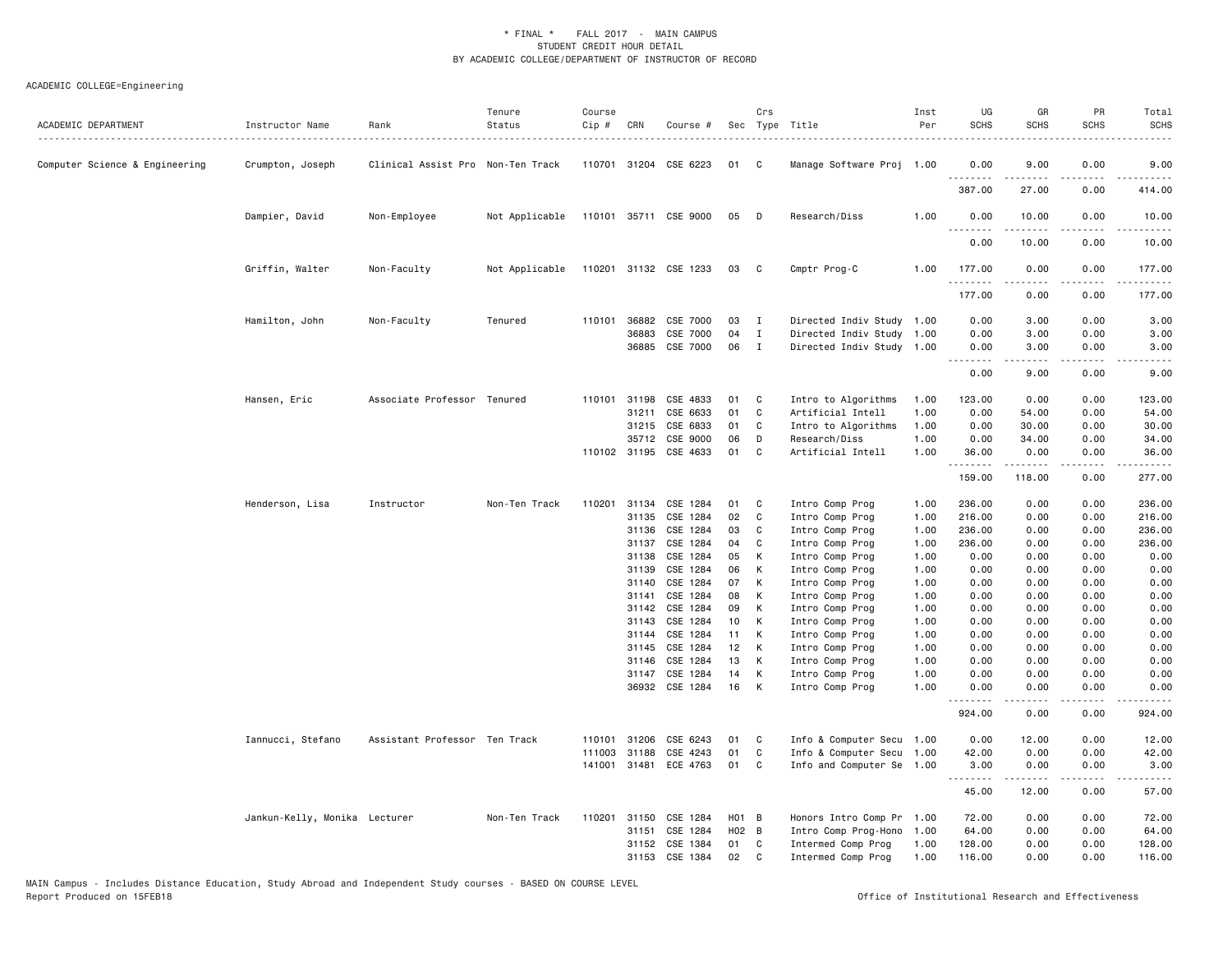| ACADEMIC DEPARTMENT            | Instructor Name               | Rank                              | Tenure<br>Status | Course<br>Cip # | CRN          | Course #        |       | Crs<br>Sec Type Title |                           | Inst<br>Per | UG<br><b>SCHS</b> | GR<br><b>SCHS</b>                                                                                                                                             | PR<br><b>SCHS</b>            | Total<br><b>SCHS</b>   |
|--------------------------------|-------------------------------|-----------------------------------|------------------|-----------------|--------------|-----------------|-------|-----------------------|---------------------------|-------------|-------------------|---------------------------------------------------------------------------------------------------------------------------------------------------------------|------------------------------|------------------------|
| Computer Science & Engineering | Jankun-Kelly, Monika Lecturer |                                   | Non-Ten Track    | 110201          | 31154        | CSE 1384        | 03    | К                     | Intermed Comp Prog        | 1.00        | 0.00              | 0.00                                                                                                                                                          | 0.00                         | 0.00                   |
|                                |                               |                                   |                  |                 | 31155        | CSE 1384        | 04    | К                     | Intermed Comp Prog        | 1.00        | 0.00              | 0.00                                                                                                                                                          | 0.00                         | 0.00                   |
|                                |                               |                                   |                  |                 | 31156        | CSE 1384        | 05    | К                     | Intermed Comp Prog        | 1.00        | 0.00              | 0.00                                                                                                                                                          | 0.00                         | 0.00                   |
|                                |                               |                                   |                  |                 | 31157        | CSE 1384        | 06    | K                     | Intermed Comp Prog        | 1.00        | 0.00              | 0.00                                                                                                                                                          | 0.00                         | 0.00                   |
|                                |                               |                                   |                  |                 | 31158        | CSE 1384        | 07    | K                     | Intermed Comp Prog        | 1.00        | 0.00              | 0.00                                                                                                                                                          | 0.00                         | 0.00                   |
|                                |                               |                                   |                  |                 | 31159        | CSE 1384        | H01 C |                       | Honors Intermed Comp      | 1.00        | 8.00              | 0.00                                                                                                                                                          | 0.00                         | 8.00                   |
|                                |                               |                                   |                  |                 | 31160        | CSE 1384        | H02 C |                       | Intermed Comp Prog-H      | 1.00        | 12.00             | 0.00                                                                                                                                                          | 0.00                         | 12.00                  |
|                                |                               |                                   |                  |                 | 36923        | CSE 1284        | 15    | C                     | Intro Comp Prog           | 1.00        | 76.00<br>.        | 0.00<br>.                                                                                                                                                     | 0.00<br>.                    | 76.00<br>.             |
|                                |                               |                                   |                  |                 |              |                 |       |                       |                           |             | 476.00            | 0.00                                                                                                                                                          | 0.00                         | 476.00                 |
|                                | Jankun-Kelly, T.              | Associate Professor Tenured       |                  | 110101          | 31192        | CSE 4413        | 01    | C                     | Computer Graphics         | 1.00        | 27.00             | 0.00                                                                                                                                                          | 0.00                         | 27.00                  |
|                                |                               |                                   |                  |                 | 31208        | CSE 6413        | 01    | $\mathbb{C}$          | Computer Graphics         | 1.00        | 0.00              | 21.00                                                                                                                                                         | 0.00                         | 21.00                  |
|                                |                               |                                   |                  |                 | 35698        | CSE 8000        | 07    | D                     | Research / Thesis         | 1.00        | 0.00              | 13.00                                                                                                                                                         | 0.00                         | 13.00                  |
|                                |                               |                                   |                  |                 |              |                 |       |                       |                           |             | .<br>27.00        | .<br>34.00                                                                                                                                                    | $\sim$ $\sim$ $\sim$<br>0.00 | المتمام<br>61.00       |
|                                |                               |                                   |                  |                 |              |                 |       |                       |                           |             |                   |                                                                                                                                                               |                              |                        |
|                                | Lee, David                    | Lecturer                          | Non-Ten Track    | 110101          | 31207        | CSE 6273        | 01    | C                     | Intro to Computer Fo      | 1.00        | 0.00              | 21.00                                                                                                                                                         | 0.00                         | 21.00                  |
|                                |                               |                                   |                  | 110201          | 31130        | CSE 1233        | 01    | C                     | Cmptr Prog-C              | 1.00        | 174.00            | 0.00                                                                                                                                                          | 0.00                         | 174.00                 |
|                                |                               |                                   |                  |                 | 31131        | CSE 1233        | 02    | C                     | Cmptr Prog-C              | 1.00        | 177.00            | 0.00                                                                                                                                                          | 0.00                         | 177.00                 |
|                                |                               |                                   |                  | 111003          | 31190        | CSE 4273        | 01    | C                     | Intro to Computer Fo      | 1.00        | 132.00            | 0.00                                                                                                                                                          | 0.00                         | 132.00                 |
|                                |                               |                                   |                  |                 | 34497        | CSE 8723        | 01    | C                     | Cyber Law and Policy 1.00 |             | 0.00<br>.         | 60.00<br>.                                                                                                                                                    | 0.00<br>.                    | 60.00<br>$- - - - - -$ |
|                                |                               |                                   |                  |                 |              |                 |       |                       |                           |             | 483.00            | 81.00                                                                                                                                                         | 0.00                         | 564.00                 |
|                                | Lee, Sarah                    | Clinical Assist Pro Non-Ten Track |                  | 110101          | 31171        | CSE 3213        | 01    | L                     | Software Eng Sr Proj      | 1.00        | 99.00             | 0.00                                                                                                                                                          | 0.00                         | 99.00                  |
|                                |                               |                                   |                  |                 | 35899        | CSE 8000        | 16    | D                     | Research / Thesis         | 1.00        | 0.00              | 6.00                                                                                                                                                          | 0.00                         | 6.00                   |
|                                |                               |                                   |                  |                 | 35975        | CSE 7000        | 01    | $\mathbf{I}$          | Directed Indiv Study      | 1.00        | 0.00              | 3.00                                                                                                                                                          | 0.00                         | 3.00                   |
|                                |                               |                                   |                  |                 | 37180        | CSE 4000        | 06    | $\mathbf{I}$          | Directed Indiv Study      | 1.00        | 3.00              | 0.00                                                                                                                                                          | 0.00                         | 3.00                   |
|                                |                               |                                   |                  |                 | 110701 31129 | CSE 1002        | 01    | C                     | Intro CSE                 | 1.00        | 280.00<br>.       | 0.00<br>.                                                                                                                                                     | 0.00<br>.                    | 280.00<br>.            |
|                                |                               |                                   |                  |                 |              |                 |       |                       |                           |             | 382.00            | 9.00                                                                                                                                                          | 0.00                         | 391.00                 |
|                                | Luke, Edward                  | Professor                         | Tenured          | 110101 31181    |              | CSE 4163        | 01    | C                     | Des Parallel Alg          | 1.00        | 12.00             | 0.00                                                                                                                                                          | 0.00                         | 12.00                  |
|                                |                               |                                   |                  |                 | 31200        | CSE 6163        | 01    | C                     | Des Parallel Alg          | 1.00        | 0.00              | 18.00                                                                                                                                                         | 0.00                         | 18.00                  |
|                                |                               |                                   |                  |                 | 35995        | CSE 6163        | 501 C |                       | Des Parallel Alg          | 1.00        | 0.00              | 18.00                                                                                                                                                         | 0.00                         | 18.00                  |
|                                |                               |                                   |                  | 140201          | 36170        | ASE 9000        | 11    | D                     | Research/Diss             | 1.00        | 0.00              | 12.00                                                                                                                                                         | 0.00                         | 12.00                  |
|                                |                               |                                   |                  | 309999          | 36310        | <b>CME 9000</b> | 04    | D                     | Research/Dis              | 1.00        | 0.00              | 15.00                                                                                                                                                         | 0.00                         | 15.00                  |
|                                |                               |                                   |                  |                 |              |                 |       |                       |                           |             | .<br>12.00        | $\frac{1}{2} \left( \frac{1}{2} \right) \left( \frac{1}{2} \right) \left( \frac{1}{2} \right) \left( \frac{1}{2} \right) \left( \frac{1}{2} \right)$<br>63.00 | .<br>0.00                    | .<br>75.00             |
|                                | Pape, Patrick                 | Research Assist Pro Non-Ten Track |                  | 110101          | 31193        | CSE 4503        | 01    | C                     | Database Management       | 1.00        | 150.00            | 0.00                                                                                                                                                          | 0.00                         | 150.00                 |
|                                |                               |                                   |                  |                 | 31209        | CSE 6503        | 01    | C                     | Database Management       | 1.00        | 0.00              | 18.00                                                                                                                                                         | 0.00                         | 18.00                  |
|                                |                               |                                   |                  |                 |              |                 |       |                       |                           |             | . <b>.</b>        |                                                                                                                                                               | د د د د                      | .                      |
|                                |                               |                                   |                  |                 |              |                 |       |                       |                           |             | 150.00            | 18.00                                                                                                                                                         | 0.00                         | 168.00                 |
|                                | Perkins, Andy                 | Associate Professor Tenured       |                  | 110101          | 35215        | CSE 4990        | 02    | C                     | Special Topic in CS 0.50  |             | 3.00              | 0.00                                                                                                                                                          | 0.00                         | 3.00                   |
|                                |                               |                                   |                  |                 | 35216        | CSE 6990        | 02    | C                     | Special Topic in CSE 0.50 |             | 0.00              | 9.00                                                                                                                                                          | 0.00                         | 9.00                   |
|                                |                               |                                   |                  |                 | 35715        | CSE 9000        | 09    | D                     | Research/Diss             | 1.00        | 0.00              | 3.00                                                                                                                                                          | 0.00                         | 3.00                   |
|                                |                               |                                   |                  | 110201 31167    |              | CSE 2813        | 01    | C                     | Discrete Structures       | 1.00        | 165.00            | 0.00                                                                                                                                                          | 0.00                         | 165.00                 |
|                                |                               |                                   |                  |                 | 31169        | CSE 2813        | H01 C |                       | Honors Discrete Stru      | 1.00        | 6.00              | 0.00                                                                                                                                                          | 0.00                         | 6.00                   |
|                                |                               |                                   |                  |                 | 31194        | CSE 4613        | 01    | C                     | Bio-computing             | 1.00        | 18.00             | 0.00                                                                                                                                                          | 0.00                         | 18.00                  |
|                                |                               |                                   |                  |                 | 31210        | CSE 6613        | 01    | C                     | Bio-computing             | 1.00        | 0.00              | 39.00                                                                                                                                                         | 0.00                         | 39.00                  |
|                                |                               |                                   |                  | 260202          | 36129        | BCH 4990        | 02    | C                     | Special Topic In BCH      | 0.50        | 1.50              | 0.00                                                                                                                                                          | 0.00                         | 1.50                   |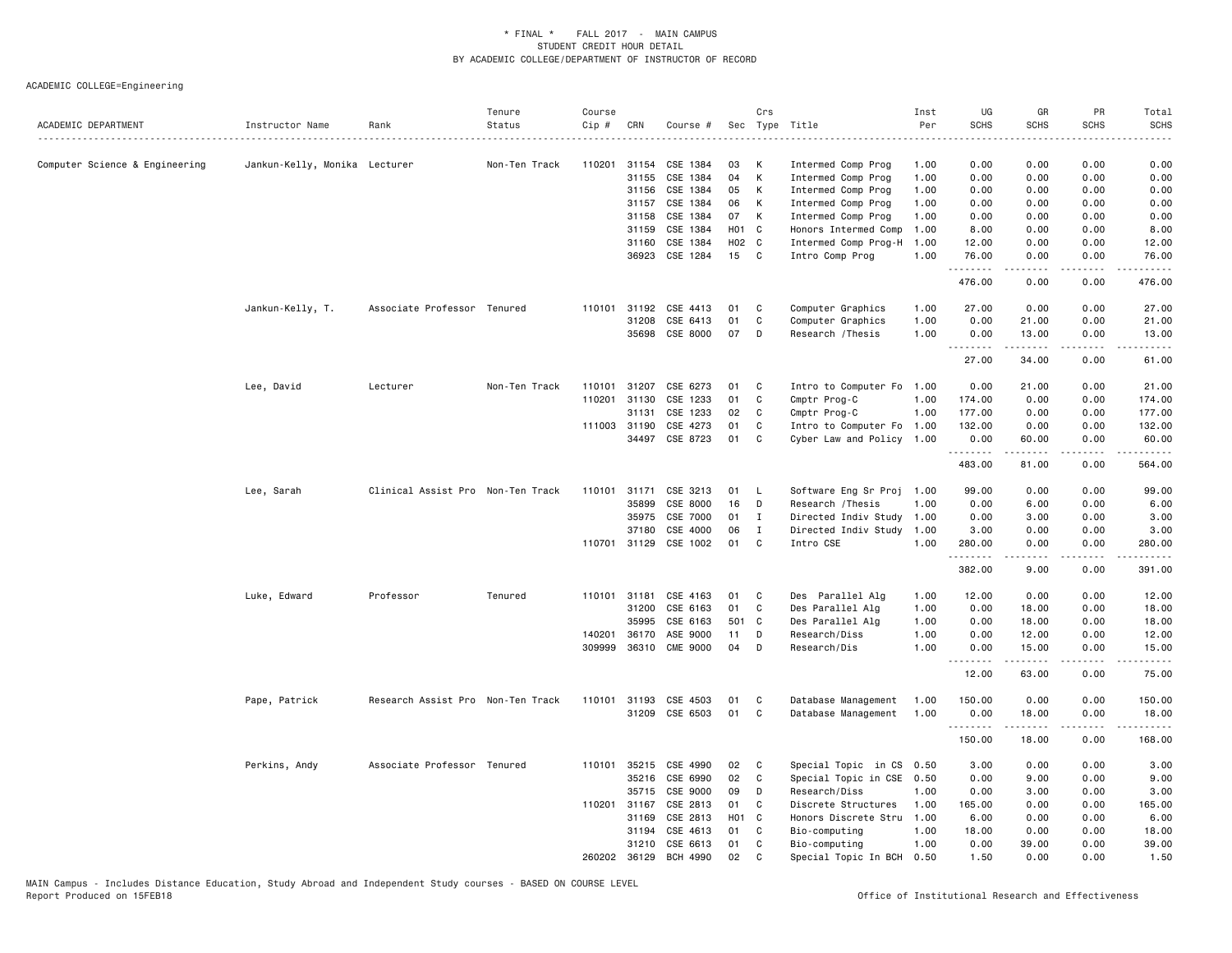| ACADEMIC DEPARTMENT            | Instructor Name | Rank<br>.                                        | Tenure<br>Status | Course<br>Cip # | CRN          | Course #              |                 | Crs          | Sec Type Title            | Inst<br>Per | UG<br><b>SCHS</b> | GR<br><b>SCHS</b>              | <b>PR</b><br><b>SCHS</b> | Total<br><b>SCHS</b>                                                                                                              |
|--------------------------------|-----------------|--------------------------------------------------|------------------|-----------------|--------------|-----------------------|-----------------|--------------|---------------------------|-------------|-------------------|--------------------------------|--------------------------|-----------------------------------------------------------------------------------------------------------------------------------|
| Computer Science & Engineering | Perkins, Andy   | Associate Professor Tenured                      |                  |                 |              | 260202 36130 BCH 6990 | 02              | C            | Special Topic In BCH 0.50 |             | 0.00<br>.         | 15.00<br>.                     | 0.00<br>$\frac{1}{2}$    | 15.00<br>$- - - - -$                                                                                                              |
|                                |                 |                                                  |                  |                 |              |                       |                 |              |                           |             | 193.50            | 66.00                          | 0.00                     | 259.50                                                                                                                            |
|                                |                 | Ramkumar, Mahalingam Associate Professor Tenured |                  |                 | 110101 31232 | CSE 8833              | 01              | C            | Algorithms                | 1.00        | 0.00              | 51.00                          | 0.00                     | 51,00                                                                                                                             |
|                                |                 |                                                  |                  |                 | 35701        | CSE 8000              | 10              | D            | Research / Thesis         | 1.00        | 0.00              | 3.00                           | 0.00                     | 3.00                                                                                                                              |
|                                |                 |                                                  |                  |                 | 35716        | CSE 9000              | 10              | D            | Research/Diss             | 1.00        | 0.00              | 6.00                           | 0.00                     | 6.00                                                                                                                              |
|                                |                 |                                                  |                  |                 | 110901 34498 | CSE 8743              | 01              | C            | Advanced Network Sec      | 1.00        | 0.00<br>د د د د   | 42.00<br>.                     | 0.00<br>د د د د          | 42.00<br>.                                                                                                                        |
|                                |                 |                                                  |                  |                 |              |                       |                 |              |                           |             | 0.00              | 102.00                         | 0.00                     | 102.00                                                                                                                            |
|                                | Reese, Donna    | Professor                                        | Tenured          |                 | 110101 31177 | CSE 3981              | 01              | C            | Computer Ethics           | 1.00        | 14.00             | 0.00                           | 0.00                     | 14.00                                                                                                                             |
|                                |                 |                                                  |                  |                 | 31178        | CSE 3981              | 02              | C            | Computer Ethics           | 1.00        | 14.00             | 0.00                           | 0.00                     | 14.00                                                                                                                             |
|                                |                 |                                                  |                  |                 | 35702        | CSE 8000              | 11              | D            | Research / Thesis         | 1.00        | 0.00              | 3.00                           | 0.00                     | 3.00                                                                                                                              |
|                                |                 |                                                  |                  | 110201          | 31149        | CSE 1284              | D01 B           |              | Intro Comp Prog           | 1.00        | 36.00             | 0.00                           | 0.00                     | 36.00                                                                                                                             |
|                                |                 |                                                  |                  | 521003          | 32255        | FYE 1001              | F05 C           |              | First Year Experienc      | 1.00        | 16.00             | 0.00                           | 0.00                     | 16.00                                                                                                                             |
|                                |                 |                                                  |                  |                 |              | 32256 FYE 1001        | F06 C           |              | First Year Experienc 1.00 |             | 9.00<br>.         | 0.00<br><b><i><u>.</u></i></b> | 0.00<br>لأعامل           | 9.00<br>.                                                                                                                         |
|                                |                 |                                                  |                  |                 |              |                       |                 |              |                           |             | 89.00             | 3.00                           | 0.00                     | 92.00                                                                                                                             |
|                                | Ritter, Thomas  | Non-Faculty                                      | Not Applicable   | 110101          |              | 31197 CSE 4733        | 01              | C            | Operating Systems I       | 1.00        | 135.00            | 0.00                           | 0.00                     | 135.00                                                                                                                            |
|                                |                 |                                                  |                  |                 |              | 31213 CSE 6733        | 01              | C            | Operating Systems I       | 1.00        | 0.00              | 12.00                          | 0.00                     | 12.00                                                                                                                             |
|                                |                 |                                                  |                  |                 |              |                       |                 |              |                           |             | .                 | .                              | .                        | <u>.</u>                                                                                                                          |
|                                |                 |                                                  |                  |                 |              |                       |                 |              |                           |             | 135.00            | 12.00                          | 0.00                     | 147.00                                                                                                                            |
|                                | Swan, John      | Professor                                        | Tenured          | 110101          | 31216        | CSE 8011              | 01              | -S           | Seminar                   | 1.00        | 0.00              | 22.00                          | 0.00                     | 22.00                                                                                                                             |
|                                |                 |                                                  |                  |                 | 31224        | CSE 8080              | 18              | $\mathbf{I}$ | Directed Project Cs       | 1.00        | 0.00              | 3.00                           | 0.00                     | 3.00                                                                                                                              |
|                                |                 |                                                  |                  |                 | 35703        | CSE 8000              | 12 <sub>2</sub> | D            | Research / Thesis         | 1.00        | 0.00              | 15.00                          | 0.00                     | 15.00                                                                                                                             |
|                                |                 |                                                  |                  |                 | 35718        | CSE 9000              | 12              | D            | Research/Diss             | 1.00        | 0.00              | 10.00                          | 0.00                     | 10.00                                                                                                                             |
|                                |                 |                                                  |                  |                 |              | 37013 CSE 4000        | 05              | $\mathbf{I}$ | Directed Indiv Study      | 1.00        | 3.00<br>.         | 0.00<br>.                      | 0.00                     | 3.00<br>$\frac{1}{2} \left( \frac{1}{2} \right) \left( \frac{1}{2} \right) \left( \frac{1}{2} \right) \left( \frac{1}{2} \right)$ |
|                                |                 |                                                  |                  |                 |              |                       |                 |              |                           |             | 3.00              | 50.00                          | 0.00                     | 53.00                                                                                                                             |
|                                | Williams, Byron | Assistant Professor Tenured                      |                  |                 |              | 110101 31187 CSE 4233 | 01              | C            | SW Arch & Design          | 1.00        | 84.00             | 0.00                           | 0.00                     | 84.00                                                                                                                             |
|                                |                 |                                                  |                  |                 | 31205        | CSE 6233              | 01              | C            | SW Arch & Design          | 1.00        | 0.00              | 15.00                          | 0.00                     | 15.00                                                                                                                             |
|                                |                 |                                                  |                  |                 | 31228        | CSE 8080              | 24              | $\mathbf{I}$ | Directed Project Cs       | 1.00        | 0.00              | 3.00                           | 0.00                     | 3.00                                                                                                                              |
|                                |                 |                                                  |                  |                 | 35158        | CSE 4990              | 01              | C            | Special Topic in CS       | 1.00        | 42.00             | 0.00                           | 0.00                     | 42.00                                                                                                                             |
|                                |                 |                                                  |                  |                 | 35159        | CSE 6990              | 01              | C            | Special Topic in CSE      | 1.00        | 0.00              | 24.00                          | 0.00                     | 24.00                                                                                                                             |
|                                |                 |                                                  |                  |                 | 35719        | CSE 9000              | 13              | D            | Research/Diss             | 1.00        | 0.00              | 27.00                          | 0.00                     | 27.00                                                                                                                             |
|                                |                 |                                                  |                  |                 | 35832        | CSE 4000              | 01              | I            | Directed Indiv Study 1.00 |             | 3.00              | 0.00                           | 0.00                     | 3.00                                                                                                                              |
|                                |                 |                                                  |                  |                 | 35833        | CSE 4000              | 02              | $\mathbf I$  | Directed Indiv Study 1.00 |             | 3.00              | 0.00                           | 0.00                     | 3.00                                                                                                                              |
|                                |                 |                                                  |                  |                 | 36964        | CSE 4000              | 04              | I            | Directed Indiv Study 1.00 |             | 3.00              | 0.00                           | 0.00                     | 3.00                                                                                                                              |
|                                |                 |                                                  |                  |                 | 140101 32287 | GE 3011               | 01              | <b>S</b>     | Engr Entrepreneur Se 0.60 |             | 58.20<br>.        | 0.00<br>. <b>.</b>             | 0.00<br>.                | 58.20<br>.                                                                                                                        |
|                                |                 |                                                  |                  |                 |              |                       |                 |              |                           |             | 193.20            | 69.00                          | 0.00                     | 262.20                                                                                                                            |
|                                | Young, Maxwell  | Assistant Professor Ten Track                    |                  |                 | 110101 31179 | CSE 4153              | 01              | C            | Data Comm Networks        | 1.00        | 93.00             | 0.00                           | 0.00                     | 93.00                                                                                                                             |
|                                |                 |                                                  |                  |                 | 31199        | CSE 6153              | 01              | C            | Data Comm Networks        | 1.00        | 0.00              | 6.00                           | 0.00                     | 6.00                                                                                                                              |
|                                |                 |                                                  |                  |                 | 35705        | CSE 8000              | 14              | D            | Research / Thesis         | 1.00        | 0.00              | 3.00                           | 0.00                     | 3.00                                                                                                                              |
|                                |                 |                                                  |                  |                 | 35720        | CSE 9000              | 14              | D            | Research/Diss             | 1.00        | 0.00              | 3.00                           | 0.00                     | 3.00                                                                                                                              |
|                                |                 |                                                  |                  |                 | 36875        | CSE 7000              | 02              | I            | Directed Indiv Study      | 1.00        | 0.00              | 3.00                           | 0.00                     | 3.00                                                                                                                              |
|                                |                 |                                                  |                  |                 | 141001 31482 | ECE 4833              | 01              | C            | Data Comm Networks        | 1.00        | 48.00             | 0.00                           | 0.00                     | 48.00                                                                                                                             |
|                                |                 |                                                  |                  |                 | 31499        | ECE 6833              | 01              | C.           | Data Comm Networks        | 1.00        | 0.00              | 3.00                           | 0.00                     | 3.00                                                                                                                              |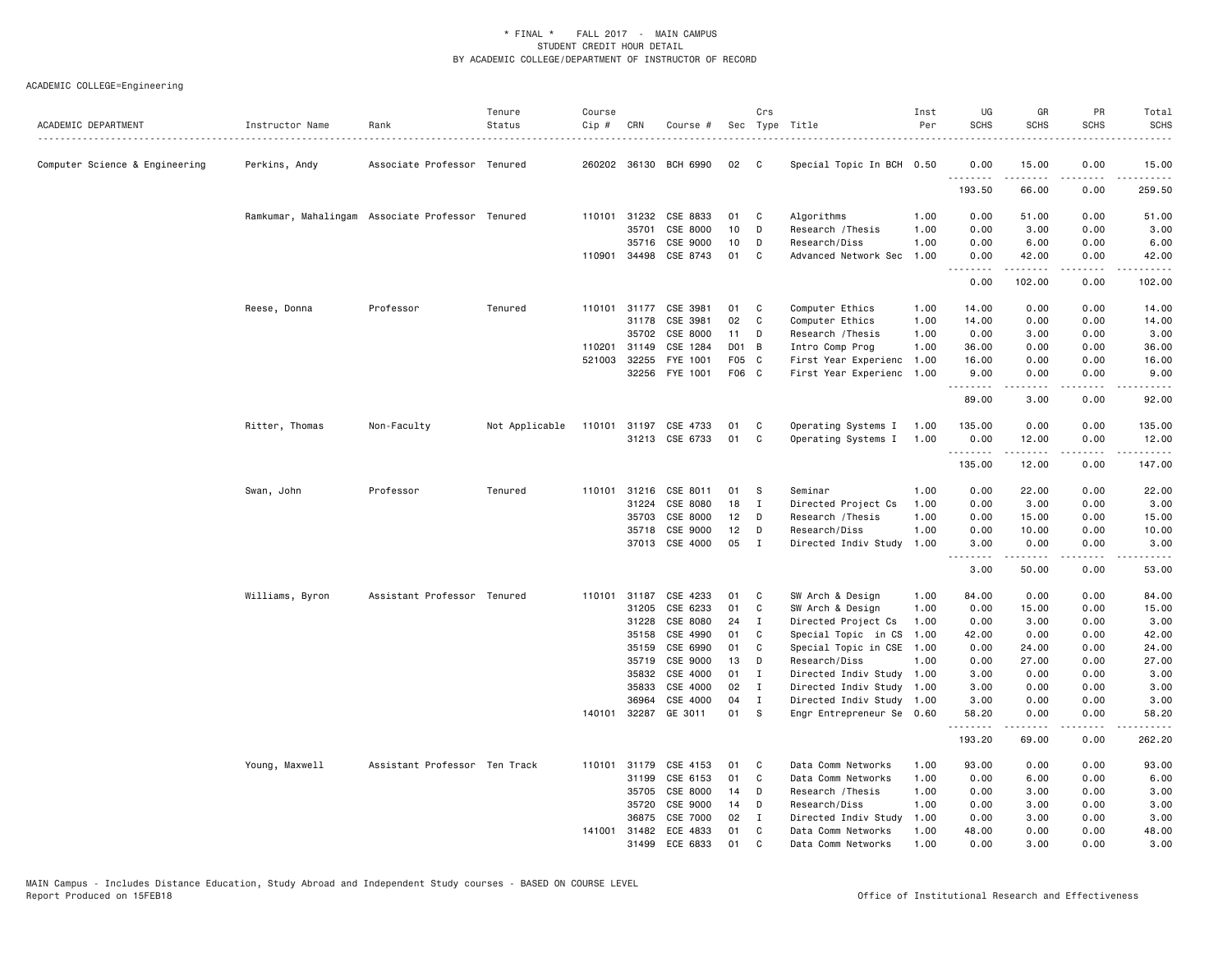| ACADEMIC DEPARTMENT                   | Instructor Name | Rank                        | Tenure<br>Status | Course<br>Cip # | CRN                     | Course #                         |                | Crs<br>Sec Type | Title                                              | Inst<br>Per          | UG<br><b>SCHS</b>                                           | GR<br>SCHS                               | <b>PR</b><br><b>SCHS</b>                       | Total<br>SCHS<br>-------------------------                |
|---------------------------------------|-----------------|-----------------------------|------------------|-----------------|-------------------------|----------------------------------|----------------|-----------------|----------------------------------------------------|----------------------|-------------------------------------------------------------|------------------------------------------|------------------------------------------------|-----------------------------------------------------------|
| Computer Science & Engineering        | Zhang, Song     | Associate Professor Tenured |                  | 110101          | 34495<br>35706<br>35721 | CSE 8413<br>CSE 8000<br>CSE 9000 | 01<br>15<br>15 | C.<br>D.<br>D.  | Visualization<br>Research /Thesis<br>Research/Diss | 1.00<br>1.00<br>1.00 | --------<br>141.00<br>0.00<br>0.00<br>0.00<br>-----<br>0.00 | 18,00<br>18.00<br>6.00<br>21.00<br>45.00 | .<br>0.00<br>0.00<br>0.00<br>0.00<br>.<br>0.00 | .<br>159.00<br>18.00<br>6.00<br>21.00<br>-------<br>45.00 |
| ====================================  |                 |                             |                  |                 |                         |                                  |                |                 |                                                    |                      |                                                             |                                          | ---------                                      |                                                           |
| Computer Science & Engineering        |                 |                             |                  |                 |                         |                                  |                |                 |                                                    |                      | 4836.70                                                     | 962,00                                   | 0.00                                           | 5798.70                                                   |
| ===================================== |                 |                             |                  |                 |                         |                                  |                |                 |                                                    |                      | $=$ = = = = = = =                                           |                                          | --------                                       |                                                           |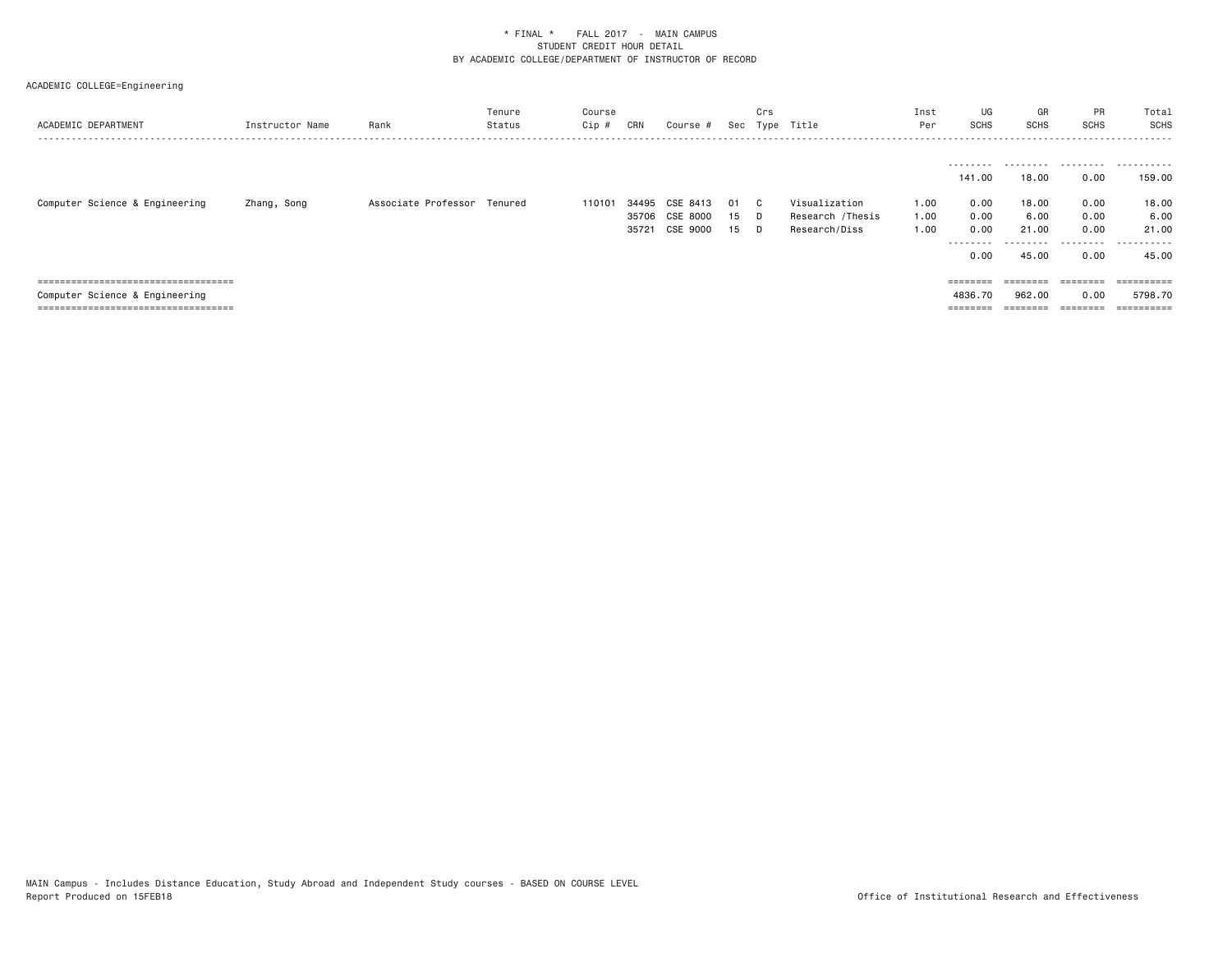| ACADEMIC DEPARTMENT               | Instructor Name   | Rank                          | Tenure<br>Status | Course<br>Cip # | CRN          | Course #              |       | Crs          | Sec Type Title            | Inst<br>Per | UG<br><b>SCHS</b>    | GR<br><b>SCHS</b>                                                                                                                                                                         | PR<br><b>SCHS</b>            | Total<br><b>SCHS</b><br>$\frac{1}{2} \left( \frac{1}{2} \right) \left( \frac{1}{2} \right) \left( \frac{1}{2} \right) \left( \frac{1}{2} \right) \left( \frac{1}{2} \right)$ |
|-----------------------------------|-------------------|-------------------------------|------------------|-----------------|--------------|-----------------------|-------|--------------|---------------------------|-------------|----------------------|-------------------------------------------------------------------------------------------------------------------------------------------------------------------------------------------|------------------------------|------------------------------------------------------------------------------------------------------------------------------------------------------------------------------|
| Electrical & Computer Engineering | Anderson, Derek   | Associate Professor Tenured   |                  | 141001          | 31467        | ECE 4413              | 01    | C            | Digital Signal Proce 1.00 |             | 54.00                | 0.00                                                                                                                                                                                      | 0.00                         | 54.00                                                                                                                                                                        |
|                                   |                   |                               |                  |                 | 31489        | ECE 6413              | 01    | C            | Digital Signal Proce      | 1.00        | 0.00                 | 30.00                                                                                                                                                                                     | 0.00                         | 30.00                                                                                                                                                                        |
|                                   |                   |                               |                  |                 | 34147        | ECE 6413              | 501 C |              | Digital Signal Proce      | 1.00        | 0.00                 | 9.00                                                                                                                                                                                      | 0.00                         | 9.00                                                                                                                                                                         |
|                                   |                   |                               |                  |                 | 35371        | ECE 9000              | 502 D |              | Research/Diss             | 1.00        | 0.00                 | 3.00                                                                                                                                                                                      | 0.00                         | 3.00                                                                                                                                                                         |
|                                   |                   |                               |                  |                 | 35858        | ECE 8000              | 02    | $\mathsf{D}$ | Research/Thesis           | 1.00        | 0.00                 | 39.00                                                                                                                                                                                     | 0.00                         | 39.00                                                                                                                                                                        |
|                                   |                   |                               |                  |                 | 35879        | ECE 9000              | 02    | D            | Research/Diss             | 1.00        | 0.00                 | 45.00                                                                                                                                                                                     | 0.00                         | 45.00                                                                                                                                                                        |
|                                   |                   |                               |                  | 309999          | 35980        | <b>CME 9000</b>       | 501 D |              | Research/Dis              | 1.00        | 0.00                 | 3.00<br>.                                                                                                                                                                                 | 0.00<br>$\sim$ $\sim$ $\sim$ | 3.00<br>المالم عامات                                                                                                                                                         |
|                                   |                   |                               |                  |                 |              |                       |       |              |                           |             | 54.00                | 129.00                                                                                                                                                                                    | 0.00                         | 183.00                                                                                                                                                                       |
|                                   | Ball, John        | Assistant Professor Ten Track |                  | 141001          | 34509        | ECE 8433              | 01    | C            | Statistical Signal P 1.00 |             | 0.00                 | 51.00                                                                                                                                                                                     | 0.00                         | 51.00                                                                                                                                                                        |
|                                   |                   |                               |                  |                 | 35050        | ECE 8433              | 501 C |              | Statistical Signal P 1.00 |             | 0.00                 | 27.00                                                                                                                                                                                     | 0.00                         | 27.00                                                                                                                                                                        |
|                                   |                   |                               |                  |                 | 35859        | ECE 8000              | 03    | D            | Research/Thesis           | 1.00        | 0.00                 | 39.00                                                                                                                                                                                     | 0.00                         | 39.00                                                                                                                                                                        |
|                                   |                   |                               |                  |                 | 35880        | ECE 9000              | 03    | D            | Research/Diss             | 1.00        | 0.00                 | 29.00                                                                                                                                                                                     | 0.00                         | 29.00                                                                                                                                                                        |
|                                   |                   |                               |                  |                 | 36570        | ECE 7000              | 04    | $\mathbf I$  | Directed Indiv Study      | 1.00        | 0.00                 | 3.00                                                                                                                                                                                      | 0.00                         | 3.00                                                                                                                                                                         |
|                                   |                   |                               |                  |                 |              |                       |       |              |                           |             | .<br>0.00            | $\frac{1}{2} \left( \frac{1}{2} \right) \left( \frac{1}{2} \right) \left( \frac{1}{2} \right) \left( \frac{1}{2} \right) \left( \frac{1}{2} \right) \left( \frac{1}{2} \right)$<br>149.00 | .<br>0.00                    | .<br>149.00                                                                                                                                                                  |
|                                   | Bruce, Jerry      | Associate Professor Tenured   |                  | 140901          | 31475        | ECE 4723              | 01    | В            | Embedded Systems          | 1.00        | 18.00                | 0.00                                                                                                                                                                                      | 0.00                         | 18.00                                                                                                                                                                        |
|                                   |                   |                               |                  |                 | 31476        | ECE 4723              | 02    | B            | Embedded Systems          | 1.00        | 27.00                | 0.00                                                                                                                                                                                      | 0.00                         | 27.00                                                                                                                                                                        |
|                                   |                   |                               |                  |                 | 141001 31402 | ECE 1002              | 01    | B            | Intro to ECE              | 1.00        | 174.00               | 0.00                                                                                                                                                                                      | 0.00                         | 174.00                                                                                                                                                                       |
|                                   |                   |                               |                  |                 | 36955        | ECE 1002              | H01 B |              | Intro to ECE-Honors       | 1.00        | 22.00<br><u>.</u>    | 0.00                                                                                                                                                                                      | 0.00<br>.                    | 22.00<br>.                                                                                                                                                                   |
|                                   |                   |                               |                  |                 |              |                       |       |              |                           |             | 241.00               | .<br>0.00                                                                                                                                                                                 | 0.00                         | 241.00                                                                                                                                                                       |
|                                   | Bruce, Lori       | Non-Faculty                   | Tenured          |                 |              | 240102 36015 GRD 9010 | 01    | K            | Graduate Degree Comp      | 1.00        | 0.00                 | 0.00                                                                                                                                                                                      | 0.00                         | 0.00                                                                                                                                                                         |
|                                   |                   |                               |                  |                 |              | 36027 GRD 9010        | 501 K |              | Graduate Degree Comp      | 1.00        | 0.00<br>.            | 0.00                                                                                                                                                                                      | 0.00                         | 0.00<br>.                                                                                                                                                                    |
|                                   |                   |                               |                  |                 |              |                       |       |              |                           |             | 0.00                 | 0.00                                                                                                                                                                                      | 0.00                         | 0.00                                                                                                                                                                         |
|                                   | Dabbiru, Lalitha  | Non-Faculty                   | Not Applicable   | 141001          | 31425        | ECE 3434              | 01    | C            | Adv Electronic Circu      | 1.00        | 132.00               | 0.00                                                                                                                                                                                      | 0.00                         | 132.00                                                                                                                                                                       |
|                                   |                   |                               |                  |                 | 31426        | ECE 3434              | 02    | К            | Adv Electronic Circu 1.00 |             | 0.00                 | 0.00                                                                                                                                                                                      | 0.00                         | 0.00                                                                                                                                                                         |
|                                   |                   |                               |                  |                 | 31427        | ECE 3434              | 03    | К            | Adv Electronic Circu 1.00 |             | 0.00                 | 0.00                                                                                                                                                                                      | 0.00                         | 0.00                                                                                                                                                                         |
|                                   |                   |                               |                  |                 | 31429        | ECE 3434              | 05    | K            | Adv Electronic Circu 1.00 |             | 0.00                 | 0.00                                                                                                                                                                                      | 0.00                         | 0.00                                                                                                                                                                         |
|                                   |                   |                               |                  |                 |              |                       |       |              |                           |             | . <b>.</b><br>132.00 | .<br>0.00                                                                                                                                                                                 | .<br>0.00                    | .<br>132.00                                                                                                                                                                  |
|                                   | Donohoe, John     | Professor                     | Tenured          |                 |              | 141001 31404 ECE 3313 | 01    | $\mathbf{C}$ | Electromagnetics I        | 1.00        | 147.00               | 0.00                                                                                                                                                                                      | 0.00                         | 147.00                                                                                                                                                                       |
|                                   |                   |                               |                  |                 | 35365        | ECE 8000              | 505 D |              | Research/Thesis           | 1.00        | 0.00<br>.            | 1.00<br>.                                                                                                                                                                                 | 0.00<br>بالمحامي             | 1.00<br>.                                                                                                                                                                    |
|                                   |                   |                               |                  |                 |              |                       |       |              |                           |             | 147.00               | 1.00                                                                                                                                                                                      | 0.00                         | 148.00                                                                                                                                                                       |
|                                   | Du, Qian          | Professor                     | Tenured          | 140901          | 31502        | ECE 8473              | 01    | C            | Digital Image Proces      | 1.00        | 0.00                 | 51.00                                                                                                                                                                                     | 0.00                         | 51.00                                                                                                                                                                        |
|                                   |                   |                               |                  |                 | 36146        | ECE 8473              | 501 C |              | Digital Image Proces      | 1.00        | 0.00                 | 21.00                                                                                                                                                                                     | 0.00                         | 21.00                                                                                                                                                                        |
|                                   |                   |                               |                  | 141001          | 35374        | ECE 9000              | 506 D |              | Research/Diss             | 1.00        | 0.00                 | 3.00                                                                                                                                                                                      | 0.00                         | 3.00                                                                                                                                                                         |
|                                   |                   |                               |                  |                 | 35883        | ECE 9000              | 06    | D            | Research/Diss             | 1.00        | 0.00<br><u>.</u>     | 23.00<br>.                                                                                                                                                                                | 0.00                         | 23.00<br>$    -$                                                                                                                                                             |
|                                   |                   |                               |                  |                 |              |                       |       |              |                           |             | 0.00                 | 98.00                                                                                                                                                                                     | 0.00                         | 98.00                                                                                                                                                                        |
|                                   | Follett, Randolph | Associate Professor Tenured   |                  | 140201          | 30380        | ASE 1501              | 01    | E            | Design Competition        | 0.50        | 4.50                 | 0.00                                                                                                                                                                                      | 0.00                         | 4.50                                                                                                                                                                         |
|                                   |                   |                               |                  | 141001          | 31483        | ECE 4913              | 01    | C            | Feedback Con Sys I        | 1.00        | 21.00                | 0.00                                                                                                                                                                                      | 0.00                         | 21.00                                                                                                                                                                        |
|                                   |                   |                               |                  |                 | 31500        | ECE 6913              | 01    | C            | Fdbk Con Sys I            | 1.00        | 0.00                 | 9.00                                                                                                                                                                                      | 0.00                         | 9.00                                                                                                                                                                         |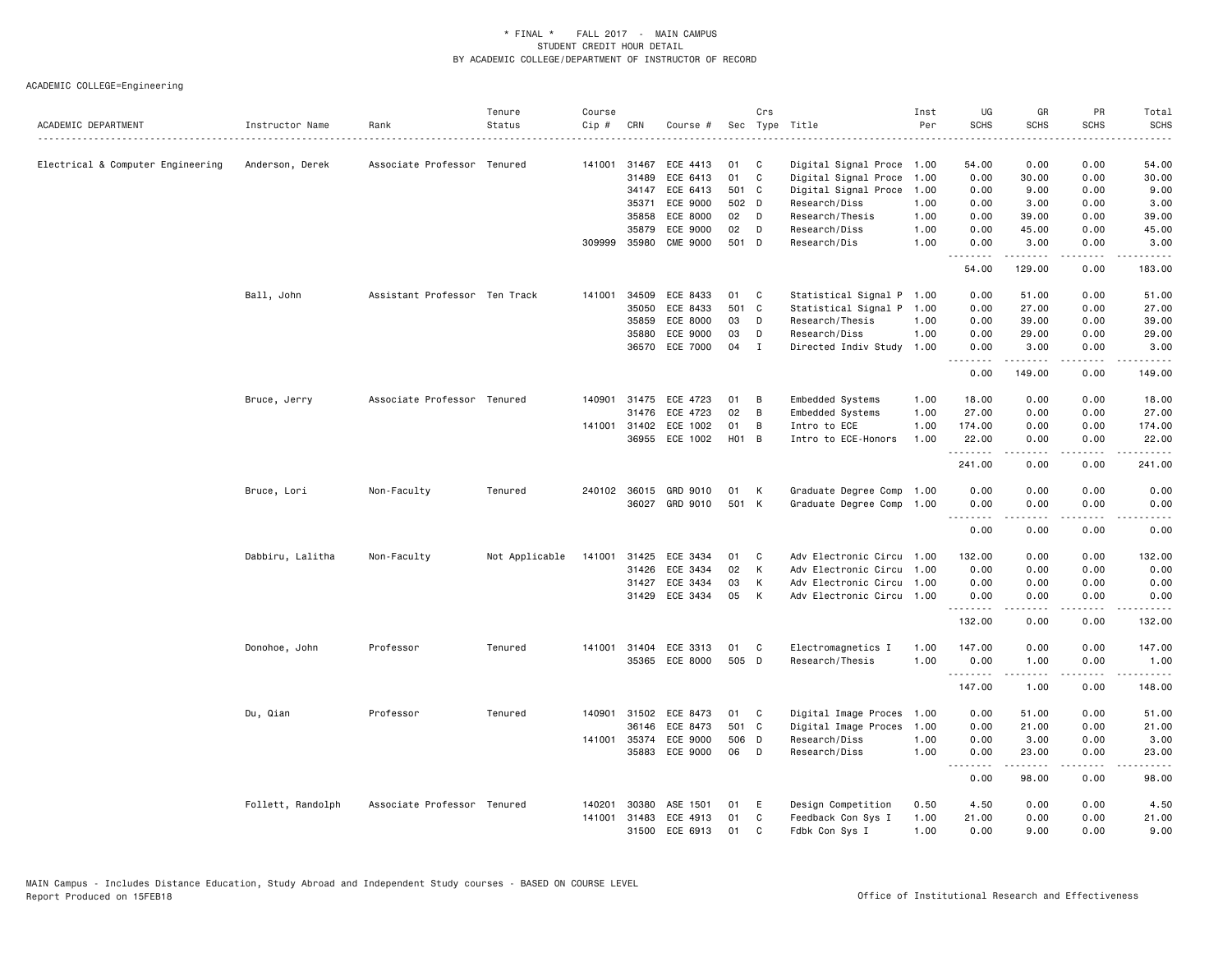| ACADEMIC DEPARTMENT               | Instructor Name | Rank                                                                          | Tenure<br>Status | Course<br>Cip # | CRN          | Course # |       | Crs          | Sec Type Title            | Inst<br>Per | UG<br><b>SCHS</b> | GR<br><b>SCHS</b>   | PR<br><b>SCHS</b> | Total<br><b>SCHS</b>  |
|-----------------------------------|-----------------|-------------------------------------------------------------------------------|------------------|-----------------|--------------|----------|-------|--------------|---------------------------|-------------|-------------------|---------------------|-------------------|-----------------------|
|                                   |                 |                                                                               |                  |                 |              |          |       |              |                           |             | .                 |                     |                   |                       |
|                                   |                 |                                                                               |                  |                 |              |          |       |              |                           |             | 25.50             | 9.00                | 0.00              | 34.50                 |
| Electrical & Computer Engineering | Fowler, James   | Professor                                                                     | Tenured          |                 | 141001 31501 | ECE 8453 | 01    | $\mathbf{C}$ | Introduction to Wave 1.00 |             | 0.00              | 15.00               | 0.00              | 15.00                 |
|                                   |                 |                                                                               |                  |                 | 35051        | ECE 8453 | 501 C |              | Introduction to Wave 1.00 |             | 0.00              | 12.00               | 0.00              | 12.00                 |
|                                   |                 |                                                                               |                  |                 | 35375        | ECE 9000 | 507 D |              | Research/Diss             | 1.00        | 0.00              | 3.00                | 0.00              | 3.00                  |
|                                   |                 |                                                                               |                  |                 | 35864        | ECE 8000 | 08    | D            | Research/Thesis           | 1.00        | 0.00              | 7.00                | 0.00              | 7.00                  |
|                                   |                 |                                                                               |                  |                 | 35885        | ECE 9000 | 08    | D            | Research/Diss             | 1.00        | 0.00<br>.         | 14.00<br>.          | 0.00<br>.         | 14.00<br>. <u>.</u> . |
|                                   |                 |                                                                               |                  |                 |              |          |       |              |                           |             | 0.00              | 51.00               | 0.00              | 51.00                 |
|                                   | Fu, Yong        | Associate Professor Tenured                                                   |                  | 141001          | 31472        | ECE 4613 | 01    | C            | Pwr Transmission Sys 1.00 |             | 63.00             | 0.00                | 0.00              | 63.00                 |
|                                   |                 |                                                                               |                  |                 | 31490        | ECE 6613 | 01    | C            | Pwr Transmission Sys 1.00 |             | 0.00              | 21.00               | 0.00              | 21.00                 |
|                                   |                 |                                                                               |                  |                 | 34148        | ECE 6613 | 501 C |              | Pwr Transmission Sys 1.00 |             | 0.00              | 9.00                | 0.00              | 9.00                  |
|                                   |                 |                                                                               |                  |                 | 35376        | ECE 9000 | 509 D |              | Research/Diss             | 1.00        | 0.00              | 3.00                | 0.00              | 3.00                  |
|                                   |                 |                                                                               |                  |                 | 35865        | ECE 8000 | 09    | D            | Research/Thesis           | 1.00        | 0.00              | 4.00                | 0.00              | 4.00                  |
|                                   |                 |                                                                               |                  |                 | 35886        | ECE 9000 | 09    | D            | Research/Diss             | 1.00        | 0.00              | 24.00               | 0.00              | 24.00                 |
|                                   |                 |                                                                               |                  |                 | 36591        | ECE 7000 | 501 I |              | Directed Indiv Study      | 1.00        | 0.00              | 3.00                | 0.00              | 3.00                  |
|                                   |                 |                                                                               |                  |                 |              |          |       |              |                           |             | 63.00             | 64.00               | 0.00              | 127.00                |
|                                   |                 | Islam, Muhammad Amin Grad Research Assis Not Applicable 141001 31407 ECE 3323 |                  |                 |              |          | 01    | $\mathbf{C}$ | Electromagnetics II 1.00  |             | 84.00<br><u>.</u> | 0.00<br>$- - - - -$ | 0.00<br>.         | 84.00                 |
|                                   |                 |                                                                               |                  |                 |              |          |       |              |                           |             | 84.00             | 0.00                | 0.00              | 84.00                 |
|                                   | Jones, Bryan    | Associate Professor Tenured                                                   |                  |                 | 141001 31450 | ECE 3724 | 01    | C            | Microprocessors           | 1.00        | 164.00            | 0.00                | 0.00              | 164.00                |
|                                   |                 |                                                                               |                  |                 | 31451        | ECE 3724 | 02    | C            | Microprocessors           | 0.50        | 58.00             | 0.00                | 0.00              | 58.00                 |
|                                   |                 |                                                                               |                  |                 | 31452        | ECE 3724 | 03    | К            | Microprocessors           | 1.00        | 0.00              | 0.00                | 0.00              | 0.00                  |
|                                   |                 |                                                                               |                  |                 | 31453        | ECE 3724 | 04    | К            | Microprocessors           | 1.00        | 0.00              | 0.00                | 0.00              | 0.00                  |
|                                   |                 |                                                                               |                  |                 | 31454        | ECE 3724 | 05    | к            | Microprocessors           | 1.00        | 0.00              | 0.00                | 0.00              | 0.00                  |
|                                   |                 |                                                                               |                  |                 | 31455        | ECE 3724 | 06    | К            | Microprocessors           | 1.00        | 0.00              | 0.00                | 0.00              | 0.00                  |
|                                   |                 |                                                                               |                  |                 | 31456        | ECE 3724 | 07    | Κ            | Microprocessors           | 1.00        | 0.00              | 0.00                | 0.00              | 0.00                  |
|                                   |                 |                                                                               |                  |                 | 31457        | ECE 3724 | 08    | K            | Microprocessors           | 1.00        | 0.00              | 0.00                | 0.00              | 0.00                  |
|                                   |                 |                                                                               |                  |                 | 31458        | ECE 3724 | 09    | к            | Microprocessors           | 1.00        | 0.00              | 0.00                | 0.00              | 0.00                  |
|                                   |                 |                                                                               |                  |                 | 31459        | ECE 3724 | 10    | К            | Microprocessors           | 1.00        | 0.00              | 0.00                | 0.00              | 0.00                  |
|                                   |                 |                                                                               |                  |                 | 31468        | ECE 4512 | 01    | B            | EE Design I               | 1.00        | 52.00             | 0.00                | 0.00              | 52.00                 |
|                                   |                 |                                                                               |                  |                 | 31470        | ECE 4532 | 01    | B            | CPE Design I              | 1.00        | 32.00             | 0.00                | 0.00              | 32.00                 |
|                                   |                 |                                                                               |                  |                 | 35887        | ECE 9000 | 10    | D            | Research/Diss             | 1.00        | 0.00<br>.         | 1.00                | 0.00              | 1.00                  |
|                                   |                 |                                                                               |                  |                 |              |          |       |              |                           |             | 306.00            | 1.00                | 0.00              | 307.00                |
|                                   |                 | Karimi-Ghartemani, M Associate Professor Ten Track                            |                  |                 | 141001 31431 | ECE 3614 | 01    | C            | Fundamentals of Ener 1.00 |             | 168.00            | 0.00                | 0.00              | 168.00                |
|                                   |                 |                                                                               |                  |                 | 31432        | ECE 3614 | 02    | К            | Fundamentals of Ener 1.00 |             | 0.00              | 0.00                | 0.00              | 0.00                  |
|                                   |                 |                                                                               |                  |                 | 31433        | ECE 3614 | 03    | K            | Fundamentals of Ener 1.00 |             | 0.00              | 0.00                | 0.00              | 0.00                  |
|                                   |                 |                                                                               |                  |                 | 31434        | ECE 3614 | 04    | K            | Fundamentals of Ener 1.00 |             | 0.00              | 0.00                | 0.00              | 0.00                  |
|                                   |                 |                                                                               |                  |                 | 31435        | ECE 3614 | 05    | K            | Fundamentals of Ener 1.00 |             | 0.00              | 0.00                | 0.00              | 0.00                  |
|                                   |                 |                                                                               |                  |                 | 31436        | ECE 3614 | 06    | К            | Fundamentals of Ener 1.00 |             | 0.00              | 0.00                | 0.00              | 0.00                  |
|                                   |                 |                                                                               |                  |                 | 31437        | ECE 3614 | 07    | К            | Fundamentals of Ener 1.00 |             | 0.00              | 0.00                | 0.00              | 0.00                  |
|                                   |                 |                                                                               |                  |                 | 31439        | ECE 3614 | 09    | К            | Fundamentals of Ener      | 1.00        | 0.00              | 0.00                | 0.00              | 0.00                  |
|                                   |                 |                                                                               |                  |                 | 31506        | ECE 8923 | 01    | C            | Non-Linear Con Sys        | 1.00        | 0.00              | 33.00               | 0.00              | 33.00                 |
|                                   |                 |                                                                               |                  |                 | 34152        | ECE 8923 | 501 C |              | Non-Linear Con Sys        | 1.00        | 0.00              | 12.00               | 0.00              | 12.00                 |
|                                   |                 |                                                                               |                  |                 | 35867        | ECE 8000 | 11    | D            | Research/Thesis           | 1.00        | 0.00              | 4.00                | 0.00              | 4.00                  |
|                                   |                 |                                                                               |                  |                 | 35888        | ECE 9000 | 11    | D            | Research/Diss             | 1.00        | 0.00              | 53.00               | 0.00              | 53.00                 |
|                                   |                 |                                                                               |                  |                 | 36485        | ECE 9000 | 511   | D            | Research/Diss             | 1.00        | 0.00              | 1.00                | 0.00              | 1.00                  |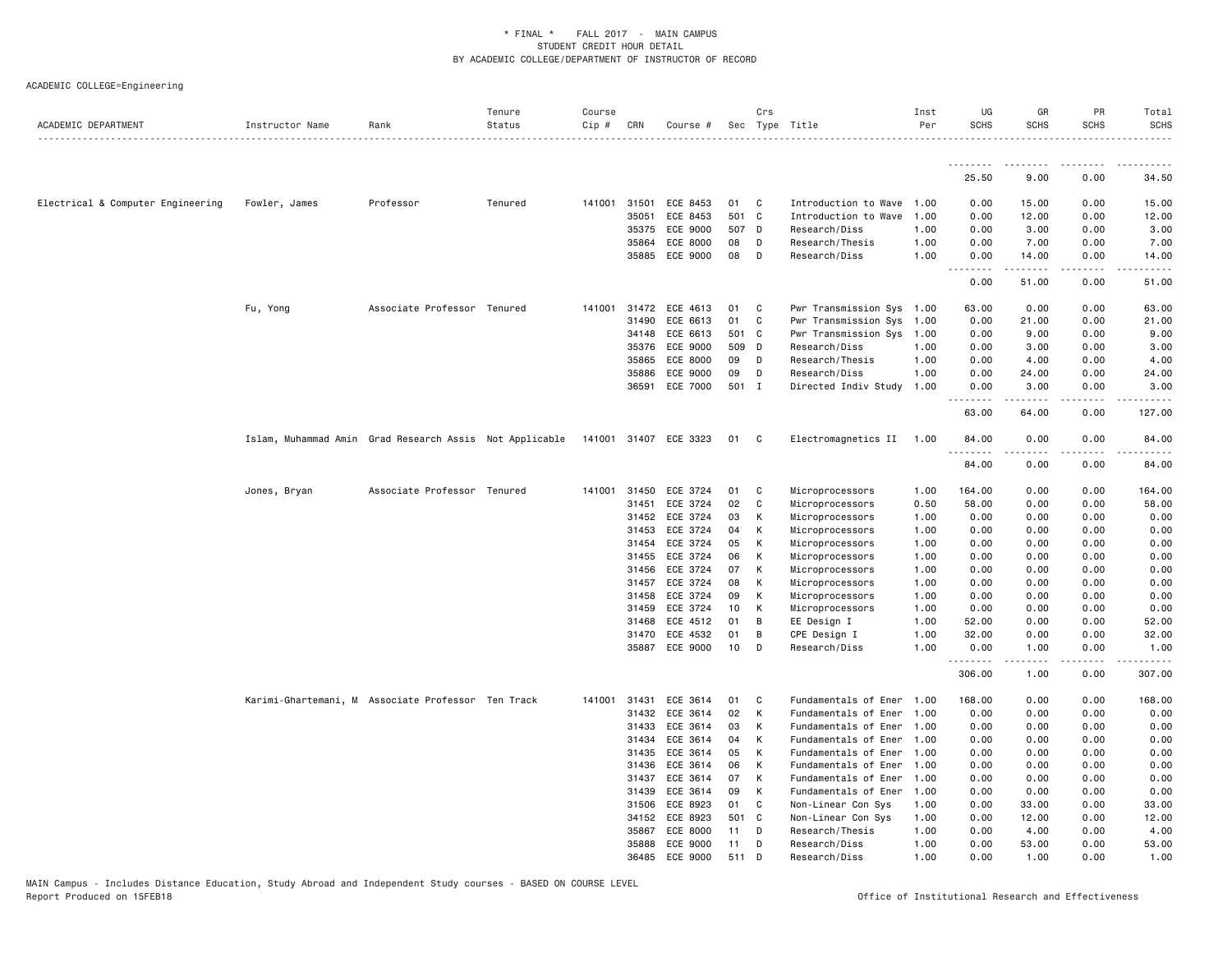| ACADEMIC DEPARTMENT               | Instructor Name                  | Rank                                               | Tenure<br>Status | Course<br>Cip # | CRN          | Course #              |       | Crs          | Sec Type Title            | Inst<br>Per | UG<br><b>SCHS</b>                    | GR<br><b>SCHS</b> | PR<br><b>SCHS</b> | Total<br><b>SCHS</b> |
|-----------------------------------|----------------------------------|----------------------------------------------------|------------------|-----------------|--------------|-----------------------|-------|--------------|---------------------------|-------------|--------------------------------------|-------------------|-------------------|----------------------|
| Electrical & Computer Engineering |                                  | Karimi-Ghartemani, M Associate Professor Ten Track |                  |                 | 141001 36568 | ECE 7000              | 02    | $\mathbf{I}$ | Directed Indiv Study 1.00 |             | 0.00                                 | 3.00              | 0.00              | 3.00                 |
|                                   |                                  |                                                    |                  |                 |              | 36572 ECE 7000        | 06    | $\mathbf{I}$ | Directed Indiv Study 1.00 |             | 0.00                                 | 3.00              | 0.00              | 3.00                 |
|                                   |                                  |                                                    |                  |                 |              |                       |       |              |                           |             | 168.00                               | 109.00            | 0.00              | 277.00               |
|                                   |                                  | Kluss, Joni Viljami Assistant Professor Ten Track  |                  |                 | 141001 31473 | ECE 4663              | 01    | C            | Insul Coord Pow Sys       | 1.00        | 15.00                                | 0.00              | 0.00              | 15.00                |
|                                   |                                  |                                                    |                  |                 | 31491        | ECE 6663              | 01    | C            | Insul Coord Pow Sys       | 1.00        | 0.00                                 | 18.00             | 0.00              | 18.00                |
|                                   |                                  |                                                    |                  |                 | 35889        | ECE 9000              | 12    | D            | Research/Diss             | 1.00        | 0.00                                 | 66.00             | 0.00              | 66.00                |
|                                   |                                  |                                                    |                  |                 |              |                       |       |              |                           |             | .<br>15.00                           | .<br>84.00        | .<br>0.00         | .<br>99.00           |
|                                   | Koshka, Yaroslav                 | Professor                                          | Tenured          |                 | 141001 31403 | ECE 3213              | 01    | C            | Solid State Electron      | 1.00        | 57.00                                | 0.00              | 0.00              | 57.00                |
|                                   |                                  |                                                    |                  |                 | 31469        | ECE 4522              | 01    | B            | EE Design II              | 0.50        | 14.00                                | 0.00              | 0.00              | 14.00                |
|                                   |                                  |                                                    |                  |                 | 31471        | ECE 4542              | 01    | B            | CPE Design II             | 0.50        | 4.00                                 | 0.00              | 0.00              | 4.00                 |
|                                   |                                  |                                                    |                  |                 | 35869        | ECE 8000              | 13    | D            | Research/Thesis           | 1.00        | 0.00                                 | 1.00              | 0.00              | 1.00                 |
|                                   |                                  |                                                    |                  |                 | 36571        | ECE 7000              | 05    | $\mathbf{I}$ | Directed Indiv Study      | 1.00        | 0.00                                 | 3.00              | 0.00              | 3.00                 |
|                                   |                                  |                                                    |                  |                 |              |                       |       |              |                           |             | 75.00                                | 4.00              | 0.00              | 79.00                |
|                                   | Kulandaivelu Govinda Non-Faculty |                                                    | Not Applicable   |                 | 141001 31413 | ECE 3424              | 01    | C            | Intm Electronic Circ      | 1.00        | 164.00                               | 0.00              | 0.00              | 164.00               |
|                                   |                                  |                                                    |                  |                 | 31418        | ECE 3424              | 06    | К            | Intm Electronic Circ      | 1.00        | 0.00                                 | 0.00              | 0.00              | 0.00                 |
|                                   |                                  |                                                    |                  |                 | 31419        | ECE 3424              | 07    | К            | Intm Electronic Circ 1.00 |             | 0.00                                 | 0.00              | 0.00              | 0.00                 |
|                                   |                                  |                                                    |                  |                 | 31420        | ECE 3424              | 08    | К            | Intm Electronic Circ 1.00 |             | 0.00                                 | 0.00              | 0.00              | 0.00                 |
|                                   |                                  |                                                    |                  |                 | 31421        | ECE 3424              | 09    | К            | Intm Electronic Circ      | 1.00        | 0.00                                 | 0.00              | 0.00              | 0.00                 |
|                                   |                                  |                                                    |                  |                 | 31424        | ECE 3424              | 12    | K            | Intm Electronic Circ      | 1.00        | 0.00                                 | 0.00              | 0.00              | 0.00                 |
|                                   |                                  |                                                    |                  |                 |              |                       |       |              |                           |             | .<br>164.00                          | -----<br>0.00     | .<br>0.00         | 164.00               |
|                                   | Kurum, Mehmet                    | Assistant Professor Ten Track                      |                  |                 | 141001 34505 | ECE 4333              | 01    | C            | RF & Microwave Engin      | 1.00        | 33.00                                | 0.00              | 0.00              | 33.00                |
|                                   |                                  |                                                    |                  |                 | 35466        | ECE 6333              | 01    | C            | RF & Microwave Engin      | 1.00        | 0.00                                 | 6.00              | 0.00              | 6.00                 |
|                                   |                                  |                                                    |                  |                 | 35891        | ECE 9000              | 14    | D            | Research/Diss             | 1.00        | 0.00                                 | 11.00             | 0.00              | 11.00                |
|                                   |                                  |                                                    |                  |                 | 36569        | ECE 7000              | 03    | $\mathbf{I}$ | Directed Indiv Study      | 1.00        | 0.00                                 | 3.00              | 0.00              | 3.00                 |
|                                   |                                  |                                                    |                  |                 |              |                       |       |              |                           |             | $\sim$ $\sim$ $\sim$ $\sim$<br>33.00 | 20.00             | 0.00              | 53.00                |
|                                   | Litton, Christopher Lecturer     |                                                    | Non-Ten Track    |                 |              | 141001 35142 ECE 3313 | 601 C |              | Electromagnetics I        | 1.00        | 48.00<br>.                           | 0.00              | 0.00<br>.         | 48.00<br>.           |
|                                   |                                  |                                                    |                  |                 |              |                       |       |              |                           |             | 48.00                                | 0.00              | 0.00              | 48.00                |
|                                   |                                  | Mohammadi-Aragh, Mah Assistant Professor Ten Track |                  |                 |              | 140901 31474 ECE 4713 | 01    | C            | Computer Architectur 1.00 |             | 120.00                               | 0.00              | 0.00              | 120.00               |
|                                   |                                  |                                                    |                  |                 |              | 31492 ECE 6713        | 01    | C            | Computer Architectur 1.00 |             | 0.00                                 | 12.00             | 0.00              | 12.00                |
|                                   |                                  |                                                    |                  |                 |              |                       |       |              |                           |             | .<br>120.00                          | .<br>12.00        | .<br>0.00         | .<br>132.00          |
|                                   | Moorhead, Jane                   | Instructor                                         | Non-Ten Track    | 141001          | 31440        | ECE 3714              | 01    | C            | Digital Devices           | 1.00        | 388.00                               | 0.00              | 0.00              | 388.00               |
|                                   |                                  |                                                    |                  |                 | 31441        | ECE 3714              | 02    | C            | Digital Devices           | 1.00        | 404.00                               | 0.00              | 0.00              | 404.00               |
|                                   |                                  |                                                    |                  |                 | 31442        | ECE 3714              | 03    | К            | Digital Devices           | 1.00        | 0.00                                 | 0.00              | 0.00              | 0.00                 |
|                                   |                                  |                                                    |                  |                 | 31443        | ECE 3714              | 04    | К            | Digital Devices           | 1.00        | 0.00                                 | 0.00              | 0.00              | 0.00                 |
|                                   |                                  |                                                    |                  |                 | 31444        | ECE 3714              | 05    | К            | Digital Devices           | 1.00        | 0.00                                 | 0.00              | 0.00              | 0.00                 |
|                                   |                                  |                                                    |                  |                 | 31445        | ECE 3714              | 06    | К            | Digital Devices           | 1.00        | 0.00                                 | 0.00              | 0.00              | 0.00                 |
|                                   |                                  |                                                    |                  |                 | 31446        | ECE 3714              | 07    | К            | Digital Devices           | 1.00        | 0.00                                 | 0.00              | 0.00              | 0.00                 |
|                                   |                                  |                                                    |                  |                 | 31447        | ECE 3714              | 08    | K            | Digital Devices           | 1.00        | 0.00                                 | 0.00              | 0.00              | 0.00                 |
|                                   |                                  |                                                    |                  |                 | 31448        | ECE 3714              | 09    | К            | Digital Devices           | 1.00        | 0.00                                 | 0.00              | 0.00              | 0.00                 |
|                                   |                                  |                                                    |                  |                 | 31449        | ECE 3714              | 10    | K            | Digital Devices           | 1.00        | 0.00                                 | 0.00              | 0.00              | 0.00                 |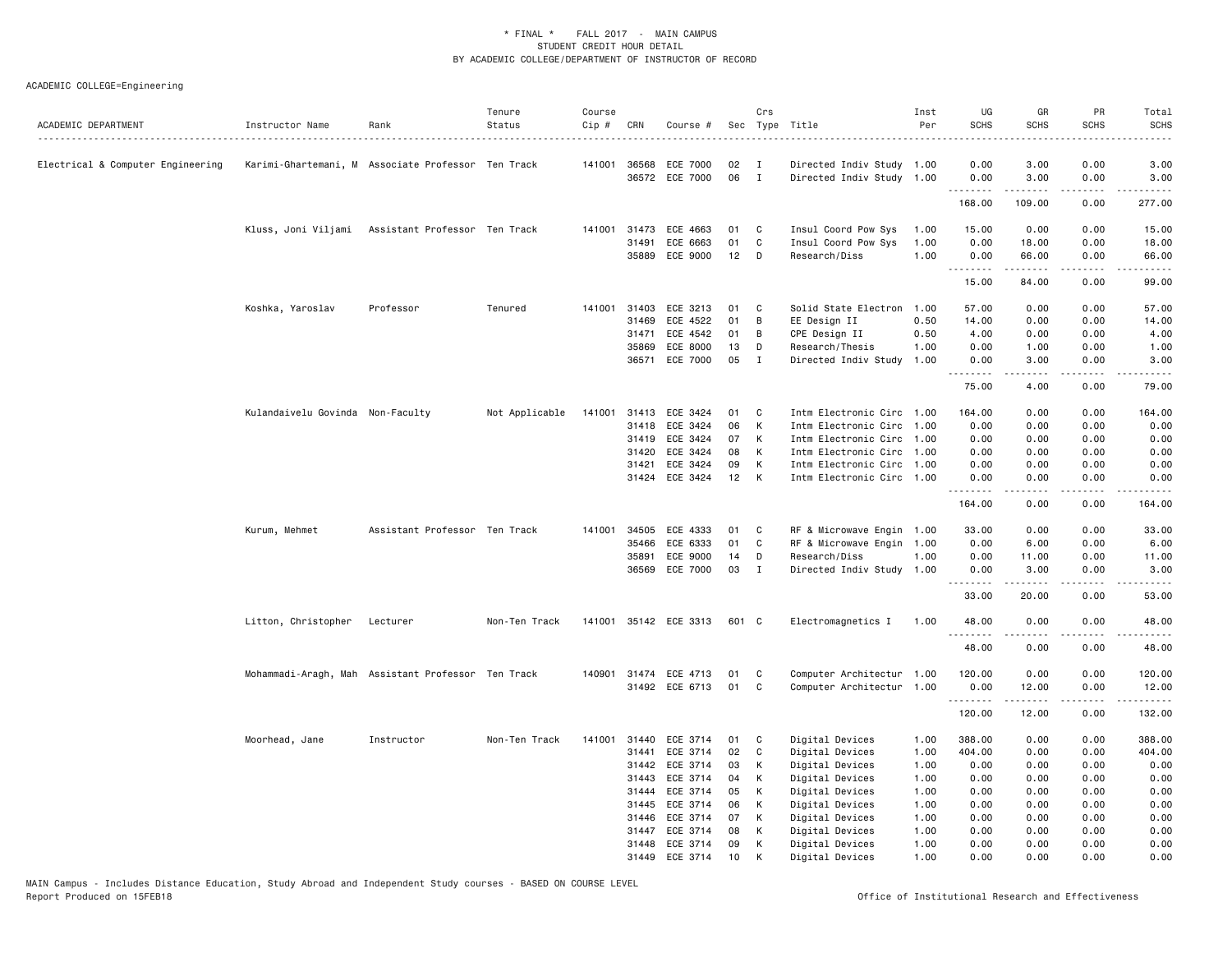| ACADEMIC DEPARTMENT                                                      | Instructor Name                  | Rank                                                   | Tenure<br>Status | Course<br>Cip # | CRN          | Course #       |       | Crs          | Sec Type Title       | Inst<br>Per | UG<br><b>SCHS</b>                                    | GR<br><b>SCHS</b>       | PR<br><b>SCHS</b> | Total<br><b>SCHS</b> |
|--------------------------------------------------------------------------|----------------------------------|--------------------------------------------------------|------------------|-----------------|--------------|----------------|-------|--------------|----------------------|-------------|------------------------------------------------------|-------------------------|-------------------|----------------------|
|                                                                          |                                  |                                                        |                  |                 |              |                |       |              |                      | ------      | .                                                    |                         |                   | .                    |
| Electrical & Computer Engineering                                        | Moorhead, Jane                   | Instructor                                             | Non-Ten Track    | 141001          | 31451        | ECE 3724       | 02    | $\mathbf{C}$ | Microprocessors      | 0.50        | 58.00                                                | 0.00                    | 0.00              | 58.00                |
|                                                                          |                                  |                                                        |                  |                 | 34499        | ECE 3714       | 16    | К            | Digital Devices      | 1.00        | 0.00                                                 | 0.00                    | 0.00              | 0.00                 |
|                                                                          |                                  |                                                        |                  |                 | 34500        | ECE 3714       | 15    | K            | Digital Devices      | 1.00        | 0.00                                                 | 0.00                    | 0.00              | 0.00                 |
|                                                                          |                                  |                                                        |                  |                 | 34501        | ECE 3714       | 14    | K            | Digital Devices      | 1.00        | 0.00                                                 | 0.00                    | 0.00              | 0.00                 |
|                                                                          |                                  |                                                        |                  |                 | 34502        | ECE 3714       | 13    | К            | Digital Devices      | 1.00        | 0.00                                                 | 0.00                    | 0.00              | 0.00                 |
|                                                                          |                                  |                                                        |                  |                 | 34503        | ECE 3714       | 12    | к            | Digital Devices      | 1.00        | 0.00                                                 | 0.00                    | 0.00              | 0.00                 |
|                                                                          |                                  |                                                        |                  |                 | 34504        | ECE 3714       | 11    | K            | Digital Devices      | 1.00        | 0.00<br>.                                            | 0.00                    | 0.00              | 0.00                 |
|                                                                          |                                  |                                                        |                  |                 |              |                |       |              |                      |             | 850.00                                               | 0.00                    | 0.00              | 850.00               |
|                                                                          | Moorhead, Robert                 | Non-Faculty                                            | Tenured          | 141001          | 35874        | ECE 8000       | 18    | D            | Research/Thesis      | 1.00        | 0.00                                                 | 4.00                    | 0.00              | 4.00                 |
|                                                                          |                                  |                                                        |                  |                 | 36567        | ECE 7000       | 01    | $\mathbf{I}$ | Directed Indiv Study | 1.00        | 0.00<br>$\sim$ $\sim$ $\sim$<br>$\sim$ $\sim$ $\sim$ | 3.00                    | 0.00              | 3.00                 |
|                                                                          |                                  |                                                        |                  |                 |              |                |       |              |                      |             | 0.00                                                 | 7.00                    | 0.00              | 7.00                 |
|                                                                          | Reese, Robert                    | Associate Professor Tenured                            |                  |                 | 140901 31478 | ECE 4743       | 01    | B            | Digital Sys Design   | 1.00        | 24.00                                                | 0.00                    | 0.00              | 24.00                |
|                                                                          |                                  |                                                        |                  |                 | 31479        | ECE 4743       | 02    | B            | Digital Sys Design   | 1.00        | 21.00                                                | 0.00                    | 0.00              | 21.00                |
|                                                                          |                                  |                                                        |                  |                 | 31496        | ECE 6743       | 01    | B            | Digital Sys Design   | 1.00        | 0.00                                                 | 3.00                    | 0.00              | 3.00                 |
|                                                                          |                                  |                                                        |                  |                 | 31497        | ECE 6743       | 02    | B            | Digital Sys Design   | 1.00        | 0.00                                                 | 3.00                    | 0.00              | 3.00                 |
|                                                                          |                                  |                                                        |                  | 141001 31401    |              | ECE 1001       | F01 C |              | First Year Seminar   | 1.00        | 24.00                                                | 0.00                    | 0.00              | 24.00                |
|                                                                          |                                  |                                                        |                  |                 | 31469        | ECE 4522       | 01    | B            | EE Design II         | 0.50        | 14.00                                                | 0.00                    | 0.00              | 14.00                |
|                                                                          |                                  |                                                        |                  |                 | 31471        | ECE 4542       | 01    | B            | CPE Design II        | 0.50        | 4.00                                                 | 0.00                    | 0.00              | 4.00                 |
|                                                                          |                                  |                                                        |                  |                 | 35896        | ECE 9000       | 19    | D            | Research/Diss        | 1.00        | 0.00<br>.                                            | 1.00                    | 0.00              | 1.00                 |
|                                                                          |                                  |                                                        |                  |                 |              |                |       |              |                      |             | 87.00                                                | 7.00                    | 0.00              | 94.00                |
|                                                                          | Samiappan, Sathishku Non-Faculty |                                                        | Not Applicable   | 141001          | 31410        | ECE 3413       | 01    | C            | Intro to Electronic  | 1.00        | 294.00                                               | 0.00                    | 0.00              | 294.00               |
|                                                                          |                                  |                                                        |                  |                 |              | 31411 ECE 3413 | 02    | C            | Intro to Electronic  | 1.00        | 285.00                                               | 0.00                    | 0.00              | 285.00               |
|                                                                          |                                  |                                                        |                  |                 |              |                |       |              |                      |             | .<br>579.00                                          | 0.00                    | 0.00              | 579.00               |
|                                                                          |                                  | Shivakumaraiah, Loke Clinical Assist Pro Non-Ten Track |                  | 141001          | 35143        | ECE 3413       | 601 C |              | Intro to Electronic  | 1.00        | 45.00                                                | 0.00                    | 0.00              | 45.00                |
|                                                                          |                                  |                                                        |                  |                 | 35146        | ECE 3714       | 601 C |              | Digital Devices      | 1.00        | 44.00                                                | 0.00                    | 0.00              | 44.00                |
|                                                                          |                                  |                                                        |                  |                 | 35147        | ECE 3714       | 602 K |              | Digital Devices      | 1.00        | 0.00                                                 | 0.00                    | 0.00              | 0.00                 |
|                                                                          |                                  |                                                        |                  |                 |              | 35148 ECE 3714 | 603 K |              | Digital Devices      | 1.00        | 0.00<br>.                                            | 0.00<br>.               | 0.00<br>.         | 0.00                 |
|                                                                          |                                  |                                                        |                  |                 |              |                |       |              |                      |             | 89.00                                                | 0.00                    | 0.00              | 89.00                |
|                                                                          | Tang, Bo                         | Assistant Professor Ten Track                          |                  | 141001          | 31430        | ECE 3443       | 01    | $\mathbf{C}$ | Signals and Systems  | 1.00        | 108.00                                               | 0.00                    | 0.00              | 108.00               |
|                                                                          |                                  |                                                        |                  |                 |              | 36956 ECE 9000 | 522 D |              | Research/Diss        | 1.00        | 0.00<br>.                                            | 1.00                    | 0.00<br>$\cdots$  | 1.00                 |
|                                                                          |                                  |                                                        |                  |                 |              |                |       |              |                      |             | 108.00                                               | 1.00                    | 0.00              | 109.00               |
|                                                                          | Younan, Nicolas                  | Professor                                              | Tenured          | 141001          |              | 35379 ECE 9000 | 521 D |              | Research/Diss        | 1.00        | 0.00                                                 | 1.00                    | 0.00              | 1.00                 |
|                                                                          |                                  |                                                        |                  |                 |              |                |       |              |                      |             | .<br>0.00                                            | 1.00                    | 0.00              | 1.00                 |
| -----------------------------------                                      |                                  |                                                        |                  |                 |              |                |       |              |                      |             | ========                                             | ========                | $=$ = = = = = = = | ==========           |
| Electrical & Computer Engineering<br>----------------------------------- |                                  |                                                        |                  |                 |              |                |       |              |                      |             | 3388.50<br>========                                  | 747.00<br>$= 222222222$ | 0.00              | 4135.50              |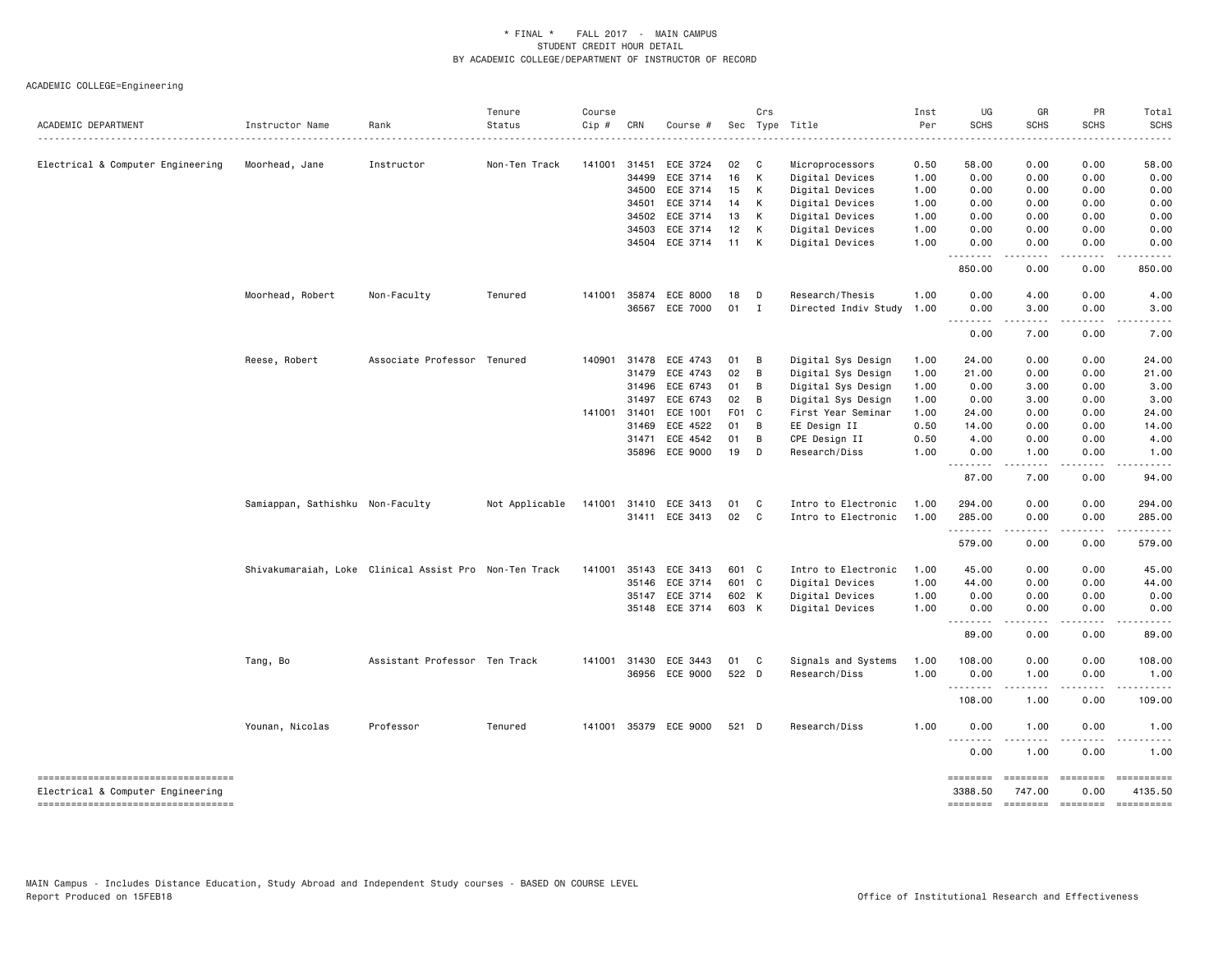| ACADEMIC DEPARTMENT              | Instructor Name<br>. | Rank                          | Tenure<br>Status | Course<br>Cip # | CRN          | Course #              |       | Crs          | Sec Type Title            | Inst<br>Per | UG<br><b>SCHS</b> | GR<br><b>SCHS</b>    | PR<br><b>SCHS</b> | Total<br><b>SCHS</b> |
|----------------------------------|----------------------|-------------------------------|------------------|-----------------|--------------|-----------------------|-------|--------------|---------------------------|-------------|-------------------|----------------------|-------------------|----------------------|
| Industrial & Systems Engineering | Bian, Linkan         | Assistant Professor Ten Track |                  | 143501          | 35390        | IE 9000               | 501 D |              | Research/DIss             | 1.00        | 0.00              | 1.00                 | 0.00              | 1.00                 |
|                                  |                      |                               |                  |                 | 35425        | IE 8000               | 03    | D            | Research / Thesis         | 1.00        | 0.00              | 1.00                 | 0.00              | 1.00                 |
|                                  |                      |                               |                  |                 | 35427        | IE 9000               | 04    | D            | Research/DIss             | 1.00        | 0.00              | 23.00                | 0.00              | 23.00                |
|                                  |                      |                               |                  |                 | 36614        | IE 7000               | 02    | $\mathbf{I}$ | Directed Indiv Study      | 1.00        | 0.00              | 3.00                 | 0.00              | 3.00                 |
|                                  |                      |                               |                  |                 |              | 143701 34510 IE 8723  | 01    | C            | Oper Research II          | 1.00        | 0.00              | 30.00                | 0.00              | 30.00                |
|                                  |                      |                               |                  |                 |              | 35053 IE 8723         | 501 C |              | Oper Research II          | 1.00        | 0.00<br>.         | 12.00<br>$- - - - -$ | 0.00<br>.         | 12.00<br>.           |
|                                  |                      |                               |                  |                 |              |                       |       |              |                           |             | 0.00              | 70.00                | 0.00              | 70.00                |
|                                  | Bostick, Lisa        | Lecturer                      | Non-Ten Track    | 489999          |              | 31602 EG 1143         | 01    | В            | Graphic Com               | 1.00        | 180.00            | 0.00                 | 0.00              | 180.00               |
|                                  |                      |                               |                  |                 |              | 31603 EG 1143         | 02    | B            | Graphic Com               | 1.00        | 177.00<br>.       | 0.00<br>.            | 0.00<br>.         | 177.00<br>.          |
|                                  |                      |                               |                  |                 |              |                       |       |              |                           |             | 357.00            | 0.00                 | 0.00              | 357.00               |
|                                  | Bullington, Stanley  | Professor                     | Tenured          | 142701          | 32661        | IE 4915               | 01 C  |              | Design Of Ind Sys         | 1.00        | 75.00             | 0.00                 | 0.00              | 75.00                |
|                                  |                      |                               |                  |                 | 32662        | IE 4915               | 02    | K            | Design Of Ind Sys         | 1.00        | 0.00              | 0.00                 | 0.00              | 0.00                 |
|                                  |                      |                               |                  | 143501          |              | 34512 IE 8913         | 01    | $\mathbf{C}$ | Engr Economy II           | 1.00        | 0.00              | 18.00                | 0.00              | 18.00                |
|                                  |                      |                               |                  |                 | 35055        | IE 8913               | 501 C |              | Engr Economy II           | 1.00        | 0.00              | 63.00                | 0.00              | 63.00                |
|                                  |                      |                               |                  |                 | 35391        | IE 9000               | 502 D |              | Research/DIss             | 1.00        | 0.00              | 3.00                 | 0.00              | 3.00                 |
|                                  |                      |                               |                  |                 |              | 35435 IE 9000         | 06    | D            | Research/DIss             | 1.00        | 0.00<br>.         | 1.00<br><b>.</b>     | 0.00<br>د د د د   | 1.00<br>.            |
|                                  |                      |                               |                  |                 |              |                       |       |              |                           |             | 75.00             | 85.00                | 0.00              | 160.00               |
|                                  | Burch, Reuben        | Assistant Professor Ten Track |                  | 143501          | 32646        | IE 1911               | 01    | - L          | Intro To IE               | 1.00        | 42.00             | 0.00                 | 0.00              | 42.00                |
|                                  |                      |                               |                  |                 |              | 32647 IE 1911         | 02    | - L          | Intro To IE               | 1.00        | 30.00             | 0.00                 | 0.00              | 30.00                |
|                                  |                      |                               |                  |                 | 35392        | IE 9000               | 503 D |              | Research/DIss             | 1.00        | 0.00              | 6.00                 | 0.00              | 6.00                 |
|                                  |                      |                               |                  |                 |              | 35413 IE 9000         | 01    | D            | Research/DIss             | 1.00        | 0.00              | 2.00                 | 0.00              | 2.00                 |
|                                  |                      |                               |                  |                 |              | 36590 IE 7000         | 502 I |              | Directed Indiv Study      | 1.00        | 0.00<br>.         | 3.00<br>22222        | 0.00<br>الأعامات  | 3.00<br>والمستحدث    |
|                                  |                      |                               |                  |                 |              |                       |       |              |                           |             | 72.00             | 11.00                | 0.00              | 83.00                |
|                                  | Green, Robert        | Non-Faculty                   | Not Applicable   | 140101          | 32285        | GE 1911               | 01    | - L          | Introduction to Engi 1.00 |             | 35.00             | 0.00                 | 0.00              | 35.00                |
|                                  |                      |                               |                  |                 | 32286        | GE 1911               | D02 L |              | Introduction to Engi 1.00 |             | 11.00             | 0.00                 | 0.00              | 11.00                |
|                                  |                      |                               |                  |                 |              | 521003 31998 EXL 1191 | 01 E  |              | Leadership Internshi 1.00 |             | 1.00<br>--------  | 0.00<br>.            | 0.00<br>.         | 1.00<br>.            |
|                                  |                      |                               |                  |                 |              |                       |       |              |                           |             | 47.00             | 0.00                 | 0.00              | 47.00                |
|                                  | Hill, Eric           | Non-Faculty                   | Not Applicable   |                 |              | 140101 32287 GE 3011  | 01 S  |              | Engr Entrepreneur Se 0.40 |             | 38.80<br>.        | 0.00<br>.            | 0.00<br>.         | 38.80<br>.           |
|                                  |                      |                               |                  |                 |              |                       |       |              |                           |             | 38.80             | 0.00                 | 0.00              | 38.80                |
|                                  | Jaradat, Raed        | Assistant Professor Ten Track |                  | 142701          | 32660        | IE 4773               | 01    | C            | Sys Simulation I          | 1.00        | 54.00             | 0.00                 | 0.00              | 54.00                |
|                                  |                      |                               |                  |                 | 32671        | IE 6773               | 01    | C            | Sys Simulation I          | 1.00        | 0.00              | 30.00                | 0.00              | 30.00                |
|                                  |                      |                               |                  |                 | 143501 35393 | IE 9000               | 504 D |              | Research/DIss             | 1.00        | 0.00              | 3.00                 | 0.00              | 3.00                 |
|                                  |                      |                               |                  |                 | 36307        | IE 9000               | 09    | D            | Research/DIss             | 1.00        | 0.00              | 15.00                | 0.00              | 15.00                |
|                                  |                      |                               |                  |                 |              | 36756 IE 7000         | 03    | $\mathbf{I}$ | Directed Indiv Study      | 1.00        | 0.00              | 3.00                 | 0.00              | 3.00                 |
|                                  |                      |                               |                  |                 |              | 37069 IE 7000         | 503 I |              | Directed Indiv Study 1.00 |             | 0.00<br><b></b>   | 3.00<br>$    -$      | 0.00<br>.         | 3.00<br>.            |
|                                  |                      |                               |                  |                 |              |                       |       |              |                           |             | 54.00             | 54.00                | 0.00              | 108.00               |
|                                  | Johnson, Jenna       | Non-Faculty                   | Not Applicable   | 270301          |              | 35150 IE 4613         | 601 C |              | Eng Statistics I          | 1.00        | 72.00<br>.        | 0.00<br>.            | 0.00<br>.         | 72.00<br>.           |
|                                  |                      |                               |                  |                 |              |                       |       |              |                           |             | 72.00             | 0.00                 | 0.00              | 72.00                |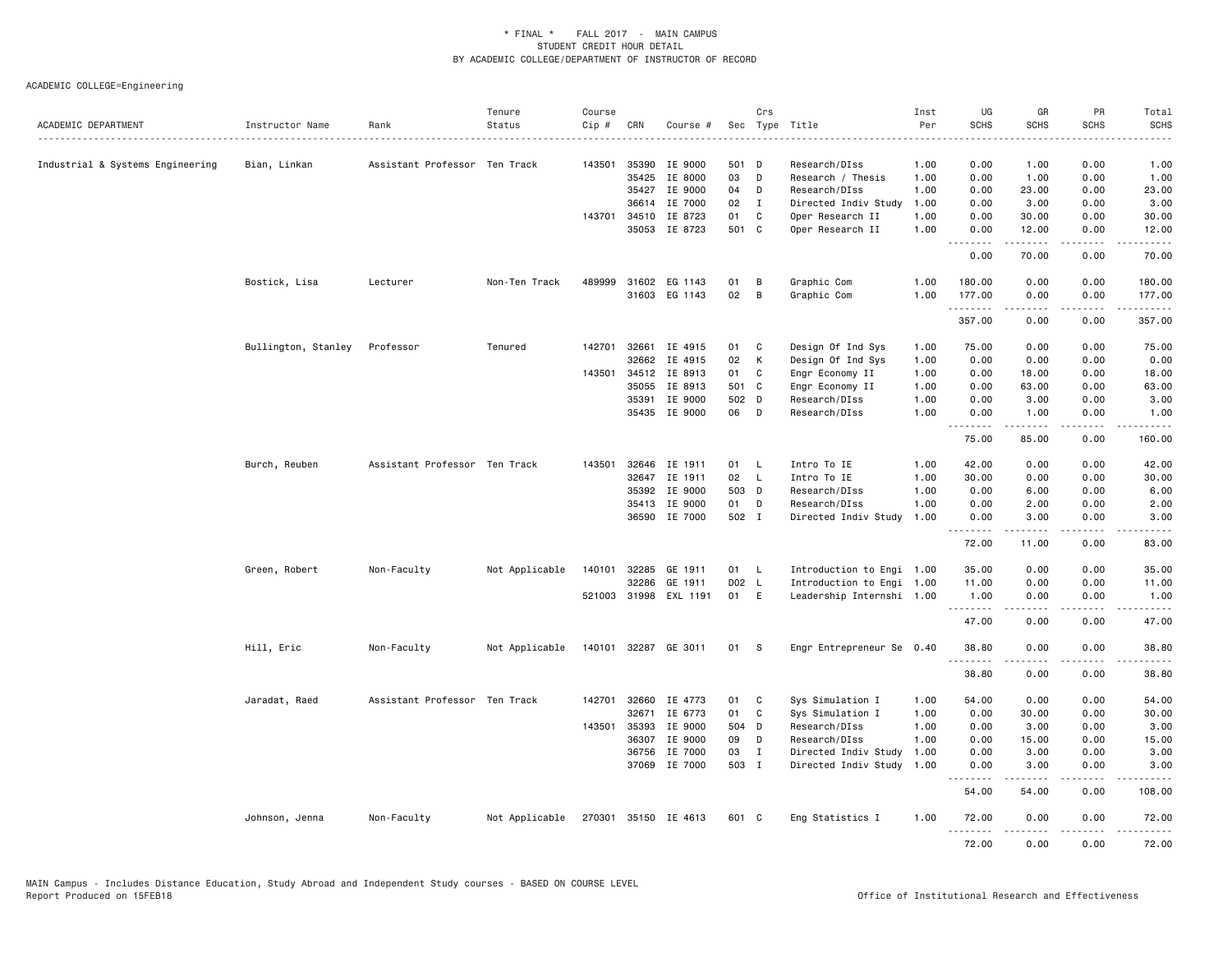| ACADEMIC DEPARTMENT              | Instructor Name                                    | Rank                          | Tenure<br>Status | Course<br>Cip # | CRN          | Course #             |                 | Crs          | Sec Type Title            | Inst<br>Per | UG<br><b>SCHS</b> | GR<br><b>SCHS</b>         | PR<br><b>SCHS</b>            | Total<br><b>SCHS</b> |
|----------------------------------|----------------------------------------------------|-------------------------------|------------------|-----------------|--------------|----------------------|-----------------|--------------|---------------------------|-------------|-------------------|---------------------------|------------------------------|----------------------|
| Industrial & Systems Engineering | Ma, Junfeng                                        | Assistant Professor Ten Track |                  | 143501          | 32658        | IE 4653              | 01              | C            | Ind Qual Control I        | 1.00        | 108.00            | 0.00                      | 0.00                         | 108.00               |
|                                  |                                                    |                               |                  |                 | 32669        | IE 6653              | 01              | $\mathbf c$  | Ind Qual Control I        | 1.00        | 0.00              | 24.00                     | 0.00                         | 24.00                |
|                                  |                                                    |                               |                  |                 | 34310        | IE 6653              | 501 C           |              | Ind Qual Control I        | 1.00        | 0.00              | 18.00                     | 0.00                         | 18.00                |
|                                  |                                                    |                               |                  |                 | 36891        | IE 9000              | 10 <sub>1</sub> | - D          | Research/DIss             | 1.00        | 0.00              | 7.00                      | 0.00                         | 7.00                 |
|                                  |                                                    |                               |                  |                 |              |                      |                 |              |                           |             | 108.00            | .<br>49.00                | بالمحامي<br>0.00             | .<br>157.00          |
|                                  | Marufuzzaman, Mohamm Assistant Professor Ten Track |                               |                  | 142701          | 32659        | IE 4753              | 01              | C            | Systems Engr & Analy 1.00 |             | 111.00            | 0.00                      | 0.00                         | 111.00               |
|                                  |                                                    |                               |                  | 143501          | 32670        | IE 6753              | 01              | C            | Systems Engr & Analy      | 1.00        | 0.00              | 24.00                     | 0.00                         | 24.00                |
|                                  |                                                    |                               |                  |                 | 35049        | IE 6753              | 501 C           |              | Systems Engr & Analy 1.00 |             | 0.00              | 15.00                     | 0.00                         | 15.00                |
|                                  |                                                    |                               |                  |                 | 35395        | IE 9000              | 506 D           |              | Research/DIss             | 1.00        | 0.00              | 5.00                      | 0.00                         | 5.00                 |
|                                  |                                                    |                               |                  |                 | 35414        | IE 9000              | 02 D            |              | Research/DIss             | 1.00        | 0.00              | 15.00                     | 0.00                         | 15.00                |
|                                  |                                                    |                               |                  |                 | 35977        | IE 7000              | 501 I           |              | Directed Indiv Study      | 1.00        | 0.00              | 3.00                      | 0.00                         | 3.00                 |
|                                  |                                                    |                               |                  |                 | 149999 36861 | IE 4000              | 01              | $\mathbf{I}$ | Directed Indiv Study 1.00 |             | 3.00              | 0.00                      | 0.00                         | 3.00                 |
|                                  |                                                    |                               |                  |                 |              |                      |                 |              |                           |             | .<br>114.00       | $-2 - 2 - 2 - 2$<br>62.00 | الأعامات<br>0.00             | .<br>176.00          |
|                                  | Medal, Hugh                                        | Assistant Professor Ten Track |                  |                 |              | 143501 32652 IE 3913 | 01 C            |              | Engr Economy I            | 1.00        | 828.00            | 0.00                      | 0.00                         | 828.00               |
|                                  |                                                    |                               |                  |                 | 35396        | IE 9000              | 507 D           |              | Research/DIss             | 1.00        | 0.00              | 4.00                      | 0.00                         | 4.00                 |
|                                  |                                                    |                               |                  |                 | 35492        | IE 9000              | 08              | D            | Research/DIss             | 1.00        | 0.00              | 3.00                      | 0.00                         | 3.00                 |
|                                  |                                                    |                               |                  |                 | 143701 34511 | IE 8753              | 01              | $\mathbf{C}$ | Network Flow & Dynam      | 1.00        | 0.00              | 21.00                     | 0.00                         | 21.00                |
|                                  |                                                    |                               |                  |                 |              | 35054 IE 8753        | 501 C           |              | Network Flow & Dynam      | 1.00        | 0.00              | 24.00                     | 0.00                         | 24.00                |
|                                  |                                                    |                               |                  |                 |              |                      |                 |              |                           |             | .<br>828.00       | -----<br>52.00            | $\sim$ $\sim$ $\sim$<br>0.00 | .<br>880.00          |
|                                  | Potts, Mary                                        | Lecturer                      | Non-Ten Track    |                 |              | 489999 36271 EG 1143 | 03              | B            | Graphic Com               | 1.00        | 141.00            | 0.00                      | 0.00                         | 141.00               |
|                                  |                                                    |                               |                  |                 |              |                      |                 |              |                           |             | .<br>141.00       | -----<br>0.00             | .<br>0.00                    | .<br>141.00          |
|                                  | Reeves, Kari                                       | Non-Faculty                   | Tenured          | 143501          | 35469        | IE 8000              | 05              | D            | Research / Thesis         | 1.00        | 0.00              | 1.00                      | 0.00                         | 1.00                 |
|                                  |                                                    |                               |                  |                 |              | 35470 IE 9000        | 07              | D            | Research/DIss             | 1.00        | 0.00              | 2.00                      | 0.00                         | 2.00                 |
|                                  |                                                    |                               |                  |                 |              | 36014 IE 9000        | 511 D           |              | Research/DIss             | 1.00        | 0.00              | 11.00                     | 0.00                         | 11.00                |
|                                  |                                                    |                               |                  |                 |              |                      |                 |              |                           |             | .<br>0.00         | .<br>14.00                | .<br>0.00                    | .<br>14.00           |
|                                  | Smith, Brian                                       | Assistant Professor Ten Track |                  | 143501          |              | 32650 IE 3323        | 01              | C            | Mfg Processes             | 1.00        | 57.00             | 0.00                      | 0.00                         | 57.00                |
|                                  |                                                    |                               |                  |                 | 32651        | IE 3323              | 02              | К            | Mfg Processes             | 1.00        | 0.00              | 0.00                      | 0.00                         | 0.00                 |
|                                  |                                                    |                               |                  |                 | 32656        | IE 4573              | 01              | C            | Process Imprvmnt Eng      | 1.00        | 60.00             | 0.00                      | 0.00                         | 60.00                |
|                                  |                                                    |                               |                  |                 | 32667        | IE 6573              | 01              | C            | Process Imprvmnt Eng      | 1.00        | 0.00              | 42.00                     | 0.00                         | 42.00                |
|                                  |                                                    |                               |                  |                 | 34308        | IE 6573              | 501 C           |              | Process Imprvmnt Eng      | 1.00        | 0.00              | 54.00                     | 0.00                         | 54.00                |
|                                  |                                                    |                               |                  |                 | 35387        | IE 8000              | 508 D           |              | Research / Thesis         | 1.00        | 0.00              | 4.00                      | 0.00                         | 4.00                 |
|                                  |                                                    |                               |                  |                 | 35397        | IE 9000              | 508 D           |              | Research/DIss             | 1.00        | 0.00              | 8.00                      | 0.00                         | 8.00                 |
|                                  |                                                    |                               |                  |                 | 35415        | IE 8000              | 02              | D            | Research / Thesis         | 1.00        | 0.00              | 3.00                      | 0.00                         | 3.00                 |
|                                  |                                                    |                               |                  |                 |              | 35416 IE 9000        | 03              | D            | Research/DIss             | 1.00        | 0.00              | 19.00                     | 0.00                         | 19.00                |
|                                  |                                                    |                               |                  |                 |              |                      |                 |              |                           |             | .<br>117.00       | .<br>130.00               | د د د د<br>0.00              | .<br>247.00          |
|                                  | Strawderman, Lesley                                | Associate Professor Tenured   |                  |                 |              | 143501 32648 IE 3121 | 01 L            |              | Industrial Ergo Labo 1.00 |             | 51.00             | 0.00                      | 0.00                         | 51.00                |
|                                  |                                                    |                               |                  |                 | 32649        | IE 3123              | 01              | C            | Industrial Ergonomic 1.00 |             | 168.00            | 0.00                      | 0.00                         | 168.00               |
|                                  |                                                    |                               |                  |                 | 35398        | IE 9000              | 509 D           |              | Research/DIss             | 1.00        | 0.00              | 8.00                      | 0.00                         | 8.00                 |
|                                  |                                                    |                               |                  |                 | 35428        | IE 9000              | 05              | D            | Research/DIss             | 1.00        | 0.00              | 11.00                     | 0.00                         | 11.00                |
|                                  |                                                    |                               |                  |                 |              | 35545 IE 3123        | 501             | C            | Industrial Ergonomic 1.00 |             | 18.00             | 0.00                      | 0.00                         | 18,00                |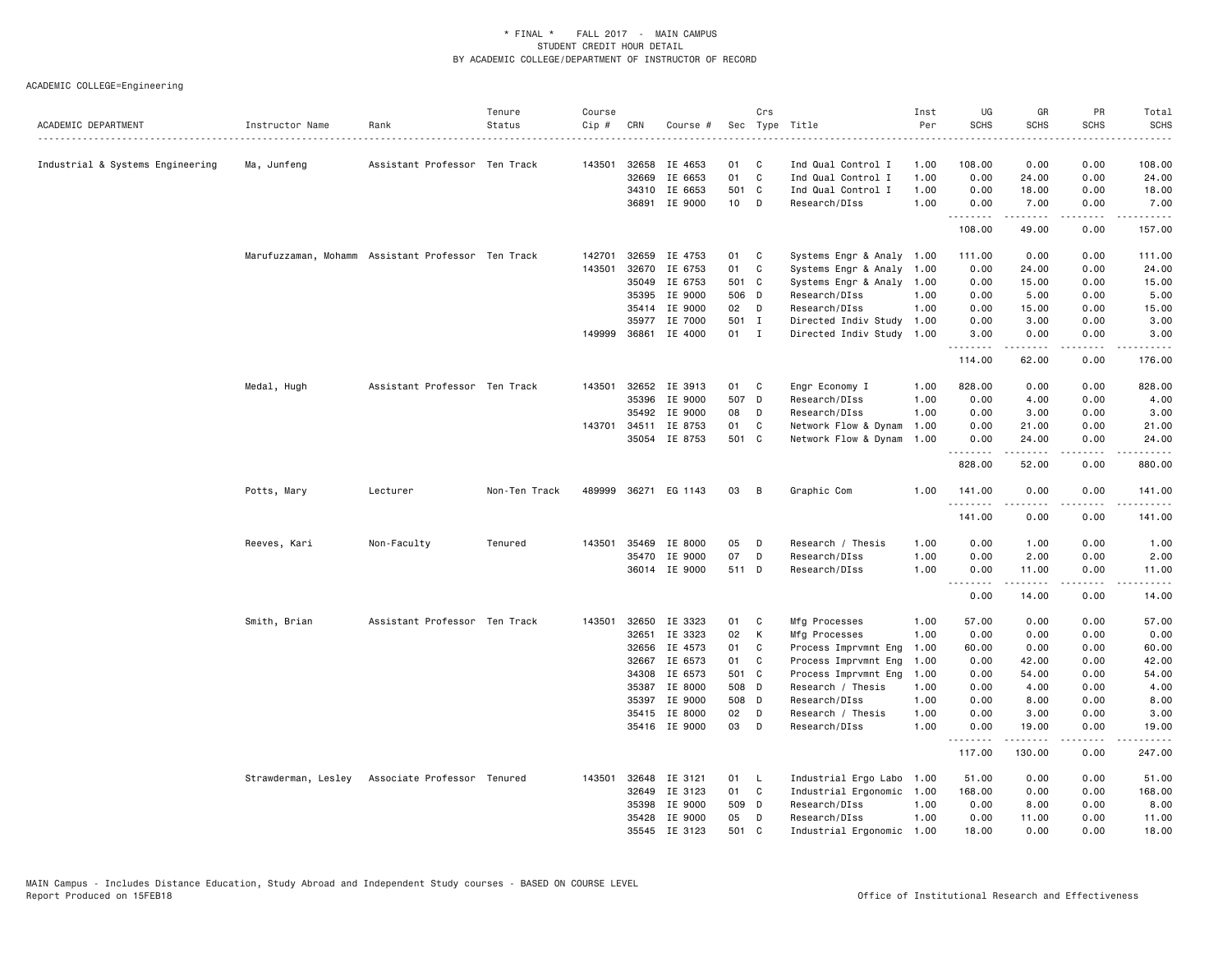| ACADEMIC DEPARTMENT                    | Instructor Name | Rank                              | Tenure<br>Status | Course<br>Cip # | CRN   | Course #      | Sec   | Crs          | Tvpe Title          | Inst<br>Per | UG<br><b>SCHS</b>  | GR<br><b>SCHS</b>                                                                                                                                                                                                                                                                                                                                                                                                                                                                                                                                                       | PR<br><b>SCHS</b> | Total<br><b>SCHS</b> |
|----------------------------------------|-----------------|-----------------------------------|------------------|-----------------|-------|---------------|-------|--------------|---------------------|-------------|--------------------|-------------------------------------------------------------------------------------------------------------------------------------------------------------------------------------------------------------------------------------------------------------------------------------------------------------------------------------------------------------------------------------------------------------------------------------------------------------------------------------------------------------------------------------------------------------------------|-------------------|----------------------|
|                                        |                 |                                   |                  |                 |       |               |       |              |                     |             |                    |                                                                                                                                                                                                                                                                                                                                                                                                                                                                                                                                                                         |                   |                      |
|                                        |                 |                                   |                  |                 |       |               |       |              |                     |             | 237.00             | --------<br>19.00                                                                                                                                                                                                                                                                                                                                                                                                                                                                                                                                                       | .<br>0.00         | 256.00               |
| Industrial & Systems Engineering       | Tian, Wenmeng   | Assistant Professor Ten Track     |                  | 143501          | 32654 | IE 4333       | 01    | - C          | Prod Control Sys I  | 1.00        | 111.00             | 0.00                                                                                                                                                                                                                                                                                                                                                                                                                                                                                                                                                                    | 0.00              | 111.00               |
|                                        |                 |                                   |                  |                 |       | 32665 IE 6333 | 01 C  |              | Prod Control Sys I  | 1.00        | 0.00               | 9.00                                                                                                                                                                                                                                                                                                                                                                                                                                                                                                                                                                    | 0.00              | 9.00                 |
|                                        |                 |                                   |                  |                 |       | 34306 IE 6333 | 501 C |              | Prod Control Sys I  | 1.00        | 0.00               | 51.00                                                                                                                                                                                                                                                                                                                                                                                                                                                                                                                                                                   | 0.00              | 51.00                |
|                                        |                 |                                   |                  |                 |       | 36012 IE 4333 | 501 C |              | Prod Control Sys I  | 1.00        | 6.00<br>.          | 0.00<br>$- - - - -$                                                                                                                                                                                                                                                                                                                                                                                                                                                                                                                                                     | 0.00<br>.         | 6.00<br>.            |
|                                        |                 |                                   |                  |                 |       |               |       |              |                     |             | 117.00             | 60.00                                                                                                                                                                                                                                                                                                                                                                                                                                                                                                                                                                   | 0.00              | 177.00               |
|                                        | Usher, John     | Professor                         | Tenured          | 143501          | 32663 | IE 4934       | 01    | B            | Info Systems for IE | 1.00        | 20.00              | 0.00                                                                                                                                                                                                                                                                                                                                                                                                                                                                                                                                                                    | 0.00              | 20.00                |
|                                        |                 |                                   |                  |                 | 35389 | IE 8000       | 510 D |              | Research / Thesis   | 1.00        | 0.00               | 1.00                                                                                                                                                                                                                                                                                                                                                                                                                                                                                                                                                                    | 0.00              | 1.00                 |
|                                        |                 |                                   |                  |                 |       | 35399 IE 9000 | 510 D |              | Research/DIss       | 1.00        | 0.00               | 2.00                                                                                                                                                                                                                                                                                                                                                                                                                                                                                                                                                                    | 0.00              | 2.00                 |
|                                        |                 |                                   |                  |                 | 36672 | IE 8000       | 08    | D            | Research / Thesis   | 1.00        | 0.00               | 1.00                                                                                                                                                                                                                                                                                                                                                                                                                                                                                                                                                                    | 0.00              | 1.00                 |
|                                        |                 |                                   |                  | 309999          | 36435 | CME 9000      | 07    | D            | Research/Dis        | 1.00        | 0.00               | 1.00                                                                                                                                                                                                                                                                                                                                                                                                                                                                                                                                                                    | 0.00              | 1.00                 |
|                                        |                 |                                   |                  |                 |       |               |       |              |                     |             | --------<br>20.00  | . <b>.</b><br>5.00                                                                                                                                                                                                                                                                                                                                                                                                                                                                                                                                                      | $\cdots$<br>0.00  | 25.00                |
|                                        | Young, Glenda   | Visiting Assist Pro Non-Ten Track |                  | 143501          |       | 32655 IE 4513 | 01 C  |              | Engineering Admin   | 1.00        | 132.00             | 0.00                                                                                                                                                                                                                                                                                                                                                                                                                                                                                                                                                                    | 0.00              | 132.00               |
|                                        |                 |                                   |                  |                 | 32666 | IE 6513       | 01 C  |              | Engineering Admin   | 1.00        | 0.00               | 24.00                                                                                                                                                                                                                                                                                                                                                                                                                                                                                                                                                                   | 0.00              | 24.00                |
|                                        |                 |                                   |                  |                 | 34307 | IE 6513       | 501 C |              | Engineering Admin   | 1.00        | 0.00               | 54.00                                                                                                                                                                                                                                                                                                                                                                                                                                                                                                                                                                   | 0.00              | 54.00                |
|                                        |                 |                                   |                  | 270301          | 32657 | IE 4613       | 01    | $\mathbf{C}$ | Eng Statistics I    | 1.00        | 543.00             | 0.00                                                                                                                                                                                                                                                                                                                                                                                                                                                                                                                                                                    | 0.00              | 543.00               |
|                                        |                 |                                   |                  |                 |       | 32668 IE 6613 | 01    | C .          | Eng Statistics I    | 1.00        | 0.00               | 9.00                                                                                                                                                                                                                                                                                                                                                                                                                                                                                                                                                                    | 0.00              | 9.00                 |
|                                        |                 |                                   |                  |                 |       | 34309 IE 6613 | 501 C |              | Eng Statistics I    | 1.00        | 0.00               | 57.00                                                                                                                                                                                                                                                                                                                                                                                                                                                                                                                                                                   | 0.00              | 57.00                |
|                                        |                 |                                   |                  |                 |       |               |       |              |                     |             | --------<br>675.00 | -------<br>144.00                                                                                                                                                                                                                                                                                                                                                                                                                                                                                                                                                       | $- - - -$<br>0.00 | .<br>819.00          |
| ====================================   |                 |                                   |                  |                 |       |               |       |              |                     |             | ========           | $\begin{minipage}{0.03\textwidth} \centering \begin{minipage}{0.03\textwidth} \centering \centering \end{minipage} \begin{minipage}{0.03\textwidth} \centering \centering \end{minipage} \begin{minipage}{0.03\textwidth} \centering \centering \begin{minipage}{0.03\textwidth} \centering \centering \end{minipage} \end{minipage} \begin{minipage}{0.03\textwidth} \centering \centering \end{minipage} \begin{minipage}{0.03\textwidth} \centering \centering \end{minipage} \begin{minipage}{0.03\textwidth} \centering \centering \end{minipage} \begin{minipage$ |                   | <b>CONSIDERS</b>     |
| Industrial & Systems Engineering       |                 |                                   |                  |                 |       |               |       |              |                     |             | 3072.80            | 755.00                                                                                                                                                                                                                                                                                                                                                                                                                                                                                                                                                                  | 0.00              | 3827.80              |
| ====================================== |                 |                                   |                  |                 |       |               |       |              |                     |             | ========           |                                                                                                                                                                                                                                                                                                                                                                                                                                                                                                                                                                         |                   | -----------          |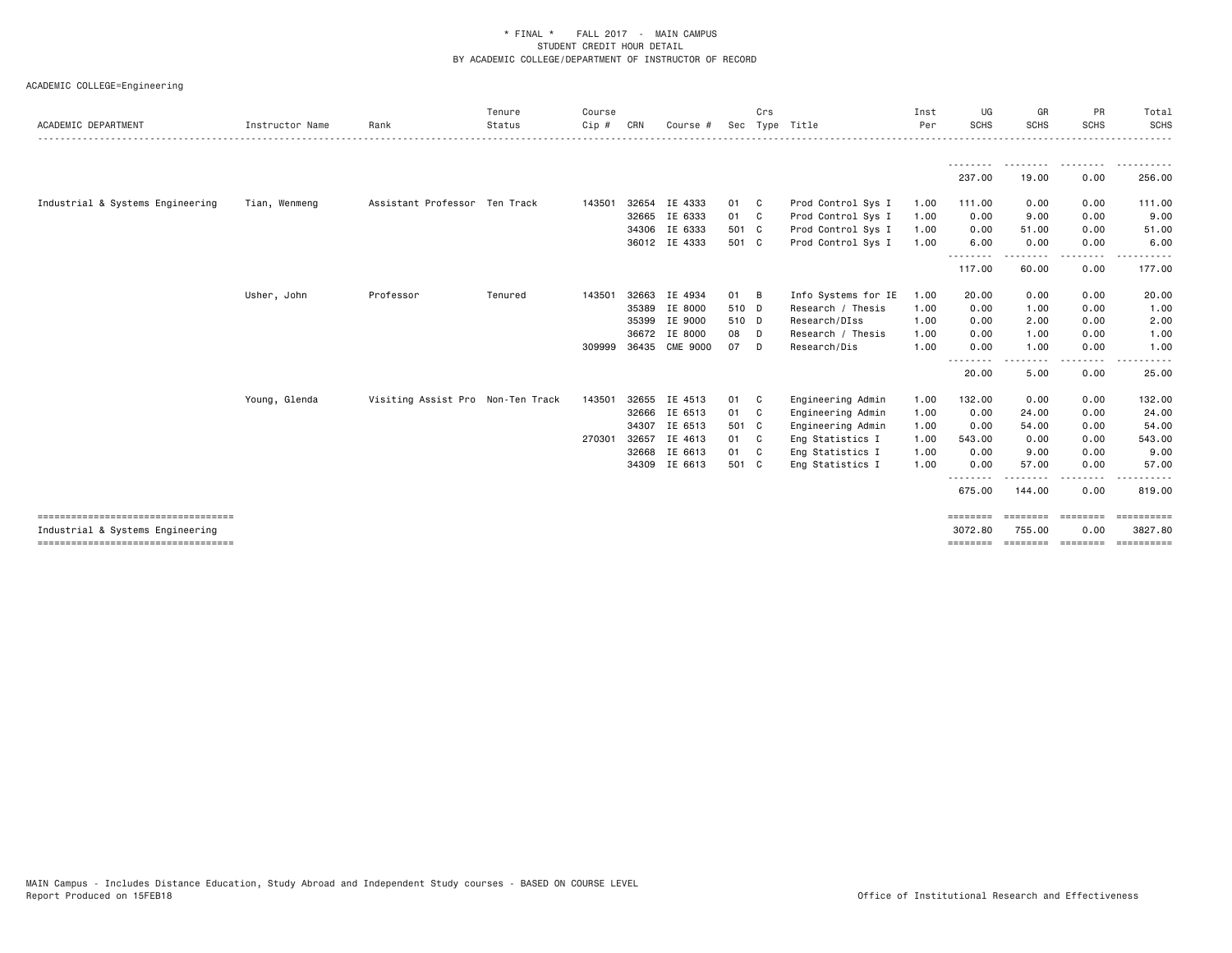| ACADEMIC DEPARTMENT    | Instructor Name     | Rank                                               | Tenure<br>Status | Course<br>Cip # | CRN            | Course #             |          | Crs                          | Sec Type Title                               | Inst<br>Per  | UG<br><b>SCHS</b>   | GR<br><b>SCHS</b>        | PR<br><b>SCHS</b> | Total<br><b>SCHS</b><br>. |
|------------------------|---------------------|----------------------------------------------------|------------------|-----------------|----------------|----------------------|----------|------------------------------|----------------------------------------------|--------------|---------------------|--------------------------|-------------------|---------------------------|
| Mechanical Engineering | Askari, Omid        | Assistant Professor Ten Track                      |                  |                 | 141901 34516   | ME 8333              | 01       | C                            | Convective Heat Tr                           | 1.00         | 0.00                | 24.00                    | 0.00              | 24.00                     |
|                        |                     |                                                    |                  |                 | 35081          | ME 8333              | 501 C    |                              | Convective Heat Tr                           | 1.00         | 0.00                | 18.00                    | 0.00              | 18.00                     |
|                        |                     |                                                    |                  |                 |                | 36173 ME 9000        | 01       | D                            | Research / Diss                              | 1.00         | 0.00<br>.           | 4.00<br>.                | 0.00<br>.         | 4.00<br>.                 |
|                        |                     |                                                    |                  |                 |                |                      |          |                              |                                              |              | 0.00                | 46.00                    | 0.00              | 46.00                     |
|                        | Bammann, Douglas    | Professor                                          | Tenured          | 141101          |                | 31624 EM 8113        | 01       | C                            | Theory Of Cont Media 1.00                    |              | 0.00                | 117.00                   | 0.00              | 117.00                    |
|                        |                     |                                                    |                  | 141901          | 32950          | ME 3113              | 01       | C                            | Engineering Analysis 1.00                    |              | 165.00<br>.         | 0.00<br>.                | 0.00<br>.         | 165.00<br>.               |
|                        |                     |                                                    |                  |                 |                |                      |          |                              |                                              |              | 165.00              | 117.00                   | 0.00              | 282.00                    |
|                        |                     | Barrett, Christopher Assistant Professor Ten Track |                  |                 |                | 141901 32954 ME 3423 | 01       | C <sub>1</sub>               | Mech Of Machinery                            | 1.00         | 165.00<br>.         | 0.00<br>.                | 0.00<br>.         | 165.00<br>.               |
|                        |                     |                                                    |                  |                 |                |                      |          |                              |                                              |              | 165.00              | 0.00                     | 0.00              | 165.00                    |
|                        | Brauer, Shane       | Clinical Assist Pro Non-Ten Track                  |                  |                 |                | 141901 34415 ME 2133 | 601 B    |                              | Modeling and Manuf                           | 1.00         | 87.00               | 0.00                     | 0.00              | 87.00                     |
|                        |                     |                                                    |                  |                 | 35419          | ME 3313              | 601 C    |                              | Heat Transfer                                | 1.00         | 30.00               | 0.00                     | 0.00              | 30.00                     |
|                        |                     |                                                    |                  |                 |                | 36296 ME 4403        | 601 C    |                              | Machine Design                               | 1.00         | 30.00<br>. <b>.</b> | 0.00                     | 0.00              | 30.00                     |
|                        |                     |                                                    |                  |                 |                |                      |          |                              |                                              |              | 147.00              | 0.00                     | 0.00              | 147.00                    |
|                        | Chen, Lei           | Assistant Professor Ten Track                      |                  |                 |                | 141901 34514 ME 3403 | 02       | C                            | Materials for ME Des                         | 1.00         | 231.00              | 0.00                     | 0.00              | 231.00                    |
|                        |                     |                                                    |                  |                 | 35956          | ME 8000              | 04       | D                            | Research / Thesis                            | 1.00         | 0.00                | 9.00                     | 0.00              | 9.00                      |
|                        |                     |                                                    |                  |                 | 36176          | ME 9000              | 04       | D                            | Research / Diss                              | 1.00         | 0.00                | 5.00                     | 0.00              | 5.00                      |
|                        |                     |                                                    |                  |                 |                | 36708 ME 4000        | 01 I     |                              | Directed Indiv Study                         | 1.00         | 3,00<br>.           | 0.00                     | 0.00              | 3.00                      |
|                        |                     |                                                    |                  |                 |                |                      |          |                              |                                              |              | 234.00              | 14.00                    | 0.00              | 248.00                    |
|                        | Cherkaoui, Mohammed | Research Professor                                 | Non-Ten Track    |                 |                | 141901 36177 ME 9000 | 05       | D                            | Research / Diss                              | 1.00         | 0.00<br>.           | 15.00                    | 0.00              | 15.00                     |
|                        |                     |                                                    |                  |                 |                |                      |          |                              |                                              |              | 0.00                | 15.00                    | 0.00              | 15.00                     |
|                        | Cho, HeeJin         | Assistant Professor Ten Track                      |                  |                 |                | 141901 32970 ME 4373 | 01       | C                            | Air Conditioning                             | 1.00         | 111.00              | 0.00                     | 0.00              | 111.00                    |
|                        |                     |                                                    |                  |                 | 32984          | ME 6373              | 01       | C                            | Air Conditioning                             | 1.00         | 0.00                | 6.00                     | 0.00              | 6.00                      |
|                        |                     |                                                    |                  |                 | 35056          | ME 6373              | 501 C    |                              | Air Conditioning                             | 1.00         | 0.00                | 18.00                    | 0.00              | 18.00                     |
|                        |                     |                                                    |                  |                 | 35958          | ME 8000              | 06       | D                            | Research / Thesis                            | 1.00         | 0.00                | 8.00                     | 0.00              | 8.00                      |
|                        |                     |                                                    |                  |                 | 36178          | ME 9000              | 06       | D                            | Research / Diss                              | 1.00         | 0.00                | 22.00                    | 0.00              | 22.00                     |
|                        |                     |                                                    |                  |                 | 36799<br>36857 | ME 7000<br>ME 4000   | 05<br>04 | $\mathbf{I}$<br>$\mathbf{I}$ | Directed Indiv Study<br>Directed Indiv Study | 1.00<br>1.00 | 0.00<br>3.00        | 3.00<br>0.00             | 0.00<br>0.00      | 3.00<br>3.00              |
|                        |                     |                                                    |                  |                 |                |                      |          |                              |                                              |              | .                   |                          |                   |                           |
|                        |                     |                                                    |                  |                 |                |                      |          |                              |                                              |              | 114.00              | 57.00                    | 0.00              | 171.00                    |
|                        | Cox, Sam            | Grad Teach Assist                                  | Not Applicable   |                 |                | 141901 32955 ME 3513 | 01 C     |                              | Thermodynamics I                             | 1.00         | 234.00              | 0.00                     | 0.00              | 234.00                    |
|                        |                     |                                                    |                  |                 |                |                      |          |                              |                                              |              | 234.00              | 0.00                     | 0.00              | 234.00                    |
|                        | Doude, Haley        | Non-Faculty                                        | Not Applicable   |                 |                | 141901 36189 ME 9000 | 17       | D                            | Research / Diss                              | 1.00         | 0.00<br>.           | 17.00<br>المتمام المتعاد | 0.00<br>.         | 17.00<br>.                |
|                        |                     |                                                    |                  |                 |                |                      |          |                              |                                              |              | 0.00                | 17.00                    | 0.00              | 17.00                     |
|                        | El Kadiri, Haitham  | Associate Professor Tenured                        |                  |                 | 141901 32953   | ME 3403              | 01       | C                            | Materials for ME Des                         | 1.00         | 186.00              | 0.00                     | 0.00              | 186.00                    |
|                        |                     |                                                    |                  |                 | 35959          | ME 8000              | 07       | D                            | Research / Thesis                            | 1.00         | 0.00                | 3.00                     | 0.00              | 3.00                      |
|                        |                     |                                                    |                  |                 | 36179          | ME 9000              | 07       | D                            | Research / Diss                              | 1.00         | 0.00                | 41.00                    | 0.00              | 41.00                     |
|                        |                     |                                                    |                  |                 | 36791          | ME 7000              | 02       | $\mathbf I$                  | Directed Indiv Study 1.00                    |              | 0.00                | 3.00                     | 0.00              | 3.00                      |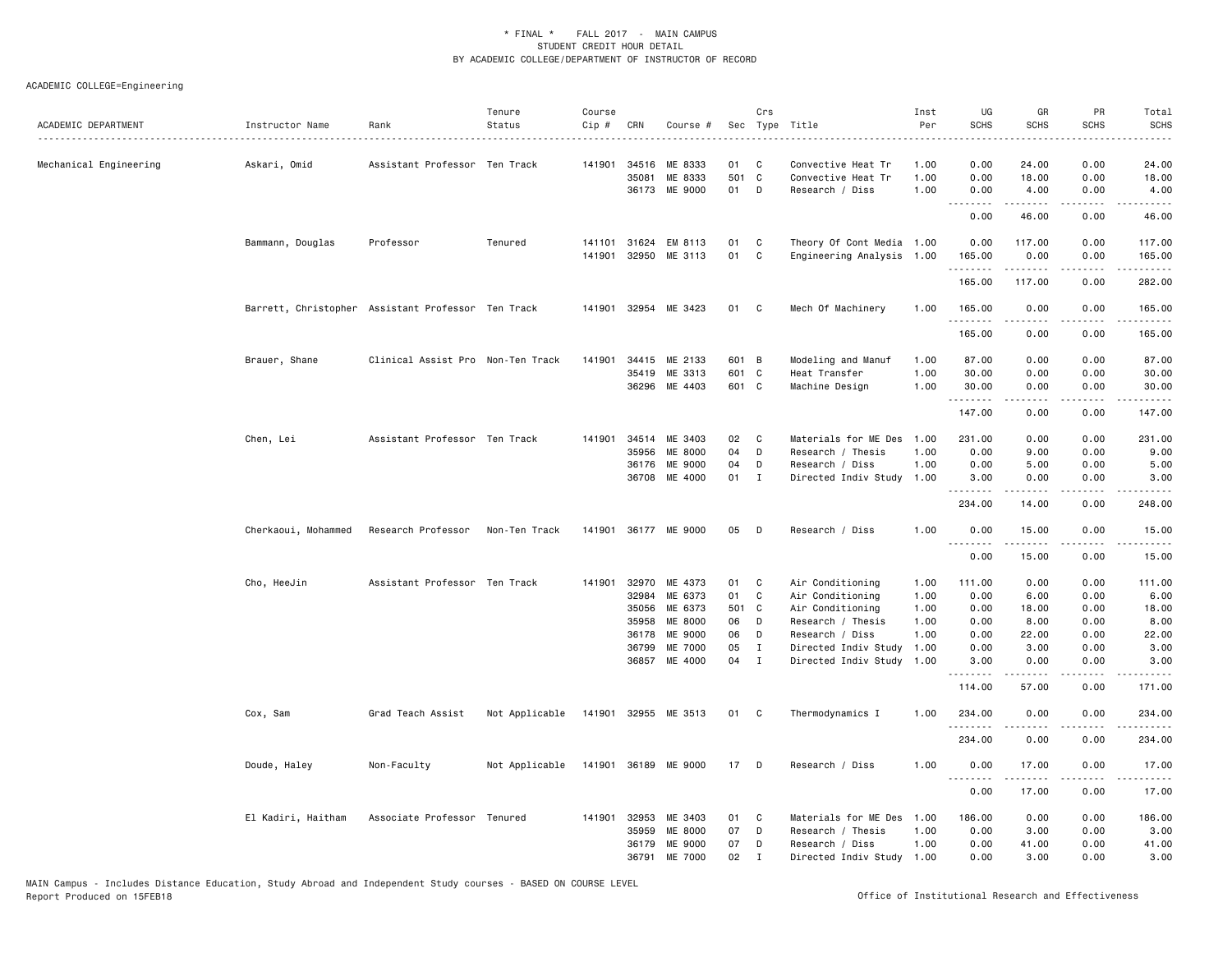| ACADEMIC DEPARTMENT    | Instructor Name     | Rank                              | Tenure<br>Status | Course<br>Cip # | CRN                   | Course #                   |          | Crs              | Sec Type Title                       | Inst<br>Per  | UG<br><b>SCHS</b><br>$\frac{1}{2} \left( \frac{1}{2} \right) \left( \frac{1}{2} \right) \left( \frac{1}{2} \right) \left( \frac{1}{2} \right)$ | GR<br><b>SCHS</b>                                                                                                                                                                                                                                                                                                                            | PR<br><b>SCHS</b> | Total<br><b>SCHS</b>                                                                                                                                                                                                                                                                                                                         |
|------------------------|---------------------|-----------------------------------|------------------|-----------------|-----------------------|----------------------------|----------|------------------|--------------------------------------|--------------|------------------------------------------------------------------------------------------------------------------------------------------------|----------------------------------------------------------------------------------------------------------------------------------------------------------------------------------------------------------------------------------------------------------------------------------------------------------------------------------------------|-------------------|----------------------------------------------------------------------------------------------------------------------------------------------------------------------------------------------------------------------------------------------------------------------------------------------------------------------------------------------|
| Mechanical Engineering | El Kadiri, Haitham  | Associate Professor Tenured       |                  |                 | 141901 36793          | ME 7000                    | 03       | I                | Directed Indiv Study 1.00            |              | 0.00                                                                                                                                           | 3.00                                                                                                                                                                                                                                                                                                                                         | 0.00              | 3.00                                                                                                                                                                                                                                                                                                                                         |
|                        |                     |                                   |                  |                 | 36860<br>309999 36373 | ME 7000<br><b>CME 9000</b> | 06<br>06 | $\mathbf I$<br>D | Directed Indiv Study<br>Research/Dis | 1.00<br>1.00 | 0.00<br>0.00                                                                                                                                   | 3.00<br>6.00                                                                                                                                                                                                                                                                                                                                 | 0.00<br>0.00      | 3.00<br>6.00                                                                                                                                                                                                                                                                                                                                 |
|                        |                     |                                   |                  |                 |                       |                            |          |                  |                                      |              | .<br>186.00                                                                                                                                    | $\frac{1}{2} \left( \frac{1}{2} \right) \left( \frac{1}{2} \right) \left( \frac{1}{2} \right) \left( \frac{1}{2} \right) \left( \frac{1}{2} \right)$<br>59.00                                                                                                                                                                                | .<br>0.00         | .<br>245.00                                                                                                                                                                                                                                                                                                                                  |
|                        | Findley, Kristoffer | Lecturer                          | Non-Ten Track    |                 |                       | 141101 35418 EM 3313       | 601 C    |                  | Fluid Mechanics                      | 1.00         | 84.00                                                                                                                                          | 0.00                                                                                                                                                                                                                                                                                                                                         | 0.00              | 84.00                                                                                                                                                                                                                                                                                                                                        |
|                        |                     |                                   |                  |                 |                       |                            |          |                  |                                      |              | .<br>84.00                                                                                                                                     | 0.00                                                                                                                                                                                                                                                                                                                                         | 0.00              | 84.00                                                                                                                                                                                                                                                                                                                                        |
|                        | Hodge, B. Keith     | Lecturer                          | Non-Ten Track    |                 | 141901 32968          | ME 4333                    | 01       | C                | Energy Sys Design                    | 1.00         | 255.00                                                                                                                                         | 0.00                                                                                                                                                                                                                                                                                                                                         | 0.00              | 255.00                                                                                                                                                                                                                                                                                                                                       |
|                        |                     |                                   |                  |                 |                       | 32982 ME 6333              | 01       | <b>C</b>         | Energy Sys Design                    | 1.00         | 0.00                                                                                                                                           | 6.00                                                                                                                                                                                                                                                                                                                                         | 0.00              | 6.00                                                                                                                                                                                                                                                                                                                                         |
|                        |                     |                                   |                  |                 |                       |                            |          |                  |                                      |              | .<br>255.00                                                                                                                                    | <u>.</u><br>6.00                                                                                                                                                                                                                                                                                                                             | .<br>0.00         | <u>.</u><br>261.00                                                                                                                                                                                                                                                                                                                           |
|                        | Horstemeyer, Mark   | Professor                         | Tenured          | 140101          | 32282                 | GE 1501                    | 01       | E                | Engineering Design C                 | 1.00         | 7.00                                                                                                                                           | 0.00                                                                                                                                                                                                                                                                                                                                         | 0.00              | 7.00                                                                                                                                                                                                                                                                                                                                         |
|                        |                     |                                   |                  | 141901          | 32962                 | ME 4123                    | 01       | C                | Failure of Eng. Mat'                 | 1.00         | 87.00                                                                                                                                          | 0.00                                                                                                                                                                                                                                                                                                                                         | 0.00              | 87.00                                                                                                                                                                                                                                                                                                                                        |
|                        |                     |                                   |                  |                 | 32978                 | ME 6123                    | 01       | C                | Failure of Eng. Mat'                 | 1.00         | 0.00                                                                                                                                           | 36.00                                                                                                                                                                                                                                                                                                                                        | 0.00              | 36.00                                                                                                                                                                                                                                                                                                                                        |
|                        |                     |                                   |                  |                 | 32988                 | ME 8011                    | 01       | <b>S</b>         | Graduate Seminar                     | 1.00         | 0.00                                                                                                                                           | 32.00                                                                                                                                                                                                                                                                                                                                        | 0.00              | 32.00                                                                                                                                                                                                                                                                                                                                        |
|                        |                     |                                   |                  |                 | 34328                 | ME 6123                    | 501 C    |                  | Failure of Eng. Mat                  | 1.00         | 0.00                                                                                                                                           | 21.00                                                                                                                                                                                                                                                                                                                                        | 0.00              | 21.00                                                                                                                                                                                                                                                                                                                                        |
|                        |                     |                                   |                  |                 | 34330                 | ME 8011                    | 501 S    |                  | Graduate Seminar                     | 1.00         | 0.00                                                                                                                                           | 14.00                                                                                                                                                                                                                                                                                                                                        | 0.00              | 14.00                                                                                                                                                                                                                                                                                                                                        |
|                        |                     |                                   |                  |                 | 35401                 | ME 8000                    | 508 D    |                  | Research / Thesis                    | 1.00         | 0.00                                                                                                                                           | 2.00                                                                                                                                                                                                                                                                                                                                         | 0.00              | 2.00                                                                                                                                                                                                                                                                                                                                         |
|                        |                     |                                   |                  |                 | 35404                 | ME 9000                    | 508 D    |                  | Research / Diss                      | 1.00         | 0.00                                                                                                                                           | 4.00                                                                                                                                                                                                                                                                                                                                         | 0.00              | 4.00                                                                                                                                                                                                                                                                                                                                         |
|                        |                     |                                   |                  |                 | 35960                 | ME 8000                    | 08       | D                | Research / Thesis                    | 1.00         | 0.00                                                                                                                                           | 13.00                                                                                                                                                                                                                                                                                                                                        | 0.00              | 13.00                                                                                                                                                                                                                                                                                                                                        |
|                        |                     |                                   |                  |                 | 36180                 | ME 9000                    | 08       | D                | Research / Diss                      | 1.00         | 0.00                                                                                                                                           | 72.00                                                                                                                                                                                                                                                                                                                                        | 0.00              | 72.00                                                                                                                                                                                                                                                                                                                                        |
|                        |                     |                                   |                  |                 | 36295                 | ME 4123                    | 601 C    |                  | Failure of Eng. Mat'                 | 1.00         | 18.00                                                                                                                                          | 0.00                                                                                                                                                                                                                                                                                                                                         | 0.00              | 18.00                                                                                                                                                                                                                                                                                                                                        |
|                        |                     |                                   |                  |                 | 36698                 | ME 7000                    | 501 I    |                  | Directed Indiv Study                 | 1.00         | 0.00                                                                                                                                           | 3.00                                                                                                                                                                                                                                                                                                                                         | 0.00              | 3.00                                                                                                                                                                                                                                                                                                                                         |
|                        |                     |                                   |                  |                 | 36730                 | ME 7000                    | 502 I    |                  | Directed Indiv Study                 | 1.00         | 0.00                                                                                                                                           | 3.00                                                                                                                                                                                                                                                                                                                                         | 0.00              | 3.00                                                                                                                                                                                                                                                                                                                                         |
|                        |                     |                                   |                  |                 | 36798                 | ME 7000                    | 04       | $\mathbf{I}$     | Directed Indiv Study                 | 1.00         | 0.00                                                                                                                                           | 3.00                                                                                                                                                                                                                                                                                                                                         | 0.00              | 3.00                                                                                                                                                                                                                                                                                                                                         |
|                        |                     |                                   |                  |                 | 37105                 | ME 4000                    | 06       | $\mathbf{I}$     | Directed Indiv Study                 | 1.00         | 3.00                                                                                                                                           | 0.00                                                                                                                                                                                                                                                                                                                                         | 0.00              | 3.00                                                                                                                                                                                                                                                                                                                                         |
|                        |                     |                                   |                  | 309999          | 36309                 | <b>CME 9000</b>            | 03       | D                | Research/Dis                         | 1.00         | 0.00                                                                                                                                           | 14.00                                                                                                                                                                                                                                                                                                                                        | 0.00              | 14.00                                                                                                                                                                                                                                                                                                                                        |
|                        |                     |                                   |                  |                 | 400801 36449          | PH 9000                    | 16       | D                | Research / Diss                      | 1.00         | 0.00<br>.                                                                                                                                      | 9.00<br>.                                                                                                                                                                                                                                                                                                                                    | 0.00<br>.         | 9.00<br>$\frac{1}{2} \left( \frac{1}{2} \right) \left( \frac{1}{2} \right) \left( \frac{1}{2} \right) \left( \frac{1}{2} \right) \left( \frac{1}{2} \right)$                                                                                                                                                                                 |
|                        |                     |                                   |                  |                 |                       |                            |          |                  |                                      |              | 115.00                                                                                                                                         | 226.00                                                                                                                                                                                                                                                                                                                                       | 0.00              | 341.00                                                                                                                                                                                                                                                                                                                                       |
|                        | Ibrahim, Omar       | Lecturer                          | Non-Ten Track    | 141901          | 32946                 | ME 2133                    | 01       | B                | Modeling and Manuf                   | 0.50         | 127.50                                                                                                                                         | 0.00                                                                                                                                                                                                                                                                                                                                         | 0.00              | 127.50                                                                                                                                                                                                                                                                                                                                       |
|                        |                     |                                   |                  |                 | 36352                 | ME 4403                    | 02       | C.               | Machine Design                       | 1.00         | 144.00                                                                                                                                         | 0.00                                                                                                                                                                                                                                                                                                                                         | 0.00              | 144.00                                                                                                                                                                                                                                                                                                                                       |
|                        |                     |                                   |                  |                 | 142701 32960          | ME 3613                    | 01       | C                | System Dynamics                      | 1.00         | 252.00<br>.                                                                                                                                    | 0.00                                                                                                                                                                                                                                                                                                                                         | 0.00<br>$- - - -$ | 252.00<br><u>.</u>                                                                                                                                                                                                                                                                                                                           |
|                        |                     |                                   |                  |                 |                       |                            |          |                  |                                      |              | 523.50                                                                                                                                         | 0.00                                                                                                                                                                                                                                                                                                                                         | 0.00              | 523.50                                                                                                                                                                                                                                                                                                                                       |
|                        | Jones, Elborn       | Lecturer                          | Non-Ten Track    |                 |                       | 141901 32974 ME 4403       | 01 C     |                  | Machine Design                       | 1.00         | 135.00<br>.                                                                                                                                    | 0.00<br><u>.</u>                                                                                                                                                                                                                                                                                                                             | 0.00<br>.         | 135.00<br>. <u>.</u> .                                                                                                                                                                                                                                                                                                                       |
|                        |                     |                                   |                  |                 |                       |                            |          |                  |                                      |              | 135.00                                                                                                                                         | 0.00                                                                                                                                                                                                                                                                                                                                         | 0.00              | 135.00                                                                                                                                                                                                                                                                                                                                       |
|                        | Knizley, Alta       | Clinical Assist Pro Non-Ten Track |                  | 141901          | 32943                 | ME 1111                    | 01       | C                | Introduction To ME                   | 1.00         | 146.00                                                                                                                                         | 0.00                                                                                                                                                                                                                                                                                                                                         | 0.00              | 146.00                                                                                                                                                                                                                                                                                                                                       |
|                        |                     |                                   |                  |                 | 32951                 | ME 3113                    | 02       | $\mathbf{C}$     | Engineering Analysis                 | 1.00         | 180.00                                                                                                                                         | 0.00                                                                                                                                                                                                                                                                                                                                         | 0.00              | 180.00                                                                                                                                                                                                                                                                                                                                       |
|                        |                     |                                   |                  |                 | 32956                 | ME 3513                    | 02       | C                | Thermodynamics I                     | 1.00         | 183.00                                                                                                                                         | 0.00                                                                                                                                                                                                                                                                                                                                         | 0.00              | 183.00                                                                                                                                                                                                                                                                                                                                       |
|                        |                     |                                   |                  |                 | 36499                 | ME 9000                    | 19       | D                | Research / Diss                      | 1.00         | 0.00<br>.                                                                                                                                      | 5.00<br>$\frac{1}{2} \left( \begin{array}{ccc} 1 & 0 & 0 & 0 \\ 0 & 0 & 0 & 0 \\ 0 & 0 & 0 & 0 \\ 0 & 0 & 0 & 0 \\ 0 & 0 & 0 & 0 \\ 0 & 0 & 0 & 0 \\ 0 & 0 & 0 & 0 \\ 0 & 0 & 0 & 0 \\ 0 & 0 & 0 & 0 \\ 0 & 0 & 0 & 0 \\ 0 & 0 & 0 & 0 & 0 \\ 0 & 0 & 0 & 0 & 0 \\ 0 & 0 & 0 & 0 & 0 \\ 0 & 0 & 0 & 0 & 0 \\ 0 & 0 & 0 & 0 & 0 \\ 0 & 0 & 0$ | 0.00<br>.         | 5.00<br>$\frac{1}{2} \left( \begin{array}{ccc} 1 & 0 & 0 & 0 \\ 0 & 0 & 0 & 0 \\ 0 & 0 & 0 & 0 \\ 0 & 0 & 0 & 0 \\ 0 & 0 & 0 & 0 \\ 0 & 0 & 0 & 0 \\ 0 & 0 & 0 & 0 \\ 0 & 0 & 0 & 0 \\ 0 & 0 & 0 & 0 \\ 0 & 0 & 0 & 0 \\ 0 & 0 & 0 & 0 & 0 \\ 0 & 0 & 0 & 0 & 0 \\ 0 & 0 & 0 & 0 & 0 \\ 0 & 0 & 0 & 0 & 0 \\ 0 & 0 & 0 & 0 & 0 \\ 0 & 0 & 0$ |
|                        |                     |                                   |                  |                 |                       |                            |          |                  |                                      |              | 509.00                                                                                                                                         | 5.00                                                                                                                                                                                                                                                                                                                                         | 0.00              | 514.00                                                                                                                                                                                                                                                                                                                                       |
|                        | Kooienga, John      | Lecturer                          | Non-Ten Track    | 141901          |                       | 35422 ME 3103              | 601 B    |                  | Exp Meas and Techniq 1.00            |              | 27.00                                                                                                                                          | 0.00                                                                                                                                                                                                                                                                                                                                         | 0.00              | 27.00                                                                                                                                                                                                                                                                                                                                        |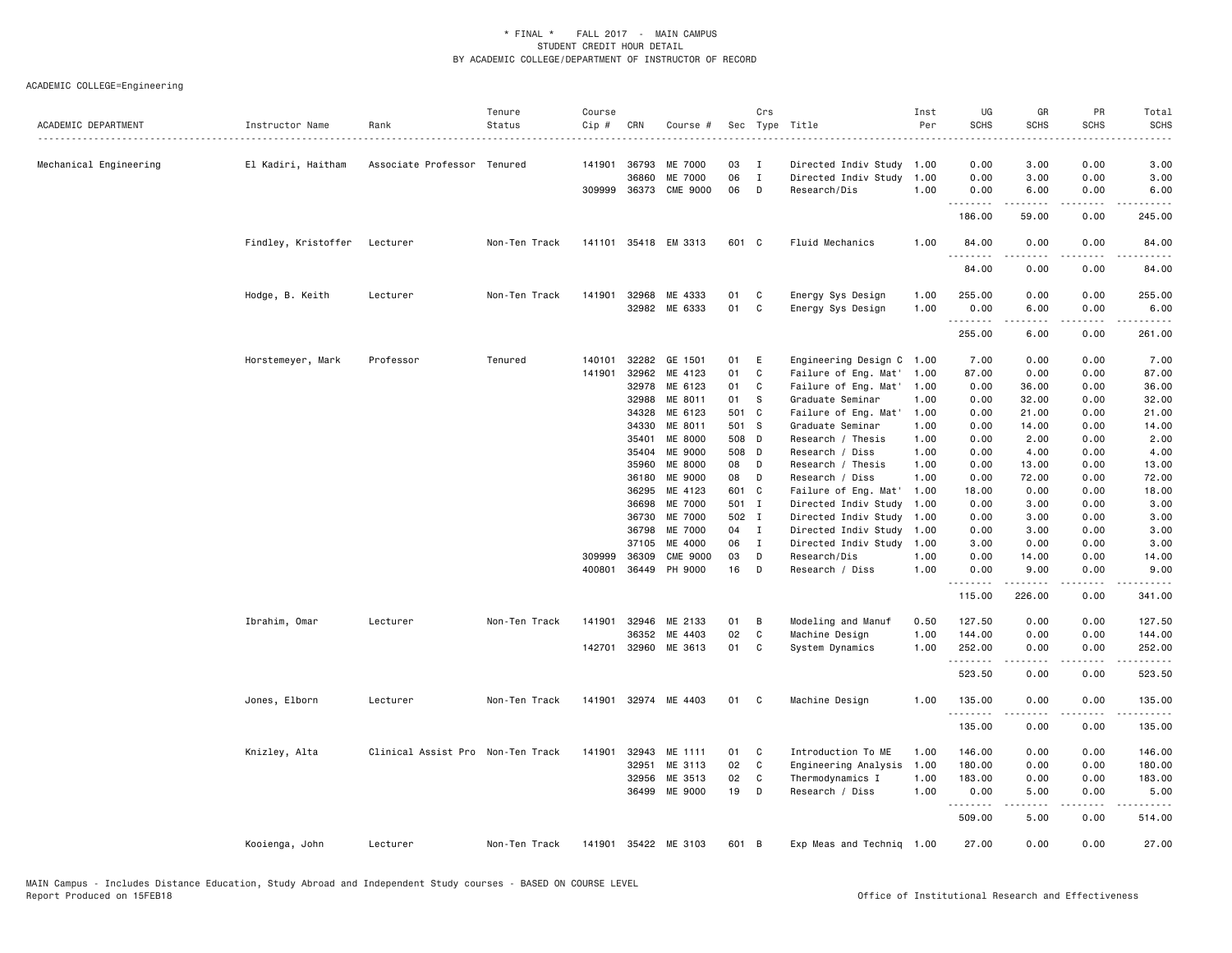| ACADEMIC DEPARTMENT    | Instructor Name | Rank                              | Tenure<br>Status | Course<br>Cip # | CRN          | Course #             |                 | Crs            | Sec Type Title            | Inst<br>Per | UG<br><b>SCHS</b>                       | GR<br><b>SCHS</b>                                                                                                                                             | PR<br><b>SCHS</b>  | Total<br><b>SCHS</b> |
|------------------------|-----------------|-----------------------------------|------------------|-----------------|--------------|----------------------|-----------------|----------------|---------------------------|-------------|-----------------------------------------|---------------------------------------------------------------------------------------------------------------------------------------------------------------|--------------------|----------------------|
|                        |                 |                                   |                  |                 |              |                      |                 |                |                           |             |                                         |                                                                                                                                                               |                    |                      |
|                        |                 |                                   |                  |                 |              |                      |                 |                |                           |             | 27.00                                   | 0.00                                                                                                                                                          | 0.00               | 27.00                |
| Mechanical Engineering | Li, Like        | Assistant Professor Ten Track     |                  |                 |              | 141901 32958 ME 3523 | 01 C            |                | Thermodynamics II         | 1.00        | 255.00<br>.                             | 0.00                                                                                                                                                          | 0.00               | 255.00<br>.          |
|                        |                 |                                   |                  |                 |              |                      |                 |                |                           |             | 255.00                                  | 0.00                                                                                                                                                          | 0.00               | 255.00               |
|                        | Liu, Yucheng    | Associate Professor Ten Track     |                  |                 | 141901 32976 | ME 4643              | 01              | $\mathbf{C}$   | Intro Vibration/Cont 1.00 |             | 120.00                                  | 0.00                                                                                                                                                          | 0.00               | 120.00               |
|                        |                 |                                   |                  |                 | 32986        | ME 6643              | 01              | C              | Intro Vibration/Cont      | 1.00        | 0.00                                    | 12.00                                                                                                                                                         | 0.00               | 12.00                |
|                        |                 |                                   |                  |                 | 35962        | ME 8000              | 10 <sub>1</sub> | D              | Research / Thesis         | 1.00        | 0.00                                    | 10.00                                                                                                                                                         | 0.00               | 10.00                |
|                        |                 |                                   |                  |                 |              | 36182 ME 9000        | 10 D            |                | Research / Diss           | 1.00        | 0.00<br>.                               | 32.00<br>.                                                                                                                                                    | 0.00<br>.          | 32.00<br>.           |
|                        |                 |                                   |                  |                 |              |                      |                 |                |                           |             | 120.00                                  | 54.00                                                                                                                                                         | 0.00               | 174.00               |
|                        | Luck, Rogelio   | Professor                         | Tenured          |                 | 141901 32989 | ME 8213              | 01              | $\mathbf{C}$   | Engineering Anal I        | 1.00        | 0.00                                    | 57.00                                                                                                                                                         | 0.00               | 57.00                |
|                        |                 |                                   |                  |                 | 34331        | ME 8213              | 501 C           |                | Engineering Anal I        | 1.00        | 0.00                                    | 18.00                                                                                                                                                         | 0.00               | 18.00                |
|                        |                 |                                   |                  |                 | 36183        | ME 9000              | 11 D            |                | Research / Diss           | 1.00        | 0.00<br>د د د د<br>$\sim$ $\sim$ $\sim$ | 20.00<br>.                                                                                                                                                    | 0.00<br>.          | 20.00                |
|                        |                 |                                   |                  |                 |              |                      |                 |                |                           |             | 0.00                                    | 95.00                                                                                                                                                         | 0.00               | 95.00                |
|                        | Mago, Pedro     | Professor                         | Tenured          |                 | 141901 36184 | ME 9000              | $12$ D          |                | Research / Diss           | 1.00        | 0.00                                    | 2.00                                                                                                                                                          | 0.00               | 2.00                 |
|                        |                 |                                   |                  |                 |              | 36784 ME 7000        | 01 I            |                | Directed Indiv Study 1.00 |             | 0.00<br>$- - - -$                       | 3.00<br>.                                                                                                                                                     | 0.00<br>.          | 3.00<br><u>.</u>     |
|                        |                 |                                   |                  |                 |              |                      |                 |                |                           |             | 0.00                                    | 5.00                                                                                                                                                          | 0.00               | 5.00                 |
|                        | Priddy, Matthew | Assistant Professor Ten Track     |                  |                 | 141901 32980 | ME 6133              | 01              | C              | Mechanical Metallurg 1.00 |             | 0.00                                    | 24.00                                                                                                                                                         | 0.00               | 24.00                |
|                        |                 |                                   |                  |                 | 36428        | ME 9000              | 18              | $\mathsf{D}$   | Research / Diss           | 1.00        | 0.00                                    | 3.00                                                                                                                                                          | 0.00               | 3.00                 |
|                        |                 |                                   |                  |                 | 36717        | ME 4000              | 02              | $\mathbf{I}$   | Directed Indiv Study 1.00 |             | 3.00                                    | 0.00                                                                                                                                                          | 0.00               | 3.00                 |
|                        |                 |                                   |                  |                 | 36718        | ME 4000              | 03              | $\mathbf{I}$   | Directed Indiv Study 1.00 |             | 3.00                                    | 0.00                                                                                                                                                          | 0.00               | 3.00                 |
|                        |                 |                                   |                  |                 | 36941        | ME 4000              | 05              | $\mathbf{I}$   | Directed Indiv Study 1.00 |             | 3.00                                    | 0.00                                                                                                                                                          | 0.00               | 3.00                 |
|                        |                 |                                   |                  |                 | 142001 32963 | ME 4133              | 01              | $\mathbf{C}$   | Mechanical Metallurg 1.00 |             | 99.00<br>.                              | 0.00<br>.                                                                                                                                                     | 0.00<br>. <b>.</b> | 99.00<br>.           |
|                        |                 |                                   |                  |                 |              |                      |                 |                |                           |             | 108.00                                  | 27.00                                                                                                                                                         | 0.00               | 135.00               |
|                        | Rhee, Hongjoo   | Research Assoc Prof Non-Ten Track |                  | 141901          | 35966        | ME 8000              | 14              | D              | Research / Thesis         | 1.00        | 0.00                                    | 6.00                                                                                                                                                          | 0.00               | 6.00                 |
|                        |                 |                                   |                  |                 |              | 36186 ME 9000        | 14              | D              | Research / Diss           | 1.00        | 0.00<br>$\sim$ $\sim$ .<br>د د د د      | 11.00<br>$\frac{1}{2} \left( \frac{1}{2} \right) \left( \frac{1}{2} \right) \left( \frac{1}{2} \right) \left( \frac{1}{2} \right) \left( \frac{1}{2} \right)$ | 0.00               | 11.00                |
|                        |                 |                                   |                  |                 |              |                      |                 |                |                           |             | 0.00                                    | 17.00                                                                                                                                                         | 0.00               | 17.00                |
|                        | Smith, Joshua   | Clinical Assist Pro Non-Ten Track |                  | 141901          | 34414        | ME 1111              | 601 C           |                | Introduction To ME        | 1.00        | 32.00                                   | 0.00                                                                                                                                                          | 0.00               | 32.00                |
|                        |                 |                                   |                  |                 | 34416        | ME 3113              | 601 C           |                | Engineering Analysis      | 1.00        | 66.00                                   | 0.00                                                                                                                                                          | 0.00               | 66.00                |
|                        |                 |                                   |                  |                 | 34417        | ME 3513              | 601 C           |                | Thermodynamics I          | 1.00        | 84.00                                   | 0.00                                                                                                                                                          | 0.00               | 84.00                |
|                        |                 |                                   |                  | 142701          |              | 35420 ME 3613        | 601 C           |                | System Dynamics           | 1.00        | 27.00<br>.                              | 0.00                                                                                                                                                          | 0.00               | 27.00                |
|                        |                 |                                   |                  |                 |              |                      |                 |                |                           |             | 209.00                                  | 0.00                                                                                                                                                          | 0.00               | 209.00               |
|                        | Spayde, Dustin  | Instructor                        | Non-Ten Track    |                 | 141901 32948 | ME 3103              | 01              | $\overline{B}$ | Exp Meas and Techniq 1.00 |             | 138.00                                  | 0.00                                                                                                                                                          | 0.00               | 138.00               |
|                        |                 |                                   |                  |                 | 32949        | ME 3103              | 02              | $\overline{B}$ | Exp Meas and Techniq 1.00 |             | 96.00                                   | 0.00                                                                                                                                                          | 0.00               | 96.00                |
|                        |                 |                                   |                  |                 | 32965        | ME 4301              | 01              | <b>L</b>       | Thermo-Fluids Labora 1.00 |             | 24.00                                   | 0.00                                                                                                                                                          | 0.00               | 24.00                |
|                        |                 |                                   |                  |                 | 32966        | ME 4301              | 02              | - L            | Thermo-Fluids Labora 1.00 |             | 24.00                                   | 0.00                                                                                                                                                          | 0.00               | 24.00                |
|                        |                 |                                   |                  |                 | 32967        | ME 4301              | 03              | <b>L</b>       | Thermo-Fluids Labora      | 1.00        | 26.00                                   | 0.00                                                                                                                                                          | 0.00               | 26.00                |
|                        |                 |                                   |                  |                 | 32971        | ME 4401              | 01              | - L            | Solid Mechanics Lab       | 1.00        | 24.00                                   | 0.00                                                                                                                                                          | 0.00               | 24.00                |
|                        |                 |                                   |                  |                 | 32972        | ME 4401              | 02              | <b>L</b>       | Solid Mechanics Lab       | 1.00        | 20.00                                   | 0.00                                                                                                                                                          | 0.00               | 20.00                |
|                        |                 |                                   |                  |                 | 32973        | ME 4401              | 03              | - L            | Solid Mechanics Lab       | 1.00        | 23.00                                   | 0.00                                                                                                                                                          | 0.00               | 23.00                |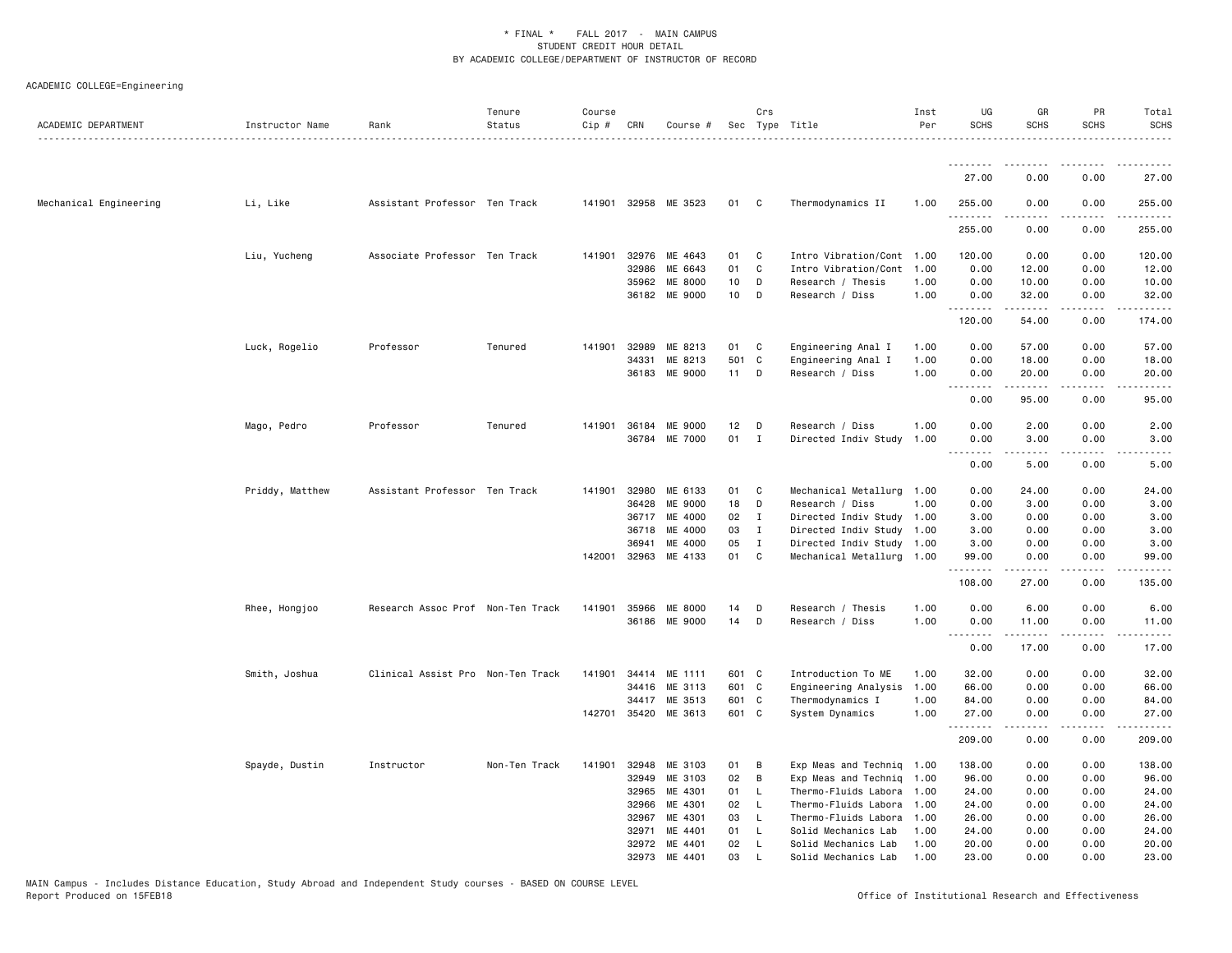| ACADEMIC DEPARTMENT                                          | Instructor Name                                    | Rank                        | Tenure<br>Status | Course<br>$Cip$ # | CRN   | Course #                 |            | Crs            | Sec Type Title                               | Inst<br>Per  | UG<br><b>SCHS</b>   | GR<br><b>SCHS</b>                                                                                                                                             | PR<br><b>SCHS</b>                                                                                                                 | Total<br><b>SCHS</b><br>. |
|--------------------------------------------------------------|----------------------------------------------------|-----------------------------|------------------|-------------------|-------|--------------------------|------------|----------------|----------------------------------------------|--------------|---------------------|---------------------------------------------------------------------------------------------------------------------------------------------------------------|-----------------------------------------------------------------------------------------------------------------------------------|---------------------------|
|                                                              |                                                    |                             |                  |                   |       |                          |            |                |                                              |              | 375.00              | ---------<br>0.00                                                                                                                                             | <u>.</u><br>0.00                                                                                                                  | .<br>375.00               |
| Mechanical Engineering                                       | Spayde, Emily                                      | Instructor                  | Non-Ten Track    | 141901            |       | 32944 ME 1111            | 02         | $\mathbf{C}$   | Introduction To ME                           | 1.00         | 92.00               | 0.00                                                                                                                                                          | 0.00                                                                                                                              | 92.00                     |
|                                                              |                                                    |                             |                  |                   | 32946 | ME 2133<br>32952 ME 3313 | 01<br>01 C | $\overline{B}$ | Modeling and Manuf<br>Heat Transfer          | 0.50<br>1.00 | 127.50<br>174.00    | 0.00<br>0.00                                                                                                                                                  | 0.00<br>0.00                                                                                                                      | 127.50<br>174.00          |
|                                                              |                                                    |                             |                  |                   |       |                          |            |                |                                              |              | .<br>393.50         | 0.00                                                                                                                                                          | ----<br>0.00                                                                                                                      | 393.50                    |
|                                                              | Srinivasan, Kalyan K Non-Employee                  |                             | Not Applicable   | 141901            | 35967 | ME 8000<br>36187 ME 9000 | 15<br>15   | D.<br>$\Box$   | Research / Thesis<br>Research / Diss         | 1.00<br>1.00 | 0.00<br>0.00        | 1.00<br>1.00                                                                                                                                                  | 0.00<br>0.00                                                                                                                      | 1.00<br>1.00              |
|                                                              |                                                    |                             |                  |                   |       |                          |            |                |                                              |              | .<br>0.00           | .<br>2.00                                                                                                                                                     | $\frac{1}{2} \left( \frac{1}{2} \right) \left( \frac{1}{2} \right) \left( \frac{1}{2} \right) \left( \frac{1}{2} \right)$<br>0.00 | 2.00                      |
|                                                              | Stone, Tonya                                       | Assistant Professor Tenured |                  | 141901            | 35968 | ME 8000                  | 16         | D              | Research / Thesis                            | 1.00         | 0.00                | 10.00                                                                                                                                                         | 0.00                                                                                                                              | 10.00                     |
|                                                              |                                                    |                             |                  |                   |       | 36351 ME 3423            | 02 C       |                | Mech Of Machinery                            | 1.00         | 144.00              | 0.00                                                                                                                                                          | 0.00                                                                                                                              | 144.00                    |
|                                                              |                                                    |                             |                  |                   |       |                          |            |                |                                              |              | .<br>144.00         | .<br>10.00                                                                                                                                                    | -----<br>0.00                                                                                                                     | <u>.</u><br>154.00        |
|                                                              | Svenson, Sven                                      | Lecturer                    | Non-Ten Track    |                   |       | 141101 35417 EM 3213     | 601 C      |                | Mech Of Materials                            | 1.00         | 72.00<br><u>.</u>   | 0.00                                                                                                                                                          | 0.00                                                                                                                              | 72.00                     |
|                                                              |                                                    |                             |                  |                   |       |                          |            |                |                                              |              | 72.00               | 0.00                                                                                                                                                          | 0.00                                                                                                                              | 72.00                     |
|                                                              | Whittington, Wilburn Assistant Professor Ten Track |                             |                  | 141901            | 32975 | ME 4443                  | 01 C       |                | Mech Systems Design                          | 1.00         | 114.00              | 0.00                                                                                                                                                          | 0.00                                                                                                                              | 114.00                    |
|                                                              |                                                    |                             |                  |                   |       | 32985 ME 6443            | 01 C       |                | Mech Systems Design                          | 1.00         | 0.00                | 12.00                                                                                                                                                         | 0.00                                                                                                                              | 12.00                     |
|                                                              |                                                    |                             |                  |                   | 36874 | ME 9000<br>37031 ME 7000 | 22<br>07 I | D              | Research / Diss<br>Directed Indiv Study 1.00 | 1.00         | 0.00<br>0.00        | 2.00<br>3.00                                                                                                                                                  | 0.00<br>0.00                                                                                                                      | 2.00<br>3.00              |
|                                                              |                                                    |                             |                  |                   |       |                          |            |                |                                              |              | .<br>114.00         | $\frac{1}{2} \left( \frac{1}{2} \right) \left( \frac{1}{2} \right) \left( \frac{1}{2} \right) \left( \frac{1}{2} \right) \left( \frac{1}{2} \right)$<br>17.00 | -----<br>0.00                                                                                                                     | .<br>131.00               |
|                                                              | Zhang, Jian                                        | Grad Teach Assist           | Not Applicable   |                   |       | 141901 34513 ME 3313     | 02 C       |                | Heat Transfer                                | 1.00         | 141.00              | 0.00                                                                                                                                                          | 0.00                                                                                                                              | 141.00                    |
|                                                              |                                                    |                             |                  |                   |       |                          |            |                |                                              |              | .<br>141.00         | 0.00                                                                                                                                                          | 0.00                                                                                                                              | 141.00                    |
| ----------------------------------<br>Mechanical Engineering |                                                    |                             |                  |                   |       |                          |            |                |                                              |              | ========<br>4825.00 | ========<br>789.00                                                                                                                                            | ========<br>0.00                                                                                                                  | 5614.00                   |
| ----------------------------------                           |                                                    |                             |                  |                   |       |                          |            |                |                                              |              | ========            | --------- --------                                                                                                                                            |                                                                                                                                   |                           |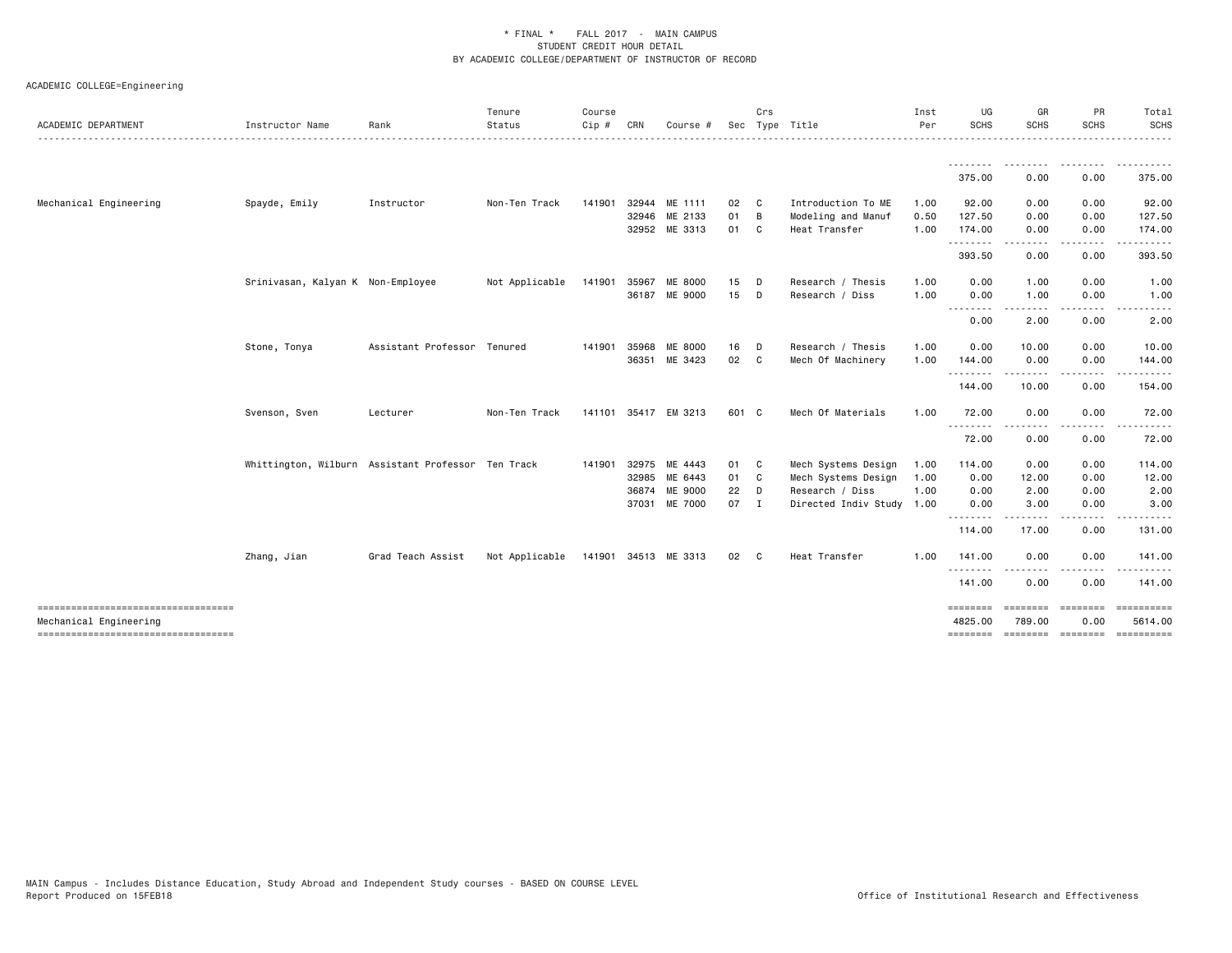| ACADEMIC DEPARTMENT            | Instructor Name   | Rank                               | Tenure<br>Status | Course<br>Cip # | CRN   | Course #              |       | Crs            | Sec Type Title            | Inst<br>Per | UG<br><b>SCHS</b> | GR<br><b>SCHS</b>   | PR<br><b>SCHS</b>     | Total<br><b>SCHS</b>                       |
|--------------------------------|-------------------|------------------------------------|------------------|-----------------|-------|-----------------------|-------|----------------|---------------------------|-------------|-------------------|---------------------|-----------------------|--------------------------------------------|
| School of Chemical Engineering | Abbaszadeh, Mahsa | Grad Research Assis Not Applicable |                  |                 |       | 140701 30907 CHE 3232 | 05    | - L            | Chem Eng Lab II           | 0.95        | 36.10             | 0.00                | 0.00                  | 36.10                                      |
|                                |                   |                                    |                  |                 |       |                       |       |                |                           |             | 36.10             | .<br>0.00           | $\frac{1}{2}$<br>0.00 | .<br>36.10                                 |
|                                | Amirlatifi, Amin  | Assistant Professor Ten Track      |                  |                 |       | 140701 36440 CHE 9000 | 05    | D              | Research/Diss             | 1.00        | 0.00              | 3.00                | 0.00                  | 3.00                                       |
|                                |                   |                                    |                  | 142501          | 33654 | PTE 3953              | 01    | C              | Petr Reservoir Rock       | 1.00        | 54.00             | 0.00                | 0.00                  | 54.00                                      |
|                                |                   |                                    |                  |                 |       | 36619 PTE 4000        | 01    | $\mathbf I$    | Directed Indiv Study 1.00 |             | 3.00              | 0.00<br>.           | 0.00                  | 3.00<br>المتمام                            |
|                                |                   |                                    |                  |                 |       |                       |       |                |                           |             | 57.00             | 3.00                | 0.00                  | 60.00                                      |
|                                | Bricka, Ray       | Associate Professor Tenured        |                  |                 |       | 140701 30914 CHE 4613 | 01    | C              | Air Pol Con Design        | 1.00        | 120.00            | 0.00                | 0.00                  | 120.00                                     |
|                                |                   |                                    |                  |                 |       | 36631 CHE 9000        | 06    | D              | Research/Diss             | 1.00        | 0.00              | 1.00                | 0.00                  | 1.00                                       |
|                                |                   |                                    |                  |                 |       |                       |       |                |                           |             | .<br>120.00       | <u>.</u><br>1.00    | .<br>0.00             | .<br>121.00                                |
|                                | Cole, David       | Instructor                         | Non-Ten Track    | 142501          | 33655 | PTE 3963              | 01    | C              | Drilling                  | 1.00        | 57.00             | 0.00                | 0.00                  | 57.00                                      |
|                                |                   |                                    |                  |                 | 33656 | PTE 3973              | 01    | C              | Petroleum Production 1.00 |             | 54.00             | 0.00                | 0.00                  | 54.00                                      |
|                                |                   |                                    |                  |                 |       | 36272 PTE 2990        | 01    | $\mathbf{C}$   | Special Topcis in PT 1.00 |             | 29.00<br>.        | 0.00<br>$- - - - -$ | 0.00<br>.             | 29.00<br>.                                 |
|                                |                   |                                    |                  |                 |       |                       |       |                |                           |             | 140.00            | 0.00                | 0.00                  | 140.00                                     |
|                                | Elmore, Billy     | Associate Professor Tenured        |                  | 140701          | 30898 | CHE 1101              | 01    | C              | Intro to Chem & Petr      | 1.00        | 91.00             | 0.00                | 0.00                  | 91.00                                      |
|                                |                   |                                    |                  |                 | 30903 | CHE 3232              | 01    | L.             | Chem Eng Lab II           | 0.50        | 20.00             | 0.00                | 0.00                  | 20.00                                      |
|                                |                   |                                    |                  |                 | 30904 | CHE 3232              | 02    | $\mathsf{L}$   | Chem Eng Lab II           | 0.50        | 20.00             | 0.00                | 0.00                  | 20.00                                      |
|                                |                   |                                    |                  |                 | 30905 | CHE 3232              | 03    | $\mathsf{L}$   | Chem Eng Lab II           | 0.50        | 18.00             | 0.00                | 0.00                  | 18.00                                      |
|                                |                   |                                    |                  |                 | 30906 | CHE 3232              | 04    | <b>L</b>       | Chem Eng Lab II           | 0.50        | 20.00             | 0.00                | 0.00                  | 20.00                                      |
|                                |                   |                                    |                  |                 | 30907 | CHE 3232              | 05    | L.             | Chem Eng Lab II           | 0.05        | 1.90              | 0.00                | 0.00                  | 1.90                                       |
|                                |                   |                                    |                  |                 | 30910 | CHE 4134              | 01    | C.             | Process Design            | 0.33        | 124.08            | 0.00                | 0.00                  | 124.08                                     |
|                                |                   |                                    |                  |                 | 30911 | CHE 4134              | 02    | К              | Process Design            | 0.50        | 0.00              | 0.00                | 0.00                  | 0.00                                       |
|                                |                   |                                    |                  |                 |       | 30912 CHE 4134        | 03    | К              | Process Design            | 0.50        | 0.00              | 0.00                | 0.00                  | 0.00                                       |
|                                |                   |                                    |                  |                 | 30921 | CHE 8011              | 01    | - S            | Chem En Seminar           | 1.00        | 0.00              | 13.00               | 0.00                  | 13.00                                      |
|                                |                   |                                    |                  |                 | 36606 | CHE 2203              | D01 B |                | Intr to Engr w/ CHE       | 1.00        | 39.00             | 0.00                | 0.00                  | 39.00                                      |
|                                |                   |                                    |                  |                 | 36607 | CHE 2203              | D02 B |                | Intr to Engr w/ CHE       | 1.00        | 30.00             | 0.00                | 0.00                  | 30.00                                      |
|                                |                   |                                    |                  |                 | 36661 | CHE 4000              | 04    | $\mathbf{I}$   | Directed Indiv Study      | 1.00        | 4.00              | 0.00                | 0.00                  | 4.00                                       |
|                                |                   |                                    |                  |                 |       | 36755 CHE 4000        | 07    | $\blacksquare$ | Directed Indiv Study      | 1.00        | 4.00<br>.         | 0.00                | 0.00<br>$- - - -$     | 4.00<br>$\sim$ $\sim$ $\sim$ $\sim$ $\sim$ |
|                                |                   |                                    |                  |                 |       |                       |       |                |                           |             | 371.98            | 13.00               | 0.00                  | 384.98                                     |
|                                | French, William   | Professor                          | Tenured          | 140701          | 30899 | CHE 2114              | 01    | C              | Mass & Energy Balanc 1.00 |             | 576.00            | 0.00                | 0.00                  | 576.00                                     |
|                                |                   |                                    |                  |                 | 36290 | CHE 9000              | 01    | D              | Research/Diss             | 1.00        | 0.00              | 7.00                | 0.00                  | 7.00                                       |
|                                |                   |                                    |                  |                 | 36989 | CHE 4000              | 09    | $\mathbf{I}$   | Directed Indiv Study 1.00 |             | 2.00<br>.         | 0.00<br><u>.</u>    | 0.00<br>.             | 2.00<br>.                                  |
|                                |                   |                                    |                  |                 |       |                       |       |                |                           |             | 578.00            | 7.00                | 0.00                  | 585.00                                     |
|                                | Goel, Himanshu    | Grad Research Assis Not Applicable |                  |                 |       | 140701 30904 CHE 3232 | 02 L  |                | Chem Eng Lab II           | 0.50        | 20.00<br>.        | 0.00                | 0.00                  | 20.00                                      |
|                                |                   |                                    |                  |                 |       |                       |       |                |                           |             | 20.00             | 0.00                | 0.00                  | 20.00                                      |
|                                | Hill, Priscilla   | Associate Professor Tenured        |                  |                 |       | 140701 30897 CHE 1001 | F01 C |                | First Year Seminar        | 1.00        | 49.00             | 0.00                | 0.00                  | 49.00                                      |
|                                |                   |                                    |                  |                 | 30901 | CHE 3123              | 01    | C              | Chem En Thermo II         | 1.00        | 144.00            | 0.00                | 0.00                  | 144.00                                     |
|                                |                   |                                    |                  |                 | 30910 | CHE 4134              | 01    | C              | Process Design            | 0.34        | 127.84<br>.       | 0.00                | 0.00<br>د د د د       | 127.84                                     |
|                                |                   |                                    |                  |                 |       |                       |       |                |                           |             | 320.84            | 0.00                | 0.00                  | 320.84                                     |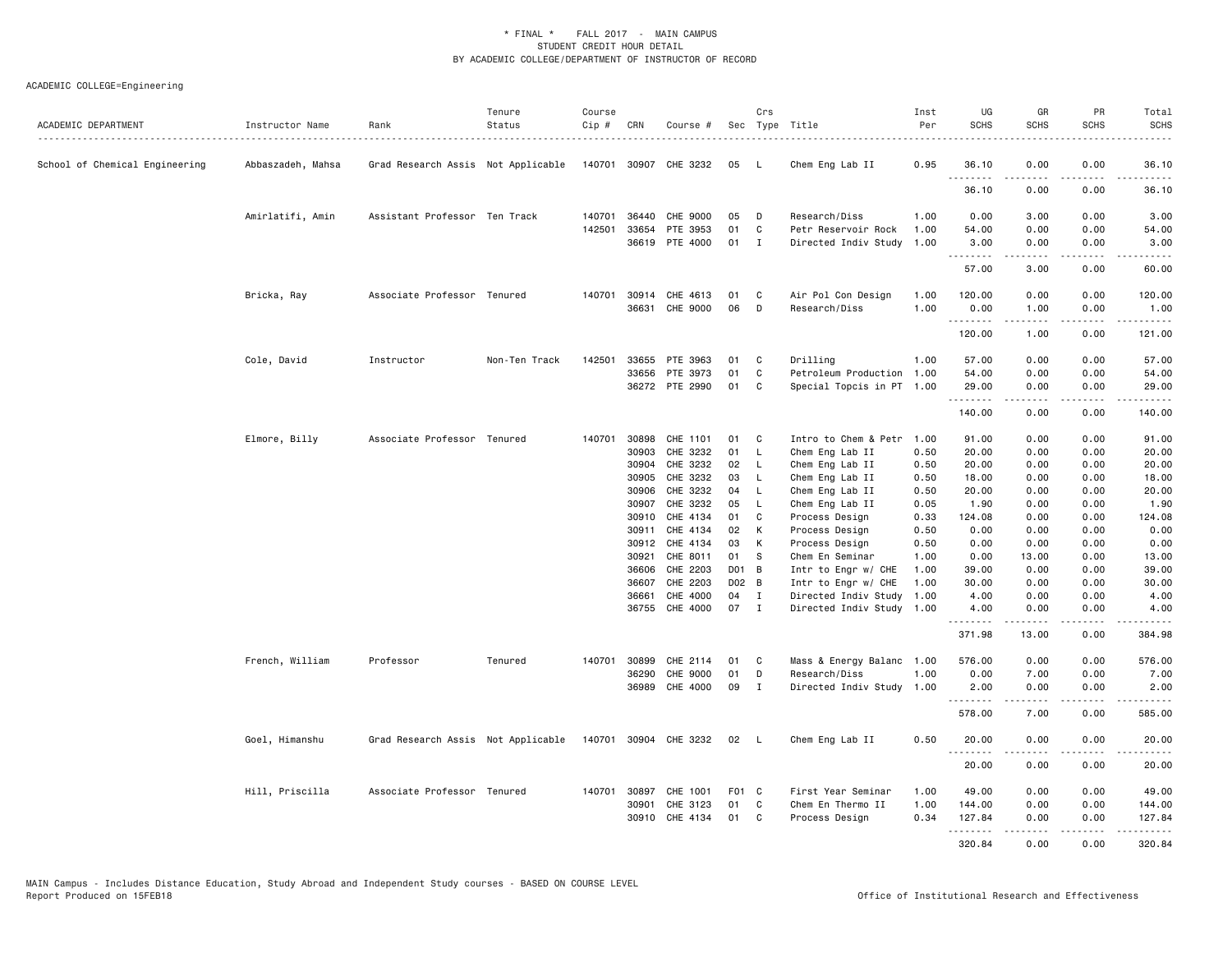| ACADEMIC DEPARTMENT                                                     | Instructor Name<br>. <u>.</u> . | Rank                                                                          | Tenure<br>Status | Course<br>Cip # | CRN            | Course #              |          | Crs                          | Sec Type Title                 | Inst<br>Per  | UG<br><b>SCHS</b>   | GR<br><b>SCHS</b>     | PR<br><b>SCHS</b> | Total<br><b>SCHS</b>  |
|-------------------------------------------------------------------------|---------------------------------|-------------------------------------------------------------------------------|------------------|-----------------|----------------|-----------------------|----------|------------------------------|--------------------------------|--------------|---------------------|-----------------------|-------------------|-----------------------|
| School of Chemical Engineering                                          | Howlader, Md                    | Grad Teach Assist                                                             | Not Applicable   |                 |                | 140701 30906 CHE 3232 | 04       | - L                          | Chem Eng Lab II                | 0.50         | 20.00<br>.          | 0.00<br>.             | 0.00<br>.         | 20.00                 |
|                                                                         |                                 |                                                                               |                  |                 |                |                       |          |                              |                                |              | 20.00               | 0.00                  | 0.00              | 20.00                 |
|                                                                         | Kronkosky, Chad                 | Instructor                                                                    | Non-Ten Track    |                 | 142501 34518   | PTE 3902              | 01       | $\mathsf{L}$                 | PTE Lab 1                      | 1.00         | 34.00               | 0.00                  | 0.00              | 34.00                 |
|                                                                         |                                 |                                                                               |                  |                 |                | 34519 PTE 4953        | 01       | $\mathbf{C}$                 | Formation Eval                 | 1.00         | 45.00<br>.          | 0.00<br>----          | 0.00<br>.         | 45.00                 |
|                                                                         |                                 |                                                                               |                  |                 |                |                       |          |                              |                                |              | 79.00               | 0.00                  | 0.00              | 79.00                 |
|                                                                         | Kundu, Santanu                  | Assistant Professor Ten Track                                                 |                  | 140701          | 30908<br>36291 | CHE 3413<br>CHE 9000  | 01<br>02 | $\mathbf{C}$<br>$\mathsf{D}$ | Eng Materials<br>Research/Diss | 1.00<br>1.00 | 417.00<br>0.00      | 0.00<br>39.00         | 0.00              | 417.00<br>39.00       |
|                                                                         |                                 |                                                                               |                  |                 |                |                       |          |                              |                                |              | .                   | .                     | 0.00<br>----      |                       |
|                                                                         |                                 |                                                                               |                  |                 |                |                       |          |                              |                                |              | 417.00              | 39.00                 | 0.00              | 456.00                |
|                                                                         | Meng, Dong                      | Assistant Professor Ten Track                                                 |                  |                 | 140701 36292   | CHE 9000              | 03       | $\Box$                       | Research/Diss                  | 1.00         | 0.00                | 6.00                  | 0.00              | 6.00                  |
|                                                                         |                                 |                                                                               |                  |                 | 36611          | CHE 4990              | 01       | C                            | Special Topic in CHE 1.00      |              | 15.00               | 0.00                  | 0.00              | 15.00                 |
|                                                                         |                                 |                                                                               |                  |                 |                | 36613 CHE 6990        | 01       | C                            | Special Topic In CHE 1.00      |              | 0.00<br>. <b>.</b>  | 12.00<br>.            | 0.00<br>.         | 12.00<br>.            |
|                                                                         |                                 |                                                                               |                  |                 |                |                       |          |                              |                                |              | 15.00               | 18.00                 | 0.00              | 33.00                 |
|                                                                         | Pearson, Larry                  | Instructor                                                                    | Non-Ten Track    | 140701          | 30903          | CHE 3232              | 01 L     |                              | Chem Eng Lab II                | 0.50         | 20.00               | 0.00                  | 0.00              | 20.00                 |
|                                                                         |                                 |                                                                               |                  |                 | 30910          | CHE 4134              | 01       | $\mathbf{C}$                 | Process Design                 | 0.33         | 124.08              | 0.00                  | 0.00              | 124.08                |
|                                                                         |                                 |                                                                               |                  |                 | 30911          | CHE 4134              | 02       | К                            | Process Design                 | 0.50         | 0.00                | 0.00                  | 0.00              | 0.00                  |
|                                                                         |                                 |                                                                               |                  |                 | 30912          | CHE 4134              | 03       | K                            | Process Design                 | 0.50         | 0.00                | 0.00                  | 0.00              | 0.00                  |
|                                                                         |                                 |                                                                               |                  |                 | 34494          | CHE 3203              | 02       | $\mathbf{C}$                 | Fluid Flow Op                  | 1.00         | 447.00              | 0.00                  | 0.00              | 447.00                |
|                                                                         |                                 |                                                                               |                  |                 | 36458          | CHE 4000              | 03       | <b>I</b>                     | Directed Indiv Study           | 1.00         | 4.00                | 0.00                  | 0.00              | 4.00                  |
|                                                                         |                                 |                                                                               |                  |                 | 36738          | CHE 4000              | 05       | $\mathbf{I}$                 | Directed Indiv Study 1.00      |              | 4.00                | 0.00                  | 0.00              | 4.00                  |
|                                                                         |                                 |                                                                               |                  |                 | 36786          | CHE 4000              | 08       | $\mathbf{I}$                 | Directed Indiv Study 1.00      |              | 4.00                | 0.00                  | 0.00              | 4.00                  |
|                                                                         |                                 |                                                                               |                  |                 |                | 37087 CHE 4000        | $10$ I   |                              | Directed Indiv Study 1.00      |              | 4.00<br>.           | 0.00<br>$\frac{1}{2}$ | 0.00<br>.         | 4.00                  |
|                                                                         |                                 |                                                                               |                  |                 |                |                       |          |                              |                                |              | 607.08              | 0.00                  | 0.00              | 607.08                |
|                                                                         | Rai, Neeraj                     | Assistant Professor Ten Track                                                 |                  |                 | 140701 30900   | CHE 3113              | 01       | $\mathbf{C}$                 | Chem En Thermo I               | 1.00         | 156.00              | 0.00                  | 0.00              | 156.00                |
|                                                                         |                                 |                                                                               |                  |                 | 36293          | CHE 9000              | 04       | D                            | Research/Diss                  | 1.00         | 0.00                | 53.00                 | 0.00              | 53.00                 |
|                                                                         |                                 |                                                                               |                  |                 | 36742          | CHE 4000              | 06       | I                            | Directed Indiv Study           | 1.00         | 3.00                | 0.00                  | 0.00              | 3.00                  |
|                                                                         |                                 |                                                                               |                  | 309999          | 36415          | <b>CME 8000</b>       | 01       | D                            | Research/Thesis                | 1.00         | 0.00<br>$  -$       | 3.00                  | 0.00              | 3.00                  |
|                                                                         |                                 |                                                                               |                  |                 |                |                       |          |                              |                                |              | 159.00              | 56.00                 | 0.00              | 215.00                |
|                                                                         | Toghiani, Hossein               | Professor                                                                     | Tenured          |                 | 140701 30909   | CHE 4113              | 01       | $\mathbf{C}$                 | Chem Reactor Design            | 1.00         | 276.00              | 0.00                  | 0.00              | 276.00                |
|                                                                         |                                 |                                                                               |                  |                 |                | 30915 CHE 6113        | 01       | C                            | Chem Reactor Design            | 1.00         | 0.00                | 3.00<br>.             | 0.00<br>.         | 3.00                  |
|                                                                         |                                 |                                                                               |                  |                 |                |                       |          |                              |                                |              | 276.00              | 3.00                  | 0.00              | 279.00                |
|                                                                         |                                 | Venkatesan, Shanmuga Grad Research Assis Not Applicable 140701 30905 CHE 3232 |                  |                 |                |                       | 03 L     |                              | Chem Eng Lab II                | 0.50         | 18.00               | 0.00                  | 0.00              | 18.00                 |
|                                                                         |                                 |                                                                               |                  |                 |                |                       |          |                              |                                |              | $- - - -$<br>18.00  | 0.00                  | 0.00              | 18.00                 |
| =====================================<br>School of Chemical Engineering |                                 |                                                                               |                  |                 |                |                       |          |                              |                                |              | ========<br>3235,00 | ========<br>140.00    | ========<br>0.00  | ==========<br>3375.00 |
| ----------------------------------                                      |                                 |                                                                               |                  |                 |                |                       |          |                              |                                |              | ========            | ========              |                   | ==========            |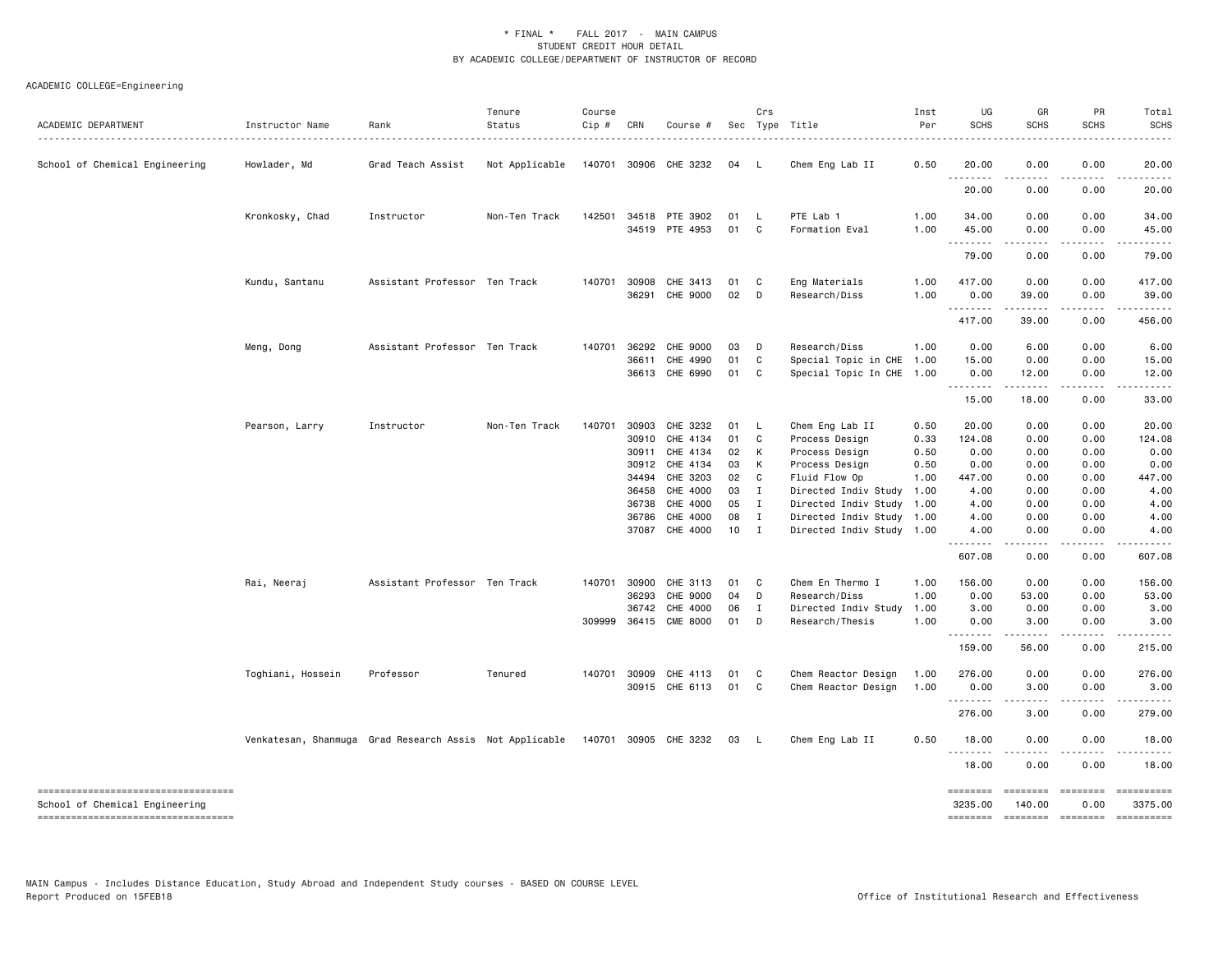| ACADEMIC DEPARTMENT | Instructor Name    | Rank                              | Tenure<br>Status | Course<br>Cip # | CRN          | Course #             | Sec   | Crs          | Type Title                | Inst<br>Per | UG<br><b>SCHS</b>         | GR<br><b>SCHS</b>                                                                                                                                    | PR<br><b>SCHS</b>           | Total<br><b>SCHS</b>                                                                                                      |
|---------------------|--------------------|-----------------------------------|------------------|-----------------|--------------|----------------------|-------|--------------|---------------------------|-------------|---------------------------|------------------------------------------------------------------------------------------------------------------------------------------------------|-----------------------------|---------------------------------------------------------------------------------------------------------------------------|
| Forestry            | Alexander, Heather | Assistant Professor Ten Track     |                  | 030501          | 35727        | F0 8000              | 01    | D            | Research / Thesis         | 1.00        | 0.00                      | 36.00                                                                                                                                                | 0.00                        | 36.00                                                                                                                     |
|                     |                    |                                   |                  |                 |              | 36537 F0 8000        | 501 D |              | Research / Thesis         | 1.00        | 0.00                      | 2.00                                                                                                                                                 | 0.00                        | 2.00                                                                                                                      |
|                     |                    |                                   |                  |                 |              |                      |       |              |                           |             | 0.00                      | .<br>38.00                                                                                                                                           | .<br>0.00                   | .<br>38.00                                                                                                                |
|                     | Evans, David       | Professor                         | Tenured          | 030501          |              | 32206 FO 2113        | 01    | C            | Dendrology                | 1.00        | 171.00                    | 0.00                                                                                                                                                 | 0.00                        | 171.00                                                                                                                    |
|                     |                    |                                   |                  |                 |              | 32207 FO 2113        | 02    | К            | Dendrology                | 1.00        | 0.00                      | 0.00                                                                                                                                                 | 0.00                        | 0.00                                                                                                                      |
|                     |                    |                                   |                  |                 | 32208        | F0 2113              | 03    | К            | Dendrology                | 1.00        | 0.00                      | 0.00                                                                                                                                                 | 0.00                        | 0.00                                                                                                                      |
|                     |                    |                                   |                  |                 | 32227        | F0 6313              | 01    | C            | Spatial Tech Nat Res      | 1.00        | 0.00                      | 6.00                                                                                                                                                 | 0.00                        | 6.00                                                                                                                      |
|                     |                    |                                   |                  |                 | 32228        | F0 6313              | 02    | К            | Spatial Tech Nat Res      | 1.00        | 0.00                      | 0.00                                                                                                                                                 | 0.00                        | 0.00                                                                                                                      |
|                     |                    |                                   |                  |                 | 34245        | F0 8293              | 502 D |              | Professional Paper        | 1.00        | 0.00                      | 3.00                                                                                                                                                 | 0.00                        | 3.00                                                                                                                      |
|                     |                    |                                   |                  |                 | 35728        | F0 8000              | 02    | D            | Research / Thesis         | 1.00        | 0.00                      | 6.00                                                                                                                                                 | 0.00                        | 6.00                                                                                                                      |
|                     |                    |                                   |                  |                 | 36447        | F0 2113              | 04    | К            | Dendrology                | 1.00        | 0.00                      | 0.00                                                                                                                                                 | 0.00                        | 0.00                                                                                                                      |
|                     |                    |                                   |                  |                 | 450702 32215 | FO 4313              | 01    | C            | Spatial Tech Nat Res      | 1.00        | 162.00                    | 0.00                                                                                                                                                 | 0.00                        | 162.00                                                                                                                    |
|                     |                    |                                   |                  |                 |              | 32216 FO 4313        | 02    | К            | Spatial Tech Nat Res      | 1.00        | 0.00                      | 0.00                                                                                                                                                 | 0.00                        | 0.00                                                                                                                      |
|                     |                    |                                   |                  |                 |              | 32217 FO 4313        | 03    | К            | Spatial Tech Nat Res      | 1.00        | 0.00<br>.                 | 0.00                                                                                                                                                 | 0.00<br>. <u>.</u> .        | 0.00<br>.                                                                                                                 |
|                     |                    |                                   |                  |                 |              |                      |       |              |                           |             | 333.00                    | 15.00                                                                                                                                                | 0.00                        | 348.00                                                                                                                    |
|                     | Ezell, Andrew      | Professor                         | Tenured          |                 |              | 030501 35729 F0 8000 | 03    | D            | Research / Thesis         | 1.00        | 0.00                      | 18.00                                                                                                                                                | 0.00                        | 18.00                                                                                                                     |
|                     |                    |                                   |                  |                 |              | 35746 F0 9000        | 01    | D            | Research / Diss           | 1.00        | 0.00                      | 13.00                                                                                                                                                | 0.00                        | 13.00                                                                                                                     |
|                     |                    |                                   |                  |                 |              |                      |       |              |                           |             | .<br>$\sim$ $\sim$ $\sim$ | د د د د د                                                                                                                                            | $\sim$ $\sim$ $\sim$ $\sim$ | .                                                                                                                         |
|                     |                    |                                   |                  |                 |              |                      |       |              |                           |             | 0.00                      | 31.00                                                                                                                                                | 0.00                        | 31.00                                                                                                                     |
|                     | Frey, Brent        | Assistant Professor Ten Track     |                  | 030501          |              | 34244 FO 8293        | 501 D |              | Professional Paper        | 1.00        | 0.00                      | 3.00                                                                                                                                                 | 0.00                        | 3.00                                                                                                                      |
|                     |                    |                                   |                  |                 |              | 36731 F0 8000        | 502 D |              | Research / Thesis         | 1.00        | 0.00                      | 3.00                                                                                                                                                 | 0.00                        | 3.00                                                                                                                      |
|                     |                    |                                   |                  |                 |              |                      |       |              |                           |             | .                         | <b>.</b>                                                                                                                                             | د د د د                     | $\frac{1}{2} \left( \frac{1}{2} \right) \left( \frac{1}{2} \right) \left( \frac{1}{2} \right) \left( \frac{1}{2} \right)$ |
|                     |                    |                                   |                  |                 |              |                      |       |              |                           |             | 0.00                      | 6.00                                                                                                                                                 | 0.00                        | 6.00                                                                                                                      |
|                     | Gordon, Jason      | Extension Assoc Pro Non-Ten Track |                  | 030501          | 35731        | F0 8000              | 05    | D            | Research / Thesis         | 1.00        | 0.00                      | 19.00                                                                                                                                                | 0.00                        | 19.00                                                                                                                     |
|                     |                    |                                   |                  |                 | 36278        | F0 4000              | 02    | $\mathbf{I}$ | Directed Indiv Study      | 1.00        | 3.00                      | 0.00                                                                                                                                                 | 0.00                        | 3.00                                                                                                                      |
|                     |                    |                                   |                  |                 |              | 36669 F0 7000        | 01    | $\mathbf{I}$ | Directed Indiv Study 1.00 |             | 0.00                      | 3.00                                                                                                                                                 | 0.00                        | 3.00                                                                                                                      |
|                     |                    |                                   |                  |                 |              |                      |       |              |                           |             | <u>.</u><br>3.00          | .<br>22.00                                                                                                                                           | .<br>0.00                   | $    -$<br>25.00                                                                                                          |
|                     |                    |                                   |                  |                 |              |                      |       |              |                           |             |                           |                                                                                                                                                      |                             |                                                                                                                           |
|                     | Grace, Laura       | Professor                         | Tenured          | 030501          | 32214        | F0 4233              | 01    | C            | Forest Op & Harvest       | 1.00        | 120.00                    | 0.00                                                                                                                                                 | 0.00                        | 120.00                                                                                                                    |
|                     |                    |                                   |                  |                 | 32221        | F0 4343              | 01    | $\mathtt{C}$ | For Admin & Org           | 1.00        | 48.00                     | 0.00                                                                                                                                                 | 0.00                        | 48.00                                                                                                                     |
|                     |                    |                                   |                  |                 | 32226        | F0 6233              | 01    | C            | Forest Op & Harvest       | 1.00        | 0.00                      | 6.00                                                                                                                                                 | 0.00                        | 6.00                                                                                                                      |
|                     |                    |                                   |                  |                 |              | 35732 F0 8000        | 06    | D            | Research / Thesis         | 1.00        | 0.00<br><u>.</u>          | 1.00<br>.                                                                                                                                            | 0.00                        | 1.00<br>.                                                                                                                 |
|                     |                    |                                   |                  |                 |              |                      |       |              |                           |             | 168.00                    | 7.00                                                                                                                                                 | 0.00                        | 175.00                                                                                                                    |
|                     | Grado, Stephen     | Professor                         | Tenured          | 030501          |              | 32205 F0 1101        | 01    | C            | Forest Res Survey         | 1.00        | 56.00                     | 0.00                                                                                                                                                 | 0.00                        | 56.00                                                                                                                     |
|                     |                    |                                   |                  |                 |              | 32210 FO 3113        | 01    | C            | For Recreation Mgt        | 1.00        | 204.00                    | 0.00                                                                                                                                                 | 0.00                        | 204.00                                                                                                                    |
|                     |                    |                                   |                  |                 |              | 36362 FO 9000        | 07    | D            | Research / Diss           | 1.00        | 0.00                      | 13.00                                                                                                                                                | 0.00                        | 13.00                                                                                                                     |
|                     |                    |                                   |                  |                 |              |                      |       |              |                           |             | .                         | -----                                                                                                                                                | $\frac{1}{2}$               | .                                                                                                                         |
|                     |                    |                                   |                  |                 |              |                      |       |              |                           |             | 260.00                    | 13.00                                                                                                                                                | 0.00                        | 273.00                                                                                                                    |
|                     | Grala, Robert      | Professor                         | Tenured          |                 |              | 030501 35734 FO 8000 | 08    | D            | Research / Thesis         | 1.00        | 0.00                      | 6.00                                                                                                                                                 | 0.00                        | 6.00                                                                                                                      |
|                     |                    |                                   |                  |                 |              | 35748 FO 9000        | 03    | D            | Research / Diss           | 1.00        | 0.00                      | 9.00                                                                                                                                                 | 0.00                        | 9.00                                                                                                                      |
|                     |                    |                                   |                  |                 |              |                      |       |              |                           |             |                           | $\frac{1}{2} \left( \frac{1}{2} \right) \left( \frac{1}{2} \right) \left( \frac{1}{2} \right) \left( \frac{1}{2} \right) \left( \frac{1}{2} \right)$ | $\sim$ $\sim$ $\sim$ $\sim$ | والمناصبات                                                                                                                |
|                     |                    |                                   |                  |                 |              |                      |       |              |                           |             | 0.00                      | 15.00                                                                                                                                                | 0.00                        | 15.00                                                                                                                     |
|                     | Grebner, Donald    | Professor                         | Tenured          |                 |              | 030501 32218 F0 4323 | 01    | C            | Forest Resource Mgt 1.00  |             | 90.00                     | 0.00                                                                                                                                                 | 0.00                        | 90.00                                                                                                                     |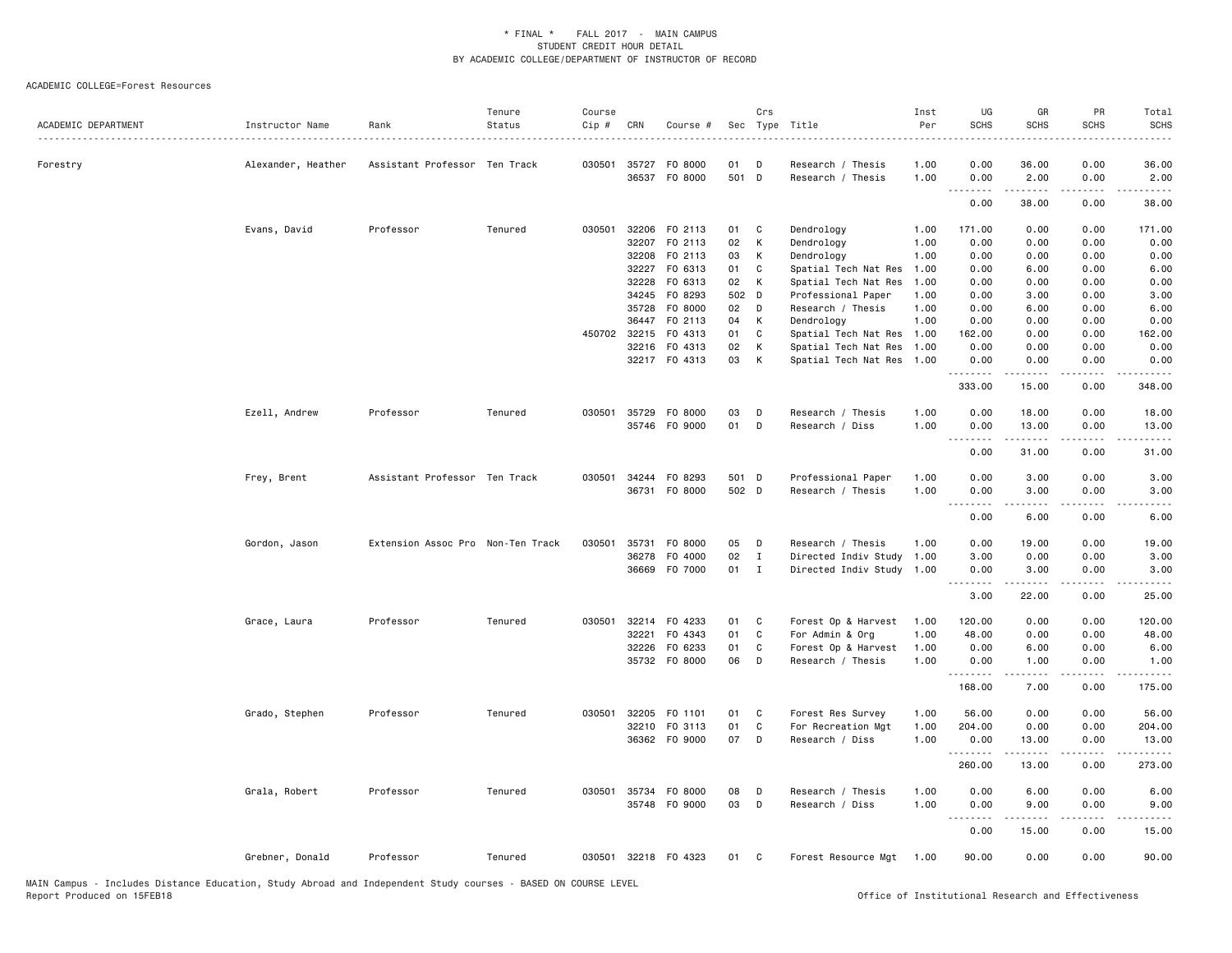| ACADEMIC DEPARTMENT | Instructor Name   | Rank                              | Tenure<br>Status | Course<br>Cip # | CRN          | Course #             | Sec   | Crs            | Type Title                | Inst<br>Per | UG<br><b>SCHS</b> | GR<br><b>SCHS</b>                                                                                                                                             | PR<br><b>SCHS</b>                   | Total<br><b>SCHS</b> |
|---------------------|-------------------|-----------------------------------|------------------|-----------------|--------------|----------------------|-------|----------------|---------------------------|-------------|-------------------|---------------------------------------------------------------------------------------------------------------------------------------------------------------|-------------------------------------|----------------------|
|                     |                   |                                   |                  |                 |              |                      |       |                | .                         | . <u>.</u>  |                   |                                                                                                                                                               | - - - -                             | .                    |
| Forestry            | Grebner, Donald   | Professor                         | Tenured          | 030501          |              | 32219 F0 4323        | 02    | К              | Forest Resource Mgt       | 1.00        | 0.00              | 0.00                                                                                                                                                          | 0.00                                | 0.00                 |
|                     |                   |                                   |                  |                 | 32220        | F0 4323              | 03    | К              | Forest Resource Mgt       | 1.00        | 0.00              | 0.00                                                                                                                                                          | 0.00                                | 0.00                 |
|                     |                   |                                   |                  |                 |              | 32230 F0 6323        | 01    | C              | Forest Resource Mgt       | 1.00        | 0.00              | 9.00                                                                                                                                                          | 0.00                                | 9.00                 |
|                     |                   |                                   |                  |                 | 32231        | F0 6323              | 02    | K              | Forest Resource Mgt       | 1.00        | 0.00              | 0.00                                                                                                                                                          | 0.00                                | 0.00                 |
|                     |                   |                                   |                  |                 | 32232        | F0 6323              | 03    | К              | Forest Resource Mgt       | 1.00        | 0.00              | 0.00                                                                                                                                                          | 0.00                                | 0.00                 |
|                     |                   |                                   |                  |                 |              | 34238 FO 6323        | 501   | $\overline{B}$ | Forest Resource Mgt       | 1.00        | 0.00              | 12.00                                                                                                                                                         | 0.00                                | 12.00                |
|                     |                   |                                   |                  |                 | 35735        | F0 8000              | 09    | D              | Research / Thesis         | 1.00        | 0.00              | 3.00                                                                                                                                                          | 0.00                                | 3.00                 |
|                     |                   |                                   |                  |                 |              | 030511 36502 F0 8443 | 01    | C              | Int'L For Res & Trad      | 1.00        | 0.00              | 12.00                                                                                                                                                         | 0.00                                | 12.00                |
|                     |                   |                                   |                  |                 |              | 36514 FO 8443        | 501 C |                | Int'L For Res & Trad      | 1.00        | 0.00<br>.         | 12.00<br>المستمين                                                                                                                                             | 0.00<br>.                           | 12.00<br>.           |
|                     |                   |                                   |                  |                 |              |                      |       |                |                           |             | 90.00             | 48.00                                                                                                                                                         | 0.00                                | 138.00               |
|                     | Munn, Ian         | Non-Faculty                       | Tenured          | 030501          | 36859        | F0 8000              | 503 D |                | Research / Thesis         | 1.00        | 0.00              | 1.00                                                                                                                                                          | 0.00                                | 1.00                 |
|                     |                   |                                   |                  | 030506          |              | 32209 FO 3003        | 01 F  |                | Internship in Forest 1.00 |             | 15.00<br>.        | 0.00                                                                                                                                                          | 0.00<br>.                           | 15.00<br>.           |
|                     |                   |                                   |                  |                 |              |                      |       |                |                           |             | 15.00             | .<br>1.00                                                                                                                                                     | 0.00                                | 16.00                |
|                     | Renninger, Heidi  | Assistant Professor Ten Track     |                  | 030501          |              | 34988 FO 8990        | 01    | C              | Special Topic In FO       | 1.00        | 0.00              | 30.00                                                                                                                                                         | 0.00                                | 30.00                |
|                     |                   |                                   |                  |                 |              | 35738 FO 8000        | 12    | D              | Research / Thesis         | 1.00        | 0.00              | 7.00                                                                                                                                                          | 0.00                                | 7.00                 |
|                     |                   |                                   |                  |                 |              |                      |       |                |                           |             | .<br>0.00         | المتمامين<br>37.00                                                                                                                                            | د د د د<br>0.00                     | $    -$<br>37.00     |
|                     | Roberts, Scott    | Professor                         | Tenured          | 030501          | 32223        | F0 6123              | 01    | $\mathbf{C}$   | Forest Ecology            | 1.00        | 0.00              | 6.00                                                                                                                                                          | 0.00                                | 6.00                 |
|                     |                   |                                   |                  |                 | 32224        | F0 6123              | 02    | К              | Forest Ecology            | 1.00        | 0.00              | 0.00                                                                                                                                                          | 0.00                                | 0.00                 |
|                     |                   |                                   |                  |                 | 32234        | FO 8111              | 01    | - S            | Graduate Seminar          | 1.00        | 0.00              | 6.00                                                                                                                                                          | 0.00                                | 6.00                 |
|                     |                   |                                   |                  |                 | 34240        | FO 8111              | 501   | <b>S</b>       | Graduate Seminar          | 1.00        | 0.00              | 5.00                                                                                                                                                          | 0.00                                | 5.00                 |
|                     |                   |                                   |                  |                 |              | 36732 FO 8293        | 503 D |                | Professional Paper        | 1.00        | 0.00              | 6.00                                                                                                                                                          | 0.00                                | 6.00                 |
|                     |                   |                                   |                  |                 |              | 37106 FO 8000        | 504 D |                | Research / Thesis         | 1.00        | 0.00              | 1.00                                                                                                                                                          | 0.00                                | 1.00                 |
|                     |                   |                                   |                  |                 | 030502 32211 | F0 4123              | 01    | C              | Forest Ecology            | 1.00        | 153.00            | 0.00                                                                                                                                                          | 0.00                                | 153.00               |
|                     |                   |                                   |                  |                 |              | 32212 FO 4123        | 02    | K              | Forest Ecology            | 1.00        | 0.00              | 0.00                                                                                                                                                          | 0.00                                | 0.00                 |
|                     |                   |                                   |                  |                 |              | 32213 FO 4123        | 03    | К              | Forest Ecology            | 1.00        | 0.00              | 0.00                                                                                                                                                          | 0.00                                | 0.00                 |
|                     |                   |                                   |                  |                 |              |                      |       |                |                           |             | .<br>153.00       | .<br>24.00                                                                                                                                                    | .<br>0.00                           | .<br>177.00          |
|                     | Rousseau, Randall | Extension Professor Non-Ten Track |                  | 030501          |              | 35750 FO 9000        | 05    | D              | Research / Diss           | 1.00        | 0.00<br>.         | 1.00<br>-----                                                                                                                                                 | 0.00<br>د د د د                     | 1.00<br>$    -$      |
|                     |                   |                                   |                  |                 |              |                      |       |                |                           |             | 0.00              | 1.00                                                                                                                                                          | 0.00                                | 1.00                 |
|                     | Siegert, Courtney | Assistant Professor Ten Track     |                  | 030501          |              | 35551 F0 4000        | 01    | $\blacksquare$ | Directed Indiv Study      | 1.00        | 3.00              | 0.00                                                                                                                                                          | 0.00                                | 3.00                 |
|                     |                   |                                   |                  |                 |              | 35743 FO 8000        | 17    | D              | Research / Thesis         | 1.00        | 0.00              | 5.00                                                                                                                                                          | 0.00                                | 5.00                 |
|                     |                   |                                   |                  |                 |              |                      |       |                |                           |             | .                 | .                                                                                                                                                             | .                                   | -----                |
|                     |                   |                                   |                  |                 |              |                      |       |                |                           |             | 3.00              | 5.00                                                                                                                                                          | 0.00                                | 8.00                 |
|                     | Sun, Changyou     | Professor                         | Tenured          | 030501          |              | 35744 FO 8000        | 18    | D              | Research / Thesis         | 1.00        | 0.00              | 2.00                                                                                                                                                          | 0.00                                | 2.00                 |
|                     |                   |                                   |                  |                 |              | 35751 FO 9000        | 06    | D              | Research / Diss           | 1.00        | 0.00<br><b></b>   | 6.00<br>.                                                                                                                                                     | 0.00<br>$- - - -$                   | 6.00<br>.            |
|                     |                   |                                   |                  |                 |              |                      |       |                |                           |             | 0.00              | 8.00                                                                                                                                                          | 0.00                                | 8.00                 |
|                     | Willis, John      | Assistant Professor Ten Track     |                  | 030501          |              | 34520 F0 1001        | F01 C |                | First Year Seminar        | 1.00        | 23.00             | 0.00                                                                                                                                                          | 0.00                                | 23.00                |
|                     |                   |                                   |                  |                 | 34521        | F0 1001              | F02 C |                | First Year Seminar        | 1.00        | 18.00             | 0.00                                                                                                                                                          | 0.00                                | 18.00                |
|                     |                   |                                   |                  |                 |              | 35745 FO 8000        | 19    | D              | Research / Thesis         | 1.00        | 0.00              | 10.00                                                                                                                                                         | 0.00                                | 10.00                |
|                     |                   |                                   |                  |                 |              |                      |       |                |                           |             | .<br>41.00        | $\frac{1}{2} \left( \frac{1}{2} \right) \left( \frac{1}{2} \right) \left( \frac{1}{2} \right) \left( \frac{1}{2} \right) \left( \frac{1}{2} \right)$<br>10.00 | $\sim$ $\sim$ $\sim$ $\sim$<br>0.00 | $    -$<br>51.00     |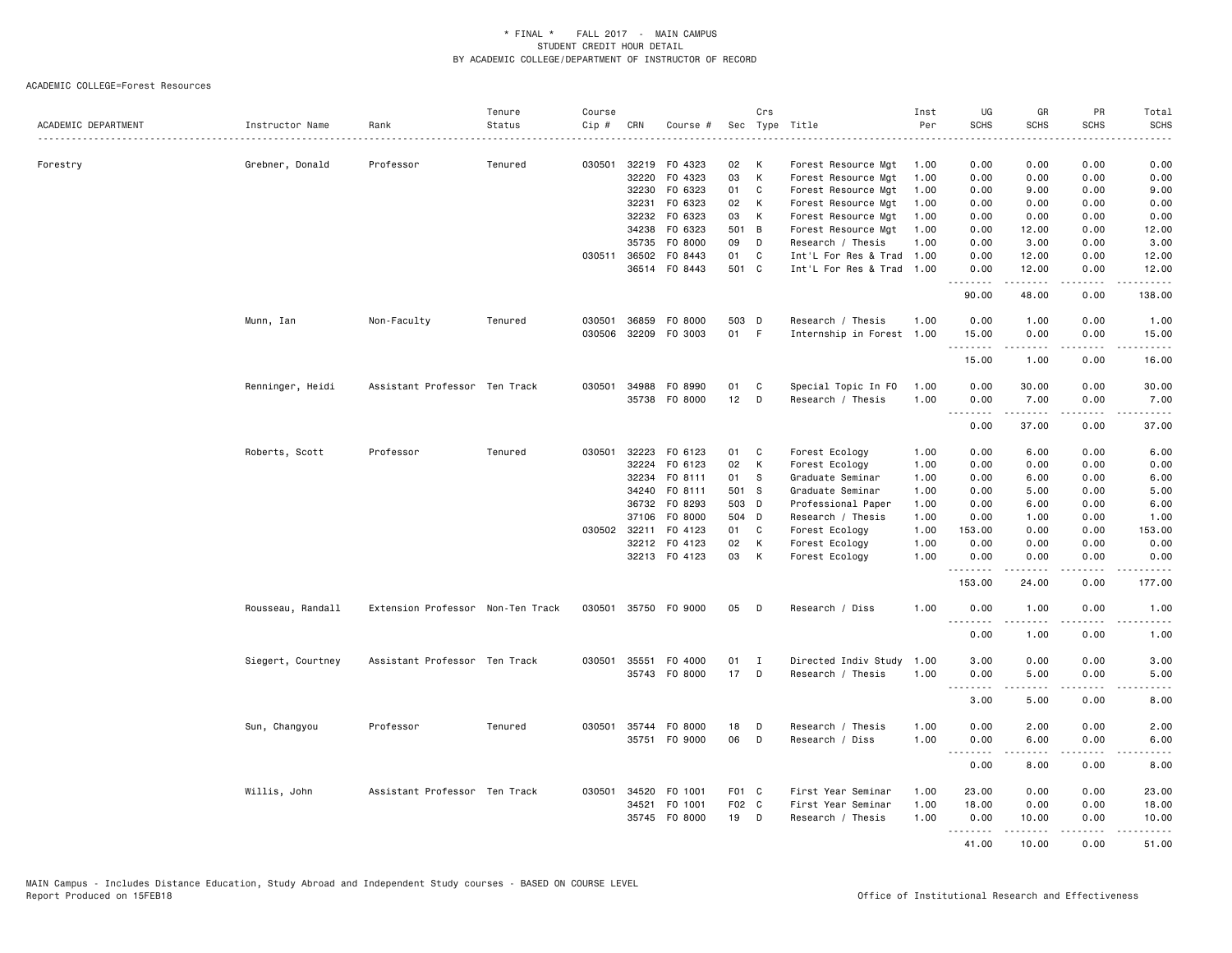## ACADEMIC COLLEGE=Forest Resources

|           |      | Tenur  |                                    | urs           | 1 I I S I |       |             |                  | Tota.       |
|-----------|------|--------|------------------------------------|---------------|-----------|-------|-------------|------------------|-------------|
| ACADEMIC. | Rank | Statu, | <b>CRN</b><br>Course<br>Sec<br>Cip | Title<br>Tvpe |           | אווטט | <b>SCHS</b> | SCH <sub>S</sub> | <b>SCHS</b> |

 =================================== ======== ======== ======== ========== Forestry 1066.00 281.00 0.00 1347.00 =================================== ======== ======== ======== ==========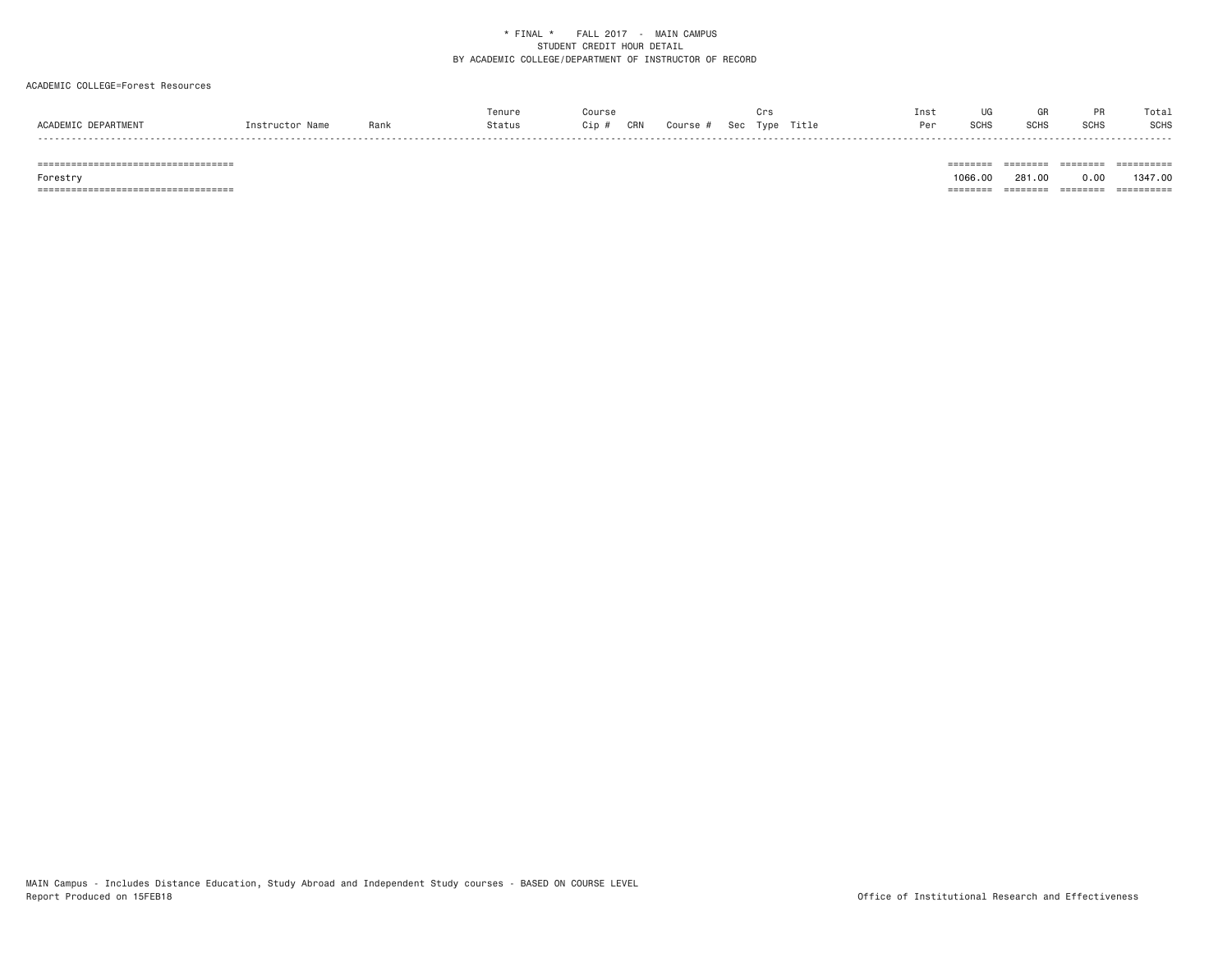| ACADEMIC DEPARTMENT     | Instructor Name                | Rank                          | Tenure<br>Status | Course<br>Cip # | CRN          | Course #                   |          | Crs          | Sec Type Title                                        | Inst<br>Per<br>. | UG<br><b>SCHS</b> | GR<br><b>SCHS</b>                                                                                                                                    | PR<br><b>SCHS</b> | Total<br><b>SCHS</b><br>$\omega$ is a set |
|-------------------------|--------------------------------|-------------------------------|------------------|-----------------|--------------|----------------------------|----------|--------------|-------------------------------------------------------|------------------|-------------------|------------------------------------------------------------------------------------------------------------------------------------------------------|-------------------|-------------------------------------------|
| Sustainable Bioproducts | Barnes, H. Michael             | Professor                     | Tenured          | 030501          | 36528        | FP 9000                    | 01       | D            | Research / Diss                                       | 1.00             | 0.00              | 6.00                                                                                                                                                 | 0.00              | 6.00                                      |
|                         |                                |                               |                  | 030509          |              | 32248 FP 8111              | 01       | <b>S</b>     | Research Seminar                                      | 1.00             | 0.00<br>.         | 12.00<br>.                                                                                                                                           | 0.00<br>.         | 12.00<br>.                                |
|                         |                                |                               |                  |                 |              |                            |          |              |                                                       |                  | 0.00              | 18.00                                                                                                                                                | 0.00              | 18.00                                     |
|                         | Borazjani, Abdolhami Professor |                               | Tenured          | 030501          | 36522        | FP 8000                    | 02       | D            | Research / Thesis                                     | 1.00             | 0.00              | 3.00                                                                                                                                                 | 0.00              | 3.00                                      |
|                         |                                |                               |                  |                 | 36529        | FP 9000                    | 02       | D            | Research / Diss                                       | 1.00             | 0.00<br>.         | 10.00<br>$\frac{1}{2} \left( \frac{1}{2} \right) \left( \frac{1}{2} \right) \left( \frac{1}{2} \right) \left( \frac{1}{2} \right)$                   | 0.00<br>الأنابات  | 10.00<br>.                                |
|                         |                                |                               |                  |                 |              |                            |          |              |                                                       |                  | 0.00              | 13.00                                                                                                                                                | 0.00              | 13.00                                     |
|                         | Hassan, El Barbary             | Associate Professor Tenured   |                  | 030509          |              | 32249 FP 8123              | 01       | $\mathbf{C}$ | Adv Lignocell Biomas 1.00                             |                  | 0.00              | 9.00                                                                                                                                                 | 0.00              | 9.00                                      |
|                         |                                |                               |                  |                 |              |                            |          |              |                                                       |                  | 0.00              | 9.00                                                                                                                                                 | 0.00              | 9.00                                      |
|                         | Lim, Hyungsuk                  | Assistant Professor Ten Track |                  |                 | 030101 34676 | SBP 2123                   | 01       | C.           | Mat Proc Sustain Bio 1.00                             |                  | 12.00             | 0.00                                                                                                                                                 | 0.00              | 12.00                                     |
|                         |                                |                               |                  |                 | 36714        | SBP 7000                   | 06       | I            | Directed Indiv Study                                  | 1.00             | 0.00              | 3.00                                                                                                                                                 | 0.00              | 3.00                                      |
|                         |                                |                               |                  |                 | 36715        | SBP 7000                   | 07       | $\mathbf I$  | Directed Indiv Study                                  | 1.00             | 0.00              | 3.00                                                                                                                                                 | 0.00              | 3.00                                      |
|                         |                                |                               |                  | 030501          | 36523        | FP 8000<br>36554 FP 9000   | 03<br>10 | D<br>D       | Research / Thesis<br>Research / Diss                  | 1.00<br>1.00     | 0.00<br>0.00      | 5.00<br>6.00                                                                                                                                         | 0.00<br>0.00      | 5.00<br>6.00                              |
|                         |                                |                               |                  |                 |              |                            |          |              |                                                       |                  | .                 | $\frac{1}{2} \left( \frac{1}{2} \right) \left( \frac{1}{2} \right) \left( \frac{1}{2} \right) \left( \frac{1}{2} \right) \left( \frac{1}{2} \right)$ | د د د د           | $    -$                                   |
|                         |                                |                               |                  |                 |              |                            |          |              |                                                       |                  | 12.00             | 17.00                                                                                                                                                | 0.00              | 29.00                                     |
|                         | Seale, Roy                     | Professor                     | Tenured          |                 |              | 030501 36151 FP 8000       | 01       | $\mathsf{D}$ | Research / Thesis                                     | 1.00             | 0.00              | 13.00                                                                                                                                                | 0.00              | 13.00                                     |
|                         |                                |                               |                  |                 |              |                            |          |              |                                                       |                  | 0.00              | 13.00                                                                                                                                                | 0.00              | 13.00                                     |
|                         | Shmulsky, Rubin                | Professor                     | Tenured          |                 |              | 030501 36527 FP 8000       | 07       | D            | Research / Thesis                                     | 1.00             | 0.00              | 3.00                                                                                                                                                 | 0.00              | 3.00                                      |
|                         |                                |                               |                  |                 |              | 36532 FP 9000              | 05       | D            | Research / Diss                                       | 1.00             | 0.00<br><u>.</u>  | 22.00<br>.                                                                                                                                           | 0.00<br>.         | 22.00<br>.                                |
|                         |                                |                               |                  |                 |              |                            |          |              |                                                       |                  | 0.00              | 25.00                                                                                                                                                | 0.00              | 25.00                                     |
|                         | Stokes, Carrlet                | Assistant Professor Ten Track |                  | 030101          | 33690        | SBP 1103                   | 01       | C            | Intro Sustain Biopro 1.00                             |                  | 138.00            | 0.00                                                                                                                                                 | 0.00              | 138.00                                    |
|                         |                                |                               |                  |                 | 34683        | SBP 4333                   | 01       | C            | Bioprod Environ Biot 1.00                             |                  | 6.00              | 0.00                                                                                                                                                 | 0.00              | 6.00                                      |
|                         |                                |                               |                  |                 | 34684        | SBP 6333                   | 01       | C            | Bioprod Environ Biot 1.00                             |                  | 0.00              | 9.00                                                                                                                                                 | 0.00              | 9.00                                      |
|                         |                                |                               |                  |                 | 36588        | SBP 7000                   | 01       | $\mathbf{I}$ | Directed Indiv Study 1.00                             |                  | 0.00              | 3.00                                                                                                                                                 | 0.00              | 3.00                                      |
|                         |                                |                               |                  |                 | 36627        | SBP 7000                   | 02       | $\mathbf{I}$ | Directed Indiv Study 1.00                             |                  | 0.00              | 3.00                                                                                                                                                 | 0.00              | 3.00                                      |
|                         |                                |                               |                  |                 | 36628        | SBP 7000                   | 03       | $\mathbf I$  | Directed Indiv Study 1.00                             |                  | 0.00              | 3.00                                                                                                                                                 | 0.00              | 3.00                                      |
|                         |                                |                               |                  |                 | 36629        | SBP 7000                   | 04       | I            | Directed Indiv Study                                  | 1.00             | 0.00              | 3.00                                                                                                                                                 | 0.00              | 3.00                                      |
|                         |                                |                               |                  | 030501          | 36630        | SBP 7000<br>36533 FP 9000  | 05<br>06 | I<br>D       | Directed Indiv Study<br>Research / Diss               | 1.00<br>1.00     | 0.00<br>0.00      | 3.00<br>15.00                                                                                                                                        | 0.00<br>0.00      | 3.00<br>15.00                             |
|                         |                                |                               |                  |                 |              |                            |          |              |                                                       |                  | 144.00            | 39.00                                                                                                                                                | 0.00              | 183.00                                    |
|                         | Street, Jason                  | Assistant Professor Ten Track |                  | 030101          | 34679        | SBP 4153                   | 01       | C            | Biol Conversion Biom                                  | 1.00             | 3.00              | 0.00                                                                                                                                                 | 0.00              | 3.00                                      |
|                         |                                |                               |                  |                 | 34680        | SBP 6153                   | 01       | $\mathtt{C}$ | Biol Conversion Biom                                  | 1.00             | 0.00              | 6.00                                                                                                                                                 | 0.00              | 6.00                                      |
|                         |                                |                               |                  |                 | 35976        | SBP 4443                   | 01       | C            | Capstone Sustain Bio                                  | 1.00             | 3.00              | 0.00                                                                                                                                                 | 0.00              | 3.00                                      |
|                         |                                |                               |                  |                 | 36754        | SBP 7000                   | 08       | $\mathbf I$  | Directed Indiv Study                                  | 1.00             | 0.00              | 3.00                                                                                                                                                 | 0.00              | 3.00                                      |
|                         |                                |                               |                  |                 | 030501 36524 | FP 8000                    | 04       | D            | Research / Thesis                                     | 1.00             | 0.00              | 8.00                                                                                                                                                 | 0.00              | 8.00                                      |
|                         |                                |                               |                  |                 | 36534        | FP 9000                    | 07       | D            | Research / Diss                                       | 1.00             | 0.00<br><u>.</u>  | 16.00<br><u>.</u>                                                                                                                                    | 0.00<br>.         | 16.00<br>.                                |
|                         |                                |                               |                  |                 |              |                            |          |              |                                                       |                  | 6.00              | 33.00                                                                                                                                                | 0.00              | 39.00                                     |
|                         | Wan, Hui                       | Associate Professor Ten Track |                  | 030101          | 34677        | SBP 4113<br>34678 SBP 6113 | 01<br>01 | В<br>B       | Adhesives and Bioco 1.00<br>Adhesives and Biocom 1.00 |                  | 6.00<br>0.00      | 0.00<br>18.00                                                                                                                                        | 0.00<br>0.00      | 6.00<br>18,00                             |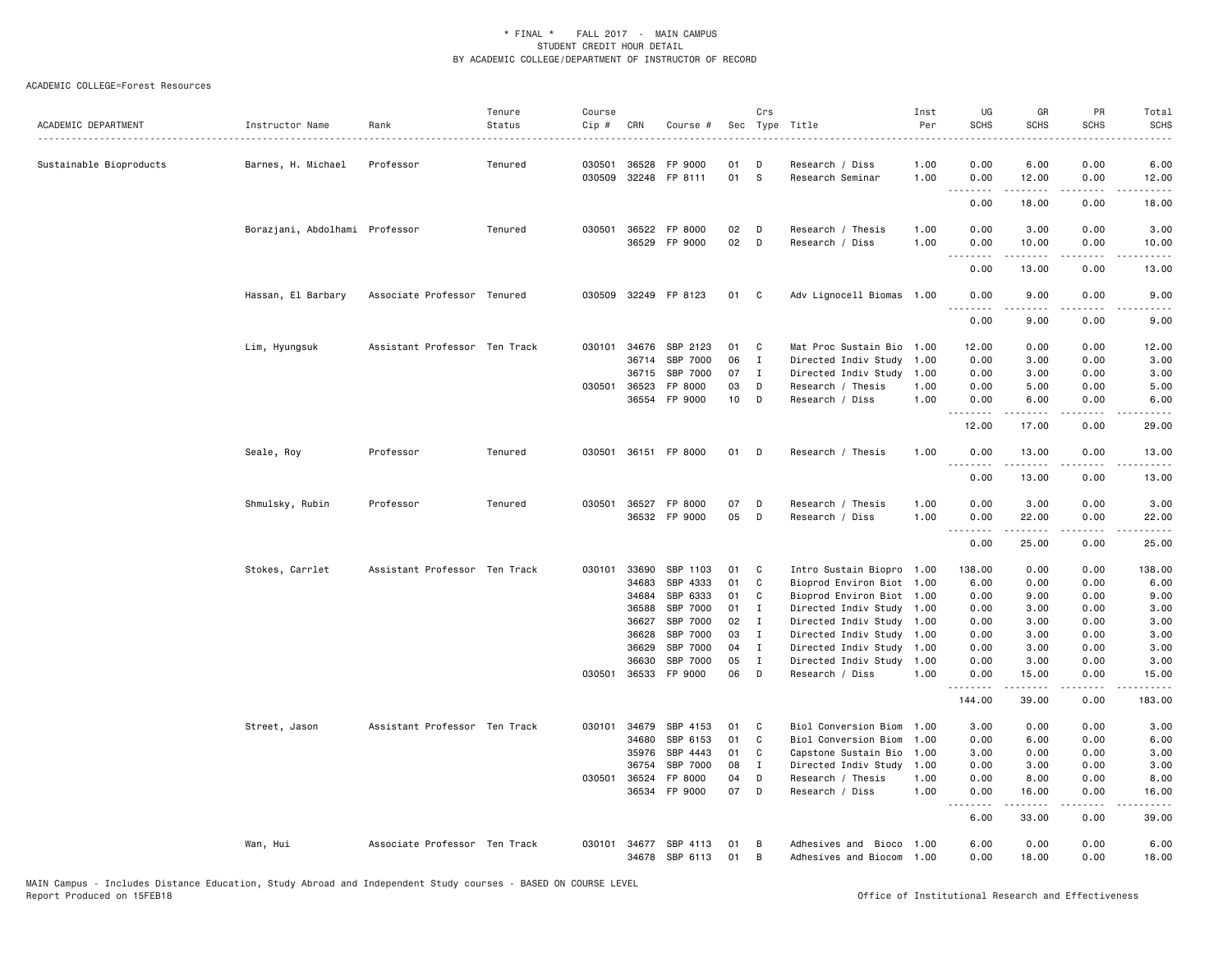| ACADEMIC DEPARTMENT                   | Instructor Name | Rank                          | Tenure<br>Status | Course<br>Cip # | CRN   | Course #      | Sec | Crs | Type Title                | Inst<br>Per | UG<br>SCHS        | GR<br><b>SCHS</b>  | PR<br><b>SCHS</b> | Total<br>SCHS |
|---------------------------------------|-----------------|-------------------------------|------------------|-----------------|-------|---------------|-----|-----|---------------------------|-------------|-------------------|--------------------|-------------------|---------------|
| Sustainable Bioproducts               | Wan, Hui        | Associate Professor Ten Track |                  | 030501          | 36525 | FP 8000       | 05  | D   | Research / Thesis         | 1.00        | 0.00              | 7.00               | 0.00              | 7.00          |
|                                       |                 |                               |                  |                 |       | 36535 FP 9000 | 08  | D   | Research / Diss           | 1.00        | 0.00              | 13.00              | 0.00              | 13.00         |
|                                       |                 |                               |                  |                 |       |               |     |     |                           |             | --------<br>6.00  | 38.00              | .<br>0.00         | .<br>44.00    |
|                                       | Zhang, Jilei    | Professor                     | Tenured          | 03010           | 34681 | SBP 4263      | 01  | B   | Strength Design Furn 1.00 |             | 6.00              | 0.00               | 0.00              | 6.00          |
|                                       |                 |                               |                  |                 | 34682 | SBP 6263      | 01  | - B | Strength Design Furn 1.00 |             | 0.00              | 6.00               | 0.00              | 6.00          |
|                                       |                 |                               |                  | 03050           | 36526 | FP 8000       | 06  |     | Research / Thesis         | 1.00        | 0.00              | 1.00               | 0.00              | 1.00          |
|                                       |                 |                               |                  |                 | 36536 | FP 9000       | 09  |     | Research / Diss           | 1.00        | 0.00              | 27.00              | 0.00              | 27,00         |
|                                       |                 |                               |                  |                 |       |               |     |     |                           |             | ---------<br>6.00 | ---------<br>34.00 | .<br>0.00         | .<br>40.00    |
| ===================================== |                 |                               |                  |                 |       |               |     |     |                           |             | ========          |                    | ========          |               |
| Sustainable Bioproducts               |                 |                               |                  |                 |       |               |     |     |                           |             | 174.00            | 239,00             | 0.00              | 413,00        |
| ===================================== |                 |                               |                  |                 |       |               |     |     |                           |             |                   |                    |                   | :=======      |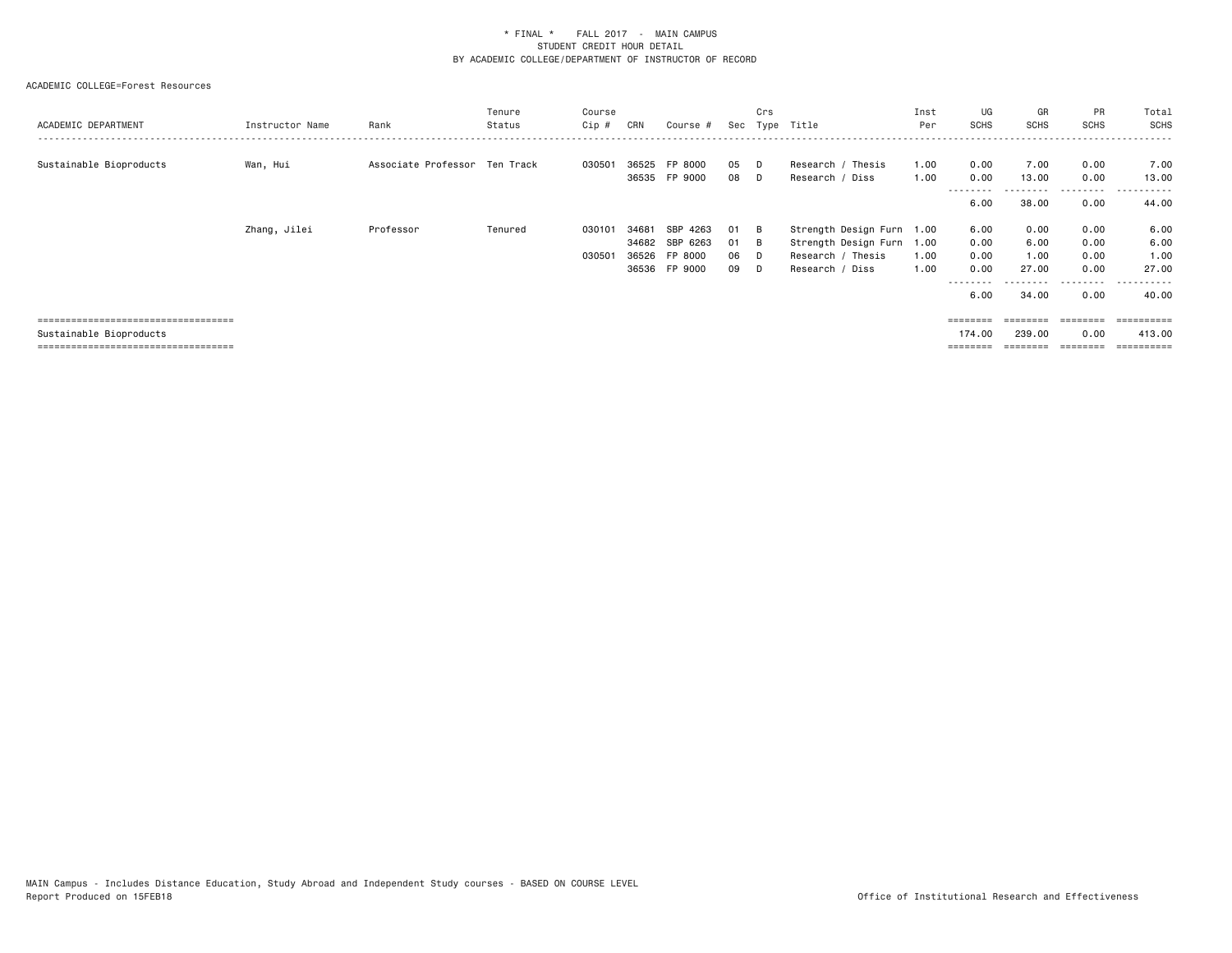| ACADEMIC DEPARTMENT               | Instructor Name    | Rank                              | Tenure<br>Status | Course<br>Cip# | CRN            | Course #              |          | Crs          | Sec Type Title         | Inst<br>Per<br>. | UG<br><b>SCHS</b>                                                                                                                                                | GR<br><b>SCHS</b> | PR<br><b>SCHS</b> | Total<br><b>SCHS</b><br>$\frac{1}{2}$ |
|-----------------------------------|--------------------|-----------------------------------|------------------|----------------|----------------|-----------------------|----------|--------------|------------------------|------------------|------------------------------------------------------------------------------------------------------------------------------------------------------------------|-------------------|-------------------|---------------------------------------|
| Wildlife, Fisheries & Aquaculture | Allen, Peter       | Associate Professor Tenured       |                  |                |                | 030601 35752 WFA 8000 | 01       | D            | Research / Thesis      | 1.00             | 0.00                                                                                                                                                             | 46.00             | 0.00              | 46.00                                 |
|                                   |                    |                                   |                  |                |                | 35773 WFA 9000        | 01       | D            | Research / Diss        | 1.00             | 0.00<br><u>.</u>                                                                                                                                                 | 13.00<br>.        | 0.00<br>.         | 13.00<br>المستمد                      |
|                                   |                    |                                   |                  |                |                |                       |          |              |                        |                  | 0.00                                                                                                                                                             | 59.00             | 0.00              | 59.00                                 |
|                                   | Ayers, Christopher | Instructor                        | Non-Ten Track    | 030201         |                | 33864 WFA 1102        | 01       | C            | Wildl & Fish Profess   | 1.00             | 226.00                                                                                                                                                           | 0.00              | 0.00              | 226.00                                |
|                                   |                    |                                   |                  |                | 33875          | WFA 4153              | 01       | C            | Prin Wild Con & Man    | 1.00             | 198.00                                                                                                                                                           | 0.00              | 0.00              | 198.00                                |
|                                   |                    |                                   |                  |                | 33876          | WFA 4153              | 02       | к            | Prin Wild Con & Man    | 1.00             | 0.00                                                                                                                                                             | 0.00              | 0.00              | 0.00                                  |
|                                   |                    |                                   |                  |                | 33877          | WFA 4153              | 03       | K            | Prin Wild Con & Man    | 1.00             | 0.00                                                                                                                                                             | 0.00              | 0.00              | 0.00                                  |
|                                   |                    |                                   |                  |                | 33891          | WFA 4433              | 01       | C            | Mammalogy              | 1.00             | 156.00                                                                                                                                                           | 0.00              | 0.00              | 156.00                                |
|                                   |                    |                                   |                  |                | 33892          | WFA 4433              | 02       | К            | Mammalogy              | 1.00             | 0.00                                                                                                                                                             | 0.00              | 0.00              | 0.00                                  |
|                                   |                    |                                   |                  |                | 33893          | WFA 4433              | 03       | K            | Mammalogy              | 1.00             | 0.00                                                                                                                                                             | 0.00              | 0.00              | 0.00                                  |
|                                   |                    |                                   |                  |                |                | 33894 WFA 4433        | 04       | K            | Mammalogy              | 1.00             | 0.00<br>.                                                                                                                                                        | 0.00<br>-----     | 0.00<br>.         | 0.00<br>.                             |
|                                   |                    |                                   |                  |                |                |                       |          |              |                        |                  | 580.00                                                                                                                                                           | 0.00              | 0.00              | 580.00                                |
|                                   | Baker, Beth        | Extension Assist Pr Non-Ten Track |                  | 030601         | 35753          | <b>WFA 8000</b>       | 02       | D            | Research / Thesis      | 1.00             | 0.00                                                                                                                                                             | 6.00              | 0.00              | 6.00                                  |
|                                   |                    |                                   |                  |                | 36651          | WFA 4000              | 02       | $\mathbf{I}$ | Directed Indiv Study   | 1.00             | 3.00                                                                                                                                                             | 0.00              | 0.00              | 3.00                                  |
|                                   |                    |                                   |                  |                |                |                       |          |              |                        |                  | $\sim$ $\sim$ $\sim$ $\sim$<br>$\frac{1}{2} \left( \frac{1}{2} \right) \left( \frac{1}{2} \right) \left( \frac{1}{2} \right) \left( \frac{1}{2} \right)$<br>3.00 | 6.00              | $- - -$<br>0.00   | 9.00                                  |
|                                   | Barton, Martha     | Instructor                        | Non-Ten Track    | 260101         | 30468          | BIO 1134              | 06       | К            | Biology I              | 0.50             | 0.00                                                                                                                                                             | 0.00              | 0.00              | 0.00                                  |
|                                   |                    |                                   |                  |                | 30469          | BIO 1134              | 07       | K            | Biology I              | 0.50             | 0.00                                                                                                                                                             | 0.00              | 0.00              | 0.00                                  |
|                                   |                    |                                   |                  |                | 30470          | BIO 1134              | 08       | K            | Biology I              | 0.50             | 0.00                                                                                                                                                             | 0.00              | 0.00              | 0.00                                  |
|                                   |                    |                                   |                  |                | 30471          | BIO 1134              | 09       | К            | Biology I              | 0.50             | 0.00                                                                                                                                                             | 0.00              | 0.00              | 0.00                                  |
|                                   |                    |                                   |                  |                | 30472          | BIO 1134              | 10       | К            | Biology I              | 0.50             | 0.00                                                                                                                                                             | 0.00              | 0.00              | 0.00                                  |
|                                   |                    |                                   |                  |                | 30473          | BIO 1134              | 11       | K            | Biology I              | 0.50             | 0.00                                                                                                                                                             | 0.00              | 0.00              | 0.00                                  |
|                                   |                    |                                   |                  |                | 30474          | BIO 1134              | 12       | К            | Biology I              | 0.50             | 0.00                                                                                                                                                             | 0.00              | 0.00              | 0.00                                  |
|                                   |                    |                                   |                  |                | 30475          | BIO 1134              | 13       | K            | Biology I              | 0.50             | 0.00                                                                                                                                                             | 0.00              | 0.00              | 0.00                                  |
|                                   |                    |                                   |                  |                | 30476          | BIO 1134              | 14       | K            | Biology I              | 0.50             | 0.00                                                                                                                                                             | 0.00              | 0.00              | 0.00                                  |
|                                   |                    |                                   |                  |                | 30477          | BIO 1134              | 15       | К            | Biology I              | 0.50             | 0.00                                                                                                                                                             | 0.00              | 0.00              | 0.00                                  |
|                                   |                    |                                   |                  |                | 30478          | BIO 1134              | 16       | К            | Biology I              | 0.50             | 0.00                                                                                                                                                             | 0.00              | 0.00              | 0.00                                  |
|                                   |                    |                                   |                  |                | 30479          | BIO 1134              | 17       | K            | Biology I              | 0.50             | 0.00                                                                                                                                                             | 0.00              | 0.00              | 0.00                                  |
|                                   |                    |                                   |                  |                | 30480          | BIO 1134              | 18       | K            | Biology I              | 0.50             | 0.00                                                                                                                                                             | 0.00              | 0.00              | 0.00                                  |
|                                   |                    |                                   |                  |                | 30481<br>30482 | BIO 1134<br>BIO 1134  | 19<br>20 | К<br>К       | Biology I              | 0.50<br>0.50     | 0.00<br>0.00                                                                                                                                                     | 0.00<br>0.00      | 0.00<br>0.00      | 0.00<br>0.00                          |
|                                   |                    |                                   |                  |                | 30483          | BIO 1134              | 21       | K            | Biology I<br>Biology I | 0.50             | 0.00                                                                                                                                                             | 0.00              | 0.00              | 0.00                                  |
|                                   |                    |                                   |                  |                | 30484          | BIO 1134              | 22       | К            | Biology I              | 0.50             | 0.00                                                                                                                                                             | 0.00              | 0.00              | 0.00                                  |
|                                   |                    |                                   |                  |                | 30485          | BIO 1134              | 23       | К            | Biology I              | 0.50             | 0.00                                                                                                                                                             | 0.00              | 0.00              | 0.00                                  |
|                                   |                    |                                   |                  |                | 30486          | BIO 1134              | 24       | K            | Biology I              | 0.50             | 0.00                                                                                                                                                             | 0.00              | 0.00              | 0.00                                  |
|                                   |                    |                                   |                  |                | 30487          | BIO 1134              | 25       | K            | Biology I              | 0.50             | 0.00                                                                                                                                                             | 0.00              | 0.00              | 0.00                                  |
|                                   |                    |                                   |                  |                | 30488          | BIO 1134              | 26       | К            | Biology I              | 0.50             | 0.00                                                                                                                                                             | 0.00              | 0.00              | 0.00                                  |
|                                   |                    |                                   |                  |                | 30489          | BIO 1134              | 27       | К            | Biology I              | 0.50             | 0.00                                                                                                                                                             | 0.00              | 0.00              | 0.00                                  |
|                                   |                    |                                   |                  |                | 30490          | BIO 1134              | 28       | K            | Biology I              | 0.50             | 0.00                                                                                                                                                             | 0.00              | 0.00              | 0.00                                  |
|                                   |                    |                                   |                  |                | 30491          | BIO 1134              | 29       | K            | Biology I              | 0.50             | 0.00                                                                                                                                                             | 0.00              | 0.00              | 0.00                                  |
|                                   |                    |                                   |                  |                | 30492          | BIO 1134              | 30       | К            | Biology I              | 0.50             | 0.00                                                                                                                                                             | 0.00              | 0.00              | 0.00                                  |
|                                   |                    |                                   |                  |                | 30493          | BIO 1134              | 31       | K            | Biology I              | 0.50             | 0.00                                                                                                                                                             | 0.00              | 0.00              | 0.00                                  |
|                                   |                    |                                   |                  |                | 30494          | BIO 1134              | 32       | К            | Biology I              | 0.50             | 0.00                                                                                                                                                             | 0.00              | 0.00              | 0.00                                  |
|                                   |                    |                                   |                  |                | 30495          | BIO 1134              | 33       | Κ            | Biology I              | 0.50             | 0.00                                                                                                                                                             | 0.00              | 0.00              | 0.00                                  |
|                                   |                    |                                   |                  |                | 30496          | BIO 1134              | 34       | к            | Biology I              | 0.50             | 0.00                                                                                                                                                             | 0.00              | 0.00              | 0.00                                  |
|                                   |                    |                                   |                  |                | 30497          | BIO 1134              | 35       | K            | Biology I              | 0.50             | 0.00                                                                                                                                                             | 0.00              | 0.00              | 0.00                                  |
|                                   |                    |                                   |                  |                | 30498          | BIO 1134              | 36       | K            | Biology I              | 0.50             | 0.00                                                                                                                                                             | 0.00              | 0.00              | 0.00                                  |
|                                   |                    |                                   |                  |                | 30499          | BIO 1134              | 37       | К            | Biology I              | 0.50             | 0.00                                                                                                                                                             | 0.00              | 0.00              | 0.00                                  |
|                                   |                    |                                   |                  |                | 30501          | BIO 1134              | 39       | K            | Biology I              | 0.50             | 0.00                                                                                                                                                             | 0.00              | 0.00              | 0.00                                  |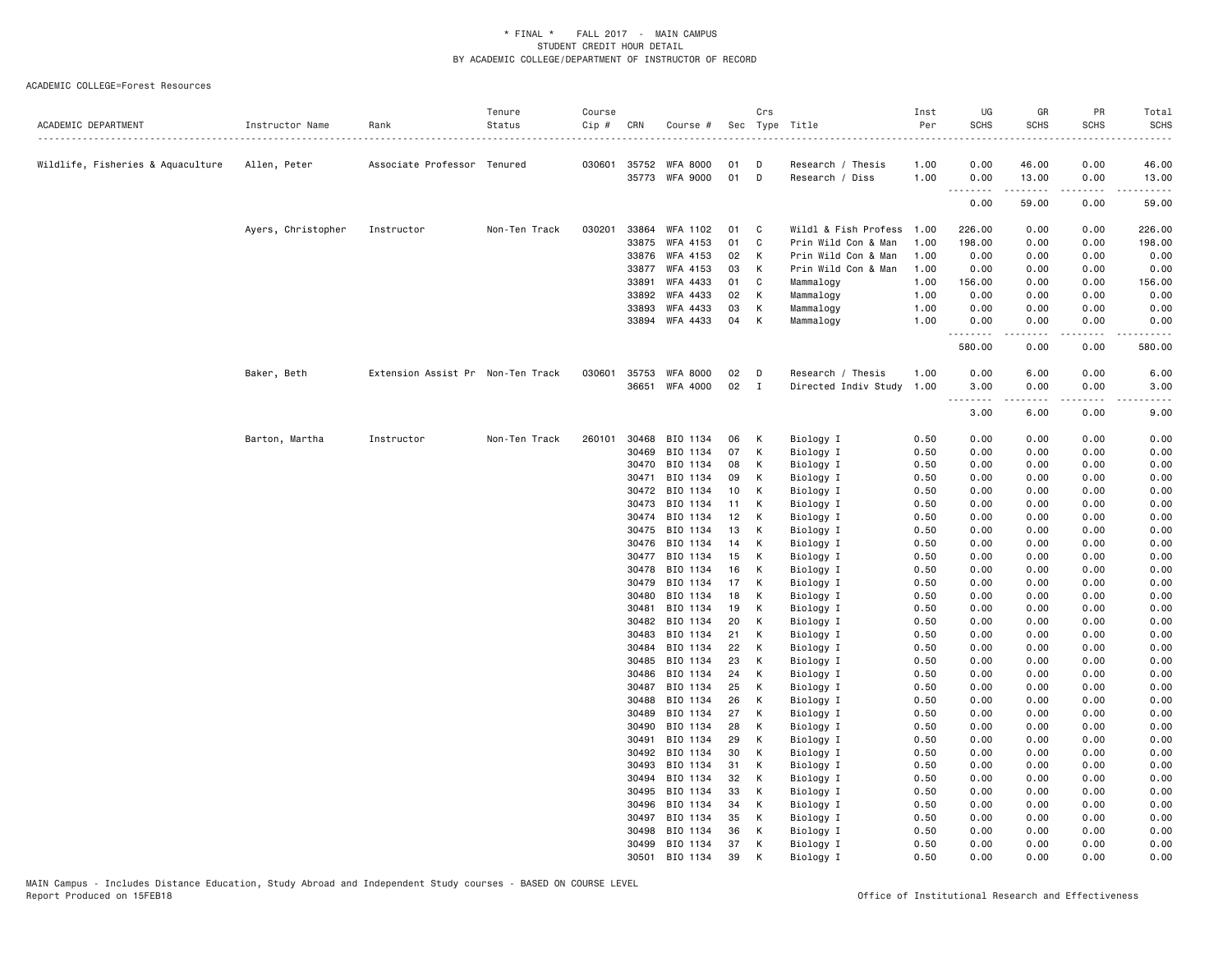| ACADEMIC DEPARTMENT               | Instructor Name   | Rank                              | Tenure<br>Status | Course<br>Cip # | CRN            | Course #             |          | Crs          | Sec Type Title            | Inst<br>Per  | UG<br><b>SCHS</b> | GR<br><b>SCHS</b>       | PR<br><b>SCHS</b>            | Total<br><b>SCHS</b> |
|-----------------------------------|-------------------|-----------------------------------|------------------|-----------------|----------------|----------------------|----------|--------------|---------------------------|--------------|-------------------|-------------------------|------------------------------|----------------------|
|                                   |                   |                                   |                  |                 |                |                      |          |              |                           |              |                   |                         |                              |                      |
| Wildlife, Fisheries & Aquaculture | Barton, Martha    | Instructor                        | Non-Ten Track    | 260101          | 30502          | BIO 1134             | 40       | C            | Biology I-SI              | 1.00         | 720.00            | 0.00                    | 0.00                         | 720.00               |
|                                   |                   |                                   |                  |                 | 30503          | BIO 1134             | 41       | К            | Biology I                 | 0.50         | 0.00              | 0.00                    | 0.00                         | 0.00                 |
|                                   |                   |                                   |                  |                 | 30504<br>30505 | BIO 1134<br>BIO 1134 | 42<br>43 | К<br>К       | Biology I                 | 0.50<br>0.50 | 0.00<br>0.00      | 0.00                    | 0.00<br>0.00                 | 0.00<br>0.00         |
|                                   |                   |                                   |                  |                 |                |                      | 46       |              | Biology I                 |              | 0.00              | 0.00                    | 0.00                         |                      |
|                                   |                   |                                   |                  |                 | 34590<br>34591 | BIO 1134<br>BIO 1134 | 47       | κ<br>К       | Biology I<br>Biology I    | 0.50<br>0.50 | 0.00              | 0.00<br>0.00            | 0.00                         | 0.00<br>0.00         |
|                                   |                   |                                   |                  |                 | 34593          | BIO 1134             | 49       | Κ            |                           | 0.50         | 0.00              | 0.00                    | 0.00                         | 0.00                 |
|                                   |                   |                                   |                  |                 | 34594          | BIO 1134             | 50       | κ            | Biology I<br>Biology I    | 0.50         | 0.00              | 0.00                    | 0.00                         | 0.00                 |
|                                   |                   |                                   |                  | 260799          | 36255          | BIO 2513             | 01       | В            | Animal Diversity          | 1.00         | 93.00             | 0.00                    | 0.00                         | 93.00                |
|                                   |                   |                                   |                  |                 |                |                      |          |              |                           |              | .                 | <u>.</u>                | .                            | .                    |
|                                   |                   |                                   |                  |                 |                |                      |          |              |                           |              | 813.00            | 0.00                    | 0.00                         | 813.00               |
|                                   | Belant, Jerrold   | Professor                         | Tenured          | 030601          |                | 35754 WFA 8000       | 03       | D            | Research / Thesis         | 1.00         | 0.00              | 14.00                   | 0.00                         | 14.00                |
|                                   |                   |                                   |                  |                 |                | 35775 WFA 9000       | 03       | D            | Research / Diss           | 1.00         | 0.00              | 53.00                   | 0.00                         | 53.00                |
|                                   |                   |                                   |                  |                 |                |                      |          |              |                           |              | .                 | .                       | .                            | .                    |
|                                   |                   |                                   |                  |                 |                |                      |          |              |                           |              | 0.00              | 67.00                   | 0.00                         | 67.00                |
|                                   | Burger, Leslie    | Extension Assist Pr Non-Ten Track |                  | 030201          | 33865          | <b>WFA 3000</b>      | 01       | Е            | Internship                | 1.00         | 36.00             | 0.00                    | 0.00                         | 36.00                |
|                                   |                   |                                   |                  | 030601          | 35755          | <b>WFA 8000</b>      | 04       | D            | Research / Thesis         | 1.00         | 0.00<br>.         | 3.00<br>.               | 0.00<br>$\frac{1}{2}$        | 3.00<br>$- - - - -$  |
|                                   |                   |                                   |                  |                 |                |                      |          |              |                           |              | 36.00             | 3.00                    | 0.00                         | 39.00                |
|                                   | Burger, Loren     | Non-Faculty                       | Tenured          | 030601          |                | 34685 WFA 8134       | 01       | B            | Res Meth Wild & Fish 0.33 |              | 0.00              | 17.16                   | 0.00                         | 17.16                |
|                                   |                   |                                   |                  |                 |                |                      |          |              |                           |              | .<br>0.00         | .<br>17.16              | .<br>0.00                    | .<br>17.16           |
|                                   | Colvin, Michael   | Assistant Professor Ten Track     |                  | 030301          | 33887          | WFA 4313             | 01       | C            | Fisheries Manage          | 1.00         | 57.00             | 0.00                    | 0.00                         | 57.00                |
|                                   |                   |                                   |                  | 030601          | 35756          | <b>WFA 8000</b>      | 05       | D            | Research / Thesis         | 1.00         | 0.00              | 18.00                   | 0.00                         | 18.00                |
|                                   |                   |                                   |                  |                 | 35776          | <b>WFA 9000</b>      | 04       | D            | Research / Diss           | 1.00         | 0.00              | 9.00                    | 0.00                         | 9.00                 |
|                                   |                   |                                   |                  |                 | 36211          | <b>WFA 4000</b>      | 01       | $\mathbf I$  | Directed Indiv Study      | 1.00         | 3.00              | 0.00                    | 0.00                         | 3.00                 |
|                                   |                   |                                   |                  |                 |                | 36898 WFA 7000       | 05       | $\mathbf{I}$ | Directed Indiv Study 1.00 |              | 0.00              | 2.00                    | 0.00                         | 2.00                 |
|                                   |                   |                                   |                  |                 |                |                      |          |              |                           |              | .<br>60.00        | $- - - - -$<br>29.00    | .<br>0.00                    | .<br>89.00           |
|                                   | Davis, John       | Associate Professor Tenured       |                  | 030601          | 33890          | WFA 4394             | 01       | B            | Waterfowl Ecol & Mgt 1.00 |              | 48.00             | 0.00                    | 0.00                         | 48.00                |
|                                   |                   |                                   |                  |                 |                | 33912 WFA 6394       | 01       | B            | Waterfowl Ecol & Mgt 1.00 |              | 0.00              | 20.00                   | 0.00                         | 20.00                |
|                                   |                   |                                   |                  |                 | 35757          | <b>WFA 8000</b>      | 06       | D            | Research / Thesis         | 1.00         | 0.00              | 13.00                   | 0.00                         | 13.00                |
|                                   |                   |                                   |                  |                 | 35777          | <b>WFA 9000</b>      | 05       | D            | Research / Diss           | 1.00         | 0.00              | 1.00                    | 0.00                         | 1.00                 |
|                                   |                   |                                   |                  |                 | 521003 32267   | FYE 1001             | F17      | $\mathbf{C}$ | First Year Experienc 0.50 |              | 4.00              | 0.00                    | 0.00                         | 4.00                 |
|                                   |                   |                                   |                  |                 |                | 32268 FYE 1001       | F18 C    |              | First Year Experienc 0.50 |              | 5.00<br>.         | 0.00<br>$- - - - -$     | 0.00<br>$\sim$ $\sim$ $\sim$ | 5.00<br>$- - - - -$  |
|                                   |                   |                                   |                  |                 |                |                      |          |              |                           |              | 57.00             | 34.00                   | 0.00                         | 91.00                |
|                                   | Demarais, Stephen | Professor                         | Tenured          | 030601          |                | 35758 WFA 8000       | 07       | D            | Research / Thesis         | 1.00         | 0.00              | 36.00                   | 0.00                         | 36.00                |
|                                   |                   |                                   |                  |                 |                |                      |          |              |                           |              | 0.00              | .<br>36.00              | .<br>0.00                    | .<br>36.00           |
|                                   | Evans, Kristine   | Assistant Professor Ten Track     |                  | 030601          | 34685          | WFA 8134             | 01       | B            | Res Meth Wild & Fish 0.34 |              | 0.00              | 17.68                   | 0.00                         | 17.68                |
|                                   |                   |                                   |                  |                 | 35408          | <b>WFA 4990</b>      | 01       | B            | Special Topic In WFA 1.00 |              | 36.00             | 0.00                    | 0.00                         | 36.00                |
|                                   |                   |                                   |                  |                 | 35409          | <b>WFA 6990</b>      | 01       | В            | Special Topic In WFA 1.00 |              | 0.00              | 3.00                    | 0.00                         | 3.00                 |
|                                   |                   |                                   |                  |                 | 35759          | <b>WFA 8000</b>      | 08       | D            | Research / Thesis         | 1.00         | 0.00<br>.         | 2.00<br>المتمام المتعاد | 0.00<br>.                    | 2.00<br>.            |
|                                   |                   |                                   |                  |                 |                |                      |          |              |                           |              | 36.00             | 22.68                   | 0.00                         | 58.68                |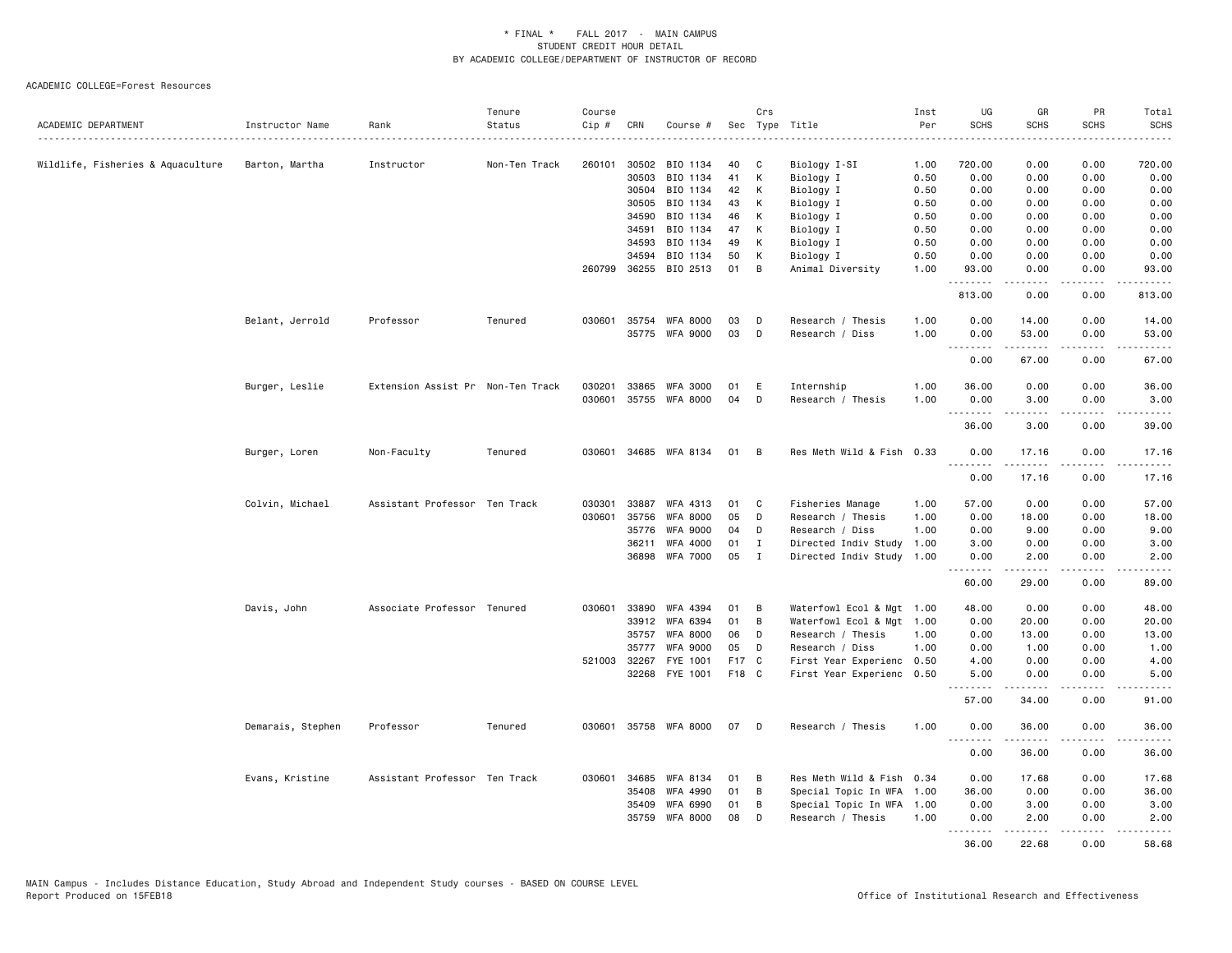| ACADEMIC DEPARTMENT               | Instructor Name     | Rank                              | Tenure<br>Status | Course<br>Cip # | CRN   | Course #              |                   | Crs            | Sec Type Title            | Inst<br>Per | UG<br><b>SCHS</b>                      | GR<br><b>SCHS</b>   | PR<br><b>SCHS</b> | Total<br><b>SCHS</b>                                                                                                              |
|-----------------------------------|---------------------|-----------------------------------|------------------|-----------------|-------|-----------------------|-------------------|----------------|---------------------------|-------------|----------------------------------------|---------------------|-------------------|-----------------------------------------------------------------------------------------------------------------------------------|
| Wildlife, Fisheries & Aquaculture | Godwin, Kris        | Non-Employee                      | Not Applicable   |                 |       | 261301 33886 WFA 4283 | 01                | C.             | HWC Techniques            | 1.00        | 54.00<br>.                             | 0.00<br>.           | 0.00              | 54.00                                                                                                                             |
|                                   |                     |                                   |                  |                 |       |                       |                   |                |                           |             | 54.00                                  | 0.00                | 0.00              | 54.00                                                                                                                             |
|                                   | Guyton, John        | Extension Assoc Pro Non-Ten Track |                  |                 |       | 011105 31893 EPP 1001 | F <sub>02</sub> C |                | First Year Experienc 1.00 |             | 9.00<br>.                              | 0.00                | 0.00              | 9.00                                                                                                                              |
|                                   |                     |                                   |                  |                 |       |                       |                   |                |                           |             | 9.00                                   | 0.00                | 0.00              | 9.00                                                                                                                              |
|                                   | Hunt, Kevin         | Professor                         | Tenured          | 030201          | 33888 | WFA 4353              | 01                | C              | FW Policy & Law Enf       | 0.65        | 79.95                                  | 0.00                | 0.00              | 79.95                                                                                                                             |
|                                   |                     |                                   |                  | 030601          | 35779 | <b>WFA 9000</b>       | 07                | D              | Research / Diss           | 1.00        | 0.00<br><u>.</u>                       | 6.00                | 0.00              | 6.00                                                                                                                              |
|                                   |                     |                                   |                  |                 |       |                       |                   |                |                           |             | 79.95                                  | 6.00                | 0.00              | 85.95                                                                                                                             |
|                                   | Iglay, Raymond      | Research Assist Pro Non-Ten Track |                  | 261301          | 33867 | <b>WFA 3013</b>       | 01                | E              | HWC Internship            | 1.00        | 3.00                                   | 0.00                | 0.00              | 3.00                                                                                                                              |
|                                   |                     |                                   |                  |                 | 33885 | WFA 4273              | 01                | C              | Ecology & Manage HWC      | 1.00        | 51.00                                  | 0.00                | 0.00              | 51.00                                                                                                                             |
|                                   |                     |                                   |                  |                 | 33898 | WFA 4512              | 01                | C              | Advanced HWC I            | 1.00        | 4.00                                   | 0.00                | 0.00              | 4.00                                                                                                                              |
|                                   |                     |                                   |                  |                 |       | 33908 WFA 6273        | 01                | C              | Ecology & Manage HWC      | 1.00        | 0.00<br>.                              | 9.00<br>.           | 0.00              | 9.00<br>$\frac{1}{2} \left( \frac{1}{2} \right) \left( \frac{1}{2} \right) \left( \frac{1}{2} \right) \left( \frac{1}{2} \right)$ |
|                                   |                     |                                   |                  |                 |       |                       |                   |                |                           |             | 58.00                                  | 9.00                | 0.00              | 67.00                                                                                                                             |
|                                   | Jones, Walter       | Extension Professor Non-Ten Track |                  | 030201          | 33888 | WFA 4353              | 01                | C              | FW Policy & Law Enf       | 0.35        | 43.05                                  | 0.00                | 0.00              | 43.05                                                                                                                             |
|                                   |                     |                                   |                  | 030601          | 35780 | <b>WFA 9000</b>       | 08                | D              | Research / Diss           | 1.00        | 0.00                                   | 1.00                | 0.00              | 1.00                                                                                                                              |
|                                   |                     |                                   |                  |                 |       |                       |                   |                |                           |             | .<br>43.05                             | .<br>1.00           | .<br>0.00         | والمناصبات<br>44.05                                                                                                               |
|                                   | Karunakaran, Ganesh | Research Assist Pro Non-Ten Track |                  |                 |       | 030601 36585 WFA 7000 | 03                | $\blacksquare$ | Directed Indiv Study 1.00 |             | 0.00                                   | 2.00                | 0.00              | 2.00                                                                                                                              |
|                                   |                     |                                   |                  |                 |       |                       |                   |                |                           |             | $\frac{1}{2}$<br>$\sim$ $\sim$<br>0.00 | 2.00                | 0.00              | 2.00                                                                                                                              |
|                                   | Kouba, Andrew       | Professor                         | Tenured          |                 |       | 260202 34618 BCH 1011 | F02 C             |                | First Year Seminar        | 0.50        | 23.00<br>.                             | 0.00                | 0.00              | 23.00                                                                                                                             |
|                                   |                     |                                   |                  |                 |       |                       |                   |                |                           |             | 23.00                                  | 0.00                | 0.00              | 23.00                                                                                                                             |
|                                   | Lashley, Marcus     | Assistant Professor Ten Track     |                  | 030601          | 33881 | WFA 4223              | 01                | C              | Wildlife Plant ID         | 1.00        | 63.00                                  | 0.00                | 0.00              | 63.00                                                                                                                             |
|                                   |                     |                                   |                  |                 | 33882 | <b>WFA 4223</b>       | 02                | К              | Wildlife Plant ID         | 1.00        | 0.00                                   | 0.00                | 0.00              | 0.00                                                                                                                              |
|                                   |                     |                                   |                  |                 | 33883 | WFA 4223              | 03                | К              | Wildlife Plant ID         | 1.00        | 0.00                                   | 0.00                | 0.00              | 0.00                                                                                                                              |
|                                   |                     |                                   |                  |                 | 33904 | WFA 6223              | 01                | C              | Wildife Plant ID          | 1.00        | 0.00                                   | 9.00                | 0.00              | 9.00                                                                                                                              |
|                                   |                     |                                   |                  |                 | 33905 | WFA 6223              | 02                | K              | Wildife Plant ID          | 1.00        | 0.00                                   | 0.00                | 0.00              | 0.00                                                                                                                              |
|                                   |                     |                                   |                  |                 | 33906 | WFA 6223              | 03                | К              | Wildife Plant ID          | 1.00        | 0.00                                   | 0.00                | 0.00              | 0.00                                                                                                                              |
|                                   |                     |                                   |                  |                 | 33917 | WFA 8344              | 01                | B              | Wildlife Habitat Mgt      | 1.00        | 0.00                                   | 60.00               | 0.00              | 60.00                                                                                                                             |
|                                   |                     |                                   |                  |                 | 35762 | WFA 8000              | 11                | D              | Research / Thesis         | 1.00        | 0.00                                   | 12.00               | 0.00              | 12.00                                                                                                                             |
|                                   |                     |                                   |                  |                 | 35781 | WFA 9000              | 09                | D              | Research / Diss           | 1.00        | 0.00                                   | 12.00               | 0.00              | 12.00                                                                                                                             |
|                                   |                     |                                   |                  |                 |       |                       |                   |                |                           |             | 63.00                                  | 93.00               | 0.00              | 156.00                                                                                                                            |
|                                   | Martinez Lanfranco, | Lecturer                          | Non-Ten Track    | 030201          |       | 33868 WFA 3133        | 01                | C              | Ap Aq Ter Ecol            | 0.50        | 132.00                                 | 0.00                | 0.00              | 132.00                                                                                                                            |
|                                   |                     |                                   |                  |                 |       | 33872 WFA 3133        | H01 C             |                | Honors Ap Aq Ter Eco      | 0.50        | 1.50                                   | 0.00<br>$- - - - -$ | 0.00<br>.         | 1.50<br>$\begin{array}{cccccccccc} \bullet & \bullet & \bullet & \bullet & \bullet & \bullet & \bullet \end{array}$               |
|                                   |                     |                                   |                  |                 |       |                       |                   |                |                           |             | 133.50                                 | 0.00                | 0.00              | 133.50                                                                                                                            |
|                                   | Miranda, Leandro    | Non-Employee                      | Not Applicable   |                 |       | 030601 35763 WFA 8000 | 12 <sup>12</sup>  | D              | Research / Thesis         | 1.00        | 0.00<br>.                              | 14.00<br>.          | 0.00<br>.         | 14.00<br>.                                                                                                                        |
|                                   |                     |                                   |                  |                 |       |                       |                   |                |                           |             | 0.00                                   | 14.00               | 0.00              | 14.00                                                                                                                             |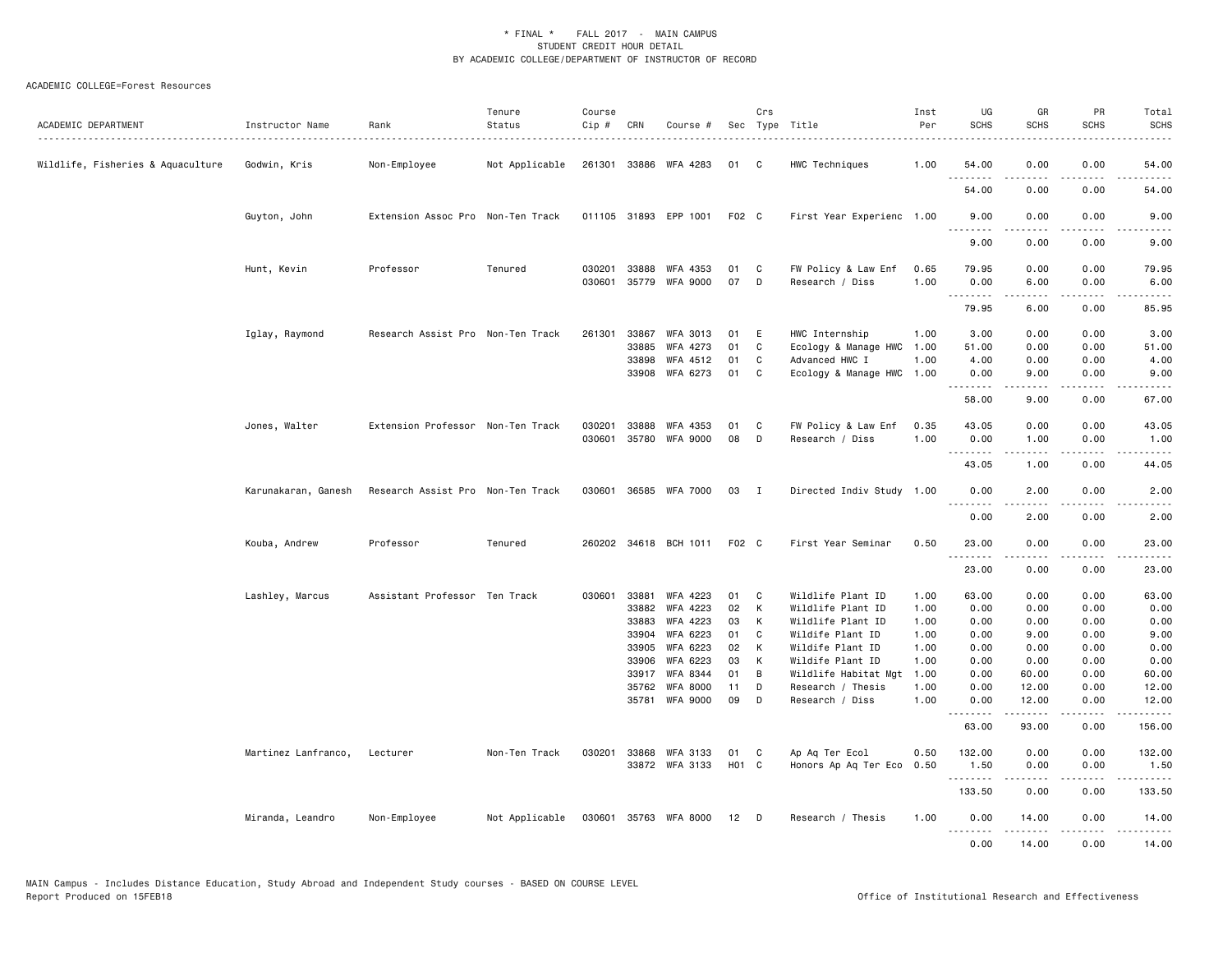| ACADEMIC DEPARTMENT               | Instructor Name    | Rank                                                  | Tenure<br>Status | Course<br>Cip # | CRN            | Course #                    |          | Crs         | Sec Type Title                       | Inst<br>Per<br>. | UG<br><b>SCHS</b>                                                                                                                 | GR<br><b>SCHS</b>                                                                                                                                                                        | PR<br><b>SCHS</b><br>-----          | Total<br><b>SCHS</b><br>. |
|-----------------------------------|--------------------|-------------------------------------------------------|------------------|-----------------|----------------|-----------------------------|----------|-------------|--------------------------------------|------------------|-----------------------------------------------------------------------------------------------------------------------------------|------------------------------------------------------------------------------------------------------------------------------------------------------------------------------------------|-------------------------------------|---------------------------|
| Wildlife, Fisheries & Aquaculture | Neal, Jason        | Extension Assoc Pro Non-Ten Track                     |                  | 030601          | 35764<br>35783 | WFA 8000<br><b>WFA 9000</b> | 13<br>11 | D<br>D      | Research / Thesis<br>Research / Diss | 1.00<br>1.00     | 0.00<br>0.00                                                                                                                      | 13.00<br>1.00                                                                                                                                                                            | 0.00<br>0.00                        | 13.00<br>1.00             |
|                                   |                    |                                                       |                  |                 |                |                             |          |             |                                      |                  |                                                                                                                                   |                                                                                                                                                                                          | .                                   | المتمام                   |
|                                   |                    |                                                       |                  |                 |                |                             |          |             |                                      |                  | 0.00                                                                                                                              | 14.00                                                                                                                                                                                    | 0.00                                | 14.00                     |
|                                   | Rush, Scott        | Assistant Professor Ten Track                         |                  | 030201          | 33868          | WFA 3133                    | 01       | C           | Ap Aq Ter Ecol                       | 0.50             | 132.00                                                                                                                            | 0.00                                                                                                                                                                                     | 0.00                                | 132.00                    |
|                                   |                    |                                                       |                  |                 | 33869          | WFA 3133                    | 02       | К           | Ap Aq Ter Ecol                       | 1.00             | 0.00                                                                                                                              | 0.00                                                                                                                                                                                     | 0.00                                | 0.00                      |
|                                   |                    |                                                       |                  |                 | 33870          | WFA 3133                    | 03       | К           | Ap Aq Ter Ecol                       | 1.00             | 0.00                                                                                                                              | 0.00                                                                                                                                                                                     | 0.00                                | 0.00                      |
|                                   |                    |                                                       |                  |                 | 33871          | WFA 3133                    | 04       | К           | Ap Aq Ter Ecol                       | 1.00             | 0.00                                                                                                                              | 0.00                                                                                                                                                                                     | 0.00                                | 0.00                      |
|                                   |                    |                                                       |                  |                 | 33872          | WFA 3133                    | H01 C    |             | Honors Ap Aq Ter Eco                 | 0.50             | 1.50                                                                                                                              | 0.00                                                                                                                                                                                     | 0.00                                | 1.50                      |
|                                   |                    |                                                       |                  | 030601          | 35765          | WFA 8000                    | 14       | D           | Research / Thesis                    | 1.00             | 0.00                                                                                                                              | 33.00                                                                                                                                                                                    | 0.00                                | 33.00                     |
|                                   |                    |                                                       |                  |                 |                | 36389 WFA 7000              | 01       | I           | Directed Indiv Study 1.00            |                  | 0.00<br>--------                                                                                                                  | 3.00<br>-----                                                                                                                                                                            | 0.00<br>بالمحامي                    | 3.00<br>.                 |
|                                   |                    |                                                       |                  |                 |                |                             |          |             |                                      |                  | 133.50                                                                                                                            | 36.00                                                                                                                                                                                    | 0.00                                | 169.50                    |
|                                   | Schramm, Harold    | Non-Employee                                          | Not Applicable   | 030601          |                | 35766 WFA 8000              | 15       | D           | Research / Thesis                    | 1.00             | 0.00                                                                                                                              | 1.00                                                                                                                                                                                     | 0.00                                | 1.00                      |
|                                   |                    |                                                       |                  |                 |                |                             |          |             |                                      |                  | .<br>0.00                                                                                                                         | .<br>1.00                                                                                                                                                                                | $- - - -$<br>0.00                   | .<br>1.00                 |
|                                   | Sparks, Eric       | Extension Assist Pr Non-Ten Track                     |                  | 030601          | 35767          | <b>WFA 8000</b>             | 16       | D           | Research / Thesis                    | 1.00             | 0.00                                                                                                                              | 9.00                                                                                                                                                                                     | 0.00                                | 9.00                      |
|                                   |                    |                                                       |                  |                 |                | 35786 WFA 9000              | 14       | D           | Research / Diss                      | 1.00             | 0.00                                                                                                                              | 12.00                                                                                                                                                                                    | 0.00                                | 12.00                     |
|                                   |                    |                                                       |                  |                 |                |                             |          |             |                                      |                  | 0.00                                                                                                                              | .<br>21.00                                                                                                                                                                               | .<br>0.00                           | .<br>21.00                |
|                                   | Street, Garrett    | Assistant Professor Ten Track                         |                  | 030201          | 33874          | WFA 4123                    | 01       | C           | Wildl & Fish Biometr 1.00            |                  | 114.00                                                                                                                            | 0.00                                                                                                                                                                                     | 0.00                                | 114.00                    |
|                                   |                    |                                                       |                  |                 | 34686          | WFA 4123                    | 02       | К           | Wildl & Fish Biometr 1.00            |                  | 0.00                                                                                                                              | 0.00                                                                                                                                                                                     | 0.00                                | 0.00                      |
|                                   |                    |                                                       |                  |                 | 34687          | WFA 4123                    | 03       | К           | Wildl & Fish Biometr                 | 1.00             | 0.00                                                                                                                              | 0.00                                                                                                                                                                                     | 0.00                                | 0.00                      |
|                                   |                    |                                                       |                  |                 | 030601 35768   | <b>WFA 8000</b>             | 17       | D           | Research / Thesis                    | 1.00             | 0.00                                                                                                                              | 25.00                                                                                                                                                                                    | 0.00                                | 25.00                     |
|                                   |                    |                                                       |                  |                 | 36595          | WFA 7000                    | 04       | $\mathbf I$ | Directed Indiv Study 1.00            |                  | 0.00<br>$\sim$ $\sim$ $\sim$                                                                                                      | 6.00                                                                                                                                                                                     | 0.00                                | 6.00                      |
|                                   |                    |                                                       |                  |                 |                |                             |          |             |                                      |                  | 114.00                                                                                                                            | 31.00                                                                                                                                                                                    | 0.00                                | 145.00                    |
|                                   |                    | Strickland, Bronson Extension Professor Non-Ten Track |                  | 030601          | 35769          | <b>WFA 8000</b>             | 18       | D           | Research / Thesis                    | 1.00             | 0.00                                                                                                                              | 16.00                                                                                                                                                                                    | 0.00                                | 16.00                     |
|                                   |                    |                                                       |                  |                 |                | 35788 WFA 9000              | 16       | D           | Research / Diss                      | 1.00             | 0.00<br>.                                                                                                                         | 9.00<br>$\frac{1}{2} \left( \frac{1}{2} \right) \left( \frac{1}{2} \right) \left( \frac{1}{2} \right) \left( \frac{1}{2} \right) \left( \frac{1}{2} \right)$                             | 0.00<br>بالمحامي                    | 9.00<br>المتمام           |
|                                   |                    |                                                       |                  |                 |                |                             |          |             |                                      |                  | 0.00                                                                                                                              | 25.00                                                                                                                                                                                    | 0.00                                | 25.00                     |
|                                   | Tegt, Jessica      | Extension Assist Pr Non-Ten Track                     |                  |                 |                | 030601 35770 WFA 8000       | 19 D     |             | Research / Thesis                    | 1.00             | 0.00                                                                                                                              | 3.00                                                                                                                                                                                     | 0.00                                | 3.00                      |
|                                   |                    |                                                       |                  |                 |                |                             |          |             |                                      |                  | $- - - -$<br>0.00                                                                                                                 | <u>.</u><br>3.00                                                                                                                                                                         | .<br>0.00                           | $\frac{1}{2}$<br>3.00     |
|                                   | Vilella, Francisco | Non-Employee                                          | Not Applicable   | 030601          | 35771          | <b>WFA 8000</b>             | 20       | D           | Research / Thesis                    | 1.00             | 0.00                                                                                                                              | 3.00                                                                                                                                                                                     | 0.00                                | 3.00                      |
|                                   |                    |                                                       |                  |                 |                | 35790 WFA 9000              | 18       | D           | Research / Diss                      | 1.00             | 0.00                                                                                                                              | 2.00                                                                                                                                                                                     | 0.00                                | 2.00                      |
|                                   |                    |                                                       |                  |                 |                |                             |          |             |                                      |                  | $\frac{1}{2}$<br>0.00                                                                                                             | .<br>5.00                                                                                                                                                                                | $\frac{1}{2}$<br>0.00               | .<br>5.00                 |
|                                   | Wang, Guiming      | Professor                                             | Tenured          | 030601          | 34685          | WFA 8134                    | 01       | B           | Res Meth Wild & Fish                 | 0.33             | 0.00                                                                                                                              | 17.16                                                                                                                                                                                    | 0.00                                | 17.16                     |
|                                   |                    |                                                       |                  |                 | 35772          | <b>WFA 8000</b>             | 21       | D           | Research / Thesis                    | 1.00             | 0.00                                                                                                                              | 16.00                                                                                                                                                                                    | 0.00                                | 16.00                     |
|                                   |                    |                                                       |                  |                 |                | 35791 WFA 9000              | 19       | D           | Research / Diss                      | 1.00             | 0.00                                                                                                                              | 13.00                                                                                                                                                                                    | 0.00                                | 13.00                     |
|                                   |                    |                                                       |                  |                 |                |                             |          |             |                                      |                  | $\frac{1}{2} \left( \frac{1}{2} \right) \left( \frac{1}{2} \right) \left( \frac{1}{2} \right) \left( \frac{1}{2} \right)$<br>0.00 | $\frac{1}{2} \left( \frac{1}{2} \right) \left( \frac{1}{2} \right) \left( \frac{1}{2} \right) \left( \frac{1}{2} \right) \left( \frac{1}{2} \right) \left( \frac{1}{2} \right)$<br>46.16 | $\sim$ $\sim$ $\sim$ $\sim$<br>0.00 | والمناصبات<br>46.16       |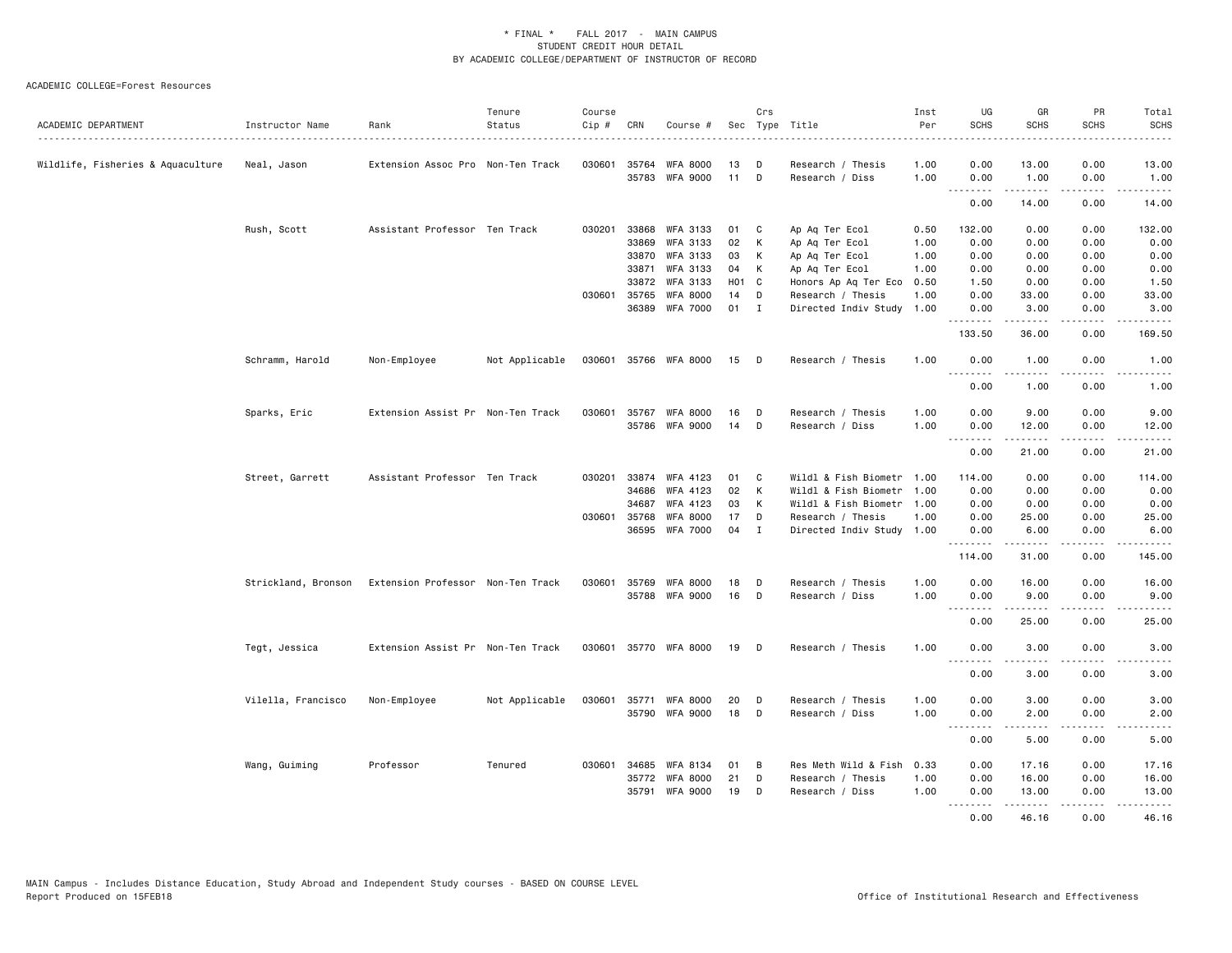### ACADEMIC COLLEGE=Forest Resources

|                     |                 |      | Tenure | Course                               | Crs | Inst | UG          | GR          | PR          | Total       |
|---------------------|-----------------|------|--------|--------------------------------------|-----|------|-------------|-------------|-------------|-------------|
| ACADEMIC DEPARTMENT | Instructor Name | Rank | Status | CRN Course # Sec Type Title<br>Cip # |     | Per  | <b>SCHS</b> | <b>SCHS</b> | <b>SCHS</b> | <b>SCHS</b> |

 =================================== ======== ======== ======== ========== Wildlife, Fisheries & Aquaculture 2296.00 581.00 0.00 2877.00 =================================== ======== ======== ======== ==========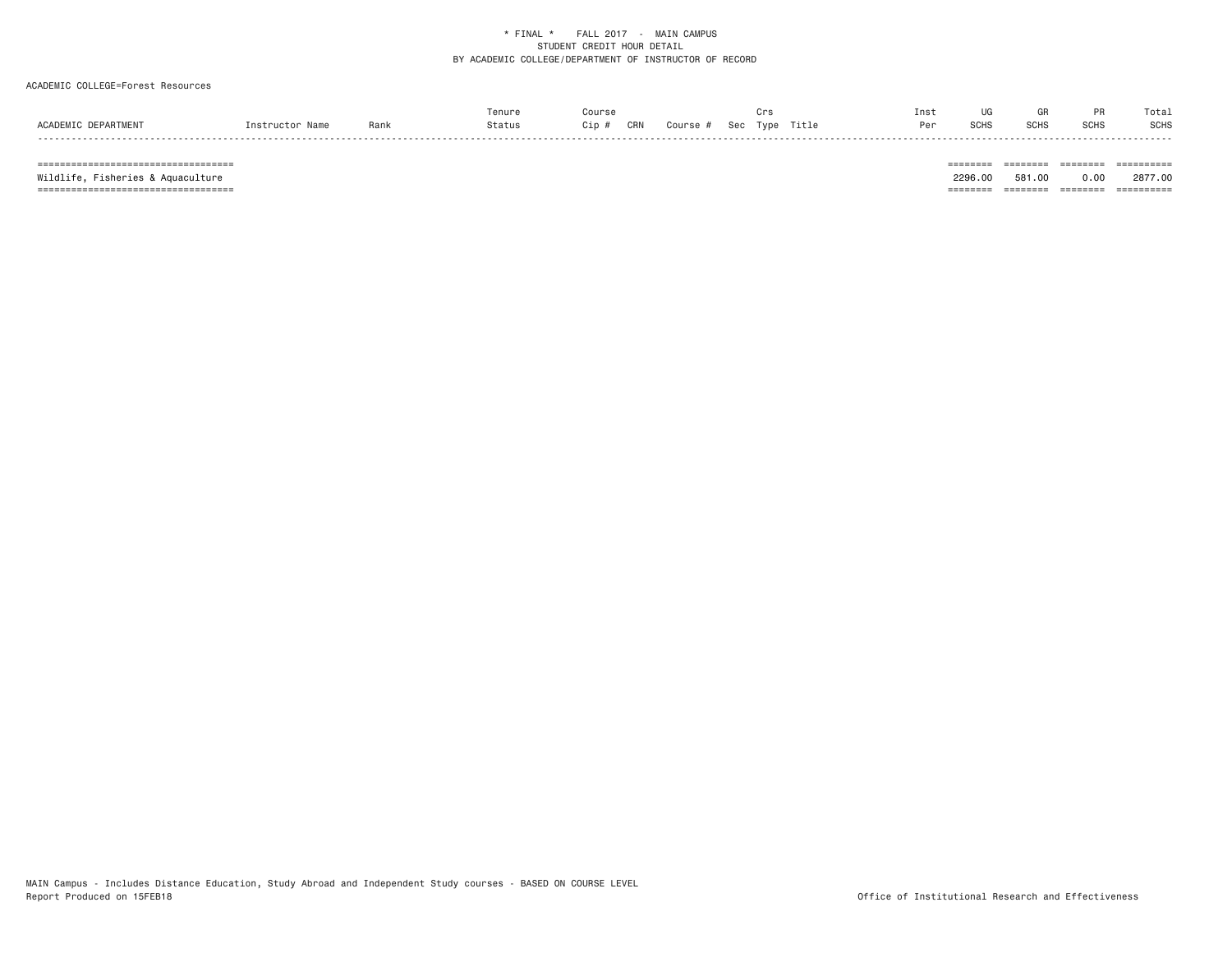ACADEMIC COLLEGE=Veterinary Medicine

| ACADEMIC DEPARTMENT | Instructor Name    | Rank                              | Tenure<br>Status | Course<br>Cip # | CRN          | Course #              |    | Crs          | Sec Type Title            | Inst<br>Per | UG<br><b>SCHS</b> | GR<br><b>SCHS</b>   | PR<br><b>SCHS</b>    | Total<br><b>SCHS</b><br>$\frac{1}{2} \left( \frac{1}{2} \right) \left( \frac{1}{2} \right) \left( \frac{1}{2} \right) \left( \frac{1}{2} \right) \left( \frac{1}{2} \right)$ |
|---------------------|--------------------|-----------------------------------|------------------|-----------------|--------------|-----------------------|----|--------------|---------------------------|-------------|-------------------|---------------------|----------------------|------------------------------------------------------------------------------------------------------------------------------------------------------------------------------|
| Veterinary Medicine | Archer, Todd       | Associate Professor Tenured       |                  | 512401          | 31292        | CVM 5380              | 01 | E            | Small Anim Int Med        | 1.00        | 0.00              | 0.00                | 138.00               | 138.00                                                                                                                                                                       |
|                     |                    |                                   |                  |                 | 31327        | CVM 5702              | 01 | E            | Clin Hematology & Im      | 1.00        | 0.00              | 0.00                | 52.00                | 52.00                                                                                                                                                                        |
|                     |                    |                                   |                  |                 | 512501 31346 | CVM 8081              | 03 | $\mathbf C$  | Clin Sci Journal Rev      | 1.00        | 0.00              | 2.00                | 0.00                 | 2.00                                                                                                                                                                         |
|                     |                    |                                   |                  |                 | 35566        | <b>CVM 8000</b>       | 01 | D            | Research / Thesis         | 1.00        | 0.00              | 4.00                | 0.00                 | 4.00                                                                                                                                                                         |
|                     |                    |                                   |                  |                 | 36521        | <b>CVM 7000</b>       | 04 | $\mathbf I$  | Directed Indiv Study 1.00 |             | 0.00              | 2.00                | 0.00                 | 2.00                                                                                                                                                                         |
|                     |                    |                                   |                  |                 |              |                       |    |              |                           |             | 0.00              | 8.00                | 190.00               | 198.00                                                                                                                                                                       |
|                     | Baughman, Brittany | Clinical Assoc Prof Non-Ten Track |                  |                 |              | 512505 36387 CVM 8033 | 01 | C            | Poultry Histopatholo 1.00 |             | 0.00<br>.         | 6.00<br>.           | 0.00<br>. <u>.</u> . | 6.00<br>$- - - -$                                                                                                                                                            |
|                     |                    |                                   |                  |                 |              |                       |    |              |                           |             | 0.00              | 6.00                | 0.00                 | 6.00                                                                                                                                                                         |
|                     | Baumgartner, Wes   | Assistant Professor Ten Track     |                  |                 |              | 512501 31353 CVM 8153 | 01 | $^{\circ}$ s | Histopathology of Fi 1.00 |             | 0.00              | 9.00                | 0.00                 | 9.00                                                                                                                                                                         |
|                     |                    |                                   |                  |                 |              |                       |    |              |                           |             | 0.00              | 9.00                | 0.00                 | 9.00                                                                                                                                                                         |
|                     | Beasley, Michaela  | Clinical Assist Pro Non-Ten Track |                  | 512401          | 31259        | CVM 5013              | 01 | В            | Veterinary Neuroscie 1.00 |             | 0.00              | 0.00                | 285.00               | 285.00                                                                                                                                                                       |
|                     |                    |                                   |                  |                 | 31291        | CVM 5364              | 01 | H            | VSC Clinical Rotatio 0.50 |             | 0.00              | 0.00                | 50.00                | 50.00                                                                                                                                                                        |
|                     |                    |                                   |                  |                 |              | 512501 36461 CVM 7000 | 03 | $\mathbf{I}$ | Directed Indiv Study 1.00 |             | 0.00<br>.         | 3.00<br>.           | 0.00<br>.            | 3.00<br>.                                                                                                                                                                    |
|                     |                    |                                   |                  |                 |              |                       |    |              |                           |             | 0.00              | 3.00                | 335.00               | 338.00                                                                                                                                                                       |
|                     | Betbeze, Caroline  | Clinical Assist Pro Non-Ten Track |                  |                 |              | 512401 31291 CVM 5364 | 01 | H            | VSC Clinical Rotatio 0.50 |             | 0.00<br>.         | 0.00<br>.           | 50.00<br>.           | 50.00                                                                                                                                                                        |
|                     |                    |                                   |                  |                 |              |                       |    |              |                           |             | 0.00              | 0.00                | 50.00                | 50.00                                                                                                                                                                        |
|                     | Brashier, Michael  | Associate Professor Tenured       |                  |                 | 512401 31262 | CVM 5036              | 01 | C            | Veterinary Physiolog 0.20 |             | 0.00              | 0.00                | 112.80               | 112.80                                                                                                                                                                       |
|                     |                    |                                   |                  |                 |              | 512501 36696 CVM 7000 | 05 | $\mathbf{I}$ | Directed Indiv Study 1.00 |             | 0.00              | 1.00                | 0.00                 | 1.00                                                                                                                                                                         |
|                     |                    |                                   |                  |                 |              |                       |    |              |                           |             | .<br>0.00         | $- - - - -$<br>1.00 | <u>.</u><br>112.80   | .<br>113.80                                                                                                                                                                  |
|                     | Brinkman, Erin     | Clinical Assoc Prof Non-Ten Track |                  | 512401          | 31275        | CVM 5224              | 01 | E            | Radiology                 | 1.00        | 0.00              | 0.00                | 156.00               | 156.00                                                                                                                                                                       |
|                     |                    |                                   |                  | 512501          | 31345        | <b>CVM 8081</b>       | 02 | C            | Clin Sci Journal Rev      | 1.00        | 0.00              | 3.00                | 0.00                 | 3.00                                                                                                                                                                         |
|                     |                    |                                   |                  |                 |              | 35567 CVM 8000        | 02 | D            | Research / Thesis         | 1.00        | 0.00<br>.         | 4.00                | 0.00<br><u>.</u>     | 4.00                                                                                                                                                                         |
|                     |                    |                                   |                  |                 |              |                       |    |              |                           |             | 0.00              | 7.00                | 156.00               | $\frac{1}{2} \left( \frac{1}{2} \right) \left( \frac{1}{2} \right) \left( \frac{1}{2} \right) \left( \frac{1}{2} \right) \left( \frac{1}{2} \right)$<br>163.00               |
|                     | Bulla, Camillo     | Associate Professor Tenured       |                  |                 | 512401 31266 | CVM 5123              | 01 | C            | Veterinary Clinical       | 0.90        | 0.00              | 0.00                | 251.10               | 251.10                                                                                                                                                                       |
|                     |                    |                                   |                  |                 | 31274        | CVM 5214              | 01 | E            | Lab Services              | 0.50        | 0.00              | 0.00                | 76.00                | 76.00                                                                                                                                                                        |
|                     |                    |                                   |                  | 512501          | 31339        | CVM 8011              | 01 | -S           | Seminar                   | 1.00        | 0.00<br>$  -$     | 15.00               | 0.00<br>.            | 15.00<br>$   -$                                                                                                                                                              |
|                     |                    |                                   |                  |                 |              |                       |    |              |                           |             | 0.00              | 15.00               | 327.10               | 342.10                                                                                                                                                                       |
|                     | Bulla, Sandra      | Non-Faculty                       | Not Applicable   |                 |              | 512401 31266 CVM 5123 | 01 | C            | Veterinary Clinical       | 0.10        | 0.00<br>.         | 0.00                | 27.90                | 27.90                                                                                                                                                                        |
|                     |                    |                                   |                  |                 |              |                       |    |              |                           |             | 0.00              | 0.00                | 27.90                | 27.90                                                                                                                                                                        |
|                     | Butler, James      | Assistant Professor Ten Track     |                  | 512401          | 31296        | CVM 5452              | 01 | H            | Small Animal Rehab        | 1.00        | 0.00              | 0.00                | 12.00                | 12.00                                                                                                                                                                        |
|                     |                    |                                   |                  | 512501          | 35568        | CVM 8000              | 03 | D            | Research / Thesis         | 1.00        | 0.00<br>.         | 5.00                | 0.00                 | 5.00                                                                                                                                                                         |
|                     |                    |                                   |                  |                 |              |                       |    |              |                           |             | 0.00              | 5.00                | 12.00                | 17.00                                                                                                                                                                        |
|                     | Carr, Russell      | Associate Professor Tenured       |                  | 512401          | 36000        | CVM 4000              | 01 | Ι            | Directed Indiv Study      | 1.00        | 3.00              | 0.00                | 0.00                 | 3.00                                                                                                                                                                         |
|                     |                    |                                   |                  | 512501          | 35569        | <b>CVM 8000</b>       | 04 | D            | Research / Thesis         | 1.00        | 0.00              | 9.00                | 0.00                 | 9.00                                                                                                                                                                         |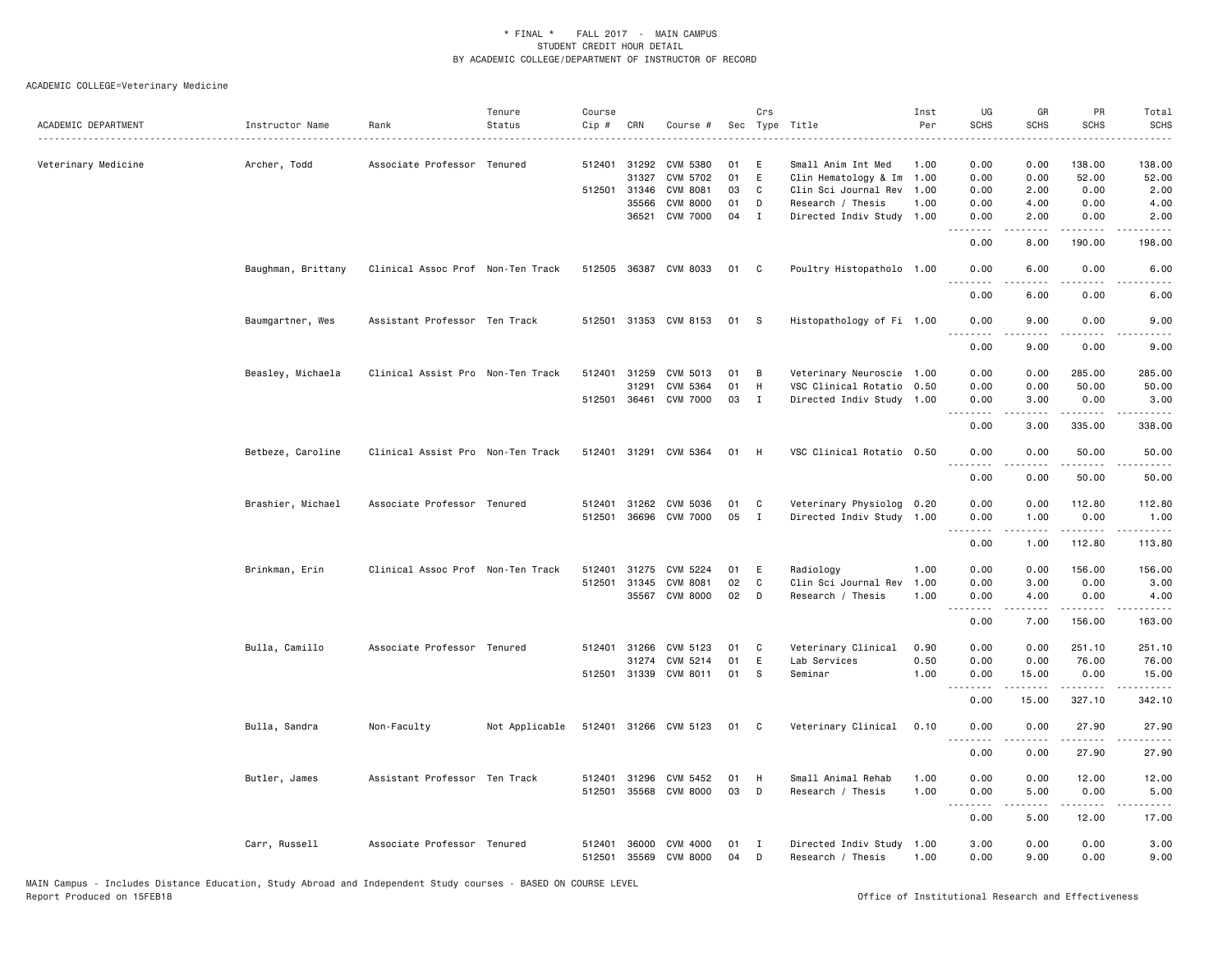| ACADEMIC DEPARTMENT | Instructor Name     | Rank                                               | Tenure<br>Status | Course<br>$Cip \#$ | CRN          | Course #              |    | Crs          | Sec Type Title            | Inst<br>Per | UG<br><b>SCHS</b>           | GR<br><b>SCHS</b>                                                                                                                                             | PR<br><b>SCHS</b>                                                                                                                                                               | Total<br><b>SCHS</b>                 |
|---------------------|---------------------|----------------------------------------------------|------------------|--------------------|--------------|-----------------------|----|--------------|---------------------------|-------------|-----------------------------|---------------------------------------------------------------------------------------------------------------------------------------------------------------|---------------------------------------------------------------------------------------------------------------------------------------------------------------------------------|--------------------------------------|
| Veterinary Medicine | Carr, Russell       | Associate Professor Tenured                        |                  | 512501             | 35594        | <b>CVM 9000</b>       | 02 | D            | Research / Diss           | 1.00        | 0.00                        | 10.00                                                                                                                                                         | 0.00                                                                                                                                                                            | 10.00                                |
|                     |                     |                                                    |                  |                    | 36726        | <b>CVM 7000</b>       | 07 | $\mathbf I$  | Directed Indiv Study 1.00 |             | 0.00                        | 1.00                                                                                                                                                          | 0.00                                                                                                                                                                            | 1.00                                 |
|                     |                     |                                                    |                  |                    | 36808        | <b>CVM 7000</b>       | 08 | $\mathbf I$  | Directed Indiv Study 1.00 |             | 0.00                        | 3.00                                                                                                                                                          | 0.00                                                                                                                                                                            | 3.00                                 |
|                     |                     |                                                    |                  |                    | 36810        | <b>CVM 7000</b>       | 09 | $\mathbf{I}$ | Directed Indiv Study 1.00 |             | 0.00                        | 3.00                                                                                                                                                          | 0.00                                                                                                                                                                            | 3.00                                 |
|                     |                     |                                                    |                  |                    | 36818        | <b>CVM 7000</b>       | 10 | I            | Directed Indiv Study 1.00 |             | 0.00                        | 3.00                                                                                                                                                          | 0.00                                                                                                                                                                            | 3.00                                 |
|                     |                     |                                                    |                  |                    | 36819        | <b>CVM 7000</b>       | 11 | $\mathbf I$  | Directed Indiv Study 1.00 |             | 0.00                        | 3.00                                                                                                                                                          | 0.00                                                                                                                                                                            | 3.00                                 |
|                     |                     |                                                    |                  |                    | 36820        | <b>CVM 7000</b>       | 12 | $\mathbf{I}$ | Directed Indiv Study 1.00 |             | 0.00                        | 1.00                                                                                                                                                          | 0.00                                                                                                                                                                            | 1.00                                 |
|                     |                     |                                                    |                  |                    | 36937        | <b>CVM 7000</b>       | 13 | I            | Directed Indiv Study 1.00 |             | 0.00                        | 1.00                                                                                                                                                          | 0.00                                                                                                                                                                            | 1.00                                 |
|                     |                     |                                                    |                  |                    |              | 37025 CVM 7000        | 14 | $\mathbf{I}$ | Directed Indiv Study 1.00 |             | 0.00<br>.                   | 1.00<br>$    -$                                                                                                                                               | 0.00<br>$\frac{1}{2}$                                                                                                                                                           | 1.00<br>وبالمسامين                   |
|                     |                     |                                                    |                  |                    |              |                       |    |              |                           |             | 3.00                        | 35.00                                                                                                                                                         | 0.00                                                                                                                                                                            | 38.00                                |
|                     | Chambers, Janice    | Professor                                          | Tenured          |                    |              | 512501 31255 CVM 4513 | 01 | C            | Environ Toxicology        | 1.00        | 9.00                        | 0.00                                                                                                                                                          | 0.00                                                                                                                                                                            | 9.00                                 |
|                     |                     |                                                    |                  |                    | 31337        | CVM 6513              | 01 | $\mathtt{C}$ | Environ Toxicology        | 1.00        | 0.00                        | 21.00                                                                                                                                                         | 0.00                                                                                                                                                                            | 21.00                                |
|                     |                     |                                                    |                  |                    | 35570        | <b>CVM 8000</b>       | 05 | D            | Research / Thesis         | 1.00        | 0.00                        | 1.00                                                                                                                                                          | 0.00                                                                                                                                                                            | 1.00                                 |
|                     |                     |                                                    |                  |                    |              | 35595 CVM 9000        | 03 | D            | Research / Diss           | 1.00        | 0.00<br>.                   | 18.00<br>$\frac{1}{2} \left( \frac{1}{2} \right) \left( \frac{1}{2} \right) \left( \frac{1}{2} \right) \left( \frac{1}{2} \right) \left( \frac{1}{2} \right)$ | 0.00                                                                                                                                                                            | 18.00<br>$\sim$ $\sim$ $\sim$ $\sim$ |
|                     |                     |                                                    |                  |                    |              |                       |    |              |                           |             | 9.00                        | 40.00                                                                                                                                                         | 0.00                                                                                                                                                                            | 49.00                                |
|                     | Christiansen, David | Clinical Assist Pro Non-Ten Track                  |                  | 512401             |              | 31324 CVM 5580        | 06 | E            | Adv Clin Rot 3            | 1.00        | 0.00                        | 0.00                                                                                                                                                          | 2.00                                                                                                                                                                            | 2.00                                 |
|                     |                     |                                                    |                  |                    |              | 512501 31286 CVM 5282 | 01 | E            | Lg Animal/Ambulatory 1.00 |             | 0.00                        | 0.00                                                                                                                                                          | 56.00                                                                                                                                                                           | 56.00                                |
|                     |                     |                                                    |                  |                    |              |                       |    |              |                           |             | $\sim$ $\sim$ $\sim$ $\sim$ | .                                                                                                                                                             | .                                                                                                                                                                               | .                                    |
|                     |                     |                                                    |                  |                    |              |                       |    |              |                           |             | 0.00                        | 0.00                                                                                                                                                          | 58.00                                                                                                                                                                           | 58.00                                |
|                     | Cooper, Dana        | Non-Faculty                                        | Not Applicable   |                    |              | 510808 31240 CVM 3201 | 01 | - L          | Dental Principles fo 0.50 |             | 12.50                       | 0.00                                                                                                                                                          | 0.00                                                                                                                                                                            | 12.50                                |
|                     |                     |                                                    |                  |                    |              |                       |    |              |                           |             | .<br>12.50                  | -----<br>0.00                                                                                                                                                 | .<br>0.00                                                                                                                                                                       | .<br>12.50                           |
|                     |                     |                                                    |                  |                    |              |                       |    |              |                           |             |                             |                                                                                                                                                               |                                                                                                                                                                                 |                                      |
|                     |                     | Correa Natalini, Cla Associate Professor Ten Track |                  |                    |              | 512501 37136 CVM 7000 | 16 | $\mathbf{I}$ | Directed Indiv Study 1.00 |             | 0.00                        | 2.00                                                                                                                                                          | 0.00                                                                                                                                                                            | 2.00                                 |
|                     |                     |                                                    |                  |                    |              | 37137 CVM 7000        | 17 | $\mathbf{I}$ | Directed Indiv Study 1.00 |             | 0.00<br>.                   | 2.00                                                                                                                                                          | 0.00<br>.                                                                                                                                                                       | 2.00<br>.                            |
|                     |                     |                                                    |                  |                    |              |                       |    |              |                           |             | 0.00                        | 4.00                                                                                                                                                          | 0.00                                                                                                                                                                            | 4.00                                 |
|                     | Eddy, Alison        | Clinical Assoc Prof Non-Ten Track                  |                  |                    | 512401 31281 | CVM 5266              | 01 | C            | Equine Med & Surg         | 1.00        | 0.00                        | 0.00                                                                                                                                                          | 210.00                                                                                                                                                                          | 210.00                               |
|                     |                     |                                                    |                  |                    |              |                       |    |              |                           |             | .                           |                                                                                                                                                               | $\frac{1}{2} \left( \frac{1}{2} \right) \left( \frac{1}{2} \right) \left( \frac{1}{2} \right) \left( \frac{1}{2} \right) \left( \frac{1}{2} \right) \left( \frac{1}{2} \right)$ | .                                    |
|                     |                     |                                                    |                  |                    |              |                       |    |              |                           |             | 0.00                        | 0.00                                                                                                                                                          | 210.00                                                                                                                                                                          | 210.00                               |
|                     | Eubanks, Diana      | Clinical Professor                                 | Non-Ten Track    |                    |              | 512401 31262 CVM 5036 | 01 | C            | Veterinary Physiolog 0.20 |             | 0.00                        | 0.00                                                                                                                                                          | 112.80                                                                                                                                                                          | 112.80                               |
|                     |                     |                                                    |                  |                    |              | 31277 CVM 5246        | 01 | E            | Community Veterinary 1.00 |             | 0.00                        | 0.00                                                                                                                                                          | 198.00                                                                                                                                                                          | 198.00                               |
|                     |                     |                                                    |                  |                    |              |                       |    |              |                           |             |                             | -----                                                                                                                                                         | .                                                                                                                                                                               | .                                    |
|                     |                     |                                                    |                  |                    |              |                       |    |              |                           |             | 0.00                        | 0.00                                                                                                                                                          | 310.80                                                                                                                                                                          | 310.80                               |
|                     | Fleming, Sherrill   | Associate Professor Tenured                        |                  |                    |              | 512401 31262 CVM 5036 | 01 | C            | Veterinary Physiolog 0.20 |             | 0.00                        | 0.00                                                                                                                                                          | 112.80                                                                                                                                                                          | 112.80                               |
|                     |                     |                                                    |                  |                    |              | 31284 CVM 5276        | 01 | C            | Food Animal Practice 0.50 |             | 0.00                        | 0.00                                                                                                                                                          | 102.00                                                                                                                                                                          | 102.00                               |
|                     |                     |                                                    |                  |                    |              |                       |    |              |                           |             |                             |                                                                                                                                                               | .                                                                                                                                                                               | المتمام والمنافر                     |
|                     |                     |                                                    |                  |                    |              |                       |    |              |                           |             | 0.00                        | 0.00                                                                                                                                                          | 214.80                                                                                                                                                                          | 214.80                               |
|                     | Fontenot, Robin     | Clinical Assist Pro Non-Ten Track                  |                  | 512401             | 31330        | CVM 5862              | 01 | E            | Equine Lameness           | 0.50        | 0.00                        | 0.00                                                                                                                                                          | 10.00                                                                                                                                                                           | 10.00                                |
|                     |                     |                                                    |                  |                    |              | 512501 31347 CVM 8081 | 04 | C            | Clin Sci Journal Rev      | 1.00        | 0.00                        | 1.00                                                                                                                                                          | 0.00                                                                                                                                                                            | 1.00                                 |
|                     |                     |                                                    |                  |                    |              |                       |    |              |                           |             |                             |                                                                                                                                                               |                                                                                                                                                                                 |                                      |
|                     |                     |                                                    |                  |                    |              |                       |    |              |                           |             | 0.00                        | 1.00                                                                                                                                                          | 10.00                                                                                                                                                                           | 11.00                                |
|                     |                     |                                                    |                  |                    |              |                       |    |              |                           |             |                             |                                                                                                                                                               | 0.00                                                                                                                                                                            |                                      |
|                     | Gardner, Allison    | Clinical Assist Pro Non-Ten Track                  |                  |                    |              | 510808 31237 CVM 3112 | 01 | B            | An Hand, Husb, Nutri 1.00 |             | 54.00                       | 0.00                                                                                                                                                          | 0.00                                                                                                                                                                            | 54.00                                |
|                     |                     |                                                    |                  |                    |              | 31243 CVM 4003        | 01 | E            | Internship Experienc 1.00 |             | 18.00                       | 0.00                                                                                                                                                          |                                                                                                                                                                                 | 18.00                                |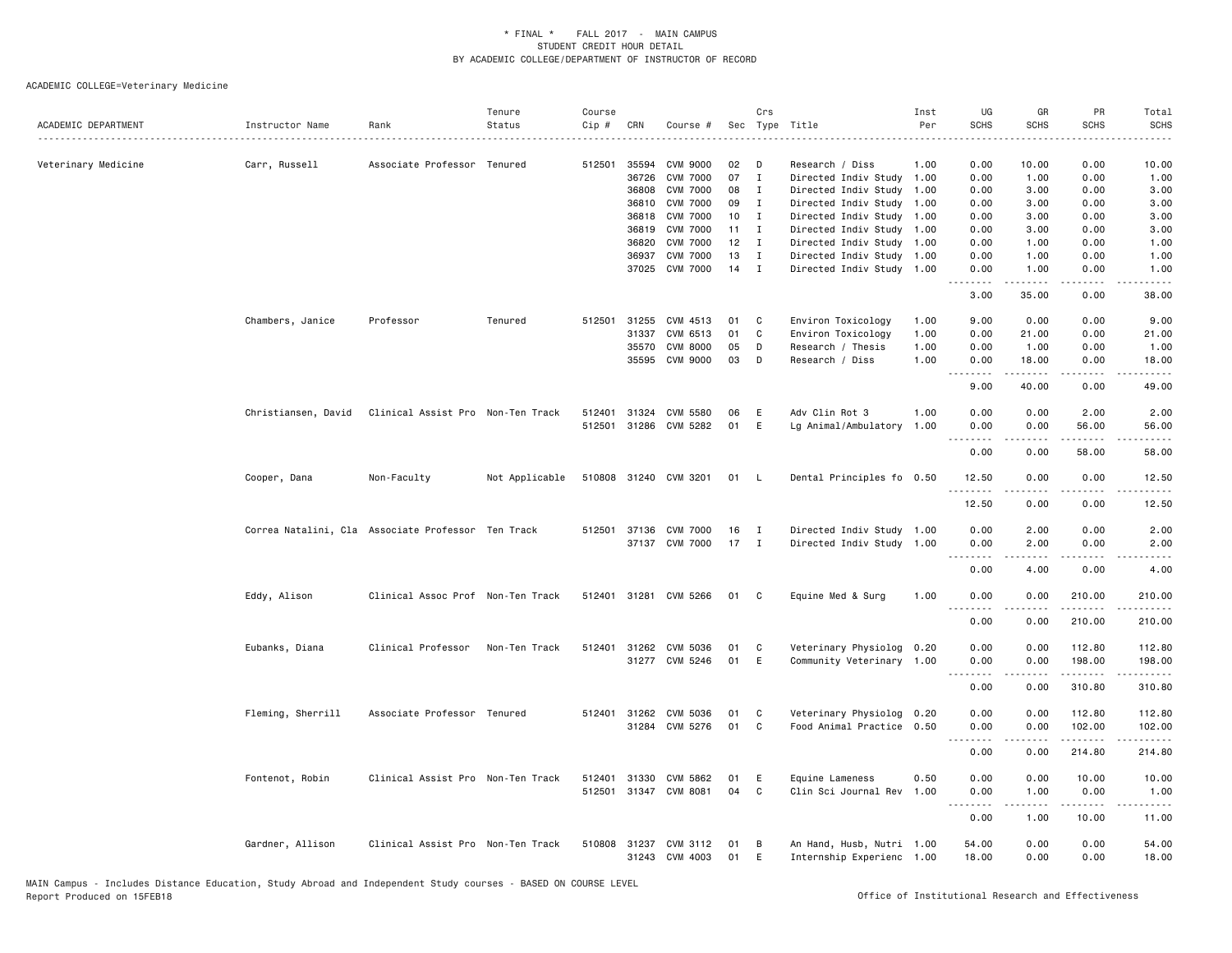| ACADEMIC DEPARTMENT | Instructor Name  | Rank                              | Tenure<br>Status | Course<br>Cip # | CRN            | Course #                   |              | Crs                          | Sec Type Title                                         | Inst<br>Per | UG<br><b>SCHS</b> | GR<br><b>SCHS</b> | PR<br><b>SCHS</b>  | Total<br><b>SCHS</b> |
|---------------------|------------------|-----------------------------------|------------------|-----------------|----------------|----------------------------|--------------|------------------------------|--------------------------------------------------------|-------------|-------------------|-------------------|--------------------|----------------------|
| Veterinary Medicine | Gardner, Allison | Clinical Assist Pro Non-Ten Track |                  |                 |                | 510808 31245 CVM 4103      | 01 H         |                              | Large Animal Exp I                                     | 1.00        | 45.00             | 0.00              | 0.00               | 45.00                |
|                     |                  |                                   |                  |                 | 31249          | CVM 4206                   | 01           | H                            | Small Animal Clinica 1.00                              |             | 78.00             | 0.00              | 0.00               | 78.00                |
|                     |                  |                                   |                  |                 | 31252          | CVM 4333                   | 01 H         |                              | Emergency/ICU Clinic 1.00                              |             | 57.00             | 0.00              | 0.00               | 57.00                |
|                     |                  |                                   |                  |                 | 31253          | CVM 4501                   | 01 H         |                              | Diagnostic Lab Exp                                     | 1.00        | 7.00              | 0.00              | 0.00               | 7.00                 |
|                     |                  |                                   |                  |                 |                | 31254 CVM 4511             | 01 H         |                              | Biomed Research Exp                                    | 1.00        | 12.00             | 0.00              | 0.00               | 12.00                |
|                     |                  |                                   |                  |                 |                |                            |              |                              |                                                        |             | .<br>271.00       | .<br>0.00         | المستسلمات<br>0.00 | 271.00               |
|                     | Gaunt, Patricia  | Professor                         | Tenured          |                 |                | 512401 31268 CVM 5152 01 C |              |                              | Veterinary Toxicolog 1.00                              |             | 0.00              | 0.00              | 186.00<br>.        | 186.00               |
|                     |                  |                                   |                  |                 |                |                            |              |                              |                                                        |             | 0.00              | 0.00              | 186.00             | 186.00               |
|                     | Grace, Sharon    | Clinical Professor                | Non-Ten Track    |                 | 512401 31258   | CVM 5011                   | 01 S         |                              | Professional Develop 1.00                              |             | 0.00              | 0.00              | 95.00              | 95.00                |
|                     |                  |                                   |                  |                 | 31271          | CVM 5186                   | 01           | $\overline{B}$               | Small Anim Med & Sur 1.00                              |             | 0.00              | 0.00              | 558.00             | 558.00               |
|                     |                  |                                   |                  |                 | 31329          | CVM 5814                   | 01           | $\mathbf{C}$                 | The Feline Patient                                     | 1.00        | 0.00              | 0.00              | 224.00             | 224.00               |
|                     |                  |                                   |                  |                 | 36019          | CVM 5000                   | 01 I         |                              | Directed Indiv Study 1.00                              |             | 0.00              | 0.00              | 2.00               | 2.00                 |
|                     |                  |                                   |                  |                 | 36020          | <b>CVM 5000</b>            | 02           | $\mathbf{I}$                 | Directed Indiv Study 1.00                              |             | 0.00              | 0.00              | 2.00               | 2.00                 |
|                     |                  |                                   |                  |                 | 36021          | CVM 5000                   | 03           | $\mathbf{I}$                 | Directed Indiv Study 1.00                              |             | 0.00              | 0.00              | 2.00               | 2.00                 |
|                     |                  |                                   |                  |                 | 36022          | <b>CVM 5000</b>            | 04 I         |                              | Directed Indiv Study 1.00                              |             | 0.00              | 0.00              | 4.00               | 4.00                 |
|                     |                  |                                   |                  |                 | 36023          | CVM 5000                   | 05 I         |                              | Directed Indiv Study 1.00                              |             | 0.00              | 0.00              | 4.00               | 4.00                 |
|                     |                  |                                   |                  |                 | 36024          | <b>CVM 5000</b>            | 06           | $\mathbf{I}$                 | Directed Indiv Study 1.00                              |             | 0.00              | 0.00              | 2.00               | 2.00                 |
|                     |                  |                                   |                  |                 | 36025          | <b>CVM 5000</b>            | 07 I         |                              | Directed Indiv Study 1.00                              |             | 0.00              | 0.00              | 2.00               | 2.00                 |
|                     |                  |                                   |                  |                 | 36100          | CVM 5000<br>CVM 5000       | 08<br>09     | $\blacksquare$               | Directed Indiv Study 1.00                              |             | 0.00              | 0.00<br>0.00      | 4.00               | 4.00<br>4.00         |
|                     |                  |                                   |                  |                 | 36101<br>36102 | <b>CVM 5000</b>            | 10           | $\mathbf{I}$<br>$\mathbf{I}$ | Directed Indiv Study 1.00<br>Directed Indiv Study 1.00 |             | 0.00<br>0.00      | 0.00              | 4.00<br>4.00       | 4.00                 |
|                     |                  |                                   |                  |                 | 36103          | CVM 5000                   | $11 \quad I$ |                              | Directed Indiv Study 1.00                              |             | 0.00              | 0.00              | 4.00               | 4.00                 |
|                     |                  |                                   |                  |                 | 36104          | <b>CVM 5000</b>            | $12$ I       |                              | Directed Indiv Study 1.00                              |             | 0.00              | 0.00              | 4.00               | 4.00                 |
|                     |                  |                                   |                  |                 | 36105          | CVM 5000                   | 13           | $\blacksquare$               | Directed Indiv Study 1.00                              |             | 0.00              | 0.00              | 4.00               | 4.00                 |
|                     |                  |                                   |                  |                 | 36107          | <b>CVM 5000</b>            | $14$ I       |                              | Directed Indiv Study 1.00                              |             | 0.00              | 0.00              | 4.00               | 4.00                 |
|                     |                  |                                   |                  |                 | 36108          | CVM 5000                   | 15           | $\mathbf{I}$                 | Directed Indiv Study 1.00                              |             | 0.00              | 0.00              | 4.00               | 4.00                 |
|                     |                  |                                   |                  |                 | 36109          | <b>CVM 5000</b>            | 16           | $\mathbf{I}$                 | Directed Indiv Study 1.00                              |             | 0.00              | 0.00              | 4.00               | 4.00                 |
|                     |                  |                                   |                  |                 | 36110          | CVM 5000                   | $17$ I       |                              | Directed Indiv Study 1.00                              |             | 0.00              | 0.00              | 4.00               | 4.00                 |
|                     |                  |                                   |                  |                 | 36111          | <b>CVM 5000</b>            | 18           | $\mathbf{I}$                 | Directed Indiv Study 1.00                              |             | 0.00              | 0.00              | 4.00               | 4.00                 |
|                     |                  |                                   |                  |                 | 36112          | <b>CVM 5000</b>            | 19           | $\mathbf{I}$                 | Directed Indiv Study 1.00                              |             | 0.00              | 0.00              | 4.00               | 4.00                 |
|                     |                  |                                   |                  |                 | 36113          | <b>CVM 5000</b>            | 20           | $\mathbf{I}$                 | Directed Indiv Study 1.00                              |             | 0.00              | 0.00              | 4.00               | 4.00                 |
|                     |                  |                                   |                  |                 |                | 36114 CVM 5000             | 21 I         |                              | Directed Indiv Study 1.00                              |             | 0.00              | 0.00              | 4.00               | 4.00                 |
|                     |                  |                                   |                  |                 |                | 36115 CVM 5000             | 22           | $\mathbf{I}$                 | Directed Indiv Study 1.00                              |             | 0.00              | 0.00              | 4.00               | 4.00                 |
|                     |                  |                                   |                  |                 | 36116          | CVM 5000                   | 23           | $\mathbf{I}$                 | Directed Indiv Study 1.00                              |             | 0.00              | 0.00              | 4.00               | 4.00                 |
|                     |                  |                                   |                  |                 |                | 36117 CVM 5000             | 24 I         |                              | Directed Indiv Study 1.00                              |             | 0.00              | 0.00              | 4.00               | 4.00                 |
|                     |                  |                                   |                  |                 |                | 36118 CVM 5000             | 25           | $\mathbf{I}$                 | Directed Indiv Study 1.00                              |             | 0.00              | 0.00              | 4.00               | 4.00                 |
|                     |                  |                                   |                  |                 | 36119          | CVM 5000                   | 26           | $\mathbf{I}$                 | Directed Indiv Study 1.00                              |             | 0.00              | 0.00              | 4.00               | 4.00                 |
|                     |                  |                                   |                  |                 | 36120          | CVM 5000                   | 27           | $\mathbf{I}$                 | Directed Indiv Study 1.00                              |             | 0.00              | 0.00              | 4.00               | 4.00                 |
|                     |                  |                                   |                  |                 | 36121          | <b>CVM 5000</b>            | 28           | $\mathbf{I}$                 | Directed Indiv Study 1.00                              |             | 0.00              | 0.00              | 4.00               | 4.00                 |
|                     |                  |                                   |                  |                 | 36122          | CVM 5000                   | 29           | $\mathbf{I}$                 | Directed Indiv Study 1.00                              |             | 0.00              | 0.00              | 4.00               | 4.00                 |
|                     |                  |                                   |                  |                 | 36123          | CVM 5000                   | 30           | $\mathbf{I}$                 | Directed Indiv Study 1.00                              |             | 0.00              | 0.00              | 4.00               | 4.00                 |
|                     |                  |                                   |                  |                 | 36203          | <b>CVM 5000</b>            | 31 I         |                              | Directed Indiv Study 1.00                              |             | 0.00              | 0.00              | 4.00               | 4.00                 |
|                     |                  |                                   |                  |                 | 36266          | CVM 5000                   | 32           | $\mathbf{I}$                 | Directed Indiv Study 1.00                              |             | 0.00              | 0.00              | 2.00               | 2.00                 |
|                     |                  |                                   |                  |                 | 36280          | <b>CVM 5000</b>            | 34 I         |                              | Directed Indiv Study 1.00                              |             | 0.00              | 0.00              | 3.00               | 3.00                 |
|                     |                  |                                   |                  |                 | 36392          | CVM 5000                   | 35           | $\mathbf{I}$                 | Directed Indiv Study 1.00                              |             | 0.00              | 0.00              | 4.00               | 4.00                 |
|                     |                  |                                   |                  |                 | 36417          | <b>CVM 5000</b>            | 36           | $\mathbf{I}$                 | Directed Indiv Study 1.00                              |             | 0.00              | 0.00              | 4.00               | 4.00                 |
|                     |                  |                                   |                  |                 | 36491          | CVM 5000                   | 37 I         |                              | Directed Indiv Study 1.00                              |             | 0.00              | 0.00              | 4.00               | 4.00                 |
|                     |                  |                                   |                  |                 | 36519          | <b>CVM 5000</b>            | 38           | $\mathbf{I}$                 | Directed Indiv Study 1.00                              |             | 0.00              | 0.00              | 2.00               | 2.00                 |
|                     |                  |                                   |                  |                 | 36520          | CVM 5000                   | 39           | I                            | Directed Indiv Study 1.00                              |             | 0.00              | 0.00              | 2.00               | 2.00                 |
|                     |                  |                                   |                  |                 | 36562          | CVM 5000                   | 40           | $\mathbf I$                  | Directed Indiv Study 1.00                              |             | 0.00              | 0.00              | 4.00               | 4.00                 |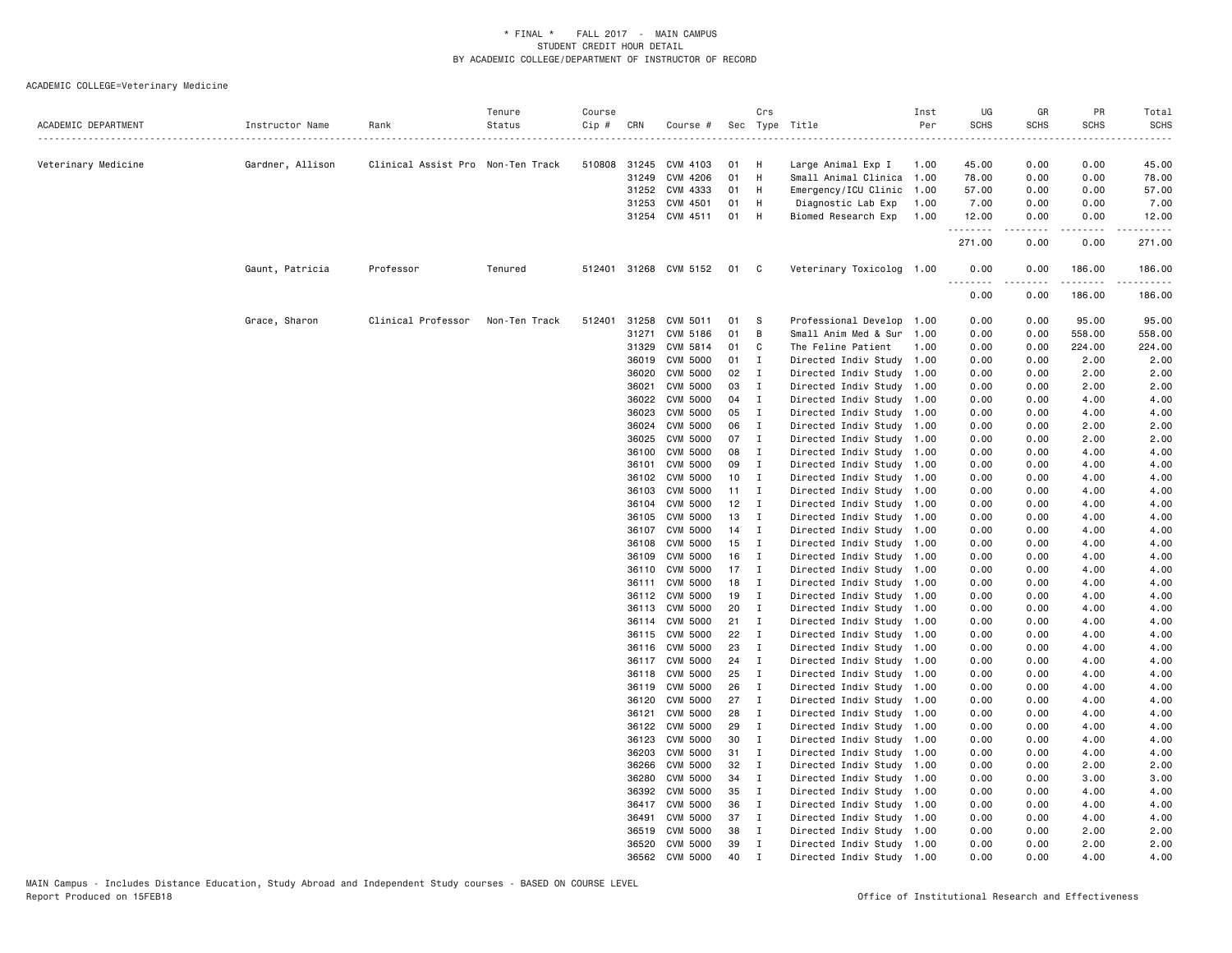| ACADEMIC DEPARTMENT | Instructor Name    | Rank                              | Tenure<br>Status | Course<br>$Cip \#$ | CRN            | Course #                   |          | Crs                          | Sec Type Title                                         | Inst<br>Per | UG<br><b>SCHS</b>                    | GR<br><b>SCHS</b> | PR<br><b>SCHS</b> | Total<br><b>SCHS</b>                                                                                                      |
|---------------------|--------------------|-----------------------------------|------------------|--------------------|----------------|----------------------------|----------|------------------------------|--------------------------------------------------------|-------------|--------------------------------------|-------------------|-------------------|---------------------------------------------------------------------------------------------------------------------------|
|                     |                    |                                   |                  |                    |                |                            |          |                              |                                                        |             |                                      |                   |                   | $\frac{1}{2} \left( \frac{1}{2} \right) \left( \frac{1}{2} \right) \left( \frac{1}{2} \right) \left( \frac{1}{2} \right)$ |
| Veterinary Medicine | Grace, Sharon      | Clinical Professor                | Non-Ten Track    | 512401             | 36575          | CVM 5000                   | 41       | $\mathbf{I}$                 | Directed Indiv Study 1.00                              |             | 0.00                                 | 0.00              | 3.00              | 3.00                                                                                                                      |
|                     |                    |                                   |                  |                    | 36699          | CVM 5000<br>36700 CVM 5000 | 42<br>43 | $\mathbf{I}$                 | Directed Indiv Study 1.00                              |             | 0.00                                 | 0.00<br>0.00      | 2.00              | 2.00                                                                                                                      |
|                     |                    |                                   |                  |                    |                |                            |          | $\mathbf{I}$                 | Directed Indiv Study 1.00                              |             | 0.00                                 |                   | 4.00              | 4.00                                                                                                                      |
|                     |                    |                                   |                  |                    | 36701          | CVM 5000<br>CVM 5000       | 44       | I                            | Directed Indiv Study 1.00                              |             | 0.00                                 | 0.00              | 3.00              | 3.00                                                                                                                      |
|                     |                    |                                   |                  |                    | 36702<br>37095 | CVM 5000                   | 45<br>47 | $\mathbf{I}$<br>$\mathbf{I}$ | Directed Indiv Study 1.00<br>Directed Indiv Study 1.00 |             | 0.00<br>0.00                         | 0.00<br>0.00      | 2.00<br>2.00      | 2.00<br>2.00                                                                                                              |
|                     |                    |                                   |                  |                    |                | 37116 CVM 5000             | 48       | $\mathbf I$                  | Directed Indiv Study 1.00                              |             | 0.00                                 | 0.00              | 2.00              | 2.00                                                                                                                      |
|                     |                    |                                   |                  |                    |                | 37117 CVM 5000             | 49       | $\mathbf I$                  | Directed Indiv Study 1.00                              |             | 0.00                                 | 0.00              | 2.00              | 2.00                                                                                                                      |
|                     |                    |                                   |                  |                    | 37118          | CVM 5000                   | 50       | $\mathbf{I}$                 | Directed Indiv Study 1.00                              |             | 0.00                                 | 0.00              | 2.00              | 2.00                                                                                                                      |
|                     |                    |                                   |                  |                    | 37119          | CVM 5000                   | 51       | $\mathbf I$                  | Directed Indiv Study 1.00                              |             | 0.00                                 | 0.00              | 2.00              | 2.00                                                                                                                      |
|                     |                    |                                   |                  |                    | 37120          | CVM 5000                   | 52       | $\mathbf{I}$                 | Directed Indiv Study 1.00                              |             | 0.00                                 | 0.00              | 3.00              | 3.00                                                                                                                      |
|                     |                    |                                   |                  |                    | 37121          | CVM 5000                   | 53       | $\mathbf{I}$                 | Directed Indiv Study 1.00                              |             | 0.00                                 | 0.00              | 4.00              | 4.00                                                                                                                      |
|                     |                    |                                   |                  |                    | 37122          | CVM 5000                   | 54       | $\mathbf I$                  | Directed Indiv Study 1.00                              |             | 0.00                                 | 0.00              | 4.00              | 4.00                                                                                                                      |
|                     |                    |                                   |                  |                    | 37123          | CVM 5000                   | 55       | $\mathbf{I}$                 | Directed Indiv Study 1.00                              |             | 0.00                                 | 0.00              | 4.00              | 4.00                                                                                                                      |
|                     |                    |                                   |                  |                    | 37124          | CVM 5000                   | 56       | $\mathbf{I}$                 | Directed Indiv Study 1.00                              |             | 0.00                                 | 0.00              | 2.00              | 2.00                                                                                                                      |
|                     |                    |                                   |                  |                    | 37125          | CVM 5000                   | 57       | $\mathbf{I}$                 | Directed Indiv Study 1.00                              |             | 0.00                                 | 0.00              | 2.00              | 2.00                                                                                                                      |
|                     |                    |                                   |                  |                    | 37130          | CVM 5000                   | 59       | I                            | Directed Indiv Study 1.00                              |             | 0.00                                 | 0.00              | 3.00              | 3.00                                                                                                                      |
|                     |                    |                                   |                  |                    | 37131          | <b>CVM 5000</b>            | 60       | $\mathbf{I}$                 |                                                        |             | 0.00                                 | 0.00              | 4.00              | 4.00                                                                                                                      |
|                     |                    |                                   |                  |                    | 37133          | <b>CVM 5000</b>            | 61       | $\mathbf{I}$                 | Directed Indiv Study 1.00<br>Directed Indiv Study 1.00 |             | 0.00                                 | 0.00              | 4.00              | 4.00                                                                                                                      |
|                     |                    |                                   |                  |                    | 37139          | <b>CVM 5000</b>            | 62       | $\mathbf{I}$                 | Directed Indiv Study 1.00                              |             | 0.00                                 | 0.00              | 2.00              | 2.00                                                                                                                      |
|                     |                    |                                   |                  |                    | 37160          | CVM 5000                   | 63       | $\mathbf{I}$                 | Directed Indiv Study 1.00                              |             | 0.00                                 | 0.00              | 3.00              | 3.00                                                                                                                      |
|                     |                    |                                   |                  |                    | 37161          | CVM 5000                   | 64       | I                            |                                                        |             | 0.00                                 | 0.00              | 2.00              |                                                                                                                           |
|                     |                    |                                   |                  |                    |                | 37162 CVM 5000             | 65       | $\mathbf{I}$                 | Directed Indiv Study 1.00<br>Directed Indiv Study 1.00 |             | 0.00                                 | 0.00              | 2.00              | 2.00<br>2.00                                                                                                              |
|                     |                    |                                   |                  |                    | 37163          |                            |          | $\mathbf{I}$                 |                                                        |             |                                      |                   | 2.00              |                                                                                                                           |
|                     |                    |                                   |                  |                    |                | CVM 5000<br>CVM 5000       | 66<br>67 |                              | Directed Indiv Study 1.00                              |             | 0.00                                 | 0.00              |                   | 2.00                                                                                                                      |
|                     |                    |                                   |                  |                    | 37164<br>37167 |                            | 68       | $\mathbf{I}$<br>$\mathbf{I}$ | Directed Indiv Study 1.00                              |             | 0.00<br>0.00                         | 0.00<br>0.00      | 4.00<br>2.00      | 4.00<br>2.00                                                                                                              |
|                     |                    |                                   |                  |                    |                | CVM 5000                   |          |                              | Directed Indiv Study 1.00                              |             |                                      |                   |                   |                                                                                                                           |
|                     |                    |                                   |                  |                    | 37168          | CVM 5000<br>37173 CVM 5000 | 69<br>70 | $\mathbf{I}$<br>$\mathbf{I}$ | Directed Indiv Study 1.00<br>Directed Indiv Study 1.00 |             | 0.00<br>0.00                         | 0.00<br>0.00      | 4.00<br>4.00      | 4.00<br>4.00                                                                                                              |
|                     |                    |                                   |                  |                    |                |                            |          |                              |                                                        |             | .                                    |                   |                   |                                                                                                                           |
|                     |                    |                                   |                  |                    |                |                            |          |                              |                                                        |             | 0.00                                 | 0.00              | 1095.00           | 1095.00                                                                                                                   |
|                     | Griffin, Matthew   | Research Assoc Prof Non-Ten Track |                  |                    |                | 512501 35597 CVM 9000      | 05       | $\Box$                       | Research / Diss                                        | 1.00        | 0.00<br>$\sim$ $\sim$ $\sim$<br>---- | 9.00              | 0.00<br>.         | 9.00<br>----                                                                                                              |
|                     |                    |                                   |                  |                    |                |                            |          |                              |                                                        |             | 0.00                                 | 9.00              | 0.00              | 9.00                                                                                                                      |
|                     | Gunter, Miriam     | Clinical Assist Pro Non-Ten Track |                  |                    |                | 512401 31311 CVM 5560      | 03       | E                            | Adv Clin Rot 1                                         | 1.00        | 0.00                                 | 0.00              | 4.00              | 4.00                                                                                                                      |
|                     |                    |                                   |                  |                    |                |                            |          |                              |                                                        |             | $- - - -$<br>0.00                    | .<br>0.00         | .<br>4.00         | $\frac{1}{2}$<br>4.00                                                                                                     |
|                     | Hanson, Larry      | Professor                         | Tenured          |                    |                | 512501 31341 CVM 8031      | 01 C     |                              | Curntop Mol Mech Dz                                    | 1.00        | 0.00                                 | 2.00              | 0.00              | 2.00                                                                                                                      |
|                     |                    |                                   |                  |                    |                |                            |          |                              |                                                        |             | $\frac{1}{2}$                        |                   |                   |                                                                                                                           |
|                     |                    |                                   |                  |                    |                |                            |          |                              |                                                        |             | 0.00                                 | 2.00              | 0.00              | 2.00                                                                                                                      |
|                     | Hardwick, Gretchen | Clinical Assist Pro Non-Ten Track |                  |                    |                | 512401 31284 CVM 5276      | 01       | $\mathbf{C}$                 | Food Animal Practice 0.50                              |             | 0.00                                 | 0.00              | 102.00            | 102.00                                                                                                                    |
|                     |                    |                                   |                  |                    |                |                            |          |                              |                                                        |             | 0.00                                 | 0.00              | 102.00            | 102.00                                                                                                                    |
|                     | Hinz, Simone       | Clinical Instructor Non-Ten Track |                  |                    |                | 512401 31276 CVM 5234      | 01 E     |                              | Anesthesiolgy                                          | 0.50        | 0.00<br>.                            | 0.00<br>-----     | 78.00<br>.        | 78.00<br>.                                                                                                                |
|                     |                    |                                   |                  |                    |                |                            |          |                              |                                                        |             | 0.00                                 | 0.00              | 78.00             | 78.00                                                                                                                     |
|                     | Hopper, Richard    | Professor                         | Tenured          |                    |                | 512501 37103 CVM 7000      | 15       | $\mathbf{I}$                 | Directed Indiv Study 1.00                              |             | 0.00                                 | 6.00              | 0.00              | 6.00                                                                                                                      |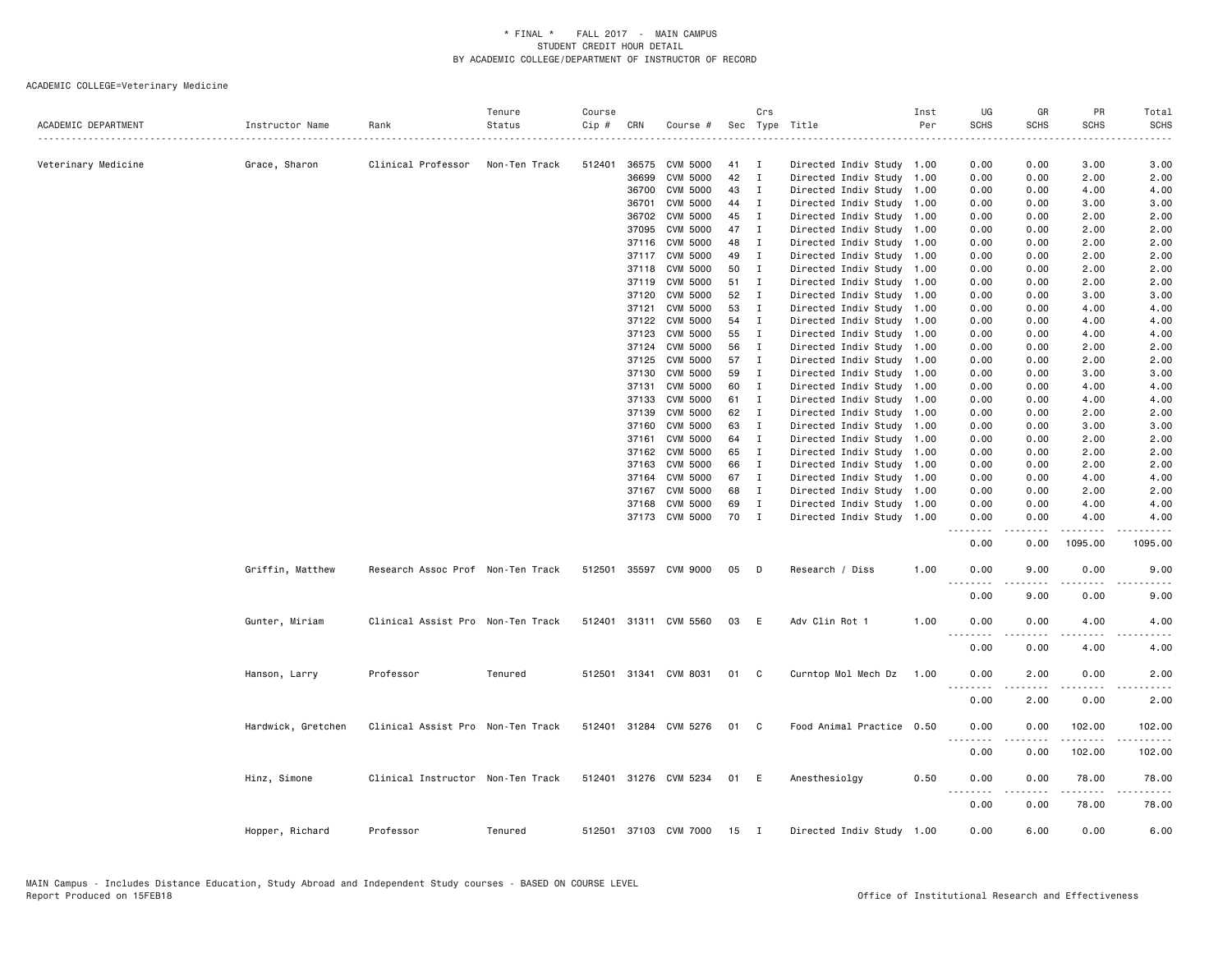| ACADEMIC DEPARTMENT | Instructor Name    | Rank                              | Tenure<br>Status | Course<br>Cip # | CRN                   | Course #                                |          | Crs    | Sec Type Title                                                                                           | Inst<br>Per  | UG<br><b>SCHS</b>     | GR<br><b>SCHS</b>                                                                                                                                    | PR<br><b>SCHS</b>    | Total<br><b>SCHS</b>        |
|---------------------|--------------------|-----------------------------------|------------------|-----------------|-----------------------|-----------------------------------------|----------|--------|----------------------------------------------------------------------------------------------------------|--------------|-----------------------|------------------------------------------------------------------------------------------------------------------------------------------------------|----------------------|-----------------------------|
|                     |                    |                                   |                  |                 |                       |                                         |          |        |                                                                                                          |              | --------              |                                                                                                                                                      |                      |                             |
|                     |                    |                                   |                  |                 |                       |                                         |          |        |                                                                                                          |              | 0.00                  | 6.00                                                                                                                                                 | 0.00                 | 6.00                        |
| Veterinary Medicine | Howell, George     | Assistant Professor Ten Track     |                  |                 |                       | 512501 35599 CVM 9000                   | 07       | D      | Research / Diss                                                                                          | 1.00         | 0.00                  | 6.00                                                                                                                                                 | 0.00                 | 6.00                        |
|                     |                    |                                   |                  |                 |                       |                                         |          |        |                                                                                                          |              | 0.00                  | 6.00                                                                                                                                                 | 0.00                 | 6.00                        |
|                     | Huston, Carla      | Associate Professor Tenured       |                  |                 |                       | 512401 31247 CVM 4180                   | 01       | C      | Emerg Prep Anim Heal 1.00                                                                                |              | 21.00                 | 0.00                                                                                                                                                 | 0.00                 | 21.00                       |
|                     |                    |                                   |                  |                 | 31270<br>512501 31356 | CVM 5182<br>CVM 8513                    | 01<br>01 | C<br>C | Vet Disaster Managem<br>Appl Vet Epidemiolog                                                             | 1.00<br>1.00 | 0.00<br>0.00          | 0.00<br>9.00                                                                                                                                         | 32.00<br>0.00        | 32.00<br>9.00               |
|                     |                    |                                   |                  |                 |                       |                                         |          |        |                                                                                                          |              |                       | $\frac{1}{2} \left( \frac{1}{2} \right) \left( \frac{1}{2} \right) \left( \frac{1}{2} \right) \left( \frac{1}{2} \right) \left( \frac{1}{2} \right)$ | ------               | $\sim$ $\sim$ $\sim$ $\sim$ |
|                     |                    |                                   |                  |                 |                       |                                         |          |        |                                                                                                          |              | 21.00                 | 9.00                                                                                                                                                 | 32.00                | 62.00                       |
|                     | Jack, Sherman      | Professor                         | Tenured          |                 |                       | 512401 31264 CVM 5073                   | 01       | B      | Veterinary Histology 1.00                                                                                |              | 0.00<br>.             | 0.00<br>.                                                                                                                                            | 285.00<br>.          | 285.00<br>.                 |
|                     |                    |                                   |                  |                 |                       |                                         |          |        |                                                                                                          |              | 0.00                  | 0.00                                                                                                                                                 | 285.00               | 285.00                      |
|                     | Jackson, Elizabeth | Clinical Instructor Non-Ten Track |                  | 510808          | 31235                 | CVM 3022                                | 01       | B      | Sm Anim Tech Skls &                                                                                      | 1.00         | 54.00                 | 0.00                                                                                                                                                 | 0.00                 | 54.00                       |
|                     |                    |                                   |                  |                 | 31236                 | CVM 3111                                | 01       | B      | Parasitology:Vet Tec                                                                                     | 1.00         | 27.00                 | 0.00                                                                                                                                                 | 0.00                 | 27.00                       |
|                     |                    |                                   |                  |                 | 31240                 | CVM 3201                                | 01       | L.     | Dental Principles fo 0.50                                                                                |              | 12.50                 | 0.00                                                                                                                                                 | 0.00                 | 12.50                       |
|                     |                    |                                   |                  |                 | 31242                 | CVM 3243                                | 01       | C      | Basis Pac Proc & <gt 1.00<="" td=""><td></td><td>81.00</td><td>0.00</td><td>0.00</td><td>81.00</td></gt> |              | 81.00                 | 0.00                                                                                                                                                 | 0.00                 | 81.00                       |
|                     |                    |                                   |                  |                 | 31244                 | CVM 4101                                | 01       | H      | Vet Tech Academic Ex 1.00                                                                                |              | 7.00                  | 0.00                                                                                                                                                 | 0.00                 | 7.00                        |
|                     |                    |                                   |                  |                 | 31248                 | CVM 4201                                | 01       | H      | Clinical Experience                                                                                      | 1.00         | 6.00                  | 0.00                                                                                                                                                 | 0.00                 | 6.00                        |
|                     |                    |                                   |                  |                 | 31250                 | CVM 4213                                | 01       | H      | Sm Anim Surg & Anes                                                                                      | 1.00         | 33.00                 | 0.00                                                                                                                                                 | 0.00                 | 33.00                       |
|                     |                    |                                   |                  |                 | 31256                 | CVM 4601                                | 01       | H      | Anl Emerg & Refer Ct                                                                                     | 1.00         | 15.00                 | 0.00                                                                                                                                                 | 0.00                 | 15.00                       |
|                     |                    |                                   |                  | 512501          | 31234                 | CVM 3014                                | 01       | B      | App Anat & Phys Vet                                                                                      | 0.50         | 54.00<br>.            | 0.00                                                                                                                                                 | 0.00                 | 54.00                       |
|                     |                    |                                   |                  |                 |                       |                                         |          |        |                                                                                                          |              | 289.50                | 0.00                                                                                                                                                 | 0.00                 | 289.50                      |
|                     | Kaplan, Barbara    | Assistant Professor Ten Track     |                  | 512501          |                       | 35601 CVM 9000                          | 09       | D      | Research / Diss                                                                                          | 1.00         | 0.00<br>.             | 14.00<br>$- - - - -$                                                                                                                                 | 0.00<br>$- - - -$    | 14.00<br>.                  |
|                     |                    |                                   |                  |                 |                       |                                         |          |        |                                                                                                          |              | 0.00                  | 14.00                                                                                                                                                | 0.00                 | 14.00                       |
|                     | Karsi, Attila      | Associate Professor Ten Track     |                  | 512501          | 35577                 | <b>CVM 8000</b>                         | 12       | D      | Research / Thesis                                                                                        | 1.00         | 0.00                  | 9.00                                                                                                                                                 | 0.00                 | 9.00                        |
|                     |                    |                                   |                  |                 |                       | 35602 CVM 9000                          | 10       | D      | Research / Diss                                                                                          | 1.00         | 0.00                  | 24.00                                                                                                                                                | 0.00                 | 24.00                       |
|                     |                    |                                   |                  |                 |                       |                                         |          |        |                                                                                                          |              |                       | د د د د د                                                                                                                                            | .                    | .                           |
|                     |                    |                                   |                  |                 |                       |                                         |          |        |                                                                                                          |              | 0.00                  | 33.00                                                                                                                                                | 0.00                 | 33.00                       |
|                     | Khaitsa, Margaret  | Professor                         | Tenured          |                 |                       | 512401 31265 CVM 5111                   | 01       | C      | Prof Develop III                                                                                         | 1.00         | 0.00<br>$\frac{1}{2}$ | 0.00<br>.                                                                                                                                            | 93.00<br>$- - - - -$ | 93.00<br>.                  |
|                     |                    |                                   |                  |                 |                       |                                         |          |        |                                                                                                          |              | 0.00                  | 0.00                                                                                                                                                 | 93.00                | 93.00                       |
|                     | King, Elmer        | Clinical Assist Pro Non-Ten Track |                  | 512401          |                       | 35175 CVM 5840                          | 01       | H      | Vet Student Research                                                                                     | 0.33         | 0.00                  | 0.00                                                                                                                                                 | 3.96                 | 3.96                        |
|                     |                    |                                   |                  |                 |                       |                                         |          |        |                                                                                                          |              | 0.00                  | 0.00                                                                                                                                                 | 3.96                 | 3.96                        |
|                     | Kohler, Amanda     | Clinical Instructor Non-Ten Track |                  |                 | 510808 31238          | CVM 3132                                | 01       | B      | Clinical Path Lab Te 1.00                                                                                |              | 30.00                 | 0.00                                                                                                                                                 | 0.00                 | 30.00                       |
|                     |                    |                                   |                  |                 | 31239                 | CVM 3132                                | 02       | B      | Clinical Path Lab Te 1.00                                                                                |              | 24.00                 | 0.00                                                                                                                                                 | 0.00                 | 24.00                       |
|                     |                    |                                   |                  |                 | 31241                 | CVM 3202                                | 01       | B      | Diagnostic Imaging f 1.00                                                                                |              | 54.00                 | 0.00                                                                                                                                                 | 0.00                 | 54.00                       |
|                     |                    |                                   |                  |                 |                       |                                         |          |        |                                                                                                          |              | .<br>108.00           | <b>.</b><br>0.00                                                                                                                                     | .<br>0.00            | .<br>108.00                 |
|                     |                    |                                   |                  |                 |                       |                                         |          |        |                                                                                                          |              |                       |                                                                                                                                                      |                      |                             |
|                     | Langston, Vernon   | Professor                         | Tenured          |                 |                       | 512401 31262 CVM 5036<br>31308 CVM 5553 | 01<br>01 | C<br>C | Veterinary Physiolog<br>Pharmacology II                                                                  | 0.20<br>1.00 | 0.00<br>0.00          | 0.00<br>0.00                                                                                                                                         | 112.80<br>279.00     | 112.80<br>279.00            |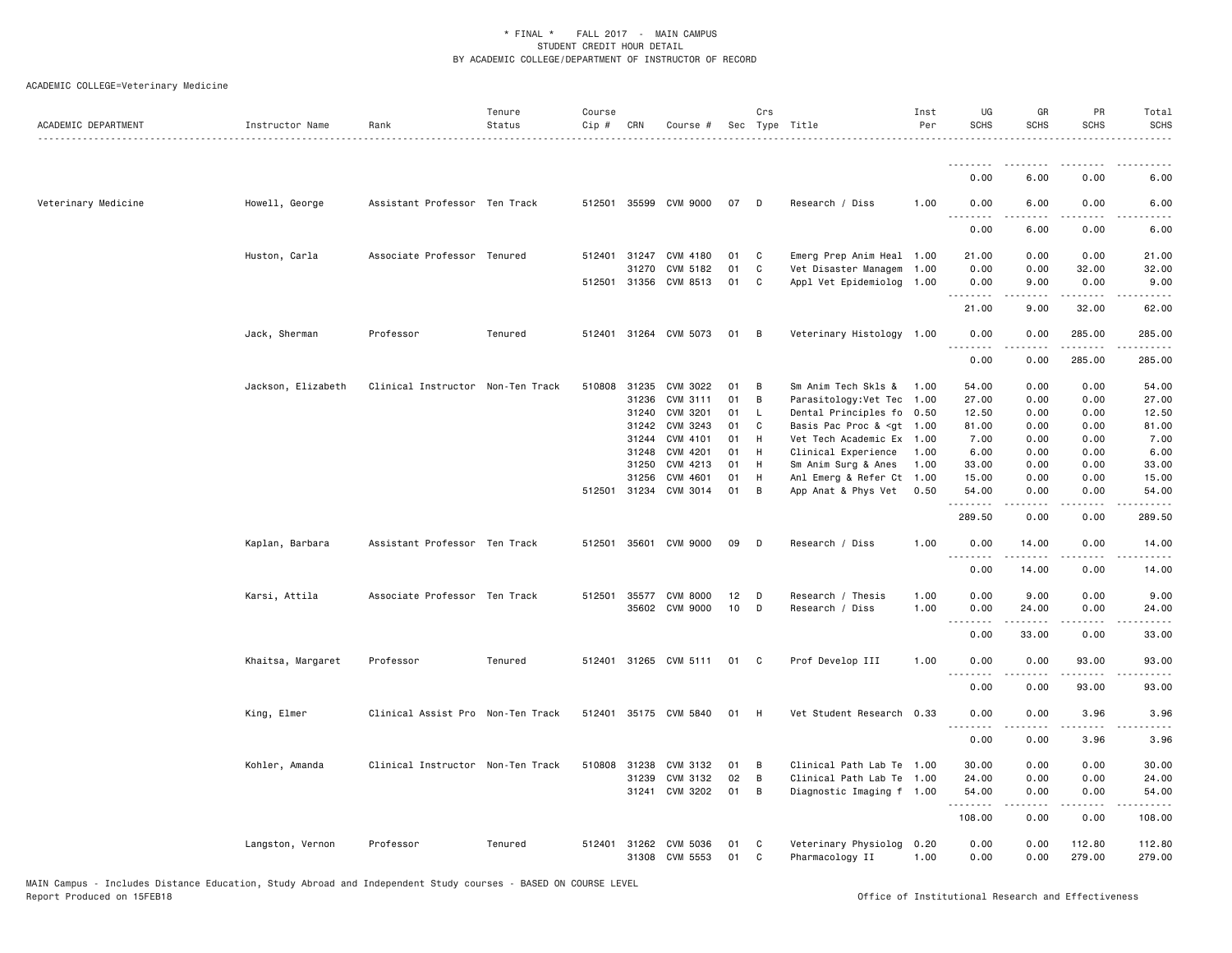| ACADEMIC DEPARTMENT | Instructor Name     | Rank                                             | Tenure<br>Status | Course<br>Cip # | CRN          | Course #              |       | Crs                     | Sec Type Title            | Inst<br>Per | UG<br><b>SCHS</b>                           | GR<br><b>SCHS</b>     | PR<br><b>SCHS</b>                                                                                                                                    | Total<br><b>SCHS</b>                                                                                                                                 |
|---------------------|---------------------|--------------------------------------------------|------------------|-----------------|--------------|-----------------------|-------|-------------------------|---------------------------|-------------|---------------------------------------------|-----------------------|------------------------------------------------------------------------------------------------------------------------------------------------------|------------------------------------------------------------------------------------------------------------------------------------------------------|
|                     |                     |                                                  |                  |                 |              |                       |       |                         |                           |             |                                             |                       |                                                                                                                                                      |                                                                                                                                                      |
|                     |                     |                                                  |                  |                 |              |                       |       |                         |                           |             | 0.00                                        | 0.00                  | 391.80                                                                                                                                               | 391.80                                                                                                                                               |
| Veterinary Medicine | Lathan, Patricia    | Associate Professor Tenured                      |                  |                 | 512401 31233 | CVM 1001              | F01 C |                         | First Year Seminar        | 1.00        | 24.00                                       | 0.00                  | 0.00                                                                                                                                                 | 24.00                                                                                                                                                |
|                     |                     |                                                  |                  |                 | 31325        | CVM 5602              | 01    | C                       | Comp Endocrinology I 1.00 |             | 0.00                                        | 0.00                  | 28.00                                                                                                                                                | 28.00                                                                                                                                                |
|                     |                     |                                                  |                  |                 |              | 512501 35578 CVM 8000 | 13    | D                       | Research / Thesis         | 1.00        | 0.00                                        | 1.00                  | 0.00                                                                                                                                                 | 1.00                                                                                                                                                 |
|                     |                     |                                                  |                  |                 |              |                       |       |                         |                           |             | .<br>24.00                                  | . <u>.</u><br>1.00    | .<br>28.00                                                                                                                                           | .<br>53.00                                                                                                                                           |
|                     | Lawrence, Mark      | Non-Faculty                                      | Tenured          |                 | 512401 31260 | CVM 5023              | 01    | $\mathbf{C}$            | Infectious Agents I       | 1.00        | 0.00                                        | 0.00                  | 285.00                                                                                                                                               | 285.00                                                                                                                                               |
|                     |                     |                                                  |                  |                 | 512501 35603 | CVM 9000              | 11    | D                       | Research / Diss           | 1.00        | 0.00                                        | 14.00                 | 0.00                                                                                                                                                 | 14.00                                                                                                                                                |
|                     |                     |                                                  |                  |                 |              |                       |       |                         |                           |             | .                                           |                       |                                                                                                                                                      | .                                                                                                                                                    |
|                     |                     |                                                  |                  |                 |              |                       |       |                         |                           |             | 0.00                                        | 14.00                 | 285.00                                                                                                                                               | 299.00                                                                                                                                               |
|                     | Linford, Robert     | Professor                                        | Tenured          |                 | 512401 31262 | CVM 5036              | 01    | $\mathbf{C}$            | Veterinary Physiolog 0.20 |             | 0.00                                        | 0.00                  | 112.80                                                                                                                                               | 112.80                                                                                                                                               |
|                     |                     |                                                  |                  |                 | 31263        | CVM 5046              | 01    | B                       | Veterinary Anatomy I 1.00 |             | 0.00                                        | 0.00                  | 570.00                                                                                                                                               | 570.00                                                                                                                                               |
|                     |                     |                                                  |                  |                 | 31269        | CVM 5153              | 01    | B                       | Equine Med & Surgery 1.00 |             | 0.00                                        | 0.00                  | 279.00                                                                                                                                               | 279.00                                                                                                                                               |
|                     |                     |                                                  |                  |                 | 512501 35604 | <b>CVM 9000</b>       | 12    | D                       | Research / Diss           | 1.00        | 0.00<br>.                                   | 6.00                  | 0.00<br>.                                                                                                                                            | 6.00<br>.                                                                                                                                            |
|                     |                     |                                                  |                  |                 |              |                       |       |                         |                           |             | 0.00                                        | 6.00                  | 961.80                                                                                                                                               | 967.80                                                                                                                                               |
|                     | Magee, Danny        | Clinical Professor                               | Non-Ten Track    |                 |              | 512501 31352 CVM 8113 | 01    | $\overline{\mathbf{C}}$ | Adv Dis Of Poultry        | 1.00        | 0.00                                        | 15.00                 | 0.00                                                                                                                                                 | 15.00                                                                                                                                                |
|                     |                     |                                                  |                  |                 |              |                       |       |                         |                           |             | $\sim$ $\sim$ $\sim$<br>$- - - - -$<br>0.00 | .<br>15.00            | .<br>0.00                                                                                                                                            | .<br>15.00                                                                                                                                           |
|                     |                     |                                                  |                  |                 |              |                       |       |                         |                           |             |                                             |                       |                                                                                                                                                      |                                                                                                                                                      |
|                     | Meyer, Robert       | Professor                                        | Tenured          |                 | 512401 31273 | CVM 5213              | 01    | $\overline{B}$          | Intro Vet Anesthesio 1.00 |             | 0.00                                        | 0.00                  | 279.00                                                                                                                                               | 279.00                                                                                                                                               |
|                     |                     |                                                  |                  |                 | 31276        | CVM 5234              | 01    | E                       | Anesthesiolgy             | 0.50        | 0.00                                        | 0.00                  | 78.00                                                                                                                                                | 78.00                                                                                                                                                |
|                     |                     |                                                  |                  |                 |              | 31295 CVM 5430        | 01    | E                       | Adv Rot in Anesth         | 1.00        | 0.00<br>$\sim$ $\sim$ $\sim$                | 0.00                  | 2.00                                                                                                                                                 | 2.00                                                                                                                                                 |
|                     |                     |                                                  |                  |                 |              |                       |       |                         |                           |             | 0.00                                        | 0.00                  | 359.00                                                                                                                                               | 359.00                                                                                                                                               |
|                     | Mochal, Cathleen    | Clinical Assist Pro Non-Ten Track                |                  |                 | 512401 31330 | CVM 5862              | 01    | E                       | Equine Lameness           | 0.50        | 0.00                                        | 0.00                  | 10.00                                                                                                                                                | 10.00                                                                                                                                                |
|                     |                     |                                                  |                  | 512501          |              | 35579 CVM 8000        | 14    | D                       | Research / Thesis         | 1.00        | 0.00                                        | 3.00                  | 0.00                                                                                                                                                 | 3.00                                                                                                                                                 |
|                     |                     |                                                  |                  |                 |              |                       |       |                         |                           |             | .<br>$\sim$ $\sim$ $\sim$                   | .                     | $\frac{1}{2} \left( \frac{1}{2} \right) \left( \frac{1}{2} \right) \left( \frac{1}{2} \right) \left( \frac{1}{2} \right) \left( \frac{1}{2} \right)$ | $\frac{1}{2} \left( \frac{1}{2} \right) \left( \frac{1}{2} \right) \left( \frac{1}{2} \right) \left( \frac{1}{2} \right) \left( \frac{1}{2} \right)$ |
|                     |                     |                                                  |                  |                 |              |                       |       |                         |                           |             | 0.00                                        | 3.00                  | 10.00                                                                                                                                                | 13.00                                                                                                                                                |
|                     | Nabors, Ben         | Clinical Instructor Non-Ten Track                |                  |                 |              | 512501 31234 CVM 3014 | 01    | $\overline{B}$          | App Anat & Phys Vet       | 0.50        | 54.00                                       | 0.00                  | 0.00                                                                                                                                                 | 54.00                                                                                                                                                |
|                     |                     |                                                  |                  |                 |              |                       |       |                         |                           |             | .<br>54.00                                  | .<br>0.00             | .<br>0.00                                                                                                                                            | .<br>54.00                                                                                                                                           |
|                     |                     | Nanduri, Bindumadhav Associate Professor Tenured |                  |                 |              | 512501 35606 CVM 9000 | 14    | $\Box$                  | Research / Diss           | 1.00        | 0.00                                        | 12.00                 | 0.00                                                                                                                                                 | 12.00                                                                                                                                                |
|                     |                     |                                                  |                  |                 |              |                       |       |                         |                           |             | $\sim$ $\sim$ $\sim$<br>-----               | .                     | .                                                                                                                                                    | .                                                                                                                                                    |
|                     |                     |                                                  |                  |                 |              |                       |       |                         |                           |             | 0.00                                        | 12.00                 | 0.00                                                                                                                                                 | 12.00                                                                                                                                                |
|                     | Olivier, Alicia     | Assistant Professor Ten Track                    |                  |                 |              | 512401 31274 CVM 5214 | 01    | - E                     | Lab Services              | 0.50        | 0.00<br>$\frac{1}{2}$<br>$  -$              | 0.00<br>$\frac{1}{2}$ | 76.00<br>.                                                                                                                                           | 76.00<br>.                                                                                                                                           |
|                     |                     |                                                  |                  |                 |              |                       |       |                         |                           |             | 0.00                                        | 0.00                  | 76.00                                                                                                                                                | 76.00                                                                                                                                                |
|                     | Petrie-Hanson, Lora | Associate Professor Tenured                      |                  |                 | 512501 35607 | CVM 9000              | 15    | $\mathsf{D}$            | Research / Diss           | 1.00        | 0.00                                        | 10.00                 | 0.00                                                                                                                                                 | 10.00                                                                                                                                                |
|                     |                     |                                                  |                  |                 |              | 35906 CVM 7000        | 01    | $\mathbf{I}$            | Directed Indiv Study      | 1.00        | 0.00                                        | 2.00                  | 0.00                                                                                                                                                 | 2.00                                                                                                                                                 |
|                     |                     |                                                  |                  |                 |              |                       |       |                         |                           |             |                                             |                       |                                                                                                                                                      |                                                                                                                                                      |
|                     |                     |                                                  |                  |                 |              |                       |       |                         |                           |             | 0.00                                        | 12.00                 | 0.00                                                                                                                                                 | 12.00                                                                                                                                                |
|                     | Pharr, Gregory      | Associate Professor Tenured                      |                  |                 |              | 512501 31355 CVM 8301 | 01    | $\mathbf{C}$            | Adv. Top Comp Immuno 1.00 |             | 0.00                                        | 2.00                  | 0.00                                                                                                                                                 | 2.00                                                                                                                                                 |
|                     |                     |                                                  |                  |                 |              |                       |       |                         |                           |             |                                             |                       |                                                                                                                                                      |                                                                                                                                                      |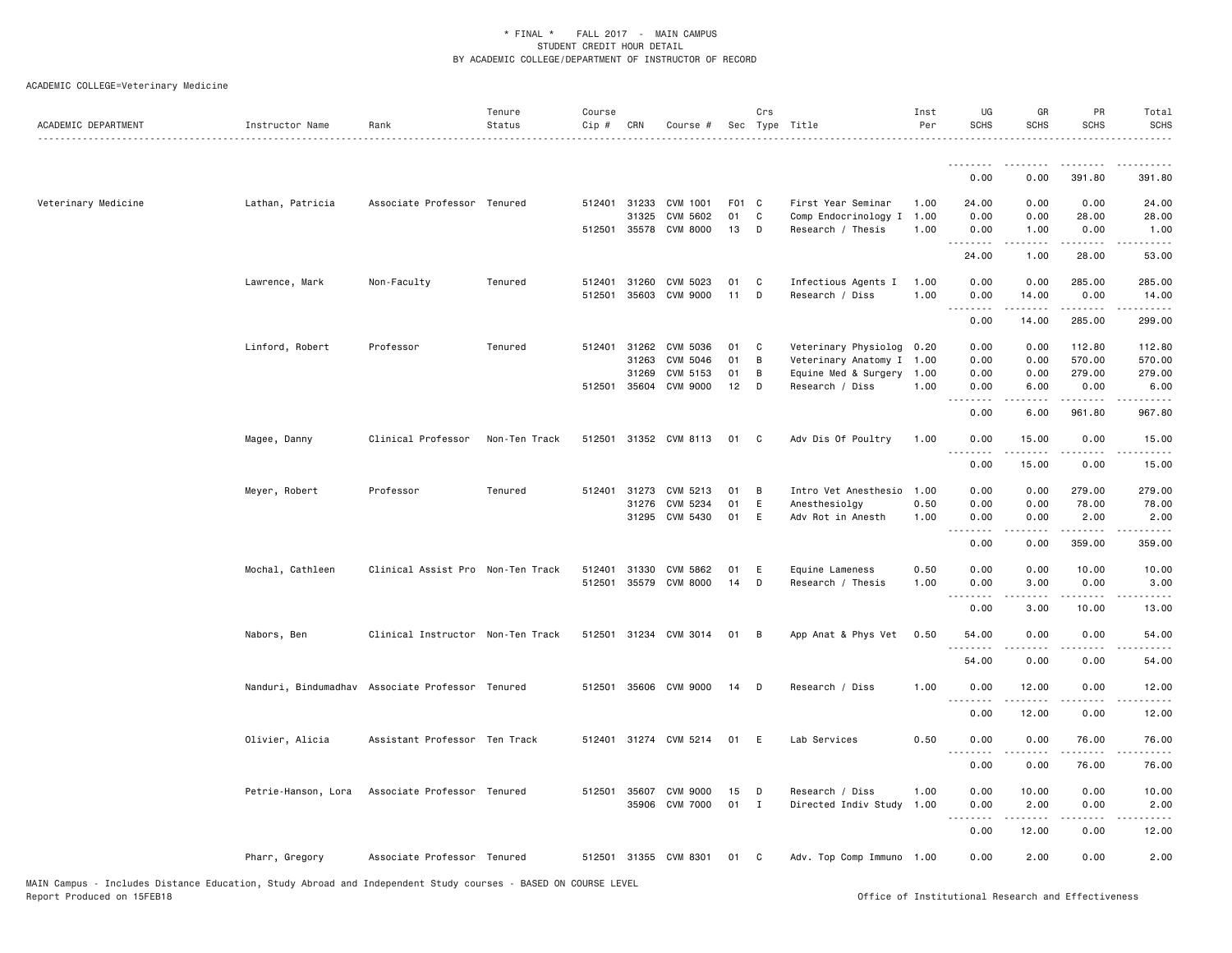| ACADEMIC DEPARTMENT | Instructor Name                                  | Rank                              | Tenure<br>Status | Course<br>Cip #  | CRN                   | Course #                                |          | Crs      | Sec Type Title                                        | Inst<br>Per  | UG<br><b>SCHS</b>                                                                                                                                            | GR<br><b>SCHS</b>   | PR<br><b>SCHS</b>                    | Total<br><b>SCHS</b> |
|---------------------|--------------------------------------------------|-----------------------------------|------------------|------------------|-----------------------|-----------------------------------------|----------|----------|-------------------------------------------------------|--------------|--------------------------------------------------------------------------------------------------------------------------------------------------------------|---------------------|--------------------------------------|----------------------|
| Veterinary Medicine | Pharr, Gregory                                   | Associate Professor Tenured       |                  |                  |                       | 512501 35608 CVM 9000                   | 16       | - D      | Research / Diss                                       | 1.00         | 0.00                                                                                                                                                         | 9.00                | 0.00                                 | 9.00<br>.            |
|                     |                                                  |                                   |                  |                  |                       |                                         |          |          |                                                       |              | 0.00                                                                                                                                                         | 11.00               | 0.00                                 | 11.00                |
|                     | Pinchuk, Lesya                                   | Associate Professor Tenured       |                  |                  | 512401 31261          | CVM 5033<br>512501 35609 CVM 9000       | 01<br>17 | C<br>D   | Immunology<br>Research / Diss                         | 1.00<br>1.00 | 0.00<br>0.00                                                                                                                                                 | 0.00<br>9.00        | 282.00<br>0.00                       | 282.00<br>9.00       |
|                     |                                                  |                                   |                  |                  |                       |                                         |          |          |                                                       |              | .<br>0.00                                                                                                                                                    | .<br>9.00           | .<br>282.00                          | .<br>291.00          |
|                     | Pruett, Stephen                                  | Professor                         | Tenured          | 512501           | 36693                 | 512401 31331 CVM 6021<br>CVM 9000       | 01<br>27 | C<br>D   | Essent Res Prac & Pr 1.00<br>Research / Diss          | 1.00         | 0.00<br>0.00                                                                                                                                                 | 6.00<br>1.00        | 0.00<br>0.00                         | 6.00<br>1.00         |
|                     |                                                  |                                   |                  |                  |                       |                                         |          |          |                                                       |              | .<br>0.00                                                                                                                                                    | .<br>7.00           | .<br>0.00                            | .<br>7.00            |
|                     | Ross, Matthew                                    | Associate Professor Tenured       |                  |                  |                       | 512501 31357 CVM 8543<br>35611 CVM 9000 | 01<br>19 | C<br>D   | Mechanisms Toxic Act 1.00<br>Research / Diss          | 1.00         | 0.00<br>0.00                                                                                                                                                 | 15.00<br>3.00       | 0.00<br>0.00                         | 15.00<br>3.00        |
|                     |                                                  |                                   |                  |                  |                       |                                         |          |          |                                                       |              | <u>.</u><br>0.00                                                                                                                                             | . <u>.</u><br>18.00 | .<br>0.00                            | .<br>18.00           |
|                     | Seitz, Marc                                      | Clinical Assist Pro Non-Ten Track |                  |                  |                       | 512401 31289 CVM 5310                   | 01       | - E      | SM Critical Care Med 0.20                             |              | 0.00                                                                                                                                                         | 0.00                | 19.20<br>$\sim$ $\sim$ $\sim$ $\sim$ | 19.20                |
|                     |                                                  |                                   |                  |                  |                       |                                         |          |          |                                                       |              | 0.00                                                                                                                                                         | 0.00                | 19.20                                | 19.20                |
|                     | Seo, Keun Seok                                   | Assistant Professor Ten Track     |                  |                  |                       | 512501 35612 CVM 9000                   | 20       | D        | Research / Diss                                       | 1.00         | 0.00<br>.                                                                                                                                                    | 23.00<br>.          | 0.00<br>.                            | 23.00<br>.           |
|                     |                                                  |                                   |                  |                  |                       |                                         |          |          |                                                       |              | 0.00                                                                                                                                                         | 23.00               | 0.00                                 | 23.00                |
|                     | Smith, David                                     | Professor                         | Tenured          | 010903<br>512501 | 31283                 | CVM 5273<br>35613 CVM 9000              | 01<br>21 | В<br>D   | Population Medicine<br>Research / Diss                | 0.50<br>1.00 | 0.00<br>0.00                                                                                                                                                 | 0.00<br>24.00       | 55.50<br>0.00                        | 55.50<br>24.00       |
|                     |                                                  |                                   |                  |                  |                       |                                         |          |          |                                                       |              | 0.00                                                                                                                                                         | 24.00               | 55.50                                | 79.50                |
|                     | Smith, Jack                                      | Non-Faculty                       | Tenured          |                  | 512401 31267<br>31287 | CVM 5143<br>CVM 5292                    | 01<br>01 | C<br>E   | Theriogenology<br>Flowood/MVRDL Extern 1.00           | 1.00         | 0.00<br>0.00                                                                                                                                                 | 0.00<br>0.00        | 279.00<br>54.00                      | 279.00<br>54.00      |
|                     |                                                  |                                   |                  |                  | 31300<br>31303        | CVM 5510<br>CVM 5520                    | 01<br>01 | E<br>Ε   | Vm An Externship 1<br>Vm An Externship 2              | 1.00<br>1.00 | 0.00<br>0.00                                                                                                                                                 | 0.00<br>0.00        | 104.00<br>31.00                      | 104.00<br>31.00      |
|                     |                                                  |                                   |                  |                  | 31304                 | CVM 5530                                | 01       | E        | Vm An Externship 3                                    | 1.00         | 0.00                                                                                                                                                         | 0.00                | 4.00                                 | 4.00                 |
|                     |                                                  |                                   |                  |                  | 31309                 | CVM 5560                                | 01       | E        | Adv Clin Rot 1                                        | 1.00         | 0.00                                                                                                                                                         | 0.00                | 17.00                                | 17.00                |
|                     |                                                  |                                   |                  |                  |                       | 31314 CVM 5570                          | 01       | E        | Adv Clin Rot 2                                        | 1.00         | 0.00<br>$\frac{1}{2} \left( \frac{1}{2} \right) \left( \frac{1}{2} \right) \left( \frac{1}{2} \right) \left( \frac{1}{2} \right) \left( \frac{1}{2} \right)$ | 0.00<br>.           | 4.00<br>.                            | 4.00<br>.            |
|                     |                                                  |                                   |                  |                  |                       |                                         |          |          |                                                       |              | 0.00                                                                                                                                                         | 0.00                | 493.00                               | 493.00               |
|                     | Swanson, Elizabeth                               | Assistant Professor Ten Track     |                  | 512501           |                       | 35583 CVM 8000                          | 18       | D        | Research / Thesis                                     | 1.00         | 0.00                                                                                                                                                         | 1.00                | 0.00                                 | 1.00                 |
|                     |                                                  |                                   |                  |                  |                       |                                         |          |          |                                                       |              | 0.00                                                                                                                                                         | 1.00                | 0.00                                 | 1.00                 |
|                     | Swiderski, Cyprianna Associate Professor Tenured |                                   |                  |                  |                       | 512501 31349 CVM 8081                   | 06       | C        | Clin Sci Journal Rev                                  | 1.00         | 0.00                                                                                                                                                         | 1.00                | 0.00                                 | 1.00                 |
|                     |                                                  |                                   |                  |                  | 35584                 | <b>CVM 8000</b>                         | 19       | D        | Research / Thesis                                     | 1.00         | 0.00                                                                                                                                                         | 2.00                | 0.00                                 | 2.00                 |
|                     |                                                  |                                   |                  |                  |                       | 35615 CVM 9000                          | 23       | D        | Research / Diss                                       | 1.00         | 0.00                                                                                                                                                         | 12.00<br>.          | 0.00<br>.                            | 12.00<br>.           |
|                     |                                                  |                                   |                  |                  |                       |                                         |          |          |                                                       |              | 0.00                                                                                                                                                         | 15.00               | 0.00                                 | 15.00                |
|                     | Syrcle, Jason                                    | Clinical Assoc Prof Non-Ten Track |                  | 512401           |                       | 31342 CVM 8061<br>512501 31279 CVM 5256 | 01<br>01 | - S<br>E | Small Anim Surg Lit 1.00<br>Small Animal Surgery 1.00 |              | 0.00<br>0.00                                                                                                                                                 | 3.00<br>0.00        | 0.00<br>210.00                       | 3.00<br>210.00       |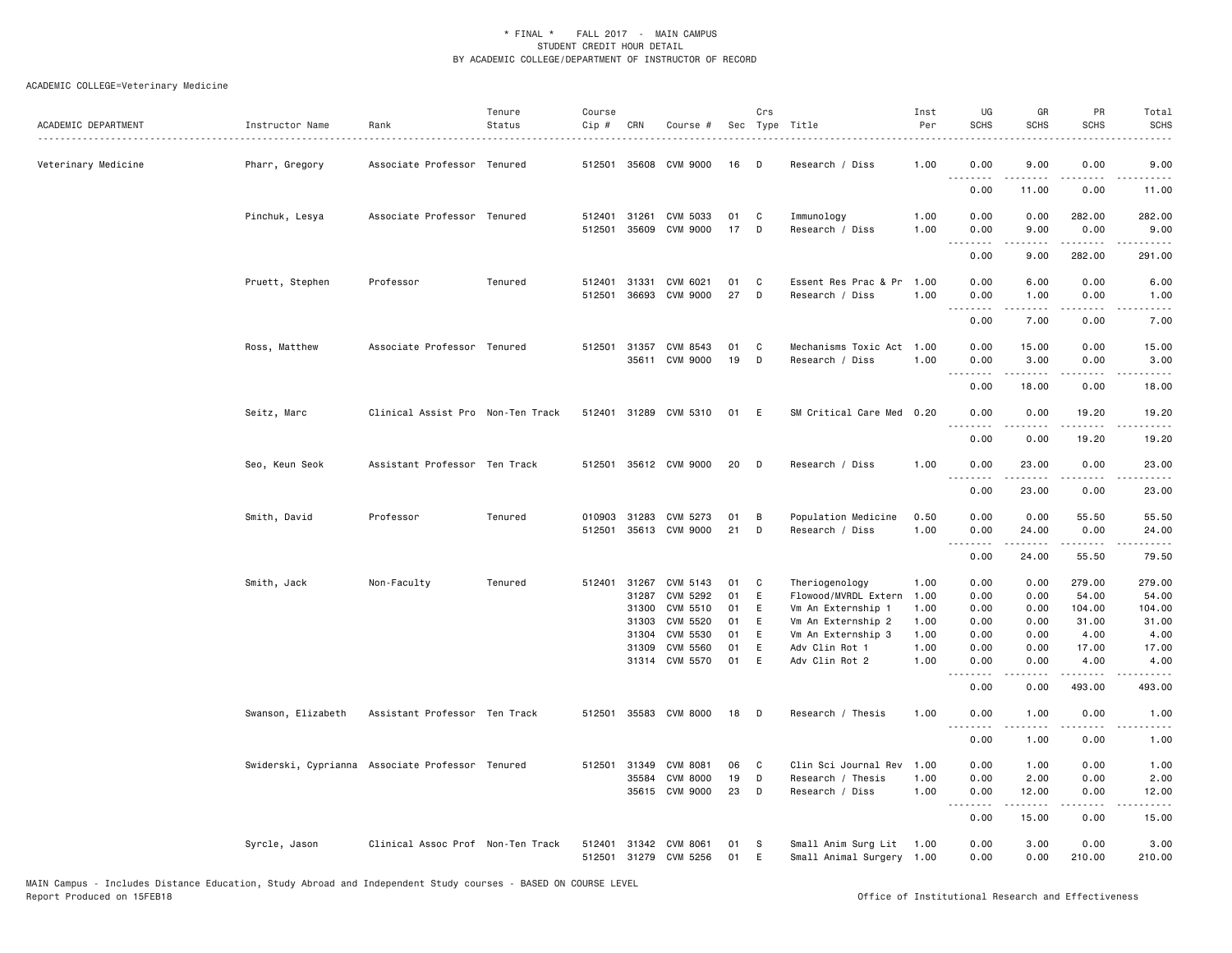| ACADEMIC DEPARTMENT                                       | Instructor Name    | Rank                                             | Tenure<br>Status | Course<br>Cip # | CRN          | Course #                    |            | Crs          | Sec Type Title                                         | Inst<br>Per | UG<br><b>SCHS</b>                       | GR<br><b>SCHS</b>        | PR<br><b>SCHS</b>   | Total<br><b>SCHS</b>                                                                                                                                                                                                                                                                                                                                                                                                                |
|-----------------------------------------------------------|--------------------|--------------------------------------------------|------------------|-----------------|--------------|-----------------------------|------------|--------------|--------------------------------------------------------|-------------|-----------------------------------------|--------------------------|---------------------|-------------------------------------------------------------------------------------------------------------------------------------------------------------------------------------------------------------------------------------------------------------------------------------------------------------------------------------------------------------------------------------------------------------------------------------|
| Veterinary Medicine                                       | Syrcle, Jason      | Clinical Assoc Prof Non-Ten Track                |                  |                 |              | 512501 36515 CVM 8000       | 25         | $\Box$       | Research / Thesis                                      | 1.00        | 0.00                                    | 8.00                     | 0.00                | 8.00                                                                                                                                                                                                                                                                                                                                                                                                                                |
|                                                           |                    |                                                  |                  |                 |              |                             |            |              |                                                        |             | - - - -<br>0.00                         | 11.00                    | .<br>210.00         | 221.00                                                                                                                                                                                                                                                                                                                                                                                                                              |
|                                                           | Thames, Brittany   | Clinical Assist Pro Non-Ten Track                |                  |                 |              | 512401 31289 CVM 5310       | 01 E       |              | SM Critical Care Med 0.80                              |             | 0.00                                    | 0.00                     | 76.80               | 76.80                                                                                                                                                                                                                                                                                                                                                                                                                               |
|                                                           |                    |                                                  |                  |                 |              |                             |            |              |                                                        |             | $- - -$<br>0.00                         | ----<br>0.00             | -----<br>76.80      | .<br>76.80                                                                                                                                                                                                                                                                                                                                                                                                                          |
|                                                           |                    |                                                  |                  |                 |              |                             |            |              |                                                        |             |                                         |                          |                     |                                                                                                                                                                                                                                                                                                                                                                                                                                     |
|                                                           | Thomason, John     | Assistant Professor Ten Track                    |                  |                 | 512401 35175 | CVM 5840<br><b>CVM 7000</b> | 01 H<br>06 | $\mathbf{I}$ | Vet Student Research 0.34<br>Directed Indiv Study 1.00 |             | 0.00<br>0.00                            | 0.00<br>2.00             | 4.08<br>0.00        | 4.08<br>2.00                                                                                                                                                                                                                                                                                                                                                                                                                        |
|                                                           |                    |                                                  |                  | 512501          | 36719        | 512508 31343 CVM 8071       | 01 C       |              | Small Animal In Med                                    | 1.00        | 0.00                                    | 3.00                     | 0.00                | 3.00                                                                                                                                                                                                                                                                                                                                                                                                                                |
|                                                           |                    |                                                  |                  |                 |              |                             |            |              |                                                        |             | -----<br>$\frac{1}{2}$                  | .                        | .                   |                                                                                                                                                                                                                                                                                                                                                                                                                                     |
|                                                           |                    |                                                  |                  |                 |              |                             |            |              |                                                        |             | 0.00                                    | 5.00                     | 4.08                | 9.08                                                                                                                                                                                                                                                                                                                                                                                                                                |
|                                                           |                    | Varela-Stokes, Andre Associate Professor Tenured |                  |                 |              | 512401 35175 CVM 5840       | 01 H       |              | Vet Student Research 0.33                              |             | 0.00<br>$\sim$ $\sim$ $\sim$<br>.       | 0.00<br>.                | 3.96<br>$\cdots$    | 3.96                                                                                                                                                                                                                                                                                                                                                                                                                                |
|                                                           |                    |                                                  |                  |                 |              |                             |            |              |                                                        |             | 0.00                                    | 0.00                     | 3.96                | 3.96                                                                                                                                                                                                                                                                                                                                                                                                                                |
|                                                           | Wan, Xiufeng       | Professor                                        | Tenured          | 512501          |              | 35616 CVM 9000              | 24         | $\Box$       | Research / Diss                                        | 1.00        | 0.00                                    | 33.00                    | 0.00                | 33.00                                                                                                                                                                                                                                                                                                                                                                                                                               |
|                                                           |                    |                                                  |                  |                 |              |                             |            |              |                                                        |             | .<br>$\sim$ $\sim$ .<br>0.00            | 33.00                    | 0.00                | 33.00                                                                                                                                                                                                                                                                                                                                                                                                                               |
|                                                           | Wang, Chinling     | Associate Professor Tenured                      |                  | 512501          | 35587        | <b>CVM 8000</b>             | 22         | $\mathsf{D}$ | Research / Thesis                                      | 1.00        | 0.00                                    | 9.00                     | 0.00                | 9.00                                                                                                                                                                                                                                                                                                                                                                                                                                |
|                                                           |                    |                                                  |                  |                 |              | 35617 CVM 9000              | 25         | $\Box$       | Research / Diss                                        | 1.00        | 0.00<br>$\sim$ $\sim$ $\sim$<br>- - - - | 9.00                     | 0.00<br>----        | 9.00                                                                                                                                                                                                                                                                                                                                                                                                                                |
|                                                           |                    |                                                  |                  |                 |              |                             |            |              |                                                        |             | 0.00                                    | 18.00                    | 0.00                | 18.00                                                                                                                                                                                                                                                                                                                                                                                                                               |
|                                                           | Wills, Robert      | Professor                                        | Tenured          |                 | 512501 35588 | <b>CVM 8000</b>             | 23         | D            | Research / Thesis                                      | 1.00        | 0.00                                    | 2.00                     | 0.00                | 2.00                                                                                                                                                                                                                                                                                                                                                                                                                                |
|                                                           |                    |                                                  |                  |                 |              | 35618 CVM 9000              | 26 D       |              | Research / Diss                                        | 1.00        | 0.00<br>$\sim$ $\sim$ .                 | 1.00                     | 0.00                | 1.00                                                                                                                                                                                                                                                                                                                                                                                                                                |
|                                                           |                    |                                                  |                  |                 |              |                             |            |              |                                                        |             | 0.00                                    | 3.00                     | 0.00                | 3.00                                                                                                                                                                                                                                                                                                                                                                                                                                |
|                                                           | Woodruff, Kimberly | Clinical Assist Pro Non-Ten Track                |                  | 010903          | 31283        | CVM 5273                    | 01         | B            | Population Medicine                                    | 0.50        | 0.00                                    | 0.00                     | 55.50               | 55.50                                                                                                                                                                                                                                                                                                                                                                                                                               |
|                                                           |                    |                                                  |                  |                 |              | 512401 31326 CVM 5640       | 01 H       |              | Shelter Medicine                                       | 1.00        | 0.00<br>.<br>$\sim$ $\sim$ $\sim$       | 0.00<br>د د د د          | 64.00<br>.          | 64.00<br>.                                                                                                                                                                                                                                                                                                                                                                                                                          |
|                                                           |                    |                                                  |                  |                 |              |                             |            |              |                                                        |             | 0.00                                    | 0.00                     | 119.50              | 119.50                                                                                                                                                                                                                                                                                                                                                                                                                              |
|                                                           | Woolums, Amelia    | Professor                                        | Tenured          |                 |              | 512401 36194 CVM 4000       | 02 I       |              | Directed Indiv Study 1.00                              |             | 3.00                                    | 0.00                     | 0.00                | 3.00                                                                                                                                                                                                                                                                                                                                                                                                                                |
|                                                           |                    |                                                  |                  |                 |              | 37066 CVM 4000              | 04         | $\mathbf{I}$ | Directed Indiv Study 1.00                              |             | 4.00                                    | 0.00<br>----             | 0.00                | 4.00                                                                                                                                                                                                                                                                                                                                                                                                                                |
|                                                           |                    |                                                  |                  |                 |              |                             |            |              |                                                        |             | 7.00                                    | 0.00                     | 0.00                | 7.00                                                                                                                                                                                                                                                                                                                                                                                                                                |
| ----------------------------------<br>Veterinary Medicine |                    |                                                  |                  |                 |              |                             |            |              |                                                        |             | <b>ESSESSES</b><br>799.00               | <b>EEEEEEE</b><br>454.00 | ========<br>7269.00 | ==========<br>8522.00                                                                                                                                                                                                                                                                                                                                                                                                               |
| -----------------------------------                       |                    |                                                  |                  |                 |              |                             |            |              |                                                        |             | ========                                | $=$ ========             | $= 1.1222222222$    | $\begin{minipage}{0.9\linewidth} \hspace*{-0.2cm} \textbf{1} & \textbf{2} & \textbf{3} & \textbf{5} & \textbf{6} & \textbf{7} & \textbf{8} \\ \textbf{5} & \textbf{6} & \textbf{7} & \textbf{8} & \textbf{8} & \textbf{8} & \textbf{8} & \textbf{8} \\ \textbf{6} & \textbf{8} & \textbf{8} & \textbf{8} & \textbf{8} & \textbf{8} & \textbf{8} & \textbf{8} & \textbf{8} \\ \textbf{7} & \textbf{8} & \textbf{8} & \textbf{8} & \$ |